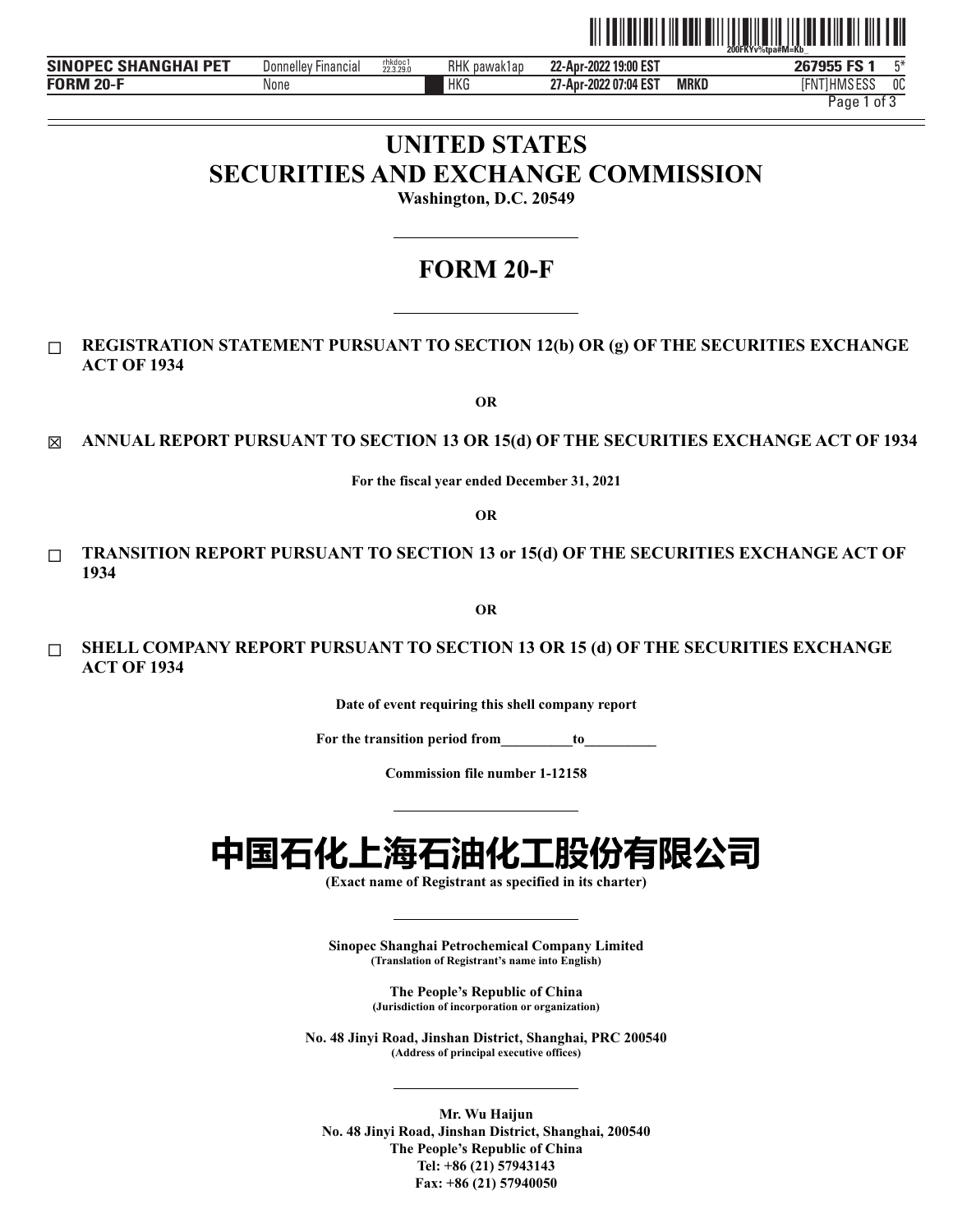

| <b>SINOPEC SHANGHAI PET</b> | '-ınancıa.<br>Donnelley | rhkdoc1<br>22.3.29.0 | RHK pawak1ap | 22-Apr-2022 19:00 EST |             | <b>Fe</b><br>267955<br>Ð | <b>FA</b> |
|-----------------------------|-------------------------|----------------------|--------------|-----------------------|-------------|--------------------------|-----------|
| <b>FORM 20-F</b>            | None                    |                      | <b>HKG</b>   | 27-Apr-2022 07:04 EST | <b>MRKD</b> | ri hms ess<br>[FNT       | 0C        |
|                             |                         |                      |              |                       |             | Page<br>'' of J          |           |

**(Name, Telephone, Email and/or Facsimile number and Address of Company Contact Person)**

**Securities registered or to be registered pursuant to Section 12(b) of the Act.**

**American Depositary Shares, each representing 100 H Shares, par value RMB1.00 per Share H Shares, par value RMB1.00 per Share New York Stock Exchange\***

**Title of each class Trading Symbol(s) Name of each exchange on which registered SHI New York Stock Exchange**

Not for trading, but only in connection with the registration of American Depositary Shares. The H Shares are also listed and traded on The Stock Exchange of Hong Kong Limited.

**Securities registered or to be registered pursuant to Section 12(g) of the Act.**

**None (Title of Class)**

**Securities for which there is a reporting obligation pursuant to Section 15(d) of the Act.**

**None (Title of Class)**

Indicate the number of outstanding shares of each of the issuer's classes of capital or common stock as of the close of the period covered by the annual report.

> **3,495,000,000 H Shares, par value RMB1.00 per Share 7,328,813,500 A Shares, par value RMB1.00 per Share**

Indicate by check mark if the registrant is a well-known seasoned issuer, as defined in Rule 405 of the Securities Act. Yes  $\boxtimes$  No  $\Box$ 

If this report is an annual or transition report, indicate by check mark if the registrant is not required to file reports pursuant to Section 13 or (15) (d) of the Securities Exchange Act of 1934. Yes  $\Box$  No  $\boxtimes$ 

Indicate by check mark whether the registrant (1) has filed all reports required to be filed by Section 13 or 15(d) of the Securities Exchange Act of 1934 during the preceding 12 months (or for such shorter period that the registrant was required to file such reports), and (2) has been subject to such filing requirements for the past 90 days. Yes  $\boxtimes$  No  $\Box$ 

Indicate by check mark whether the registrant has submitted electronically and posted on its corporate Web site, if any, every Interactive Data File required to be submitted and posted pursuant to Rule 405 of Regulation S-T (§232,405 of this chapter) during the preceding 12 months (or for such shorter period that the registrant was required to submit and post such files). Yes  $\boxtimes$  No  $\Box$ 

Indicate by check mark whether the registrant is a large accelerated filer, an accelerated filer, a non-accelerated filer, or an emerging growth company. See definitions of "large accelerated filer," "accelerated filer," and "emerging growth company" in Rule 12b-2 of the Exchange Act.

| Large Accelerated Filer | ⊠ | Accelerated Filer       |        |
|-------------------------|---|-------------------------|--------|
| Non-Accelerated Filer   |   | Emerging growth company | $\Box$ |

If an emerging growth company that prepares its financial statements in accordance with U.S.GAAP, indicate by check mark if the registrant has elected not to use the extended transition period for complying with any new or revised financial accounting standards† provided pursuant to Section 13(a) of the Exchange Act.  $\Box$ 

The term "new or revised financial accounting standard" refers to any update issued by the Financial Accounting Standards Board to its Accounting Standards Codification after April 5, 2012.

Indicate by check mark whether the registrant has filed a report on and attestation to its management's assessment of the effectiveness of its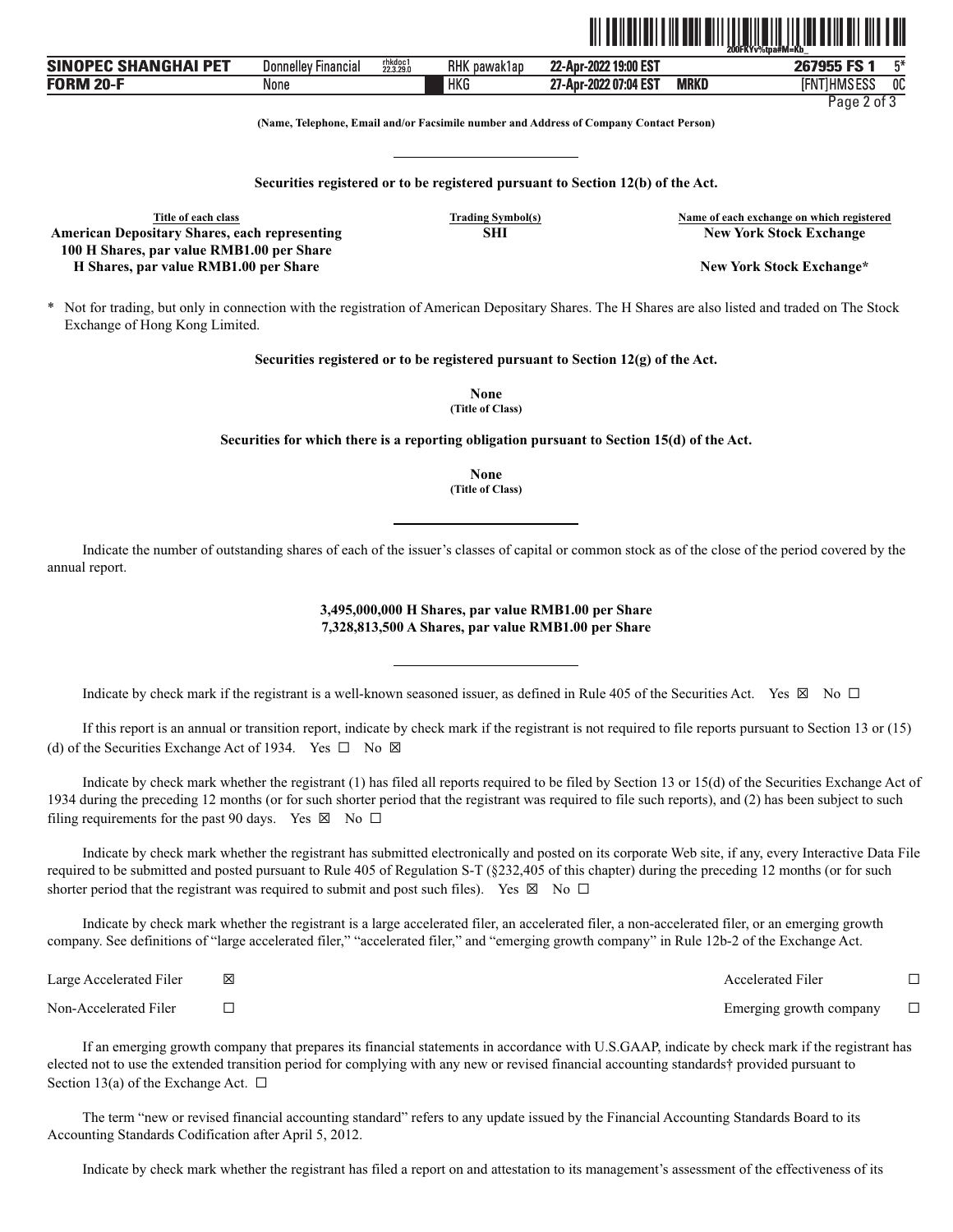|                                                       |                                                                                                                                                                                                                                                                                                |              |                       |             | <u> III I BILBIT III I III BBILBITI INTERESSA ASA KUBBER III BIL III I BIL</u> |              |
|-------------------------------------------------------|------------------------------------------------------------------------------------------------------------------------------------------------------------------------------------------------------------------------------------------------------------------------------------------------|--------------|-----------------------|-------------|--------------------------------------------------------------------------------|--------------|
| <b>SINOPEC SHANGHAI PET</b>                           | rhkdoc1<br>22.3.29.0<br><b>Donnelley Financial</b>                                                                                                                                                                                                                                             | RHK pawak1ap | 22-Apr-2022 19:00 EST |             | 267955 FS 1                                                                    | 5*           |
| <b>FORM 20-F</b>                                      | None                                                                                                                                                                                                                                                                                           | HKG          | 27-Apr-2022 07:04 EST | <b>MRKD</b> | [FNT] HMS ESS                                                                  | 0C           |
|                                                       |                                                                                                                                                                                                                                                                                                |              |                       |             | Page 3 of 3                                                                    |              |
| that prepared or issued its audit report. $\boxtimes$ | internal control over financial reporting under Section 404(b) of the Sarbanes-Oxley Act (15 U.S.C. 7262(b)) by the registered public accounting firm<br>Indicate by check mark which basis of accounting the registrant has used to prepare the financial statements included in this filing: |              |                       |             |                                                                                |              |
|                                                       |                                                                                                                                                                                                                                                                                                |              |                       |             |                                                                                |              |
| U.S. GAAP $\Box$                                      | International Financial Reporting Standards as issued                                                                                                                                                                                                                                          |              |                       |             |                                                                                | Other $\Box$ |
|                                                       | by the International Accounting Standards Board                                                                                                                                                                                                                                                |              |                       | ⊠           |                                                                                |              |

The continuous area was well as well well as the work will also a wit

If "Other" has been checked in response to the previous question, indicate by check mark which financial statement item the registrant has elected to follow. Item 17  $\Box$  Item 18  $\Box$ 

If this is an annual report, indicate by check mark whether the registrant is a shell company (as defined in Rule 12b-2 of the Exchange Act). Yes □ No ⊠

(APPLICABLE ONLY TO ISSUERS INVOLVED IN BANKRUPTCY PROCEEDINGS DURING THE PAST FIVE YEARS)

Indicate by check mark whether the registrant has filed all documents and reports required to be filed by Section 12, 13 or 15(d) of the Securities Exchange Act of 1934 subsequent to the distribution of securities under a plan confirmed by a court. \* Yes  $\Box$  No  $\Box$ 

\* This requirement does not apply to the registrant in respect of this filing.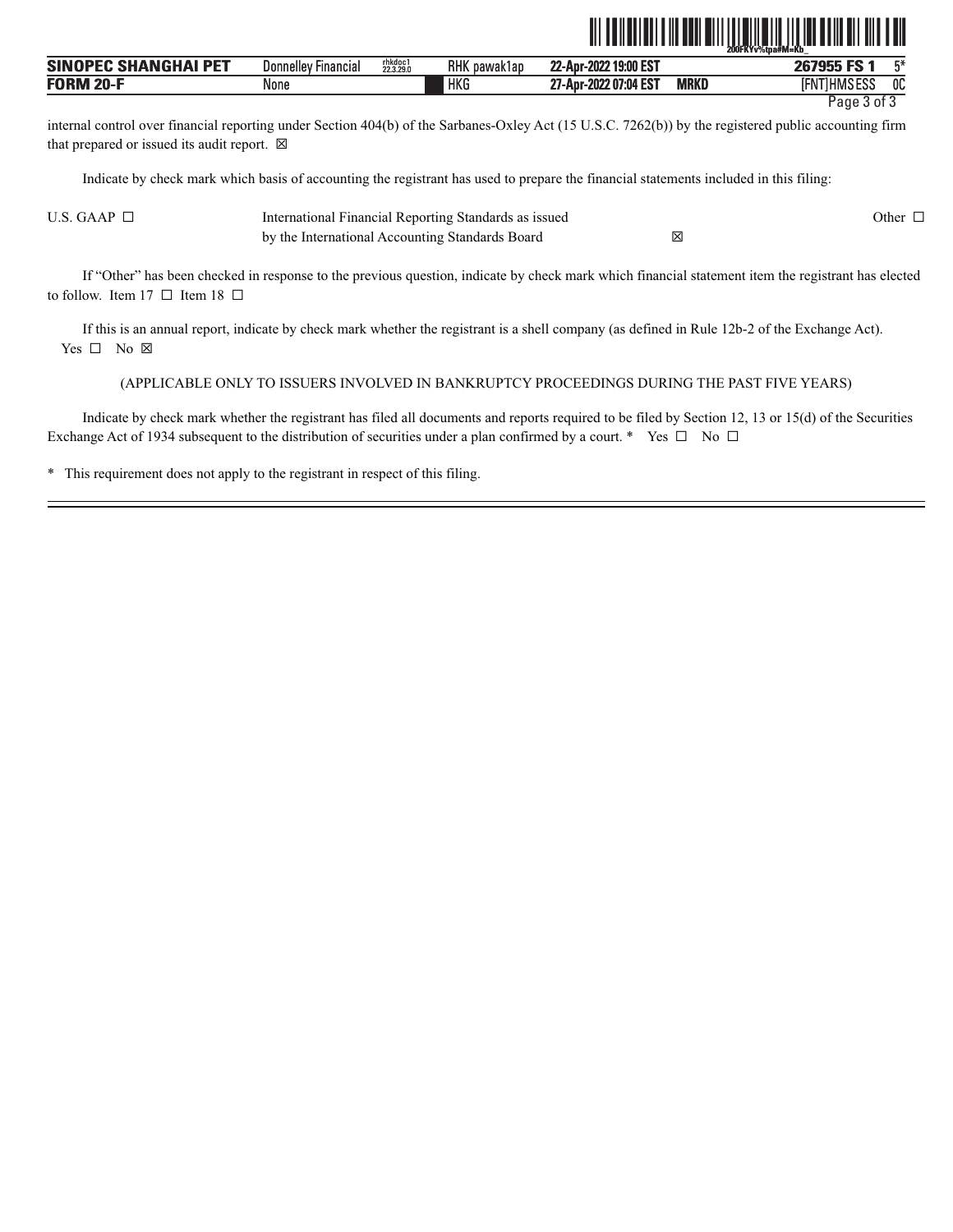| <b>SINOPEC SHANGHAI PET</b>                                                                   | <b>Donnelley Financial</b> | rhkdoc1<br>22.3.29.0 | RHK pf_rend | 22-Apr-2022 20:34 EST |             | 200FKYv%tpch0CV1!<br>267955 ROM 1 | $4*$           |
|-----------------------------------------------------------------------------------------------|----------------------------|----------------------|-------------|-----------------------|-------------|-----------------------------------|----------------|
| <b>FORM 20-F</b>                                                                              | None                       |                      | HKG         | 27-Apr-2022 07:04 EST | <b>MRKD</b> | <b>HMSESS</b>                     | 0C             |
|                                                                                               |                            |                      |             |                       |             | Page 1 of 1                       |                |
| <b>Table of Contents</b>                                                                      |                            |                      |             |                       |             |                                   |                |
| <b>CAUTIONARY STATEMENT REGARDING FORWARD-LOOKING STATEMENTS</b>                              |                            |                      |             |                       |             |                                   | 1              |
| <b>EXCHANGE RATES</b>                                                                         |                            |                      |             |                       |             |                                   | $\overline{2}$ |
| <b>CERTAIN TERMS AND CONVENTIONS</b>                                                          |                            |                      |             |                       |             |                                   | 1              |
| <b>PART I</b>                                                                                 |                            |                      |             |                       |             |                                   | 3              |
| <b>ITEM 1. IDENTITY OF DIRECTORS, SENIOR MANAGEMENT AND ADVISORS.</b>                         |                            |                      |             |                       |             |                                   | 2              |
| <b>ITEM 2. OFFER STATISTICS AND EXPECTED TIMETABLE.</b>                                       |                            |                      |             |                       |             |                                   | $\overline{c}$ |
| <b>ITEM 3. KEY INFORMATION.</b>                                                               |                            |                      |             |                       |             |                                   | $\overline{c}$ |
| <b>ITEM 4. INFORMATION ON THE COMPANY.</b>                                                    |                            |                      |             |                       |             |                                   | 12             |
| ITEM 4A. UNRESOLVED STAFF COMMENTS.                                                           |                            |                      |             |                       |             |                                   | 32             |
| <b>ITEM 5. OPERATING AND FINANCIAL REVIEW AND PROSPECTS.</b>                                  |                            |                      |             |                       |             |                                   | 32             |
| <b>ITEM 6. DIRECTORS, SENIOR MANAGEMENT AND EMPLOYEES.</b>                                    |                            |                      |             |                       |             |                                   | 43             |
| <b>ITEM 7. MAJOR SHAREHOLDERS AND RELATED PARTY TRANSACTIONS.</b>                             |                            |                      |             |                       |             |                                   | 52             |
| <b>ITEM 8. FINANCIAL INFORMATION.</b>                                                         |                            |                      |             |                       |             |                                   | 54             |
| <b>ITEM 9. THE OFFER AND LISTING.</b>                                                         |                            |                      |             |                       |             |                                   | 55             |
| <b>ITEM 10. ADDITIONAL INFORMATION.</b>                                                       |                            |                      |             |                       |             |                                   | 55             |
| <b>ITEM 11. QUANTITATIVE AND QUALITATIVE DISCLOSURES ABOUT MARKET RISK.</b>                   |                            |                      |             |                       |             |                                   | 70             |
| <b>ITEM 12. DESCRIPTION OF SECURITIES OTHER THAN EQUITY SECURITIES.</b>                       |                            |                      |             |                       |             |                                   | 72             |
| <b>PART II</b>                                                                                |                            |                      |             |                       |             |                                   | 73             |
| <u>ITEM 13. DEFAULTS, DIVIDEND ARREARAGES AND DELINQUENCIES.</u>                              |                            |                      |             |                       |             |                                   | 73             |
| <b>ITEM 14. MATERIAL MODIFICATIONS TO THE RIGHTS OF SECURITY HOLDERS AND USE OF PROCEEDS.</b> |                            |                      |             |                       |             |                                   | 73             |
| <b>ITEM 15. CONTROLS AND PROCEDURES.</b>                                                      |                            |                      |             |                       |             |                                   | 73             |
| <b>ITEM 16A. AUDIT COMMITTEE FINANCIAL EXPERT.</b>                                            |                            |                      |             |                       |             |                                   | 74             |
| <b>ITEM 16B. CODE OF ETHICS.</b>                                                              |                            |                      |             |                       |             |                                   | 74             |
| <b>ITEM 16C. PRINCIPAL ACCOUNTANT FEES AND SERVICES.</b>                                      |                            |                      |             |                       |             |                                   | 74             |
| ITEM 16D. EXEMPTIONS FROM THE LISTING STANDARDS FOR AUDIT COMMITTEES.                         |                            |                      |             |                       |             |                                   | 75             |
| <b>ITEM 16E. PURCHASES OF EQUITY SECURITIES BY THE ISSUER AND AFFILIATED PURCHASERS.</b>      |                            |                      |             |                       |             |                                   | 75             |
| ITEM 16F. CHANGE IN REGISTRANT'S CERTIFYING ACCOUNTANT.                                       |                            |                      |             |                       |             |                                   | 75             |
| <b>ITEM 16G. CORPORATE GOVERNANCE.</b>                                                        |                            |                      |             |                       |             |                                   | 76             |
| <b>ITEM 16H. MINE SAFETY DISCLOSURE.</b>                                                      |                            |                      |             |                       |             |                                   | 80             |
| <b>PART III</b>                                                                               |                            |                      |             |                       |             |                                   | 80             |
| <b>ITEM 17. FINANCIAL STATEMENTS.</b>                                                         |                            |                      |             |                       |             |                                   | 80             |
| <b>ITEM 18. FINANCIAL STATEMENTS.</b>                                                         |                            |                      |             |                       |             |                                   | 80             |
| <b>ITEM 19. EXHIBITS.</b>                                                                     |                            |                      |             |                       |             |                                   | 80             |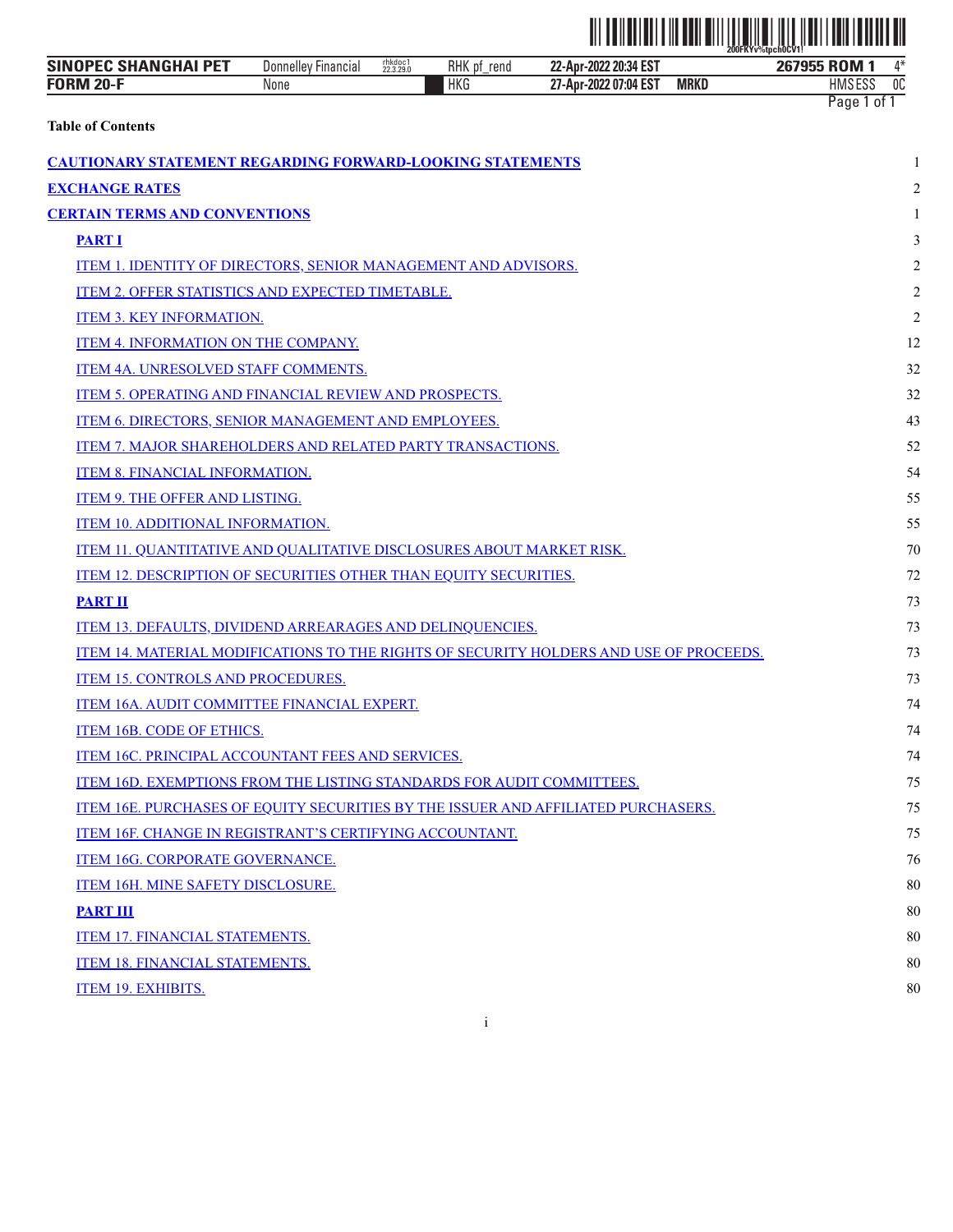| <b>SINOPEC SHANGHAI PET</b> | <sup>.</sup> Financial<br>Donnelley | VDI-W10-DP<br>RHK<br>qanaa1dc<br>000000<br>22.3.29.0 | 17:07 EST<br>nг<br>$-2022$<br>$25$ -Apr-1 |      |                           | г×. |
|-----------------------------|-------------------------------------|------------------------------------------------------|-------------------------------------------|------|---------------------------|-----|
| <b>FORM 20-F</b>            | None                                | <b>HKG</b>                                           | 07:04 EST<br>-2022<br>'7-Apr-             | MRKI | $\mathbf{R}$<br>TIVIƏ EƏS | 0C  |
|                             |                                     |                                                      |                                           |      |                           |     |

# **CAUTIONARY STATEMENT REGARDING FORWARD-LOOKING STATEMENTS**

This annual report includes "forward-looking statements" within the meaning of the Private Securities Litigation Reform Act of 1995. All statements, other than statements of historical facts, included in this annual report that address activities, events or developments which we expect or anticipate will or may occur in the future are hereby identified as forward-looking statements for the purpose of the safe harbor provided by Section 27A of the Securities Act of 1933 and Section 21E of the Securities Exchange Act of 1934. The words such as "believe," "intend," "expect," "anticipate," "project," "estimate," "predict," "plan" and similar expressions are also intended to identify forward-looking statements. These forward-looking statements address, among others, such issues as:

- amount and nature of future development;
- future prices of and demand for our products;
- future earnings and cash flow;
- capital expansion programs;
- future plans and capital expenditures;
- expansion and other development trends of the petrochemical industry;
- expected production or processing capacities, including expected Rated Capacities and primary distillation capacities, of units or facilities not yet in operation;
- expansion and growth of our business and operations; and
- our prospective operational and financial information.

These statements are based on assumptions and analyses made by us in light of our experience and our perception of historical trends, current conditions and expected future developments, as well as other factors we believe are appropriate in particular circumstances. However, whether actual results and developments will meet our expectations and predictions depends on a number of risks and uncertainties which could cause actual results to differ materially from our expectations, including the risks set forth in "Item 3. Key Information — Risk Factors" and the following:

- fluctuations in crude oil and natural gas prices;
- fluctuations in prices of our products;
- failures or delays in achieving production from development projects;
- potential acquisitions and other business opportunities;
- continued availability of capital and financing;
- changes to environmental and economic regulations;
- general economic, market and business conditions, including volatility in interest rates, changes in foreign exchange rates and volatility in commodity markets; and
- other risks and factors beyond our control.

Consequently, all of the forward-looking statements made in this annual report are qualified by these cautionary statements and readers are cautioned not to place undue reliance on these forward-looking statements. These forward-looking statements should be considered in light of the various important factors set forth above and elsewhere in this annual report, including the risks set forth in "Item 3. Key Information – Risk Factors." In addition, we cannot assure you that the actual results or developments anticipated by us will be realized or, even if substantially realized, that they will have the expected effect on us or our business or operations.

Unless otherwise specified, references in this annual report to "U.S. Dollars" or "U.S.\$" are to United States Dollars, references to "HK Dollars" or "HK\$" are to Hong Kong Dollars and references to "Renminbi" or "RMB" are to Renminbi yuan, the legal currency of the PRC.

We publish our financial statements in Renminbi. Unless otherwise indicated, all translations from Renminbi to U.S. Dollars have been made at a rate of RMB 6.3726 to U.S. \$1.00, the noon buying rate on December 30, 2021 as set forth in the H.10 statistical release of the U.S. Federal Reserve Board. We do not represent that Renminbi or U.S. Dollar amounts could be converted into U.S. Dollars or Renminbi, as the case may be, at any particular rate.

# **CERTAIN TERMS AND CONVENTIONS**

References to "we" or "us" or "Company" are references to Sinopec Shanghai Petrochemical Company Limited and our subsidiaries, unless the context requires otherwise. Before our formation, these references relate to the petrochemical businesses carried on by the Complex.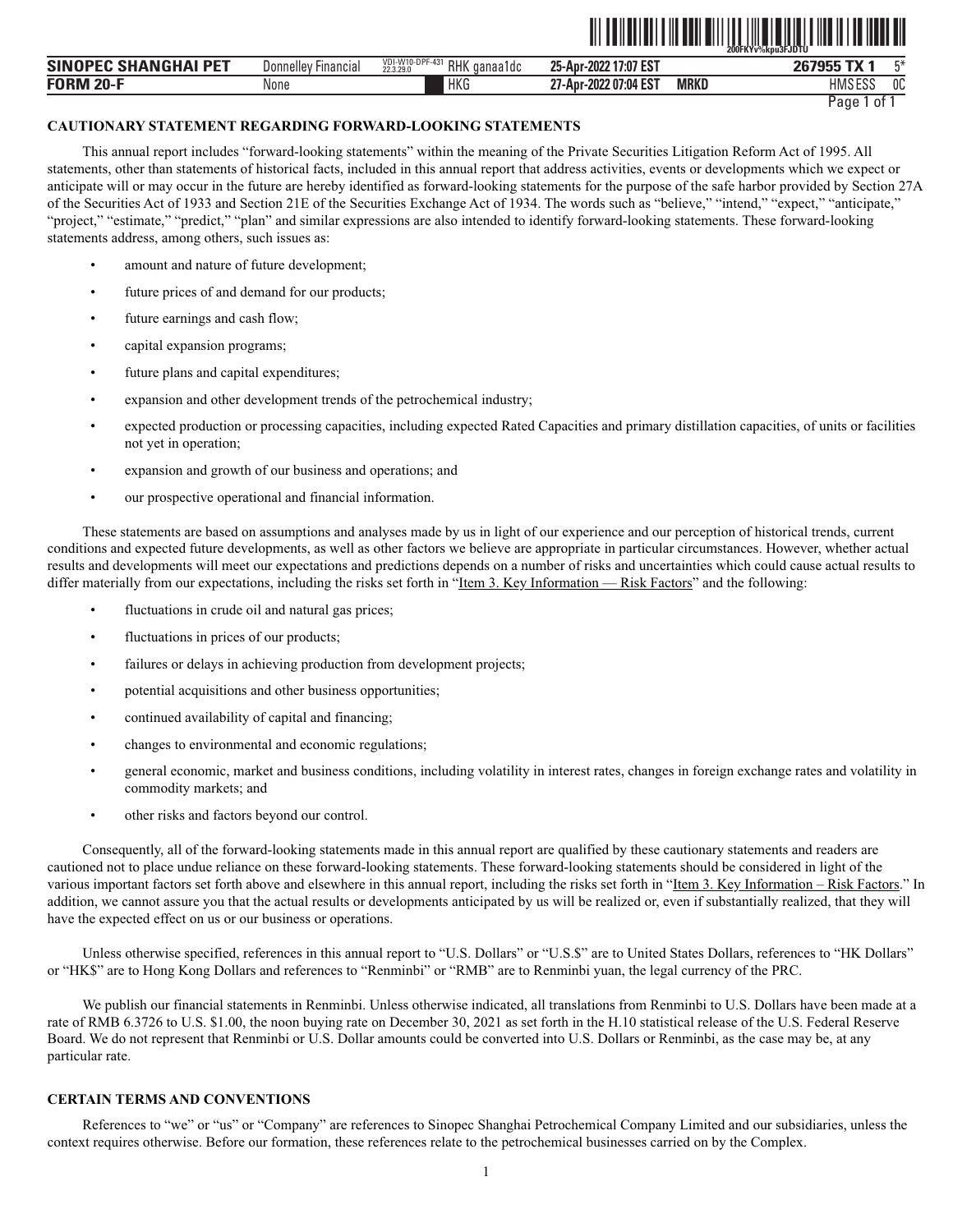|--|

| <b>SHANGHAI PFT</b>                    | <b>Hinancial</b><br>Donnelle | <sup>-</sup> ∿I-W10-יי<br><b>DIIV</b><br>qanaa1dc<br>חחח<br>22.3.29.0 | 17:06 EST<br>$\sim$<br>25-Apr-2022                       |             | <b>OCZOEE TV O</b> | $ -$ |
|----------------------------------------|------------------------------|-----------------------------------------------------------------------|----------------------------------------------------------|-------------|--------------------|------|
| <b>FORM</b><br><b>00 F</b><br>71 I – I | None                         | HKG                                                                   | -2022 07:04 EST<br>$\sim$<br>. 07:04<br>Anr-.<br>EJ.<br> | <b>MRKL</b> | <b>HMSESS</b>      | 0C   |
|                                        |                              |                                                                       |                                                          |             |                    |      |

References to "Sinopec Corp." are references to China Petroleum & Chemical Corporation, the controlling shareholder of the Company.

References to the "Sinopec Group" and "Sinopec" are references to China Petrochemical Corporation, the controlling company of Sinopec Corp.

References to the "Complex" are references to Shanghai Petrochemical Complex, our predecessor founded in 1972.

References to "China" or the "PRC" are references to The People's Republic of China which, for the purpose of this annual report and for geographical reference only, excludes Hong Kong Special Administrative Region, Macao Special Administrative Region, and Taiwan.

References to "ADSs" are references to our American Depositary Shares, which are listed and traded on the New York Stock Exchange ("NYSE"). Each ADS represents 100 H Shares.

References to our "A Shares" are references to 7,328,813,500 A Shares of the Company, par value RMB1.00 per share, which are ordinary shares held by Chinese investors.

References to our "H Shares" are references to our overseas-listed foreign ordinary shares, par value RMB1.00 per share, which are listed and traded on The Stock Exchange of Hong Kong Limited ("HKSE") under the number "338."

"Rated Capacity" is the output capacity of a given production plant or, where appropriate, the throughput capacity, calculated by estimating the number of days in a year that the production plant is expected to operate, including downtime for regular maintenance, and multiplying that number by an amount equal to the plant optimal daily output or throughput, as the case may be.

All references to "tons" are references to metric tons.

Unless otherwise noted, references to sales volume are to sales to entities other than us or our divisions and subsidiaries.

# **ITEM 1. IDENTITY OF DIRECTORS, SENIOR MANAGEMENT AND ADVISORS.**

Not applicable.

# **ITEM 2. OFFER STATISTICS AND EXPECTED TIMETABLE.**

Not applicable.

# **ITEM 3. KEY INFORMATION.**

**A.** *Capitalization and Indebtedness.*

Not applicable.

# **B.** *Reasons for the Offer and Use of Proceeds.*

Not applicable.

# **C.** *Risk Factors.*

An investment in our ADSs involves significant risks. The risks and uncertainties described below are not the only ones we face. You should consider carefully all of the information in this annual report, including the risks and uncertainties described below and our consolidated financial statements and related notes, before making an investment in our ADSs. Any of the following risks could have a material adverse effect on our business, financial condition and results of operations. In any such case, the market price of our ADSs could decline, and you may lose all or part of your investment.

# *Business and Operational Risk Factors*

#### *The coronavirus pandemic has and could continue to materially and adversely affect our business.*

In the beginning of 2020, a novel strain of coronavirus (COVID-19) was reported to have surfaced and then caused a pandemic outbreak. Shanghai has implemented a slew of enhanced measures related to matters such as community prevention and control, patient transport, and disinfection since March 2022. The phased lockdown triggered by the COVID-19 outbreak in Shanghai will remain for the time being. The global outbreak of COVID-19 and related adverse public health developments have had and may continue to have a material adverse impact upon our normal operating activities, the demand for our end products and our financial performance. Our normal operating activities were disrupted by the temporary closure of our offices, suspension of business travel, disruptions to our normal working schedules, various restrictions on our employees' activities and similar disruptive effects to our normal operations. In addition, the global spread of COVID-19, and the implementation by governments around the world of measures intended to slow down the spread, have caused a material reduction in worldwide business activity, resulting in a drop in demand for our products.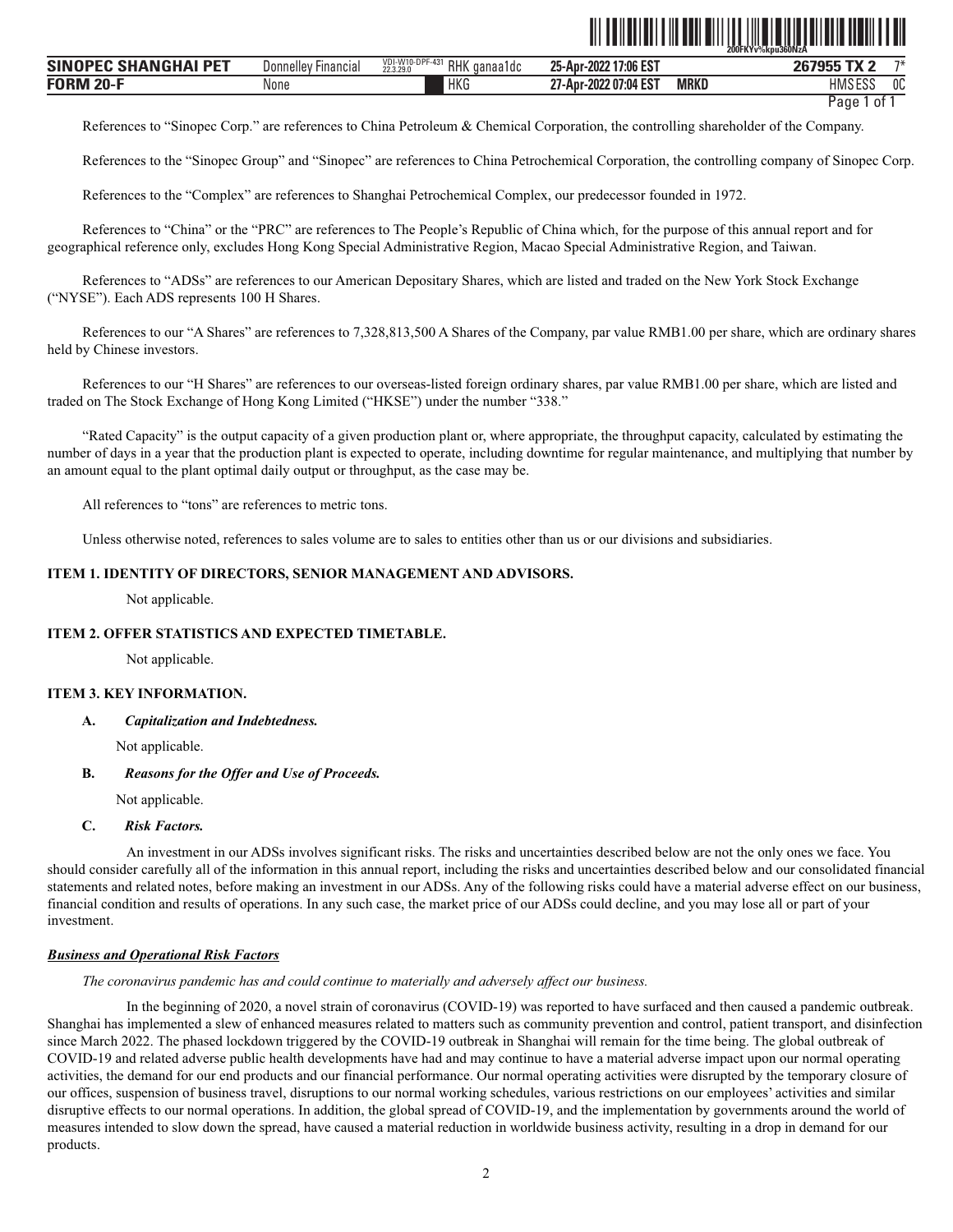|--|

| SINOPEC SHANGHAI PFT | Financial<br>Donnellev | 0.027<br>/DI-W10-DPF-297<br><b>DIIV</b><br>harisOdc<br>חחף<br>22.3.29.0 | 14:33 EST<br>$\sim$<br>2022<br>26-Apr-" |             | <b>DEZOEE TV 2</b> | $0*$<br>n |
|----------------------|------------------------|-------------------------------------------------------------------------|-----------------------------------------|-------------|--------------------|-----------|
| <b>FORM 20-F</b>     | None                   | <b>HKG</b>                                                              | -2022 07:04 EST<br>$\sim$<br>∠/-Apr-‴   | <b>MRKD</b> | <b>HMSESS</b>      | 0C        |
|                      |                        |                                                                         |                                         |             | -                  |           |

Page 1 of 1

We have taken measures in response to the pandemic, including the adoption of more stringent workplace sanitation measures. We will continue to monitor the situation and consider additional measures to protect the health and safety of our employees and to respond to future developments. New outbreaks have occurred and may continue to occur within China and abroad. However, the extent to which these outbreaks impact our results will depend on global trends and future developments that are not within our control, including the emergence of new variants, the availability of effective vaccines, the development and availability of therapeutic treatments for COVID-19, the scope and severity of the outbreaks and the actions taken by governmental authorities to contain any outbreaks. The long-term impact of the COVID-19 pandemic on our performance also depends in large part on the effect of the pandemic on global and regional economies and the response of world financial markets. For example, the lockdown of Shanghai and other municipalities in China in early 2022 may adversely affect the near-term growth of the Chinese economy . An extended outbreak could depress global economic activity, disrupting our operations, reducing demand for our products and adversely impacting our financial performance.

# *Our operations may be adversely affected by the cyclical nature of the petroleum and petrochemical markets and by the volatility of prices of crude oil and petrochemical products.*

Most of our revenues are attributable to the sale of refined oil and petrochemical products, which have historically been cyclical and sensitive to the availability and price of raw materials and general economic conditions. Markets for many of our products are sensitive to changes in industry capacity and output levels, changes in regional and global economic conditions, the price and availability of substitute products and changes in consumer demand, which from time to time have had a significant impact on our product prices in the regional and global markets. Due to the recent extreme volatility in crude oil prices, the decrease in tariff charges, the removal of other restrictions on importation and the Chinese government's gradual relaxation of its control of the allocation of products and pricing, many of our products have become increasingly vulnerable to the cyclical nature of regional and global petroleum and petrochemical markets, which may adversely affect our operations.

We consume large amounts of crude oil to manufacture our products of which more than 95% is typically imported. In 2021, crude oil costs accounted for RMB 43.182 billion, or 58.12% of our consolidated annual cost of sales (68.26% of parent company annual cost of sales). As a result, changes in crude oil prices can affect our profitability. In recent years, due to various reasons, the price of crude oil has fluctuated significantly. The volatility of crude oil prices, as well as in the price of other energy products, has increased significantly as a result of the pending conflict between Russia and Ukraine. Russia is a major supplier of crude oil and natural gas to global markets. The sanctions imposed on Russia by numerous countries may result in a material reduction in oil and gas exports from Russia, which could increase price volatility for such products. We expect that the volatility and uncertainty of the prices of crude oil and petrochemical products will continue, and that increasing crude oil prices and declines in prices of petrochemical products may adversely affect our business and results of operations and financial condition.

# *Some of our major products are subject to government price controls, and we are not able to pass on all cost increases from rising crude oil prices through higher product prices.*

We consume large amounts of crude oil to manufacture our products of which more than 95% is typically imported. We attempt to mitigate the effect of increased costs due to rising crude oil prices. However, our ability to pass on these increased costs to our customers is dependent on market conditions and government regulations. Given that the increase of the sales prices of our products may lag behind the increase of crude oil costs, we may fail to completely cover the increased costs by increasing our sales prices, particularly where government regulations restrict the prices of certain of our fuel products. In particular, gasoline, diesel and jet fuel, and liquefied petroleum gas are subject to government price controls at present. In 2019, 2020 and 2021 approximately 44.81%, 43.64%, and 47.01%, respectively, of our net sales were from such products subject to price controls. Although the current price-setting mechanism for refined petroleum products in China allows the Chinese government to adjust price in the PRC market when the average international crude oil price fluctuates beyond certain levels within a certain time period (see Item 4. Information on the Company – B. Business Overview – Product Pricing), the Chinese government still retains discretion as to whether or when to adjust the prices of the refined oil products. The Chinese government generally exercises certain price control over refined oil products once international crude oil prices experience a sustained rise or become significantly volatile. For instance, some of our fuel products are required to be sold to designated distributors (such as the subsidiaries of Sinopec Corp.). Because we cannot freely sell our fuel products to take advantage of possible opportunities for higher prices, we may not be able to fully cover increases in crude oil prices by increasing the sale prices of our products, which has had and will possibly continue to have a material adverse effect on our financial condition, results of operations and cash flows.

# *Our development and operation plans have significant capital expenditure and financing requirements, which are subject to a number of risks and uncertainties.*

The petrochemical business is a capital intensive business. Our ability to maintain and increase our revenues, net profit and cash flows depends upon continued capital spending. Our current business strategy contemplates capital expenditure for 2022 of approximately RMB 3,500 million (U.S. \$548.96 million), which will be provided through financing activities and use of our own capital. Our actual capital expenditures may vary significantly from these planned amounts, subject to our ability to generate sufficient cash flows from operations, investments and other factors that may be beyond our control. In addition, there can be no assurance as to whether, or at what cost, our capital projects will be completed or the success of these projects if completed.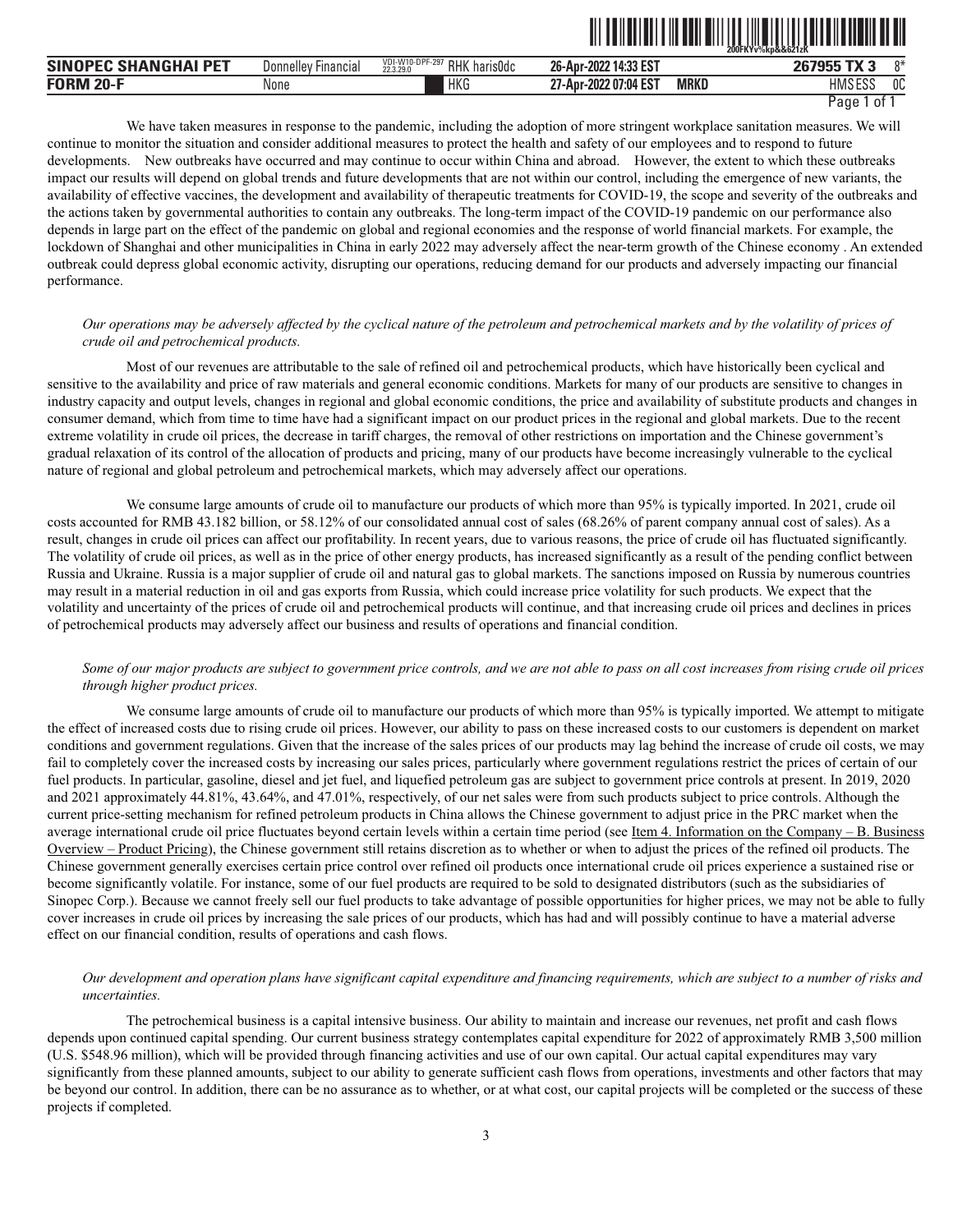|                             |                            |                      |                   |                                      | <u> All an Dallah ada a da shekara ta 1970 a ta 1970 a ta 1971 a ta 1971 a ta 1971 a ta 1971 a ta 1971 a ta 1971 </u><br>200FKYv%tobmi%9b. |
|-----------------------------|----------------------------|----------------------|-------------------|--------------------------------------|--------------------------------------------------------------------------------------------------------------------------------------------|
| <b>SINOPEC SHANGHAI PET</b> | <b>Donnelley Financial</b> | rhkdoc1<br>22.3.29.0 | RHK<br>√ aawap0ap | 22-Apr-2022 19:41 EST                | 1*<br>267955 TX 4                                                                                                                          |
| <b>FORM 20-F</b>            | None                       |                      | HKG               | 27-Apr-2022 07:04 EST<br><b>MRKD</b> | <b>HMSESS</b><br>0C                                                                                                                        |

As of March 31, 2022, we had an aggregate outstanding indebtedness of approximately RMB 6,749 million (U.S.\$1,058.55 million). Most of our borrowings are with state-controlled banks in China and structured as short term debt obligations with payment due in one year or less. These banks have generally been willing to provide new short term loans while we pay off existing loans. Sinopec Finance Company Limited ("Sinopec Finance"), provided a loan of RMB 700 million (US \$109.79 million) for our debt for the year ended December 31, 2021 and for the three months ended March 31, 2022.

Our ability to obtain external financing in the future and our ability to make timely repayments of our debt obligations are subject to a variety of uncertainties, including: our future results of operations, financial condition and cash flows; the condition of the economy in China and the condition of markets for our products; the cost of financing and the condition of financial markets; the issuance of relevant government approvals and other project risks associated with the development of infrastructure in China; and the continuing willingness of banks to provide new loans as we pay down existing debt.

While we anticipate that we will rely less on borrowings to finance capital expenditures and operations, our business, results of operations and financial condition could be adversely affected if we fail to obtain sufficient funding for our operations or development plans.

# *Our operations are exposed to risks relating to operating hazards and production safety and we have limited insurance coverage for resulting*

# *losses.*

Our operations involve the handling and storage of explosives and other hazardous articles. In addition, our operations involve the use of heavy machinery, which involves inherent risks that cannot be entirely eliminated through our preventive efforts. As a result, we may encounter fires, explosions and other unexpected incidents during our operations, which may cause personal injuries or death, property damage, environmental damage, interruption of operations and reputational damages to us. Each of such incidents could have a material adverse impact on our financial condition and results of operations.

We maintain a package of insurance coverage plan through Sinopec Group on our property, facilities and inventory. In addition, we maintain insurance policies for such assets as the engineering construction projects and products in transit with third-party commercial insurance companies. Sinopec Group carries out unified insurance for safety production liability insurance and environmental liability insurance. We also insured a safety production liability insurance for 1 year in August 2021. The annual cumulative compensation caps is RMB 135 million and the compensation caps for each accident is RMB 67.5 million. We carry a third party liability insurance with a coverage capped at RMB 50 million in 2022 to cover claims, subject to deductibles, in respect of personal injury, property or environmental damage arising from accidents on our property or relating to our operations other than on our transportation vehicles. Our insurance coverage may not be sufficient to cover all the financial losses caused by operating hazards. Resulting losses required to be compensated or otherwise paid for by us due to such operating hazards that are not fully insured against may have a material adverse effect on our financial condition and results of operations.

# *We are controlled by Sinopec Corp., whose interests may not be aligned with yours.*

As of March 31, 2022, Sinopec Corp. owned 50.44% of our shares. Accordingly, it has voting and management control over us, and its interests may be different from the interests of our other shareholders. Subject to our Articles of Association and applicable laws and regulations, Sinopec Corp. will be in a position to cause us to declare dividends, determine the outcome of corporate actions requiring shareholder approval or effect corporate transactions without the approval of the holders of the H Shares and ADSs. Any such increase in our dividend payout would reduce funds available for reinvestment in our business and any such actions or transactions could adversely affect us or our minority shareholders. Sinopec Corp. may also experience changes in its own business strategy and policies. Although we are not currently aware of any specific changes, they could, in turn, lead Sinopec Corp. to change its policies or practices toward us in ways that we cannot predict, with corresponding unpredictable consequences for our business. Additionally, Sinopec Corp. may leverage its controlling shareholder position to influence our decisions with regard to the manufacturing and operation, allocation of financial resources and appointment and removal of senior management members, which could adversely affect us or our minority shareholders.

We have also engaged from time to time and will continue to engage in a variety of transactions with Sinopec Corp., Sinopec Group, the controlling company of Sinopec Corp., and their various subsidiaries or affiliates which provide a number of services to us, including the supply of raw materials, product distribution and sales agency, project design and installment service, petrochemical industry related insurance and financial services. We also sell oil and petrochemical products to Sinopec Corp. and its affiliates. Our transactions with these companies are governed by a Mutual Product Supply and Sales Services Framework Agreement with Sinopec Corp. and a Comprehensive Services Framework Agreement with Sinopec Group, the terms of which were negotiated on an arm's-length basis. See Item 7. Major Shareholders and Related Party Transactions – B. Related Party Transactions. Our business and results of operations could be adversely affected if either Sinopec Corp. or Sinopec Group refuses to engage in such transactions or if one of them seeks to amend the its contracts with us in a way adverse to us. In addition, Sinopec Corp. has interests in businesses that compete or are likely to compete, either directly or indirectly, with our businesses. Because Sinopec Corp. is our controlling shareholder and its interests may conflict with our own interests, Sinopec Corp. may take actions that favor itself over our interests.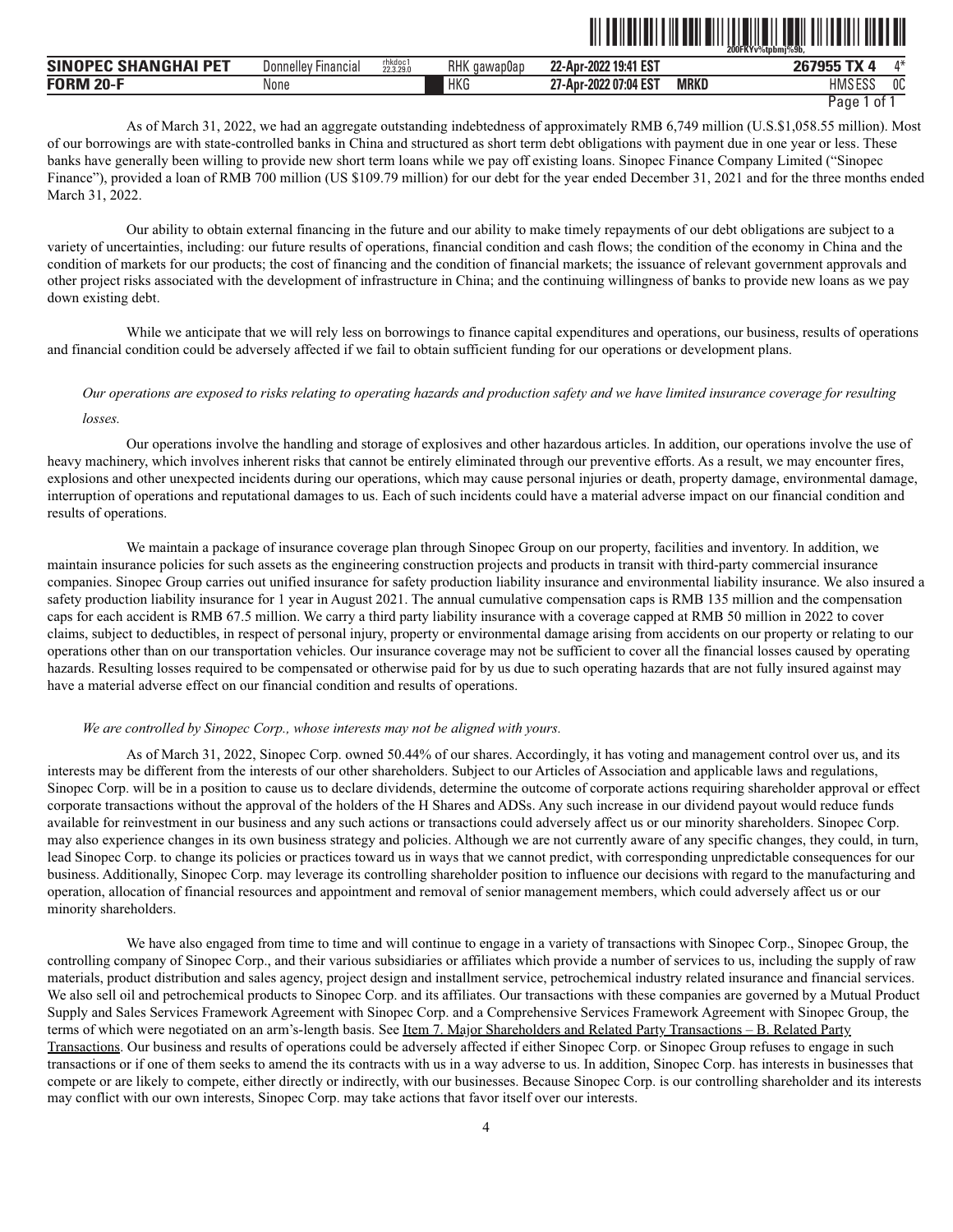|                             |                     |                      |                   | <u> III IIIIIIIIIIIIIIIIIII</u>      | UUU<br><u> II III III</u><br>200FKYv%tpbm&PPbk |
|-----------------------------|---------------------|----------------------|-------------------|--------------------------------------|------------------------------------------------|
| <b>SINOPEC SHANGHAI PET</b> | Donnelley Financial | rhkdoc1<br>22.3.29.0 | RHK<br>, gawap0ap | 22-Apr-2022 19:41 EST                | ገ*<br>267955 TX 5                              |
| <b>FORM 20-F</b>            | None                |                      | HKG               | <b>MRKD</b><br>27-Apr-2022 07:04 EST | HMS ESS<br>0C                                  |

#### *We could face increasing competition in China.*

Our principal market, Eastern China, which is comprised of Shanghai, Shandong, Jiangsu, Anhui, Zhejiang, Jiangxi and Fujian, has enjoyed stronger economic growth and a higher demand for petrochemical products than other regions of China. As a result, we believe that our competitors will try to expand their sales and build up their distribution networks in our principal market. We believe this will have an adverse impact on the production and sale of our major products. Moreover, Chinese private enterprises have gradually overcome technological and funding barriers to extend their business from the downstream processing sector to the upstream petrochemical field. These enterprises have advantages in many areas such as flexibility in operation costs, preferential policy treatments and regional presence, and may use these advantages to compete with us in our target market.

# *We face increasing foreign competition in our lines of business.*

China joined the WTO on December 11, 2001 and committed to eliminate some tariff and non-tariff barriers to foreign competition in the domestic petrochemical industry that benefited us in the past. In particular, China:

- has reduced tariffs on imported petrochemicals products that compete with ours;
- increased levels of permitted foreign investment in the domestic petrochemicals industry, allowing foreign investors to own 100% of a domestic petrochemicals company from December 11, 2004;
- has gradually relaxed restrictions on the import of crude oil by non-state-owned companies;
- has granted foreign-owned companies the right to import petrochemical products; and
- has permitted foreign-owned companies to distribute and market fuel products in both retail and wholesale markets in China.

As a result of these measures, we face increasing competition from foreign companies and imports. In addition, competition for our products has increased, as many overseas companies have switched their focus to sales in China. Furthermore, tariff reductions could reduce our profit margins or otherwise negatively impact our revenue from certain products, including a small number of significant products. The Chinese government may also reduce the tariffs imposed on production equipment that we may import in the future.

# *Cyber attacks and security breaches may threaten the integrity of our intellectual property and other sensitive information and disrupt our business operations, which could adversely affect our reputation, business and financial position.*

We face numerous and evolving global cybersecurity threats, which may range from uncoordinated individual attempts to sophisticated and targeted measures directed at us. Cyber attacks and security breaches may include, but are not limited to, attempts to disrupt our operations including our information technology systems and data, gain access to confidential information, insertion of computer viruses, denial of service and other electronic security breaches, whether internal or external through third parties with whom we conduct business. In recent years, a number of major oil and petrochemical companies have been the subject of cyber attacks.

Although we have not experienced any material cybersecurity incidents in the past, we cannot assure you that we will not experience them in the future. Due to the evolving nature of cybersecurity threats, the scope and impact of any future incident cannot be predicted. While we continually work to safeguard our systems and mitigate potential risks, there is no assurance that such actions will be sufficient to prevent cyber attacks or security breaches that manipulate or improperly use our systems or networks, compromise confidential or otherwise protected information, destroy or corrupt data, or otherwise disrupt our operations. The occurrence of such events could disrupt our operations, cause physical harm to people or the environment, damage or destroy assets, compromise business systems, result in proprietary information, including information of our employees, customers, partners and other third parties, being altered, lost, stolen or compromised or otherwise disrupt our business operations. We could incur significant costs to remedy the effects of such a cybersecurity disruption as well as in connection with any resulting regulatory actions and litigation. In addition, a material cybersecurity incident could negatively impact our reputation and our competitive position, which could have an adverse effect on our financial condition and results of operations.

# *Risks associated with climate change.*

In recent years, the petrochemical industry is facing more and more severe challenges as a result of concerns about global climate change. A series of international, domestic and regional agreements to limit greenhouse gas emissions have been signed and come into force. The Paris climate change agreement adopted in December 2015 included binding commitments by countries that have ratified the agreement since November 2016, which may lead to stricter national and regional measures in the near future. Compliance with these measures may lead to higher capital expenditures, tax expenditures, operating costs and other increased costs, resulting in reduced profits and income. Strategic investment may also be adversely affected.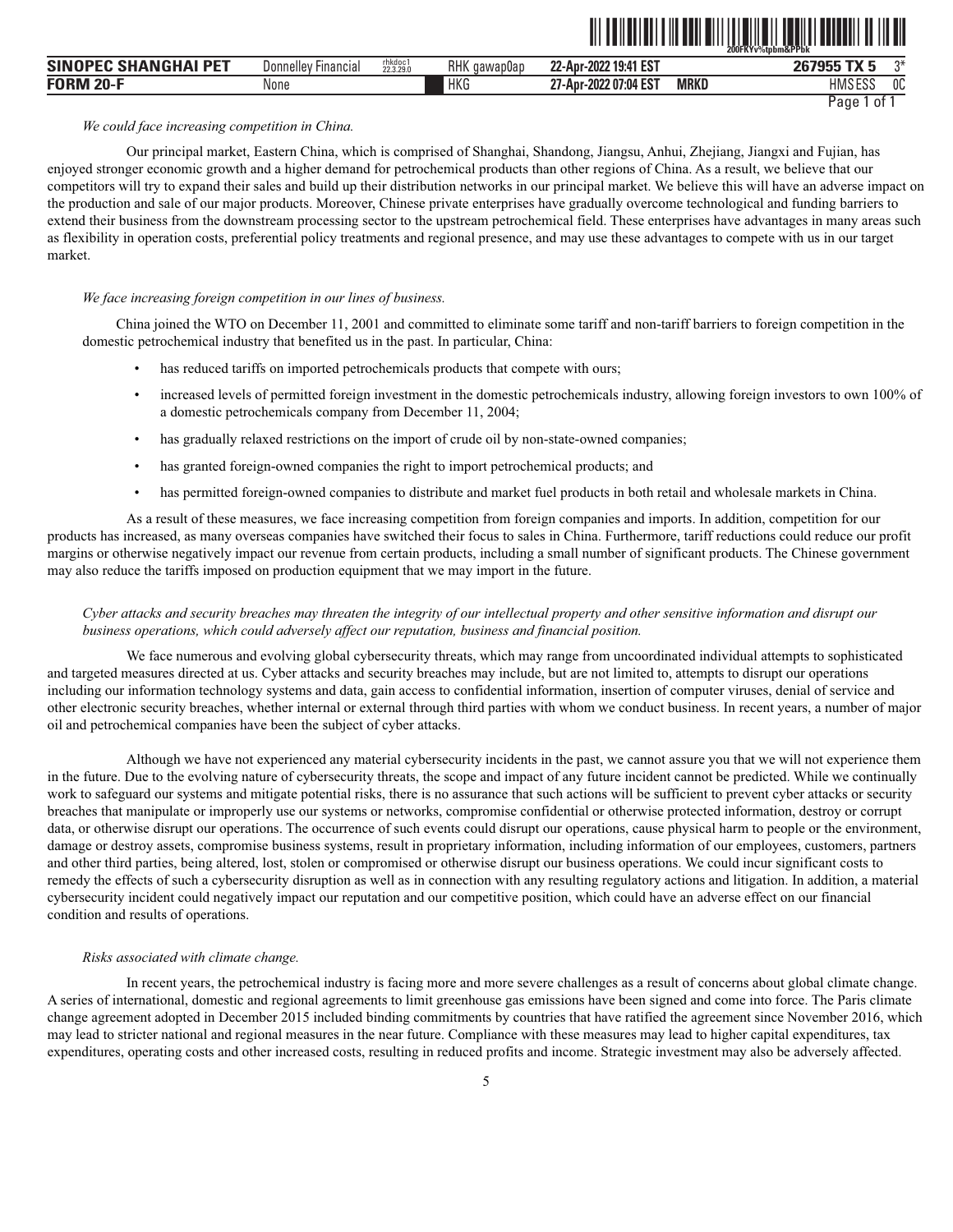|                                  |                     |                      |              | -------               |             | 200FKYv%tobnNN71F    |          |
|----------------------------------|---------------------|----------------------|--------------|-----------------------|-------------|----------------------|----------|
| : SHANGHAI PFT<br><b>SINOPEC</b> | Donnelley Financial | rhkdoc1<br>22.3.29.0 | RHK gawap0ap | 22-Apr-2022 19:41 EST |             | <b>TVC</b><br>267955 | ግ*       |
| <b>FORM 20-F</b>                 | None                |                      | <b>HKG</b>   | 27-Apr-2022 07:04 EST | <b>MRKD</b> | <b>HMSESS</b>        | nn<br>งบ |
|                                  |                     |                      |              |                       |             | Page<br>0t           |          |

ˆ200FKYv%tpbnNN71FŠ

# *Legal, Regulatory or Political Risk Factors*

*Our business operations may be adversely affected by present or future environmental regulations.*

- We are subject to extensive environmental protection laws and regulations in China. These laws and regulations permit:
- the imposition of environmental protection tax for the discharge of waste substances;
- the levy of payments and fines for damages for serious environmental offenses;
- the government to close down or suspend any facility which has caused or may cause environmental damages and require it to correct or stop operations causing environmental damages; and
- lawsuits and liabilities arising from pollutions and damages to the environment and public interests.

Our production operations produce substantial amounts of waste materials (*i.e.*, waste water, waste gas and waste residue). In addition, our production and operations require environmental-related permits that are subject to renewal, modification and revocation. We were subject to various administrative penalties for violations of the relevant PRC environmental laws and regulations in the past years. See Item 4. Information of the Company – B. Business Overview – Environmental Protection. We have established a system to treat waste materials to prevent and reduce pollution. The Chinese government (including the local governments), however, has moved, and may move further, toward the adoption of more regulations and more stringent environmental standards. On May 31, 2021, the Ministry of ecology and environment issued the guidance on strengthening the prevention and control of the source of ecological environment of high energy consumption and high emission construction projects, strictly approving the environmental impact assessment of "two high" projects such as petrochemical and modern coal chemical industry, and resolutely curbing the blind development of "two high" projects. Chinese national or local authorities may also apply more rigorous enforcement of such regulations which would require us to incur additional expenditures on environmental matters. More stringent environmental requirements or a more rigorous enforcement program could impose significant additional costs on us, and may require us to undertake capital investments to conform with the new requirements. We cannot quantify such additional costs at this time.

# *If the Chinese government changes current regulations that allow us to make payments in foreign currencies, we may be unable to obtain the foreign currency necessary for our business.*

The Renminbi currently is not a freely convertible currency. We receive most of our revenue in Renminbi. A portion of our Renminbi revenue must be converted into other currencies to meet our foreign currency needs, which include, among other things:

- debt service costs on foreign currency-denominated debt;
- purchases of imported equipment;
- payment of any cash dividends declared in respect of the H Shares and the ADSs; and
- import of crude oil and other materials.

Under existing foreign exchange regulations in China, we may undertake current account foreign exchange transactions, including the payment of dividends, without prior approval from the State Administration of Foreign Exchange ("SAFE") by producing commercial documents evidencing the foreign exchange transactions, provided that they are processed through Chinese banks licensed to engage in foreign exchange transactions. Foreign exchange transactions under the capital account (international revenues and expenditures that increase or decrease debt or equity, including principal payments in respect of foreign currency-denominated obligations) continue to be subject to limitations and require the prior approval of SAFE. These limitations could affect our ability to obtain foreign exchange through debt financing, or to make capital expenditures in foreign currency. The Chinese government has stated publicly that it intends to eventually make the Renminbi freely convertible in the future. However, we cannot predict whether the PRC government will continue its existing foreign exchange policy and when the PRC government will allow free conversion of Renminbi.

If the Chinese government restricts our ability to make payments in foreign currency, we may be unable to obtain the foreign currency necessary for our business. In that case, our business may be materially adversely affected, and we may default on our obligations.

# *Changes in the monetary policy and fluctuations in the value of Renminbi may have an adverse impact on Sinopec Group's business and operating results*

The exchange rate of the Renminbi against the US Dollar and other foreign currencies may fluctuate and is subject to alterations due to changes on the Chinese political and economic situations. In July 2005, the PRC government overhauled its policy of pegging the value of the Renminbi to the US dollar by permitting the Renminbi to fluctuate within a certain band against a basket of foreign currencies. Since the adoption of this new policy, the value of the Renminbi against the US dollar fluctuates daily. In addition, the PRC government has been under international pressure to further ease its exchange rate policy, and may as a result further change its currency policy. Early in 2020, the Renminbi had weakened against the US dollar to levels not seen since 2008, but steadily rebounded at the end of the year.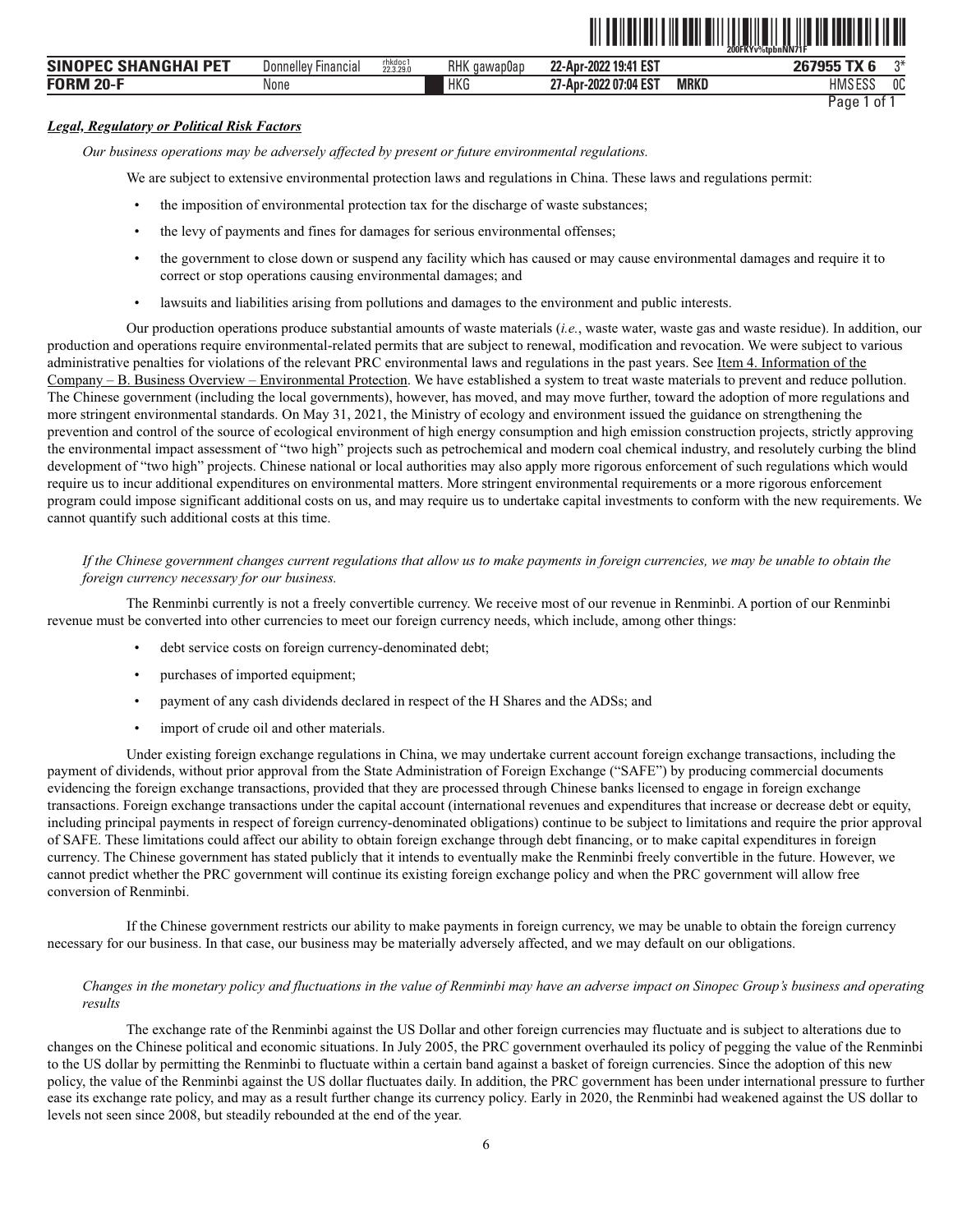| <b>HMSESS</b><br>HKG<br><b>MRKD</b><br>0C<br>A E C<br>.2022<br>' 07:04 L<br>$-$ /-Apr- $\degree$<br>None<br>/U-'<br>. LJ' | <b>SINOPEC SHANGHAI PET</b> | Donnelley<br>Financial | rhkdoc 1<br>22.3.29.0 | RHK<br>. aawap0ar | -2022 19:41 EST<br>nn.<br>∠∠-Apr- <sup>~</sup> | OCZOEE TV Z<br><u>/</u> b | ግ* |
|---------------------------------------------------------------------------------------------------------------------------|-----------------------------|------------------------|-----------------------|-------------------|------------------------------------------------|---------------------------|----|
|                                                                                                                           | <b>FORM</b>                 |                        |                       |                   |                                                |                           |    |

Page 1 of 1

A small portion of our cash and cash equivalents is denominated in foreign currencies (mainly the U.S. Dollar). As of December 31, 2021, our bank deposits denominated in foreign currencies were equivalent to RMB 166 million. Any increase in the value of Renminbi against other currencies, including the U.S. dollar, may decrease the Renminbi value of our cash and cash equivalents that are denominated in foreign currencies.

Although most of our revenue is denominated in Renminbi, most of our procurement of crude oil, certain equipment and certain debt repayments are denominated in foreign currencies. Any depreciation of the Renminbi in the future would increase our costs and adversely affect profitability. In addition, any depreciation of the Renminbi could adversely affect the value of the dividends of our H Shares and ADSs, which we declare in Renminbi and pay in foreign currencies.

# *Our business may be limited or adversely affected by government regulations.*

The Chinese central and local governments continue to exercise a certain degree of control over the petrochemical industry in China by, among other things:

- mandating distribution channels for our fuel products;
- setting the allocations and pricing of certain resources, products and services;
- assessing taxes and fees payable;
- setting import and export quotas and procedures; and
- setting safety, environmental and quality standards.

As a result, we may face significant constraints on our flexibility and ability to expand our business operations or to maximize our profitability. In the past, we have benefited from favorable regulatory policies. Existing policies that favor our industry may change in the future and our business could be adversely affected by any such changes.

# *Our development plans may require regulatory approval.*

We are currently engaged in a number of construction and expansion projects. Most of our projects are subject to governmental review and approval. The timing and cost of completion of these projects will depend on numerous factors, including approvals from relevant government authorities and general economic conditions in China.

While in general we attempt to obtain governmental approval as far in advance as practicable, we are unable to predict the timing and outcome of these governmental reviews and approvals. If any of our important projects required for our future growth are not approved, or not approved on a timely basis, our results of operations and financial condition could be adversely affected.

# *Changes in China's economic, political or social conditions or government policies could have a material adverse effect on our business and results of operations.*

Substantially all of our operations are conducted in China. Accordingly, our business, prospects, financial condition and results of operations may be influenced to a significant degree by political, economic and social conditions in China generally and by continued economic growth in China as a whole.

The Chinese economy differs from the economies of most developed countries in many respects, including the amount of government involvement, level of development, growth rate, control of foreign exchange and allocation of resources. Although the Chinese government has implemented measures emphasizing the utilization of market forces for economic reform, the reduction of state ownership of productive assets and the establishment of improved corporate governance in business enterprises, a substantial portion of productive assets in China is still owned by the government. In addition, the Chinese government continues to play a significant role in regulating industry development by imposing industrial policies. The Chinese government also exercises significant control over China's economic growth through allocating resources, controlling payment of foreign currency-denominated obligations, setting monetary policy, and providing preferential treatment to particular industries or companies.

While the Chinese economy has experienced significant growth over the past decades, growth has been uneven, both geographically and among various sectors of the economy. The Chinese government has implemented various measures to encourage economic growth and guide the allocation of resources. Some of these measures may benefit the overall Chinese economy, but may have a negative effect on us. Our financial condition and results of operations may be adversely affected by government control over capital investments or changes in tax regulations that are applicable to us. In addition, the Chinese government has implemented in the past certain measures, including interest rate increases, to control the pace of economic growth. These measures may cause decreased economic activity in China, and since 2012, the rate of China's economic growth has slowed down. Any prolonged slowdown in the Chinese economy may reduce the demand for our products and services and materially and adversely affect our business and results of operations.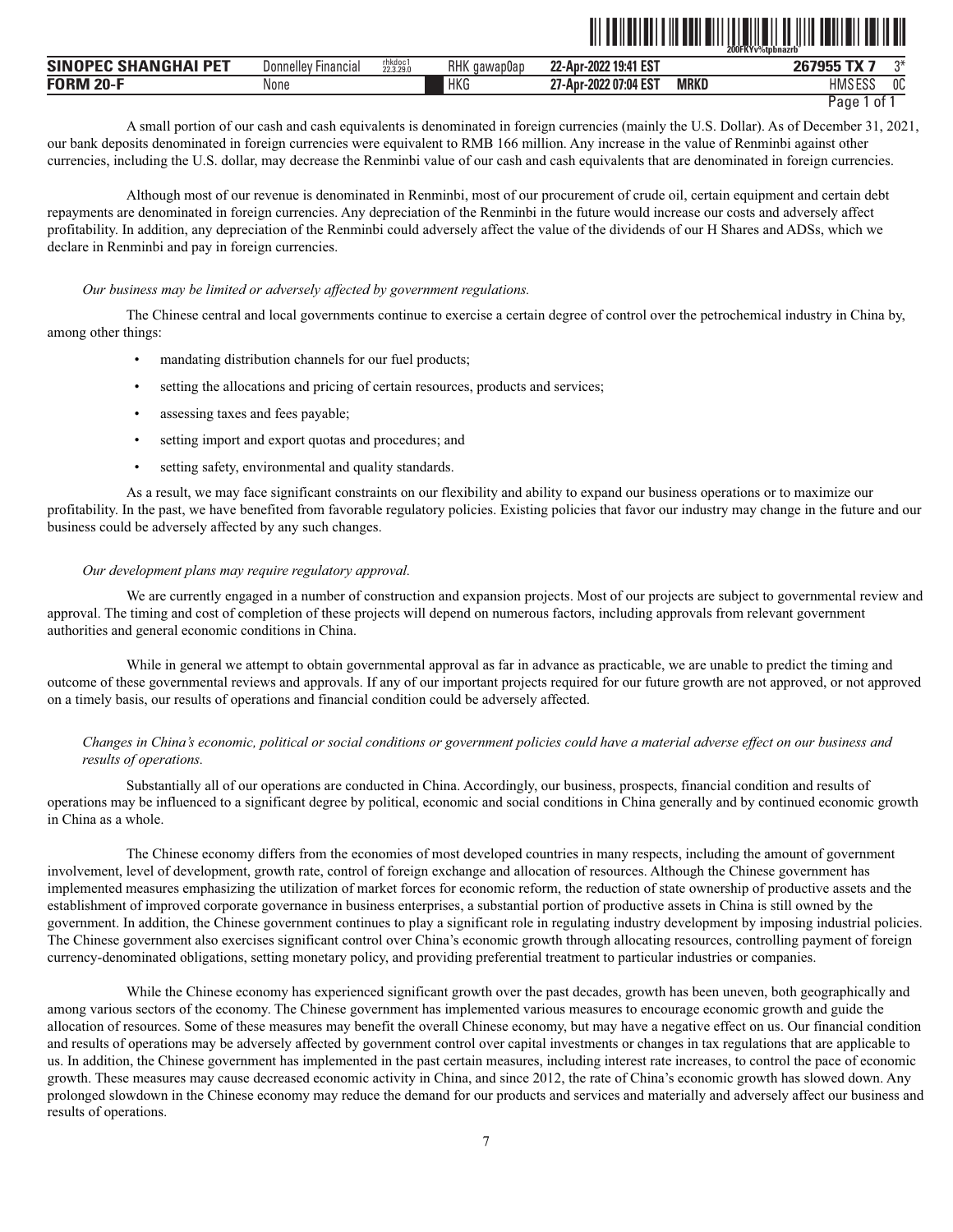|         |                        |                                                   |                             | <u> 11   11    11    11    11    11    11    11    11    11    11    11    11    11   </u><br>200Fkyssicaeth 11    11    11    11    11    11    11    11    11    11    11    11    11    11    11    11 |
|---------|------------------------|---------------------------------------------------|-----------------------------|-----------------------------------------------------------------------------------------------------------------------------------------------------------------------------------------------------------|
| HAI PET | Donnellev<br>Financial | VDI-W10-DPF-431<br>RHK<br>. danaa1dc<br>22,3,29.0 | r-2022 17:18 EST<br>25-Apr- | 267955                                                                                                                                                                                                    |

| HKG | 27-Apr-2022 07:04 EST | <b>MRKD</b> | HMS ESS     | 0C |
|-----|-----------------------|-------------|-------------|----|
|     |                       |             | Page 1 of 1 |    |

The annual and a compart of the annual and a compart of the act

# *Interpretation and enforcement of Chinese laws and regulations is uncertain.*

None

**SINOPEC SHANG FORM 20-F**

The Chinese legal system is based on statutory law. Under this system, prior court decisions may be cited as persuasive authority, but do not have the binding effect of precedents. Since 1979, the Chinese government has been developing a comprehensive system of commercial laws and considerable progress has been made in the promulgation of laws and regulations dealing with economic matters, such as corporate organization and governance, foreign investment, commerce, taxation and trade. Because these laws, regulations and legal requirements are relatively new or otherwise undeveloped and not all accessible to the public and because prior court decisions have little precedential value, the interpretation and enforcement of these laws, regulations and legal requirements involve greater uncertainty than in other jurisdictions.

# *You may not enjoy shareholders' protections that you would be entitled to in other jurisdictions.*

As most of our business is conducted in China, our operations are governed principally by the laws of China. Despite the continuing improvement of the PRC Company Law and Securities Law, Chinese legal provisions for the protection of shareholders' rights and access to information are different from those applicable to companies formed in the United States, Hong Kong, the United Kingdom and other developed countries or regions. You may not enjoy shareholders' protections under Chinese law that you would be entitled to in other jurisdictions. We are a foreign private issuer, and therefore exempt from certain rules under the Exchange Act that are applicable to U.S. domestic public companies, such as rules relating to the having a majority of independent directors; independent audit committee members, compensation committee members and nominating committee members; obtaining shareholder approval for certain issuances of securities; or certain reporting requirements and certifications. Significant differences between our corporate governance practices and those of U.S. issuers listed on the NYSE are further described under Item 16G. Corporate Governance. Because of these exemptions, shareholders may be afforded fewer protections than they otherwise would under the NYSE corporate governance requirements applicable to U.S. domestic issuers, or shareholders may not be afforded the same information generally available to shareholders holding shares in public companies organized in the United States or traded on the NYSE that are not foreign private issuers.

# *Our Articles of Association require you to submit your disputes with us and other persons defined by our Articles of Association regarding the Company's affairs to arbitration. You will have no legal right to a court proceeding with respect to such disputes.*

Our Articles of Association require holders of our H Shares or ADSs having a claim against, or a dispute with, us, our directors, supervisors, executive officers or a holder of our A Shares relating to any rights or obligations conferred or imposed by our Articles of Association, the PRC Company Law or other relevant Chinese laws or regulations relating to our affairs, to submit such claim or dispute to arbitration with the China International Economic and Trade Arbitration Commission or to the Hong Kong International Arbitration Center. Our Articles of Association further provide that any arbitration decisions with respect to such disputes or claims shall be final and binding on all parties. As a result, you will have no legal right to a court proceeding with respect to such disputes.

# *Our ADSs may be delisted under the Holding Foreign Companies Accountable Act if the PCAOB is unable to inspect auditors who are located in China. The delisting of our ADSs, or the threat of their being delisted, may materially and adversely affect the value of your investment. Additionally, the inability of the PCAOB to conduct inspections deprives our investors with the benefits of such inspections.*

The Holding Foreign Companies Accountable Act, or the HFCA Act, was enacted on December 18, 2020. The HFCA Act states if the SEC determines that we have filed audit reports issued by a registered public accounting firm that has not been subject to inspection by the PCAOB for three consecutive years beginning in 2021, the SEC shall prohibit our shares or ADSs from being traded on a national securities exchange or in the over the counter trading market in the U.S. Furthermore, on June 22, 2021, the U.S. Senate passed the Accelerating Holding Foreign Companies Accountable Act, which, if enacted, would amend the HFCAA and require the SEC to prohibit an issuer's securities from trading on any U.S. stock exchanges if its auditor is not subject to PCAOB inspections for two consecutive years instead of three.

Our auditor, the independent registered public accounting firm that issues the audit report included elsewhere in this 20-F, as an auditor of companies that are traded publicly in the United States and a firm registered with the PCAOB, is subject to laws in the United States pursuant to which the PCAOB conducts regular inspections to assess its compliance with the applicable professional standards. Since our auditor is located in China, a jurisdiction where the PCAOB has been unable to conduct inspections without the approval of the Chinese authorities, our auditor is currently not inspected by the PCAOB. Our Audit Committee is aware of these limitations, but believes that it is important for us to use an auditor based in China as that is the principal location of our assets and operations.

The PCAOB's inability to conduct inspections in China prevents it from fully evaluating the audits and quality control procedures of our independent registered public accounting firm. As a result, we and investors in our ordinary shares are deprived of the benefits of such PCAOB inspections. The inability of the PCAOB to conduct inspections of auditors in China makes it more difficult to evaluate the effectiveness of our independent registered public accounting firm's audit procedures or quality control procedures as compared to auditors outside of China that are subject to the PCAOB inspections, which could cause investors and potential investors in our stock to lose confidence in our audit procedures and reported financial information and the reliability and quality of our audited financial statements. In addition, under changes to the PRC Securities Law that became effective in March 2020, the SEC and other foreign securities regulators are not permitted to directly conduct investigations or depositions in China and no entity or individual is permitted to provide any document or material in connection with securities business to any offshore securities regulatory authority without the permission of the China Securities Regulatory Commission and the relevant departments of PRC State Council. These restrictions may further erode confidence in our financial reporting.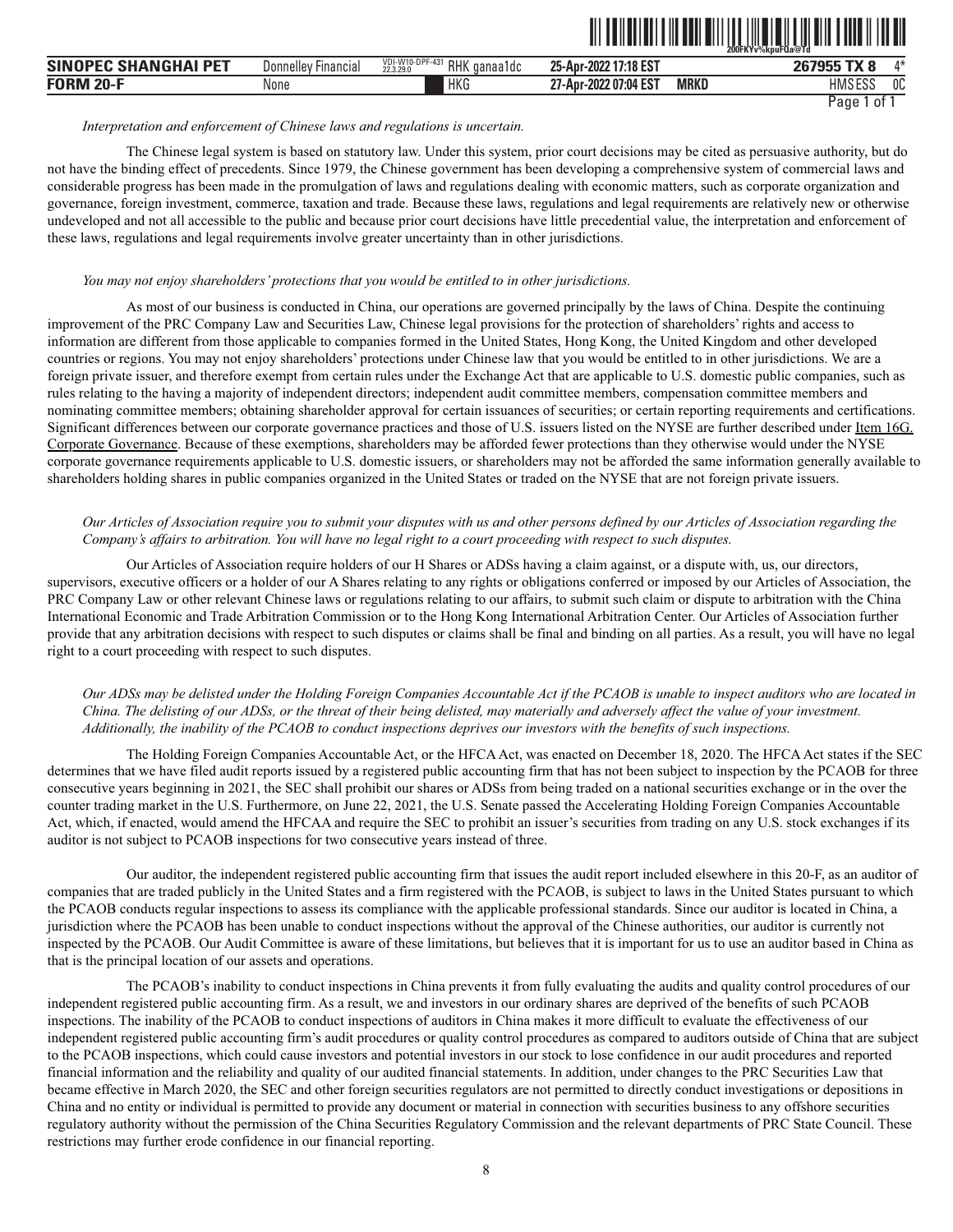| <b>SINOPEC SHANGHAI PET</b> | Donnellev<br>≻ınancıaı | VDI-W10-DPI<br><b>RHK</b><br>aanaa1dc<br>22,3,29.0 | 19:00 EST<br>25-Apr-<br>$-202$         |      | --<br>אמי     | $\sim$<br>ъ. |
|-----------------------------|------------------------|----------------------------------------------------|----------------------------------------|------|---------------|--------------|
| <b>FORM</b><br>$.20 - F$    | None                   | <b>HKG</b>                                         | $\sim$<br>? 07:04 EST<br>-202<br>7-Anr | MRKD | <b>HMSESS</b> | $\sim$<br>υu |
|                             |                        |                                                    |                                        |      |               |              |

On December 2, 2021, the SEC adopted final rules relating to the implementation of certain disclosure and documentation requirements of the HFCA Act. On December 16, 2021, the PCAOB designated China and Hong Kong as jurisdictions where the PCAOB is not allowed to conduct full and complete audit inspections. If the SEC determines that, for any year commencing with our 2021 fiscal year our auditors were not subject to inspection by the PCAOB, then we will be required to comply with the disclosure requirements set forth in these rules and establish that we are not owned or controlled by a governmental entity in our jurisdiction. The SEC will publicly identify companies subject to these disclosure requirements on the SEC's website. An initial trading prohibition would not be imposed until we have been identified by the SEC in this manner for three consecutive years, during such period of time we would need to identify and engage an accounting firm that is subject to PCAOB inspections to avoid such trading prohibition.

The SEC may propose additional rules or guidance that could impact us if our auditor is not subject to PCAOB inspection. For example, on August 6, 2020, the President's Working Group on Financial Markets, or the PWG, issued the Report on Protecting United States Investors from Significant Risks from Chinese Companies to the then President of the United States. This report recommended the SEC implement five recommendations to address companies from jurisdictions that do not provide the PCAOB with sufficient access to fulfil its statutory mandate. Some of the concepts of these recommendations were implemented with the enactment of the HFCA Act. However, some of the recommendations were more stringent than the HFCA Act. For example, if a company's auditors were not subject to PCAOB inspection, the report recommended that the transition period before a company would be delisted would end on January 1, 2022. If our securities could be delisted or prohibited from being traded "over-the-counter" earlier than would be required by the HFCA Act and are unable to be listed on another securities exchange by then, such a delisting would substantially impair your ability to sell or purchase our ADSs when you wish to do so, and the risk and uncertainty associated with a potential delisting would have a negative impact on the price of our ADSs.

# *If remedial measures are imposed on the "big four" PRC-based accounting firms, including our predecessor independent registered public accounting firm and successor independent registered public accounting firm, we might not be able to timely file future financial statements in compliance with the requirements of the Exchange Act. This could result in a suspension of trading or a delisting or deregistration of our ADSs.*

Starting in 2011, the Chinese affiliates of the "big four" accounting firms, including our predecessor independent registered public accounting firm and successor independent registered public accounting firm, were affected by a conflict between the United States and Chinese law. Specifically, for certain United States listed companies operating and audited in China, the SEC and the PCAOB sought to obtain from the Chinese accounting firms access to their audit work papers and related documents. The firms were, however, advised and directed that under Chinese law they could not respond directly to the United States regulators on those requests, and that requests by foreign regulators for access to such papers in China had to be channeled through the CSRC.

In late 2012, this impasse led the SEC to commence administrative proceedings under Rule 102(e) of its Rules of Practice and also under the Sarbanes-Oxley Act of 2002 against the PRC-based accounting firms, including predecessor independent registered public accounting firm and successor independent registered public accounting firm. In January 2014, an administrative law judge reached an initial decision to impose penalties on the firms including a temporary suspension of their right to practice before the SEC. The accounting firms filed a petition for review of the initial decision. On February 6, 2015, before a review by the Commissioners of the SEC had taken place, the firms reached a settlement with the SEC. Under the settlement, the SEC accepts that future requests by the SEC for the production of documents will normally be made to the CSRC. The firms will receive matching requests, and are required to abide by a detailed set of procedures with respect to such requests, which in substance require them to facilitate production via the CSRC. If they fail to meet specified criteria, the SEC retains authority to impose a variety of additional remedial measures on the firms depending on the nature of the failure. Remedies for any future noncompliance could include, as appropriate, an automatic six-month bar on a single firm's performance of certain audit work, commencement of a new proceeding against a firm, or in extreme cases the resumption of the current proceeding against all four firms. Under the terms of the settlement, the underlying proceeding against the four PRC-based accounting firms was deemed dismissed with prejudice four years after entry of the settlement. The four-year mark occurred on February 6, 2019.

In the event that the SEC brings new administrative proceedings, listed companies in the United States with major PRC operations may find it difficult or impossible to retain auditors in respect of their operations in the PRC, which could result in financial statements being determined to not be in compliance with the requirements of the Exchange Act. Moreover, any negative news about any such future proceedings against these audit firms may cause investor uncertainty regarding PRC-based, United States listed companies and the market price of the ADSs may be adversely affected.

If our independent registered public accounting firm were denied, even temporarily, the ability to practice before the SEC and we were unable to timely find another registered public accounting firm to audit and issue an opinion on our consolidated financial statements, our consolidated financial statements could be determined not to be in compliance with the requirements of the Exchange Act. Such a determination could ultimately lead to the delisting of the ADSs from the NYSE or deregistration with the SEC, which would substantially reduce or effectively terminate the trading of the ADSs in the United States.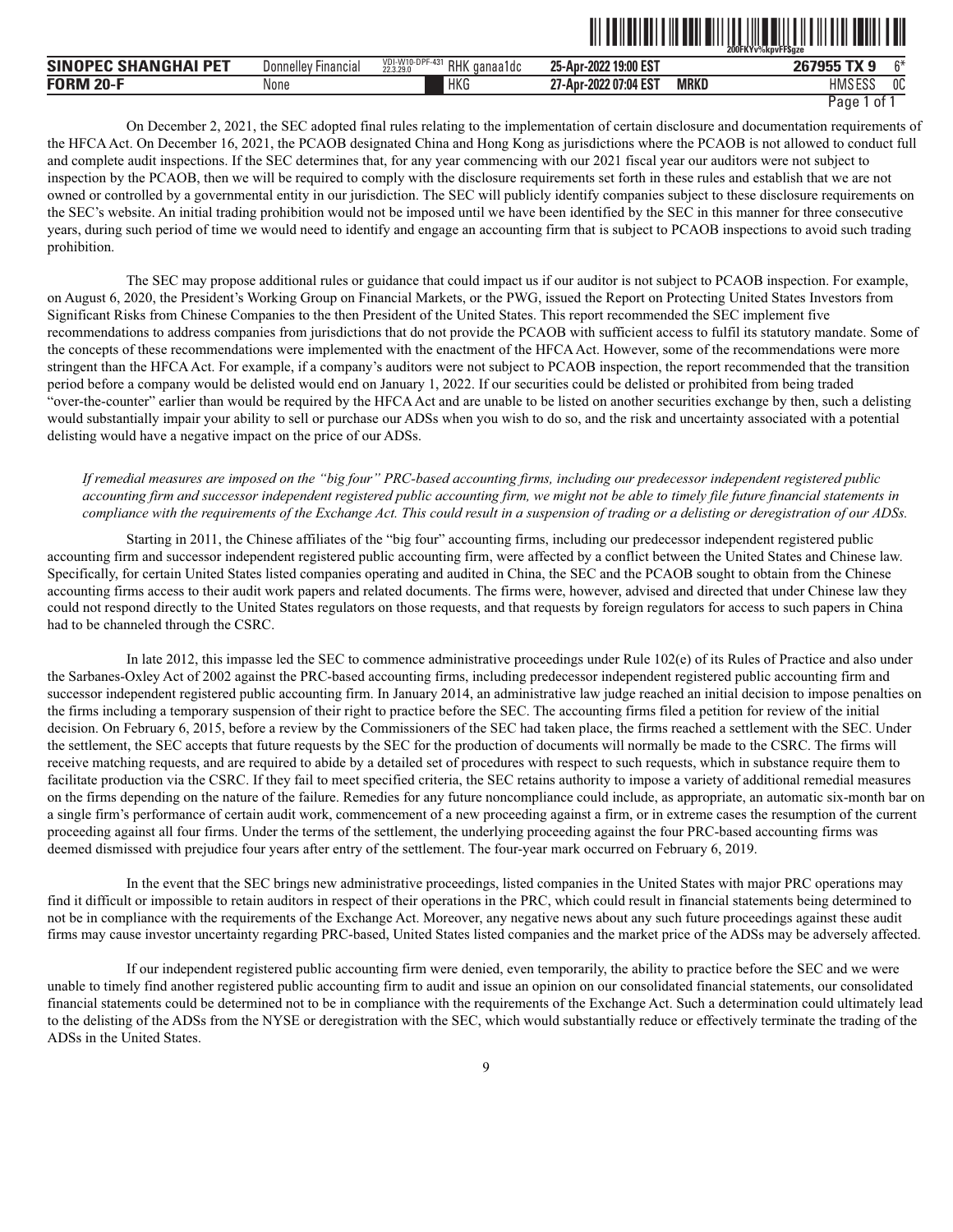|                                                                                                                                                                                                                                                                                                                                                                                                                                                            |                               |                                                            | - ------. - ---- ---                       | 200FKYv%kpvZ9nSTn            |              |
|------------------------------------------------------------------------------------------------------------------------------------------------------------------------------------------------------------------------------------------------------------------------------------------------------------------------------------------------------------------------------------------------------------------------------------------------------------|-------------------------------|------------------------------------------------------------|--------------------------------------------|------------------------------|--------------|
| $\begin{array}{c} \n \text{A} & \text{B} & \text{B} & \text{B} & \text{B} & \text{B} & \text{B} & \text{B} & \text{B} & \text{B} & \text{B} & \text{B} & \text{B} & \text{B} & \text{B} & \text{B} & \text{B} & \text{B} & \text{B} & \text{B} & \text{B} & \text{B} & \text{B} & \text{B} & \text{B} & \text{B} & \text{B} & \text{B} & \text{B} & \text{B} & \text{B} & \text{B} & \text{B} & \text{B} & \text{B} & \$<br>. PFT<br><b>SINOPEC</b><br>. . | Donnelley<br><b>Financial</b> | <b>VDI</b><br>-W10-REP-018<br>RHK<br>kandk0dc<br>22.3.29.0 | -2022 19:30 EST<br>nr.<br>$25$ -Apr-1      | <b>TV 10</b><br>007055<br>ΔU | n*           |
| <b>FORM 20-</b>                                                                                                                                                                                                                                                                                                                                                                                                                                            | None                          | IIVC<br>nnu                                                | <b>MRKD</b><br>-2022 07:04 EST<br>∠/-Apr-‴ | <b>HMSESS</b>                | $\sim$<br>υυ |

Page 1 of 2

ˆ200FKYv%kpvZ9n\$TnŠ **200FKYv%kpvZ9n\$Tn**

*We may be or become a passive foreign investment company, which could result in adverse U.S. federal income tax consequences to U.S. investors.*

Generally, if, for any taxable year, at least 75% of our gross income is passive income, or at least 50% of the value of our assets is attributable to assets that produce passive income or are held for the production of passive income, we would be characterized as a passive foreign investment company ("PFIC") for U.S. federal income tax purposes. Since PFIC status depends on the composition of our income and the composition and value of our assets from time to time, there can be no assurance that we are not currently a PFIC or that we will not be considered a PFIC for the current year, or for any future taxable year. If we are characterized as a PFIC, U.S. investors may suffer adverse tax consequences, including increased U.S. tax liabilities and reporting requirements. For further discussion of the adverse U.S. federal income tax consequences of our possible classification as a PFIC, see Item 10. Additional Information – E. Taxation – U.S. Taxation.

*We could be sanctioned or otherwise penalized under relevant U.S. laws if we engage in business with certain entities in Iran or Russia and such transactions are determined by the U.S. governmental authorities to violate U.S. laws.*

We have in the past sourced a small portion of crude oil from Iran. The United States has adopted a number of measures since 1996 that provide for the possible imposition of sanctions against non-U.S. companies engaged in certain activities in and with Iran in the energy and other sectors, including, the Iran Threat Reduction and Syria Human Rights Act of 2012 ("ITRSHRA") enacted August 10, 2012 and the Iran Freedom and Counter-Proliferation Act ("IFCA") enacted January 2, 2013, Section 1245 of the National Defense Authorization Act of 2012 ("NDAA") enacted December 31, 2011, and Executive Order 13846 of August 6, 2018 that was issued in connection with the termination of the participation by the United States in the Joint Comprehensive Plan of Action, or JCPOA, that became effective January 16, 2016, and resulted in the waiver of certain U.S. sanctions against non-U.S. persons engaging in certain transactions with Iran. The withdrawal was effected in two stages that resulted on November 5, 2018, in the complete re-imposition of the U.S. sanctions that were waived under the JCPOA. On November 5, 2018, the United States also granted a 180-day waiver (that is potentially renewable) under Section 1245 of the NDAA to China (and seven other countries) allowing for the purchase of petroleum from Iran under specified conditions. The NDAA waiver does not authorize transactions that remain prohibited under other U.S. sanctions laws. On April 22, 2019, the U.S. Secretary of State announced that the United States would not grant any further waivers under the NDAA. In February 2021, U.S. President announced that the U.S. would not lift economic sanctions on Iran until Iran complies with the terms of the JCPOA.

The sanctionable activities include certain investments, the provision of goods, services, technology, or support that could contribute to the development of petroleum and petrochemical resources or the production of refined petroleum products in Iran, the exportation of refined petroleum products to Iran, the transportation of crude oil from Iran, or the engagement in a significant transaction for the purchase or acquisition of petroleum or petroleum products from Iran, and the engagement in transactions with certain Iranian specially designated nationals and blocked persons ("SDNs") as identified and published by U.S. Department of the Treasury's Office of Foreign Assets Control, or OFAC, the agency primarily responsible for administering U.S. sanctions and embargoes.

We have sourced a small portion of our crude oil from Iran in the past through Sinopec Corp., our current controlling shareholder, and independent third parties, and Iran may continue to be the ultimate source of a small portion of our crude oil. In addition, Sinopec Corp. and Sinopec Group, the controlling shareholder of Sinopec Corp., have engaged in operations in or purchasing crude oil sourced from Iran and may continue to do so in the future. We have no control over the activities of Sinopec Group or Sinopec Corp. in connection with any activities that they may conduct in Iran.

If our purchases of crude oil from Iran and transactions related thereto are determined to be sanctionable activities by the U.S. President and/or the relevant U.S. governmental authorities, we may be subject to five or more of the twelve sanctions options available under the Iran Sanctions Act of 1996 (as amended) ("ISA") and the ITRSHRA, which include restrictions on bank financing, outright blocking of the Company's property within any U.S. jurisdiction, under the control of U.S. persons anywhere in the world, and prohibition of U.S. persons from investing or purchasing a significant amount of equity or debt instruments of the Company. Similar sanctions may also be imposed under Executive Order 13846, the IFCA, and other U.S. laws. In addition, many states in the United States have adopted legislation requiring state pension funds to divest themselves of securities in any company with active business operations in Iran. We cannot assure that we or any of our affiliates will not be sanctioned by the U.S. President and/or the relevant U.S. governmental authorities in light of the activities by us or our affiliates in Iran. The imposition of any such sanctions on us or our affiliates will have a negative impact on our business, reputation or stock price. In addition, purchase of crude oil by Sinopec Corp. subsidiaries that supply us with raw materials may from time to time be sourced from National Iranian Oil Company. This entity has been identified by the U.S. government as an SDN and sanctioned under various laws, including for assisting the government of Iran to avoid sanction and for engaging in activities related to nuclear proliferation. Under Executive Order 13846, the U.S. President can sanction non-U.S. companies that engage in transactions with SDNs such as the National Iranian Oil Company. To the extent we indirectly (or directly) purchase raw materials from this entity, we risk potential U.S. government sanctions. Even absent any U.S. government sanctions, we risk adverse publicity in the world markets, which may impair our reputation and business.

In addition, the conflict between Russia and Ukraine has resulted in the imposition of new sanctions on the Russian energy sector and greater scrutiny of pre-existing sanctions. The continuation of the conflict may result in the imposition of additional or more severe sanctions, and may also generate a higher level of sanctions enforcement activity. The International Emergency Economic Powers Act currently prohibits dealings with designated Russian persons and entities if the transaction involves a nexus to the U.S., such as payment in U.S. dollars. Under U.S. law, penalties could be imposed upon us even if we purchase crude oil or natural gas through a third party, and we are not aware that the purchase was made from an entity subject to U.S. sanctions. The sanctions regime relating to the Russian energy sector is continuing to evolve, and no assurance can be given that the United States or other jurisdictions will not seek to impose penalties upon us if they believed that we had engaged in sanctionable activities. If we were to become involved in sanctions proceedings, our business reputation could be harmed and we could incur substantial costs in order to defend the proceedings or pay any resulting penalties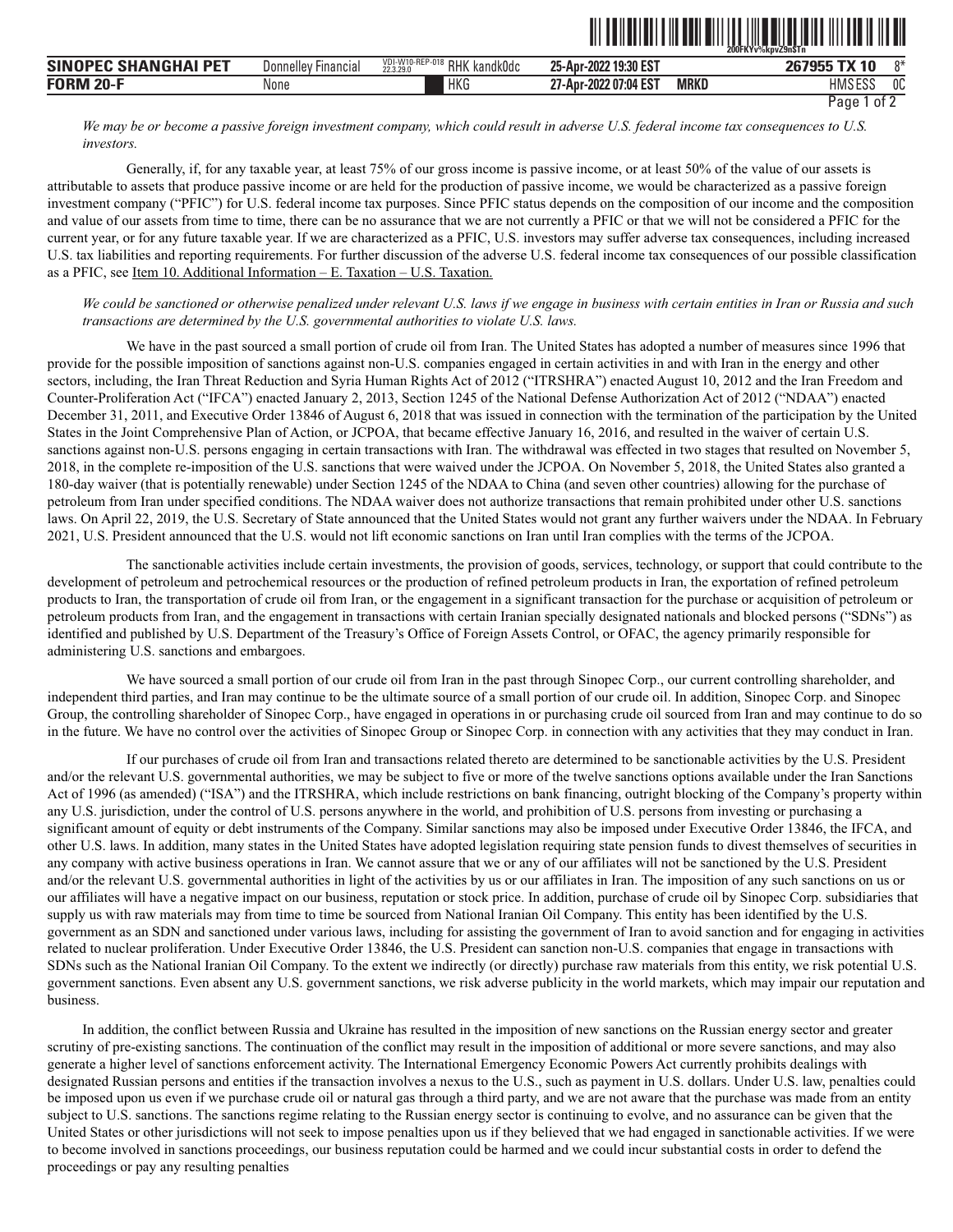|--|

| JADEA AHANAHAI DET<br>SIN | Financial<br>Donnel<br>elle | VDI-W10-REP-018<br>שווח ש<br>kandk0dc<br>חחח<br>22.3.29.0 | -2022 19:30 EST<br>nг.<br>-Apr-<br>ZJ-1    |             | TX 10         | 0*            |
|---------------------------|-----------------------------|-----------------------------------------------------------|--------------------------------------------|-------------|---------------|---------------|
| $-0.0$<br>FORM<br>/w-1    | None                        | <b>HKG</b>                                                | <b>-2022 07:04 EST</b><br>65<br>…Δn"<br>ли | <b>MRKL</b> | <b>HMSESS</b> | <sub>0C</sub> |
|                           |                             |                                                           |                                            |             |               | . .           |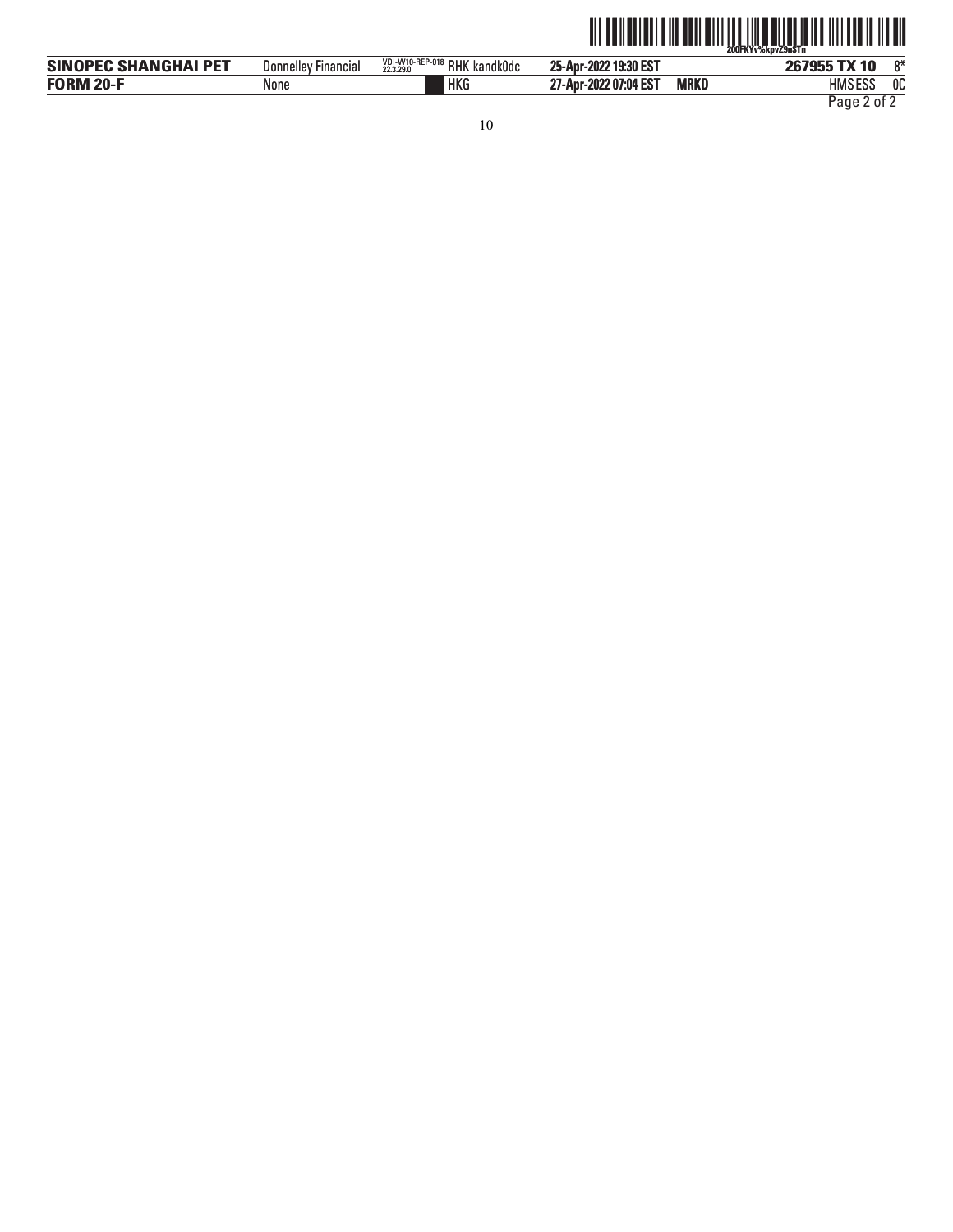| <b>SINOPEC SHANGHAI PET</b> | Donnellev<br>Financia | rhkdoc1<br>22.3.29.0 | <b>RHK</b><br>aawap0ap | 19:42 EST<br>nn<br>2022<br>22-Apr      |      | <b>OCJOFF</b> | ግ∗           |
|-----------------------------|-----------------------|----------------------|------------------------|----------------------------------------|------|---------------|--------------|
| FORM<br>$20-F$              | None                  |                      | <b>HKG</b>             | $\sim$<br>207:04 EST<br>-202<br>'/-Anr | mrkd | <b>HMSESS</b> | $\sim$<br>υu |
|                             |                       |                      |                        |                                        |      |               |              |

*Sinopec Group, the controlling shareholder of Sinopec Corp. which is our current controlling shareholder, or its affiliates' current or future activities in certain countries are the subject of economic sanctions under relevant U.S. laws and could result in negative media and investor attention to us and possible imposition of sanctions on Sinopec Group, which could materially and adversely affect our shareholders.*

Sinopec Group undertakes, from time to time and without our involvement, overseas investments and operations in the oil and gas industry, including the exploration and production of oil and gas, refining and Liquefied Natural Gas, or LNG, projects. Sinopec Group's overseas asset portfolio includes oil and gas development projects in Iran, Sudan and Syria, countries subject to U.S. sanctions and embargoes. We cannot predict the interpretation or implementation of government policy at the U.S. federal, state or local levels with respect to any current or future activities by Sinopec Group or its affiliates in countries or with individuals or entities that are the subject of U.S. sanctions. Similarly, we cannot predict whether U.S. sanctions will be further tightened, or the impact that such actions may have on Sinopec Group. It is possible that the United States could subject Sinopec Group to sanctions due to these activities. Certain U.S. state and local governments and colleges have restrictions on the investment of public funds or endowment funds, respectively, in companies that are members of corporate groups with activities in certain countries that are the subject of U.S. sanctions. These investors may not wish to invest, and may divest their investment, in us because of our relationship with Sinopec Group and its investments and activities in those U.S. government sanctioned countries. It is possible that, as a result of activities by Sinopec Group or its affiliates in countries that are the subject of U.S. sanctions, we may be subject to negative media or investor attention, which may distract management, consume internal resources and affect investors' perception of our company.

Further, the ISA authorizes the imposition of sanctions on companies that engage in certain activities in and with Iran, especially in Iran's energy sector. It is possible that Sinopec Group or its affiliates engage in activities that are targeted for sanction purposes by the ISA or other U.S. laws. If the U.S. President determines that Sinopec Group or one of its affiliates in fact engaged in the targeted activities, he would be required under the ISA to impose on Sinopec Group or its affiliates at least five sanctions from among twelve sanctions options available under the ISA, which range from restrictions on U.S. exports or bank financing to outright blocking of Sinopec Group or its affiliate's property within the United States or in the possession or control of U.S. persons anywhere in the world. In addition, the IFCA requires the U.S. President to block the property of persons and entities within U.S. jurisdiction or control of U.S. persons if he determines that, among other things, such persons or entities are engaged in certain transactions involving the energy, shipping or shipbuilding sectors of Iran or with certain SDNs. It also requires the U.S. President to impose five or more sanctions under the ISA on a person that he determines has knowingly, on or after July 1, 2013, sold, supplied or transferred to or from Iran precious metals or certain other materials (including graphite, aluminum, steel, coal and certain software) if used for specified purposes. If the U.S. President determines that Sinopec Group, or an entity it owns or controls engages in any such activities and if the most extreme sanction under the ISA or other U.S. sanctions laws, blocking, were applied to Sinopec Group's property, including controlled subsidiaries, Sinopec Group could be prohibited from engaging in business activities in the United States or with U.S. individuals or entities, and U.S. transactions in our securities and distributions to U.S. individuals and entities with respect to our securities could also be prohibited.

In addition, pursuant to the IFCA, Executive Order 13846 and other U.S. laws, the U.S. government can sanction financial institutions anywhere in the world that engage in certain Iran-related transactions. Such sanctions include prohibiting the financial institution from opening, or imposing strict conditions on maintaining, a correspondent or payable through account in the United States. The potential for financial institutions to be sanctioned for Iran related activities may impact our ability to engage in financial transactions related to Iran transactions.

#### *General Risk Factors*

# *The trading prices of our ADSs and H Shares have been volatile and may continue to be volatile regardless of our operating performance.*

The trading prices of our ADSs and H Shares have been and may continue to be subject to wide fluctuations. The market price for our ADSs may continue to be volatile and subject to wide fluctuations in response to factors including the following:

- actual or anticipated fluctuations in our quarterly results of operations;
- changes in financial estimates by securities research analysts;
- conditions in petroleum and petrochemical markets;
- changes in the operating performance or market valuations of other petroleum and petrochemical companies;
- announcements by us or our competitors of new products, acquisitions, strategic partnerships, joint ventures or capital commitments;
- fluctuations of exchange rates between RMB and the U.S. Dollar; and
- general economic or political conditions in China or elsewhere in the world.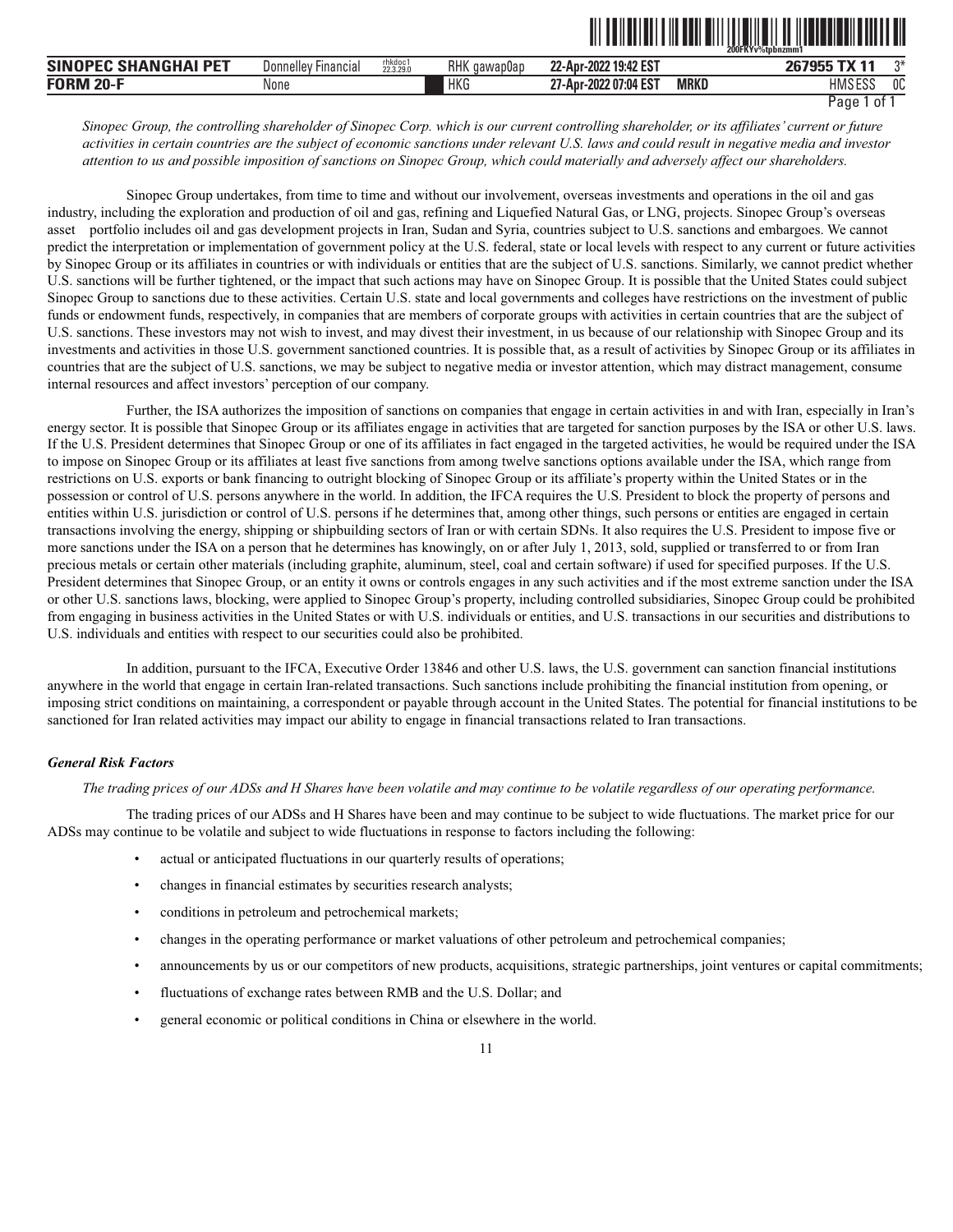| IIVC<br><b>HMSESS</b><br><b>MRKD</b><br>-Apr-2022 07:04 EST<br>$\sim$<br><b>FORM 20-F</b><br>None<br><b>HNU</b><br>. | <b>SINOPEC SHANGHAI PET</b> | Financial<br><b>Donnellev</b> | ۰W۱<br>RHV<br>---<br>qanaa1dc<br>22.3.29.0 | 17:48 EST<br>25-Apr-2022<br>LJ. | гм.<br><b>2670EI</b><br>$\overline{\phantom{a}}$<br>ъ.<br>$^{\prime}$ | $-x$ |
|----------------------------------------------------------------------------------------------------------------------|-----------------------------|-------------------------------|--------------------------------------------|---------------------------------|-----------------------------------------------------------------------|------|
|                                                                                                                      |                             |                               |                                            |                                 |                                                                       | 0C   |

In addition, the stock market in general, and the market prices for companies with operations in China in particular, have experienced volatility that often has been unrelated to the operating performance of such companies. The securities of some PRC-based companies that have listed their securities in the United States have experienced significant volatility since their initial public offerings in recent years, including, in some cases, substantial declines in the trading prices of their securities. The trading performances of these companies' securities after their offerings may affect the attitudes of investors towards Chinese companies listed in the United States in general, which consequently may impact the trading performance of our ADSs, regardless of our actual operating performance. In addition, any negative news or perceptions about inadequate corporate governance practices or fraudulent accounting, corporate structure or other matters of other Chinese companies may also negatively affect the attitudes of investors towards Chinese companies in general, including us, regardless of whether we have engaged in any inappropriate activities. In particular, the global financial crisis and the ensuing economic recessions in many countries have contributed and may continue to contribute to extreme volatility in the global stock markets. These broad market and industry fluctuations may adversely affect the market price of our ADSs.

# **ITEM 4. INFORMATION ON THE COMPANY.**

# *A. History and Development of the Company*

#### *General Information*

We were established in the People's Republic of China as a joint stock limited company under the PRC Company Law on June 29, 1993 as Shanghai Petrochemical Company Limited. On October 12, 2000, we changed our name to Sinopec Shanghai Petrochemical Company Limited. Our registered office is at No. 48 Jinyi Road, Jinshan District, Shanghai, China 200540. Our telephone number there is (86-21) 5794-1941. Our company website is *www.spc.com.cn*. The SEC maintains an Internet site at *www.sec.gov* that contains reports, proxy and information statements, and our other information that file electronically with the SEC.

#### *Our Predecessor*

Our predecessor, the Complex, was founded in 1972 as one of the first large scale Chinese petrochemical enterprises using advanced imported technology and equipment. Prior to June 29, 1993, the Complex was wholly-owned by Sinopec Group, at the time a ministerial level enterprise (before its restructuring in 1998). The Complex's location was chosen because of accessibility by water and land transportation to Shanghai, a major industrial city of China, and the availability of reclaimable land. The Complex was initially under the administration of the Ministry of Textile Industry and in 1983 was placed under the administration of Sinopec.

#### *Construction Projects*

The Complex and we, as its successor, have completed six major stages of construction. The first stage of construction (1972-1976) included reclamation of land and the installation of 18 production units. The second stage of construction (1980-1986) increased the Complex's capacity for processing crude oil and doubled its capacity for synthetic fiber production. The third stage of construction (1987-1992) primarily consisted of the installation of a 300,000 ton Rated Capacity ethylene unit, an additional crude oil refining unit and other units for the production of petrochemical products. The third stage of construction completed our transition from a synthetic fiber producer to a highly integrated producer of a wide variety of petrochemical products. The fourth stage of construction (2000-2002) mainly included the 700,000 ton Ethylene Expansion Project and Coal-Fired Power Plant Expansion Project. The fifth stage of construction (2003-2009) was mainly designed to optimize our structure and realize sustainable development, and mainly included 3,300,000t/a diesel hydrogenation unit, 1,200,000t/a delayed coking unit and other projects implemented for removing "bottlenecks" in refinery, the building of new 600,000t/a paraxylene hydrocarbon complex unit, 150,000t/a C5 segregation unit, 380,000t/a ethane unit, *etc..*

The Company commenced the sixth stage of construction in 2010 (the "Phase 6 Project") and completed the project in December 2012. The key component of the Phase 6 Project was the refinery revamping and expansion project. The Phase 6 Project also included the technology development and fine chemicals projects. The purpose of the Phase 6 Project was to improve the Company's overall industrial structure, core competitiveness and the capability of maintaining sustainable developments. The Phase 6 Project was focused on the objective to achieve intensive utilization of natural resources and the build-up of a complete set of facilities, in accordance with the fundamental industrial model of integrating oil refining and petrochemical production. Through this project, the Company further enhanced its oil refining process and strengthened and expanded the Company's core businesses while continuing to explore the development of fine chemicals and products with high value added.

Over the past four decades, the Company has built up an infrastructure system to support its production needs. The Company has its own facilities to supply water, electricity, steam and other utilities and to treat waste water, as well as ocean and inland waterway wharfs and railroad and road transportation facilities.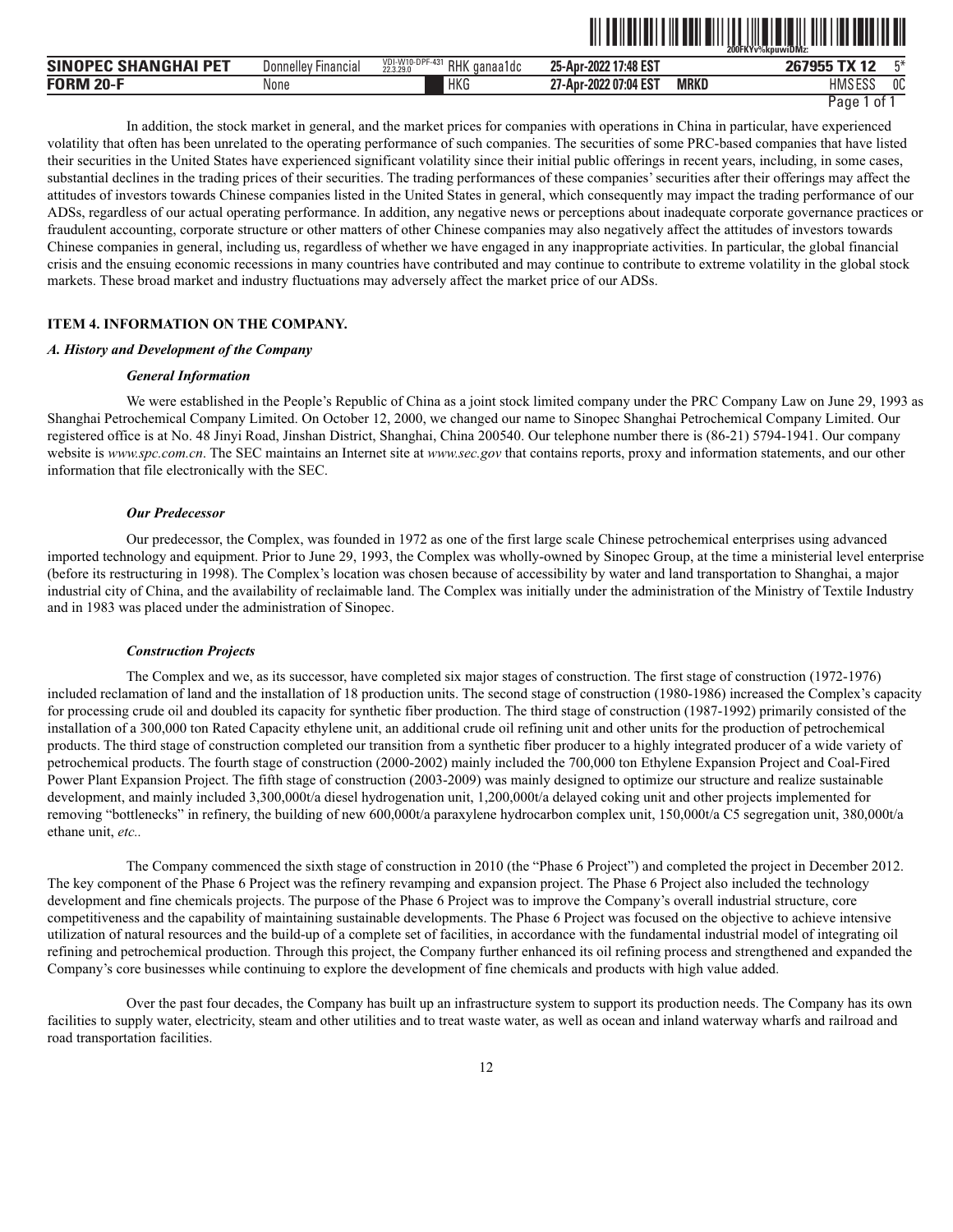|                                            |                               |                      |                   | 200FKYv%tpbo6LQb           | --------- |                       |            |
|--------------------------------------------|-------------------------------|----------------------|-------------------|----------------------------|-----------|-----------------------|------------|
| <b>PFT</b><br>. SHANGHALT<br><b>SINOP'</b> | <b>Financial</b><br>Donnelle' | rhkdoc'<br>22.3.29.0 | RHK<br>. aawap0ar | . 19:42 EST<br>22-Apr-2022 |           | TV 40<br>2C70E'<br>∠U | $A \Delta$ |
| <b>FORM</b><br>$\overline{a}$<br>40-l      | None                          |                      | IIVC<br>nnu       | 2 07:04 EST<br>27-Apr-2022 | MRKI      | <b>HMSESS</b>         | OC         |

ˆ200FKYv%tpbo6LQb\Š

Page 1 of 1

#### *Our Initial Public Offering and Listing*

We were established as a subsidiary of Sinopec on June 29, 1993. In preparation for our initial public offering of ordinary shares, all assets and liabilities of the Complex were transferred either to us or to Sinopec Shanghai Jinshan Industrial Company ("JI"), a separate subsidiary of Sinopec. The Complex's non-core businesses and assets, such as housing, stores, schools, transportation and medical services, were transferred to JI. The Complex's core business and assets were transferred to us. The Complex then ceased to exist as a legal entity. In 1998, Sinopec was restructured into a limited liability company under the name of China Petrochemical Corporation ("Sinopec Group"). On February 25, 2000, Sinopec Group transferred its interest in us to its subsidiary, Sinopec Corp. In 1997, JI was restructured and its subsidiaries were either transferred to Sinopec or Shanghai Jinshan District.

Our H Shares commenced listing on the HKSE on July 26, 1993. Our ADSs, each representing 100 H Shares, are listed on the NYSE. Our A Shares are listed on the Shanghai Stock Exchange. We were the first Chinese joint stock limited company to have securities concurrently traded in Hong Kong, the United States and China. On November 8, 1993, our A Shares were included in the Shanghai Stock Exchange Stock Index.

#### *A Share Reform*

Pursuant to regulations issued by the CSRC, we were required to obtain shareholder approval for and implement certain share reform. As a result of such share reform, all non-publicly tradable A Shares of the Company would be converted into publicly tradable A Shares and may be sold publicly on the Shanghai Stock Exchange subject to any applicable lock-up period.

In connection with the share reform, the Distribution Proposal regarding 2013 Interim Distribution of Cash Dividend and the Conversion of Capital Fund and Surplus Reserve into Shares of the Company ("Proposal") was approved at the Company's 2013 First Extraordinary General Meeting, 2013 First A Shareholders Class Meeting and 2013 First H Shareholders Class Meeting held on October 22, 2013. According to the Proposal, based on the Company's total share capital of 7,200,000,000 shares as of June 30, 2013, RMB2,421 million of the capital surplus of the Company from its share premium account was used to fund the issue of 3.36 new bonus shares with respect to every 10 issued and outstanding shares, the surplus reserve was used to fund the issue of 1.64 new bonus shares with respect to every 10 issued and outstanding shares, and an interim cash dividend of RMB0.50 (tax included) for every 10 issued and outstanding shares was distributed to all shareholders.

In addition, Sinopec Corp. undertakes under the Proposal that it shall not, within 12 months from the date on which Sinopec Corp. becomes entitled to trade, deal in or transfer its non-publicly tradable shares of the Company in the market (meaning the first trading day after the implementation of the Proposal), trade such shares in the market. Also, after the expiration of the aforesaid 12-month term, the amount of existing non-publicly tradable shares to be disposed of by Sinopec Corp. through trading on the stock exchange shall not represent more than 5% of the total number of our shares held by Sinopec Corp. within the next 12 months, and not more than 10% within the next 24 months.

Immediately upon completion of the conversion of capital surplus and surplus reserve into new shares of the Company, the total number of A Shares of the Company reached, as of December 4, 2013, 7,305,000,000, and the total amount of H Shares of the Company reached 3,495,000,000. Therefore, the Company's total share capital consists of 10,800,000,000 shares. Sinopec Corp., being the controlling shareholder of the Company, holds 5,460,000,000 A Shares, representing 50.56% of the total share capital of the Company.

The share certificates of new H Shares issued in connection with the share reform were dispatched and the cash dividend was paid to the holders of H Shares on December 4, 2013. The dealings in the new H Shares commenced on December 5, 2013.

The Company exercised its Share Option Incentive Scheme for the first time in August 2017, and the second time in January 2018, and the total number of shares of the Company increased by 14,176, 600 shares and 9,636,900 shares, respectively, upon exercise. Immediately upon completion of the exercise of Share Option Incentive Scheme on February 14, 2018, the total number of A Shares of the Company reached, as of December 4, 2013, 7,328,813,500, and the total amount of H Shares of the Company reached 3,495,000,000.

# *Description of Principal Capital Expenditures and Divestitures*

For a description of capital expansion projects related to our facilities, see Item 4. Information on the Company – D. Property, Plant and Equipment – Capital Expansion Program.

# *B. Business Overview*

We are one of the major petrochemical companies in China based on 2021 net sales and ethylene production. Our highly integrated petrochemical complex processes crude oil into a broad range of products in four major product areas:

- synthetic fibers.
- resins and plastics,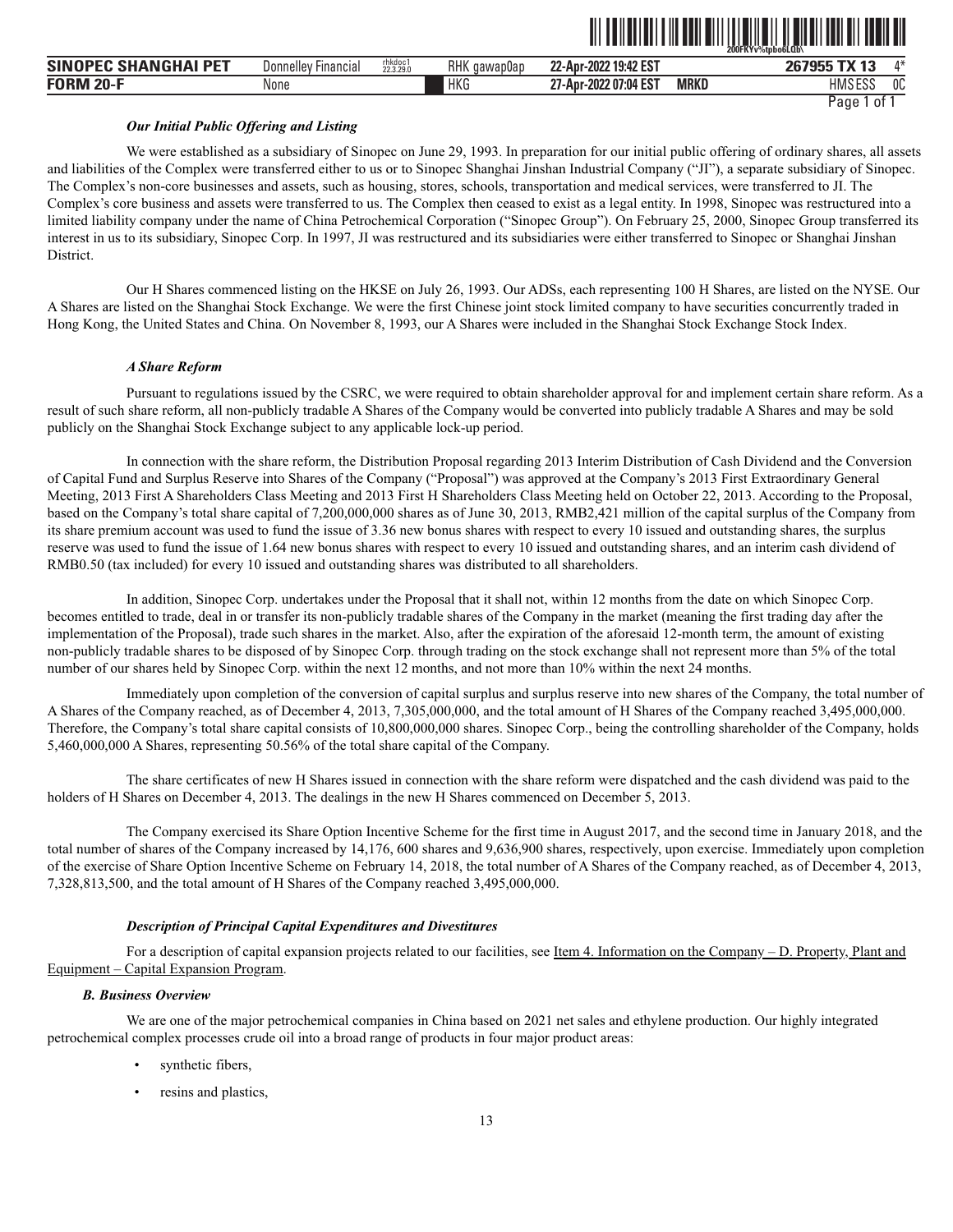|                                       |                          | rhkdoc <sub>1</sub> |                   |                                                      |             |              |         |
|---------------------------------------|--------------------------|---------------------|-------------------|------------------------------------------------------|-------------|--------------|---------|
| <b>SHANGHAI PET</b><br><b>SINOPEC</b> | ' Financial<br>Donnelley | 22.3.29.0           | RHK<br>. aawap0ap | 22-Apr-2022 19:42 EST                                |             | <b>TX 14</b> | ግ*      |
| <b>FORM 20-F</b>                      | None                     |                     | <b>HKG</b>        | :-2022 07:04 EST<br>רה<br>$\epsilon$ /-Apr- $\gamma$ | <b>MRKD</b> | HMS ESS      | 0C<br>. |

Page 1 of 1

TITE TE IT BET EN TE DE REGISTER OP DE REGISTER DE REGISTER DE REGISTER DE REGISTER DE REGISTER DE REGISTER DE

- intermediate petrochemicals, and
- petroleum products.

Based on 2021 sales volumes, we are a leading Chinese producer of synthetic fibers and resins and plastic products. We believe that we are also a leading competitor in sales of petroleum products and intermediate petrochemicals in our regional markets.

Our net sales by business lines as a percentage of total net sales in each of 2019, 2020 and 2021 are summarized as follows:

# **Net Sales of RMB88,055.7 million in 2019**

| Synthetic fibers                  | $2.45\%$  |
|-----------------------------------|-----------|
| Resins and plastics               | 11.33%    |
| Intermediate petrochemicals       | $11.71\%$ |
| Petroleum products                | 48.98%    |
| Trading of petrochemical products | 24.63%    |
| Others                            | $0.90\%$  |
| Total                             | 100.00%   |
|                                   |           |

#### **Net Sales of RMB61,560.9 million in 2020**

| 2.39%    |
|----------|
| 15.30%   |
| 13.33%   |
| 48.96%   |
| 18.81%   |
| $1.21\%$ |
| 100.00%  |
|          |

#### **Net Sales of RMB 75,888.8 million in 2021**

| Synthetic fibers                  | 1.81%     |
|-----------------------------------|-----------|
| Resins and plastics               | 13.13%    |
| Intermediate petrochemicals       | $14.21\%$ |
| Petroleum products                | 55.19%    |
| Trading of petrochemical products | 14.56%    |
| Others                            | $1.10\%$  |
| Total                             | 100.00%   |

We derive a substantial portion of our revenues from customers in Eastern China (principally Shanghai and its six neighboring provinces), an area that has experienced economic growth above the national average in recent years. Shown by geographic region and exports, our net sales by business lines as a percentage of total net sales for each of 2019, 2020 and 2021 are as follows:

# **2019 Net Sales by Region (%)**

|                                   | Eastern<br>China | Other parts of China | <b>Exports</b> |
|-----------------------------------|------------------|----------------------|----------------|
| Synthetic fibers                  | 89.32            | 10.68                | 0.00           |
| Resins and plastics               | 83.40            | 16.60                | 0.00           |
| Intermediate petrochemicals       | 93.88            | 5.42                 | 0.70           |
| Petroleum products                | 85.40            | 0.55                 | 14.05          |
| Trading of petrochemical products | 48.48            | 48.26                | 3.26           |
| Total net sales                   | 78.36            | 3.36                 | 18.28          |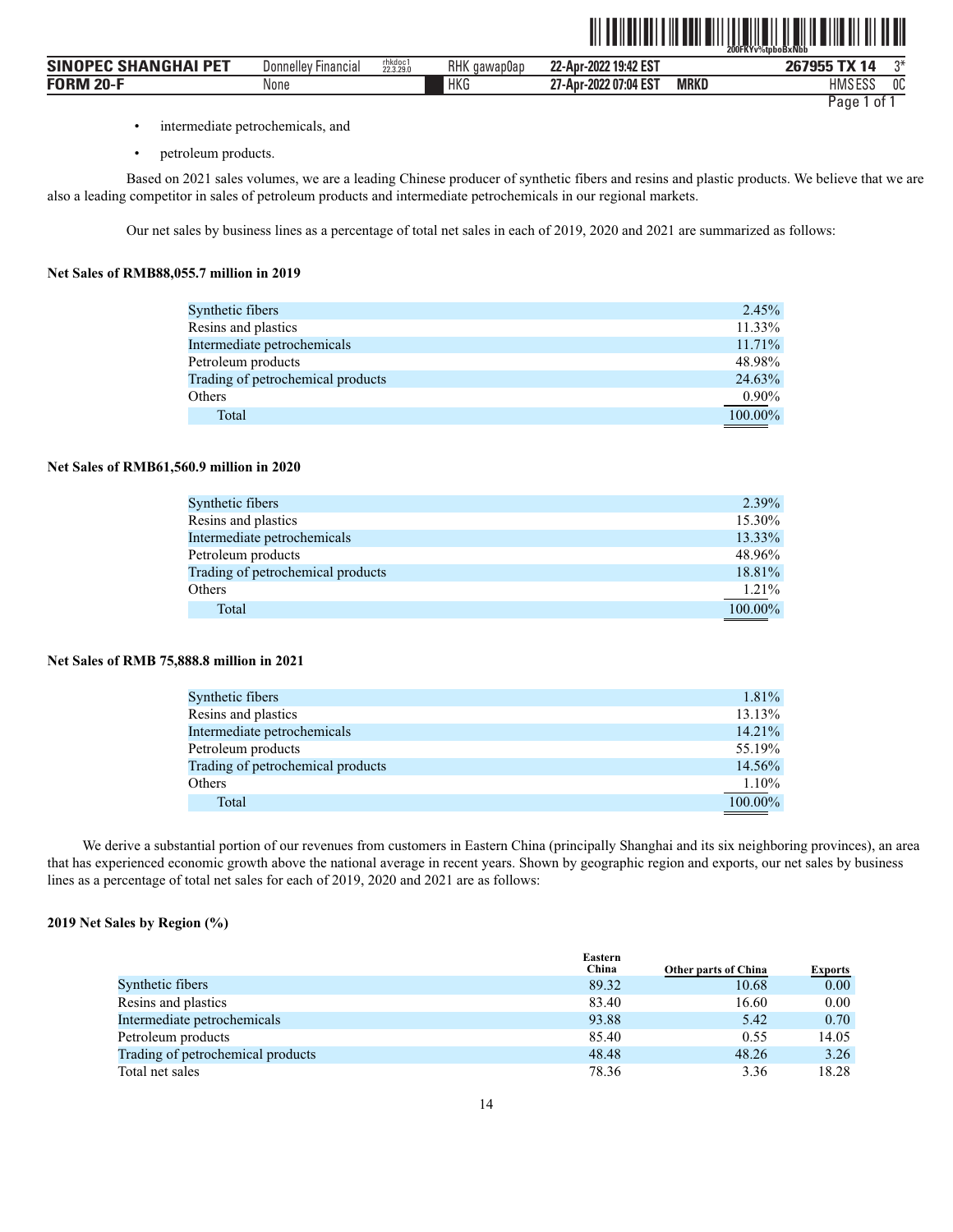| VDI-W10-DPF-431 DUK annon1do | 25 Apr 2022 10:02 ECT | $267055$ TV 15 |
|------------------------------|-----------------------|----------------|

**Eastern**

ˆ200FKYv%kpvH@9fzxŠ

| <b>SHANGHAL</b><br><b>SINOPEC</b><br><b>PFT</b> | Donnellev<br>Financial | 11112B<br>RHK<br>VUI-VVIU-UP<br>qanaa1dc<br>22.3.29.0 | 25-Apr-2022 19:03 EST                             |             |         | $\sim$ |
|-------------------------------------------------|------------------------|-------------------------------------------------------|---------------------------------------------------|-------------|---------|--------|
| <b>FORM</b><br>$20-$                            | None                   | IIVC<br><b>HNU</b>                                    | <b>207:04 EST</b><br>$\sim$<br>$-Aor-2022$<br>. . | <b>MRKD</b> | HMS ESS | $\sim$ |
|                                                 |                        |                                                       |                                                   |             |         |        |

# **2020 Net Sales by Region (%)**

Page 1 of 1

|                                   | вазил п<br>China | Other parts of China | <b>Exports</b> |
|-----------------------------------|------------------|----------------------|----------------|
| Synthetic fibers                  | 89.85            | 10.15                | 0.00           |
| Resins and plastics               | 91.93            | 8.07                 | 0.00           |
| Intermediate petrochemicals       | 94.72            | 4.06                 | 1.22           |
| Petroleum products                | 91.35            | 0.24                 | 8.41           |
| Trading of petrochemical products | 61.08            | 5.61                 | 33.31          |
| Total net sales                   | 86.92            | 2.64                 | 10.45          |

# **2021 Net Sales by Region (%)**

|                                   | Eastern |                      |                |
|-----------------------------------|---------|----------------------|----------------|
|                                   | China   | Other parts of China | <b>Exports</b> |
| Synthetic fibers                  | 91.68   | 8.32                 | 0.00           |
| Resins and plastics               | 94.99   | 5.01                 | 0.00           |
| Intermediate petrochemicals       | 97.12   | 1.18                 | 1.70           |
| Petroleum products                | 91.80   | 0.39                 | 7.81           |
| Trading of petrochemical products | 64.54   | 3.11                 | 32.35          |
| Total net sales                   | 89.28   | 1.43                 | 9.29           |

# *Business Strategies*

Our development objectives are to evolve itself into a "leading domestically, first-class globally" energy and chemical and new material enterprise. The key components of the Company's development strategy are as follows: to take into account both low cost and differentiation, and to focus on both scale and refinement. The Company focuses on value and market orientation, creativity, talents as the backbone of the Company, the emphasis of environment and low carbon emissions and integrated development, to realize low cost and large scale of the upstream, and high valueadded and refinement of the downstream. The Company will give full play to its advantages of a wide product chain, diversified products and close monitoring of the market to enhance competitiveness. Under the guidance of the above development strategy, according to the requirements of North-South Transformation Policy raised by Shanghai Government, the Company will (a) actively promote the transition from oil refining to chemical industry, the transition from chemical industry to materials, the transition from materials to high-end products, and the transition from parks to ecology, (b) carry out comprehensive technological transformation and quality upgrades, and (c) further optimize refining product structure to better meet the market needs. The Company will seek to strengthen the core industries of mid-to-high-end new materials such as carbon fiber, and take polyester, polyolefin, elastomer, and C-5 downstream fine chemical new materials as breakthrough and extension for the mid-to-high-end new materials which should help the North-South transformation and the construction of Carbon Valley Green Bay and local industrial parks in Jinshan District. The Company will seek to develop wind, light, fire, and biological integrated power generation and green hydrogen production technology, with a view towards realizing the energy structure transformation from fossil energy to fossil energy combined with renewable energy to achieve energy saving. Through diversified industrial linkage development and cluster agglomeration, the Company plans to build an industrial base with green energy, fine chemical, and high-end material on the north bank of Hangzhou Bay with world-scale and first-class competitiveness.

In 2022, Sinopec Group will continue to adhere to the market-oriented, efficiency-centered strategy, consolidate the foundation of environmental protection, optimize production and operation, improve corporate governance efficiency with a focus on building talent teams, achieve high-quality development of the Company and strive to create better economic benefits.

In 2022, the Company is looking to process a total of 13.65 million tons of crude oil and produce a total of 7.57 million tons of refined oil, 0.8252 million tons of ethylene, 0.666 million tons of paraxylene, 0.431 million tons of polyethylene, 0.453 million tons of polypropylene, 0.103 million tons of ethylene glycol, and 0.02 million tons of acrylic fiber. To achieve our business objectives in 2022, we intend to pursue the following strategies:

• Focus on green and clean energy for consolidating environmental protection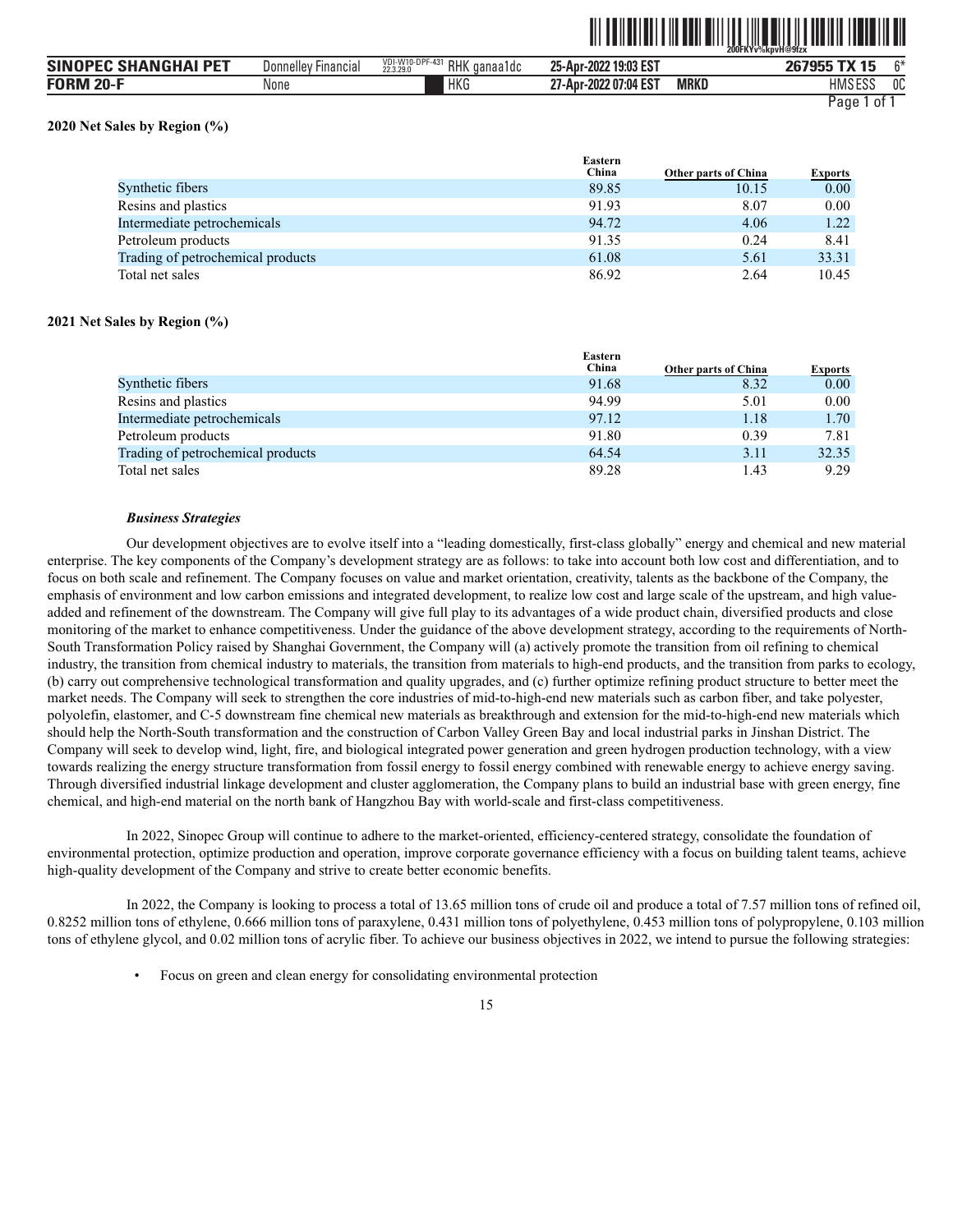| <b>SINOPEC SHANGHAI PET</b> | <b>Financial</b><br>Donnelley F | VDI-W10-LPF-02<br><b>RHK</b><br>sekarUdc<br>22.3.29.0 | 19:50 EST<br>25-Apr-<br>$-202^{\circ}$ |             | гv<br>$\overline{a}$<br>795.<br>. .<br>I A<br>. u | $\sim$         |
|-----------------------------|---------------------------------|-------------------------------------------------------|----------------------------------------|-------------|---------------------------------------------------|----------------|
| <b>FORM 20-F</b>            | None                            | <b>HKG</b>                                            | -2022 07:04 EST<br>n-<br>7-Apr-        | <b>MRKD</b> | <b>HMSESS</b>                                     | 0 <sup>C</sup> |
|                             |                                 |                                                       |                                        |             |                                                   | . .            |

The Company will seek to comprehensively promote the establishment of the HSSE management system and establish and improve the PDCA closed-loop management mechanism. Under the key theme of "identifying major risks, eliminating major hidden dangers, and preventing major accidents", the Company seeks to strengthen risk management and control in key areas and key links, and continue to tighten contractor safety management and control. Furthermore, the Company will endeavor to continue to improve employees' safety awareness and skills and promote the creation of a culture that values safety. The Company will also emphasize implementing a green and clean strategy and strengthen carbon emission management to realize stable and standard- meeting emission of waste gas and wastewater to ensure that VOCs' average concentration at the boundary was less than 100 micrograms/m3 and strengthen carbon emission management. The Company also seeks to make a good effort in the supply of antiepidemic materials, in dealing with emergencies and the workforce's stability to ensure the safety and physical and mental health of employees, and to strengthen employee safety education and comprehensively improve employee health management standards.

• Focus on improving quality and efficiency through the continuous optimization of production and operation

The Company intends to optimize its overall planning for operations shutdown and start-up and strengthen the plant's management and control during the shutdown and start-up phase. The Company shall also seek to improve its technical and economic indicators by improving safety management and its key control and maintenance plans. The Company also intends to optimize its systems to further improve the accuracy and reliability of crude oil comparison and selection, production and operation, and product structure optimization. The Company shall also further expand varieties in crude oil procurement and enhance deployment flexibility and will endeavor to reduce crude oil procurement costs. Furthermore, the Company strives to accurately grasp market conditions and adjust marketing strategies and product structures to maximize benefits. The Company shall also emphasize flexibly adjusting the yield of refined oil products and diesel-gasoline ratio, raise the total volume of high-grade gasoline, and develop new channels for exporting gasoline and jet fuel. The Company shall also seek to take advantage of market opportunities and devote efforts in developing new products and specialized materials. The Company intends to optimize its public projects and promote the optimization of its storage and transportation logistics system, and optimization its oil refining business. As a significant step forward, the Company is planning to implement full process safety management while strengthening its process stability and equipment integrity management, and continuously upgrade the automation and intelligence of its equipment. The Company will exert strict control of "Three Smalls" and eliminate "Three Nons". Special competitions on the reliability of production equipment will continue to take place, while the "The Day of Excellence" activities are continuing to mobilize employees to eliminate safety risks in time, avoid accidents, and strengthen the smooth separation of the equipment.

• Advance reformations further and raise efficiencies in corporate governance

With a focus on its strategic planning, the Company seeks to explore its path in organizational reorganization along the business or industrial chain to establish an organizational system which is in line with the management scope. The Company plans to reorganize its organizations and streamline work processes as well as integrate positions, and focus on key tasks in the reform, such as the reformation of "three systems", the reformation of its scientific research regime, and a sound market-oriented operating system. The Company shall continue to promote its process management to improve the efficiency of business collaboration between different departments. The Company shall also strive to strengthen the management of investment enterprises, and incorporate wholly-owned and controlling subsidiaries into the Company's integrated management system. The Company shall also fully carry out benchmarking and upgrading, and strengthen cost target management across its entire staff , while further tapping potentials and raise efficiency, with strict control on various expenses and expenditures. The Company also plans to integrate business and finance, and transformation from accounting finance to management finance. The Company also intends to implement transparent management, optimize business processes, improve management efficiency and quality, and makes good use of information technology to quickly and effectively convey the Company's decisions and plans to, and deployment at, the grass-roots level. The Company is also establishing a retroactive investigation mechanism designed to ensure all the employees are clear about the goals and responsibilities and provided with proper motivation.

• Focus on creativity-driven development so as to realize high-quality corporate development

In accordance with the "3060" national carbon emission requirement ("3060" refers to having carbon dioxide emissions peak by 2030 and achieving carbon neutrality by 2060), the Company's ultimate goal is to ensure "zero carbon emissions" and guarantee coordination of carbon reduction and transformation and development. The Company promoted the construction of large ton carbon fiber, hundred-ton high performance carbon fiber pilot plant project, 3rd circuit 220 kV power supply line project. We will speed up the construction of hydrogen energy demonstration projects and launch the thermoplastic elastomer project. The Company shall emphasize tackling key core technologies such as carbon fiber, increase investment in research and development, and improve the collaborative innovation mechanism. The Company shall also explore opportunities in differentiated high value-added products, and strive to build a new material industry cluster with the carbon fiber industry as its core and utilize polyester, polyolefin, elastomer, C5 downstream fine chemical new materials as the keys to seek breakthroughs and developments. The Company also promotes the construction of a data governance system and the application of advanced control and optimization technologies, and deepens the application of intelligent security by promoting the construction of an integrated platform for intelligent marketing and accelerating the advancement of digital transformation.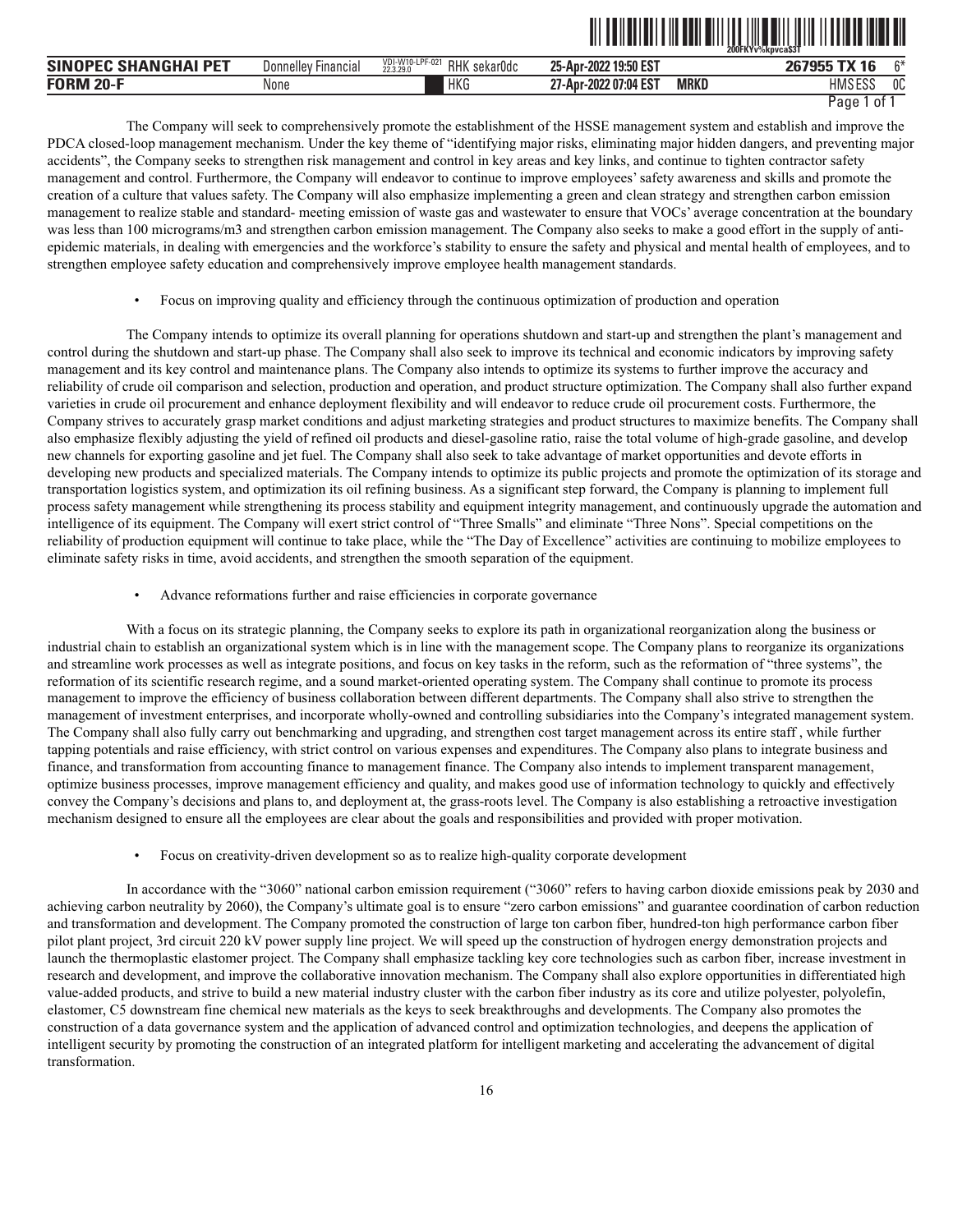|                             |                     |                                              |                                      | <b>THE INTERNATIONAL</b><br>$\parallel$ |
|-----------------------------|---------------------|----------------------------------------------|--------------------------------------|-----------------------------------------|
| <b>SINOPEC SHANGHAI PET</b> | Donnelley Financial | VDI-W10-LPF-021<br>RHK sekar0dc<br>22.3.29.0 | 25-Apr-2022 19:52 EST                | 267955 TX 17<br>0*                      |
| <b>FORM 20-F</b>            | None                | HKG                                          | <b>MRKD</b><br>27-Apr-2022 07:04 EST | <b>HMSESS</b><br>0C                     |

• Focus on team building and cementing solid foundation for development

The Company shall further empower the Company through recruiting talents and improve the recruitment of new graduates. The Company is devising a five-year training program for new college graduates and building a talent team with engineering thinking. The Company shall also clarify its employment orientation and evaluate the officer and talent selection and appointment mechanism. The Company continues to explore channels to select and appoint officers by introducing experienced talent through the selection and appointment of professional managers to nurture more young officers. The Company is also looking to uphold the pioneering spirit of the base-level and the public and improve staff medical services and improve medical protection standards to raise its staff's happiness index while further enhancing the cohesion of the staff team.

# *Principal Products*

We produce four principal types of products with different specifications, including synthetic fibers, resins and plastics, intermediate petrochemicals and petroleum products. We use many of the important petroleum products and intermediate petrochemicals we produce in producing our own downstream products.

The following table shows a comparison of the production volume and sales volume in 2020 and 2021 by our major products.

|                       | Production                |                           |                        | <b>Sales</b>              |                           |                        |
|-----------------------|---------------------------|---------------------------|------------------------|---------------------------|---------------------------|------------------------|
| <b>Products</b>       | 2021<br>(10,000)<br>tons) | 2020<br>(10,000)<br>tons) | Year-on-year<br>change | 2021<br>(10,000)<br>tons) | 2020<br>(10,000)<br>tons) | Year-on-vear<br>change |
| DieselNote1           | 338.80                    | 398.21                    | $-14.92\%$             | 338.10                    | 398.61                    | $-15.18%$              |
| Gasoline              | 339.64                    | 327.30                    | $3.77\%$               | 340.23                    | 328.18                    | $3.67\%$               |
| Jet FuelNote1         | 118.45                    | 112.45                    | $5.34\%$               | 99.57                     | 99.43                     | 0.14%                  |
| Paraxylene            | 49.63                     | 66.24                     | $-25.08\%$             | 46.53                     | 45.64                     | 1.95%                  |
| BenzeneNote2          | 30.67                     | 37.21                     | $-17.58\%$             | 29.99                     | 33.14                     | $-9.51\%$              |
| Ethylene Glycol       | 15.07                     | 23.67                     | $-36.33\%$             | 4.14                      | 12.73                     | $-67.48\%$             |
| Ethylene Oxide        | 33.56                     | 31.30                     | $7.22\%$               | 32.78                     | 30.53                     | $7.37\%$               |
| EthyleneNote2         | 71.28                     | 82.52                     | $-13.62\%$             |                           |                           |                        |
| Polyethylene          | 49.62                     | 58.12                     | $-14.62\%$             | 49.63                     | 57.85                     | $-14.21%$              |
| Polypropylene         | 45.59                     | 49.29                     | $-7.51\%$              | 42.26                     | 45.16                     | $-6.42\%$              |
| Polyester PelletNote2 | 34.34                     | 33.99                     | $1.03\%$               | 30.24                     | 29.33                     | $3.10\%$               |
| Acrylic               | 7.10                      | 11.55                     | $-38.53\%$             | 7.32                      | 11.69                     | $-37.38\%$             |
| Polyester Staple      | 2.62                      | 3.37                      | $-22.26%$              | 2.73                      | 3.40                      | $-19.71\%$             |

Notes: 1. Excludes sales volume of proceeds on order.

2. The difference between production and sales are internal sales.

The above-mentioned sales volume does not include the trading of our petrochemical products.

The following table shows our 2021 net sales by major products as a percentage of total net sales together with the typical uses of these products.

| Product                                                                                                                 | % of net sales | <b>Typical Use</b>                                                        |
|-------------------------------------------------------------------------------------------------------------------------|----------------|---------------------------------------------------------------------------|
| <b>SYNTHETIC FIBERS</b>                                                                                                 |                |                                                                           |
| Polyester staple fiber                                                                                                  | 0.22           | Textiles and apparel                                                      |
| Acrylic staple fiber                                                                                                    | 1.52           | Cotton type fabrics, wool type fabrics                                    |
| Others                                                                                                                  | 0.07           |                                                                           |
| Sub-total                                                                                                               | 1.81           |                                                                           |
| <b>RESINS AND PLASTICS</b>                                                                                              |                |                                                                           |
| Polyester chips                                                                                                         | 2.22           | Polyester fibers, films and containers                                    |
| Polypropylene pellets                                                                                                   | 4.80           | Films, ground sheeting, wire and                                          |
| cable compound and otherinjection molding products such as<br>housewares and toys Polyethylene pellets                  | 4.19           | Films or sheets, injection molding                                        |
| products such as housewares, toys and household electrical<br>appliances and automobile parts Polyvinyl alcohol ("PVA") | 0.01           | PVA fibers, building coating materials and textile starch                 |
| Others                                                                                                                  | 1.91           |                                                                           |
| Sub-total                                                                                                               | 13.13          |                                                                           |
| <b>INTERMEDIATE PETROCHEMICALS</b>                                                                                      |                |                                                                           |
| Ethylene                                                                                                                | 0.00           | Feedstock for polyethylene, ethylene glycol, polyvinyl chloride and other |
| intermediate petrochemicals which can be further processed<br>into resins, plastics and synthetic fiber.                |                |                                                                           |
| Ethylene oxide                                                                                                          | 2.91           | Intermediate products for the chemical and pharmaceutical                 |
| industry, including dyes, detergents and adjuvant                                                                       |                |                                                                           |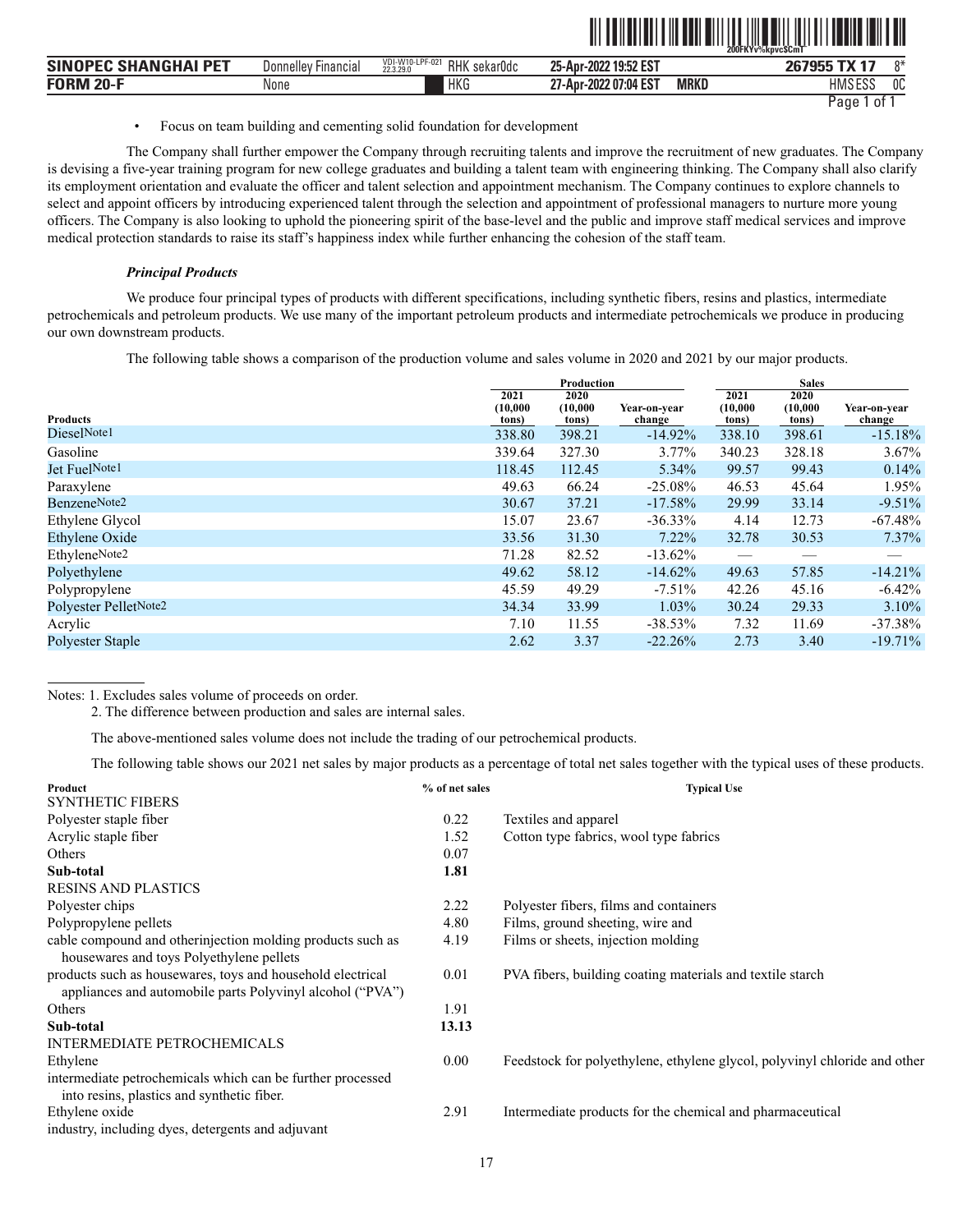| <b>SINOPEC SHANGHAI PET</b> | -ınancıal<br>Jon<br>inellev | rhkdoc1<br>22.3.29.0 | RH<br>. aawap0ap | -2022 20:53 EST<br>nn.<br>∠∠-Anr-‴       |             | $-1$<br>--<br>7 C N<br>IZ<br>по | <b>FM</b> |
|-----------------------------|-----------------------------|----------------------|------------------|------------------------------------------|-------------|---------------------------------|-----------|
| <b>FORM 20-F</b>            | None                        |                      | IUVC<br>nnu      | 22 07:04 EST<br>n-<br>$-202'$<br>'/-Apr- | <b>MRKD</b> | <b>HMSESS</b>                   | 0C        |
|                             |                             |                      |                  |                                          |             |                                 |           |

| Product                           | % of net sales | <b>Typical Use</b>                                                                                                   |
|-----------------------------------|----------------|----------------------------------------------------------------------------------------------------------------------|
| Benzene                           | 2.42           | Intermediate petrochemical products, styrene, plastics,<br>explosives, dyes, detergents, epoxies and polyamide fiber |
| Paraxylene                        | 3.44           | Intermediate petrochemicals and polyester                                                                            |
| <b>Butadiene</b>                  | 0.82           | Synthetic rubber and plastics                                                                                        |
| Ethylene glycol                   | 0.25           | Fine chemicals                                                                                                       |
| <b>Others</b>                     | 4.37           |                                                                                                                      |
| Sub-total                         | 14.21          |                                                                                                                      |
| PETROLEUM PRODUCTS                |                |                                                                                                                      |
| Gasoline                          | 22.70          | Transportation fuels                                                                                                 |
| Diesel                            | 18.13          | Transportation fuels and agricultural machinery fuels                                                                |
| Jet Fuel                          | 4.83           | Transportation fuels                                                                                                 |
| Others                            | 9.53           |                                                                                                                      |
| Sub-total                         | 55.19          |                                                                                                                      |
| Trading of petrochemical products | 14.56          | Import and export trade of petrochemical products (purchased<br>from domestic and overseas suppliers)                |
| Others                            | 1.10           |                                                                                                                      |
| Total                             | 100.00         |                                                                                                                      |

The following table provides a detailed description of our major products by industry segment, primary upstream raw materials, transport and storage method, primary downstream application fields and key price-influencing factors:

| Product         | <b>Industry segment</b> | <b>Primary upstream</b><br>raw material | Transport/storage<br>method                 |                          | Key price-influencing<br>factors |
|-----------------|-------------------------|-----------------------------------------|---------------------------------------------|--------------------------|----------------------------------|
| Diesel          | Petroleum products      | Petroleum                               | Pipeline transportation                     | Transportation fuel,     | International crude              |
|                 |                         |                                         | and shipping/storage                        | agricultural machinery   | oil price,                       |
|                 |                         |                                         | tank                                        | fuel                     | government control               |
| Gasoline        | Petroleum products      | Petroleum                               | Pipeline transportation                     | Transportation fuel      | International crude              |
|                 |                         |                                         | and shipping/storage                        |                          | oil price,                       |
|                 |                         |                                         | tank                                        |                          | government control               |
| Jet Fuel        | Petroleum products      | Petroleum                               | Pipeline transportation Transportation fuel |                          | International crude              |
|                 |                         |                                         | and shipping/storage                        |                          | oil price, supply-               |
|                 |                         |                                         | tank                                        |                          | demand balance                   |
| Paraxylene      | Intermediate            | Naphtha                                 | Road transportation/                        | Intermediate             | Raw material price,              |
|                 | petrochemicals          |                                         | storage tank                                | petrochemical            | supply-demand                    |
|                 |                         |                                         |                                             | products and polyester   | balance                          |
| Benzene         | Intermediate            | Naphtha                                 | Road transportation,                        | Intermediate             | International crude              |
|                 | petrochemicals          |                                         | shipping, rail                              | petrochemical            | oil price, market                |
|                 |                         |                                         | transportation/storage                      | products, styrene,       | supply-demand                    |
|                 |                         |                                         | tank                                        | plastic, explosive, dye, | condition                        |
|                 |                         |                                         |                                             | detergent, epoxy resin,  |                                  |
|                 |                         |                                         |                                             | chinlon                  |                                  |
| Ethylene Glycol | Intermediate            | Naphtha                                 | Road transportation/                        | Fine Chemicals           | International crude              |
|                 | petrochemicals          |                                         | storage tank                                | engineering              | oil price, market                |
|                 |                         |                                         |                                             |                          | supply-demand                    |
|                 |                         |                                         |                                             |                          | condition                        |

18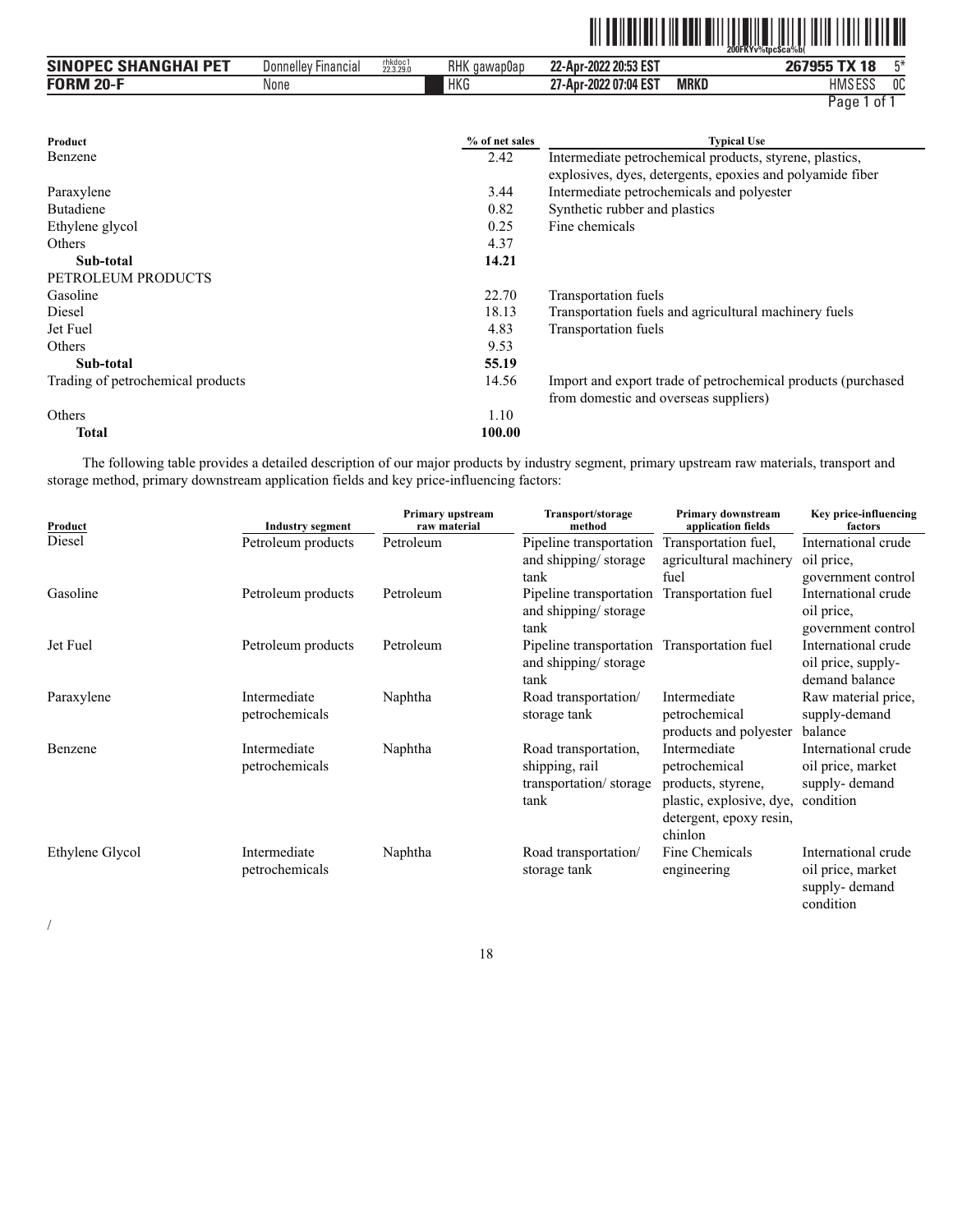

| <b>SINOPEC SHANGHAI PET</b> | <b>Donnelley Financial</b> | rhkdoc1<br>22.3.29.0 | RHK pf_rend                      | 22-Apr-2022 20:19 EST                                                       |                                                                                                                                                  | $4*$<br>267955 TX 19                                         |
|-----------------------------|----------------------------|----------------------|----------------------------------|-----------------------------------------------------------------------------|--------------------------------------------------------------------------------------------------------------------------------------------------|--------------------------------------------------------------|
| <b>FORM 20-F</b>            | None                       |                      | <b>HKG</b>                       | 27-Apr-2022 07:04 EST                                                       | <b>MRKD</b>                                                                                                                                      | HMSESS<br>0 <sup>C</sup>                                     |
|                             |                            |                      |                                  |                                                                             |                                                                                                                                                  | Page 1 of 1                                                  |
| Product                     | <b>Industry</b> segment    |                      | Primary upstream<br>raw material | Transport/storage<br>method                                                 | Primary downstream<br>application fields                                                                                                         | Key price-influencing<br>factors                             |
| Ethylene Oxide              | Intermediate               | Naphtha              |                                  | Road transportation,                                                        | Chemical and                                                                                                                                     | International crude                                          |
|                             | petrochemicals             |                      |                                  | pipeline transportation/<br>storage tank                                    | medical industry<br>intermediate<br>products, including<br>dyes, detergents and<br>auxiliary                                                     | oil price, market<br>supply-demand<br>condition              |
| Ethylene                    | Intermediate               | Naphtha              |                                  | Road transportation,                                                        | PE, EG, PVC and                                                                                                                                  | International crude                                          |
|                             | petrochemicals             |                      |                                  | pipeline transportation,<br>shipping/storage tank                           | other raw material for<br>further processing of<br>intermediate<br>petrochemical<br>products such as<br>resins, plastics and<br>synthetic fibres | oil price, supply-<br>demand balance                         |
| Polyethylene                | Resins and plastics        | Ethylene             |                                  | Road transportation,<br>shipping and rail<br>transportation/<br>warehousing | Film, mulching film,<br>cable insulation<br>material and<br>housewares, toys<br>injection moulding<br>products                                   | Raw material price<br>and market supply-<br>demand condition |
| Polypropylene               | Resins and plastics        | Propylene            |                                  | Road transportation,<br>shipping and rail<br>transportation/<br>warehousing | Film, mulching film,<br>housewares, toys,<br>household appliances<br>and auto parts<br>injection moulding<br>products                            | Raw material price<br>and market supply-<br>demand condition |
| Polyester chips             | Resins and plastics        | PTA, EG              |                                  | Road transportation,<br>shipping and rail<br>transportation/<br>warehousing | Polyester fibre or<br>film, container                                                                                                            | Raw material price<br>and market supply-<br>demand condition |
| Acrylics                    | Synthetic fibres           | Acrylonitrile        |                                  | Road transportation,<br>shipping and rail<br>transportation/<br>warehousing | Simple spinning or<br>blend with other<br>material for texture or<br>acrylic top                                                                 | Raw material price<br>and market supply-<br>demand condition |
| Polyester                   | Synthetic fibres           | Polyester            |                                  | Road transportation,<br>shipping and rail<br>transportation/warehousing     | Texture, apparel                                                                                                                                 | Raw material price<br>and market supply-<br>demand condition |

19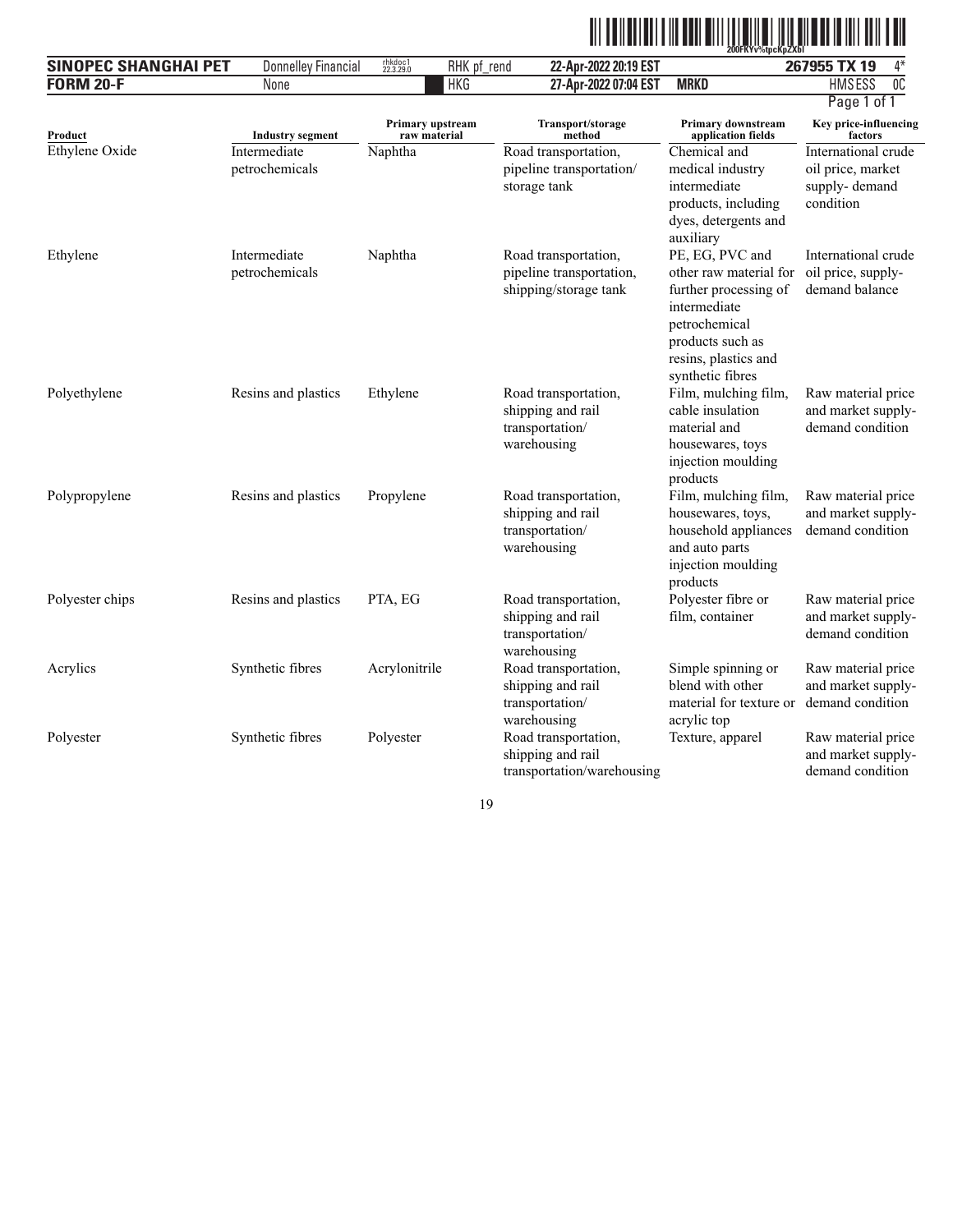|                             |                                      |                       |                | 200FKYv%tpcKtLfbG         |                |                 |    |
|-----------------------------|--------------------------------------|-----------------------|----------------|---------------------------|----------------|-----------------|----|
| <b>SINOPEC SHANGHAI PET</b> | <b>Financial</b><br><b>Donnelley</b> | rhkdoc'i<br>22.3.29.0 | RHK pf<br>rend | 22-Apr-2022 20:19 EST     |                | TV 20<br>267955 |    |
| <b>FORM 20-F</b>            | None                                 |                       | <b>HKG</b>     | -2022 07:04 EST<br>27-Apr | g72h60<br>MRKD | HMS ESS         | บบ |

ˆ200FKYv%tpcKtLfbGŠ

Page 1 of 1

#### *Production Processes*

The key component of the vertically integrated production facility of the Company is the ethylene facility producing ethylene and propylene and aromatics facility mainly producing paraxylene and benzene. Ethylene is the main raw material for the production of polyethylene and ethylene glycol, while ethylene glycol and PTA polymerization produces polyester. Propylene is the main raw material for the production of acrylics and polypropylene. The above-mentioned products all use crude oil as raw material and are processed through a series of petrochemical facilities. The chart below illustrates in brief the production processes of the Company.



# *Intermediate Petrochemicals*

*Ethylene* – Ethylene is either directly processed into polypropylene resins or processed into other intermediate petrochemicals. The most important of these is MEG. MEG is a key ingredient in polyester. It is produced by oxidizing ethylene in the ethylene oxide /ethylene glycol unit. Ethylene is also used to produce vinyl acetate which is processed into PVA.

*Propylene* – Propylene is either processed directly into polypropylene resins or is further processed into other intermediate petrochemicals such as acrylonitrile, acetonitrile, hydroxyl acetonitrile and sodium cyanide. Acrylonitrile is used in producing acrylics.

*Vacuum gas oil* – VGO is passed through the hydrocracker, and the resulting heavy naphtha is fed into the aromatics plants to produce paraxylene and benzene. Paraxylene is processed into PTA, one of the principal raw materials in producing polyester.

#### *Resins and Plastics and Synthetic Fibers*

We process our intermediate petrochemical products into five kinds of synthetic fiber raw materials: (1) polyester, (2) acrylonitrile, (3) polypropylene, (4) polyethylene, and (5) PVA. Each of these five products has its own production line or lines. We further process polyester and acrylonitrile into various types of synthetic fibers.

*Polyester* – MEG and PTA are fed into a polymerization unit which produces polyester chips and polyester melt. Both chips and melt are used as raw materials in the production of polyester staple and filaments. Some chips are also sold to third parties.

Polyester staple fiber is a multi-strand fiber cut into short lengths which can be spun into fabric on its own or blended with cotton, wool or flax to produce textiles. Polyester filaments are a class of more highly processed polyester materials which have been drawn and oriented to produce a long thread-like fiber.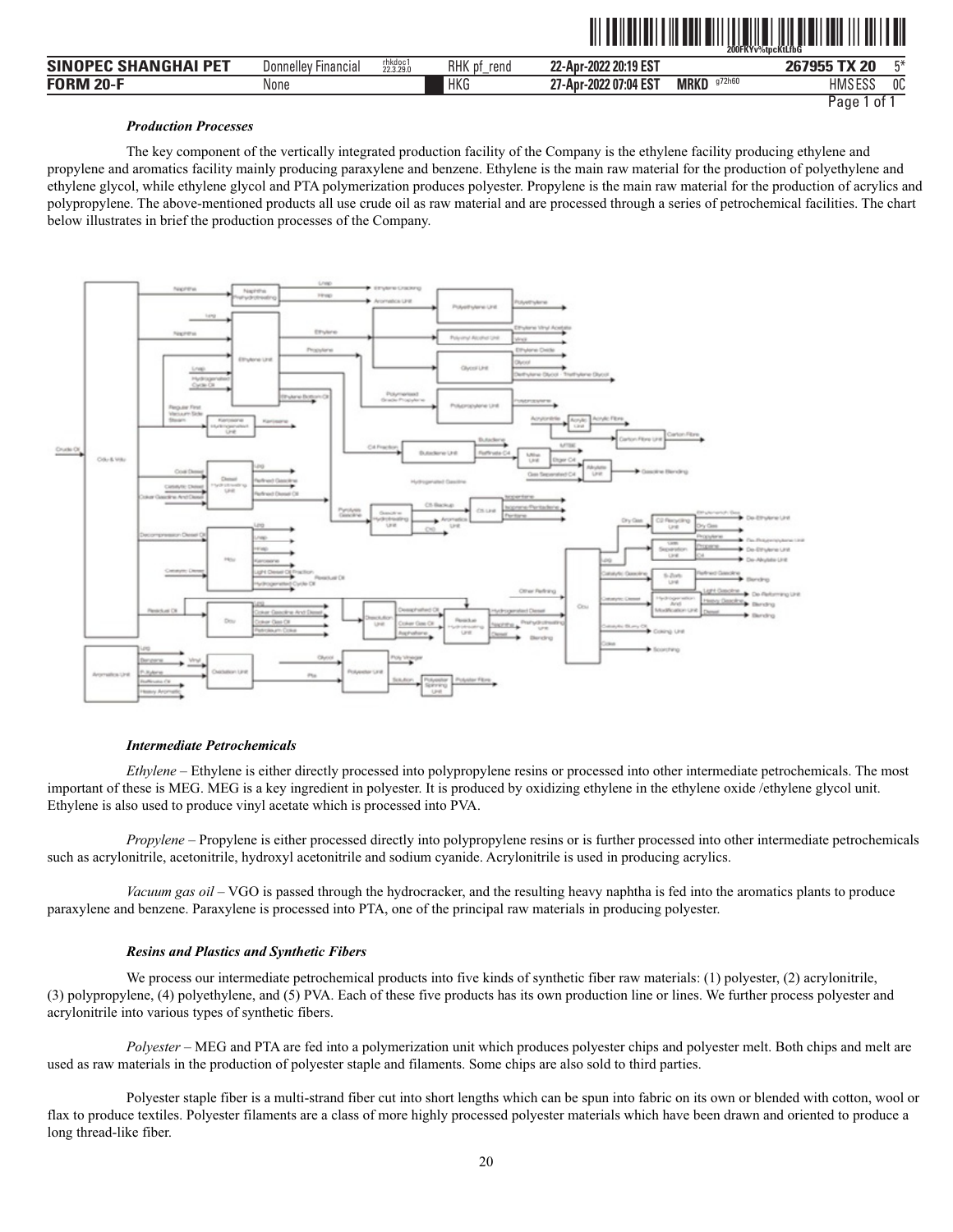# ˆ200FKYv%tpcJqc81hŠ **200FKYv%tpcJqc81h**

| <b><i>SHANGHAI PET</i></b><br><b>SINOPEC</b> | $\overline{\phantom{a}}$<br>Donnelley<br><sup>.</sup> Financial | rhkdoc i<br>22.3.29.0 | RHK<br>rena<br>. pt<br>$-$ | 22-Apr-2022 20:19 EST |             | $T_{\rm W}$ or<br>OCJOFF 3 | <b>FX</b> |
|----------------------------------------------|-----------------------------------------------------------------|-----------------------|----------------------------|-----------------------|-------------|----------------------------|-----------|
| <b>FORM 20-F</b>                             | None                                                            |                       | IIVC<br>. HNU              | 27-Apr-2022 07:04 EST | <b>MRKD</b> | <b>HMSESS</b>              | 0C        |
|                                              |                                                                 |                       |                            |                       |             | 0t<br>Page                 |           |

*Acrylonitrile* – We produce polyacrylonitrile by feeding acrylonitrile into a polymerization unit. By passing the polyacrylonitrile through the fiber unit, acrylic fiber and acrylic staple fiber are produced, including cotton and wool type staple fibers. Wool acrylic staple fiber can be processed into acrylic wool strips.

*Polypropylene* – We produce polypropylene resins by feeding propylene into a polymerization unit. Our fiber grade polypropylene resin is the main ingredient for polypropylene fiber production.

*Polyethylene* – We have three sets of units producing polypropylene, two of which produce low-density polyethylene ("LDPE") using the kettle type process, and the other unit produces all density polypropylene products using the Borstar bimodal process.

*PVA* – PVA granules are produced from vinyl acetate, derived from ethylene.

#### *Raw Materials*

In 2021, we continued to strengthen our advantages in refining and chemical integration and leverage the strong adaptability of our refining plants to process more high-sulfur crude oil; we used a Process Industry Modeling System to determine the cost performance of crude oil to further improve the cost control of crude oil purchases; and the total volume of the top ten main types of oil purchased in the whole year of 2021 accounted for 82.94% of the total purchase of crude oil.

To enhance the overall profitability, we optimized our ethylene cracking stocks, adjusted and improved our natural gas and fuel gas structure, optimized our hydrogen system, reduced the emission and increased the efficiency of flare gas, increased the outputs of gasoline and aviation kerosene, and optimized naphtha, residual oil and wax oil processing lines. We further optimized the structure of our finished oil products, achieving a diesel to gasoline ratio of 0.99:1 for 2021. We strengthened our tracking of the margin contribution of our units, and continuously carried out daily profitability measurement for each product so as to promptly detect changes in profitability, quickly adjust the load and running schedule of our production units and afford priority to the production of products with high profitability and market demand.

#### *Crude Oil*

Crude oil is our primary raw material and the most significant raw material we purchase from outside sources. In 2021, crude oil accounted for approximately 58.12% of our consolidated annual cost of sales (68.26% of parent company annual cost of sales). Accordingly, the supply and price of crude oil are key factors in determining our profitability.

*Supply and Transportation* – The crude oil required by us is purchased through Sinopec Corp., as an agent, from foreign sources and Shanghai Nanguang Petrochemical Co., Ltd., as an agent, from domestic sources. During 2021 we did not experience any significant problems in obtaining sufficient crude oil to meet our production needs.

Sinopec Group is responsible for preparing an annual plan on demand and supply for crude oil and petroleum products that forms the basis of the Chinese government's annual "balancing plan" which effectively dictates our planned volume of crude oil processing in each year. Likewise, under the "balancing plan," some of our petroleum products are designated for sale to the subsidiaries of Sinopec Group or other designated customers at market prices and we must consult Sinopec Group to sell elsewhere.

We have received confirmation from Sinopec Corp. that it will purchase on our behalf 13.65 million tons of imported crude oil in 2022. Sinopec Corp. has further confirmed that, subject to China's national crude oil policy and our actual production needs, it will continue to purchase on our behalf sufficient quantities and appropriate types of crude oil, including domestic offshore and imported crude oil, to satisfy our anticipated annual needs. We anticipate that we will fully utilize our supply of crude oil in 2022. We believe that the mix of crude oil feedstock currently available is satisfactory for our 2022 production capacity and targets. Additionally, as part of China's commitment at its accession into WTO, certain non-state-owned enterprises have been granted an increasing amount of quota to import crude oil. Although we do not expect to obtain crude oil through this channel in the foreseeable future due to the current crude oil supply system, this may provide us with an alternative source of crude oil supply.

*Crude Oil Mix* – Our refining equipment is designed to process certain grades of crude oil. Therefore, the origin and quality of the crude oil available can be important to our business. We believe that as we have been significantly increasing usage of imported crude oil, we will continue to be able to obtain from the market such imported crude oil that is compatible with our refining equipment. The overall mix of foreign versus domestic crude oil we process in 2022 will depend on a variety of factors, including the amount of future supply of domestic offshore crude oil and the availability, price, quality, processing profitability and compatibility with our refining capabilities of imported crude oil. Provided there are no significant modifications to the existing channels of crude oil supply, we believe that sufficient supplies of crude oil will be available on the domestic or international markets for our 2022 production capacity and goals.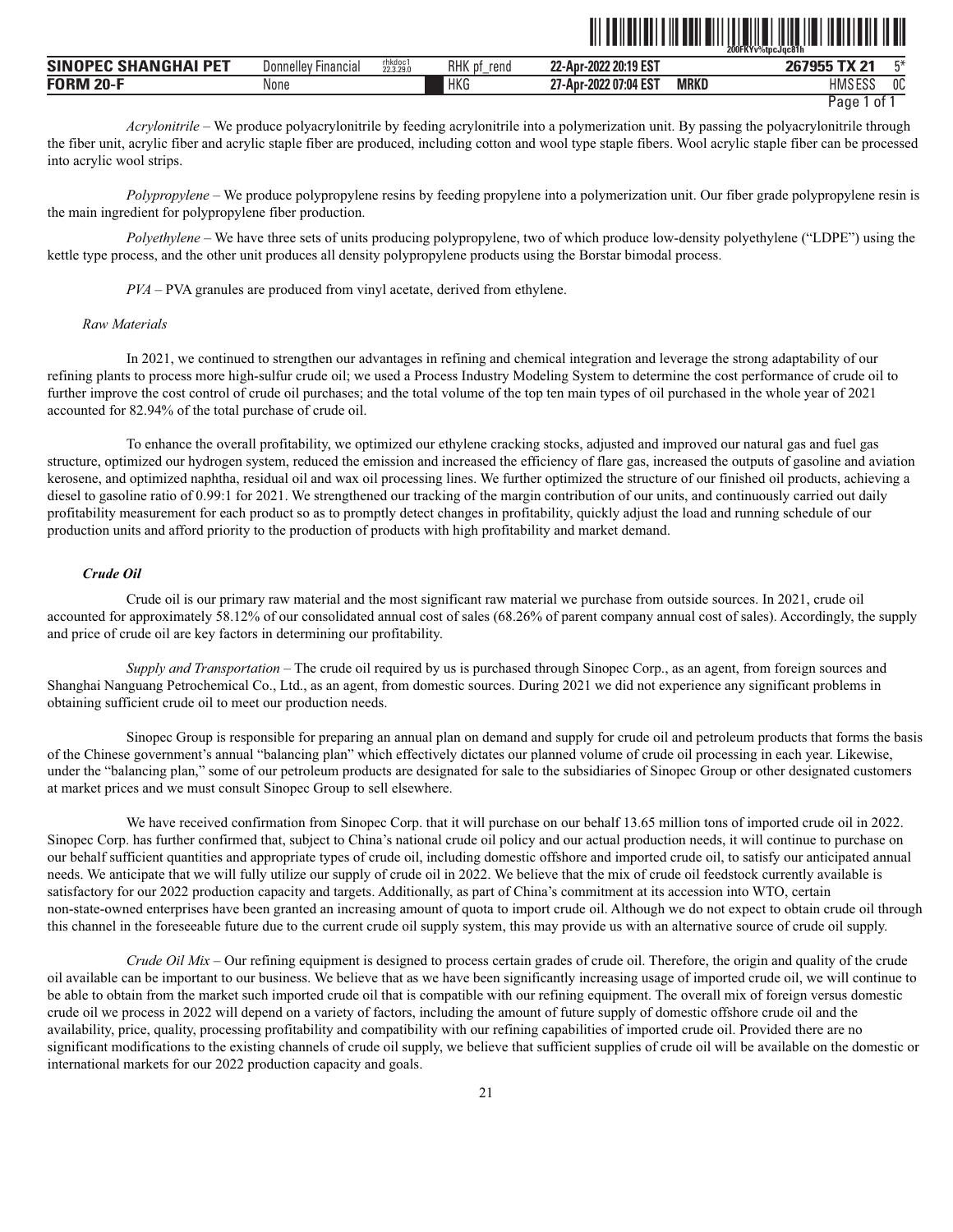|                      |                     |                      |                |                       |             | <u>TII TETI ETTEITTII KIELEN EITI TIITEITTEITTEITTEITTEITTII TIITEITTII TIITEITTII T</u><br>200FKYv%tocJrIRbN |    |  |
|----------------------|---------------------|----------------------|----------------|-----------------------|-------------|---------------------------------------------------------------------------------------------------------------|----|--|
| SINOPEC SHANGHAI PET | Donnelley Financial | rhkdoc1<br>22.3.29.0 | RHK pf<br>rend | 22-Apr-2022 20:19 EST |             | 267955 TX 22                                                                                                  |    |  |
| <b>FORM 20-F</b>     | None                |                      | HKG            | 27-Apr-2022 07:04 EST | <b>MRKD</b> | <b>HMSESS</b>                                                                                                 | 0C |  |

TIT A RITUALITATI ATIO MARI MITITI INTERIORI ILIAN ITALIA ILIAN DA MIT

In 2021, our crude oil was sourced as follows:

| Domestic offshore crude oil | $1.05\%$   |
|-----------------------------|------------|
| Imported crude oil          | 98.95%     |
| Total:                      | $100.00\%$ |

We expect that we will continue to rely principally on foreign sources for our crude oil supply. However, we believe that we will be able to maintain our processing efficiency through technological adjustments of our equipment and quality control and that increased use of imported oil will not materially adversely impact our business and results of operations.

Foreign and domestic offshore crude oil is supplied by tanker and pipeline to our oil terminal wharf and oil storage tank. See Item 4.D. Property, Plants and Equipment -Wharfs.

In the past, we have not experienced disruption in our crude oil supply. The crude oil for our atmosphere vacuum distillation facility is mainly supplied from the Ningbo-Shanghai-Nanjing oil pipeline. Due to our ability to obtain crude oil from multiple sources, we are able to meet our normal requirements for crude oil.

*Pricing* – The price of domestic crude oil shall apply the market –adjusted rate and the imported crude oil is generally sold to us at prevailing international market prices. The average cost of imported crude oil and domestic offshore crude oil in 2021 was RMB 3261.98 (U.S.\$ 505.61) per ton and RMB 3716.11 (U.S.\$ 576.01) per ton, respectively. In 2021, we processed 13,626,501 tons of imported crude oil and 137,858 tons of domestic offshore crude oil (including 404,700 tons of crude oil processed on a sub-contract basis).

Until March 2001 the Chinese government implemented a unified pricing system for crude oil. Each month, the National Development and Reform Commission ("NDRC") established an indicative price for each grade of domestic onshore crude oil based on comparable international market prices, inclusive of any duties that would have been imposed had the oil been imported. The actual price for domestic onshore oil would be such indicative price plus a surcharge. This surcharge was determined by China National Petroleum Corporation and Sinopec Group to reflect any transportation and other miscellaneous costs that would have been incurred in having the oil delivered to various refineries. Beginning March 2001, NDRC ceased publishing an indicative price. Instead, the indicative price for domestic onshore oil has been calculated and determined directly by China National Petroleum Corporation and Sinopec Group based on the principles and methods formerly applied by NDRC.

On January 13, 2016, NDRC issued the *Circular on Several Issues on Further Improving the Pricing Mechanism of Refined Oil* (Fa Gai Jia Ge [2016] No. 64) to adjust the existing refined oil pricing mechanism, which include, among other things, (i) setting a price floor of U.S.\$40 for the downward adjustment of the crude refined oil. When the international crude oil price drops to U.S.\$40 per barrel or below, i.e., the adjustment price floor, the refined oil price in China shall no longer be adjusted downwards; and (ii) creating a reserve for risks associated with the adjustment and control of oil prices. When the international crude oil price drops to U.S.\$40 per barrel or below, all unadjusted amount shall be allocated to the reserve above mentioned for use for the purpose of energy saving or reduction of emission, improving the oil quality and securing a safe supply of oil.

We purchase crude oil through Sinopec Corp. and its affiliates from the sources selected and in the quantities confirmed by the Company at market prices. On this basis, we believe that changes in crude oil prices should not have a material effect on our competitiveness with other domestic producers. Nevertheless, any increase in the price of crude oil could have an adverse impact on our profitability to the extent that we are unable to pass cost increases on to our customers.

In 2021, the price of international crude oil market fluctuated and rose. The annual average price of West Texas Intermediate (WTI) crude oil was \$68.21/barrel, an increase of 74.1% over the previous year; the average price of Brent crude oil was \$70.89/barrel, an increase of 70.0%; and the average price of Dubai crude oil was \$69.23/barrel, an increase of 64.1%.

As of December 31, 2021, Sinopec Group had processed a total of 13.7644 million tons of crude oil (of which 404.7 thousand tons were processed on order), indicating a year-on-year decrease of 6.18%, mainly due to the implementation of the largest overhaul in the Company's history this year. The cost of crude oil processing for the whole year of 2021 was RMB3,232.29/ton, representing an increase of RMB 852.27 /ton or 35.81% from the same period last year. The annual crude oil processing total cost increased by RMB9.222 billion from the same period last year or 27.15%, accounting for 58.12% of the total cost of sales.

# *Coal*

Most of the coal used for electricity generation is purchased through a unified system of procurement by Sinopec Corp.. Coal is transported by rail from the mines to Qinhuangdao port and shipped by barge to Jinshanwei where it is delivered to the plant via a company-owned wharf and conveyer system. Our cost is primarily dependent on coal price and transportation charges.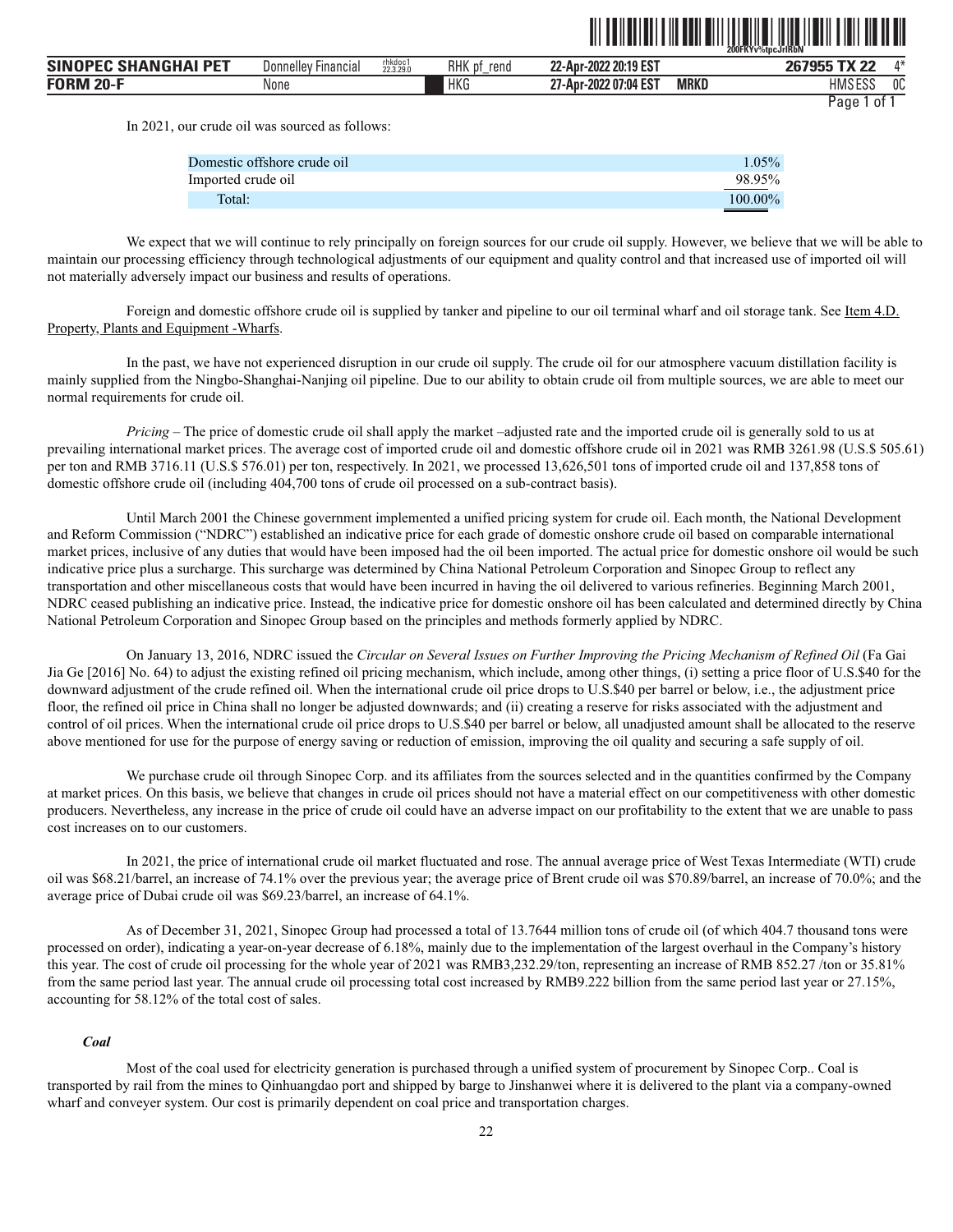| <b>SINOPEC SHANGHAI</b><br><b>PFT</b> | Donnelley<br>' Financial | VDI-W10-LPF-021<br><b>RHK</b><br>22.3.29.0 | 25-Apr-2022 18:38 EST<br>sekarUdc |             | 工米<br><b>TX 23</b><br>267955 |
|---------------------------------------|--------------------------|--------------------------------------------|-----------------------------------|-------------|------------------------------|
| <b>FORM 20-F</b>                      | None                     | <b>HKG</b>                                 | 27-Apr-2022 07:04 EST             | <b>MRKD</b> | <b>HMSESS</b><br>0C          |
|                                       |                          |                                            |                                   |             | Page<br>01                   |

We expect that our total requirement for coal to generate electricity in 2022 will be approximately 2 million tons. In 2021, we consumed approximately 1.7521 million tons of coal, a decrease of 138,700 tons from 2020 of 1.8908 million tons.

# *Other Raw Materials*

We produce most of the raw materials used as feedstock for our operations. If any of these raw materials, other than ethylene, becomes unavailable from internal production, we believe that there are sufficient alternative sources at reasonable prices and the unavailability of raw materials from internal sources will not have a significant effect on our operations and profitability.

We purchase some ancillary raw materials from outside sources. These raw materials include natural gas, methanol, ammonia, sodium hydroxide, sulfur, acetone, acrylonitrile, PTA, propylene and a variety of catalytic agents. In 2021, the total cost of these materials accounted for approximately 15.73 % of our total cost of sales. We do not expect any difficulties in obtaining a supply of any of these ancillary raw materials in amounts sufficient to meet our needs in the foreseeable future.

### *Sales and Marketing*

# *Distribution*

The distribution of our fuel products is subject to government regulations. We are required to sell certain refined products to the subsidiaries of Sinopec Group or customers designated by Sinopec Group. Since the second half of 2005, Sinopec Group has executed reforms to its system of selling petrochemical products and implemented what it refers to as a "Five Consolidations" strategy featuring "consolidated marketing strategy, consolidated promotion, consolidated logistics optimization, consolidated sales and consolidated branding." As a result, the sales of our major petrochemical products are now conducted in a consolidated manner by sales agents designated by Sinopec Group. However, we have the autonomy to decide on the distribution method of our other products in accordance with market conditions. The products we sold in 2021 that were subject to planned distribution by Sinopec Group, sales by agents and sales based on our own discretion accounted for 59.86%, 32.09% and 8.05%, respectively, of the total sales volume in 2021.

We generally sell our products to larger trading companies and industrial users with whom we have long-standing relationships, including Sinopec Group or customers designated by Sinopec Group. We believe that the transition to sales of major petrochemical products by agents designated by Sinopec Group will increase our distribution efficiency, reduce horizontal competition and enhance our overall bargaining power, by allowing us to benefit from Sinopec Group's extensive and highly specialized sales network. It will also allow us to focus more of our resources on reducing production costs and enhancing our technical support.

We use long term contracts to sell most of our products. We did not experience significant write-offs or defaults on our accounts receivable or other trading accounts in 2021. In general we managed to maintain a stable correlation between production and sales in 2021.

#### *Product breakdown*

*Synthetic Fibers* – In 2021, 34.49% of our synthetic fiber products were purchased by provincial and municipal government trading companies that act as intermediaries between us and end-users. List of customers each accounting for more than 20% of the sales in this segment: Shaoxing Xiangyu Green Packing Co., Ltd: 27.44%. List of customers each accounting for more than 10% of the sales in this segment: China SDIC International Trade Co., Ltd: 10.81%.

*Resins and Plastics* – In 2021, approximately 61.60% of our resins and plastics sales were to provincial and municipal government trading companies and approximately 38.4% were sold to industrial users. No single customer accounted for more than 5% of our sales of resins and plastics in 2021.

*Intermediate Petrochemicals* – We sell a variety of intermediate petrochemical products, among which the sale volume of p-xylene, ethylene oxide was relatively high in 2021. Shanghai SECCO Petrochemical Company Limited ("SECCO") is the principal outside consumer of our petroleum benzene. In 2021, we sold 0.1582 million tons of petroleum benzene to SECCO, representing 52.75% of our total 2021 production of such product. List of customers each accounting for more than 10% of sales in this segment: SECCO: 52.75%; Sinopec Shanghai Gaoqiao Petrochemical Co., Ltd.: 22.16%; Zhejiang Baling Hengyi Caprolactam Co., Ltd.: 14.27%.

Jiaxing Petrochemical Company Limited, Oriental Petrochemical (Shanghai) Corporation and Zhejiang Dushan Energy Co., Ltd. are the outside consumers of our paraxylene. In 2021, we sold 0.254 million tons, 0.153 million and 0.059 million tons of paraxylene, representing 54.62%, 32.77% and12.61% of our total 2021 production of such product, to Jiaxing Petrochemical Company Limited, Oriental Petrochemical (Shanghai) Corporation respectively and Zhejiang Dushan Energy Co., Ltd., at prices mutually agreed upon by the relevant parties.

*Petroleum Products* – In 2021, our primary gasoline and diesel customer was East China Branch of Sinopec Sales Company Limited ("SINOPEC East China Company").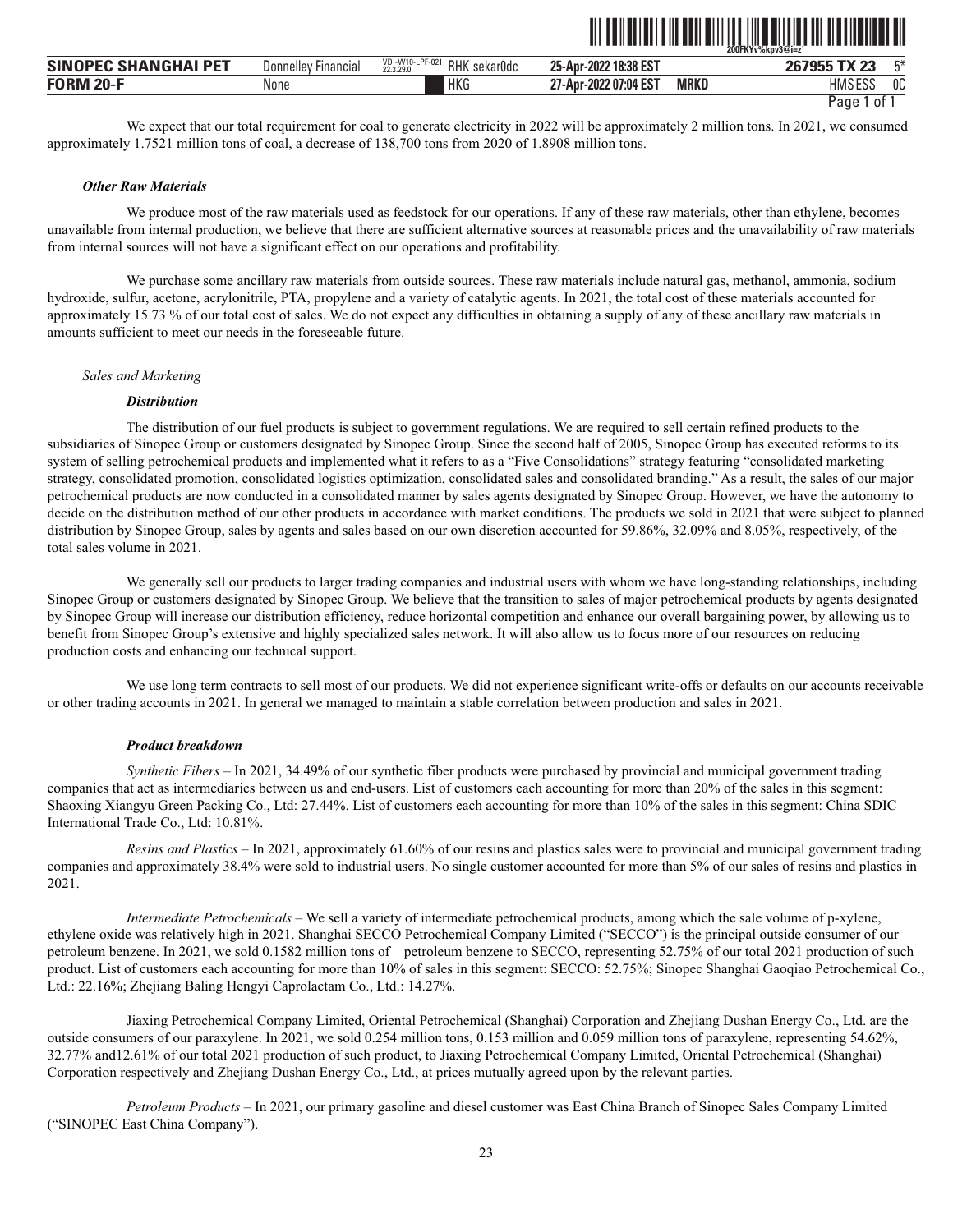|                                              |                        |                                                 |                                                  | 200FKYv%kpv40%Lz |
|----------------------------------------------|------------------------|-------------------------------------------------|--------------------------------------------------|------------------|
| <b>SHANGHAI</b><br>$I$ PFT<br><b>SINOPEC</b> | Financial<br>Donnellev | VDI-W10-LPF-021<br>RHK<br>sekarOdc<br>22.3.29.0 | 18:39 ES1<br>25-Apr-2022                         | $\sim$<br>TX 24  |
| <b>FORM 20-1</b>                             | None                   | <b>HKG</b>                                      | <b>MRKD</b><br>-2022 07:04 EST<br>רה<br>∠7-Apr-` | HMS ESS<br>0C    |

<u>oli toimuttuttiin oli olittiin liitoolittiin oli toimuttuttiin</u>

*Trading of Petrochemical Products* – In 2021, our largest trading customer for petrochemical products was Sinopec Chemical Commercial Holding Company Limited.

# *Major Suppliers and Customers*

Sinopec Group's top five suppliers in 2021 were China International United Petroleum & Chemical Co., Ltd., Sinochem Oil Co. Ltd., SECCO, SINOPEC East China Company, and Sinopec Commercial Reserve Co., Ltd.. Total procurement costs involving these five suppliers, which amounted to RMB 48,010.6 million, accounted for 69.01 % of the total procurement costs of Sinopec Group for the year. Among the top five suppliers, the purchase amount of related parties was RMB44,075.2 million, accounting for 63.36% of the total annual purchase amount. The procurement from the largest supplier amounted to RMB 35,378.0 million, representing 50.85 % of the total costs of purchases by Sinopec Group for the year.

Sinopec Group's top five customers in 2021 were SINOPEC East China Company, China International United Petroleum & Chemical Co., Ltd., SECCO, Sinopec Sales Company Limited and Sinopec Refinery Sales Co., Ltd.. Total sales to these five customers amounted to RMB 57,169.8 million, representing 64.09% of Sinopec Group's total turnover for the year. Among the sales of the top five customers, the sales of related parties was RMB57,169.8 million, accounting for 64.09% of the total annual sales. Sales to Sinopec Group's largest customer amounted to RMB44,565.3 million, representing 49.96% of Sinopec Group's total turnover for the year.

To the knowledge of the Board, among the suppliers and customers listed above, Shareholders and Directors of the Company and their close associates have no interest in Sinochem Oil Company Limited; SECCO is an associate company of the Company; China International United Petroleum & Chemical Co., Ltd., East China Branch of Sinopec Sales Company Limited, East China Branch of Sinopec Sales Co., Ltd., Sinopec Sales Company Limited and Sinopec Refinery Sales Co., Ltd. are subsidiaries of Sinopec Corp., a controlling shareholder of the Company. Sinopec Commercial Reserve Co., Ltd. is a subsidiary of Sinopec Group, the ultimate controlling shareholder of the Company.

## *Product Pricing*

Most of our products are permitted to be sold at market prices. However, four types of petroleum products (gasoline, diesel and jet fuel, and liquefied petroleum gas) that we sell are subject to varying degrees of government pricing control and are, accordingly, sold at prices set by the Chinese government. In 2019, 2020 and 2021, approximately 44.81%, 43.64% and 47.01% of our net sales, respectively, were from products subject to price controls. Price controls may apply to these products in various ways. Such price controls are sometimes applied exclusively to our products, exclusively to our competitors' products or sometimes applied to neither our products nor our competitors' products. The Chinese government has adopted changes to the pricing mechanism for domestic refined oil to be indirectly aligned with international crude oil prices in a controlled manner through use of certain formula(s).

For products that are not subject to price controls, we set our prices with reference to prices in the major Chinese chemical commodities markets in Shanghai and other parts of China. We also monitor pricing developments in major international commodities markets, particularly in Southeast Asia. In most cases, we revise product prices each month, or more frequently during periods of price volatility. Due to our economies of scale, brand recognition and high quality of products, we believe that we can continue to price our products competitively.

# *Competition*

We compete principally in the Chinese domestic market where 90.77% of our products in volume were sold in 2021. In addition, we believe the limitation in transportation infrastructure in China and the difficulties involved in transporting petrochemical products force petrochemical companies in China, including us, to compete primarily on a regional basis. In 2021, 89.28% of our net sales were made to customers in Eastern China.

#### *Our Competitive Advantages*

We believe our primary competitive advantages are quality of product, pricing, brand recognition, geographic location and vertical integration. We have received many prizes and awards from both central and local government authorities for high product quality. Furthermore, our location on the outskirts of the densely populated and highly industrialized Shanghai area places us in close proximity to many of our customers. This location also gives us convenient access to ocean transport and inland waterways, which results in a competitive advantage in terms of transportation cost and reliability and punctuality of product delivery.

We believe that our vertical integration in business model represents a significant competitive advantage over non-integrated competitors in China, both in terms of reliability in delivery and price. For most downstream products, our vertical integration results in significant savings on transportation and storage costs which would be incurred by less vertically integrated facilities.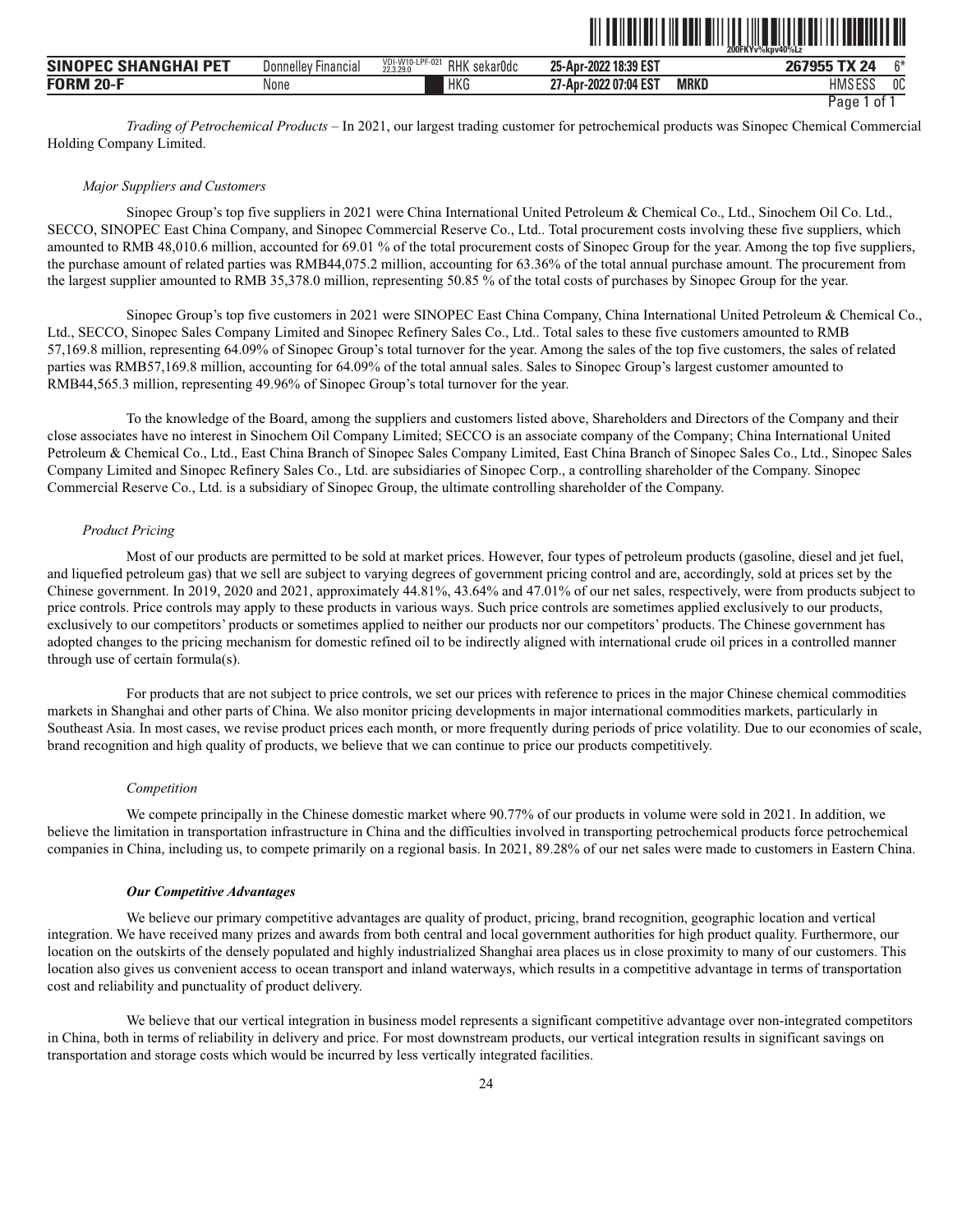|                                      |                               |                     |                                |                                  | 200FKYv%tpcJwJPb1                      | -------  |
|--------------------------------------|-------------------------------|---------------------|--------------------------------|----------------------------------|----------------------------------------|----------|
| , DET<br>ANGHAI<br><b>SIM</b>        | <b>Donnellev</b><br>Financial | rhkdoc<br>22.3.29.0 | <b>RHK</b><br>rend<br>.nt<br>_ | 22-Apr-2022 20:19 EST            | rv or<br><b>70E</b><br>ne.<br>∠u<br>-- | $- x$    |
| <b>FORM</b><br>--<br>20 <sub>1</sub> | None                          |                     | IUVC<br>nnu                    | 207:04 EST<br><b>27-Apr-2022</b> | HMS ESS<br>MRKI                        | nn<br>UU |

<u>oli organizacije u predsjednjeg vratice protestanti u predsta</u>

Page 1 of 2

#### *The Domestic Competitive Environment*

Prior to 1993, because distribution and pricing of our products were determined in accordance with the state plan, we did not operate in a competitive environment. With the liberalization of control over pricing and product allocation by the Chinese government, competition in the domestic market has been gradually increasing. At the same time, Chinese private enterprises have gradually overcome technological and funding barriers to extend their business from the downstream processing sector to the upstream petrochemical field. These enterprises have advantages in many areas such as flexibility in operation costs, preferential policy treatment and regional presence, and may use these advantages to compete with us in markets for our products.

# *Foreign Competition and the World Trade Organization*

China joined the WTO on December 11, 2001. As part of its membership commitments, China agreed to eliminate certain tariff and non-tariff barriers to foreign competition in the domestic petrochemical industry that benefited us in the past. In accordance with its WTO commitments, China:

- has reduced tariffs on imported petrochemicals products that compete with ours;
- increased levels of permitted foreign investment in the domestic petrochemicals industry, allowing foreign investors to own 100% of a domestic petrochemicals company from December 11, 2004;
- has gradually relaxed restrictions on the import of crude oil by non-state owned companies;
- has granted foreign-owned companies the right to import petrochemical products; and
- has permitted foreign-owned companies to distribute and market fuel products in both retail and wholesale markets in China.

As a result of these measures, we are facing increasing competition from foreign companies and imports. On the other hand, we think that China's WTO entry and increasing foreign investments in China have contributed and will continue to contribute to the growth of investment and business in China, resulting in an increase in sales opportunities for us.

#### *Our Competitive Position*

In the following discussion, internal consumption of resins and intermediate petrochemicals produced by integrated manufacturers in the production of downstream products are treated as sales.

#### *Synthetic Fibers*

In 2021, we had an approximate0.23% share of total domestic polyester and acrylic consumption while imports had an approximate 0.86%

share.

The following table summarizes the competitive position of our principal synthetic fibers according to domestic sales in 2021.

| <b>Product</b> | Our share of<br>domestic<br>consumption<br>(% ) | Our<br>competitive<br>ranking | <b>Location of principal</b><br>domestic competitor | Principal<br>domestic<br>competitor's<br>share of<br>consumption<br>$($ %) | <b>Imports</b><br>share of<br>consumption<br>$($ %) |
|----------------|-------------------------------------------------|-------------------------------|-----------------------------------------------------|----------------------------------------------------------------------------|-----------------------------------------------------|
| Acrylic        | 13.85                                           |                               | Jilin Province                                      | 36.12                                                                      | 14.62                                               |

Sources: Zhuochuang Information (www.chem99.com).

#### *Resins and Plastics*

In 2021, we had an approximate 1.49% share of total domestic resins and plastics consumption while imports had an approximate 21.28% share. The following table summarizes the competitive position of our principal resins and plastics products according to domestic sales in 2021.

| $\frac{Product}{(%)}$ | Our share of<br>domestic<br>consumption | Our<br>competitive<br>ranking | <b>Location of principal</b><br>domestic competitor | Principal<br>Domestic<br>competitor's<br>Share of<br>consumption<br>(%) | Imports'<br>share of<br>consumption<br>$(\%)$ |
|-----------------------|-----------------------------------------|-------------------------------|-----------------------------------------------------|-------------------------------------------------------------------------|-----------------------------------------------|
| Polyester chips       | 1.78                                    |                               | Jiangsu Province                                    | 4.86                                                                    | 2.14                                          |
| Polyethylene          | l.34                                    | 24                            | Guangdong Province                                  | 2.04                                                                    | 39.45                                         |
| Polypropylene         | .49                                     | 31                            | Zhejiang Province                                   | 3.40                                                                    | 10.43                                         |

Sources: Zhuochuang Information (www.chem99.com).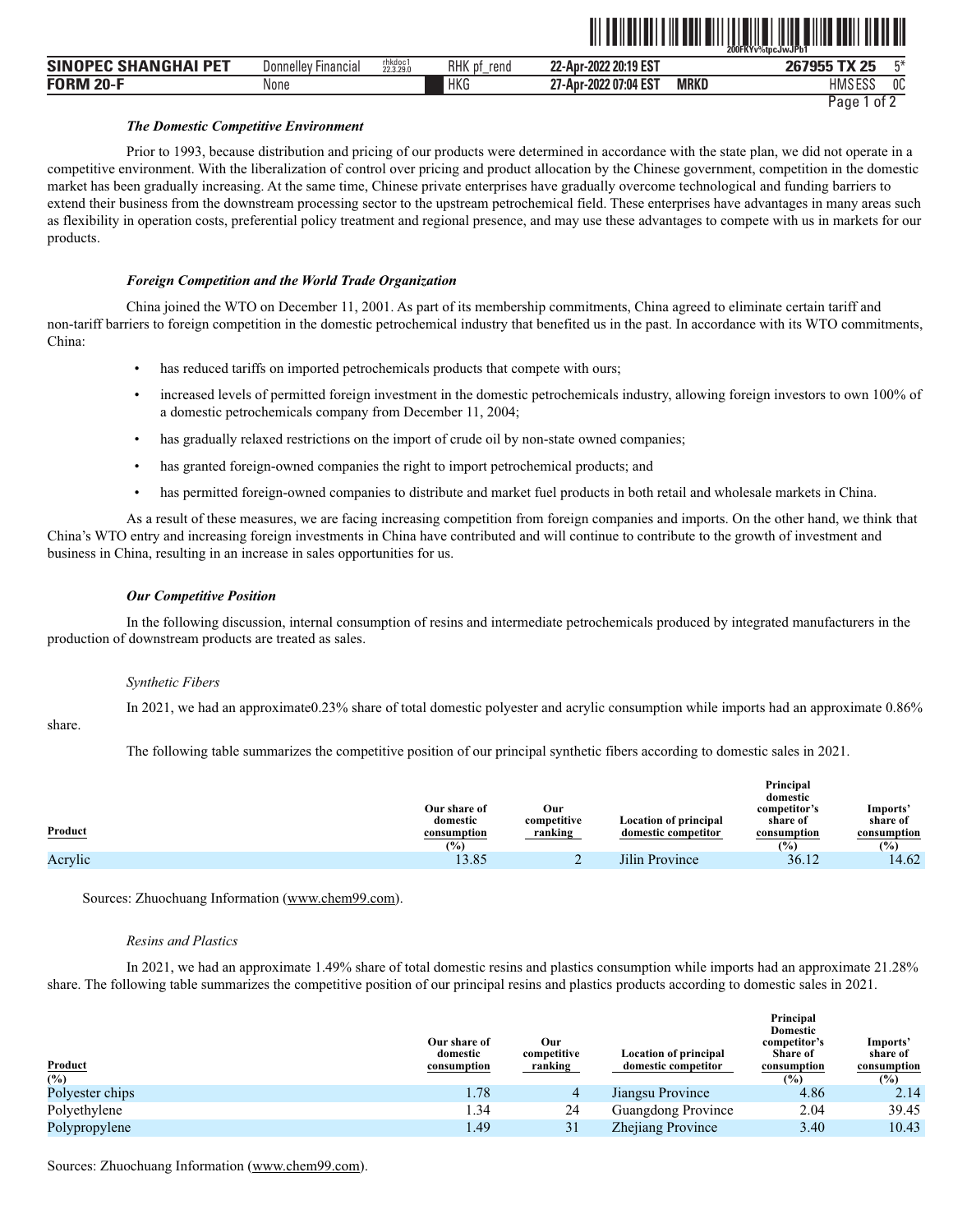

| <b>SINOPEC SHANGHAI PET</b> | ' Financia.<br>Donnellev | rhkdoc1<br>22.3.29.0 | rhk<br>rend<br>DÎ | 22-Apr-2022 20:19 EST |             | 267955 TX 25  | 長米             |
|-----------------------------|--------------------------|----------------------|-------------------|-----------------------|-------------|---------------|----------------|
| <b>FORM 20-F</b>            | None                     |                      | <b>HKG</b>        | 27-Apr-2022 07:04 EST | <b>MRKD</b> | <b>HMSESS</b> | <sub>0</sub> C |
|                             |                          |                      |                   |                       |             | Page 2 of z   |                |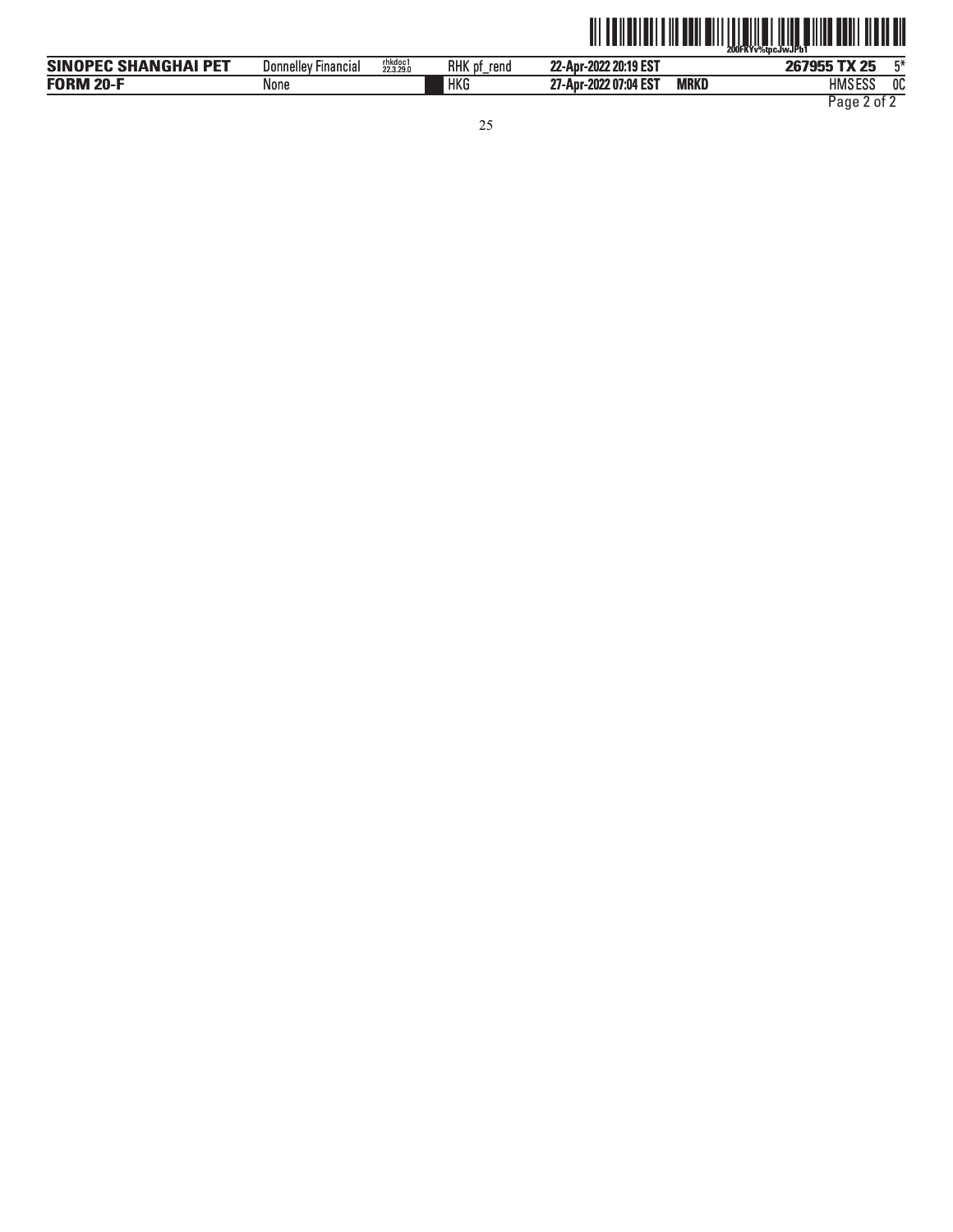|                             |                        |                     |                     |                       |             | --- ---------- --- ---- ---- ---- 200FRYv9stocJv@H1=--- --- -- --- --- --- --- |    |
|-----------------------------|------------------------|---------------------|---------------------|-----------------------|-------------|--------------------------------------------------------------------------------|----|
| <b>SINOPEC SHANGHAI PET</b> | Donnelley<br>Financial | rhkdoc<br>22.3.29.0 | RHK pf<br>rend<br>- | 22-Apr-2022 20:19 EST |             | TV 2C<br>267955                                                                |    |
| <b>FORM 20-F</b>            | None                   |                     | <b>HKG</b>          | 27-Apr-2022 07:04 EST | <b>MRKD</b> | <b>HMSESS</b>                                                                  | OC |
|                             |                        |                     |                     |                       |             | Page<br>0t                                                                     |    |

<u>oli orientati oli mail million oli oli illion oli oli illion ol</u>

**Principal**

# *Intermediate Petrochemicals*

In 2021, we were one of the largest sellers of intermediate petrochemicals in China, holding an approximate 1.32% share of total domestic consumption, while imports had an approximate 16.64% share of domestic consumption. Ethylene glycol, paraxylene, benzene and butadiene are our major intermediate petrochemical products. In 2021, we were a major producer of ethylene, paraxylene and benzene in China. The following table summarizes the competitive position of our principal intermediate petrochemicals according to domestic sales in 2021.

| <b>Product</b>   | Our share of<br>domestic<br>consumption<br>(%) | Our<br>competitive<br>ranking | <b>Location of principal</b><br>domestic competitor | т гипетрат<br>Domestic<br>competitor's<br>Share of<br>consumption<br>(%) | Imports'<br>share of<br>consumption<br>(%) |
|------------------|------------------------------------------------|-------------------------------|-----------------------------------------------------|--------------------------------------------------------------------------|--------------------------------------------|
| Ethylene glycol  | 0.73                                           | $\circ$                       | <b>Zhejiang Province</b>                            | 5.85                                                                     | 41.06                                      |
| Paraxylene       | 1.42                                           | 13                            | <b>Zhejiang Province</b>                            | 11.32                                                                    | 39.04                                      |
| Benzene          | 1.75                                           | ◡                             | <b>Zhejiang Province</b>                            | 7.41                                                                     | 16.87                                      |
| <b>Butadiene</b> | 2.34                                           |                               | Jiangsu Province                                    | 2.50                                                                     | 6.21                                       |

Sources: Zhuochuang Information (www.chem99.com).

#### *Petroleum Products*

In 2021, we had an approximate 2.32% share of total domestic petroleum products market while imports had an approximate 7.38% share. Although we have one of the largest refining capabilities in China, we use most of our refining capacity to produce feedstock for our own downstream processing of petrochemical products.

The domestic markets for each of our major petroleum products are geographically concentrated because these markets tend to be highly localized with individual producers controlling a large share of the markets in their locality. In 2021, we sold approximately 91.80% of our petroleum products in Eastern China.

#### *Research and Development, Patents and Licenses, etc.*

We have a number of technology development units, including Advanced Materials Innovation Research Institute, the Petrochemical Research Institute, the Plastics Research Institute, and the Environmental Protection Research Institute. These units are charged with various research and development tasks with respect to new technology, new products, new production processes and equipment and environmental protection. Our research and development expenditures in 2019, 2020 and 2021 were RMB 93.0 million, RMB 110.6 million and RMB 94.3 million, respectively. The increase was mainly due to the increase in research and development investment in projects related to carbon fiber.

We are not, in any material aspect, dependent on any patents, licenses, industrial, commercial or financial contracts, or new production processes.

#### *Investments*

We established SECCO, a Sino-foreign equity joint venture, in late 2001 with BP Chemicals East China Investments Limited ("BP") and Sinopec Corp., primarily to build and operate a 900,000 ton Rated Capacity ethylene petrochemical manufacturing facility. SECCO completed construction and commenced its manufacturing operations in 2005. In 2009, SECCO had expanded the capacity of certain facilities to 1,090,000 tons of ethylene per annum. We own 20% of the equity interest of SECCO, while BP and Sinopec Corp. own 50% and 30% interests in SECCO, respectively. In October 2017, BP transferred its 50% equity interests in SECCO to a subsidiary of Sinopec Corp., Sinopec Shanghai Gaoqiao Petrochemical Co., Ltd. As a result of equity transfer, we, Sinopec Corp. and Sinopec Shanghai Gaoqiao Petrochemical Co., Ltd. own 20%, 30% and 50% interests in SECCO, respectively, and SECCO was converted into a PRC domestic company. The registered capital of SECCO is RMB7,800,811,272.00, all of which had been fully contributed by the shareholders in accordance with their equity percentages in SECCO as of October 18, 2017.

In 2021, SECCO achieved a sales revenue of RMB 29.72 billion (U.S.\$ 4.61 billion), representing an increase of 37.40% from its sales revenue of RMB 21.63 billion (U.S.\$ 3.31 billion) in 2020. SECCO produced 269,564 tons of ethylene in 2021, representing a decrease of 20,032 tons over the previous year. SECCO had a net profit of RMB 3.13 billion (U.S.\$ 485.47 million) in 2021, representing a decrease of RMB 0.72 billion (U.S.\$ 111.67 million) over the previous year.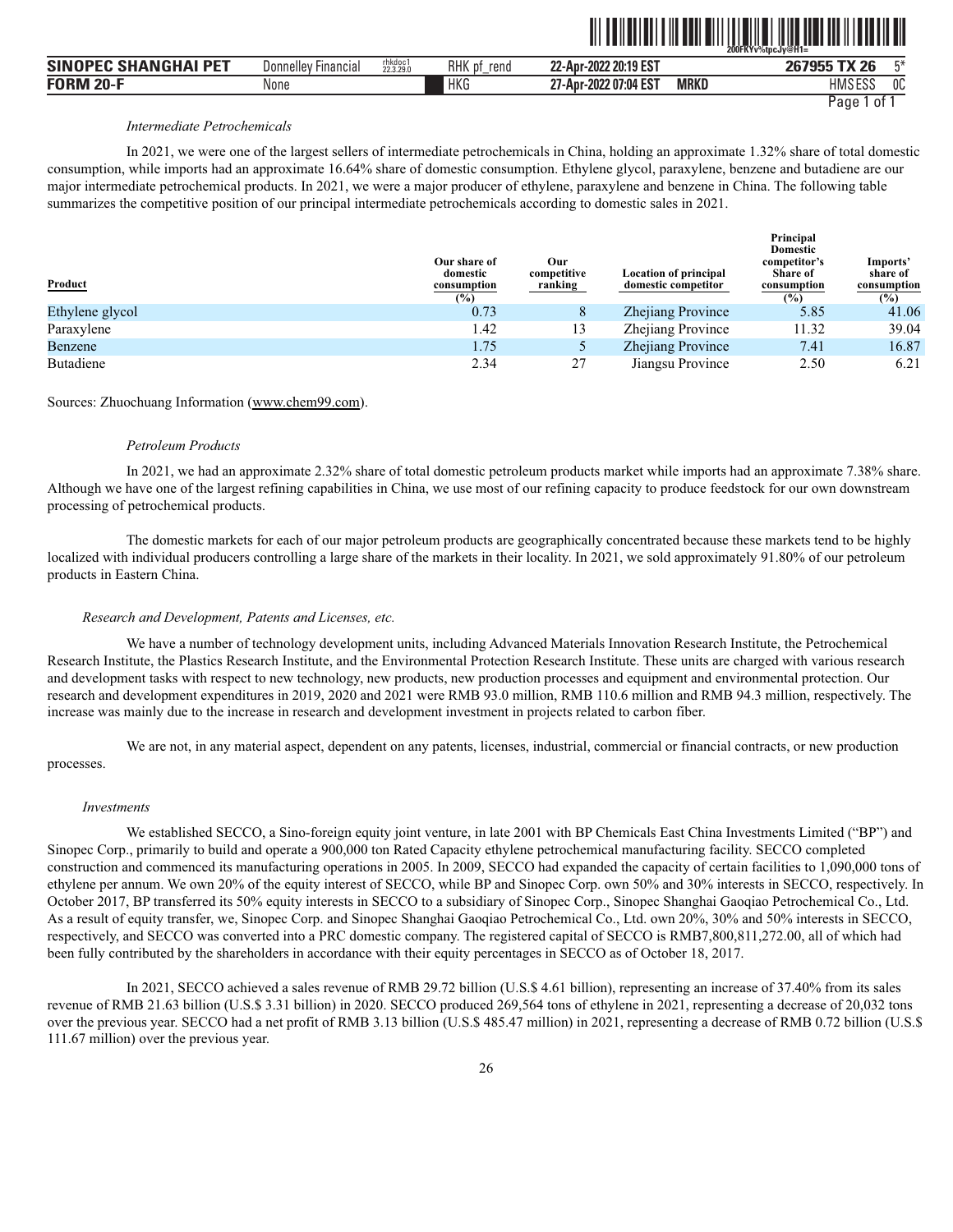|                           |                                     |                     |                            | ----                             | 200FKYv%tpcJ@%d1S<br>_____         |
|---------------------------|-------------------------------------|---------------------|----------------------------|----------------------------------|------------------------------------|
| , DET<br>SIN <sup>-</sup> | <b>Donnelle</b><br><b>Financial</b> | rhkdoc<br>22.3.29.0 | RHK<br>reno<br>. nt<br>$-$ | -2022 20:19 EST<br>nn<br>'2-Anr- | $-x$<br>$-11 - -$                  |
| M 20-<br><b>FORM</b>      | None                                |                     | IIVC<br>nnu                | ∠ 07:04 EST<br>27-Apr-2022       | <b>HMSESS</b><br><b>MRKD</b><br>0C |

<u>oli organizacije u predsjednjeg vrati u predsjednje u predsjednje u predsjednje u predsjednje u predsjednje u </u>

Page 1 of 1

#### *Environmental Protection*

We are subject to national and local environmental protection regulations, which currently impose a graduated schedule of fees for the discharge of waste substances, require the payment of fines for pollution and provide for the forced closure of any facility that fails to comply with orders requiring it to cease or cure certain environmentally damaging practices. We have established environmental protection systems which consist of pollution control facilities to treat certain of our waste materials and to safeguard against accidents. Because of the nature of our business, however, we store a significant amount of waste substances in the plants and discharge them into the environment after making such waste substances meet the discharge standards. In 2021, the Company paid a total of RMB 11.45 million in environmental taxes, a decrease of 24.67% compared with 2020.

We were subject to various administrative penalties for its violations of the relevant PRC environmental laws and regulations in the past three years. In 2021, we were subject to two administrative penalty for violations of the relevant PRC environmental laws and regulations, with fines of RMB 0.3798 million.

We believe our environmental protection facilities and systems are adequate for the existing national and local environmental protection regulations. In 2021, we continued to carry out various energy-saving and emissions reduction measures in accordance with the relevant domestic energy conservation and emissions reduction requirements, and achieved all energy-saving and emissions reduction goals set by the Chinese government during the year.

During 2021, the Company's overall level of energy consumption per RMB 10,000 of product value was 0.991 ton of standard coal, increased by 33.38% from the previous year. As compared with 2020, the total volume of chemical oxygen demand, sulfur dioxide, nitrogen oxides decreased 1.92%, 4.96%, and 12.78%, respectively. The volume of annual average cumulative average VOCs concentration at the plant boundary is 104.09 micrograms/m3, an increase of 5.86% compared with last year. At the same time, the comprehensive compliance rate of effluent wastewater was 99.95%, the compliance rate of controlled waste water and waste gas emissions reached 100%, and all hazardous waste was disposed of properly at 100%. The average heat efficiency of heaters was 93.08%, which was similar to the prior year.

### *Insurance*

We currently participate in a package of insurance coverage plan through Sinopec Group as its controlled subsidiary, which, as of December 31, 2021, was approximately RMB 43.31 billion (U.S.\$ 6.81 billion) on our property and facilities and approximately RMB 2,273.03 million (U.S.\$ 357.61 million) on our inventory. In addition, we maintain insurance policies for such assets as engineering construction projects and products in transit with third-party's commercial insurance company. The Sinopec Group insurance coverage is compulsory and applies to all enterprises controlled by Sinopec Group, pursuant to guidelines of Sinopec Group which may not be legally enforceable against Sinopec Group. Thus, there are uncertainties under Chinese law as to what percentage insurance claims we may demand against Sinopec Group.

We carry a third party liability insurance with a coverage capped at RMB 50 million to cover claims, subject to deductibles, in respect of personal injury, property or environmental damage arising from accidents on our property or relating to our operations other than on our transportation vehicles. We have not had a third party liability claim filed against us during the last five years. Since business interruption insurance is not customary in China, we do not carry such insurance.

# *Cyber Security*

We have implemented policies and procedures intended to prevent cyber incidents and to identify and respond to unauthorized intrusions. With respect to our internal internet policies on cybersecurity, we have established an information safety management system and issued internal regulations on cybersecurity, internal hardware and data safety systems and we are gradually implementing measures relating to the office environment information safety management, information system access control, protection from any malicious software, and internal review and audit of information safety risks, in order to prevent loss of information due to cybersecurity incidents, network outages or hardware incidents. In 2021, we did not experience any material cybersecurity incidents or related losses.

#### *Government Regulations*

Following the development of several major oil fields and a growth in demand for petroleum and petrochemical products in China in the early 1970s, the Chinese government organized petroleum refining and petrochemical production and processing plants into large complexes that would permit integrated production of petroleum products, intermediate petrochemicals, resins and plastics, and synthetic fibers.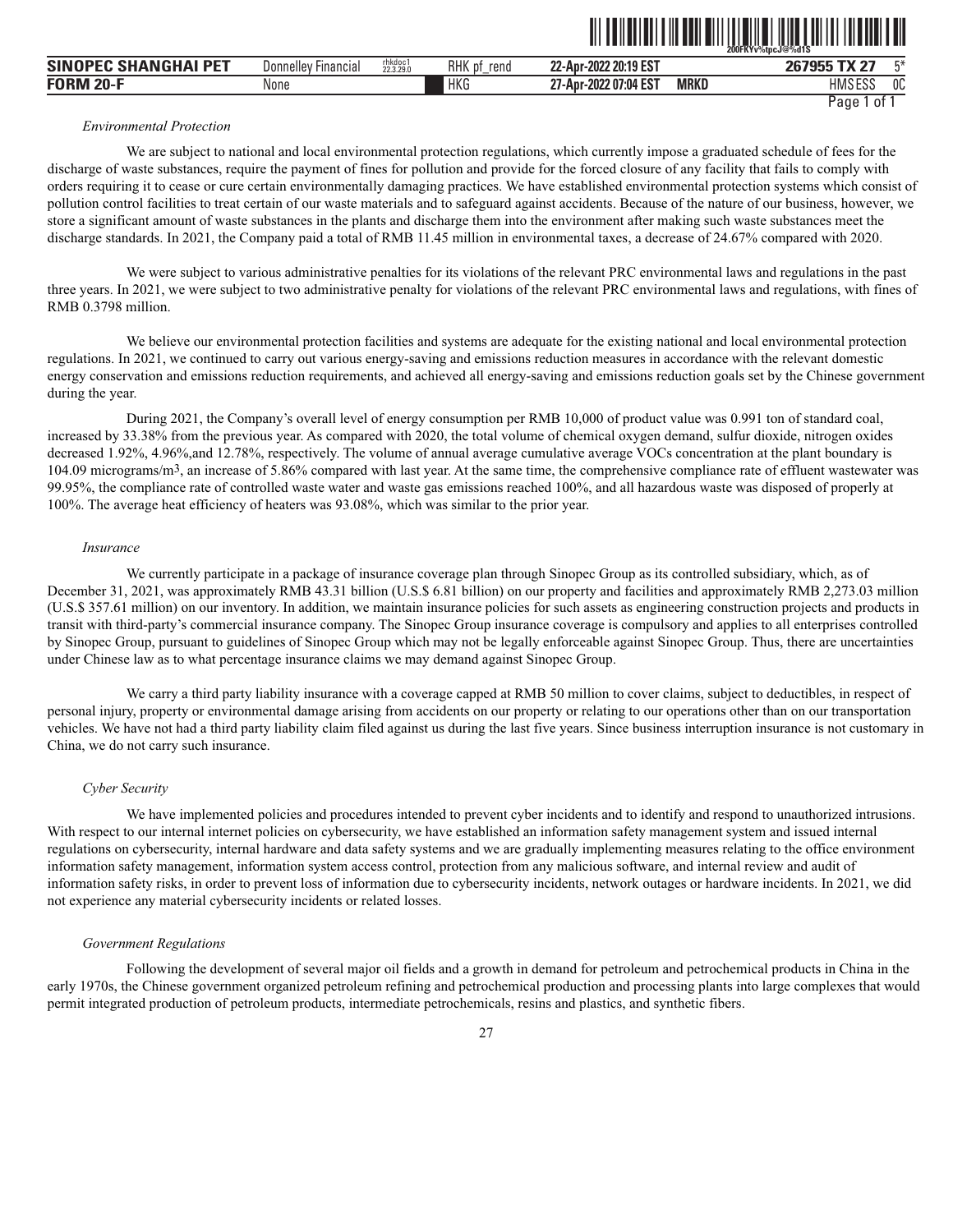|--|

| <b>SINOPEC SHANGHAI PET</b> | Financia.<br><b>Donnelley</b> | rhkdoc1<br>22.3.29.0 | <b>RHK</b><br>. susIs0an | -2022 20:53 EST<br>າາ<br>∠∠-Apr-‴                |             | FX 28         | $A \Delta L$   |
|-----------------------------|-------------------------------|----------------------|--------------------------|--------------------------------------------------|-------------|---------------|----------------|
| <b>FORM 20-F</b>            | None                          |                      | <b>HKG</b>               | 22 07:04 EST<br>$\sim$<br>$-202^\circ$<br>7-Apr- | <b>MRKD</b> | <b>HMSESS</b> | 0 <sup>C</sup> |
|                             |                               |                      |                          |                                                  |             |               | . .            |

Although the Chinese government is liberalizing its control over the petroleum and petrochemical industries in China, significant government regulations that limit the business strategies available to us remain. Central government agencies and their local or provincial level counterparts do not own or directly control our production plants. However, they exercise significant control over the petrochemical industry in areas such as pricing, production quotas, quality standards, allocation of raw materials and finished products, allocation of foreign exchange and Renminbi loans for capital construction projects. The Chinese government's intentions with respect to the development objectives and policies for the petrochemical industry are stated as part of the Five Year Plans for National Economic and Social Development formulated every five years. These plans at both the national and Shanghai municipality level have identified the petrochemical industry as a "development industry."

Historically, we were supervised by Sinopec, a ministry-level enterprise under the direct supervision of the State Council, China's highest administrative body. As a result of a governmental restructuring in 1998, we became subject to the administration of the State Bureau of Petroleum and Chemical Industry. After its functions were terminated in March 2001, we became subject to the administration of the State Economic and Trade Commission. The State Economic and Trade Commission was dissolved in March 2003 and its function in directing the reform and management of state-owned enterprises was assumed by the State-owned Assets Supervision and Administration Commission, its function in industry planning and policy making was assumed by NDRC, and its functions in administering domestic trade, coordinating and implementing import and export plans of critical industrial products and raw materials were assumed by the Ministry of Commerce. Since then, we have been subject to the industrial oversight of these three governmental agencies at the national level.

As part of this restructuring, Sinopec was also restructured in July 1998. The succeeding entity, Sinopec Group, was authorized to conduct petrochemical business and to control the exploration of crude oil and natural gas and crude oil refining, mainly in the southern and eastern regions of China. China Petroleum and Natural Gas Corporation, another major state-owned petrochemical company, was also restructured, renamed China National Petroleum Corporation and authorized to conduct the same type of business, mainly in the northern and western regions of China. On December 31, 1999, Sinopec Group completed a reorganization pursuant to which certain of its core oil and gas and chemical operations and businesses and related assets and liabilities were transferred to its subsidiary, Sinopec Corp., currently our controlling shareholder.

# *Business Operations Relating to Iran and other U.S. Sanctioned Countries*

# In 2021, we sourced no crude oil from Iran.

In addition, based on feedback to our inquiries to Sinopec Corp., in 2021, it did not source any of its refinery throughputs of crude oil from Iran. Based on Sinopec Corp.'s internal reports and statistics, Sinopec Corp. recorded no revenue or net profit from its trading activities with Iranian companies.

In addition, based on feedback to our inquiries to Sinopec Group, the controlling shareholder of Sinopec Corp., Sinopec Group engaged in a small amount of business activities in Iran such as providing engineering services and designs. Sales revenue and profits from these business activities accounted for 0.021% and 0.43% of its total unaudited sales revenue and profits respectively.

We have no performance obligations under any contract to continue to purchase crude oil sourced from Iran in 2022.

# **C. Organizational Structure.**

### *Our Subsidiaries*

As of December 31, 2021, our significant subsidiaries are listed below. All of the subsidiaries named below are incorporated in China.

| <b>Subsidiary Name</b>                         | Our ownership interest<br>$\frac{6}{2}$ | Our voting power<br>$(\%)$ |
|------------------------------------------------|-----------------------------------------|----------------------------|
| Shanghai Petrochemical Investment Development  |                                         |                            |
| Company Limited                                | 100.00                                  | 100.00                     |
| China Jinshan Associated Trading Corporation   | 67.33                                   | 67.33                      |
| Shanghai Jinchang Engineering Plastics Company |                                         |                            |
| Limited                                        | 74.25                                   | 71.43                      |
| Shanghai Golden Phillips Petrochemical Company |                                         |                            |
| Limited                                        | 100.00                                  | 100.00                     |
| Shanghai Jinshan Trading Corporation           | 67.33                                   | 67.33                      |
| Zhejiang Jinlian Petrochemical Storage and     |                                         |                            |
| <b>Transportation Company Limited</b>          | 100.00                                  | 100.00                     |

# *Sinopec Corp.*

We are a member of a group (defined as a parent and all its subsidiaries) for purposes of the disclosure rules of the SEC. The parent company of this group is Sinopec Corp., our controlling shareholder. Sinopec Corp. is operated by separate management and from time to time uses its interest as a shareholder to direct our policies and management.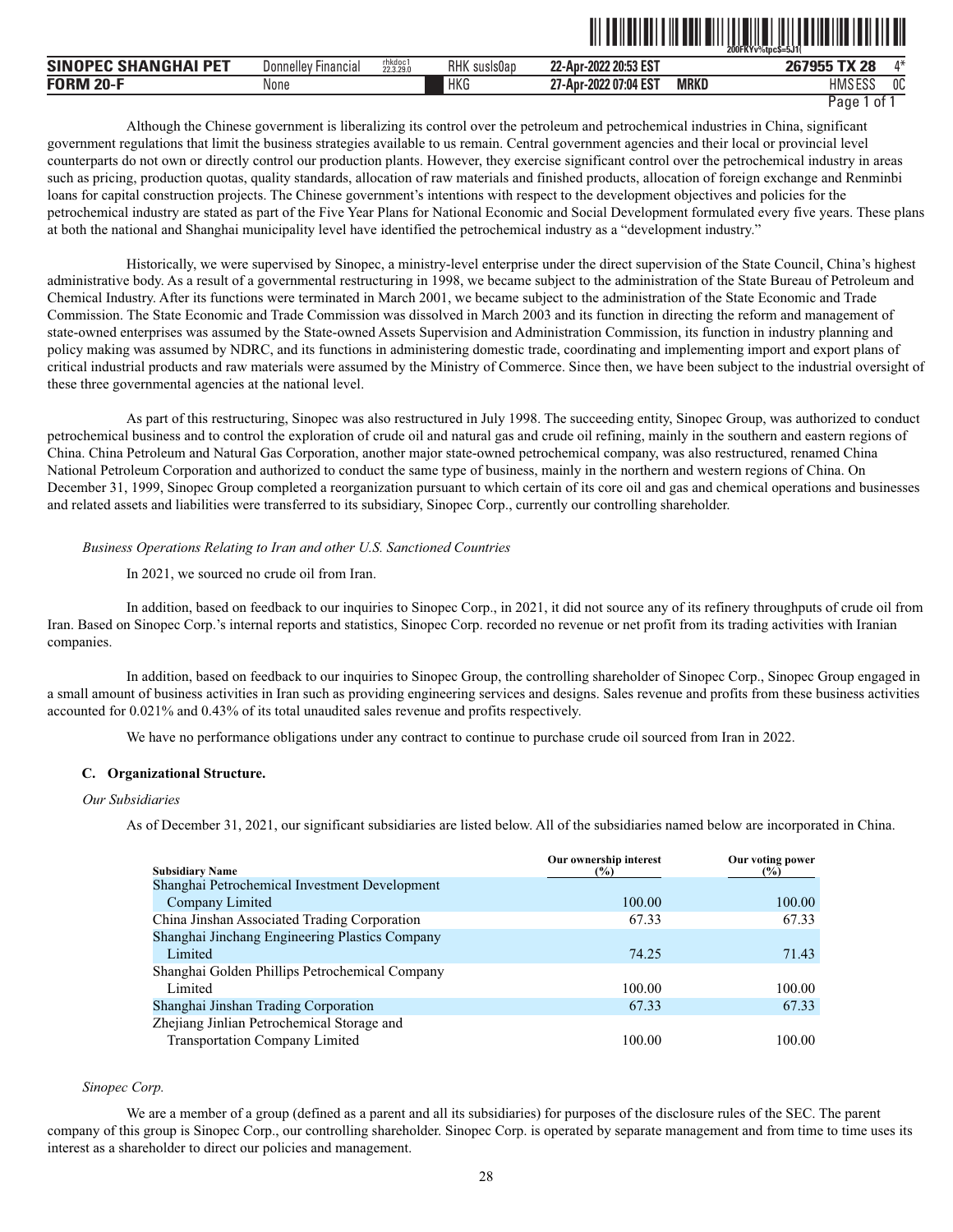| <b>SINOPEC SHANGHAI PET</b> | Financial<br>Donnelley | rhkdoc1<br>22.3.29.0 | RHK<br>aawap0ac | -2022 20:56 EST<br><b>nn</b><br>$2$ -Anr-    |             | TV 20<br>0070557<br>ΖU | $-1$ |
|-----------------------------|------------------------|----------------------|-----------------|----------------------------------------------|-------------|------------------------|------|
| $20-F$<br><b>EORM</b>       | None                   |                      | <b>HKG</b>      | nп<br>/ 07:04 FST<br>.202<br>7-Anr<br>:U4 ES | <b>MRKD</b> | <b>HMSESS</b>          | 0C   |
|                             |                        |                      |                 |                                              |             |                        |      |

Sinopec Corp. is the largest integrated petroleum and petrochemical company in China and one of the largest in Asia in terms of operating revenues. Sinopec Corp. is one of the largest refiners, distributors and marketers of gasoline, diesel, jet fuel and most other major refined products in China and Asia with principal markets in the eastern and southern regions of China. Sinopec Corp. is also a producer and distributor of petrochemicals in China and additionally explores, develops and produces crude oil and natural gas principally to supply its refining and chemical operations.

#### *Subsidiaries*

Details of Sinopec Corp.'s principal subsidiaries are given in the table below. Except for Sinopec Kantons Holdings Limited and Sinopec Overseas Investment Holding Limited, which are incorporated in Bermuda and Hong Kong respectively, all of the below principal subsidiaries are incorporated in China.

| <b>Name of Company</b>                                             | <b>Particulars</b><br>of issued<br>capital<br>(millions) | <b>Type of legal</b><br>entity | Percentage of<br>equity held by<br>Sinopec Corp.<br>and its<br>subsidiary<br>(%) | <b>Principal activities</b>                                                                                                         |
|--------------------------------------------------------------------|----------------------------------------------------------|--------------------------------|----------------------------------------------------------------------------------|-------------------------------------------------------------------------------------------------------------------------------------|
| Sinopec International Petroleum Exploration and                    | RMB8,250                                                 | Limited company                | 100.00                                                                           | Investment in exploration, development, production,                                                                                 |
| Production Company Limited                                         |                                                          |                                |                                                                                  | sales of petroleum and natural gas and other areas                                                                                  |
| Sinopec Great Wall Energy and Chemical Company Limited             | RMB22,761                                                | Limited company                | 100.00                                                                           | Coal chemical industry investment management, production<br>and sale of coal chemical products                                      |
| Sinopec Yangzi Petrochemical Company Limited                       | RMB15,651                                                | Limited company                | 100.00                                                                           | Manufacturing of intermediate petrochemical products and<br>petroleum products                                                      |
| Sinopec Yizheng Chemical Fiber Limited Liability Company           | RMB4,000                                                 | Limited company                | 100.00                                                                           | Production and sale of polyester chips and polyester fibers                                                                         |
| Sinopec Lubricant Company Limited                                  | RMB3,374                                                 | Limited company                | 100.00                                                                           | Production and sale of lubricant products, lubricant base oil,<br>and petrochemical materials                                       |
| Sinopec Oingdao Petrochemical Company Limited                      | RMB1,595                                                 | Limited company                | 100.00                                                                           | Manufacturing of intermediate petrochemical products and<br>petroleum products                                                      |
| Sinopec Chemical Sales Company Limited                             | RMB1,000                                                 | Limited company                | 100.00                                                                           | Marketing and distribution of petrochemical products                                                                                |
| China International United Petroleum & Chemical Company<br>Limited | RMB5,000                                                 | Limited company                | 100.00                                                                           | Trading of crude oil and petrochemical products                                                                                     |
| Sinopec Overseas Investment Holding Limited                        | U.S.\$3,009                                              | Limited company                | 100.00                                                                           | Investment of overseas business and equity interests<br>management                                                                  |
| Sinopec Catalyst Company Limited                                   | RMB1,500                                                 | Limited company                | 100.00                                                                           | Production and sale of catalyst products                                                                                            |
| China Petrochemical International Company Limited                  | RMB1,400                                                 | Limited company                | 100.00                                                                           | Trading of petrochemical products                                                                                                   |
| Sinopec Beihai Refining and Chemical Limited Liability<br>Company  | RMB5,294                                                 | Limited company                | 98.98                                                                            | Import and processing of crude oil, production, storage and<br>sales of petroleum and petrochemical products                        |
| Sinopec Qingdao Refining and Chemical<br>Company Limited           | <b>RMB5,000</b>                                          | Limited company                | 85.00                                                                            | Manufacturing of intermediate petrochemical products and<br>petroleum products                                                      |
| Sinopec Hainan Refining & Chemical Company Limited                 | RMB9,606                                                 | Limited company                | 100.00                                                                           | Manufacturing of intermediate petrochemical products and<br>petroleum products                                                      |
| Sinopec Marketing Co.                                              | RMB28,403                                                | Limited company                | 70.42                                                                            | Marketing and distribution of refined petroleum products                                                                            |
| Shanghai SECCO Petrochemical Company Limited                       | <b>RMB500</b>                                            | Limited company                | 67.59                                                                            | Manufacturing and sales of petrochemical products                                                                                   |
| Sinopec-SK (Wuhan) Petrochemical Company Ltd.                      | RMB7,193                                                 | Limited company                | 59.00                                                                            | Production, sale, research and development of petroleum<br>products, petrochemical products, ethylene and downstream<br>derivatives |
| Sinopec Kantons Holdings Limited                                   | <b>HK\$248</b>                                           | Limited company                | 60.33                                                                            | Provision of crude oil jetty services and natural gas<br>pipeline transmission services                                             |
| Sinopec Shanghai Gaogiao Petrochemical Company Limited             | RMB10,000                                                | Limited company                | 55.00                                                                            | Manufacturing of intermediate petrochemical products<br>and petroleum products                                                      |
| Sinopec Shanghai Petrochemical Company Limited                     | RMB10,824                                                | Limited company                | 50.44                                                                            | Manufacturing of synthetic fibers, Resin and plastics,<br>intermediate petrochemical products and petroleum products                |
| Fujian Petrochemical Company Limited                               | RMB10,492                                                | Limited company                | 50.00                                                                            | Manufacturing of plastics, intermediate petrochemical products<br>and petroleum products                                            |

29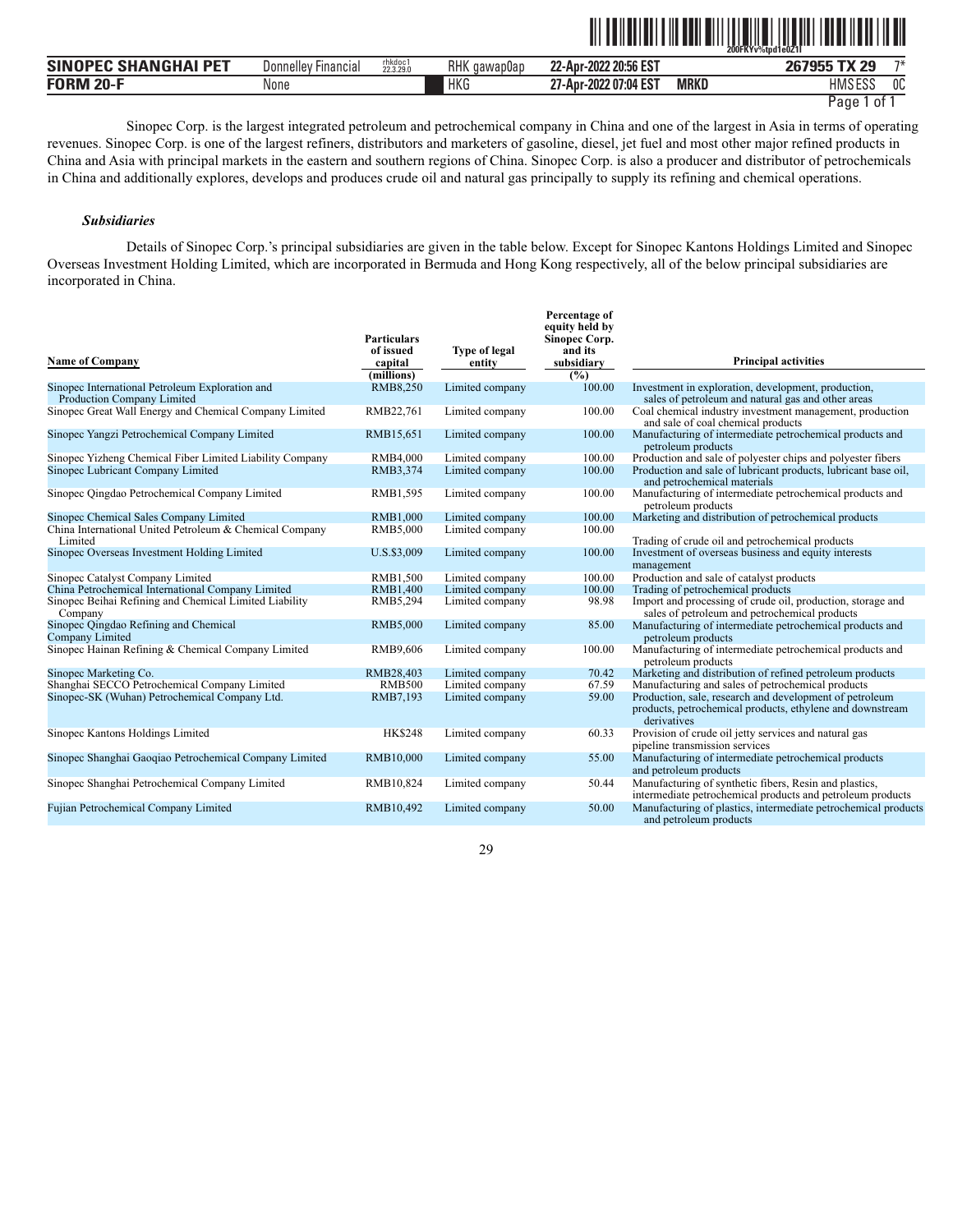|                                            |                            |                       |                         | ----------                                                                 | 200FKYv%tpcKCH714            | ____ |
|--------------------------------------------|----------------------------|-----------------------|-------------------------|----------------------------------------------------------------------------|------------------------------|------|
| PFC SHANGHAI<br><b>PFT</b><br><b>SINOI</b> | ' Financial<br>Donnelley F | rhkdoc 1<br>22.3.29.0 | RHk<br>rend<br>.nt<br>- | -2022 20:19 EST<br>nn<br><b>ZZ-ADI</b>                                     | <b>TX 30</b><br>007055<br>ΖU | $-x$ |
| FORM<br>$20-F$                             | None                       |                       | <b>HKG</b>              | <b>MRKD</b><br>207:04 EST<br>nп<br>$-2022$<br>$\epsilon$ /-Apr- $\epsilon$ | <b>HMSESS</b>                | 0C   |

<u>îlî de hemar di navçeya Koralî de hemar di navçeya Koralî de hemar di navçeya Koralî de hemar di navçeya Koral</u>

Page 1 of 1

# *D. Property, Plant and Equipment.*

# *Real Property*

Our corporate headquarters and production facilities, occupying an area of approximately 7.03 square kilometers, are located in Jinshanwei, approximately 75 kilometers from downtown Shanghai. The total gross floor area of all our production and other facilities is approximately 2 million square meters. We own all of the buildings and facilities located at the site. We have the right to use the land upon which our buildings and facilities are located for a term of 50 years beginning in 1993 without the payment of any rent or usage fees other than land use taxes. We also have the right to transfer our land use rights to third parties without any payment to the Chinese government, so long as the use of the land remains the same as when the land use right was granted to us and the terms of the land use right we received will be applicable to any transferees.

# *Plants and Facilities*

The following tables set forth the Rated Capacities of our principal production units. The actual production capacity of a production unit can exceed the Rated Capacity and may be further increased without increasing the Rated Capacity through technical improvements or expansion of such unit. The utilization rate of a production unit is based upon the Rated Capacity rather than actual production capacity and may vary with technical enhancements, changes in production management and scheduling of maintenance.

The following table sets forth the Rated Capacities and weighted average utilization rates of our principal production units for petroleum products and intermediate petrochemicals in 2021:

| <b>Production Unit (number of units)</b>     | <b>Rated Capacity (tons)</b> | Utilization Rate (%) |
|----------------------------------------------|------------------------------|----------------------|
| Crude oil distillation units (2)             | 14,000,000                   | 95.32                |
| Hydrocracker (2)                             | 3,000,000                    | 89.14                |
| Ethylene unit                                | 700,000                      | 105.97               |
| *Aromatics units (2)                         | 835,000                      | 100.15               |
| PTA unit                                     | 400,000                      | 80.32                |
| Ethylene oxide / ethylene glycol units $(2)$ | 525,000                      | 86.26                |
| Cracking and catalyzing                      | 3,500,000                    | 104.87               |
| Delayed coking (2)                           | 2,200,000                    | 88.90                |
| Diesel oil hydrogenation units (2)           | 3,850,000                    | 90.87                |
| **Acrylonitrile unit                         | 650,000                      | 93.23                |
| $C5$ segregation units $(2)$                 | 205,000                      | 139.51               |

The No. 1 paraxylene unit (235,000 tons/year) was suspended for the whole year.

Our two crude oil distillation units were designed and built in China. In 2021, the actual quantity of crude oil we processed was approximately 13.7644 million tons. Our hydrocracker uses technology from United Oil Products Corporation of the United States. Our second ethylene unit uses technology from ABB Lummus Global Inc. of the United States. The aromatics unit uses technology from Universal Oil Products Corporation of the United States. The PTA unit uses technology from Mitsui Petrochemical Corporation of Japan. The ethylene oxide / ethylene glycol unit was constructed using technology from Scientific Design Corporation of the United States.

The following table sets forth the Rated Capacities and weighted average utilization rates of our principal production units for resins and plastics and synthetic fibers in 2021:

| <b>Production Unit (number of units)</b> | <b>Rated Capacity (tons)</b> | Utilization Rate (%) |
|------------------------------------------|------------------------------|----------------------|
| *Polyester units (3)                     | 550,000                      | 88.53                |
| **Polyester staple units (2)             | 158,000                      | 88.27                |
| Polyester filament unit                  | 21,000                       |                      |
| Acrylic staple fiber units (3)           | 141,000                      | 107.19               |
| Polypropylene units (3)                  | 408,000                      | 88.56                |
| Polypropylene units (3)                  | 400,000                      | 96.41                |
| Vinyl acetate unit                       | 86,000                       | 105.22               |

No. 3 polyester fibre facility (100,000 tons/year) was discontinued on 1 September 2013.

No. 2 Diesel hydrogenation facility (1,200,000 tons/year) was revamped into acrylonitrile facility by the end of 2016. Annual production is 650,000 tons/year.

No. 1 Polyester staple fibre facility (4,000 tons/year) was suspended for the whole year.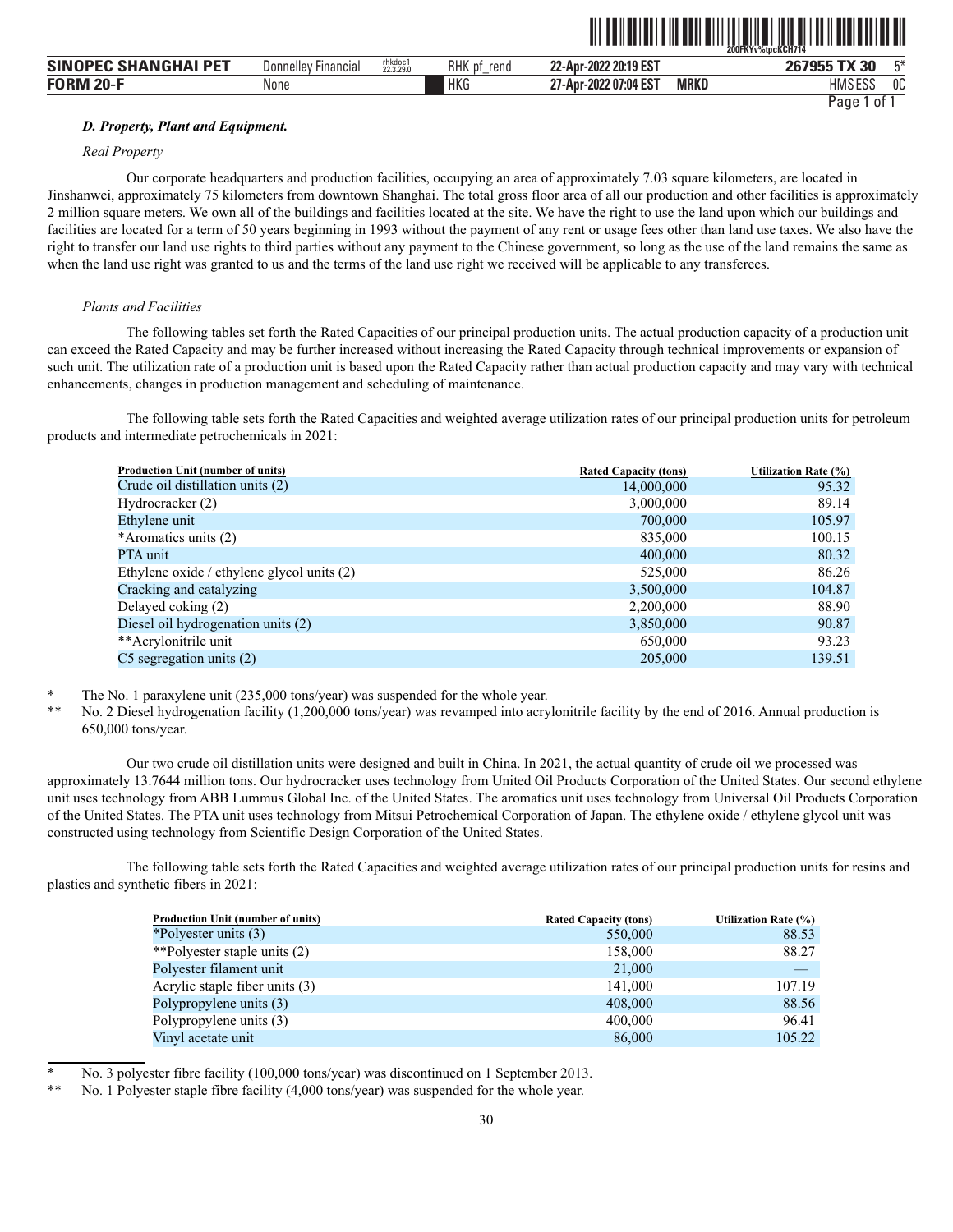|--|

| <b>SINOPEC SHANGHAI</b><br><b>PFT</b> | Donnelley<br>' Financia. | -LPF-021<br><b>VDI-W10-</b><br><b>RHK</b><br>sekarUdc<br>22,3,29.0 | -2022 18:39 EST<br>25-Apr-                 |             | OCJOFF TV O4<br>. | $\sim$       |
|---------------------------------------|--------------------------|--------------------------------------------------------------------|--------------------------------------------|-------------|-------------------|--------------|
| <b>FORM 20-</b>                       | None                     | <b>HKG</b>                                                         | 2 07:04 EST<br>$\angle$ <i>1</i> -Apr-202? | <b>MRKD</b> | <b>HMSESS</b>     | $\sim$<br>υu |
|                                       |                          |                                                                    |                                            |             |                   |              |

Page 1 of 1

Our polyester units use technology from Kanebo Corporation of Japan and E.I. Dupont DeNemours & Co. Inc. of the United States. The polyester staple units use technology from Teijin of Japan and Jima of Germany as well as Chinese technology. The polyester filament units use technology from Murata Manufacturing Company Limited and Teijin Corporation of Japan, Barmag AG of Germany and E.I. Dupont DeNemours & Co. Inc. We produce polyethylene in three units; two LDPE units which use technology from Mitsubishi Petrochemical Corporation of Japan and BASF LDPE of Germany; and one high-density polypropylene unit uses the Borstar bimodal polyethylene technology from Northern European Chemical Engineering Company.

The acrylic fiber units were built domestically, based on a design of equipment which had been imported into China in the 1960s and that we substantially improved. In 1996, we acquired two additional acrylic fiber units which use technology from the Kawasaki Corporation of Japan. We produce polypropylene in three identical units using technology from Himont Corporation of Italy. The PVA unit uses technology acquired from Kuraray Corporation of Japan.

# *Power Facilities*

Our electricity requirements are currently supplied by our own 425 megawatt coal-fired power plant and petroleum coke power plant. These power plants are designed to provide sufficient power supply needed by our facilities. We are connected to the Eastern China electricity grid, which provides a back-up source of power in case of a shortfall in our self-generated power supply.

## *Other Facilities*

We also have facilities to produce industrial water, steam, hydrogen, oxygen and nitrogen which we use in our production facilities.

#### *Maintenance*

We engage in production stoppages for facility maintenance and repairs and implement our routine monthly maintenance and repair plans according to the needs of our production facilities, our requirements for product quality, and our commitment to security and environmental protection. The technicians in our facility management department have responsibility for the daily management of maintenance and repair work. We also outsource facility maintenance and repair projects to qualified contractors.

In 2021, Sinopec Group focused on building up and implementing stable production as its top priority in production management, and implemented and consolidated its foundation in production operation while cementing safety management. The Company seeks to implement the HSSE management system and put into practice process safety management, and further enhance its ensure equipment integrity assurance regime. We did not encounter serious accidents involving production safety, environmental pollution or occupational poisoning in 2021. Among the 58 major indicators that measure technical and economic capacity, 33 exceeded those of the previous year with a year-over-year growth rate of 58.90%.

#### *Transportation-Related Fixtures*

Crude oil, our principal raw material, is transported by pipeline and oil tanker to a crude oil terminal wharf and storage tanks. Our products leave the factory by water, rail, road and pipeline. In 2021, approximately 91.28% of our products by sales volume were picked up by customers from our premises, and the others were delivered by us. Our major ethylene customer is supplied via a pipeline. And some of the products were transported using our facilities.

### *Wharfs*

We own one chemical wharf at Jinshan with five berths of 3,000, 5,000, 10,000, 10,000 and 30,000 tons. We also own a connecting pipeline capable of loading up to approximately 4.6 million tons of chemical products annually onto ocean-going barges and ships. In 2021, products representing 29.65% of total sales volume were shipped from the wharf. We also have a facility to load ships and barges which use the region's inland waterways. In 2021, products representing 3.22% of total sales volume were shipped from these facilities. We believe that we have a competitive advantage because a greater proportion of our products are shipped by water as opposed to rail and truck, which is subject to capacity constraints on China's rail and highway networks. Additionally, we own facilities for receiving crude oil and coal at docks that we own and transporting such materials by pipeline or conveyor to our production facilities.

# *Rail*

We own a railroad loading depot with an annual capacity of 500,000 tons. The depot provides access via a spur line to the national Chinese railway system. In 2021, products representing 0.12% of total sales volume were transported from the factory by rail.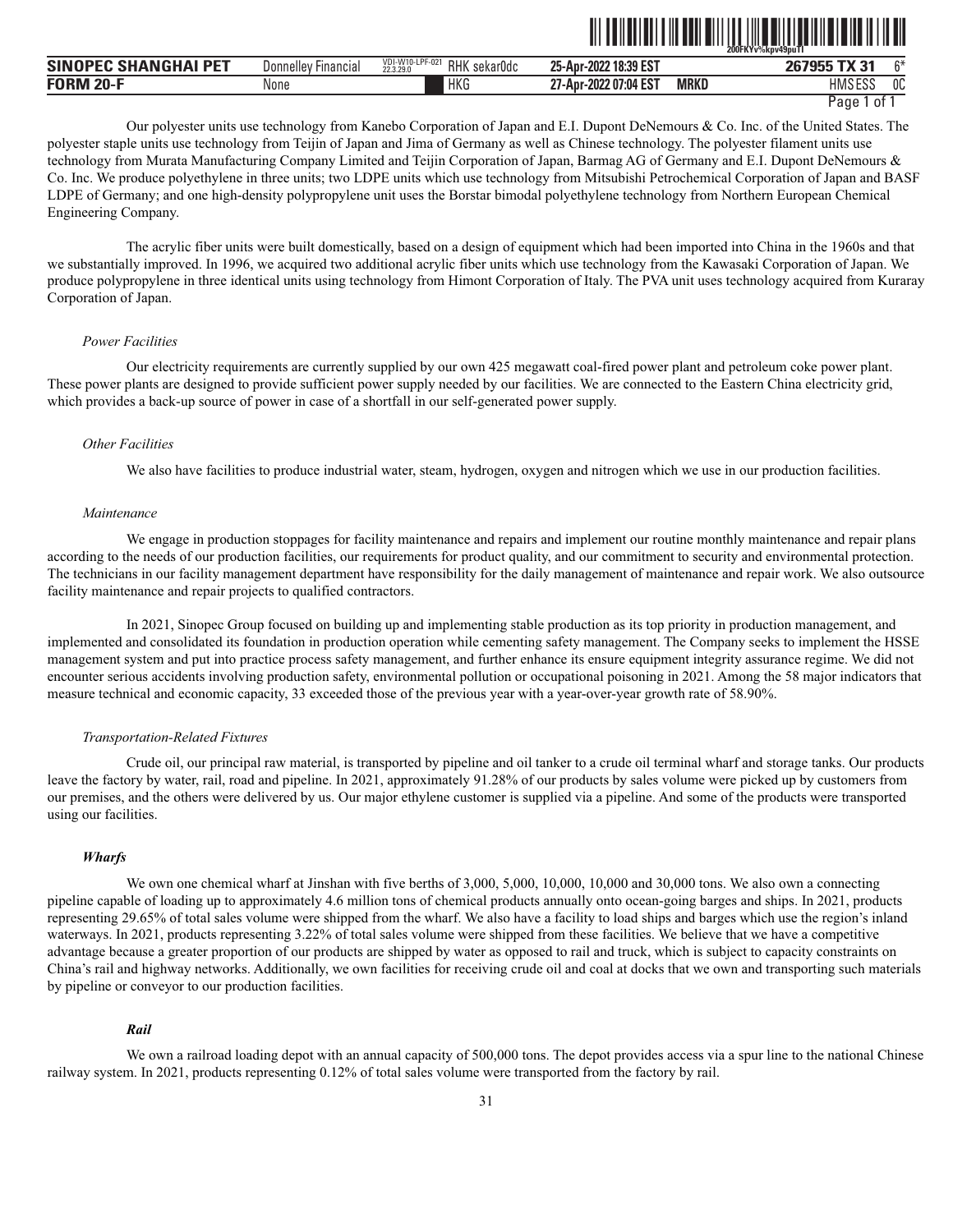|                                       |                               |                      |                    |                                    |             | 200FKYv%tocKMiG1< |        |
|---------------------------------------|-------------------------------|----------------------|--------------------|------------------------------------|-------------|-------------------|--------|
| <b>SHANGHAI PET</b><br><b>SINOPEC</b> | <b>Financial</b><br>Donnellev | rhkdoc.<br>22.3.29.0 | <b>RHK</b><br>rend | -2022 20:19 EST<br>הה<br>$22$ -Apr |             | OCJOFF TV OO      | $\sim$ |
| <b>FORM 20-</b>                       | None                          |                      | <b>HKG</b>         | -2022 07:04 EST<br>7-Apr           | <b>MRKD</b> | HMS ESS           | 0C     |

<u>TIL TU ILITILI I III UTIL ULITILI ULITILI ILITILI ILITILI ULITILI ULI</u>

Page 1 of 1

#### *Capital Expansion Program*

We have planned or started a number of other principal capital expansion projects. In 2019, 2020 and 2021, we invested RMB 1.8 billion, RMB 2.1 billion and RMB 3.533 billion, respectively, in capital expansion projects. We expect that total investment in the projects described below will be approximately RMB 3.5 billion in 2022.

## *Increasing Quality of Oil Products*

In 2016, we launched No. 2 Diesel Hydrogenation Unit Reconstruction and Diesel Quality Upgrading Project so as to further improve the quality of oil products and perfect oil product structure. In 2017, we launched an oil cleaning project with 400,000 tons/year clean gasoline components units, which was completed and put into operation in 2020.

#### *Expansion of New and Existing Downstream Petrochemical Products*

As a large-scale integrated petrochemical enterprise, we produce a wide range of intermediate and downstream petrochemical products. In order to adapt to the changes in the world's energy market and the development trends in the oil and chemical products market in China, we will seek to further integrate the existing refining, olefin and aromatic processing chains, and further develop our chemical business.

To take advantage of our specialty in producing acrylics fiber and to improve our industrial structure and upgrade certain products, we plan to construct a carbon fiber project with a capacity of 1,500 tons/year. Sinopec Corp. approved the basic design for this project in December 2010; pile foundation construction was commenced in December 2010; civil engineering was commenced in February 2011 and one series of facilities under phase I were launched for trial operation in 2012. Subject to the market conditions, we commenced the construction of Phase II of the Project in April 2019, and completed the mid-term delivery of it in March 2021. We commenced raw silks (24,000 ton/year) and 48K large-tow carbon fiber (12,000 ton/year) project in November 2020, and plan to complete Phase I mid-term delivery of them in June 2022.

## *Upgrading Environmental Protection Facilities Projects*

To enhance our capacity for sustainable development and response to the government requirements of environmental protection, we intend to increase our capital expenditures on a series of environmental projects, mainly including 400,000 tons/year clean gasoline components units, transformation project for "ultra clean discharge" work in cogeneration unit, transformation of No. 2 olefin cracking burner, and Thermoelectric Department's renovation project involving furnaces Nos. 3 and 4 meeting emission standards. All the projects were completed in 2020.

## **ITEM 4A. UNRESOLVED STAFF COMMENTS.**

None.

# **ITEM 5. OPERATING AND FINANCIAL REVIEW AND PROSPECTS.**

# *General*

You should read the following discussion and analysis in conjunction with our audited financial statements and our selected financial data, in each case, together with the accompanying notes included elsewhere in this annual report. Our audited financial statements have been prepared in accordance with IFRS, as issued by the International Accounting Standards Board.

# *Critical Accounting Policies*

The following discussion and analysis of our financial condition and results of operations are based on our consolidated financial statements. The preparation of financial statements in conformity with IFRS requires management to make estimates and assumptions that affect the reported amounts of assets and liabilities and disclosure of contingent assets and liabilities at the date of the financial statements and the reported amounts of revenues and expenses during 2021. Our financial condition and results of operations are sensitive to accounting methods, assumptions and estimates that underlie the preparation of our financial statements. We based our assumptions and estimates on historical experience and on various other assumptions that we believe to be reasonable and which form the basis for making judgments about matters that are not readily apparent from other sources. On an on-going basis, our management evaluates its estimates. Actual results may differ from those estimates as facts, circumstances and conditions change.

Our principal accounting policies are set forth in Note 2 to our consolidated financial statements and the changes in accounting policies are set forth in Note 2.1(c). The selection of critical accounting policies, the judgments and other uncertainties affecting application of those policies and the sensitivity of reported results to changes in conditions and assumptions are factors to be considered when reviewing our financial statements. We believe the following critical accounting policies involve the most significant judgments and estimates used in the preparation of our financial statements.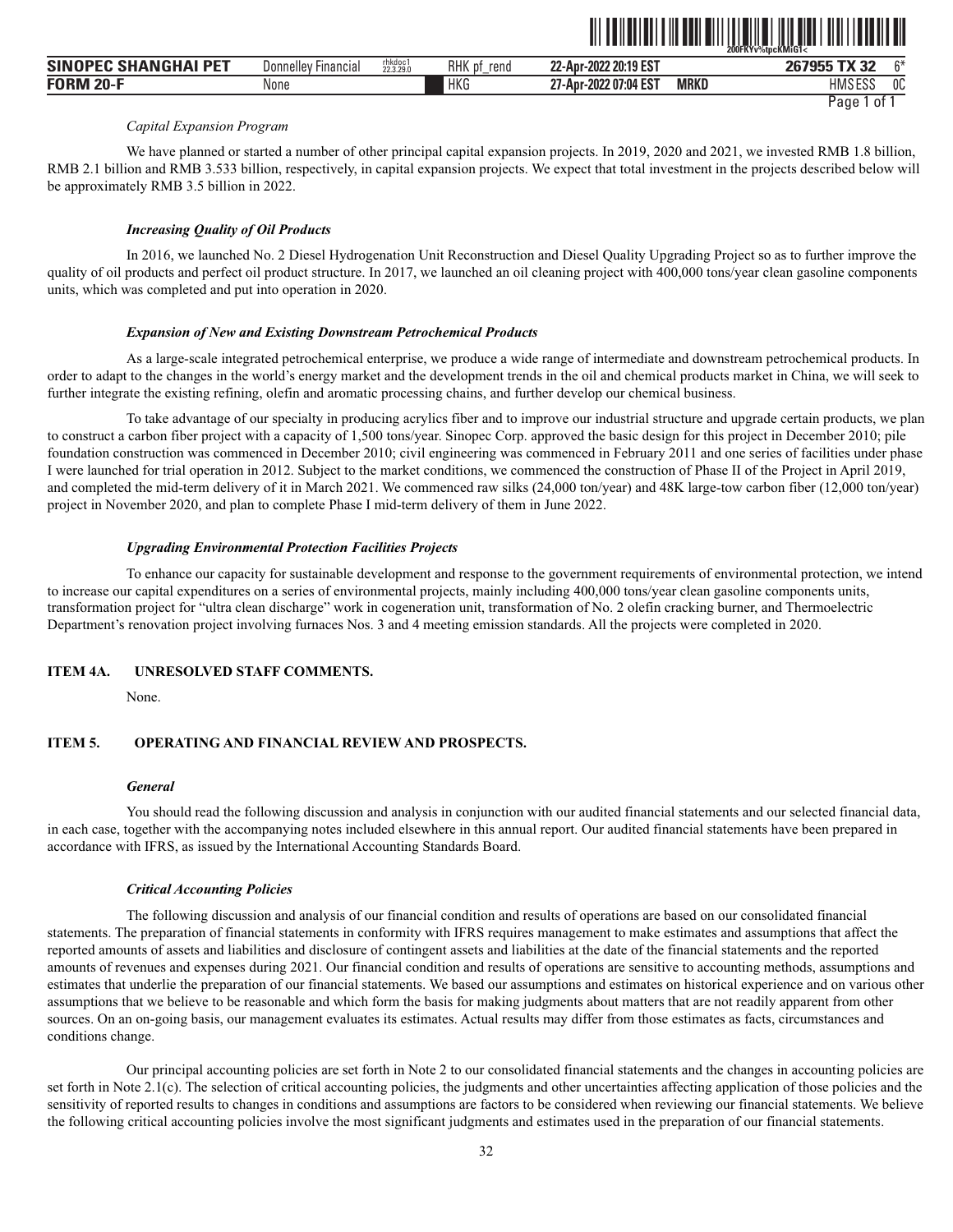|                                  |                     |                                                        |                       | ZUUFKYV%KDV4J&IZ( |               |    |
|----------------------------------|---------------------|--------------------------------------------------------|-----------------------|-------------------|---------------|----|
| : SHANGHAI PFT<br><b>SINOPEC</b> | Donnelley Financial | VDI-W10-LPF-021<br><b>RHK</b><br>sekarUdc<br>22.3.29.0 | 25-Apr-2022 18:39 EST |                   | 267955 TX 33  | ΩX |
| <b>FORM 20-F</b>                 | None                | <b>HKG</b>                                             | 27-Apr-2022 07:04 EST | MRKD              | <b>HMSESS</b> | OC |
|                                  |                     |                                                        |                       |                   | Paqe<br>-ot   |    |

ˆ200FKYv%kpv4J&lz(Š **200FKYv%kpv4J&lz(**

#### *Classification of Financial Assets*

The classification depends on the Company's business model for managing the financial assets and the contractual terms of the cash flows. The Company determines the business model for managing financial assets at the level of the financial asset portfolio. The factors considered include the way to evaluate and report the performance of financial assets to key management personnel, the risks affecting the performance of financial assets and their management methods, and the way for relevant business management personnel to obtain remuneration, etc.

When evaluating whether the contractual cash flow of financial assets is consistent with the basic lending arrangements, the Company has the following main judgments: whether the time distribution or amount of the principal may change in the duration due to prepayment and other reasons; whether the interest only includes the time value of money, credit risk, other basic lending risks and the consideration of cost and profit. For example, does the amount of prepayment only reflect the outstanding principal and the interest based on the outstanding principal, as well as the reasonable compensation paid for the early termination of the contract.

# *Net realizable value ("NRV") of inventories*

Inventories are valued at the lower of cost and net realizable value. The net realizable value is determined based on the estimated selling prices in the ordinary course of business less the estimated costs to completion, and other costs necessary to make the sale. These estimates are based on the current market condition and historical experience of selling products of similar nature. It could change significantly as a result of competitor actions in response to changes in market conditions.

Management reassesses these estimations at the end of each reporting period to ensure inventory is shown at the lower of cost and net realizable value.

#### *Impairments for non-current assets*

At the end of each reporting period, the Company estimates the recoverable amount of an asset or a cash-generating unit ("CGU") (a portion of which related to certain production facilities), at the higher of its fair value less costs of disposal and its value in use, to determine the impairment losses. If circumstances indicate that the carrying amount of the asset or CGU may not be recoverable, the asset or CGU may be considered "impaired", and an impairment loss may be recognized.

The recoverable amount of assets or CGUs is the higher of the fair value less costs of disposal and value in use. As the fair value of certain assets or CGUs may not be publicly available, the Company uses all readily available information in determining an amount that is a reasonable approximation of recoverable amount, including estimates based on reasonable and supportable assumptions for projections of product sales and operating costs and discount rate. In particular, in determining the value in use of the Company's specific CGUs, significant judgements are required on the accounting estimates which are based on the assumptions relating to product sales growth rates, related costs growth rates and discount rate applied.

#### *Useful life and residual value of property, plant and equipment*

Property, plant and equipment, are depreciated on a straight-line basis over the estimated useful lives of the assets, after taking into account the estimated residual value. Management reviews the estimated useful lives and estimated residual value of the assets annually in order to determine the amount of depreciation expense to be recorded during any reporting period. The useful lives are based on the Company's historical experience with similar assets, taking into account anticipated technological changes. The depreciation expense for future periods is adjusted if there are significant changes from previous estimates.

#### *A. Operating Results*

The following discussion covers the years ended December 31, 2020 and 2021. For the discussion covering the year ended December 31, 2019, please refer to Item 5A of the Company's Form 20-F for the year ended December 31, 2020 filed with the SEC on April 29, 2021.

#### *Government Policies*

The impact of government economic, fiscal, and monetary policies can materially affect our financial condition, results of operations, and cash flows (see Item 3. Key Information—D. Risk Factors).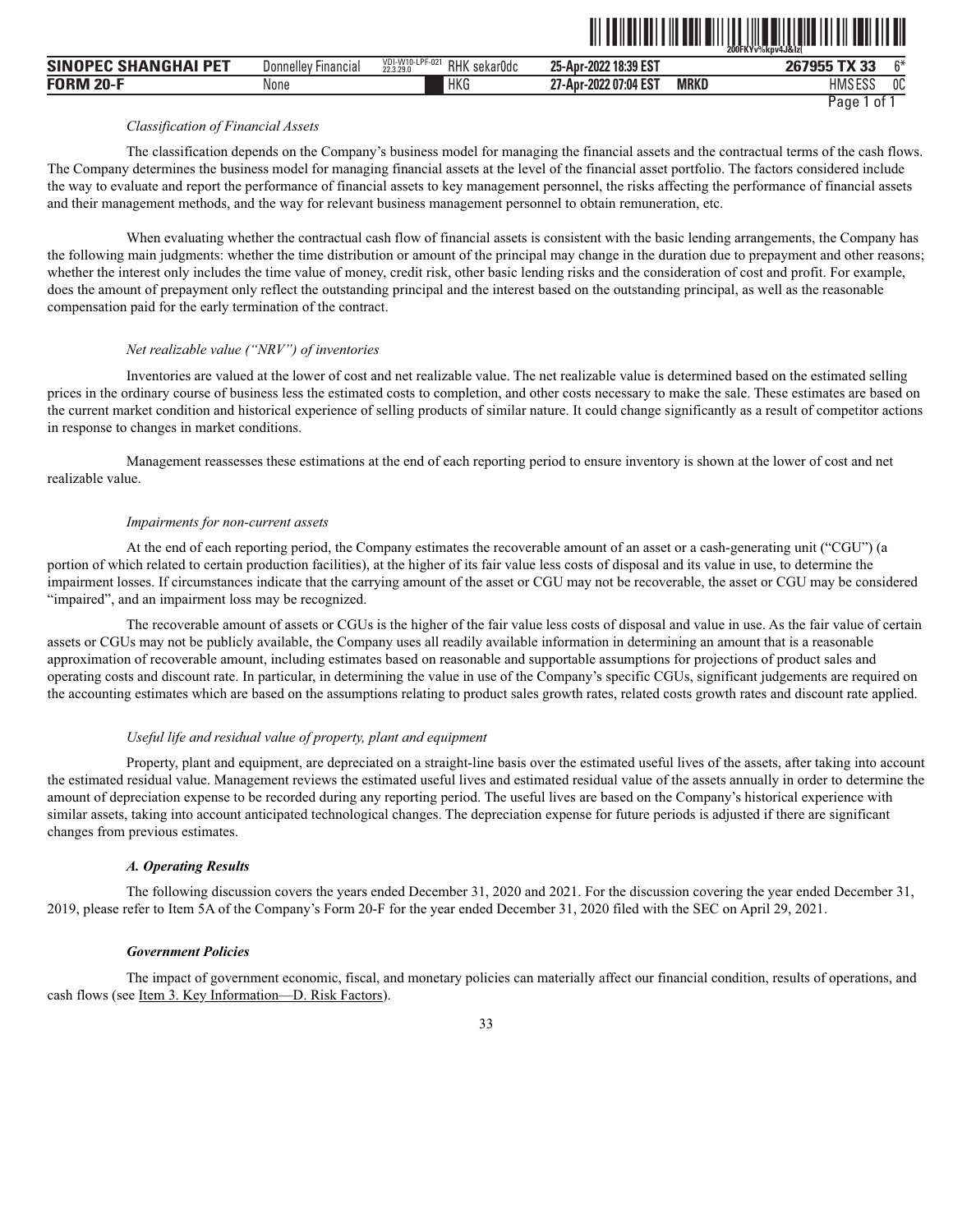|--|--|

| <b>SINOPEC SHANGHAI PET</b> | $\cdots$<br><b>Financial</b><br>Donnellev | rhkdoc1<br>22.3.29.0 | RHK '<br>khanshOa | 2022 21:12 FST<br><b>nn</b><br>∠∠-Apr-‴<br>ZI:IZ ES |             | $-1$          | $A - L$      |
|-----------------------------|-------------------------------------------|----------------------|-------------------|-----------------------------------------------------|-------------|---------------|--------------|
| <b>FORM 20-F</b>            | None                                      |                      | <b>HKG</b>        | 2022 07:04 EST<br>$\sim$<br>∠/-Apr-‴                | <b>MRKD</b> | <b>HMSESS</b> | $\sim$<br>υu |
|                             |                                           |                      |                   |                                                     |             |               |              |

In particular, we consume large amounts of crude oil to manufacture our products of which more than 95% is typically imported. We attempt to mitigate the effect of increased costs due to rising crude oil prices. However, our ability to pass on these increased costs to our customers is dependent on government regulations, among other factors. Given that the increase of the sales prices of our products can lag behind the increase of crude oil costs, we sometimes fail to completely cover the increased costs by increasing our sales prices, particularly where government regulations restrict the prices of certain of our fuel products such as gasoline, diesel and jet fuel, and liquefied petroleum gas. In 2019, 2020 and 2021, approximately 44.81%, 43.64% and 47.01% of our net sales were from such products subject to price controls. Although the current price-setting mechanism for refined petroleum products in China allows the Chinese government to adjust price in the PRC market when the average international crude oil price fluctuates beyond certain levels within a certain time period (see Item 4. Information on the Company – B. Business Overview – Product Pricing), the Chinese government still retains discretion as to whether or when to adjust the prices of the refined oil products. The Chinese government generally exercises certain price control over refined oil products once international crude oil prices experience a sustained rise or become significantly volatile. Moreover, the Chinese government controls the distribution of many fuel products in China. For instance, some of our fuel products are required to be sold to designated distributors (such as the subsidiaries of Sinopec Corp.). Because we cannot freely sell our fuel products to take advantage of opportunities for higher prices, we may not be able to fully cover increases in crude oil prices by increases in the sale prices of our products, which has had and will continue to have a material adverse effect on our financial condition, results of operations and cash flows.

In addition, the exchange rates between the Renminbi and the U.S. Dollar or other foreign currencies are affected by Chinese government policies. In particular, the value of the Renminbi is only permitted to fluctuate within a narrow and managed band against a basket of certain foreign currencies. The Chinese government continues to receive significant international pressure to liberalize its currency policy. Most of our revenue is denominated in Renminbi, and most of our purchase of crude oil and some equipment and repayment of certain borrowings are made in foreign currencies. Historically, the trend for appreciation of the Renminbi was helpful to us since our imported crude oil purchases constitute such a large portion of our total costs. However, the recent depreciation of the Renminbi increased our costs and affected our capacity of making profits. In addition, any depreciation of the Renminbi could adversely affect the value of the dividends of our H Shares and ADSs, which we pay in foreign currencies.

Further appreciation in the value of Renminbi against foreign currencies (including the U.S. Dollar) may cause a decrease in the value of our cash and cash equivalents that are denominated in foreign currencies.

#### *Summary*

In 2021, the global economy began to recover from the impacts of the most severe economic crisis since the Great Depression in the 1930s under the global COVID-19 pandemic situation. Major developed economies, emerging markets and developing economics generally experienced Gross Domestic Product (GDP) growth. Facing a complicated domestic and global situation, especially under the difficulties caused by the COVID-19 pandemic, China had adhered closely to the principle of seeking progress while maintaining stability and coordinated epidemic prevention and control together with economic and social development to guarantee the restoration of economic stability. In 2021, China's GDP saw growth of 8.1%, an increase of 5.8% year-on-year, though such rate of growth is expected to decelerate in 2022.

In 2021, the Company actively responded to the complex and severe domestic and international economic and industry situations. At the same time as pandemic prevention, Sinopec Group focused its attention on main contradictions, system optimization, and pandemic prevention to transform potential crises into opportunities and to achieve a level of operation results with the joint efforts of all staff.

The following table sets forth our sales volumes and net sales for the years indicated:

|                                   |                                                | Year ended December 31.               |                                     |                                                |                                       |                                     |                                                |                                       |                                     |
|-----------------------------------|------------------------------------------------|---------------------------------------|-------------------------------------|------------------------------------------------|---------------------------------------|-------------------------------------|------------------------------------------------|---------------------------------------|-------------------------------------|
|                                   |                                                | 2019                                  |                                     |                                                | 2020                                  |                                     | 2021                                           |                                       |                                     |
|                                   | <b>Sales</b><br>Volume<br>$(900 \text{ tons})$ | <b>Net Sales</b><br>(RMB)<br>million) | $%$ of<br>Total<br><b>Net Sales</b> | <b>Sales</b><br>Volume<br>$(900 \text{ tons})$ | <b>Net Sales</b><br>(RMB)<br>million) | $%$ of<br>Total<br><b>Net Sales</b> | <b>Sales</b><br>Volume<br>$(900 \text{ tons})$ | <b>Net Sales</b><br>(RMB)<br>million) | $%$ of<br>Total<br><b>Net Sales</b> |
| Synthetic fibers                  | 177.9                                          | 2,158.9                               | 2.5                                 | 151.4                                          | 1,472.4                               | 2.4                                 | 101.9                                          | 1,374.8                               | 1.8                                 |
| Resins and plastics               | 1,292.4                                        | 9.979.9                               | 11.3                                | .365.4                                         | 9,419.7                               | 15.3                                | 1.254.9                                        | 9,962.7                               | 13.1                                |
| Intermediate petrochemicals       | 2,193.7                                        | 10,313.6                              | 11.7                                | 2,168.0                                        | 8,205.8                               | 13.3                                | 1,989.1                                        | 10,780.5                              | 14.2                                |
| Petroleum products                | 10,294.6                                       | 43,125.9                              | 49.0                                | 10,347.7                                       | 30,139.6                              | 49.0                                | 10,065.0                                       | 41,884.4                              | 55.2                                |
| Trading of petrochemical products | __                                             | 21,690.7                              | 24.6                                | $-$                                            | 11,577.3                              | 18.8                                | $\hspace{0.1mm}-\hspace{0.1mm}$                | 11,051.4                              | 14.6                                |
| Others                            |                                                | 786.7                                 | 0.9                                 | __                                             | 746.1                                 | 1.2                                 |                                                | 835.0                                 | 1.1                                 |
| Total                             | 13,958.6                                       | 88,055.7                              | 100.0                               | 14,032.5                                       | 61,560.9                              | 100.0                               | 13.410.9                                       | 75,888.8                              | 100.0                               |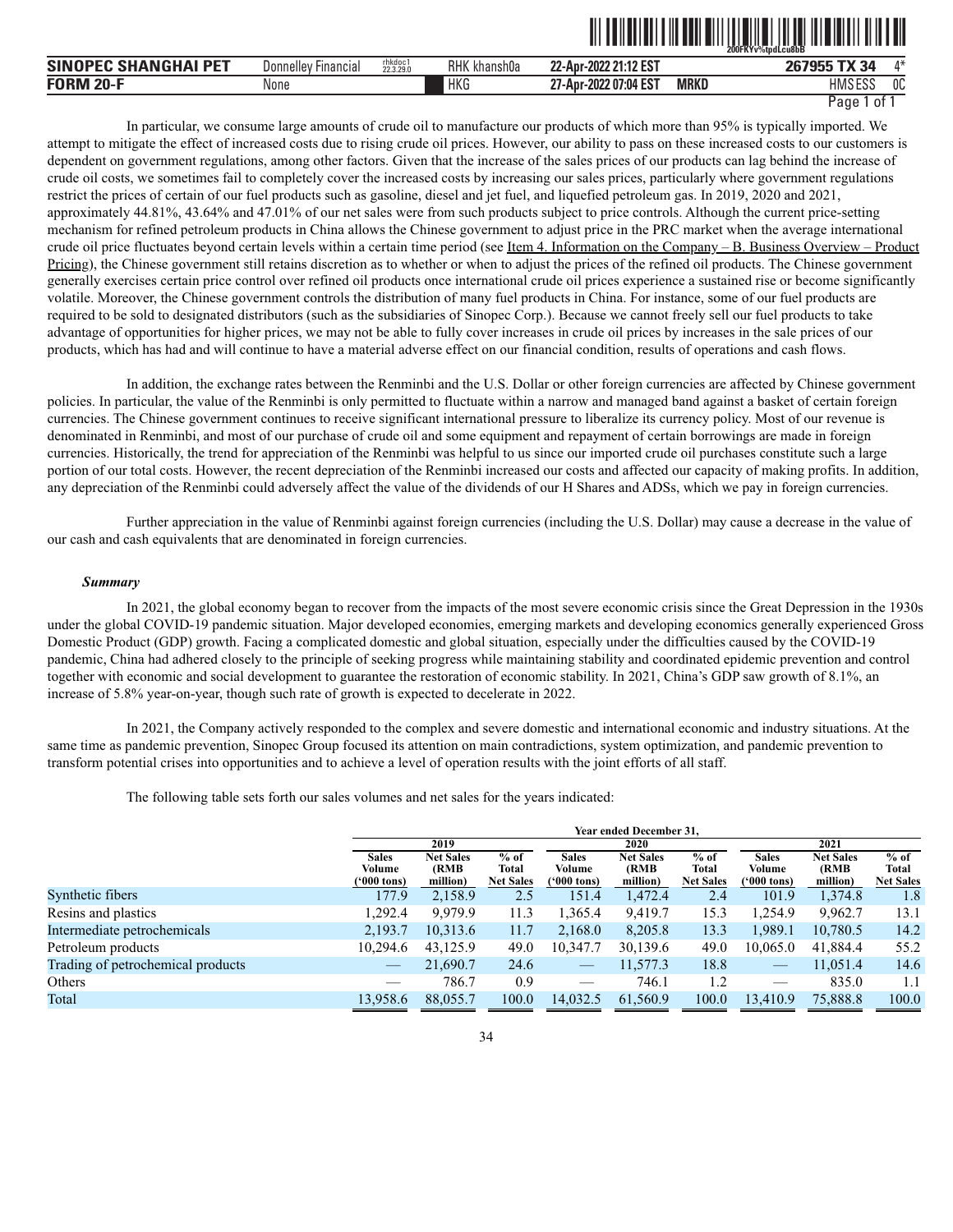

| <b>SINOPEC SHANGHAI</b><br><b>PFT</b> | Donnellev<br><b>Financial</b> | W10-L<br>$F \cap C$<br>VDI<br>RHK<br>sekarOdc<br>. <i>.</i><br>22.3.29.0 | 18:58 EST<br>2022<br>25-Apr-1                  | <b>TV OF</b><br>$\sim$<br>- 15 | $\sim$       |
|---------------------------------------|-------------------------------|--------------------------------------------------------------------------|------------------------------------------------|--------------------------------|--------------|
| <b>FORM 20-</b>                       | None                          | IIVC<br><b>HNU</b>                                                       | <b>MRKD</b><br>07:04 FS1<br>.2022<br>∕ I-Anr∙` | <b>HMSESS</b>                  | $\sim$<br>υu |
|                                       |                               |                                                                          |                                                |                                | - -          |

The following table sets forth a summary statement of our consolidated statements of operations for the years indicated:

|                    | Year ended December 31. |                     |                       |                     |                       |                     |
|--------------------|-------------------------|---------------------|-----------------------|---------------------|-----------------------|---------------------|
|                    | 2019                    |                     | 2020                  |                     | 2021                  |                     |
|                    | <b>RMB</b><br>million   | $%$ of<br>Net sales | <b>RMB</b><br>million | $%$ of<br>Net sales | <b>RMB</b><br>million | $%$ of<br>Net sales |
| Synthetic fibers   |                         |                     |                       |                     |                       |                     |
| Net sales          | 2,158.9                 | 2.5                 | .472.4                | 2.4                 | 1.374.8               | 1.8                 |
| Operating expenses | (2,699.2)               | (3.1)               | (1,836.6)             | (3.0)               | (2,228.9)             | (2.9)               |
| Segment loss       | (540.3)                 | (0.6)               | (364.2)               | (0.6)               | (854.1)               | (1.1)               |

|                                                               |                    |                   | Year ended December 31. |                   |                    |                     |
|---------------------------------------------------------------|--------------------|-------------------|-------------------------|-------------------|--------------------|---------------------|
|                                                               | 2019               |                   | 2020                    |                   | 2021               |                     |
|                                                               | <b>RMB</b> million | % of<br>Net sales | <b>RMB</b> million      | % of<br>Net sales | <b>RMB</b> million | $%$ of<br>Net sales |
| Resins and plastics                                           |                    |                   |                         |                   |                    |                     |
| Net sales                                                     | 9,979.9            | 11.3              | 9,419.7                 | 15.3              | 9,962.7            | 13.1                |
| Operating expenses                                            | (9,578.5)          | (10.9)            | (8,157.6)               | (13.3)            | (9,910.5)          | (13.1)              |
| Segment profit                                                | 401.4              | 0.4               | 1,262.1                 | 2.0               | 52.2               | 0.1                 |
| Intermediate petrochemicals                                   |                    |                   |                         |                   |                    |                     |
| Net sales                                                     | 10,313.6           | 11.7              | 8,205.8                 | 13.3              | 10,780.5           | 14.2                |
| Operating expenses                                            | (9,899.6)          | (11.2)            | (7,624.2)               | (12.4)            | (11, 415.6)        | (15.0)              |
| Segment profit/(loss)                                         | 414.0              | 0.5               | 581.6                   | 0.9               | (635.1)            | (0.8)               |
| Petroleum products                                            |                    |                   |                         |                   |                    |                     |
| Net sales                                                     | 43,125.9           | 49.0              | 30,139.6                | 49.0              | 41,884.4           | 55.2                |
| Operating expenses                                            | (42, 420.4)        | (48.2)            | (32, 338.3)             | (52.5)            | (38,917.4)         | (51.3)              |
| Segment profit/(loss)                                         | 705.5              | 0.8               | (2,198.7)               | (3.5)             | 2,967.0            | 3.9                 |
| Trading of petrochemical products                             |                    |                   |                         |                   |                    |                     |
| Net sales                                                     | 21,690.7           | 24.6              | 11,577.3                | 18.8              | 11,051.4           | 14.6                |
| Operating expenses                                            | (21, 637.5)        | (24.5)            | (11, 535.3)             | (18.7)            | (11,007.7)         | (14.5)              |
| Segment profit                                                | 53.2               | 0.1               | 42.0                    | 0.1               | 43.7               | 0.1                 |
| Others                                                        |                    |                   |                         |                   |                    |                     |
| Net sales                                                     | 786.7              | 0.9               | 746.1                   | 1.2               | 835.0              | 1.1                 |
| Operating expenses                                            | (500.0)            | (0.6)             | (535.1)                 | (0.9)             | (976.5)            | (1.3)               |
| Segment profit/(loss)                                         | 286.7              | 0.3               | 211.0                   | 0.3               | (141.5)            | (0.2)               |
| Total                                                         |                    |                   |                         |                   |                    |                     |
| Net sales                                                     | 88,055.7           | 100.0             | 61,560.9                | 100.0             | 75,888.8           | 100.0               |
| Operating expenses                                            | (86, 735.2)        | (98.5)            | (62,027.1)              | (100.8)           | (74, 456.6)        | (98.1)              |
| Profit/(loss) from operations                                 | 1,320.5            | 1.5               | (466.2)                 | (0.8)             | 1,432.2            | 1.9                 |
| Net finance income                                            | 363.0              | 0.4               | 332.3                   | 0.5               | 414.6              | 0.5                 |
| Investment income                                             |                    |                   |                         |                   |                    |                     |
| Share of profit of associates and jointly controlled entities | 972.6              | 1.1               | 724.7                   | 1.2               | 874.3              | 1.2                 |
| Profit before income tax                                      | 2,656.1            | 3.0               | 590.8                   | 0.9               | 2,721.1            | 3.6                 |
| Income tax                                                    | (429.0)            | (0.5)             | 65.6                    | 0.1               | (644.5)            | (0.9)               |
| Net profit                                                    | 2,227.1            | 2.5               | 656.4                   | 1.0               | 2,076.6            | 2.7                 |
| Attributable to:                                              |                    |                   |                         |                   |                    |                     |
| Equity shareholders of the Company                            | 2,215.7            | 2.5               | 645.1                   | 1.0               | 2,073.4            | 2.7                 |
| Non-controlling interests                                     | 11.4               | 0.0               | 11.3                    | 0.0               | 3.2                | 0.0                 |
| Net profit                                                    | 2,227.1            | 2.5               | 656.4                   | 1.0               | 2,076.6            | 2.7                 |

Net sales represent sales revenue of the respective segments after sales taxes and surcharges. Operating expenses here represent cost of sales, selling and administrative expenses and other operating expenses /income, as allocated to respective segments.

*Year ended December 31, 2021 compared with year ended December 31, 2020*

## *Net sales*

In 2021, net sales of the Company amounted to RMB75,888.8 million, an increase of 23.27% from the previous year's RMB61,560.9 million. As of December 31, 2021, the weighted average prices (excluding tax) of synthetic fibers, resins and plastics, intermediate petrochemical products and petroleum products of the Company increased by 38.73%, 15.08%, 43.19% and 42.87% year-on-year respectively. The total volume of our products was 13.45 million tons in 2021, representing a decrease of 3.66% over the previous year. Our production/sales ratio was 100.05%, and the trade receivables recovery rate was 100%. Our total amount of sales from export was RMB 8.2 billion, an increase of 6.49% compared with 2020.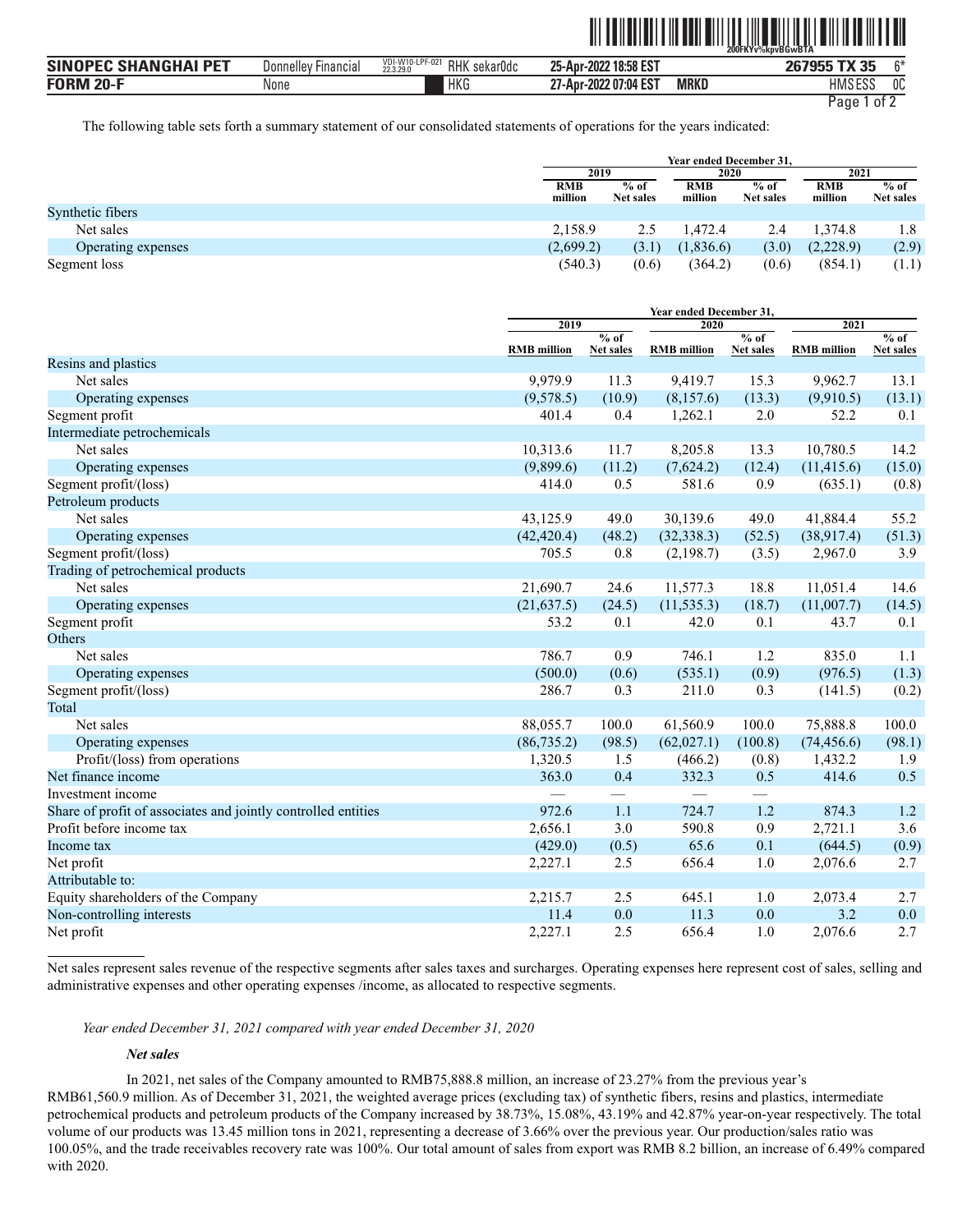

| <b>JEC SHANGHAI PET</b><br><b>SINOPF</b> | · Financia.<br>Jonnellev | VDI-W10-LPF-021<br><b>RHK</b><br>sekarOdc<br>22.3.29.0 | 2022 18:58 EST<br>or.<br>∠5-Apr-‴             |             | ----<br>.<br>--<br>$\overline{ }$ | Λ¥<br>'n,      |
|------------------------------------------|--------------------------|--------------------------------------------------------|-----------------------------------------------|-------------|-----------------------------------|----------------|
| <b>FORM 20-F</b><br>711- F               | None                     | <b>HKG</b>                                             | 2022 07:04 EST<br>65<br>-Anr-<br>-702.<br>. . | <b>MRKD</b> | <b>HMSESS</b>                     | <sub>0</sub> C |
|                                          |                          |                                                        |                                               |             |                                   | . .            |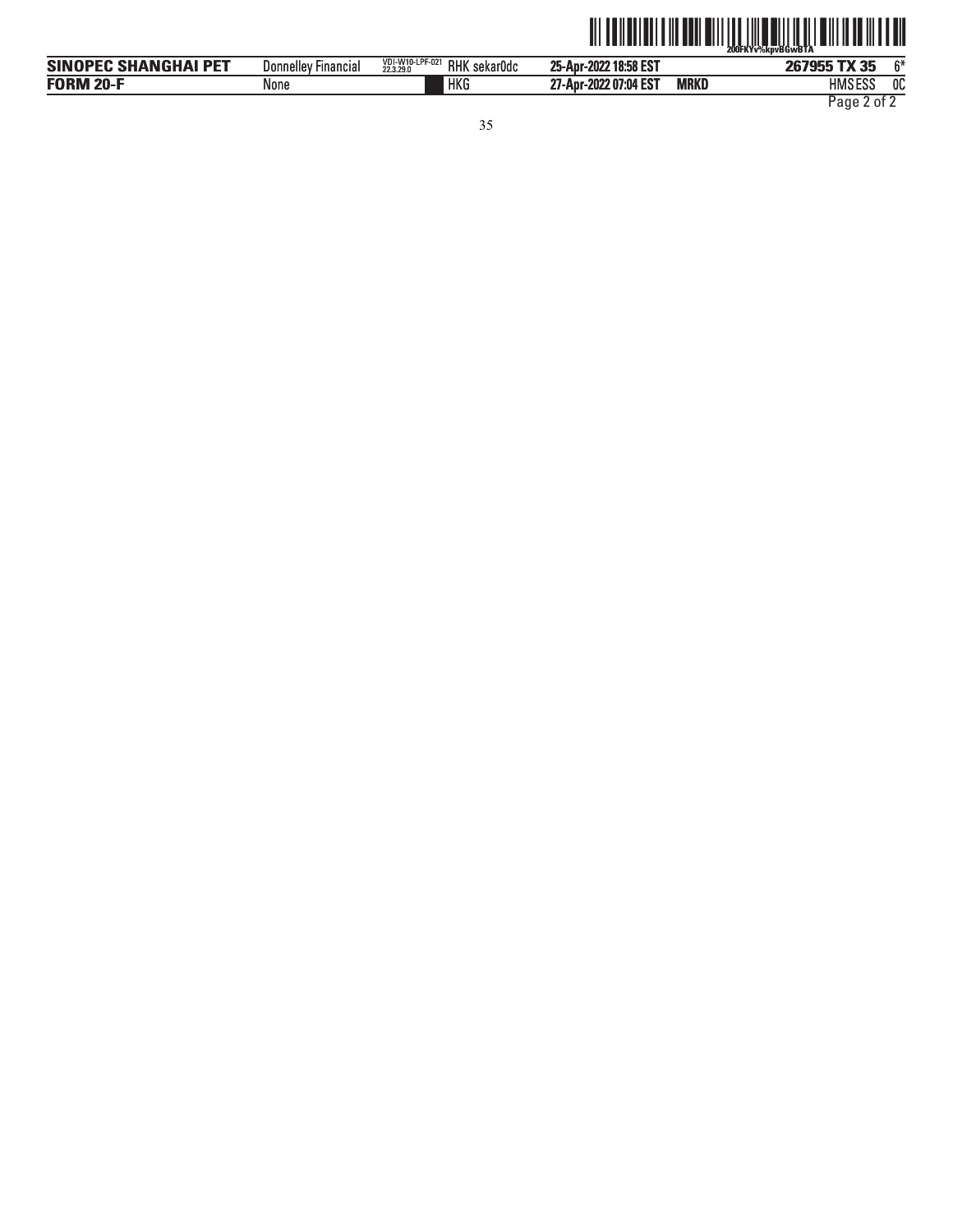|                                                          |                                      |                                                     |                                        | 200FKYv%kpvBw8tz | ____________          |           |
|----------------------------------------------------------|--------------------------------------|-----------------------------------------------------|----------------------------------------|------------------|-----------------------|-----------|
| IANGHAI<br>$\triangle$ DET<br>$\sim$<br>SIN <sup>'</sup> | <b>Financial</b><br><b>Donnellev</b> | VDI-W10-LP<br>RHK<br>'F-UZ<br>sekar0dc<br>22.3.29.0 | : 18:59 EST<br>חה<br>-2022<br>25-Apr   | `חר<br>ΖO        | T1<br>JU              | <b>TA</b> |
| <b>FORM</b><br>$20 -$                                    | None                                 | HKG                                                 | ∠2 07:04 EST<br>$-2022$<br>דה<br>/-Apr | <b>MRKD</b>      | <b>FOO</b><br>HMS ESS | 00<br>UU  |

<u>îlî de hemar di navçeya Kurdistanê ye. Di navçeya Kurdistanê ye. Di navçeya Kurdistanê ye. Di navçeya Kurdistan</u>

Page 1 of 1

## *(i) Synthetic fibers*

In 2021, the Company's net sales of synthetic fiber products amounted to RMB1,374.8 million, representing a decrease of 6.63% from the previous year's RMB1,472.4 million, which was mainly due to the reduction in production resulted from the overhaul and perennial loss of acrylic fiber, and the lower sales during the Reporting Period resulted from the decrease of sales of synthetic fiber products. Sales volume of synthetic fibers decreased by 32.69% year-on-year, while the weighted average sales price increased by 38.73%. Meanwhile, the sales volume of acrylic fibers, the main product of the synthetic fibers segment, decreased by 36.90% year-on-year. Net sales of acrylic fibers, polyester fibers and other products accounted for 84.10%, 12.11% and 3.79% of the total sales of synthetic fibers segment respectively.

Net sales of synthetic fibers accounted for 1.8% of the Company's net sales in the current year, representing a decrease of 0.6 percentage points from the previous year.

#### *(ii) Resins and plastics*

In 2021, the Company's net sales of resins and plastics products amounted to RMB9,962.7 million, an increase of 5.76% from the previous year's RMB9,419.7 million, which was mainly due to the scene of the downstream market rebounded, and the sales prices of resin and plastic products generally rose, resulting in the increase of sales during the Reporting Period. The weighted average sales price of resins and plastics increased by 15.08%, while the sales volume of resins and plastics products decreased by 8.09% year-on-year. Meanwhile, the weighted average sales price of polyethylene and polypropylene increased by 18.23% and 11.68%, and the weighted average sales price of polyester chips increased by 28.93% year-on-year. The sales of polyethylene, polypropylene, polyester chips and other products accounted for 43.23%, 36.57%, 16.89% and 3.31% of the total sales of resins and plastics segment respectively.

The net sales of resins and plastics accounted for 13.10% of the Company's net sales in the current year, a decrease of 2.2 percentage points from the previous year.

## *(iii) Intermediate petrochemicals*

In 2021, the Company's net sales of intermediate petrochemical products amounted to RMB10,780.5 million, an increase of 31.38% from the previous year's RMB8,205.8 million, which was mainly due to the rise in unit price of intermediate petrochemical products driven by the sharp rise in international crude oil prices. The weighted average sales price of intermediate petrochemical products increased by 43.19% year-on-year, and its sales volume decreased by 8.25% year-on-year. The sales of p-xylene, ethylene oxide, pure benzene, ethylene glycol and other products accounted for 24.24%, 20.52%, 17.01%, 1.78% and 36.45% of the total sales of intermediate petrochemical products respectively.

The net sales of intermediate petrochemical products accounted for 14.2% of the Company's net sales in the current year, an increase of 0.9 percentage points from the previous year.

#### *(iv) Petroleum products*

In 2021, the Company's net sales of petroleum products amounted to RMB41,884.4 million, an increase of 38.97% from the previous year's RMB30,139.6 million, which was mainly due to the rise in the price of petroleum products driven by the sharp rise in international crude oil prices. The weighted average sales price of petroleum products increased by 42.87% year-on-year, and sales volume decreased by 2.73%.

The net sales of petroleum products accounted for 55.2% of the Company's net sales in the current year, an increase of 6.2 percentage points from the previous year.

#### *(v) Trading of petrochemical products*

In 2021, the Company's net sales of trading of petrochemical products amounted to RMB11,051.4 million, a decrease of 4.54% from the previous year's RMB11,577.3 million. Mainly due to the decrease in customer purchase demand of the subsidiary China Jinshan Associated Trading Corporation and Shanghai Jinshan Trading Corporation, the sales of this year decreased by RMB57 million and RMB769 million respectively.

The net sales of trading of petrochemical products accounted for 14.6% of the Company's net sales in the current year, a decrease of 4.2 percentage points from the previous year.

#### *(vi) Others*

In 2021, the Company's net sales of other products amounted to RMB835.0 million, an increase of 11.92% from the previous year's RMB746.1 million.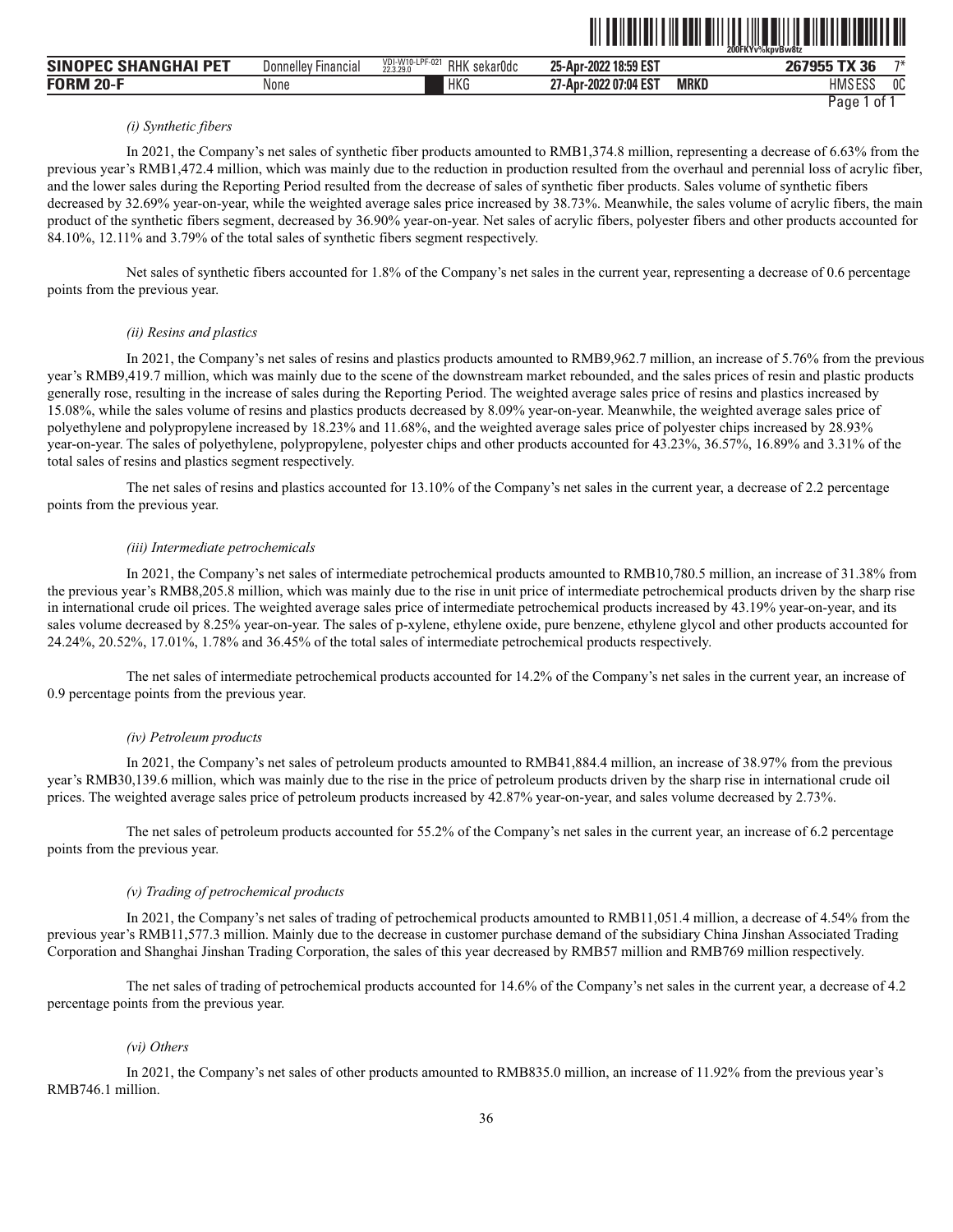| <b>SINOPEC SHANGHAI PET</b> | Donnelley Financial | VDI-W10-LPF-021<br><b>RHK</b><br>sekarOdc<br>22.3.29.0 | 25-Apr-2022 18:59 EST                | $\sim$<br>267955 TX 37 |
|-----------------------------|---------------------|--------------------------------------------------------|--------------------------------------|------------------------|
| <b>FORM 20-F</b>            | None                | HKG                                                    | <b>MRKD</b><br>27-Apr-2022 07:04 EST | <b>HMSESS</b><br>0C    |
|                             |                     |                                                        |                                      | Page<br>0t             |

The net sales of other products accounted for 1.1% of the Company's net sales in the current year, a decrease of 0.1 percentage points from the previous year.

#### *Cost of sales and operating expenses*

Cost of sales and expense consist of cost of sales, sales and administrative expenses, other operating expenses and other operating income,

ˆ200FKYv%kpvCQ#Vz\*Š

In 2021, the Company's cost of sales and expenses amounted to RMB74,456.6 million, an increase of 20.04% from RMB62,027.1 million in 2020. Cost of sales and expenses of synthetic fibers, resins and plastics, intermediate petrochemical products, petroleum products, petrochemical products and other products amounted to RMB2,228.9 million, RMB9,910.5 million, RMB11,415.6 million, RMB38,917.4 million, RMB11,007.7 million and RMB976.5 million respectively, representing an increase of 21.36%, an increase of 21.49%, an increase of 49.73%, an increase of 20.34%, a decrease of 4.57% and an increase of 82.49% year-on-year respectively.

Compared with the last year, the cost of sales and expenses of synthetic fibers, resins and plastics, intermediate petrochemical products, petroleum products, petrochemical products increased this year, which was mainly due to the sharp increase in crude oil prices and thus the increase in corresponding costs.

## • *Cost of sales*

etc.

In 2021, the Company's cost of sales amounted to RMB74,298.0 million, an increase of 20.03% from previous year's RMB61,901.1 million, which was mainly due to the rise in crude oil prices leading to the rise in costs and the lower-than-expected operating benefits of certain production facilities in 2021, and a number of production facilities were idle or backward production technology, resulting in the provision for impairment of long-term assets of RMB587.6 million. Cost of sales accounted for 97.90% of the net sales this year.

# • *Selling and administrative expenses*

In 2021, the Company's sales and administrative expenses amounted to RMB368.2 million, a decrease of 24.29% from the previous year's RMB486.3 million. This was primarily due to the handling and miscellaneous handling fees with amount of RMB 120.9 million were reclassified to cost of sales.

# • *Other operating income*

In 2021, the Company's other operating income amounted to RMB125.3 million, a decrease of 15.74% from previous year's RMB148.7 million. This was mainly due to the decrease of RMB25 million in subsidies of R&D projects, leading to a reduction in other operating income.

# • *Other operating expenses*

In 2021, the Company's other operating expenses amounted to RMB44.7 million, an increase of 80.97% from previous year's RMB24.7 million. This was primarily due to an increase in other operating expenses as a result of the increase of RMB17.0 million for the purchases of rights of carbon emission during the year.

# *Profits from operations*

In 2021, the Company's operating profit amounted to RMB1,432.2 million, an increase of RMB1,898.4 million from the operating loss of RMB466.2 million in the previous year. Profit from operations was significantly higher as a result of the increase in the price of crude oil and the impact of the domestic economy recovery from COVID-19's influence on downstream demand.

#### *(i) Synthetic fibers*

In 2021, the operating loss of synthetic fibers amounted to RMB854.1 million, an increase of RMB489.9 million from the operating loss of RMB364.2 million in the previous year. The weak market demand of the textile industry, the downstream market of synthetic fibers segment, together with the low capacity utilization rate impacted from major overhaul resulted in increase of operating losses in the synthetic fibers sector during the Reporting Period. Due to a number of production facilities were idle or backward production technology, the long-term asset impairment provision of RMB135.7 million was made for the synthetic fiber segment in 2021.

# *(ii) Resins and plastics*

In 2021, the operating profit of resins and plastics amounted to RMB52.2 million, a decrease of RMB1,209.9 million from the operating profit of RMB1,262.1 million in the previous year. The decrease in operating profit in the year was mainly because the rise in international crude oil prices resulted in the sharp rise in costs while the supply in the downstream market was saturated, and thus the increase in sales price was lower than that in cost price.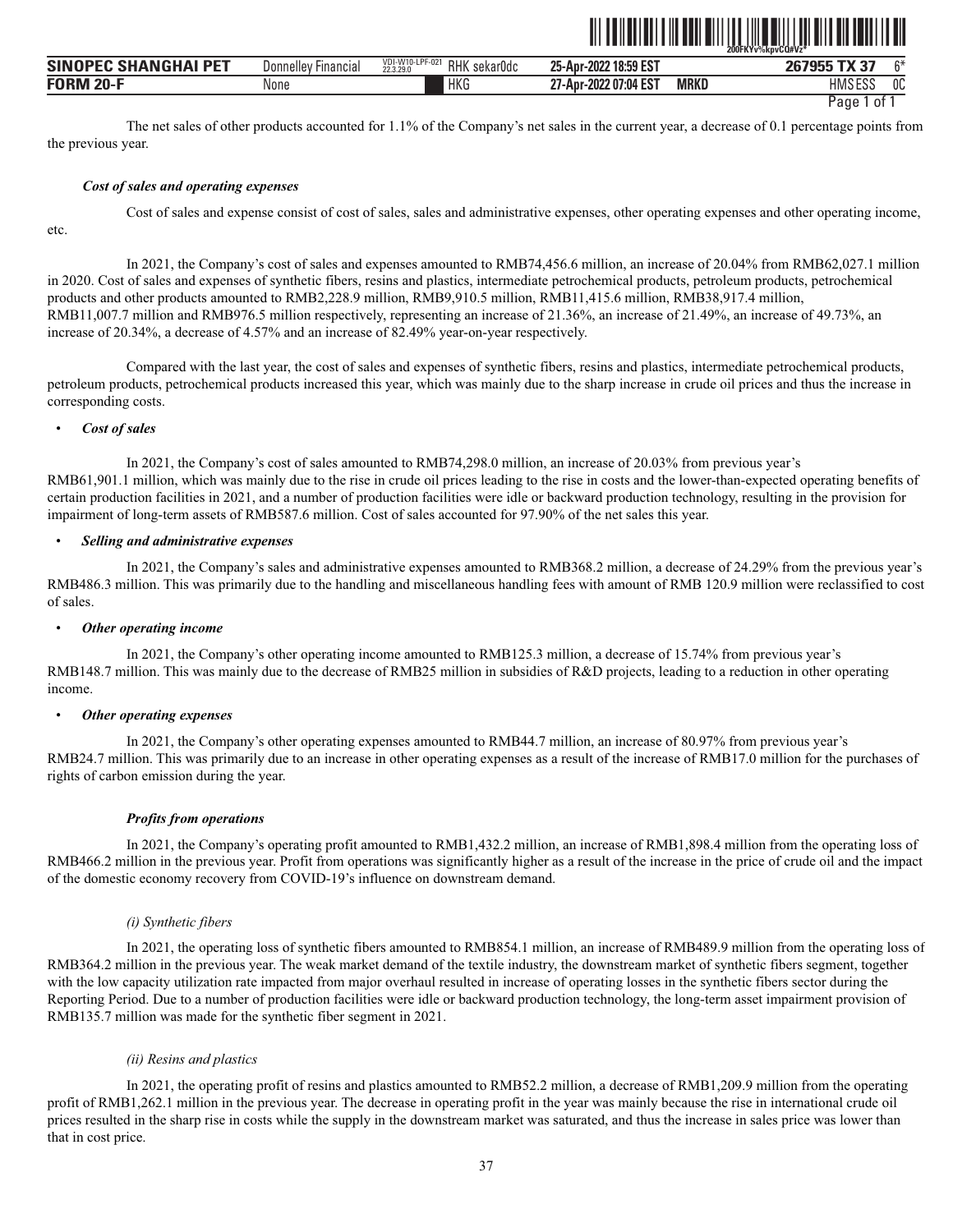|                                         |                     |                                                                            |                                                 | 200FKYv%kpvCwasT0                |              |
|-----------------------------------------|---------------------|----------------------------------------------------------------------------|-------------------------------------------------|----------------------------------|--------------|
| <b>PFT</b><br>IANGHAI<br><b>SINOPEC</b> | Donnelley Financial | LPF-021<br><b>VDI-W10-</b><br><b>RHK</b><br>10-L)<br>sekar0dc<br>22.3.29.0 | 18:59 EST<br>25-Apr-2022                        | <b>OCZOEE TV 20</b><br>∠U<br>JU. | $\sim$       |
| <b>FORM</b><br>on F<br>∠U-r             | None                | <b>HKG</b>                                                                 | <b>MRKD</b><br>2 07:04 EST<br>nч<br>27-Apr-2022 | <b>HMSESS</b>                    | $\sim$<br>υu |

<u>oli toiluttuittiin on mittityi liin mittituuttiin loituu kon</u>

Page 1 of 1

#### *(iii) Intermediate petrochemicals*

In 2021, the operating loss of intermediate petrochemical products amounted to RMB635.1 million, a decrease of RMB1,216.7 million from the operating profit of RMB581.6 million in the previous year. The decrease in gross profit of petrochemical products as compared with the previous period was mainly because the rise in international crude oil prices resulted in the sharp rise in costs while the supply in the downstream market was saturated, and thus the increase in sales price was lower than that in cost price. In 2021, provision for impairment of long-term assets of RMB296.3 million was made for some devices as increasing production cost is not expected to be covered by the estimated selling price of the products due to deteriorating market conditions.

## *(iv) Petroleum products*

In 2021, the operating profit of petroleum products amounted to RMB2,967.0 million, an increase of RMB5,165.7 million from the operating loss of RMB2,198.7 million in the previous year. The increase in operating profit in the year was mainly due to an increase of sales price driven by a rise in international crude oil price.

#### *(v) Trading of petrochemical products*

In 2021, the operating profit of the trading of petrochemical products amounted to RMB43.7 million, an increase of RMB1.7 million from the operating profit of RMB42.0 million in the previous year, which was no significant change compared with the previous year.

# *(vi) Others*

In 2021, the Company's other operating loss amounted to RMB141.5 million, a decrease of RMB352.5 million from the other operating profit of RMB211.0 million in the previous year, this was primarily due to higher gross loss on spontaneous power sales driven by the rise of coal prices.

#### *Net finance income*

In 2021, the Company's net financial income amounted to RMB414.6 million, an increase of RMB82.3 million from the net financial income of RMB332.3 million in the previous year, mainly due to an increase in the average balance of deposit during the Reporting Period, resulting in an increase of our interest income by RMB77.6 million from RMB431.2 million in 2020 to RMB508.8 million in 2021.

#### *Profit before taxation*

In 2021, the Company's profit before taxation amounted to RMB2,721.1 million, an increase of RMB2,130.3 million from the profit before taxation of RMB590.8 million in the previous year.

## *Income tax*

The income tax expense of the Company amounted to RMB644.5 million in 2021 and the income tax benefit amounted to RMB65.6 million in 2020. This was primarily due to an increase in the profit before taxation of the Company which lead to a rise in tax payable. In accordance with The Enterprise Income Tax Law of the PRC (amended in 2018), the income tax rate applicable to the Company in 2021 is 25% (2020:  $25\%$ ).

The effective rate for income tax was 23.68% in 2021, as compared to -11.10% in 2020.

# *Profit for the year*

In 2021, the Company's profit after tax amounted to RMB2,076.6 million, an increase of RMB1,420.2 million from the profit after tax of RMB656.4 million in the previous year.

#### **B. Liquidity and Capital Resources.**

We strive to always have sufficient liquidity to meet our liabilities when due, preparing for both normal and stressed conditions, without incurring unacceptable losses or risking damage to our reputation.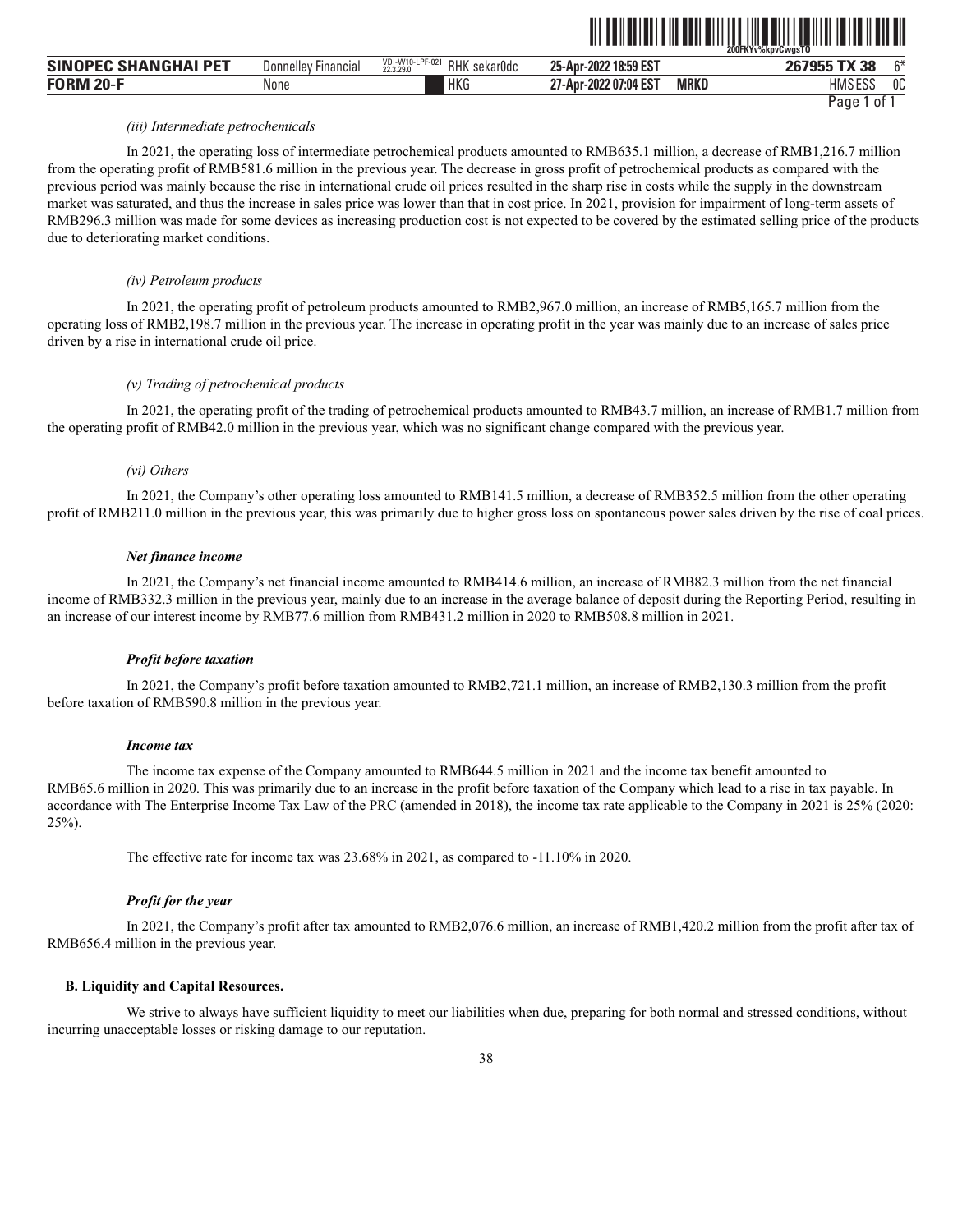| <b>SINOPEC SHANGHAI PET</b> | <b>Hinancial</b><br>Donnelley | VDI-W10-LPF-02*<br><b>RHK</b><br>sekarUdc<br>22.3.29.0 | 25-Apr-2022 19:27 EST |             | 267955 TX 39  | 一下半          |
|-----------------------------|-------------------------------|--------------------------------------------------------|-----------------------|-------------|---------------|--------------|
| <b>FORM 20-F</b>            | None                          | <b>HKG</b>                                             | 27-Apr-2022 07:04 EST | <b>MRKD</b> | <b>HMSESS</b> | $\sim$<br>υu |
|                             |                               |                                                        |                       |             | Page<br>0t    |              |

Our primary sources of funding have been cash provided by our operating activities and short term and long term borrowings. Our primary uses of cash have been for cost of sales, other operating expenses and capital expenditures. We prepare monthly cash flow budgets to ensure that we will always have sufficient liquidity to meet our financial obligations as they become due. We arrange and negotiate financing with financial institutions and maintain a certain level of standby credit facilities to reduce liquidity risk. We believe that our current cash on hand, expected cash flows from operations and available standby credit facilities from financial institutions will be sufficient to meet our working capital requirements and repay our short term borrowings and obligations when they become due. In addition, we will continue to optimize our fund raising strategy from short and long term perspectives to take advantage of low interest rates by issuing corporate bonds or debts with low financing costs.

The following table sets forth a condensed summary of our consolidated statement of cash flows for the years ended December 31, 2019, 2020 and 2021.

|                                                        |              | <b>Year Ended December 31.</b> |           |
|--------------------------------------------------------|--------------|--------------------------------|-----------|
|                                                        | 2019<br>2020 |                                | 2021      |
|                                                        |              | (RMB million)                  |           |
| Net cash generated from operating activities           | 5.057.8      | 1.679.9                        | 3.950.0   |
| Net cash used in investing activities                  | (4.623.2)    | (3,997.5)                      | (2,359.4) |
| Net cash (used in)/generated from financing activities | (1,737.4)    | 1.681.8                        | (3,393.1) |
| Net increase/(decrease) in cash and cash equivalents   | (1,302.8)    | (525.9)                        | (1,802.5) |

#### *Net cash generated from operating activities*

The net cash generated from operating activities amounted to RMB 3,950.0 million in 2021, representing an increase in cash inflows of RMB 2,270.1 million as compared to the net cash inflows of RMB 1,679.9 million in 2020. During the reporting period, with profitability in operating, the Company's cash inflows generated from operating activities in 2021 amounted to RMB 4,411.7 million, an increase of RMB 2,416.6 million from the cash inflows generated from operating activities of RMB 1,995.1 million in 2020. The income tax paid in 2021 amounted to RMB 351.6 million, an increase of RMB 107.7 million from the income tax paid of RMB 243.9 million in the previous year.

The net cash generated from operating activities amounted to RMB1,679.9 million in 2020, representing a decrease in cash inflows of RMB3,377.9 million as compared to the net cash inflows of RMB5,057.8 million in 2019. During the reporting period, with profitability in operating, the Company's cash inflows generated from operating activities in 2020 amounted to RMB1,995.1 million, a decrease of RMB3,660.6 million from the cash inflows generated from operating activities of RMB5,655.7 million. The income tax payable in 2020 amounted to RMB243.9 million, a decrease of RMB290.6 million from the income tax payable of RMB534.5 million in the previous year.

#### *Net cash used in investing activities*

Our net cash used in investing activities decreased from RMB 3,997.5 million in 2020 to RMB 2,359.4 million in 2021. This was primarily due to the proceeds from capital reduction of an associate. According to the resolution of the Board of Directors on 9 July 2021, the Company, Sinopec Corp., and Sinopec Shanghai Gaoqiao Petrochemical Company Limited approved to reduce their paid-in capital in SECCO, an associate of the Company, by a total amount of RMB 7,300,811 thousand in proportion to their shareholding ratios of 20%, 30% and 50% respectively. Among them, the Company reduced its investment cost in SECCO by approximately RMB 1,460,258 thousand and the Company has received the amount of the capital reduction in December 2021.

Our net cash used in investing activities increased from RMB 4,623.2 million in 2019 to RMB 3,997.5 million in 2020. This was primarily due to the increase in the amount of structured deposits and fixed deposits.

#### *Net cash used in financing activities*

Our net cash used in financing activities was RMB 3,393.1 million in 2021 as compared to net cash generated from financing activities was RMB 1,681.8million in 2020. The decrease was mainly due to net cash outflow resulted from repayment of short-term bonds and issuance of shortterm bonds.

Our net cash inflows generated from financing activities was RMB 1,681.8 million in 2020 as compared to our net cash used in financing activities was RMB 1,737.4 million in 2019. The increase was primary because we issued 169-day short-term bonds of face value RMB 3.0 billion.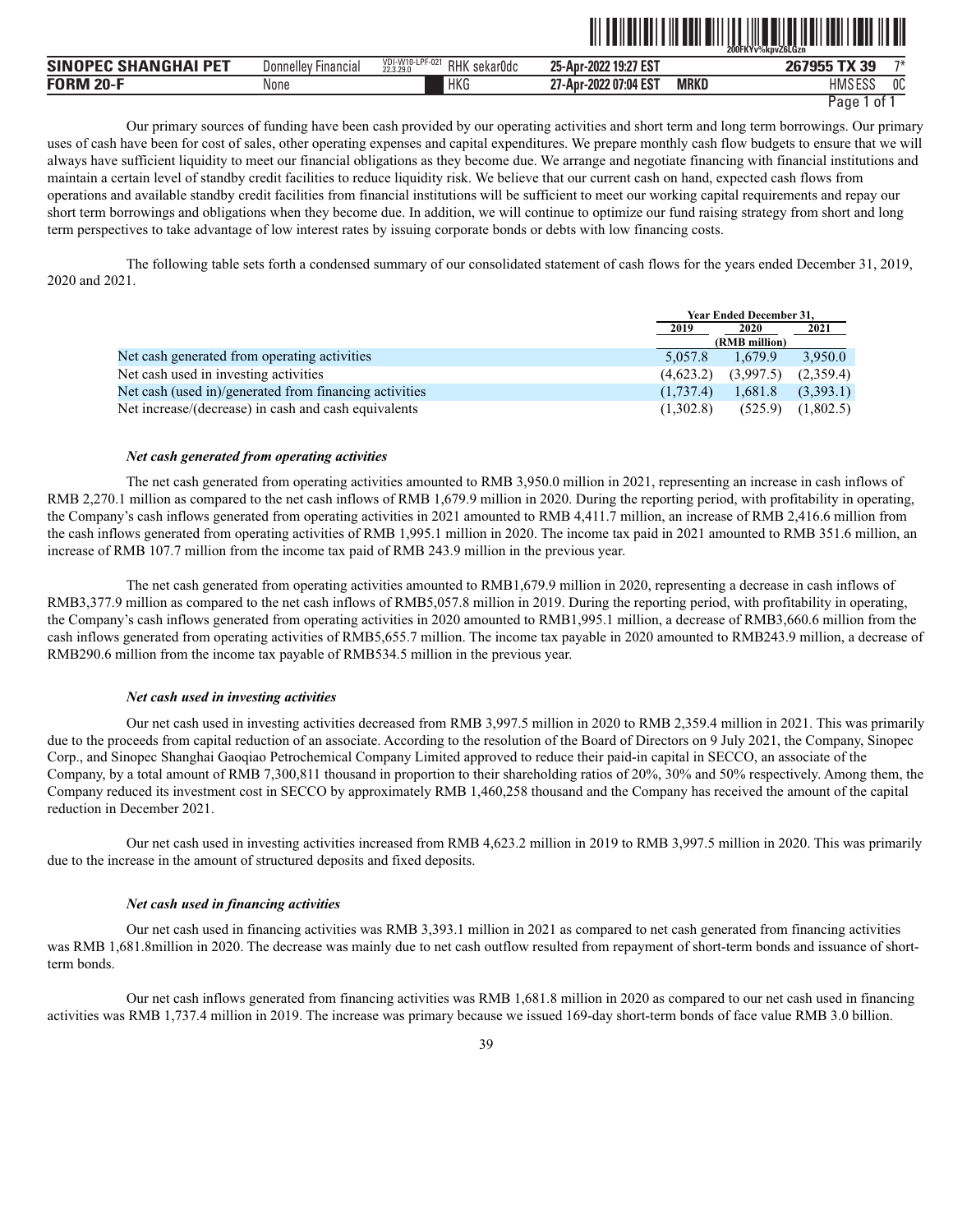|                                        |                     |                                                    |                                   | 200FKYv%kpu\$%cwTL                 |      |
|----------------------------------------|---------------------|----------------------------------------------------|-----------------------------------|------------------------------------|------|
| <b>SINOPEC SHANGHALL</b><br><b>DET</b> | Donnelley Financial | VDI-W10-DPF<br><b>RHK</b><br>qanaa1dc<br>22.3.29.0 | -2022 18:14 EST<br>nг<br>25-Apr-1 | TY 10<br>70EE <sup>.</sup><br>ne-  | $7*$ |
| <b>FORM 20-F</b>                       | None                | <b>HKG</b>                                         | MRKI<br>27-Apr-2022 07:04 EST     | <b>INACTOC</b><br><b>HIVID EDU</b> | 0C   |

**TIL ENDER FRY STIL BUD BILLET IN DIE IN DIE IN DIE INDER STIL BU** 

Page 1 of 1

#### *Borrowings and banking facilities*

Due to the Company's net profit position and the reduced capital expenditure, the Company managed to maintain the balance of cash and cash equivalents at a prudent level in 2021. Our total borrowings at the end of 2021 amounted to RMB 1,559.8 million, representing an increase of RMB 11.8 million as compared to RMB 1548.0 million at the end of the previous year. See Item 11 Quantitative and Qualitative Disclosures about Market Risk – Interest Rate Risk for more information on the maturity and the interest rate of the borrowings. We have generally been able to arrange short term loans with several PRC financial institutions as and when needed. The debt obligations as of December 31, 2020 and 2021 were as follows.

|                           |         | <b>Year Ended December 31,</b> |
|---------------------------|---------|--------------------------------|
|                           | 2020    | 2021                           |
| <b>Debt instruments</b>   |         | (RMB million)                  |
| Short term bank loans (1) | 1.548.0 | .559.8                         |
| Long term bank loans      |         | 700.0                          |
|                           | 1.548.0 | 2.259.8                        |

(1) As of December 31, 2021, no borrowings were secured by the way of property, plant and equipment. We obtained a credit rating of AAA for financing loans, assessed by Shanghai Huajie Credit Rating & Investors Service Co., Ltd., a credit rating agency authorized by the Shanghai Branch of the People's Bank of China. As of December 31, 2021, the current assets exceeded current liabilities by RMB 5,136.5 million. The liquidity of the Company is primarily dependent on the ability to maintain adequate cash inflow from operations, the renewal of its short-term bank loans and on its ability to obtain adequate external financing to support its working capital and meet its debt obligation when they become due. We assessed that all the facilities could be renewed upon their expiration dates. We have carried out a detailed review of the cash flow forecast for the 12 months ending December 31, 2021. Based on such forecast, we believe that we will be able to renew these facilities when they expire based on our well-established relationships with various lenders and adequate sources of liquidity exist to fund our working capital and capital expenditure requirements.

In light of our good credit standing and various financing channels, we believe that we will not experience any difficulty in obtaining sufficient financing for our operations.

We managed to maintain our gearing ratio at a safe level by enhancing controls over both liabilities (including borrowings) and financing risks. We generally do not experience any seasonality in borrowings. However, due to the nature of the capital expenditures plan, long term bank loans can be arranged in advance of expenditures while short term borrowings are used to meet operational needs. The terms of our existing borrowings do not restrict our ability to pay dividends on our shares.

# *Gearing ratio*

As of December 31, 2021, our gearing ratio was 35.26%, while as of December 31, 2020, our gearing ratio was 34.25%. The ratio is calculated using this formula: total liabilities divided by total assets.

# Capital expenditure

In 2021, our capital expenditure amounted to RMB 3,533 million, representing an increase of 67.68% as compared to RMB 2,107.0 million in capital expenditure in 2020. Major projects include the following:

|                                                                    | <b>Total amount of project</b><br>investment | <b>Amount of project</b><br><b>Investment in 2021</b> |                                             |
|--------------------------------------------------------------------|----------------------------------------------|-------------------------------------------------------|---------------------------------------------|
| <b>Major Project</b>                                               | <b>RMB</b><br>million                        | <b>RMB</b><br>million                                 | Project progress as of<br>December 31, 2021 |
| Shanghai Jinshan baling New Material Co., Ltd                      | 400.0                                        | 50.0                                                  | Paid in RMB50 million                       |
| Sinopec Shanghai raw silks (24,000 ton/year) and 48K large-        |                                              |                                                       |                                             |
| tow carbon fiber $(12,000 \text{ ton/year})$ project               | 3,489.6                                      | 1,000.0                                               | Under construction                          |
| Oil cleaning project 400,000 tons/year clean gasoline              |                                              |                                                       |                                             |
| components units                                                   | 781.7                                        | 40.0                                                  | Put into operation                          |
| Second stage of PAN (Polyacrylonitrile) based carbon fiber         |                                              |                                                       |                                             |
| project with annual production of 1,500 tons                       | 847.8                                        | 8.4                                                   | Put into operation                          |
| Security risk rectification project of the central control room of |                                              |                                                       |                                             |
| the olefin section                                                 | 99.9                                         | 32.5                                                  | Under construction                          |
| Shanghai Petrochemical third circuit 220kV power incoming          |                                              |                                                       |                                             |
| line project                                                       | 507.1                                        | 250.0                                                 | Under construction                          |
| Energy saving transformation of three GK-VI cracking               |                                              |                                                       |                                             |
| furnaces in the old area of No. 2 olefin unit of olefin            |                                              |                                                       |                                             |
| Department                                                         | 92.3                                         | 70.9                                                  | Put into operation                          |
| Seawall safety hazard treatment project                            | 256.1                                        | 150.1                                                 | Under construction                          |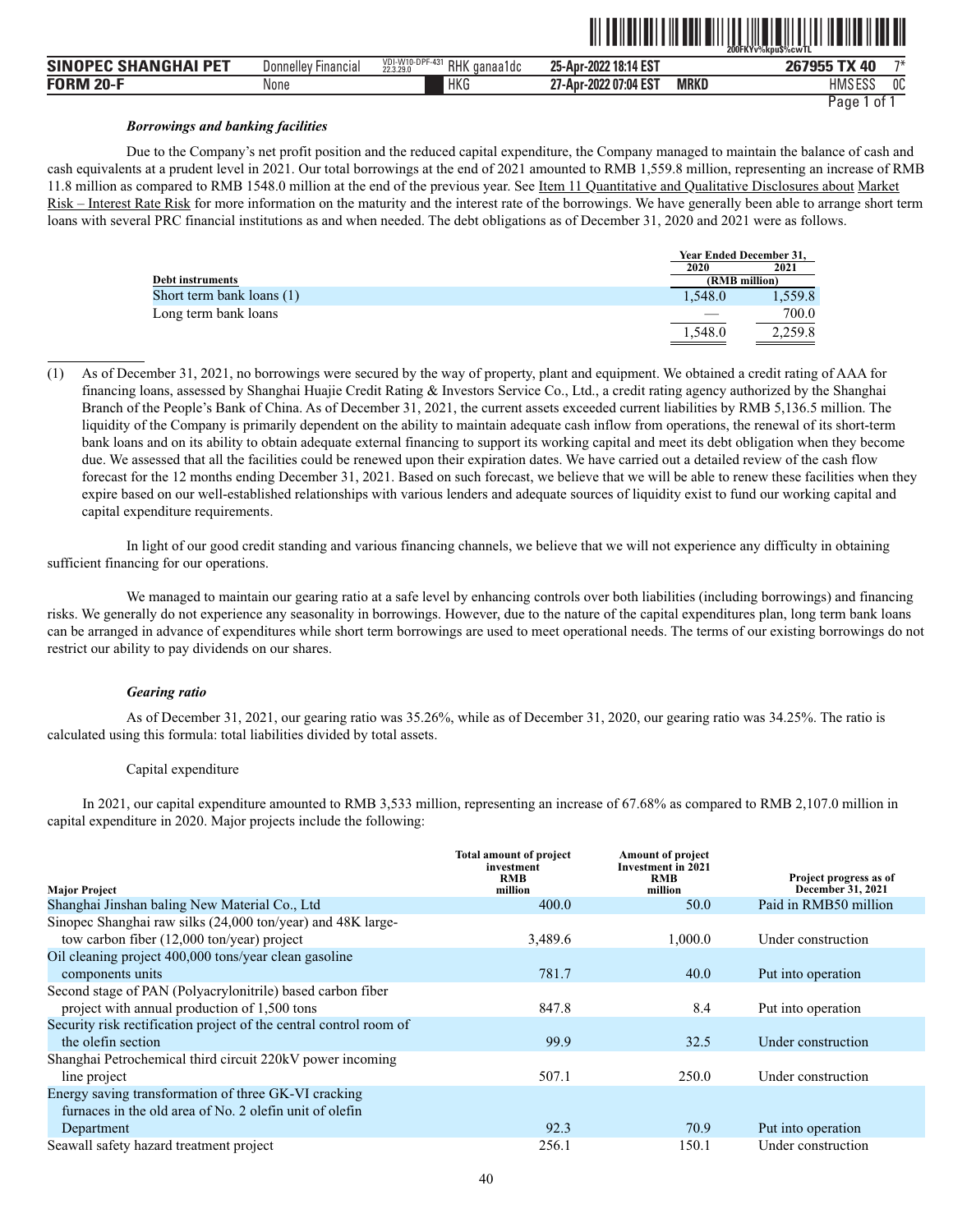|                             |                     |                                                 |                       | 200FKYv%kpu%6@\$Tw          |      |
|-----------------------------|---------------------|-------------------------------------------------|-----------------------|-----------------------------|------|
| <b>SINOPEC SHANGHAI PET</b> | Donnelley Financial | VDI-W10-DPF-431<br>RHK<br>aanaa1dc<br>22.3.29.0 | 25-Apr-2022 18:16 EST | 267955 TX<br>$\overline{A}$ | $7*$ |
| <b>FORM 20-F</b>            | None                | HKG                                             | 27-Apr-2022 07:04 EST | HMS ESS<br><b>MRKD</b>      | 0C   |

ˆ200FKYv%kpu%6@\$TwŠ **200FKYv%kpu%6@\$Tw**

Note: In addition to the major capital expenditure items disclosed in the above table, the total capital expenditure of other projects of the Company is RMB1,931 million.

The Company's capital expenditures for 2022 are estimated at approximately RMB3,500 million.

#### *Proposed Dividend Distribution*

A dividend for the year ended December 31, 2021 of RMB 0.10 per share (including tax), based on 10,823,813,500 shares outstanding, amounted to a total dividend of RMB 1,082,381,350, was proposed by the Board of Directors on March 23, 2022. The proposal remains to be approved at our 2021 Annual General Meeting.

## *C. Research and Development, Patents and Licenses, etc.*

We have a number of technology development units, including the Petrochemical Research Institute, the Plastics Research Institute, the Polyester Fiber Research Institute, the Acrylic Fiber Research Institute and the Environmental Protection Research Institute. These units are charged with various research and development tasks with respect to new technology, new products, new production processes and equipment and environmental protection. Our research and development expenditures in 2019, 2020 and 2021 were RMB 93.0 million, RMB 110.6 million and RMB 94.30 million, respectively. The increase was mainly due to the increase in research and development investment in projects related to the carbon fiber.

We are not, in any material aspect, dependent on any patents, licenses, industrial, commercial or financial contracts, or new production processes.

#### *D. Trend Information*

The International Monetary Fund advised in its January 2022 edition of *World Economic Outlook* that the global economy grew 5.9% in 2021 and is projected to have a continued moderate recovery of about 4.4 percent in 2022 and 3.8 percent in 2023. In spite of swift vaccine research and roll-out, 2022 began with the spread of a new Omicron COVID-19 variant rather than a full restoration of a pre-pandemic state. The global economic recovery is still clouded by the following challenges: rising energy costs, higher than anticipated inflation, prolonged pandemic disruptions due to more variants, supply chain disruptions, geo-political tensions such as the Russia-Ukraine conflict and related sanctions, and ongoing climate emergencies and natural disasters.

Despite China's initial quick recovery since the beginning of the pandemic, it still faces lower private consumption and real estate and construction sector slowness as a result of its zero-tolerance COVID-19 policies. . However, China still enjoys positive economic development factors: 2022 is the second year of the "14th Five-Year Plan" which represents the three major objectives to be completed on schedule, and a new development pattern with the domestic big circle as the main body and the domestic and international double circle promoting each other is being accelerated. China is expected to continue to implement a proactive fiscal policy and a prudent monetary policy so as to keep providing necessary support for economic recovery. It is expected that China's economic growth is going to operate within a reasonable range.

In 2021, oil prices saw a significant recovery since the beginning of the COVID-19 pandemic. Global oil demand is on track to rebound to pre-pandemic levels even in light of a surge of new COVID-19 cases at the end of 2021. At the same time, production by OPEC+, the U.S. and non-OPEC countries has been increasing the global supply of oil. However, geo-political factors such as the Russian-Ukraine conflict and sanctions imposed upon various Russian entities pose challenges for oil supply and likely will raise overall energy prices in 2022. On the political stage, the degree of support for energy development in the US and the positioning of Sino-US relations are still uncertain. Whether Sino-US trade frictions will increase and the trend of US crude oil production and export are factors that may affect the oil price trends in 2022.

The domestic petrochemical industry is currently facing the challenge of a downward economic cycle. During the "14th Five-Year Plan" period, China's refining and chemical industry is set to enter a full phase of new release in capacity and fierce competition. Industry integration, transformation and upgrading are also phasing in. Oversupply is further seen in the refined oil market. The transformation of chemical products towards the higher end and the more environmentally friendly will become a new trend. Driven by new energy, new materials, and the new economy, clean, digital, and diversified developments are now the key trends in developments upon the phasing in of a new energy regime in social development. These new developments will impact the energy supply from petrochemical companies, which will put severe pressure on petrochemical companies' profitability.

## *E. Critical Accounting Estimates*

## *Net realizable value ("NRV") of inventories*

Inventories are valued at the lower of cost and net realizable value. The net realizable value is determined based on the estimated selling prices in the ordinary course of business less the estimated costs to completion, and other costs necessary to make the sale. These estimates are based on the current market condition and historical experience of selling products of similar nature. It could change significantly as a result of competitor actions in response to changes in market conditions.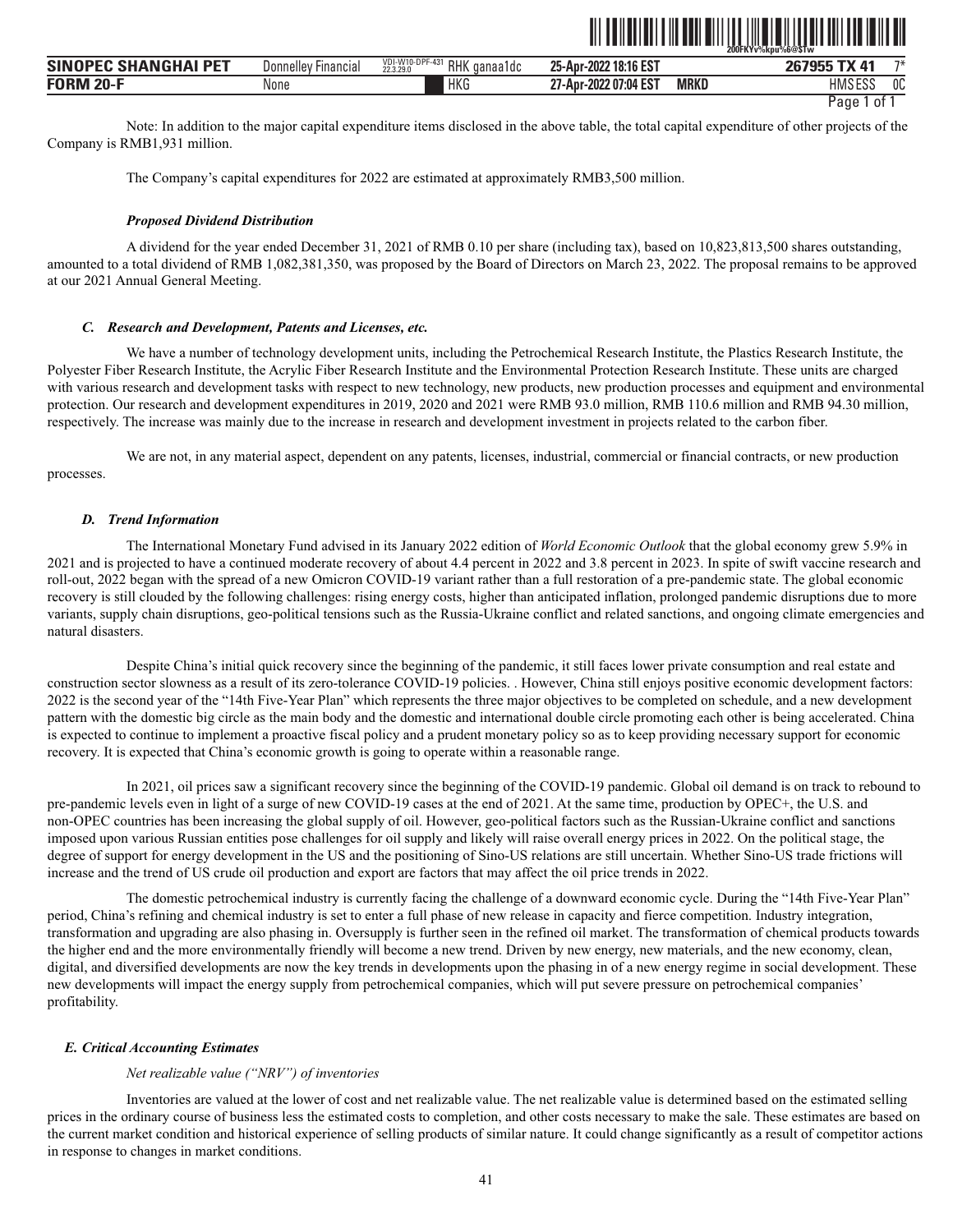|                                        |                         |                                                 |                             | 200FKYv%kpvQ!&mzL | .  = =. = = = =                                 |    |
|----------------------------------------|-------------------------|-------------------------------------------------|-----------------------------|-------------------|-------------------------------------------------|----|
| <b>SINOPEC SHANGHALL</b><br><b>PFT</b> | '-ınancıaı<br>Jonnellev | VDI-W10-REP-018<br>kandkOdo<br>RHK<br>22.3.29.0 | 25-Apr-2022 19:18 EST       |                   | TV.<br>$\mathbf{A}$<br>267955<br>$\cdot$ $\sim$ | n* |
| <b>FORM 20-F</b>                       | None                    | <b>LIVC</b><br>nno                              | 27-Apr-2022 07:04 EST<br>67 | <b>MRKL</b>       | <b>HMSESS</b>                                   | 0C |

Page 1 of 1

TIT TO IT OLD LITTLE THE ONLY THE TIME OF THE ORDER OF A SET OF A SET OF A SET OF A SET OF A SET OF A SET OF A

Management reassesses these estimations at the end of each reporting period to ensure inventory is shown at the lower of cost and net realizable value.

#### *Impairments for non-current assets*

At the end of each reporting period, the Company estimates the recoverable amount of an asset or a cash-generating unit ("CGU") (a portion of which related to certain production facilities), at the higher of its fair value less costs of disposal and its value in use, to determine the impairment losses. If circumstances indicate that the carrying amount of the asset or CGU may not be recoverable, the asset or CGU may be considered "impaired", and an impairment loss may be recognized.

The recoverable amount of assets or CGUs is the higher of the fair value less costs of disposal and value in use. As the fair value of certain assets or CGUs may not be publicly available, the Company uses all readily available information in determining an amount that is a reasonable approximation of recoverable amount, including estimates based on reasonable and supportable assumptions for projections of product sales and operating costs and discount rate. In particular, in determining the value in use of the Company's specific CGUs, significant judgements are required on the accounting estimates which are based on the assumptions relating to product sales growth rates, related costs growth rates and discount rate applied.

#### *Useful life and residual value of property, plant and equipment*

Property, plant and equipment, are depreciated on a straight-line basis over the estimated useful lives of the assets, after taking into account the estimated residual value. Management reviews the estimated useful lives and estimated residual value of the assets annually in order to determine the amount of depreciation expense to be recorded during any reporting period. The useful lives are based on the Company's historical experience with similar assets, taking into account anticipated technological changes. The depreciation expense for future periods is adjusted if there are significant changes from previous estimates.

#### *F. Other Information*

#### *Purchase, Sale and Investment*

Except as disclosed in this report, during the year ended December 31, 2021, we engaged in no material purchase or sale of our subsidiaries or associated companies or any other material investments.

# *Pledge of Assets*

As of December 31, 2021, we did not pledge any of our property or equipment.

42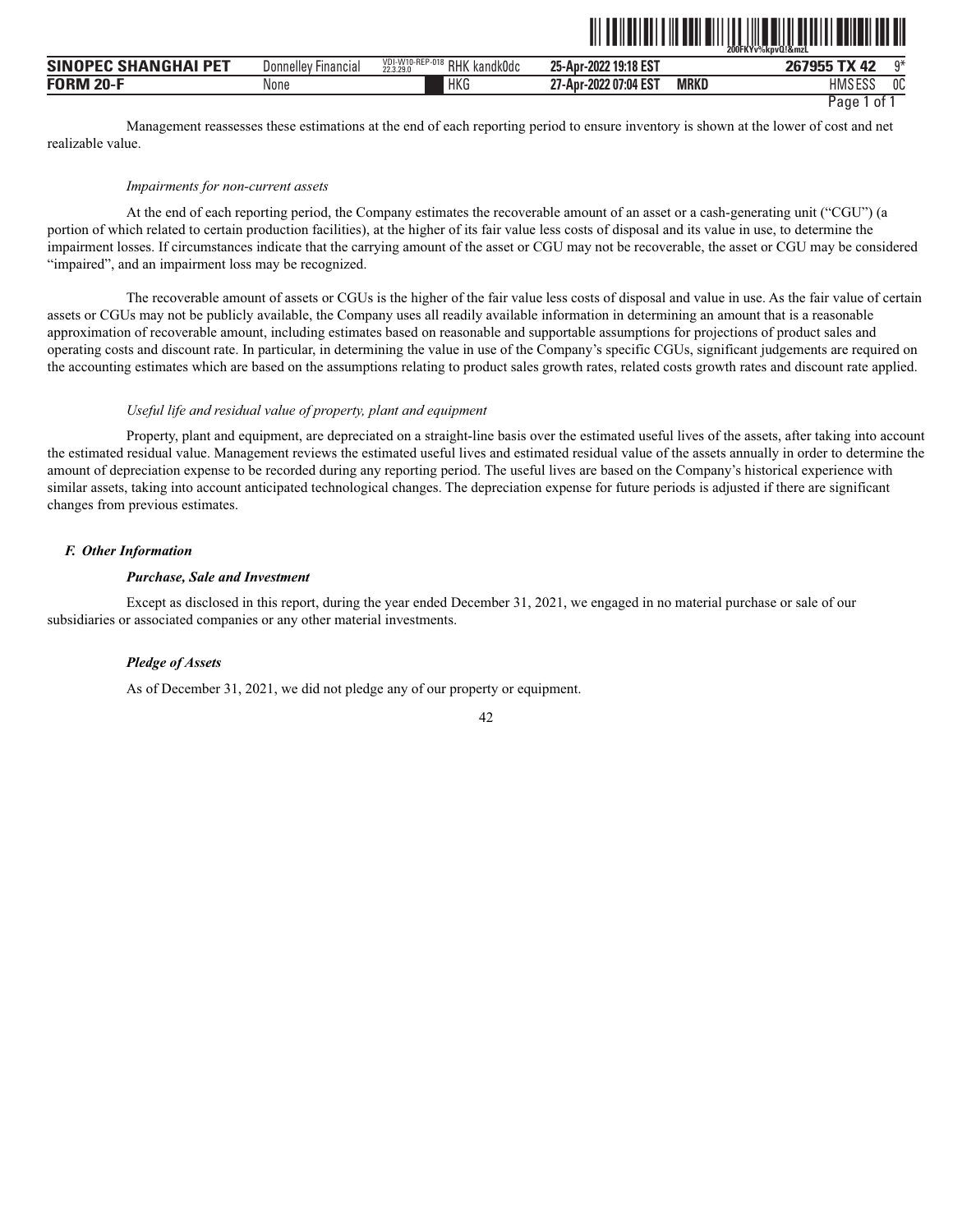|                                    |                                    |                                                                              | ____                                                       | 200FKYv%ka980VtzW<br>--------           |
|------------------------------------|------------------------------------|------------------------------------------------------------------------------|------------------------------------------------------------|-----------------------------------------|
| SHANG<br>DET<br>:НАГ<br><b>CIN</b> | <b>Financial</b><br>Uon<br>nnellev | VDI-W10-REF<br>$-056$<br>$\cdot$ RHK $\cdot$<br><b>revavUdc</b><br>22.3.29.0 | <b>FOT</b><br>n <sub>7</sub><br>-2022 08:11 ES1<br>'7-Apr- | $0*$<br>$-1$<br>43<br>70.<br>I A<br>- 1 |
| FORM<br>$20-F$                     | None                               | IUVC<br>nno                                                                  | <b>MRKD</b><br>22 07:04 EST<br>n-<br>2022<br>7-Apr-        | <b>HMSESS</b><br>0C                     |

 $\overline{\phantom{0}}$  $\overline{\phantom{0}}$ 

ˆ200FKYv%kq980VtzWŠ

# **ITEM 6. DIRECTORS, SENIOR MANAGEMENT AND EMPLOYEES.**

# *A. Directors and Senior Management.*

The following table sets forth certain information concerning our directors, executive officers and members of our supervisory committee ("Supervisory Committee"). The current term for our directors, executive officers and members of our Supervisory Committee is three years, which term will end in June 2023.

| Name                         | Age             | <b>Position</b>                                                                                |
|------------------------------|-----------------|------------------------------------------------------------------------------------------------|
| Directors                    |                 |                                                                                                |
| Wu Haijun                    |                 | 60 Executive Director, Chairman of the Board of Directors, Chairman of Strategy Committee, and |
|                              |                 | Member of Nomination Committee                                                                 |
| Guan Zemin                   |                 | 58 Executive Director, Vice-Chairman of the Board of Directors, Vice-Chairman of Strategy      |
|                              |                 | Committee, and President                                                                       |
| Du Jun                       | 52              | Executive Director, Vice President and Chief Finance Officer                                   |
| Huang Xiangyu                |                 | <b>Executive Director and Vice President</b>                                                   |
| Xie Zhenglin                 | 57              | Non-executive Director and Member of Strategy Committee                                        |
| Peng Kun                     | 56              | Non-executive Director                                                                         |
| Li Yuanqin                   | 49              | Independent Director, and Chairman of Audit Committee                                          |
| Tang Song                    | 42              | Independent Director, and Member of Audit Committee                                            |
| Chen Haifeng                 | 48              | Independent Director, Member of Audit Committee and Member of Nomination Committee             |
| Yang Jun                     | 65              | Independent Director, Chairman of Remuneration and Appraisal Committee and Chairman of         |
|                              |                 | Nomination Committee                                                                           |
| Gao Song                     | 52              | Independent Director, Member of Remuneration and Appraisal Committee and Member of             |
|                              |                 | <b>Strategy Committee</b>                                                                      |
| <b>Supervisory Committee</b> |                 |                                                                                                |
| Ma Yanhui                    | 51              | Chairman of the Supervisory Committee                                                          |
| Zhang Feng                   | 53              | <b>Employee Supervisor</b>                                                                     |
| Chen Hongjun                 | 51              | <b>Employee Supervisor</b>                                                                     |
| Zhang Xiaofeng               | 52              | Supervisor                                                                                     |
| Zheng Yunrui                 | 57              | <b>Independent Supervisor</b>                                                                  |
| Choi Tingki                  | 68              | <b>Independent Supervisor</b>                                                                  |
| Senior Management            |                 |                                                                                                |
| Jin Qiang*                   | 57              | Vice President                                                                                 |
| Jin Wenmin*                  | $\overline{57}$ | Vice President                                                                                 |
| Huang Fei*                   | 45              | Vice President                                                                                 |
| Liu Gang                     | 50              | Secretary of the Board of Directors                                                            |
|                              |                 |                                                                                                |

Mr. Jin Qiang, Mr. Jin Wenmin and Mr. Huang Fei requested to the Board of Directors on February 15, 2022 to cease to serve as executive directors and directors due to changes in their work. Mr. Jin Qiang, Mr. Jin Wenmin and Mr. Huang Fei resigned from their positions and their resignation reports were delivered to the Board of Directors on February 15, 2022.

#### *Directors*

*Wu Haijun*, born in August 1962 is the Executive Director, Chairman, Chairman of the Strategy Committee and member of the Nomination Committee, Director of SECCO and Chairman of Shanghai Chemical Industry Park Development Co., Ltd.. Mr. Wu joined the Shanghai Petrochemical Complex (the "Complex") in 1984 and has held various positions, including Deputy Director and Director of the Company's No.2 Chemical Plant, as well as manager of the Chemical Division. He was Vice President of the Company from May 1999 to March 2006 and Director of the Company from June 2004 to June 2006. Mr. Wu was manager and Secretary of the Communist Party Committee of the Chemical Sales Branch of Sinopec Corp from December 2005 to March 2008. From December 2005 to April 2010, he was Director of the Chemical Business Department of Sinopec Corp. From April 2010, he was appointed as a Director of SECCO. From April 2010 to February 2011, Mr. Wu was President of SECCO. From April 2010 to August 2018, he was appointed Secretary of the Communist Party Committee of SECCO and in June 2010 he was appointed Director of the Company. From June 2010 to December 2017, he served as Vice President of the Company. From February 2011 to March 2015, he acted as Vice President of SECCO, and was President of SECCO from March 2015 to December 2017. From December 2017 to January 2019, Mr. Wu was appointed Chairman of SECCO. From December 2017 to August 2018, he was the Company's Deputy Party Secretary. He has served as President of the Company from December 2017 to September 2018. In December 2017, he was appointed as Chairman of the Company. In January 2018, he was appointed as Chairman of Shanghai Chemical Industry Park Development Co, Ltd. and was appointed as Secretary to the Communist Party Committee of the Company in August 2018. Mr. Wu graduated from the East China Institute of Chemical Technology in 1984, majoring in chemical engineering, and obtained a Bachelor's degree in engineering. In 1997, he obtained a Master's degree in business administration from the China Europe International Business School. He is a Professorate senior engineer by title.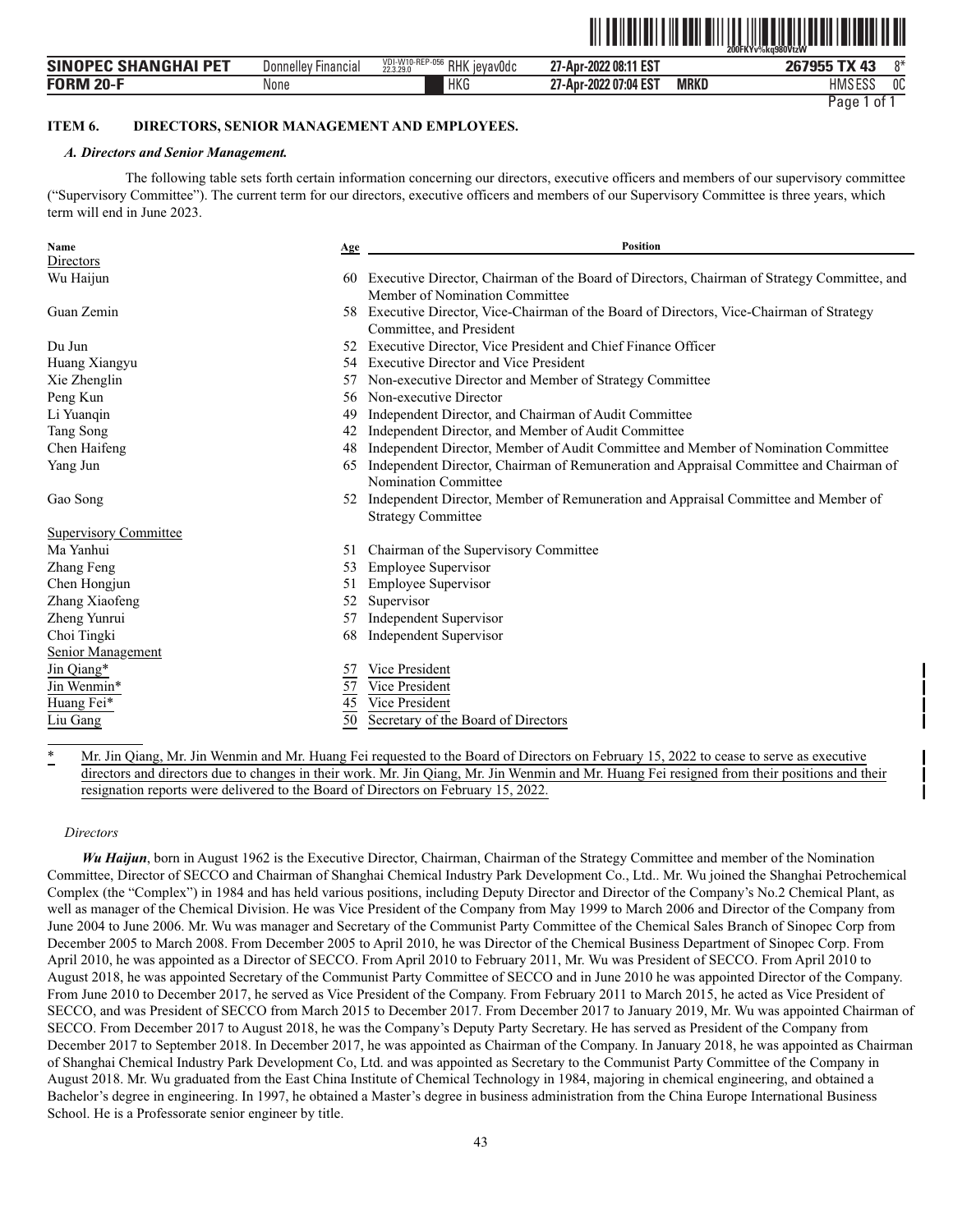| <b>SINOPEC SHANGHAI PET</b> | Donnellev<br>-ınancıal | hkdoc1<br>22.3.29.0 | RHK p<br>rend | -2022 20:19 EST<br>nn i<br>2-Anr            |             | <b>SERF</b><br>$\Lambda$ | $A \Delta$ |
|-----------------------------|------------------------|---------------------|---------------|---------------------------------------------|-------------|--------------------------|------------|
| <b>FORM</b><br><b>OO F</b>  | None                   |                     | <b>HKG</b>    | .2 07:04 EST<br>יי<br>ההחה<br>'/-Anr<br>707 | <b>MRKD</b> | <b>HMSESS</b>            | 0C         |
|                             |                        |                     |               |                                             |             |                          | - -        |

*Guan Zemin*, born in December 1964, is serving as Deputy Chairman, Executive Director, Deputy Chairman of the Strategy Committee and President of the Company. Mr. Guan started to work in 1990, and he has successively served as Section Manager of Technology Development Section, Technology Development Department, and Deputy Chief Engineer of Wuhan Petrochemical Works, and Director of Catalyzing Workshop, Deputy Director and Director of Production Scheduling Department, and Deputy Chief Engineer of the Wuhan branch of Sinopec Corp. ("Wuhan Branch"). From December 2012 to December 2018, he served as Deputy General Manager of Wuhan Branch. From May 2016 to December 2019, he served as General Manager and Director of Sinopec-SK (Wuhan) Petrochemical Company Limited. From December 2018 to December 2019, he served as the Director and Deputy Party Secretary and General Manager of Wuhan Branch. He was appointed Deputy Secretary of the Company in December 2019. From February 2020, he served as the President of the Company. From June 2020, he served as the executive director, vice chairman and vice chairman of the strategy committee of the company. Mr. Guan graduated from the Fine Chemical Major of School of Chemical Engineering, East China University of Science and Technology with a Master's degree in Engineering in July 1990. He is a senior engineer by professional title.

*Du Jun*, Du Jun, born in March 1970, is the Deputy President, Chief Financial Officer of the Company, Chairman of China Jinshan Associated Trading Corporation ("Jinshan Associated Trading") and a Director of the Shanghai Chemical Industry Park Development Co., Ltd.. Mr. Du Jun started his career in 1990 and has successively served the Chief of Second Division of the Secretary of President's Office of the Sinopec Yangzi Petrochemical Company Ltd., Deputy Director of Finance Office and Deputy Director of Finance Department of Sinopec Yangzi Petrochemical Co., Ltd. From August 2004 to July 2007, he served as Director of Finance Department of Sinopec Yangzi Petrochemical Co., Ltd.. From July 2007 to August 2012, he served as Director of Finance Department of Sinopec Yangzi Petrochemical Company Limited. From August 2012 to August 2016, he served as Chief Accountant of Sinopec Yangzi Petrochemical Company Limited. From December 2015 to September 2020, he served as Supervisor of BASF-YPC Company Limited. From June 2016 to September 2020, he served as Director of Sinopec Yangzi Petrochemical Company Limited. From August 2016 to September 2020, he served as Chief Accountant of Sinopec Yangzi Petrochemical Company Limited. From September 2020, he served as the Deputy General Manager and the Chief Financial Officer of the Company. He served as the Chairman of the Jinshan Associated Trading, and as Director of the Shanghai Chemical Industry Park Development Co., Ltd. since December 2020. Mr. Du Jun graduated from Southeast University with a Bachelor's degree in Industrial Corporate Management in 1990. He obtained a Master's degree in Business Administration (MBA) from Southeast University in 2004. He is a Professorate senior accountant by title.

*Huang Xiangyu*, born in March 1968, is serving as the Executive Director and Deputy President of the Company. Mr. Huang started his career in 1990 and joined the Complex in 1992. He served as the Deputy Director of the chemical workshop of Shanghai Jinyang Acrylic Plant, Deputy Director of Jinyang Equipment, Director and Deputy Director of Jinyang Acrylic Equipment of Acrylic Business Unit and Chief Engineer of Acrylic Business Unit. From July 2011 to January 2020, he served as the Director of the Acrylic Fiber Research Institute. From November 2011 to January 2020, he served as the Chief Engineer of the Acrylic Fiber Department. From February 2019 to January 2020, he served as Deputy Chief Engineer of the Company. From February 2020, he served as the Vice President of the Company. From June 2020, he was an Executive Director of the Company. Mr. Huang graduated from the Organic Chemical Major of School of Chemical Engineering, East China University of Science and Technology with a Bachelor's degree in Engineering in July 1990. He obtained a Master's degree in Engineering from Donghua University in May 2004. He graduated from Polymeric Chemistry and Physics Major of Fudan University with a doctor's degree in Science in June 2013. He is a Professorate senior engineer by title.

#### *External Directors*

*Xie Zhenglin*, born in February 1965, is currently serving as an Non-Executive Director, member of the Strategy Committee, Deputy President of Chemical Service Department of the Sinopec Corp., and General Manager of Sinopec Group Assets Management Co., Ltd.. Mr. Xie started his work in 1989, served as Principal Staff Member of State Price Control Bureau and State Development Planning Commission, and started to work in Sinopec Group in September 1995, successively served as Deputy Director and Director of the Comprehensive Division of the Finance Department, Deputy Director of Capital Management Department, Deputy Director of General Accounting Department of Sinopec Assets Management (presided over the work), Deputy Director of Assets Management Department of Sinopec Corp., Deputy General Manager of Sinopec Assets Management, Acting Director of Assets Management Department of Sinopec Corp., and Deputy Executive Director and Deputy General Manager of Sinopec Assets Management. From April 2014 to October 2020, he served as the Deputy Chairman and director of the China Merchants Energy Shipping Co., Ltd. (listed on the Shanghai Stock Exchange, Stock Code: 601872). Mr. Xie served as Director of Assets Management Department of Sinopec Corp., and Executive Director and General Manager of Sinopec Assets Management from April 2014 to December 2019. He has been the Deputy President of Chemical Service Department of Sinopec Corp. and General Manager of Sinopec Assets Management since December 2019. From June 2020, he served as the executive director and member of the strategy committee of the company. Mr. Xie obtained a Master's degree in Economics from Graduate School of Chinese Academy of Social Science in August 1989. He obtained a Master's degree in Business Administration from University of Houston in May 2007. He is a Senior Accountant by professional title.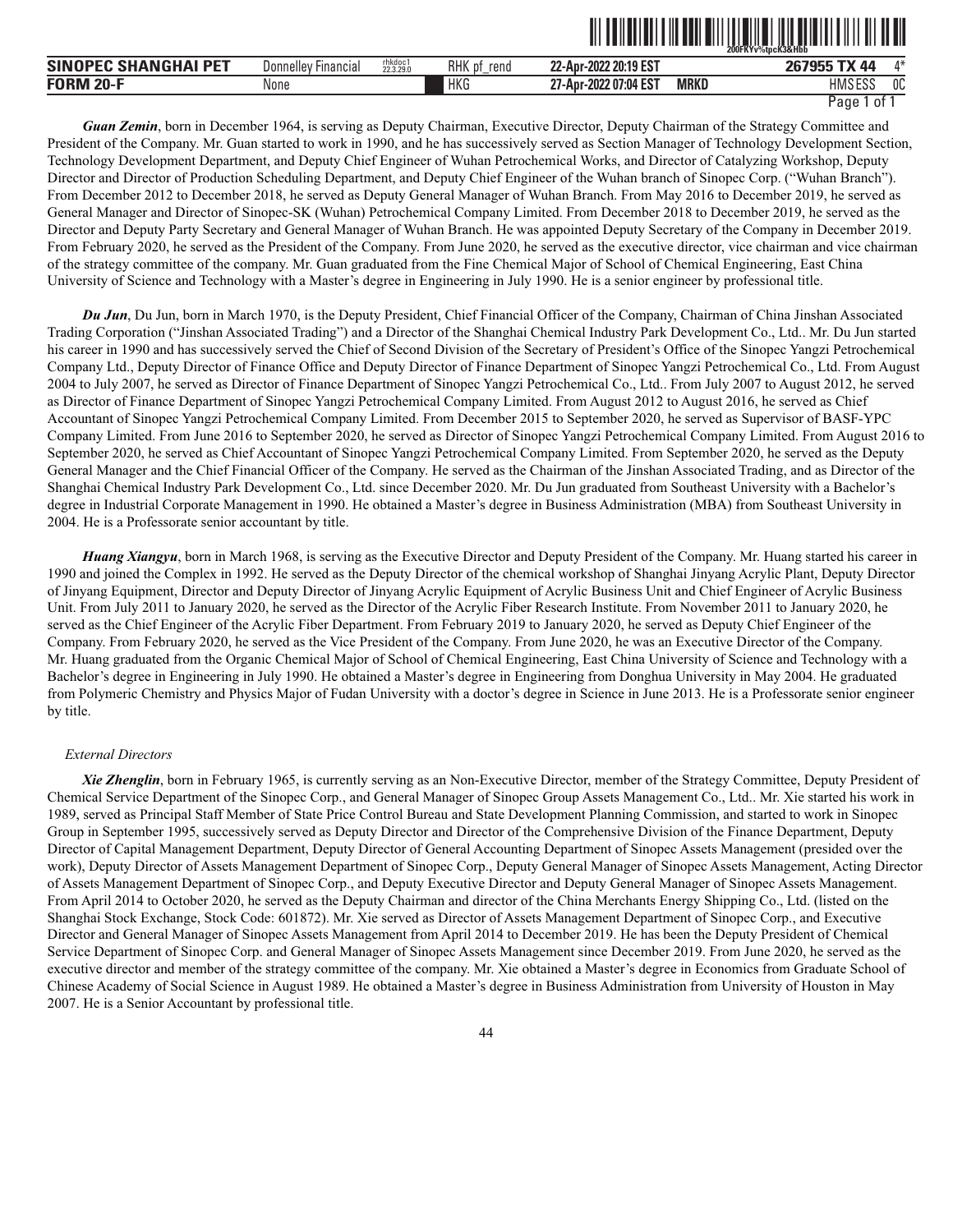| <b>SINOPEC SHANGHAI PET</b> | Donnellev<br>-ınancıal | rhkdoc1<br>22.3.29.0 | RHK p<br>rend | -2022 20:19 EST<br>nn <sub>i</sub><br>2-Anr           |             | rv.<br>267QF<br><b>AF</b><br>. . | $A +$ |
|-----------------------------|------------------------|----------------------|---------------|-------------------------------------------------------|-------------|----------------------------------|-------|
| <b>FORM</b><br>. 20-L       | None                   |                      | <b>HKG</b>    | -2022 07:04 EST<br>יי<br>$\epsilon$ /-Apr- $\epsilon$ | <b>MRKD</b> | <b>HMSESS</b>                    | 0C    |
|                             |                        |                      |               |                                                       |             |                                  |       |

Peng Kun, born in December 1966, is currently serving as a Non-Executive Director, the General Manager of Human Resource Department, Minister of Party Committee Organization Department, and Director of Office of Veteran Cadres of the Company. Mr. Peng joined the Complex in 1986 and served as Deputy Director of General Affairs Office, Department of Chemical Engineering, General Research Institute, assistant manager of the life logistics subsidiary of Easy-Art Design, section manager of Coordination Section of Chemical Engineering Institute, section manager of Administration Department, Secretary of Party General Branch and Deputy Director of Quality Center, Deputy party Secretary and Secretary of Commission for Discipline Inspection of Quality Management Center, Director of Labor Union, and Chairman, Secretary of the Communist Party Committee and Deputy Manager of Labor Union. He served as Director of Human Resources Department of the Company from February 2016 to April 2018, the Head of Human Resources Division of the Company from April 2018 to May 2019, and the Head of Organization and Personnel Division of the Company from May 2019 to March 2020. He was appointed as Director of CPC United Front Work Department and Director of Retired Cadres Office in May 2019, and General Manager of Human Resources Department and Director of CPC Organization Department of the Company from March 2020. From June 2020, he served as the Non-Executive Director of the Company. Mr. Peng graduated from East China University of Science and Technology with a degree in Engineering Management in July 2004 and obtained senior professional and technical title.

### *Independent Directors*

*Li Yuanqin*, born in July 1973, is an Independent Non-Executive Director, Chairman of the Audit Committee and member of the Strategy Committee of the Company, Professor of the School of Management and the associate head of the Department of Accountancy at Shanghai University. Ms. Li has been appointed as an Independent Non-Executive Director of the Company since August 2017. She is currently the independent Director of Shanghai New World Co., Ltd. (listed on Shanghai Stock Exchange, stock code: 600628), Yunsai Zhilian Co., Ltd. (listed on Shanghai Stock Exchange, stock code: 600602, 900901) and Hengtian Kaima Co., Ltd. (listed on Shanghai Stock Exchange, stock code: 900953). From April 2000 to March 2003, Li served at the Settlement Department at the headquarters of ICBC. From June 2006 to September 2009, she was the lecturer at the School of Management at Shanghai University. From September 2009 to March 2019, she was the associate professor at the School of Management at Shanghai University. She has been the professor at the School of Management and the associate head of the Department of Accountancy of Shanghai University since March 2019 and May 2011. During that period, she was also a visiting scholar at Foster School of Business, University of Washington in the United States between February 2012 and February 2013. She also serves as a member of the eighth session of the Shanghai Baoshan Committee of the Chinese People's Political Consultative Conference and a non-practicing member of the Chinese Institute of Certified Public Accountants. She received a PhD in Management from Antai College of Economics and Management (ACEM) at Shanghai Jiao Tong University.

*Tang Song*, born in December 1980, is serving as the Independent Non-executive Director and a member of the Audit Committee of the Company, Dean Assistant of School of Accountancy, Shanghai University of Finance and Economics, Professor and PH. D graduate student supervisor. Mr. Tang finished his undergraduate study in June 2003 at the School of Accountancy of the Shanghai University of Finance and Economics and obtained a doctor's degree from a successive postgraduate and doctoral program in Management (Accountancy) in June 2008. Mr. Tang worked in the School of Accounting and Finance, Hong Kong Polytechnic University for collaborative research from August 2008 to August 2009. He worked in China Europe International Business School for collaborative research from August 2009 to June 2010. Mr. Tang served as Lecturer in School of Accountancy, Shanghai University of Finance and Economics from June 2010 to July 2012. He served as associate professor at the School of Accountancy, Shanghai University of Finance and Economics from August 2012 to June 2019. Mr. Tang served as Dean Assistant of Shanghai University of Finance and Economics from January 2019, and as a Professor of the School of Accountancy of the University since August 2019. Mr. Tang served as an Independent Director of the Shanghai Qifan Cable Co. Ltd. (listed on the Shanghai Stock Exchange, stock code: 605222) since July 2019, and as an Independent Director for the Shanghai Universal Biotech Co., Ltd since May 2020. He served as the independent non-executive director, member of the audit committee and member of the strategy committee of the company since June 2020. Mr. Tang served as an Independent Director for the Wuxi Commercial Mansion Grand Orient Co., Ltd. (listed on Shanghai Stock Exchange, stock code: 600327) since November 2020.

*Chen Haifeng*, born in January 1974, is serving as an Independent Non-Executive Director of the Company, member of the Audit Committee and the Nomination committee, and a Senior Director of the Shanghai MindMotion Microelectronics Co., Ltd.. Mr. Chen graduated from Fudan University with a Bachelor's degree in applied physics in 1997. He served as clerk, project supervisor, and project manager of Investment Banking Department of CITIC Securities from July 1997 to August 2001. Mr. Chen served as Senior Manager of Strategic Investment Department of SVT Group from September 2002 to February 2006. He served as Senior Manager of Investment Banking Department of Orient Securities from August 2006 to March 2008. Mr. Chen served as senior vice president and sponsor Deputy of Investment Banking Department of China Jianyin Investment Securities from April 2008 to May 2012. He served as CEO and sponsor Deputy of Investment Banking Department of Caida Securities from June 2012 to June 2015. Mr. Chen served as independent Director of Cnnc Hua Yuan Titanium Dioxide Company Limited (listed on Shenzhen Stock Exchange, stock code: 002145) from February 2015 to October 2018. He served as CEO and sponsor Deputy of Investment Banking Department in Dongxing Securities from July 2015 to September 2017. Mr. Chen has been a non independent Director of Zhejiang Yueling Wheels Corporation from October 2017 to December 2020 (listed on the Shenzhen Stock Exchange, Stock Code: 002725). He served as an independent non-executive director, member of the audit committee and member of the nomination committee of the company since June 2020. He served as a Senior Director of the Shanghai MindMotion Microelectronics Co., Ltd. Since January 2021.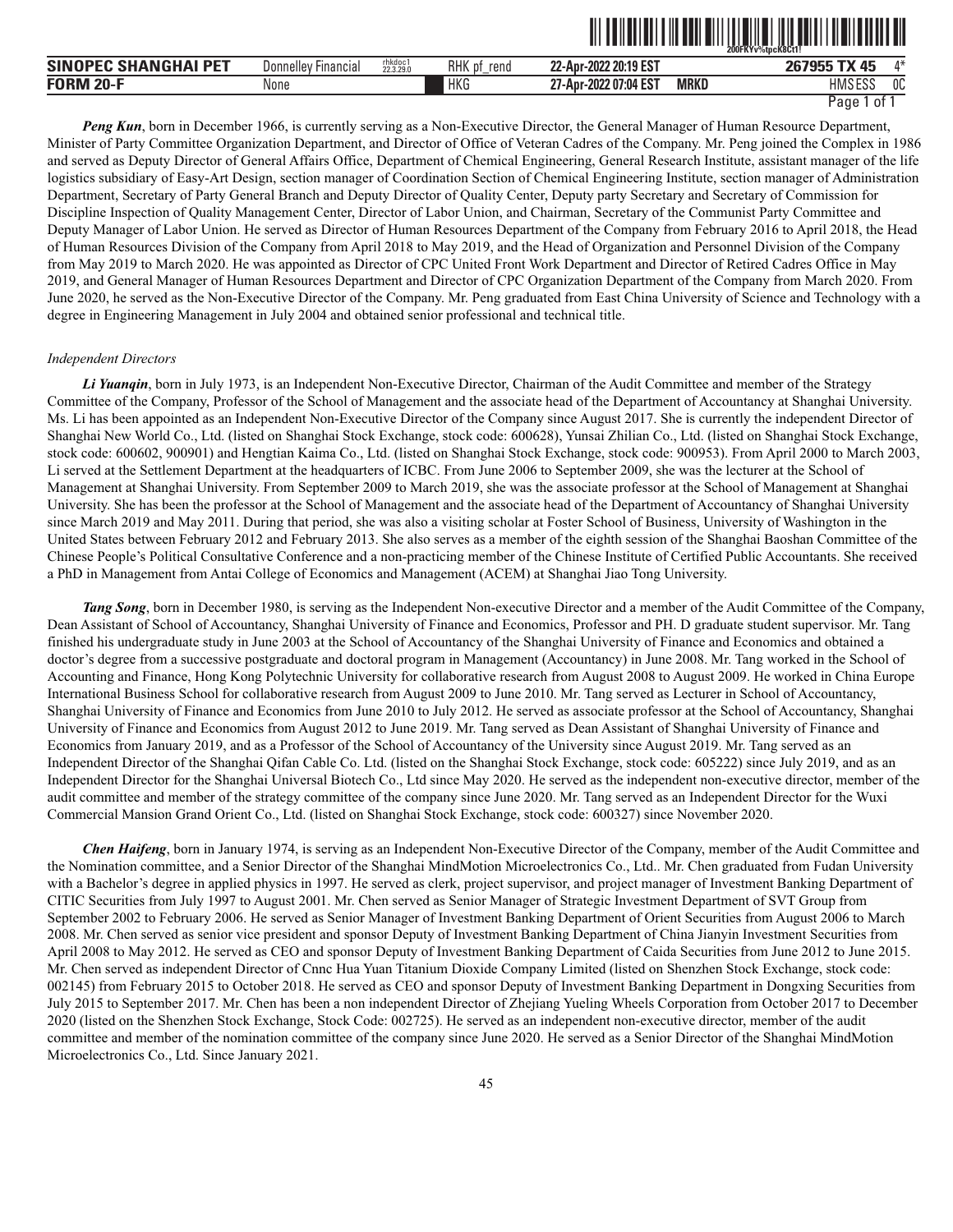| <b>SINOPEC SHANGHAI PET</b> | Donnel'<br>rınancıal | rhkdoc1<br>22.3.29.0 | <b>RHK</b><br>rend<br>n1 | -2022 20:19 EST<br>nn.<br>$\epsilon$ -Anr $\cdot$ |      | ---<br>ЛF<br>267955<br>тu | $A - L$      |
|-----------------------------|----------------------|----------------------|--------------------------|---------------------------------------------------|------|---------------------------|--------------|
| $20-F$<br><b>FORM</b>       | None                 |                      | <b>HKG</b>               | 207:04 EST<br>.2022<br>7-Anr<br>4 E.O. F          | MRKD | <b>HMSESS</b>             | $\sim$<br>υu |
|                             |                      |                      |                          |                                                   |      |                           |              |

*Yang Jun*, born in August 1957, is serving as an Independent Non-executive Director, Chairman of the Nomination Committee, the Remuneration and Appraisal Committee Director (vice president level) of Gansu Gangtai Holding (Group) Co., Ltd. Mr. Yang graduated from East China University of Political Science and Law with a degree in Law in September 1979 and from Peking University with a Master's degree in Civil Law in July 1991. He worked in Shanghai Intermediate Court and Supreme Court from July 1983 to July 2005. He served as an assistant to the president and general legal officer of Shanghai United Assets and Equity Exchange, General Manager of Beijing Headquarter of Central Enterprise Equity Exchange, operation Director of Equity Exchange and General Manager of Financial Equity Exchange from July 2005 to September 2017. He has served as an arbitrator of China International Economic and Trade Arbitration Commission from March 2007 to March 2015 and served as an arbitrator of Shanghai International Economic and Trade Arbitration Commission since March 2007. He served as independent non executive Director of China Merchants Securities Co., Ltd. (listed on the Hong Kong stock exchange, stock code: 06099) from June 2011 to January 2018. He has served as independent Director of Shanghai Zhenhua Heavy Industries Co., Ltd. (listed on Shanghai Stock Exchange, stock code: 600320) since April 2015 and Director (Vice President level) of Gansu Gangtai Holding (Group) Co., Ltd. since September 2017. He served as the independent non-executive director, chairman of the nomination committee and chairman of the remuneration and assessment committee of the company since June 2020.

*Gao Song*, born in June 1970, is serving as an Independent Director, member of remuneration and appraisal committee and Strategy Committee, Professor of Business School of East China University of Science and Technology and Director of China's Institute for action learning. Mr. Gao graduated from Shandong University with a degree in Computer Software in 1992, from the School of Management of Fudan University with a Master's degree in Corporate Management in 1998 and from the Antai College of Economics & Management of Shanghai Jiao Tong University with a doctorate in Corporate Management in 2006. He served as Director of Marketing Department of Shanghai Guanshengyuan Group Co., Ltd.. From March 1998 to May 2002 and General Manager of Shanghai Aichu Food Co., Ltd.. From May 2002 to March 2007. He has served as Professor of Business School of East China University of Science and Technology and Director of China's Institute for action learning since May 2009. He was a visiting scholar at the University of Illinois at Urbana-Champaign from 2014 to 2015. From June 2020, he served as the independent non-executive director, chairman of the remuneration and appraisal committee and member of the strategy committee of the company.

#### *Supervisory Committee*

The Company has a Supervisory Committee whose primary duty is to supervise senior management of the Company that includes the Board of Directors, managers and senior officers. The function of the Supervisory Committee is to ensure that senior management of the Company act in the interests of the Company, its shareholders and employees and in compliance with PRC law. The Supervisory Committee reports to the shareholders in the general meeting. The Articles of Association provide the Supervisory Committee with the right to investigate the business and the financial affairs of the Company and to convene shareholder's meetings from time to time. The Supervisory Committee currently comprises of seven members, three of whom are employee representatives and four of whom are external supervisors, including one independent supervisor.

*Ma Yanhui*, born in February 1971, is a Supervisor, the Chairman of Supervisory Committee,, the Deputy Secretary of the Communist Party Committee, Secretary of the Communist Party Discipline Supervisory Committee and Chairman of the Labour Union of the Company. Mr. Ma started his career in 1996. He served as Secretary of Office of Yanhua Refinery, Secretary and Deputy Director of Yanhua Office of Great Wall Lubricant Oil, Supervisor and Acting Director and Deputy Director of Integrated Corporate Reform Department of China Petrochemical Corporation, and Deputy Director and Director of Structure Reform Sector, Corporate Reform Department of Sinopec Assets Management Co., Ltd., etc. From June 2008 to August 2017, Mr. Ma was Director of Integrated Corporate Reform Department of China Petrochemical Corporation (Sinopec Group). From August 2017, Mr. Ma was the Deputy Secretary of the Communist Party Committee and Secretary of the Communist Party Discipline Supervisory Committee of the Company. He was appointed as Supervisor, Chairman of Supervisory Committee and Chairman of the Labour Union of the Company in October 2017. Mr. Ma graduated from East China University of Science and Technology in July 1996, majoring in petroleum processing, and obtained a Bachelor's degree in engineering. In June 2006, he obtained a Master's degree in corporate management from Renmin University of China. Mr. Ma is a senior economist by professional title.

*Zhang Feng*, born in June 1969, is currently a Supervisor and the Auditing Director of the Company. Mr. Zhang started his career in the Complex in 1991. He served as Assistant of Chief and Deputy Chief of Finance Section of Polyester II Factory, Deputy Chief of Finance Section of Polyester Department, Deputy Chief and Chief of Cost Section of Finance Division of Polyester Department, Deputy Chief and Chief of Finance Division, Director Assistant, Deputy Director, Deputy Director (Hosting Work), Director of Finance Department and Chief of Finance Division, etc. He worked as Auditing Director of the Company from December 2018 to March 2020, and as Supervisor in October 2019. From March 2020, he worked as the Auditing Director of the Company. Mr. Zhang graduated from Shanghai University of Finance and Economics in 1991, majoring in Accounting, and obtained a Bachelor's degree in Economics. Mr. Zhang is a senior accountant by professional title.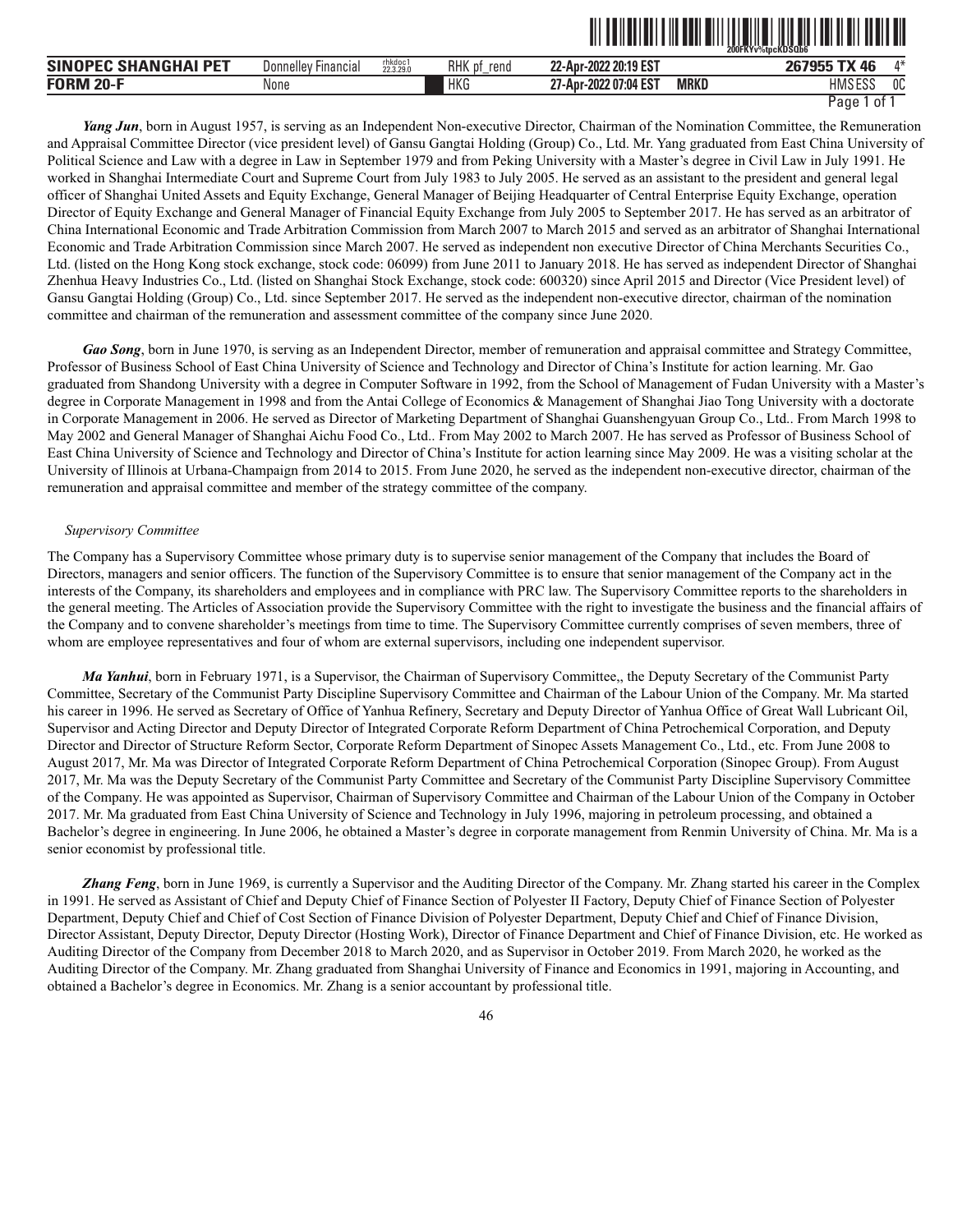| <b>SINOPEC SHANGHAI</b><br><b>PFT</b> | Donnellev<br>Financial | rhkdoc1<br>22.3.29.0 | <b>RHK</b><br>rena<br>nt | 2022 20:19 EST<br>nn.<br>∠z-Anr∴               |             | <b>TA</b><br>$-$ | $A \Delta L$ |
|---------------------------------------|------------------------|----------------------|--------------------------|------------------------------------------------|-------------|------------------|--------------|
| <b>FORM 20</b><br>7 I J-              | None                   |                      | <b>HKG</b>               | <b>207:04 EST</b><br>2022<br>Apr<br>. LJ '<br> | <b>MRKD</b> | <b>HMSESS</b>    | nr<br>υu     |
|                                       |                        |                      |                          |                                                |             |                  | - -          |

*Chen Hongjun*, born in January 1971, is currently a Supervisor, Vice-President of Labour Union, Director of the Public Affairs Department and Vice-President of the Association of Science and Technology of the Company. Mr. Chen started his career in the Complex in 1996. He served as Vice Party Branch Secretary of Fibre Polymer Office, Deputy Director of Spinning Office, Director of Simulation Office, Section Manager of Scientific Research Management Department, Deputy Secretary and Secretary of Youth League Committee of the Company, Party Secretary and Deputy Director of the Chemical Engineering Department, Party Secretary and Assistant Manager of Fine Chemicals Department and Director of Public Affairs Department. Mr. Chen was appointed as Vice-President of Labour Union of the Company in November 2013. He was appointed as Vice President of the Association of Science and Technology in December 2017. He served as Director of the Public Affairs Department of the Company from April 2018 to March 2020, and he was elected as Supervisor of the Company in October 2019. He was the Director of Public Affairs of the Company since march 2020. In 1993, Mr. Chen graduated from Chengdu University of Science and Technology, majoring in Dyeing and Finishing Engineering, and obtained a Bachelor's degree in Engineering. In 1996, he obtained a Master's degree in Chemical Fibre from Sichuan Unite University. Mr. Chen is a senior engineer by professional title.

*Zhang Xiaofeng*, born in March 1970, is currently serving as External Supervisor, Deputy General Manager of the Enterprise Reform and Legal Department of Sinopec Group and Deputy Director of the Company's Commission Office for Public Sector Reform. Mr. Zhang currently holds the position of supervisor of Sinopec Insurance Limited, Sinopec Oilfield Equipment Corporation and Sinopec Petroleum Reserve Company Limited. Starting his career in 1995, Mr. Zhang has served as Deputy chief of the Office Management Division of the Legal Department of Sinopec Group, Deputy chief and chief of the Contract Project Division, chief of the Dispute Management Division and chief of the General Management Division of Legal Department of Sinopec Group. He has served as Deputy Director of the Legal Department of Sinopec Group from January 2018 to December 2019. He has also served as Deputy General Manager of the Enterprise Reform and Legal Department of Sinopec Group and Deputy Director of the Company's Commission Office for Public Sector Reform since December 2019. Mr. Zhang, majoring in International Economic Law, graduated from China University of Political Science and Law with a Bachelor's degree in Law in July 1995, and he is a senior economist.

#### *Independent Supervisor*

*Zheng Yunrui*, born in December 1965, is an Independent Supervisor of the Company, a professor in civil and commercial law at the Faculty of Law of the East China University of Political Science. He has served as the Company's Independent Supervisor since December 2014. He is currently an independent Director of Fuxin Dare Automotive Parts Co, Ltd. (listed on the Shenzhen Stock Exchange, stock code: 300473) and Wuxi New Hongtai Electrical Technology Co., Ltd. (listed on Shanghai Stock Exchange, stock code: 603016). Mr. Zheng graduated from the Shangrao Normal University in Jiangxi Province, majoring in English Language. Mr. Zheng obtained a Master's degree in law and a doctorate's degree in law from the Faculty of Law of Peking University in July 1993 and July 1998, respectively. Mr. Zheng previously worked at the Education Bureau of Shangrao County, Jiangxi Province, Hainan Airport Limited, China Township Enterprise Investment and Development Company Limited and the Legal Affairs Office of the Shanghai Municipal People's Government. He has been teaching at East China University of Political Science and Law since August 2001. He was a visiting scholar at the Faculty of Law of National University of Singapore between July 2002 and December 2002. From April 2013 to May 2019, he served as independent director of Hangzhou Xianfeng Electronic Technology Co., Ltd. (listed on Shenzhen Stock Exchange, stock code: 002767). From 2019 to February 2021, he served as the external supervisor of Zhejiang Weihai Construction Group Co., Ltd. (listed on Shenzhen Stock Exchange, stock code: 002586). From April 2019 to March 2022, he served as an independent director of Dalian electric porcelain Group Co., Ltd. (listed on Shenzhen Stock Exchange, stock code: 002606). In November 2019, he served as a member of the second shareholding exercise Expert Committee of China Securities small and Medium Investors Service Center. In September 2020, he was appointed as a legal consultant of Wuxi intermediate people's court. Mr. Zheng has been engaged in trials, teaching and research relating to civil law, property law, contract law, company law, insurance law, social insurance law and government procurement law. He is experienced in the legal affairs on corporate governance and has great academic achievements. He is also an arbitrator at the Arbitration Commission of Xuzhou and Wuxi. Mr. Zheng was appointed as an advisory expert on Civil and administrative cases of the Supreme People's Procuratorate, a member of the second shareholding exercise Committee of CSI small and medium-sized investment service center, a news, public opinion and legal advisory expert of Wuxi intermediate people's court, a member of the expert advisory committee of Shanghai Yangpu District people's Procuratorate and a mediator of Shanghai Second Intermediate People's court.

*Cai Tingki*, born September 1954, is an Independent Supervisor of the Company and a Fellow of the Hong Kong Institute of Certified Public Accountants. He joined the Company in June 2011. Mr. Choi served as Independent Non-Executive Director of the Company from June 2011 to June 2017 and has been Independent Supervisor since June 2017. Mr. Choi has been an independent non-Executive Director of Yangtzekiang Garment Limited (listed on the Main Board of the Hong Kong Stock Exchange, stock code: 00294) and YGM Trading Limited (listed on the Main Board of the Hong Kong Stock Exchange, stock code: 00375) since December 2012. Mr. Choi graduated from the Department of Accounting, Hong Kong Polytechnic in 1978. He joined KPMG in the same year and has held various positions, including Partner of the audit department of KPMG Hong Kong Office, Executive Partner of KPMG Shanghai Office, Senior Partner of KPMG Huazhen Shanghai Office as well as Senior Partner of KPMG Huazhen in Eastern and Western China. Mr. Choi retired from KPMG Huazhen in April 2010.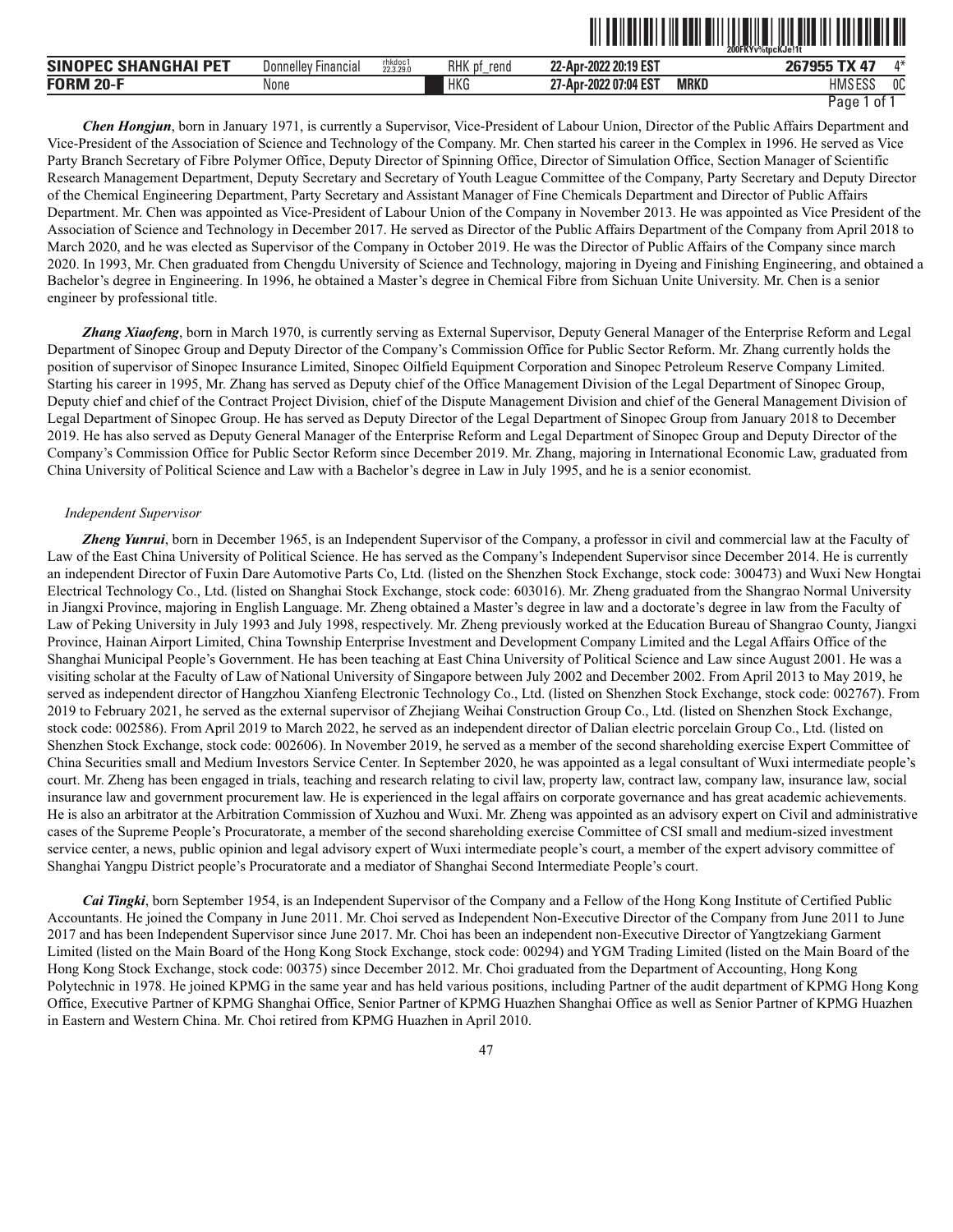|                                  |                                      |                                                | 200FKYv%kpu&c=PTb                              |                                          |  |  |
|----------------------------------|--------------------------------------|------------------------------------------------|------------------------------------------------|------------------------------------------|--|--|
| <b>SINOPEC SHANGHAL</b><br>, PFT | <b>Financial</b><br><b>Donnelley</b> | VDI-W10-DPH<br>RHK<br>. ganaa Idc<br>22.3.29.0 | 18:24 EST<br>25-Apr-<br>$-2022$                | $\sim$<br><b>TX 48</b><br><b>2679551</b> |  |  |
| <b>FORM 20-F</b>                 | None                                 | <b>HKG</b>                                     | <b>MRKD</b><br>2 07:04 EST<br>$-202z$<br>/-Apr | <b>HMSESS</b><br>0C                      |  |  |

```
Page 1 of 1
```
<u>oli toiluttuittiin on valtitti tiiloituitti luotiaan oli tuoll</u>

## *Senior Management:*

*Jin Qiang*, born in May 1965, is serving as Vice President of the Company. Mr. Jin joined Zhenhai General Petrochemical Works in 1986 and has held various positions, including Deputy Chief of the Utilities Department, Deputy Director and Director of the Machinery and Power Division of SINOPEC Zhenhai Refining & Chemical Co., Ltd., and Director of the Machinery and Power Division of SINOPEC Zhenhai Refining & Chemical Company. Mr. Jin was Deputy Chief Engineer of SINOPEC Zhenhai Refining & Chemical Company from March 2007 to October 2011, and was appointed Vice President of the Company in October 2011. In June 2014, Mr. Jin was appointed Executive Director of the Company. Mr. Jin graduated from the East China Institute of Chemical Technology in 1986 majoring in chemical machinery and graduated from the Graduate School of Central Party School in 2007 majoring in economic management. He is a Professorate senior engineer by title.

*Jin Wenmin*, born in February 1965, is serving as Vice President of the Company. Mr. Jin joined the Complex in 1985 and served as the Secretary of the Communist Party Committee of the Company's No.1 Oil Refining Device of Refining Unit, Head of Butadiene Device, Manager of the storage and transportation, branch company, manager and Deputy Secretary of the Communist Party Committee of Storage and Transportation Department, manager and Deputy Secretary of the Communist Party Committee of Oil Refining Department etc. From April2013 to February 2017, Mr. Jin was appointed as Head of Production Department of the Company. From May 2013 to August 2016, Mr. Jin was appointed as Assistant to the General Manager of the Company and was appointed Vice President of the Company in September 2016. He was appointed Executive Director of the Company in June 2018. Mr. Jin graduated from the Shanghai Second Polytechnic University in July 2003. He is a senior engineer by professional title.

*Huang Fei*, born in January 1977, is serving as Deputy President of the Company. Mr. Huang joined Sinopec Shanghai Petrochemical Company Limited in 2000, and he has successively served as Polyolefin Plant Deputy Director of Plastic Business Unit and Manager Assistant and Polyolefin Plant Director of Plastic Department. From August 2012 to June 2014, he served as Deputy Manager of the Plastic Department. From June 2014 to February 2017, he served as Director of Statistical Center and Vice Party Secretary. From February 2017 to December 2018, he served as Manager of Olefin Department and Deputy Party Secretary. From December 2018 to January 2019, he served as President's Assistant and the Director of Production Department. From January 2019 to December 2019, Mr. Huang served as President's Assistant and Manager of Production Department of SECCO. From February 2020, he served as the Deputy President of the Company. From June 2020, he served as the Executive Director, Secretary to the Board, Joint Company Secretary and member of the Strategy Committee of the company. Mr. Huang graduated from the Polymer Materials and Engineering Major of East China University of Science and Technology with a Bachelor's degree of Engineering in July 2000. He graduated from Chemical Engineering Major of East China University of Science and Technology with a Master's degree in April 2008. He is a senior engineer by professional title.

*Liu Gang*, born in September 1972, is currently the Secretary to the board of directors, the joint company secretary, the assistant to the general manager, the general counsel, and the general manager of the capital operation Department and Shanghai Petrochemical Investment Development Co., Ltd. Mr. Liu Gang joined the work in 1995 and successively served as the deputy director and director of the supply management department of the company's material supply company and the business operation manager of the commercial department of SECCO. From November 2015 to August 2018, he served as the deputy director of the company's material procurement center. From August 2018 to April 2019, he served as the deputy director (presiding over the work) of the company's material procurement center. From April 2019 to January 2021, he served as the general manager of the material procurement center of the company. He has been the assistant to the general manager of the company since December 2019. He has been the general counsel of the company since March 2021. He has been the Secretary of the board of directors and joint company secretary of the company since April 2021. He has been the general manager of the company's capital operation Department and Shanghai Petrochemical Investment Development Co., Ltd. since August 2021. Mr. Liu Gang graduated from China Textile University in 1995, majoring in mechatronics, and obtained a master's degree in power engineering from East China University of technology in 2007, with the title of senior economist.

# *B. Compensation.*

The aggregate amount of cash compensation we paid to our directors, supervisors and executive officers during the year ended December 31, 2021 was approximately RMB 12.42 million. In addition, directors and supervisors who are also officers or employees receive certain other benefits-in-kind, such as subsidized or free health care services, housing and transportation, which large Chinese enterprises customarily provide to their employees. No benefits are payable to members of the board or the Supervisory Committee or the executive officers upon termination of their relationship with us.

48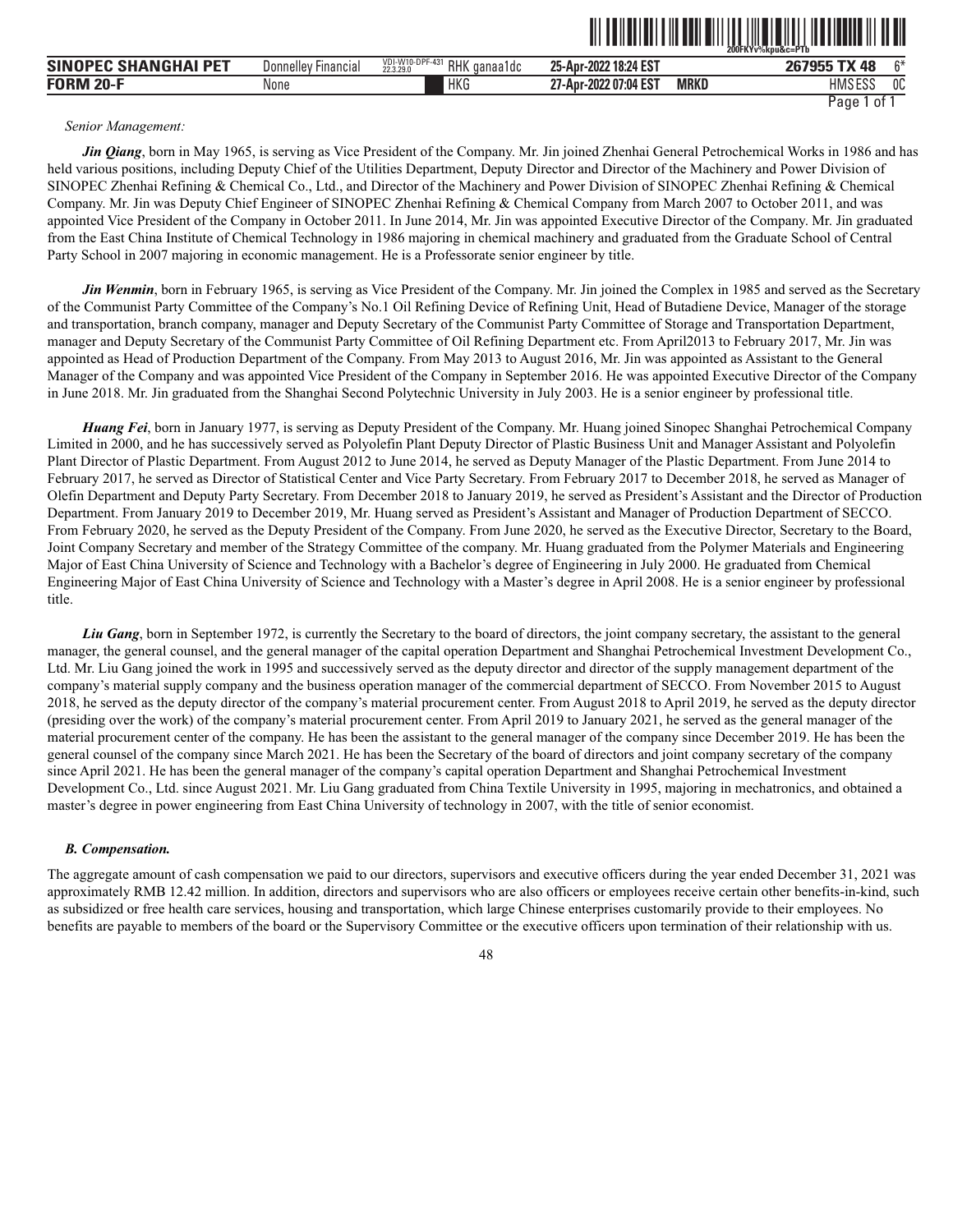# ˆ200FKYv%tpcKXTpbHŠ **200FKYv%tpcKXTpbH**

| <b>HMSESS</b><br><b>HKG</b><br><b>MRKD</b><br>1.52<br>nп<br><b>FORM</b><br>$20-F$<br>2 07:04 E<br>ייריטה<br>None<br>'7-Apr<br>7117<br>. . LJ '<br>۔ ت ت | <b>SINOPEC SHANGHAI PET</b> | · <b>Inancial</b><br>Jon<br>ınellev | rhkdoc <sup>1</sup><br>22.3.29.0 | RHK<br>rend | -2022 20:19 EST<br>nn <sub>i</sub><br>2-Apr | ДС<br><b>START</b> | <b>FM</b><br> |
|---------------------------------------------------------------------------------------------------------------------------------------------------------|-----------------------------|-------------------------------------|----------------------------------|-------------|---------------------------------------------|--------------------|---------------|
|                                                                                                                                                         |                             |                                     |                                  |             |                                             |                    | 0C            |

Page 1 of 1

**Total**

| Name              | <b>Position with the Company</b>                            | Salaries and<br>other<br>benefits<br>(RMB'000)<br>(before tax) | <b>Retirement</b><br>scheme<br>contributions*<br>(RMB'000)<br>(before tax) | <b>Discretionary</b><br>bonus<br>(RMB'000)<br>(before tax) | Fees<br>(RMB'000)<br>(before tax) | Total<br><b>Remuneration</b><br>in 2021<br><i>(excluding)</i><br>share options)<br>(RMB'000)<br>(before tax) |
|-------------------|-------------------------------------------------------------|----------------------------------------------------------------|----------------------------------------------------------------------------|------------------------------------------------------------|-----------------------------------|--------------------------------------------------------------------------------------------------------------|
| Wu Haijun         | Chairman & Executive Director                               | 324                                                            | 49                                                                         | 768                                                        |                                   | 1,141                                                                                                        |
| Guan Zemin        | Executive Director, Vice Chairman & President               | 407                                                            | 49                                                                         | 767                                                        |                                   | 1,223                                                                                                        |
| Du Jun            | Executive Director Vice President & Chief Financial Officer | 373                                                            | 49                                                                         | 617                                                        |                                   | 1,039                                                                                                        |
| Huang Xiangyu     | Executive Director & Vice President                         | 276                                                            | 48                                                                         | 684                                                        |                                   | 1,008                                                                                                        |
| Xie Zhenglin      | Independent Director                                        |                                                                |                                                                            |                                                            |                                   |                                                                                                              |
| Peng Kun          | <b>Independent Director</b>                                 | 186                                                            | 46                                                                         | 631                                                        |                                   | 863                                                                                                          |
| Li Yuanqin        | <b>Independent Director</b>                                 |                                                                |                                                                            |                                                            | 150                               | 150                                                                                                          |
| Tang Song         | <b>Independent Director</b>                                 |                                                                |                                                                            | __                                                         | 150                               | 150                                                                                                          |
| Chen Haifeng      | Independent Director                                        |                                                                |                                                                            |                                                            | 150                               | 150                                                                                                          |
| Yang Jun          | <b>Independent Director</b>                                 |                                                                |                                                                            |                                                            | 150                               | 150                                                                                                          |
| Gao Song          | Independent Director                                        |                                                                |                                                                            |                                                            | 150                               | 150                                                                                                          |
| Ma Yanhui         | Chairman of Supervisory Committee                           | 350                                                            | 49                                                                         | 682                                                        |                                   | 1,081                                                                                                        |
| <b>Zhang Feng</b> | Supervisor                                                  | 169                                                            | 42                                                                         | 584                                                        |                                   | 795                                                                                                          |
| Chen Hongjun      | Supervisor                                                  | 178                                                            | 41                                                                         | 603                                                        |                                   | 822                                                                                                          |
| Zheng Yunrui      | Independent Supervisor                                      | 100                                                            |                                                                            |                                                            |                                   | 100                                                                                                          |
| Choi Tingki       | Independent Supervisor                                      | 100                                                            |                                                                            |                                                            |                                   | 100                                                                                                          |
| Jin Qiang*        | Vice President                                              | 378                                                            | 49                                                                         | 682                                                        |                                   | 1,109                                                                                                        |
| Jin Wenmin*       | Vice President                                              | 265                                                            | 49                                                                         | 684                                                        |                                   | 998                                                                                                          |
| Huangfei*         | <b>Vice President</b>                                       | 251                                                            | 46                                                                         | 683                                                        |                                   | 980                                                                                                          |

On February 15, 2022, Mr. Jin Qiang, Mr. Jin Wenmin and Mr. Huang Fei proposed request to the board of directors that they would no longer serve as executive directors and directors due to job change. Mr. Jin Qiang, Mr. Jin Wenmin and Mr. Huang Fei's resignation took effect when the resignation report were delivered to the board of directors of the Company on February 15, 2022.

#### **C. Board Practices.**

#### *Board of Directors*

Our Board of Directors consists of eleven members. Our Directors are elected at meetings of our shareholders, and, unless they resign at an earlier date, are deceased or removed, will serve three-year terms. The Directors shall be eligible for reelection upon expiry of their terms of office; however, the combined tenure of an Independent Non-executive Director may not exceed a total of six years. The term of our current Board of Directors will expire in June 2023. None of our Directors have entered into any service contracts with us or any of our subsidiaries providing for benefits upon termination of appointment or employment (with the exception of compensation required by Chinese labor law).

#### *Independent Board Committee*

We formed an Independent Board Committee on June 18, 2020, which consists of five Independent Non-executive Directors. The current members are Ms. Li Yuanqin, Mr. Tang Song, Mr. Chen Haifeng, Mr. Yang Jun and Mr. Gao Song. The Independent Board Committee advised our shareholders other than Sinopec Corp. and its associates in respect of the terms of the continuing connected transactions under the renewed Mutual Product Supply and Sale Services Framework Agreement with Sinopec Group and Sinopec Corp. and the renewed Comprehensive Services Framework Agreement with Sinopec Group and the proposed caps on annual transaction values thereof for the three years ending December 31, 2022.

# *Supervisory Committee*

The Supervisory Committee is responsible for ensuring that our Directors and senior officers act in the interests of our company or those of our shareholders or employees and that they do not abuse their positions and powers. The Supervisory Committee has no power to overturn the decisions or actions of our Directors or officers and may only recommend that they correct any acts that are harmful to our interests or the interests of our shareholders or employees. The Supervisory Committee is currently composed of seven members appointed for a three year term. The term of the current members will expire in June 2023. Supervisory Committee members have the right to attend meetings of our Board of Directors, inspect our financial affairs and perform other supervisory functions.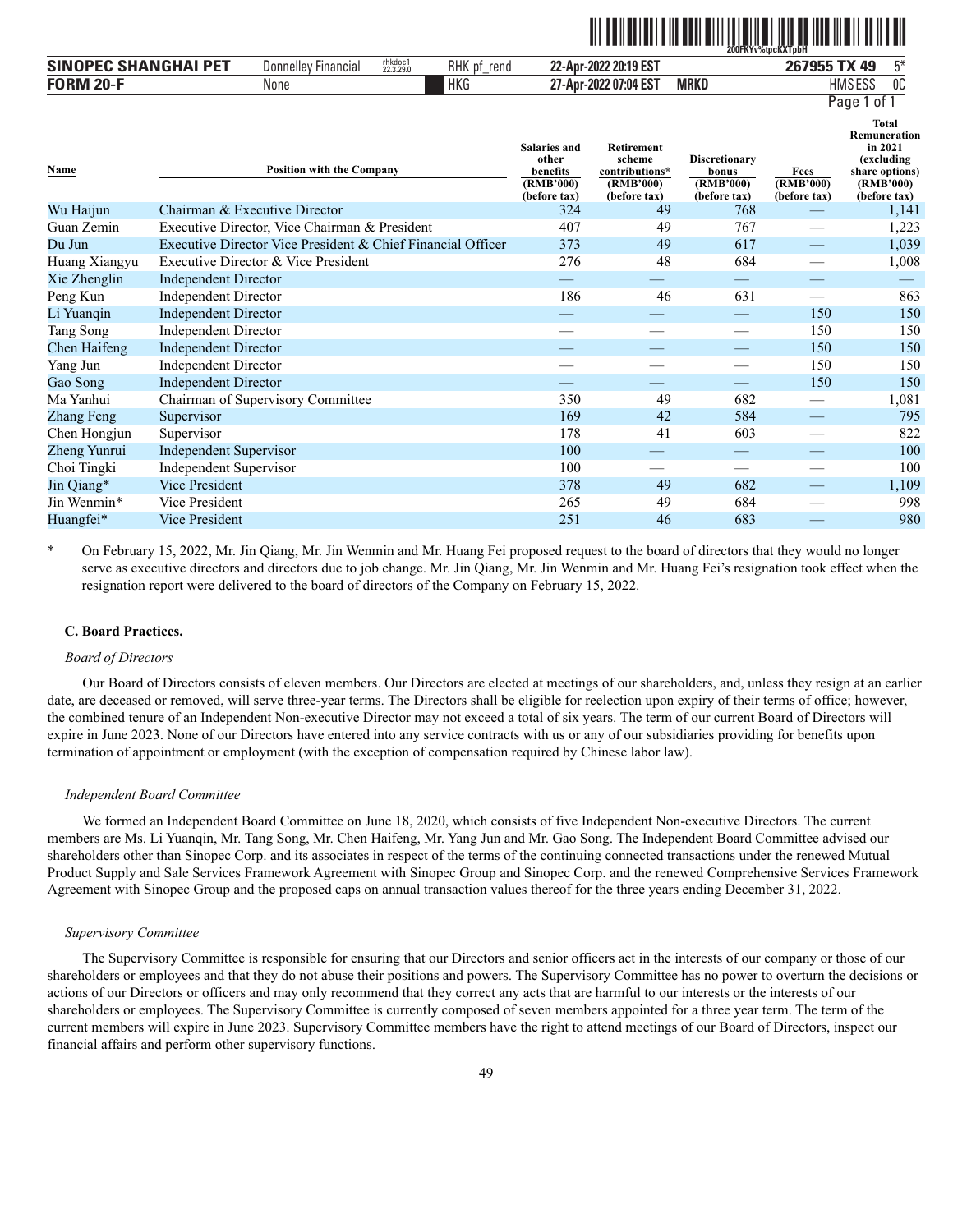|                           |                                     |                     |                            | ----                                      | 200FKYv%tpcK=vZ1q |        |
|---------------------------|-------------------------------------|---------------------|----------------------------|-------------------------------------------|-------------------|--------|
| , DFT<br>SIN <sup>-</sup> | <b>Donnelle</b><br><b>Financial</b> | rhkdoc<br>22.3.29.0 | RHK<br>reno<br>. nt<br>$-$ | -2022 20:19 EST<br>nn<br>'2-Anr-          | TX 50<br>הרחה     | $\sim$ |
| M 20-<br><b>FORM</b>      | None                                |                     | IIVC<br>nnu                | <b>MRKD</b><br>∠ 07:04 EST<br>27-Apr-2022 | <b>HMSESS</b>     | 0C     |

<u>oli toiluttuittiin oli olittiin ja liittomaalin linnattoit</u>

Page 1 of 1

#### *Remuneration and Appraisal Committee*

We formed a remuneration and appraisal committee on December 25, 2001 which consists of three Directors. As of December 31, 2021, the members of the remuneration committee are Mr. Yang Jun (Chairman of the Committee), Mr. Tang Song and Mr. Gao Song. The key responsibility of the Remuneration Committee is to formulate and review the remuneration policy and plan for the Directors and executive officers, formulate the standards for evaluation of the Directors and executive officers and conduct such evaluations. The members of the remuneration and appraisal committee will hold office for the same term as their directorships which will expire in June 2023.

#### *Audit Committee*

We formed an audit committee on June 15, 1999 which consists of three Directors. As of December 31, 2021, the members are Ms. Li Yuanqin (Chairman of the Committee), Mr. Tang Song and Mr. Chen Haifeng. The key responsibility of the Audit Committee is to advise the Board on the appointment, dismissal, remuneration and terms of engagement of external auditors, review and supervise our financial reporting process, internal controls and risk management systems, and review our connected transactions. The members of the audit committee will hold office for the same term as their directorships which will expire in June 2023.

#### *Nomination Committee*

We formed a nomination committee on June 27, 2012 which consists of three Directors. As of December 31, 2021, the members are Mr. Yang Jun (Chairman of the Committee), Mr. Chen Haifeng and Mr. Wu Haijun. The key responsibility of the Nomination Committee is to review the Board composition, make recommendations to the Board on the procedures and criteria for the selection and appointment of Directors and senior management and assess the independence of Independent Non-executive Directors. The members of the audit committee will hold office for the same term as their directorships which will expire in June 2023.

## *Strategy Committee*

We formed a strategy committee on June 15, 2017 which consists of three Executive Directors, one Non-executive Directors and one Independent Non-executive Director. As of December 31, 2021, the members are Mr. Wu Haijun (Chairman of the Committee), Mr. Guan Zemin (Vice-Chairman of the Committee), Mr. Xie Zhenglin, Mr. Huang Fei and Mr. Gao Song. The key responsibility of the Strategy Committee is to conduct researches and give recommendations to the Board on major investment decisions, projects and major issues that affect our development, and monitor our long-term development strategic plan. The members of the audit committee will hold office for the same term as their directorships which will expire in June 2023.

#### *Summary Corporate Governance Differences*

There are significant differences between our corporate governance practices and those of U.S. issuers listed on the NYSE. Pursuant to Section 303A.11 of the NYSE listing Manual, we have provided a statement of these differences under Item 16G. Corporate Governance.

#### *D. Human Capital Resources.*

As of December 31, 2021, we had 8230 employees.

The following table shows the approximate number of employees we had at the end of the last three years by the principal business function they performed:

|                                              |      | December 31. |      |
|----------------------------------------------|------|--------------|------|
|                                              | 2019 | 2020         | 2021 |
| Management                                   | 1081 | 1066         | 1044 |
| Engineers, technicians and factory personnel | 5430 | 5094         | 5070 |
| Accounting, marketing and others             | 2367 | 2306         | 2116 |
| Total                                        | 8878 | 8466         | 8230 |

Approximately32.17% of our work force are graduates with a bachelor's degree or higher. In addition, we offer our employees opportunities for education and training based upon our development plans and requirements and the individual performance of each employee.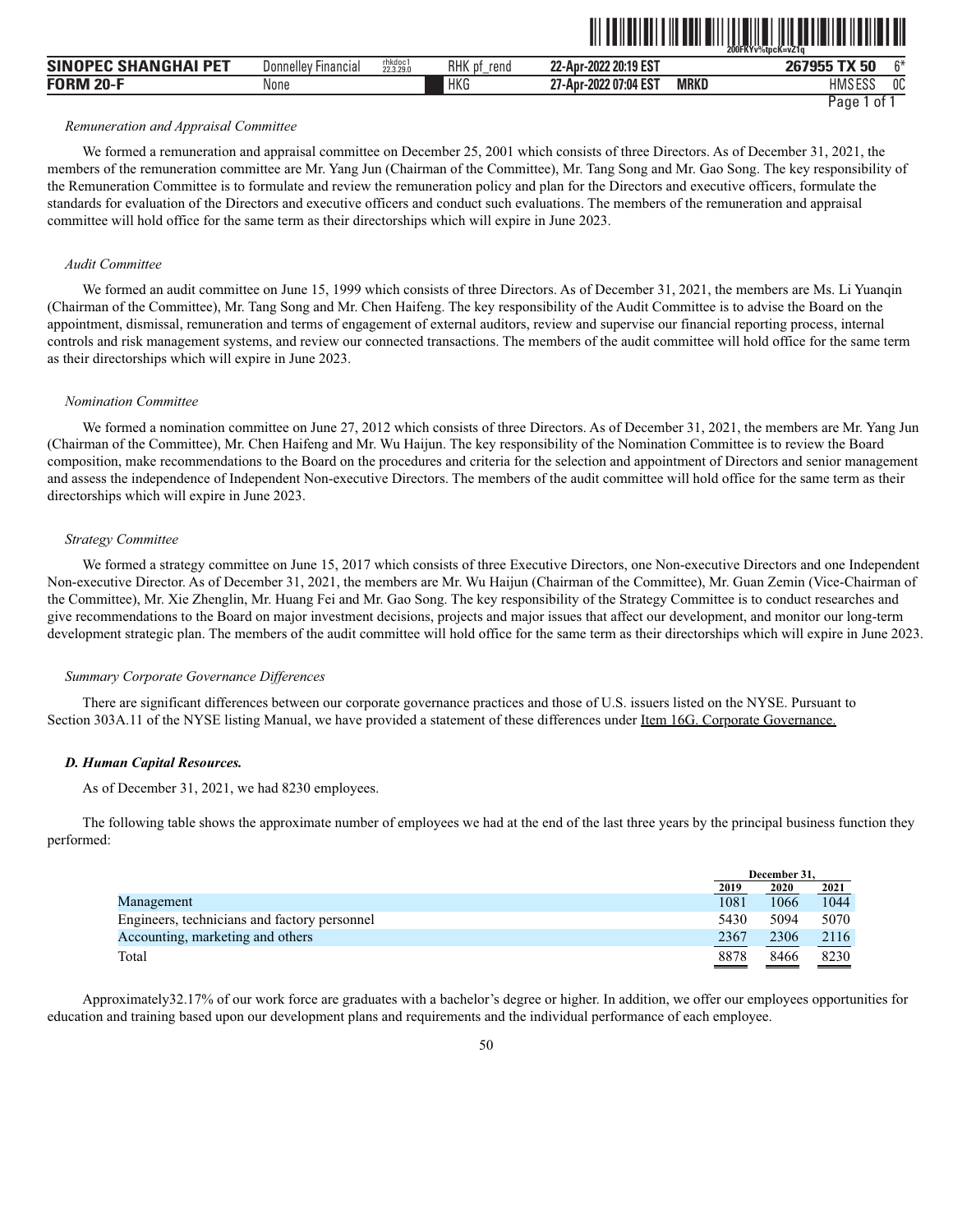| <b>SINOPEC SHANGHAI PET</b> | ·inancial<br>Donnellev | rhkdoc1<br>22.3.29.0 | RHK<br>rend<br>Dt | -2022 20:19 EST<br>nn.<br>∠∠-Apr-‴        |             | ------<br><b>003051</b><br>v | $A - L$      |
|-----------------------------|------------------------|----------------------|-------------------|-------------------------------------------|-------------|------------------------------|--------------|
| <b>FORM 20-F</b>            | None                   |                      | IUVC<br><b>NV</b> | -2022 07:04 EST<br>$\sim$<br>-Anr-<br>LI- | <b>MRKD</b> | <b>HMSESS</b>                | $\sim$<br>υu |
|                             |                        |                      |                   |                                           |             |                              |              |

A system of labor contracts has been adopted in our Company. The contract system imposes discipline, provides incentives to adopt better work habits and gives us greater management control over our work force. We believe that by linking remuneration to productivity, the contract system has also improved employee morale. As of December 31, 2021, almost all of the work force was employed pursuant to labor contracts which specify the employee's position, responsibilities, remuneration and grounds for termination. The contracts generally have short terms of one to five years and may be renewed with the agreement of both parties. The remaining personnel are employed for an indefinite term.

We have a labor union that protects employees' rights, aims to assist in the fulfillment of our economic objectives, encourages employee participation in management decisions and assists in mediating disputes between us and union members. We have not been subject to any strikes or other labor disturbances which have interfered with our operations, and we believe that our relations with our employees are good.

Total remuneration of our employees includes salary and bonuses. Employees also receive certain benefits in terms of housing, education and health services that we subsidize, and other miscellaneous subsidies. In 2021, we incurred RMB 3,456.77 million in employment costs.

In compliance with Shanghai regulations, we and our employees participate in a defined contribution government pension scheme under which all employees upon retirement are entitled to receive pensions. In order to safeguard and properly enhance the living level of retired employees and improve the medium and long term incentive system, the Company established an enterprise annuity plan. According to the plan, to the extent that the employees volunteer for the related payments and have been with the Company for one year or more, such employees are entitled to participate in the enterprise annuity plan. We will make payments to match the payments made by the employees after giving considerations to our profitability, the employee's work responsibilities, contributions, and treatments post retirement based on the principle of universal benefits. We have 19274 retired employees under the above retirement insurance plans. During 2021, we terminated employment with 236 persons (including the retired and voluntary leave), accounting for 2.79% of 8,466 employees we had as of January 1, 2021.

In addition to the pension benefits, pursuant to the relevant laws and regulations of the PRC, we and our employees participate in defined social security contributions for employees, such as a housing fund, basic medical insurance, supplementary medical insurance, unemployment insurance, injury insurance and maternity insurance.

## *E. Share Ownership.*

The table below sets forth information regarding the beneficial ownership of our shares held by our directors, supervisors and executive officers as of March 31, 2022:

|               |                                              | <b>Number of Shares held</b> | Percentage of total issued    | Percentage of total     |
|---------------|----------------------------------------------|------------------------------|-------------------------------|-------------------------|
| Name          | <b>Position held</b>                         | (shares)                     | shares of the Company $(\% )$ | issued A shares $(\% )$ |
| Jin Qiang     | Vice President                               | $301,000$ A shares (L)       | 0.002781                      | 0.00411                 |
| Jin Wenmin    | Vice President                               | 175,000 A shares (L)         | 0.001617                      | 0.00239                 |
| Huang Xiangyu | <b>Executive Director and Vice President</b> | $140,000$ A shares (L)       | 0.001293                      | 0.00190                 |
| Zhang Feng    | Supervisor                                   | $10,000$ A shares (L)        | 0.000092                      | 0.00014                 |
| Chen Hongjun  | Supervisor                                   | $31,400$ A shares (L)        | 0.000290                      | 0.00043                 |

#### (L): Long position

#### *Share Option Incentive Scheme*

The Share Option Incentive Scheme of the Company took effect from 23 December 2014, with a validity period of 10 years until 22 December 2024. The first grant of A-share share options under the Share Option Incentive Scheme was on 6 January 2015. For details, please refer to the relevant announcements uploaded on the websites of Shanghai Stock Exchange, Hong Kong Stock Exchange and the Company on 6 January 2015. All the exercise periods of the first grant have ended on 28 December 2018. For details, please refer to the relevant announcements uploaded on the websites of Shanghai Stock Exchange, Hong Kong Stock Exchange and the Company on 28 December 2018. At present, the Company has no other granting scheme.

During 2021, the Company did not grant A-share share options under the Share Option Incentive Scheme, nor did the grantees exercise any A-share share options, and no A-share share options were cancelled or lapsed.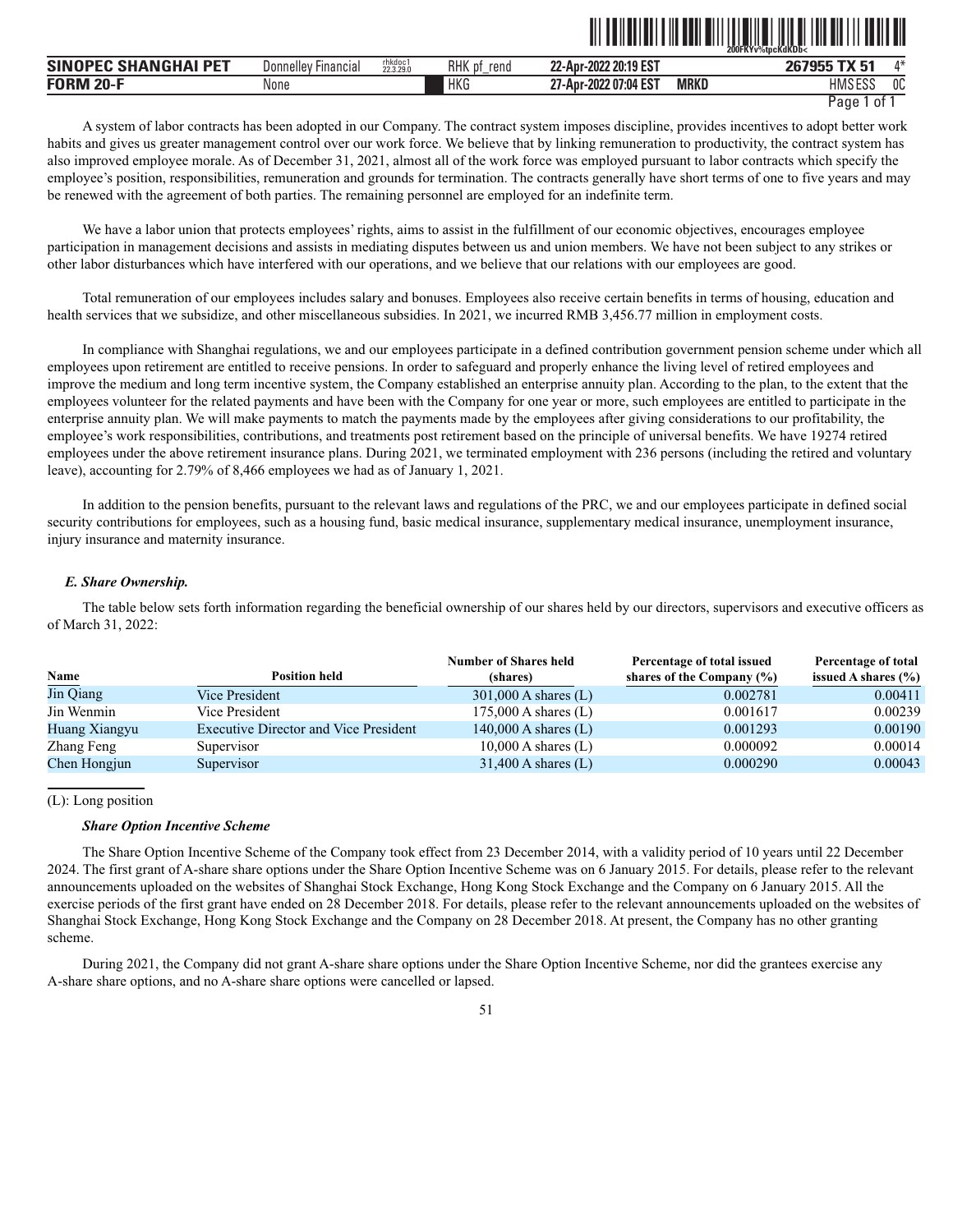|                             |                     |                                              |                       |                       | 200FKYv%knvSGcST& |    |
|-----------------------------|---------------------|----------------------------------------------|-----------------------|-----------------------|-------------------|----|
| <b>SINOPEC SHANGHAI PET</b> | Donnellev Financial | VDI-W10-REP-018 RHK<br>kandkOdc<br>22.3.29.0 | 25-Apr-2022 19:22 EST |                       | 267955 TX 52      | 0* |
| <b>FORM 20-F</b>            | None                | HKG                                          | 27-Apr-2022 07:04 EST | a29i90<br><b>MRKD</b> | <b>HMSESS</b>     | 0C |

<u>oli od Ilonijo i u ilo do ilo nili i u u ili dogi i u ili ilo ilo ilo ilo ilo dol</u>

# **ITEM 7. MAJOR SHAREHOLDERS AND RELATED PARTY TRANSACTIONS.**

## *A. Major Shareholders.*

Sinopec Corp. owns 50.44% of our share capital and is able to exercise all the rights of a controlling shareholder, including the election of directors and voting on amendments to our Articles of Association.

The diagram below sets forth the information on the ownership and controlling relationship between our Company, Sinopec Corp., and Sinopec Group.



Including 553,150,000 H Shares in Sinopec Corp. held by Sinopec Century Bright Capital Investment Limited, an overseas wholly-owned subsidiary of Sinopec Group, through HKSCC (Nominees) Limited.

The table below sets forth information regarding ownership of our shares as of March 31, 2022 by all persons who we know own more than five percent of our A shares and our H Shares. Our major shareholders listed below do not have voting rights different from those of our other shareholders.

| Name of shareholders                    | Interests held (shares)    | Percentage of total issued<br>shares of the Company $(\% )$ | Percentage of total issued<br>shares for this category<br>$(\%)$ |
|-----------------------------------------|----------------------------|-------------------------------------------------------------|------------------------------------------------------------------|
|                                         | 5,460,000,000 A Shares(L)  |                                                             |                                                                  |
| Sinopec Corp.                           | Shares of legal person     | 50.44(L)                                                    | 74.50(L)                                                         |
| The Bank of New York Mellon Corporation | 313,748,444 H Shares (L)   | 2.90                                                        | 8.98                                                             |
|                                         | 287,320,400 H Shares (S)   | 2.65                                                        | 8.22                                                             |
|                                         | 25,929,544 H Shares (P)    | 0.24                                                        | 0.74                                                             |
| Hung Hin $Fai(1)$                       | $211,008,000$ H Shares (L) | 1.95                                                        | 6.04                                                             |
| Chan Kin Sun $(2)$                      | 200,020,000 H Shares (S)   | 1.85                                                        | 5.72                                                             |
|                                         | $200,020,000$ H Shares (L) | 1.85                                                        | 5.72                                                             |

(L) : Long position; (S): Short position; (P): Lending Pool

Notes:

- (1) These shares were held by Corn Capital Company Limited. Hung Hin Fai held 100% interests in Corn Capital Company Limited, and was deemed to be interested in the shares held by Corn Capital Company Limited.
- (2) These shares were held by Yardley Finance Limited. Chan Kin Sun held 100% interests in Yardley Finance Limited, and was deemed to be interested in the shares held by Yardley Finance Limited.

As of March 31, 2022, a total of 3,495,000,000 H Shares were outstanding, and a total of 7,328,813,500 A Shares were outstanding.

The Bank of New York Mellon has advised us that, as of March 31, 2021, 2,831,513 ADSs, representing the equivalent of 283,151,300 H Shares, were held of record by 74 other registered shareholders domiciles in and outside of the United States. We have no further information as to our shares held, or beneficially owned, by U.S. persons.

To the best of our knowledge, except as disclosed above, we are not directly or indirectly controlled by another corporation, any foreign government, or any other natural or legal person, severally or jointly.

We are not aware of any arrangement that may at a subsequent date result in a change of control of our company.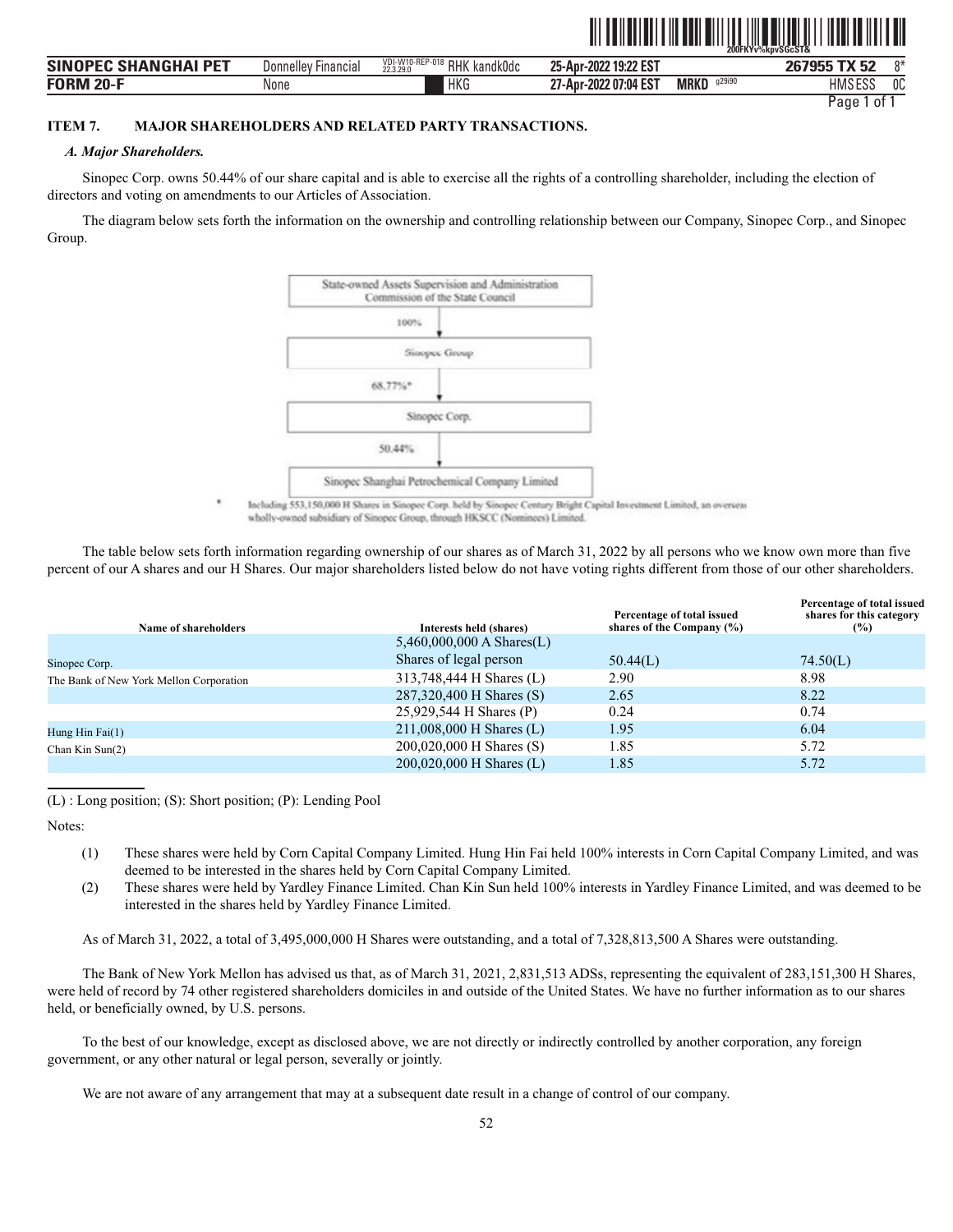|                                              |                        |                       |                         | --------                                       | 200FKYv%tpcKk8ib+<br>.           |              |
|----------------------------------------------|------------------------|-----------------------|-------------------------|------------------------------------------------|----------------------------------|--------------|
| <b>SHANGHAI</b><br><b>PFT</b><br><b>SINC</b> | Donnelley<br>Financial | rhkdoc î<br>22.3.29.0 | RHK<br>rend<br>.nt<br>- | 20:19 EST<br>nn<br>-2022<br>∠2-Apr             | T1<br><b>OCJOFF</b><br>ZU.<br>-- | <b>FM</b>    |
| <b>FORM</b><br>20 E                          | None                   |                       | <b>HKG</b>              | 2 07:04 EST<br>nп<br>202 <sub>4</sub><br>7-Anr | <b>HMSESS</b><br><b>MRKD</b>     | $\sim$<br>υu |

<u>oli toiluttuittiin on mitteluittoi liitoi tulisti tillisti tul</u>

## *B. Related Party Transactions.*

*Intercompany service agreements and business-related dealings*

The Company entered into the Mutual Product Supply and Sales Services Framework Agreement and Comprehensive Services Framework Agreement (the "Framework Agreement") with Sinopec Corp., the controlling shareholder of the Company, and Sinopec Group, the actual controller of the Company on 23 October 2019. Pursuant to the Framework Agreement, The Company conducted a series of continuing connected transactions related to daily operation with Sinopec Group, Sinopec Corp. and their associates. The Framework Agreement is valid for three years and expires on 31 December 2022. The Framework Agreement and the transaction ceiling for 2020-2022 have been deliberated and approved at the first extraordinary general meeting of the Company in 2019. For details, please refer to the announcements of the Company on the websites of the Shanghai Stock Exchange and the Hong Kong Stock Exchange dated 23 October 2019.

The Company entered into a storage service agreement with Sinopec Commercial Reserve Co., Ltd., a wholly-owned subsidiary of Sinopec Group, the actual controller of the Company, and its subsidiary Baishawan branch ("Baishawan branch") on 31 December 2020. Accordingly, Baishawan branch provides storage services to the Company, with the service period from 1 January 2021 to 31 December 2023, and the maximum annual storage service fee is RMB114 million (including value-added tax). For details, please refer to the announcements of the company on the websites of the Shanghai Stock Exchange and the Hong Kong Stock Exchange dated 8 December 2020.

The purchases by us of crude oil and related materials from, and sales of petroleum products by us to, Sinopec Corp. and its associates were conducted in accordance with the State's relevant policy and applicable State tariffs or State guidance prices. As long as the State does not lift its control over purchases of crude oil, sales of petroleum products and pricing thereof, such connected transactions will continue to occur. We sell petrochemicals to Sinopec Corp. and its associates and Sinopec Corp. and its associates act as agents for the sales of petrochemicals in order to reduce our inventories, expand their trading, distribution and sales networks and improve our bargaining power with our customers. We lease part of the properties to Sinopec Corp. and its associates in consideration of their good financial background and credit standing. We accept construction and installation, engineering design, insurance agency and financial services relating to the petrochemical industry from Sinopec Group and its associates in order to secure steady and reliable services at reasonable prices.

The prices of the continuing connected (*i.e.*, related-party) transactions conducted between the Company and Sinopec Group, Sinopec Corp. and its associates are determined by the parties involved after consultation pursuant to (1) the fixed price of the state; or (2) the guiding price of the state; or (3) market prices, and the conclusion of agreements for the connected transactions are in compliance with the needs of the Company's production and operation. Therefore the above continuing connected transactions do not cause a material impact on the Company's independence.

The table below sets forth certain relevant information regarding our continuing connected transactions with Sinopec Corp. and Sinopec Group under the Mutual Product Supply and Sales Services Framework Agreement and the Comprehensive Services Framework Agreement in 2021.

| Type of major transactions                                          | <b>Connected parties</b>                          | Annual cap<br>for $2021$ | Transaction<br>Amount<br>during the<br>reporting<br>Period | Unit: RMB'000<br>Percentage<br>Of the total<br>Amount of the<br>same type of<br>transaction<br>(%) |
|---------------------------------------------------------------------|---------------------------------------------------|--------------------------|------------------------------------------------------------|----------------------------------------------------------------------------------------------------|
| <b>Mutual Product Supply and Sales Services Framework Agreement</b> |                                                   |                          |                                                            |                                                                                                    |
| Purchases of raw materials                                          | Sinopec Corp., Sinopec Group and their associates | 74,111,000               | 51,521,921                                                 | 74.21%                                                                                             |
| Sales of petroleum and petrochemical products                       | Sinopec Group, Sinopec Corp. and their associates | 66,021,000               | 60,926,642                                                 | 68.30%                                                                                             |
| Property leasing                                                    | Sinopec Group, Sinopec Corp. and their associates | 37,000                   | 35,403                                                     | 43.21%                                                                                             |
| Agency sales of petrochemical                                       | Sinopec Corp. and its associates                  | 168,000                  | 110,552                                                    | $100.00\%$                                                                                         |
| <b>Comprehensive Services Framework Agreement</b>                   |                                                   |                          |                                                            |                                                                                                    |
| Construction, installation and engineering                          |                                                   |                          |                                                            |                                                                                                    |
| design services                                                     | Sinopec Group, Sinopec Corp. and their associates | 1,074,000                | 785,216                                                    | 50.89%                                                                                             |
| Petrochemical industry insurance services                           | Sinopec Group and its associates                  | 130,000                  | 108,850                                                    | $100.00\%$                                                                                         |
| <b>Financial services</b>                                           | Associate of Sinopec Group (Sinopec Finance)      | 200,000                  | 824                                                        | $0.16\%$                                                                                           |
| Storage services agreement                                          |                                                   |                          |                                                            |                                                                                                    |
| Storage services                                                    | Associate of Sinopec Group (Baishawan Branch)     | 114,000                  | 114,000                                                    | 83.01%                                                                                             |
|                                                                     |                                                   |                          |                                                            |                                                                                                    |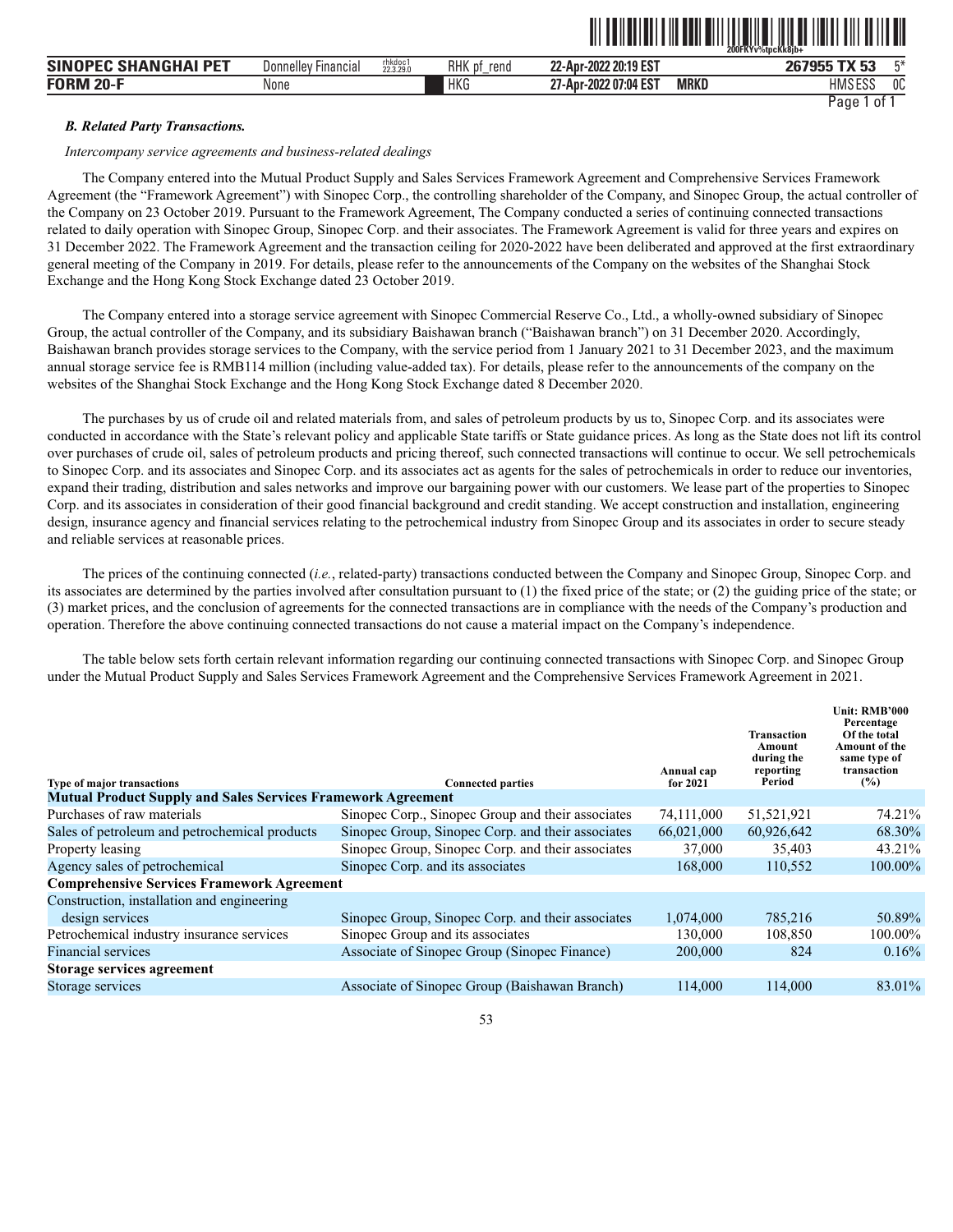| <b>SINOPEC SHANGHAI PET</b> | ≻ınancıal<br>Donnelley | $\sqrt{D}$<br>$0 - DPF -$<br>RHK<br>V DI-VV I<br>qanaaldo<br>22.3.29.0 | 18:39 ES1<br><b>OF</b><br>$-2022$<br>$v_{\text{b-ADI}}$ | ZU          | <b>OCTOER TV EA</b><br>ь/і<br>~ | $ -$<br>ъ.   |
|-----------------------------|------------------------|------------------------------------------------------------------------|---------------------------------------------------------|-------------|---------------------------------|--------------|
| <b>FORM 20-F</b>            | None                   | <b>HKG</b>                                                             | ∠07:04 EST<br>.202<br>/-Apr<br>. EJ 5                   | <b>MRKD</b> | <b>HMSESS</b>                   | $\sim$<br>υu |
|                             |                        |                                                                        |                                                         |             | _                               |              |

The prices of continuing connected transactions between the Company and Sinopec Group, Sinopec Corp. and their associates are based on: 1) national pricing; or 2) national guidance price; or 3) the market price is determined by both parties through negotiation, and the conclusion of the related party transaction agreement is based on the needs of the Company's production and operation. Therefore, the above continuing connected transactions do not have a significant impact on the independence of the Company.

The independent non-executive director of the Company has reviewed the continuing connected transactions of the Company and confirmed that: the above continuing connected transactions 1) are entered into in the daily business of the Company; 2) generally or better; 3) according to the agreement on the transaction, the terms are fair and reasonable and in line with the overall interests of the shareholders of the Company; and 4) the transaction amount in the Reporting Period was within the annual maximum limit.

## *HKSE connected transactions rules*

We are required by HKSE listing rules to obtain advance shareholder approval for certain transactions with related parties such as Sinopec Group, Sinopec Corp., or its associates. We comply with such HKSE listing rules by obtaining advance shareholder approval at least every three years for the renewal of our framework agreements (*e.g.*, the Mutual Product Supply and Sales Services Framework Agreement and the Comprehensive Services Framework Agreement) with Sinopec Corp. and Sinopec Group for setting maximum aggregated annual values spent on the supply of products and services under these agreements. The independent non-executive directors will need to confirm each year, upon reviewing our continuing connected transaction, that these transactions are conducted in the ordinary and usual course of our business, on normal commercial terms and in accordance with the terms of these agreements.

## *C. Interests of Experts and Counsel.*

Not applicable.

# **ITEM 8. FINANCIAL INFORMATION.**

# *A. Consolidated Statements and Other Financial Information.*

Please see Item 18. Financial Statements for our audited consolidated financial statements filed as part of this annual report.

#### *Litigation*

Neither we nor any of our subsidiaries is a party to, nor is any of our or their property the subject of any legal or arbitration proceedings which may have significant effects on our financial position or profitability or cash flows. We are not aware of any litigation or arbitration proceedings in which any of our directors, any member of our senior management or any of our affiliates is an adverse party or has a material adverse interest.

54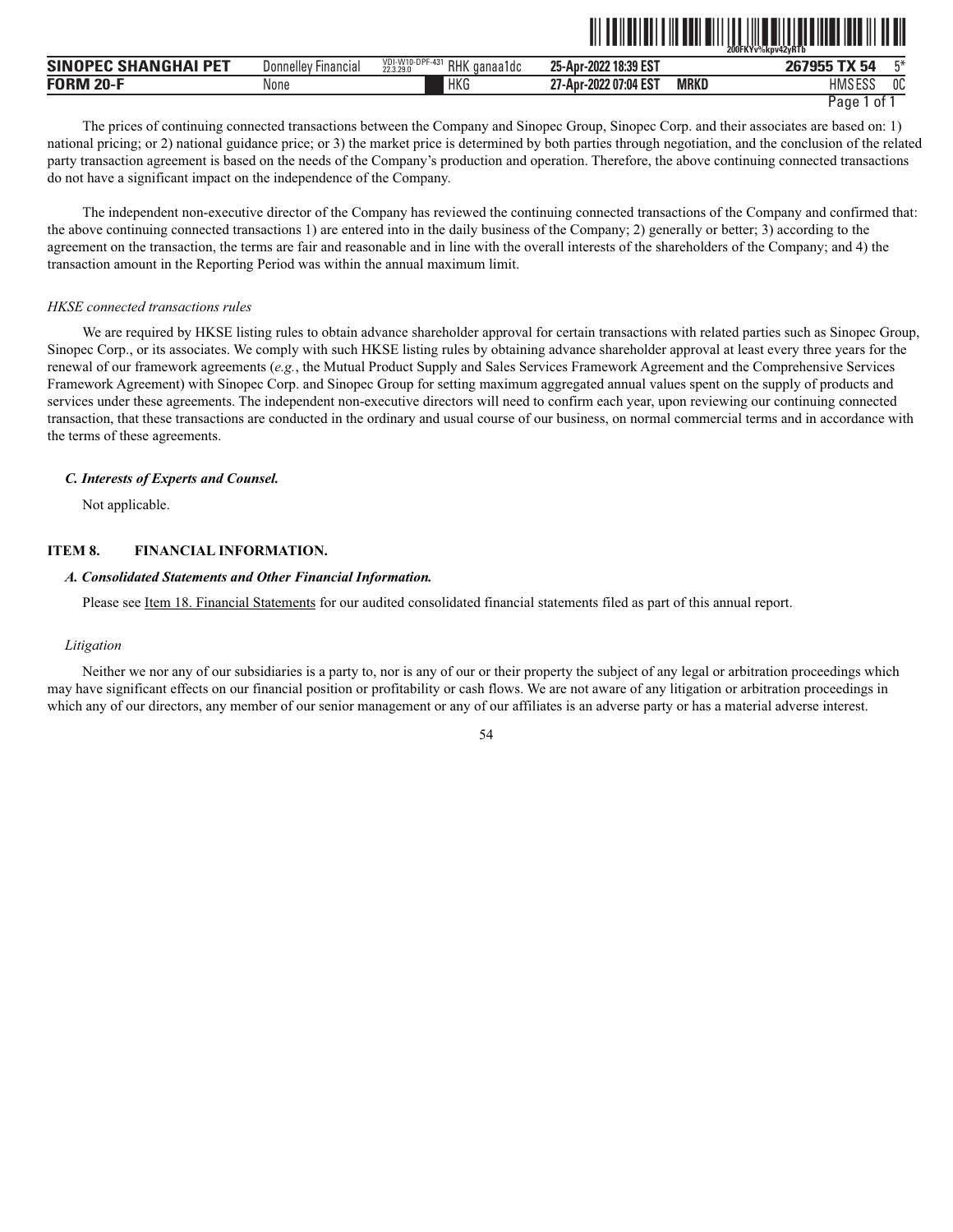|                                       |                          |                      |                    | ____                                 |             | 200FKYv%tpcKuWv1i                            | --------- |
|---------------------------------------|--------------------------|----------------------|--------------------|--------------------------------------|-------------|----------------------------------------------|-----------|
| <b>SINOPEC SHANGHAI</b><br><b>PFT</b> | ` Financial<br>Donnelley | rhkdoc1<br>22.3.29.0 | RHK p<br>rend<br>- | -2022 20:19 EST<br>הה<br>2-Apr<br>æ  |             | — V — —<br>267QRR <sup>-</sup><br>I A<br>ZU. | $A*$      |
| <b>FORM</b><br>$20-F$                 | None                     |                      | <b>HKG</b>         | -2022 07:04 EST<br>יי<br>./-Apr<br>" | <b>MRKD</b> | <b>HMSESS</b>                                | 0C        |

<u>îlî de hemar di navçeya Kuwava San Alban û navçeya Kuwava San Alban û navçeya Kuwava</u>

Page 1 of 1

#### *Dividend Policy*

Our Board of Directors may propose dividend distributions subject to the approval of the shareholders. The Articles of Association also provide that, the aggregate profits distributed in cash in the recent three years shall not be less than 30% of the average annual distributable profits within such three-year period. Shareholders receive dividends in proportion to their shareholdings.

The Articles of Association require that cash dividends and other distributions in respect of H Shares be declared in Renminbi and paid by us in Hong Kong Dollars while cash dividends and other distributions in respect of our A Shares be paid in Renminbi. If we record no profit for the year, we may not distribute dividends in such year.

We expect to continue to pay dividends, although there can be no assurance as to the particular amounts that might be paid from year to year. Payment of future dividends will depend upon our revenue, financial condition, future earnings and other factors. See Item 5. Operating and Financial Review and Prospects and Item 3. Key Information – A. Selected Financial Data – Dividends.

#### *B. Significant Changes.*

No significant change has occurred since the date of the financial statements included in this annual report.

# **ITEM 9. THE OFFER AND LISTING.**

#### *A. Offer and Listing Details*

The principal trading market for our H Shares is the HKSE. The ADSs, each representing 100 H Shares, have been issued by The Bank of New York Mellon as a depositary under a Deposit Agreement with us and are listed on the NYSE under the symbol "SHI." We have also listed our A Shares on the Shanghai Stock Exchange. Prior to our initial public offering on July 26, 1993 and subsequent listings on the HKSE and NYSE, there was no market for our H Shares or the ADSs. Public trading in our A Shares commenced on November 8, 1993.

## *B. Plan of Distribution*

Not applicable.

## *C. Markets*

Our H Shares are listed for trading on the HKSE (Code: 00338), our ADSs are listed for trading on the NYSE under the symbol "SHI" and our A Shares are listed for trading on the Shanghai Stock Exchange (Code: 600688).

#### *D. Selling Shareholders*

Not applicable.

#### *E. Dilution*

Not applicable.

#### *F. Expenses of the Issuer*

Not applicable.

## **ITEM 10. ADDITIONAL INFORMATION.**

## *A. Share Capital*

Not applicable.

## *B. Memorandum and Articles of Association.*

We are a joint stock limited company established in accordance with the PRC Company Law and certain other laws and regulations of the PRC. We are registered with the Shanghai Administration of Industry and Commerce with business license number 91310000132212291W.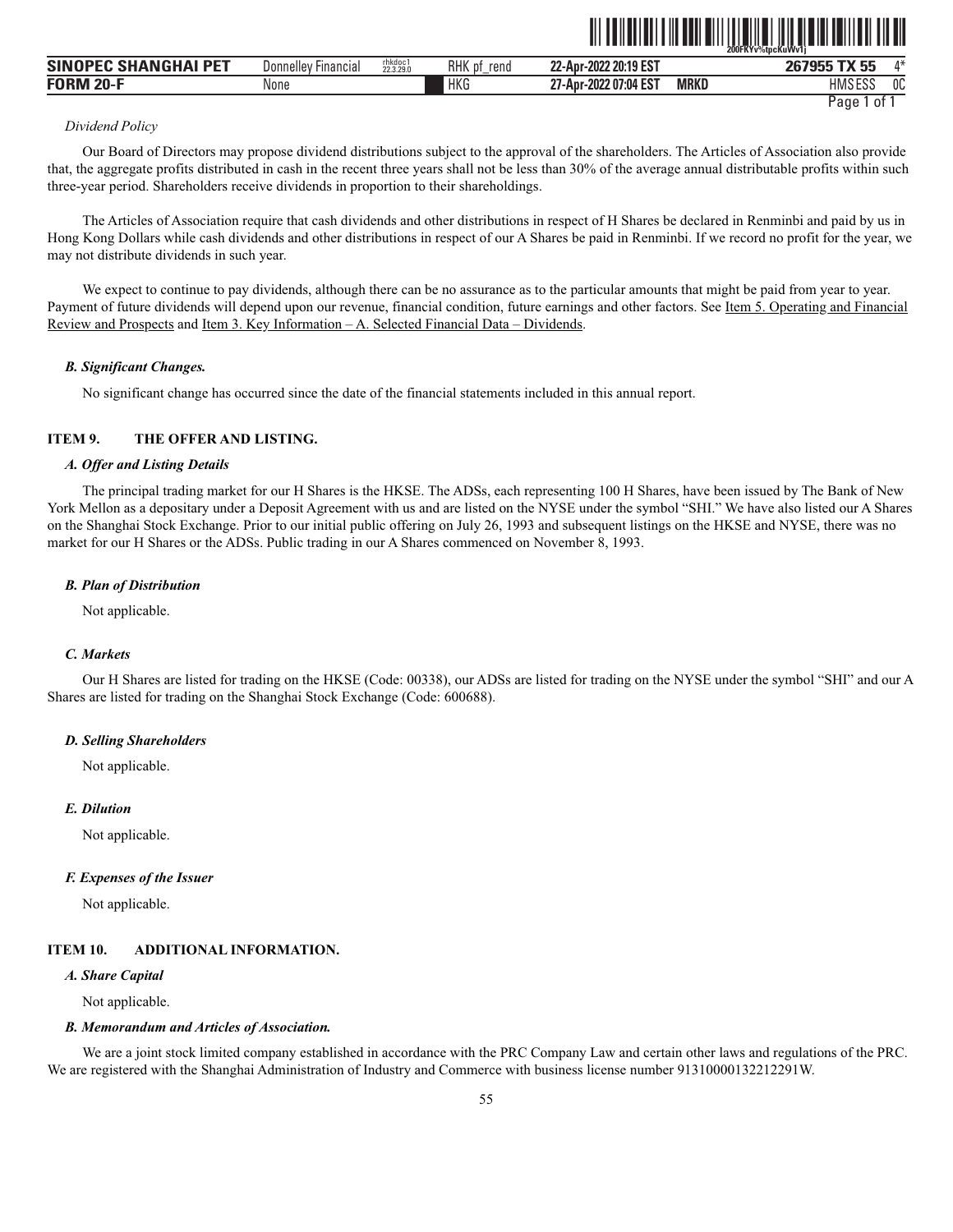|                                                 |                     |                      |             |                                            |             | 200FKYv%tpcKzTFbZ |               |
|-------------------------------------------------|---------------------|----------------------|-------------|--------------------------------------------|-------------|-------------------|---------------|
| <b>PFT</b><br><b>SHANGHAI</b><br><b>SINOPEC</b> | Donnelley Financial | rhkdoc1<br>22.3.29.0 | RHK<br>rend | 2022 20:19 EST<br>nn.<br>∠∠-Apr∹           |             | -0<br>---<br>.bb  | $^{\text{A}}$ |
| <b>FORM</b><br>$120-F$                          | None                |                      | HKG         | .2 07:04 EST<br>$\sim$<br>2022<br>∠/-Apr-‴ | <b>MRKD</b> | <b>HMSESS</b>     | 0C            |

Page 1 of 1

<u>oli od iloti di la liloti di la liloti di la liloti di la liloti di la liloti di la liloti di la liloti di la li</u>

The following is a summary based upon provisions of our Articles of Association as currently in effect, the PRC Company Law (1993) (as amended) and other selected laws and regulations applicable to us. You should refer to the text of the Articles of Association and to the texts of applicable laws and regulations for further information.

Our Articles of Association provide, at article 12, that our purpose is:

- to build and operate a diversified industrial company which will be one of the world's leading petrochemical companies;
- to promote the development of the petrochemical industry in China through the production of a broad variety of outstanding products; and
- to practice advanced, scientific management and apply flexible business principles, and to develop overseas markets for our products so that we and our shareholders receive reasonable economic benefits.

Our scope of business is limited to matters approved by Chinese authorities. Article 13 provides that our primary business scope includes:

Refining crude oil, petroleum products, petrochemical products, synthetic fibers and monomers, plastic products, raw materials for knitting and textile products, preparation of catalysts and recover waste catalysts, power, heat, water and gas supply, water treatment, railway cargo loading and unloading, inland water transport, wharf operation, warehousing, design, research and development, technology development, transfer, consultancy and other services, property management, lease of self-owned premises, internal staff training, design and fabrication of various advertisements, release of advertisements on self-owned media and quality technology services (administrative license should be obtained when required). We may adjust these subject to approval by governmental authorities.

The following discussion primarily concerns our shares and the rights of our shareholders. Holders of our ADSs will not be treated as our shareholders and will be required to surrender their ADSs for cancellation and withdrawal from the depositary facility in which the H Shares are held in order to exercise shareholder rights in respect of H Shares.

A Shares and overseas-listed foreign invested H Shares are both ordinary shares in our share capital. A Shares are shares we issue to domestic Chinese investors for subscription in Renminbi, while H Shares are shares we issue for subscription in other currencies to investors from Hong Kong, Macau, Taiwan and outside of China.

#### *Sources of Shareholders' Rights*

China's legal system is based on written statutes and is a system in which decided legal cases have little precedent value. China's legal system is similar to civil law systems in this regard. In 1979, China began the process of developing its legal system by undertaking to promulgate a comprehensive system of laws. In December 1993, the Standing Committee of the 8th National People's Congress adopted the PRC Company Law. Although the PRC Company Law is expected to serve as the core of a body of regulatory measures, which will impose a uniform standard of corporate behavior on companies and their directors and shareholders, only a limited portion of this body of regulatory measures has so far been promulgated.

Currently, the primary sources of shareholder rights are the Articles of Association, the PRC Company Law and the HKSE listing rules, which, among other things, impose standards of conduct, fairness and disclosure on us, our directors and our controlling shareholder. To facilitate the offering and listing of shares of Chinese companies overseas, and to regulate the behavior of companies whose shares are listed overseas, the former State Council Securities Committee and the former State Commission for Restructuring the Economic System issued the Mandatory Provisions for articles of association of Companies Listing Overseas on August 27, 1994. These provisions have been incorporated into our Articles of Association and any amendment to those provisions will only become effective after approval by the companies approval department authorized by the State.

In addition, upon the listing of and for so long as the H Shares are listed on the HKSE, we will be subject to those relevant ordinances, rules and regulations applicable to companies listed on the HKSE, the Securities and Futures Ordinance and the Codes on Takeovers and Mergers and Share Repurchases.

Unless otherwise specified, all rights, obligations and protections discussed below derive from our Articles of Association and/or the PRC Company Law.

## *Enforceability of Shareholders' Rights*

There has not been any public disclosure in relation to the enforcement by holders of H Shares of their rights under the charter documents of joint stock limited companies or the PRC Company Law or in the application or interpretation of the Chinese or Hong Kong regulatory provisions applicable to Chinese joint stock limited companies.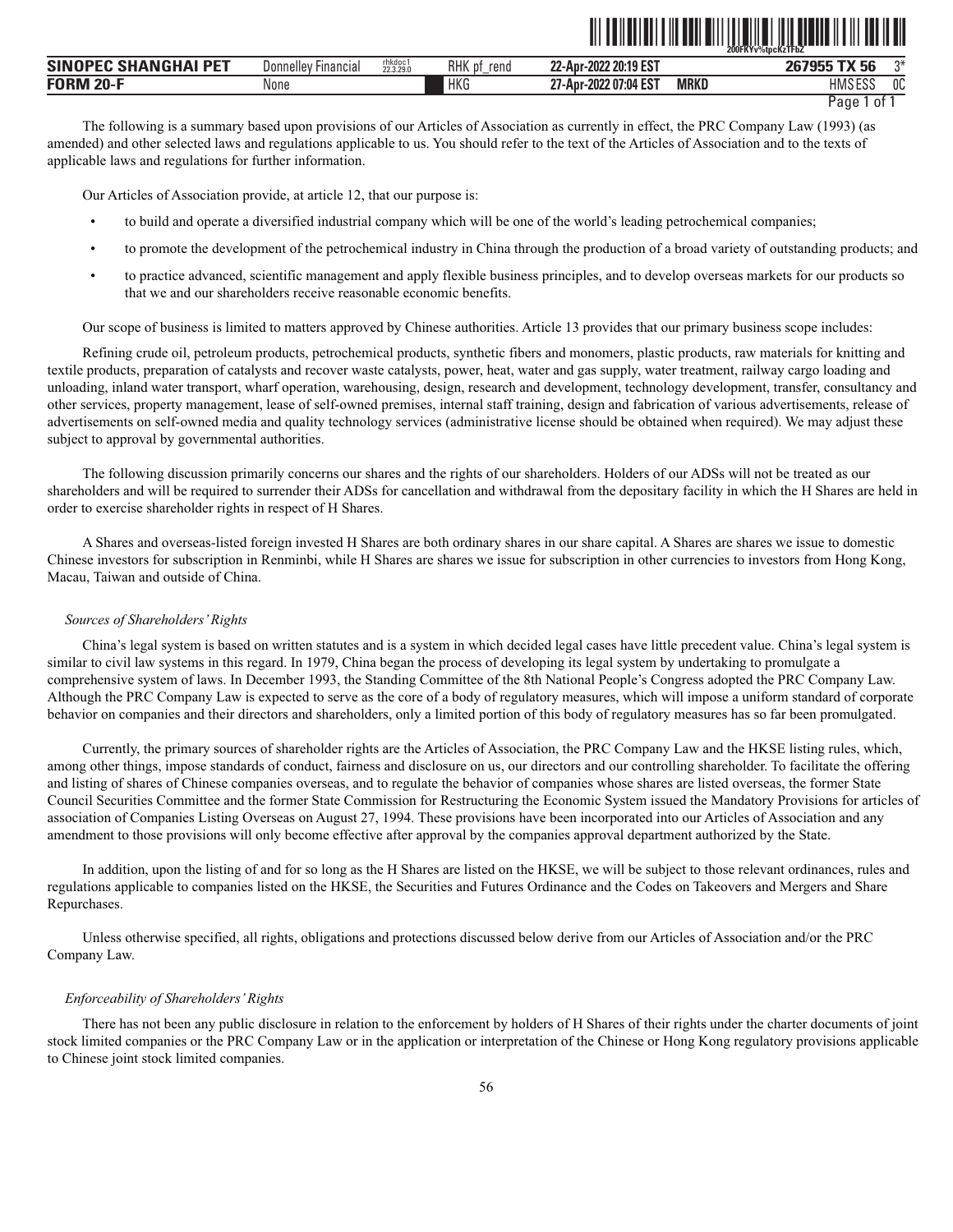| <b>HKG</b><br><b>HMSESS</b><br><b>MRKD</b><br>-2022 07:04 EST<br>יי<br><b>FORM 20-F</b><br>7-Apr-<br>None | <b>SINOPEC SHANGHAI PET</b> | <b>Financial</b><br>Donnellev | rhkdoc1<br>22.3.29.0 | RHK p<br>rend | -2022 20:19 EST<br>nn.<br>$2$ -Apr- $\degree$ | $-1$<br>267955 <sup>-</sup><br>IΛ<br>. | ግ* |
|-----------------------------------------------------------------------------------------------------------|-----------------------------|-------------------------------|----------------------|---------------|-----------------------------------------------|----------------------------------------|----|
|                                                                                                           |                             |                               |                      |               |                                               |                                        | 0C |

Page 1 of 1

In most states of the United States, shareholders may sue a corporation "derivatively." A derivative suit involves the commencement by a shareholder of a corporate cause of action against persons who have allegedly wronged the corporation, where the corporation itself has failed to enforce the claims directly. This would include suits against corporate officers, directors, or the controlling shareholder. This type of action is brought based upon a primary right of the corporation, but is asserted by a shareholder on behalf of the corporation. In accordance with the PRC Company Law, if a company incurs losses due to the violation of any provision of laws, administrative regulations or the Company's articles of association by any of its directors, supervisors and officers during his/her discharge of duties entrusted by the Company, or due to any other person's infringement of the Company's legal rights or interests, the shareholders of the Company may take legal action before a court under the PRC Company Law.

Our Articles of Association provide that all differences or claims

- between a holder of H Shares and us;
- between a holder of H Shares and any of our directors, supervisors, manager or other senior officers; or
- between a holder of H Shares and a holder of A Shares,

involving any right or obligation provided in the Articles of Association, the PRC Company Law or any other relevant law or administrative regulation which concerns our affairs must, with certain exceptions, be referred to arbitration at either the China International Economic and Trade Arbitration Commission in China or the Hong Kong International Arbitration Center. Our Articles of Association also provide that the arbitration will be final and conclusive. On June 21, 1999, an arrangement was made between Hong Kong and China for the summary mutual enforcement of each other's arbitration awards in a manner consistent with the United Nations Convention on the Recognition and Enforcement of Foreign Arbitral Awards and practices that occurred before the handover of Hong Kong to China. This arrangement was approved by the Supreme Court of China and the Hong Kong Legislative Council, and became effective on February 1, 2000.

All of our directors and officers reside outside the United States (principally in China) and substantially all of our assets and of those persons are located outside the United States. Therefore, you may not be able to effect service of process within the United States against any of those persons. In addition, China does not have treaties providing for the reciprocal recognition and enforcement of judgments of courts within the United States or most other countries that are members of the Organization for Economic Cooperation and Development. This means that administrative actions brought by regulatory authorities such as the SEC, and other actions which result in foreign court judgments could only be enforced in China if the judgments or rulings do not violate the basic principles of the law of China or the sovereignty, security and social public interest of the society of China, as determined by a People's Court of China which has jurisdiction for recognition and enforcement of judgments. We have been advised by our Chinese counsel, Haiwen & Partners, that there is doubt as to the enforceability in China of any actions to enforce judgments of United States courts arising out of or based on the ownership of our H Shares or ADSs, including judgments arising out of or based on the civil liability provisions of United States federal or state securities laws.

# *Restrictions on Transferability and the Share Register*

All fully paid up H Shares will be freely transferable in accordance with the Articles of Association unless otherwise prescribed by law and/or administrative regulations. Under current laws and regulations, H Shares may be traded only among investors who are not Chinese persons, and may not be sold to Chinese investors. Consequences under Chinese law of a purported transfer of H Shares to Chinese investors are unclear.

As provided in our Articles of Association, we may refuse to register a transfer of H Shares without providing any reason unless:

- all relevant transfer fees and stamp duties are paid;
- the instrument of transfer is accompanied by the share certificates to which it relates and any other evidence reasonably required by our board to prove the transferor's right to make the transfer;
- there are no more than four joint holders as transferees; and
- the H Shares are free from any lien of ours.

Additionally, no transfers of shares may be registered within the 30 days prior to a shareholders' general meeting or within five days before we decide on the distribution of dividends.

We are required to keep a register of our shareholders which shall be comprised of various parts, including one part which is to be maintained in Hong Kong in relation to H Shares listed on the HKSE. Shareholders have the right to inspect the share register. For a reasonable fee, shareholders may copy any part of the share register, obtain background information regarding our directors, supervisors, manager and other senior officers, minutes of shareholder general meetings and reports regarding our share capital and any share repurchases in the prior year.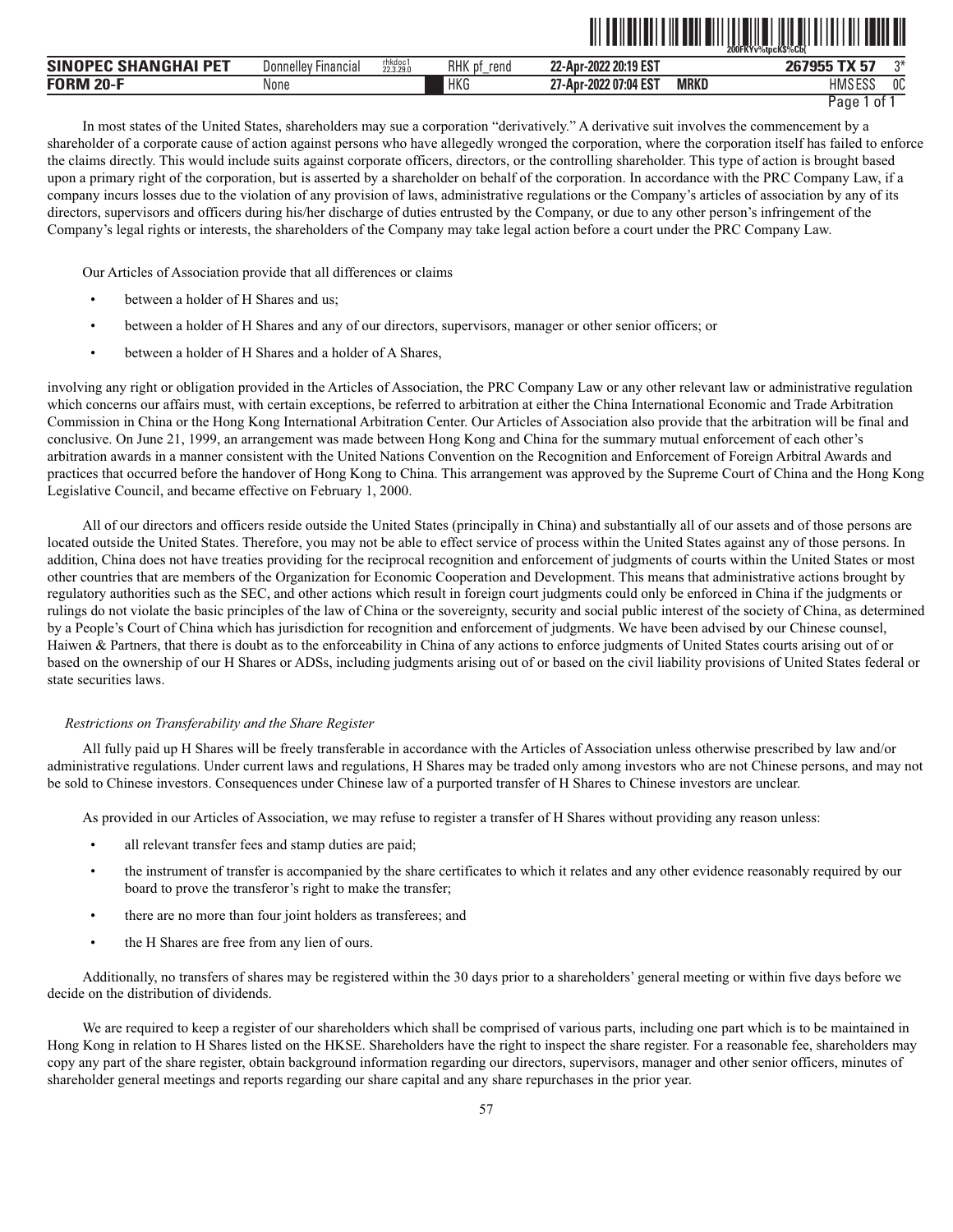|                                             |                                      |                       |                    | .                                               | 200FKYv%tpcL0j519                                            |                      |
|---------------------------------------------|--------------------------------------|-----------------------|--------------------|-------------------------------------------------|--------------------------------------------------------------|----------------------|
| <b>CHANCHAI</b><br><b>PFT</b><br><b>SIN</b> | <b>Financial</b><br><b>Donnelley</b> | rhkdoc'i<br>22.3.29.0 | RHK<br>rend        | -2022 20:19 EST<br>nn<br>'2-Anr-                | 58<br>$-11$<br><b>0070</b><br>ΖU<br>$\overline{\phantom{a}}$ | A.3L<br>$\mathbf{u}$ |
| <b>FORM</b><br>20 E                         | None                                 |                       | <b>LIVC</b><br>nnu | <b>MRKD</b><br>-2022 07:04 EST<br>nп<br>'7-Apr- | <b>HMSESS</b>                                                | 0C                   |

<u>oli toiluttuittiin on mittituuttoi liittuvat tiidittuvat oli</u>

Page 1 of 1

### *Dividends*

Upon approval by ordinary resolution at a shareholders' meeting, our Board of Directors may propose dividend distribution at any time. The Articles of Association permits dividends issued in the form of cash or shares. Special resolution of the shareholders' general meeting is required for dividends issued in the form of shares.

Dividends may only be distributed, however, after allowance has been made for:

- recovery of losses, if any;
- allocations to the statutory common reserve fund; and
- allocations to a discretionary common reserve fund.

The Articles of Association require us to appoint on behalf of the holders of H Shares a receiving agent which is registered as a trust corporation under the Trustee Ordinance of Hong Kong to receive dividends we declare in respect of the H Shares on behalf of the H shareholders. The Articles of Association require that cash dividends and other distributions in respect of H Shares be declared in Renminbi and paid by us in Hong Kong Dollars while cash dividends and other distributions of the A Shares shall be paid in Renminbi.

If we record no profit for the year, we may not normally distribute dividends for the year.

Dividend payments may be subject to Chinese withholding tax. See Item 10. Additional Information – E. Taxation.

#### *Voting Rights and Shareholders' Meetings*

Our Board of Directors must convene a shareholders' annual general meeting once every year within six months from the end of the preceding financial year. Our board must convene an extraordinary general meeting within two months of the occurrence of any one of the following events:

- where the number of directors is less than five as required by the PRC Company Law or two-thirds of the number specified in our Articles of Association;
- where our unrecovered losses reach one-third of the total amount of our share capital;
- where shareholder(s) holding 10% or more of our issued and outstanding voting shares request(s) in writing; or
- whenever our board deems necessary or our Supervisory Committee so requests.

Meetings of a special class of shareholders must be called in specified situations when the rights of the holders of that class of shares may be varied or abrogated, as discussed below. The Board of Directors, the Supervisory Committee, and shareholders individually or collectively holding 3% or more of our total voting shares are entitled to make written proposals to a shareholders' meeting. Shareholders individually or collectively holding more than 3% of our total shares may submit written interim proposals to the convener of a shareholders' meeting ten days before the meeting.

All shareholders' meetings must be convened by our board by notice given to shareholders by personal service, mail or announcement in the newspaper not less than 45 days before the meeting. Based on the written replies we receive 20 days before a shareholders' meeting, we will calculate the number of voting shares represented by shareholders who have indicated that they intend to attend the meeting. We can convene the shareholders' general meeting if the number of voting shares represented by those shareholders is more than one-half of our total voting shares. Otherwise, we shall, within five days, inform the shareholders again of the motions to be considered and the date and venue of the meeting by way of public announcement. After the announcement is made, the shareholders' meeting may be convened. Our accidental omission to give notice of a meeting to, or the non-receipt of notice of a meeting by, a shareholder will not invalidate the proceedings at that shareholders' meeting. However, an extraordinary shareholders meeting cannot conduct any business not contained in the notice of meeting.

Shareholders at meetings have the power, among other things, to decide on our operational policies and investment plans, to approve or reject our proposed annual budget, approve our profit distribution plans, an increase or decrease in share capital, the issuance of debentures, our merger or liquidation and any amendment to our Articles of Association. Shareholders also have the right to review any proposals by a shareholder owning 3% or more of our shares.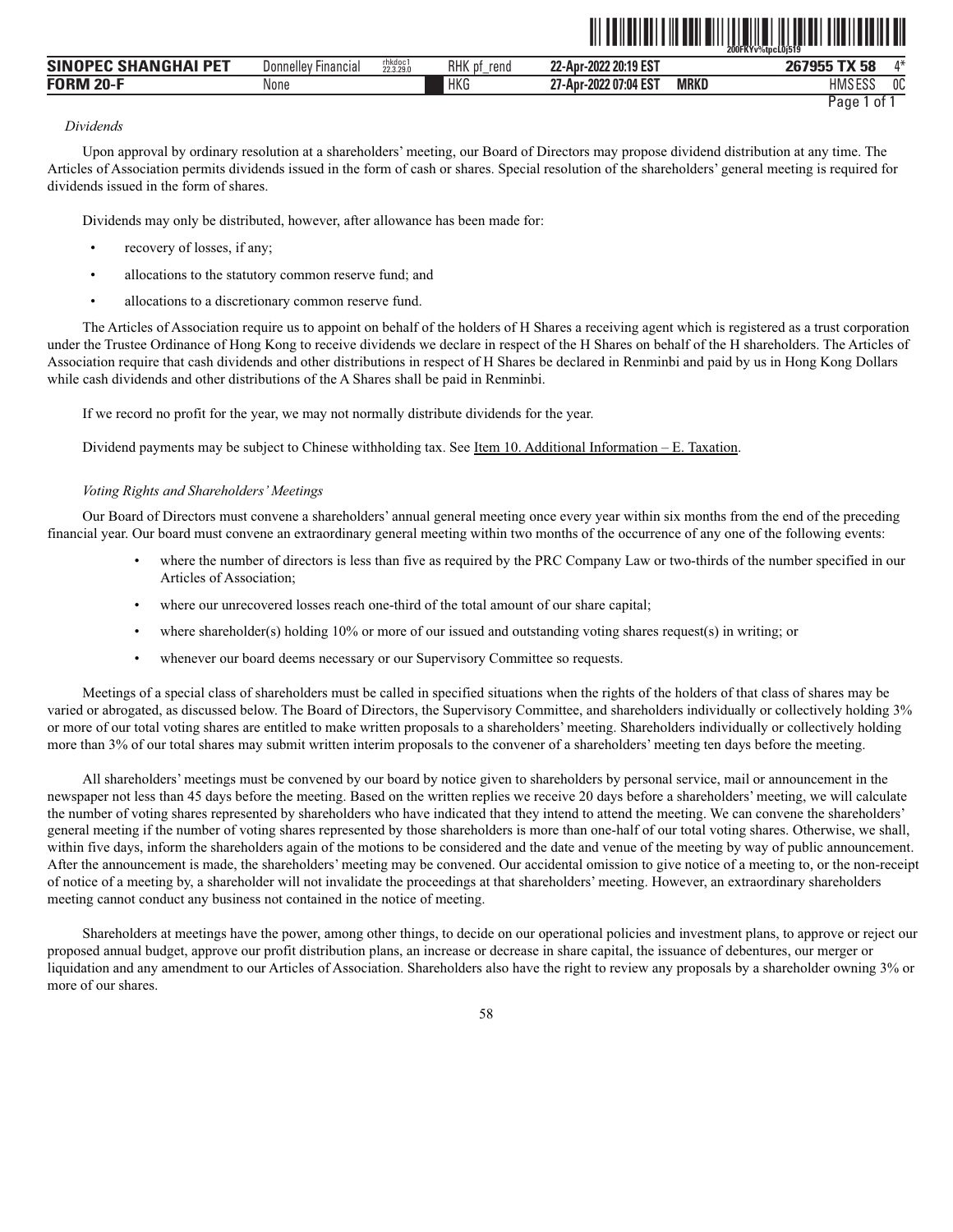|--|

| <b>SHANGHAI</b><br><b>PF1</b><br><b>SINOPEC</b> | Financial<br>Donnellev | rhkdoc1<br>22.3.29.0 | RHK<br>rend<br>рt | 2 20:19 EST<br>nn<br>$-202z$<br>$2$ -Apri |             | <b>267055 TV 50</b><br>--      | $ -$<br>. . |
|-------------------------------------------------|------------------------|----------------------|-------------------|-------------------------------------------|-------------|--------------------------------|-------------|
| <b>FORM 20-F</b><br>71 J -                      | None                   |                      | <b>HKG</b>        | nп<br>? 07:04 ES1<br>.202<br>7-Apr        | <b>MRKD</b> | <b>HMSESS</b><br><b>STATES</b> | 0C          |

Page 1 of 1

In general, holders of H Shares and A Shares vote together as a single class at all meetings and on all matters. However, the rights of a class of shareholders may not be varied or abrogated, unless approved by both a special resolution of all shareholders at a general shareholders' meeting and by a special resolution of shareholders of that class of shares at a separate meeting. Our Articles of Association specify, without limitation, that the following amendments would be deemed to be a variation or abrogation of the rights of a class of shareholders:

- increasing or decreasing the number of shares of a class or of a class having voting or distribution rights or privileges equal or superior to that class;
- removing or reducing rights to receive dividends in a particular currency;
- creating shares with voting or distribution rights superior to shares of that class;
- restricting or adding restrictions to the transfer of ownership of shares of that class;
- allotting and issuing rights to subscribe for, or to convert into, shares of that class or another class;
- increasing the rights or privileges of any other class; or
- modifying the provision of our Articles of Association that specifies which amendments would be deemed a variation or abrogation of the rights of a class of shareholder.

For votes on any of these matters, or any other matter that would vary or abrogate the rights of the A Shares or H Shares, the holders of A Shares and H Shares are deemed to be separate classes and vote separately. However, "Interested Shareholders" are not entitled to vote at class meetings. The meaning of "Interested Shareholder" depends on the proposal to be voted on at the class meeting:

If the proposal is for us to repurchase our shares either from all shareholders proportionately or by purchasing share on a stock exchange, an "Interested Shareholder" is our controlling shareholder;

- If the proposal is for us to repurchase our shares from a shareholder by a private contract, an "Interested Shareholder" is the shareholder whose shares would be repurchased;
- If the proposal is for our restructuring, an "Interested Shareholder" is any shareholder that has an interest in the restructuring different from the other shareholders of the class or who bears a burden under the proposed restructuring that is less than proportionate to his shareholdings of the class.

Our Articles of Association specifically provide that an issue of up to 20% of A and H Shares would not be a variation or abrogation of the rights of A shareholders or H shareholders, therefore, separate approval of the A shareholders or H Shareholders would not be required.

Each share is entitled to one vote on all matters submitted to a vote of our shareholders at all shareholders' meetings, except for meetings of a special class of shareholders where only holders of shares of the affected class are entitled to vote on the basis of one vote per share of the affected class.

Shareholders are entitled to attend and vote at meetings either in person or by proxy. Proxy authorization forms must be in writing and deposited at our company's principal offices, or at such other place specified in the notice of shareholders meeting not less than 24 hours before the time that such meeting will be held or the time appointed for passing upon the relevant resolutions. If a proxy authorization form is signed by a third party on behalf of the relevant shareholder, then such proxy authorization form must be accompanied by the signature authorization letter or other such document authorizing such third party to sign on behalf of the shareholder.

Except for those actions discussed below, which require supermajority votes, or special resolutions, resolutions of the shareholders are passed by a simple majority of the voting shares held by shareholders who are present in person or by proxy. Special resolutions must be passed by more than two-thirds of the voting rights represented by shareholders who are present in person or by proxy.

The following decisions must be adopted by special resolution:

- an increase or reduction of our share capital or the issue of shares of any class, warrants and other similar securities;
- the issue of our debentures:
- our division, merger, dissolution and liquidation;
- amendments to our Articles of Association: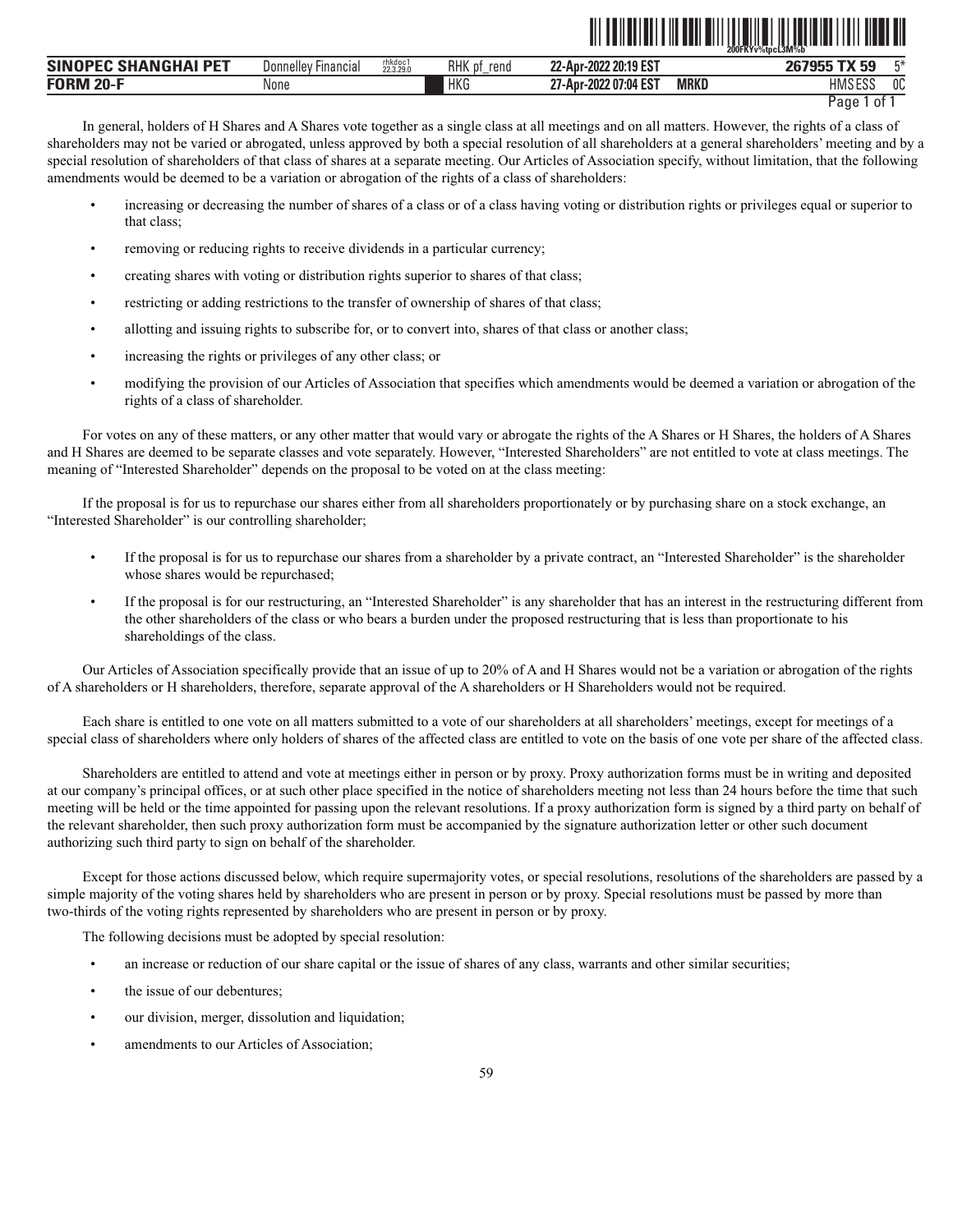|                                                                   |                               |                    |                         |                                                                |             | 200FKYv%tpcL5aYbA                                           | --------  |
|-------------------------------------------------------------------|-------------------------------|--------------------|-------------------------|----------------------------------------------------------------|-------------|-------------------------------------------------------------|-----------|
| <b>PFT</b><br><b>SHANGHAI</b><br>SINO.<br>$\mathbf{u}$ PFC<br>- - | <b>Financial</b><br>Donnelley | rhkdoc<br>22.3.29. | RHK<br>rend<br>.nt<br>_ | -2022 20:19 EST<br>nn<br>$2$ -Apr- $\degree$                   |             | 267955 TY 60<br>'ou<br>ΖO                                   | <b>FM</b> |
| <b>FORM</b><br>י הר<br>. ZU-                                      | None                          |                    | <b>HKG</b>              | -2022 07:04 EST<br>n <sub>7</sub><br>$\angle$ /-Apr- $\degree$ | <b>MRKD</b> | <b>HMSESS</b><br><b>Contract Contract Contract Contract</b> | 0C<br>___ |

Page 1 of 1

ˆ200FKYv%tpcL5gYbAŠ

- significant acquisition or disposal of material assets or provision of guarantees conducted within the period of one year with a value exceeding 30% of our latest audited total assets;
- share incentive schemes; and
- any other matters considered by the shareholders in a general meeting and which they have resolved by way of an ordinary resolution to be material and should be adopted by special resolution.

All other actions taken by the shareholders, including the appointment and removal of our directors and independent auditors and the declaration of normal dividend payments, will be decided by an ordinary resolution of the shareholders.

Our listing agreement with the HKSE provides that we may not permit amendments to certain sections of our Articles of Association that are subject to the Mandatory Provisions. These sections include provisions relating to (i) varying the rights of existing classes of shares, (ii) voting rights, (iii) our ability to purchase our own shares, (iv) rights of minority shareholders and (v) procedures on liquidation. In addition, certain amendments to the Articles of Association require the approval and assent of Chinese authorities.

# *Board of Directors*

Our Articles of Association authorize 11 to 15 directors. Directors are elected by shareholders at a general meeting for a three year term from among candidates nominated by the Board of Directors or by shareholders holding 3% or more of our shares (Independent Directors may be nominated by shareholders each holding 1% or more of our shares). Because our directors do not serve staggered terms, the entire Board of Directors will stand for election, and could be replaced, every three years. Our directors are not required to hold any shares in us, and there is no age limit requirement for the retirement or non- retirement of our directors.

In addition to obligations imposed by laws, administrative regulations or the listing rules of the stock exchanges on which our shares are listed, the Articles of Association place on each of our directors, supervisors, manager and any other senior officers a duty to each shareholder, in the exercise of our functions and powers entrusted to them:

- not to cause us to exceed the scope of business stipulated in our business license;
- to act honestly in what he considers our best interests;
- not to expropriate our assets in any way, including (without limitation) usurpation of opportunities which may benefit us; and
- not to expropriate the individual rights of shareholders, including (without limitation) rights to distributions and voting rights, except according to a restructuring which has been submitted to the shareholders for their approval in accordance with the Articles of Association.

Our Articles of Association further place on each of our directors, supervisors, manager and other senior officers:

- a duty, in the exercise of their powers and discharge of their duties, to exercise the care, diligence and skill that a reasonably prudent person would exercise in comparable circumstances;
- a fiduciary obligation, in the discharge of his duties, not to place himself or herself in a position where his or her interests may conflict with his or her duty to us; and
- a duty not to cause a person or an organization related or connected to him or her in specified relationships to do what they are prohibited from doing.

We pay all expenses that our directors incur for their services as directors. Directors also receive compensation for their services under service contracts that are negotiated by the Board of Directors and approved by the shareholders.

Subject to the stipulations of relevant laws and regulations, the shareholders in a general meeting may by ordinary resolution remove any director before the expiration of his term of office. Except for the restrictions placed on the controlling shareholder, discussed below, our shareholders in general meeting have the power to relieve a director or supervisor from liability for specific breaches of duty.

Cumulative voting is required for a meeting of shareholders held for the election of two or more of our directors or supervisors as long as more than 30% of our outstanding shares are held by a single shareholder. Cumulative voting allows shareholders to cast a number of votes for a candidate equal to the number of shares held multiplied by the number of directors being elected at the shareholders' meeting. If a shareholder attempts to cast more votes than he is entitled to under this system, all of the shareholder's votes will be invalid and will be deemed an abstention.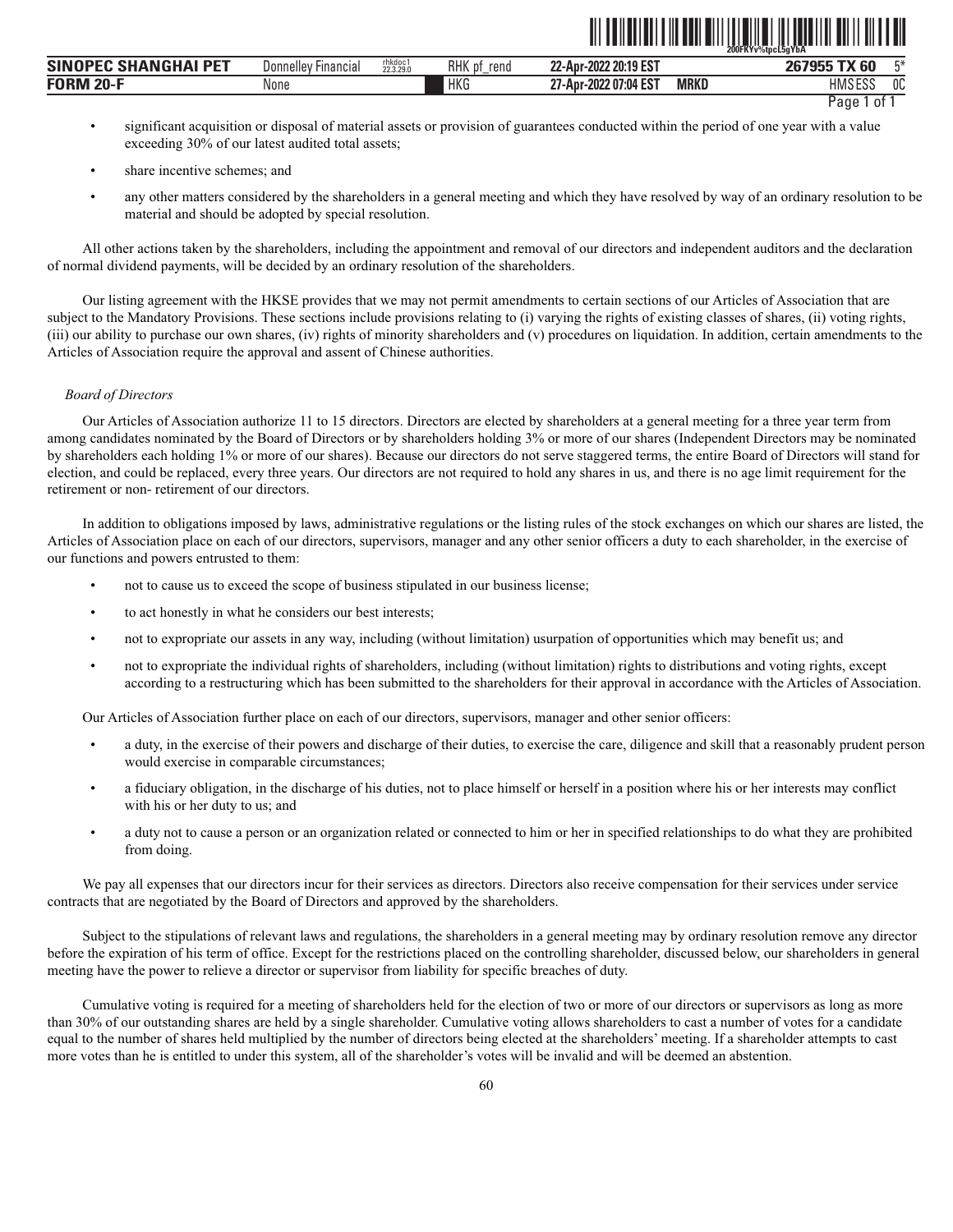| <b>SINOPEC SHANGHAI PET</b> | Donnellev<br><b>Financia</b> | rhkdoc i<br>22.3.29.0 | RHK<br>rend | 2 20:19 EST<br>nn.<br>-202<br>'-Ani                    |      | $-11.02$<br>. . | F.X. |
|-----------------------------|------------------------------|-----------------------|-------------|--------------------------------------------------------|------|-----------------|------|
| <b>FORM 20-</b>             | None                         |                       | <b>HKG</b>  | $\sim$<br>207:04 ES <sup>-</sup><br>.202<br>7-Anr<br>. | MRKD | <b>HMSESS</b>   | 0C   |
|                             |                              |                       |             |                                                        |      |                 | . .  |

Page 1 of 1

More than one third of our directors of board must be independent from our shareholders and not hold any office with us (each, "Independent Director"). At least one Independent Director must be an accounting professional and all Independent Directors must possess a basic knowledge of the operations of a listed company and be familiar with relevant laws and rules and have at least five years working experience in law, economics or other area required for the fulfillment of responsibilities as an Independent Director. Independent Directors may not serve for terms exceeding six years. In addition, there are specific persons who are disqualified from acting as Independent Director. These include:

- immediate family members of persons who work for us or our associated entities;
- persons or their immediate family who hold one percent or more of our shares or are among our ten largest shareholders;
- any persons that satisfied the foregoing conditions within the past one year;
- persons providing financial, legal, consultation or other services to us or our associated entities;
- persons who already serve as Independent Director for five other listed companies; and
- anyone identified by the CSRC as unsuitable for serving as an Independent Director.

If the resignation of an Independent Director would cause our Board of Directors to have less than one third Independent Directors, the resignation will only become effective after a new Independent Director has been appointed.

Our Board will be required to meet at least four times each year. Directors who miss two consecutive Board meetings without appointing an alternate director to attend on their behalf will be proposed for removal at the next shareholders' meeting, provided that Independent Directors may miss three consecutive meetings in person before being proposed for removal.

Directors may not vote on any matter in which he has a material interest, nor will he be counted for purposes of forming a quorum on such a matter.

Board resolutions are passed by a simple majority of the Directors except for the following matters which require the consent of more than two thirds of the Directors:

- proposals for our financial policies;
- the increase or reduction of our registered capital;
- the issue of securities of any kind and their listing;
- any repurchase of our shares;
- significant acquisitions or disposals;
- our merger, division or dissolution; and
- any amendment to our Articles of Association.

Our Board of Directors or Supervisory Committee may nominate candidates for our Board of Directors and Supervisory Committee. In addition, shareholders holding one percent or more of our shares have the right to nominate candidates for Independent Director or Independent Supervisor and shareholders holding three percent or more of our shares have the right to nominate other candidates for Director or Supervisor. For candidates for Director, the nominator and candidates will be responsible for providing truthful and complete information about the candidate for disclosure. Candidates for Independent Director must publicly declare that there does not exist any relationship between himself and us that may influence his independent, objective judgment. The CSRC may veto any candidate for Independent Director.

Any material connected transactions are subject to prior approval by our Independent Directors. Connected transactions are those defined by the HKSE and by Chinese rules and regulations, but would generally include transactions with any of the following:

- any company that, directly or indirectly, controls us or is under common control with us;
- any shareholders owning 5% or more of our shares;
- our directors, supervisors and other senior management;
- any of our key technical personnel or key technology suppliers; and
- any close relative or associate of any of the above.

Our Independent Directors can also propose to the Board of Directors the appointment or removal of our auditors, the convening of a Board meeting, independently appoint external auditors, solicit votes from shareholders and report circumstances directly to shareholders, Chinese securities regulatory authorities or other government departments. Two or more may request that the Board convene an extraordinary meeting of shareholders.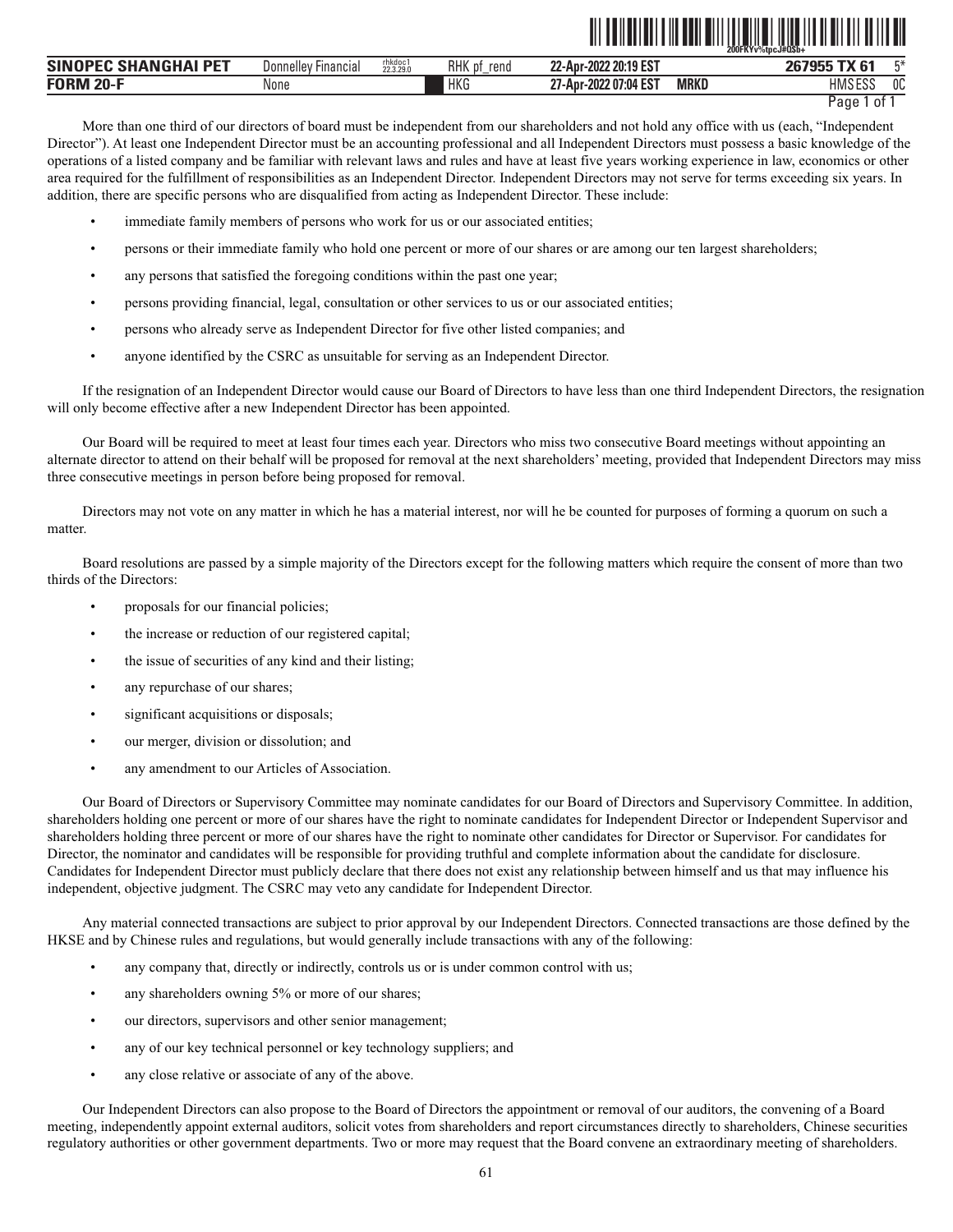# ˆ200FKYv%tpcK1NQ1VŠ **200FKYv%tpcK1NQ1V**

| <b>SINOR</b><br><b>SHANGHAI PFT</b> | <b>Donnelley</b><br><b>Hinancia</b> | rhkdoc 1<br>22.3.29.0 | RHK<br>rend<br>рt | 2 20:19 EST<br>nn<br>2022<br>∠∠-Anr-‴ |      | $T_{\rm M}$ or<br>b2<br>$\boldsymbol{\Lambda}$<br>w | л*  |
|-------------------------------------|-------------------------------------|-----------------------|-------------------|---------------------------------------|------|-----------------------------------------------------|-----|
| <b>FORM 20-1</b>                    | None                                |                       | HKG               | !07:04 EST<br>2022<br>'/-Apr          | MRKD | HMS ESS                                             | 0C  |
|                                     |                                     |                       |                   |                                       |      |                                                     | . . |

Page 1 of 1

Our Independent Directors will have to express their opinion on specified matters to the Board or to the shareholders at a shareholders' meeting, either by a single unanimous statement or individually. These matters are:

- the nomination, removal and remuneration of directors or senior management;
- any major loans or financial transactions with our shareholders or related enterprises and whether we have taken adequate steps to ensure repayment;
- matters that the Independent Director believes may harm the rights and interests of minority shareholders; and
- any other matter that they are required to opine on by applicable law or rules.

These opinions must be expressed as either, agree, qualified agreement, opposition or unable to form an opinion. All but agreement must also be accompanied by a supporting explanation. If public disclosure of the matter is required, we must also disclose the opinions of our Independent Directors.

Any Independent Director may engage independent institutions to provide independent opinions as the basis of their decision. We must arrange the engagement and bear any costs.

## *Supervisory Committee*

The Supervisory Committee is responsible for supervising our directors and senior officers and preventing them from abusing their positions and powers or infringing upon the rights and interests of our company or those of our shareholders and employees. The Supervisory Committee has no power over the decisions or actions of our directors or officers except for requesting the directors or officers to correct any acts that are harmful to our interests. The Supervisory Committee is composed of six members appointed for a three year term. It has the right to:

- attend the meetings of our Board of Directors;
- inspect our financial affairs;
- supervise and evaluate the conduct of our directors, general manager and other senior officers in order to determine whether they violate any laws, regulations or the Articles of Association in performing their duties;
- require our directors, general manager or other senior officers to correct any act harmful to our interests and those of our shareholders and employees;
- verify financial reports, accounting reports, business reports, profit distribution plans and other financial information proposed to be tabled at the shareholders' general meeting, and entrust registered accountants and practicing accountants to re-review such documents upon its discovery of any problems;
- require the Board of Directors to convene an extraordinary general meeting of shareholders;
- represent us in negotiations with directors or in initiating legal proceedings against a director on our company's behalf;
- conduct investigation into any identified irregularities in our operations, and where necessary, to engage accountants, legal advisers or other professionals to assist in the investigation; and
- any other matters authorized by the Articles of Association.

One third of our Supervisory Committee members must be employee representatives appointed by our employees. The remaining members are appointed by the shareholders in a general meeting, provided that our directors, general manager and senior officers are not eligible to serve as supervisors. The Supervisory Committee must meet at least four times a year. Decisions of the Supervisory Committee can be passed by the consents of over two thirds of all the supervisors. We will pay all reasonable expenses incurred by the Supervisory Committee in appointing professional advisors, such as lawyers, accountants or auditors.

# *Liquidation Rights*

In the event of our liquidation, payment of borrowings out of our remaining assets will be made in the order of priority prescribed by applicable laws and regulations. After payment of borrowings, we will distribute the remaining property to shareholders according to the class and proportion of their shareholdings. For this purpose, the H Shares will rank equally with the A Shares.

# *Obligation of Shareholders*

Shareholders are not obligated to make any further contributions to our share capital other than as agreed by the subscriber of the relevant shares on subscription. This provision means that holders of ADSs will also not be obligated to make further contributions to our share capital.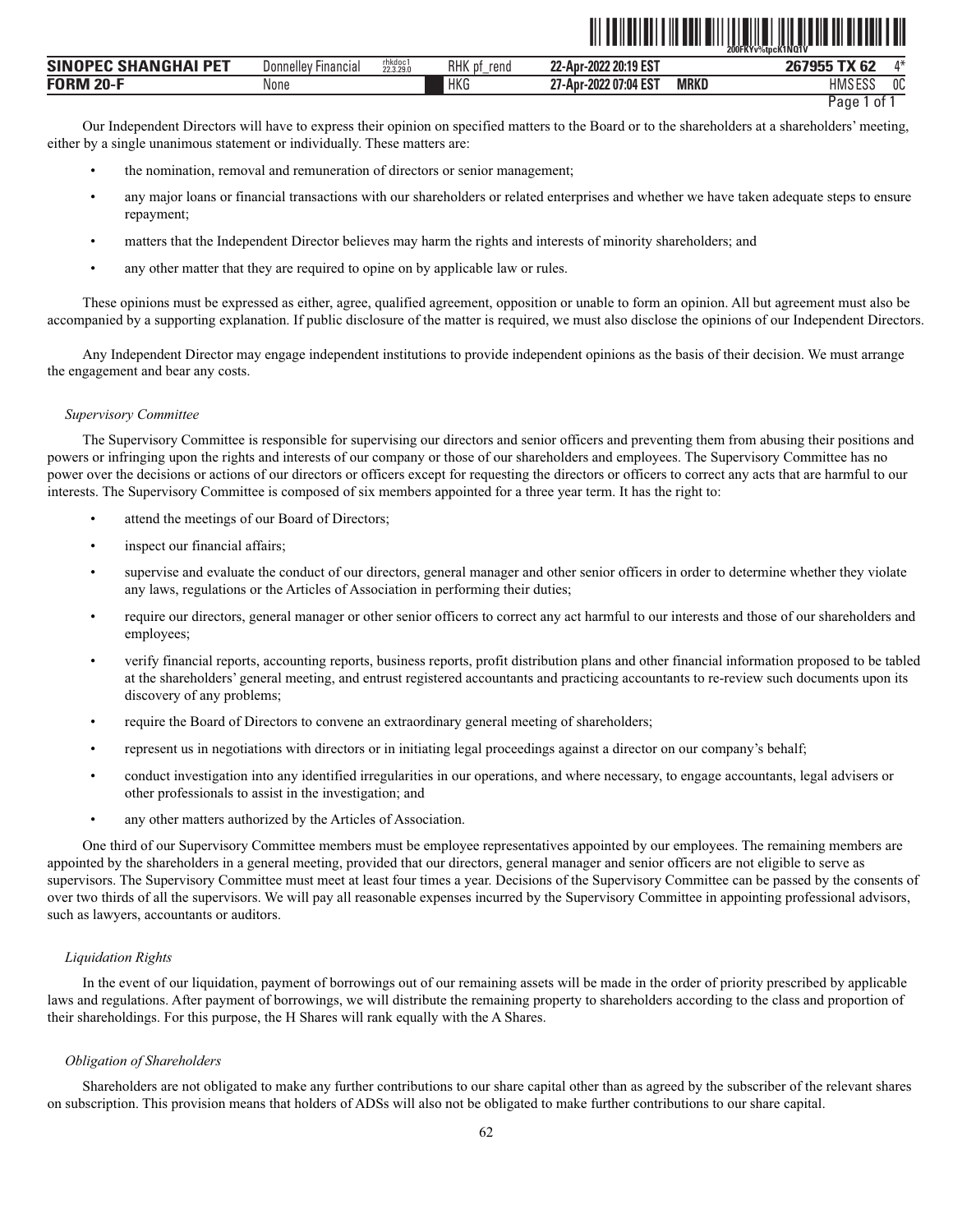|                             |                     |                      |             |                       |             | 200FKYv%tpcK5azb4           |         |
|-----------------------------|---------------------|----------------------|-------------|-----------------------|-------------|-----------------------------|---------|
| <b>SINOPEC SHANGHAI PET</b> | Donnelley Financial | rhkdoc1<br>22.3.29.0 | RHK<br>rend | 22-Apr-2022 20:19 EST |             | 267955 TX 63<br>Ζb<br>IA 03 | $A - X$ |
| <b>FORM 20-F</b>            | None                |                      | <b>HKG</b>  | 27-Apr-2022 07:04 EST | <b>MRKD</b> | <b>HMSESS</b>               | 0C      |
|                             |                     |                      |             |                       |             | 0t<br>Page                  |         |

<u>oli toiluttui kuoleittiin muotti valtaa sittävän k</u>

#### *Duration*

We are organized as a stock limited company of indefinite duration.

#### *Increase in Share Capital*

The Articles of Association require that approval by a resolution of the shareholders be obtained prior to issuing new shares. New issues of shares must also be approved by the relevant Chinese authorities.

#### *Reduction of Share Capital and Purchase by Us of Our Shares*

We may reduce our registered share capital only upon obtaining the approval of the shareholders and, when applicable, relevant Chinese authorities. Repurchases may be made either by way of a general offer to all shareholders in proportion to their shareholdings, by purchasing our shares on a stock exchange or by an off-market contract with shareholders.

#### *Restrictions on Large or Controlling Shareholders*

Our Articles of Association provide that, in addition to any obligation imposed by laws and administrative regulations or required by the listing rules of the stock exchanges on which our shares are listed, a controlling shareholder cannot exercise voting rights in a manner prejudicial to the interests of the shareholders generally or of some part of the shareholders:

- to relieve a director or supervisor from his or her duty to act honestly in our best interest;
- to approve the expropriation by a director or supervisor (for his or her own benefit or for the benefit of another person) of our assets in any way, including, without limitation, opportunities which may benefit us; or
- to approve the expropriation by a director or supervisor (for his or her own benefit or for the benefit of another person) of the individual rights of other shareholders, including, without limitation, rights to distributions and voting rights (but not according to a restructuring of our company which has been submitted for approval by the shareholders in a general meeting in accordance with our Articles of Association).

A controlling shareholder, however, will not be precluded by our Articles of Association or any laws and administrative regulations or the listing rules of the stock exchanges on which our shares are listed from voting on these matters.

A controlling shareholder is defined by our Articles of Association as any person who, acting alone or together with others:

- has the power to elect more than one-half of the Board of Directors;
- has the power to exercise, or to control the exercise of, 30% or more of our voting rights;
- holds 30% or more of our issued and outstanding shares; or
- has *de facto* control of us in any other way.

#### *Minutes, Accounts and Annual Report*

Our shareholders may inspect copies of the minutes of the shareholders' general meetings during our business hours free of charge. Shareholders are also entitled to receive copies of these minutes within seven days of receipt of the reasonable charges we may require.

Our fiscal year is the calendar year ending December 31. Each fiscal year, we must mail our financial report to shareholders not less than 21 days before the date of the shareholders' annual general meeting. These and any interim financial statements must be prepared in accordance with Chinese accounting standards and, for so long as H Shares are listed on the HKSE, must also be prepared in accordance with or reconciled to either Hong Kong accounting standards or international accounting standards. The financial statements must be approved by an ordinary resolution of the shareholders at the annual general meeting.

Independent auditors are appointed each year by the shareholders at the annual meeting.

#### *C. Material Contracts.*

We have not entered into any material contracts in the last two years other than in the ordinary course of business and other than those described in Item 4. Information on the Company or elsewhere in this annual report on Form 20-F.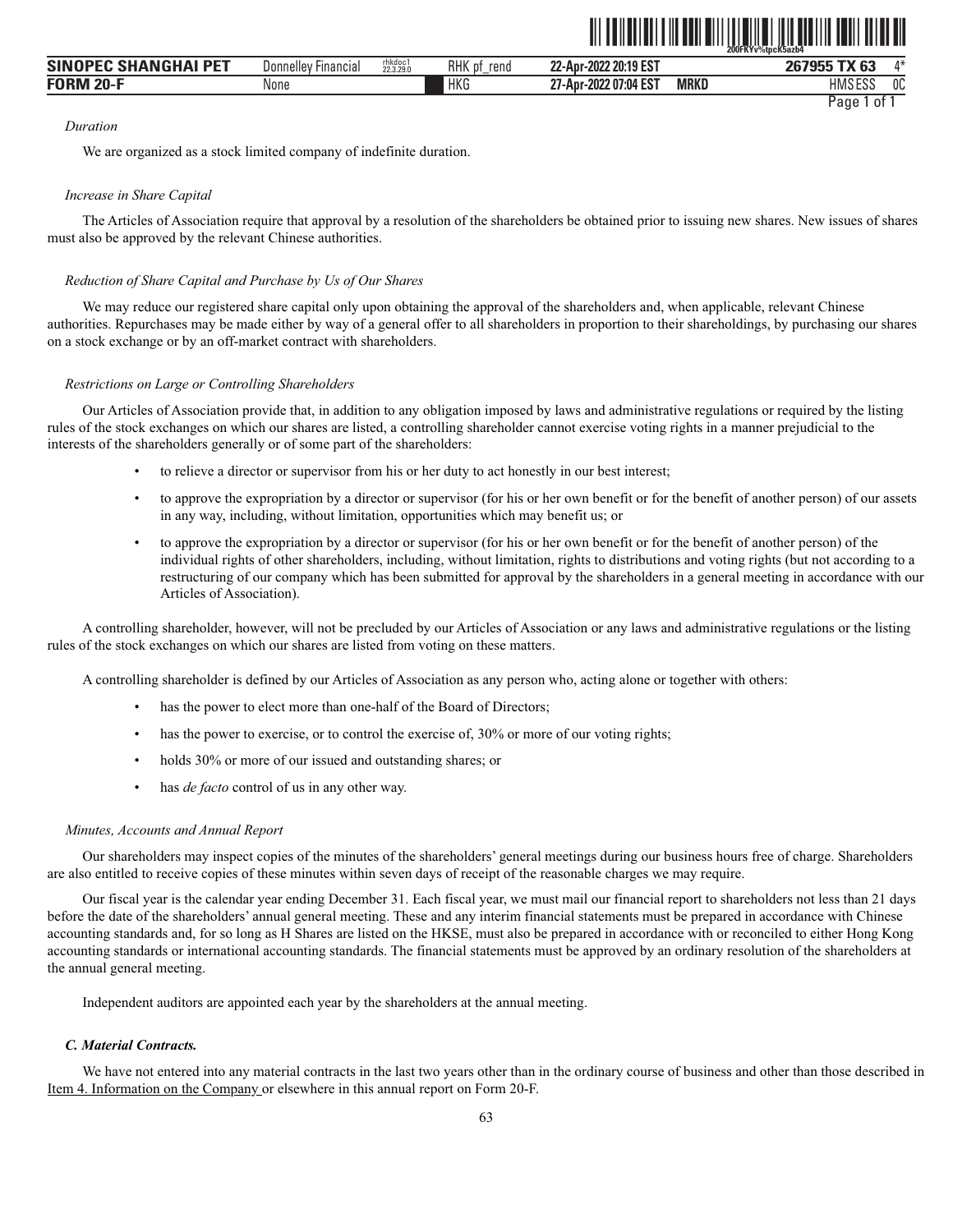|                                          |                            |                       |             |                                  | 200FKYv%tpcK9P2b}            |              |
|------------------------------------------|----------------------------|-----------------------|-------------|----------------------------------|------------------------------|--------------|
| <b>PFT</b><br>:HANGHAI<br><b>SINOPEC</b> | <b>Donnelley Financial</b> | rhkdoc'i<br>22.3.29.0 | RHK<br>rend | 22-Apr-2022 20:19 EST<br>nn.     | OCJOFF TV CA<br>64<br>ZU     | $A - A$      |
| <b>FORM</b><br>.00<br>∠v-r               | None                       |                       | <b>HKG</b>  | nп<br>2 07:04 ES1<br>27-Apr-2022 | <b>HMSESS</b><br><b>MRKD</b> | $\sim$<br>υu |

ˆ200FKYv%tpcK9P2b}Š **200FKYv%tpcK9P2b}**

Page 1 of 1

#### *D. Exchange Controls.*

Our Articles of Association require that cash dividends on our H Shares be declared in Renminbi and paid in HK Dollars. The Articles of Association further stipulate that unless otherwise provided in law and administrative regulations, such dividends must be converted to HK Dollars at a rate equal to the average of the closing exchange rates for HK Dollars as announced by the Chinese Foreign Exchange Trading Center for the calendar week preceding the date on which the dividends are declared.

The Renminbi currently is not a freely convertible currency. SAFE, under supervision of the People's Bank of China ("PBOC"), controls the conversion of Renminbi into foreign currency. Chinese governmental policies were introduced in 1996 to reduce restrictions on the convertibility of Renminbi into foreign currency for current account items. In recent years, the Chinese government has gradually simplified and improved the foreign exchange administration policies in relation to capital items, such as the cancellation of foreign exchange registration and approval for domestic and overseas foreign direct investment. However, foreign exchange control over the capital items is not completely abolished. The limitations on foreign exchange could affect our ability to obtain foreign exchange through borrowings or equity financing, or to obtain foreign exchange for capital expenditures.

On July 21, 2005, the Chinese government changed its policy of pegging the Renminbi to the U.S. Dollar. Under the new policy, the Renminbi is permitted to fluctuate within a narrow and managed band against a basket of certain foreign currencies. Since the adoption of this new policy, the value of the Renminbi has fluctuated daily within a narrow band, but overall has appreciated against the U.S. Dollar. Nevertheless, the Chinese government continues to receive significant international pressure to further liberalize its currency policy which could result in a further and more significant appreciation in the value of the Renminbi against the U.S. Dollar. While the impact of the foregoing developments is not entirely clear, it appears that the trend in the Chinese government's foreign exchange policy is toward easier convertibility of the Renminbi.

The holders of the ADSs will receive the HK Dollar dividend payments in U.S. Dollars at conversion rates related to market rates and subject to fees as set forth in our Deposit Agreement with The Bank of New York Mellon, as Depositary. The HK Dollar is currently linked to and trades within a narrow band against the U.S. Dollar at a rate that does not deviate significantly from HK\$7.80 = U.S.\$1.00. The Hong Kong government has stated its intention to maintain such link, although there can be no guarantee that such link will be maintained.

#### *E. Taxation*

## *PRC Taxation*

The following is a summary of those taxes, including withholding provisions, to which United States security holders are subject under existing Chinese laws and regulations. The summary is subject to changes in Chinese law, including changes that could have retroactive effect. The summary does not take into account or discuss the tax laws of any country other than China, nor does it take into account the individual circumstances of a security holder. This summary does not purport to be a complete technical analysis or an examination of all potential tax effects under such laws and regulations.

## *Tax on Dividends*

### *For an Individual Investor*

According to the Individual Income Tax Law of the People's Republic of China, as amended on August 31, 2018 and effective on January 1, 2019 (the "Individual Income Tax Law") dividends paid by Chinese companies to individual investors are subject to Chinese withholding tax at a flat rate of 20%. As for a foreign individual investor that neither has a domicile nor resides in China, or that has no domicile and has resided in China for no more than one year, the dividends received by such an investor in China are generally subject to a withholding tax at a flat rate of 20% under the individual income tax law, subject to exemption or reduction by an applicable income tax treaty. According to the State Administration of Taxation's tax treatments with regard to the dividends of H Shares paid by onshore non-foreign invested enterprises listed on the HKSE, we will withhold and pay the individual income tax at the tax rate of 10% for individual shareholders who are residents of Hong Kong, Macau, or countries which have entered into tax treaties with China, which provide for a 10% dividends tax rate, and we will temporarily withhold and pay the individual income tax at the tax rate of 10% for individual shareholders who are residents of countries which have entered into tax treaties with China, which provide for a less than 10% dividends tax rate. Shareholders of H Shares may directly or through our Company apply to the in-charge tax authority for the preferential treatments provided by the relevant tax treaties.

Upon the approval by the in-charge tax authority, the excessive amount being paid will be refunded. For individual shareholders who are residents of countries which have entered into tax treaties with China providing for a more than 10% but less than 20% dividends tax rate, we will withhold and pay the individual income tax at the specific tax rate required therein. We will withhold and pay the individual income tax at the dividends tax rate of 20% for individual shareholders who are residents of countries which have not entered into any forms of tax treaties with China or in circumstances other than above described.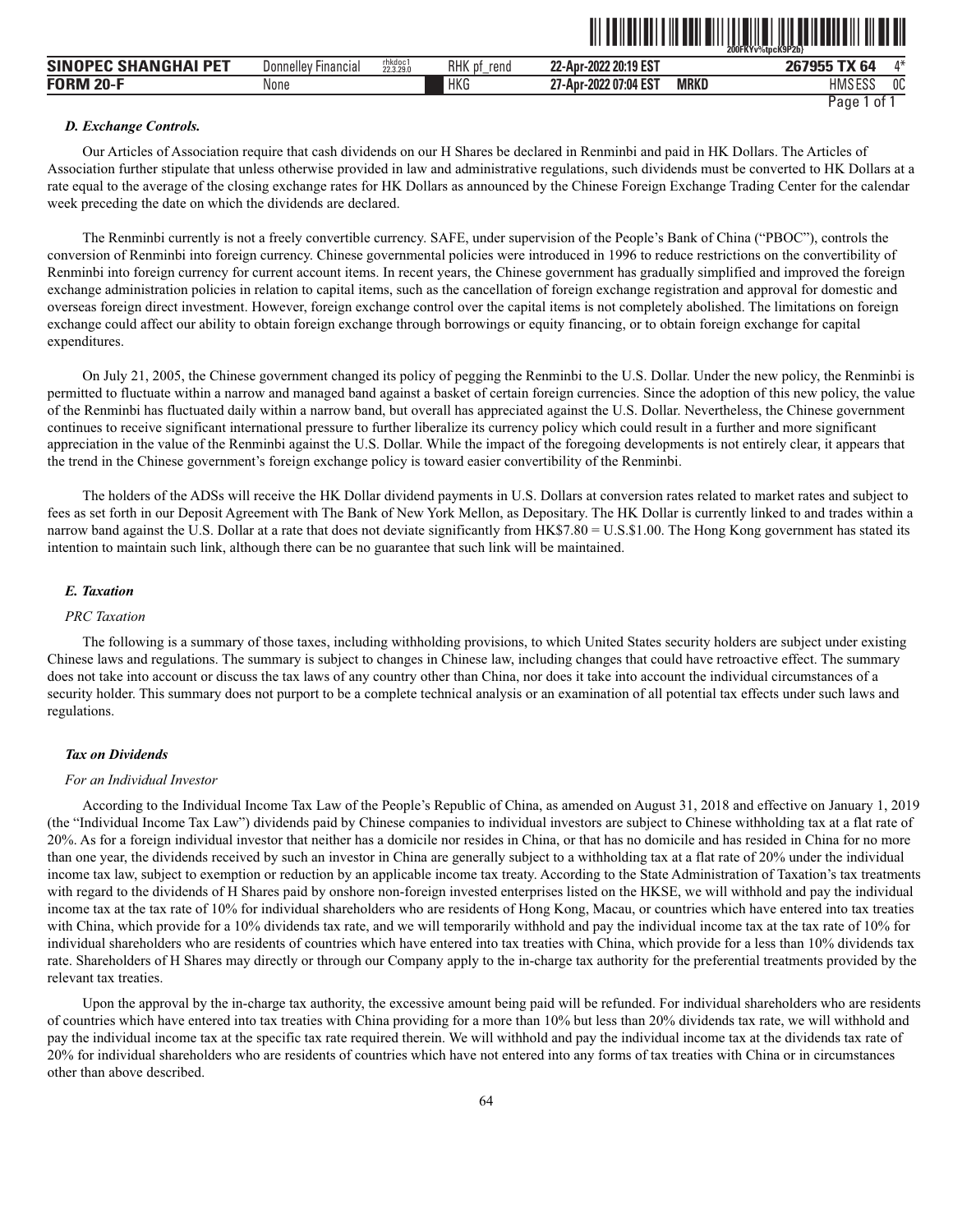|                                            |                     |                       |             | - - -  -- . -- . -  --- . --                    |                           |              |
|--------------------------------------------|---------------------|-----------------------|-------------|-------------------------------------------------|---------------------------|--------------|
| <b>PFT</b><br><b>ANGHALL</b><br><b>SIN</b> | Donnelley Financial | rhkdoc i<br>22.3.29.0 | RHK<br>rend | -2022 20:19 EST<br>nn<br>∠∠-Anr-‴               | OCJOEF TV CE<br>b.<br>ZU. | $A - X$      |
| <b>FORM</b><br>on F<br>2V-r                | None                |                       | <b>HKG</b>  | <b>MRKD</b><br>2 07:04 ES1<br>nп<br>27-Apr-2022 | <b>HMSESS</b>             | $\sim$<br>υu |

<u>oli toiluttui ja suunnittiin muutti ja kunnittiin mu</u>

Page 1 of 1

#### *For a Corporation*

According to the Enterprise Income Tax Law of the People's Republic of China ("Enterprise Income Tax Law") and its implementation rules, as amended on December 29, 2018, dividends by Chinese resident enterprises to non-resident enterprises are ordinarily subject to a Chinese withholding tax levied at a flat rate of 10%. For purposes of the Enterprise Income Tax Law, a "Chinese resident enterprise" is an enterprise which is either (i) set up in China in accordance with PRC laws or (ii) set up in accordance with the laws of a foreign country (region) but whose actual administrative headquarters is in China. For purposes of the Enterprise Income Tax Law, a "non-resident enterprise" is an enterprise which is set up in accordance with the laws of a foreign country (region) and whose actual administrative headquarters is located outside China but which has either (i) set up a legal presence in China or (ii) has income originating from China despite not having formally set up a legal presence in China. The State Administration of Taxation issued a *Circular on Issues Relating to the Withholding of Enterprise Income Tax for Dividends Distributed by Resident Enterprises in China to Non-resident Enterprises Holding H-shares of the Enterprises* (Guo Shui Han [2008] No. 897) on November 6, 2008, which further clarifies that Chinese resident enterprises should, in distributing dividends for 2008 or any year hereafter to non-resident enterprises holding H-shares of the Chinese resident enterprise, withhold enterprise income tax for such dividends at a tax rate of 10%. After receiving dividends, non-resident enterprises holding H-shares of any Chinese resident enterprise can, on their own or through an agent, file an application to the relevant taxation authorities for such dividends to be covered by any applicable tax treaty (or other arrangement). The relevant taxation authorities should, upon reviewing and verifying the application and supporting materials to be correct, refund the difference between the tax levied and the tax payable calculated at a tax rate specified by the applicable tax treaty (or other arrangement).

#### *Capital Gains Tax*

#### *For an Individual Investor*

So far as we are aware, in practice, capital gains derived by a foreign individual investor from the sale of overseas-listed shares are temporarily exempted from individual income tax.

#### *For a Corporation*

According to the Enterprise Income Tax Law and its implementation rules, a non-resident enterprise is subject to a 10% withholding tax for capital gains derived from the disposal of overseas-listed shares unless such payment is exempted or deducted pursuant to applicable double taxation treaties or otherwise. According to the Circular issued by the State Administration of Taxation on Issues regarding Income Tax Payable by Foreign Invested Enterprises, Foreign Enterprises and Individuals for Capital Gains Derived from the Disposal of Shares (Equity Interests) and Dividends (Guoshuifa [1993] No. 45), capital gains derived by a non-resident enterprise from the disposal of overseas-listed shares are temporarily exempted from withholding tax in China. However, this circular has been revoked in 2011. Therefore, technically, PRC withholding tax should be applied to non-resident enterprises on capital gains derived from the disposal of overseas-listed shares unless it is tax exempted under the applicable double tax treaty. So far as we are aware, practically, there is no consistent enforcement of the collection of such withholding tax in China at current stage. However, we are aware of cases where the PRC tax authorities try to levy PRC withholding tax when they became aware of the disposal of the overseas- listed shares that the profits from the disposal of shares are derived from China.

#### *Tax Treaties*

China has an income tax treaty with the United States that currently limits the rate of Chinese withholding tax to 10% for dividends paid to individuals and corporations that qualify for treaty benefits. However, this treaty does not offer reduced tax rates for capital gains.

However, if certain conditions under the double tax treaty are satisfied (*e.g.*, the shareholding in H-shares is less than 25% and the H-share company is not 'land rich'), the capital gains may be exempted from the 10% PRC withholding tax.

#### *Stamp Tax*

While no express exemption exists for the imposition of Chinese stamp tax on transfers of Overseas Shares pursuant to the Provisional Regulations of the People's Republic of China Concerning Stamp Tax, as amended on January 8, 2011, we are not aware of any circumstance under which Chinese stamp tax has actually been imposed on the transfer of Overseas Shares.

## *Estate or Gift Tax*

China does not currently impose any estate or gift tax.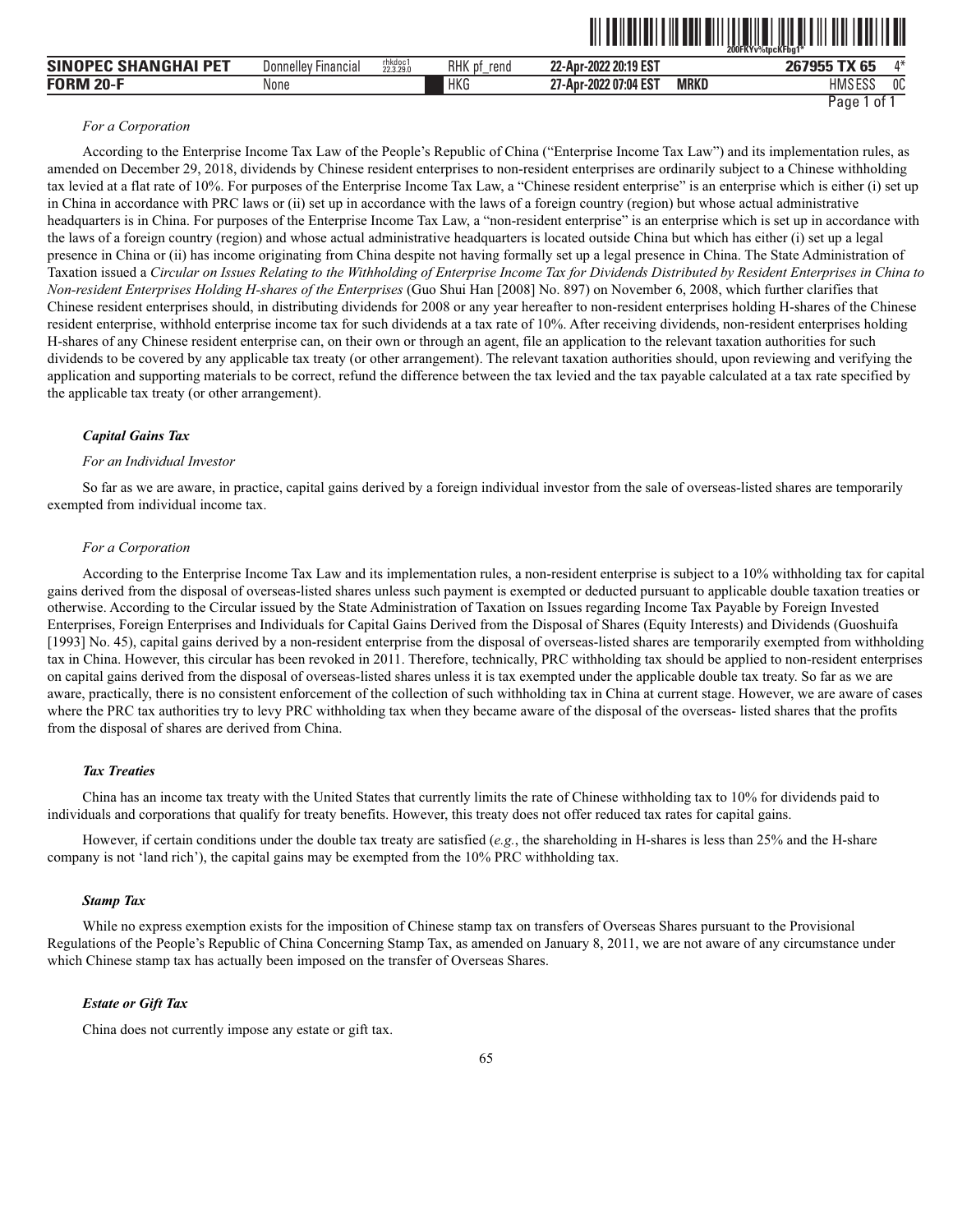|                                              |                                      |                       |                    | .                                               | 200FKYv%tpcKKo9bJ<br>__________                      | _____  |
|----------------------------------------------|--------------------------------------|-----------------------|--------------------|-------------------------------------------------|------------------------------------------------------|--------|
| <b>CHANCHAI</b><br><b>PFT</b><br><b>SINC</b> | <b>Financial</b><br><b>Donnelley</b> | rhkdoc'i<br>22.3.29.0 | RHK<br>rend        | -2022 20:19 EST<br>nn<br>'2-Anr-                | $\sim$<br>$-1$<br>OCJOFF<br>ЮO<br>ΖU<br>$\mathbf{r}$ | $\sim$ |
| <b>FORM</b><br><b>ON E</b>                   | None                                 |                       | <b>LIVC</b><br>nnu | <b>MRKD</b><br>-2022 07:04 EST<br>nп<br>'7-Apr- | <b>HMSESS</b>                                        | 0C     |

<u>oli toiloitta ja on oli tiittiva koko kautan oli t</u>

Page 1 of 1

#### *U.S. Taxation*

The following is a summary of the material U.S. federal income tax consequences of the ownership and disposition of H Shares or ADSs to U.S. Holders (as defined below). The following discussion is not exhaustive of all possible tax considerations. This summary is based upon the Internal Revenue Code of 1986, as amended (the "Code"), regulations promulgated under the Code by the U.S. Treasury Department (including proposed and temporary regulations), rulings, current administrative interpretations and official pronouncements of the Internal Revenue Service ("IRS"), and judicial decisions, all as currently available and all of which are subject to differing interpretations or to change, possibly with retroactive effect. Such change could materially and adversely affect the tax consequences described below. No assurance can be given that the IRS will not assert, or that a court will not sustain, a position contrary to any of the tax consequences described below.

This discussion does not address state, local, or foreign tax consequences, or the net investment income tax consequences, of the ownership and disposition of H Shares or ADSs. (See "PRC Taxation" above).

This summary is for general information only and does not address all aspects of U.S. federal income taxation that may be important to a particular holder in light of its investment or tax circumstances or to holders subject to special tax rules, such as: banks; financial institutions; insurance companies; dealers in stocks, securities, or currencies; entities treated as partnerships for U.S. federal income taxes or partners therein; traders in securities that elect to use a mark-to-market method of accounting for their securities holdings; tax-exempt organizations; real estate investment trusts; regulated investment companies; qualified retirement plans, individual retirement accounts, and other tax-deferred accounts; expatriates of the United States; individuals subject to the alternative minimum tax; persons holding H Shares or ADSs as part of a straddle, hedge, conversion transaction, or other integrated transaction; persons who acquired H Shares or ADSs pursuant to the exercise of any employee stock option or otherwise as compensation for services; persons actually or constructively holding 10% or more of the voting power or value of our stock; U.S. Holders (as defined below) whose functional currency is other than the U.S. Dollar; and persons holding our H Shares or ADSs in connection with a trade or business conducted outside the United States.

**This discussion is not a comprehensive description of all of the U.S. federal tax consequences that may be relevant with respect to the ownership and disposition of H Shares or ADSs. We urge you to consult your own tax advisor regarding your particular circumstances and the U.S. federal income and estate tax consequences to you of owning and disposing of H Shares or ADSs, as well as any tax consequences arising under the laws of any state, local, or foreign or other tax jurisdiction and the possible effects of changes in U.S. federal or other tax laws.**

This summary is directed solely to U.S. Holders (defined below) who hold their H Shares or ADSs as capital assets within the meaning of Section 1221 of the Code, which generally means as property held for investment. For purposes of this discussion, the term "U.S. Holder" means a beneficial owner of H Shares or ADSs that is any of the following:

- a citizen or resident of the United States or someone treated as a U.S. citizen or resident for U.S. federal income tax purposes;
- a corporation (or other entity taxable as a corporation for U.S. federal income tax purposes) created or organized in or under the laws of the United States, any state thereof, or the District of Columbia; or
- a trust or estate, the income of which is subject to U.S. federal income taxation regardless of its source.

#### *ADSs*

As it relates to the ADSs, this discussion is based in part upon the representations of the depositary and the assumption that each obligation in the Deposit Agreement and any related agreement will be performed in accordance with its terms.

Generally, a holder of ADSs will be treated as the owner of the underlying H Shares represented by those ADSs for U.S. federal income tax purposes. Accordingly, no gain or loss will be recognized if the holder exchanges ADSs for the underlying H Shares represented by those ADSs. The holder's adjusted tax basis in the H Shares will be the same as the adjusted tax basis of the ADSs surrendered in exchange therefor, and the holding period for the H Shares will include the holding period for the surrendered ADSs.

#### *TAXATION OF U.S. HOLDERS*

The discussion in "Distributions on H Shares or ADSs" and "Dispositions of H Shares or ADSs" below is based on the assumption that we will not be treated as a PFIC for U.S. federal income tax purposes. For a discussion of the rules that apply if we are treated as a PFIC, see the discussion in "Passive Foreign Investment Company" below.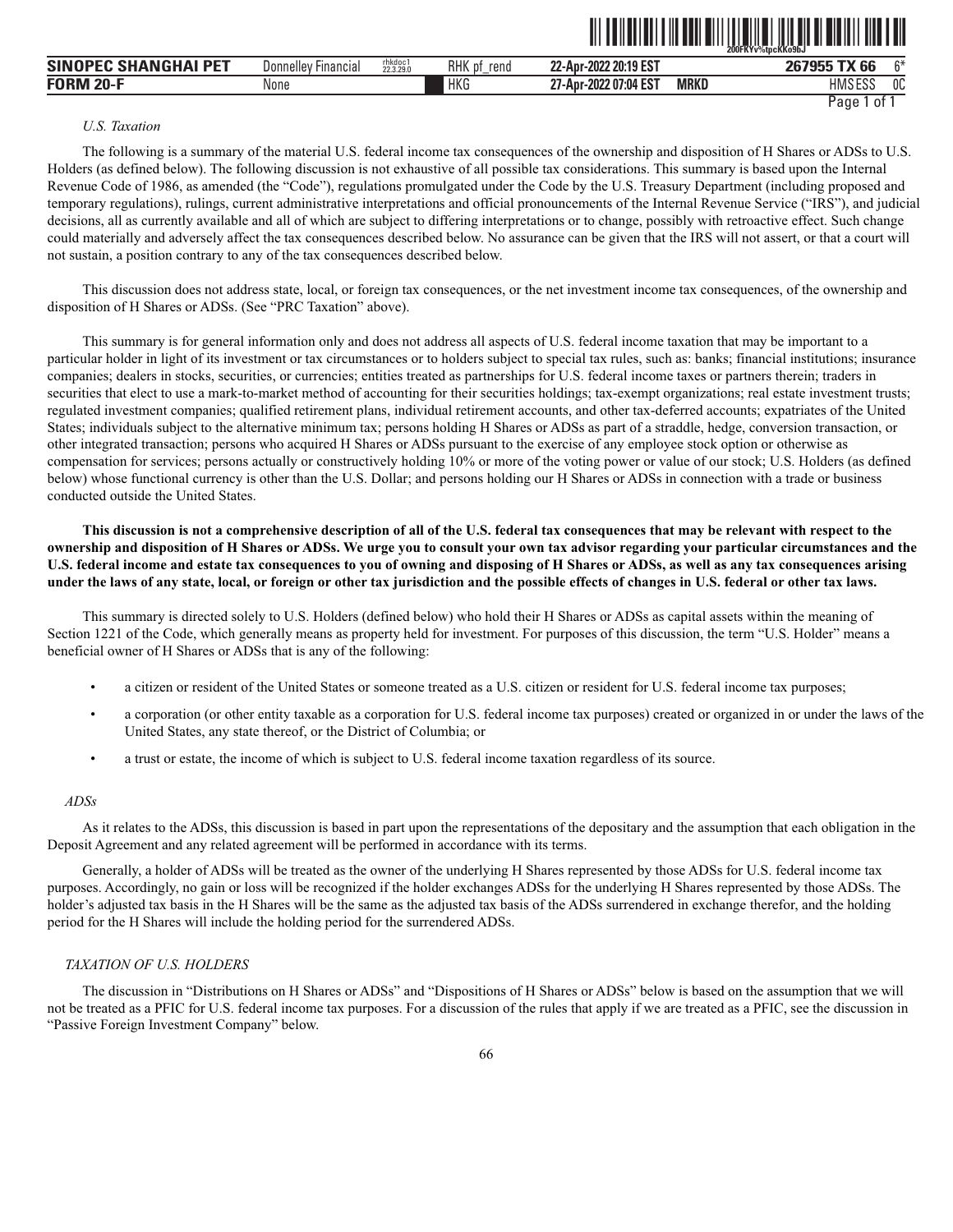|                             |                            |                      |                | <u> III IIII IIIII III III III</u>   | 200FKYv%tpcKP!n1X     |
|-----------------------------|----------------------------|----------------------|----------------|--------------------------------------|-----------------------|
| <b>SINOPEC SHANGHAI PET</b> | <b>Donnelley Financial</b> | rhkdoc1<br>22.3.29.0 | RHK pf<br>rend | 22-Apr-2022 20:19 EST                | 267955 TX 67<br>$F^*$ |
| <b>FORM 20-F</b>            | None                       |                      | HKG            | <b>MRKD</b><br>27-Apr-2022 07:04 EST | HMS ESS<br>0C         |

#### *Distributions on H Shares or ADSs*

*General*. Subject to the discussion in "Passive Foreign Investment Company" below, if you actually or constructively receive a distribution on H Shares or ADSs, you must include the distribution in gross income as a taxable dividend on the date of your (or in the case of ADSs, the depositary's) receipt of the distribution, but only to the extent of our current or accumulated earnings and profits, as calculated under U.S. federal income tax principles. Such amount must be included without reduction for any foreign taxes withheld. Dividends paid by us will not be eligible for the dividends received deduction allowed to corporations with respect to dividends received from certain domestic corporations. Dividends paid by us may or may not be eligible for preferential rates applicable to qualified dividend income, as described below.

To the extent a distribution exceeds our current and accumulated earnings and profits, it will be treated first as a non-taxable return of capital to the extent of your adjusted tax basis in the H Shares or ADSs, and thereafter as capital gain. Preferential tax rates for long term capital gain may be applicable to non-corporate U.S. Holders.

We do not intend to calculate our earnings and profits under U.S. federal income tax principles. Therefore, you should expect that a distribution generally will be reported as a dividend even if that distribution would otherwise be treated as a non-taxable return of capital or as capital gain under the rules described above.

*Qualified Dividend Income*. With respect to non-corporate U.S. Holders (*i.e*., individuals, trusts, and estates), dividends that are treated as qualified dividend income ("QDI") are taxable at a maximum tax rate of 20%. Among other requirements, dividends generally will be treated as QDI if either (i) our H Shares or ADSs are readily tradable on an established securities market in the United States, or (ii) we are eligible for the benefits of a comprehensive income tax treaty with the United States which includes an information exchange program and which is determined to be satisfactory by the U.S. Treasury. It is expected that our ADSs will be "readily tradable" as a result of being listed on the NYSE.

In addition, for dividends to be treated as QDI, we must not be a PFIC (as discussed below) for either the taxable year in which the dividend was paid or the preceding taxable year. Please see the discussion under "Passive Foreign Investment Company" below. Additionally, in order to qualify for QDI treatment, you generally must have held the H Shares or ADSs for more than 60 days during the 121-day period beginning 60 days prior to the ex-dividend date. However, your holding period will be reduced for any period during which the risk of loss is diminished.

Moreover, a dividend will not be treated as QDI to the extent you are under an obligation (whether pursuant to a short sale or otherwise) to make related payments with respect to positions in substantially similar or related property. Since the QDI rules are complex, you should consult your own tax advisor regarding the availability of the preferential tax rates for dividends paid on H Shares or ADSs.

*Foreign Currency Distributions.* A dividend paid in foreign currency (*e.g.*, Hong Kong Dollars or Chinese Renminbi) must be included in your income as a U.S. Dollar amount based on the exchange rate in effect on the date such dividend is received, regardless of whether the payment is in fact converted to U.S. Dollars. If the dividend is converted to U.S. Dollars on the date of receipt, you generally will not recognize a foreign currency gain or loss. However, if you convert the foreign currency to U.S. Dollars on a later date, you must include in income any gain or loss resulting from any exchange rate fluctuations. The gain or loss will be equal to the difference between (i) the U.S. Dollar value of the amount you included in income when the dividend was received and (ii) the amount that you receive on the conversion of the foreign currency to U.S. Dollars. Such gain or loss generally will be ordinary income or loss and U.S. source for U.S. foreign tax credit purposes.

*Foreign Tax Credits.* Subject to certain conditions and limitations, any foreign taxes paid on or withheld from distributions from us and not refundable to you may be credited against your U.S. federal income tax liability or, alternatively, may be deducted from your taxable income. This election is made on a year-by-year basis and applies to all foreign taxes paid by you or withheld from you that year.

Distributions will constitute foreign source income for foreign tax credit limitation purposes. The foreign tax credit limitation is calculated separately with respect to specific classes of income. For this purpose, distributions characterized as dividends distributed by us generally will constitute "passive category income" or, in the case of certain U.S. Holders, "general category income." Special limitations may apply if a dividend is treated as QDI (as defined above).

Since the rules governing foreign tax credits are complex, you should consult your own tax advisor regarding the availability of foreign tax credits in your particular circumstances.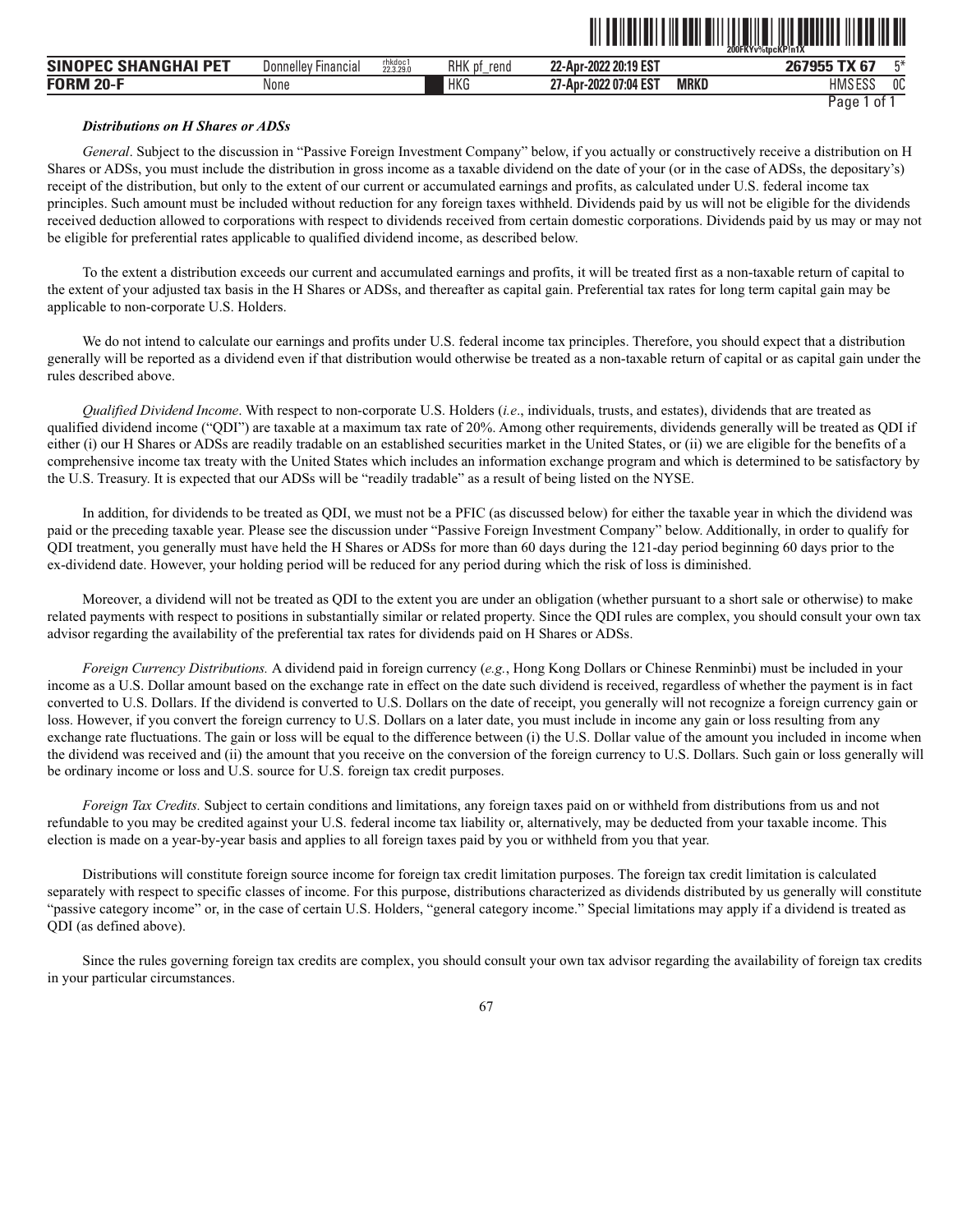|                                               |                        |                      |                |                                        | 200FKYv%tpcKV7Jbd            | .  |
|-----------------------------------------------|------------------------|----------------------|----------------|----------------------------------------|------------------------------|----|
| <b>PFT</b><br><b>ANGHAL</b><br><b>SINOPEC</b> | Donnelley<br>Financia, | rhkdoc1<br>22.3.29.0 | RHK p.<br>eno" | -2022 20:19 EST<br>nn<br>–∠-Apr-‴      | ---<br>c0<br>oo<br>∠υ        | ግ* |
| <b>FORM</b><br><b>OO F</b><br>∕U-I            | None                   |                      | <b>HKG</b>     | $-202207:04EST$<br>nч<br>'7-Anr-<br>-7 | <b>HMSESS</b><br><b>MRKD</b> | 0C |

<u>oli od indijeli ili boli mili ili mili od lili boli boli ili ili ili bil</u>

Page 1 of 1

#### *Dispositions of H Shares or ADSs*

Subject to the discussion in "Passive Foreign Investment Company" below, you generally will recognize taxable gain or loss realized on the sale or other taxable disposition of H Shares or ADSs equal to the difference between the U.S. Dollar value of (i) the amount realized on the disposition (*i.e.*, the amount of cash plus the fair market value of any property received), and (ii) your adjusted tax basis in the H Shares or ADSs. Such gain or loss will be a capital gain or loss. Capital gain from the sale or other taxable disposition of H Shares or ADSs held by certain non-corporate U.S. Holders will be taxed at preferential rates if such H Shares or ADSs have been held for more than one year and certain other requirements are met. The deductibility of capital losses is subject to limitations. Any gain or loss recognized generally will be treated as gain or loss from sources within the United States for U.S. foreign tax credit limitation purposes.

If you receive currency other than U.S. Dollars upon the disposition of H Shares or ADSs, the tax consequences will generally be as described under "—Foreign Currency Distributions" above.

#### *Passive Foreign Investment Company*

Generally, if, for any taxable year, at least 75% of our gross income is passive income, or at least 50% of the value of our assets is attributable to assets that produce passive income or are held for the production of passive income, we would be characterized as a passive foreign investment company ("PFIC") for U.S. federal income tax purposes. Since PFIC status depends on the composition of our income and the composition and value of our assets from time to time, there can be no assurance that we will not be considered a PFIC for the current year until its close, or for any future taxable year. If we are characterized as a PFIC, U.S. investors may suffer adverse tax consequences, including increased U.S. tax liabilities and reporting requirements. For further discussion of the adverse U.S. federal income tax consequences of our possible classification as a PFIC, see Item 10. Additional Information – E. Taxation – U.S. Taxation.

Certain "look through" rules apply for purposes of the income and asset tests described above. If we own, directly or indirectly, 25% or more of the total value of the outstanding shares of another corporation, we generally will be treated as if we (a) held directly a proportionate share of the other corporation's assets, and (b) received directly a proportionate share of the other corporation's income. In addition, passive income does not include any interest, dividends, rents, or royalties that are received or accrued by us from a "related person" (as defined in Section 954(d)(3) of the Code), to the extent such items are properly allocable to income of such related person that is not passive income.

Under the income and asset tests, our PFIC status must be determined annually at the end of each year based upon the composition of our income and the composition and valuation of our assets, all of which are subject to change. In determining whether we are a PFIC, we rely on a current valuation of our assets including goodwill, not reflected in our financial statements, and our projection of our income for the current year. We determine the value of our assets in large part by reference to the market value of our ordinary shares at the end of each quarter. We believe this valuation approach is reasonable. However, the IRS may successfully challenge our valuation of our assets, and the market price of our ordinary shares may fluctuate.

Because the PFIC determination is highly fact intensive and made at the end of each taxable year, there can be no assurance that we will not be a PFIC for the current or any future taxable year or that the IRS will not challenge our determination concerning our PFIC status.

*Default PFIC Rules under Section 1291 of the Code*. If we are treated as a PFIC with respect to a U.S. Holder, the U.S. federal income tax consequences to the U.S. Holder of the ownership and disposition of ordinary shares will depend on whether such U.S. Holder makes an election to treat us as a qualified electing fund ("QEF") under Section 1295 of the Code (a "QEF Election") or a mark-to-market election under Section 1296 of the Code (a "Mark-to-Market Election"). A U.S. Holder owning ordinary shares while we were or are a PFIC that has not made either a QEF Election or a Mark-to-Market Election will be referred to in this summary as a "Non-Electing U.S. Holder."

If you are a Non-Electing U.S. Holder, you will be subject to the default tax rules of Section 1291 of the Code with respect to:

- any "excess distribution" paid on ordinary shares, which means the excess (if any) of the total distributions received by you during the current taxable year over 125% of the average distributions received by you during the three preceding taxable years (or during the portion of your holding period for the ordinary shares prior to the current taxable year, if shorter); and
- any gain recognized on the sale or other taxable disposition (including a pledge) of ordinary shares.

Under these default tax rules:

- any excess distribution or gain will be allocated ratably over your holding period for the ordinary shares,
- the amount allocated to the current taxable year and any period prior to the first day of the first taxable year in which we were a PFIC will be treated as ordinary income in the current year,
- the amount allocated to each of the other years will be treated as ordinary income and taxed at the highest applicable tax rate in effect for that year, and
- the resulting tax liability from any such prior years will be subject to the interest charge applicable to underpayments of tax.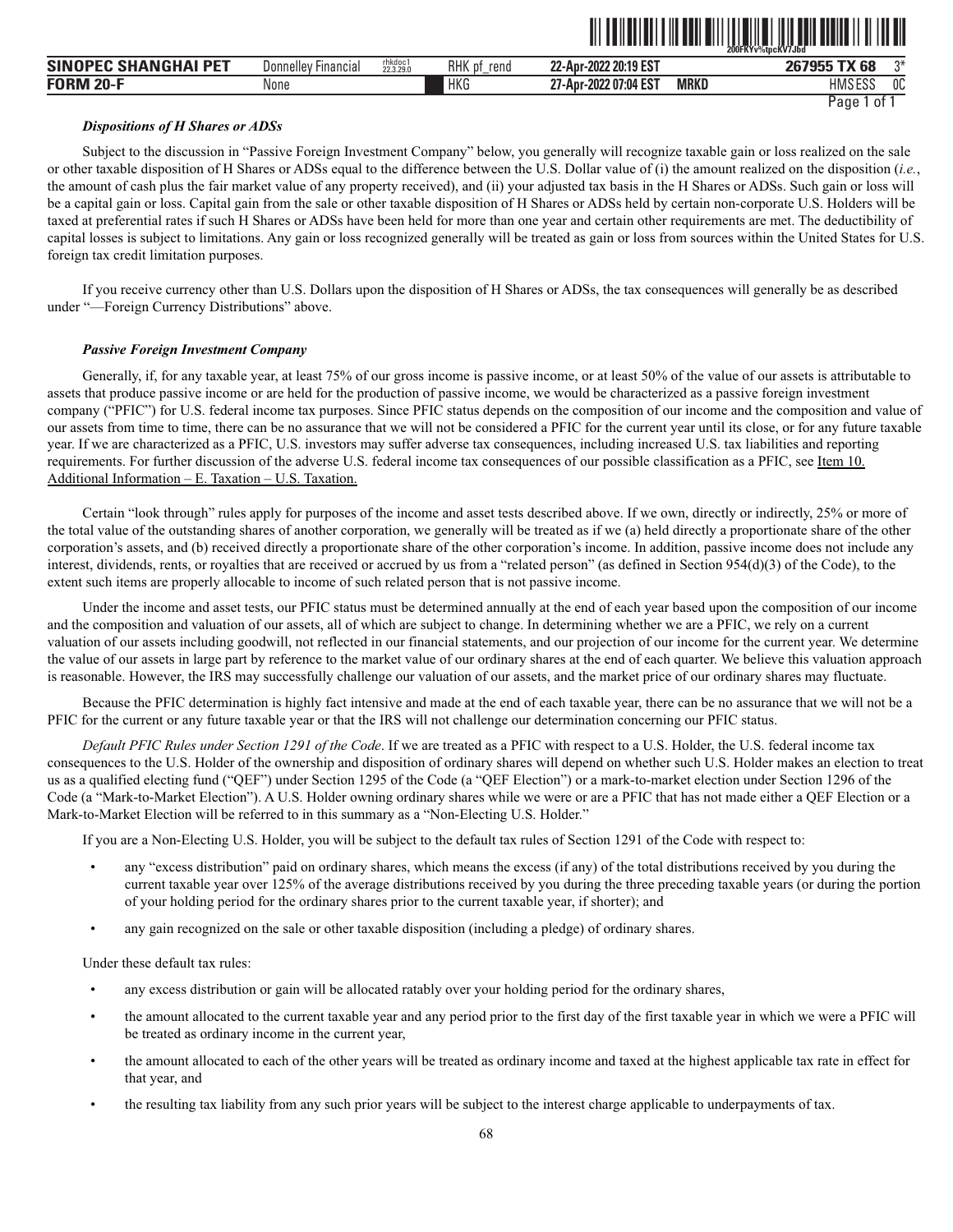| <b>SINOPEC SHANGHAI PET</b> | ≻ınancıal<br>Donnellev | rhkdoc1<br>22.3.29.0 | RHK p<br>rend | -2022 20:19 EST<br>nn.<br>2-Anr  |             | ГV.<br>C <sub>0</sub><br>vJ<br>. . | $\sim$ |
|-----------------------------|------------------------|----------------------|---------------|----------------------------------|-------------|------------------------------------|--------|
| <b>FORM</b><br><b>OO F</b>  | None                   |                      | <b>HKG</b>    | -2022 07:04 EST<br>nп<br>'/-Anr- | <b>MRKD</b> | <b>HMSESS</b>                      | 0C     |
|                             |                        |                      |               |                                  |             |                                    | - -    |

In addition, notwithstanding any election you may make, dividends that you receive from us will not be eligible for the preferential tax rates applicable to QDI (as discussed above in "Distributions on H Shares or ADSs") if we are a PFIC either in the taxable year of the distribution or the preceding taxable year, but will instead be taxable at rates applicable to ordinary income.

Special rules for Non-Electing U.S. Holders will apply to determine U.S. foreign tax credits with respect to foreign taxes imposed on distributions on H Shares or ADSs.

If we are a PFIC for any taxable year during which you hold H Shares or ADSs, we will continue to be treated as a PFIC with respect to you for all succeeding years during which you hold H Shares or ADSs, regardless of whether we actually continue to be a PFIC.

If we are treated as a PFIC in any year with respect to you, you will be required to file an annual return on IRS Form 8621 regarding distributions received on H Shares or ADSs and any gain realized on the disposition of H Shares or ADSs.

*QEF Election.* We currently do not intend to prepare or provide you with certain tax information that would permit you to make a QEF Election to mitigate the adverse tax consequences associated with owning PFIC stock.

*Mark-to-Market Election.* U.S. Holders may make a Mark-to-Market Election, but only if the H Shares or ADSs are marketable stock. The markto-market election is available only for "marketable stock," which is stock that is traded in other than de minimis quantities on at least 15 days during each calendar quarter on a qualified exchange or other market, as defined in the applicable U.S. Treasury regulations. There can be no assurances, however, that our H Shares or ADSs will be treated, or continue to be treated, as marketable stock.

If you own (or owned) H Shares or ADSs while we are (or were) a PFIC and you make a Mark-to-Market Election, you generally will not be subject to the default rules of Section 1291 of the Code discussed above. Rather, you generally will be required to recognize ordinary income for any increase in the fair market value of the H Shares or ADSs for each taxable year that we are a PFIC. You will also be allowed to deduct as an ordinary loss any decrease in the fair market value to the extent of net marked-to-market gain previously included in prior years. Your adjusted tax basis in the H Shares or ADSs will be adjusted to reflect the amount included or deducted.

The Mark-to-Market Election will be effective for the taxable year for which the election is made and all subsequent taxable years, unless the H Shares or ADSs cease to be marketable stock or the IRS consents to the revocation of the election. You should consult your own tax advisor regarding the availability of, and procedure for making, a Mark-to-Market Election.

Since the PFIC rules are complex, you should consult your own tax advisor regarding them and how they may affect the U.S. federal income tax consequences of the ownership and disposition of H Shares or ADSs.

#### *Information reporting regarding specified foreign financial assets*

Certain U.S. Holders who are individuals (and under proposed regulations, certain entities) may be required to report information relating to an interest in our H Shares or ADSs, subject to certain exceptions (including an exception for shares held in accounts maintained by U.S. financial institutions). U.S. Holders are urged to consult their tax advisors regarding their information reporting obligations, if any, with respect to their ownership and disposition of our H Shares or ADSs. In the event a U.S. Holder does not file such required reports, the statute of limitations on the assessment and collection of U.S. federal income taxes of such U.S. holder for the related tax year will not close before such report is filed.

If you are a U.S. Holder, you are urged to consult with your own tax advisor regarding the application of the specified foreign financial assets information reporting requirements and related statute of limitations tolling provisions with respect to our H Shares and ADSs.

#### *Information Reporting and Backup Withholding*

Generally, information reporting requirements will apply to distributions on H Shares or ADSs or proceeds from the disposition of H Shares or ADSs paid within the United States (and, in certain cases, outside the United States) to a U.S. Holder unless such U.S. Holder is an exempt recipient, such as a corporation. Furthermore, backup withholding (currently at 24%) may apply to such amounts unless such U.S. Holder (i) is an exempt recipient that, if required, establishes its right to an exemption, or (ii) provides its taxpayer identification number, certifies that it is not currently subject to backup withholding, and complies with other applicable requirements.

A U.S. Holder may generally avoid backup withholding by furnishing a properly completed IRS Form W-9.

Backup withholding is not an additional tax. Rather, amounts withheld under the backup withholding rules may be credited against your U.S. federal income tax liability. Furthermore, you may obtain a refund of any excess amounts withheld by filing an appropriate claim for refund with the IRS and furnishing any required information in a timely manner.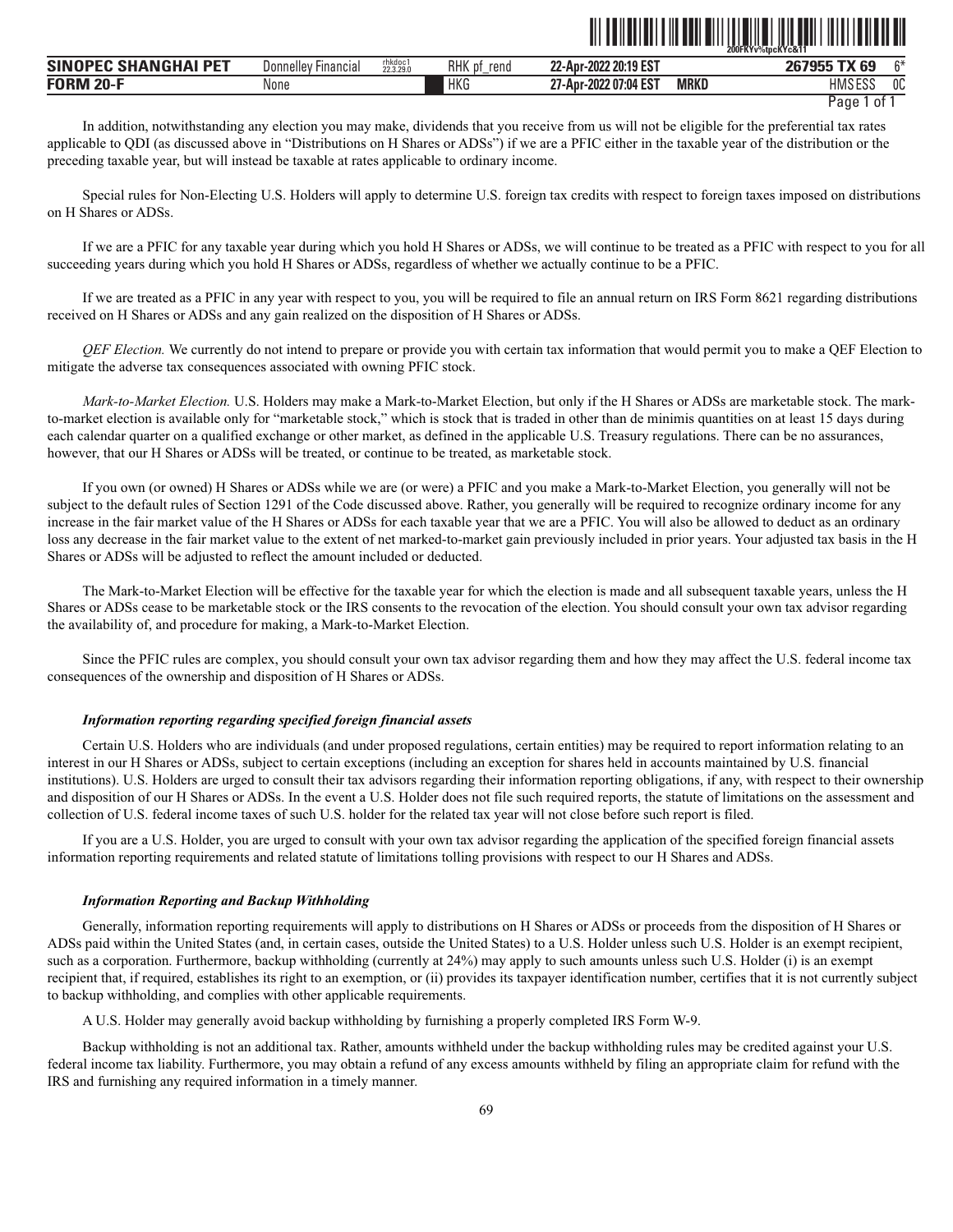|                                       |                     |                                                 | --------              |             | 200FKYv%kp&&Bg&zW |    |
|---------------------------------------|---------------------|-------------------------------------------------|-----------------------|-------------|-------------------|----|
| <b>SINOPEC SHANGHAI</b><br><b>PFT</b> | Donnelley Financial | VDI-W10-DPF-297<br>RHK<br>harisOdc<br>22.3.29.0 | 26-Apr-2022 14:33 EST |             | 267955 TX 70      | C* |
| <b>FORM 20-F</b>                      | None                | HKG                                             | 27-Apr-2022 07:04 EST | <b>MRKD</b> | <b>HMSESS</b>     | 0C |
|                                       |                     |                                                 |                       |             | Page<br>0t        |    |

<u>oli toiluttuittiin on valtitti liitoitti liitoitti liitoitti liitoit</u>

#### *F. Dividends and Paying Agents.*

Not applicable.

#### *G. Statement by Experts.*

Not applicable.

#### *H. Documents on Display.*

We are subject to the periodic reporting and other informational requirements of the Securities Exchange Act of 1934, as amended, or the Exchange Act. Under the Exchange Act, we are required to file reports and other information with the SEC. Specifically, we are required to file annually a Form 20-F no later than four months after the close of each fiscal year, which is December 31 of each year. The SEC also maintains a Web site at www.sec.gov that contains reports, proxy and information statements, and other information regarding registrants that make electronic filings with the SEC using its EDGAR system. As a foreign private issuer, we are exempt from the rules under the Exchange Act prescribing the furnishing and content of quarterly reports and proxy statements, and officers, directors and principal shareholders are exempt from the reporting and short- swing profit recovery provisions contained in Section 16 of the Exchange Act.

#### *I. Subsidiary Information.*

Not applicable.

#### **ITEM 11. QUANTITATIVE AND QUALITATIVE DISCLOSURES ABOUT MARKET RISK.**

Our market risk exposures primarily consist of fluctuations in oil and gas prices, exchange rates and interest rates.

#### *Commodity Price Risk*

We are exposed to commodity price risk related to price volatility of crude oil and refined oil products.

In 2021, the price of international crude oil market fluctuated and rose. The Company carried out oil lending and return hedging business in April and November respectively, and bought 3.15 million barrels of Dubai swap; Launched fuel oil hedging business in September, October and November, and sold 25000 tons of LSFO swap. The commodity derivatives business carried out mainly belongs to hedging business. The implementation of the above businesses has no risk exposure, the maximum amount of possible loss is RMB50,000 thousand, and the comprehensive income was RMB166 million. At the same time, for the purpose of stabilizing production and operation, the Company locked in the processing profit of high sulfur crude oil, bought 2.7 million barrels of Dubai swap and sold 2.7 million barrels of dated Brent swap in June, July, September and November; The implementation of the above businesses generated investment income of RMB10.01 million and income from changes in fair value of RMB8.99 million.

See <u>Item 3. Key Information – D. Risk Factors—Our operations may be adversely affected by the cyclical nature of the petroleum and</u> petrochemical markets and by the volatility of prices of crude oil and petrochemical products.

#### *Interest Rate Risk*

We are subject to risk resulting from fluctuations in interest rates. Our borrowings are fixed and variable rate bank and other borrowings, with original maturities ranging from 1 to 5 years. Accordingly, fluctuations in interest rates can lead to significant fluctuations in the fair value of such debt instruments. We had no program of interest rate hedging activities and did not engage in any such activities in 2020 or 2021.

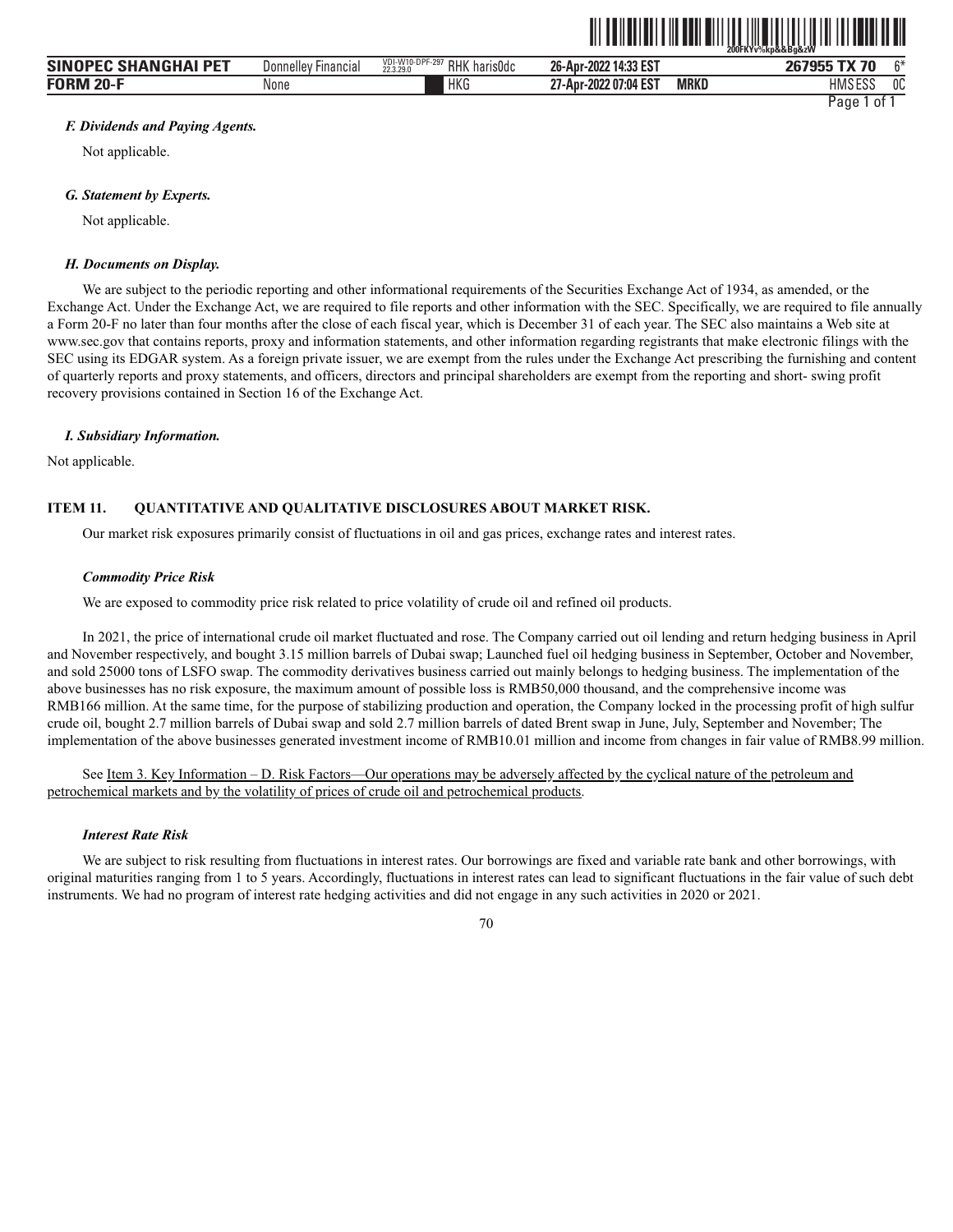|--|

| <b>SINOPEC SHANGHAI PET</b> | inancia.<br>Jor<br>nellev | $\overline{\phantom{a}}$<br>$111110$ DDC<br>DIII<br>VUI-VVIU-L<br>. danaa1dc<br>nnn<br>22.3.29.0 | 18:42 EST<br>25-Apr-<br>ההחה<br>2022                |             | TV 74<br>0000000 | ሰ* |
|-----------------------------|---------------------------|--------------------------------------------------------------------------------------------------|-----------------------------------------------------|-------------|------------------|----|
| <b>FORM 20-F</b>            | None                      | <b>HKG</b>                                                                                       | $1/2$ 07:04 $F^{c-}$<br>ົ<br>'/-Anr<br>70Z<br>. LJ' | <b>MRKD</b> | <b>HMSESS</b>    | 0C |
|                             |                           |                                                                                                  |                                                     |             |                  |    |

The following table provides information, by maturity date, regarding our interest rate sensitive financial instruments, which consist of fixed and variable rate short term and long term debt obligations, as of December 31, 2021 and 2020.

|                                        | As of December 31, 2021 |                                 |          |      |                          |                                                      |                   |  |  |  |
|----------------------------------------|-------------------------|---------------------------------|----------|------|--------------------------|------------------------------------------------------|-------------------|--|--|--|
|                                        |                         |                                 |          |      |                          | Total                                                |                   |  |  |  |
|                                        |                         |                                 |          |      |                          | Recorded                                             |                   |  |  |  |
|                                        | 2022                    | 2023                            | 2024     | 2025 | 2026                     | Amount                                               | <b>Fair Value</b> |  |  |  |
|                                        |                         |                                 |          |      |                          | (RMB equivalent in thousands, except interest rates) |                   |  |  |  |
| <b>Fixed rate bank and other loans</b> |                         |                                 |          |      |                          |                                                      |                   |  |  |  |
| In U.S. Dollars                        |                         |                                 |          |      |                          |                                                      |                   |  |  |  |
| Average interest rate                  |                         |                                 |          |      |                          |                                                      |                   |  |  |  |
| In RMB                                 | 1,500,000               |                                 |          |      |                          | 1,500,000                                            | 1,500,000         |  |  |  |
| Average interest rate $(1)$            |                         |                                 |          |      |                          | 2.70%                                                | 2.70%             |  |  |  |
| Variable rate bank and other loans     |                         |                                 |          |      |                          |                                                      |                   |  |  |  |
| In U.S. Dollars                        |                         |                                 |          |      |                          |                                                      |                   |  |  |  |
| Average interest rate $(1)$            |                         |                                 |          |      |                          |                                                      |                   |  |  |  |
| In RMB                                 | 59,800                  | $\hspace{0.1mm}-\hspace{0.1mm}$ | 700,000  |      | $\overline{\phantom{m}}$ | 759,800                                              | 759,800           |  |  |  |
| Average interest rate $(1)$            | $3.70\%$                |                                 | $1.08\%$ |      |                          | 1.29%                                                | 1.29%             |  |  |  |

(1) The average interest rates for variable rate bank and other loans are calculated based on the year end indices.

|                                        | As of December 31, 2020 |      |      |                             |                   |                                                      |           |  |  |
|----------------------------------------|-------------------------|------|------|-----------------------------|-------------------|------------------------------------------------------|-----------|--|--|
|                                        | 2021                    | 2022 | 2023 | Total<br>Recorded<br>Amount | <b>Fair Value</b> |                                                      |           |  |  |
| <b>Fixed rate bank and other loans</b> |                         |      |      |                             |                   | (RMB equivalent in thousands, except interest rates) |           |  |  |
| In U.S. Dollars                        |                         |      |      |                             |                   |                                                      |           |  |  |
| Average interest rate                  |                         |      |      |                             |                   |                                                      |           |  |  |
| In RMB                                 | 1,500,000               |      |      |                             |                   | 1,500,000                                            | 1,500,000 |  |  |
| Average interest rate $(1)$            | $2.60\%$                |      |      |                             |                   | $2.60\%$                                             | $2.60\%$  |  |  |
| Variable rate bank and other loans     |                         |      |      |                             |                   |                                                      |           |  |  |
| In U.S. Dollars                        |                         |      |      |                             |                   |                                                      |           |  |  |
| Average interest rate $(1)$            |                         |      |      |                             |                   |                                                      |           |  |  |
| In RMB                                 | 48,000                  |      |      |                             |                   | 48,000                                               | 48,000    |  |  |
| Average interest rate $(1)$            | 3.70%                   |      |      |                             |                   | $3.70\%$                                             | 3.70%     |  |  |

(1) The average interest rates for variable rate bank and other loans are calculated based on the year end indices.

#### *ExchangeRate Risk*

We are also exposed to foreign currency exchange rate risk as a result of our foreign currency denominated short term borrowing and, to a limited extent, cash and cash equivalents denominated in foreign currencies. The following table provides information, by maturity date, regarding our foreign currency exchange rate sensitive financial instruments, which consist of cash and cash equivalents, short term debt obligations as of December 31, 2021 and 2020.

|                                                    | As of December 31, 2021 |      |      |      |      |                                                                           |                                    |               |
|----------------------------------------------------|-------------------------|------|------|------|------|---------------------------------------------------------------------------|------------------------------------|---------------|
|                                                    | 2022                    | 2023 | 2024 | 2025 | 2026 | <b>Thereafter</b><br>(RMB equivalent in thousands, except interest rates) | <b>Total</b><br>Recorded<br>Amount | Fair<br>Value |
| On-balance sheet financial instruments             |                         |      |      |      |      |                                                                           |                                    |               |
| Cash and cash equivalents:                         |                         |      |      |      |      |                                                                           |                                    |               |
| In Hong Kong Dollars                               |                         |      |      |      |      |                                                                           |                                    |               |
| In U.S. Dollars                                    | 165,864                 |      |      |      |      |                                                                           | 165,864                            | 165,864       |
| In Euro                                            |                         |      |      |      |      |                                                                           |                                    |               |
| In Japanese Yen                                    |                         |      |      |      |      |                                                                           |                                    |               |
| In Swiss Frank                                     |                         |      |      |      |      |                                                                           |                                    |               |
| Debt:                                              |                         |      |      |      |      |                                                                           |                                    |               |
| Fixed rate bank and other loans in U.S. Dollars    |                         |      |      |      |      |                                                                           |                                    |               |
| Average interest rate $(1)$                        |                         |      |      |      |      |                                                                           |                                    |               |
| Variable rate bank and other loans in U.S. Dollars |                         |      |      |      |      |                                                                           |                                    |               |
| Average interest rate $(1)$                        |                         |      |      |      |      |                                                                           |                                    |               |

(1) The average interest rates for variable rate bank and other loans are calculated based on the year end indices.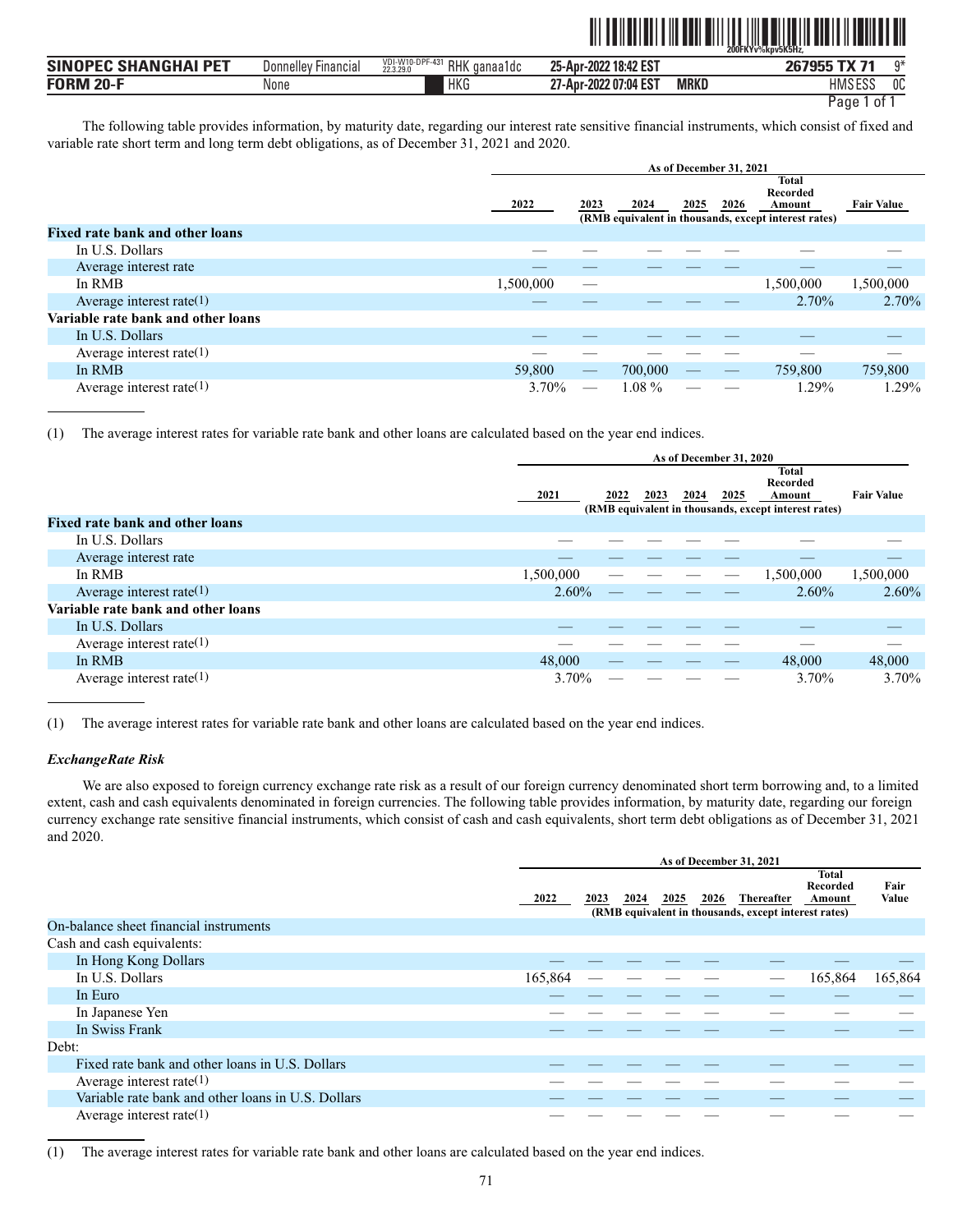### **THE FINITE OF THE BILL BILL <u>ALONE I, QUI</u>, I II III III II III III**

| <b>SINOPEC SHANGHAI PET</b> | Donnelley Financial | rhkdoc)<br>22.3.29.0 | RHK<br>. aawap0ap | 22-Apr-2022 21:10 EST           |             | <b>TAL</b><br>$\mathbf{z}$<br>$-1$<br><b>0070FI</b><br>∠b/ |
|-----------------------------|---------------------|----------------------|-------------------|---------------------------------|-------------|------------------------------------------------------------|
| <b>FORM 20-F</b>            | None                |                      | IUVC<br>nno       | 27-Apr-2022 07:04 EST<br>$\sim$ | <b>MRKD</b> | <b>HMSESS</b><br>$\sim$<br>็บเ                             |
|                             |                     |                      |                   |                                 |             | Ponn<br>ΩŤ                                                 |

Page 1 of 1

|       |                                                    |                         |      |      |      |      |                                                                    | .                                  |               |
|-------|----------------------------------------------------|-------------------------|------|------|------|------|--------------------------------------------------------------------|------------------------------------|---------------|
|       |                                                    | As of December 31, 2020 |      |      |      |      |                                                                    |                                    |               |
|       |                                                    | 2021                    | 2022 | 2023 | 2024 | 2025 | Thereafter<br>(RMB equivalent in thousands, except interest rates) | <b>Total</b><br>Recorded<br>Amount | Fair<br>Value |
|       | On-balance sheet financial instruments             |                         |      |      |      |      |                                                                    |                                    |               |
|       | Cash and cash equivalents:                         |                         |      |      |      |      |                                                                    |                                    |               |
|       | In Hong Kong Dollars                               |                         |      |      |      |      |                                                                    |                                    |               |
|       | In U.S. Dollars                                    | 207,727                 |      |      |      |      |                                                                    | 207,727                            | 207,727       |
|       | In Euro                                            |                         |      |      |      |      |                                                                    |                                    |               |
|       | In Japanese Yen                                    |                         |      |      |      |      |                                                                    |                                    |               |
|       | In Swiss Frank                                     |                         |      |      |      |      |                                                                    |                                    |               |
| Debt: |                                                    |                         |      |      |      |      |                                                                    |                                    |               |
|       | Fixed rate bank and other loans in U.S. Dollars    |                         |      |      |      |      |                                                                    |                                    |               |
|       | Average interest rate $(1)$                        |                         |      |      |      |      |                                                                    |                                    |               |
|       | Variable rate bank and other loans in U.S. Dollars |                         |      |      |      |      |                                                                    |                                    |               |
|       | Average interest rate $(1)$                        |                         |      |      |      |      |                                                                    |                                    |               |

(1) The average interest rates for variable rate bank and other loans are calculated based on the year end indices.

#### **ITEM 12. DESCRIPTION OF SECURITIES OTHER THAN EQUITY SECURITIES.**

#### *A. Debt Securities.*

Not applicable.

#### *B. Warrants and Rights.*

Not applicable.

#### *C. Other Securities.*

Not applicable.

#### *D. American Depositary Shares.*

In connection with our ADR program, a holder of our ADSs may have to pay, either directly or indirectly, certain fees and charges, as described in Item 12.D.3. In addition, we receive fees and other direct and indirect payments from The Bank of New York Mellon that are related to our ADS as described in Item 12.D.4.

#### *12.D.3 Fees and Charges that a holder of our ADSs May Have to Pay*

The Bank of New York Mellon collects its fees for delivery and surrender of ADSs directly from investors depositing shares or surrendering ADSs for the purpose of withdrawal or from intermediaries acting for them. The Bank of New York Mellon also collects fees for making distributions to investors by deducting those fees from the amounts distributed or by selling a portion of distributable property to pay the fees. The Bank of New York Mellon may collect its annual fee for depositary services by deductions from cash distributions.

#### **Persons depositing or withdrawing shares must pay: For:**

\$5.00 (or less) per 100 ADSs (or portion of 100 ADSs)

A fee equivalent to the fee that would be payable if securities distributed to you had been shares and the shares had been deposited for issuance of ADSs

A fee of \$.05 (or less) per ADS (or portion thereof) Registration or transfer fees

Expenses of The Bank of New York Mellon

Any charges incurred by The Bank of New York Mellon or its agents for servicing the deposited securities

| Issuance and withdrawal of ADSs, including issuances resulting from a     |
|---------------------------------------------------------------------------|
| distribution of shares or rights or other property                        |
| Distribution of securities distributed to holders of deposited securities |
| which are distributed by The Bank of New York Mellon to ADS               |
| registered holders                                                        |
| Any cash distribution made pursuant to the Deposit Agreement Transfer     |
| and registration of shares on our share register to or from the name of   |
| the depositary or its agent when you deposit or withdraw shares           |
| Cable, telex and facsimile transmissions (when expressly provided in the  |
| Deposit Agreement); Converting foreign currency to U.S. Dollars           |
| As necessary                                                              |

As necessary

Taxes and other governmental charges The Bank of New York Mellon or the custodian have to pay on any ADS or share underlying an ADS, for example, stock transfer taxes, stamp duty or withholding taxes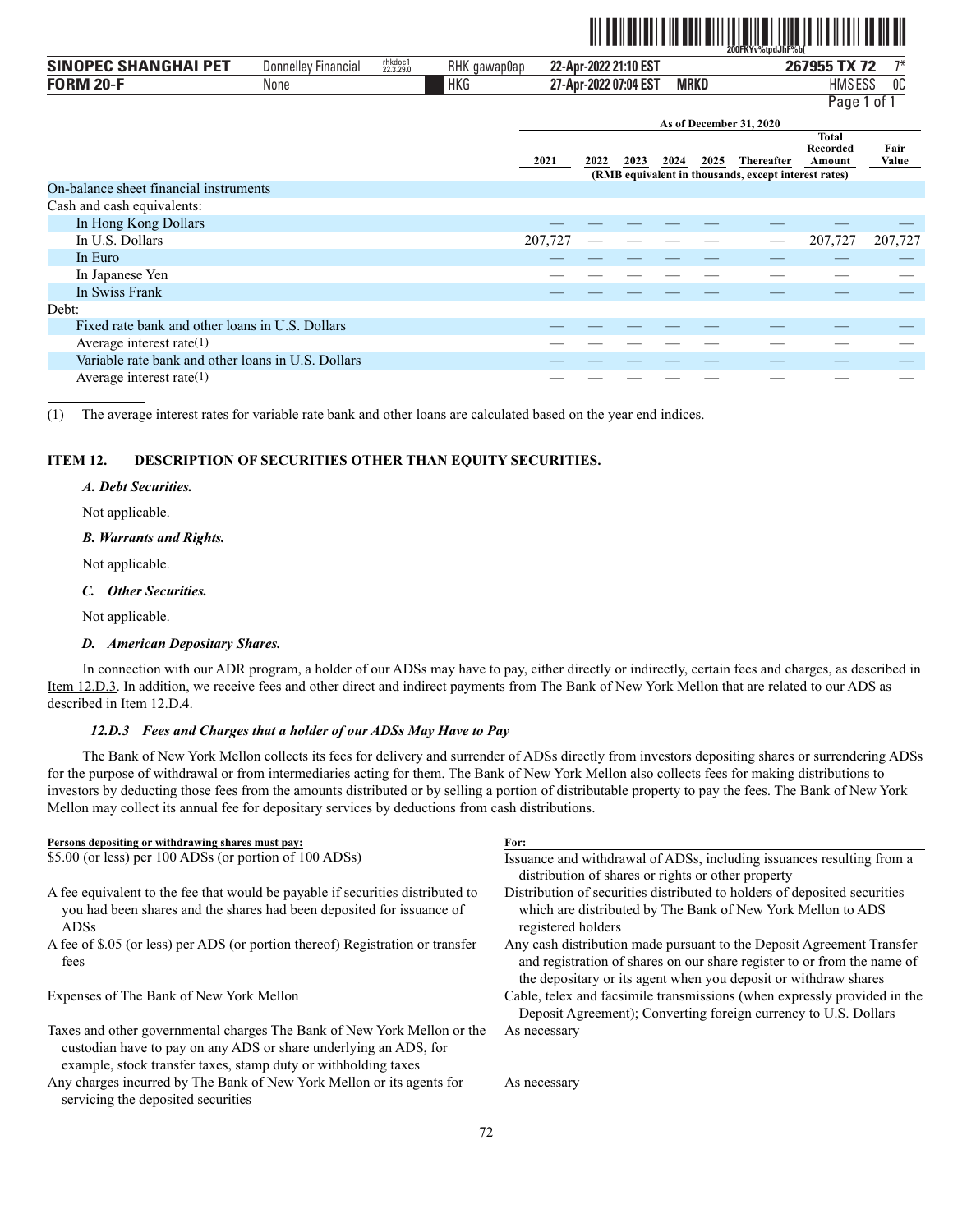| <b>Financial</b> | VDI-W10-DPF-297 RHK hariende | 26. Apr. 2022 14:22 FCT | $267955$ TY $73$ |
|------------------|------------------------------|-------------------------|------------------|

| <b>SINOPEC SHANGHAI PET</b> | $- \cdot$<br>Donnelley<br><b>Financial</b> | VDI-W10-DPF-297<br><b>RHK</b><br>haris0dc<br>22.3.29.0 | 26-Apr-2022 14:33 EST                |             | $0*$<br>TV 79<br>267955<br>ZU.<br>. |
|-----------------------------|--------------------------------------------|--------------------------------------------------------|--------------------------------------|-------------|-------------------------------------|
| <b>FORM 20-</b>             | None                                       | <b>HKG</b>                                             | 2 07:04 ES1<br>$\sim$<br>27-Apr-2022 | <b>MRKD</b> | <b>HMSESS</b><br>0C                 |
|                             |                                            |                                                        |                                      |             | Paqe<br>01                          |

#### *12.D.4Fees and Other Payments Made by the Bank of New York Mellon*

From January 1, 2021 through March 31, 2022, a total of U.S.\$ 22,774.34 was paid by the Bank of New York Mellon on our behalf for our ADSs program.

The standard out-of-pocket maintenance costs for our ADSs program were U.S.\$ 138,260.31, which have been waived by the Bank of New York Mellon.

#### **PART II**

#### **ITEM 13. DEFAULTS, DIVIDEND ARREARAGES AND DELINQUENCIES.**

None.

#### **ITEM 14. MATERIAL MODIFICATIONS TO THE RIGHTS OF SECURITY HOLDERS AND USE OF PROCEEDS.**

On May 11, 2011, we entered into an Amended and Restated Deposit Agreement with The Bank of New York Mellon, as Depositary (the " Restated Deposit Agreement"), and updated the form of American Depositary Receipt (the "ADR") evidencing the ADSs issued under the terms of the Restated Deposit Agreement. The Restated Deposit Agreement restates our original Deposit Agreement with The Bank of New York (the predecessor of The Bank of New York Mellon), dated as of July 23, 1993 (as amended, the "1993 Deposit Agreement"), in its entirety.

We and The Bank of New York Mellon entered into the Restated Deposit Agreement to modify the ADSs voting process and to bring our arrangements with The Bank of New York Mellon in line with the current customary market practice regarding depositary arrangements.

By the Restated Deposit Agreement, subject to the Depositary's obligation to notify the owner of ADSs of any meeting of holders of our shares or other deposited securities, and subject further to certain exceptions as provided therein, to the extent that no instructions are received by the Depositary from an owner of ADSs on or before the date established by the Depositary, the Depositary may deem instructions by the owner of the ADS have been given to give a discretionary proxy to a person designated by us to exercise voting rights in the meeting of holders of our shares or other deposited securities.

In addition, the Restated Deposit Agreement amends the 1993 Deposit Agreement, among other things, to (i) provide the American Depositary Shares may be uncertificated securities or certificated securities evidenced by ADRs, and (ii) change the fees and charges of the Depositary, see Item 12D.3 Fees and Charges that a holder of our ADSs May Have to Pay.

The foregoing descriptions of the Restated Deposit Agreement and the ADR do not purport to be complete and are qualified in their entirety by reference to the complete Restated Deposit Agreement and ADR which are incorporated herein by reference to Exhibit 2 and the forms filed on Form F-6 (File number 033-65616) on May 4, 2011.

#### **ITEM 15. CONTROLS AND PROCEDURES.**

#### *(a).Disclosure Controls And Procedures.*

The term "disclosure controls and procedures" is defined in Rules 13a-15(e) and 15d-15(e) of the Exchange Act. These rules refer to the controls and other procedures of a company that are designed to ensure that information required to be disclosed by a company in the reports that it files under the Exchange Act is recorded, processed, summarized and reported within required time periods. This includes controls and procedures designed to ensure that information required to be disclosed is accumulated and communicated to our management, including our principal executive officer or officers and principal financial officer or officers, to allow timely decisions regarding required disclosure.

We maintain a written policy adopted by our Board of Directors that governs the collection, coordination and disclosure of information to our shareholders, the public and to governmental and other regulatory bodies. All such disclosures are coordinated by the Secretary to our Board of Directors and subject to execution by either the Chairman of our Board of Directors or, for disclosures by our Supervisory Committee, the Chairman of the Supervisory Committee. Under the policy, all material issues must be disclosed and our disclosures must be true, accurate, complete and timely without any false or misleading statements. Each of our departments and subsidiaries has their own supplemental policies which may be both written and unwritten.

Our management, with the participation of our Chief Executive Officer and Chief Financial Officer, has evaluated the effectiveness of our disclosure controls and procedures (as defined in Rules 13a-15(e) and 15d-15(e) of the Securities Exchange Act of 1934) as of the end of the fiscal year covered by this annual report. Based on this evaluation, our Chief Executive Officer and Chief Financial Officer have concluded that, as of the end of the fiscal year covered by this annual report, our disclosure controls and procedures were effective to ensure that information required to be disclosed in the reports we file under the Exchange Act is accumulated and communicated to the management to allow timely decisions to be made regarding required disclosures, and is recorded, processed, summarized and reported as and when required.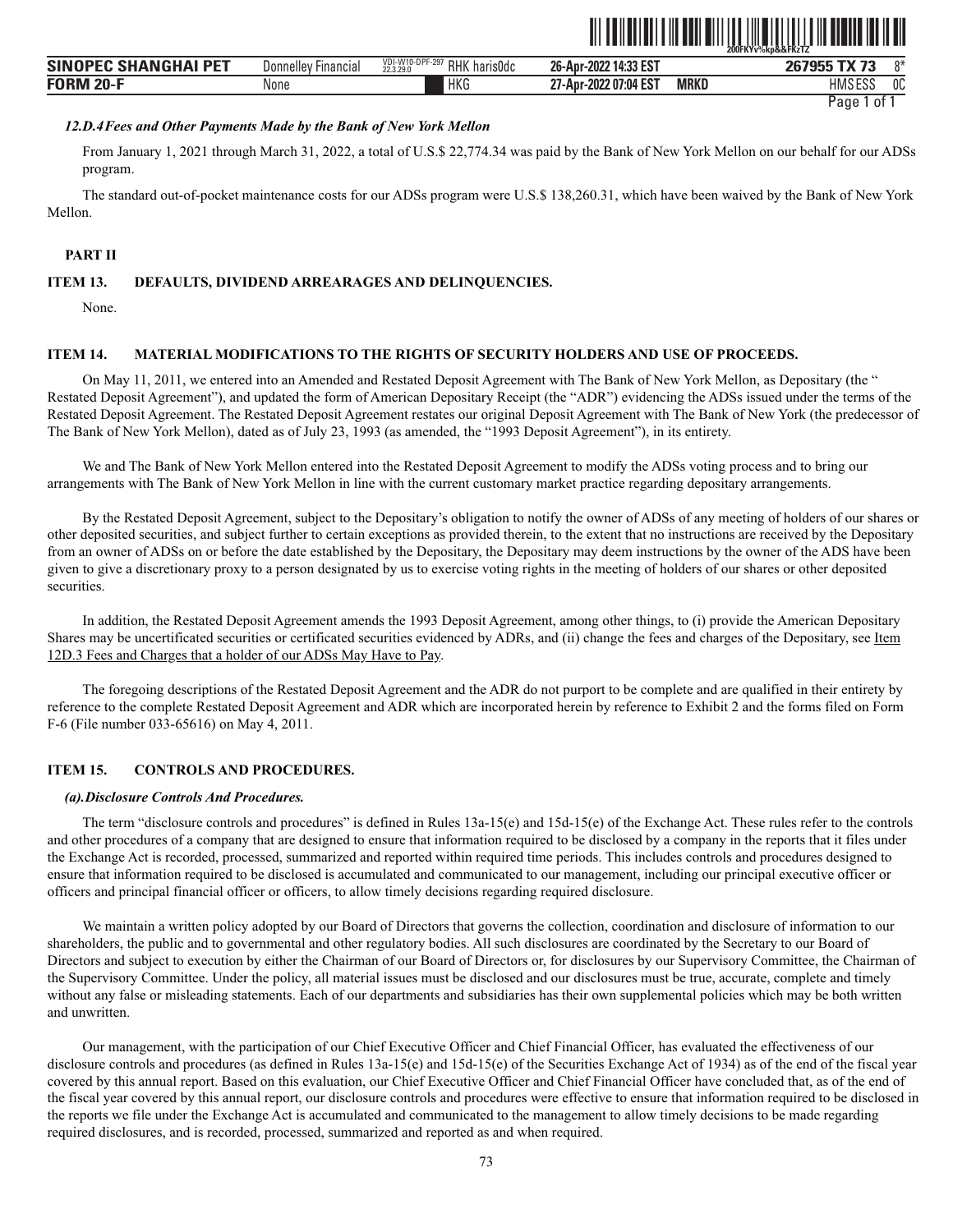|                              |                        |                                                |                                 | 200FKYv%kpvTdGMT0            |       |
|------------------------------|------------------------|------------------------------------------------|---------------------------------|------------------------------|-------|
| DET<br>. SHANGHAI<br>SINOPEC | Financial<br>Donnellev | VDI-W10-DPF-43<br>RHK<br>aanaa1dc<br>22.3.29.0 | 2 19:22 EST<br>25-Apr-<br>-2022 | $-1$<br>_U `                 | $10*$ |
| FORM<br>$20-I$               | None                   | <b>HKG</b>                                     | $21 -$ Apr-2022 07:04 Fc $-$    | <b>HMSESS</b><br><b>MRKL</b> | 0C    |

ˆ200FKYv%kpvTdGMT0Š

#### *(b).Management's Report on Internal Control over Financial Reporting.*

Our management is accountable for establishing and maintaining effective internal control over financial reporting (as defined in Rules 13a-15(f) of the Securities Exchange Act of 1934). The Company's internal control over financial reporting is a process designed to provide reasonable assurance regarding the reliability of financial reporting and the preparation of financial statements for external purposes in accordance with generally accepted accounting principles.

Because of its inherent limitations, internal control over financial reporting cannot provide absolute assurance of achieving financial reporting objectives and may not prevent or detect misstatements. Also, projections of any evaluation of effectiveness to future periods are subject to the risk that controls may become ineffective because of changes in conditions, or that the degree of compliance with the policies or procedures may deteriorate.

Our management assessed the effectiveness of our internal control over financial reporting based upon the criteria established in *Internal Control-Integrated Framework (2013)* issued by the Committee of Sponsoring Organizations of the Treadway Commission (COSO) as of December 31, 2021. Based on that evaluation, our management has concluded that our internal control over financial reporting was effective as of December 31, 2021 based on these criteria.

KPMG Huazhen LLP, an independent registered public accounting firm, has audited the consolidated financial statements for the year ended December 31, 2021 included in this annual report on Form 20-F and, as part of the audit, has issued a report, included herein, on the effectiveness of our internal control over financial reporting.

#### *(c).Report of Independent Registered Public Accounting Firm.*

Our independent auditors have issued an audit report on the effectiveness of our internal control over financial reporting. This report appears on page F-2.

#### *(d).Changes in Internal Control over Financial Reporting.*

For the year ended December 31, 2021, there have been no changes to our internal controls over financial reporting that have materially affected, or are reasonably likely to materially affect our internal control over financial reporting.

### **ITEM 16A. AUDIT COMMITTEE FINANCIAL EXPERT.**

Our Board of Directors has determined that Ms. Li Yuanqin who is currently serving on our audit committee, is an audit committee financial expert and is an Independent Director (under the standards set forth in the NYSE rules and Rule 10A-3 of the Exchange Act).

### **ITEM 16B. CODE OF ETHICS.**

Sinopec Group, the controlling shareholder of Sinopec Corp., adopted a Staff Code in 2014 to provide disciplines and requirements for its staff's conducts, including legal and ethical matters as well as the sensitivities involved in reporting illegal and unethical matters. The Staff Code covers such areas as health, safety and environment, conflict of interests, anti-corruption, protection and proper use of our assets and properties, as well as reporting requirements. The Staff Code also applies to all directors, officers and employees of each subsidiary of Sinopec Group, including us. We have provided all our directors and senior officers with a copy of the Staff Code and required them to comply with in it order to ensure our operations are proper and lawful. We have posted the Staff Code on the following website: http://www.sinopec.com/listco/en/Resource/Pdf/ygsz2014b.pdf.

### **ITEM 16C. PRINCIPAL ACCOUNTANT FEES AND SERVICES.**

The following table summarizes the fees charged by PricewaterhouseCoopers Zhong Tian LLP ("PwC") and KPMG Huazhen LLP, our principal accountant, for services rendered to us during 2020 and 2021 respectively.

|                        |                       | For the year ended December 31, |  |  |
|------------------------|-----------------------|---------------------------------|--|--|
|                        | (in thousands of RMB) |                                 |  |  |
|                        | 2020                  | 2021                            |  |  |
| Audit fees (1)         | 7,800                 | 6,837                           |  |  |
| Audit-Related fees (2) |                       |                                 |  |  |
| Tax fees $(3)$         |                       |                                 |  |  |
| All other fees $(4)$   |                       |                                 |  |  |
| Total                  | 7,800                 | 6,837                           |  |  |

(1) "Audit fees" means the aggregate fees billed in each of the fiscal years listed for professional services rendered by our principal auditors for the audit of our annual financial statements.

(2) "Audit-Related fees" means the aggregate fees billed in each of the fiscal years listed for assurance and related services by the principal accountant that are reasonably related to the performance of the audit or review of our financial statements and are not reported under audit fees.

(3) "Tax fees" means the aggregate fees billed in each of the fiscal years listed for professional services rendered by the principal accountant for tax compliance, tax advice, and tax planning.

(4) "All other fees" means the aggregate fees billed in each of the fiscal years listed for products and services provided by the our principal accountant, other than the services reported under audit fees, audit-related fees and tax fees.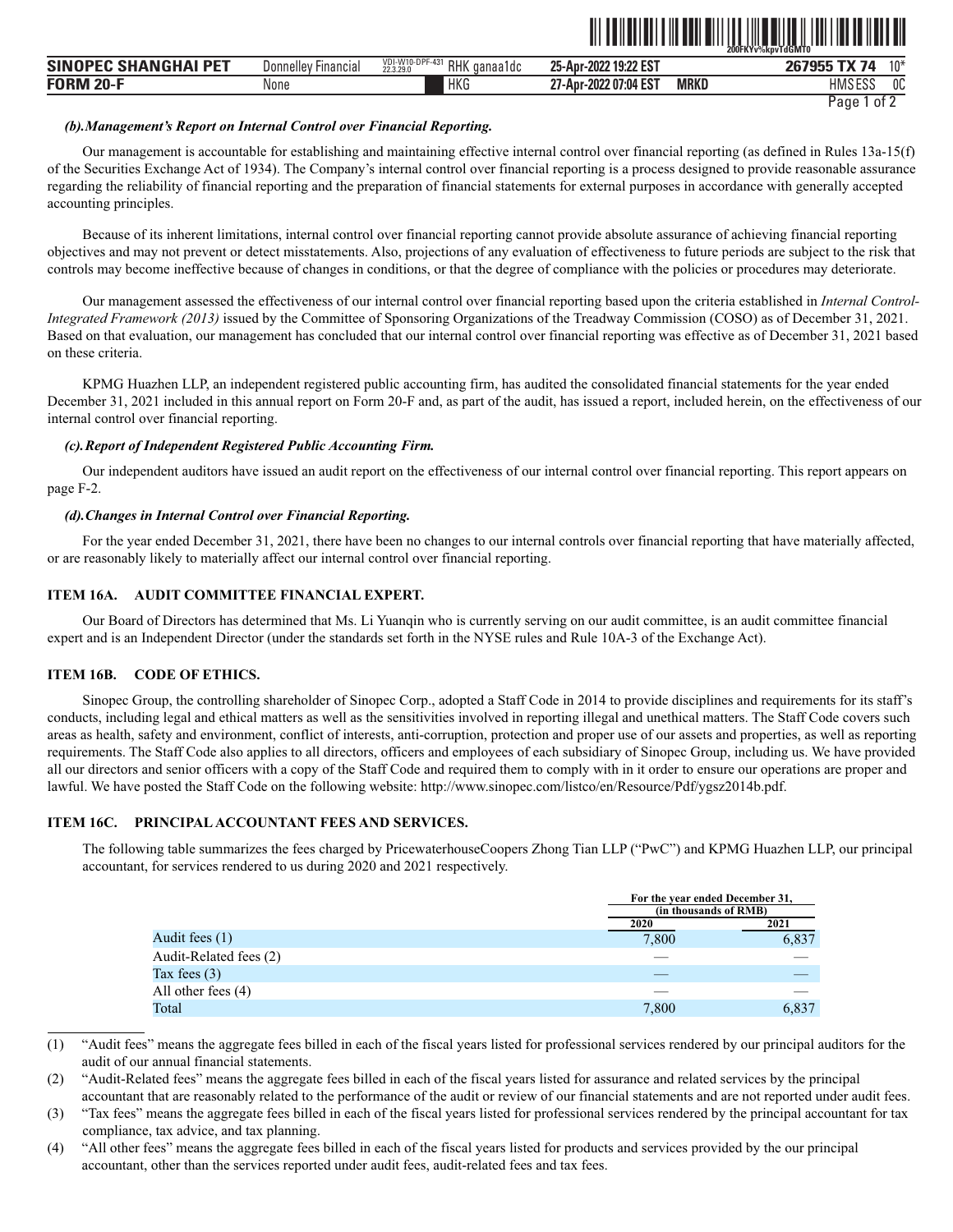

| <b>SINOPEC SHANGHAI</b><br>DET | Financial<br>Jonnellev | VDI-W10-DPF<br>$\overline{\phantom{a}}$<br><b>RHK</b><br>qanaa1dc<br>22.3.29.0 | 19:22 EST<br>25-Apr-<br>$-2022$     |             | ACJAPP TV 34<br>10 | $10*$         |
|--------------------------------|------------------------|--------------------------------------------------------------------------------|-------------------------------------|-------------|--------------------|---------------|
| <b>EORM</b><br>$120-F$<br>K IN | None                   | <b>HKG</b>                                                                     | ? 07:04 ES1<br>65.<br>-2027<br>-Ani | <b>MRKD</b> | <b>HMSESS</b>      | $\sim$<br>յու |
|                                |                        |                                                                                |                                     |             | -                  | $\sim$        |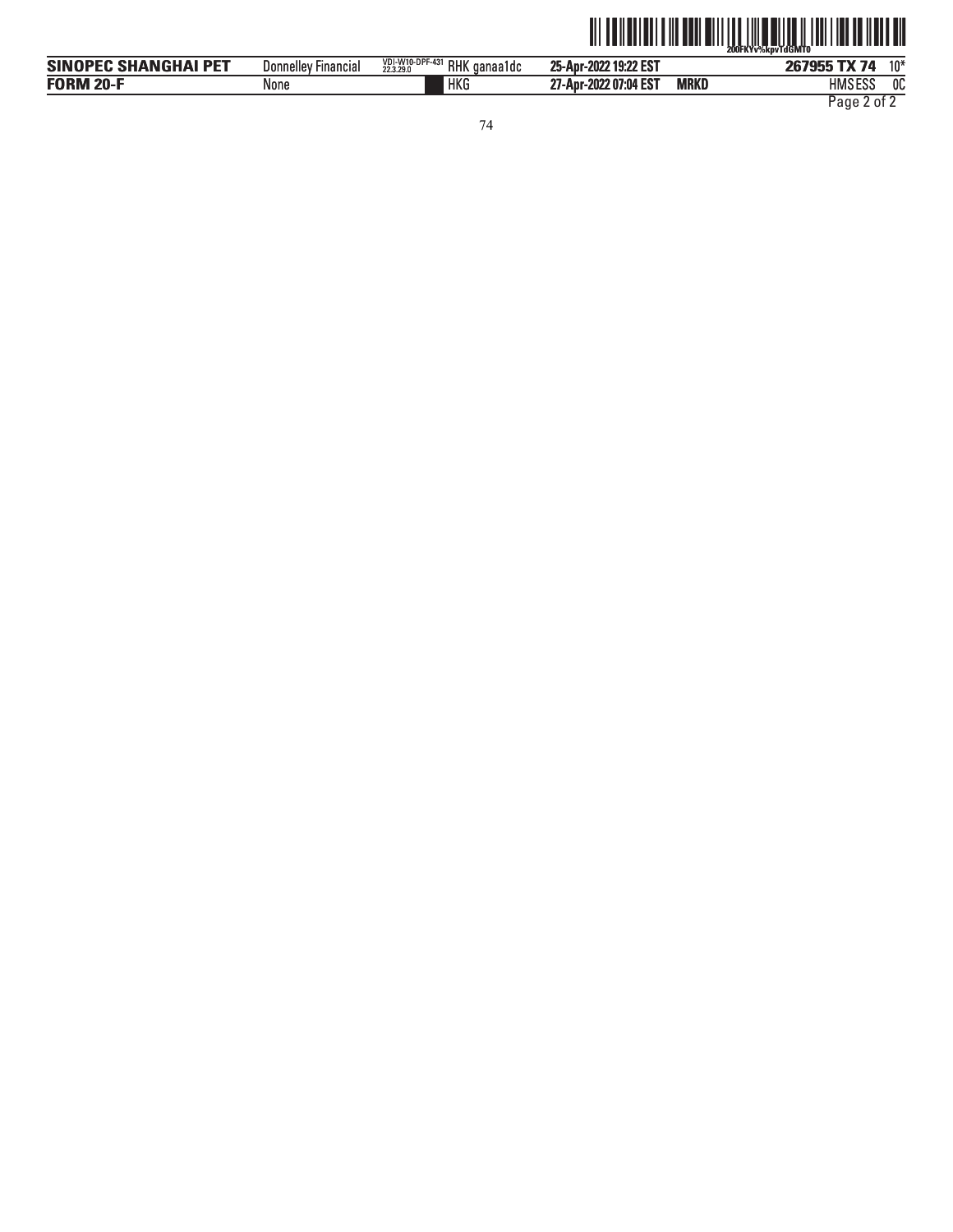|                                        |                                            |                                                                | - - -  -- . - - . -  - -- . - .                    | 200FKYv%kpv6@zCzS<br>. |          |
|----------------------------------------|--------------------------------------------|----------------------------------------------------------------|----------------------------------------------------|------------------------|----------|
| <b>SHANGHAI PFT</b><br>SINOPE<br>ו-יונ | <sup>7</sup> Financial<br><b>Donnellev</b> | VDI-W10-D<br>$-DPF-431$<br><b>RHK</b><br>qanaa1dc<br>22,3,29.0 | $-202218.47E5.$<br>25-Apr-                         | 70<br>IХ<br>∽∪∽        | 一半       |
| FORM<br>$20 -$                         | None                                       | <b>HKG</b>                                                     | MRKD<br>-2022 07:04 EST<br>$\angle$ <i>I</i> -Anr- | <b>HMSESS</b>          | nn<br>บบ |

<u>oli toimuttui ja oni olittu tiid olittui tuoni luonna toi</u>

Page 1 of 1

#### *Audit Committee Pre-approval Policies and Procedures*

Our audit committee has adopted procedures which set forth the manner in which the committee will review and approve all audit and non-audit services to be provided by PwC and KPMG Huazhen LLP. The pre-approval procedures are as follows:

• Any audit or non-audit service to be provided to us by the independent accountant must be (i) pre-approved by the audit committee; or (ii) pre-approved by one or several committee members designated by the committee and rectified by the audit committee.

#### **ITEM 16D. EXEMPTIONS FROM THE LISTING STANDARDS FOR AUDIT COMMITTEES.**

Not applicable.

#### **ITEM 16E. PURCHASES OF EQUITY SECURITIES BY THE ISSUER AND AFFILIATED PURCHASERS.**

None.

#### **ITEM 16F. CHANGE IN REGISTRANT'S CERTIFYING ACCOUNTANT.**

The information required by Item 16F. was previously reported in our Annual Report on Form 20-F for the fiscal year ended December 31, 2020 filed with the SEC on April 28, 2021.

75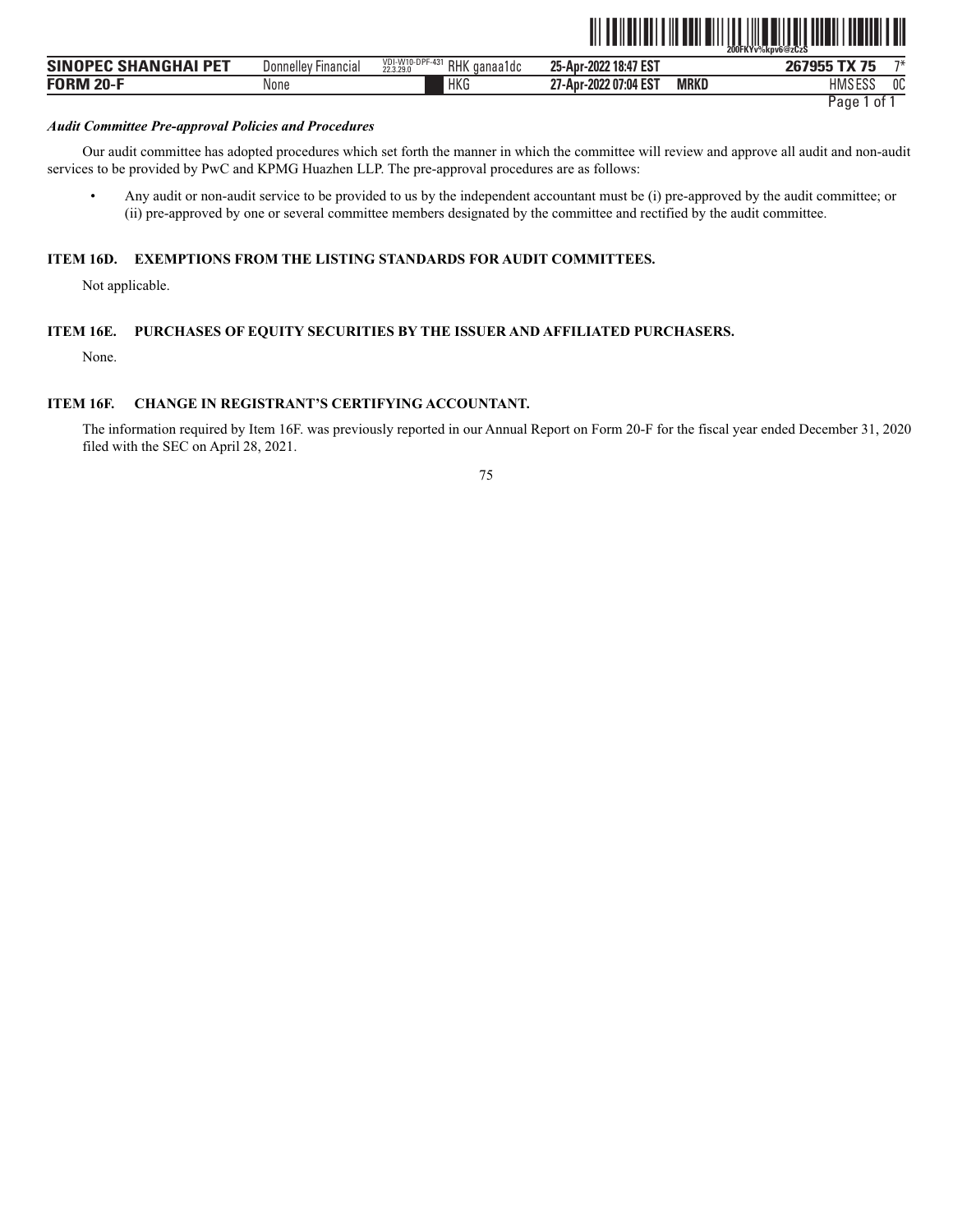|                             |                            |                      |                    |                       |             | 200FKYv%tpcK&7W1 |    |
|-----------------------------|----------------------------|----------------------|--------------------|-----------------------|-------------|------------------|----|
| <b>SINOPEC SHANGHAI PET</b> | <b>Donnelley Financial</b> | rhkdoc1<br>22.3.29.0 | <b>RHK</b><br>rend | 22-Apr-2022 20:19 EST |             | 267955 TX 76     | 長米 |
| <b>FORM 20-F</b>            | None                       |                      | <b>HKG</b>         | 27-Apr-2022 07:04 EST | <b>MRKD</b> | <b>HMSESS</b>    | 0C |
|                             |                            |                      |                    |                       |             | Page<br>0t       |    |

#### **ITEM 16G. CORPORATE GOVERNANCE.**

Set forth below is a summary of the significant differences between the corporate governance rules of the NYSE and those of the People's Republic of China for listed companies:

#### **NYSE Corporate Governance Rules**

#### **The Company's Corporate Governance Practices**

ˆ200FKYv%tpcK&7W1{Š **200FKYv%tpcK&7W1{**

(which conform with the corporate governance rules for companies organized and listed in the People's Republic of China)

Director Independence

A listed company must have a majority of independent directors on its board of directors. The board of directors needs to affirmatively determine that the director has no material relationship with the listed company (either directly or as a partner, shareholder or officer of an organization that has a relationship with the company). In addition, a director must meet certain standards to be deemed independent.

The non-management directors of each listed company must meet at regularly scheduled executive sessions without management.

It is required in China that no less than 1/3rd of the board members of any listed company must be independent directors, and the listed company must set forth specific requirements for the qualification and election of independent directors in compliance with PRC laws. For example, an independent director shall not hold any other position in the listed company other than being a director and shall not be influenced by the main shareholders or the controlling persons of the listed company, or by any other entities or persons with whom the listed company has a significant relationship. The Company has complied with the relevant Chinese corporate governance rules and has implemented internal rules governing the independence and responsibilities of independent directors. The Company determines the independence of independent directors every year.

No similar requirements.

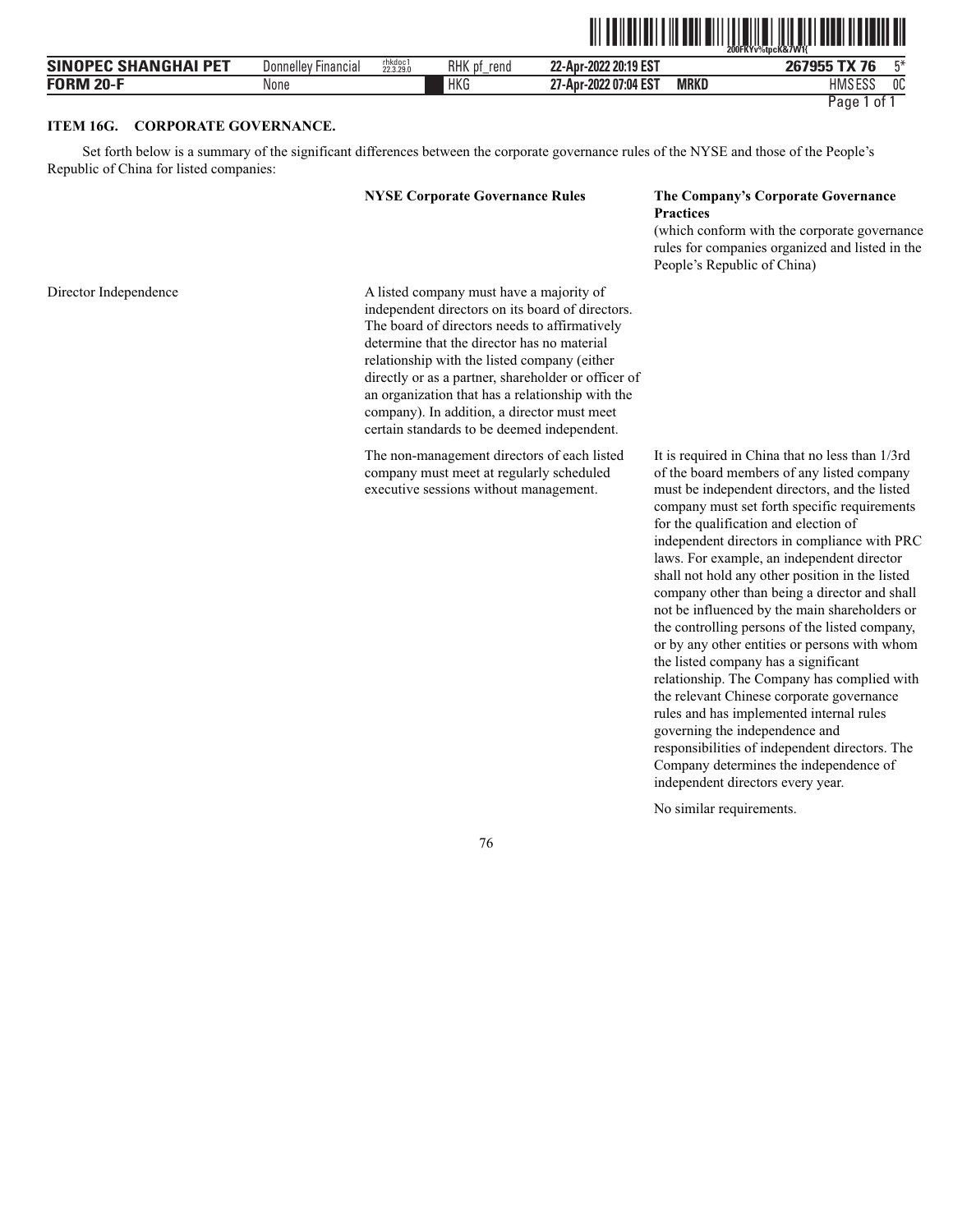| <b>SINOPEC SHANGHAI PET</b>               | <b>Donnelley Financial</b> | VDI-W10-DPF-297 RHK haris0dc                                                                                                                                                                                                                                                                                                                                                                                                                                                                          | 26-Apr-2022 14:33 EST | 267955 TX 77                                                                                                                                                                                                                                                                                                                                                                                                                                                                                                                                  |  |  |  |
|-------------------------------------------|----------------------------|-------------------------------------------------------------------------------------------------------------------------------------------------------------------------------------------------------------------------------------------------------------------------------------------------------------------------------------------------------------------------------------------------------------------------------------------------------------------------------------------------------|-----------------------|-----------------------------------------------------------------------------------------------------------------------------------------------------------------------------------------------------------------------------------------------------------------------------------------------------------------------------------------------------------------------------------------------------------------------------------------------------------------------------------------------------------------------------------------------|--|--|--|
| <b>FORM 20-F</b>                          | None                       | <b>HKG</b>                                                                                                                                                                                                                                                                                                                                                                                                                                                                                            | 27-Apr-2022 07:04 EST | 0 <sup>C</sup><br><b>MRKD</b><br>HMS ESS<br>Page 1 of 1                                                                                                                                                                                                                                                                                                                                                                                                                                                                                       |  |  |  |
| Nominating/Corporate Governance Committee |                            | Listed companies must have a<br>nominating/corporate governance committee<br>composed entirely of independent directors.<br>The nominating/corporate governance<br>committee must have a written charter that<br>addresses: (i) the committee's purpose and<br>responsibilities—which, at minimum, must be<br>to: identify individuals qualified to become<br>board members, consistent with criteria<br>approved by the board, and to select, or to<br>recommend that the board select, the director |                       | The board of directors can establish a<br>nominating committee if the shareholders pass<br>resolutions to establish such a committee. A<br>majority of the directors on the committee<br>shall be independent directors, who shall act as<br>the convener. The board of directors, which<br>formulates relevant written guidelines with<br>respect to the nomination of directors, has<br>established a nominating committee with a<br>majority of the members being independent<br>directors.<br>Relevant responsibilities of the nominating |  |  |  |
|                                           |                            | nominees for the next annual meeting of<br>shareholders; develop and recommend to the<br>board a set of corporate governance guidelines<br>applicable to the corporation; and oversee the<br>evaluation of the board and management; and (i)<br>an annual performance evaluation of the<br>committee.                                                                                                                                                                                                 |                       | committee are similar to those stipulated by<br>the NYSE rules, but the main responsibilities<br>do not include the research and<br>recommendation of corporate governance<br>guidelines, the supervision of the evaluation of<br>the board of directors and management, or the<br>annual evaluation of the committee.                                                                                                                                                                                                                        |  |  |  |
| <b>Compensation Committee</b>             |                            | Listed companies must have a compensation<br>committee composed entirely of independent<br>directors.                                                                                                                                                                                                                                                                                                                                                                                                 |                       | The board of directors can establish a<br>compensation and assessment committee if the<br>shareholders pass resolutions to establish such<br>a committee. A majority of the directors on the                                                                                                                                                                                                                                                                                                                                                  |  |  |  |

77

committee shall be independent directors, who

shall act as the convener.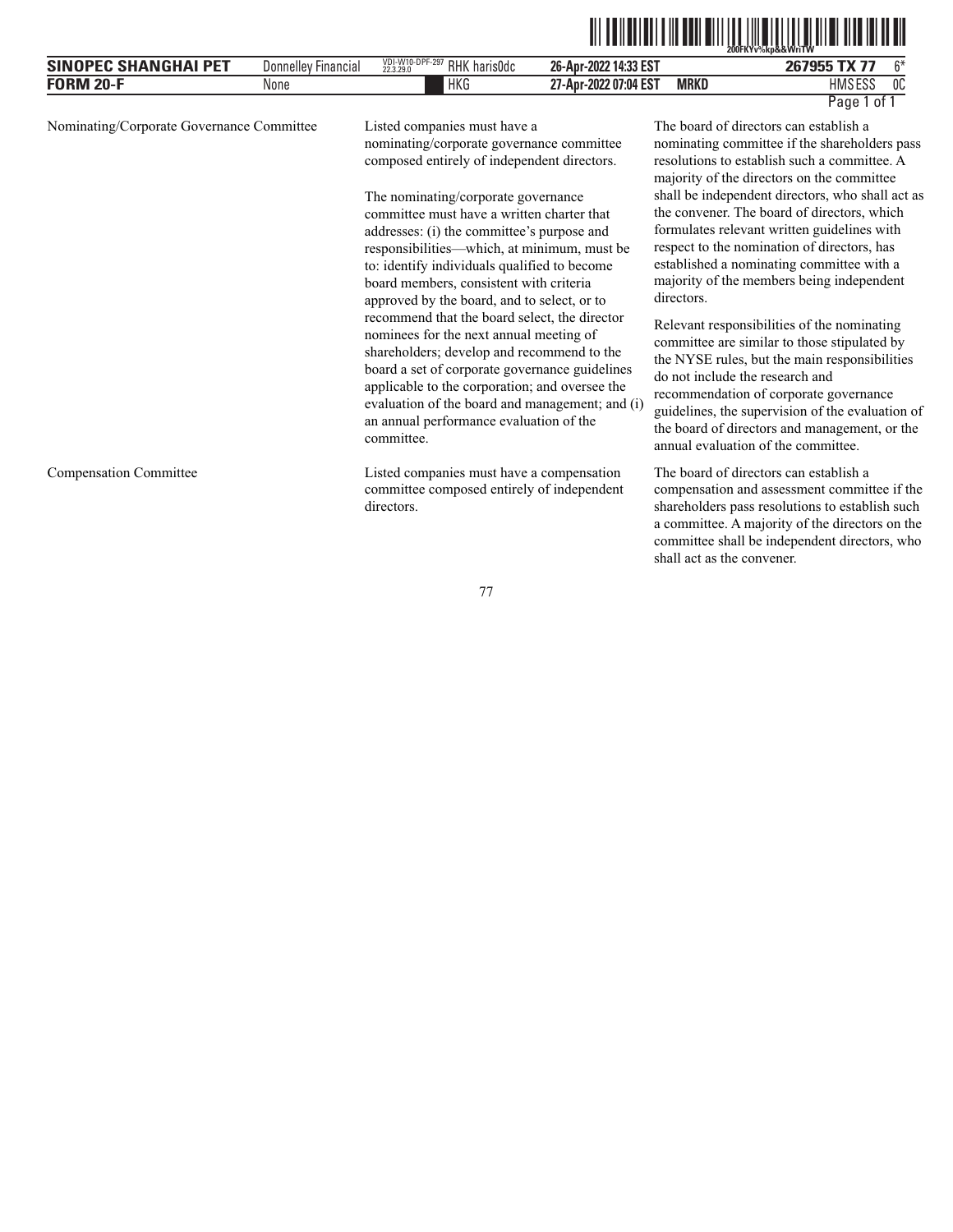| <b>SINOPEC SHANGHAI PET</b> | <b>Donnelley Financial</b> | rhkdoc1<br>22.3.29.0                                                                                                                                                                                                                                                                                                                                                                                                           | RHK pf_rend                                                                                                                                                                                                                                                                                                  | 22-Apr-2022 20:19 EST                                                                                                                                                                                                                                  |                                                                                                                                                                                                                                                                                                                                                                                                                                                                               | 267955 TX 78<br>$3*$                                                                                                                                                                                                                                                                                                                                                                                                                                             |  |  |
|-----------------------------|----------------------------|--------------------------------------------------------------------------------------------------------------------------------------------------------------------------------------------------------------------------------------------------------------------------------------------------------------------------------------------------------------------------------------------------------------------------------|--------------------------------------------------------------------------------------------------------------------------------------------------------------------------------------------------------------------------------------------------------------------------------------------------------------|--------------------------------------------------------------------------------------------------------------------------------------------------------------------------------------------------------------------------------------------------------|-------------------------------------------------------------------------------------------------------------------------------------------------------------------------------------------------------------------------------------------------------------------------------------------------------------------------------------------------------------------------------------------------------------------------------------------------------------------------------|------------------------------------------------------------------------------------------------------------------------------------------------------------------------------------------------------------------------------------------------------------------------------------------------------------------------------------------------------------------------------------------------------------------------------------------------------------------|--|--|
| <b>FORM 20-F</b>            | None                       |                                                                                                                                                                                                                                                                                                                                                                                                                                | <b>HKG</b>                                                                                                                                                                                                                                                                                                   | 27-Apr-2022 07:04 EST                                                                                                                                                                                                                                  | <b>MRKD</b>                                                                                                                                                                                                                                                                                                                                                                                                                                                                   | $\overline{00}$<br>HMS ESS                                                                                                                                                                                                                                                                                                                                                                                                                                       |  |  |
|                             |                            |                                                                                                                                                                                                                                                                                                                                                                                                                                | The purposes and responsibilities of the<br>compensation committee stated in its charter                                                                                                                                                                                                                     |                                                                                                                                                                                                                                                        | assessment committee include:                                                                                                                                                                                                                                                                                                                                                                                                                                                 | Page 1 of 1<br>The responsibilities of the compensation and                                                                                                                                                                                                                                                                                                                                                                                                      |  |  |
|                             |                            | must include:                                                                                                                                                                                                                                                                                                                                                                                                                  | and objectives associated the with the CEO's<br>CEO in fulfilling these goals and objectives,<br>board), determine and approve the CEO's                                                                                                                                                                     | (1) reviewing and approving the corporate goals<br>compensation, evaluate the performance of the<br>and, either as a committee or together with the<br>other independent directors (as directed by the<br>compensation level based on such evaluation; | directors; and<br>officers.                                                                                                                                                                                                                                                                                                                                                                                                                                                   | (1) reviewing the standards for the evaluation<br>of directors and management, evaluate<br>directors and management and report the<br>results of such evaluation to the board of<br>(2) reviewing compensation policies and<br>benefit plans for directors and executive                                                                                                                                                                                         |  |  |
|                             |                            | (2) making recommendations to the board with<br>respect to non-CEO executive officer<br>compensation, and incentive-compensation and<br>equity-based plans that are subject to board<br>approval; and                                                                                                                                                                                                                          |                                                                                                                                                                                                                                                                                                              |                                                                                                                                                                                                                                                        |                                                                                                                                                                                                                                                                                                                                                                                                                                                                               | Unlike the NYSE rules, the PRC rules do not<br>require the committee to produce a report on<br>the executive compensation or make an annual<br>performance evaluation of the committee. In<br>addition, the compensation committee<br>evaluates and reviews the compensation of                                                                                                                                                                                  |  |  |
|                             |                            |                                                                                                                                                                                                                                                                                                                                                                                                                                | compensation as required by the SEC to be<br>report filed with the SEC.                                                                                                                                                                                                                                      | (3) producing a committee report on executive<br>included in the annual proxy statement or annual<br>The charter must also include the requirement                                                                                                     |                                                                                                                                                                                                                                                                                                                                                                                                                                                                               | directors as well as executive officers. The<br>board of directors of the Company has<br>established a compensation evaluation<br>committee with a majority of the members<br>being independent directors who act as the                                                                                                                                                                                                                                         |  |  |
|                             |                            |                                                                                                                                                                                                                                                                                                                                                                                                                                | for an annual performance evaluation of the<br>compensation committee.                                                                                                                                                                                                                                       |                                                                                                                                                                                                                                                        | corporate governance rules.                                                                                                                                                                                                                                                                                                                                                                                                                                                   | convener, and the committee has established a<br>written charter complying with the domestic                                                                                                                                                                                                                                                                                                                                                                     |  |  |
| <b>Audit Committee</b>      |                            | Exchange Act.                                                                                                                                                                                                                                                                                                                                                                                                                  | the Securities Exchange Act of 1934, as<br>minimum of three members, and all audit<br>committee members must satisfy the<br>requirements for independence set forth in<br>Section 303A.02 of the NYSE Corporate<br>Governance Rules and, in the absence of an<br>applicable exemption, Rule 10A-3b(1) of the | Listed companies must have an audit committee<br>that satisfies the requirements of Rule 10A-3 of<br>amended (the "Exchange Act"). It must have a                                                                                                      | must, through the resolution of the                                                                                                                                                                                                                                                                                                                                                                                                                                           | The board of directors of a listed company<br>shareholders' meeting, establish an audit<br>committee composed entirely of directors, of<br>which the independent directors are the<br>majority and act as the convener, and, at<br>minimum, one independent director is an<br>accounting professional. The purpose,<br>authority and responsibilities of the audit<br>committee are similar to those stipulated by<br>the NYSE rules, but according to customary |  |  |
|                             |                            | The written charter of the audit committee must<br>specify that the purpose of the audit committee<br>is to assist the board oversight of the integrity of<br>financial statements, the company's compliance<br>with legal and regulatory requirements, the<br>qualifications and independence of the<br>independent auditors, the performance of the<br>listed company's internal audit function and<br>independent auditors. |                                                                                                                                                                                                                                                                                                              |                                                                                                                                                                                                                                                        | practices in China, the Company is not<br>required to make an annual performance<br>evaluation of the audit committee, and the<br>audit committee is not required to prepare an<br>audit report to be included in the Company's<br>annual proxy statement. The board of directors<br>of the Company has established an audit<br>committee that satisfies Rule 10A-3 under the<br>Securities Exchange Act of 1934, as amended<br>and relevant domestic requirements. The audit |                                                                                                                                                                                                                                                                                                                                                                                                                                                                  |  |  |
|                             | committee.                 |                                                                                                                                                                                                                                                                                                                                                                                                                                | as required by the SEC to be included in the                                                                                                                                                                                                                                                                 | The written charter must also require the audit<br>committee to prepare an audit committee report<br>listed company's annual proxy statement as well<br>as an annual performance evaluation of the audit                                               | committee has a written charter.                                                                                                                                                                                                                                                                                                                                                                                                                                              |                                                                                                                                                                                                                                                                                                                                                                                                                                                                  |  |  |
|                             |                            |                                                                                                                                                                                                                                                                                                                                                                                                                                | and responsibilities of the audit committee as<br>required under Section 303A.07 of the NYSE<br>Corporate Governance Rules.                                                                                                                                                                                  | The written charter must also address the duties                                                                                                                                                                                                       |                                                                                                                                                                                                                                                                                                                                                                                                                                                                               |                                                                                                                                                                                                                                                                                                                                                                                                                                                                  |  |  |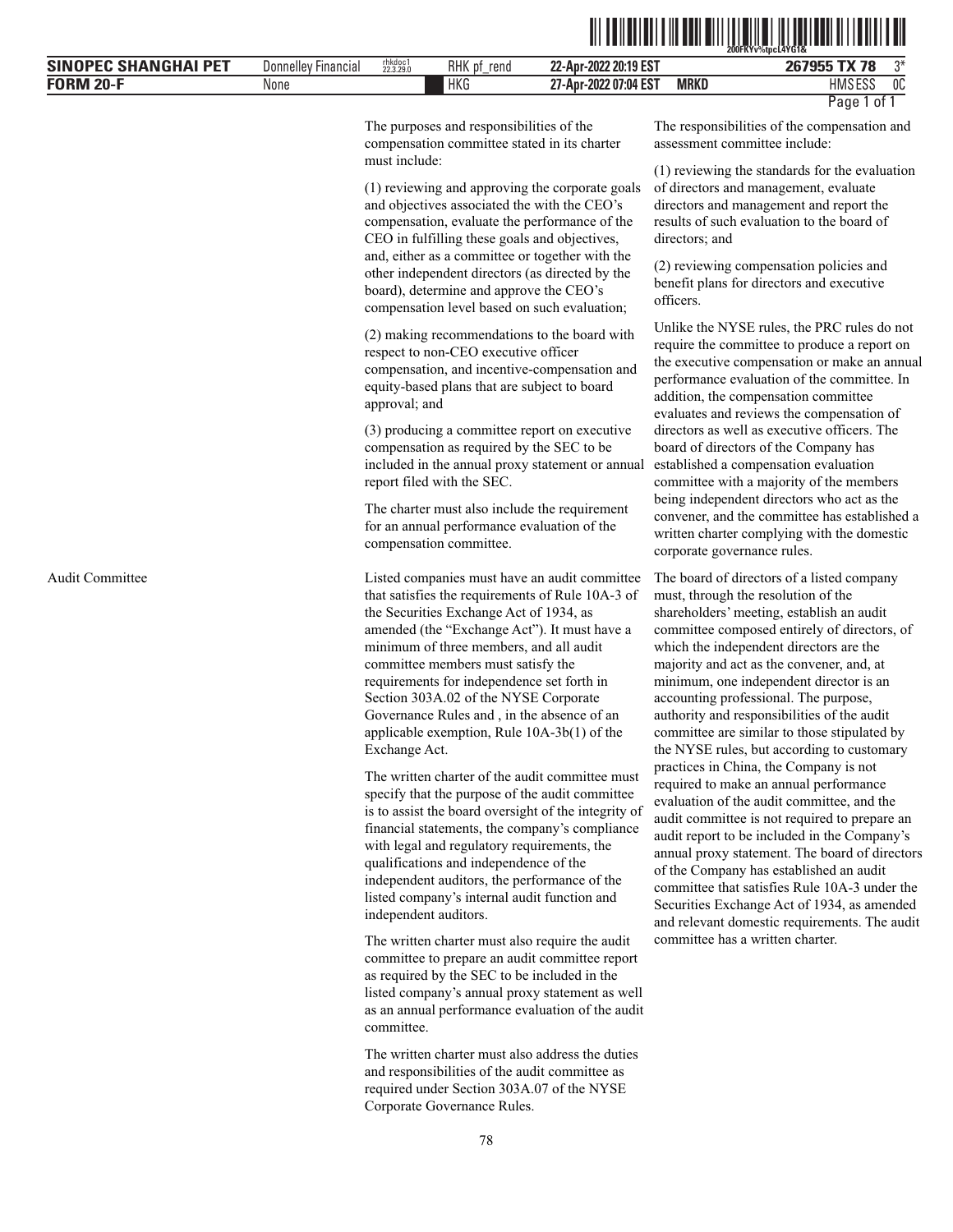| <b>SINOPEC SHANGHAI PET</b>                             | <b>Donnelley Financial</b> | VDI-W10-DPF-297<br>22.3.29.0<br>RHK haris0dc                                                                                                                                                                                                                                                                                                                                                                                                                                                                                                                                                                                                                                         | 26-Apr-2022 14:34 EST |                                                                                                                         | 267955 TX 79                                                                                                                                                                                                                                                                                                                                                                                                                                                                    | $5*$            |
|---------------------------------------------------------|----------------------------|--------------------------------------------------------------------------------------------------------------------------------------------------------------------------------------------------------------------------------------------------------------------------------------------------------------------------------------------------------------------------------------------------------------------------------------------------------------------------------------------------------------------------------------------------------------------------------------------------------------------------------------------------------------------------------------|-----------------------|-------------------------------------------------------------------------------------------------------------------------|---------------------------------------------------------------------------------------------------------------------------------------------------------------------------------------------------------------------------------------------------------------------------------------------------------------------------------------------------------------------------------------------------------------------------------------------------------------------------------|-----------------|
| <b>FORM 20-F</b>                                        | None                       | <b>HKG</b>                                                                                                                                                                                                                                                                                                                                                                                                                                                                                                                                                                                                                                                                           | 27-Apr-2022 07:04 EST | <b>MRKD</b>                                                                                                             | <b>HMSESS</b>                                                                                                                                                                                                                                                                                                                                                                                                                                                                   | $\overline{OC}$ |
|                                                         |                            |                                                                                                                                                                                                                                                                                                                                                                                                                                                                                                                                                                                                                                                                                      |                       |                                                                                                                         | Page 1 of 1                                                                                                                                                                                                                                                                                                                                                                                                                                                                     |                 |
| <b>Strategy Committee</b>                               |                            | N/A<br>Each listed company must maintain an internal<br>audit function to provide management and the<br>audit committee with ongoing assessments of<br>the listed company's risk management processes<br>and system of internal controls.                                                                                                                                                                                                                                                                                                                                                                                                                                            |                       | development strategic plan.                                                                                             | The board of directors of a listed company<br>can, through the resolution of the shareholders'<br>meeting, establish a strategy committee<br>composed entirely of directors. We formed a<br>strategy committee on June 15, 2017. The key<br>responsibility of the Strategy Committee is to<br>conduct researches and give recommendations<br>to the Board on major investment decisions,<br>projects and major issues that affect our<br>development, and monitor our long-term |                 |
|                                                         |                            |                                                                                                                                                                                                                                                                                                                                                                                                                                                                                                                                                                                                                                                                                      |                       |                                                                                                                         | China has a similar regulatory provision, and<br>the Company has an internal audit department.                                                                                                                                                                                                                                                                                                                                                                                  |                 |
| <b>Equity Compensation</b>                              |                            | Shareholders must be given the opportunity to<br>vote on all equity compensation plans and<br>material revisions thereto, except for<br>employment inducement awards, certain grants,<br>plans and amendments in the context of mergers<br>and acquisitions, and certain specific types of<br>plans as described under Section 303A.08 of the<br>NYSE Corporate Governance Rules.                                                                                                                                                                                                                                                                                                    |                       | directors.                                                                                                              | The relevant regulations of China require the<br>board of directors propose plans on the amount<br>and types of director compensation for the<br>shareholders' meeting to approve. The<br>compensation plan of executive officers shall<br>be approved by the board and announced at the<br>shareholders' meeting and disclosed to the<br>public upon the approval of the board of                                                                                              |                 |
| Corporate Governance Guidelines                         |                            | Listed companies must adopt and disclose<br>corporate governance guidelines involving<br>director qualification standards, director<br>responsibilities, director compensation, director<br>access to management and, as necessary and<br>appropriate, independent advisors, director<br>orientation and continuing education and<br>management succession. The board should<br>conduct a self-evaluation at least annually to<br>determine whether it and its committees are<br>functioning effectively. A listed company must<br>make its corporate governance guidelines<br>available on or through its website.                                                                  |                       | The CSRC has issued the Corporate<br>the board of directors and director<br>performance evaluation.<br>mentioned rules. | Governance Rules, prescribing detailed<br>guidelines on directors of the listed companies,<br>including director selection, the structure of<br>The Company has complied with the above                                                                                                                                                                                                                                                                                         |                 |
| Code of Ethics for Directors, Officers and<br>Employees |                            | Listed companies must adopt and disclose a<br>code of business conduct and ethics for<br>directors, officers and employees, and promptly<br>disclose any waivers of the code for directors or<br>executive officers. Each listed company may<br>determine its own policies, but all listed<br>companies should address the most important<br>topics, including, among others, conflicts of<br>interest, corporate opportunities, confidentiality,<br>fair dealing, protection and proper use of listed<br>company assets, compliance with laws, rules<br>and regulations (including insider trading laws),<br>and encouraging the reporting of any illegal or<br>unethical behavior. |                       |                                                                                                                         | There is no such requirement for a code for<br>ethics in China. As the directors and officers of<br>the Company have all signed a Director<br>Service Agreement, however, they are bound<br>by their fiduciary duties to the Company. In<br>addition, the directors and officers must<br>perform their legal duties in accordance with<br>the PRC Company Law, relevant requirements<br>of CSRC and Mandatory Provisions to the<br>Charter of Companies Listed Overseas.        |                 |
|                                                         |                            | Each listed company CEO must certify to the<br>NYSE each year that he or she is not aware of<br>any violation by the company of NYSE<br>corporate governance listing standards and he or<br>she must promptly notify the NYSE in writing<br>of any non-compliance with any applicable                                                                                                                                                                                                                                                                                                                                                                                                |                       | No similar requirements.                                                                                                |                                                                                                                                                                                                                                                                                                                                                                                                                                                                                 |                 |

provisions of Section 303A.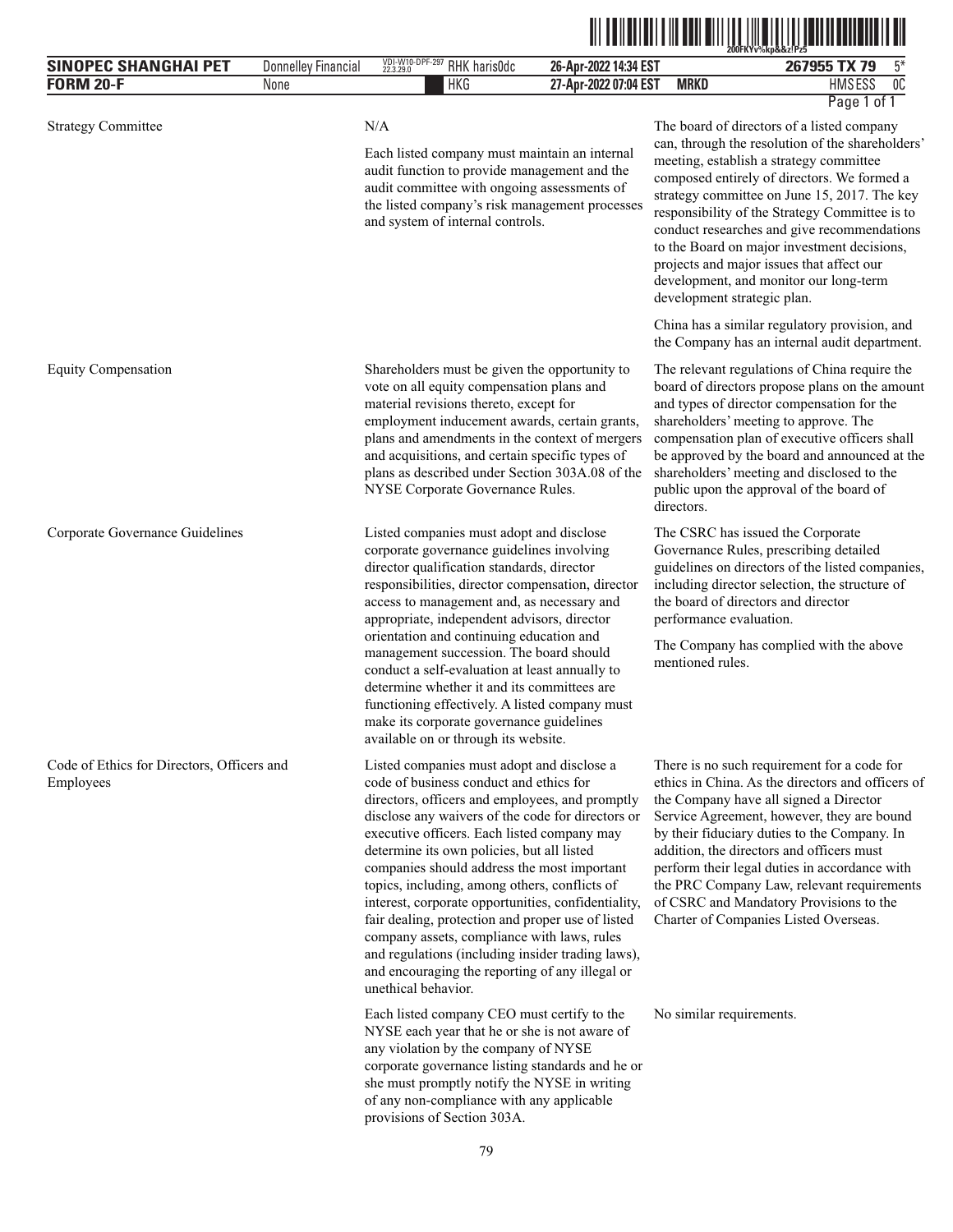| <b>SINOPEC SHANGHAI PET</b> | Donnelley Financial | VDI-W10-PF-1155<br><b>RHK</b><br>pancmOdc<br>22.3.29.0 | 27-Apr-2022 08:57 EST |             | $12*$<br><b>TX 80</b><br>267955<br>ΖO<br>ιυ |
|-----------------------------|---------------------|--------------------------------------------------------|-----------------------|-------------|---------------------------------------------|
| <b>FORM 20-F</b>            | None                | <b>HKG</b>                                             | 27-Apr-2022 07:04 EST | <b>MRKD</b> | <b>HMSESS</b><br>$\sim$<br>็บบ              |
|                             |                     |                                                        |                       |             | 0t<br>Page                                  |

#### **ITEM 16H. MINE SAFETY DISCLOSURE.**

Not applicable.

#### **ITEM 16I. DISCLOSURE REGARDING FOREIGN JURISDICTIONS THAT PREVENT INSPECTIONS**

Not applicable.

#### **PART III**

#### **ITEM 17. FINANCIAL STATEMENTS.**

SECCO was deemed a significant equity investee for the fiscal years ended December 31, 2019 and December 31, 2020 and a non-significant equity investee for the fiscal years ended December 31, 2021 under Rule 3-09 of Regulation S-X. As such, the financial statements of SECCO required by Rule 3-09 of Regulation S-X are provided as Exhibit 99.1 to this Annual Report on Form 20-F.

#### **ITEM 18. FINANCIAL STATEMENTS.**

See pages F-1 to F-214.

#### **ITEM 19. EXHIBITS.**

| <u>No.</u> | <b>Exhibit</b>                                                                                                                                                                                                                                                                                                                                                                                                                                                                                                                     |
|------------|------------------------------------------------------------------------------------------------------------------------------------------------------------------------------------------------------------------------------------------------------------------------------------------------------------------------------------------------------------------------------------------------------------------------------------------------------------------------------------------------------------------------------------|
| 1.1        | Translation of the amended and restated Articles of Association of Sinopec Shanghai Petrochemical Company Limited as approved in the<br>First Extraordinary General Meeting of Sinopec Shanghai Petrochemical Company Limited for 2018 on November 8, 2018 (incorporated<br>by reference to our Form 6-K (File No.001-12158) filed with the Commission on November 8, 2018).                                                                                                                                                       |
| 2.         | Amended and Restated Deposit Agreement between Sinopec Shanghai Petrochemical Company Limited and The Bank of New York<br>Mellon dated May 11, 2011 (incorporated by reference to Exhibit 2 of our annual report on Form 20-F (File No. 001-12158) filed with the<br>Commission on April 30, 2012).                                                                                                                                                                                                                                |
| 4.1        | Translation of the renewed Product Supply and Sales Services Framework Agreement among Sinopec Shanghai Petrochemical Company<br>Limited, China Petroleum & Chemical Corporation and China Petrochemical Corporation as approved in the First Extraordinary General<br>Meeting of Sinopec Shanghai Petrochemical Company Limited for 2016 on October 18, 2016 (incorporated by reference to Exhibit 4.1)<br>of our annual report on Form 20-F Amendment No.1 (File No.001-12158) filed with the Commission on September 14, 2017). |
| 4.2        | Translation of the renewed Comprehensive Services Framework Agreement between Sinopec Shanghai Petrochemical Company Limited<br>and China Petrochemical Corporation as approved in the First Extraordinary General Meeting of Sinopec Shanghai Petrochemical<br>Company Limited for 2016 on October 18, 2016 (incorporated by reference to Exhibit 4.2 of our annual report on Form 20-F<br>Amendment No.1 (File No.001-12158) filed with the Commission on September 14, 2017).                                                   |
| 4.3        | Translation of the Property Right Transaction Agreement with Sinopec Sales Company Limited as approved in the eighteenth meeting of<br>the seventh session of the board of directors of Sinopec Shanghai Petrochemical Company Limited on December 5, 2013 (incorporated<br>by reference to Exhibit 4.3 of our annual report on Form 20-F (File No.001-12158) filed with the Commission on April 30, 2014).                                                                                                                        |
| 4.4        | English summary of principal terms of the Share Option Scheme as adopted at the second meeting of the eighth session of the board of<br>directors of Sinopec Shanghai Petrochemical Company Limited on August 15, 2014 (incorporated by reference to Appendix I of our<br>Form 6-K (File No.001-12158) filed with the Commission on November 6, 2014).                                                                                                                                                                             |
| $8*$       | A list of subsidiaries of Sinopec Shanghai Petrochemical Company Limited.                                                                                                                                                                                                                                                                                                                                                                                                                                                          |
| $12.1*$    | Certification of President Required by Rule 13a-14(a).                                                                                                                                                                                                                                                                                                                                                                                                                                                                             |
| $12.2*$    | Certification of Chief Financial Officer Required by Rule 13a-14(a).                                                                                                                                                                                                                                                                                                                                                                                                                                                               |
| $13.1*$    | Certification of President Required by Rule 13a-14(b) and Section 1350 of Chapter 63 of Title 18 of the United States Code.                                                                                                                                                                                                                                                                                                                                                                                                        |
| $13.2*$    | Certification of Chief Financial Officer Required by Rule 13a-14(b) and Section 1350 of Chapter 63 of Title 18 of the United States<br>Code.                                                                                                                                                                                                                                                                                                                                                                                       |
| 99.1*      | Financial statements of SECCO                                                                                                                                                                                                                                                                                                                                                                                                                                                                                                      |
| 101.INS*   | Inline XBRL Instance Document — the instance document does not appear in the Interactive Data File because its XBRL tags are<br>embedded within the Inline XBRL document                                                                                                                                                                                                                                                                                                                                                           |
| 101.SCH*   | Inline XBRL Taxonomy Extension Schema Document                                                                                                                                                                                                                                                                                                                                                                                                                                                                                     |
|            |                                                                                                                                                                                                                                                                                                                                                                                                                                                                                                                                    |

101.CAL\* Inline XBRL Taxonomy Extension Calculation Linkbase Document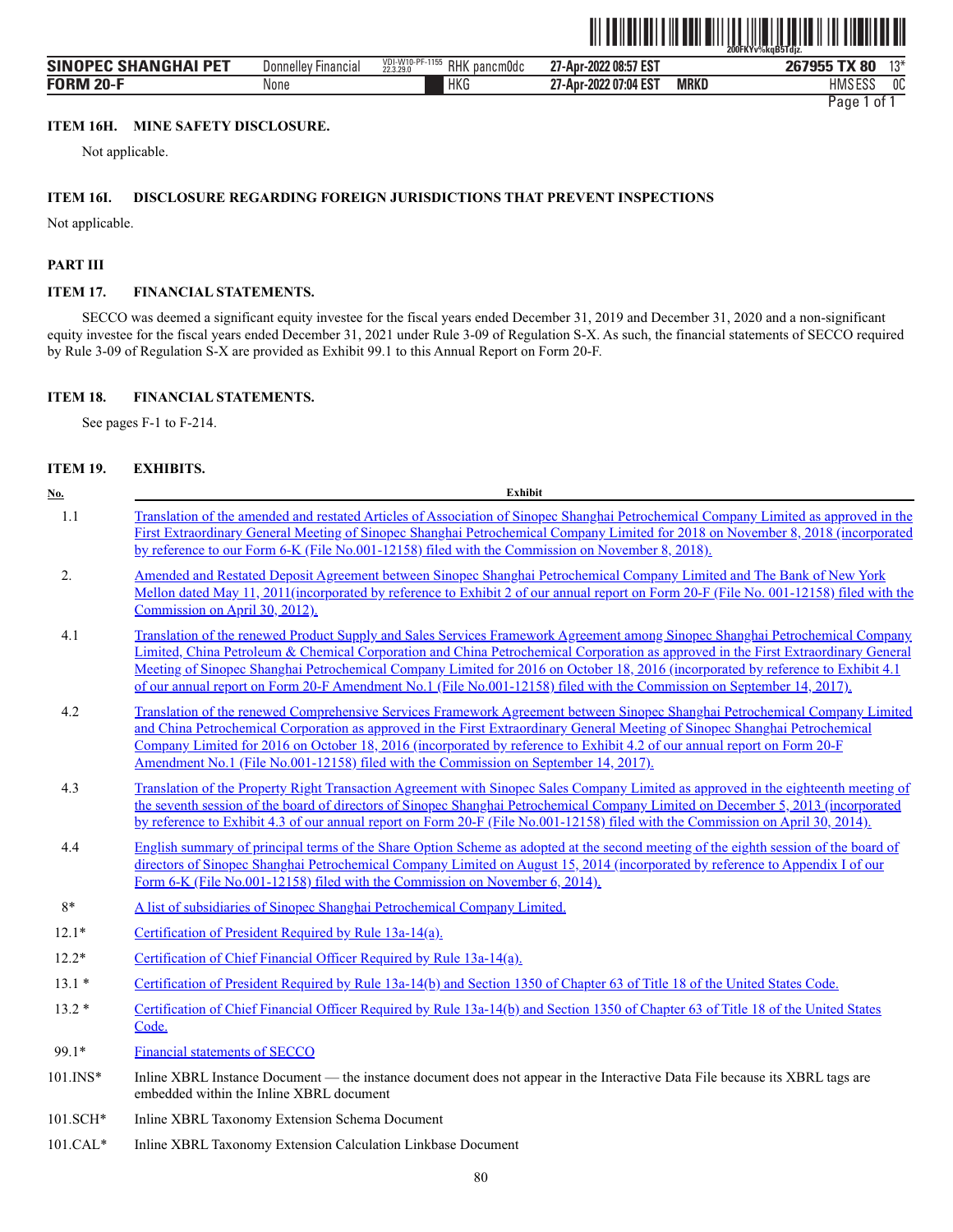

|                  | <b>SINOPEC SHANGHAI PET</b> | <b>Donnelley Financial</b>                                    | rhkdoc1<br>22.3.29.0 | RHK pf rend | 22-Apr-2022 20:19 EST                                                                                   |             | 267955 TX 81 | 5* |
|------------------|-----------------------------|---------------------------------------------------------------|----------------------|-------------|---------------------------------------------------------------------------------------------------------|-------------|--------------|----|
| <b>FORM 20-F</b> |                             | None                                                          |                      | HKG         | 27-Apr-2022 07:04 EST                                                                                   | <b>MRKD</b> | HMS ESS      | 0C |
|                  |                             |                                                               |                      |             |                                                                                                         |             | Page 1 of 1  |    |
| $101.$ DEF $*$   |                             | Inline XBRL Taxonomy Extension Definition Linkbase Document   |                      |             |                                                                                                         |             |              |    |
| $101.LAB*$       |                             | Inline XBRL Taxonomy Extension Label Linkbase Document        |                      |             |                                                                                                         |             |              |    |
| 101.PRE*         |                             | Inline XBRL Taxonomy Extension Presentation Linkbase Document |                      |             |                                                                                                         |             |              |    |
| $104*$           |                             |                                                               |                      |             | Cover Page Interactive Data File (embedded within the Inline XBRL document and included in Exhibit 101) |             |              |    |
|                  |                             |                                                               |                      |             |                                                                                                         |             |              |    |

\* Filed with this annual report on Form 20-F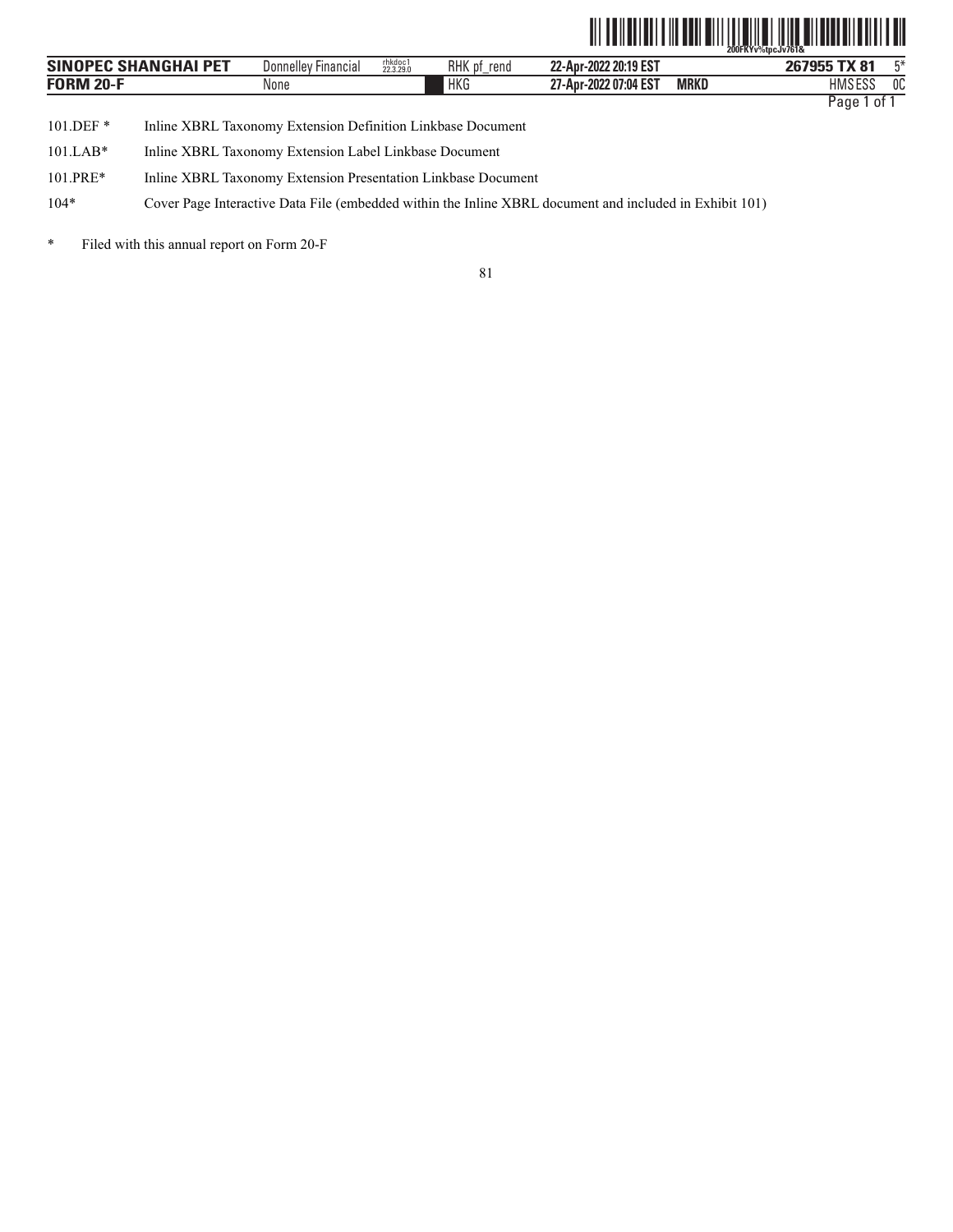|                             |                            |                      |                | $\dot{\phantom{a}}$ (Finitial) finitially $\ddot{\phantom{a}}$ |             | $  \,  \,  \,  \,  $<br>200FKYv%tpcJxTf19 |
|-----------------------------|----------------------------|----------------------|----------------|----------------------------------------------------------------|-------------|-------------------------------------------|
| <b>SINOPEC SHANGHAI PET</b> | <b>Donnelley Financial</b> | rhkdoc1<br>22.3.29.0 | RHK pf<br>rend | 22-Apr-2022 20:19 EST                                          |             | $F^*$<br>267955 TX 82                     |
| <b>FORM 20-F</b>            | None                       |                      | HKG            | 27-Apr-2022 07:04 EST                                          | <b>MRKD</b> | <b>HMSESS</b><br>0C                       |
|                             |                            |                      |                |                                                                |             | Page 1<br>0t                              |

#### **SIGNATURES**

The registrant hereby certifies that it meets all of the requirements for filing on Form 20-F and that it has duly caused and authorized the undersigned to sign this annual report on Form 20-F on its behalf.

### **SINOPEC SHANGHAI PETROCHEMICAL COMPANY LIMITED**

Date: April 27, 2022 /s/ DU JUN

Du Jun, Chief Financial Officer

82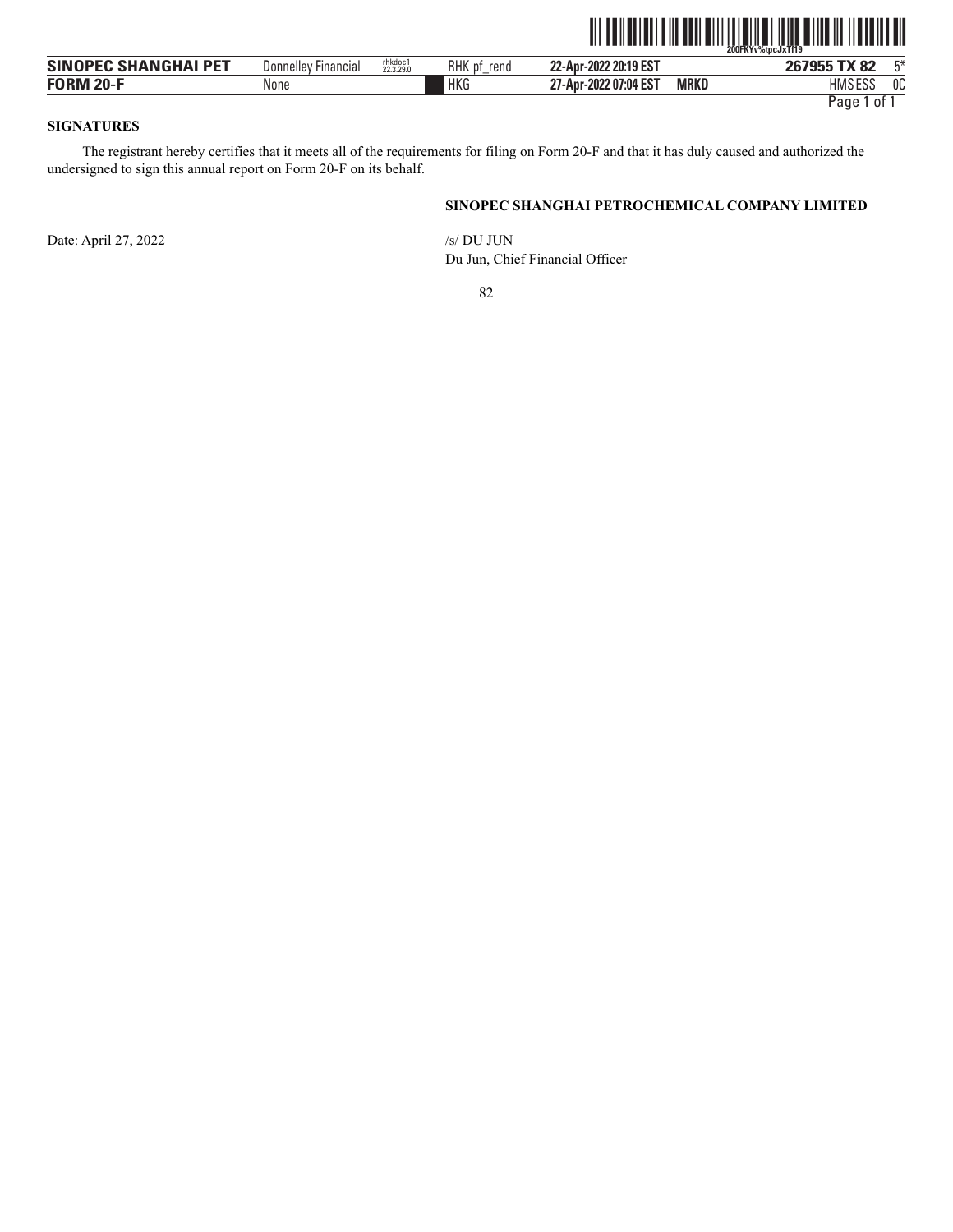|                                                                                                                    |                            |                            |             |                       |         | <u>UI TENETITI HITEN VII ENITENTI INTENETTII ENITENTII HITEN V</u> |
|--------------------------------------------------------------------------------------------------------------------|----------------------------|----------------------------|-------------|-----------------------|---------|--------------------------------------------------------------------|
| <b>SINOPEC SHANGHAI PET</b>                                                                                        | <b>Donnelley Financial</b> | FWPRHK-PFRN18<br>22.3.29.0 | RHK pf_rend | 26-Apr-2022 16:28 EST |         | 267955 FIN 1<br>$13*$                                              |
| <b>FORM 20-F</b>                                                                                                   | START PAGE                 |                            | HKG         | 27-Apr-2022 07:04 EST | MRKD    | HMS ESS<br>0C                                                      |
|                                                                                                                    |                            |                            |             |                       |         | Page 1 of 1                                                        |
| <b>Index to the Financial Statement</b>                                                                            |                            |                            |             |                       |         |                                                                    |
|                                                                                                                    |                            |                            |             |                       |         | Page                                                               |
| Report of independent registered public accounting firm (KPMG Huazhen LLP, Shanghai, China, Auditor Firm ID: 1186) |                            |                            |             |                       |         | $\overline{F-2}$                                                   |
| Report of independent registered public accounting firm (PCAOB ID 1424)                                            |                            |                            |             |                       |         | $F - 5$                                                            |
| Consolidated statement of profit or loss                                                                           |                            |                            |             |                       |         | $F - 6$                                                            |
| Consolidated statement of profit or loss and other comprehensive income                                            |                            |                            |             |                       |         | $F - 8$                                                            |
| Consolidated statement of financial position                                                                       |                            |                            |             |                       | $F - 9$ |                                                                    |
| Consolidated statement of changes in equity                                                                        |                            |                            |             |                       |         | $F - 12$                                                           |
| Consolidated cash flow statement                                                                                   |                            |                            |             |                       |         | $F - 15$                                                           |
| Notes to the consolidated financial statements                                                                     |                            |                            |             |                       |         | $F - 17$                                                           |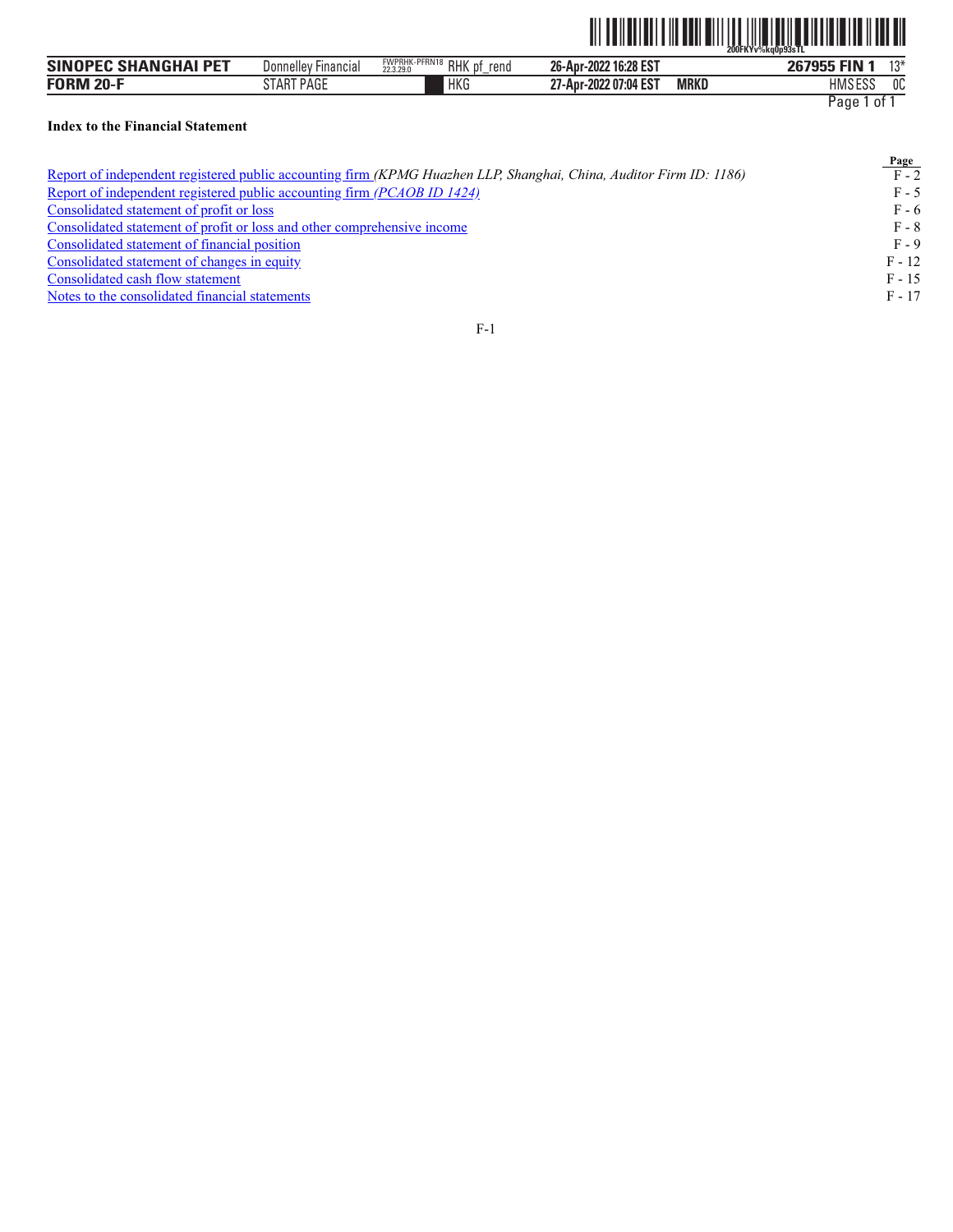

| <b>SHANGHAI PFT</b><br><b>SINOPEC</b> | Donnelle <sup>,</sup><br><b>Financial</b> | rhkdoc'<br>22.3.29.0 | RHK<br>.palap0dc   | 10:03 EST<br>21-Apr-2022           |      | $11*$<br>FIN<br>$\sqrt{2}$   |
|---------------------------------------|-------------------------------------------|----------------------|--------------------|------------------------------------|------|------------------------------|
| <b>FORM 2P</b>                        | None                                      |                      | IIVC<br><b>HNU</b> | 2 07:04 EST<br>$\angle$ 7-Anr-2022 | MRKI | <b>HMSESS</b><br>$\sim$<br>u |
|                                       |                                           |                      |                    |                                    |      | .<br>- -                     |

#### **Report of Independent Registered Public Accounting Firm**

To the Shareholders and Board of Directors

Sinopec Shanghai Petrochemical Company Limited:

#### *Opinions on the Consolidated Financial Statements and Internal Control Over Financial Reporting*

We have audited the accompanying consolidated statement of financial position of Sinopec Shanghai Petrochemical Company Limited and subsidiaries (the Company) as of December 31, 2021, the related consolidated statement of profit or loss, consolidated statement of profit or loss and other comprehensive income, consolidated statement of changes in equity, and consolidated cash flow statement for the year then ended and the related notes (collectively, the consolidated financial statements). We also have audited the Company's internal control over financial reporting as of December 31, 2021, based on criteria established in *Internal Control – Integrated Framework (2013)* issued by the Committee of Sponsoring Organizations of the Treadway Commission (COSO).

In our opinion, the consolidated financial statements referred to above present fairly, in all material respects, the financial position of the Company as of December 31, 2021, and the results of its operations and its cash flows for the year ended December 31, 2021, in conformity with International Financial reporting Standards as issued by the International Accounting Standards Board. Also in our opinion, the Company maintained, in all material respects, effective internal control over financial reporting as of December 31, 2021, based on criteria established in *Internal Control – Integrated Framework (2013)* issued by COSO.

#### *Basis for Opinions*

The Company's management is responsible for these consolidated financial statements, for maintaining effective internal control over financial reporting, and for its assessment of the effectiveness of internal control over financial reporting, included in the accompanying Management's Report on Internal Control over Financial Reporting. Our responsibility is to express an opinion on the Company's consolidated financial statements and an opinion on the Company's internal control over financial reporting based on our audits. We are a public accounting firm registered with the Public Company Accounting Oversight Board (United States) (PCAOB) and are required to be independent with respect to the Company in accordance with the U.S. federal securities laws and the applicable rules and regulations of the Securities and Exchange Commission and the PCAOB.

We conducted our audits in accordance with the standards of the PCAOB. Those standards require that we plan and perform the audits to obtain reasonable assurance about whether the consolidated financial statements are free of material misstatement, whether due to error or fraud, and whether effective internal control over financial reporting was maintained in all material respects.

Our audits of the consolidated financial statements included performing procedures to assess the risks of material misstatement of the consolidated financial statements, whether due to error or fraud, and performing procedures that respond to those risks. Such procedures included examining, on a test basis, evidence regarding the amounts and disclosures in the consolidated financial statements. Our audits also included evaluating the accounting principles used and significant estimates made by management, as well as evaluating the overall presentation of the consolidated financial statements. Our audit of internal control over financial reporting included obtaining an understanding of internal control over financial reporting, assessing the risk that a material weakness exists, and testing and evaluating the design and operating effectiveness of internal control based on the assessed risk. Our audits also included performing such other procedures as we considered necessary in the circumstances. We believe that our audits provide a reasonable basis for our opinions.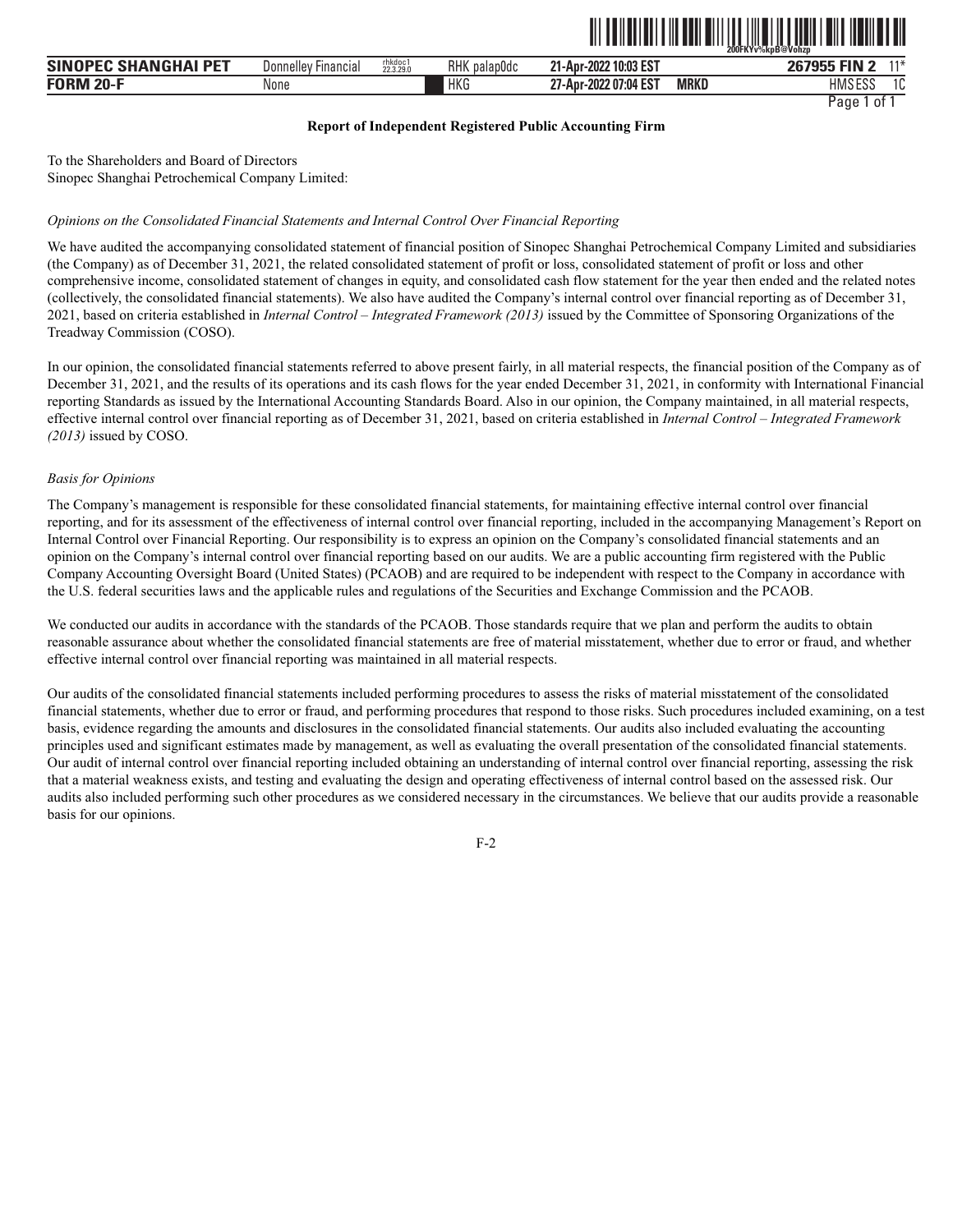|                      |                     |                      |              |                       | 200FKYv%kp3K6K0zF  |
|----------------------|---------------------|----------------------|--------------|-----------------------|--------------------|
| Sinopec Shanghai Pet | Donnelley Financial | rhkdoc1<br>22.3.29.0 | RHK mehti0dc | 20-Apr-2022 20:50 EST | 74<br>267955 FIN 3 |

**HKG 27-Apr-2022 07:04 EST MRKD** 

| <b>HMSESS</b> | 111 |  |  |
|---------------|-----|--|--|
| Page 1        |     |  |  |

TIT A BILI DE L'OLI DE DE REGIO DELL'ILLE TITOLOGICHE DE DI LE DI DELL'OLI DE RIS

#### *Definition and Limitations of Internal Control Over Financial Reporting*

None

A company's internal control over financial reporting is a process designed to provide reasonable assurance regarding the reliability of financial reporting and the preparation of financial statements for external purposes in accordance with generally accepted accounting principles. A company's internal control over financial reporting includes those policies and procedures that (1) pertain to the maintenance of records that, in reasonable detail, accurately and fairly reflect the transactions and dispositions of the assets of the company; (2) provide reasonable assurance that transactions are recorded as necessary to permit preparation of financial statements in accordance with generally accepted accounting principles, and that receipts and expenditures of the company are being made only in accordance with authorizations of management and directors of the company; and (3) provide reasonable assurance regarding prevention or timely detection of unauthorized acquisition, use, or disposition of the company's assets that could have a material effect on the financial statements.

Because of its inherent limitations, internal control over financial reporting may not prevent or detect misstatements. Also, projections of any evaluation of effectiveness to future periods are subject to the risk that controls may become inadequate because of changes in conditions, or that the degree of compliance with the policies or procedures may deteriorate.

### *Critical Audit Matters*

**FORM 20-F**

The critical audit matters communicated below are matters arising from the current period audit of the consolidated financial statements that were communicated or required to be communicated to the audit committee and that: (1) relate to accounts or disclosures that are material to the consolidated financial statements and (2) involved our especially challenging, subjective, or complex judgments. The communication of critical audit matters does not alter in any way our opinion on the consolidated financial statements, taken as a whole, and we are not, by communicating the critical audit matters below, providing separate opinions on the critical audit matters or on the accounts or disclosures to which they relate.

### *Assessment of net realizable value of raw materials, work in progress and finished goods*

As discussed in Notes 2.14, 4.2(a) and 21 to the consolidated financial statements, the gross carrying amount of raw materials, work in progress and finished goods, and provision for diminution in value were RMB 5,897,336 thousand and RMB 164,806 thousand, respectively, as at December 31, 2021. Inventories are valued at the lower of cost and net realizable value. The net realizable value is determined based on the estimated selling prices in the ordinary course of business less the estimated costs to completion, and other costs necessary to make the sale.

We identified the assessment of net realizable value of raw materials, work in progress and finished goods as a critical audit matter. Evaluation of estimated selling prices of inventories, estimated costs to completion, and other costs necessary to make the sale involved a high degree of auditor judgement.

The following are the primary procedures we performed to address this critical audit matter. We evaluated the design and tested the operating effectiveness of certain internal controls related to the process of determination of net realizable value of raw materials, work in progress and finished goods, including controls related to the determination of estimated selling prices, estimated costs to completion, and other costs necessary to make the sale; we evaluated the estimated selling prices at the reporting date for a sample of inventory items by comparison of the estimated selling price to the price from publicly available market data and the actual prices of sales transactions subsequent to the reporting date if available; and we evaluated the estimated costs to completion and other costs necessary to make the sale by comparing with the historical costs to completion and other costs necessary to make the sale for the same type of inventories on a sample basis.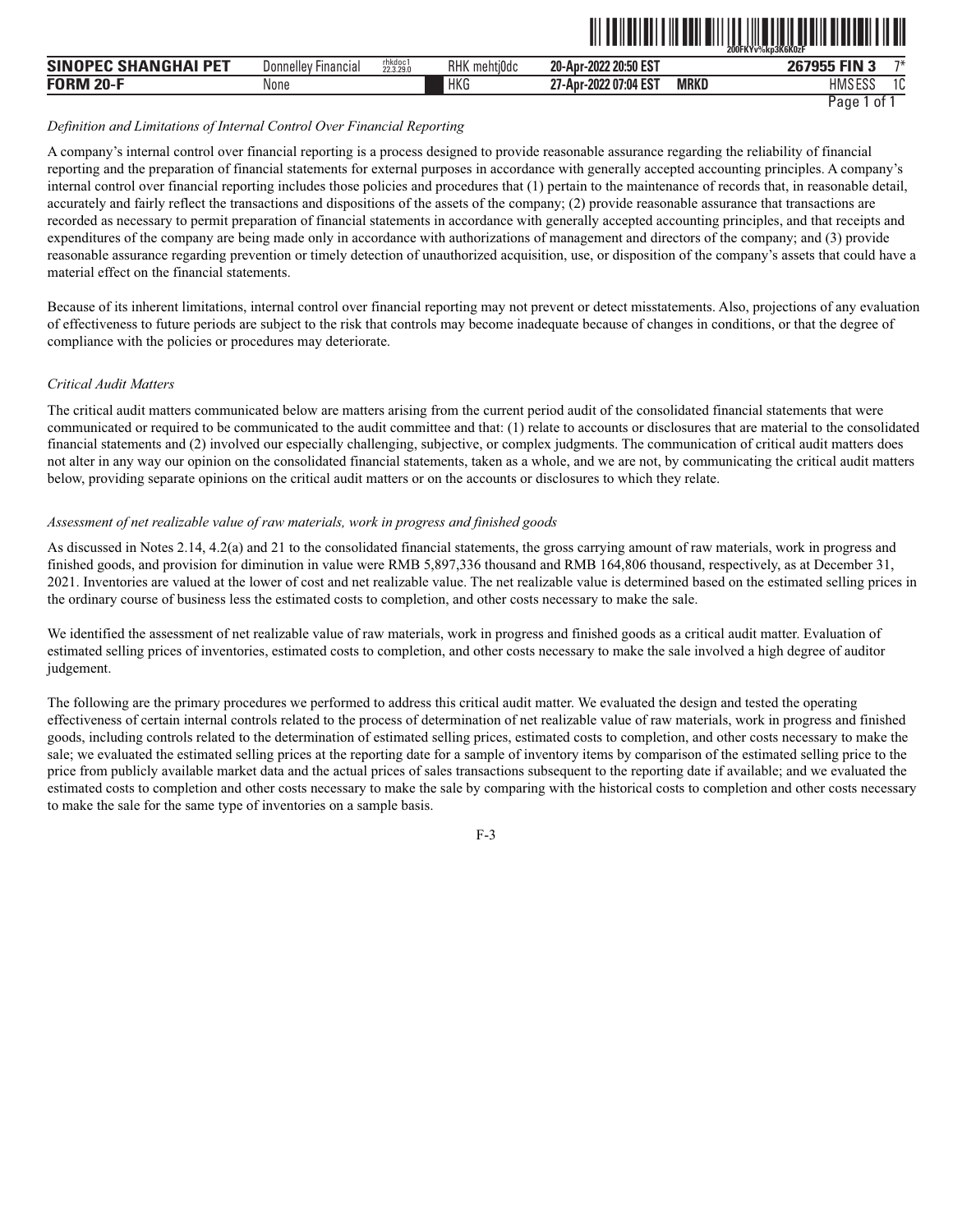| <b>SINOPEC SHANGHAI PET</b> | $- \cdot$<br>Donnelley<br>' Financial | VDI-W10-LPF-348<br><b>RHK</b><br>. kumap/ap<br>22.3.29.0 | 24-Apr-2022 11:25 EST         | 12<br>, FIN<br>267955  |
|-----------------------------|---------------------------------------|----------------------------------------------------------|-------------------------------|------------------------|
| <b>FORM 20-</b>             | None                                  | HKG                                                      | MRKL<br>27-Apr-2022 07:04 EST | HMS ESS<br>$\sim$<br>u |

ˆ200FKYv%kpdPN\$iT@Š **200FKYv%kpdPN\$iT@**

Page 1 of 1

*Critical Audit Matters (Continued)*

*Assessment of value in use of certain production facilities*

As discussed in Notes 2.12 (b), 4.2(b) and 16 to the consolidated financial statements, the carrying amount of property, plant and equipment was RMB 11,310,032 thousand as of December 31, 2021. During the year ended December 31, 2021, the Company recognized impairment loss on property, plant and equipment in relation to certain production facilities of RMB 259,850 thousand. At the end of each reporting period, if any indication of impairment exists, the Company estimates the recoverable amount of an asset, or a cash-generating unit, at the higher of its fair value less costs of disposal and its value in use, to determine the impairment losses. The Company's estimated value in use includes assumptions on product sales growth rates, related costs growth rates ("forecasted growth rates") and discount rate.

We identified the assessment of value in use of certain production facilities as a critical audit matter. A high degree of subjectivity and auditor judgment was involved to evaluate the forecasted growth rates and the discount rate used to estimate value in use of these assets. The forecasted growth rates and the discount rate were challenging to test as minor changes to those assumptions would have a significant effect on the Company's assessment of value in use of these assets. In addition, specialized skills and knowledge were required to assess the discount rate used to estimate value in use of these assets.

The following are the primary procedures we performed to address this critical audit matter. We evaluated the design and tested the operating effectiveness of certain internal controls related to the Company's process in assessing the value in use of certain production facilities, including controls related to the determination of the forecasted growth rates and the discount rate; we assessed the forecasted growth rates adopted in the Company's value in use assessment by comparing them with historical results, future operation plans and external market data; we performed sensitivity analysis over the forecasted growth rates and the discount rate assumptions to assess their impact on the Company's impairment assessment; In addition, we involved valuation professionals with specialized skills and knowledge, who assisted in evaluating the discount rate used by comparing it against discount rate that was independently developed using publicly available industry data.

/s/ KPMG Huazhen LLP

We have served as the Company's auditor since 2021.

Shanghai, China April 27, 2022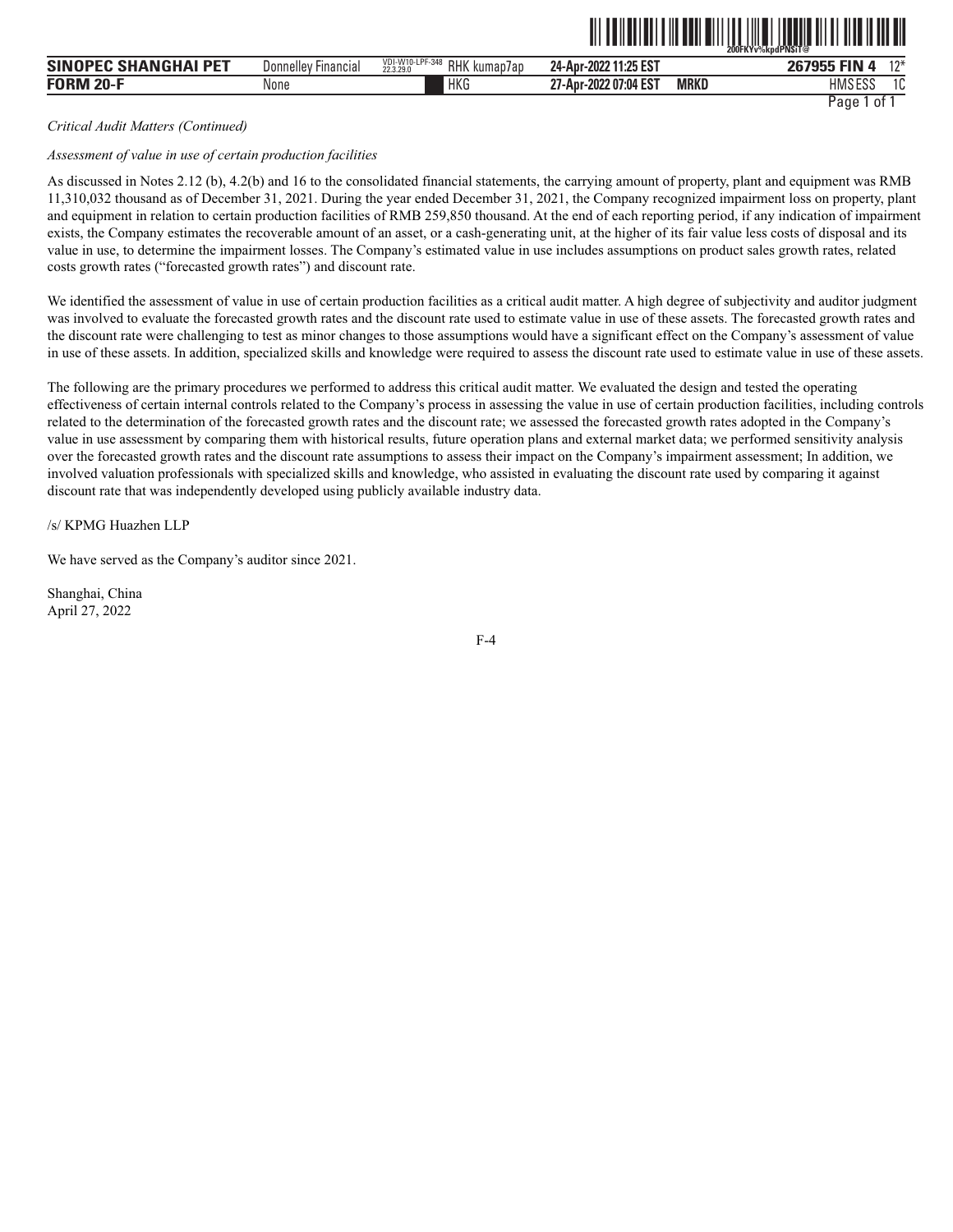

| <b>SINOPEC SHANGHAI PET</b> | ' Financial<br>Donn<br>mellev | VDI-W10-LPF-600<br><b>RHK</b><br>selsuUdc<br>22.3.29.0 | 26-Apr-2022 15:20 EST                 | <b>FIN</b><br>267955<br>- 11           | mas. |
|-----------------------------|-------------------------------|--------------------------------------------------------|---------------------------------------|----------------------------------------|------|
| <b>FORM 20-F</b>            | None                          | <b>HKG</b>                                             | -2022 07:04 EST<br>$\sim$<br>∠7-Apr-` | <b>IIMO FOO</b><br>MRKI<br>טוור<br>LJ. | OC   |
|                             |                               |                                                        |                                       |                                        |      |

#### **Report of Independent Registered Public Accounting Firm**

To the Board of Directors and Shareholders of Sinopec Shanghai Petrochemical Company Limited

#### *Opinion on the Financial Statements*

We have audited the consolidated statement of financial position of Sinopec Shanghai Petrochemical Company Limited and its subsidiaries (the "Company") as of December 31, 2020, and the related consolidated statements of profit or loss, of profit or loss and other comprehensive income, of changes in equity and consolidated cash flow statement for each of the two years in the period ended December 31, 2020, including the related notes (collectively referred to as the "consolidated financial statements"). In our opinion, the consolidated financial statements present fairly, in all material respects, the financial position of the Company as of December 31, 2020, and the results of its operations and its cash flows for each of the two years in the period ended December 31, 2020 in conformity with International Financial Reporting Standards as issued by the International Accounting Standards Board.

#### *Basis for Opinion*

These consolidated financial statements are the responsibility of the Company's management. Our responsibility is to express an opinion on the Company's consolidated financial statements based on our audits. We are a public accounting firm registered with the Public Company Accounting Oversight Board (United States) (PCAOB) and are required to be independent with respect to the Company in accordance with the U.S. federal securities laws and the applicable rules and regulations of the Securities and Exchange Commission and the PCAOB.

We conducted our audits of these consolidated financial statements in accordance with the standards of the PCAOB. Those standards require that we plan and perform the audit to obtain reasonable assurance about whether the consolidated financial statements are free of material misstatement, whether due to error or fraud.

Our audits included performing procedures to assess the risks of material misstatement of the consolidated financial statements, whether due to error or fraud, and performing procedures that respond to those risks. Such procedures included examining, on a test basis, evidence regarding the amounts and disclosures in the consolidated financial statements. Our audits also included evaluating the accounting principles used and significant estimates made by management, as well as evaluating the overall presentation of the consolidated financial statements. We believe that our audits provide a reasonable basis for our opinion.

/s/PricewaterhouseCoopers Zhong Tian LLP Shanghai, the People's Republic of China April 28, 2021

We served as the Company's auditor from 2013 to 2021.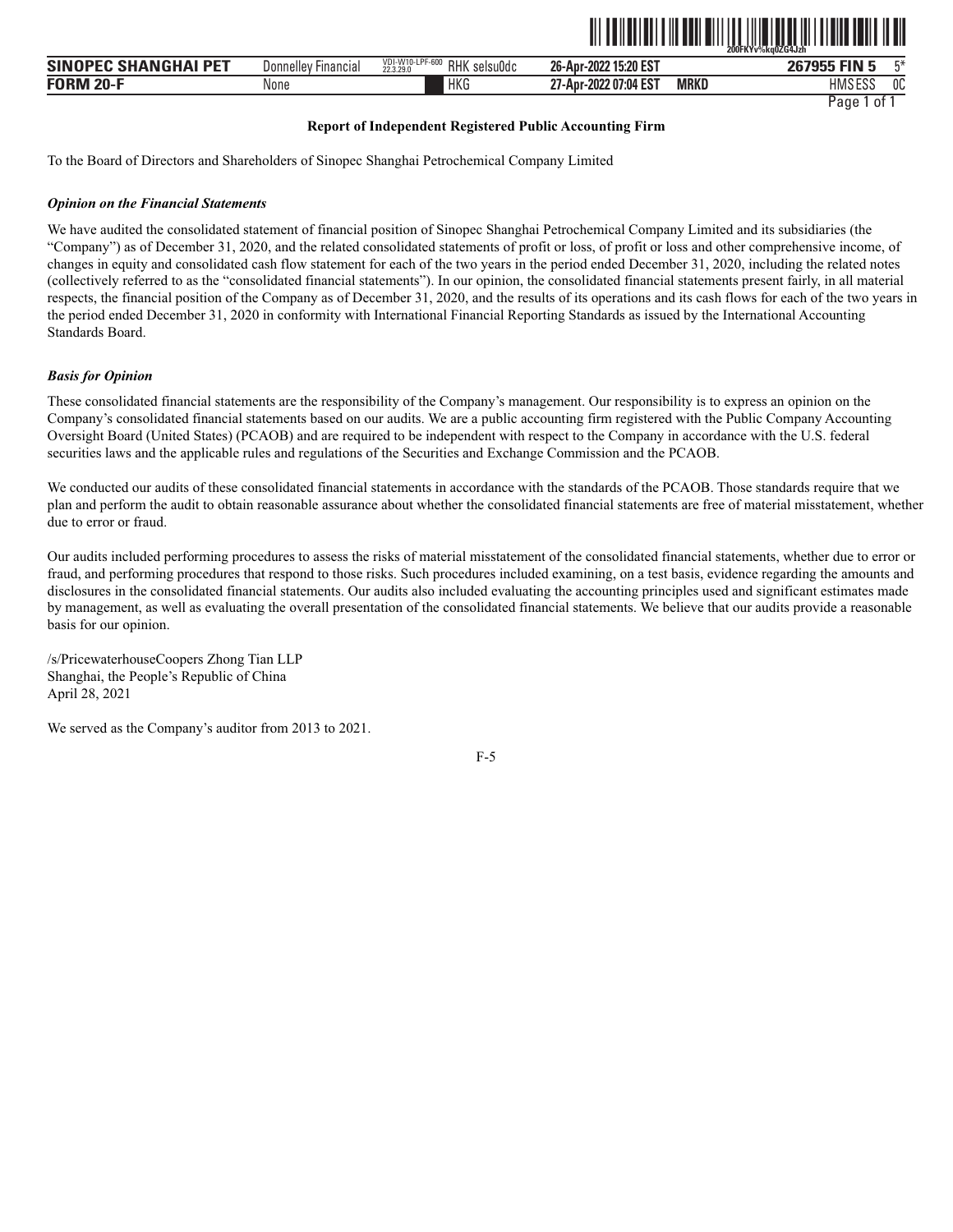## **▌▏▏▌▊▐▏▊▌▎▋▌▎▌▕▎▏▊▊▌▏█▎▏▏▏▁▁**▒▛▞▞<sub>Ÿ</sub><sub>▓</sub>▙<sub>▆</sub>▒▛▅</sub>▓▞▎▏▏▏▊▊▐▎▊▌▎▌▊▌▌▐▌▌▎▊▌▌

| $\overline{ }$ DET<br><b>SINOPEC</b><br><b>NGHAL</b> | Financial<br><b>Donnelle</b>               | <b>FWPRHK-PFRN17</b><br>RHŀ<br>rend<br>рt<br>22.3.29.0 | ' 16:19 FST<br>ne.<br>-2022<br>Zb-Apr<br>ט⊾ טו |             | ----                 | $4 - x$  |
|------------------------------------------------------|--------------------------------------------|--------------------------------------------------------|------------------------------------------------|-------------|----------------------|----------|
| <b>FORM</b>                                          | $\sim$ $\sim$ $\sim$<br>Δ٢<br>∾∆l∍r<br>AUL | IIVC<br>nnu                                            | 207:04 EST<br>nnnn<br>/-Apr<br>70<br>1 EJ 1    | <b>MRKD</b> | <b>HMSESS</b><br>ט∟י | ຳ<br>ט ו |
|                                                      |                                            |                                                        |                                                |             |                      |          |

Page 1 of 1

*Sinopec Shanghai Petrochemical Company Limited Financial statements for the year ended 31 December 2021*

Consolidated statement of profit or loss for the years ended 31 December 2019, 2020 and 2021

|                                                                                             |        | Year ended 31 December |                |                |  |
|---------------------------------------------------------------------------------------------|--------|------------------------|----------------|----------------|--|
|                                                                                             |        | 2019                   | 2020           | 2021           |  |
|                                                                                             | Note   | <b>RMB'000</b>         | <b>RMB'000</b> | <b>RMB'000</b> |  |
| Revenue                                                                                     | 5      | 100,269,667            | 74,623,575     | 89,198,492     |  |
| Taxes and surcharges                                                                        |        | (12,213,927)           | (13,062,710)   | (13,309,688)   |  |
| Net sales                                                                                   |        | 88,055,740             | 61,560,865     | 75,888,804     |  |
| Cost of sales                                                                               | 10     | (86, 467, 995)         | (61, 901, 114) | (74, 298, 048) |  |
| Gross profit/(loss)                                                                         |        | 1,587,745              | (340,249)      | 1,590,756      |  |
| Selling and administrative expenses                                                         | 10     | (549, 885)             | (486,323)      | (368, 243)     |  |
| Reversal/(provision) of impairment losses on financial assets                               | 3.1(c) | 59                     | 120,916        | (1,355)        |  |
| Other operating income                                                                      | 6      | 150,714                | 148,676        | 125,305        |  |
| Other operating expenses                                                                    |        | (21, 925)              | (24, 686)      | (44, 712)      |  |
| Other gains - net                                                                           | 8      | 153,864                | 115,430        | 130,481        |  |
| <b>Profit/(loss)</b> from operations                                                        |        | 1,320,572              | (466, 236)     | 1,432,232      |  |
| Finance income                                                                              | 9      | 416,747                | 431,228        | 508,755        |  |
| Finance expenses                                                                            | 9      | (53, 784)              | (98, 954)      | (94, 186)      |  |
| Finance income – net                                                                        |        | 362,963                | 332,274        | 414,569        |  |
| Share of net profits of associates and joint ventures accounted for using the equity method | 20     | 972,593                | 724,740        | 874,285        |  |
| <b>Profit before taxation</b>                                                               |        | 2,656,128              | 590,778        | 2,721,086      |  |
| Income tax (expenses)/ benefits                                                             | 12     | (428, 963)             | 65,620         | (644, 480)     |  |
| <b>Profit for the year</b>                                                                  |        | 2,227,165              | 656,398        | 2,076,606      |  |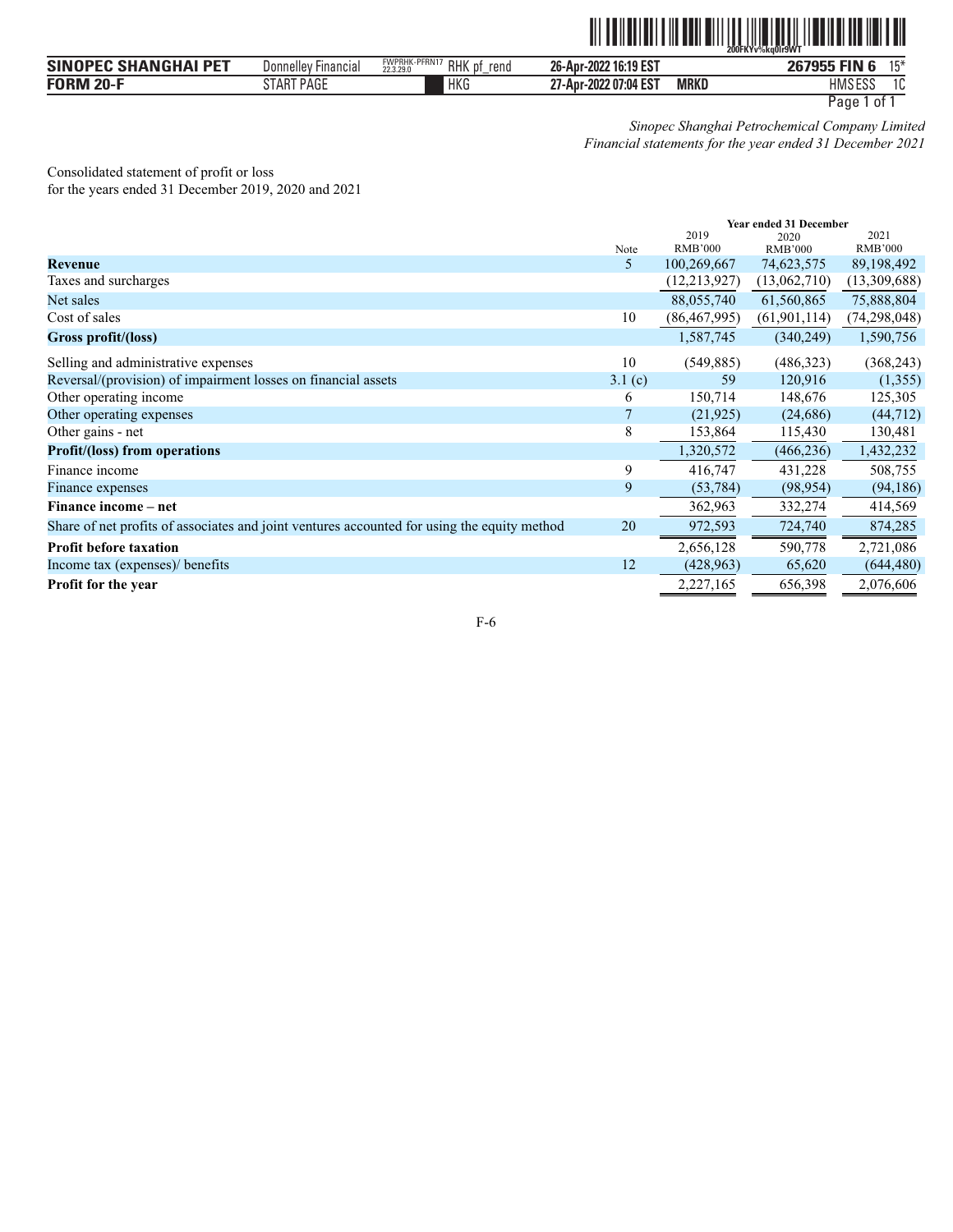## ˆ200FKYv%kq8k3c9T"Š **200FKYv%kq8k3c9T"**

| <b>SINOPEC SHANGHAI PET</b> | financial<br>Donnelley | VDI-W10-DPI<br>$\sim$ $\sim$ $\sim$ $\sim$<br>RHK<br>iambs0dc<br>22.3.29.0 | $12207:15 F$ °<br>$\sim$<br><b>27-Apr-2027</b><br>'15 ES I          | <b>CIRE</b>   | $16*$        |
|-----------------------------|------------------------|----------------------------------------------------------------------------|---------------------------------------------------------------------|---------------|--------------|
| FORM<br>$20-F$              | None                   | <b>HKG</b>                                                                 | <b>MRKD</b><br>$-$<br>70000<br><sup>22</sup> 07:04 ES<br>→ J-Anr- ‴ | <b>HMSESS</b> | $\sim$<br>שו |
|                             |                        |                                                                            |                                                                     |               |              |

Page 1 of 1

*Sinopec Shanghai Petrochemical Company Limited Financial statements for the year ended 31 December 2021*

Consolidated statement of profit or loss

for the years ended 31 December 2019, 2020 and 2021 (continued)

|                                                                                                                    |       | <b>Year ended 31 December</b> |           |            |                        |            |                        |
|--------------------------------------------------------------------------------------------------------------------|-------|-------------------------------|-----------|------------|------------------------|------------|------------------------|
|                                                                                                                    | Note  | RMB'000                       | 2019      |            | 2020<br><b>RMB'000</b> |            | 2021<br><b>RMB'000</b> |
| <b>Profit attributable to:</b>                                                                                     |       |                               |           |            |                        |            |                        |
| - Equity shareholders of the Company                                                                               |       |                               | 2,215,728 |            | 645,072                |            | 2,073,431              |
| - Non-controlling interests                                                                                        |       |                               | 11,437    |            | 11,326                 |            | 3,175                  |
| Profit for the year                                                                                                |       |                               | 2,227,165 |            | 656,398                |            | 2,076,606              |
| Earnings per share attributable to equity shareholders of the Company for the year<br>(expressed in RMB per share) |       |                               |           |            |                        |            |                        |
| Basic earnings per share                                                                                           | 13(a) | RMB                           | 0.205     | <b>RMB</b> | 0.060                  | <b>RMB</b> | 0.192                  |
| Diluted earnings per share                                                                                         | 13(b) | <b>RMB</b>                    | 0.205     | <b>RMB</b> | 0.060                  | <b>RMB</b> | 0.192                  |

The notes on pages  $\frac{17}{2}$  to  $\frac{124}{2}$  form part of these financial statements.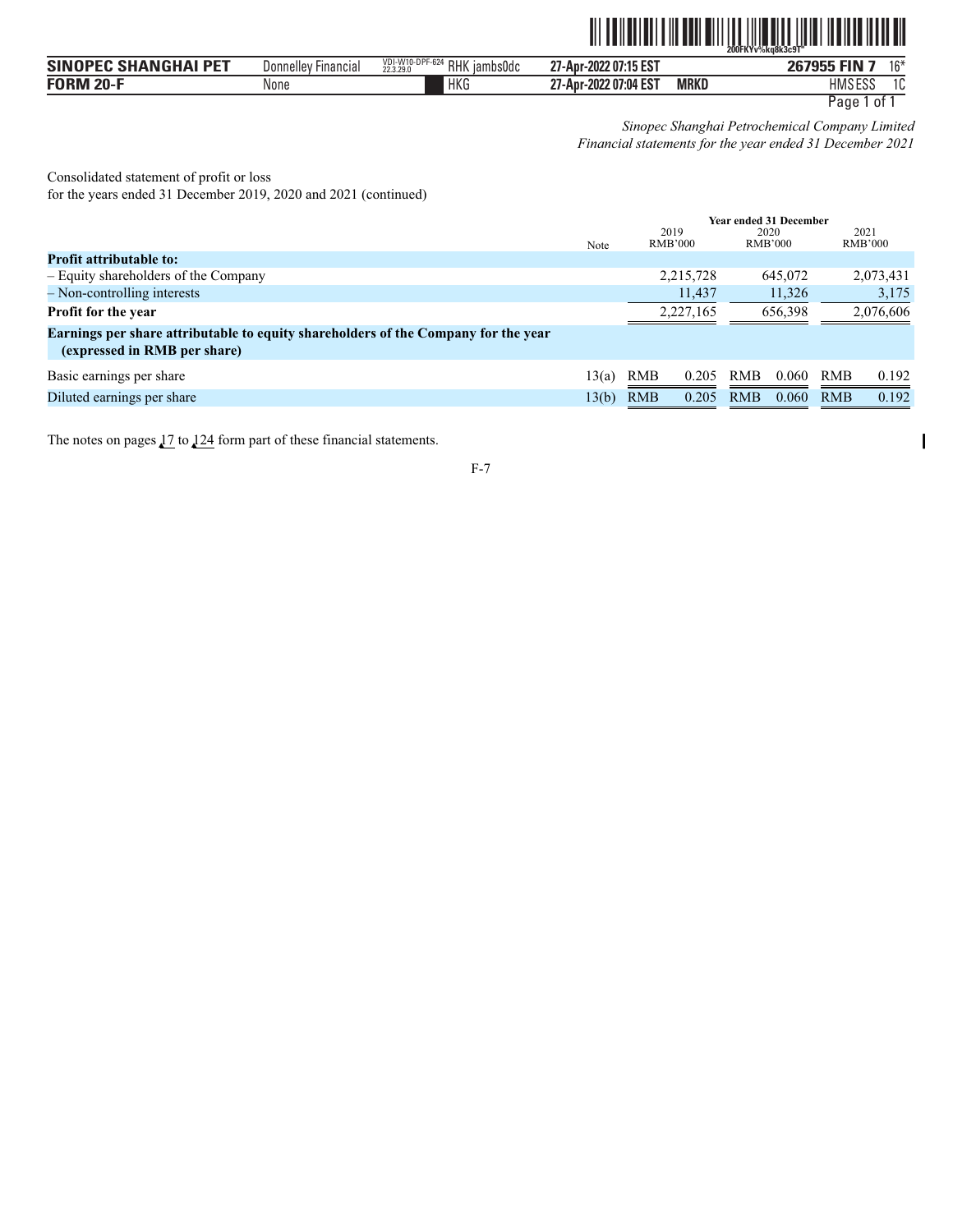## ˆ200FKYv%kq8k53tTCŠ **200FKYv%kq8k53tTC**

| IANGHAI PFT<br><b>SINOPEC</b><br>wc | <b>Donnellev</b><br>Financia. | <b>VDI-W10-D</b><br>DDE 00<br><b>RHK</b><br>nbsUdc<br>10m<br>22.3.29.0<br>ldl | <b>OOOO OF AF FOT</b><br>715 ES.<br>$2$ -Apr-1<br>- 20. | ----          | $1E*$<br>1 J |
|-------------------------------------|-------------------------------|-------------------------------------------------------------------------------|---------------------------------------------------------|---------------|--------------|
| <b>FORM 20-F</b>                    | RT PAGE<br>ΔК                 | HKG                                                                           | <b>MRKD</b><br>07:04 EST<br>-2022<br>∕ 1-Anr-`          | <b>HMSESS</b> | $\sim$<br>שו |
|                                     |                               |                                                                               |                                                         |               |              |

Page 1 of 1

7

*Sinopec Shanghai Petrochemical Company Limited Financial statements for the year ended 31 December 2021*

Consolidated statement of profit or loss and other comprehensive income for the years ended 31 December 2019, 2020 and 2021

|                                                                                         |      | <b>Year ended 31 December</b> |                 |                        |
|-----------------------------------------------------------------------------------------|------|-------------------------------|-----------------|------------------------|
|                                                                                         | Note | 2019<br>RMB'000               | 2020<br>RMB'000 | 2021<br><b>RMB'000</b> |
| <b>Profit for the year</b>                                                              |      | 2,227,165                     | 656,398         | 2,076,606              |
| Other comprehensive income                                                              |      |                               |                 |                        |
| Items that are or may be reclassified subsequently to profit or loss:                   |      |                               |                 |                        |
| Share of other comprehensive income of associates accounted for using the equity method | 32   | 7,449                         | (11,512)        | 16,639                 |
| Cash flow hedges: net movement in hedging reserve                                       | 32   |                               |                 | 125,159                |
| Other comprehensive income for the year, net of tax                                     |      | 7,449                         | (11,512)        | 141,798                |
| Total comprehensive income for the year                                                 |      | 2,234,614                     | 644.886         | 2,218,404              |
| Attributable to:                                                                        |      |                               |                 |                        |
| - Equity shareholders of the Company                                                    |      | 2,223,177                     | 633.560         | 2,215,229              |
| $-$ Non-controlling interests                                                           |      | 11,437                        | 11,326          | 3,175                  |
| Total comprehensive income for the year                                                 |      | 2,234,614                     | 644,886         | 2,218,404              |

The notes on pages  $\frac{17}{2}$  to  $\frac{124}{2}$  form part of these financial statements.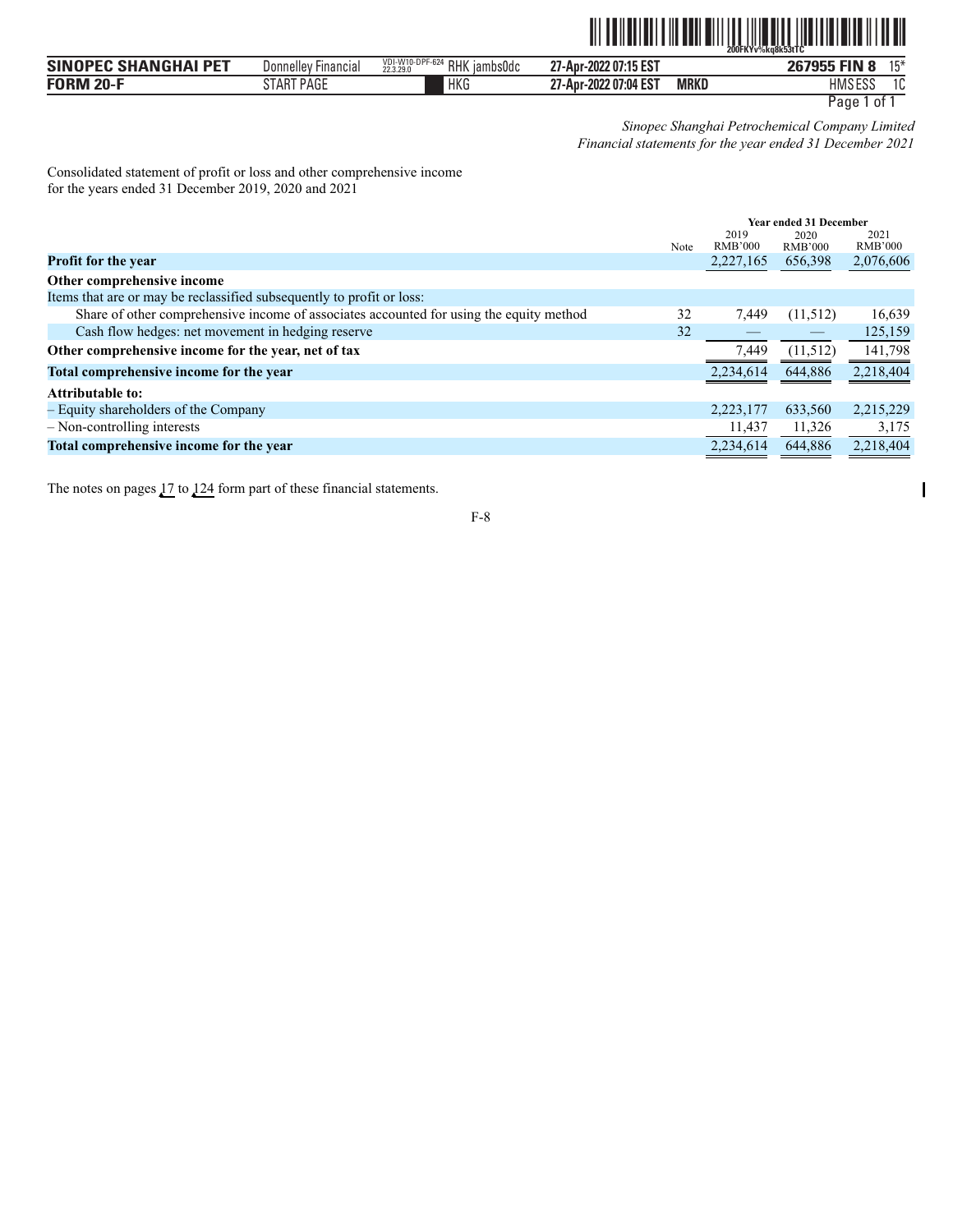## ▌▏▏▌▊▌▏▊▌▏▌▌▎▎▌▕▏▏▌▊▋▎▐▌▏▏▏▏▏▁▁<sub>Ϩ</sub>ѹ╒ĸ<del>vv%kq</del>0m5psTy

| NGHAI<br>$\overline{ }$ DET<br><b>SINOPEC</b> | <b>Donnelle</b><br>Financial     | <b>FWPRHK-PFRN17</b><br>RHŀ<br>rend<br>рt<br>22.3.29.0 | ' 16:19 FST<br>ne.<br>-2022<br>Zb-Apr<br>ט⊾ טו |             | ----                 | $16*$    |
|-----------------------------------------------|----------------------------------|--------------------------------------------------------|------------------------------------------------|-------------|----------------------|----------|
| <b>FORM</b><br>$20 -$                         | . <b>.</b><br>Δ٢<br>∾∆l∍⊩<br>AUL | IIVC<br>nnu                                            | 207:04 EST<br>nnnn<br>/-Apr<br>70<br>1 EJ 1    | <b>MRKD</b> | <b>HMSESS</b><br>ט∟י | ຳ<br>ט ו |
|                                               |                                  |                                                        |                                                |             |                      |          |

Page 1 of 1

*Sinopec Shanghai Petrochemical Company Limited Financial statements for the year ended 31 December 2021*

Consolidated statement of financial position as at 31 December 2020 and 2021

|                                                                   | As at 31 December |                        |                        |
|-------------------------------------------------------------------|-------------------|------------------------|------------------------|
|                                                                   | Note              | 2020<br><b>RMB'000</b> | 2021<br><b>RMB'000</b> |
| <b>Non-current assets</b>                                         |                   |                        |                        |
| Property, plant and equipment                                     | 16                | 11,713,022             | 11,310,032             |
| Right-of-use assets                                               | 15                | 410,801                | 385,643                |
| Investment properties                                             | 17                | 367,586                | 352,188                |
| Construction in progress                                          | 18                | 1,710,124              | 3,293,177              |
| Investments accounted for using the equity method                 | 20                | 5,387,834              | 4,088,888              |
| Financial assets at fair value through other comprehensive income | 25                | 5,000                  | 5,000                  |
| Time deposits with banks                                          | 24                | 7,042,840              | 5,581,435              |
| Deferred tax assets                                               | 12                | 252,121                | 184,143                |
| Other non-current assets                                          | 14                | 424,959                | 787,807                |
|                                                                   |                   | 27,314,287             | 25,988,313             |
| <b>Current assets</b>                                             |                   |                        |                        |
| Inventories                                                       | 21                | 3,888,746              | 5,923,525              |
| Financial assets at fair value through other comprehensive income | 25                | 1,207,114              | 1,047,690              |
| Derivative financial instruments                                  | 3.1(a)            |                        | 81,405                 |
| Trade receivables                                                 | 22                | 113,163                | 77,425                 |
| Other receivables                                                 | 22                | 18,101                 | 47,597                 |
| Prepayments                                                       |                   | 19,552                 | 43,686                 |
| Amounts due from related parties                                  | 22                | 1,092,316              | 1,212,331              |
| Cash and cash equivalents                                         | 23                | 6,916,408              | 5,112,010              |
| Time deposits with banks                                          | 24                | 4,049,443              | 7,386,607              |
|                                                                   |                   | 17,304,843             | 20,932,276             |
| <b>Total assets</b>                                               |                   | 44,619,130             | 46,920,589             |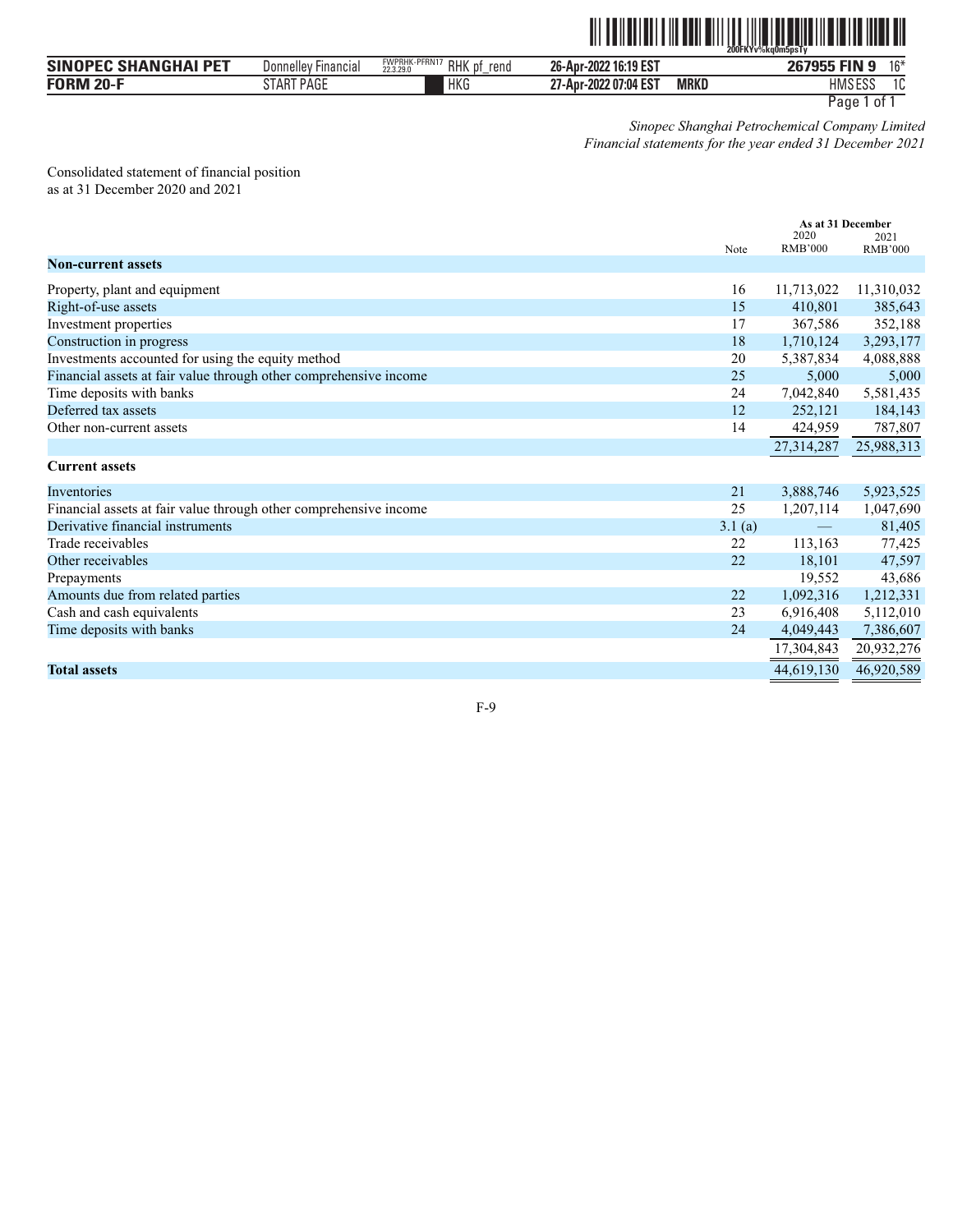## ˆ200FKYv%kq0mDhHTJŠ **200FKYv%kq0mDhHTJ**

| : SHANGHAI PFT<br><b>SINOPEC</b> | Financial<br>Donnellev | <b>DEDALA</b><br><b>FWPRHK-P</b><br><b>RHK</b><br>™KNı.<br>rend<br>.nt<br>22.3.29.0 | .16:19 EST<br>26-Apr<br>$-2027$ |      | $-$<br><b>267055</b><br>'n<br>. . | 12 |
|----------------------------------|------------------------|-------------------------------------------------------------------------------------|---------------------------------|------|-----------------------------------|----|
| $FORM 20-F$<br>$\sim$ 11- $\sim$ | None                   | IUVC<br>nnu                                                                         | ∠07:04 EST<br>202<br>!/-Abr     | mrkd | $\cdots$ $\cdots$<br>HIVIƏ EƏS    |    |
|                                  |                        |                                                                                     |                                 |      |                                   |    |

Page 1 of 1

*Sinopec Shanghai Petrochemical Company Limited Financial statements for the year ended 31 December 2021*

Consolidated statement of financial position as at 31 December 2020 and 2021 (continued)

|                                                           |      | As at 31 December      |                        |
|-----------------------------------------------------------|------|------------------------|------------------------|
|                                                           | Note | 2020<br><b>RMB'000</b> | 2021<br><b>RMB'000</b> |
| <b>Equity and liabilities</b>                             |      |                        |                        |
| Equity attributable to equity shareholders of the Company |      |                        |                        |
| Share capital                                             | 31   | 10,823,814             | 10,823,814             |
| Reserves                                                  | 32   | 18,374,176             | 19,418,325             |
|                                                           |      | 29,197,990             | 30,242,139             |
| Non-controlling interests                                 |      | 136,985                | 135,259                |
| <b>Total equity</b>                                       |      | 29,334,975             | 30, 377, 398           |
| <b>Liabilities</b>                                        |      |                        |                        |
| <b>Non-current liabilities</b>                            |      |                        |                        |
| <b>Borrowings</b>                                         | 26   |                        | 700,000                |
| Lease liabilities                                         | 15   | 3,119                  | 1,384                  |
| Deferred tax liabilities                                  | 12   | 35,357                 | 33,344                 |
| Deferred income                                           | 30   | 13,433                 | 12,720                 |
|                                                           |      | 51,909                 | 747,448                |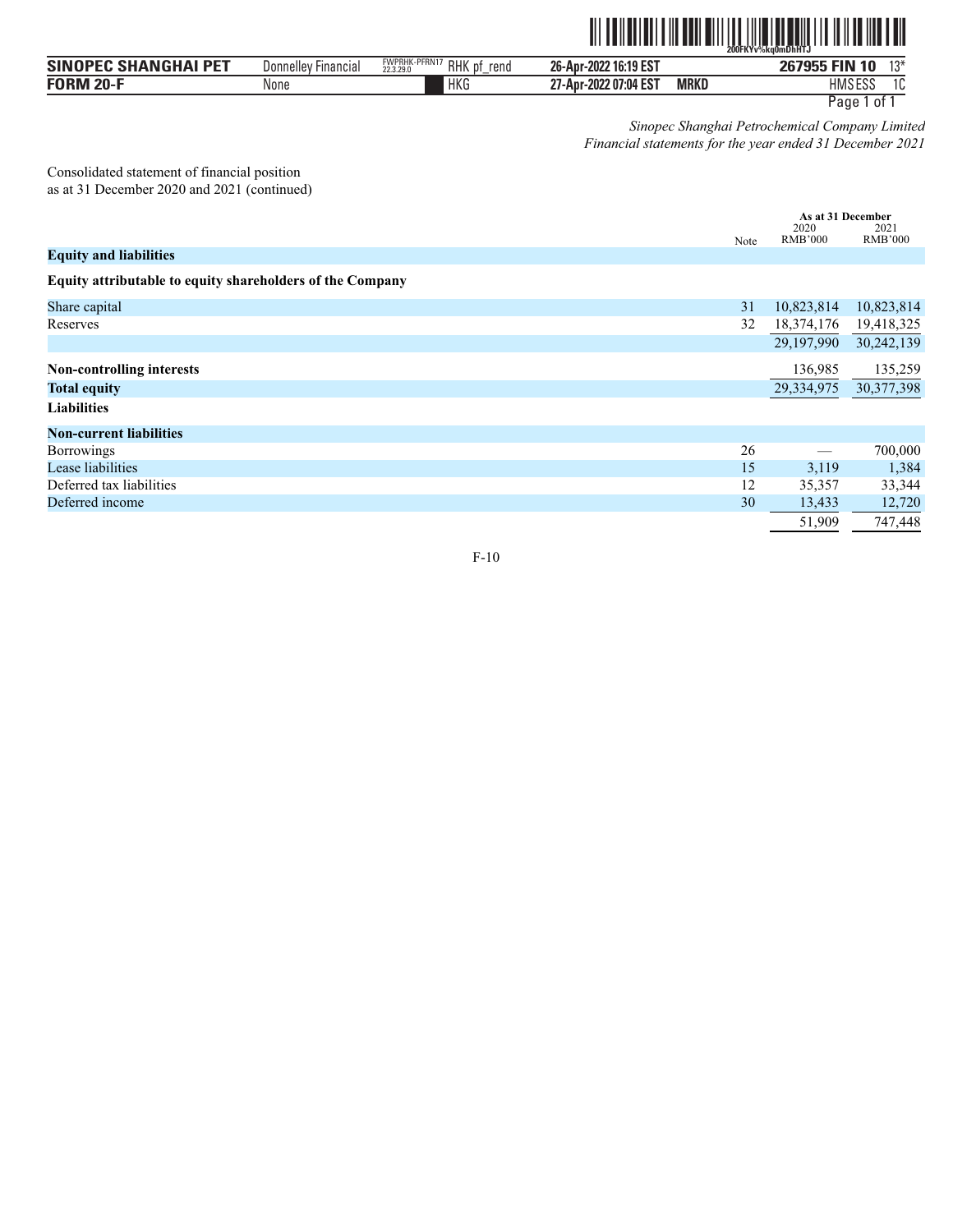| <b>SINOPEC SHANGHAI PFT</b> | -ınancıal<br>Jor<br>inellev | nn.<br>$-11117$<br><b>DIII</b><br>jambs0do<br>VUI-VVIU-UP<br>וחח<br>22.3.29.0 | -2022 07:15 EST<br>$\sim$<br>'/-Apr-<br>ו בא פו |             | <b>FIN 11</b><br><b>7055</b><br>267. | $16*$                          |
|-----------------------------|-----------------------------|-------------------------------------------------------------------------------|-------------------------------------------------|-------------|--------------------------------------|--------------------------------|
| <b>FORM 20-F</b>            | None                        | IUV<br>11NU                                                                   | 207:04 EST<br>$\sim$<br>.-2021<br>'/-Anr        | <b>MRKD</b> | HMS ESS                              | $\overline{\phantom{0}}$<br>л. |
|                             |                             |                                                                               |                                                 |             |                                      |                                |

 $\overline{\phantom{a}}$ 

*Sinopec Shanghai Petrochemical Company Limited Financial statements for the year ended 31 December 2021*

Consolidated statement of financial position as at 31 December 2020 and 2021 (continued)

|                                     |        | As at 31 December |                        |
|-------------------------------------|--------|-------------------|------------------------|
|                                     | Note   | 2020<br>RMB'000   | 2021<br><b>RMB'000</b> |
| <b>Current liabilities</b>          |        |                   |                        |
| <b>Borrowings</b>                   | 26     | 1,548,000         | 1,559,800              |
| Short-term bonds                    | 27     | 3,017,811         |                        |
| Lease liabilities                   | 15     | 9,352             | 3,229                  |
| Derivative financial instruments    | 3.1(a) |                   | 23,804                 |
| Contract liabilities                | 29     | 495,404           | 424,607                |
| Trade and other payables            | 28     | 2,820,083         | 3,095,694              |
| Amounts due to related parties      | 28     | 3,656,841         | 6,304,816              |
| Current tax liabilities             |        | 3,420,824         | 3,865,231              |
| Staff salaries and welfares payable |        | 244,506           | 260,096                |
| Income tax payable                  | 12     | 19,425            | 258,466                |
|                                     |        | 15,232,246        | 15,795,743             |
| <b>Total liabilities</b>            |        | 15,284,155        | 16,543,191             |
| <b>Total equity and liabilities</b> |        | 44,619,130        | 46,920,589             |

Approved and authorized for issue by the Board of Directors on 27 April 2022.

| Wu Haijun |           |
|-----------|-----------|
|           |           |
|           | Directors |
|           |           |
| Du Jun    |           |
|           |           |
|           |           |

The notes on pages  $\frac{17}{2}$  to  $\frac{124}{2}$  form part of these financial statements.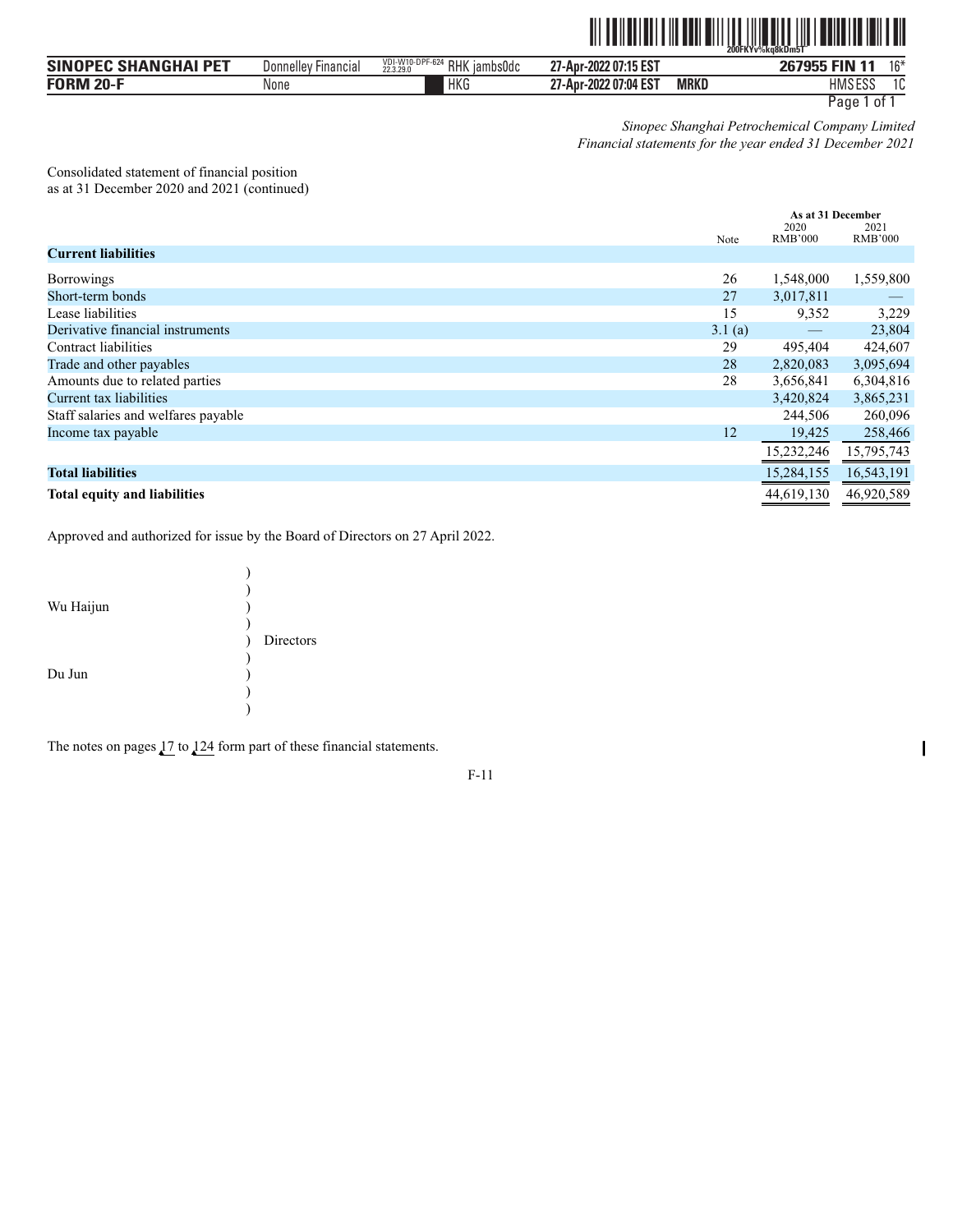| Financial statements for the year ended 31 December 2021 | Sinopec Shanghai Petrochemical Company Limited |
|----------------------------------------------------------|------------------------------------------------|
|                                                          |                                                |
|                                                          |                                                |
|                                                          |                                                |
|                                                          |                                                |
|                                                          |                                                |
|                                                          |                                                |
|                                                          |                                                |
|                                                          |                                                |

Consolidated statement of changes in equity<br>for the years ended 31 December 2019, 2020 and 2021 for the years ended 31 December 2019, 2020 and 2021 Consolidated statement of changes in equity

|                                                  |      |                |                          | Attributable to equity shareholders of the Company                                                                                               |                            |                                                                |                                                                                                          |
|--------------------------------------------------|------|----------------|--------------------------|--------------------------------------------------------------------------------------------------------------------------------------------------|----------------------------|----------------------------------------------------------------|----------------------------------------------------------------------------------------------------------|
|                                                  |      | Share capital  |                          | Other reserves Retained earnings                                                                                                                 |                            |                                                                |                                                                                                          |
|                                                  |      | <b>RMB'000</b> | $000, \text{B/N}$        | $000, \text{BMB}$                                                                                                                                |                            |                                                                |                                                                                                          |
|                                                  | Note | (note 31)      | (mote 32)                | (mote 32)                                                                                                                                        |                            |                                                                |                                                                                                          |
| Balance at 1 January 2019                        |      | 10,823,814     | 4,361,940                | 15,160,309                                                                                                                                       | $\frac{Total}{80,346,063}$ | Non-controlling<br>interests<br>RNB <sup>1000</sup><br>116,378 | $\begin{array}{c}\n\text{Total} \\ \text{RMP} & 00 \\ \text{RMP} & 000 \\ \text{30,462,44}\n\end{array}$ |
| Changes in equity for 2019                       |      |                |                          |                                                                                                                                                  |                            |                                                                |                                                                                                          |
| Profit for the year                              |      |                |                          |                                                                                                                                                  |                            | 11,437                                                         |                                                                                                          |
| Other comprehensive income                       | 32   |                | 7,449                    |                                                                                                                                                  |                            |                                                                |                                                                                                          |
| Total comprehensive income for the year          |      |                | 7,449                    | $\begin{array}{c cc}\n2.215,728 & 2.215,728 \\ & & 7,449 \\ \hline\n& 2,215,728 & 2,223,177 \\ \hline\n& (2,705,952) & (2,705,952)\n\end{array}$ |                            | 11,437                                                         |                                                                                                          |
| Dividends proposed and approved                  | 34   |                |                          |                                                                                                                                                  |                            |                                                                | $\begin{array}{r}\n 2,227,165 \\  \hline\n 2,234,614 \\  \hline\n 2,234,614\n \end{array}$               |
| Dividend paid by subsidiaries to non-controlling |      |                |                          |                                                                                                                                                  |                            |                                                                |                                                                                                          |
| interests                                        |      |                |                          |                                                                                                                                                  |                            | (3,266)                                                        | (3,266)                                                                                                  |
| Appropriation of safety production fund          | 32   |                |                          | ้เว                                                                                                                                              |                            |                                                                |                                                                                                          |
| Non-controlling interests of disposed subsidiary |      |                |                          |                                                                                                                                                  |                            |                                                                |                                                                                                          |
| Balance at 31 December 2019                      |      |                | $10,823,814$ $4,369,391$ | 14,670,083                                                                                                                                       | 29,863,288<br>$\mathsf I$  | $\frac{6,011}{130,560}$ 29,93,848                              |                                                                                                          |

F-12

Page 1 of 1

16\*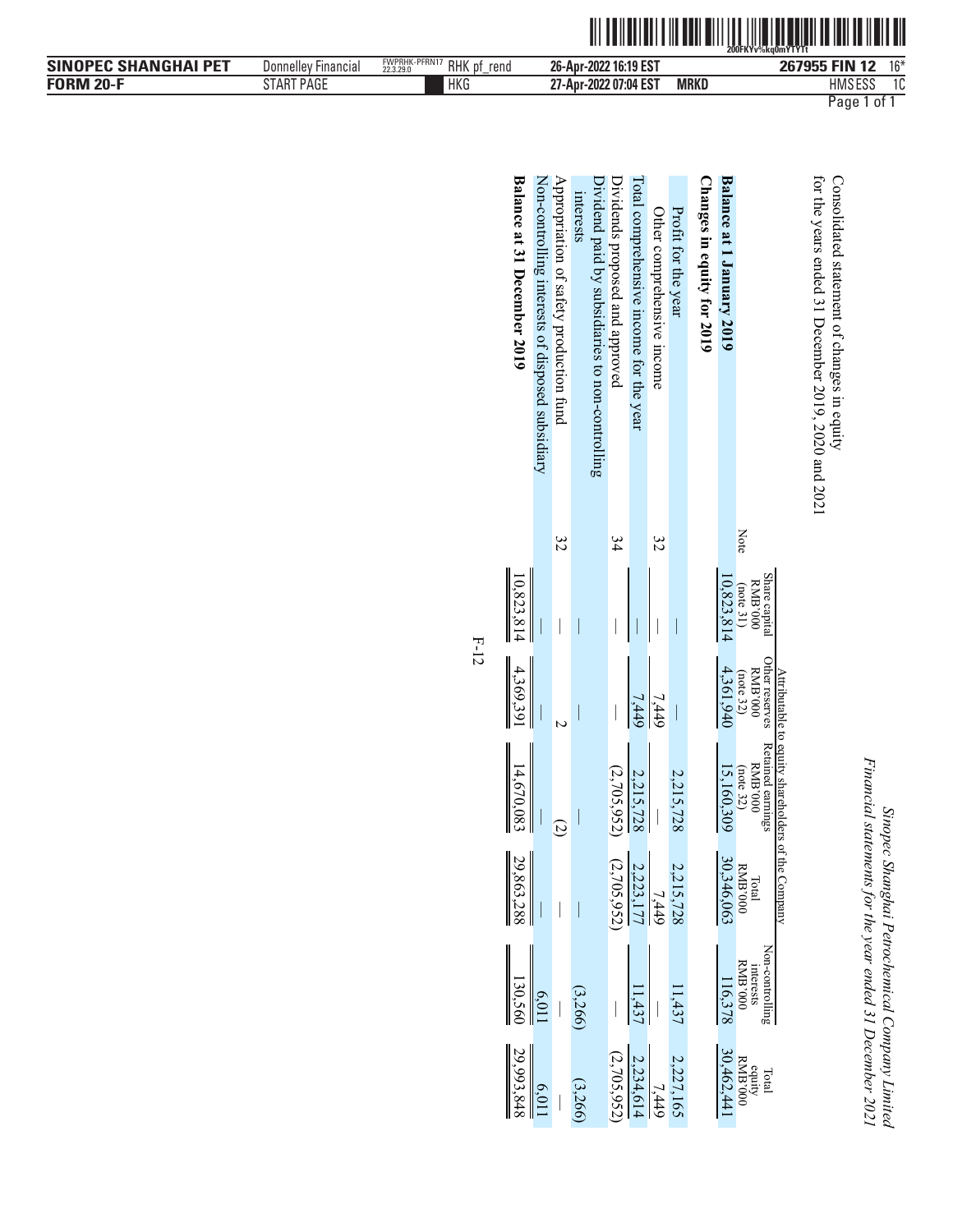# Consolidated statement of changes in equity<br>for the years ended 31 December 2019, 2020 and 2021 (continued) for the years ended 31 December 2019, 2020 and 2021 (continued) Consolidated statement of changes in equity

| 29,334,97                                                                   | 136,98                                  | 29,197,990                     | 13,927,837                                         | 4,446,339                               | 10,823,814                            |      | Balance at 31 December 2020                      |
|-----------------------------------------------------------------------------|-----------------------------------------|--------------------------------|----------------------------------------------------|-----------------------------------------|---------------------------------------|------|--------------------------------------------------|
|                                                                             |                                         |                                | (88,460)                                           | 88,460                                  |                                       | 32   | Appropriation of safety production fund          |
| (4,90)                                                                      | (4.901                                  |                                |                                                    |                                         |                                       |      | interests                                        |
|                                                                             |                                         |                                |                                                    |                                         |                                       |      | Dividend paid by subsidiaries to non-controlling |
| $\frac{644,886}{(1,298,858)}$                                               |                                         | (1,298,858                     | (1,298,858)                                        |                                         |                                       | 34   | Dividends proposed and approved                  |
|                                                                             |                                         | 633,560                        | 645,077                                            | (11, 512)                               |                                       |      | Total comprehensive income for the year          |
| (11, 512)                                                                   |                                         | 645,072                        |                                                    | (11, 512)                               |                                       | 32   | Other comprehensive income                       |
| 656,398                                                                     | 11,326                                  |                                | 645,072                                            |                                         |                                       |      | Profit for the year                              |
|                                                                             |                                         |                                |                                                    |                                         |                                       |      | Changes in equity for 2020.                      |
| 29,993,84                                                                   | 130,560                                 |                                | 14,670,083                                         | 4,369,391                               | 10,823,814                            |      | Balance at 1 January 2020                        |
| $\begin{array}{c} \text{Total} \\ \text{Requity} \\ \text{RMB} \end{array}$ | Non-controllin<br>interests<br>RMB '000 | Total<br>RMB 000<br>29,863,288 | Retained earnings<br>000.BVB<br>(note 32)          | Other reserves<br>000, BNR<br>(mote 32) | Share capital<br>000.BVB<br>(note 31) | Note |                                                  |
|                                                                             |                                         |                                | Attributable to equity shareholders of the Company |                                         |                                       |      |                                                  |

The notes on pages  $\frac{17}{10}$  to  $\frac{124}{124}$  form part of these financial statements. The notes on pages  $17$  to  $124$  form part of these financial statements.

F-13

Page 1 of 1

18\*

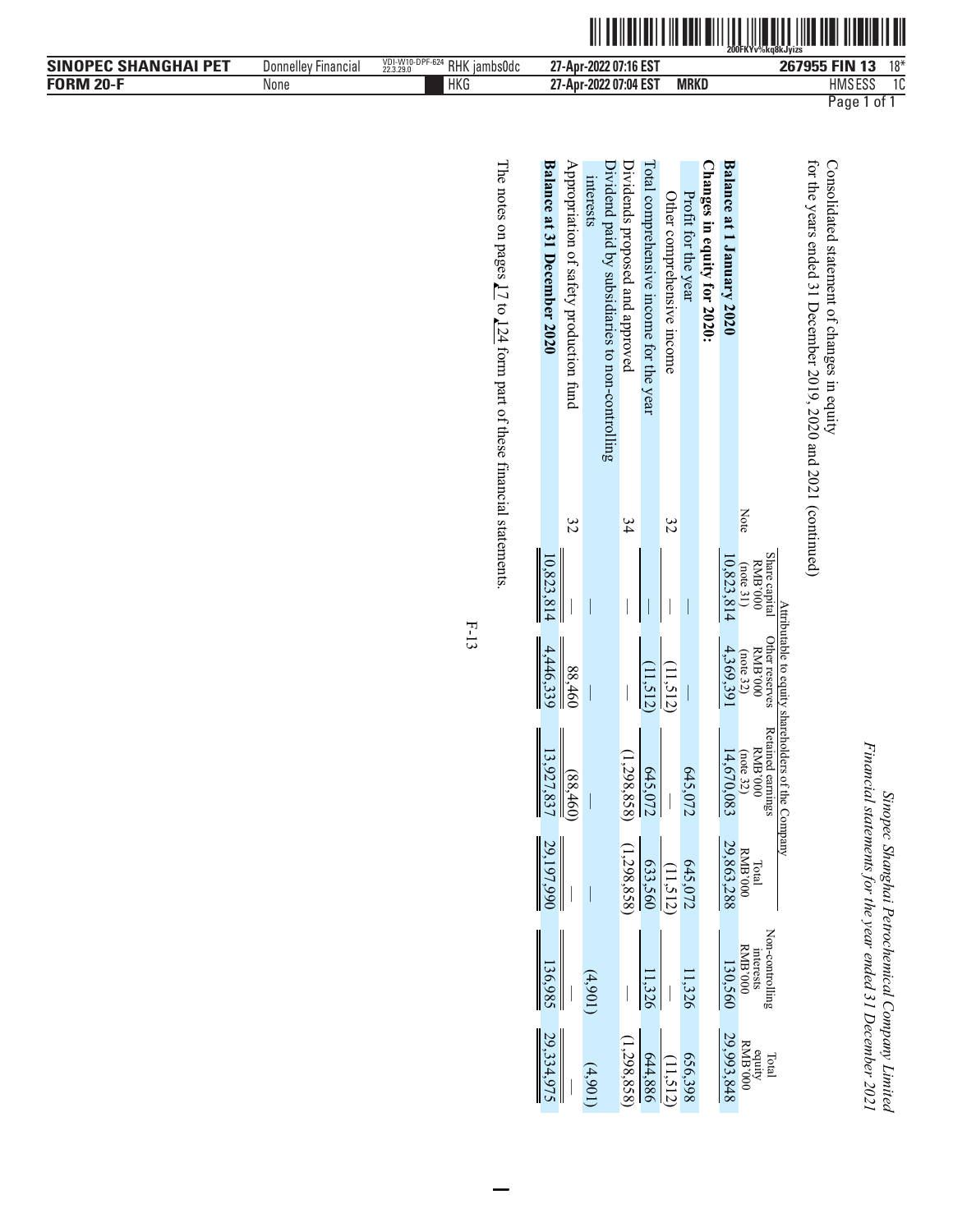| Financial statements for the year ended 31 December 2021 | Sinopec Shanghai Petrochemical Company Limited |
|----------------------------------------------------------|------------------------------------------------|
|                                                          |                                                |

# Consolidated statement of changes in equity<br>for the years ended 31 December 2019, 2020 and 2021 (continued) for the years ended 31 December 2019, 2020 and 2021 (continued) Consolidated statement of changes in equity

| Balance at 31 December 2021 | Appropriation of safety production fund | interests |                                                   | Dividends proposed and approved | initial carrying amount of hedged items | Amounts transferred from hedging reserve to | Transfer to other reserves | Total comprehensive income for the year | Other comprehensive income | Profit for the year      | Changes in equity for 2021 | Balance at 1 January 2021 |                                               |                                                    |
|-----------------------------|-----------------------------------------|-----------|---------------------------------------------------|---------------------------------|-----------------------------------------|---------------------------------------------|----------------------------|-----------------------------------------|----------------------------|--------------------------|----------------------------|---------------------------|-----------------------------------------------|----------------------------------------------------|
|                             |                                         |           | Dividends paid by subsidiaries to non-controlling |                                 |                                         |                                             |                            |                                         |                            |                          |                            |                           |                                               |                                                    |
|                             | 32                                      |           |                                                   | $\frac{34}{3}$                  | 3.1a(iii)                               |                                             | 32                         |                                         | 32                         |                          |                            |                           | Note                                          |                                                    |
| 10,823,81                   |                                         |           |                                                   |                                 |                                         |                                             |                            |                                         |                            | $\overline{\phantom{a}}$ |                            | 10,823,814                | Share capital<br>000.BVB<br>(mctes 31)        |                                                    |
| 7,038,975                   | 40,729                                  |           |                                                   |                                 | (88,699)                                |                                             | 2,498,808                  | 141,798                                 | 141,798                    |                          |                            | 4,446,339                 | <b>Other reserves</b><br>000.8VB<br>(note 32) |                                                    |
| 12,379,350                  | (40,729)                                |           |                                                   | (1,082,381)                     |                                         |                                             | (2,498,808)                | 2,073,431                               |                            | 2,073,431                |                            | 13,927,837                | Retained earnings<br>000.BVB<br>(note 32)     | Attributable to equity shareholders of the Company |
| 30,242,139                  |                                         |           |                                                   | (1,082,381)                     | (88,699)                                |                                             |                            | 2,215,229                               | 141,798                    | 2,073,431                |                            |                           | $\frac{Total}{29,197,990}$                    |                                                    |
| 135,259                     |                                         | (4,901)   |                                                   |                                 |                                         |                                             |                            | 3,17                                    |                            | 3,175                    |                            | 136,985                   | Non-controlling<br>interests<br>RMB'000       |                                                    |
| 30,377,39                   |                                         | (4,90)    |                                                   | (1,082,381)                     | (88,699)                                |                                             |                            | 2,218,40                                | 141,79                     | 2,076,60                 |                            | 29,334,97                 | $000.$ HWB<br>Ainba<br>Total                  |                                                    |

The notes on pages  $\frac{17}{10}$  to  $\frac{124}{124}$  form part of these financial statements. The notes on pages  $17$  to  $124$  form part of these financial statements.

F-14

Page 1 of 1

19\*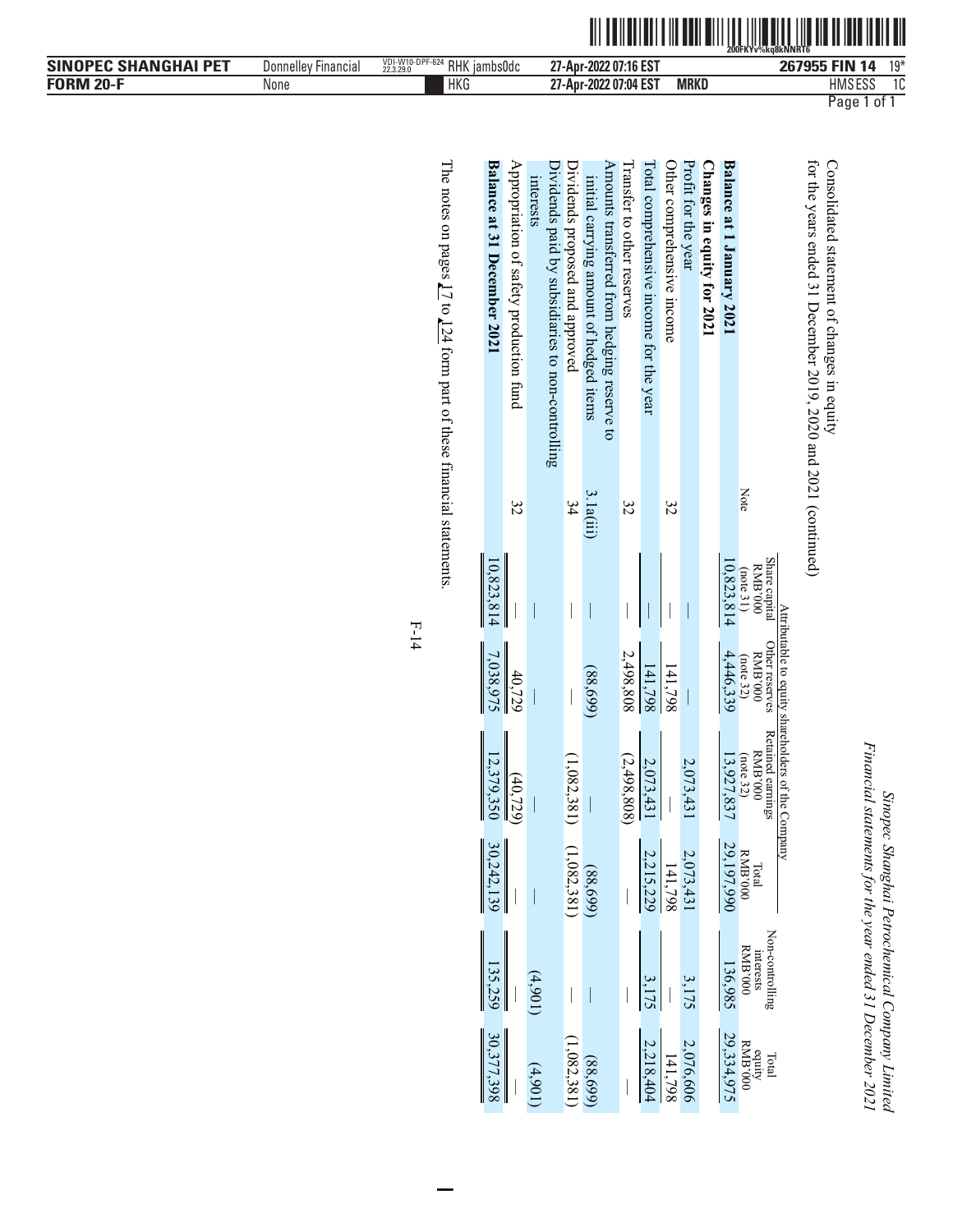## ˆ200FKYv%kq0mvt\$T+Š **200FKYv%kq0mvt\$T+**

| <b>SINOPFC SHANGHAI</b><br><b>DET</b> | ' Financial<br>Donnelley        | <b>FWPRHK-PFRN17</b><br><b>RHK</b><br>rena<br>000000<br>22.3.29.0 | -2022 16:19 EST<br>nr<br>Zh-Anr-<br>13 E.D               | .<br>$17*$<br>007055                                  |
|---------------------------------------|---------------------------------|-------------------------------------------------------------------|----------------------------------------------------------|-------------------------------------------------------|
| <b>FORM 20-F</b>                      | ------<br>PAUL<br>11H<br>$\sim$ | <b>HKG</b>                                                        | $\sim$<br>$-207:04E$<br>-2022<br>$\angle$ <i>I</i> -Apr- | $\mathbf{11.10}$ $\mathbf{0.00}$<br>MRKI<br>HIVIƏ EƏƏ |
|                                       |                                 |                                                                   |                                                          | .                                                     |

Page 1 of 1

*Sinopec Shanghai Petrochemical Company Limited Financial statements for the year ended 31 December 2021*

Consolidated cash flow statement

for the years ended 31 December 2019, 2020 and 2021

|                                                                                        |       |                | <b>Year ended 31 December</b>   |                |
|----------------------------------------------------------------------------------------|-------|----------------|---------------------------------|----------------|
|                                                                                        |       | 2019           | 2020                            | 2021           |
| <b>Operating activities</b>                                                            | Note  | <b>RMB'000</b> | <b>RMB'000</b>                  | <b>RMB'000</b> |
| Cash generated from operations                                                         | 23(b) | 5,655,676      | 1,995,087                       | 4,411,653      |
| Interest paid                                                                          |       | (63, 430)      | (71,369)                        | (110,070)      |
| Income tax paid                                                                        |       | (534, 467)     | (243, 870)                      | (351, 627)     |
| Net cash generated from operating activities                                           |       | 5,057,779      | 1,679,848                       | 3,949,956      |
| Cash flows from investing activities                                                   |       |                |                                 |                |
| Dividends received from joint ventures and associates                                  |       | 594,868        | 561,755                         | 777,220        |
| Interest received from structured deposits                                             |       | 86,848         | 132,690                         | 97,921         |
| Interest received from related parties                                                 |       | 1,295          | 2,088                           |                |
| Interest received from banks excluded structured deposits                              |       | 445,105        | 275,626                         | 398,937        |
| (Payments)/proceeds from settlement of derivative financial instruments                |       | (15,316)       | (912)                           | 5,674          |
| Payment for the purchase of property, plant and equipment and other long-term assets   |       | (1,430,411)    | (1,840,986)                     | (3,224,000)    |
| Net proceeds from disposal of property, plant and equipment                            |       | 67,503         | 59,642                          | 55,254         |
| Cash received from time deposits with maturity less than one year                      |       | 4,100,000      | 500,000                         | 3,800,000      |
| Cash received from maturity of structured deposits                                     |       | 3,200,000      | 10,900,000                      | 8,150,000      |
| Cash payment for investment in structured deposits                                     |       | (3,800,000)    | (7,600,000)                     | (8,150,000)    |
| Cash payment for investment in time deposits with maturity less than one year          |       | (4,100,000)    | (3,000,000)                     | (3,650,000)    |
| Cash payment for investment in time deposits with maturity more than one year          |       | (3,500,000)    | (3,500,000)                     | (2,000,000)    |
| Acquisition of a subsidiary, net of cash acquired                                      |       |                | (340,315)                       |                |
| Payment for set up of an associate                                                     | 20    | (248, 184)     | (27,603)                        | (26,000)       |
| Payment for set up of a joint venture                                                  | 20    |                |                                 | (50,000)       |
| Payment for equity instruments                                                         |       | (5,000)        |                                 |                |
| Cash held by the subsidiary before disposal                                            |       | (404)          |                                 |                |
| Proceeds from capital reduction of an associate                                        |       |                | $\hspace{0.1mm}-\hspace{0.1mm}$ | 1,460,258      |
| Payment for sales of financial assets at fair value through other comprehensive income |       | (19, 513)      | (9,513)                         | (4,685)        |
| Net cash used in investing activities                                                  |       | (4,623,209)    | (3,887,528)                     | (2,359,421)    |

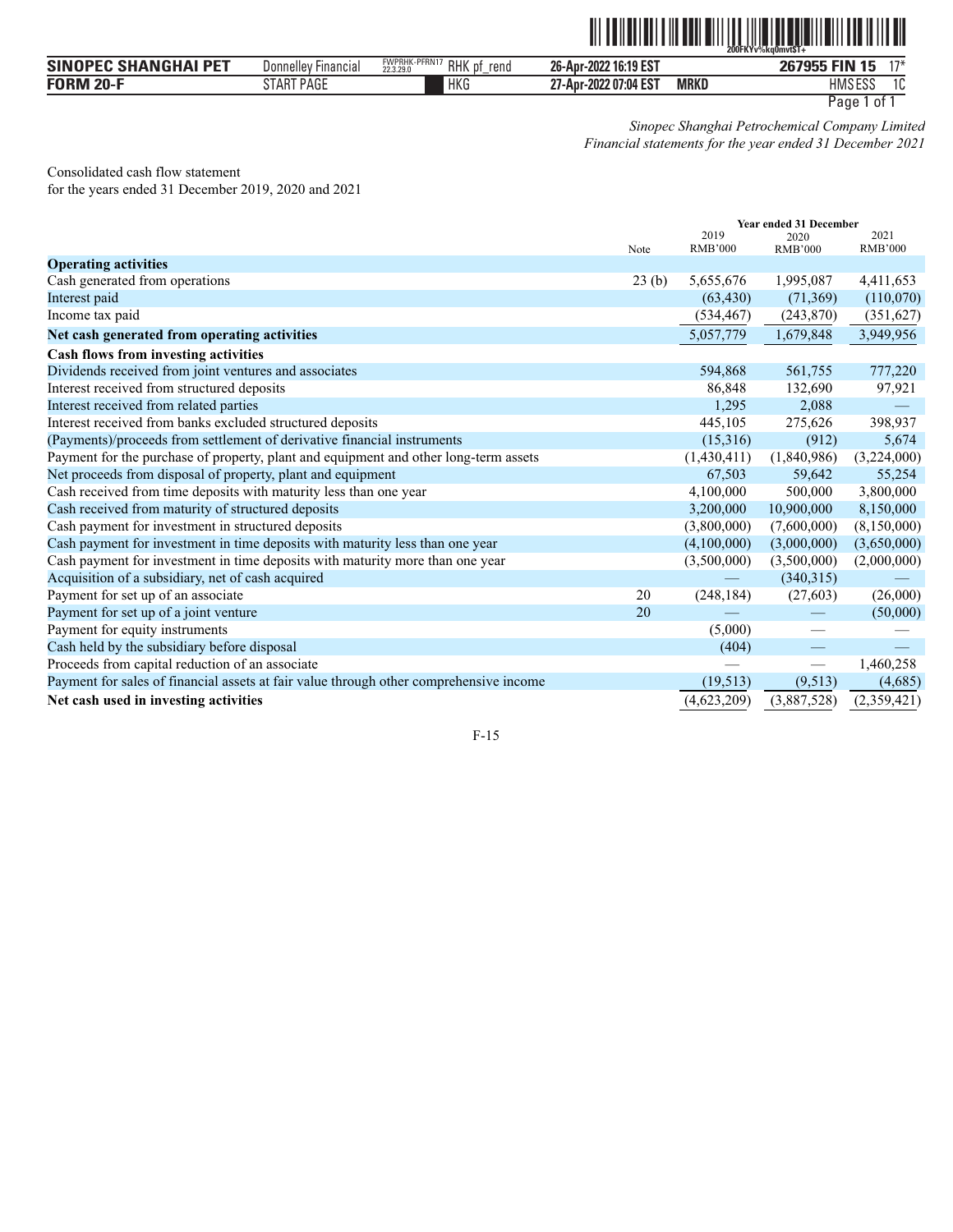## ˆ200FKYv%kq8kVV&T}Š **200FKYv%kq8kVV&T}**

| <b>SINOPEC SHANGHAI PET</b> | ⊦ınancıal<br>Donnellev | $\overline{\mathsf{m}}$<br>$110 - DPF-624$ b.<br>VDI-W1<br>RHK<br>iambsOdc<br>22.3.29.0 | J22 07:16 F <sup>c-1</sup><br>-202<br>$\sim$ /-Apr- $\sim$<br>:10 ES I |             | ----<br>--<br><u>ACJAFF</u><br>1 t<br>1 I V | 10 <sup>4</sup><br>10 |
|-----------------------------|------------------------|-----------------------------------------------------------------------------------------|------------------------------------------------------------------------|-------------|---------------------------------------------|-----------------------|
| FORM                        | None                   | <b>HKG</b>                                                                              | 700F<br>.202<br>? 07:04 E<br>'/-Abr<br>1 LJ '                          | <b>MRKD</b> | <b>HMSESS</b>                               | $\sim$<br>ιu          |
|                             |                        |                                                                                         |                                                                        |             |                                             |                       |

Page 1 of 1

*Sinopec Shanghai Petrochemical Company Limited Financial statements for the year ended 31 December 2021*

Consolidated cash flow statement

for the year ended 31 December 2019, 2020 and 2021 (continued)

|                                                             |      |                        | Year ended 31 December |                        |  |
|-------------------------------------------------------------|------|------------------------|------------------------|------------------------|--|
|                                                             | Note | 2019<br><b>RMB'000</b> | 2020<br><b>RMB'000</b> | 2021<br><b>RMB'000</b> |  |
| <b>Financing activities</b>                                 |      |                        |                        |                        |  |
| Proceeds from borrowings                                    |      | 4,755,100              | 3,458,100              | 14, 163, 132           |  |
| Proceeds from short-term bonds                              |      |                        | 2,998,469              | 5,998,899              |  |
| Repayments of borrowings                                    |      | (3,695,208)            | (3,460,556)            | (13, 451, 332)         |  |
| Repayments of short-term bonds                              |      |                        |                        | (9,000,000)            |  |
| Principal elements of lease payments                        |      | (89, 124)              | (15,586)               | (17, 544)              |  |
| Dividends paid by subsidiaries to non-controlling interests |      | (3,266)                | (4,901)                | (4,901)                |  |
| Dividends paid to the Company's shareholders                |      | (2,704,864)            | (1,293,736)            | (1,081,326)            |  |
| Net cash (used in) / generated from financing activities    |      | (1,737,362)            | 1,681,790              | (3,393,072)            |  |
| Net decrease in cash and cash equivalents                   |      | (1,302,792)            | (525, 890)             | (1,802,537)            |  |
| Cash and cash equivalents at the beginning of the year      | 23   | 8,741,893              | 7,449,699              | 6,916,408              |  |
| Exchange gains/(losses) on cash and cash equivalents        |      | 10,598                 | (7,401)                | (1,861)                |  |
| Cash and cash equivalents at the end of the year            | 23   | 7,449,699              | 6,916,408              | 5,112,010              |  |

The notes on pages  $\frac{17}{2}$  to  $\frac{124}{2}$  form part of these financial statements.

F-16

 $\overline{1}$ ri i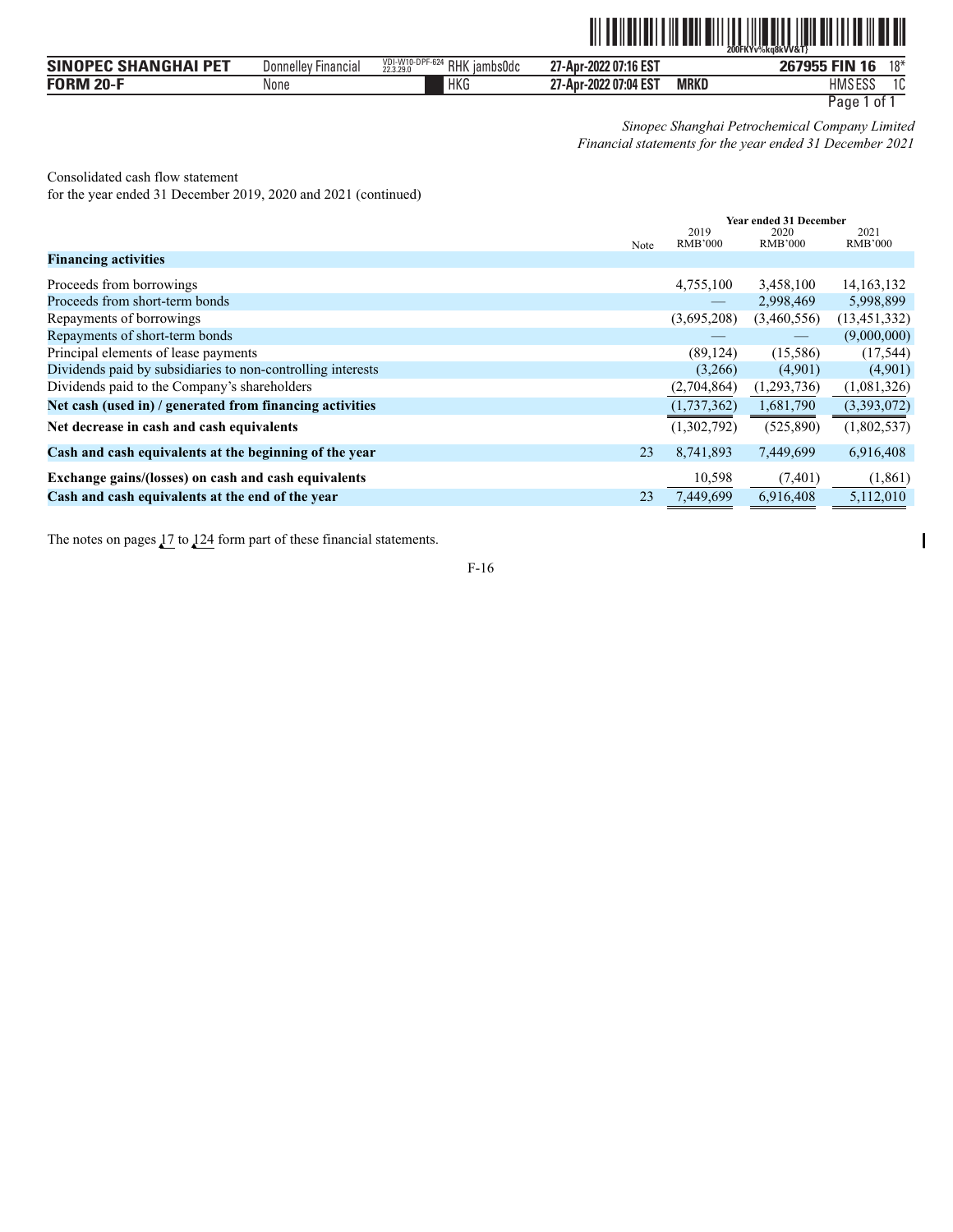

| <b>SINOPEC SHANGHAI PET</b> | Financia,<br>Donnelley | -PFRN1<br><b>FWPRHK-</b><br><b>RHK</b><br>rena<br>22.3.29.0<br>- | 26-Apr-2022 16:19 EST             |             | CONCERTIBUT   | $16*$        |
|-----------------------------|------------------------|------------------------------------------------------------------|-----------------------------------|-------------|---------------|--------------|
| <b>FORM 20-7</b>            | <b>RT PAGE</b><br>ΔК   | <b>HKG</b>                                                       | 07:04 EST<br>-2022 07<br>∠/-Anr-` | <b>MRKD</b> | <b>HMSESS</b> | $\sim$<br>ιu |
|                             |                        |                                                                  |                                   |             |               |              |

Page 1 of 1

*Sinopec Shanghai Petrochemical Company Limited Financial statements for the year ended 31 December 2021*

Notes to the consolidated financial statements *(Expressed in Renminbi Yuan unless otherwise indicated)*

#### **1 General Information**

Sinopec Shanghai Petrochemical Company Limited ("the Company"), formerly Shanghai Petrochemical Company Limited, was established in the People's Republic of China ("the PRC") on 29 June 1993 with registered capital of RMB4,000,000 thousand, invested by its holding company-China National Petrochemical Corporation ("Sinopec Group"); these shares were converted from assets of former Shanghai Petrochemical Complex.

H shares were listed on the Hong Kong Stock Exchange on 26 July 1993, and listed on the New York Stock Exchange in the form of American Depositary Shares at the same time; the A shares were listed on the Shanghai Stock Exchange on 8 November 1993.

Sinopec Group completed its reorganization on 25 February 2000. After the reorganization, China Petroleum & Chemical Corporation ("Sinopec Corp.") was established. As part of the reorganization, Sinopec Group transferred its 4,000,000,000 of the Company's state-owned legal shares, which represented 55.56 percent of the issued share capital of the Company, to Sinopec Corp. Sinopec Corp. became the largest shareholder of the Company.

The Company changed its name to Sinopec Shanghai Petrochemical Company Limited on 12 October 2000.

Ordinary A shares of RMB14,177 thousand and RMB9,637 thousand were registered on 27 September 2017 and 12 January 2018.

As at 31 December 2021, total share capital of the Company were RMB10,823,814 thousand, 1 Yuan per share. Detailed changes to share capital refers to note 31.

The Company and its subsidiaries ("the Group") is a highly integrated entity which processes crude oil into synthetic fibres, resins and plastics, intermediate petrochemicals and petroleum products.

Details of the Company's principal subsidiaries are set out in note 19.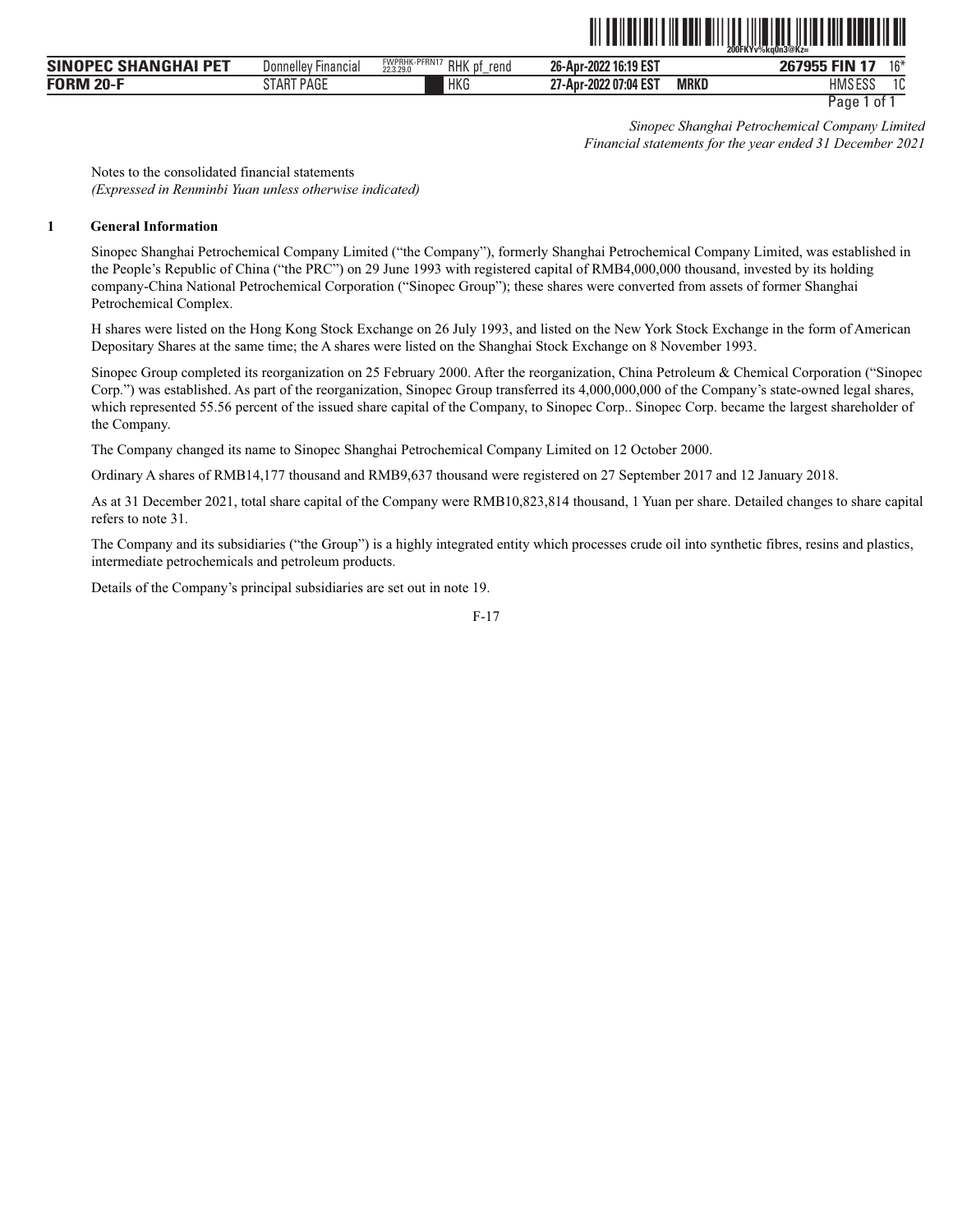| <b>SINOPEC SHANGHAI</b><br><b>DET</b> | Financial<br>Donne | -PFRN17<br><b>FWPRHK</b><br><b>RHK</b><br>rend<br>n*<br>22.3.29.0 | <b>16:19 EST</b><br>26-Apr-2022              | <b>FIBLAC</b><br><b>OCJOEE</b><br>18<br>-IN | 10 <sup>4</sup> |
|---------------------------------------|--------------------|-------------------------------------------------------------------|----------------------------------------------|---------------------------------------------|-----------------|
| <b>FORM 20-F</b>                      | None               | HKG                                                               | <b>MRKD</b><br>107:04 F<br>$-2027$<br>7-Anr- | <b>HMSESS</b>                               | $\sim$<br>טו    |
|                                       |                    |                                                                   |                                              |                                             |                 |

Page 1 of 1

*Sinopec Shanghai Petrochemical Company Limited Financial statements for the year ended 31 December 2021*

#### **2 Significant accounting policies**

The principal accounting policies applied in the preparation of these consolidated financial statements are set out below. These policies have been consistently applied to all the years presented, unless otherwise stated.

#### *2.1 Statement of compliance and basis of preparation*

#### *(a) Statement of compliance*

These financial statements have been prepared in accordance with all applicable International Financial Reporting Standards (IFRSs), which collective term includes all applicable individual International Financial Reporting Standards, International Accounting Standards (IASs) and related Interpretations, promulgated by the International Accounting Standards Board (IASB). Significant accounting policies adopted by the Group are disclosed below.

The IASB has issued certain amendments to IFRSs that are first effective or available for early adoption for the current accounting period of the Group. Note 2.1 (c) provides information on any changes in accounting policies resulting from initial application of these developments to the extent that they are relevant to the Group for the current accounting period reflected in these financial statements.

#### *(b) Basis of preparation*

The consolidated financial statements comprise the Company and its subsidiaries (together referred to as the "Group") and the Group's interest in associates and a joint venture.

The measurement basis used in the preparation of the financial statements is the historical cost basis except for certain financial assets and liabilities measured at fair value, including:

- derivative financial instruments (see note 2.13); and
- investment in debt and equity securities (see note 2.11).

The preparation of financial statements in conformity with IFRSs requires management to make judgements, estimates and assumptions that affect the application of policies and reported amounts of assets, liabilities, income and expenses. The estimates and associated assumptions are based on historical experience and various other factors that are believed to be reasonable under the circumstances, the results of which form the basis of making the judgements about carrying values of assets and liabilities that are not readily apparent from other sources. Actual results may differ from these estimates.

The estimates and underlying assumptions are reviewed on an ongoing basis. Revisions to accounting estimates are recognized in the period in which the estimate is revised if the revision affects only that period, or in the period of the revision and future periods if the revision affects both current and future periods.

Judgements made by management in the application of IFRSs that have significant effect on the financial statements and major sources of estimation uncertainty are discussed in note 4.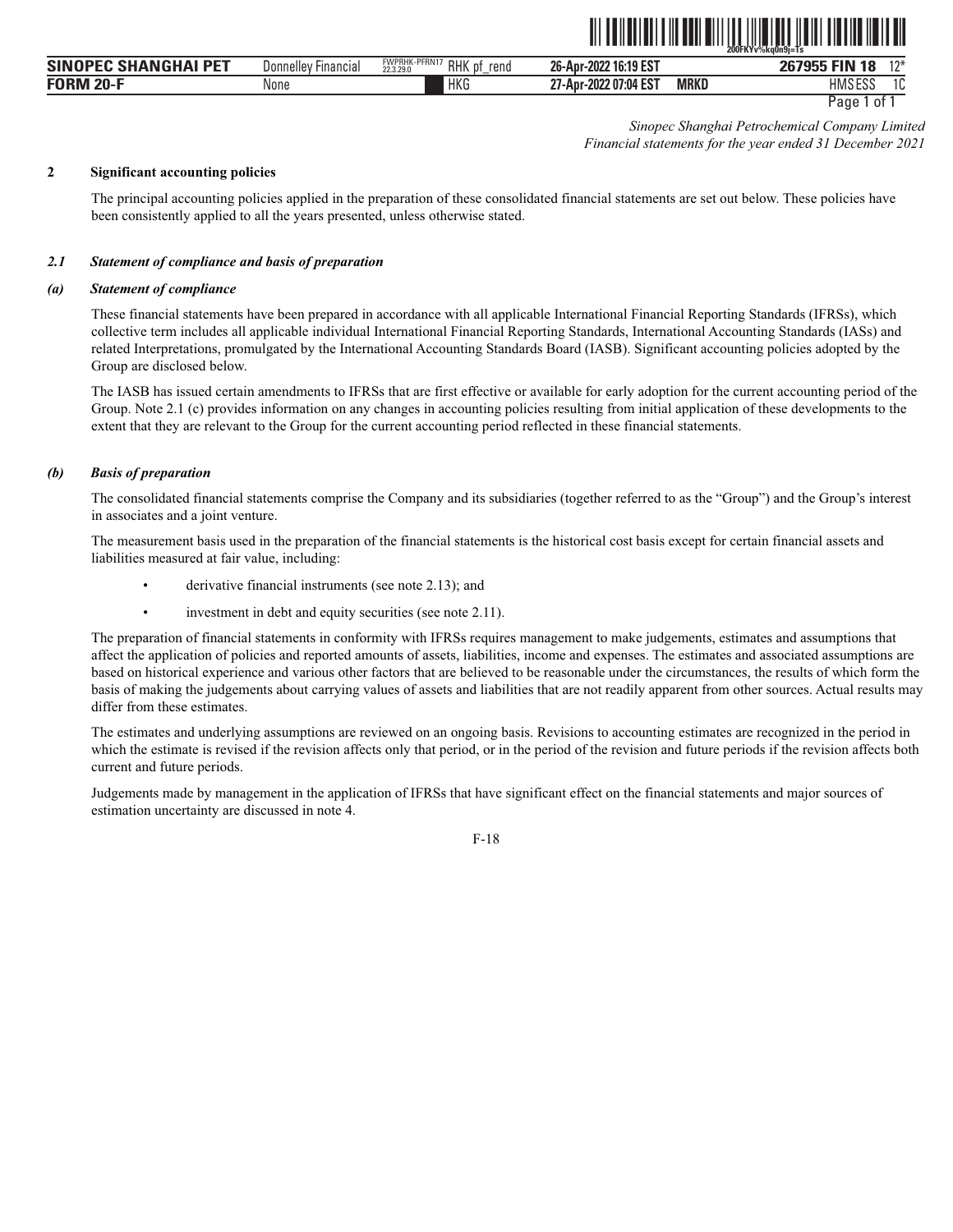|                             |                     |                                                     |                       |             | 'Yv%ka0nJa#i     |                 |
|-----------------------------|---------------------|-----------------------------------------------------|-----------------------|-------------|------------------|-----------------|
| <b>SINOPEC SHANGHAI PET</b> | Donnelley Financial | <b>FWPRHK-PFRN17</b><br>RHK pf<br>rend<br>22.3.29.0 | 26-Apr-2022 16:19 EST |             | 267955 FIN<br>19 | 11 <sup>3</sup> |
| <b>FORM 20-F</b>            | None                | <b>HKG</b>                                          | 27-Apr-2022 07:04 EST | <b>MRKD</b> | <b>HMSESS</b>    |                 |

*Sinopec Shanghai Petrochemical Company Limited Financial statements for the year ended 31 December 2021*

<u>ott en inden att ett man mitt er till er att till til til ta mitt en </u>

## **2 Significant accounting policies (continued)**

## *(c) Changes in accounting policies*

New and amended standards adopted by the Group

The Group has applied the following amendments to IFRSs issued by the IASB to these financial statements for the current accounting period:

- Amendments to IFRS 9, IAS 39, IFRS 7, IFRS 4 and IFRS 16, Interest rate benchmark reform phase 2
- Amendments to IFRS 16, Covid-19-related rent concessions beyond 30 June 2021

None of these developments have had a material effect on how the Group's results and financial position for the current or prior periods have been prepared or presented. The Group has not applied any new standard or interpretation that is not yet effective for the current accounting period.

#### *2.2 Subsidiaries*

#### *2.2.1 Consolidation*

Subsidiaries are all entities over which the Group has control. The Group controls an entity when the Group is exposed to, or has rights to, variable returns from its involvement with the entity and has the ability to affect those returns through its power to direct the activities of the entity. Subsidiaries are fully consolidated from the date on which control is transferred to the Group. They are deconsolidated from the date that control ceases.

#### *(a) Business combinations*

The acquisition method of accounting is used to account for all business combinations by the Group, regardless of whether equity instruments or other assets are acquired. The consideration transferred for the acquisition of a subsidiary comprises the:

- fair values of the assets transferred:
- liabilities incurred to the former owners of the acquired business;
- equity interests issued by the Group;
- fair value of any asset or liability resulting from a contingent consideration arrangement, and
- fair value of any pre-existing equity interest in the subsidiary.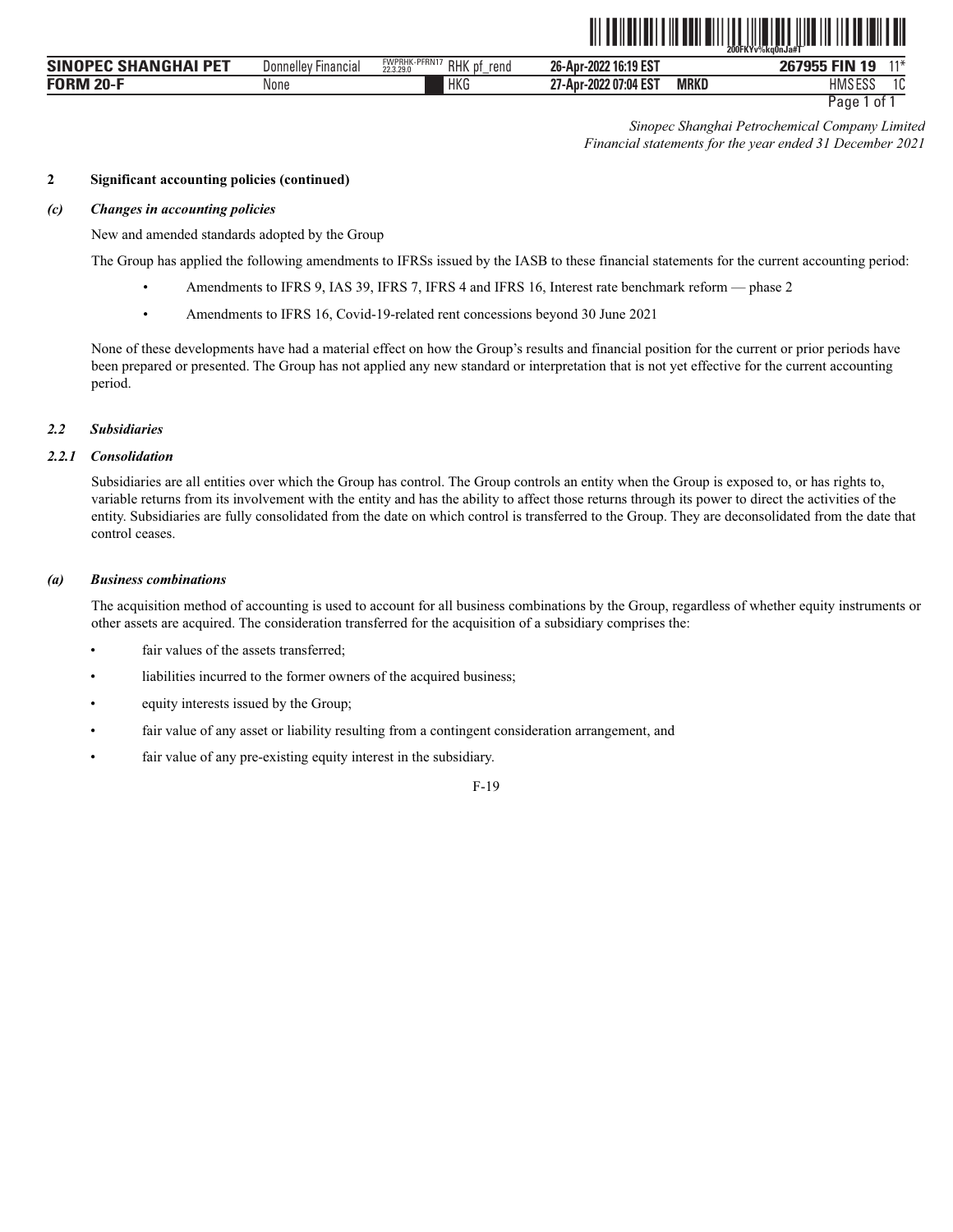|                      |                     |                                              |                       |             | 200FKYv%ka0nQH9zW |                 |
|----------------------|---------------------|----------------------------------------------|-----------------------|-------------|-------------------|-----------------|
| Sinopec Shanghai Pet | Donnelley Financial | FWPRHK-PFRN17<br>RHK p.<br>rend<br>22.3.29.0 | 26-Apr-2022 16:19 EST |             | 267955 FIN 20     | 10 <sup>3</sup> |
| <b>FORM 20-F</b>     | None                | HKG                                          | 27-Apr-2022 07:04 EST | <b>MRKD</b> | HMS ESS           |                 |

Page 1 of 1

<u>ot to the top the self street throughout the self stressed to sel</u>

- **2 Significant accounting policies (continued)**
- *2.2 Subsidiaries (continued)*
- *2.2.1 Consolidation (continued)*

## *(a) Business combinations (continued)*

Identifiable assets acquired and liabilities and contingent liabilities assumed in a business combination are, with limited exceptions, measured initially at their fair values at the acquisition date. The Group recognizes any non-controlling interest in the acquired entity on an acquisition-by-acquisition basis either at fair value or at the non-controlling interest's proportionate share of the acquired entity's net identifiable assets.

Acquisition-related costs are expensed as incurred.

The excess of the:

- consideration transferred
- amount of any non-controlling interest in the acquired entity, and
- acquisition-date fair value of any previous equity interest in the acquired entity

Over the fair value of the net identifiable assets acquired is recorded as goodwill. If those amounts are less than the fair value of the net identifiable assets of the business acquired, the difference is recognized directly in the statement of profit or loss as a bargain purchase.

Where settlement of any part of cash consideration is deferred, the amounts payable in the future are discounted to their present value as at the date of exchange. The discount rate used is the entity's incremental borrowing rate, being the rate at which a similar borrowing could be obtained from an independent financier under comparable terms and conditions.

If the business combination is achieved in stages, the acquirer's previously held equity interest in the acquiree is remeasured to fair value at the acquisition date. Any gains or losses arising from such remeasurement are recognized in the statement of profit or loss.

Inter-company transactions, balances and unrealized gains on transactions between group companies are eliminated. Unrealized losses are also eliminated unless the transaction provides evidence of an impairment of the transferred asset. Accounting policies of subsidiaries have been changed where necessary to ensure consistency with the policies adopted by the Group.

Non-controlling interests in the results and equity of subsidiaries are shown separately in the consolidated statement of financial position, consolidated statement of profit or loss, statement of profit or loss and other comprehensive income and changes in equity respectively.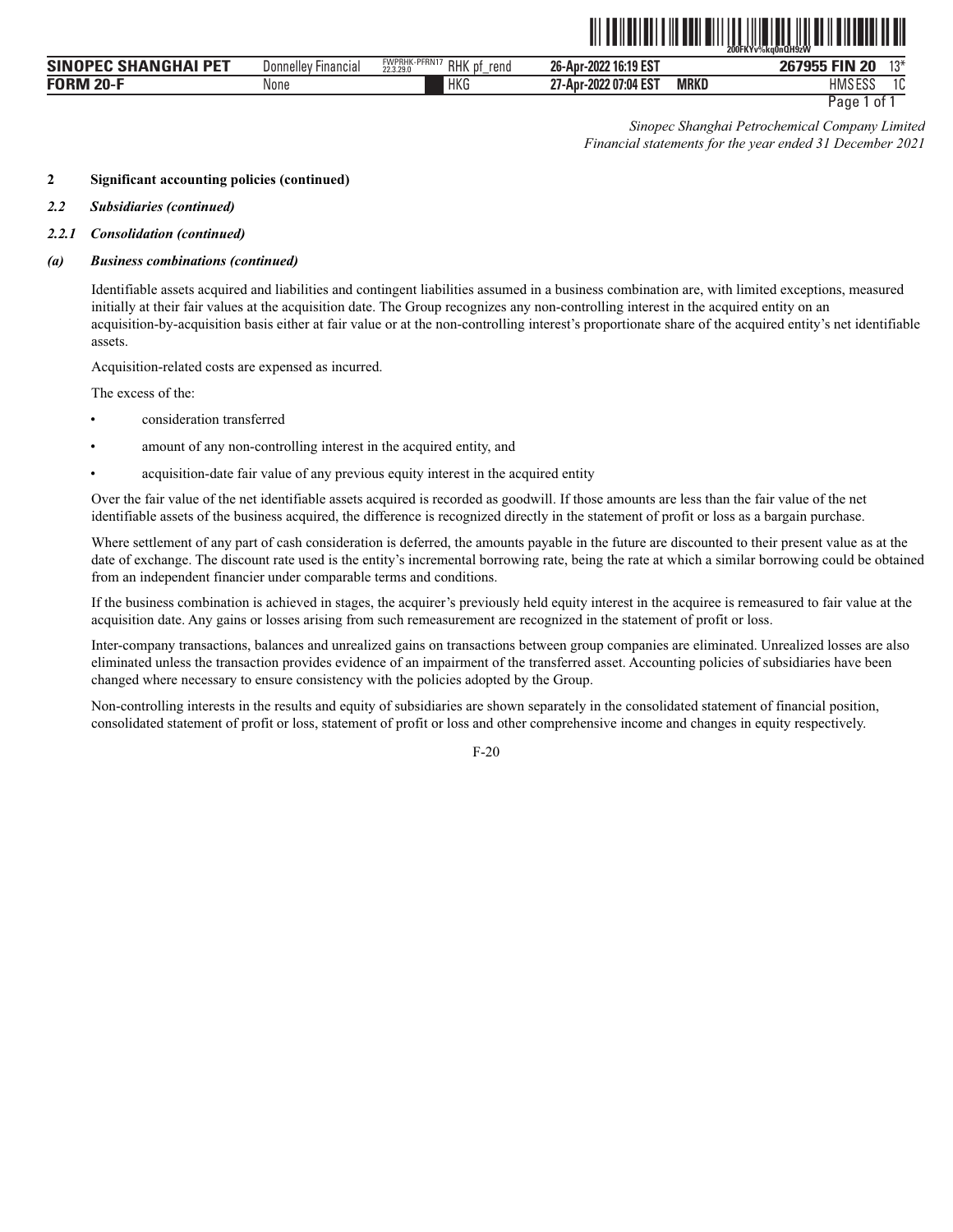|                             |                                      |                                                          |                       | 200FKYv%ka0nWSRT.      |
|-----------------------------|--------------------------------------|----------------------------------------------------------|-----------------------|------------------------|
| <b>SINOPEC SHANGHAI PET</b> | <b>Donnelley</b><br><b>Financial</b> | <b>FWPRHK-PFRN17</b><br>RHK pf<br>rend<br>22,3,29.0<br>_ | 26-Apr-2022 16:19 EST | $11*$<br>267955 FIN 21 |

**HKG 27-Apr-2022 07:04 EST MRKD** 

*Sinopec Shanghai Petrochemical Company Limited Financial statements for the year ended 31 December 2021*

ˆ200FKYv%kq0nW\$RT.Š **200FKYv%kq0nW\$RT.**

## **2 Significant accounting policies (continued)**

None

*2.2 Subsidiaries (continued)*

**FORM 20-F**

## *2.2.1 Consolidation (continued)*

## *(b) Changes in ownership interests*

The Group treats transactions with non-controlling interests that do not result in loss of control as transactions with equity owners of the Group. A change in ownership interest results in an adjustment between the carrying amounts of the controlling and non-controlling interests to reflect their relative interests in the subsidiary. Any difference between the amount of the adjustment to non-controlling interests and any consideration paid or received is recognized in a separate reserve within equity attributable to owners of the Group.

When the Group ceases to consolidate or equity account for an investment because of a loss of control, joint control or significant influence, any retained interest in the entity is remeasured to its fair value, with the change in carrying amount recognized in the statement of profit or loss. This fair value becomes the initial carrying amount for the purposes of subsequently accounting for the retained interest as an associate, joint venture or financial asset. In addition, any amounts previously recognized in other comprehensive income in respect of that entity are accounted for as if the Group had directly disposed of the related assets or liabilities. This means that amounts previously recognized in other comprehensive income are reclassified to profit or loss.

# *2.2.2 Separate financial statements*

Investments in subsidiaries are accounted for at cost less impairment. Cost includes direct attributable costs of investment. The results of subsidiaries are accounted for by the Company on the basis of dividend received and receivable.

Investments in joint ventures and associates are accounted for using the equity method of accounting.

HMSESS 1C

Page 1 of 1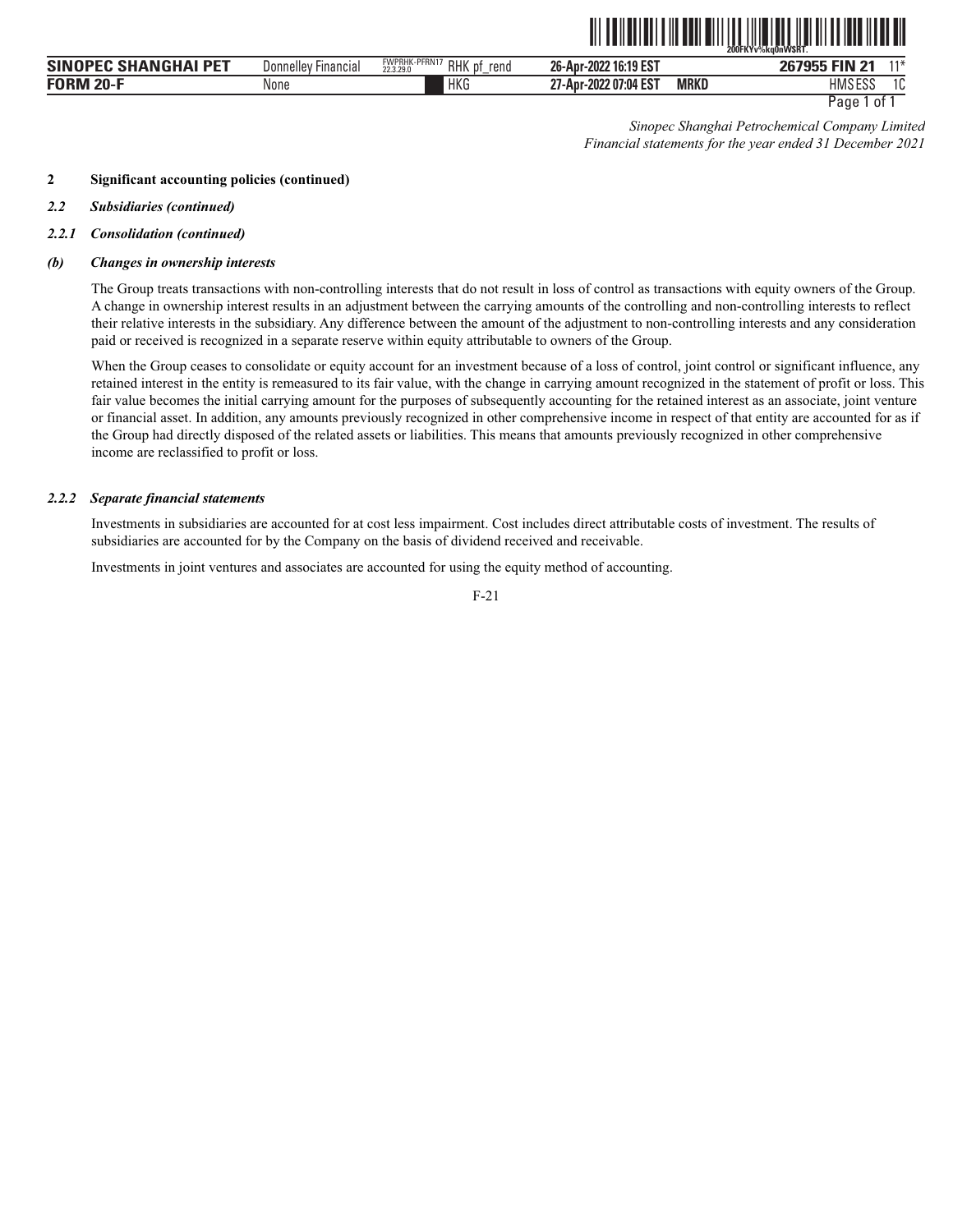| <b>DE1</b><br>SINOI<br>w | Donnellev<br>≻ınancıal | <b>FWPRHK-</b><br>-PFRN17<br>RHŀ<br>rend<br>.nt<br>000000<br>22.3.29. | <b>16.10 FST</b><br>ne.<br>-2021<br>Zb-ADI<br>10. 19 E.S. | <b>FIBLOS</b>                   | 44% |
|--------------------------|------------------------|-----------------------------------------------------------------------|-----------------------------------------------------------|---------------------------------|-----|
| <b>FORM</b><br>$\sim$    | None                   | IUVC<br>nnu                                                           | <b>MRKD</b><br>1.01 E27<br>-Apr<br>. 114<br>w<br>- 400 -  | <b>INACTOC</b><br>1IVI D<br>LUC | ט ו |
|                          |                        |                                                                       |                                                           |                                 |     |

*Sinopec Shanghai Petrochemical Company Limited Financial statements for the year ended 31 December 2021*

## **2 Significant accounting policies (continued)**

#### *2.3 Associates*

Associates are all entities over which the Group has significant influence but not control or joint control. Investments in associates are accounted for using the equity method of accounting. Under the equity method, the investment is initially recognized at cost, and the carrying amount is increased or decreased to recognize the investor's share of the profit or loss of the investee after the date of acquisition. The Group's investments in associates include goodwill identified on acquisition. Upon the acquisition of the ownership interest in an associate, any difference between the cost of the associate and the Group's share of the net fair value of the associate's identifiable assets and liabilities is accounted for as goodwill.

The Group's share of post-acquisition profit or loss is recognized in the statement of profit or loss, and its share of post-acquisition movements in other comprehensive income is recognized in other comprehensive income with a corresponding adjustment to the carrying amount of the investment. When the Group's share of losses in an associate equals or exceeds its interest in the associate, including any other unsecured receivables, the Group does not recognize further losses, unless it has incurred legal or constructive obligations or made payments on behalf of the associate.

The Group determines at each reporting date whether there is any objective evidence that the investment in the associate is impaired. If this is the case, the Group calculates the amount of impairment as the difference between the recoverable amount of the associate and its carrying value and recognizes the amount in the statement of profit or loss.

Profits and losses resulting from upstream and downstream transactions between the Group and its associates are recognized in the Group's financial statements only to the extent of unrelated investor's interests in the associates. Unrealized losses are eliminated unless the transaction provides evidence of an impairment of the asset transferred. Accounting policies of associates have been changed where necessary to ensure consistency with the policies adopted by the Group.

Gain or loss on dilution of equity interest in associates are recognized in the statement of profit or loss.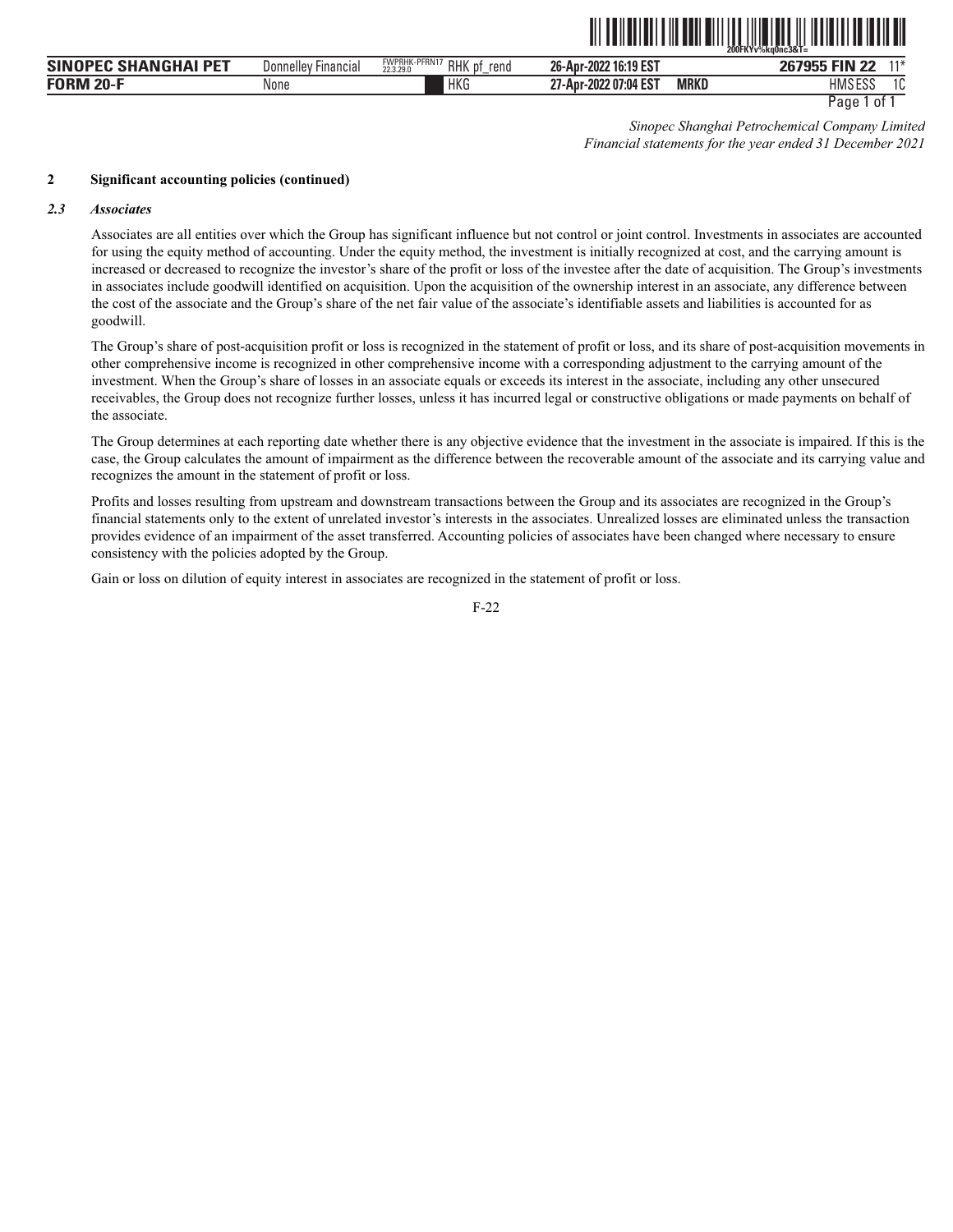| PEC CHANGHAI<br><b>DET</b><br><b>SINO</b> | <b>Donnelle</b><br>Financia. | <b>FWPRHK-</b><br><b>DEDALA</b><br><b>DUV</b><br>PFKN <sub>L</sub><br>rena<br>.nt<br>חחח<br>22.3.29.0<br>$\sim$ | .16:19 EST<br>26-Apr-2027                          | e Fibi oc<br>4.4.2<br>້        |
|-------------------------------------------|------------------------------|-----------------------------------------------------------------------------------------------------------------|----------------------------------------------------|--------------------------------|
| <b>FORM</b><br>$\sim$                     | None                         | IIVC<br><b>HNU</b>                                                                                              | MRKI<br>$.70704 F$ <sup>c-1</sup><br>-202<br>. Lor | $\cdots$ $\cdots$<br>TIVIƏ EƏS |
|                                           |                              |                                                                                                                 |                                                    |                                |

*Sinopec Shanghai Petrochemical Company Limited Financial statements for the year ended 31 December 2021*

## **2 Significant accounting policies (continued)**

#### *2.4 Joint arrangements*

Under IFRS 11 'Joint Arrangements' investments in joint arrangements are classified as either joint operations or joint ventures. The classification depends on the contractual rights and obligations of each investor, rather than the legal structure of the joint arrangement. The Group has assessed the nature of its joint arrangements and determined them to be joint ventures. Joint ventures are accounted for using the equity method.

Under the equity method of accounting, interests in joint ventures are initially recognized at cost and adjusted thereafter to recognize the Group's share of the post-acquisition profits or losses and movements in other comprehensive income. The Group's investments in joint ventures include goodwill identified on acquisition. Upon the acquisition of the ownership interest in a joint venture, any difference between the cost of the joint venture and the Group's share of the net fair value of the joint venture's identifiable assets and liabilities is accounted for as goodwill. When the Group's share of losses in a joint venture equals or exceeds its interests in the joint ventures, including any other unsecured receivables, the Group does not recognize further losses, unless it has incurred obligations or made payments on behalf of the joint ventures.

Unrealized gains on transactions between the Group and its joint ventures are eliminated to the extent of the Group's interest in the joint ventures. Unrealized losses are also eliminated unless the transaction provides evidence of an impairment of the asset transferred. Accounting policies of the joint ventures have been changed where necessary to ensure consistency with the policies adopted by the Group.

The carrying amount of equity-accounted investments is tested for impairment in accordance with the policy described in note 2.12.

### *2.5 Segment reporting*

Operating segments are reported in a manner consistent with the internal reporting provided to the chief operating decision-maker. The chief operating decision-maker, who is responsible for allocating resources and assessing performance of the operating segments, has been identified as the Board of Directors that makes strategic decisions.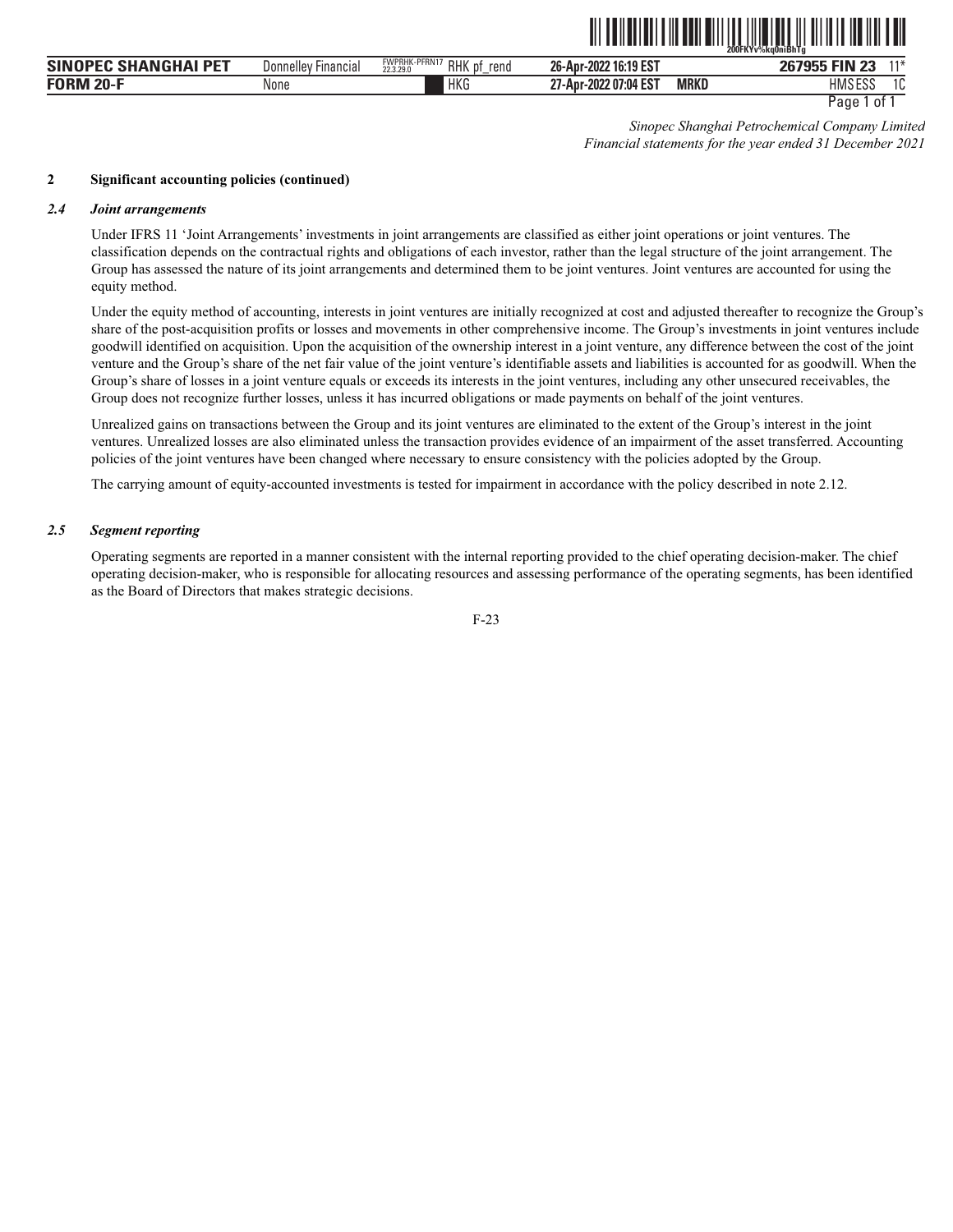|          |                     |                                                               |                                      | <u>. 111   1211   1311   1311   1311   1311   1312   1313   1314   1315   1316   1321   1331   1331   1331   133</u><br>200FKYv%ka0nlaPzT |       |
|----------|---------------------|---------------------------------------------------------------|--------------------------------------|-------------------------------------------------------------------------------------------------------------------------------------------|-------|
| GHAI PET | Donnelley Financial | <b>FWPRHK-PFRN17</b><br><b>RHK</b><br>D.<br>rend<br>22.3.29.0 | 26-Apr-2022 16:19 EST                | 267955 FIN 24                                                                                                                             | $12*$ |
|          | None                | HKG                                                           | <b>MRKD</b><br>27-Apr-2022 07:04 EST | HMS ESS                                                                                                                                   |       |

HMSESS 1C

TIT TERMETERIT IN EEN EN IT IT IN HULLETEN HET IN DE EEN DE HET

## **2 Significant accounting policies (continued)**

## *2.6 Foreign currency translation*

**SINOPEC SHAN FORM 20-F**

# *(a) Functional and presentation currency*

Items included in the financial statements of each of the Group's entities are measured using the currency of the primary economic environment in which the entity operates ("the functional currency").

The consolidated financial statements are presented in RMB, which is the Company's functional and the Group's presentation currency.

## *(b) Transactions and balances*

Foreign currency transactions are translated into the functional currency using the exchange rates at the dates of the transactions. Foreign exchange gains and losses resulting from the settlement of such transactions, and from the translation of monetary assets and liabilities denominated in foreign currencies at year end exchange rates, are generally recognized in the statement of profit or loss. They are deferred in equity if they relate to qualifying cash flow hedges and qualifying net investment hedges.

# *2.7 Property, plant and equipment*

Property, plant and equipment is stated at historical cost less depreciation and impairment losses. Historical cost includes expenditure that is directly attributable to the acquisition of the items.

Subsequent costs are included in the asset's carrying amount or recognized as a separate asset, as appropriate, only when it is probable that future economic benefits associated with the item will flow to the Group and the cost of the item can be measured reliably. The carrying amount of the replaced part is derecognized. All other repairs and maintenance are charged to the statement of profit or loss during the financial period in which they are incurred.

Depreciation on property, plant and equipment is calculated using the straight-line method to allocate their cost to their residual values over their estimated useful lives, as follows:

| - Buildings                    | 12 to 40 years |
|--------------------------------|----------------|
| - Plant and machinery          | 5 to 20 years  |
| - Vehicles and other equipment | 4 to 20 years  |

The assets' residual values and useful lives are reviewed, and adjusted if appropriate, at the end of each reporting period.

An asset's carrying amount is written down immediately to its recoverable amount if the asset's carrying amount is greater than its estimated recoverable amount (note 2.12 (b)).

Gains and losses on disposals are determined by comparing the proceeds with the carrying amount and are recognized within Other gains – net in the statement of profit or loss.



Page 1 of 1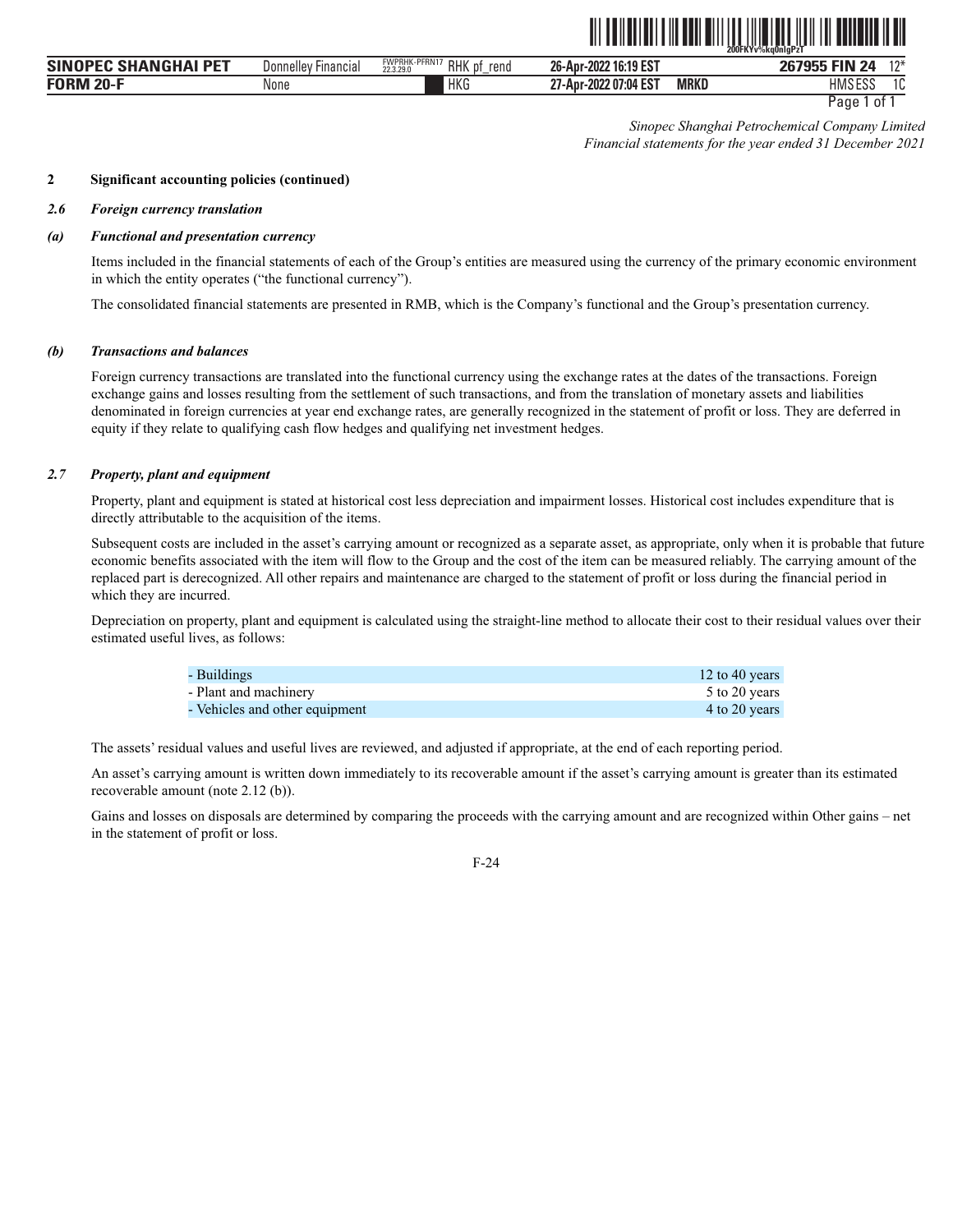|--|--|

| <b>SINOPEC SHANGHAI PET</b> | Donnelley<br>Financial | -PFRN17<br><b>EMIDDLE</b><br>RHK<br><b>FVVPRHK</b><br>rend<br>рt<br>22.3.29.0 | <b>16.10 ECT</b><br>26-Apr-<br>$-2022$<br>'16.<br>. I J LO                   | <b>CIBLOF</b><br>·I IV<br>. | $12*$<br>u   |
|-----------------------------|------------------------|-------------------------------------------------------------------------------|------------------------------------------------------------------------------|-----------------------------|--------------|
| <b>FORM 20-F</b>            | None                   | <b>HKG</b>                                                                    | <b>MRKD</b><br>$\sim$<br><b>104 FOT</b><br>.202<br>'' 07:04 ES .<br>∕ I-Anr∙ | <b>HMSESS</b>               | $\sim$<br>שו |
|                             |                        |                                                                               |                                                                              |                             |              |

*Sinopec Shanghai Petrochemical Company Limited Financial statements for the year ended 31 December 2021*

## **2 Significant accounting policies (continued)**

#### *2.8 Construction in progress*

Construction in progress represents buildings, various plant and equipment under construction and pending installation, and is stated at cost less government grants that compensate the Company for the cost of construction, and impairment losses. Cost comprises direct costs of construction as well as interest charges, and foreign exchange differences on related borrowed funds to the extent that they are regarded as an adjustment to interest charges, during the period of construction. Construction in progress is transferred to property, plant and equipment when the asset is substantially ready for its intended use. No depreciation is provided in respect of construction in progress.

#### *2.9 Investment properties*

Investment properties are properties which are owned either to earn rental income and/or for capital appreciation.

Investment properties are stated in the statement of financial position at cost less accumulated depreciation and impairment losses (note 2.12(b)). Depreciation is provided over their estimated useful lives on a straight-line basis, after taking into account their estimated residual values. Estimated useful lives of the Group's investment properties are 30-40 years.

#### *2.10 Other non-current assets*

Other non-current assets mainly represent patents and catalysts used in production. These assets are carried at cost less accumulated amortization and impairment losses. Other non-current assets are amortized on a straight-line basis over the respective periods of the rights and the estimated useful lives of the catalysts, as follows:

| Intangible assets         | 10 to 28 years  |
|---------------------------|-----------------|
| Long-term prepaid expense | 1.5 to 10 years |

#### *2.11 Other investments in debt and equity securities*

The Group's policies for investments in debt and equity securities, other than investments in subsidiaries, associates and joint ventures, are set out below.

Investments in debt and equity securities are recognized/derecognized on the date the Group commits to purchase/sell the investment. The investments are initially stated at fair value plus directly attributable transaction costs, except for those investments measured at fair value through profit or loss (FVPL) for which transaction costs are recognized directly in profit or loss. For an explanation of how the Group determines fair value of financial instruments, see note 3.3. These investments are subsequently accounted for as follows, depending on their classification.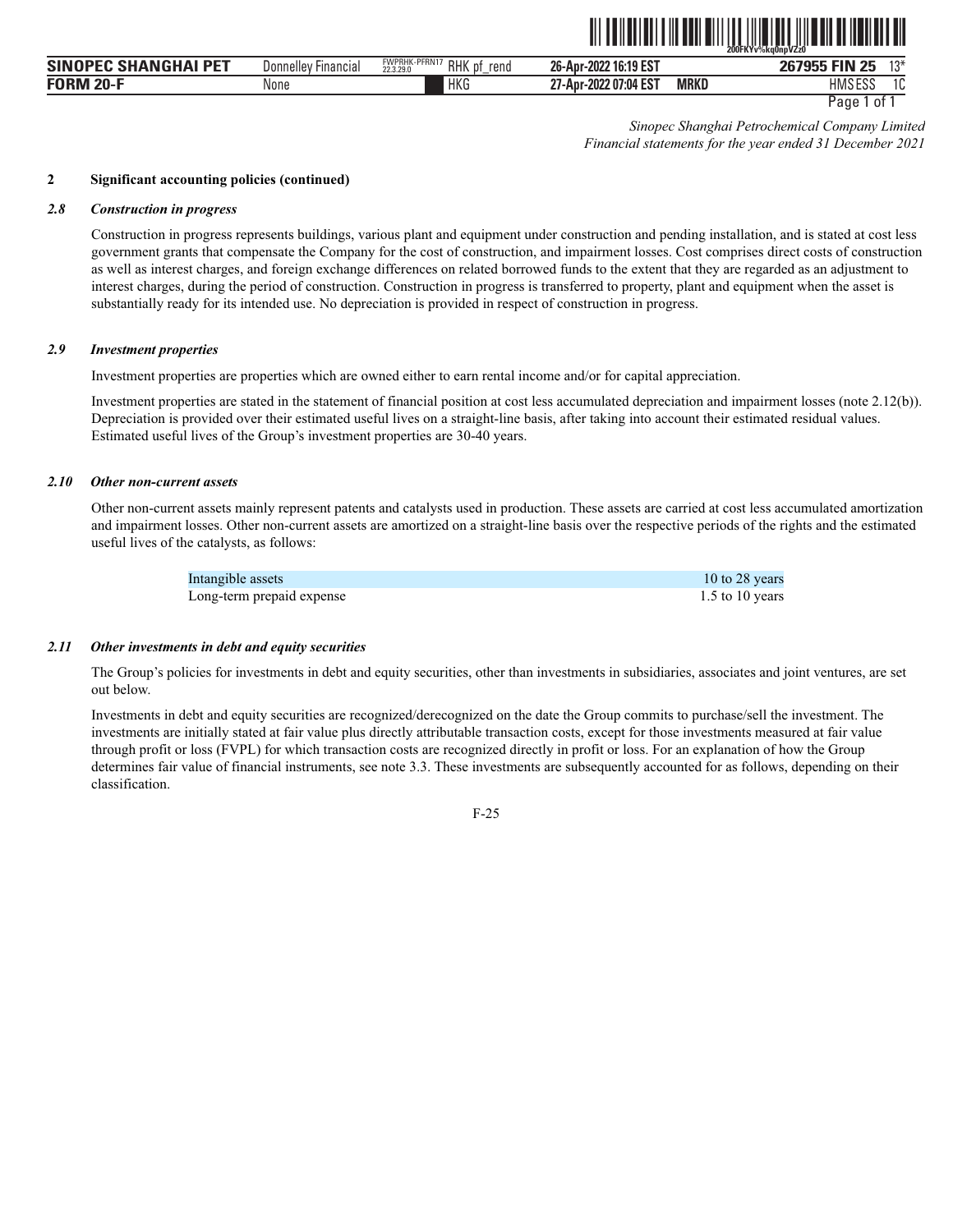| <b>SINOPEC SHANGHAI PET</b> | -inancial<br><b>Jonnellev</b> | -PFRN0!<br>RHK<br><b>CVVPRHK-</b><br>rend<br>22,3,29.0 | -2022 16:18 EST<br>nr<br>Zb-Apr-ZUZ                     | $12*$<br><b>FIBLOC</b><br>-IN |
|-----------------------------|-------------------------------|--------------------------------------------------------|---------------------------------------------------------|-------------------------------|
| FORM<br>∠U-′                | None                          | <b>HKG</b>                                             | <b>MRKD</b><br>-2022 07:04 EST<br>$\sim$<br>77-Anr-2022 | <b>HMSESS</b><br>$\sim$<br>ιu |
|                             |                               |                                                        |                                                         |                               |

Page 1 of 1

## **2 Significant accounting policies (continued)**

#### *2.11 Other investments in debt and equity securities (continued)*

#### *(a) Investments other than equity investments*

Non-equity investments held by the Group are classified into one of the following measurement categories:

- amortized cost, if the investment is held for the collection of contractual cash flows which represent solely payments of principal and interest. Interest income from the investment is calculated using the effective interest method (see note 2.27).
- fair value through other comprehensive income (FVOCI) recycling, if the contractual cash flows of the investment comprise solely payments of principal and interest and the investment is held within a business model whose objective is achieved by both the collection of contractual cash flows and sale. Changes in fair value are recognized in other comprehensive income, except for the recognition in profit or loss of expected credit losses, interest income (calculated using the effective interest method) and foreign exchange gains and losses. When the investment is derecognized, the amount accumulated in other comprehensive income is recycled from equity to profit or loss.
- fair value through profit or loss (FVPL) if the investment does not meet the criteria for being measured at amortized cost or FVOCI (recycling). Changes in the fair value of the investment (including interest) are recognized in profit or loss.

## *(b) Equity investments*

An investment in equity securities is classified as FVPL unless the equity investment is not held for trading purposes and on initial recognition of the investment the Group makes an irrevocable election to designate the investment at FVOCI (non-recycling) such that subsequent changes in fair value are recognized in other comprehensive income. Such elections are made on an instrument-by-instrument basis, but may only be made if the investment meets the definition of equity from the issuer's perspective. Where such an election is made, the amount accumulated in other comprehensive income remains in the fair value reserve (non-recycling) until the investment is disposed of. At the time of disposal, the amount accumulated in the fair value reserve (non-recycling) is transferred to retained earnings. It is not recycled through profit or loss. Dividends from an investment in equity securities, irrespective of whether classified as at FVPL or FVOCI, are recognized in profit or loss as other income in accordance with the policy set out in note 2.28.

#### *2.12 Credit losses and impairment of assets*

#### *(a) Credit losses from financial instruments*

The Group recognizes a loss allowance for expected credit losses (ECLs) on the following items:

- financial assets measured at amortized cost (including cash and cash equivalents, time deposits with banks, trade receivables and other receivables); and
- debt securities measured at FVOCI (recycling);

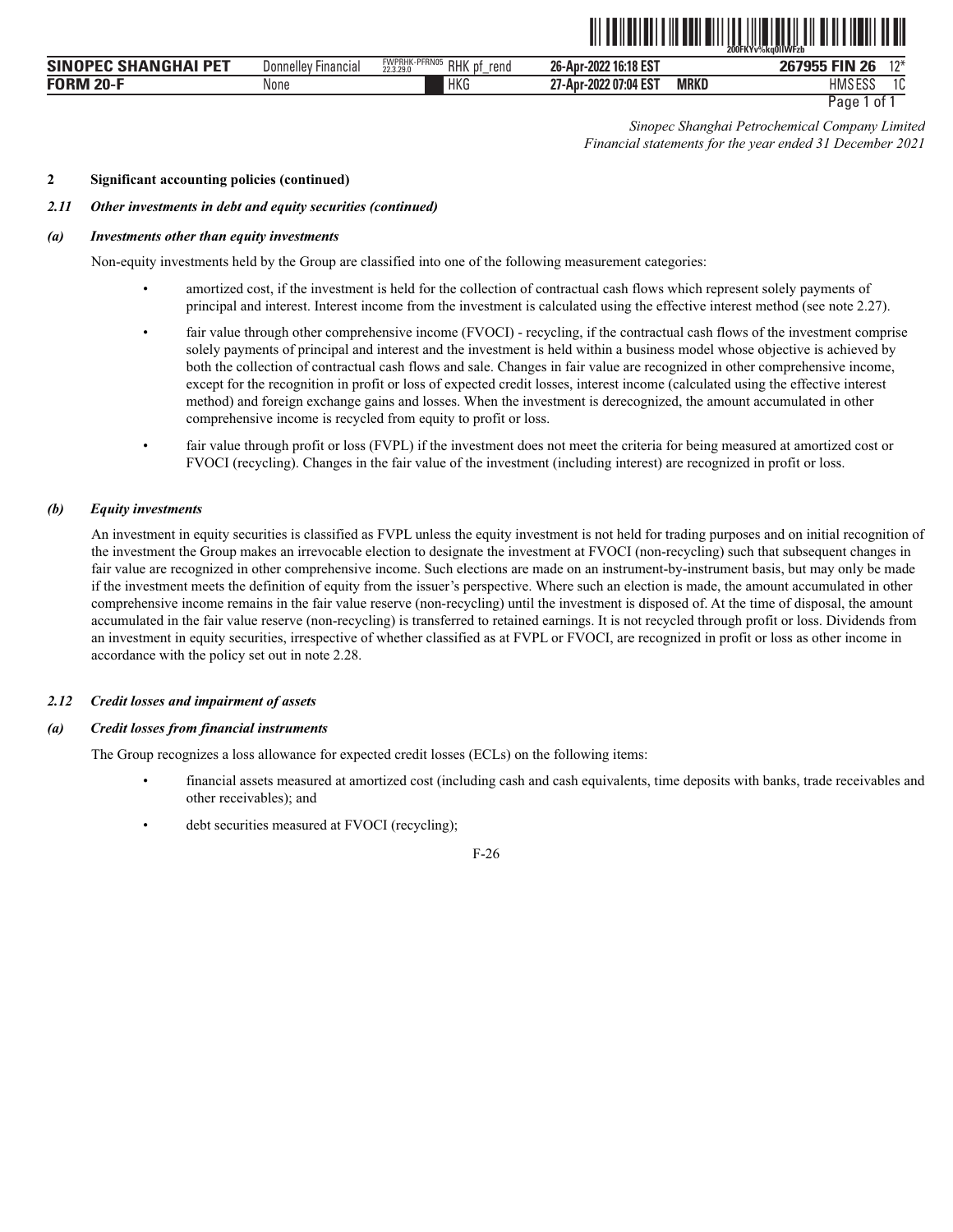|--|--|

| <b>PFC SHANGHAI PFT</b><br><b>SIN</b> | -ınancıaı<br>Donnellev | <b>PERNOL</b><br><b>FWPRHK-</b><br><b>RHK</b><br>end'<br>.<br>22.3.29. | 16:18 EST<br>26-Apr-2022                           | $  -$<br><b>0070FI</b>     | $11*$ |
|---------------------------------------|------------------------|------------------------------------------------------------------------|----------------------------------------------------|----------------------------|-------|
| FORM<br>$20-F$                        | None                   | HKG                                                                    | MRKI<br>2 07:04 EST<br>$\angle$ <i>l</i> -Anr-2022 | $\mathbf{R}$<br>.1IVIƏ EƏƏ |       |
|                                       |                        |                                                                        |                                                    |                            |       |

Page 1 of 1

### **2 Significant accounting policies (continued)**

*2.12 Credit losses and impairment of assets (continued)*

### *(a) Credit losses from financial instruments (continued)*

Other financial assets measured at fair value, including equity securities designated at FVOCI (non-recycling) and derivative financial assets, are not subject to the ECL assessment.

#### *Measurement of ECLs*

ECLs are a probability-weighted estimate of credit losses. Credit losses are measured as the present value of all expected cash shortfalls (i.e. the difference between the cash flows due to the Group in accordance with the contract and the cash flows that the Group expects to receive).

The expected cash shortfalls are discounted using the following discount rates where the effect of discounting is material:

- fixed-rate financial assets, trade and other receivables: effective interest rate determined at initial recognition or an approximation thereof;
- variable-rate financial assets: current effective interest rate.

The maximum period considered when estimating ECLs is the maximum contractual period over which the Group is exposed to credit risk.

In measuring ECLs, the Group takes into account reasonable and supportable information that is available without undue cost or effort. This includes information about past events, current conditions and forecasts of future economic conditions.

ECLs are measured on either of the following bases:

- 12-month ECLs: these are losses that are expected to result from possible default events within the 12 months after the reporting date; and
- lifetime ECLs: these are losses that are expected to result from all possible default events over the expected lives of the items to which the ECL model applies.

Loss allowances for trade receivables are always measured at an amount equal to lifetime ECLs. ECLs on these financial assets are estimated using a provision matrix based on the Group's historical credit loss experience, adjusted for factors that are specific to the debtors and an assessment of both the current and forecast general economic conditions at the reporting date.

For all other financial instruments, the Group recognizes a loss allowance equal to 12-month ECLs unless there has been a significant increase in credit risk of the financial instrument since initial recognition, in which case the loss allowance is measured at an amount equal to lifetime ECLs.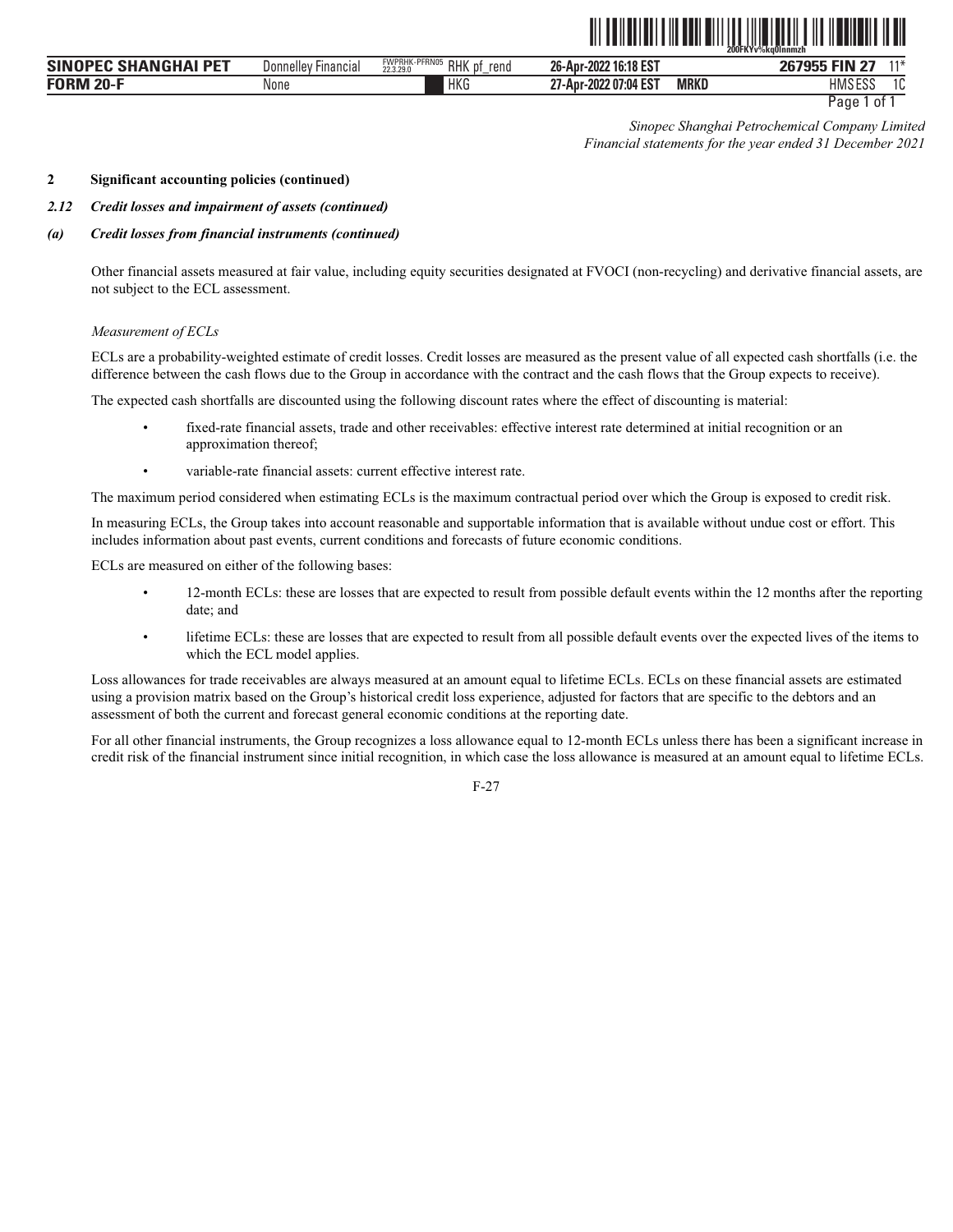|--|--|

| <b>SINOPEC SHANGHAI PET</b> | Jonnel'<br>Financial | -PFRN05<br><b>FWPRHK</b><br><b>DIIV</b><br>rend<br>n1<br><b>KHN</b><br>22.3.29.0 | 26-Apr-2022 16:19 EST                            |             | <b>FIN 28</b><br>$A$ $A$ $N$<br><b>OCJOEE</b><br>ΊN<br>-41 |
|-----------------------------|----------------------|----------------------------------------------------------------------------------|--------------------------------------------------|-------------|------------------------------------------------------------|
| <b>FORM 20-F</b>            | None                 | <b>HKG</b>                                                                       | $\sim$ 07:04 F <sup>or</sup><br>$-2027$<br>/-Apr | <b>MRKD</b> | <b>HMSESS</b><br>$\sim$<br>ט ו                             |
|                             |                      |                                                                                  |                                                  |             |                                                            |

Page 1 of 1

## **2 Significant accounting policies (continued)**

*2.12 Credit losses and impairment of assets (continued)*

#### *(a) Credit losses from financial instruments (continued)*

#### *Significant increases in credit risk*

In assessing whether the credit risk of a financial instrument has increased significantly since initial recognition, the Group compares the risk of default occurring on the financial instrument assessed at the reporting date with that assessed at the date of initial recognition. In making this reassessment, the Group considers that a default event occurs when (i) the borrower is unlikely to pay its credit obligations to the Group in full, without recourse by the Group to actions such as realizing security (if any is held); or (ii) the financial asset is 90 days past due. The Group considers both quantitative and qualitative information that is reasonable and supportable, including historical experience and forward-looking information that is available without undue cost or effort.

In particular, the following information is taken into account when assessing whether credit risk has increased significantly since initial recognition:

- failure to make payments of principal or interest on their contractually due dates;
- an actual or expected significant deterioration in a financial instrument's external or internal credit rating (if available);
- an actual or expected significant deterioration in the operating results of the debtor; and
- existing or forecast changes in the technological, market, economic or legal environment that have a significant adverse effect on the debtor's ability to meet its obligation to the Group.

Depending on the nature of the financial instruments, the assessment of a significant increase in credit risk is performed on either an individual basis or a collective basis. When the assessment is performed on a collective basis, the financial instruments are grouped based on shared credit risk characteristics, such as past due status and credit risk ratings.

ECLs are remeasured at each reporting date to reflect changes in the financial instrument's credit risk since initial recognition. Any change in the ECL amount is recognized as an impairment gain or loss in profit or loss. The Group recognizes an impairment gain or loss for all financial instruments with a corresponding adjustment to their carrying amount through a loss allowance account, except for investments in debt securities that are measured at FVOCI (recycling), for which the loss allowance is recognized in other comprehensive income and accumulated in the fair value reserve (recycling).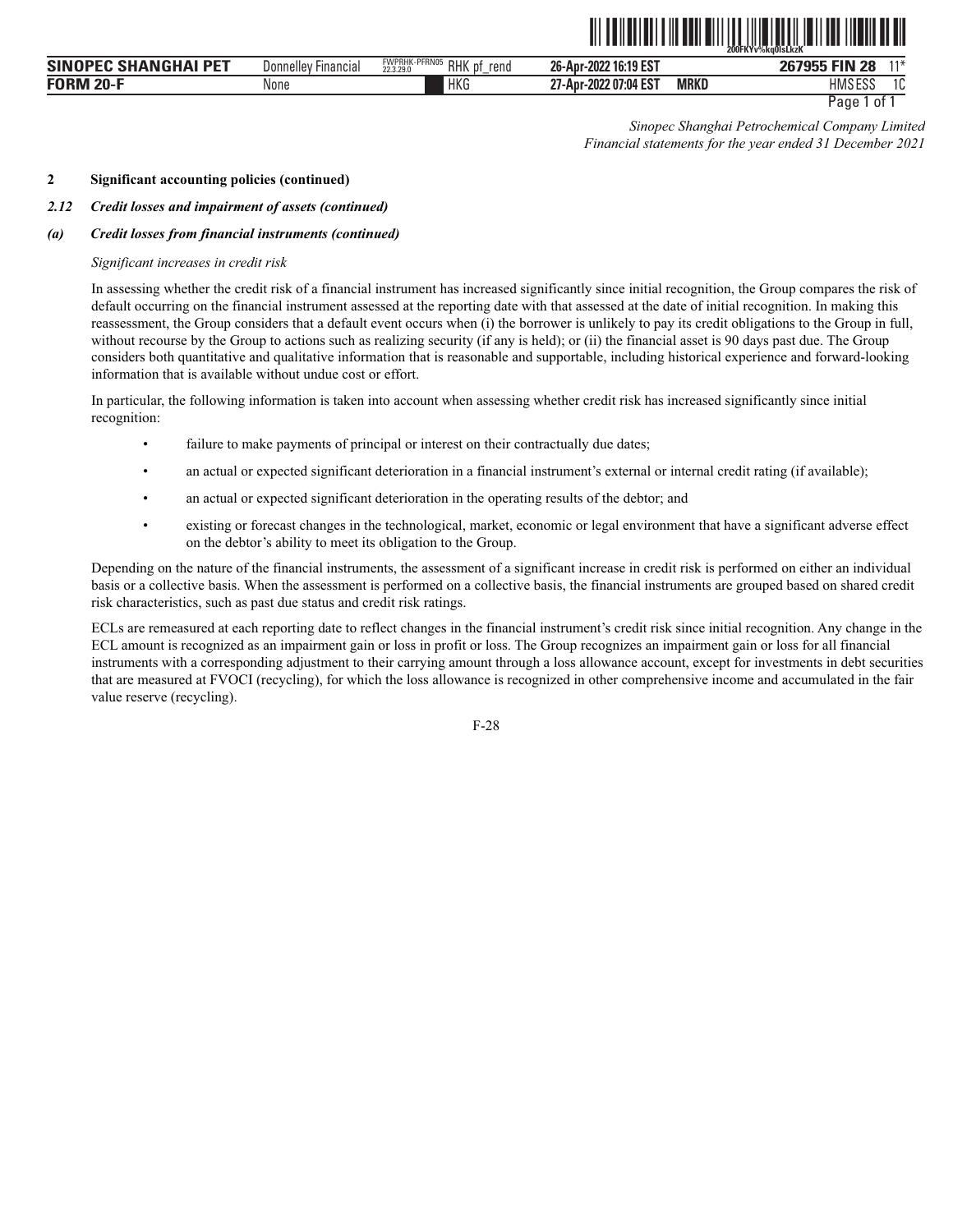|                      |                          |                                              | ,,,,,,,,,,,,,,,,,,,,,,,,,,           | 200FKYv%ka0Iv0vTT      |
|----------------------|--------------------------|----------------------------------------------|--------------------------------------|------------------------|
| Sinopec Shanghai Pet | Donnelley<br>: Financial | FWPRHK-PFRN05<br>22.3.29.0<br>RHK pf<br>rend | 26-Apr-2022 16:19 EST                | $12*$<br>267955 FIN 29 |
| <b>FORM 20-F</b>     | None                     | <b>HKG</b>                                   | <b>MRKD</b><br>27-Apr-2022 07:04 EST | <b>HMSESS</b><br>10    |

HMSESS 1C Page 1 of 1

TIT TE ITELEVITTI III EEN EILI JITTI TITULTEEN TUESTE III OO ITELEVITTI III

## **2 Significant accounting policies (continued)**

*2.12 Credit losses and impairment of assets (continued)*

# *(a) Credit losses from financial instruments (continued)*

## *Basis of calculation of interest income*

Interest income recognized in accordance with note 2.27 is calculated based on the gross carrying amount of the financial asset unless the financial asset is credit-impaired, in which case interest income is calculated based on the amortized cost (i.e. the gross carrying amount less loss allowance) of the financial asset.

At each reporting date, the Group assesses whether a financial asset is credit-impaired. A financial asset is credit-impaired when one or more events that have a detrimental impact on the estimated future cash flows of the financial asset have occurred.

Evidence that a financial asset is credit-impaired includes the following observable events:

- significant financial difficulties of the debtor;
- a breach of contract, such as a default or past due event;
- it is becoming probable that the borrower will enter into bankruptcy or other financial reorganization;
- significant changes in the technological, market, economic or legal environment that have an adverse effect on the debtor; or
- the disappearance of an active market for a security because of financial difficulties of the issuer.

## Write-off policy

The gross carrying amount of a financial asset is written off (either partially or in full) to the extent that there is no realistic prospect of recovery. This is generally the case when the Group determines that the debtor does not have assets or sources of income that could generate sufficient cash flows to repay the amounts subject to the write-off.

Subsequent recoveries of an asset that was previously written off are recognized as a reversal of impairment in profit or loss in the period in which the recovery occurs.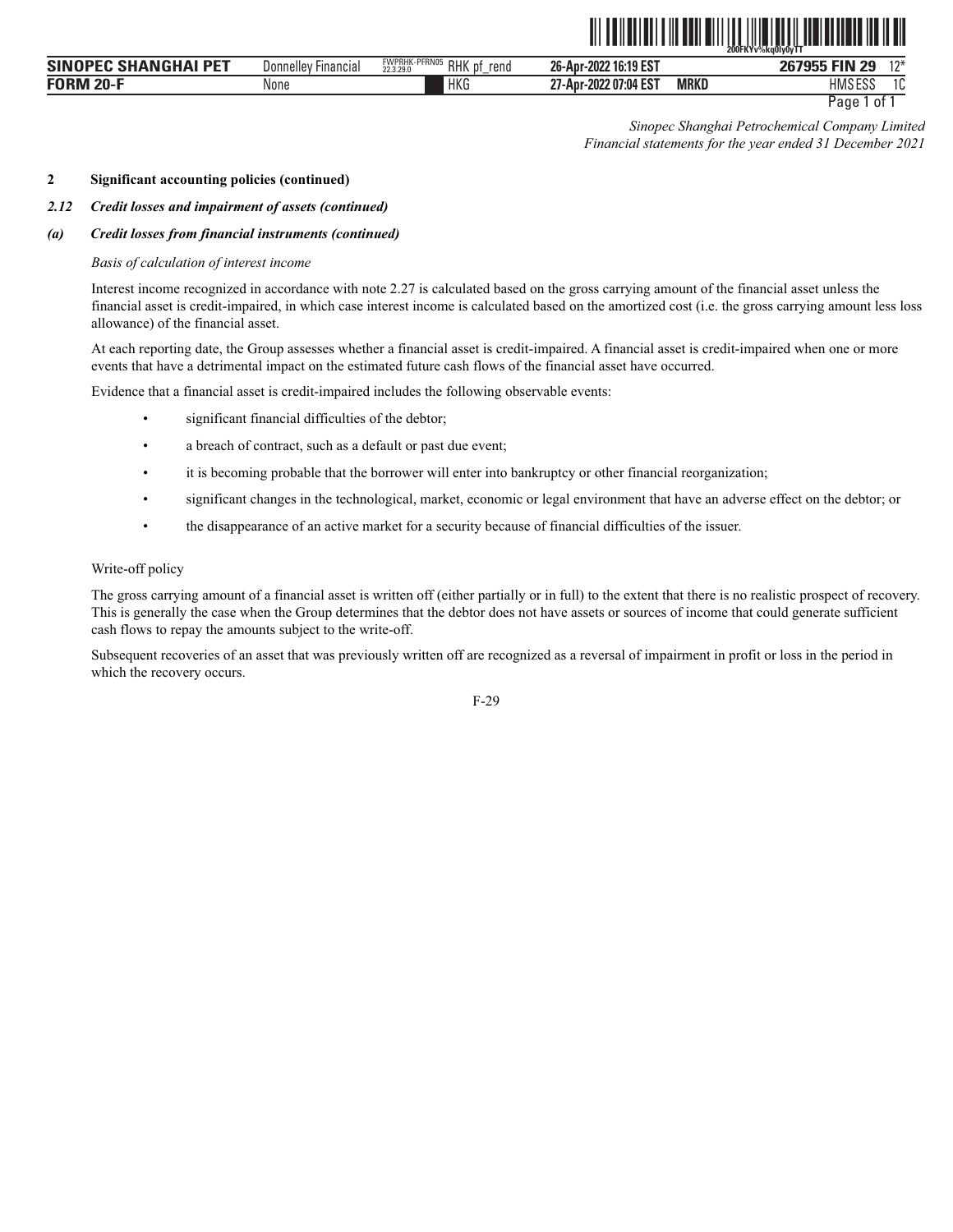|                             |                                |                            |             | ,,,,,,,,,,,,,,,,,,,,,,,,,,,,, |             | 200FKYv%ka0m01ezW |  |
|-----------------------------|--------------------------------|----------------------------|-------------|-------------------------------|-------------|-------------------|--|
| <b>SINOPEC SHANGHAI PET</b> | Donnelley'<br><b>Financial</b> | FWPRHK-PFRN05<br>22.3.29.0 | RHK<br>rend | 26-Apr-2022 16:19 EST         |             | 267955 FIN 30     |  |
| <b>FORM 20-F</b>            | None                           |                            | HKG         | 27-Apr-2022 07:04 EST         | <b>MRKD</b> | HMS ESS           |  |

Page 1 of 1

<u>oli od iloti oli oli oddi oli i iloti ili od oddi oli oli i idoli il oli</u>

## **2 Significant accounting policies (continued)**

#### *2.12 Credit losses and impairment of assets (continued)*

### *(b) Impairment of other non-current assets*

Internal and external sources of information are reviewed at the end of each reporting period to identify indications that the following assets may be impaired or, except in the case of goodwill, an impairment loss previously recognized no longer exists or may have decreased:

- property, plant and equipment;
- right-of-use assets;
- investment properties;
- construction in progress
- other non-current assets; and
- investments in subsidiaries, associates and joint ventures in the Company's statement of financial position.

At the end of each reporting period, if any indication of impairment exists, the Company estimates the recoverable amount of an asset, or a cashgenerating unit, at the higher of its fair value less costs of disposal and its value in use, to determine the impairment losses.

Calculation of recoverable amount

The recoverable amount of an asset is the greater of its fair value less costs of disposal and value in use. In assessing value in use, the estimated future cash flows are discounted to their present value using a pre-tax discount rate that reflects current market assessments of the time value of money and the risks specific to the asset. Where an asset does not generate cash inflows largely independent of those from other assets, the recoverable amount is determined for the smallest group of assets that generates cash inflows independently (i.e. a cash-generating unit). A portion of the carrying amount of a corporate asset (for example, head office building) is allocated to an individual cash-generating unit if the allocation can be done on a reasonable and consistent basis, or to the smallest group of cash-generating units if otherwise.

• Recognition of impairment losses

An impairment loss is recognized in profit or loss if the carrying amount of an asset, or the cash-generating unit to which it belongs, exceeds its recoverable amount. Impairment losses recognized in respect of cash-generating units are allocated first to reduce the carrying amount of any goodwill allocated to the cash-generating unit (or group of units) and then, to reduce the carrying amount of the other assets in the unit (or group of units) on a pro rata basis, except that the carrying value of an asset will not be reduced below its individual fair value less costs of disposal (if measurable) or value in use (if determinable).

• Reversals of impairment losses

An impairment loss is reversed if there has been a favourable change in the estimates used to determine the recoverable amount.

A reversal of an impairment loss is limited to the asset's carrying amount that would have been determined had no impairment loss been recognized in prior years.

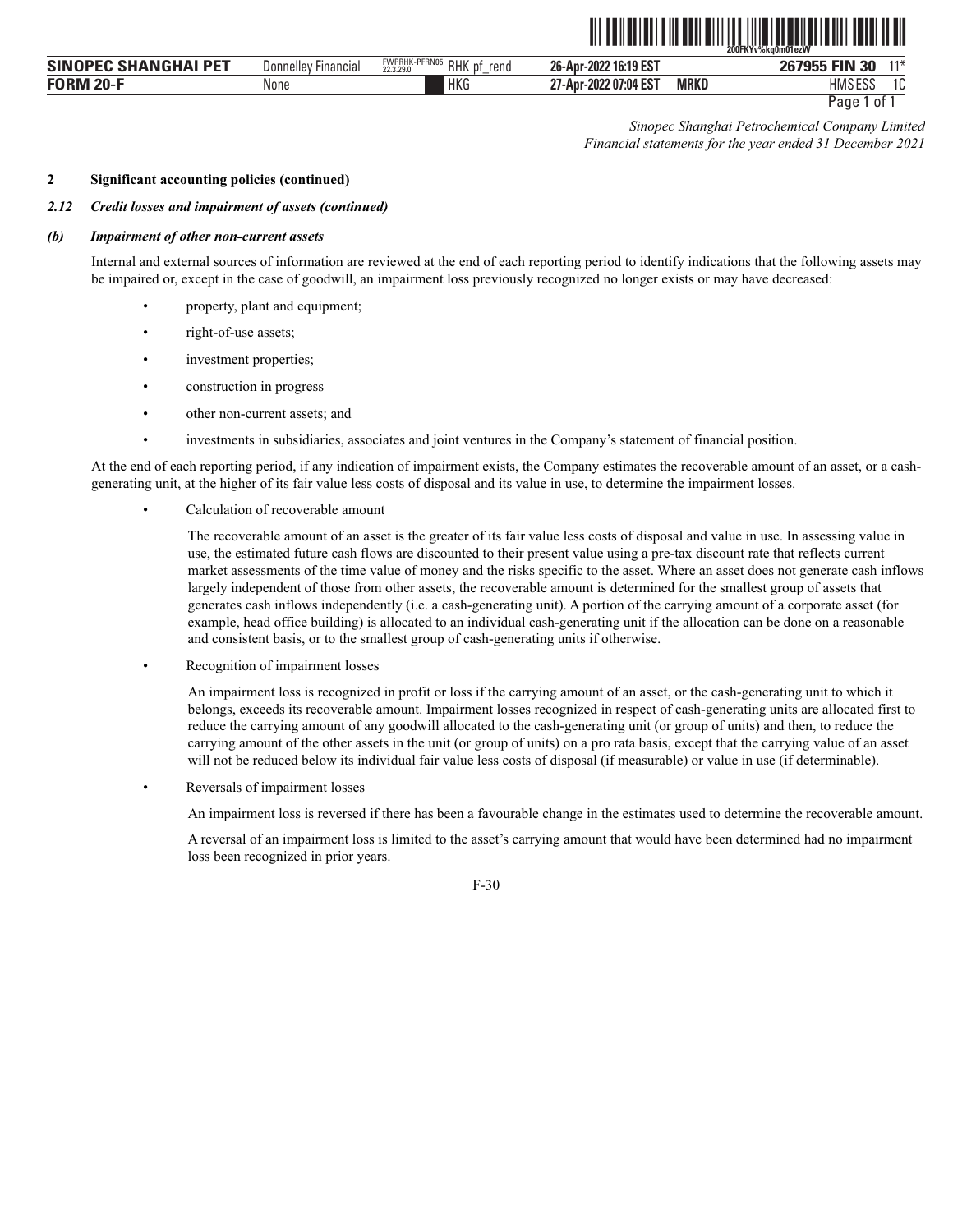| : SHANGHAI PFT<br><b>SINOPEC</b> | Donnellev<br>Financia | <b>J-PFRN0</b><br><b>FWPRHK-</b><br><b>RHK</b><br>rena<br>22.3.29.0<br>$-$ | 26-Apr-2022 16:19 EST                    |             | <b>FIBLOS</b><br>FIN | $11*$         |
|----------------------------------|-----------------------|----------------------------------------------------------------------------|------------------------------------------|-------------|----------------------|---------------|
| <b>FORM 20-</b>                  | None                  | <b>HKG</b>                                                                 | -2022 07:04 EST<br>$2$ -Apr- $\tilde{ }$ | <b>MRKD</b> | <b>HMSESS</b>        | $\sim$<br>ט ו |
|                                  |                       |                                                                            |                                          |             | 112221<br>-          |               |

Page 1 of 1

ˆ200FKYv%kq0m6z1zbŠ

## **2 Significant accounting policies (continued)**

## *2.12 Credit losses and impairment of assets (continued)*

Reversals of impairment losses are credited to profit or loss in the year in which the reversals are recognized.

## *(c) Interim financial reporting and impairment*

Under the Rules Governing the Listing of Securities on the Stock Exchange of Hong Kong Limited, the Group is required to prepare an interim financial report in compliance with IAS 34, Interim financial reporting, in respect of the first six months of the financial year. At the end of the interim period, the Group applies the same impairment testing, recognition, and reversal criteria as it would at the end of the financial year (see notes 2.12(a) and (b)).

# *2.13 Derivative and hedging activities*

Derivatives are initially recognized at fair value on the date a derivative contract is entered into, and they are subsequently remeasured to their fair value at the end of each reporting period. The accounting for subsequent changes in fair value depends on whether the derivative is designated as a hedging instrument and, if so, the nature of the item being hedged. The Group designates certain derivatives as hedges of a particular risk associated with the cash flows of recognized assets and liabilities and highly probable forecast transactions (cash flow hedges).

At inception of the hedge relationship, the Group documents the economic relationship between hedging instruments and hedged items, including whether changes in the cash flows of the hedging instruments are expected to offset changes in the cash flows of hedged items. The Group documents its risk management objective and strategy for undertaking its hedge transactions.

The fair values of derivative financial instruments designated in hedge relationships are disclosed in note 3.1(a). Movements in the hedging reserve in shareholders' equity are shown in note 32. The full fair value of a hedging derivative is classified as a non-current asset or liability when the remaining maturity of the hedged item is more than 12 months; it is classified as a current asset or liability when the remaining maturity of the hedged item is less than 12 months. Trading derivatives are classified as a current asset or liability.

# *Cash flow hedges that qualify for hedge accounting*

The effective portion of changes in the fair value of derivatives that are designated and qualify as cash flow hedges is recognized in the cash flow hedge reserve within equity. The gain or loss relating to the ineffective portion is recognized immediately in the statement of profit or loss, within Other gains – net.

When swap contracts are used to hedge forecast transactions the Group may designate the full change in fair value of the swap contract as the hedging instrument. The gains or losses relating to the effective portion of the change in fair value of the entire swap contract are recognized in the cash flow hedge reserve within equity.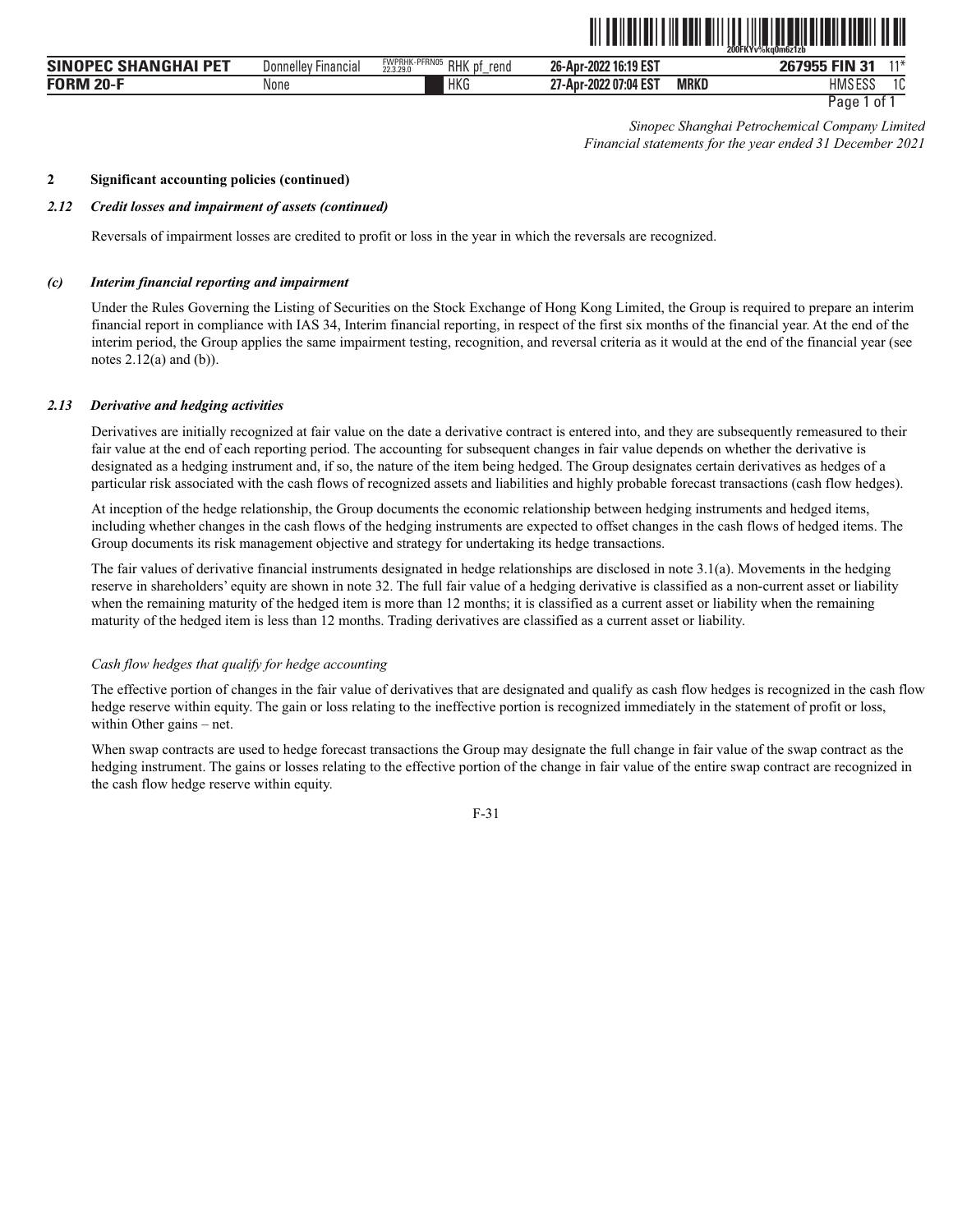|                      |                         |                                                          | <u>TEN HITLEH IN HITLEH </u> | 200FKYv%ka0mCY&z4            |             |
|----------------------|-------------------------|----------------------------------------------------------|------------------------------|------------------------------|-------------|
| Sinopec Shanghai Pet | '-ınancıaı<br>Donnelley | FWPRHK-PFRN05<br><b>RHK</b><br>rena<br>. pt<br>22.3.29.0 | 26-Apr-2022 16:19 EST        | 267955 FIN 32                | $11*$       |
| <b>FORM 20-F</b>     | None                    | HKG                                                      | 27-Apr-2022 07:04 EST        | <b>HMSESS</b><br><b>MRKD</b> | $\sim$<br>u |

HMSESS 1C Page 1 of 1

*Sinopec Shanghai Petrochemical Company Limited Financial statements for the year ended 31 December 2021*

<u>ot to hall and a the sand shifted the two sand than the twenty of an</u>

## **2 Significant accounting policies (continued)**

#### *2.13 Derivative and hedging activities (continued)*

Amounts accumulated in equity are reclassified in the periods when the hedged item affects the statement of profit or loss as follows:

Where the hedged item subsequently results in the recognition of a non-financial asset (such as inventory), the deferred hedging gains and losses are included within the initial cost of the asset. The deferred amounts are ultimately recognized in the statement of profit or loss as the hedged item affects profit or loss (for example through cost of sales).

When a hedging instrument expires, or is sold or terminated, or when a hedge no longer meets the criteria for hedge accounting, any cumulative deferred gain or loss and deferred costs of hedging in equity at that time remains in equity until the forecast transaction occurs, resulting in the recognition of a non-financial asset such as inventory. When the forecast transaction is no longer expected to occur, the cumulative gain or loss and deferred costs of hedging that were reported in equity are immediately reclassified to Other gains – net.

#### *Derivatives that do not qualify for hedge accounting*

Certain derivative instruments do not qualify for hedge accounting. Changes in the fair value of any derivative instrument that does not qualify for hedge accounting are recognized immediately in the statement of profit or loss and are included in Other gains – net.

#### *2.14 Inventories*

Inventories are valued at the lower of cost and net realizable value. Cost is determined using the weighted average cost method. The cost of finished goods and work in progress comprises raw materials, direct labor, other direct costs and related production overheads (based on normal operating capacity). It excludes borrowing costs. The net realizable value is determined based on the estimated selling price in the ordinary course of business less the estimated costs to completion, and other costs necessary to make the sale.

#### *2.15 Contract liabilities*

A contract liability is recognized when the customer pays non-refundable consideration before the Group recognizes the related revenue (see note 2.26). A contract liability would also be recognized if the Group has an unconditional right to receive non-refundable consideration before the Group recognizes the related revenue. In such cases, a corresponding receivable would also be recognized (see note 2.16).

When the contract includes a significant financing component, the contract balance includes interest accrued under the effective interest method (see note 2.27).

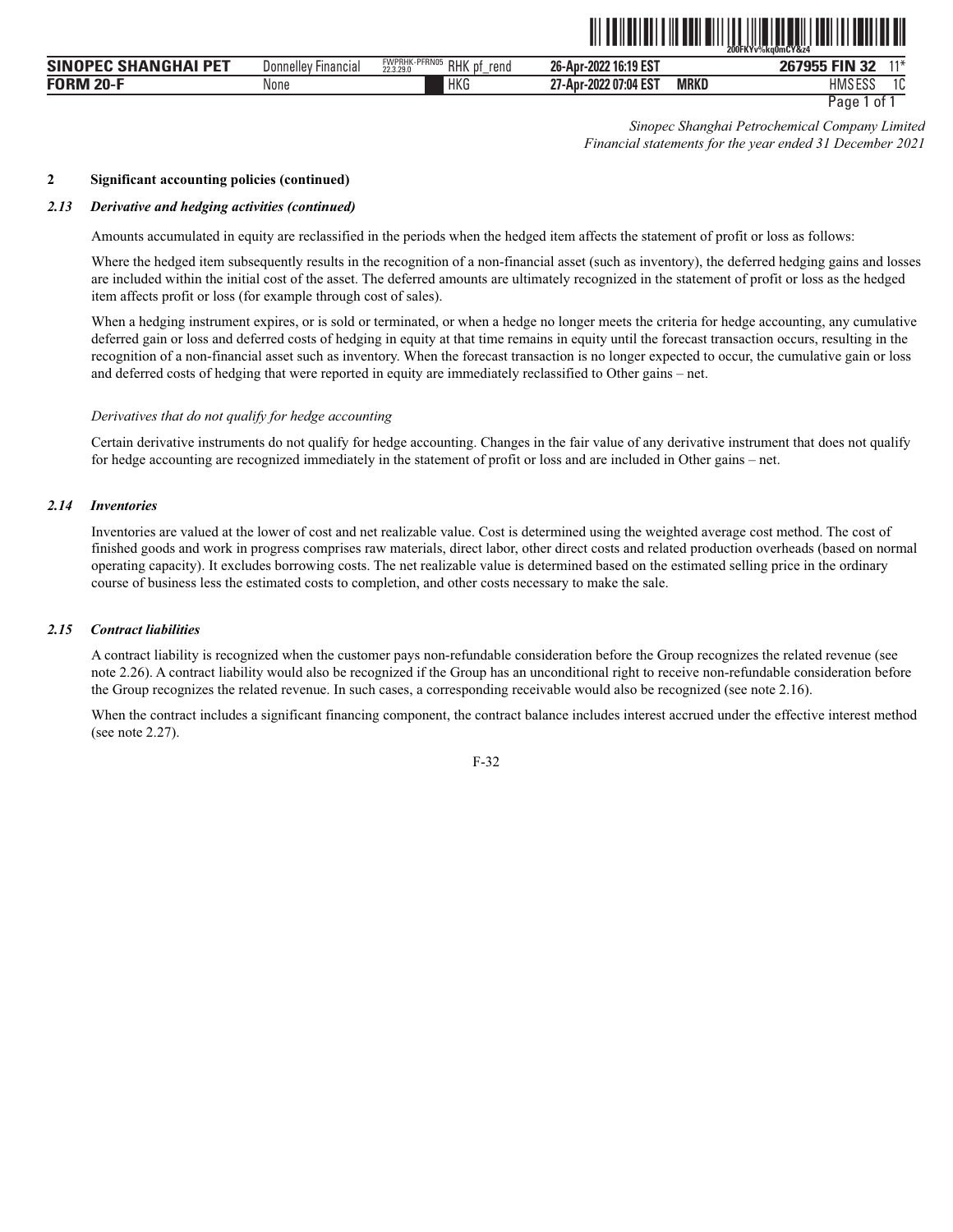|--|--|

| <b>SINOPEC SHANGHAI PET</b> | Donnellev<br>Financial | -PFRN05<br><b>RHK</b><br><b>WPRHK</b><br>rend<br>nt<br>22.3.29.0 | -2022 16:19 EST<br>26-Apr-                                 | $12*$<br><b>FIBLOS</b><br>FIN<br>/uh<br>سعد |    |
|-----------------------------|------------------------|------------------------------------------------------------------|------------------------------------------------------------|---------------------------------------------|----|
| <b>FORM 20-F</b>            | None                   | <b>HKG</b>                                                       | , 04 FOJ<br>$\sim$<br>/7-Anr-2021<br><sup>5</sup> 07:04 ES | <b>HMSESS</b><br><b>MRKD</b><br>$\sim$      | ιu |
|                             |                        |                                                                  |                                                            |                                             |    |

Page 1 of 1

## **2 Significant accounting policies (continued)**

#### *2.16 Trade and other receivables*

A receivable is recognized when the Group has an unconditional right to receive consideration. A right to receive consideration is unconditional if only the passage of time is required before payment of that consideration is due. If revenue has been recognized before the Group has an unconditional right to receive consideration, the amount is presented as a contract asset.

Trade receivables that do not contain a significant financing component are initially measured at their transaction price.

Receivables are subsequently stated at amortized cost using the effective interest method less allowance for credit losses (see note 2.12(a)).

## *2.17 Cash and cash equivalents*

In the consolidated cash flow statement, cash and cash equivalents include cash in hand, deposits held at call with banks, other short-term, highly liquid investments with original maturities of three months or less that are readily convertible to known amounts of cash and which are subject to an insignificant risk of changes in value, and bank overdrafts. Bank overdrafts are presented within borrowings in current liabilities in the statement of financial position. Cash and cash equivalents are assessed for expected credit losses (ECL) in accordance with the policy set out in note 2.12(a).

#### *2.18 Share capital*

Ordinary shares are classified as equity.

Incremental costs directly attributable to the issue of new shares are shown in equity as a deduction, net of tax, from the proceeds.

#### *2.19 Safety production fund*

Under China's law and regulation, the Group is required to accrue safety production fund at a certain percentage of the sales of dangerous goods. The fund is earmarked for improving the safety of production. The fund is accrued from retained earnings to other reserves and converted back to retained earnings when used.

#### *2.20 Trade and other payables*

Trade and other payables are obligations to pay for goods or services that have been acquired in the ordinary course of business from suppliers. Trade and other payables are classified as current liabilities if payment is due within one year or less (or in the normal operating cycle of the business if longer). If not, they are presented as non-current liabilities.

Trade and other payables generally are financial liabilities and are recognized initially at fair value plus transaction costs and subsequently measured at amortized cost unless the effect of discounting would be immaterial, in which case they are stated at invoice amounts.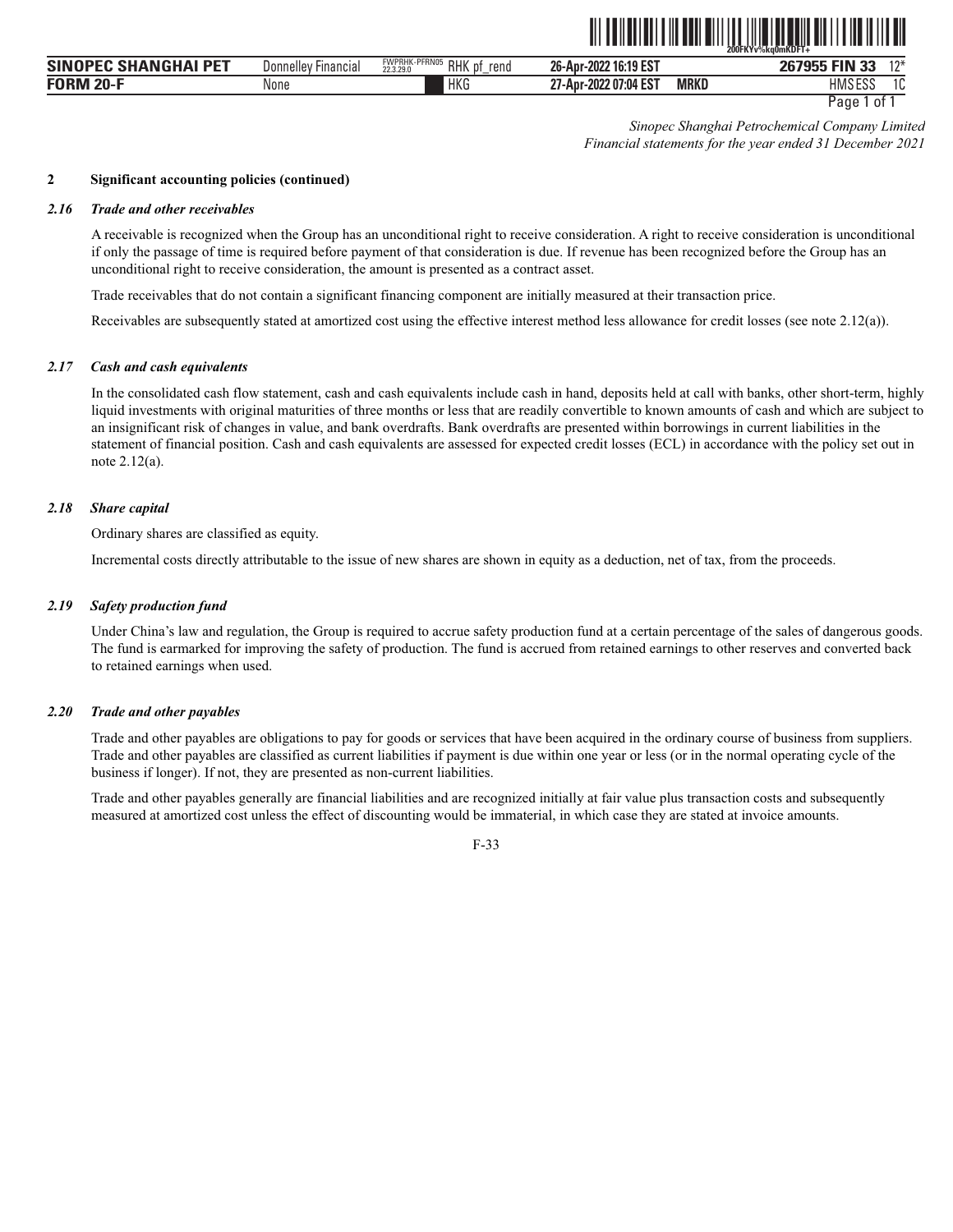| <b>DET</b><br><b>SINOPEC SHANGHAI</b> | <b>Donnellev</b><br>Financia. | <b>FWPRHK-</b><br><b>DEDAIOS</b><br>RHK<br>าการเข<br>rena<br>nt.<br>22.3.29.0<br>$-$ | 16:19 EST<br>26-Apr-2027<br>. I J L J   | $\sim$ FIBI 0.5 $\,$<br>$11*$<br>-30 |
|---------------------------------------|-------------------------------|--------------------------------------------------------------------------------------|-----------------------------------------|--------------------------------------|
| <b>FORM</b><br>--                     | None                          | IUVC<br><b>HNU</b>                                                                   | MRKI<br>$.70704 F^{-1}$<br>202<br>y E⊎* | $\mathbf{R}$<br>TIVIƏ EƏS            |
|                                       |                               |                                                                                      |                                         |                                      |

*Sinopec Shanghai Petrochemical Company Limited Financial statements for the year ended 31 December 2021*

### **2 Significant accounting policies (continued)**

#### *2.21 Borrowings*

Borrowings are initially recognized at fair value, net of transaction costs incurred. Borrowings are subsequently measured at amortized cost; any difference between the proceeds (net of transaction costs) and the redemption value is recognized in the statement of profit or loss over the period of the borrowings using the effective interest method.

Fees paid on the establishment of loan facilities are recognized as transaction costs of the loan to the extent that it is probable that some or all of the facility will be drawn down. In this case, the fee is deferred until the draw-down occurs. To the extent there is no evidence that it is probable that some or all of the facility will be drawn down, the fee is capitalized as a pre-payment for liquidity services and amortized over the period of the facility to which it relates.

Borrowings are classified as current liabilities unless the Group has an unconditional right to defer settlement of the liability for at least 12 months after the end of the reporting period.

#### *2.22 Borrowings costs*

General and specific borrowing costs directly attributable to the acquisition, construction or production of qualifying assets, which are assets that necessarily take a substantial period of time to get ready for their intended use or sale, are added to the cost of those assets, until such time as the assets are substantially ready for their intended use or sale.

Investment income earned on the temporary investment of specific borrowings pending their expenditure on qualifying assets is deducted from the borrowing costs eligible for capitalization.

Other borrowing costs are expensed in the period in which they are incurred.

### *2.23 Current and deferred income tax*

The tax expense for the period comprises current and deferred tax. Tax is recognized in the statement of profit or loss, except to the extent that it relates to items recognized in other comprehensive income or directly in equity. In this case, the tax is also recognized in other comprehensive income or directly in equity, respectively.

#### *(a) Current income tax*

The current income tax charge is calculated on the basis of the tax laws enacted or substantively enacted at the statement of financial position date in the countries where the Company's subsidiaries, associates and joint ventures operate and generate taxable income. Management periodically evaluates positions taken in tax returns with respect to situations in which applicable tax regulation is subject to interpretation. It establishes provisions where appropriate on the basis of amounts expected to be paid to the tax authorities.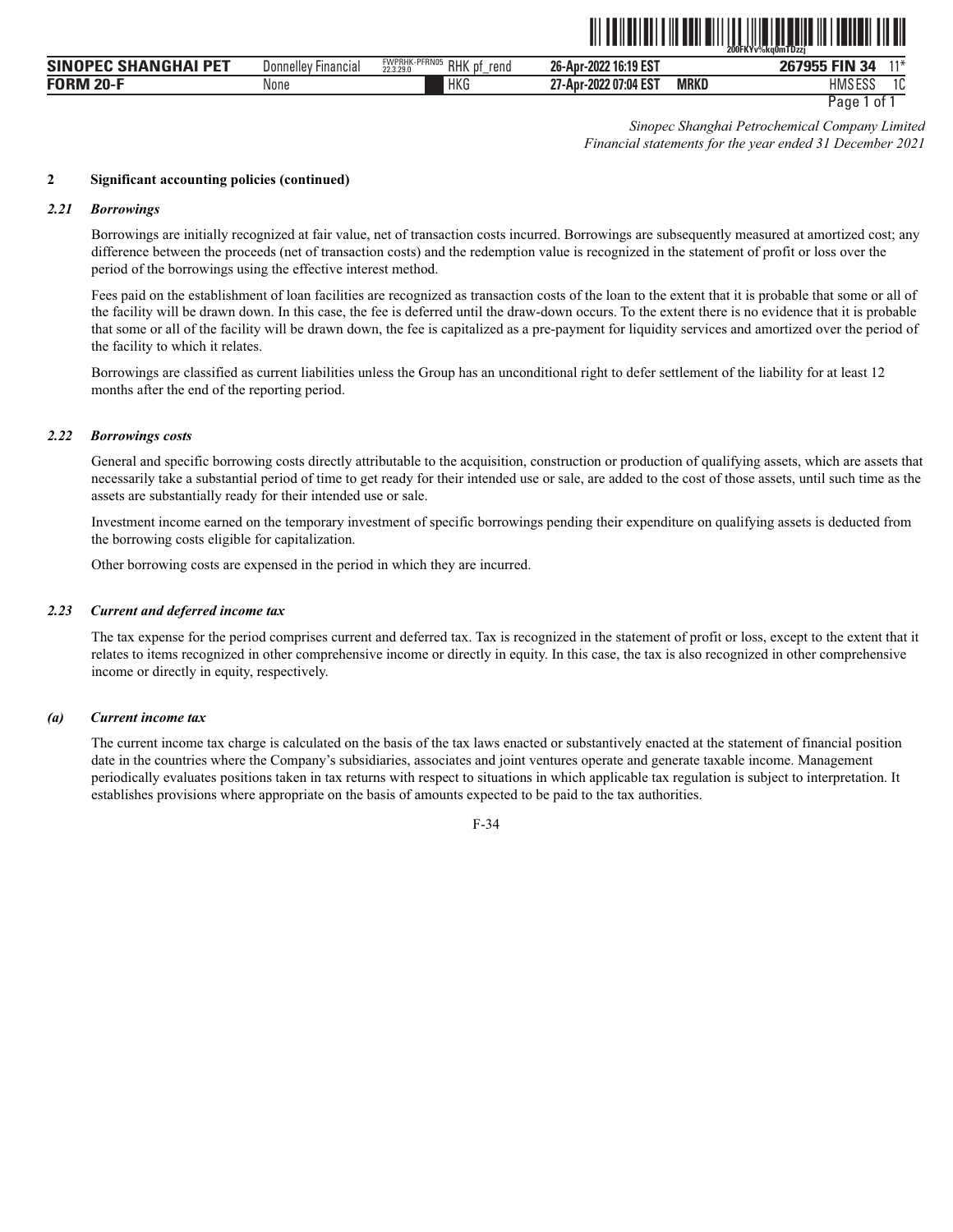|       |                           |                       | <u> 111   111   111   111   111   111   111   111   111   111   111   111   111   111   111   11</u><br>200FKYv%ka0m=I#Ti |
|-------|---------------------------|-----------------------|---------------------------------------------------------------------------------------------------------------------------|
| امنمد | FWPRHK-PFRN05 DUK nf rond | 26 Apr 2022 16:10 ECT | <b>267055 EIN 25</b>                                                                                                      |

| <b>SINOPEC SHANGHAI PET</b> | Financial<br>Donnellev | FWPRHK-PFRN05<br><b>DIIV</b><br>rend<br>n1<br>nnn<br>22.3.29.0 | 26-Apr-2022 16:19 EST                     |             | 4.4.2<br><b>FIN 35</b><br>267955     |
|-----------------------------|------------------------|----------------------------------------------------------------|-------------------------------------------|-------------|--------------------------------------|
| <b>FORM</b><br>$20-F$       | None                   | <b>HKG</b>                                                     | ur-2022 07:04 EST<br>$-1$ -Apr- $\degree$ | <b>MRKD</b> | <b>HMSESS</b><br>$\sim$<br>u         |
|                             |                        |                                                                |                                           |             | $\mathbf{11} \cdot \mathbf{12}$<br>- |

Page 1 of 1

ˆ200FKYv%kq0m=l#TfŠ

## **2 Significant accounting policies (continued)**

#### *2.23 Current and deferred income tax (continued)*

#### *(b) Deferred income tax*

#### *Inside basis differences*

Deferred income tax is recognized, using the liability method, on temporary differences arising between the tax bases of assets and liabilities and their carrying amounts in the consolidated financial statements. However, deferred tax liabilities are not recognized if they arise from the initial recognition of goodwill, the deferred income tax is not accounted for if it arises from initial recognition of an asset or liability in a transaction other than a business combination that at the time of the transaction affects neither accounting nor taxable profit or loss. Deferred income tax is determined using tax rates (and laws) that have been enacted or substantively enacted by the statement of financial position date and are expected to apply when the related deferred income tax asset is realized or the deferred income tax liability is settled.

Deferred income tax assets are recognized only to the extent that it is probable that future taxable profit will be available against which the temporary differences can be utilized.

#### *Outside basis differences*

Deferred income tax liabilities are provided on taxable temporary differences arising from investments in subsidiaries, associates and joint arrangements, except for deferred income tax liability where the timing of the reversal of the temporary difference is controlled by the Group and it is probable that the temporary difference will not reverse in the foreseeable future. Generally the Group is unable to control the reversal of the temporary difference for associates. Only when there is an agreement in place that gives the Group the ability to control the reversal of the temporary difference in the foreseeable future, deferred tax liability in relation to taxable temporary differences arising from the associate's undistributed profits is not recognized.

Deferred income tax assets are recognized on deductible temporary differences arising from investments in subsidiaries, associates and joint arrangements only to the extent that it is probable the temporary difference will reverse in the future and there is sufficient taxable profit available against which the temporary difference can be utilized*.*

## *(c) Offsetting*

Deferred income tax assets and liabilities are offset when there is a legally enforceable right to offset current tax assets against current tax liabilities and when the deferred income tax assets and liabilities relate to income taxes levied by the same taxation authority on either the taxable entity or different taxable entities where there is an intention to settle the balances on a net basis.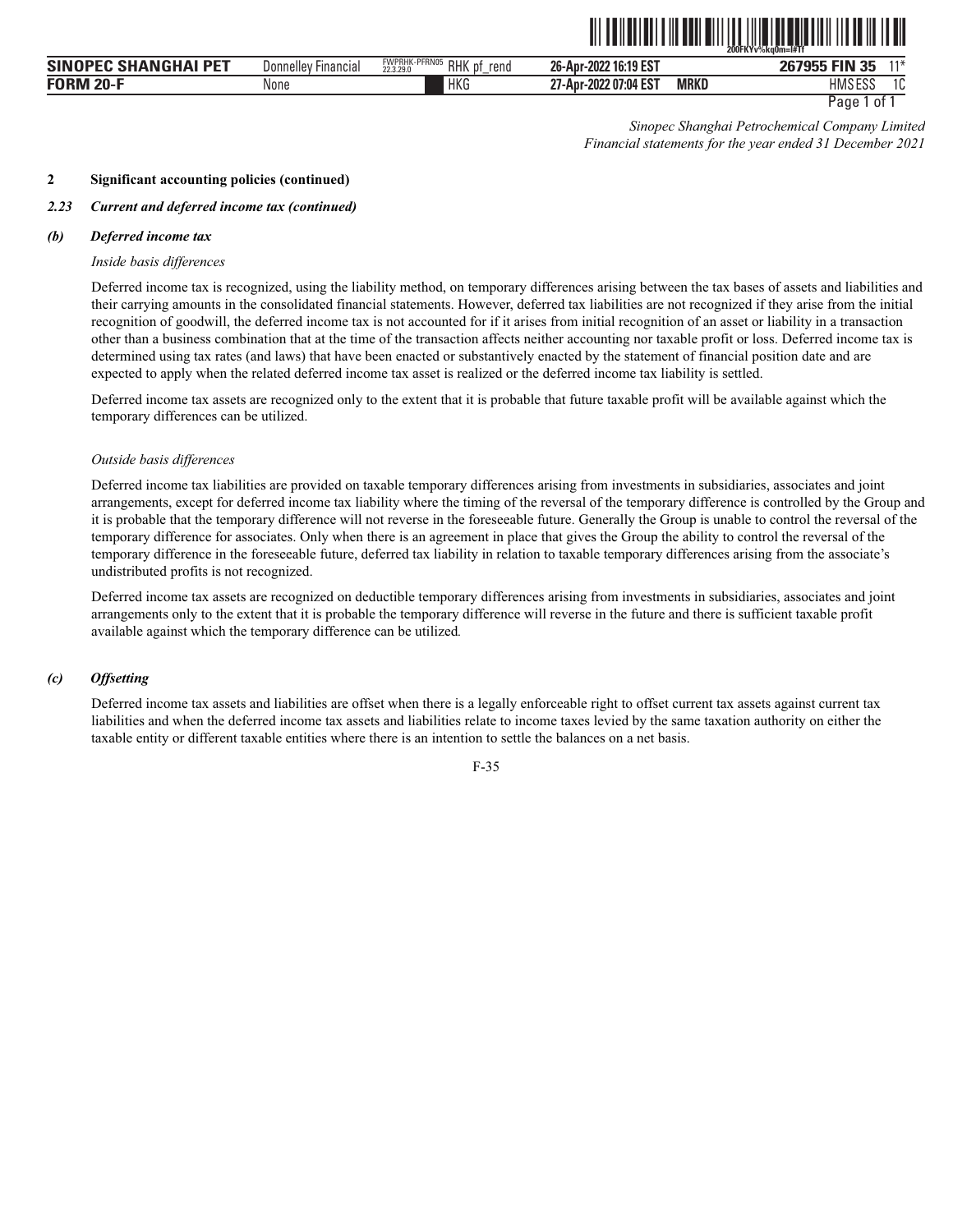|                      |                     |                                              |                       | 200FKYv%ka0mfseTK      |
|----------------------|---------------------|----------------------------------------------|-----------------------|------------------------|
| Sinopec Shanghai Pet | Donnelley Financial | FWPRHK-PFRN05<br>RHK p.<br>rend<br>22.3.29.0 | 26-Apr-2022 16:19 EST | 267955 FIN 36<br>$11*$ |

| <b>SINUPEL</b><br>, SHANGHAI PET | vonne<br>/ Financial<br>. . | KHK D.<br>$\sim$<br>rena<br>22.3.29.0 | ZG-ADI-ZUZZ<br>, 10.17 E.P.    |             | 70 KIH GCCA |  |
|----------------------------------|-----------------------------|---------------------------------------|--------------------------------|-------------|-------------|--|
| <b>FORM 20-F</b>                 | None                        | <b>HKG</b>                            | -2022 07:04 EST<br>דה<br>7-Apr | <b>MRKD</b> | HMS ESS     |  |
|                                  |                             |                                       |                                |             | $P_{000}$   |  |

*Sinopec Shanghai Petrochemical Company Limited Financial statements for the year ended 31 December 2021*

THE STATE OF THE CHARGE WITH THE THIRD WAS WITH THE THE THE UPPER WIT

## **2 Significant accounting policies (continued)**

#### *2.24 Employee benefits*

## *(a) Short-term employee benefits*

Salaries, annual bonuses, paid annual leave and the cost of non-monetary benefits are accrued in the year in which the associated services are rendered by employees. Where payment or settlement is deferred and the effect would be material, these amounts are stated at their present values.

## *(b) Pension obligations*

The PRC employees of the Group are covered by various PRC government-sponsored defined-contribution pension plans under which the employees are entitled to a monthly pension based on certain formulas. The relevant government agencies are responsible for the pension liability to these employees when they retire. The Group contributes on a monthly basis to these pension plans for the employees which are determined at a certain percentage of their salaries. Under these plans, the Group has no obligation for post-retirement benefits beyond the contribution made. Contributions to these plans are expensed as incurred and contributions paid to the defined contribution pension plans for a staff are not available to reduce the Group's future obligations to such defined-contribution pension plans even if the staff leaves the Group.

#### *(c) Termination benefits*

Termination benefits are payable when employment is terminated by the Group before the normal retirement date, or whenever an employee accepts voluntary redundancy in exchange for these benefits. The Group recognizes termination benefits at the earlier of the following dates: (a) when the Group can no longer withdraw the offer of those benefits; and (b) when the entity recognizes costs for a restructuring that is within the scope of IAS 37 and involves the payment of terminations benefits. In the case of an offer made to encourage voluntary redundancy, the termination benefits are measured based on the number of employees expected to accept the offer. Benefits falling due more than 12 months after the end of the reporting period are discounted to present value.

## *2.25 Provisions and contingent liabilities*

Provisions for environmental restoration, restructuring costs and legal claims are recognized when: the Group has a present legal or constructive obligation as a result of past events; it is probable that an outflow of resources will be required to settle the obligation; and the amount has been reliably estimated. Restructuring provisions comprise lease termination penalties and employee termination payments. Provisions are not recognized for future operating losses.

Where there are a number of similar obligations, the likelihood that an outflow will be required in settlement is determined by considering the class of obligations as a whole. A provision is recognized even if the likelihood of an outflow with respect to any one item included in the same class of obligations may be small.

Provisions are measured at the present value of the expenditures expected to be required to settle the obligation using a pre-tax rate that reflects current market assessments of the time value of money and the risks specific to the obligation. The increase in the provision due to passage of time is recognized as interest expense.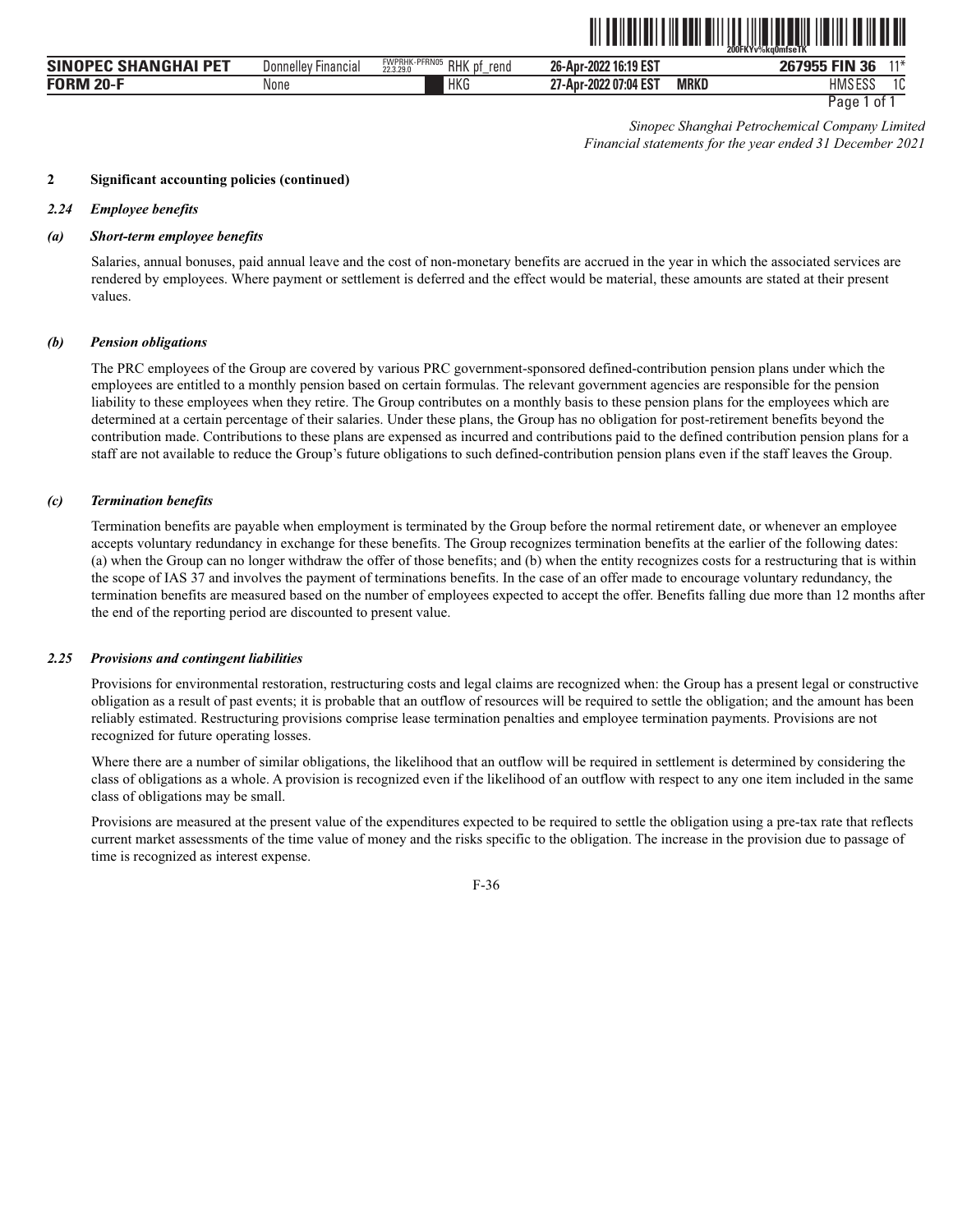

| <b>SINOPEC SHANGHAI PET</b> | financial<br>Donnelley | -PFRN05<br>RHK<br><b>FVVPRHK</b><br>rend<br>рt<br>22.3.29.0 | <b>116.10 FCT</b><br>26-Apr-2<br>$-2022$<br>16:19 ES I                     | $\sim$ means only.<br>FIN | $12*$        |
|-----------------------------|------------------------|-------------------------------------------------------------|----------------------------------------------------------------------------|---------------------------|--------------|
| FORM<br>. 20-L              | None                   | <b>HKG</b>                                                  | <b>MRKD</b><br>$-$<br>70000<br><sup>32</sup> 07:04 ES<br>. <i>. .</i> Anr. | <b>HMSESS</b>             | $\sim$<br>שו |
|                             |                        |                                                             |                                                                            |                           |              |

*Sinopec Shanghai Petrochemical Company Limited Financial statements for the year ended 31 December 2021*

### **2 Significant accounting policies (continued)**

#### *2.25 Provisions and contingent liabilities (continued)*

Where it is not probable that an outflow of economic benefits will be required, or the amount cannot be estimated reliably, the obligation is disclosed as a contingent liability, unless the probability of outflow of economic benefits is remote. Possible obligations, whose existence will only be confirmed by the occurrence or non-occurrence of one or more future events are also disclosed as contingent liabilities unless the probability of outflow of economic benefits is remote.

#### *2.26 Revenue recognition*

#### *(a) Sales of petroleum and chemical products*

The Group manufactures and sells petroleum and chemical products. Sales are recognized when control of the products has transferred, being when the products are delivered to or accepted by the customer. Delivery occurs when the products have been shipped to the specific location, the risks of obsolescence and loss have been transferred to the customer, and either the customer has accepted the products in accordance with the sales contract, or the Group has objective evidence that all criteria for acceptance have been satisfied. Advance from customers but goods not yet delivered is recorded as contract liabilities and is recognized as revenue when a customer obtains control over the relevant goods.

Revenue excludes value added tax and is after deduction of any estimated trade discounts.

The Group has elected to apply the practical expedient that contract costs incurred related to contracts with an amortization period of less than one year have been expensed as incurred. The Group also applies the practical expedient in paragraph 121 of IFRS 15 and does not disclose information about remaining performance obligations that have original expected durations of one year or less.

#### *(b) Overseas shipping services*

The Group arranges overseas shipping services for the customer and revenue is recognized over time and based on the actual shipping service provided to the end of the reporting period as a proportion of the total services to be provided, because the customer receives and uses the benefits simultaneously. This is determined based on the actual passages of time (days) relative to the total expected shipping days.

F-37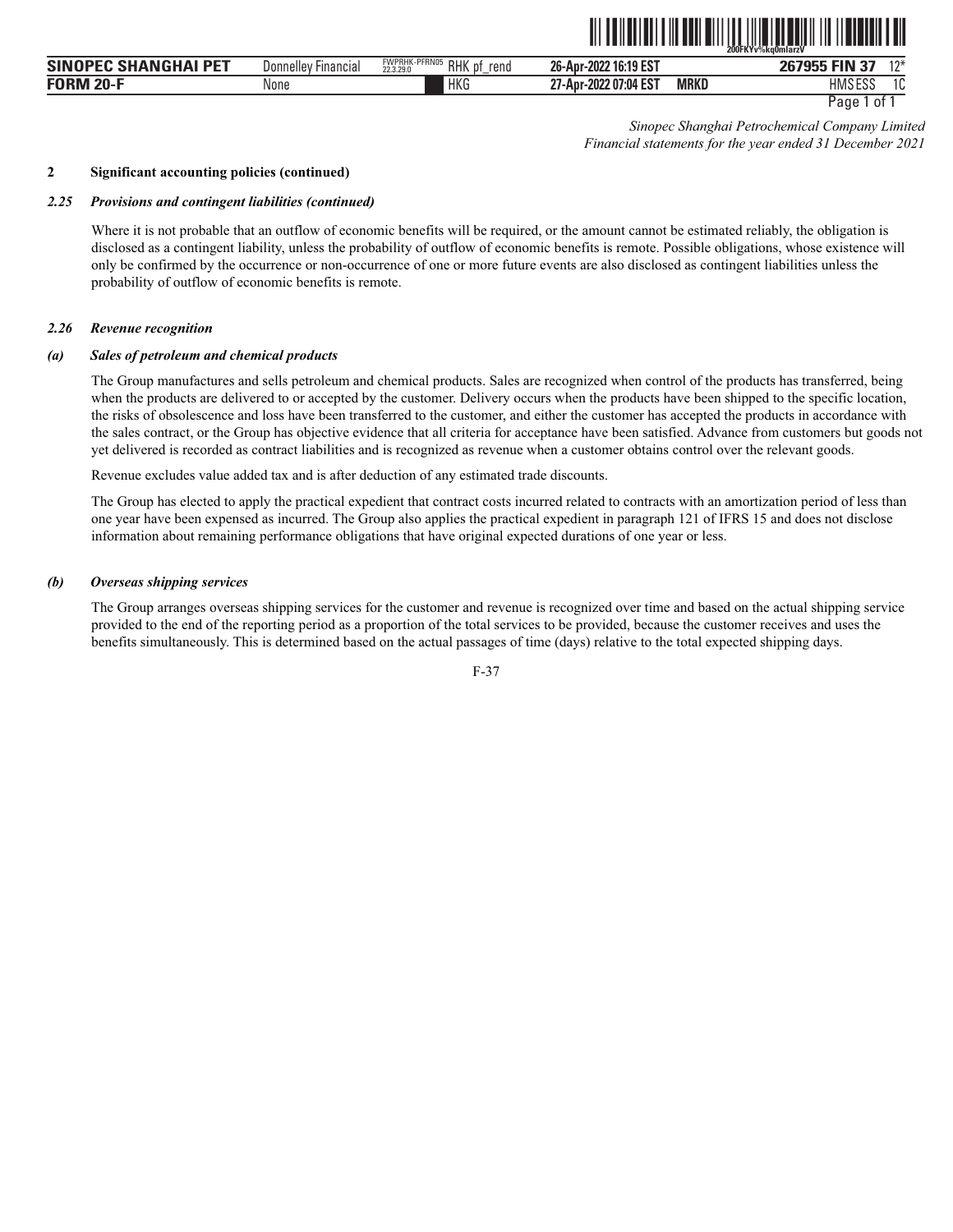| <b>SINOPEC SHANGHAI</b><br>DET | '-ınancıal<br>Donnelley | -PFRN0<br><b>FWPRHK-</b><br><b>RHK</b><br>rend<br>DŤ<br>22.3.29.0 | 16:19 EST<br>26-Apr-<br>-202                                               | EIN 20<br>-1 IN<br>-58 | $12*$        |
|--------------------------------|-------------------------|-------------------------------------------------------------------|----------------------------------------------------------------------------|------------------------|--------------|
| $20-F$<br><b>EORM</b>          | None                    | HKG                                                               | <b>MRKD</b><br>nп<br><b>104 FO'</b><br>.202<br>/ 07:07<br>7-Anr<br>:U4 E.S | <b>HMSESS</b>          | $\sim$<br>שו |
|                                |                         |                                                                   |                                                                            |                        |              |

*Sinopec Shanghai Petrochemical Company Limited Financial statements for the year ended 31 December 2021*

#### **2 Significant accounting policies (continued)**

#### *2.27 Interest income*

Interest income from financial assets at FVPL is included in Other gains – net, see note 8 below. Interest income on financial assets at amortized cost and financial assets at FVOCI calculated using the effective interest method is recognized in the consolidated statement of profit or loss as part of other income.

Interest income is calculated by applying the effective interest rate to the gross carrying amount of a financial asset except for financial assets that subsequently become credit-impaired. For credit-impaired financial assets the effective interest rate is applied to the net carrying amount of the financial asset (after deduction of the loss allowance).

Interest income is presented as Finance income where it is earned from financial assets that are held for cash management purposes, see note 9 below.

#### *2.28 Dividend income*

Dividend income is recognized when the right to receive payment is established.

#### *2.29 Government grants*

Grants from the government are recognized at their fair value where there is a reasonable assurance that the grant will be received and the Group will comply with all attached conditions.

Government grants relating to costs are deferred and recognized in the statement of profit or loss over the period necessary to match them with the costs that they are intended to compensate.

Grants that compensate the Group for the cost of an asset are deducted from the carrying amount of the asset and consequently are effectively recognized in the statement of profit or loss over the useful life of the asset by way of reduced depreciation expense.

#### *2.30 Leases*

The Group leases various land, buildings, equipment, vehicles and others. Rental contracts of buildings, equipment, vehicles and others are typically made for fixed periods of 1 to 30 years. Rental contracts of land use rights are typically made for fixed periods of 30 to 50 years. Lease terms are negotiated on an individual basis and contain a wide range of different terms and conditions.

Leases are recognized as a right-of-use asset and a corresponding liability at the date at which the leased asset is available for use by the Group.

F-38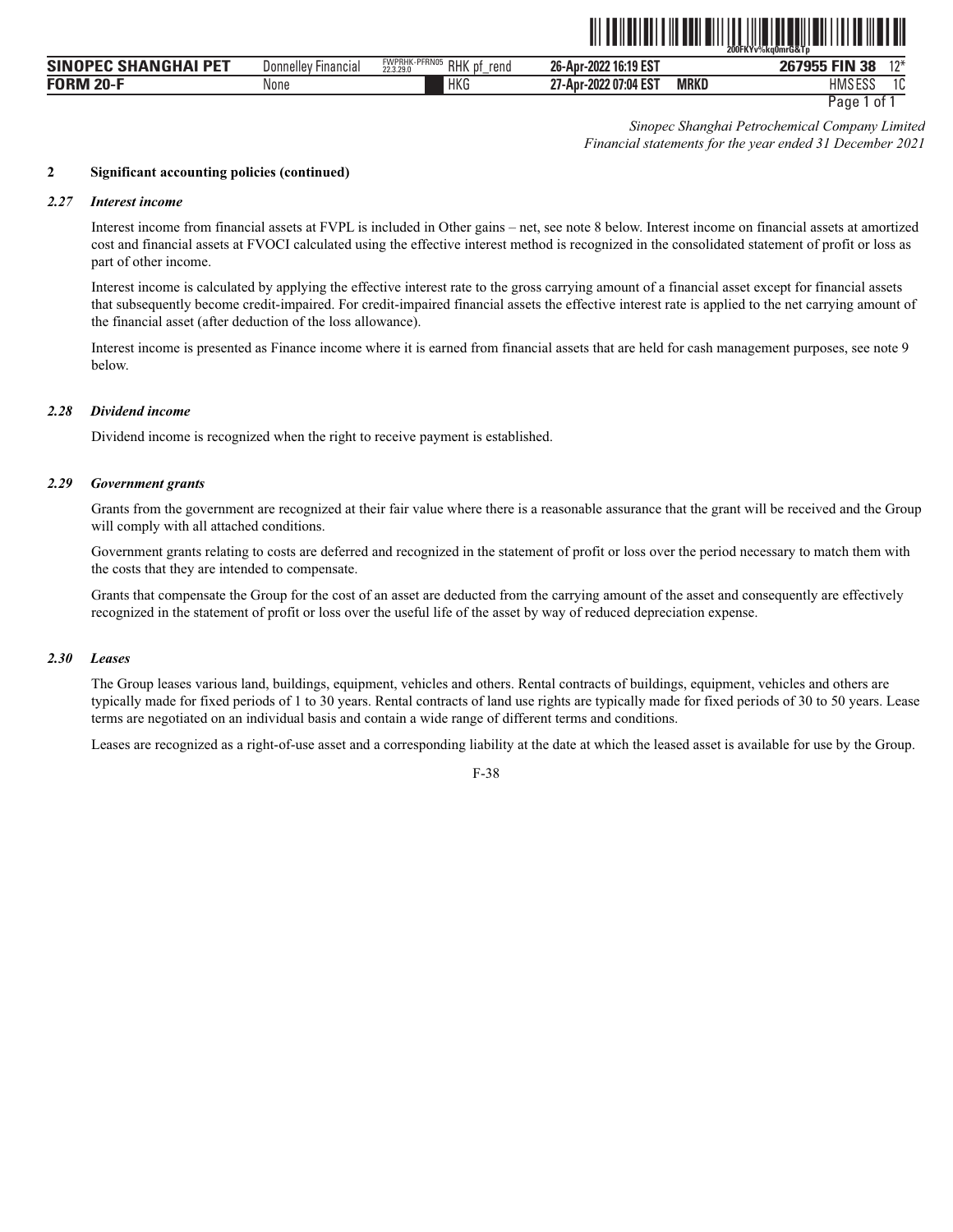| <b>SINOPEC SHANGHAI PET</b> | Donnelley F<br><sup>.</sup> Financial | -PFRN05<br><b>CAIDDILL</b><br>RHK<br>FVVPRMN<br>rend<br>рt<br>22.3.29.0 | <b>16.10 ECT</b><br>26-Apr-<br>.-2022<br>16.19 ES .    | EINI 20<br>FIN<br>/uh<br>--<br>w | $12*$        |
|-----------------------------|---------------------------------------|-------------------------------------------------------------------------|--------------------------------------------------------|----------------------------------|--------------|
| <b>FORM 20-F</b>            | None                                  | <b>HKG</b>                                                              | <b>MRKD</b><br>$-$<br>070100<br>2 07:04 EST<br>'/-Anr- | <b>HMSESS</b>                    | $\sim$<br>שו |
|                             |                                       |                                                                         |                                                        |                                  |              |

Page 1 of 1

### **2 Significant accounting policies (continued)**

#### *2.30 Leases (continued)*

Assets and liabilities arising from a lease are initially measured on a present value basis. Lease liabilities include the net present value of the following lease payments:

- fixed payments (including in-substance fixed payments), less any lease incentives receivable,
- variable lease payment that are based on an index or a rate, initially measured using the index or rate as at the commencement date,
- amounts expected to be payable by the Group under residual value guarantees,
- the exercise price of a purchase option if the Group is reasonably certain to exercise that option, and
- payments of penalties for terminating the lease, if the lease term reflects the Group exercising that option.

The lease payments are discounted using the interest rate implicit in the lease. If that rate cannot be readily determined, which is generally the case for leases in the Group, the lessee's incremental borrowing rate is used, being the rate that the individual lessee would have to pay to borrow the funds necessary to obtain an asset of similar value to the right-of-use asset in a similar economic environment with similar terms, security and conditions.

To determine the incremental borrowing rate, the Group:

- where possible, uses recent third-party financing received by the individual lessee as a starting point, adjusted to reflect changes in financing conditions since third party financing was received
- uses a build-up approach that starts with a risk-free interest rate adjusted for credit risk for leases held by the Group, which does not have recent third party financing, and
- makes adjustments specific to the lease, e.g., term, country, currency and security.

Lease payments are allocated between principal and finance cost. The finance cost is charged to profit or loss over the lease period so as to produce a constant periodic rate of interest on the remaining balance of the liability for each period.

Right-of-use assets are measured at cost comprising the following:

- the amount of the initial measurement of lease liability,
- any lease payments made at or before the commencement date less any lease incentives received,
- any initial direct costs, and
- restoration costs.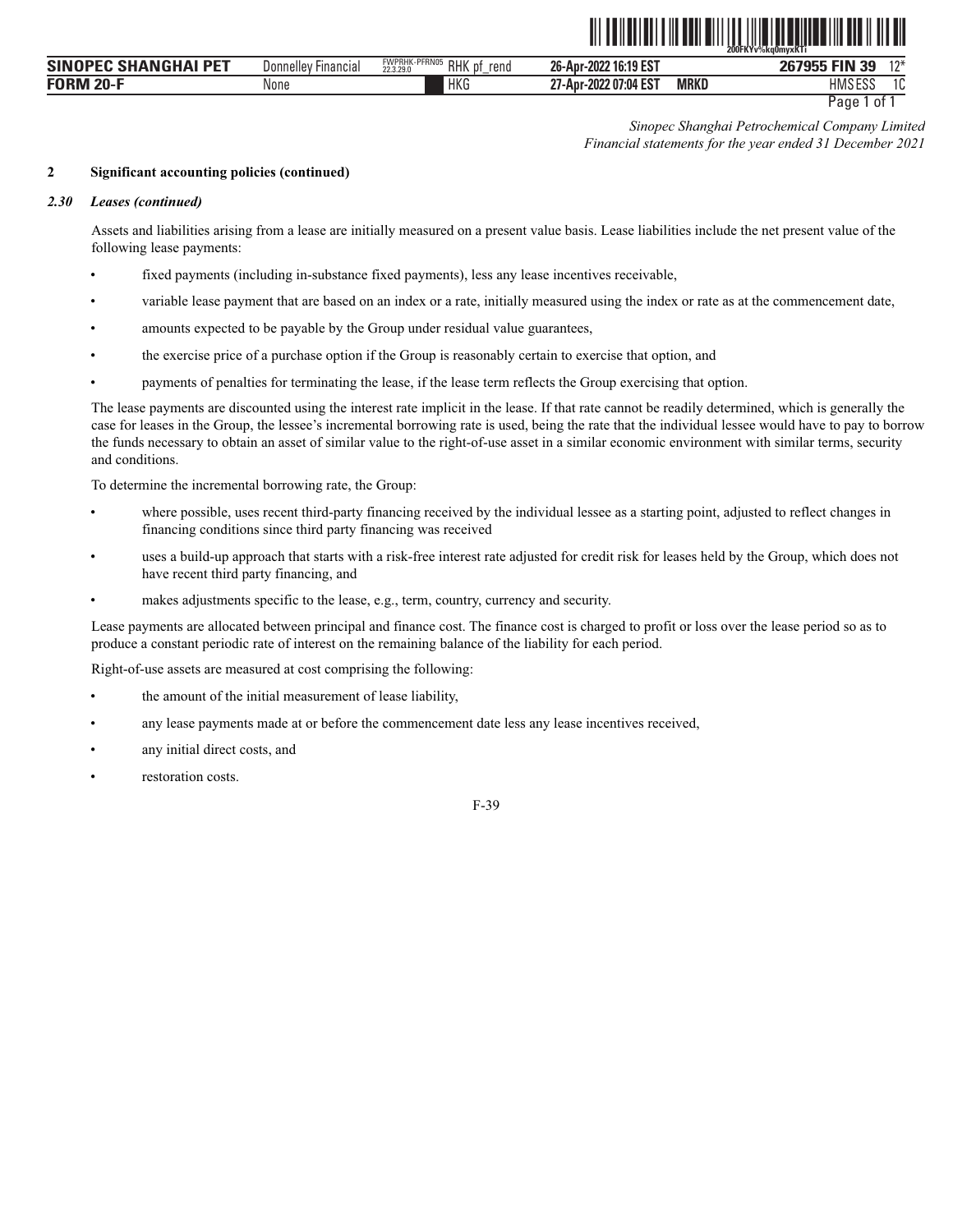| SINOPEC SHANGHAL<br>DET | `Financial<br>Donnel' | -PFRN0<br><b>FWPRHK-F</b><br><b>RHK</b><br>rend<br>.nt<br>22.3.29.0 | <b>2022 16:19 EST</b><br>nr<br>Z6-Apr-202                | <b>EIN 40</b><br>$1E*$<br>267QEE |
|-------------------------|-----------------------|---------------------------------------------------------------------|----------------------------------------------------------|----------------------------------|
| $.20-F$<br>FORM         | None                  | <b>HKG</b>                                                          | <b>MRKD</b><br>nп<br>2022 07:04 EST<br>'/-Apr-<br>" /ll. | <b>IIMO FOO</b><br><br>HIVIƏ EƏƏ |
|                         |                       |                                                                     |                                                          | . 1<br>--                        |

*Sinopec Shanghai Petrochemical Company Limited Financial statements for the year ended 31 December 2021*

## **2 Significant accounting policies (continued)**

## *2.30 Leases (continued)*

Right-of-use assets are generally depreciated over the shorter of the asset's useful life and the lease term on a straight - line basis, as follows:

| Land use rights  | $30 - 50$ years |
|------------------|-----------------|
| <b>Buildings</b> | $2 - 8$ years   |
| Equipment        | $2 - 3$ years   |
| Others           | $2 - 4$ years   |

Payments associated with short-term leases of equipment and vehicles are recognized on a straight-line basis as an expense in the statement of profit or loss. Short-term leases are leases with a lease term of 12 months or less. A single discount rate was applied to the portfolio of the leases with reasonably similar characteristics.

Lease income from operating leases where the Group is a lessor is recognized as income on a straight-line basis over the lease term. Initial direct costs incurred in obtaining an operating lease are added to the carrying amount of the underlying asset and recognized as expense over the lease term on the same basis as lease income. The respective leased assets are included in the statement of financial position based on their nature.

## *2.31 Dividend distribution*

Dividend distribution to the Company's shareholders is recognized as a liability in the Group's financial statements in the period in which the dividends are approved by the Company's shareholders.

## *2.32 Research and development costs*

Research and development costs comprise all costs that are directly attributable to research and development activities or that can be allocated on a reasonable basis to such activities. Research and development costs are recognized as intangible assets when the following criteria are met:

- it is technically feasible to complete the research and development project so that it will be available for use or sale;
- management intends to complete the research and development project, and use or sell it;
- it can be demonstrated how the research and development project will generate economic benefits;
- there are adequate technical, financial and other resources to complete the development and the ability to use or sell the research and development project; and
- the expenditure attributable to the research and development project during its development phase can be reliably measured.

Other research and development expenditures that do not meet these criteria are recognized as an expense as incurred. Research and development costs previously recognized as an expense are not recognized as an asset in a subsequent period.

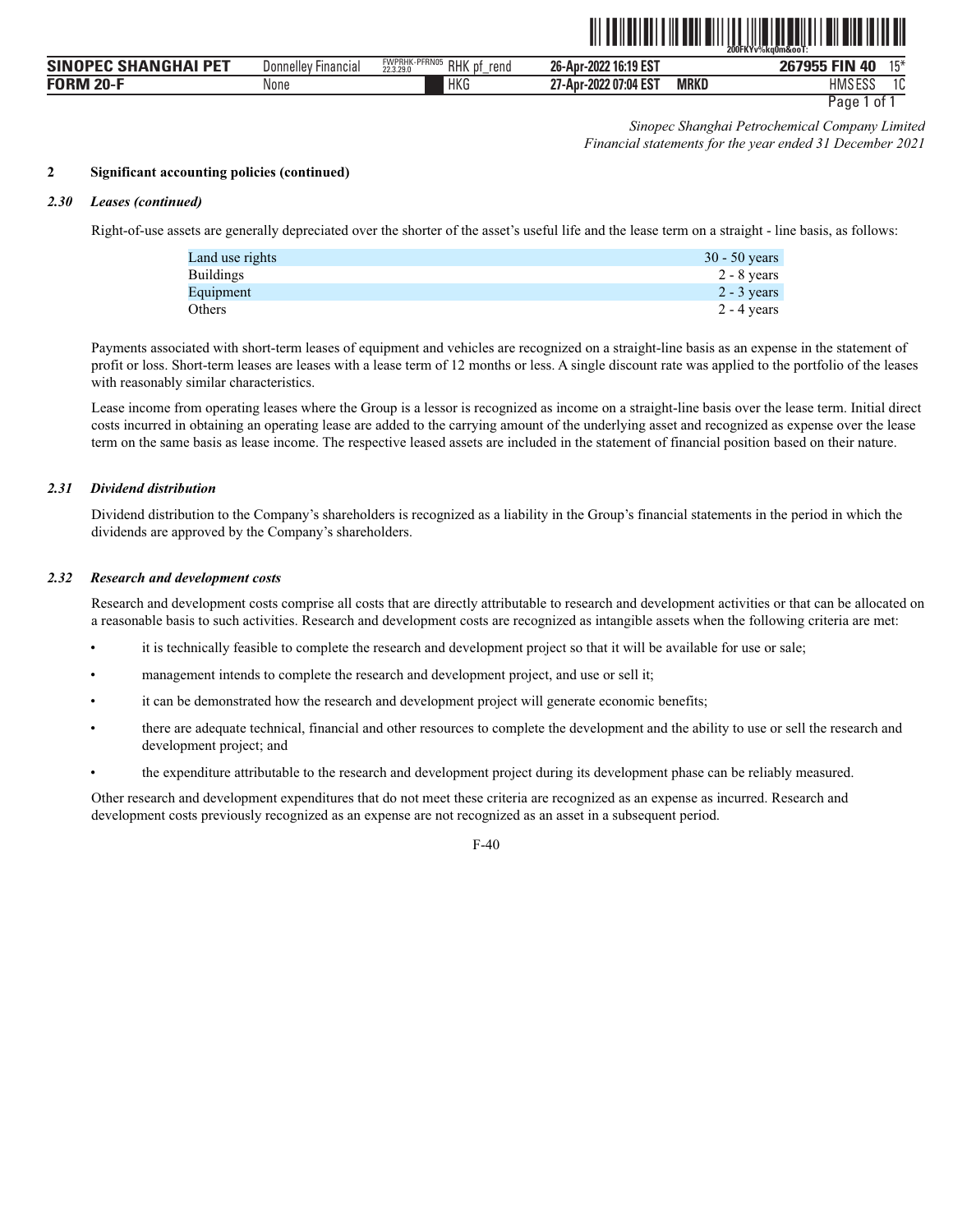|--|--|

| : SHANGHAI PFT               | ·inancia<br>Jor<br>inellev | FWPRHK-PFRN0<br><b>DIIV</b><br>rend<br>KHN L<br>22.3.29.0 | 16:19 EST<br>26-Apr-2022                             | $\Gamma$ iri a $\epsilon$<br>ACJAFF<br>7 U.I<br>FIN<br>ZU. | $12*$<br>ט ו |
|------------------------------|----------------------------|-----------------------------------------------------------|------------------------------------------------------|------------------------------------------------------------|--------------|
| FORM<br><b>00 F</b><br>/II-I | None                       | <b>HKG</b>                                                | MRKD<br>$\sim$ 07:04 Fc $^{-1}$<br>$-2022$<br>7-Anr- | <b>HMSESS</b>                                              | $\sim$<br>שו |
|                              |                            |                                                           |                                                      |                                                            |              |

*Sinopec Shanghai Petrochemical Company Limited Financial statements for the year ended 31 December 2021*

## **2 Significant accounting policies (continued)**

# *2.33 Related parties*

*(a) A person, or a close member of that person's family, is related to the Group if that person:*

- (i) has control or joint control over the Group;
- (ii) has significant influence over the Group; or
- (iii) is a member of the key management personnel of the Group or the Group's parent.

## *(b) An entity is related to the Group if any of the following conditions applies:*

- (iv) The entity and the Group are members of the same group (which means that each parent, subsidiary and fellow subsidiary is related to the others).
- (v) One entity is an associate or joint venture of the other entity (or an associate or joint venture of a member of a group of which the other entity is a member).
- (vi) Both entities are joint ventures of the same third party.
- (vii) One entity is a joint venture of a third entity and the other entity is an associate of the third entity.
- (viii) The entity is a post-employment benefit plan for the benefit of employees of either the Group or an entity related to the Group.
- (ix) The entity is controlled or jointly controlled by a person identified in (i).
- $(x)$  A person identified in  $(a)(i)$  has significant influence over the entity or is a member of the key management personnel of the entity (or of a parent of the entity).
- (xi) The entity, or any member of a Group of which it is a part, provides key management personnel services to the Group or to the Group's parent.

Close members of the family of a person are those family members who may be expected to influence, or be influenced by, that person in their dealings with the entity.

# *2.34 Rounding of amounts*

All amounts disclosed in the consolidated financial statements and notes have been rounded off to the nearest thousand currency units unless otherwise stated.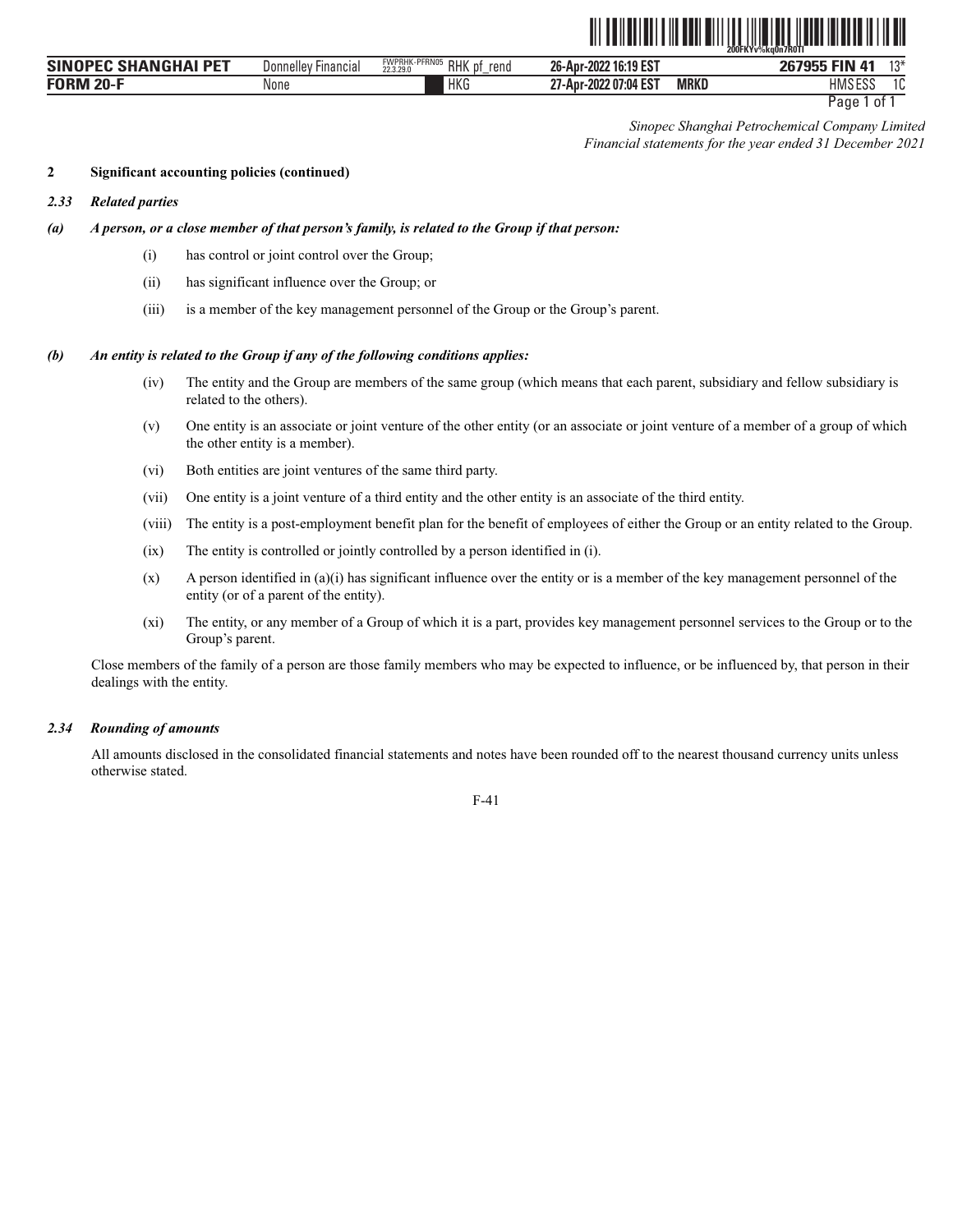

| <b>SINOPE</b><br>IANGHAI PFT<br>IANI. | <b>Financial</b><br><b>Donnelle</b> | <b>FWPRHK-F</b><br><b>BERLINE</b><br>RHK<br>rfkinu<br>rend<br>.nt<br>22.3.29.0 | 16:19 EST<br>26-Apr-2027                                        | FIBI 40<br>п. | 10 <sup>4</sup> |
|---------------------------------------|-------------------------------------|--------------------------------------------------------------------------------|-----------------------------------------------------------------|---------------|-----------------|
| $FORM 20-F$<br>7 I J -                | None                                | IIVC<br><b>HNU</b>                                                             | <b>MRKD</b><br>2.07.01 E07<br>/7-Anr-2027<br>. 07:04 E'<br>. EJ | <b>HMSESS</b> | $\sim$<br>u     |
|                                       |                                     |                                                                                |                                                                 |               |                 |

*Sinopec Shanghai Petrochemical Company Limited Financial statements for the year ended 31 December 2021*

## **3 Financial risk management**

#### *3.1 Financial risk factors*

The Group's activities exposed it to a variety of financial risks: market risk (including foreign exchange risk, cash flow and fair value interest rate risk and commodity price risk), credit risk and liquidity risk. The Group's overall risk management programmer focuses on the unpredictability of financial markets and seeks to minimize potential adverse effects on the Group's financial performance.

Where all relevant criteria are met, hedge accounting is applied to remove the accounting mismatch between the hedging instrument and the hedged item.

#### *(a) Derivatives*

The Group has the following derivative financial instruments in the following line items in the statement of financial position:

|                                                                | As at 31 December |                |
|----------------------------------------------------------------|-------------------|----------------|
|                                                                | 2020              | 2021           |
|                                                                | <b>RMB'000</b>    | <b>RMB'000</b> |
| <b>Current derivative financial instrument assets</b>          |                   |                |
| Commodity swaps contracts applied hedge accounting             |                   | 48,614         |
| Commodity swaps contracts at fair value through profit or loss |                   | 32,791         |
| <b>Total derivative financial assets</b>                       |                   | 81,405         |
| Current derivative financial instrument liabilities            |                   |                |
| Commodity swaps contracts at fair value through profit or loss |                   | (23, 804)      |
| <b>Total derivative financial liabilities</b>                  |                   | (23, 804)      |

## *(i) Classification of derivatives*

Derivatives are only used for economic hedging purposes and not as speculative investments. However, where derivatives do not meet the hedge accounting criteria, they are classified as 'held for trading' for accounting purposes and are accounted for at fair value through profit or loss. They are presented as current assets or liabilities to the extent they are expected to be settled within 12 months after the end of the reporting period.

The Group's accounting policy for its cash flow hedges is set out in note 2.13.

#### *(ii) Fair value measurement*

For information about the methods and assumptions used in determining the fair value of derivatives refer to note 3.3.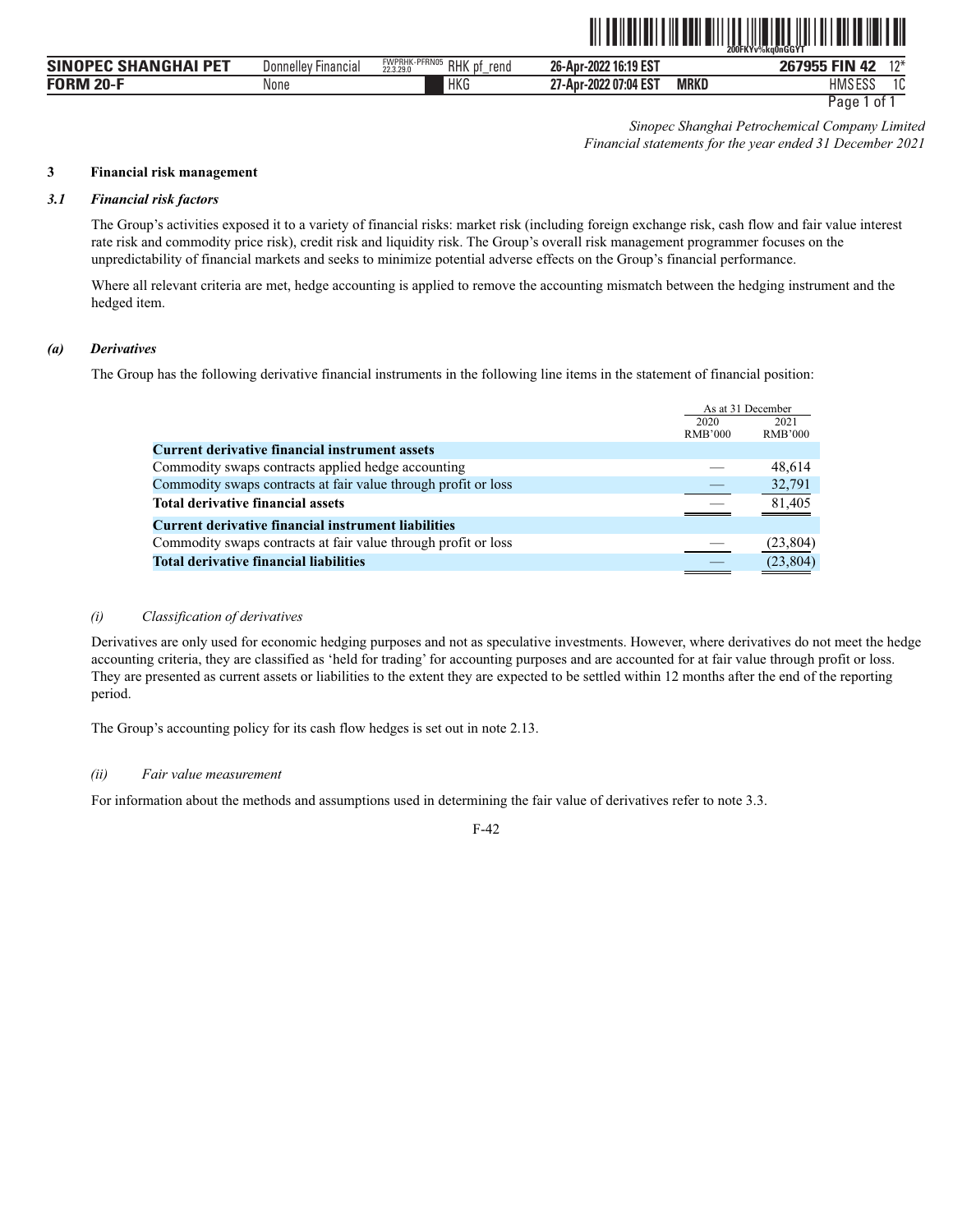| DET<br>нд             | '-ınancıal<br>Donnelley | -PFRN0<br><b>FWPRHK-</b><br><b>RHK</b><br>rend<br>DŤ<br>22.3.29.0 | 16:19 EST<br>26-Apr-<br>-202                                               | ----<br>ึกจ<br>7 U.I<br>FIN<br>т. | $12*$        |
|-----------------------|-------------------------|-------------------------------------------------------------------|----------------------------------------------------------------------------|-----------------------------------|--------------|
| $20-F$<br><b>EORM</b> | None                    | HKG                                                               | <b>MRKD</b><br>nп<br><b>104 FO'</b><br>.202<br>/ 07:07<br>7-Anr<br>:U4 E.S | <b>HMSESS</b>                     | $\sim$<br>שו |
|                       |                         |                                                                   |                                                                            |                                   |              |

Page 1 of 1

## **3 Financial risk management (continued)**

*3.1 Financial risk factors (continued)*

### *(a) Derivatives (continued)*

#### *(iii) Hedging reserves*

The following table provides a reconciliation of the hedging reserve in respect of commodity price risk and shows the effectiveness of the hedging relationships:

|                                                                                   | <b>RMB'000</b> |
|-----------------------------------------------------------------------------------|----------------|
| <b>Balance at 1 January 2021</b>                                                  |                |
| Effective portion of the cash flow hedge recognized in other comprehensive income | 165,576        |
| Amounts reclassified to profit or loss                                            | 1,303          |
| Reclassified to the cost of inventory                                             | (88,699)       |
| Related tax                                                                       | (41,720)       |
| <b>Balance at 31 December 2021</b>                                                | 36,460         |

## *(iv) Amounts recognized in the statement of profit or loss*

In addition to the amounts disclosed in the reconciliation of hedging reserves above, the following amounts were recognized in the statement of profit or loss in relation to derivatives:

|                                                                                      | 2020<br>RMB'000 | 2021<br>RMB'000 |
|--------------------------------------------------------------------------------------|-----------------|-----------------|
| Net gains on commodity swaps contracts not qualifying as hedges included in other    |                 |                 |
| gains - net                                                                          |                 | 18,997          |
| Net losses on foreign exchange option contracts not qualifying as hedges included in |                 |                 |
| other gains - net                                                                    | (376)           | (151)           |
| Total                                                                                | (376)           | 18,846          |
|                                                                                      |                 |                 |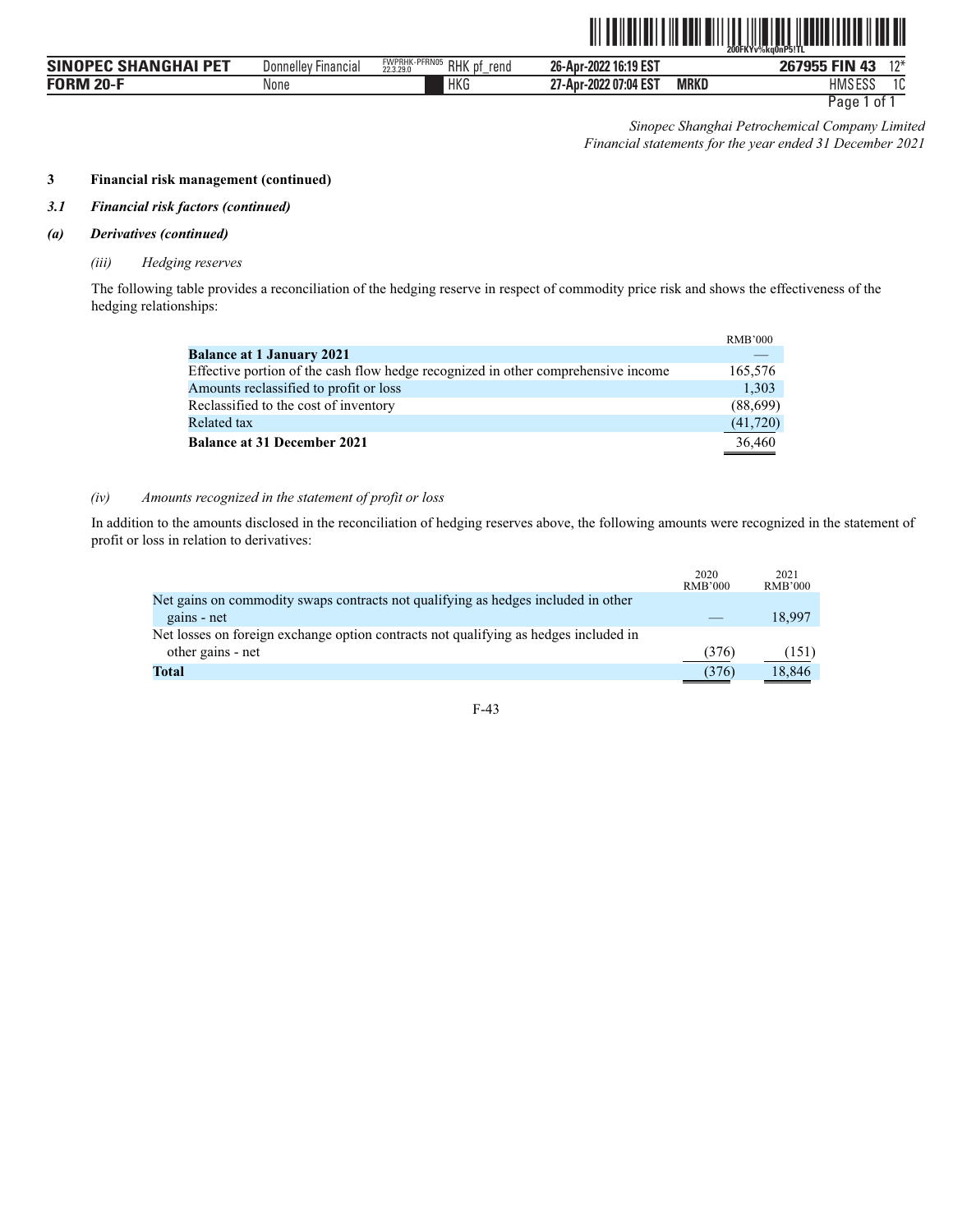| <b>SINOPEC SHANGHAI PET</b> | Donnelley<br>financial | -PFRN05<br>RHK<br><b>FVVPRHK</b><br>rend<br>рt<br>22.3.29.0 | <b>116.10 FCT</b><br>26-Apr-<br>$-2022$<br>16:19 ES I                         | ----<br>$\Lambda$<br>FIN<br>wa | $15*$<br>. J |
|-----------------------------|------------------------|-------------------------------------------------------------|-------------------------------------------------------------------------------|--------------------------------|--------------|
| FORM<br>$20-F$              | None                   | <b>HKG</b>                                                  | <b>MRKD</b><br>$-$<br>7 04 FO7<br><sup>32</sup> 07:04 ES<br>. <i>. .</i> Anr. | <b>HMSESS</b>                  | $\sim$<br>שו |
|                             |                        |                                                             |                                                                               |                                |              |

Page 1 of 1

## **3 Financial risk management (continued)**

*3.1 Financial risk factors (continued)*

### *(a) Derivatives (continued)*

*(iv) Amounts recognized in the statement of profit or loss (continued)*

#### *Hedge effectiveness*

Hedge effectiveness is determined at the inception of the hedge relationship, and through periodic prospective effectiveness assessments, to ensure that an economic relationship exists between the hedged item and hedging instrument.

The Group enters into commodity swaps contracts that have similar critical terms as the hedged item, such as reference rate, payment dates, transaction price, crude oil variety and crude oil quantity.

Hedge ineffectiveness for commodity swaps contracts may occur due to the changes in the timing of the hedged transactions. There was no recognized ineffectiveness during the year ended 31 December 2021 in relation to the commodity swaps.

As at 31 December 2021, the Group had certain commodity contracts of crude oil designed as qualified cash flow hedges, which will be matured over the next 10 months. The fair value of such cash flow hedges is RMB 48,614 thousand recognized as derivative financial assets in the consolidated statement of financial position.

## *(b) Market risk*

## *(i) Foreign exchange risk*

The Group's major operational activities are carried out in Mainland China and a majority of the transactions are denominated in RMB. Nevertheless, the Group is exposed to foreign exchange risk arising from the recognized assets and liabilities, and future transactions denominated in foreign currencies, primarily with respect to US dollar. The Group's finance department at its headquarter is responsible for monitoring the amount of assets and liabilities, and transactions denominated in foreign currencies to minimize the foreign exchange risk. For the year ended 31 December 2020 and 31 December 2021, the Group used foreign exchange option contracts to mitigate its exposure to foreign exchange risk respect to US dollar.

As at 31 December 2021, there were no foreign exchange options that had not been matured (31 December 2020: Nil).

As at 31 December 2021, if US dollar had weakened/strengthened by 5% against RMB with all other variables held constant, the Group's net profit for the year ended 31 December 2021 would have been RMB2,292 thousand decreased/increased (31 December 2020: RMB 2,401 thousand decreased/increased in net profit) before considering the impact of forward and option contracts as a result of foreign exchange gains/losses which is mainly resulted from the translation of US dollar denominated trade receivables and payables.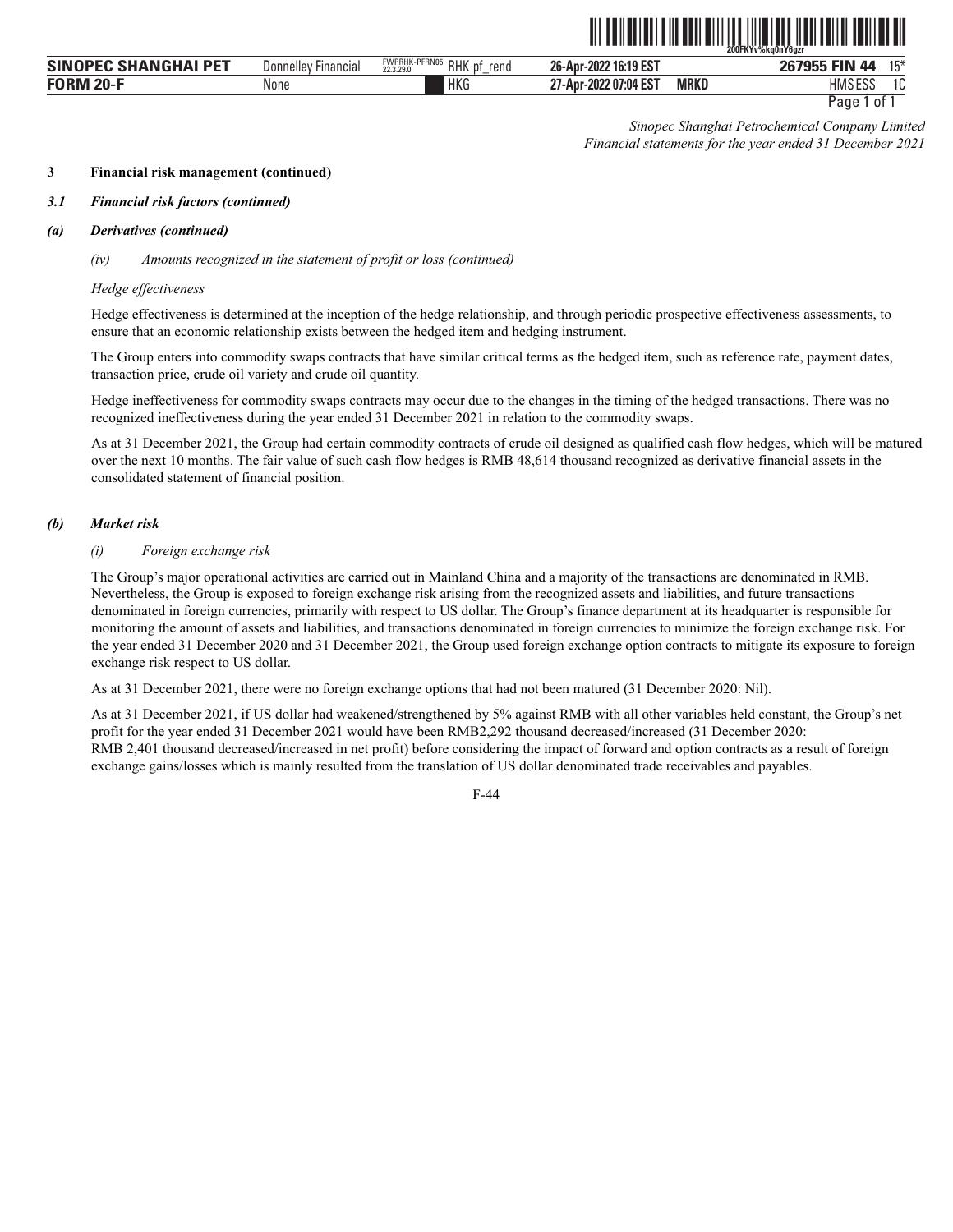

| <b>PEC CHANCHAL</b><br><b>PFT</b> | Financia.<br><b>Donnelley</b> | <b>BAIDE</b><br><b>DEDAIOS</b><br>RHK<br>кнк-Р<br><b>COVPP</b><br><b>FRINUS</b><br>rend<br>рt<br>22.3.29.0 | .16:19 EST<br>ne.<br>-2021<br>Zb-Apr | <b>CIAL AC</b><br>71<br>רו−<br>'n | $11*$   |
|-----------------------------------|-------------------------------|------------------------------------------------------------------------------------------------------------|--------------------------------------|-----------------------------------|---------|
| <b>FORM 20-F</b>                  | None                          | IIVC<br><b>NNU</b>                                                                                         | MRKD<br>$J:04 Fo-$<br>/-Abr<br>. u.  | <b>HMSESS</b>                     | ຳ<br>טו |
|                                   |                               |                                                                                                            |                                      |                                   |         |

Page 1 of 1

### **3 Financial risk management (continued)**

### *3.1 Financial risk factors (continued)*

#### *(b) Market risk (continued)*

The aggregate net foreign exchange (losses) / gains recognized in the statement of profit or loss were:

|                                                                            | 2020           | 2021    |
|----------------------------------------------------------------------------|----------------|---------|
|                                                                            | <b>RMB'000</b> | RMB'000 |
| Net foreign exchange gains/(losses) included in other gains – net (note 8) | 12.248         | (1,861) |
| Net foreign exchange (losses) included in finance income (note 9)          | (5,514)        |         |
| Total net foreign exchange recognized in profit before taxation            | 6.734          | (1,861) |

#### *(ii) Cash flow and fair value interest rate risk*

The Group's interest rate risk arises from interest-bearing borrowings and short-term bonds. Borrowings obtained at variable rates expose the Group to cash flow interest rate risk. Borrowings obtained at fixed rates expose the Group to fair value interest rate risk. The Group determines the relative proportions of its fixed rate and floating rate contracts depending on the prevailing market conditions.

The Group's finance department at its headquarter continuously monitors the interest rate position of the Group. Increases in interest rates will increase the cost of new borrowing and the interest expenses with respect to the Group's outstanding floating rate borrowings, and therefore could have a material adverse effect on the Group's financial position. The Group makes adjustments timely with reference to the latest market conditions and may enter into interest rate swap agreements to mitigate its exposure to interest rate risk. For the years ended 31 December 2020 and 31 December 2021, the Group did not enter into any interest rate swap agreements.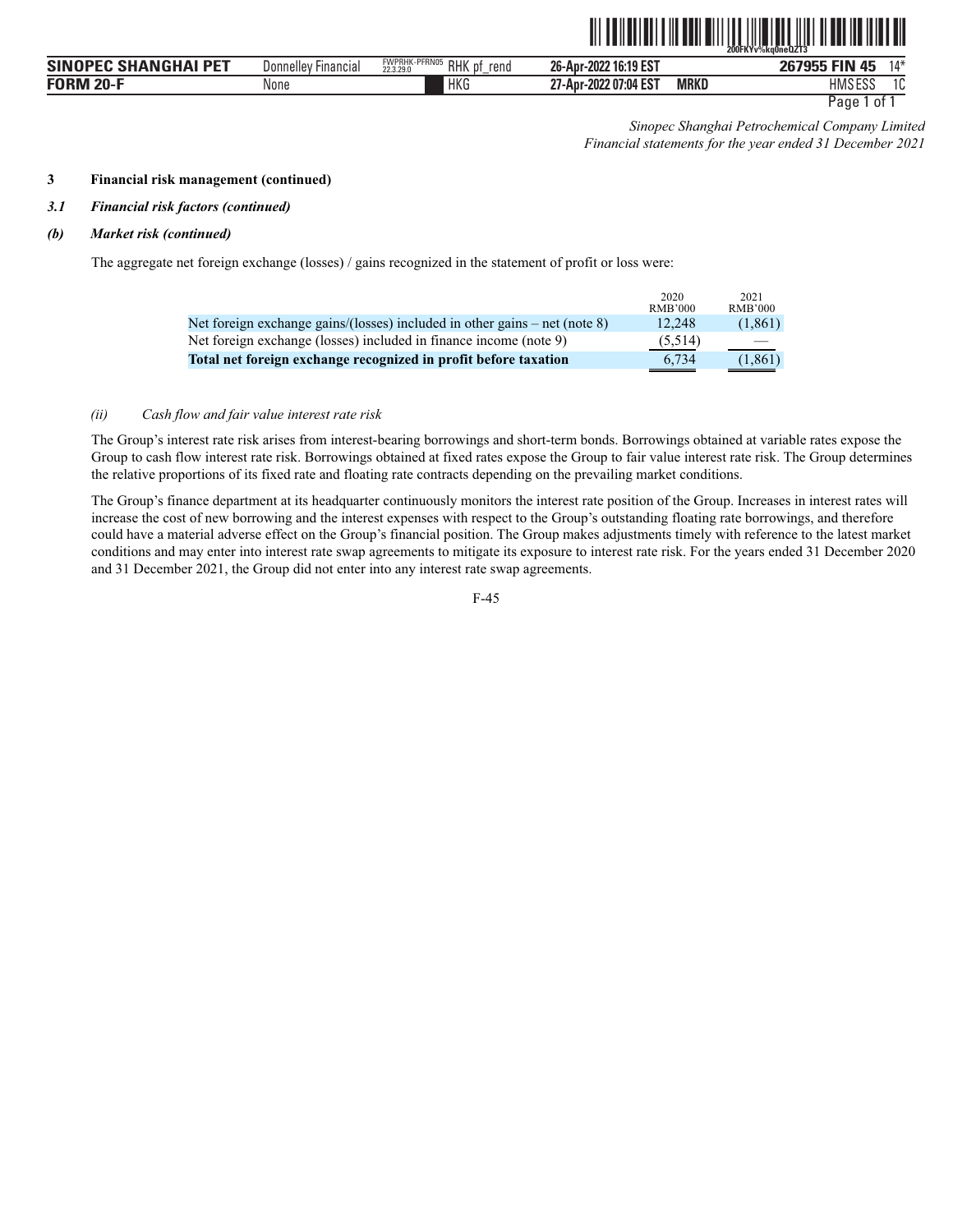| <b>SINOPEC SHANGHAI PET</b> | Donnellev<br>-ınancıal | <b>PERNIO</b><br><b>FWPRHK-</b><br><b>RHK</b><br>rena<br>.<br>22.3.29.0<br>- | 216:18 EST<br>26-Apr-2022          |      | <b>FIN 46</b><br><u> ACJAFI</u> | 12 |
|-----------------------------|------------------------|------------------------------------------------------------------------------|------------------------------------|------|---------------------------------|----|
| FORM<br>$20-I$              | None                   | <b>HKG</b>                                                                   | $-207:04Eo$<br>$\angle$ 1-Anr-2022 | MRKI | $\cdots$<br>HIVIƏ EƏƏ           |    |
|                             |                        |                                                                              |                                    |      |                                 |    |

Page 1 of 1

## **3 Financial risk management (continued)**

*3.1 Financial risk factors (continued)*

# *(b) Market risk (continued)*

At the reporting date, the interest rate profile of the Group's interest-bearing financial instruments was as follows.

|                                                | 2020<br>RMB'000 | 2021<br><b>RMB'000</b> |
|------------------------------------------------|-----------------|------------------------|
| <b>Fixed rate:</b>                             |                 |                        |
| Cash and cash equivalents                      | 1,501,330       |                        |
| Time deposits with maturity less than one year | 4,000,000       | 7,350,000              |
| Time deposits with maturity more than one year | 7,000,000       | 5,500,000              |
| <b>Borrowings</b>                              | (1,548,000)     | (1,500,000)            |
| Short-term bonds                               | (3,000,000)     |                        |
| Lease liabilities                              | (12, 473)       | (4,613)                |
|                                                | 7,940,857       | 11,345,387             |
| Variable rate:                                 |                 |                        |
| Cash and cash equivalents                      | 5,415,078       | 5,112,010              |
| <b>Borrowings</b>                              |                 | (759,800)              |
|                                                | 5,415,078       | 4.352.210              |

As at 31 December 2021, if interest rates on the floating rate financial instruments had risen/fallen by 50 basis points while all other variables had been held constant, the Group's net profit would have increased / decreased by approximately RMB 16,252 thousand (2020: RMB 20,365 thousand), mainly as a result of higher/lower interest on floating rate cash and cash equivalents.

# *(iii) Commodity price risk*

The Group principally engages in processing crude oil into synthetic fibers, resins and plastics, intermediate petrochemicals and petroleum products. The selling price of petroleum products is periodically adjusted by the government department based on the market price adjustment mechanism, and generally in connection with the crude oil price. The fluctuations in prices of crude oil, refined oil products and intermediate petrochemicals and petroleum products could have significant impact on the Group. The Group uses commodity swaps contracts to manage a portion of this risk.

As at 31 December 2021, the Group had certain unexpired commodity contracts of crude oil and refined oil designated as qualified cash flow hedges, balances of which have been disclosed in note 3.1 (a) (31 December 2020: Nil).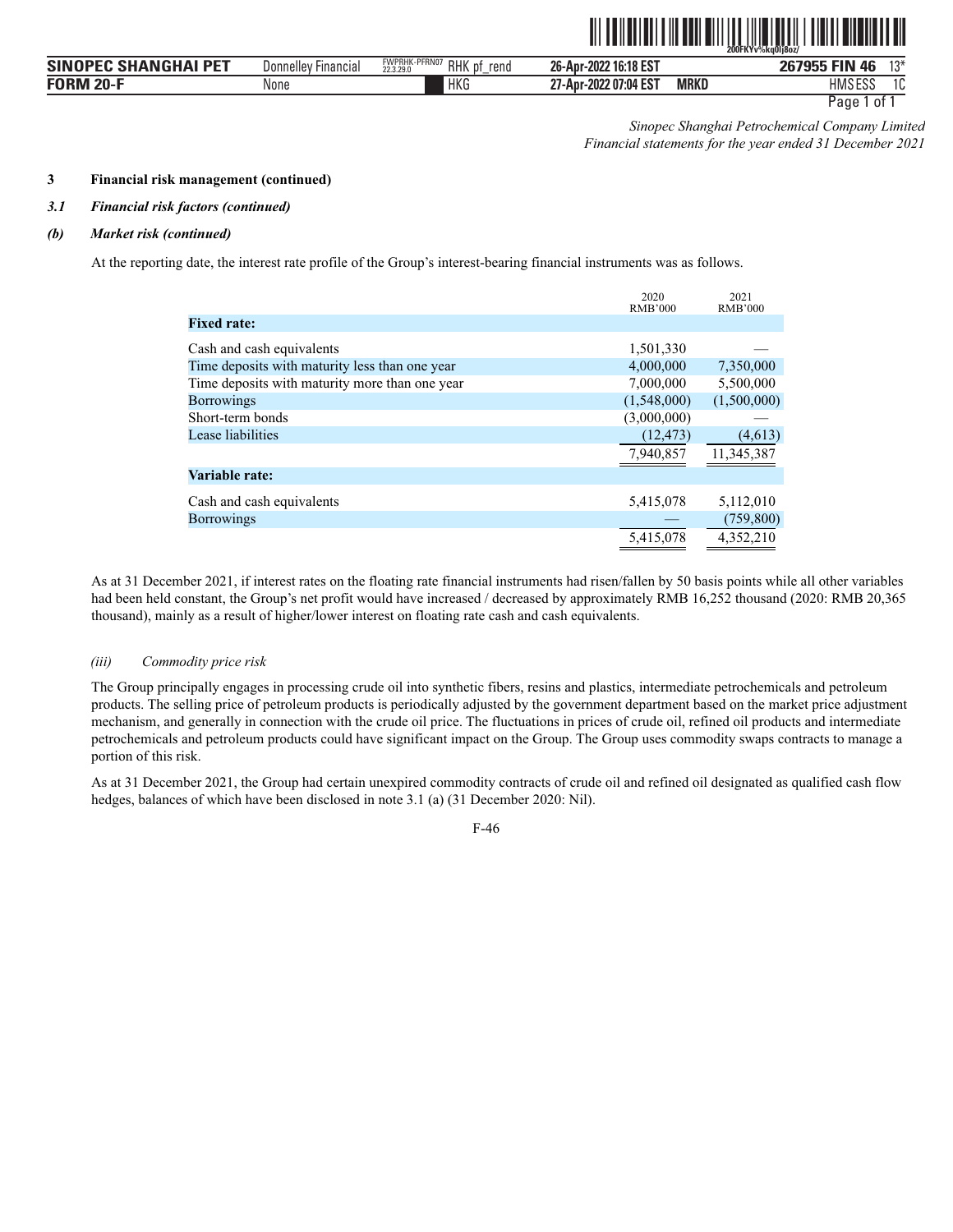|                     |                              | W<br>Ш                | <u> IIII TIII TIIIII III III TIII T</u><br>200FKYv%ka0IkK%T2 |
|---------------------|------------------------------|-----------------------|--------------------------------------------------------------|
| Ionnelley Financial | FWPRHK-PFRN07 RHK nf<br>rend | 26-Anr-2022 16:18 FST | 267955 FIN 47<br>$12*$                                       |

| <b>SINOPEC SHANGHAI PET</b> | ' Financial<br>Donnelley | -PFRN0<br><b>FWPRHK</b><br>RHK<br>rend<br>22.3.29.0 | -2022 16:18 EST<br>26-Apr-2    |             | 40x<br><b>FIN</b><br>$\mathbf{A}$<br><b>JOFF</b><br>4<br><u>Zb</u> |
|-----------------------------|--------------------------|-----------------------------------------------------|--------------------------------|-------------|--------------------------------------------------------------------|
| <b>FORM</b><br><b>ON E</b>  | None                     | <b>HKG</b>                                          | -2022 07:04 EST<br>יי<br>7-Apr | <b>MRKD</b> | <b>HMSESS</b><br>۰ ^<br>u                                          |
|                             |                          |                                                     |                                |             | $\sim$<br>$\mathbf{12}\cdot\mathbf{2}$                             |

Page 1 of 1

### **3 Financial risk management (continued)**

*3.1 Financial risk factors (continued)*

### *(c) Credit risk*

### *(i) Risk management*

Credit risk refers to the risk that a counterparty will default on its contractual obligations resulting in a financial loss to the Group. Credit risk is managed on group basis. It mainly arises from cash and cash equivalents, time deposits with banks, bills receivable, derivative financial assets, trade receivables measured at amortized cost and FVOCI, other receivables etc.

The Group expects that there is no significant credit risk associated with cash at bank (including time deposits and structured deposits), bills receivable and derivative financial assets because the counterparties are banks and financial institutions with a relatively higher credit rating, which the Group considers to represent low credit risk. Management does not expect that there will be any significant losses from non-performance by these counterparties.

In addition, the Group has policies to limit the credit exposure on trade receivables, other receivables. The Group assesses the credit quality of and sets credit limits on its customers by taking into account their financial position, the availability of guarantee from third parties, their credit history and other factors such as current market conditions. The credit history of the customers is regularly monitored by the Group. In respect of customers with a poor credit history, the Group will use written payment reminders, or shorten or cancel credit periods, to ensure the overall credit risk of the Group is limited to a controllable extent.

The Group considers the probability of default upon initial recognition of a financial asset and whether there has been a significant increase in credit risk on an ongoing basis throughout each reporting period. To assess whether there is a significant increase in credit risk, the Group compares the risk of a default occurring on the asset as at the reporting date with the risk of default as at the date of initial recognition. It considers available reasonable and supportive forward-looking information. Especially the following indicators are incorporated: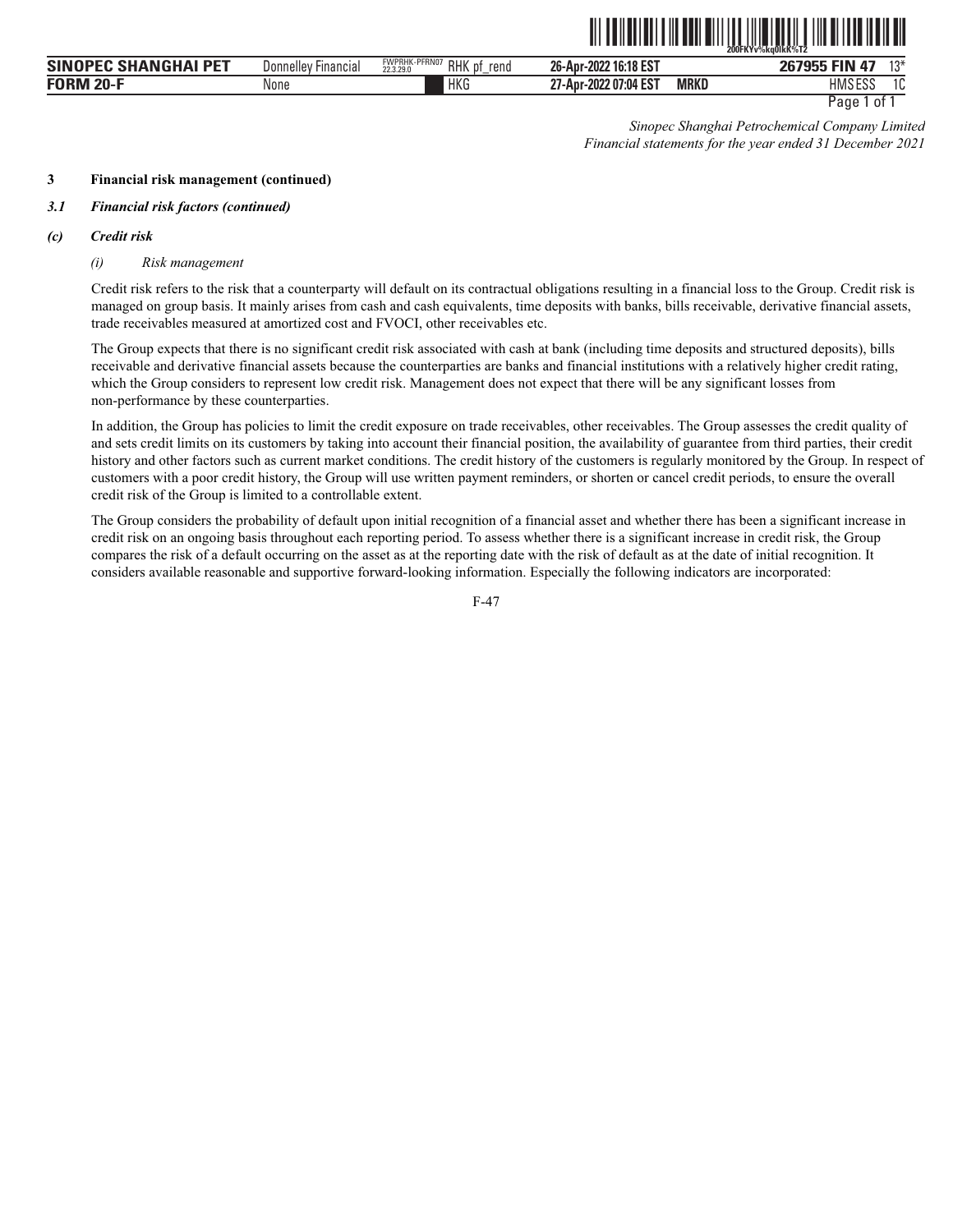| : SHANGHAI PFT<br><b>SINOPEC</b> | <b>Donnelle</b><br>Financia. | <b>PERNO</b><br><b>FWPRHK-</b><br>RHK<br>гтатуи<br>rend<br>22.3.29.0 | 16:18 EST<br>26-Apr-<br>$-2022$                    |             | $12*$<br><b>FIN 48</b><br>267955<br>ט ו |
|----------------------------------|------------------------------|----------------------------------------------------------------------|----------------------------------------------------|-------------|-----------------------------------------|
| <b>FORM 20-F</b>                 | None                         | <b>HKG</b>                                                           | <b>1.04 FM</b><br>רה<br>202<br>207:04 ES<br>'/-Anr | <b>MRKD</b> | <b>HMSESS</b><br>$\sim$<br>ιu           |
|                                  |                              |                                                                      |                                                    |             |                                         |

*Sinopec Shanghai Petrochemical Company Limited Financial statements for the year ended 31 December 2021*

# **3 Financial risk management (continued)**

*3.1 Financial risk factors (continued)*

# *(c) Credit risk (continued)*

- *(i) Risk management (continued)*
	- internal credit rating;
	- external credit rating (as far as available);
	- actual or expected significant adverse changes in business, financial or economic conditions that are expected to cause a significant change to the debtors' ability to meet its obligations;
	- actual or expected significant changes in the operating results of the debtors;
	- significant increases in credit risk on other financial instruments of the same debtors;
	- significant changes in the value of the collateral supporting the obligation or in the quality of third-party guarantees or credit enhancements;
	- significant changes in the expected performance and behaviour of the debtors, including changes in the payment status of debtors, etc.

Regardless of the analysis above, a significant increase in credit risk is presumed if a debtor is more than 30 days past due in making a contractual payment.

It has other monitoring procedures to ensure that follow-up action is taken to recover overdue debts. In addition, the Group reviews regularly the recoverable amount of each individual trade receivables to ensure that adequate impairment losses are made for irrecoverable amounts. Significant concentrations of credit risk primarily arise when the Group has significant exposure to individual customers. As at 31 December 2021, 69.50% and 81.80% of the total trade receivables were due from the Group's largest customer and the five largest customers respectively within the Group (31 December 2020: 49.79% and 85.28%).

For other receivables, management makes periodic collective assessment as well as individual assessment on the recoverability of other receivables based on historical settlement records and forward-looking information. The management believes that there is no material credit risk inherent in the Group's outstanding balance of other receivable.

# *(ii) Impairment of financial assets*

The Group has three types of financial assets that are subject to the expected credit loss model:

- Trade receivables for sales of goods and from the providing services,
- Other financial assets carried at amortized cost, and
- Debt instruments carried at FVOCI.

While cash and cash equivalents, time deposits with banks and bills receivable are also subject to the impairment requirements of IFRS 9, the identified impairment loss was immaterial.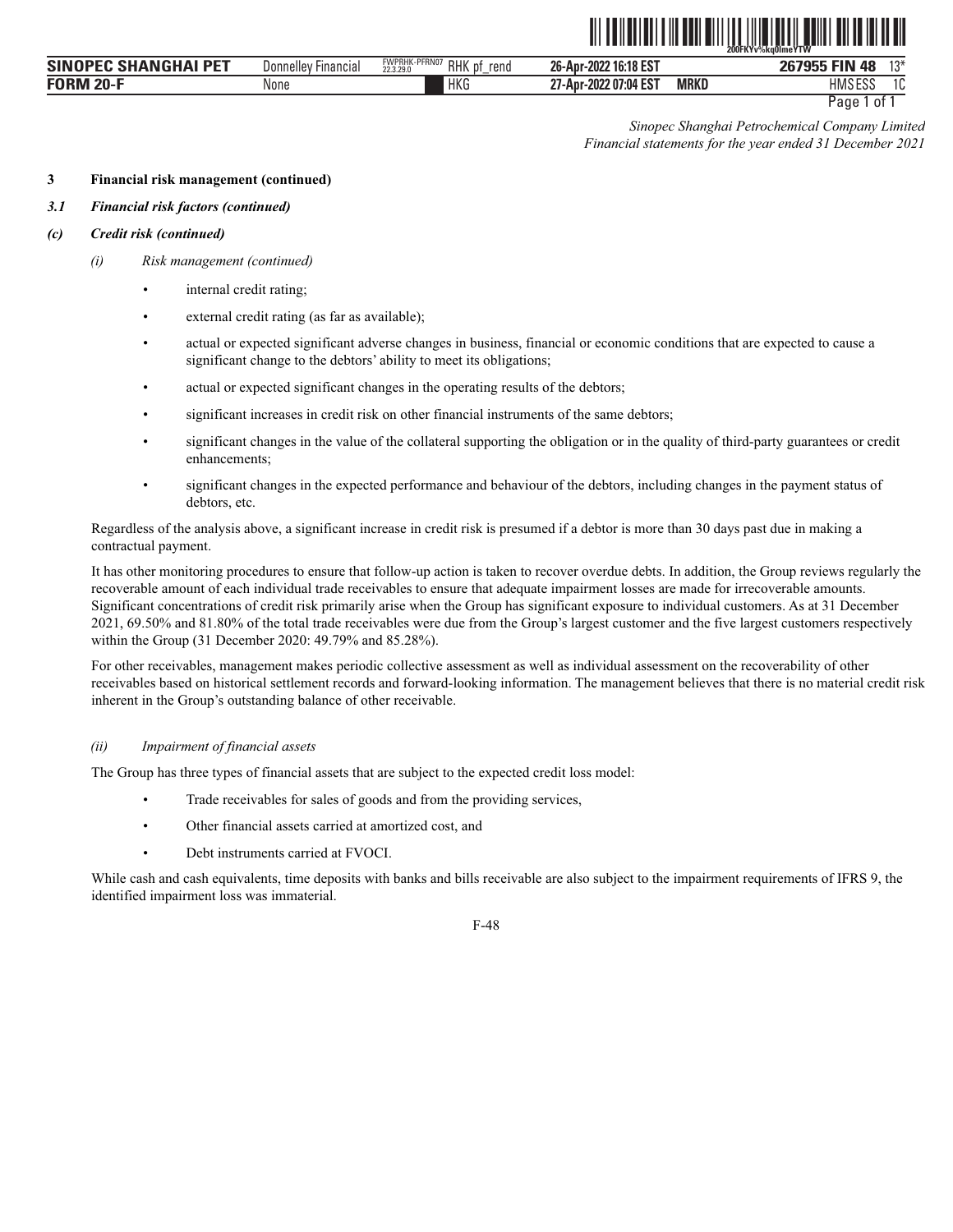|--|

| <b>SINOPEC SHANGHAI PET</b> | Donnelley<br>Financial | -PFRN07<br>RHK<br><b>CVVPRHK-</b><br>rend<br>рt<br>22.3.29.0 | <b>16.10 ECT</b><br>26-Apr-<br>$-2022$<br>'16.<br>. I J LO                             | ----<br>$\mathbf{a}$<br>1 I N<br>тJ | $12*$<br>1 U |
|-----------------------------|------------------------|--------------------------------------------------------------|----------------------------------------------------------------------------------------|-------------------------------------|--------------|
| <b>FORM 20-F</b>            | None                   | <b>HKG</b>                                                   | <b>MRKD</b><br>$\sim$<br><b>TOA FOL</b><br>.202<br><sup>5</sup> 07:04 ES .<br>∕ I-Anr∙ | <b>HMSESS</b>                       | $\sim$<br>שו |
|                             |                        |                                                              |                                                                                        |                                     |              |

Page 1 of 1

## **3 Financial risk management (continued)**

*3.1 Financial risk factors (continued)*

### *(c) Credit risk (continued)*

### *(ii) Impairment of financial assets (continued)*

### **Trade receivables**

The Group applies the IFRS 9 simplified approach to measuring expected credit losses which uses a lifetime expected loss allowance for all trade receivables (including trade receivables with related parties) and financial assets at fair value through other comprehensive income.

To measure the expected credit losses, trade receivables have been grouped based on shared credit risk characteristics and the days past due.

The expected credit loss rates are based on the payment profiles of sales over a period of 36 months before 31 December 2020 and 31 December 2021 respectively and the corresponding historical credit losses experienced within this period. The historical loss rates are adjusted to reflect current and forward-looking information on macroeconomic factors affecting the ability of the customers to settle the receivables.

Impairment losses on trade receivables are presented as (provision)/ reversal of impairment losses on financial assets within operating profit. Subsequent recoveries of amounts previously written off are credited against the same line item.

## **Other financial assets at amortized cost**

Other financial assets at amortized cost include other receivables.

As at 31 December 2020 and 31 December 2021, the internal credit rating of other receivables was all performing. The Group has assessed that the expected credit losses for these receivables are not material under the 12 months expected losses method.

Management considered that there was no significant increase in credit risk for other receivables including receivables from related parties by taking into account of their past history of making payments when due and current ability to pay, and thus the impairment provision recognized during the period was limited to 12 months expected losses.

The provision/(reversal) for loss allowance was recognized in the statement of profit or loss in (provision)/ reversal of impairment losses on financial assets.

Trade and other receivables are written off where there is no reasonable expectation of recovery. Indicators that there is no reasonable expectation of recovery include, amongst others, the failure of a debtor to engage in a repayment plan with the Group, and a failure to make contractual payments for a period of greater than 120 days past due.

Impairment losses on trade and other receivables are presented as (provision)/ reversal of impairment losses within operating profit. Subsequent recoveries of amounts previously written off are credited against the same line item.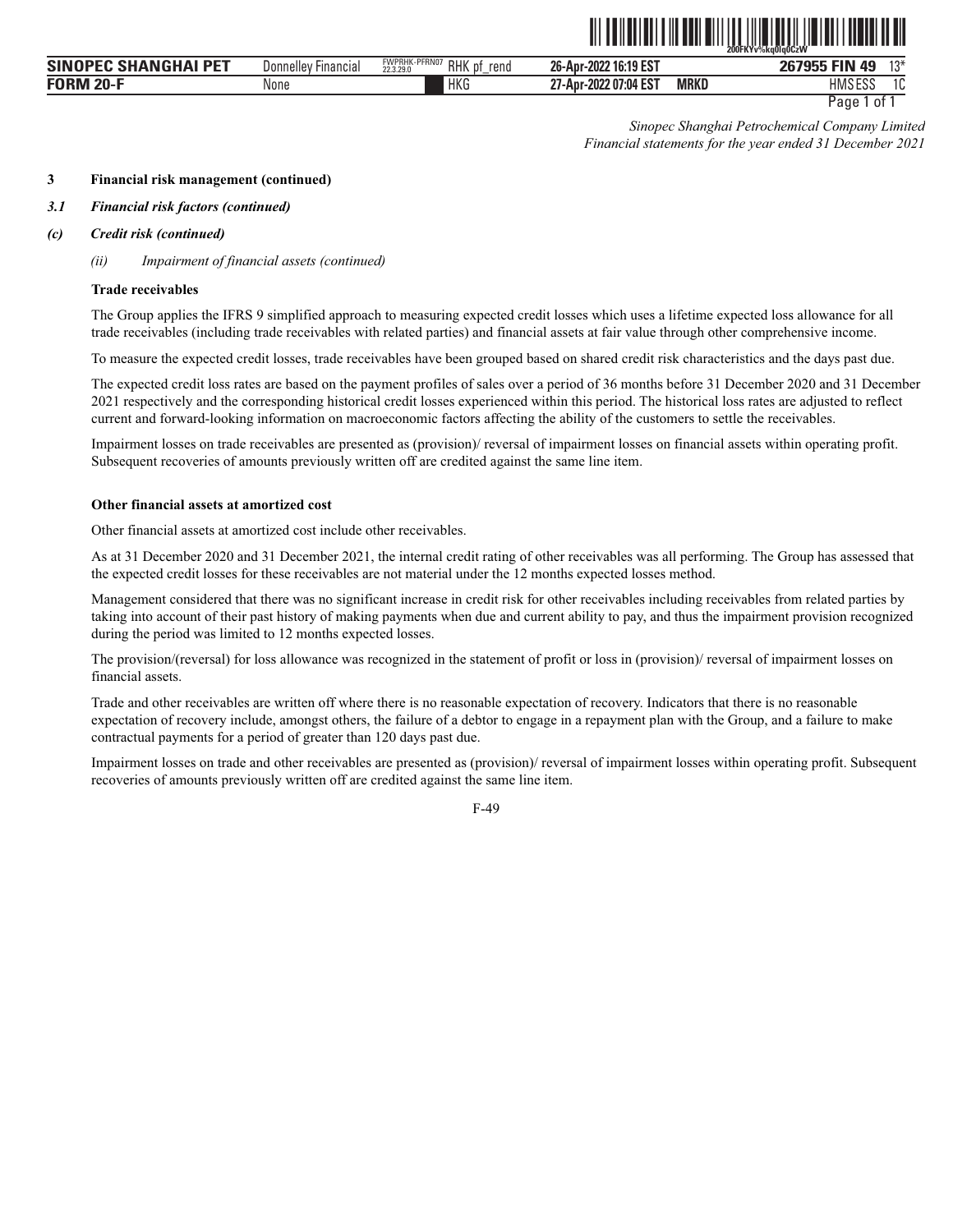|                             |                     |                                                        | ,,,,,,,,,,,,,,,,,,,,,,,,,,,<br><u>THULIDIN SHIFTIN SHIFTIN SHIFTI</u><br>200FKYv%ka0IvoTT? |             |               |       |  |
|-----------------------------|---------------------|--------------------------------------------------------|--------------------------------------------------------------------------------------------|-------------|---------------|-------|--|
| <b>SINOPEC SHANGHAI PET</b> | Donnelley Financial | FWPRHK-PFRN07<br>RHK <sub>L</sub><br>rend<br>22.3.29.0 | 26-Apr-2022 16:19 EST                                                                      |             | 267955 FIN 50 | $12*$ |  |
| <b>FORM 20-F</b>            | None                | HKG                                                    | 27-Apr-2022 07:04 EST                                                                      | <b>MRKD</b> | <b>HMSESS</b> |       |  |

Page 1 of 1

<u>ot to the the the self street throughout will stead the the sel</u>

## **3 Financial risk management (continued)**

- *3.1 Financial risk factors (continued)*
- *(c) Credit risk (continued)*
	- *(ii) Impairment of financial assets (continued)*

# **Debt instruments carried at FVOCI**

Debt instruments carried at FVOCI include trade receivables and bills receivable with a business model which is achieved both by collecting contractual cash flows and selling of these assets. The loss allowance for debt instruments is recognized in the statement of profit or loss and reduces the fair value loss otherwise recognized in OCI.

As at 31 December 2020 and 31 December 2021, no loss allowance was provided for financial assets at FVOCI.

(iii) (Provision)/ reversal of impairment losses on financial assets recognized in the statement of profit or loss

During the year, the following (losses) /recoveries were recognized in (provision)/reversal of impairment losses on financial assets in relation to impaired financial assets:

| 2020<br>RMB'000                                                          | 2021<br><b>RMB'000</b> |
|--------------------------------------------------------------------------|------------------------|
| Impairment losses                                                        |                        |
| - provision in loss allowance for trade receivables<br>(634)             | (1.354)                |
| - provision in loss allowance for other receivables                      |                        |
| Recoveries on previously written off receivables (note)<br>121,550       |                        |
| Reversal/(Provision) of impairment losses on financial assets<br>120,916 | (1,355)                |

Note: For the year ended 31 December 2020, the Group recovered previously written off receivables amounted to RMB121,550 thousand due to the liquidation of Zhejiang Jin Yong Acrylic Fiber Company Limited, a former subsidiary of the Group.

# (iv) Financial assets at fair value through profit or loss

The Group is also exposed to credit risk in relation to investments such as derivative financial instruments, which are measured at fair value through profit or loss. The maximum exposure at the end of the reporting period is the carrying amount of these investments.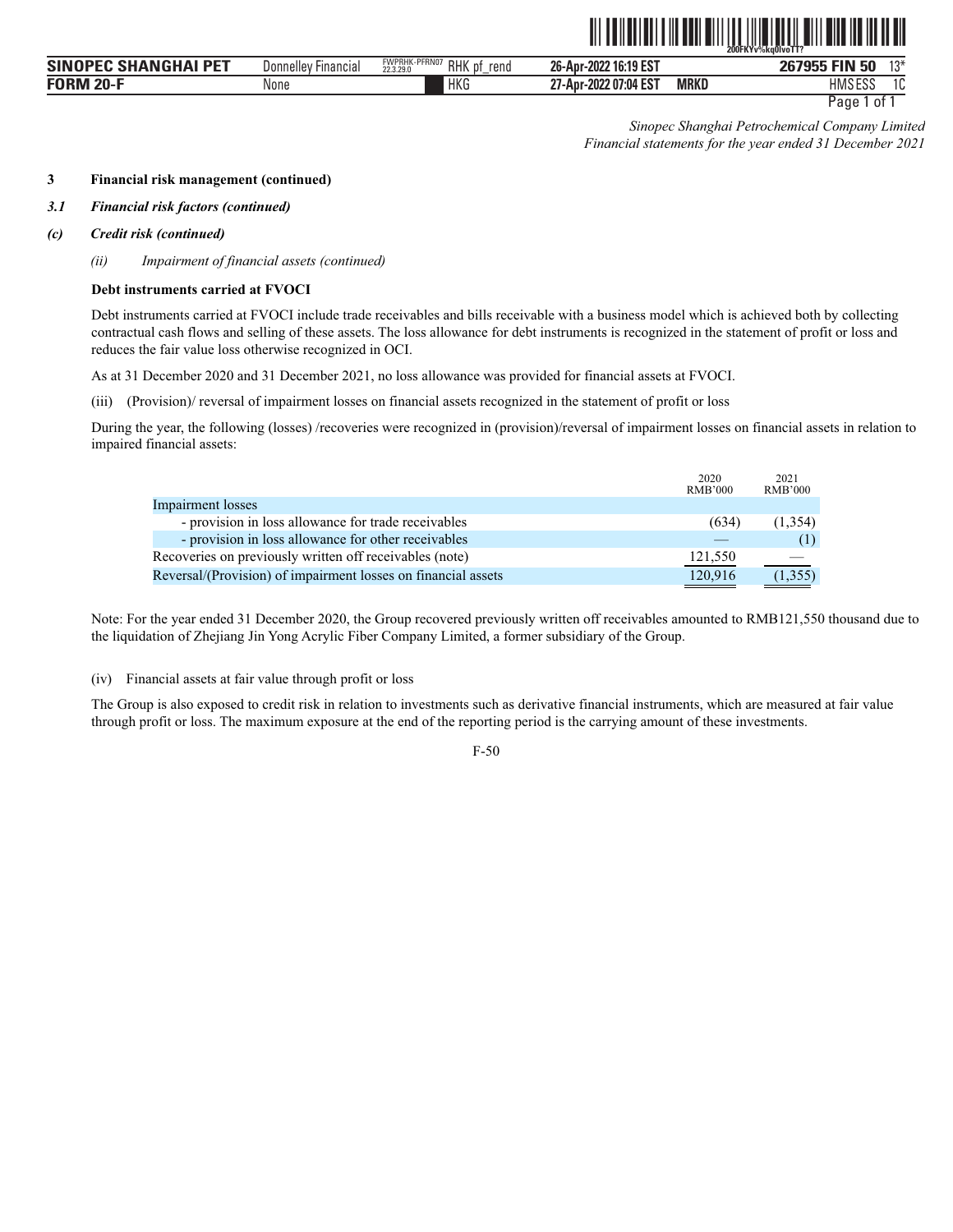|                     |                                                |                       | 200FKYv%ka0I@Xaz#                |
|---------------------|------------------------------------------------|-----------------------|----------------------------------|
| Donnelley Financial | $F^{WPRHK-PFRN07}$ RHK pf<br>rend<br>22.3.29.0 | 26-Apr-2022 16:19 EST | 12 <sup>3</sup><br>267955 FIN 51 |

| <b>SINOPEC SHANGHAI</b><br><b>PFT</b> | <b>Financial</b><br>Donnelley | FWPRHK-PFRN07<br>RHK p<br>rend<br>22.3.29.0 | 26-Apr-2022 16:19 EST |             | <b>FIN 51</b><br>267955 | 12          |
|---------------------------------------|-------------------------------|---------------------------------------------|-----------------------|-------------|-------------------------|-------------|
| <b>FORM</b><br>$20-F$                 | None                          | HKG                                         | 27-Apr-2022 07:04 EST | <b>MRKD</b> | <b>HMSESS</b>           | $\sim$<br>u |
|                                       |                               |                                             |                       |             | 10000<br>$\sim$         |             |

*Sinopec Shanghai Petrochemical Company Limited Financial statements for the year ended 31 December 2021*

The amplitude and more measured and the same to a semi-conditional more

## **3 Financial risk management (continued)**

#### *3.1 Financial risk factors (continued)*

#### *(d) Liquidity risk*

Cash flow forecast is performed by the operating entities of the Group and aggregated by Group finance. Group finance monitors rolling forecasts of the Group's liquidity requirements to ensure it has sufficient cash to meet operational needs while maintaining sufficient headroom on its undrawn committed borrowing facilities from major financial institutions so that the Group does not breach borrowing limits or covenants on any of its borrowing facilities to meet the short-term and long-term liquidity requirements.

The liquidity of the Group is primarily dependent on its ability to maintain adequate cash inflow from operations, the renewal of its short-term bank loans and its ability to obtain adequate external financing to support its working capital and meet its debt obligation when they become due.

Surplus cash held by the operating entities over and above balance required for working capital management is transferred to the Group treasury. As at 31 December 2021, the Group held cash and cash equivalents of RMB 5,112,010 thousand (31 December 2020: RMB 6,916,408 thousand) (note 23), time deposits with banks - current of RMB 7,386,607 thousand (31 December 2020: RMB 4,049,443 thousand) (note 24) and trade receivables (including trade receivables with related parties and those carried at fair value through other comprehensive income ("FVOCI") of RMB 1,568,800 thousand (31 December 2020: RMB 1,469,431 thousand), that are expected to readily generate cash inflows for managing liquidity risk.

The table below analyzes the Group's financial liabilities into relevant maturity groupings based on the remaining period at the statement of financial position date to the contractual maturity date. The amounts disclosed in the table are the contractual undiscounted cash flows.

|                                  | As at 31 December 2020                          |                                     |                                            |                                   |                         |  |  |
|----------------------------------|-------------------------------------------------|-------------------------------------|--------------------------------------------|-----------------------------------|-------------------------|--|--|
|                                  | Contractual maturities of financial liabilities |                                     |                                            |                                   |                         |  |  |
|                                  | Less than 1 year<br><b>RMB'000</b>              | Between<br>l and 2 years<br>RMB'000 | Between<br>2 and 5 years<br><b>RMB'000</b> | Over<br>5 years<br><b>RMB'000</b> | Total<br><b>RMB'000</b> |  |  |
| <b>Non-derivatives</b>           |                                                 |                                     |                                            |                                   |                         |  |  |
| <b>Borrowings</b>                | 1,558,702                                       |                                     |                                            |                                   | 1,558,702               |  |  |
| Short-term bonds                 | 3,023,614                                       |                                     |                                            |                                   | 3,023,614               |  |  |
| Lease liabilities                | 9,373                                           | 2,136                               | 1,090                                      | 103                               | 12,702                  |  |  |
| <b>Bills</b> payables            | 26,196                                          |                                     |                                            |                                   | 26,196                  |  |  |
| Trade payables                   | 1,294,138                                       |                                     |                                            |                                   | 1,294,138               |  |  |
| Other payables                   | 1,498,503                                       |                                     |                                            |                                   | 1,498,503               |  |  |
| Amounts due to related parties   | 3,655,724                                       |                                     |                                            |                                   | 3,655,724               |  |  |
|                                  | 11,066,250                                      | 2,136                               | 1,090                                      | 103                               | 11,069,579              |  |  |
| <b>Derivatives</b>               |                                                 |                                     |                                            |                                   |                         |  |  |
| Derivative financial liabilities |                                                 |                                     |                                            |                                   |                         |  |  |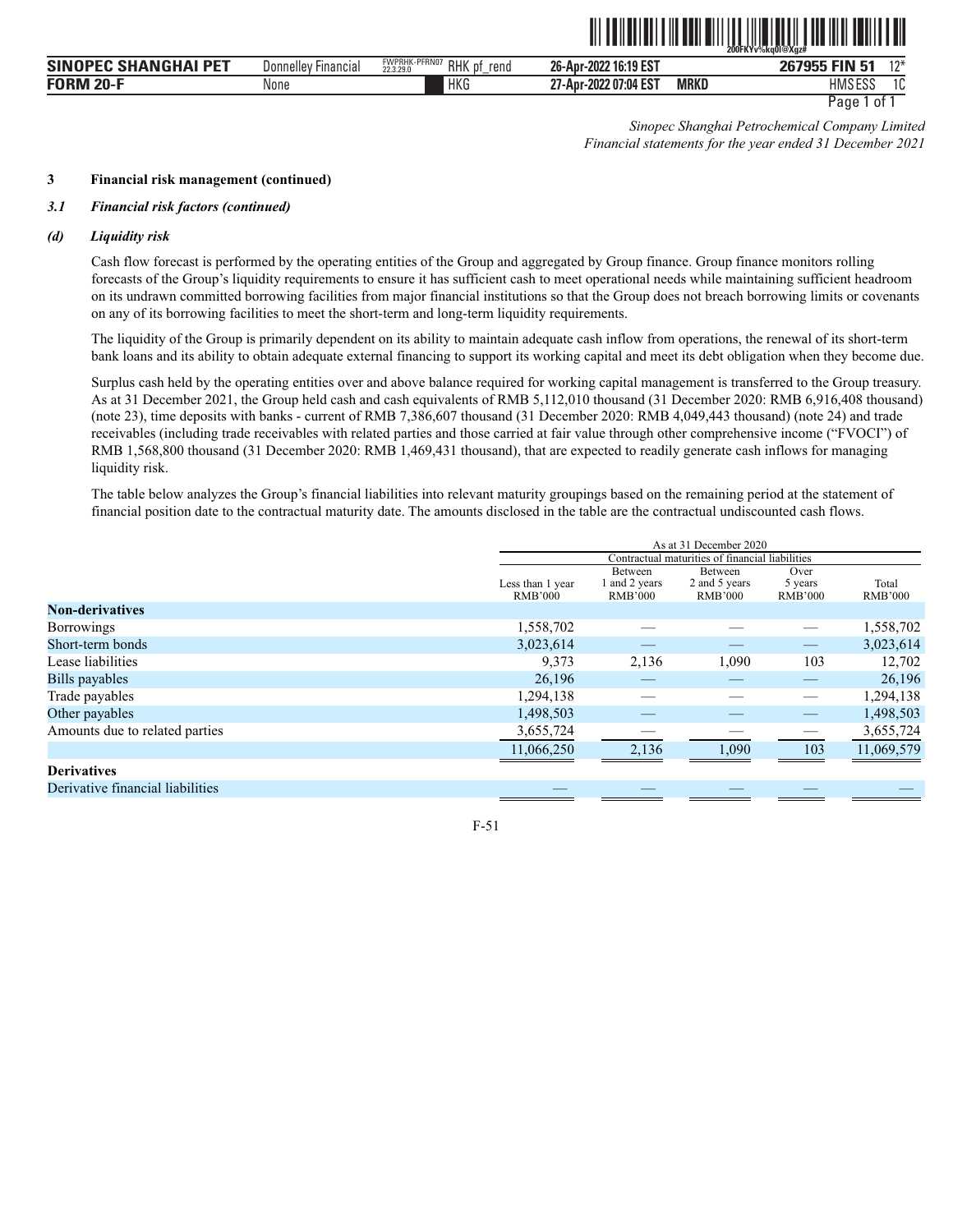| : SHANGHAI PFT | Financial<br>Donn<br>nellev | -PFRN07<br><b>FWPRHK-</b><br><b>RHK</b><br>rend<br>n1<br>22.3.29.0 | 16:19 ES1<br>$-2022$<br>Zb-Apr-              | -----<br>$1E*$<br>-0<br><b>OCTOFF</b><br>FIN<br>/u<br>ZU.<br>JZ<br>. . |              |
|----------------|-----------------------------|--------------------------------------------------------------------|----------------------------------------------|------------------------------------------------------------------------|--------------|
| $20-F$<br>FUBM | None                        | HKG                                                                | <b>MRKD</b><br>? 07:04 ES1<br>-202<br>'/-Apr | <b>HMSESS</b>                                                          | $\sim$<br>שו |
|                |                             |                                                                    |                                              |                                                                        |              |

*Sinopec Shanghai Petrochemical Company Limited Financial statements for the year ended 31 December 2021*

## **3 Financial risk management (continued)**

- *3.1 Financial risk factors (continued)*
- *(d) Liquidity risk (continued)*

|                                                                   | As at 31 December 2021 |                |                                                 |                |            |  |  |
|-------------------------------------------------------------------|------------------------|----------------|-------------------------------------------------|----------------|------------|--|--|
|                                                                   |                        |                | Contractual maturities of financial liabilities |                |            |  |  |
|                                                                   |                        | Between        | Between                                         | Over           |            |  |  |
|                                                                   | Less than 1 year       | 1 and 2 years  | 2 and 5 years                                   | 5 years        | Total      |  |  |
|                                                                   | <b>RMB'000</b>         | <b>RMB'000</b> | <b>RMB'000</b>                                  | <b>RMB'000</b> | RMB'000    |  |  |
| <b>Non-derivatives</b>                                            |                        |                |                                                 |                |            |  |  |
| <b>Borrowings</b>                                                 | 1,578,817              | 7,665          | 704,914                                         |                | 2,291,396  |  |  |
| Lease liabilities                                                 | 3,814                  | 730            | 814                                             |                | 5,358      |  |  |
| Bills payables                                                    | 562,593                |                |                                                 |                | 562,593    |  |  |
| Trade payables                                                    | 1,527,706              |                |                                                 |                | 1,527,706  |  |  |
| Other payables                                                    | 1,003,860              |                |                                                 |                | 1,003,860  |  |  |
| Amounts due to related parties excluded non-financial liabilities | 4,910,255              | __             |                                                 |                | 4,910,255  |  |  |
|                                                                   | 9,587,045              | 8,395          | 705,728                                         |                | 10,301,168 |  |  |
| <b>Derivatives</b>                                                |                        |                |                                                 |                |            |  |  |
| Derivative financial liabilities                                  | 23,804                 |                |                                                 |                | 23,804     |  |  |

### *3.2 Capital management*

The Group's objectives when managing capital are to safeguard the Group's ability to continue as a going concern in order to provide returns for shareholders and benefits for other stakeholders and to maintain an optimal capital structure to reduce the cost of capital.

In order to maintain or adjust the capital structure, the Group may adjust the amount of dividends paid to shareholders, return capital to shareholders, issue new shares or sell assets to reduce debt.

Consistent with others in the industry, the Group monitors capital on the basis of the gearing ratio. This ratio is calculated as net debt divided by total capital. Net debt is calculated as total borrowings and short-term bonds less cash and cash equivalents. Total capital is calculated as equity as shown in the consolidated statement of financial position plus net debt.

As cash and cash equivalents exceed total borrowings and short-term bonds, which was resulted primarily from profitability, there was no net debt as at 31 December 2020 and 31 December 2021.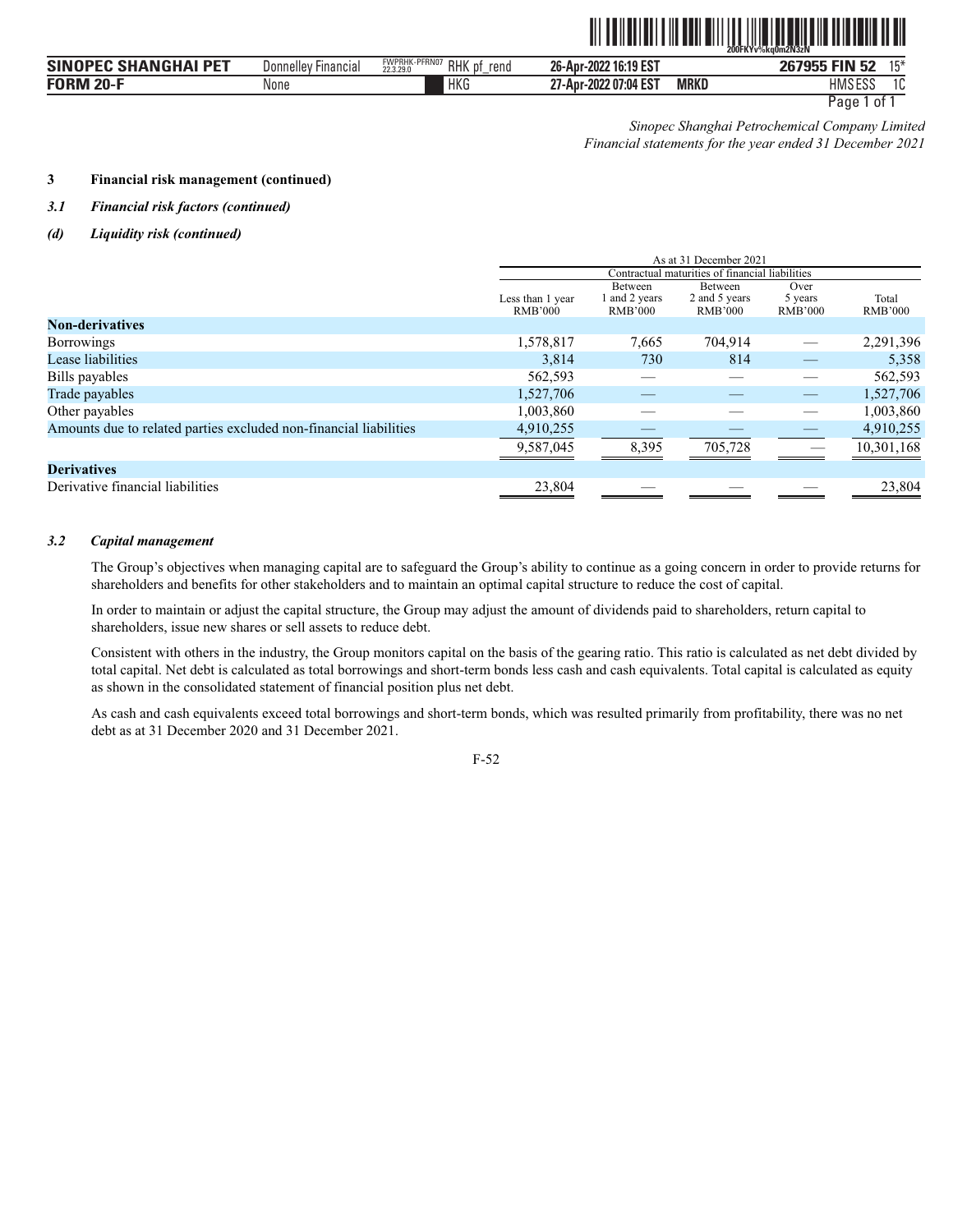|--|

| <b>SINOPEC SHANGHAI PET</b> | <b>Financial</b><br>Donnelley | -PFRN0<br><b>FWPRHK-</b><br>RHK<br>рt<br>22.3.29.0 | 146.10 ECT<br>26-Apr-2<br>$-2022$<br>rend<br>16:19 ES I                      | FIBLE?<br>FIN<br>JJ. | 174          |
|-----------------------------|-------------------------------|----------------------------------------------------|------------------------------------------------------------------------------|----------------------|--------------|
| FORM<br>. 20-L              | None                          | <b>HKG</b>                                         | <b>MRKD</b><br>$-$<br>7 04 FO7<br><sup>32</sup> 07:04 ES<br>$7 - \text{Anr}$ | <b>HMSESS</b>        | $\sim$<br>שו |
|                             |                               |                                                    |                                                                              |                      |              |

*Sinopec Shanghai Petrochemical Company Limited Financial statements for the year ended 31 December 2021*

## **3 Financial risk management (continued)**

#### *3.3 Fair value estimation*

The table below analyzes the Group's financial instruments carried at fair value as at 31 December 2020 and 2021 by the level of the inputs to valuation techniques used to measure fair value. Such inputs are categorized into three levels within a fair value hierarchy as follows:

- The fair value of financial instruments traded in active markets (such as publicly traded derivatives and equity securities) is based on quoted market prices at the end of the reporting period. The quoted market price used for financial assets held by the Group is the current bid price. These instruments are included in level 1.
- The fair value of financial instruments that are not traded in an active market (for example, over–the–counter derivatives) is determined using valuation techniques that maximize the use of observable market data and rely as little as possible on entityspecific estimates. If all significant inputs required to fair value an instrument are observable, the instrument is included in level 2.
- If one or more of the significant inputs is not based on observable market data, the instrument is included in level 3. This is the case for unlisted equity securities.

|                                                                                |        |                           | As at 31 December 2020               |                           |                         |
|--------------------------------------------------------------------------------|--------|---------------------------|--------------------------------------|---------------------------|-------------------------|
|                                                                                | Note   | Level 1<br><b>RMB'000</b> | Level 2<br><b>RMB'000</b>            | Level 3<br><b>RMB'000</b> | Total<br><b>RMB'000</b> |
| Recurring fair value measurements                                              |        |                           |                                      |                           |                         |
| <b>Financial assets</b>                                                        |        |                           |                                      |                           |                         |
| Financial assets at fair value through other comprehensive income              |        |                           |                                      |                           |                         |
| - Trade and bills receivable                                                   | 25     |                           | 1,217,114                            |                           | 1,217,114               |
| -Equity investments                                                            | 25     |                           |                                      | 5,000                     | 5,000                   |
|                                                                                |        |                           | 1,217,114                            | 5,000                     | 1,222,114               |
|                                                                                |        |                           | As at 31 December 2021               |                           |                         |
|                                                                                | Note   | Level 1<br><b>RMB'000</b> | Level <sub>2</sub><br><b>RMB'000</b> | Level 3<br><b>RMB'000</b> | Total<br><b>RMB'000</b> |
| Recurring fair value measurements                                              |        |                           |                                      |                           |                         |
| <b>Financial assets</b>                                                        |        |                           |                                      |                           |                         |
| Financial assets measured at fair value through profit or loss                 |        |                           |                                      |                           |                         |
| - Commodity swaps contracts                                                    | 3.1(a) |                           | 32,791                               |                           | 32,791                  |
| Financial assets measured at fair value through other comprehensive income     |        |                           |                                      |                           |                         |
| - Trade and bills receivable                                                   | 25     |                           | 1,072,690                            |                           | 1,072,690               |
| - Equity investments                                                           | 25     |                           |                                      | 5,000                     | 5,000                   |
| - Commodity swaps contracts                                                    | 3.1(a) |                           | 48,614                               |                           | 48,614                  |
|                                                                                |        |                           | 1,154,095                            | 5,000                     | 1,159,095               |
| <b>Financial liabilities</b>                                                   |        |                           |                                      |                           |                         |
| Financial liabilities measured at fair value through profit or loss            |        |                           |                                      |                           |                         |
| - Commodity swaps contracts                                                    | 3.1(a) |                           | 23,804                               |                           | 23,804                  |
|                                                                                |        |                           | 23,804                               |                           | 23,804                  |
| Amounts due to related parties - measured at fair value through profit or loss |        |                           |                                      |                           |                         |
| (FVPL)                                                                         | 28     |                           | 1,388,286                            |                           | 1,388,286               |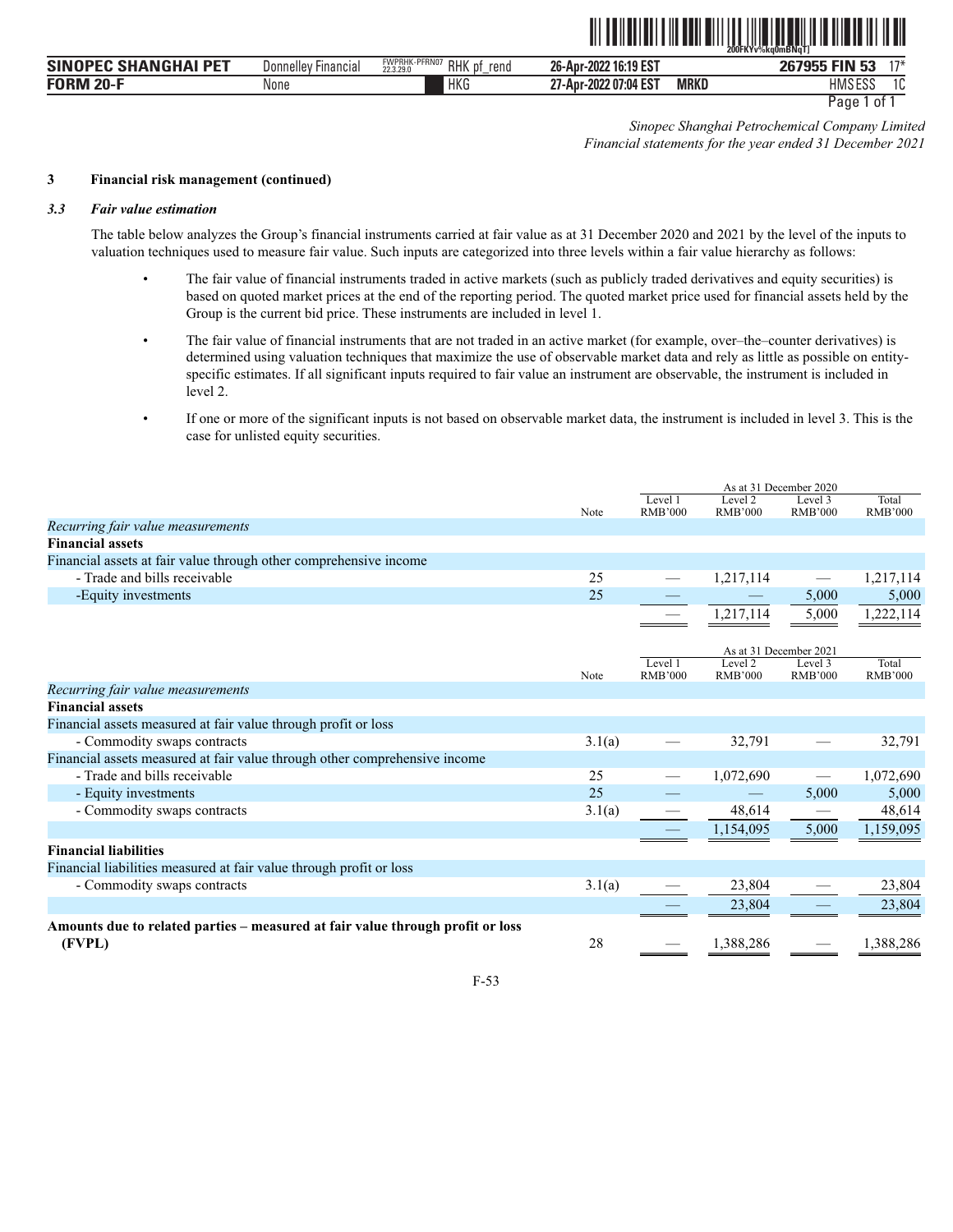|                      |                     |                                              |                       | 200FKYv%ka0mLPXzH      |  |
|----------------------|---------------------|----------------------------------------------|-----------------------|------------------------|--|
| Sinopec Shanghai Pet | Donnelley Financial | FWPRHK-PFRN07<br>RHK pf<br>rend<br>22,3,29.0 | 26-Apr-2022 16:19 EST | 267955 FIN 54          |  |
| <b>FORM 20-F</b>     | None                | <b>HKG</b>                                   | 27-Apr-2022 07:04 EST | HMS ESS<br><b>MRKD</b> |  |

Page 1 of 1

TIT TE ITELEFIZIT TITE EEN EITT TE IT IT IT DE EEN TEERE IT EEN IL EEN

## **3 Financial risk management (continued)**

## *3.3 Fair value estimation (continued)*

Valuation techniques and inputs used in Level 2 fair value measurements

The fair value of commodity swaps contract is the estimated amount that the Group would receive or pay to terminate the swap at the end of the reporting period, taking into account the current interest rates and the current creditworthiness of the swap counterparties.

The fair value of trade and bills receivable is estimated as the present value of the future cash flows, discounted at the market interest rates at the balance sheet date.

The fair value of amounts due to related parties is the estimated amount that the Group would settle the liability by returning certain quantity of crude oil at the end of the reporting period, referring to market price of the related crude oil. As at 31 December 2021, if market price of crude oil had risen/fallen by 10% while all other variables had been held constant, the Group's net profit would have decreased / increased by approximately RMB 89,787 thousand (2020: Nil).

During the year ended 31 December 2021, there were no transfers between Level 1 and Level 2, or transfers into or out of Level 3. The Group's policy is to recognize transfers between levels of fair value hierarchy as at the end of the reporting period in which they occur.

The following table presents the changes in level 3 items for the periods ended 31 December 2021:

|                        | Equity<br>investments<br>RMB'000 | Structured<br>deposits<br><b>RMB'000</b> | Total<br><b>RMB'000</b> |
|------------------------|----------------------------------|------------------------------------------|-------------------------|
| As at 31 December 2019 | 5,000                            | 3,318,407                                | 3,323,407               |
| Acquisitions           |                                  | 7,600,000                                | 7,600,000               |
| Disposals              |                                  | (10,900,000)                             | (10,900,000)            |
| Fair value change      |                                  | (18, 407)                                | (18, 407)               |
| As at 31 December 2020 | 5,000                            |                                          | 5,000                   |
| Acquisitions           |                                  | 8,150,000                                | 8.150.000               |
| Disposals              |                                  | (8,150,000)                              | (8,150,000)             |
| As at 31 December 2021 | 5,000                            |                                          | 5,000                   |

Financial assets and financial liabilities not measured at fair value mainly represent trade receivables, other receivables, amounts due from related parties excluded prepayments, trade payables, amounts due to related parties, other payables (except for the staff salaries and welfare payables and taxes payables), borrowings and short-term bonds. The carrying amounts of these financial assets and liabilities not measured at fair value are a reasonable approximation of their fair value.

# **4 Critical accounting judgement and estimates**

# *4.1 Critical accounting judgements in applying the Group's accounting policies*

In the process of applying the Group's accounting policies, management has made the following accounting judgement:

# *(a) Classification of financial assets*

The classification depends on the Group's business model for managing the financial assets and the contractual terms of the cash flows. The Group determines the business model for managing financial assets at the level of the financial asset portfolio. The factors considered include the way to evaluate and report the performance of financial assets to key management personnel, the risks affecting the performance of financial assets and their management methods, and the way for relevant business management personnel to obtain remuneration, etc.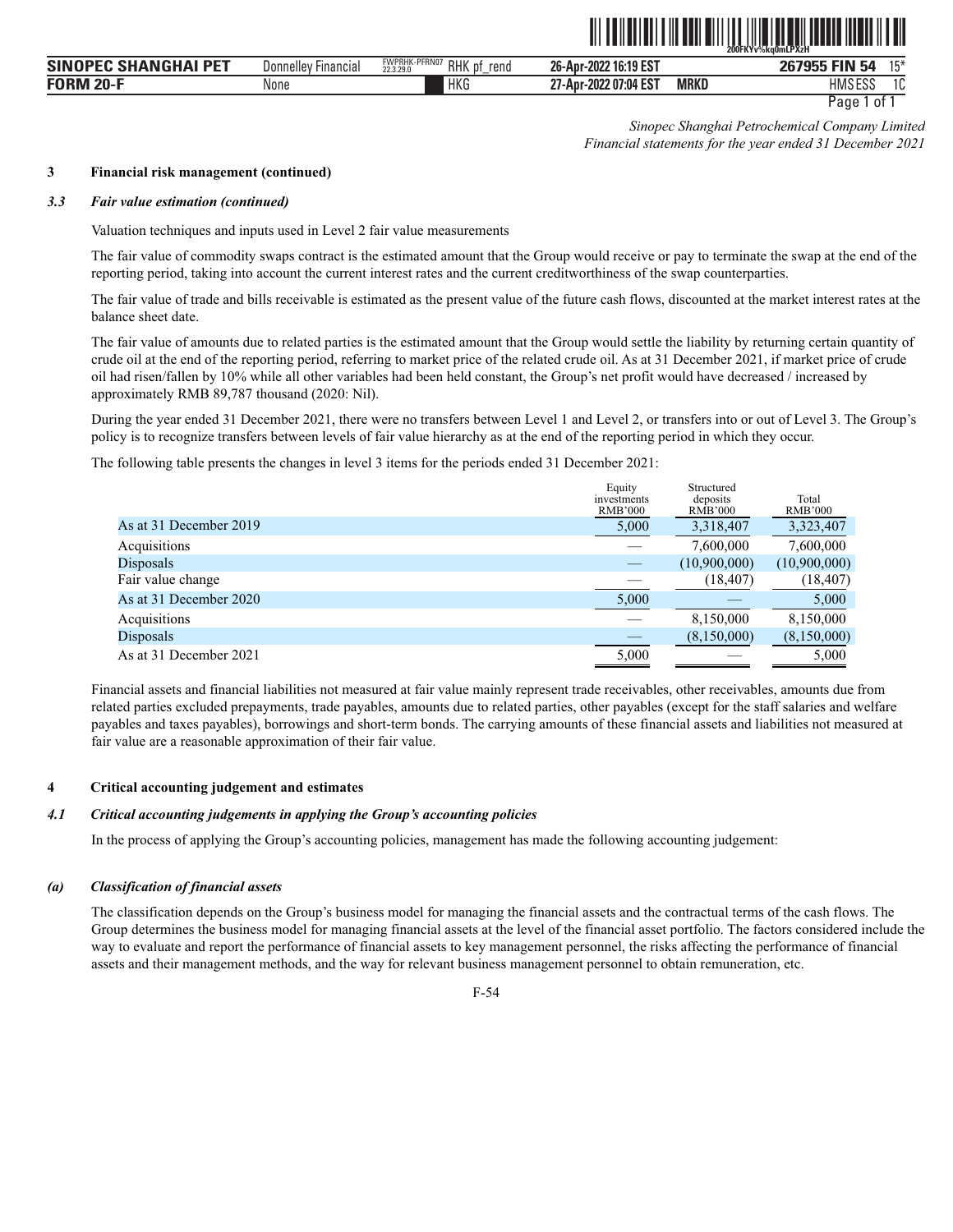| CINODEC CHANCHAI DET<br>ΉΔ | Financial<br>Donnel | -PFRN0<br><b>FWPRHK-</b><br>RHK<br>rend<br>рt<br>22.3.29.0 | 2022 16:19 EST<br>nr<br>26-Apr-<br>-202                        | - - - - - - -<br>ACJAFF      | $12*$<br>ט ו |
|----------------------------|---------------------|------------------------------------------------------------|----------------------------------------------------------------|------------------------------|--------------|
| $20-F$<br>FUBM             | None                | <b>HKG</b>                                                 | <b>MRKD</b><br>07:04 EST<br>$\sim$<br>הההר<br>!/-Anr-<br>"-70. | <b>IIMO FOO</b><br>HIVIƏ EƏƏ |              |
|                            |                     |                                                            |                                                                |                              |              |

*Sinopec Shanghai Petrochemical Company Limited Financial statements for the year ended 31 December 2021*

### **4 Critical accounting judgement and estimates (continued)**

### *4.1 Critical accounting judgements in applying the Group's accounting policies (continued)*

### *(a) Classification of financial assets (continued)*

When evaluating whether the contractual cash flow of financial assets is consistent with the basic lending arrangements, the Group has the following main judgments: whether the time distribution or amount of the principal may change in the duration due to prepayment and other reasons; whether the interest only includes the time value of money, credit risk, other basic lending risks and the consideration of cost and profit. For example, does the amount of prepayment only reflect the outstanding principal and the interest based on the outstanding principal, as well as the reasonable compensation paid for the early termination of the contract.

### *4.2 Sources of estimation uncertainty*

Significant sources of estimation uncertainty are as follows:

### *(a) Net realizable value ("NRV") of inventories*

As described in note 2.14, inventories are valued at the lower of cost and net realizable value. The net realizable value is determined based on the estimated selling prices in the ordinary course of business less the estimated costs to completion, and other costs necessary to make the sale. These estimates are based on the current market condition and historical experience of selling products of similar nature. It could change significantly as a result of competitor actions in response to changes in market conditions.

Management reassesses these estimations at the end of each reporting period to ensure inventory is shown at the lower of cost and net realizable value.

$$
F-55
$$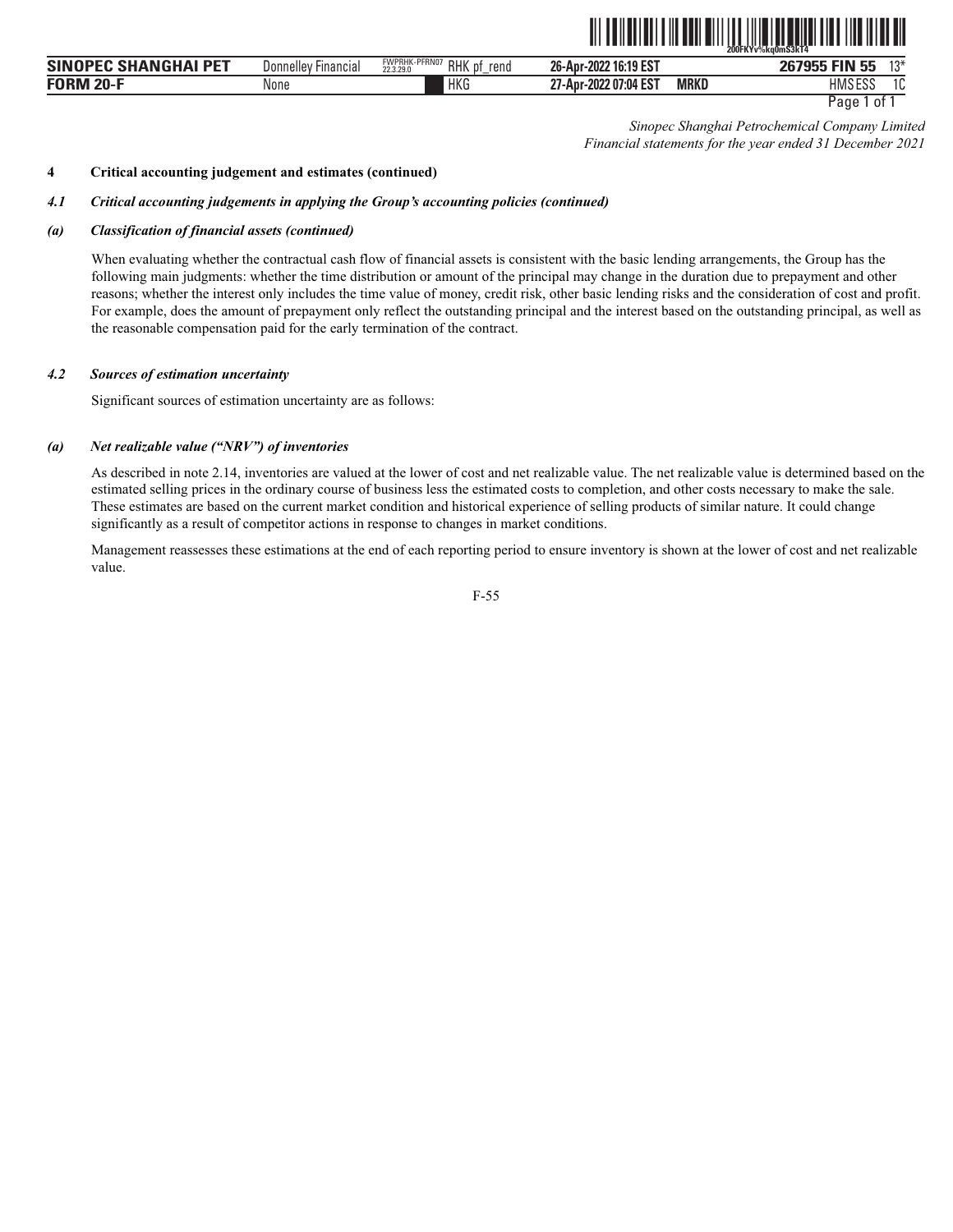|--|

| DEC CUANCUAI DET | Donnellev<br>·ınancıa | -PFRN07<br>RHK<br><b>FVVPRHK</b><br>rend<br>000000<br>22.3.29.0 | 16:19 EST<br>nr<br>nnnn<br>Zb-Apr-ZUZ                               | <b>FIBLES</b><br>ПV<br>- 1<br>JU | $12*$<br>   |
|------------------|-----------------------|-----------------------------------------------------------------|---------------------------------------------------------------------|----------------------------------|-------------|
| <b>FORM 20-F</b> | None                  | IUVC<br>nnu                                                     | <b>MRKD</b><br>$\sim$<br>7.04 FST<br>nnnn.<br>77-Anr-<br>- 20.<br>. | <b>HMSESS</b>                    | $\sim$<br>u |
|                  |                       |                                                                 |                                                                     |                                  |             |

*Sinopec Shanghai Petrochemical Company Limited Financial statements for the year ended 31 December 2021*

### **4 Critical accounting judgement and estimates (continued)**

### *4.2 Sources of estimation uncertainty (continued)*

### *(b) Impairments for non-current assets*

As discussed in note 2.12, at the end of each reporting period, the Group estimates the recoverable amount of an asset or a cash-generating unit ("CGU") (a portion of which related to certain production facilities), at the higher of its fair value less costs of disposal and its value in use, to determine the impairment losses. If circumstances indicate that the carrying amount of the asset or CGU may not be recoverable, the asset or CGU may be considered "impaired", and an impairment loss may be recognized.

The recoverable amount of assets or CGUs is the higher of the fair value less costs of disposal and value in use. As the fair value of certain assets or CGUs may not be publicly available, the Group uses all readily available information in determining an amount that is a reasonable approximation of recoverable amount, including estimates based on reasonable and supportable assumptions for projections of product sales and operating costs and discount rate. In particular, in determining the value in use of the Group's specific CGUs, significant judgements are required on the accounting estimates which are based on the assumptions relating to product sales growth rates, related costs growth rates and discount rate applied.

### *(c) Useful life and residual value of property, plant and equipment*

Property, plant and equipment, are depreciated on a straight-line basis over the estimated useful lives of the assets, after taking into account the estimated residual value. Management reviews the estimated useful lives and estimated residual value of the assets annually in order to determine the amount of depreciation expense to be recorded during any reporting period. The useful lives are based on the Group's historical experience with similar assets, taking into account anticipated technological changes. The depreciation expense for future periods is adjusted if there are significant changes from previous estimates.

### **5 Segment information and revenue**

### *5.1 Segment information*

The Group manages its business by divisions, which are organized by business lines. In view of the fact that the Company and its subsidiaries operate substantially all in the PRC, no geographical segment information is presented.

In a manner consistent with the way in which information is reported internally to the Group's chief operating decision maker, Board of Directors, for the purposes of resource allocation and performance assessment, the Group has identified the following five reportable segments. No operating segments have been aggregated to form the following reportable segments.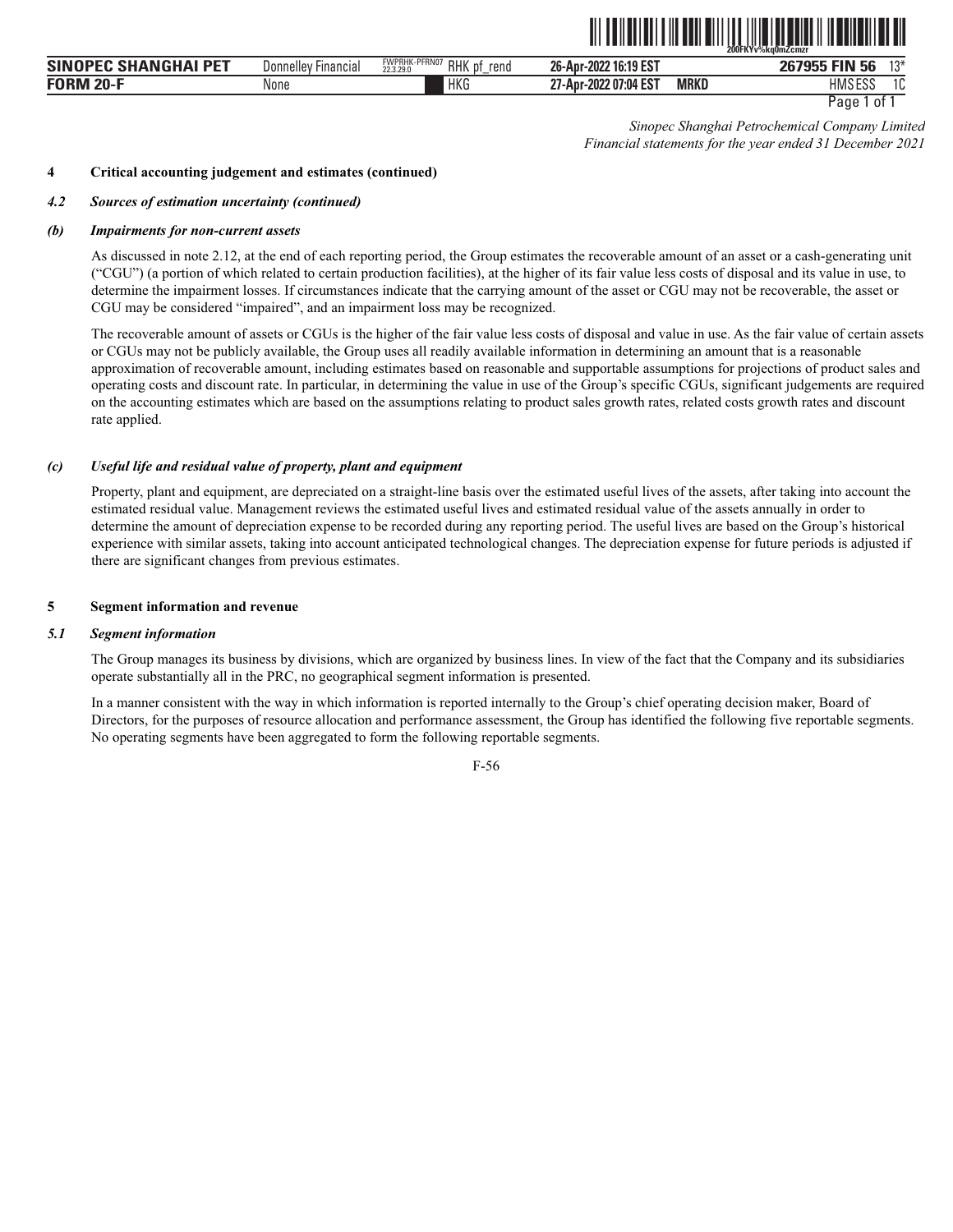| DEC CUANCUAL<br><b>DET</b> | -ınancıal<br>Donnellev | <b>DEDAIO</b><br><b>FWPRHK-</b><br><b>RHK</b><br>eno'<br><b>1111</b><br>22.3.29.0<br>- | 16:19 EST<br>26-Apr-2022<br>13 L J            | _______<br>---            | $12*$<br>ט ו |
|----------------------------|------------------------|----------------------------------------------------------------------------------------|-----------------------------------------------|---------------------------|--------------|
| FORM<br><b>20 L</b>        | None                   | HKG                                                                                    | MRKI<br><b>07:04 EST</b><br>2022<br>∕ I-Anr-∵ | $\mathbf{R}$<br>TIVIƏ EƏS |              |
|                            |                        |                                                                                        |                                               |                           |              |

*Sinopec Shanghai Petrochemical Company Limited Financial statements for the year ended 31 December 2021*

### **5 Segment information and revenue (continued)**

### *5.1 Segment information (continued)*

Segment results, assets and liabilities include items directly attributable to a segment as well as those that can be allocated on a reasonable basis. Unallocated items mainly comprise interests in associates and joint ventures, deferred tax assets, cash and cash equivalents, time deposits, and incomes relating to these assets (such as share of net profits of associates and joint ventures accounted for using the equity method and interest income), derivative financial assets, borrowings, short-term bonds and interest expenses, derivative financial liabilities, and deferred tax liabilities.

The Group principally operates in five operating segments: synthetic fibres, resins and plastics, intermediate petrochemicals, petroleum products and trading of petrochemical products. Synthetic fibres, resins and plastics, intermediate petrochemicals and petroleum products are produced through intermediate steps from the principal raw material of crude oil. The specific products of each segment are as follows:

- (i) The petroleum products segment is equipped with crude oil refinery facilities used to produce qualified refined gasoline, fuel, diesel oil, heavy oil and liquefied petroleum gas, and provide raw materials for the Group's downstream petrochemical processing facilities.
- (ii) The intermediate petrochemicals segment primarily produces p-xylene, benzene and ethylene oxide. The intermediate petrochemicals produced by the Group are both served as raw materials in the production of other petrochemicals, resins, plastics and synthetic fibres, and sold to external customers.
- (iii) The resins and plastics segment produces primarily polyester chips, polyethylene resins, polypropylene resins and PVA granules. The polyester chips are used to produce polyester fibres, coating and containers. Polyethylene resins and plastics are used to produce insulated cable, mulching films and moulded products such as housewares and toys. Polypropylene resins are used for films, sheets and moulded products such as housewares, toys, consumer electronics and automobile parts.
- (iv) The synthetic fibres segment produces primarily polyester, acrylic fibres and carbon fibres, which are mainly used in the textile and apparel industries.
- (v) The trading of petrochemical products segment is primarily engaged in importing and exporting of petrochemical products. The products are sourced from international and domestic suppliers.
- (vi) Other operating segments represent the operating segments that do not meet the quantitative threshold for determining reportable segments. These include investment property leasing, service provision and a variety of other commercial activities.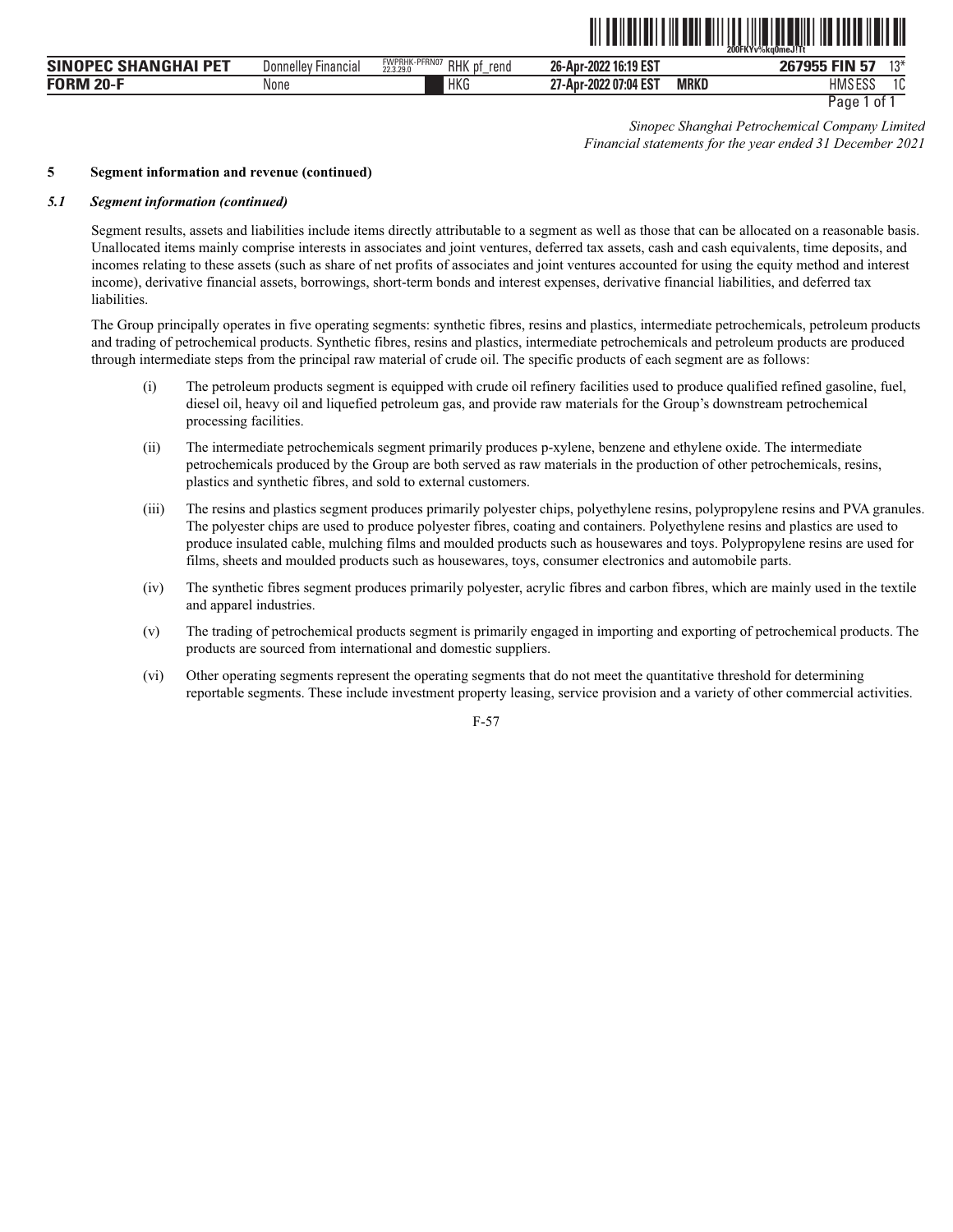| Financial statements for the year ended 31 December 2021 | Sinopec Shanghai Petrochemical Company Limited |
|----------------------------------------------------------|------------------------------------------------|
|                                                          |                                                |

### *5.1*Segment information (continued)  *Segment information (continued)*

| Segment result – profit/(loss) from<br>operations |                                                            | - Over time | - At a point in time | I iming of revenue recognition | Revenue from external customers   | Inter segment revenue | ctal segment revenue | 2019                                                                                          |
|---------------------------------------------------|------------------------------------------------------------|-------------|----------------------|--------------------------------|-----------------------------------|-----------------------|----------------------|-----------------------------------------------------------------------------------------------|
| $\frac{705,469}{2}$                               | 54,886,70.                                                 |             | 54,886,705           |                                | $\frac{(11,868,026)}{54,886,705}$ |                       | 66,754,731           | products<br>RMB'000<br>Petroleum                                                              |
| $\frac{413,914}{11}$                              | 10,511,143                                                 |             | 10,511,143           |                                | $\frac{(14,187,500)}{10,511,143}$ |                       |                      | petrochemicals<br>$\frac{\text{RMB}1000}{24,698,643}$<br>Intermediate                         |
| 401,454                                           | 10,163,71                                                  |             | 10,163,711           |                                | 10,163,711                        | $\frac{1}{(141,101)}$ |                      | plastics<br>RMB <sup>1000</sup><br>10,304,812<br>Resins and                                   |
| (540, 280)                                        | 2,200,229                                                  |             | 2,200,229            |                                | 2,200,229                         |                       | 2,200,229            | Synthetic fibres<br>RMB'000                                                                   |
| 53,214                                            | $\frac{21,695,864}{10,150}$<br>$\frac{10,150}{21,706,014}$ |             |                      |                                |                                   |                       |                      | Trading of<br>pretochemical<br>products<br>RNB1000<br>21,881,2100<br>21,706,014<br>21,706,014 |
| 286,80                                            | $\frac{801,865}{801,865}$                                  |             |                      |                                |                                   |                       |                      | No. 81<br>RVB 1902, 840<br>1, 502, 840<br>801, 865<br>801, 865                                |
| 1,320,57                                          | $\frac{100,259,517}{\frac{10,150}{100,269,667}}$           |             |                      |                                |                                   |                       |                      | Tetal<br>RMB <sup>1000</sup><br>127,342,466<br>100,269,667<br>100,269,667                     |

F-58

**SINOPEC SHANGHAI PET** Donnelley Financial **ENPRHK-PFRNO7** RHK pf\_rend 26-Apr-2022 16:19 EST 267955 FIN 58 **26-Apr-2022 16:19 EST** Donnelley Financial 22.3.29.0 RHK pf\_rend None 15\*

**FORM 20-F**

HKG **27-Apr-2022 07:04 EST MRKD** HMS ESS 1C Page 1 of 1

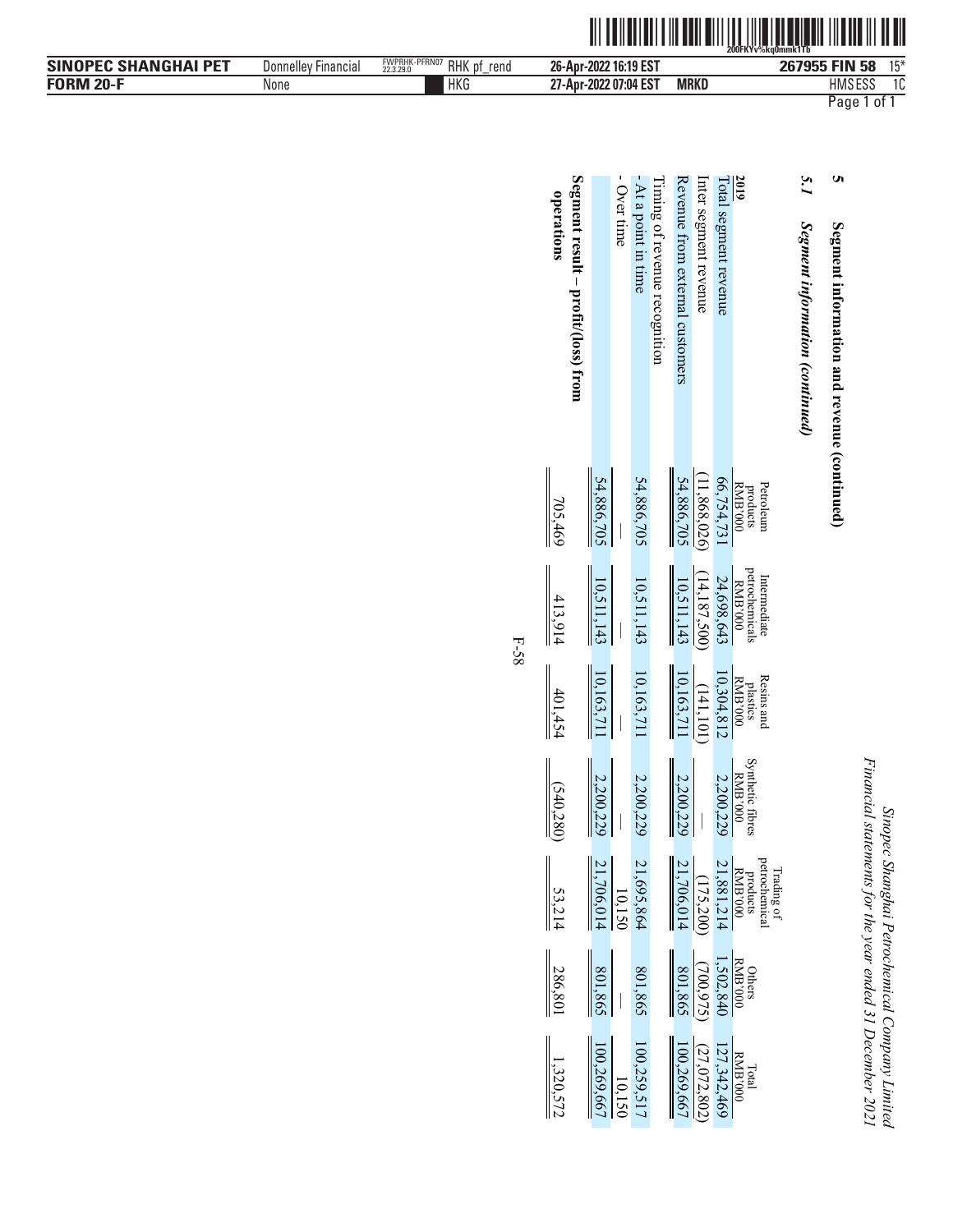| Financial statements for the year ended 31 December 2021 | Sinopec Shanghai Petrochemical Company Limited |
|----------------------------------------------------------|------------------------------------------------|
|                                                          |                                                |

### *5.1*Segment information (continued)  *Segment information (continued)*

| Segment result – (loss)/profit fron<br>operations |                                                         | - Over time | - At a point in time | Timing of revenue recognition | Revenue trom external customer.  | Inter segment revenue | Fotal segment revenue | 2020                                                                                            |
|---------------------------------------------------|---------------------------------------------------------|-------------|----------------------|-------------------------------|----------------------------------|-----------------------|-----------------------|-------------------------------------------------------------------------------------------------|
| (2.198, 705)                                      | 43,080,20                                               |             | 43,080,204           |                               | $\frac{(6,631,343)}{43,080,204}$ |                       |                       | products<br>$\frac{RMB'000}{49,711,547}$<br>Petroleum                                           |
| 581,597                                           | 8,251,252                                               |             | 8,251,252            |                               |                                  |                       |                       | percohemicals<br>$\frac{RNB00}{19,777,574}$<br>$\frac{(11,526,322)}{8,251,252}$<br>Intermediate |
| 1,262,029                                         | 9,475,887                                               |             | 9,475,887            |                               | $\frac{(101,057)}{9,475,887}$    |                       |                       | plastics<br>RMB <sup>1000</sup><br>9,576,944<br>Resins and                                      |
| (364,211)                                         | 1,480,57                                                |             | 1,480,57             |                               | 1,480,57                         |                       | 1,480,57              | Synthetic fibre<br>RMB'000                                                                      |
| 42,035                                            | 11,583,709<br>1,401<br>11,585,110                       |             |                      |                               |                                  |                       |                       | Trading of<br>percolemical<br>percolemics<br>RMB 1000<br>(438,634<br>11,585,110<br>11,585,110   |
| 211,01:                                           | $750,546$<br>750,546                                    |             |                      |                               |                                  |                       |                       | RMB <sup>1000</sup><br>1,583,236<br>1,583,236<br><u>750,546</u><br><u>750,546</u>               |
| (466,23)                                          | $\frac{74,622,174}{1,401}$<br>$\frac{1,401}{14,623,57}$ |             |                      |                               |                                  |                       |                       | $\frac{\text{Total}}{94,153,621}$<br>04,153,621<br>(19,530,046<br>74,623,575                    |

F-59

ˆ200FKYv%kq0mtbZT<Š **200FKYv%kq0mtbZT<**

| <b>SINOPEC SHANGHAI PET</b> | <b>Financial</b><br>Donnellev | FWPRHK-PFRN07<br>RHK<br>rend<br>DT<br>22.3.29.0 | 16:19 EST<br>26-Apr-2022        | $-$<br>-IN<br>ъч<br>JJ. | $10*$<br>10 |
|-----------------------------|-------------------------------|-------------------------------------------------|---------------------------------|-------------------------|-------------|
| <b>FORM 20-</b>             | None                          | <b>HKG</b>                                      | 27-Apr-2022 07:04 EST<br>$\sim$ | HMS ESS<br>MRKD         | . .         |
|                             |                               |                                                 |                                 |                         |             |

Page 1 of 1

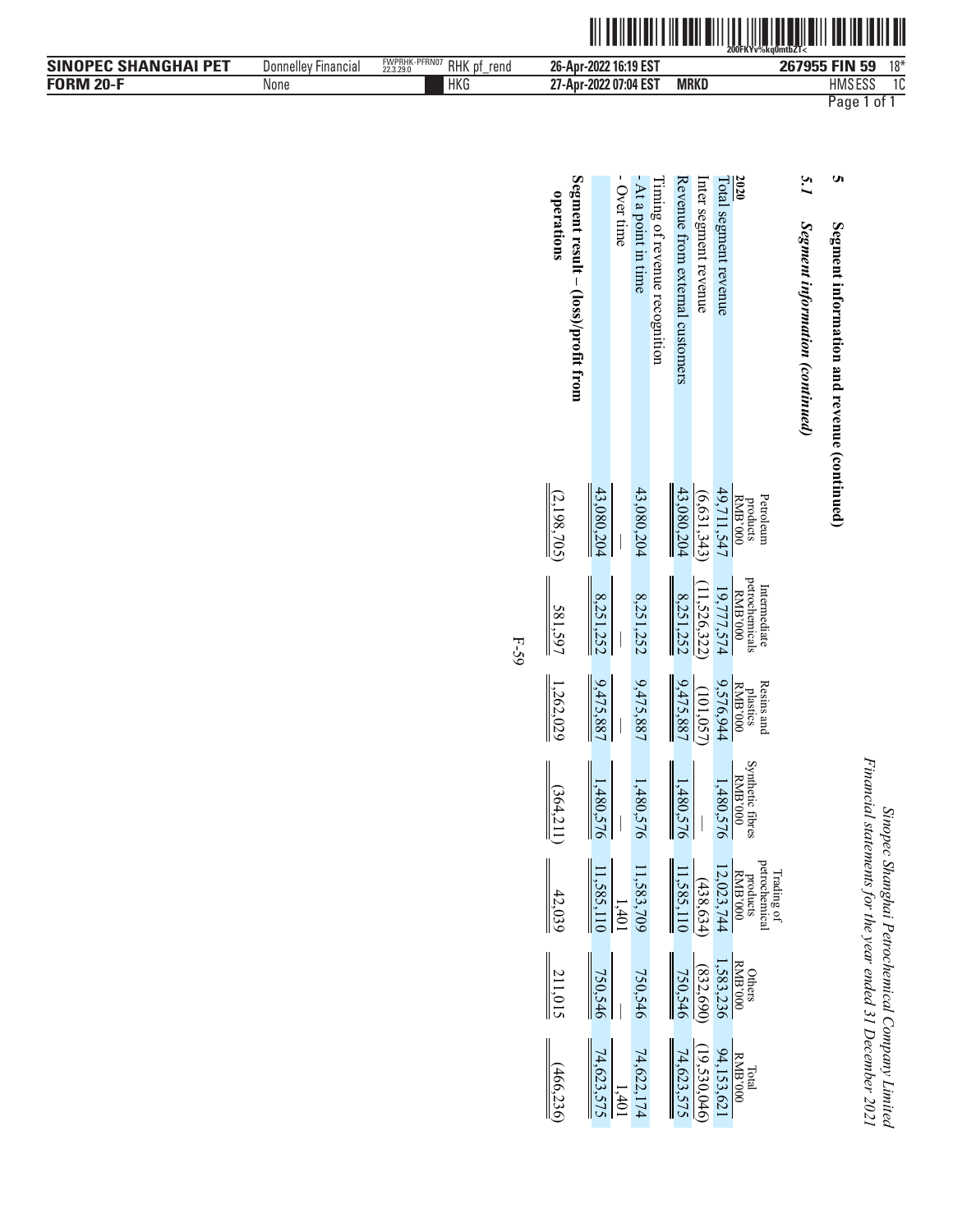| Financial statements for the year ended 31 December 2021 | Sinopec Shanghai Petrochemical Company Limited |
|----------------------------------------------------------|------------------------------------------------|
|                                                          |                                                |

### *5.1*Segment information (continued)  *Segment information (continued)*

| Segment result – profit/(loss) from<br>operations |                                    | Over time | - At a point in time | Timing of revenue recognition | Revenue from external customers   | Inter segment revenue             | <b>Cotal segment revenue</b> | 2021                                                                                       |
|---------------------------------------------------|------------------------------------|-----------|----------------------|-------------------------------|-----------------------------------|-----------------------------------|------------------------------|--------------------------------------------------------------------------------------------|
| $\frac{2,967,030}{2}$                             | 55,074,158                         |           | 55,074,158           |                               | 55,074,158                        | $\frac{10,454,529}{(10,454,529)}$ | 65,528,687                   | products<br>RMB'000<br>Petroleum                                                           |
| (635,155)                                         | 10,835,074                         |           | 10,835,074           |                               | $\frac{(15,619,770)}{10,835,074}$ |                                   |                              | petrochemicals<br>$\frac{\text{RMB}^2 000}{26,454,844}$<br>Intermediate                    |
| 52,21                                             | 10,006,030                         |           | 10,006,030           |                               | 10,006,030                        | (170,255)                         |                              | plastics<br>EMB'000<br>10,176,285<br>Resins and                                            |
| (854, 077)                                        | 1,380,998                          |           | 1,380,998            |                               | 1,380,998                         | (445)                             | 1,381,443                    | Synthetic fibres<br>RMB'000                                                                |
| 43,729                                            | 11,020,32:<br>39,810<br>11,060,133 |           |                      |                               |                                   |                                   |                              | Trading of<br>protoemical<br>products<br>RMB1000<br>11,060,133<br>11,060,133<br>11,060,133 |
| $\frac{(141,510)}{2}$                             | $\frac{842,099}{842,099}$          |           |                      |                               |                                   |                                   |                              | Noters<br>1,625,705<br>1,625,705<br>842,099<br>842,099                                     |
| $\frac{1,432,23}{1}$                              | $\frac{89,158,682}{39,819}$        |           |                      |                               |                                   |                                   |                              | Total<br>RMB <sup>1000</sup><br>118,139,886<br>28,198,492<br>89,198,492                    |

F-60

**▌▏▏▌▊▐▏▊▌▏▌▌▎▎▌▕▎▌▊▊▌▏█▎▏▏▏▏▌▌▌▕▕▏▏▒▌▌▊▌▌▌▌▌▌▌▌▌▌▌▌▌▌▌▌▌▌▌▌** 

**SINOPEC SHANGHAI PET** Donnelley Financial **ENPRHK-PFRNO7** RHK pf\_rend 26-Apr-2022 16:19 EST 267955 FIN 60 **FORM 20-F 26-Apr-2022 16:19 EST** HKG **27-Apr-2022 07:04 EST MRKD** HMS Donnelley Financial 22.3.29.0 RHK pf\_rend None 15\* ESS 1C

Page 1 of 1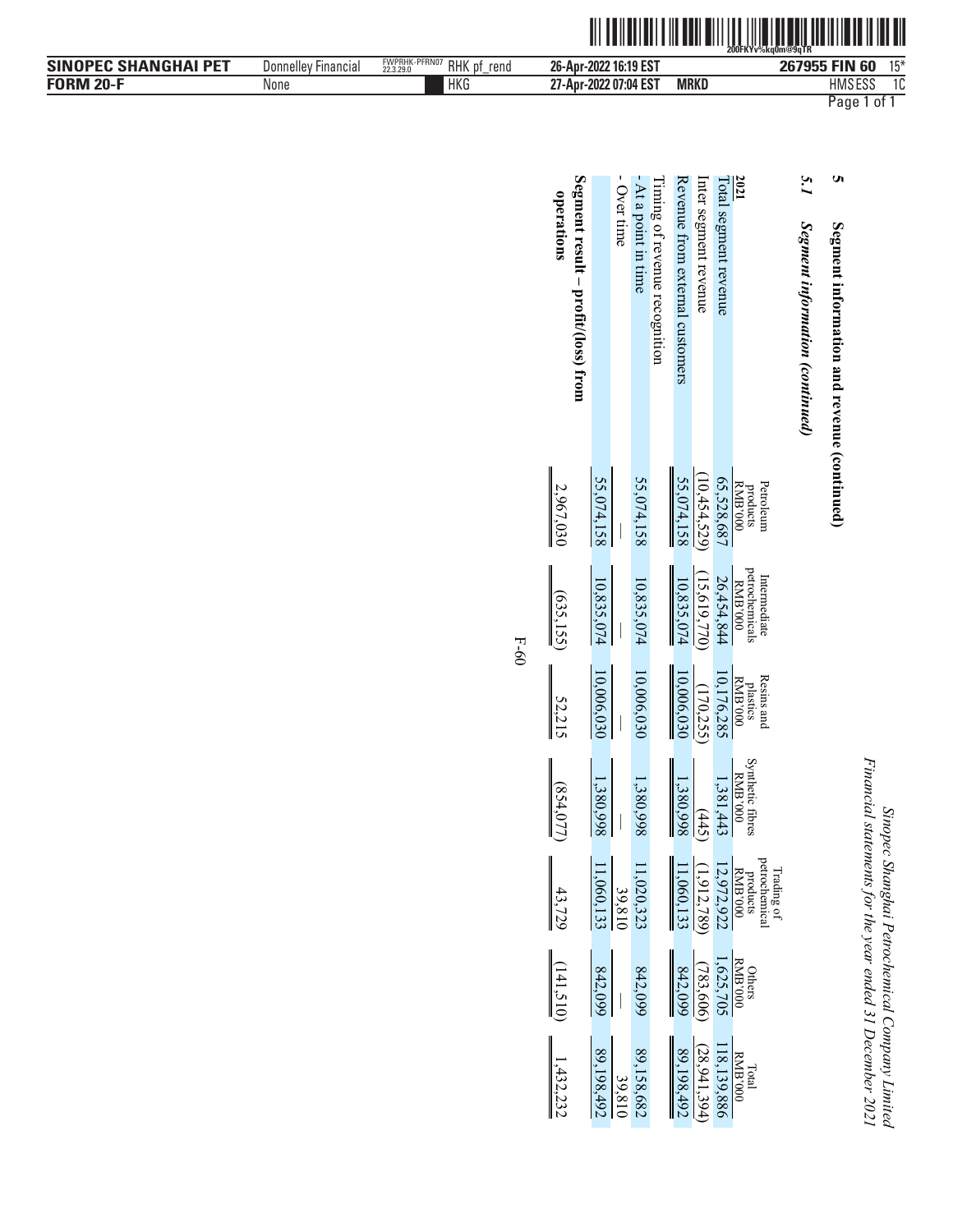| <b>PFT</b><br>SINOPFC SHANGHAL | Financia.<br>Donnelley | -PFRN07<br><b>FWPRHK</b><br>RHK<br>rend<br>n1<br>22.3.29.0<br>u | 16:19 EST<br>26-Apr-2022                | $12*$<br><b>FIBI 04</b><br>ACJAFF<br><i>i</i> uh.<br>. FIN.<br>∠u '<br>ט ו |
|--------------------------------|------------------------|-----------------------------------------------------------------|-----------------------------------------|----------------------------------------------------------------------------|
| <b>FORM</b><br>$120-F$         | None                   | HKG                                                             | mrkd<br>2 07:04 ES1<br>$-2022$<br>/-Apr | <b>HMSESS</b><br>$\sim$<br>שו                                              |
|                                |                        |                                                                 |                                         | . 1<br>- -                                                                 |

*Sinopec Shanghai Petrochemical Company Limited Financial statements for the year ended 31 December 2021*

### **5 Segment information and revenue (continued)**

### *5.1 Segment information (continued)*

|                                                                      | 2019           | 2020           | 2021           |
|----------------------------------------------------------------------|----------------|----------------|----------------|
|                                                                      | <b>RMB'000</b> | <b>RMB'000</b> | <b>RMB'000</b> |
| Segment result – profit/(loss) from operations                       |                |                |                |
| Petroleum products                                                   | 705,469        | (2,198,705)    | 2,967,030      |
| Intermediate petrochemicals                                          | 413,914        | 581,597        | (635, 155)     |
| Resins and plastics                                                  | 401,454        | 1,262,029      | 52,215         |
| Synthetic fibres                                                     | (540, 280)     | (364,211)      | (854,077)      |
| Trading of petrochemical products                                    | 53,214         | 42,039         | 43,729         |
| Others                                                               | 286,801        | 211,015        | (141, 510)     |
| <b>Profit/(loss)</b> from operations                                 | 1,320,572      | (466, 236)     | 1,432,232      |
| Finance income – net                                                 | 362,963        | 332,274        | 414,569        |
| Share of profit of investments accounted for using the equity method | 972,593        | 724,740        | 874,285        |
| <b>Profit before taxation</b>                                        | 2,656,128      | 590,778        | 2,721,086      |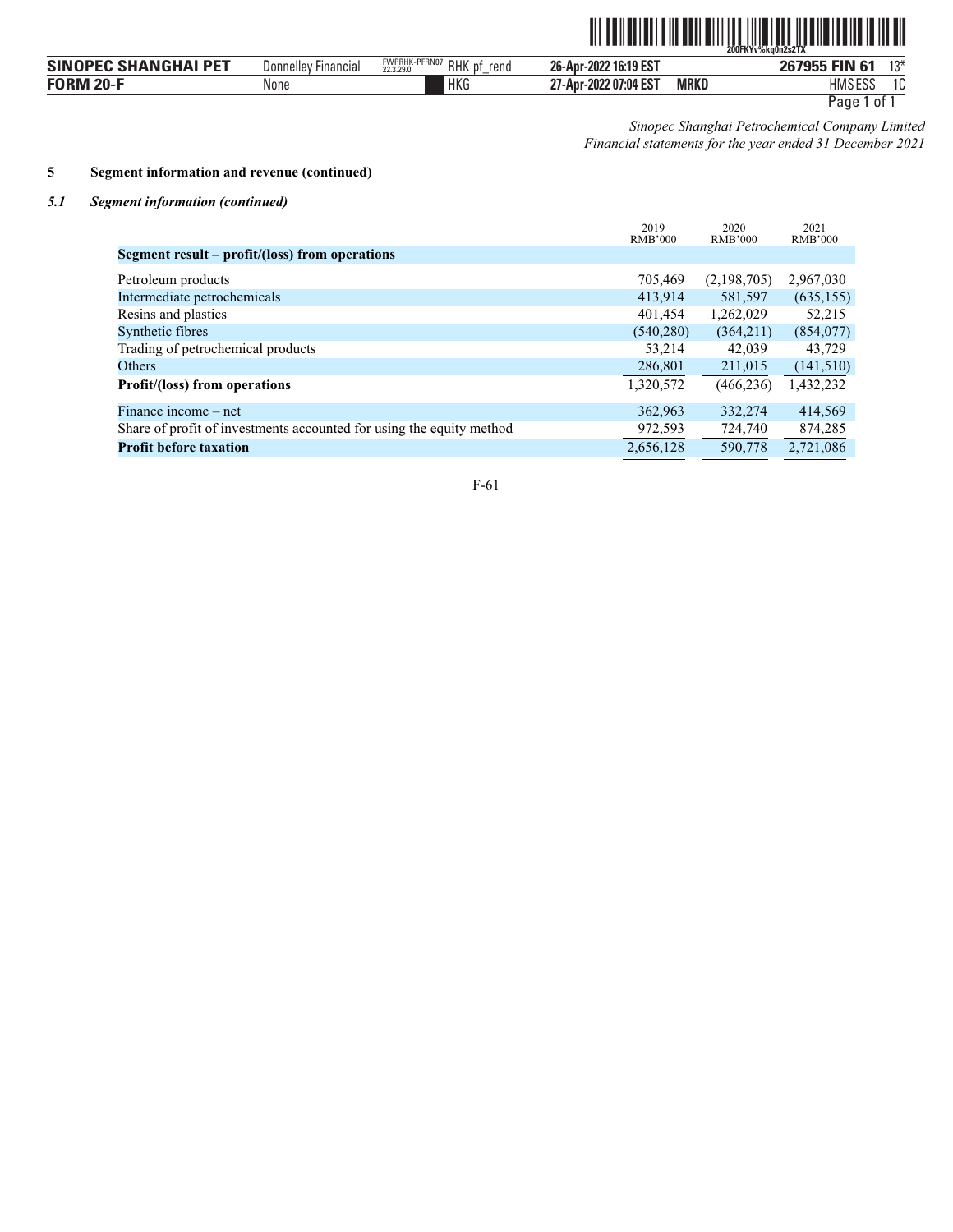| Financial statements for the year ended 31 December 2021 | Sinopec Shanghai Petrochemical Company Limited |
|----------------------------------------------------------|------------------------------------------------|
|                                                          |                                                |

### *5.1*Segment information (continued)  *Segment information (continued)*

## Other profit and loss disclosures **Other profit and loss disclosures**

|                                 | Others | Trading of petrochemical products | Resins and plastics<br>Synthetic fibres | Intermediate petrochemical.             | Petroleum products |                                                                                                                                                                            |
|---------------------------------|--------|-----------------------------------|-----------------------------------------|-----------------------------------------|--------------------|----------------------------------------------------------------------------------------------------------------------------------------------------------------------------|
| $\frac{(174,367)}{(1,838,788)}$ |        | (211)                             |                                         |                                         |                    | Depreciation<br>amortization<br>RNB1000<br>(972,688)<br>(497,469)<br>(48,589)<br>(68,589)<br>(68,589)                                                                      |
| $\frac{(427)}{2}$               |        |                                   |                                         |                                         |                    | Impairment<br>Ioss and<br>Ioss and<br>RMB'000<br>RMB'000<br>(478)<br>(478)<br>2019                                                                                         |
| $\frac{(70,178)}{2}$            |        |                                   |                                         |                                         |                    | Inventory<br>write-down<br>RMB <sup>1000</sup><br>(1671)<br>(1673)<br>(1673)<br>(18,844)<br>(48,844)                                                                       |
|                                 |        |                                   |                                         |                                         |                    | Depreciation<br>americation<br>RMB100<br>RMB100<br>(917,637<br>(19,938)<br>(19,827,139)<br>(1,827,139)<br>(1,827,139)<br>(1,827,139)                                       |
| $\frac{33,346}{23,346}$         |        |                                   |                                         | $\frac{(55,204)}{88,550}$               |                    | Impairment<br>loss and<br>credit loss<br>RMB'000<br>2020                                                                                                                   |
| (220, 888)                      | (106)  | (788)                             | (39,657                                 | $(138,537)$<br>$(15,418)$<br>$(26,382)$ |                    | Inventory<br>write-down<br>RMB 000                                                                                                                                         |
|                                 |        |                                   |                                         |                                         |                    | Depreciation<br>RMB <sup>1000</sup><br>RMB <sup>1000</sup><br>RMB1000<br>RMB1000<br>(1,965,708)<br>(1,965,708)<br><u>(1,965,708)</u><br><u>(1,965,708)</u>                 |
|                                 |        |                                   |                                         |                                         |                    | Implime<br>ISS 803<br>ISS 803<br>ISS 803<br>RIS 803<br>(197,632)<br>(197,369)<br>(17,369)<br>(17,369)<br>(17,369)<br>(17,369)<br>(17,3583)<br>(17,832)<br>(17,832)<br>2021 |
| (150, 883)                      |        |                                   |                                         |                                         |                    | Inventory<br>RMB <sup>1000</sup><br>(136,694)<br>(168)<br>(13,239)<br>(13,239)<br>(13,239)                                                                                 |

F-62

**FORM 20-F**

|                      |                            |                                           | <b>IIIIIII</b><br>III TIITIIT        | $\mathbb{E}[\ f\ ]$<br>IIIIII<br>$\mathbb{H}$<br>200FKYv%ka0nBsozD |
|----------------------|----------------------------|-------------------------------------------|--------------------------------------|--------------------------------------------------------------------|
| Sinopec Shanghai Pet | <b>Donnelley Financial</b> | FWPRHK-PFRN07<br>RHK pf rend<br>22.3.29.0 | 26-Apr-2022 16:19 EST                | 267955 FIN 62<br>$11*$                                             |
| <b>FORM 20-F</b>     | None                       | HKG                                       | <b>MRKD</b><br>27-Apr-2022 07:04 EST | <b>HMSESS</b><br>ΙU                                                |

HKG **27-Apr-2022 07:04 EST MRKD** HMS ESS 1C Page 1 of 1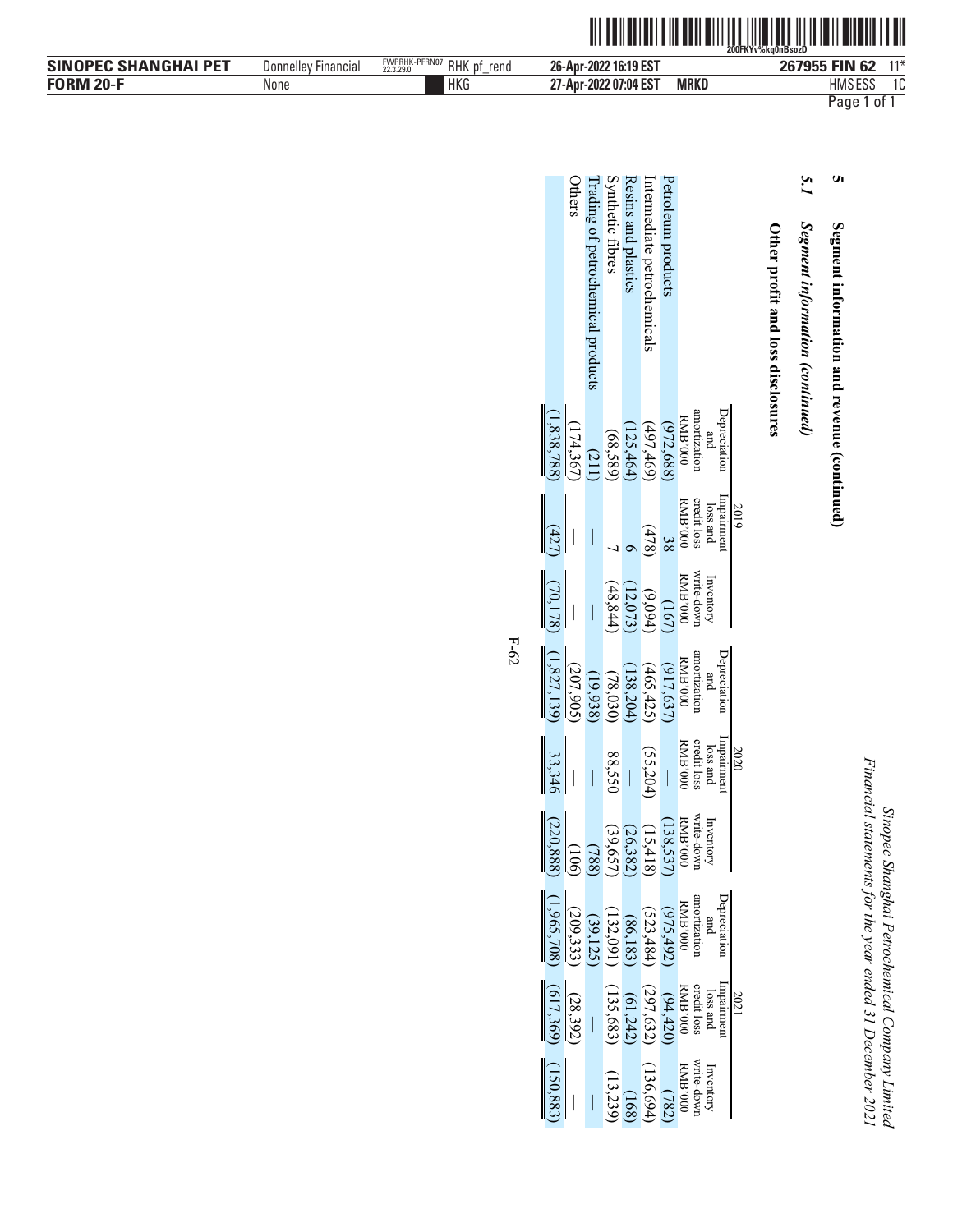

| <b>SINOPEC SHANGHAI PET</b> | Financial<br>Donnel' | -PFRN0<br><b>FWPRHK-</b><br><b>RHK</b><br>rend<br>рt<br>22.3.29.0 | -2022 16:19 EST<br>nr<br>26-Apr-<br>-7117     | $\sim$ FIBI 00 $\sim$<br>4.4.2<br><b>OCTOEE</b> |
|-----------------------------|----------------------|-------------------------------------------------------------------|-----------------------------------------------|-------------------------------------------------|
| $20-F$<br>FORM              | None                 | <b>HKG</b>                                                        | J7:04 EST<br>$\sim$<br>onno os<br>27-Apr-2022 | <b>IIMO FOO</b><br><b>MRKD</b><br><br>MMY F99   |
|                             |                      |                                                                   |                                               |                                                 |

*Sinopec Shanghai Petrochemical Company Limited Financial statements for the year ended 31 December 2021*

### **5 Segment information and revenue (continued)**

### *5.1 Segment information (continued)*

|                                                   | As at 31 December              |                                |
|---------------------------------------------------|--------------------------------|--------------------------------|
|                                                   | 2020                           | 2021                           |
|                                                   | Total assets<br><b>RMB'000</b> | Total assets<br><b>RMB'000</b> |
|                                                   |                                |                                |
| <b>Allocated assets</b>                           |                                |                                |
| Petroleum products                                | 11,344,760                     | 13, 317, 338                   |
| Intermediate petrochemicals                       | 3,176,092                      | 3,781,785                      |
| Resins and plastics                               | 1,654,920                      | 1,395,867                      |
| Synthetic fibres                                  | 986,391                        | 1,919,194                      |
| Trading of petrochemical products                 | 1,357,884                      | 1,348,751                      |
| Others                                            | 2,432,339                      | 2,700,327                      |
| Allocated assets                                  | 20,952,386                     | 24,463,262                     |
| <b>Unallocated assets</b>                         |                                |                                |
| Investments accounted for using the equity method | 5,387,834                      | 4,088,888                      |
| Cash and cash equivalents                         | 6,916,408                      | 5,112,010                      |
| Time deposits with banks                          | 11,092,283                     | 12,968,042                     |
| Deferred tax assets                               | 252,121                        | 184,143                        |
| Derivative financial assets                       |                                | 81,405                         |
| Others                                            | 18,098                         | 22,839                         |
| <b>Unallocated assets</b>                         | 23,666,744                     | 22,457,327                     |
| <b>Total assets</b>                               | 44,619,130                     | 46,920,589                     |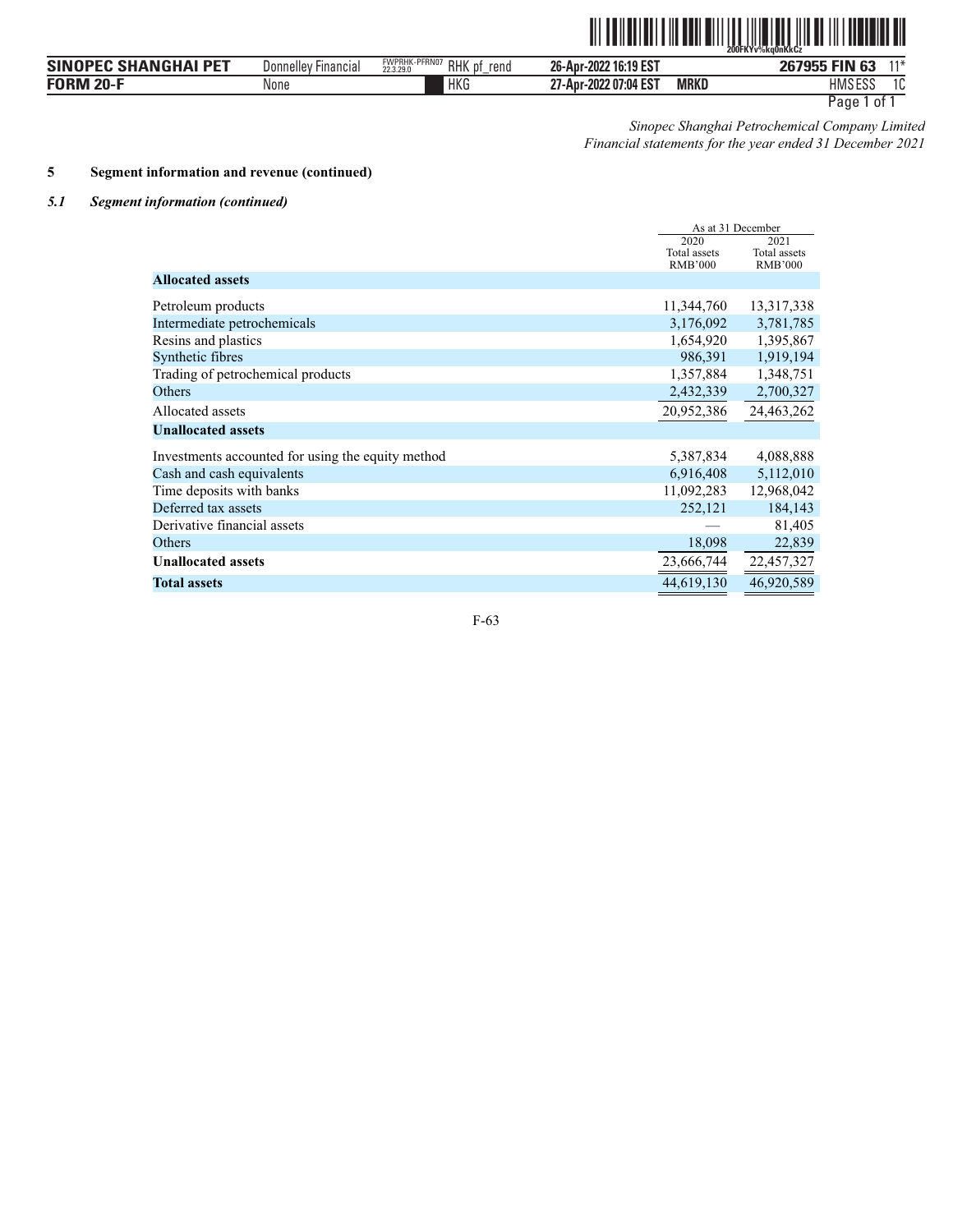| : SHANGHAI PFT    | <b>Financial</b><br>nellev<br>Jonr | -PFRN07<br><b>FWPRHK</b><br><b>RHK</b><br>rend<br>n1<br>22.3.29.0<br>u | 16:19 EST<br>$-2027$<br>Zb-Apr | .<br>$\sim$ $\sim$ $\sim$<br>$A$ $A$ $N$<br>64<br>FIN<br>7u<br>-0 |
|-------------------|------------------------------------|------------------------------------------------------------------------|--------------------------------|-------------------------------------------------------------------|
| $120 - F$<br>FUBM | None                               | HKG                                                                    | ? 07:04 ES1<br>-2027<br>/-Apr  | <b>HMSESS</b><br>mrkd<br>$\sim$<br>ιu                             |
|                   |                                    |                                                                        |                                |                                                                   |

*Sinopec Shanghai Petrochemical Company Limited Financial statements for the year ended 31 December 2021*

### **5 Segment information and revenue (continued)**

### *5.1 Segment information (continued)*

|                                   |                                     | As at 31 December        |
|-----------------------------------|-------------------------------------|--------------------------|
|                                   | 2020                                | 2021                     |
|                                   | Total liabilities<br><b>RMB'000</b> | <b>Total liabilities</b> |
|                                   |                                     | <b>RMB'000</b>           |
| <b>Allocated liabilities</b>      |                                     |                          |
| Petroleum products                | 6,669,419                           | 9,749,806                |
| Intermediate petrochemicals       | 1,267,313                           | 1,257,436                |
| Resins and plastics               | 1,233,286                           | 1,327,587                |
| Synthetic fibres                  | 209,621                             | 490,211                  |
| Trading of petrochemical products | 1,224,420                           | 1,257,750                |
| Others                            | 78,928                              | 112,876                  |
| Allocated liabilities             | 10,682,987                          | 14,195,666               |
| <b>Unallocated liabilities</b>    |                                     |                          |
| <b>Borrowings</b>                 | 1,548,000                           | 2,259,800                |
| Short-term bonds                  | 3,017,811                           |                          |
| Deferred tax liabilities          | 35,357                              | 33,344                   |
| Derivative financial liabilities  |                                     | 23,804                   |
| Others                            |                                     | 30,577                   |
| <b>Unallocated liabilities</b>    | 4,601,168                           | 2,347,525                |
| <b>Total liabilities</b>          | 15,284,155                          | 16,543,191               |

|                                                                                                                        | 2019<br><b>RMB'000</b> | 2020<br><b>RMB'000</b> | 2021<br><b>RMB'000</b> |
|------------------------------------------------------------------------------------------------------------------------|------------------------|------------------------|------------------------|
| Additions to property, plant and equipment, construction in progress,<br>right-of-use assets, other non-current assets |                        |                        |                        |
| Petroleum products                                                                                                     | 1,024,626              | 779,392                | 708,342                |
| Intermediate petrochemicals                                                                                            | 204,021                | 278,788                | 1,306,813              |
| Resins and plastics                                                                                                    | 74.633                 | 139,212                | 44.495                 |
| Synthetic fibres                                                                                                       | 294,515                | 496,125                | 1,748,868              |
| Trading of petrochemical products                                                                                      | 89                     | 378,292                | 71.917                 |
| Others                                                                                                                 | 103,418                | 222,080                | 234,023                |
|                                                                                                                        | 1,701,302              | 2,293,889              | 4.114.458              |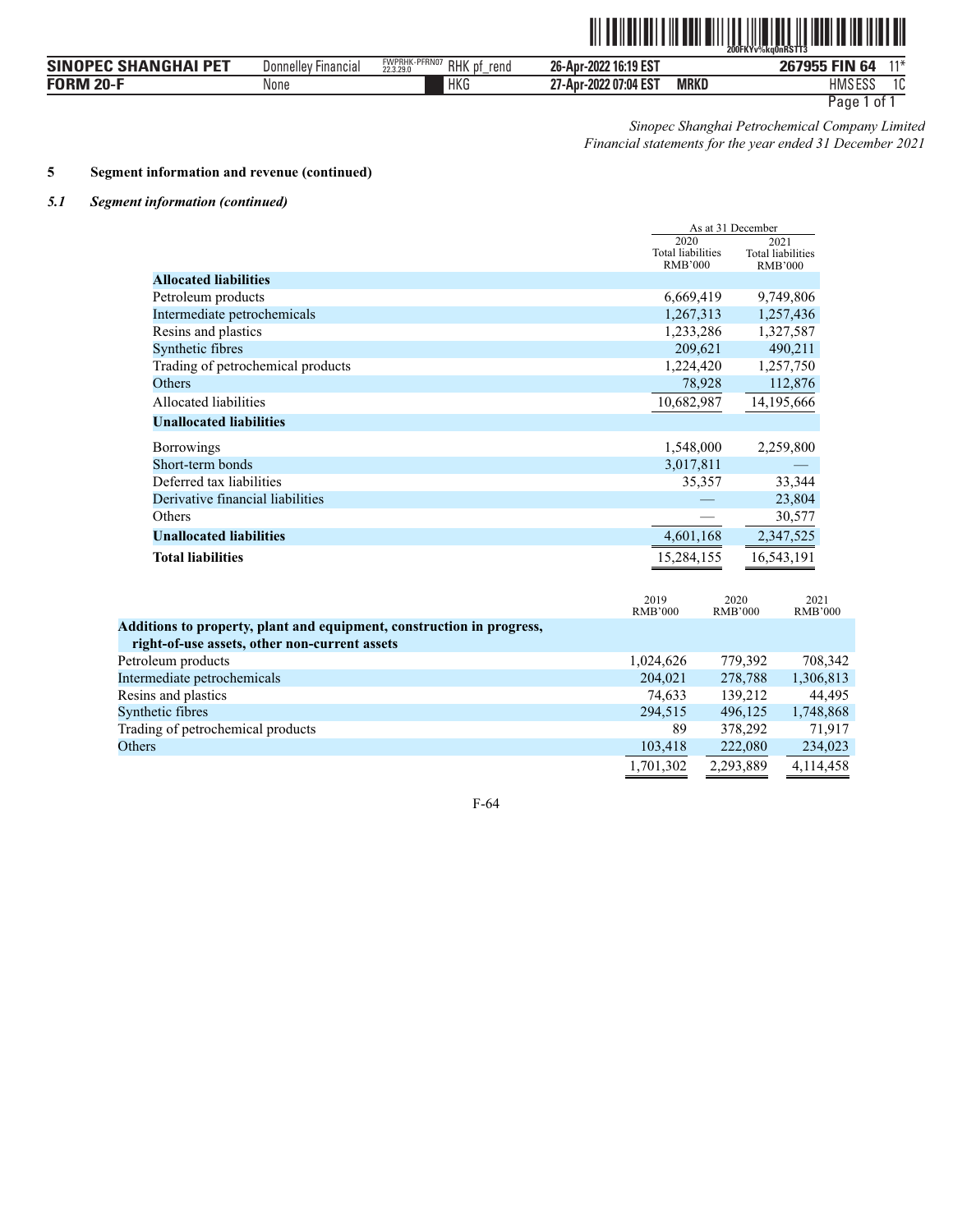

| <b>PFT</b><br>HAI<br>''ANI-<br>эн. | Financia.<br>Donnelley | FWPRHK-PFRN07<br><b>RHK</b><br>22.3.29.0 | 16:19 EST<br>26-Apr-2022<br>rend<br>n1 |             | $-$ FIRE OF<br>267955<br>FIN<br><br>ZO '<br>uj | $12*$        |
|------------------------------------|------------------------|------------------------------------------|----------------------------------------|-------------|------------------------------------------------|--------------|
| $20-F$<br><b>FORM</b>              | None                   | <b>HKG</b>                               | 207:04 EST<br>202z<br>'/-Apr           | <b>MRKD</b> | <b>HMSESS</b>                                  | $\sim$<br>טו |
|                                    |                        |                                          |                                        |             |                                                |              |

*Sinopec Shanghai Petrochemical Company Limited Financial statements for the year ended 31 December 2021*

### **5 Segment information and revenue (continued)**

### *5.2 Revenue*

The Group's revenue from external customers are substantially all within Mainland China in 2019, 2020 and 2021. As at 31 December 2020 and 31 December 2021, assets are also substantially all within Mainland China.

Revenue of approximate RMB59,766,489 thousand (2019: RMB42,657,975 thousand, 2020: RMB38,651,385 thousand) are derived from a single customer. These revenues are attributable to the petroleum products and others segments.

Details of concentrations of credit risk arising from these customers are set out in note 3.1(c).

### **6 Other operating income**

|                                                  | 2019<br><b>RMB'000</b> | 2020<br><b>RMB'000</b> | 2021<br><b>RMB'000</b> |
|--------------------------------------------------|------------------------|------------------------|------------------------|
| Government grants (a)                            | 69.678                 | 61.296                 | 35,944                 |
| Rental income from investment property (note 17) | 76.381                 | 81,608                 | 81.923                 |
| Others                                           | 4,655                  | 5.772                  | 7,438                  |
|                                                  | 150.714                | 148.676                | 125,305                |

### *(a) Government grants*

Grants related to R&D, other tax refund and subsidies are included in the government grants line item. There are no unfulfilled conditions or other contingencies attaching to these grants.

### **7 Other operating expenses**

|                                                | 2019<br>RMB'000 | 2020<br>RMB'000 | 2021<br>RMB'000 |
|------------------------------------------------|-----------------|-----------------|-----------------|
| Cost related to lease of investment properties | (16.199)        | (15.625)        | (13, 439)       |
| Others                                         | (5, 726)        | (9.061)         | (31,273)        |
|                                                | (21.925)        | (24.686)        | (44.712)        |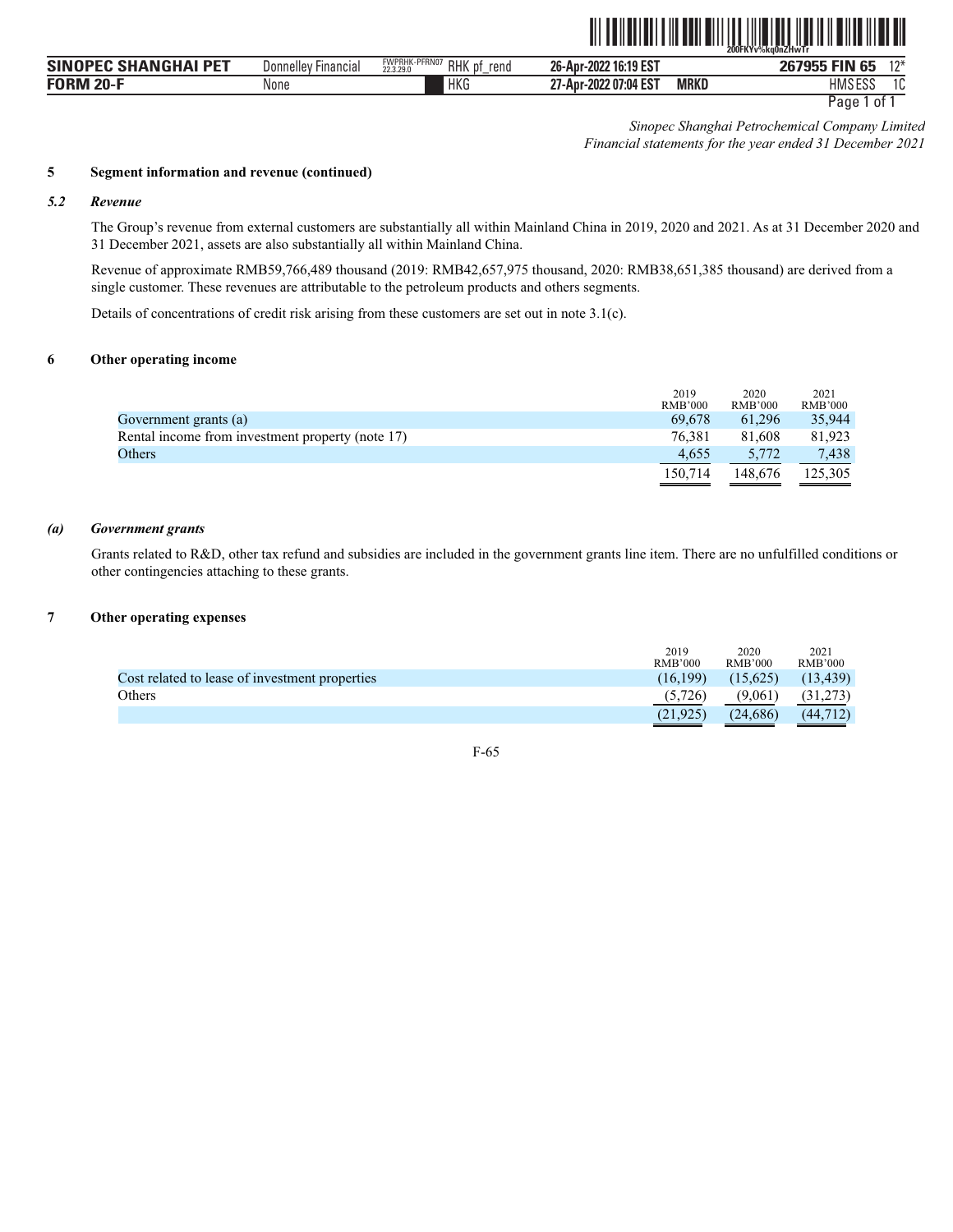

| <b>SINOPEC SHANGHAI</b><br><b>DET</b> | `Financial<br>Donnelley | -PFRN0<br><b>FWPRHK-F</b><br><b>RHK</b><br>rend<br>DŤ<br>22.3.29.0 | 16:19 EST<br>26-Apr-<br>-2021               | FIBI CO.<br>$12*$<br>/uh!<br>FIN<br>bb<br>-u<br>u |
|---------------------------------------|-------------------------|--------------------------------------------------------------------|---------------------------------------------|---------------------------------------------------|
| <b>FORM 20-F</b>                      | None                    | HKG                                                                | <b>MRKD</b><br>2 07:04 EST<br>.202<br>7-Anr | HMS ESS<br>0C                                     |
|                                       |                         |                                                                    |                                             | . 1<br>- -                                        |

*Sinopec Shanghai Petrochemical Company Limited Financial statements for the year ended 31 December 2021*

### **8 Other gains – net**

|                                                                                      | 2019<br>RMB'000 | 2020<br><b>RMB'000</b> | 2021<br><b>RMB'000</b> |
|--------------------------------------------------------------------------------------|-----------------|------------------------|------------------------|
| Net gains /(losses) on disposal of property, plant and equipment and other long-term |                 |                        |                        |
| assets                                                                               | 158,551         | (1,212)                | 48,671                 |
| Gains from structured deposits (note a)                                              | 85,444          | 114,283                | 97,921                 |
| Net losses on foreign exchange option contracts                                      | (12,315)        | (376)                  | (151)                  |
| Net gains on commodity swaps contracts not qualified for hedging accounting          |                 |                        | 18,997                 |
| Losses from disposal of a subsidiary                                                 | (60, 951)       |                        |                        |
| Impairment losses for investment in an associate                                     |                 |                        | (28, 392)              |
| Net foreign exchange gains / (losses)                                                | 2,648           | 12,248                 | (1,861)                |
| Losses on sale of FVOCI                                                              | (19,513)        | (9,513)                | (4,685)                |
| Net losses on disposal of inventory                                                  |                 |                        | (19)                   |
|                                                                                      | 153,864         | 115,430                | 130,481                |

### *(a) Gains from structured deposits*

Structured deposits are financial products issued by banks, return of which are linked to the performance of the embedded index, like foreign exchange rate, interest rate and etc..

### **9 Finance income and expenses**

|                                                                                                  | 2019<br><b>RMB'000</b> | 2020<br><b>RMB'000</b> | 2021<br><b>RMB'000</b> |
|--------------------------------------------------------------------------------------------------|------------------------|------------------------|------------------------|
| Interest income from time deposits with maturity more than 3 months                              | 398,176                | 339,595                | 424,696                |
| Interest income from time deposits with maturity less than 3 months                              |                        | 83,812                 | 71,402                 |
| Others                                                                                           | 18,571                 | 7,821                  | 12,657                 |
| <b>Finance income</b>                                                                            | 416,747                | 431,228                | 508,755                |
| Interest and finance charges paid/payable for lease liabilities and financial liabilities not at |                        |                        |                        |
| fair value through profit or loss                                                                | (59,378)               | (101, 732)             | (106, 827)             |
| Less: interest expense capitalized into construction in progress                                 | 5,594                  | 8,292                  | 12,641                 |
| Net interest expenses                                                                            | (53, 784)              | (93, 440)              | (94, 186)              |
| Net foreign exchange losses                                                                      |                        | (5,514)                |                        |
| <b>Finance expenses</b>                                                                          | (53, 784)              | (98, 954)              | (94, 186)              |
| Finance income – net                                                                             | 362,963                | 332,274                | 414,569                |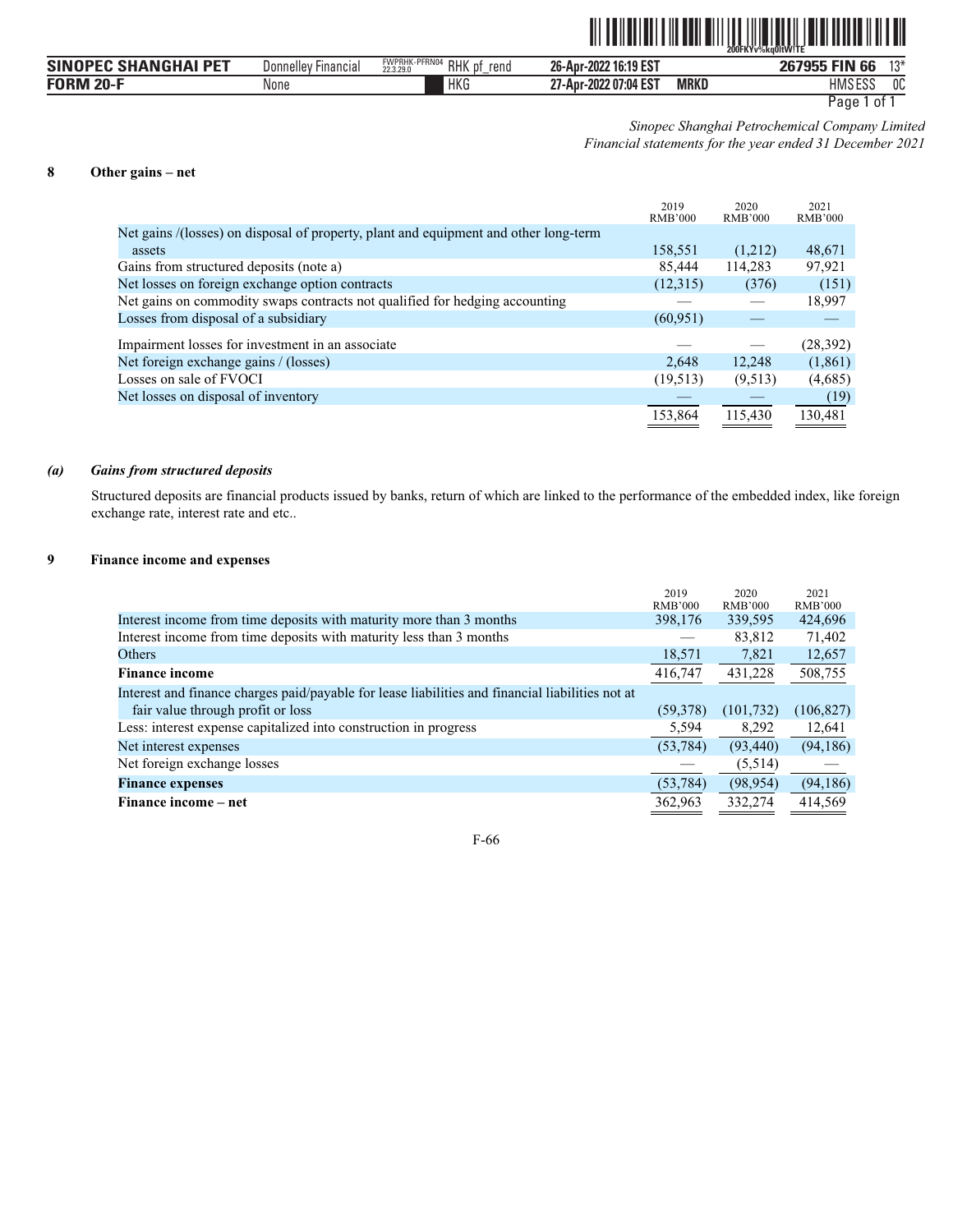| <b>SINOPEC SHANGHAI PET</b> | Financial<br>mellev<br>Donn | -PFRN0<br><b>FWPRHK</b><br><b>RHK</b><br>rend<br>n+<br>22.3.29.0 | 26-Apr-2022 16:19 EST          |             | ---- --<br>$11*$<br>267955<br>FIN<br>ZU. |
|-----------------------------|-----------------------------|------------------------------------------------------------------|--------------------------------|-------------|------------------------------------------|
| <b>FORM 20-F</b>            | None                        | HKG                                                              | ? 07:04 ES1<br>$-202$<br>/-Apr | <b>MRKD</b> | <b>HMSESS</b><br>0C                      |
|                             |                             |                                                                  |                                |             | - -                                      |

Page 1 of 1

### **10 Expense by nature**

|                                                                            | 2019<br>RMB'000 | 2020<br><b>RMB'000</b> | 2021<br><b>RMB'000</b> |
|----------------------------------------------------------------------------|-----------------|------------------------|------------------------|
| Cost of raw materials                                                      | 57, 101, 961    | 42,082,307             | 54,457,558             |
| Cost of trading products                                                   | 21,566,364      | 11,467,420             | 10,929,127             |
| Employee benefit expenses (note 11)                                        | 3,147,372       | 3,143,219              | 3,456,765              |
| Depreciation and amortization:                                             |                 |                        |                        |
| Property, plant and equipment (note 16)                                    | 1,507,804       | 1,553,039              | 1,621,459              |
| Investment properties (note 17)                                            | 14,694          | 15,184                 | 15,325                 |
| Other non-current assets (note 14)                                         | 214,292         | 226,263                | 294,617                |
| Right-of-use assets (note 15)                                              | 101,998         | 32,653                 | 34,307                 |
| Repairs and maintenance expenses                                           | 1,089,829       | 1,060,624              | 1,587,955              |
| Changes of work in progress and finished goods                             | 446,779         | 862,652                | (235, 402)             |
| Transportation costs                                                       | 297,416         | 274,002                | 238,405                |
| Inventory write-down (note 21)                                             | 70,178          | 220,888                | 150,883                |
| External processing fee                                                    | 215,288         | 215,467                | 213,691                |
| Commission expense (note 33)                                               | 125,641         | 104,598                | 110,552                |
| Impairment loss of property, plant and equipment (note 16)                 | 486             | 87,570                 | 587,622                |
| Impairment loss of investments accounted for using equity method (note 20) |                 |                        | 28,392                 |
| Auditors' remuneration – audit services                                    | 7,800           | 7,800                  | 6,837                  |
| Expenses relating to short-term leases                                     | 2,961           | 3,731                  | 6,938                  |

### **11 Employee benefit expenses**

|                                | 2019           | 2020      | 2021      |
|--------------------------------|----------------|-----------|-----------|
|                                | <b>RMB'000</b> | RMB'000   | RMB'000   |
| Wages and salaries             | 1.931.121      | 2.009.645 | 2.142.959 |
| Social welfare costs           | 782.789        | 714.484   | 861,375   |
| Others                         | 433.462        | 419.090   | 452.431   |
| Total employee benefit expense | 3.147.372      | 3.143.219 | 3.456.765 |

### *(a) Five highest paid individuals*

For the years ended 31 December 2019, 2020 and 2021, all 5 individuals with the highest emoluments are directors and supervisors whose emoluments are disclosed in note 38.

*(b)* Employees of the Group's subsidiaries in the PRC are required to participate in a defined contribution retirement scheme administered and operated by the local municipal government. The Group's subsidiaries in the PRC contribute funds which are calculated on certain percentages of the average employee salary as stipulated by the local municipal government to the scheme to fund the retirement benefits of the employees.

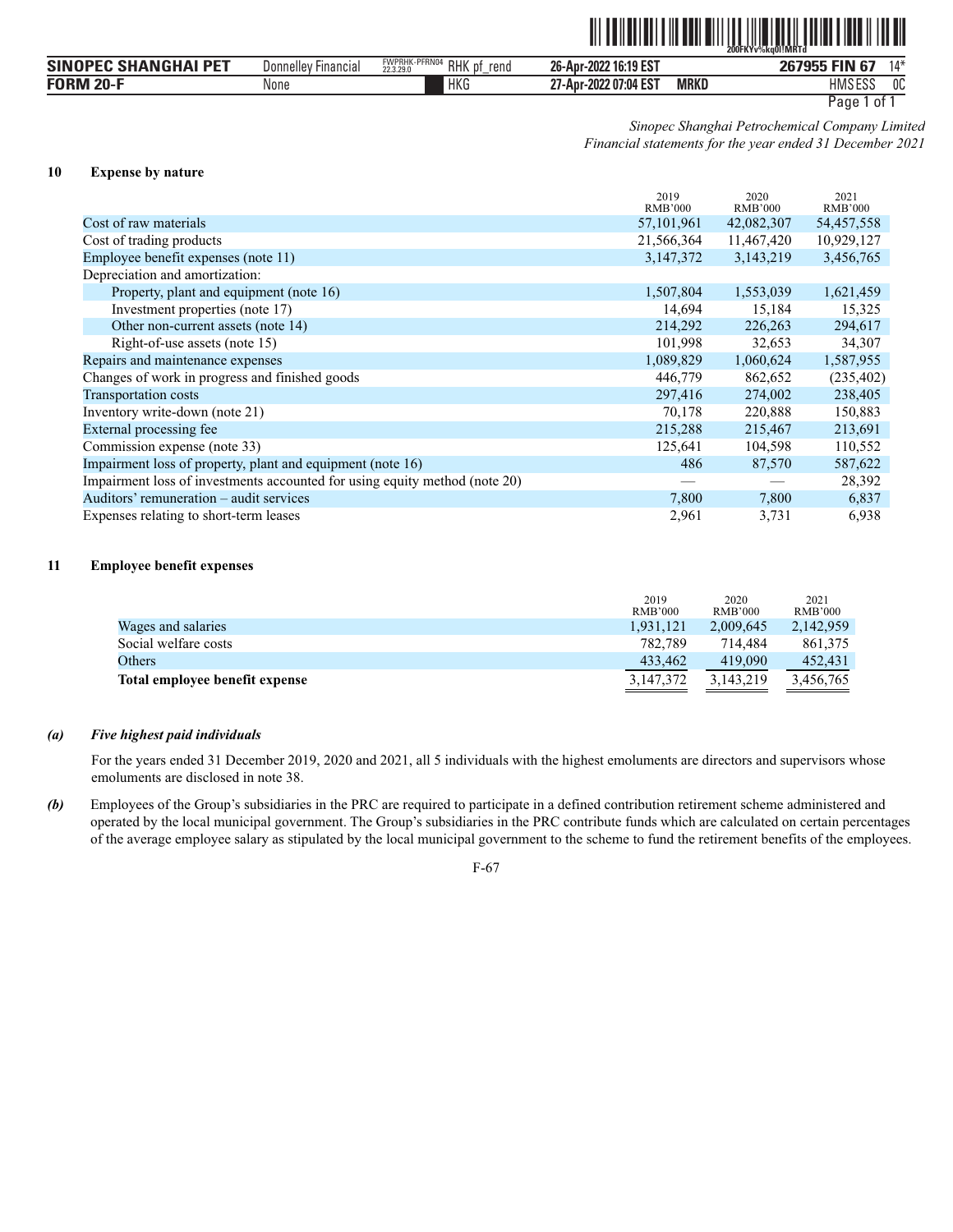| <b>SINOPEC SHANGHAI</b><br><b>DET</b> | Financial<br>Donne | -PFRN0<br><b>FWPRHK</b><br><b>RHK</b><br>rena<br>n1<br>22.3.29.0 | <b>16:19 EST</b><br>26-Apr-2022                | ----<br><b>CO</b><br>$14*$<br>ACJAFF<br>.ba<br>'IN |
|---------------------------------------|--------------------|------------------------------------------------------------------|------------------------------------------------|----------------------------------------------------|
| <b>FORM 20-F</b>                      | None               | <b>HKG</b>                                                       | <b>MRKD</b><br>207:04 ES1<br>$-2022$<br>:/-Apr | <b>HMSESS</b><br>$\sim$<br>υu                      |
|                                       |                    |                                                                  |                                                |                                                    |

Page 1 of 1

### **11 Employee benefit expenses (continued)**

In addition, the Group provides a supplementary retirement plan for its staff at rates not exceeding 8% of the salaries. The Group has no other material obligation for the payment of pension benefits associated with these plans beyond the annual contributions described above.

For the year ended 31 December 2021, the Group's total contributions to defined contribution retirement plans was RMB 431,818 thousand. (2019: RMB 383,698 thousand, 2020: RMB 342,073 thousand)

*(c)* As at 31 December 2019, 31 December 2020 and 31 December 2021, there was no material outstanding contribution to the above defined contribution retirement plans.

### **12 Income tax (expenses)/ benefits**

|                                 | 2019<br>RMB'000 | 2020<br>RMB'000 | 2021<br>RMB'000 |
|---------------------------------|-----------------|-----------------|-----------------|
| Current income tax              | (460, 720)      | (37.027)        | (590.668)       |
| Deferred taxation               | 31.757          | 102.647         | (53.812)        |
| Income tax (expenses)/ benefits | (428.963)       | 65.620          | (644.480)       |

A reconciliation of the expected income tax calculated at the applicable tax rate and profit before taxation, with the actual income tax is as follows:

|                                                                                      |            | Year ended 31 December |                |
|--------------------------------------------------------------------------------------|------------|------------------------|----------------|
|                                                                                      | 2019       | 2020                   | 2021           |
|                                                                                      | RMB'000    | <b>RMB'000</b>         | <b>RMB'000</b> |
| Profit before income tax                                                             | 2,656,128  | 590,778                | 2,721,086      |
| Expected PRC income tax at the statutory tax rate of 25%                             | (664, 032) | (147,695)              | (680, 272)     |
| Tax effect of share of profit of investments accounted for using the equity method   | 239,562    | 178,685                | 214,750        |
| Tax effect of other non-taxable income                                               | 7,459      | 54,379                 | 10,782         |
| Tax effect of additional deductions for R&D expenses                                 | 7,500      | 11,863                 | 12,168         |
| Tax effect of non-deductible loss, expenses and costs                                | (42,906)   | (51, 543)              | (185, 945)     |
| True up for final settlement of enterprise income taxes in respect of previous years | 2,618      | 9,188                  |                |
| Tax losses for which no deferred income tax asset was recognized                     | (9,578)    | (2,821)                | (21, 225)      |
| Utilization of previously unrecognized tax losses                                    | 30,414     | 13,564                 | 157            |
| Tax effect of additional deduction for purchasing environmental protection equipment |            |                        | 12,446         |
| Derecognition of previously recognized tax losses                                    |            |                        | (7, 341)       |
| Actual income tax (expenses)/ benefits                                               | (428, 963) | 65,620                 | (644, 480)     |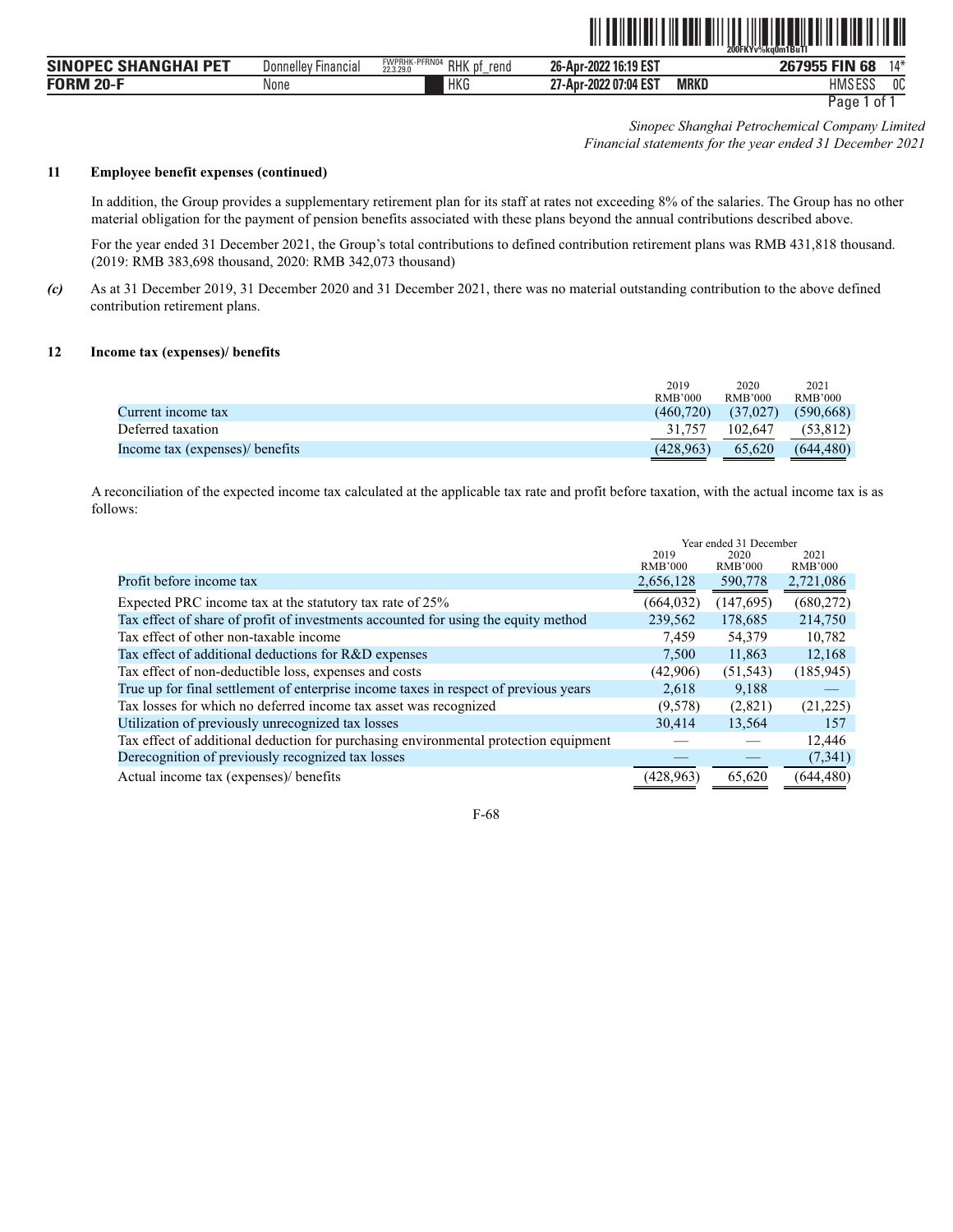

| C SHANGHA'<br><b>PFT</b> | -ınancıal<br>J0r<br>inellev | FWPRHK-PFRN04<br><b>DIII</b><br>rend<br>рt<br>nni<br>22.3.29.0<br>- | 16:19 EST<br>26-Apr-2<br>2022                               | $16*$<br><b>FIN 69</b><br>.70 <sub>EF</sub><br>267 |
|--------------------------|-----------------------------|---------------------------------------------------------------------|-------------------------------------------------------------|----------------------------------------------------|
| <b>FORM 20-F</b>         | None                        | IUV<br>nnu                                                          | <b>MRKD</b><br>$2207.04 F$ °<br>$\sim$<br>$-202$<br>'/-Apr- | <b>HMSESS</b><br>0C                                |
|                          |                             |                                                                     |                                                             |                                                    |

Page 1 of 1

### **12 Income tax (expenses) / benefits (continued)**

The provision for PRC income tax is calculated at the rate of 25% (2019 and 2020: 25%) on the estimated taxable income of the year ended 31 December 2021 determined in accordance with relevant income tax rules and regulations. The Group did not carry out business overseas and therefore does not incur overseas income taxes.

### *(a) Current taxation in the consolidated statement of financial position represents:*

|                                               | 2020<br><b>RMB'000</b> | 2021<br><b>RMB'000</b> |
|-----------------------------------------------|------------------------|------------------------|
| Income tax payable balance at 1 January       | 226,269                | 19.425                 |
| Provision for current income tax for the year | 37.027                 | 590.668                |
| Payment during the year                       | (243, 871)             | (351,627)              |
| Income tax payable balance at 31 December     | 19.425                 | 258,466                |

### *(b) Movements in deferred tax assets and liabilities are as follows:*

|                                                                      | Balance as at 1<br>January 2020<br><b>RMB'000</b> | Deducted/<br>(charged) to<br>profit<br>or loss<br><b>RMB'000</b> | Balance as at<br>31 December<br>2020<br><b>RMB'000</b> |
|----------------------------------------------------------------------|---------------------------------------------------|------------------------------------------------------------------|--------------------------------------------------------|
| <b>Deferred tax assets:</b>                                          |                                                   |                                                                  |                                                        |
| Impairment for bad and doubtful debts and provision for inventories  | 38,901                                            | 18,425                                                           | 57,326                                                 |
| Provision for impairment losses in property, plant and equipment and |                                                   |                                                                  |                                                        |
| construction in progress                                             | 207,632                                           | 18,803                                                           | 226,435                                                |
| Tax losses                                                           | 1,986                                             | 85,813                                                           | 87,799                                                 |
| Others                                                               | 88,663                                            | 42,323                                                           | 130,986                                                |
|                                                                      | 337,182                                           | 165,364                                                          | 502,546                                                |
| <b>Deferred tax liabilities:</b>                                     |                                                   |                                                                  |                                                        |
| Gains of financial assets at fair value                              | (4,604)                                           | 4,604                                                            |                                                        |
| Difference in depreciation                                           | (178,800)                                         | (104, 939)                                                       | (283, 739)                                             |
| Capitalization of borrowing costs                                    | (2,946)                                           | 903                                                              | (2,043)                                                |
|                                                                      | (186, 350)                                        | (99, 432)                                                        | (285, 782)                                             |
| Deferred tax assets – net                                            | 150,832                                           | 101,289                                                          | 252,121                                                |
| Deferred tax liabilities – net                                       |                                                   | (35,357)                                                         | (35,357)                                               |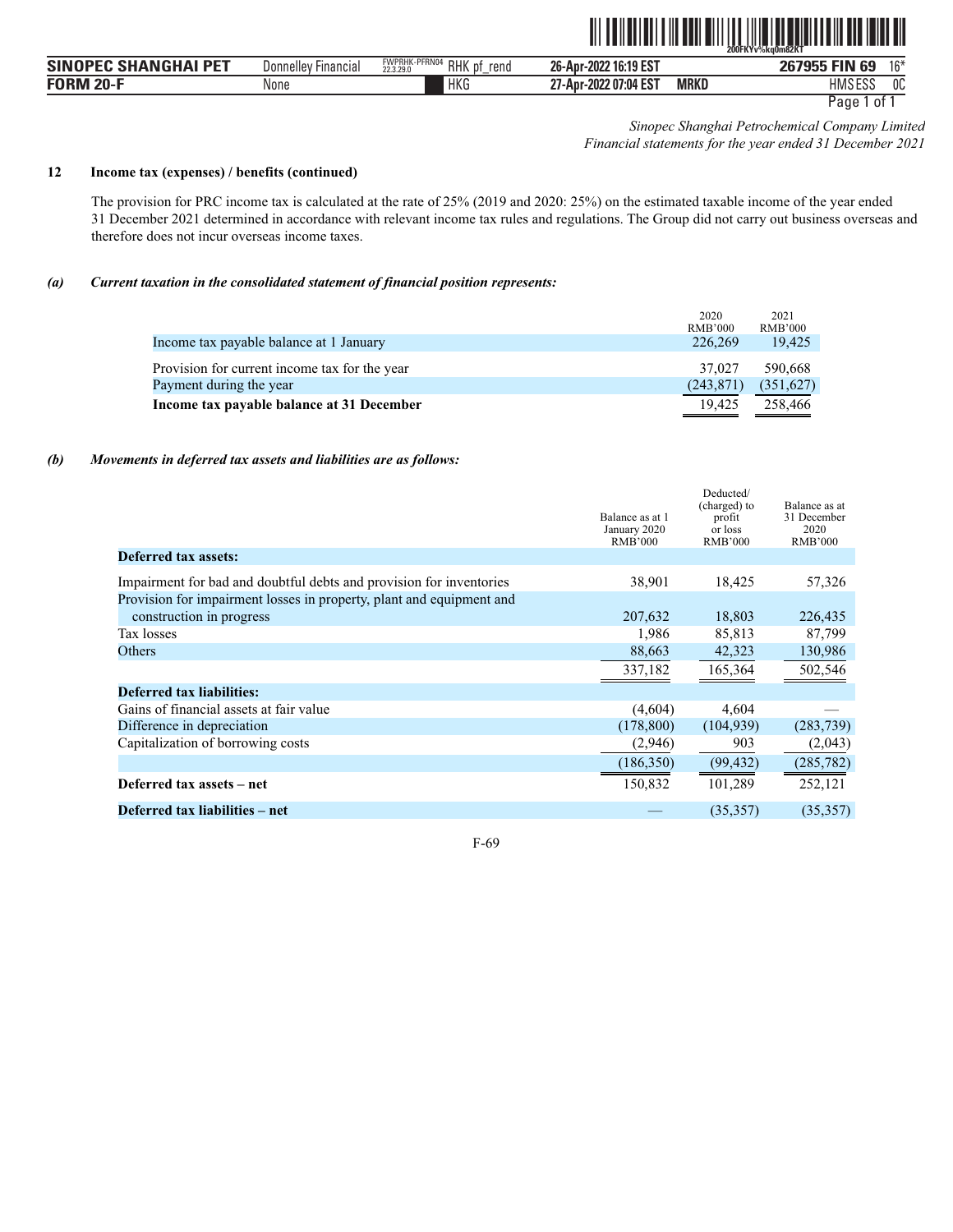

| <b>SINOPEC SHANGHAI PET</b> | Donnellev<br>-ınancıa. | <b>FWPRHK-</b><br>RHK<br>rena<br>nt<br>22,3,29.0 | 16:19 EST<br>nr<br>$-2027$<br>26-Apr                               | FIBL 30<br>-11<br>10         | $11*$        |
|-----------------------------|------------------------|--------------------------------------------------|--------------------------------------------------------------------|------------------------------|--------------|
| <b>FORM 20-F</b>            | None                   | <b>LIVC</b><br><b>HNU</b>                        | .1.01 F0T<br>-2021<br>'/-Apr<br>. <del>. .</del> .<br>۰u.<br>a Ear | <b>HMSESS</b><br><b>MRKD</b> | $\sim$<br>υu |
|                             |                        |                                                  |                                                                    |                              |              |

*Sinopec Shanghai Petrochemical Company Limited Financial statements for the year ended 31 December 2021*

### **12 Income tax (expenses)/ benefits (continued)**

*(b) Movements in deferred tax assets and liabilities are as follows (continued):*

|                                                                      | Balance as at 1<br>January 2021<br><b>RMB'000</b> | Deducted/<br>(Charged) to<br>profit<br>or loss<br><b>RMB'000</b> | Deducted/<br>(Charged) to<br>reserves<br><b>RMB'000</b> | Balance as at<br>31 December<br>2021<br><b>RMB'000</b> |
|----------------------------------------------------------------------|---------------------------------------------------|------------------------------------------------------------------|---------------------------------------------------------|--------------------------------------------------------|
| <b>Deferred tax assets:</b>                                          |                                                   |                                                                  |                                                         |                                                        |
| Impairment for bad and doubtful debts and provision for inventories  | 57,326                                            | (977)                                                            |                                                         | 56,349                                                 |
| Provision for impairment losses in property, plant and equipment and |                                                   |                                                                  |                                                         |                                                        |
| construction in progress                                             | 226,435                                           | 131,776                                                          |                                                         | 358,211                                                |
| Tax losses                                                           | 87,799                                            | (87,799)                                                         |                                                         |                                                        |
| Accruals and others                                                  | 130,986                                           | (48, 808)                                                        |                                                         | 82,178                                                 |
|                                                                      | 502,546                                           | (5,808)                                                          |                                                         | 496,738                                                |
| <b>Deferred tax liabilities:</b>                                     |                                                   |                                                                  |                                                         |                                                        |
| Difference in depreciation                                           | (283, 739)                                        | (46, 332)                                                        |                                                         | (330,071)                                              |
| Capitalization of borrowing costs                                    | (2,043)                                           | 575                                                              |                                                         | (1, 468)                                               |
| Derivative financial instruments                                     |                                                   | (2,247)                                                          | (12, 153)                                               | (14, 400)                                              |
|                                                                      | (285, 782)                                        | (48,004)                                                         | (12, 153)                                               | (345, 939)                                             |
| Deferred tax assets – net                                            | 252,121                                           | (55, 825)                                                        | (12, 153)                                               | 184,143                                                |
| Deferred tax liabilities – net                                       | (35,357)                                          | 2,013                                                            |                                                         | (33, 344)                                              |

The Group recognizes deferred tax assets only to the extent that it is probable that future taxable income will be available against which the assets can be utilized. Based on the level of historical taxable income and projections for future taxable income over the periods which the deferred tax assets will be utilized, management believes that it is probable the Group will realize the benefits of these temporary differences for which deferred tax assets have been recognized.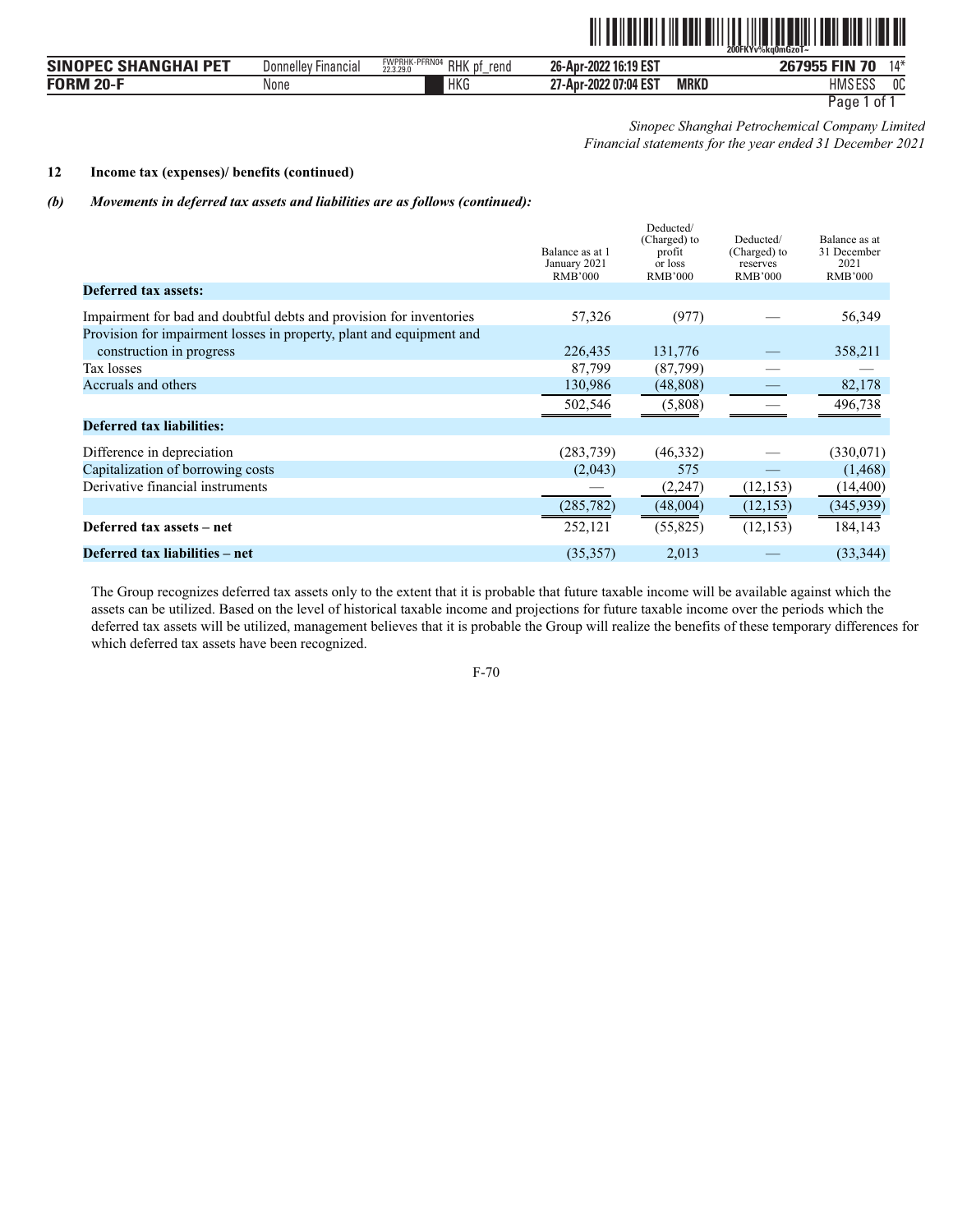| <b>SINOPEC SHANGHAI</b><br><b>DET</b> | ' Financial<br>Donnellev | -PFRN0<br><b>FWPRHK-F</b><br><b>RHK</b><br>rend<br>nt<br>22.3.29.0 | 16:19 EST<br>26-Apr-<br>$-202$                      | -----<br>/uhi<br>· I I\<br>-u | $20*$ |
|---------------------------------------|--------------------------|--------------------------------------------------------------------|-----------------------------------------------------|-------------------------------|-------|
| <b>FORM 20-F</b>                      | None                     | <b>HKG</b>                                                         | <b>MRKD</b><br>? 07:04 ES1<br>nп<br>$-202$<br>/-Apr | <b>HMSESS</b>                 | 0C    |
|                                       |                          |                                                                    |                                                     |                               |       |

*Sinopec Shanghai Petrochemical Company Limited Financial statements for the year ended 31 December 2021*

### **12 Income tax (expenses)/ benefits (continued)**

### *(c) Deferred tax assets not recognized:*

As at 31 December 2021, certain subsidiaries of the Company did not recognize the deferred tax assets in respect of the impairment losses on property, plant and equipment amounting to RMB29,969 thousand (31 December 2020: RMB29,969 thousand), because it was not probable that the related tax benefit would be realized.

As at 31 December 2021, certain subsidiaries of the Company did not recognize the deferred tax assets in respect of tax losses of RMB350,574 thousand (31 December 2020: RMB72,699 thousand) carried forward for PRC income tax purpose because it was not probable that the related tax benefit would be realized.

Tax losses carried forward that are not recognized as deferred tax assets will expire in the following years:

|      | 2020                                          | 2021           |
|------|-----------------------------------------------|----------------|
|      | <b>RMB'000</b>                                | <b>RMB'000</b> |
| 2022 | 12,687                                        | 65,331         |
| 2023 | 10,415                                        | 66,965         |
| 2024 | 38,312                                        | 91,901         |
| 2025 | 11,285                                        | 41,475         |
| 2026 | $\qquad \qquad \overbrace{\qquad \qquad }^{}$ | 84,902         |
|      | 72,699                                        | 350,574        |

### **13 Earnings per share**

### *(a) Basic earnings per share*

Basic earnings per share is calculated by dividing the profit attributable to equity shareholders of the Company by the weighted average number of ordinary shares in issue during the year.

|                                                                          | 2019<br><b>RMB'000</b> | 2020<br><b>RMB'000</b> | 2021<br><b>RMB'000</b> |
|--------------------------------------------------------------------------|------------------------|------------------------|------------------------|
| Net profit attributable to equity shareholders of the Company            | 2,215,728              | 645,072                | 2,073,431              |
| Weighted average number of ordinary shares in issue (thousand of shares) | 10.823.814             | 10.823.814             | 10,823,814             |
| Basic earnings per share (RMB per share)                                 |                        |                        | <b>RMB</b>             |
|                                                                          | <b>RMB 0.205</b>       | <b>RMB 0.060</b>       | 0.192                  |

### *(b) Diluted earnings per share*

There were no dilutive potential ordinary shares for the years ended 31 December 2019, 2020 and 2021, therefore diluted earnings per share is the same as basic earnings per share.

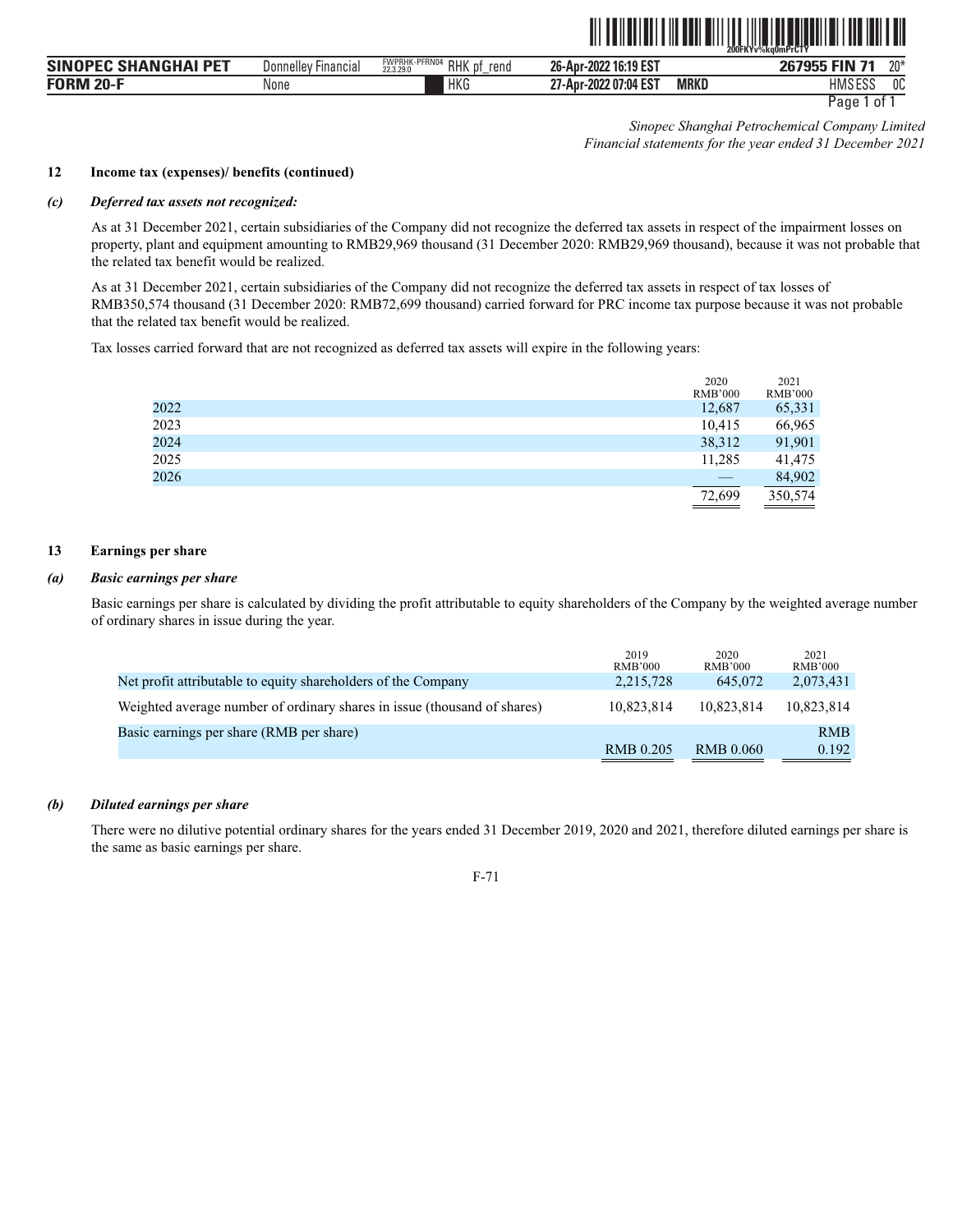

| <b>SINOPEC SHANGHAI PET</b> | Financia.<br>Donnelley | HK-PFRN0<br><b>FWPRHK-</b><br><b>DIIV</b><br>rend<br>nnr<br>22.3.29.0 | 2 16:19 EST<br>26-Apr-2<br>-2022                         |             | <b>FIN 72</b><br>$1.1*$<br>.70 <sub>EF</sub><br>267 |
|-----------------------------|------------------------|-----------------------------------------------------------------------|----------------------------------------------------------|-------------|-----------------------------------------------------|
| <b>FORM 20-F</b>            | None                   | <b>HKG</b>                                                            | .2 07:04 EST<br>ົ<br>70Z<br>$\epsilon$ - Apr- $\epsilon$ | <b>MRKD</b> | <b>HMSESS</b><br>0C                                 |
|                             |                        |                                                                       |                                                          |             | . 1<br>--                                           |

*Sinopec Shanghai Petrochemical Company Limited Financial statements for the year ended 31 December 2021*

### **14 Other non-current assets**

|                                    | Intangible<br>assets<br><b>RMB'000</b> | Long-term<br>prepaid<br>expense<br><b>RMB'000</b> | Total<br><b>RMB'000</b> |
|------------------------------------|----------------------------------------|---------------------------------------------------|-------------------------|
| As at 1 January 2020               |                                        |                                                   |                         |
| Cost                               | 85,855                                 | 463,779                                           | 549,634                 |
| Accumulated amortization           | (68,220)                               |                                                   | (68,220)                |
| Net book amount                    | 17,635                                 | 463,779                                           | 481,414                 |
| <b>Year ended 31 December 2020</b> |                                        |                                                   |                         |
| Opening net book amount            | 17,635                                 | 463,779                                           | 481,414                 |
| <b>Additions</b>                   | 53                                     | 169,755                                           | 169,808                 |
| Charge for the year                | (2,919)                                | (223, 344)                                        | (226, 263)              |
| Closing net book amount            | 14,769                                 | 410,190                                           | 424,959                 |
| As at 31 December 2020             |                                        |                                                   |                         |
| Cost                               | 85,908                                 | 410,190                                           | 496,098                 |
| Accumulated amortization           | (71, 139)                              |                                                   | (71, 139)               |
| Net book amount                    | 14,769                                 | 410,190                                           | 424,959                 |
| Year ended 31 December 2021        |                                        |                                                   |                         |
| Opening net book amount            | 14,769                                 | 410,190                                           | 424,959                 |
| Additions                          |                                        | 657,465                                           | 657,465                 |
| Charge for the year                | (2,925)                                | (291,692)                                         | (294, 617)              |
| Closing net book amount            | 11,844                                 | 775,963                                           | 787,807                 |
| As at 31 December 2021             |                                        |                                                   |                         |
| Cost                               | 85,908                                 | 775,963                                           | 861,871                 |
| Accumulated amortization           | (74, 064)                              |                                                   | (74, 064)               |
| Net book amount                    | 11,844                                 | 775,963                                           | 787,807                 |

For the year ended 31 December 2021, the amortization of RMB 294,617 thousand (2019: RMB 214,292 thousand, 2020: RMB226,263 thousand) has been charged in Cost of sales.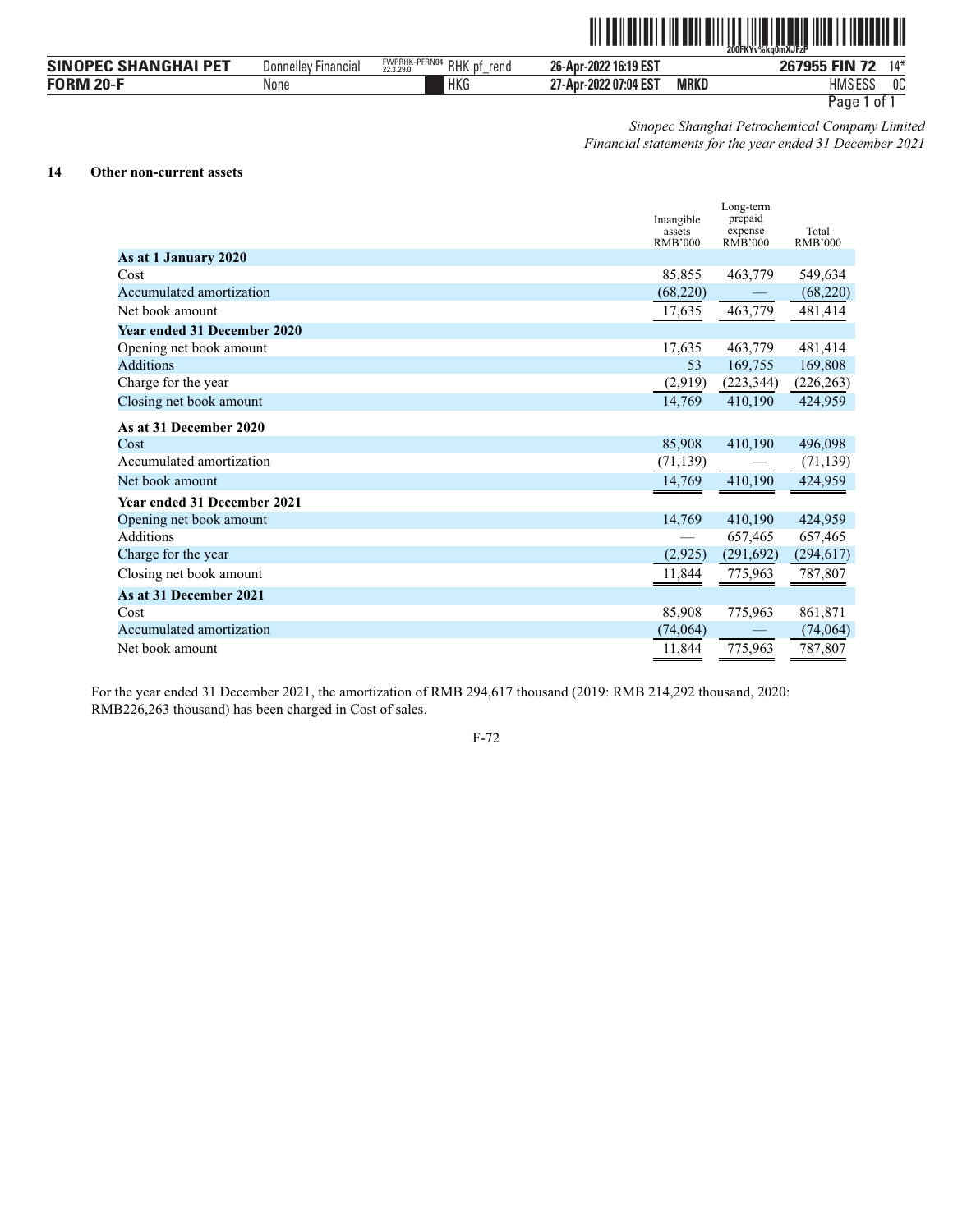

| <b>SINOPEC SHANGHAI</b><br>DET | Donnellev<br><b>⊦</b> ınancıa. | <b>PERNOA</b><br><b>FWPRHK-</b><br><b>RHK</b><br>rena<br>. nt<br>22,3,29.0<br>_ | 16:19 EST<br>26-Apr<br>$-2027$                                       | ------<br>-11<br>ш | $16*$        |
|--------------------------------|--------------------------------|---------------------------------------------------------------------------------|----------------------------------------------------------------------|--------------------|--------------|
| <b>FORM 20-F</b>               | None                           | <b>LIVC</b><br><b>HNU</b>                                                       | <b>MRKD</b><br>1.01 ECT<br>$-2022$<br>' 07:04 E<br>'/-Abr<br>1 E J 1 | <b>HMSESS</b>      | $\sim$<br>υu |
|                                |                                |                                                                                 |                                                                      | $\cdots$           |              |

*Sinopec Shanghai Petrochemical Company Limited Financial statements for the year ended 31 December 2021*

### **15 Leases**

### *(a) Amounts recognized in the statement of financial position*

The statement of financial position shows the following amounts relating to leases:

|                            |                | As at 31 December |
|----------------------------|----------------|-------------------|
|                            | 2020           | 2021              |
|                            | <b>RMB'000</b> | RMB'000           |
| <b>Right-of-use assets</b> |                |                   |
| Land use rights            | 397,808        | 380,764           |
| <b>Buildings</b>           | 11,221         | 3,288             |
| Equipment                  | 879            | 625               |
| Others                     | 893            | 966               |
|                            | 410,801        | 385,643           |
| <b>Lease liabilities</b>   |                |                   |
| Current                    | 9,352          | 3,229             |
| Non-current                | 3,119          | 1,384             |
|                            | 12,471         | 4,613             |
|                            |                |                   |

For the year ended 31 December 2021, additions to the right-of-use assets were RMB9,534 thousand (2019: RMB 33,980 thousand, 2020: RMB 109,238 thousand, including 102,283 thousand generated by the acquisition of a subsidiary,).

At 31 December 2021, the lease liabilities were repayable as follows:

|                                  | 2021    |
|----------------------------------|---------|
|                                  | RMB'000 |
| Within 1 year                    | 3,229   |
| After 1 year but within 2 years  | 672.    |
| After 2 years but within 5 years | 712     |
|                                  | 4.613   |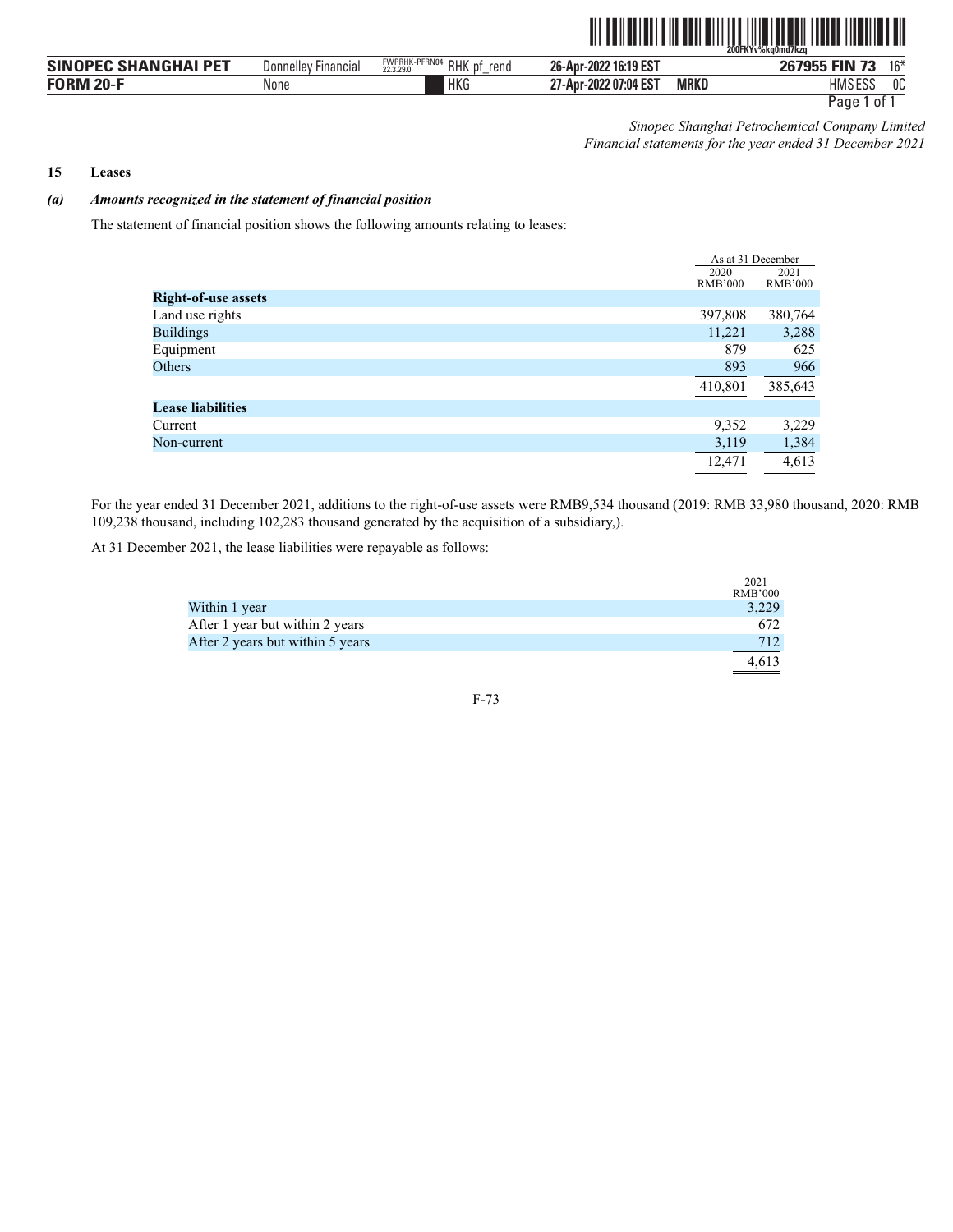

| CINODEC CUANCL<br><b>DET</b><br>НАІ<br>`` | Financial<br>Donnell<br> | -PFRN0<br><b>FWPRHK-</b><br><b>RHK</b><br>rend<br>nt<br>22.3.29.0 | 16:19 EST<br>26-Apr-<br>$-2022$                          | ------<br>FIN<br>70 | $11*$ |
|-------------------------------------------|--------------------------|-------------------------------------------------------------------|----------------------------------------------------------|---------------------|-------|
| <b>FORM 20-F</b>                          | None                     | <b>HKG</b>                                                        | <b>MRKD</b><br>207:04 EST<br>$\sim$<br>$-202$<br>'/-Anr- | <b>HMSESS</b>       | OC    |
|                                           |                          |                                                                   |                                                          |                     |       |

*Sinopec Shanghai Petrochemical Company Limited Financial statements for the year ended 31 December 2021*

### **15 Leases (continued)**

### *(b) Amounts recognized in the statement of profit or loss*

The statement of profit or loss shows the following amounts relating to leases:

|                                                                   | 2019<br><b>RMB'000</b> | 2020<br><b>RMB'000</b> | 2021<br><b>RMB'000</b> |
|-------------------------------------------------------------------|------------------------|------------------------|------------------------|
| Depreciation charge of right-of-use assets                        |                        |                        |                        |
| Land use rights                                                   | (14, 814)              | (15,965)               | (17, 044)              |
| <b>Buildings</b>                                                  | (12, 541)              | (15, 481)              | (15,677)               |
| Equipment                                                         | (74, 025)              | (449)                  | (399)                  |
| Others                                                            | (618)                  | (758)                  | (1,187)                |
|                                                                   | (101,998)              | (32,653)               | (34, 307)              |
| Interest expense (included in Finance expenses)                   | (2,570)                | (887)                  | (537)                  |
| Expense relating to short-term leases (included in Cost of sales) | (2,961)                | (3,731)                | (6,938)                |

The total cash outflow for leases in 2021 was RMB24,482 thousand (2019: RMB94,441 thousand, 2020: RMB20,204 thousand).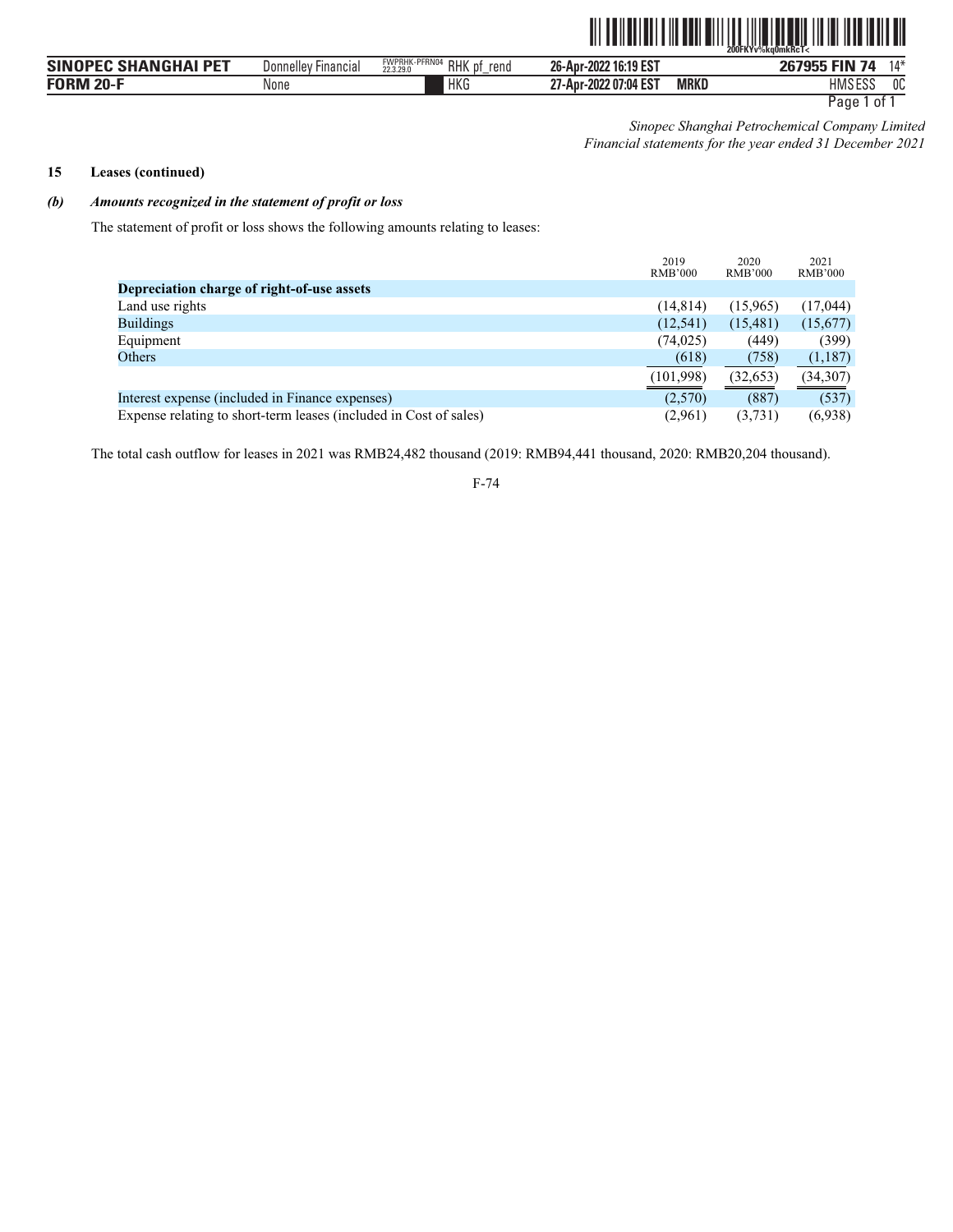

| <b>SINOPEC SHANGHAI PET</b> | Financial<br>Donnelley' | -PFRN0<br><b>FWPRHK-F</b><br><b>RHK</b><br>rend<br>nt<br>22.3.29.0 | 16:19 EST<br>ባር<br>$-2022$<br>Zb-Anr- |             | <b>CIAL ZE</b><br>$10*$<br><b>OCJOFF</b><br>ΊN<br>الله ا |
|-----------------------------|-------------------------|--------------------------------------------------------------------|---------------------------------------|-------------|----------------------------------------------------------|
| <b>FORM 20-F</b>            | None                    | <b>HKG</b>                                                         | ? 07:04 ES1<br>$-202$<br>/-Apr        | <b>MRKD</b> | <b>HMSESS</b><br>$\sim$<br>υu                            |
|                             |                         |                                                                    |                                       |             | D 1<br>--                                                |

*Sinopec Shanghai Petrochemical Company Limited Financial statements for the year ended 31 December 2021*

### **16 Property, plant and equipment**

|                                                     |                             | Plant and                   | Vehicles<br>and<br>other    |                         |
|-----------------------------------------------------|-----------------------------|-----------------------------|-----------------------------|-------------------------|
|                                                     | <b>Buildings</b><br>RMB'000 | machinery<br><b>RMB'000</b> | equipment<br><b>RMB'000</b> | Total<br><b>RMB'000</b> |
| Cost:                                               |                             |                             |                             |                         |
| At 1 January 2020                                   | 3,336,375                   | 41,455,159                  | 1,871,684                   | 46,663,218              |
| <b>Additions</b>                                    | 707                         | 228,153                     | 65,380                      | 294,240                 |
| Transferred from construction in progress (note 18) | 24,199                      | 1,440,695                   | 85,419                      | 1,550,313               |
| Acquisition of subsidiary                           | 124,849                     | 146,172                     | 4,694                       | 275,715                 |
| Reclassification                                    | 52,599                      | (55,206)                    | 2,607                       |                         |
| Disposals                                           | (32,690)                    | (472, 643)                  | (71, 564)                   | (576, 897)              |
| Transferred to investment properties (note 17)      | (24, 829)                   |                             |                             | (24, 829)               |
| At 31 December 2020 and 1 January 2021              | 3,481,210                   | 42,742,330                  | 1,958,220                   | 48, 181, 760            |
| <b>Additions</b>                                    |                             | 161,118                     | 15,646                      | 176,764                 |
| Transferred from construction in progress (note 18) | 130,947                     | 1,476,065                   | 92,962                      | 1,699,974               |
| Reclassification                                    | 267,662                     | (275, 880)                  | 8,218                       |                         |
| Disposals                                           | (4,717)                     | (737, 634)                  | (62, 782)                   | (805, 133)              |
| Transferred from investment properties (note 17)    | 1,164                       |                             |                             | 1,164                   |
| Transferred to construction in progress (note 18)   | (2,091)                     | (1,260)                     | (15, 404)                   | (18, 755)               |
| Transferred to investment properties (note 17)      | (83)                        | (7)                         |                             | (90)                    |
| At 31 December 2021                                 | 3,874,092                   | 43,364,732                  | 1,996,860                   | 49,235,684              |
| <b>Accumulated depreciation:</b>                    |                             |                             |                             |                         |
| At 1 January 2020                                   | (2,310,970)                 | (30,793,083)                | (1,432,530)                 | (34, 536, 583)          |
| Charge for the year                                 | (91,070)                    | (1,367,861)                 | (94, 108)                   | (1,553,039)             |
| Reclassification                                    | (29, 721)                   | 29,635                      | 86                          |                         |
| Written back on disposals                           | 25,670                      | 430,397                     | 68,698                      | 524,765                 |
| Transferred to investment properties (note 17)      | 9,527                       |                             |                             | 9,527                   |
| At 31 December 2020 and 1 January 2021              | (2,396,564)                 | (31,700,912)                | (1,457,854)                 | (35,555,330)            |
| Charge for the year                                 | (88, 234)                   | (1,419,669)                 | (113, 556)                  | (1,621,459)             |
| Reclassification                                    | (214, 041)                  | 216,706                     | (2,665)                     |                         |
| Written back on disposals                           | 3,652                       | 626,865                     | 55,709                      | 686,226                 |
| Transferred from investment properties (note 17)    | (1,088)                     |                             |                             | (1,088)                 |
| Transfer to construction in progress (note 18)      | 46                          | 735                         | 5,642                       | 6,423                   |
| Transferred to investment properties (note 17)      | 80                          | 7                           |                             | 87                      |
| At 31 December 2021                                 | (2,696,149)                 | (32, 276, 268)              | (1,512,724)                 | (36, 485, 141)          |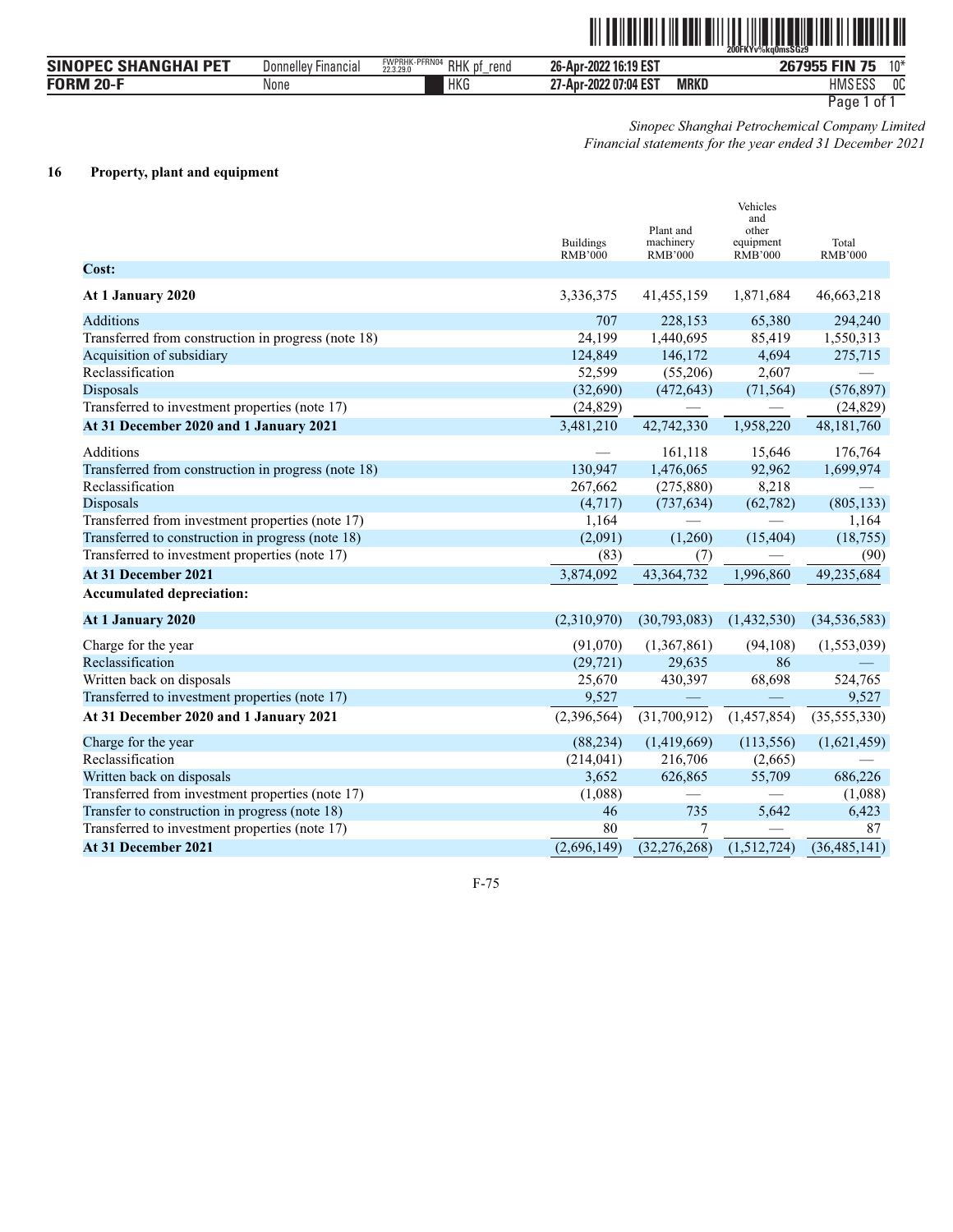| <b>PFT</b><br><b>SINOPEC SHANGHAI</b> | Financia.<br>Donnelley | -PFRN0<br><b>FWPRHK</b><br>RHK<br>rend<br>n1<br>22.3.29.0<br>u | 16:19 EST<br>26-Apr-2022                | FIBL 30<br>$12*$<br>ACJAFF<br>FIN<br>ruh.<br>/b<br>∠u ' |
|---------------------------------------|------------------------|----------------------------------------------------------------|-----------------------------------------|---------------------------------------------------------|
| <b>FORM</b><br>$120-F$                | None                   | HKG                                                            | mrkd<br>2 07:04 ES1<br>$-2022$<br>/-Apr | <b>HMSESS</b><br>0C                                     |
|                                       |                        |                                                                |                                         | . 1<br>- -                                              |

*Sinopec Shanghai Petrochemical Company Limited Financial statements for the year ended 31 December 2021*

### **16 Property, plant and equipment (continued)**

|                                        | <b>Buildings</b><br><b>RMB'000</b> | Plant and<br>machinery<br><b>RMB'000</b> | Vehicles<br>and<br>other<br>equipment<br><b>RMB'000</b> | Total<br><b>RMB'000</b> |
|----------------------------------------|------------------------------------|------------------------------------------|---------------------------------------------------------|-------------------------|
| <b>Impairment losses:</b>              |                                    |                                          |                                                         |                         |
| At 1 January 2020                      | (50, 785)                          | (766, 932)                               | (8,121)                                                 | (825, 838)              |
| Charge for the year                    | (3,007)                            | (84,035)                                 | (528)                                                   | (87,570)                |
| At 31 December 2020 and 1 January 2021 | (53, 792)                          | (850, 967)                               | (8,649)                                                 | (913, 408)              |
| Charge for the year                    | (793)                              | (586, 147)                               | (682)                                                   | (587, 622)              |
| Written back on disposals              |                                    | 60,018                                   | 501                                                     | 60,519                  |
| Reclassification                       | (26, 133)                          | 26,270                                   | (137)                                                   |                         |
| At 31 December 2021                    | (80,718)                           | (1,350,826)                              | (8,967)                                                 | (1,440,511)             |
| Net book value:                        |                                    |                                          |                                                         |                         |
| At 31 December 2020                    | 1,030,854                          | 10,190,451                               | 491,717                                                 | 11,713,022              |
| At 31 December 2021                    | 1,097,225                          | 9,737,638                                | 475,169                                                 | 11,310,032              |

(i) The Group recognized impairment loss on property, plant and equipment in relation to certain production facilities of RMB 259,850 thousand for the year ended 31 December 2021. Due to deteriorating market conditions, the increasing production cost is not expected to be covered by the estimated selling price of the products, the Group identified an impairment indicator for property, plant and equipment in relation to certain production facilities, including 4# aromatic joint unit and 3# aromatic joint unit under intermediate petrochemicals segment, and performed an impairment assessment of these assets based on their estimated recoverable amounts, as a result the carrying amount of these assets were written down to their recoverable amount of RMB 519,877 thousand.

The recoverable amounts of above production facilities are estimated using the present value of future cash flows based on the financial budgets approved by management covering a five-year period. Forecasted cash flows are developed using several key assumptions, including the product sales growth rates, related costs growth rates ("forecasted growth rates") and discount rate. The forecasted growth rates are based on past business performance and market participants' expectations for market development, which are consistent with the forecasts included in industry reports. The discount rate used is a pre-tax ratio of 10% and reflects specific risks relating to the Group.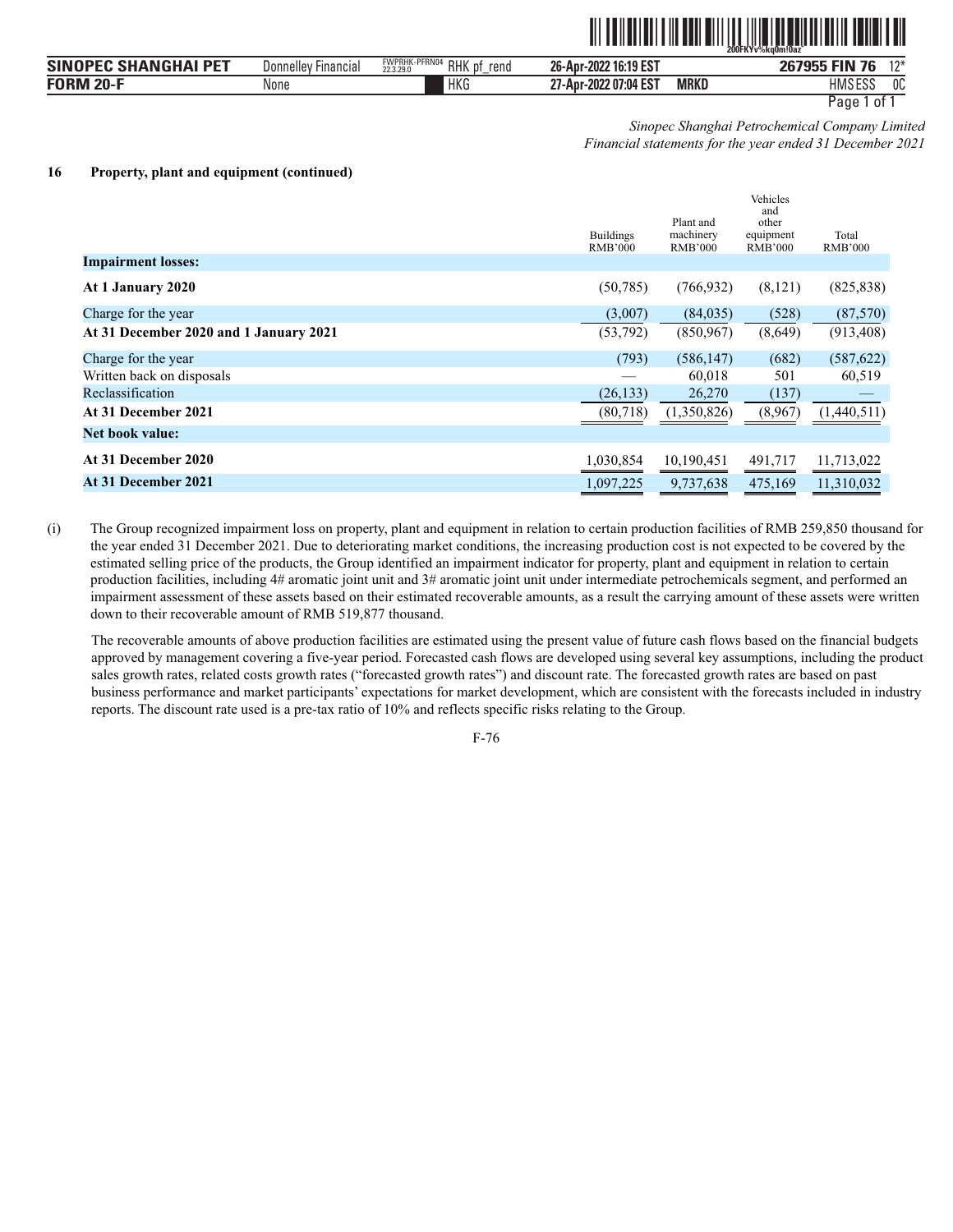| <b>SINOPEC SHANGHAI PET</b> | ⊦ınancıal<br><b>Donnelley</b> | -PFRN0<br><b>FWPRHK-</b><br><b>RHK</b><br>rend<br>DŤ<br>22.3.29.0 | 16:19 EST<br>ne.<br>$-2027$<br>Zb-Apr-        | ------<br><u>ACJAFF</u><br>ΊN | $12*$<br>ں ו |
|-----------------------------|-------------------------------|-------------------------------------------------------------------|-----------------------------------------------|-------------------------------|--------------|
| FORM<br>$20-F$              | None                          | <b>HKG</b>                                                        | MRKD<br>207:04 EST<br>.202<br>/-Abr<br>1 LO 1 | <b>HMSESS</b>                 | $\sim$<br>υu |
|                             |                               |                                                                   |                                               |                               |              |

*Sinopec Shanghai Petrochemical Company Limited Financial statements for the year ended 31 December 2021*

### **16 Property, plant and equipment (continued)**

(ii) During the year ended 31 December 2021, a number of production facilities were idle or backward production technology. The Group does not expect to have future economic benefits recoverable from the use of those production facilities. There is no alternative use of those production facilities which is specifically designed. The recoverable amounts of property, plant and equipment related to those production facilities are estimated to be their residual value. As a result, impairment loss of RMB327,772 thousand was made against the carrying amounts of those assets.

As a result of these assessments, an impairment loss of RMB 587,622 thousand on property, plant and equipment was recognized in "cost of sales" for the year ended 31 December 2021.

For the year ended 31 December 2020, impairment loss of RMB 87,570 thousands has been recognized in Cost of sales for the excess of carrying amount over its recoverable amount.

For the year ended 31 December 2019, the written off of impairment loss of the Group amounted to RMB 51,484 thousands due to the disposal of property, plant and equipment.

### **17 Investment properties**

|                                                         | <b>RMB'000</b> |
|---------------------------------------------------------|----------------|
| Cost:                                                   |                |
| As at 1 January 2020                                    | 602,659        |
| Transferred from property plant and equipment (note 16) | 24,829         |
| At 31 December 2020 and 1 January 2021                  | 627,488        |
| Transferred from property plant and equipment (note 16) | 90             |
| Transferred to property plant and equipment (note 16)   | (1,164)        |
| At 31 December 2021                                     | 626,414        |
| <b>Accumulated depreciation:</b>                        |                |
| At 1 January 2020                                       | (235, 191)     |
| Charge for the year                                     | (15, 184)      |
| Transferred from property plant and equipment (note 16) | (9,527)        |
| At 31 December 2020 and 1 January 2021                  | (259, 902)     |
| Charge for the year                                     | (15,325)       |
| Transferred from property plant and equipment (note 16) | (87)           |
| Transferred to property plant and equipment (note 16)   | 1,088          |
| At 31 December 2021                                     | (274, 226)     |
| <b>Net book value:</b>                                  |                |
| At 31 December 2020                                     | 367,586        |
| At 31 December 2021                                     | 352,188        |

As at 31 December 2021, the Group has no contractual obligations for future repairs and maintenance (31 December 2020: Nil). Investment properties represent certain floors of an office building leased to other entities including related parties.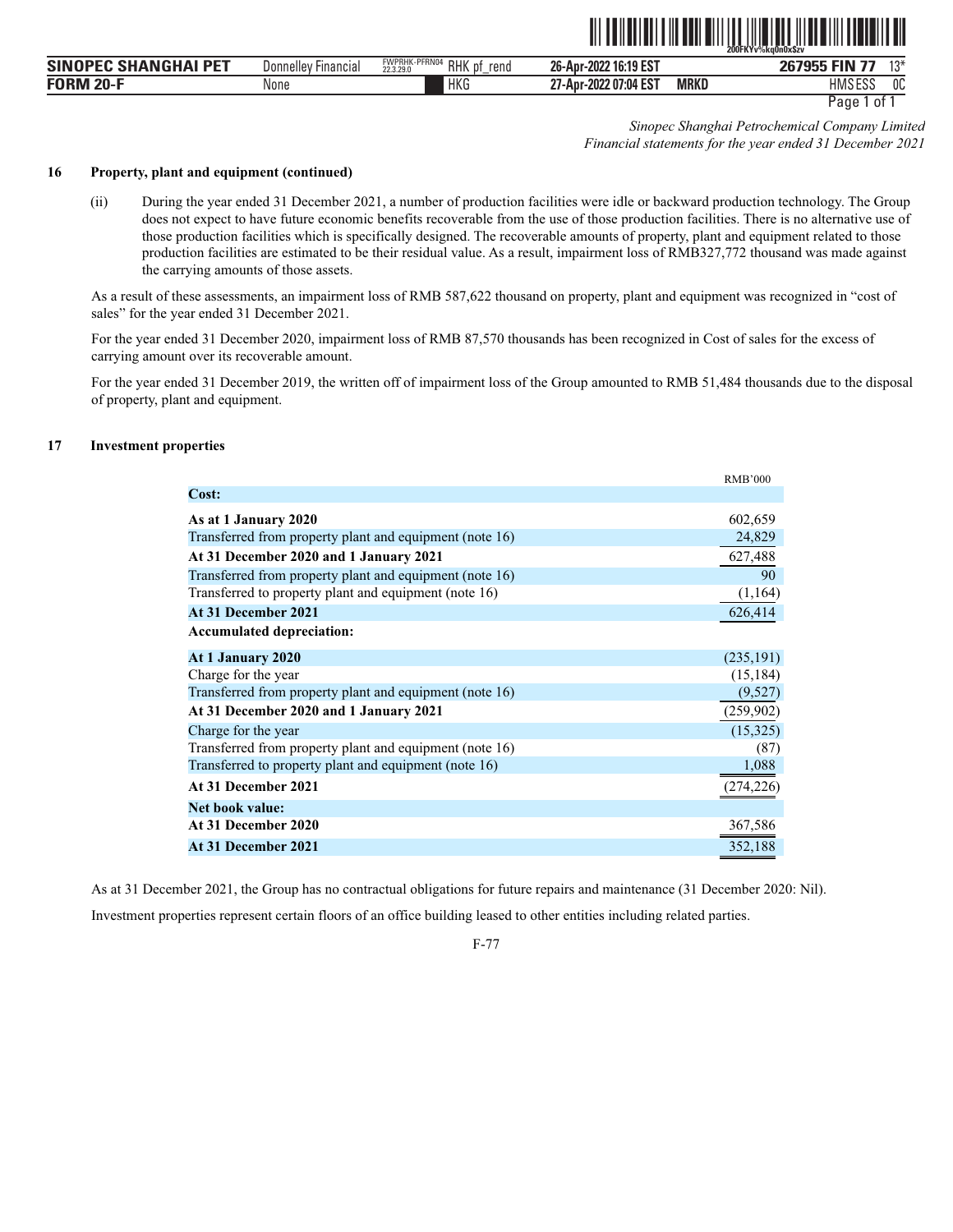| : SHANGHAI PFT<br><b>CINIODEC</b> | <b>Financial</b><br>nellev<br>Jonr | -PFRN0<br><b>FWPRHK</b><br>RHK<br>rend<br>n1<br>22.3.29.0<br>u | 16:19 EST<br>$-2022$<br>Zb-Apr |      | <b>CLAIM</b><br>78<br><b>003055-</b><br>FIN<br>7u<br>∠u. | $1E*$<br>. J |
|-----------------------------------|------------------------------------|----------------------------------------------------------------|--------------------------------|------|----------------------------------------------------------|--------------|
| FUBM<br>$20-F$                    | None                               | HKG                                                            | ? 07:04 ES1<br>-2027<br>/-Apr  | mrkd | <b>HMSESS</b>                                            | 0C           |
|                                   |                                    |                                                                |                                |      |                                                          |              |

*Sinopec Shanghai Petrochemical Company Limited Financial statements for the year ended 31 December 2021*

### **17 Investment properties (continued)**

- a. The fair value of the investment properties of the Group as at 31 December 2021 was estimated by the directors to be approximately RMB 1,217,987 thousand by reference to market values of similar properties in the nearby area (31 December 2020: RMB 1,202,626 thousand). This fair value estimation was at level 3 of fair value hierarchy by using market observable inputs. The investment properties have not been valued by external independent appraisers.
- b. Rental income of RMB81,923 thousand was recognized in other operating income by the Group for the year ended 31 December 2021 (2019: RMB76,381 thousand, 2020: RMB81,608 thousand).
- c. Leasing arrangements

The investment properties are leased out under operating leases. The leases typically run for an initial period of 1 to 3 years, with an option to renew the lease after that date at which time all terms are renegotiated. Lease payments are usually renegotiated every year to reflect market rentals.

Undiscounted lease payments under non-cancellable operating leases in place at the reporting date will be receivable by the Group in future periods as follows :

|                       | 2020           | 2021    |
|-----------------------|----------------|---------|
|                       | <b>RMB'000</b> | RMB'000 |
| Within 1 year         | 51.396         | 49.420  |
| Between 1 and 2 years | 4.343          | 39.137  |
| Above 2 years         | 629            | $-\,$   |
|                       | 56.368         | 88.557  |

### **18 Construction in progress**

|                                                         | 2020<br><b>RMB'000</b> | 2021<br>RMB'000 |
|---------------------------------------------------------|------------------------|-----------------|
| As at 1 January                                         | 1,815,549              | 1,710,124       |
| <b>Additions</b>                                        | 1.444.888              | 3.270.695       |
| Transferred to property plant and equipment (note 16)   | (1,550,313)            | (1,699,974)     |
| Transferred from property plant and equipment (note 16) |                        | 12.332          |
| As at 31 December                                       | 1,710,124              | 3,293,177       |

As at 31 December 2021, the impairment loss in construction in progress was RMB24,486 thousand (2019: RMB34,661 thousand, 31 December 2020: RMB24,486 thousand).

For the year ended 31 December 2021, the group had no impairment write-off due to the disposal of construction in progress (2019: Nil, 2020: RMB 10,175 thousand).

For the year ended 31 December 2021, the Group capitalized borrowing costs amounting to RMB12,641 thousand (2019: RMB5,594 thousand, 2020: RMB8,292 thousand) on qualifying assets. Borrowing costs were capitalized at the weighted average rate of its general borrowings of 2.85% (2019: 3.35%, 2020: 2.79%).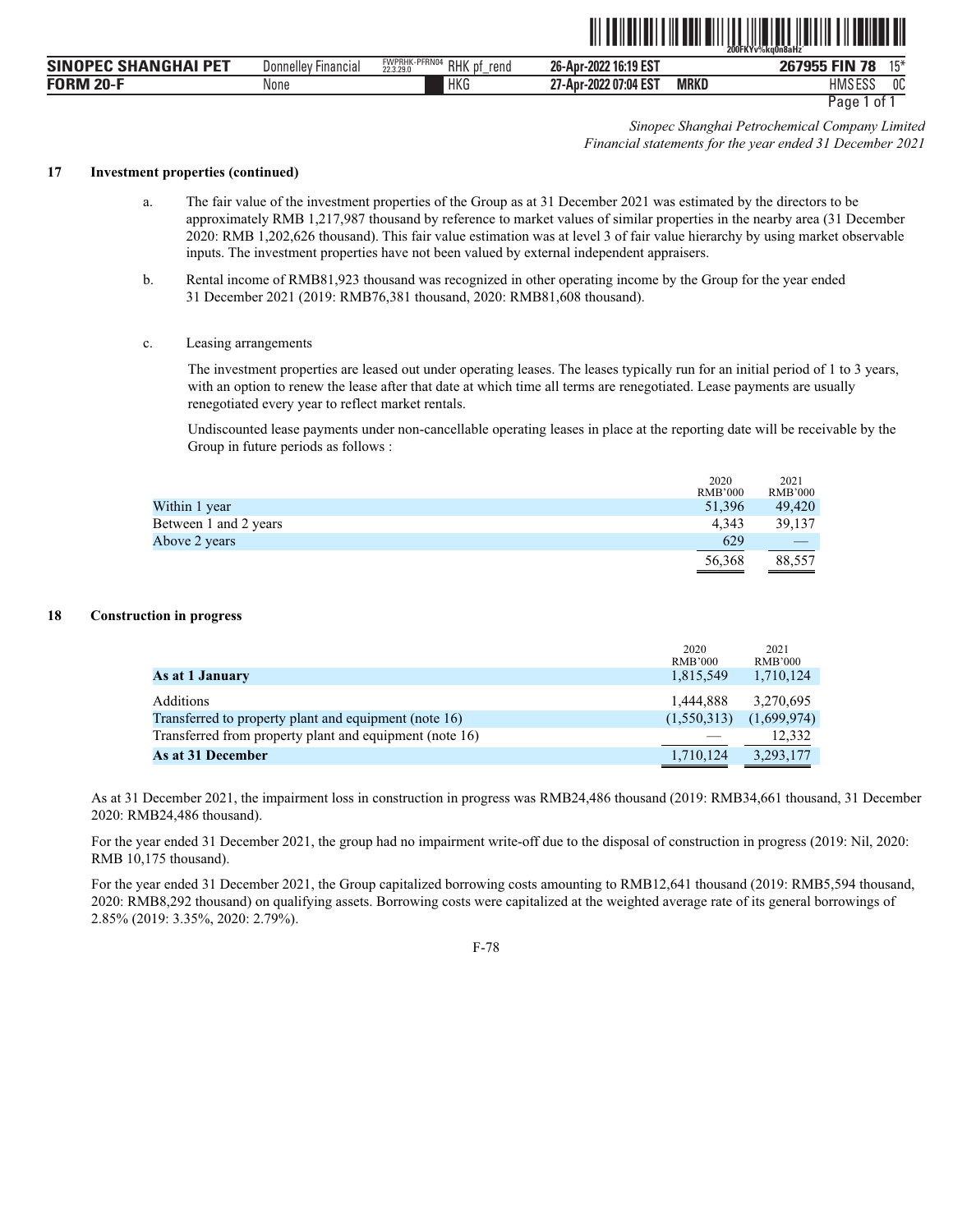

| <b>SINOPEC SHANGHAI</b><br>DET | ' Financial<br>Donnelley ! | FWPRHK-PFRN04<br><b>RHK</b><br>rena<br>000000<br>22.3.29.0 | -2022 16:19 EST<br>ባቦ<br>Zh-Anr-                | <b>FINL 70</b><br>00705 | 12 |
|--------------------------------|----------------------------|------------------------------------------------------------|-------------------------------------------------|-------------------------|----|
| <b>FORM 20-F</b>               | None                       | IUVC<br><b>HNU</b>                                         | MRKI<br>$\sim$<br>1207:04 F<br>-2022<br>'7-Anr- | $\cdots$<br>TIVIƏ EƏS   | 0C |
|                                |                            |                                                            |                                                 |                         |    |

Page 1 of 1

### **19 Subsidiaries**

The following list contains only the particulars of subsidiaries which principally affected the results, assets or liabilities of the Group. The class of shares held is ordinary unless otherwise stated.

|                                                |                                           |            |                                        |                                  | Proportion of ownership interest |                         |                        |
|------------------------------------------------|-------------------------------------------|------------|----------------------------------------|----------------------------------|----------------------------------|-------------------------|------------------------|
| Name of company                                | Place of<br>incorporation<br>and business |            | Particulars of paid-up<br>capital '000 | Group's<br>effective<br>interest | Held by<br>the<br>Company        | Held by a<br>subsidiary | Principal activity     |
| Shanghai Petrochemical Investment Development  | Mainland                                  |            |                                        |                                  |                                  |                         |                        |
| Company Limited ("Toufa")                      | China                                     | <b>RMB</b> | 1,000,000                              | 100.00                           | 100.00                           |                         | Investment management  |
|                                                |                                           |            |                                        |                                  |                                  |                         |                        |
| China Jinshan Associated Trading Corporation   |                                           |            |                                        |                                  |                                  |                         | Import and export of   |
| ("Jimmao")                                     | Mainland                                  |            |                                        |                                  |                                  |                         | petrochemical products |
|                                                | China                                     | <b>RMB</b> | 25,000                                 | 67.33                            | 67.33                            |                         | and equipment          |
| Shanghai Jinchang Engineering Plastics Company |                                           |            |                                        |                                  |                                  |                         | Production of          |
| Limited ("Jinchang")                           | Mainland                                  |            |                                        |                                  |                                  |                         | polypropylene          |
|                                                | China                                     | <b>USD</b> | 9,154                                  | 74.25                            |                                  | 74.25                   | compound products      |
| Shanghai Golden Phillips Petrochemical Company |                                           |            |                                        |                                  |                                  |                         | Production of          |
| Limited ("Jinfei")                             | Mainland                                  |            |                                        |                                  |                                  |                         | polyethylene           |
|                                                | China                                     | <b>RMB</b> | 415,623                                | 100.00                           |                                  | 100.00                  | products               |
| Shanghai Jinshan Trading Corporation ("JMGJ")  | Mainland                                  |            |                                        |                                  |                                  |                         | Import and export of   |
|                                                | China                                     | RMB        | 100,000                                | 67.33                            |                                  | 67.33                   | petrochemical products |
| Zhejiang Jinlian Petrochemical Storage and     |                                           |            |                                        |                                  |                                  |                         | Trading of             |
| Transportation Co., Ltd. ("Jinlian")           | Mainland                                  |            |                                        |                                  |                                  |                         | petrochemical          |
|                                                | China                                     | <b>RMB</b> | 400,000                                | 100.00                           |                                  | 100.00                  | products               |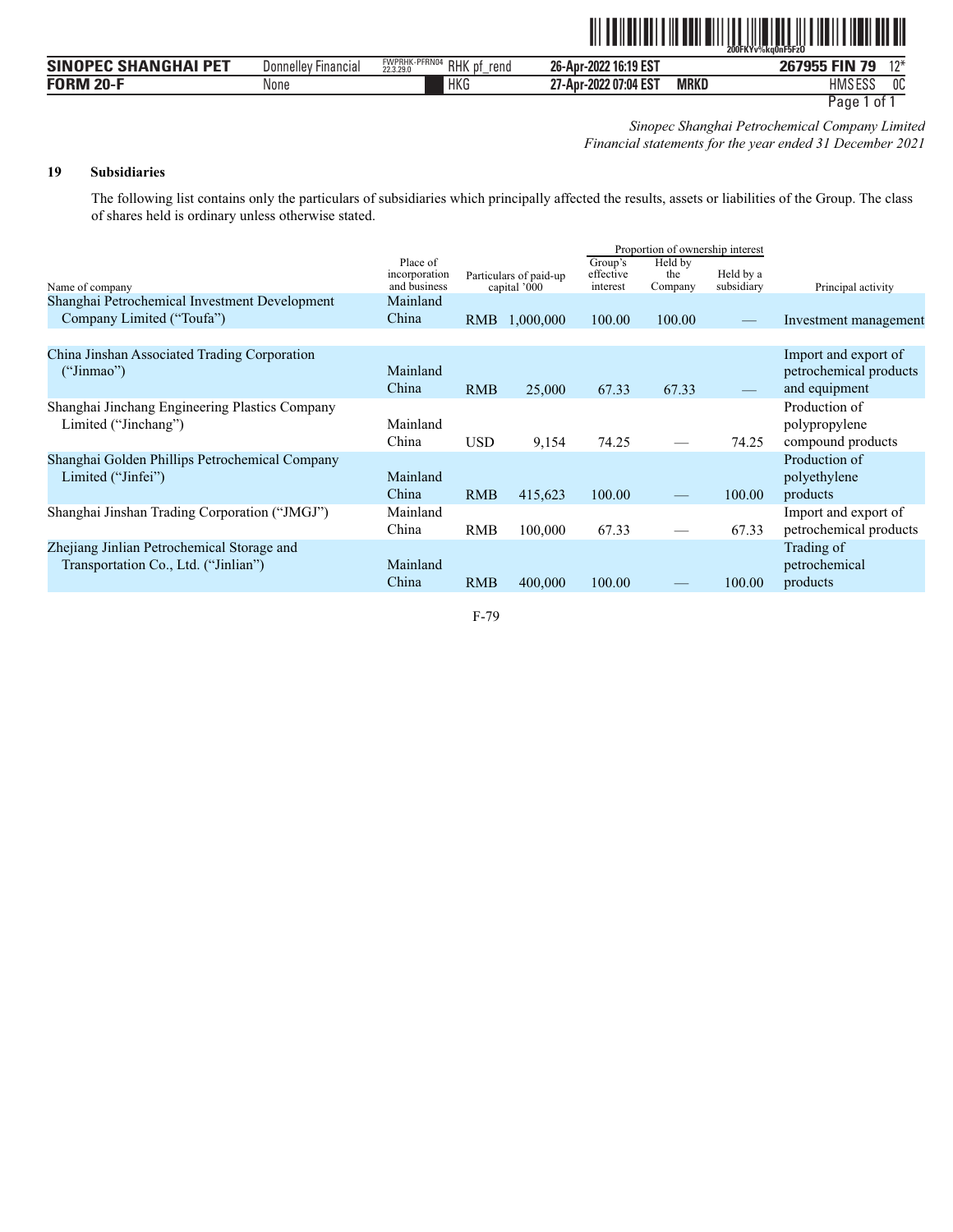| <b>PFT</b><br>HAI<br>'ANI.<br>৲ | Financia.<br>nellev<br>Donn | -PFRN0<br><b>FWPRHK</b><br>RHK<br>rend<br>nt.<br>22.3.29.0<br> | 16:19 EST<br>nn.<br>$-2022$<br>Zb-Apr- | <b>FIN 80</b><br><u>аслагг</u><br><i><b><i>r</i></b></i><br>ZU. | $12*$<br>u |
|---------------------------------|-----------------------------|----------------------------------------------------------------|----------------------------------------|-----------------------------------------------------------------|------------|
| <b>FORM 20-F</b>                | None                        | <b>HKG</b>                                                     | mrkd<br>? 07:04 ES1<br>-2027<br>/-Apr  | <b>HMSESS</b>                                                   | 0C         |
|                                 |                             |                                                                |                                        |                                                                 |            |

*Sinopec Shanghai Petrochemical Company Limited Financial statements for the year ended 31 December 2021*

### **19 Subsidiaries (continued)**

a. The total comprehensive income attributable to non-controlling interests for the year ended 31 December 2021 is RMB3,175 thousand (2019: loss of RMB11,437 thousand, 2020: RMB11,326 thousand).

b. On 23 August 2019, the Group disposed 75% share of Zhejiang Jin Yong Acrylic Fiber Company Limited, a former subsidiary of the Group, due to its bankruptcy and liquidation. The disposal loss amounted RMB 60,951 thousands was included in Other gains – net (Note 8) for the year ended 31 December 2019.

c. On 30 June 2020, one of the Company's subsidiaries, Toufa acquired 100% share of Zhejiang Zhonghang Oil Petrochemical Storage and Transportation Co., Ltd., renamed as Jinlian, from China Aviation Oil Group Logistics Co., Ltd., with the total purchase consideration of RMB340,369 thousand.

### **20 Investments accounted for using the equity method**

The amounts recognized in the statement of financial position are as follows:

|                       | As at 31 December |                        |
|-----------------------|-------------------|------------------------|
|                       | 2020<br>RMB'000   | 2021<br><b>RMB'000</b> |
| <b>Associates</b>     |                   |                        |
| - Share of net assets | 5,146,160         | 3,812,845              |
| <b>Joint ventures</b> |                   |                        |
| - Share of net assets | 241,674           | 276,043                |
| As at 31 December     | 5,387,834         | 4,088,888              |

The amounts recognized in the share of net profits of associates and joint ventures accounted for using the equity method are as follows:

|                | 2019<br><b>RMB'000</b> | 2020<br><b>RMB'000</b> | 2021<br><b>RMB'000</b>                                                                                                                                                                                                               |
|----------------|------------------------|------------------------|--------------------------------------------------------------------------------------------------------------------------------------------------------------------------------------------------------------------------------------|
| Associates     | 927,814                | 678,077                | 825,132                                                                                                                                                                                                                              |
| Joint ventures | 44.779                 | 46.663                 | 49,153                                                                                                                                                                                                                               |
|                | 972,593                | 724,740                | 874,285                                                                                                                                                                                                                              |
|                | ______                 | _______                | <u> The Common School Common School Common School Common School Common School Common School Common School Common School Common School Common School Common School Common School Common School Common School Common School Common</u> |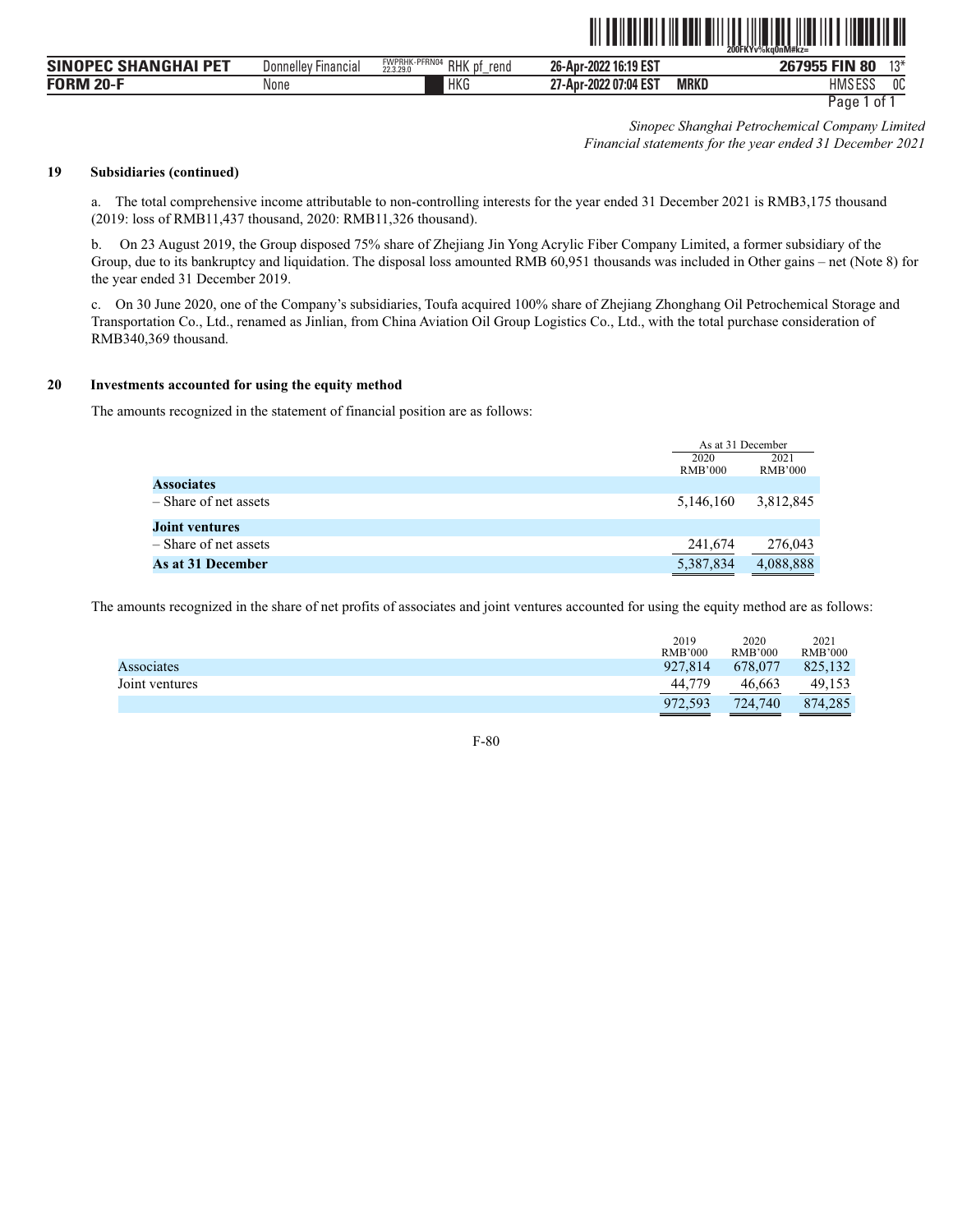

| .<br>CINIODEC<br>DET<br><b>CHAL</b> | ' Financial<br>Donnel' | -PFRN0<br><b>FWPRHK-</b><br><b>RHK</b><br>rend<br>рt<br>22.3.29.0 | <b>-2022 16:19 EST</b><br>ባቦ<br>26-Apr-               |             | <b>FIBLOS</b><br><b>OCTOF</b>              | $12*$<br>ט ו |
|-------------------------------------|------------------------|-------------------------------------------------------------------|-------------------------------------------------------|-------------|--------------------------------------------|--------------|
| FUBM<br>$20-F$                      | None                   | HKG                                                               | 67<br>1207.04 F<br>nnnn n<br>'/-Apr-<br>$\frac{1}{2}$ | <b>MRKD</b> | <b>IIMO FOO</b><br>ו כועוד<br>$\mathbf{L}$ | 0C           |
|                                     |                        |                                                                   |                                                       |             | --                                         |              |

*Sinopec Shanghai Petrochemical Company Limited Financial statements for the year ended 31 December 2021*

### **20 Investments accounted for using the equity method (continued)**

### *(a) Investment in associates*

|                                                            | 2020<br><b>RMB'000</b> | 2021<br>RMB'000 |
|------------------------------------------------------------|------------------------|-----------------|
| As at 1 January                                            | 4,973,464              | 5,146,160       |
| Additions (note i)                                         | 27,603                 | 26,000          |
| Decrease caused by associate's capital reduction (note ii) |                        | (1,460,258)     |
| Share of profit                                            | 678,077                | 825,132         |
| Other comprehensive income                                 | (11,512)               | 16,639          |
| Cash dividends distribution                                | (521, 472)             | (712, 436)      |
| Impairment (note iii)                                      |                        | (28, 392)       |
| As at 31 December                                          | 5,146,160              | 3,812,845       |

Set out below are the material associates of the Group as at 31 December 2021. The associates as listed below have share capital consisting solely of ordinary shares, which are held directly by the Group; the country of incorporation or registration is also their principal place of business.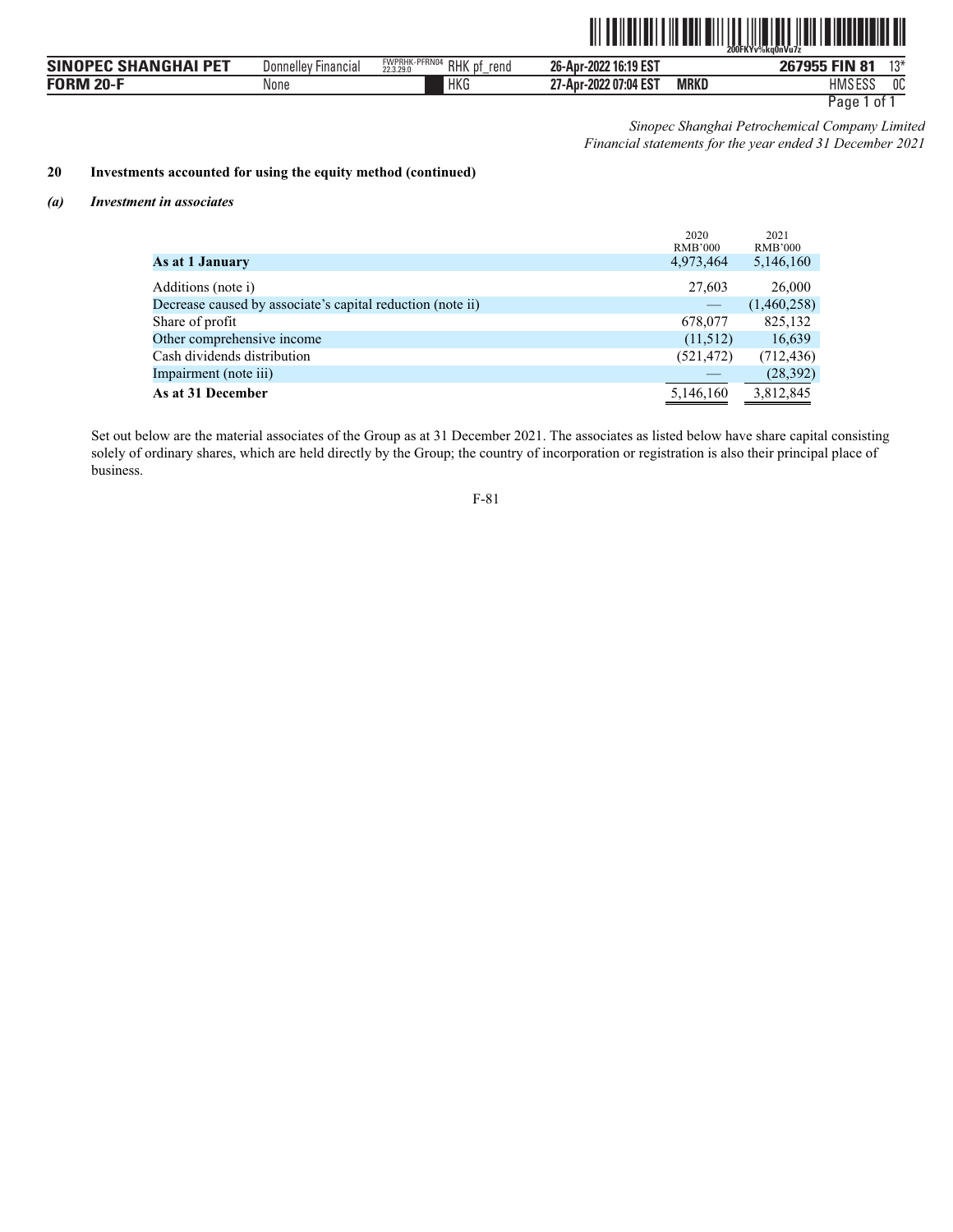

| <b>SINOPEC SHANGHAI PET</b> | Donnelley Financial | -PFRN0<br><b>FWPRHK</b><br>RHK<br>rend<br>рt<br>22.3.29.0 | 216:19 EST<br>26-Apr-2022                                                    | <b>FIBLOS</b><br>$16*$<br>FIN<br>/uhl<br>Ω, |
|-----------------------------|---------------------|-----------------------------------------------------------|------------------------------------------------------------------------------|---------------------------------------------|
| FORM<br>$20-F$              | None                | <b>HKG</b>                                                | <b>MRKD</b><br>$\sim$<br>2 07:04 EST<br>-202<br>$\epsilon$ - Apr- $\epsilon$ | <b>HMSESS</b><br>0C                         |
|                             |                     |                                                           |                                                                              | . 1<br>- -                                  |

Page 1 of 1

### **20 Investments accounted for using the equity method (continued)**

### *(a) Investment in associates (continued)*

The following list contains only the particulars of material associates, all of which are unlisted corporate entities whose quoted market price is not available:

|                                                                                         |                                  |                                           |            |                                         |                                  | Proportion of ownership interest |                         |                                                                                                          |
|-----------------------------------------------------------------------------------------|----------------------------------|-------------------------------------------|------------|-----------------------------------------|----------------------------------|----------------------------------|-------------------------|----------------------------------------------------------------------------------------------------------|
| Name of company                                                                         | Form of<br>business<br>structure | Place of<br>incorporation<br>and business |            | Particulars of paid-<br>up capital '000 | Group's<br>effective<br>interest | Held by the<br>Company           | Held by a<br>subsidiary | Principal activity                                                                                       |
| Shanghai Secco Petrochemical<br>Company Limited ("Shanghai<br>Secco") (note ii)         | Incorporated                     | Mainland<br>China                         |            | <b>RMB 500,000</b>                      | 20.00%                           | 20.00%                           |                         | Manufacturing and<br>distribution of<br>chemical products                                                |
| Shanghai Chemical Industry Park<br>Development Company Limited<br>("Chemical Industry") | Incorporated                     | Mainland<br>China                         | <b>RMB</b> | 2,372,439                               | 38.26%                           | 38.26%                           |                         | Planning,<br>development and<br>operation of the<br>Chemical Industry<br>Park in Shanghai,<br><b>PRC</b> |
| Shanghai Jinsen Hydrocarbon Resins<br>Company Limited ("Jinsen")                        | Incorporated                     | Mainland<br>China                         | <b>RMB</b> | 193,695                                 | 40.00%                           |                                  | 40.00%                  | Production of<br>resins products                                                                         |
| Shanghai Azbil Automation Company<br>Limited ("Azbil")                                  | Incorporated                     | Mainland<br>China                         | <b>RMB</b> | 24,440                                  | 40.00%                           |                                  | $40.00\%$               | Service and<br>maintenance of<br>building<br>automation<br>systems and<br>products                       |
| Shanghai Shidian Energy Company<br>Limited ("Shidian Energy")                           | Incorporated                     | Mainland<br>China                         | <b>RMB</b> | 800,000                                 | $40.00\%$                        |                                  | 40.00%                  | Electric power<br>supply                                                                                 |
|                                                                                         |                                  |                                           |            |                                         |                                  |                                  |                         |                                                                                                          |

There are no contingent liabilities relating to the Group's interest in the associates.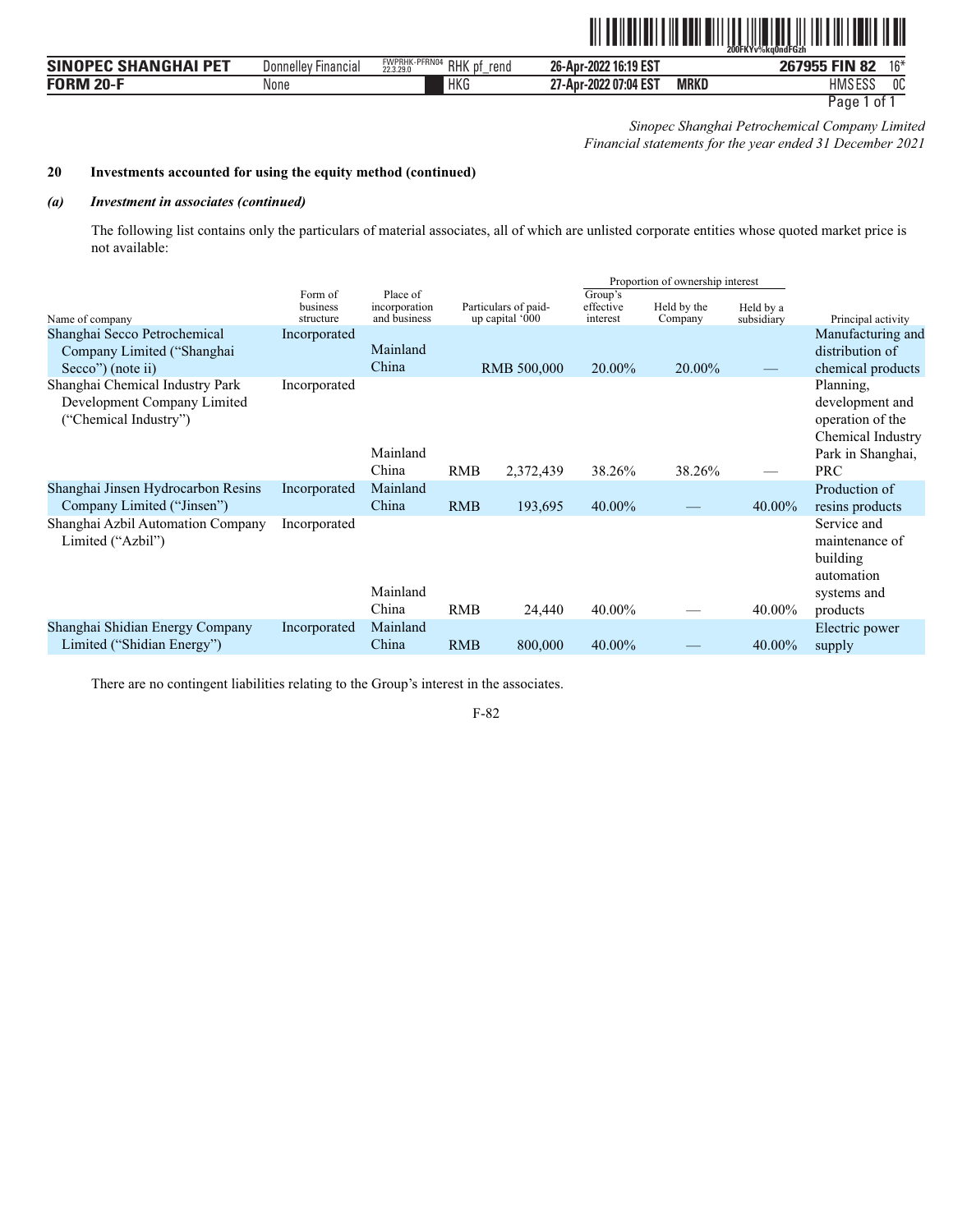

| <b>SINOPEC SHANGHAI</b><br><b>DET</b> | -ınancıal<br>Donnellev | <b>PERNO</b><br><b>FWPRHK-</b><br><b>RHK</b><br><b>TIMBU</b><br>eno.<br>22.3.29.0<br>- | 16:19 EST<br>26-Apr-2022<br>13 L J                    | $\sim$ FIRE OF            | $11*$ |
|---------------------------------------|------------------------|----------------------------------------------------------------------------------------|-------------------------------------------------------|---------------------------|-------|
| י הר<br>FORM                          | None                   | HKG                                                                                    | MRKI<br><b>07:04 EST</b><br>-2022<br>∕ I-Anr-∵<br>LJ. | $\mathbf{R}$<br>טסם טועוד | 0C    |
|                                       |                        |                                                                                        |                                                       |                           |       |

*Sinopec Shanghai Petrochemical Company Limited Financial statements for the year ended 31 December 2021*

### **20 Investments accounted for using the equity method (continued)**

### *(a) Investment in associates (continued)*

i. In 2019, Toufa invested RMB 320,000 thousands to acquire 40% share of Shidian Energy, of which RMB 71,816 thousands was contributed by property, plant and equipment at fair market price.

In 2020, Toufa invested RMB27,603 thousand to acquire 29% share of Pinghu China Aviation Oil Port Co., Ltd.

In 2021, Toufa invested RMB 26,000 thousand to acquire 13% shares of CRRC Materials Qin Dao Company Limited.

- ii. According to the resolution of the Board of Directors on 9 July 2021, the Company, Sinopec Corp., and Sinopec Shanghai Gaoqiao Petrochemical Company Limited ("Gaoqiao Company") approved to reduce their paid-in capital in Shanghai Secco, an associate of the Company, by a total amount of RMB 7,300,811,000 in proportion to their shareholding ratios of 20%, 30% and 50% respectively. Among them, the Company reduced its investment cost in Shanghai Secco by approximately RMB 1,460,258 thousand and the Company has received the amount of the capital reduction in December 2021.
- iii. During the year ended 31 December 2021, the directors of the Company reviewed the carrying value of the Group's associate and joint ventures. The entire carrying amount of the interests in an associate is tested for impairment in accordance with IAS 36 Impairment of Assets as a single asset by comparing its recoverable amount with its carrying amount. Since the recoverable amount of investment in an associate Jinsen is lower when compared with its carrying amount, impairment loss amounting to RMB 28,392 thousand (2020: Nil) is recognized during the year ended 31 December 2021.The recoverable amount of the investment in an associate was based on its fair value less costs to sell. The fair value was estimated with reference to the transaction price of a recent share transaction of the associate.

All of the above associates are accounted for using the equity method in the consolidated financial statements.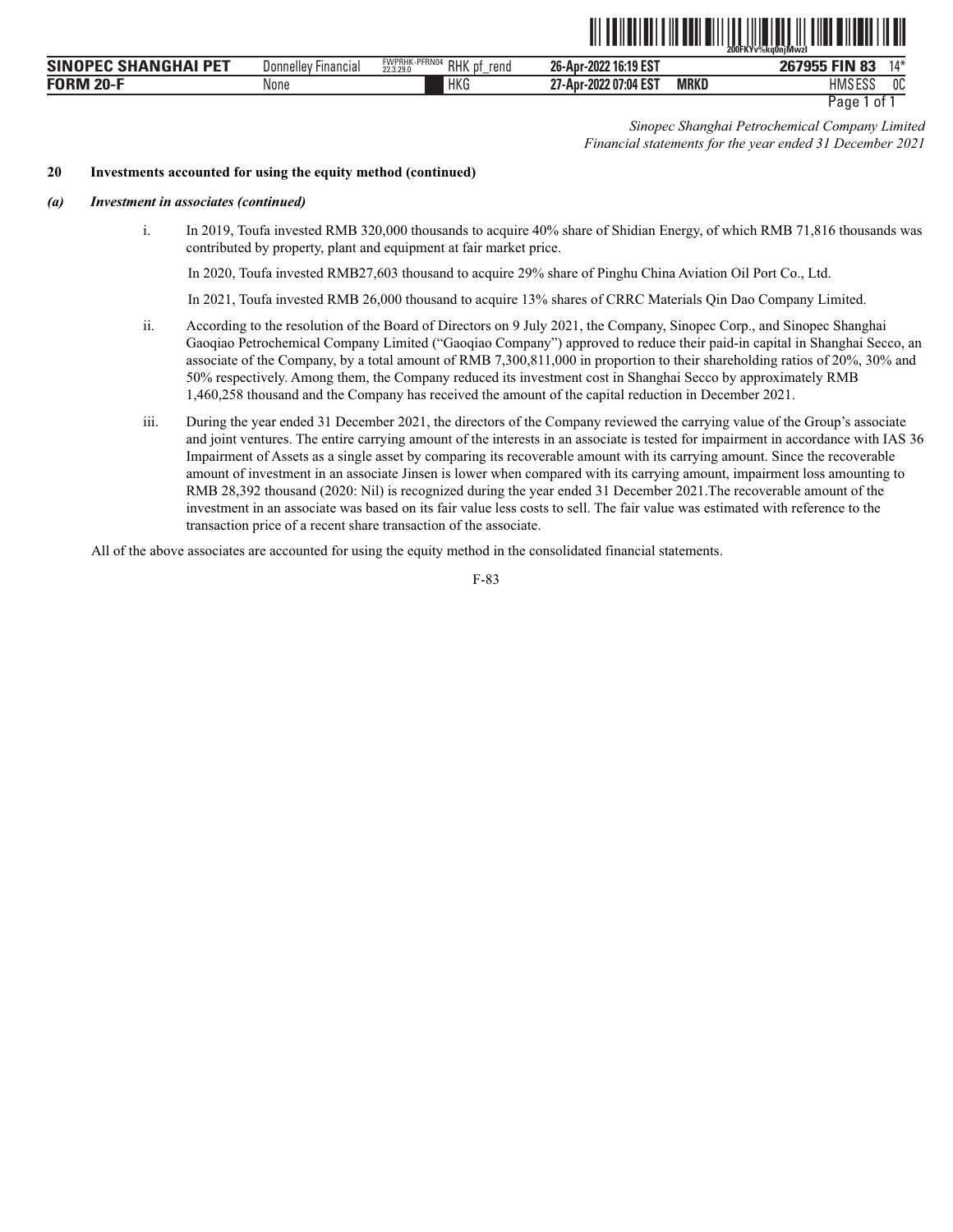

| <b>SINOPFC SHANGHAI</b><br>DET | Financial<br>Donne | -PFRN0<br><b>FWPRHK</b><br><b>RHK</b><br>rend<br>n1<br>22,3,29.0 | 16:19 ES1<br>$-2027$<br>Zb-Apr-1                                   | ----<br>84<br>'IN | $14*$        |
|--------------------------------|--------------------|------------------------------------------------------------------|--------------------------------------------------------------------|-------------------|--------------|
| <b>FORM 20-F</b>               | None               | HKG                                                              | <b>MRKD</b><br>$\sim$ 07:04 F <sup>or</sup><br>$-2022$<br>$7$ /-An | <b>HMSESS</b>     | $\sim$<br>υu |
|                                |                    |                                                                  |                                                                    |                   |              |

*Sinopec Shanghai Petrochemical Company Limited Financial statements for the year ended 31 December 2021*

### **20 Investments accounted for using the equity method (continued)**

### *(a) Investment in associates (continued)*

Summarized financial information of the material associates, adjusted for any differences in accounting policies, and reconciled to the carrying amounts in the consolidated financial statements, are disclosed below:

### **Summarized financial information for material associates**

Set out below are the summarized financial information for the above associates.

### **Summarized statement of financial position for material associates**

| Current<br>10,430,726<br>4,618,722<br>227,172<br>790,069<br>74,170<br>$-$ Current assets<br>- Current liabilities<br>(2,783,216)<br>(1,761,431)<br>(73, 450)<br>(20, 650)<br>(10, 481)<br>Non-current<br>3,523,528<br>6,099,126<br>3,984<br>64,421<br>72,441<br>- Non-current assets<br>$-$ Non-current liabilities<br>(32, 482)<br>(528, 237)<br>128,110<br>157,706<br>13,714,154<br>5,852,582<br>841,860<br><b>Net assets</b><br>20.00%<br>40.00%<br>38.26%<br>$40.00\%$<br>40.00%<br>Group's effective interest<br>Group's share of net assets<br>2,742,832<br>2,239,198<br>336,744<br>51,244<br>63,083 |
|------------------------------------------------------------------------------------------------------------------------------------------------------------------------------------------------------------------------------------------------------------------------------------------------------------------------------------------------------------------------------------------------------------------------------------------------------------------------------------------------------------------------------------------------------------------------------------------------------------|
|                                                                                                                                                                                                                                                                                                                                                                                                                                                                                                                                                                                                            |
|                                                                                                                                                                                                                                                                                                                                                                                                                                                                                                                                                                                                            |
|                                                                                                                                                                                                                                                                                                                                                                                                                                                                                                                                                                                                            |
|                                                                                                                                                                                                                                                                                                                                                                                                                                                                                                                                                                                                            |
|                                                                                                                                                                                                                                                                                                                                                                                                                                                                                                                                                                                                            |
|                                                                                                                                                                                                                                                                                                                                                                                                                                                                                                                                                                                                            |
|                                                                                                                                                                                                                                                                                                                                                                                                                                                                                                                                                                                                            |
|                                                                                                                                                                                                                                                                                                                                                                                                                                                                                                                                                                                                            |
|                                                                                                                                                                                                                                                                                                                                                                                                                                                                                                                                                                                                            |
| Unrealized upstream and downstream transaction<br>(11,285)<br>(19, 343)                                                                                                                                                                                                                                                                                                                                                                                                                                                                                                                                    |
| Unentitled portion (note i)<br>(331, 407)                                                                                                                                                                                                                                                                                                                                                                                                                                                                                                                                                                  |
| 51,244<br>2,731,547<br>1,907,791<br>63,083<br>317,401<br>Carrying value                                                                                                                                                                                                                                                                                                                                                                                                                                                                                                                                    |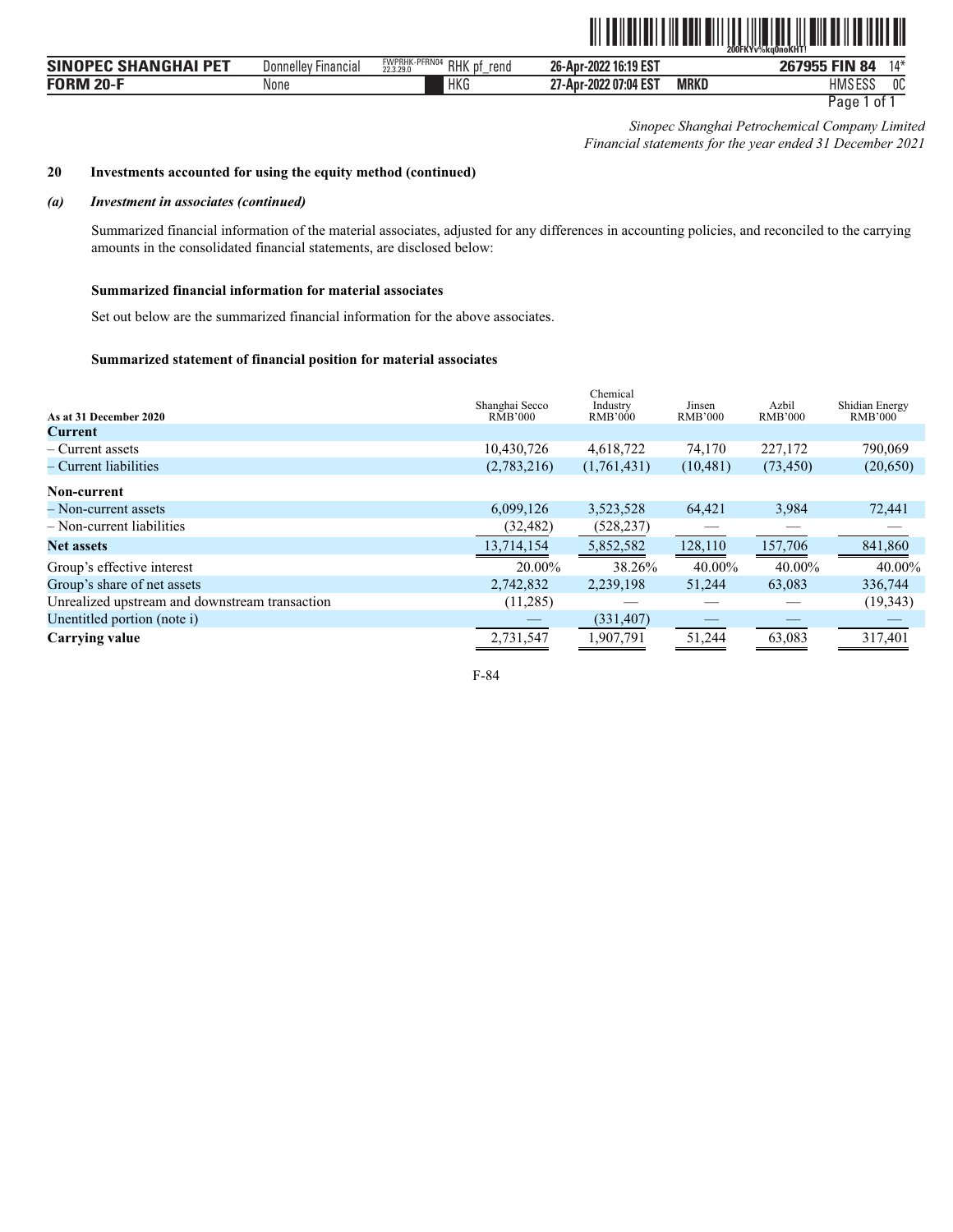| <b>SINOPEC SHANGHAI PET</b> | inancial<br>Jor<br>inellev | <b>FWPRHK-PFRN0</b><br>RHK<br>rend<br>n1<br>22,3,29.0 | -2022 16:19 EST<br>26-Apr                                               | <b>FIBLOF</b><br>SCJOEE      | 12 |
|-----------------------------|----------------------------|-------------------------------------------------------|-------------------------------------------------------------------------|------------------------------|----|
| FORM<br>$20-F$              | None                       | <b>HKG</b>                                            | MRKD<br><b>CLOSE CO</b><br>nп<br>-202<br>$^{\circ}$ 07:04 ES .<br>7-Anr | <b>IIMO FOO</b><br>MINIO EOS | 0C |
|                             |                            |                                                       |                                                                         |                              |    |

*Sinopec Shanghai Petrochemical Company Limited Financial statements for the year ended 31 December 2021*

### **20 Investments accounted for using the equity method (continued)**

### *(a) Investment in associates (continued)*

**Summarized statement of financial position for material associates (continued)**

| As at 31 December 2021                         | Shanghai Secco<br><b>RMB'000</b> | Chemical<br>Industry<br><b>RMB'000</b> | Jinsen<br><b>RMB'000</b> | Azbil<br><b>RMB'000</b> | Shidian Energy<br><b>RMB'000</b> |
|------------------------------------------------|----------------------------------|----------------------------------------|--------------------------|-------------------------|----------------------------------|
| Current                                        |                                  |                                        |                          |                         |                                  |
| – Current assets                               | 6,066,119                        | 4,133,397                              | 63,192                   | 274,697                 | 804,470                          |
| $-$ Current liabilities                        | (5,433,872)                      | (1,789,223)                            | (10, 476)                | (111, 472)              | (34, 565)                        |
| Non-current                                    |                                  |                                        |                          |                         |                                  |
| - Non-current assets                           | 5,735,360                        | 4,431,463                              | 58,737                   | 15,698                  | 121,051                          |
| - Non-current liabilities                      | (66)                             | (619,306)                              |                          | (7,506)                 | (15,827)                         |
| <b>Net assets</b>                              | 6,367,541                        | 6,156,331                              | 111,453                  | 171,417                 | 875,129                          |
| Group's effective interest                     | 20.00%                           | 38.26%                                 | 40.00%                   | 40.00%                  | 40.00%                           |
| Group's share of net assets                    | 1,273,508                        | 2,355,412                              | 44,581                   | 68,567                  | 350,052                          |
| Unrealized upstream and downstream transaction | (3,157)                          |                                        |                          |                         | (15,979)                         |
| Unentitled portion (note i)                    |                                  | (331, 826)                             |                          |                         |                                  |
| Impairment loss                                |                                  |                                        | (28, 392)                |                         |                                  |
| <b>Carrying value</b>                          | 1,270,351                        | 2,023,586                              | 16,189                   | 68,567                  | 334,073                          |

Note i: Unentitled portion represented the earnings from sales of the lands injected by Government in Chemical Industry that cannot be shared by other shareholders.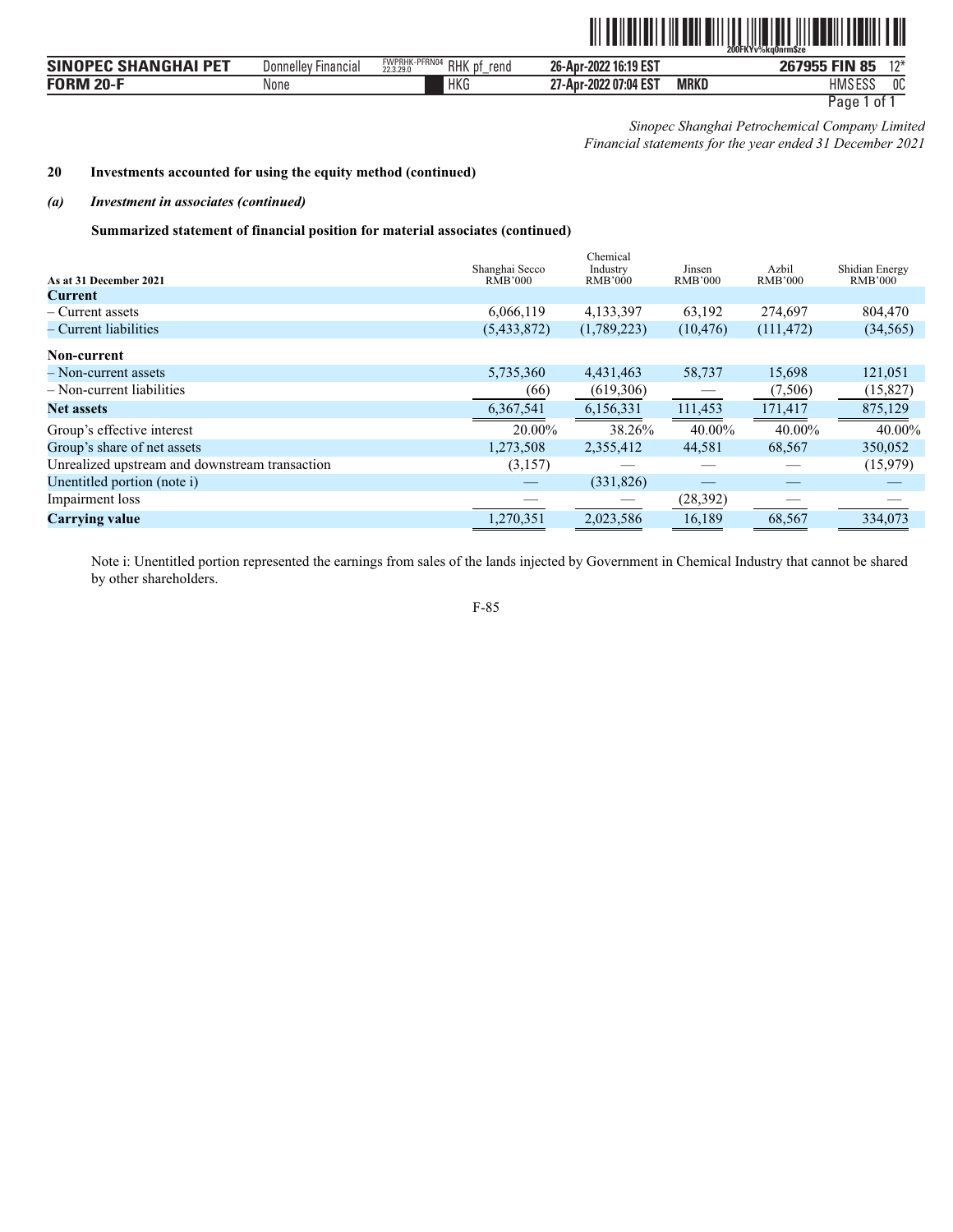| <b>DET</b><br><b>G SHANGHA'</b><br><b>OILIODEO</b> | Financial<br>Donn<br>۱۱۵۷ | $-$ PFRN16<br><b>FWPRHK-F</b><br>RHK<br>rend<br>рt<br>22.3.29.0 | -2022 16:19 EST<br>nr<br>26-Apr-             | EIN OC<br>267951<br>'n<br>oo      | $16*$ |
|----------------------------------------------------|---------------------------|-----------------------------------------------------------------|----------------------------------------------|-----------------------------------|-------|
| FUBM<br>$20-F$                                     | None                      | <b>HKG</b>                                                      | MRKI<br>$\sim$<br>-2022 07:04 EST<br>'/-Apr- | $\cdots$ $\cdots$<br>סועור<br>டபட | 0C    |
|                                                    |                           |                                                                 |                                              |                                   |       |

*Sinopec Shanghai Petrochemical Company Limited Financial statements for the year ended 31 December 2021*

### **20 Investments accounted for using the equity method (continued)**

### *(a) Investment in associates (continued)*

**Summarized statement of comprehensive income for material associates**

|                                                   |                                | Chemical  |          |                |                |
|---------------------------------------------------|--------------------------------|-----------|----------|----------------|----------------|
|                                                   | Shanghai Secco                 | Industry  | Jinsen   | Azbil          | Shidian Energy |
| 2019                                              | RMB'000                        | RMB'000   | RMB'000  | <b>RMB'000</b> | RMB'000        |
| Revenue                                           | 28, 341, 032                   | 1,936,537 | 197.199  | 297.694        | 112,143        |
| Post-tax profit/(loss) from continuing operations | 3,383,582                      | 609.540   | (16.996) | 38,448         | 5,166          |
| Other comprehensive income                        | $\overbrace{\hspace{25mm}}^{}$ | 19.470    |          |                |                |
| <b>Total comprehensive income</b>                 | 3,383,582                      | 629,010   | (16.996) | 38,448         | 5,166          |
| Dividend received from the associate              | 507,400                        | 30,225    |          | 12.000         |                |

| 2020                                              | Shanghai Secco<br><b>RMB'000</b> | Chemical<br>Industry<br><b>RMB'000</b> | Jinsen<br>RMB'000 | Azbil<br><b>RMB'000</b> | Shidian Energy<br>RMB'000 |
|---------------------------------------------------|----------------------------------|----------------------------------------|-------------------|-------------------------|---------------------------|
| Revenue                                           | 21,626,059                       | 1,683,096                              | 187,580           | 340,905                 | 472,640                   |
| Post-tax profit/(loss) from continuing operations | 2,412,802                        | 404,117                                | (8,232)           | 48,264                  | 36,696                    |
| Other comprehensive income                        |                                  | (30,089)                               |                   |                         |                           |
| Total comprehensive income                        | 2,412,802                        | 374.028                                | (8,232)           | 48.264                  | 36,696                    |
| Dividend received from the associate              | 473,600                          | 32.522                                 |                   | 9.200                   |                           |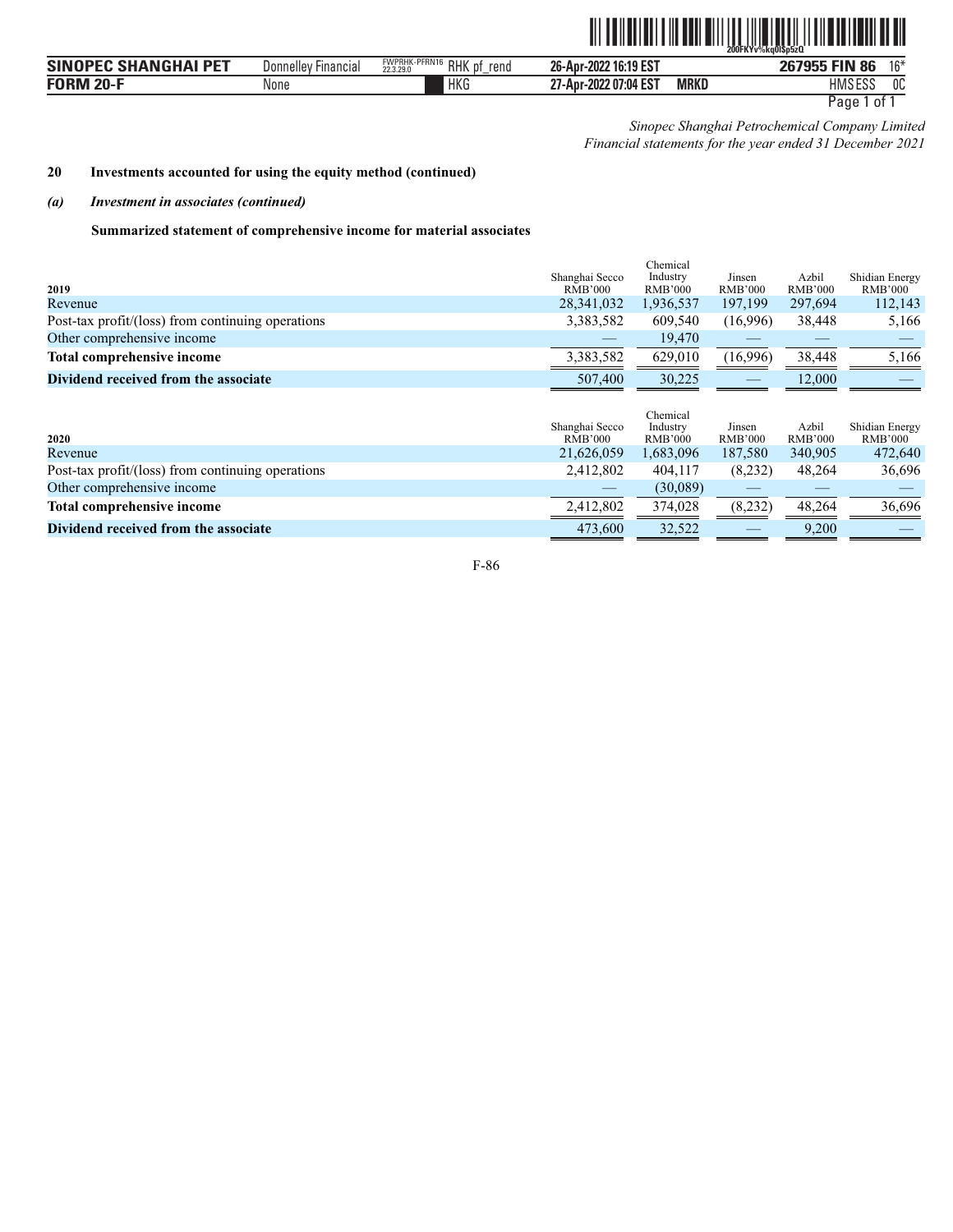### ▌▎▏▌▊▌▏▊▌▎▌▌▎▌▏▏▏▌▊▋▎▐▌▎▏▏▏▏<sub>200FK</sub>y<sub>v%kq0m3</sub>y<sub>MT</sub>.

| <b>SINOPEC SHANGHAI PET</b> | Donnellev<br>-ınancıal | -PFRN1<br><b>FWPRHK-</b><br>RHK<br>rena<br>nt<br>22,3,29.0 | .16:19 EST<br>nr<br>$-202o$<br>26-Apr       |             | $-$ FIRE $-$<br>רו∽<br>-0<br>n | 10 <sup>3</sup> |
|-----------------------------|------------------------|------------------------------------------------------------|---------------------------------------------|-------------|--------------------------------|-----------------|
| <b>FORM 20-F</b>            | None                   | <b>HKG</b>                                                 | 1.01 E27<br>-2021<br>!/-Abr<br>' U/.U4 E3 I | <b>MRKD</b> | <b>HMSESS</b>                  | $\sim$<br>υu    |
|                             |                        |                                                            |                                             |             |                                |                 |

Page 1 of 1

*Sinopec Shanghai Petrochemical Company Limited Financial statements for the year ended 31 December 2021*

### **20 Investments accounted for using the equity method (continued)**

### *(a) Investment in associates (continued)*

|                                                   |                | Chemical  |          |                |                |
|---------------------------------------------------|----------------|-----------|----------|----------------|----------------|
|                                                   | Shanghai Secco | Industry  | Jinsen   | Azbil          | Shidian Energy |
| 2021                                              | <b>RMB'000</b> | RMB'000   | RMB'000  | <b>RMB'000</b> | RMB'000        |
| Revenue                                           | 29,723,223     | 1,709,110 | 165,499  | 427,378        | 489,490        |
| Post-tax profit/(loss) from continuing operations | 3.125.904      | 396.761   | (16.657) | 61.711         | 33,269         |
| Other comprehensive income                        |                | 43.488    |          |                |                |
| Total comprehensive income                        | 3.125.904      | 440.249   | (16.657) | 61.711         | 33.269         |
| Dividend received from the associate              | 634.341        | 52,225    |          | 19.200         |                |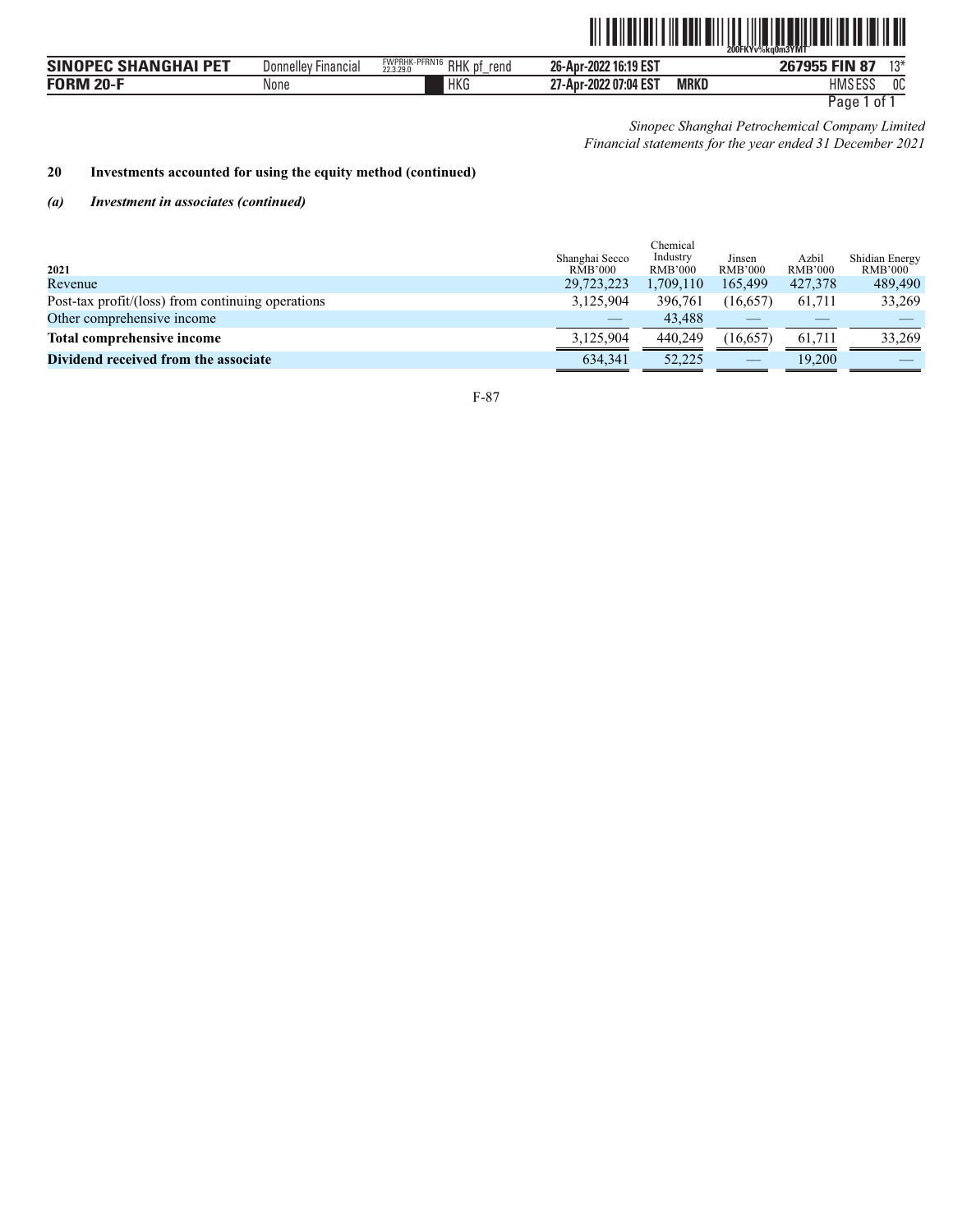

| <b>SINOPFC SHANGHAI PFT</b> | -ınancıal<br>Donnellev | -PFRN16<br><b>FWPRHK-F</b><br><b>RHK</b><br>rend<br>DŤ<br>22.3.29.0 | <b>16.10 ECT</b><br>26-Apr-<br>$-2022$<br>' 16.<br>. I J L J       | EIN 00<br>IN<br>n<br>00  | $12*$<br>ט ו |
|-----------------------------|------------------------|---------------------------------------------------------------------|--------------------------------------------------------------------|--------------------------|--------------|
| FUBM<br>$20-F$              | None                   | HKG                                                                 | <b>MRKD</b><br>$\sim$<br><b>7.04 FOT</b><br>2 07:04 ES .<br>'/-Anr | <b>HMSESS</b><br>. د ∪ ب | 0C           |
|                             |                        |                                                                     |                                                                    |                          |              |

*Sinopec Shanghai Petrochemical Company Limited Financial statements for the year ended 31 December 2021*

**20 Investments accounted for using the equity method (continued)**

### *(a) Investment in associates (continued)*

**Aggregate information of associates that are not individually material:**

|                                                             | 2020    | 2021    |
|-------------------------------------------------------------|---------|---------|
|                                                             | RMB'000 | RMB'000 |
| Aggregate carrying value of investments at 31 December      | 75,094  | 100,079 |
| Aggregate amounts of the Group's share of those associates: |         |         |
| Profit for the year                                         | 8,619   | 5,655   |
| Total comprehensive income                                  | 8,619   | 5.655   |
| Dividend received from the associate                        |         | 6,670   |

### *(b) Investment in joint ventures*

|                             | 2020                          | 2021           |
|-----------------------------|-------------------------------|----------------|
|                             | RMB'000                       | <b>RMB'000</b> |
| As at 1 January             | 235.294                       | 241,674        |
| Addition (note i)           | $\overbrace{\phantom{12332}}$ | 50,000         |
| Share of profit             | 46.663                        | 49.153         |
| Cash dividends distribution | (40, 283)                     | (64, 784)      |
| As at 31 December           | 241,674                       | 276,043        |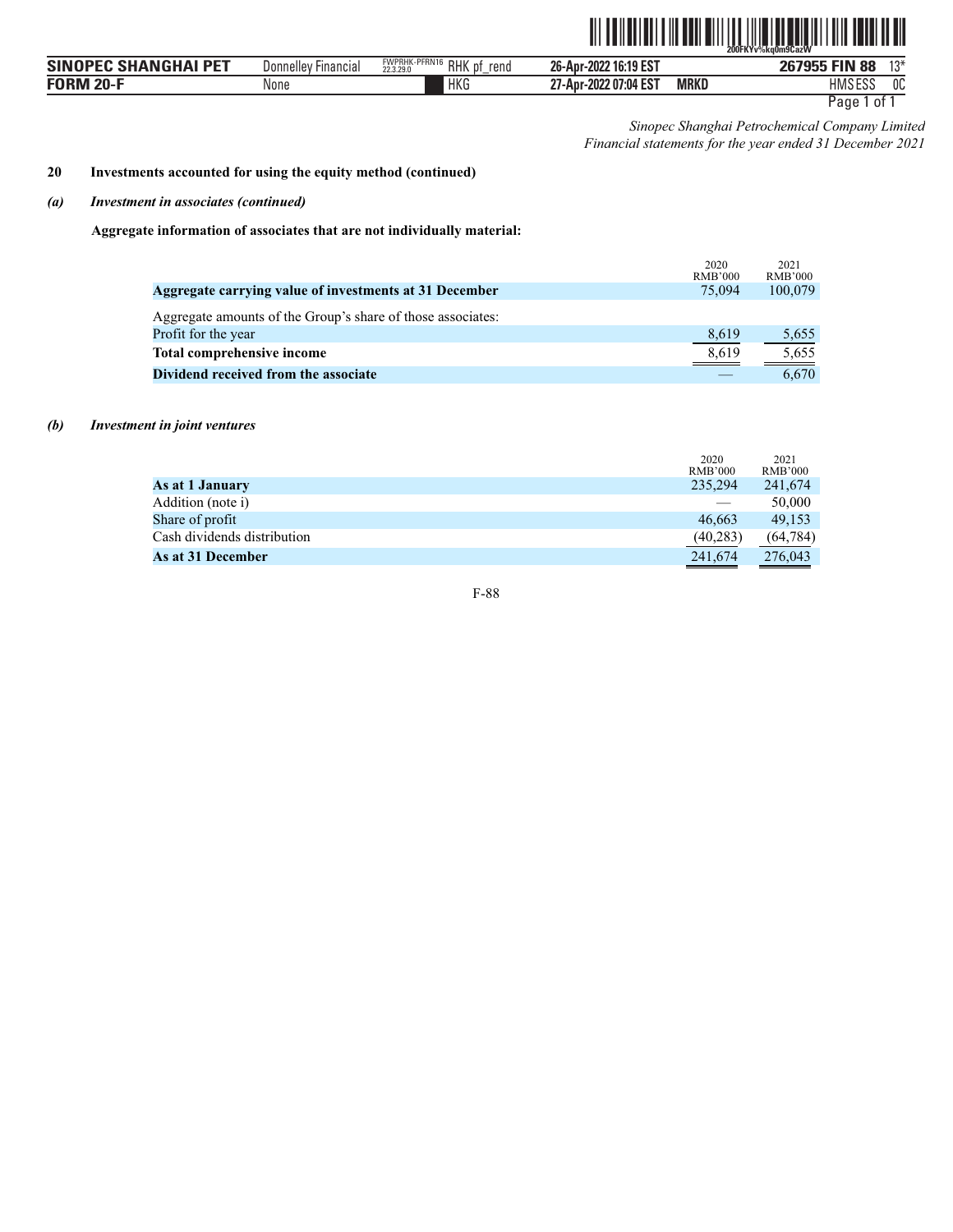

| <b>SINOPEC SHANGHAI PET</b> | <b>Financial</b><br>Donnelley | -PFRN16<br>RHK<br><b>FVVPRHK</b><br>rend<br>рt<br>22.3.29.0 | 16:19 EST<br>26-Apr-2<br>-2022                        | <b>FIN 89</b><br>/uh | 11 <sup>4</sup> |
|-----------------------------|-------------------------------|-------------------------------------------------------------|-------------------------------------------------------|----------------------|-----------------|
| FORM<br>$20-F$              | None                          | <b>HKG</b>                                                  | <b>MRKD</b><br>$-$<br>2 07:04 EST<br>$7 - \text{Anr}$ | <b>HMSESS</b>        | 0C              |
|                             |                               |                                                             |                                                       |                      |                 |

Page 1 of 1

### **20 Investments accounted for using the equity method (continued)**

### *(b) Investment in joint ventures (continued)*

Details of the Group's interest in the joint venture, which is accounted for using the equity method in the consolidated financial statements, are as follows:

The following list contains only the particulars of material joint ventures, all of the Group's joint ventures are unlisted corporate entities whose quoted market price is not available:

|                                                                                                     | Form of<br>business | Place of<br>incorporation | Particulars<br>of paid-up<br>capital | Group's<br>effective | Proportion of ownership interest<br>Held by<br>the | Held by a  | Principal                                                                      |
|-----------------------------------------------------------------------------------------------------|---------------------|---------------------------|--------------------------------------|----------------------|----------------------------------------------------|------------|--------------------------------------------------------------------------------|
| Name of joint venture                                                                               | structure           | and business              | $000^{\circ}$                        | interest             | Company                                            | subsidiary | activity                                                                       |
| Linde-SPC Gases Company Limited<br>("Linde"), formerly known as "BOC-SPC<br>Gases Company Limited") | Incorporated        | Mainland China            | <b>USD 32,000</b>                    | 50.00%               | $\overline{\phantom{m}}$                           | 50.00%     | Production and sales<br>of industrial gases                                    |
| Shanghai Petrochemical Pressure Vessel<br>Testing Center ("JYJC")                                   | Incorporated        | Mainland China            | <b>RMB</b> 10.000                    | 50.00%               |                                                    | 50.00%     | Providing<br>inspection and<br>testing service                                 |
| Shanghai Petrochemical Yangu Gas<br>Development Company Limited ("Yangu<br>Gas")                    | Incorporated        | Mainland China            | <b>USD 10.560</b>                    | 50.00%               |                                                    | 50.00%     | Production and sales<br>of industrial gases                                    |
| Shanghai Jinshan Baling New Materials Co.,<br>Ltd. ("Baling Materials") (Note i)                    | Incorporated        | Mainland<br>China         | RMB 100,000                          | 50.00%               |                                                    | 50.00%     | Production and sales<br>of new styrene<br>thermoplastic<br>elastomer materials |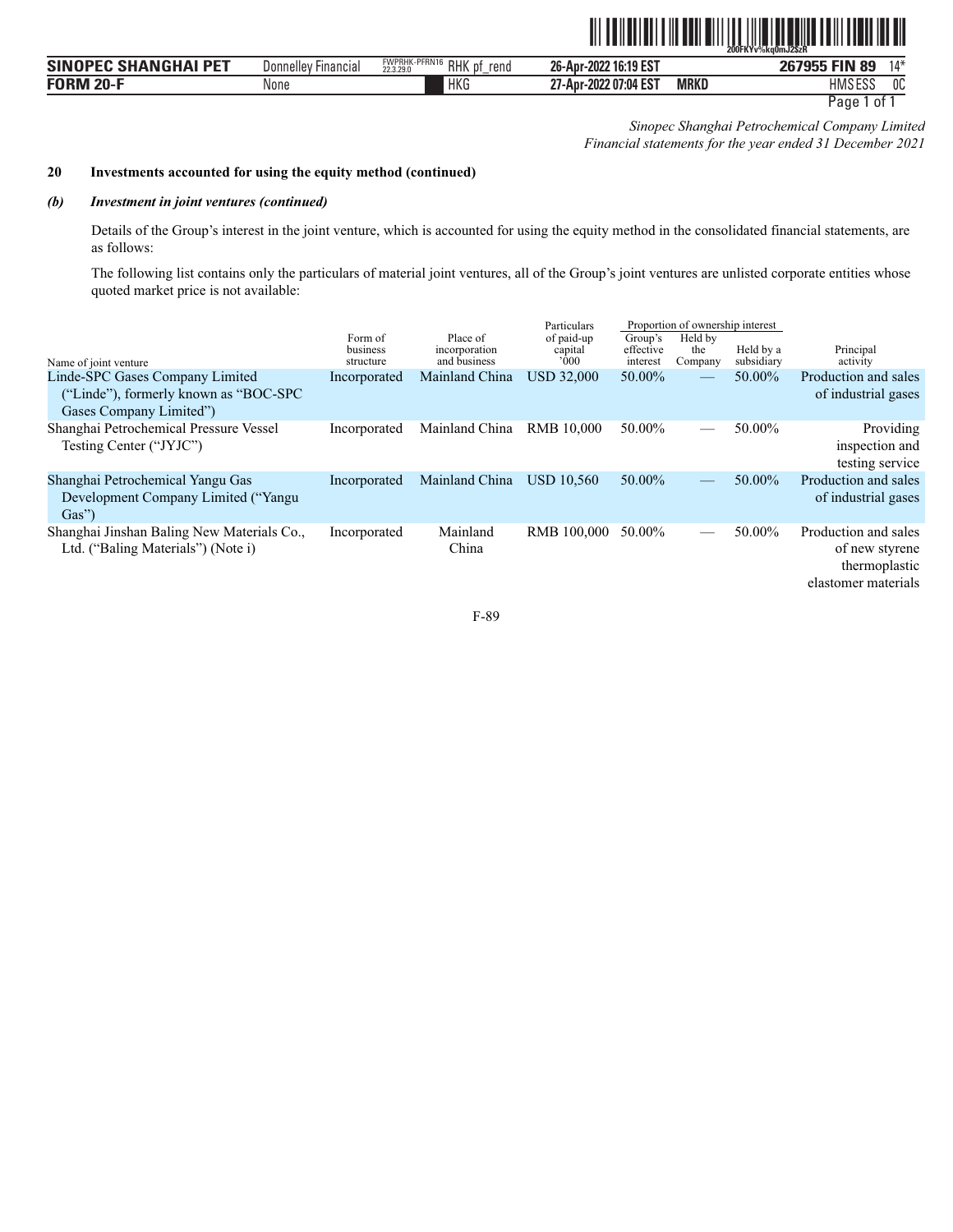

| <b>SINOPEC SHANGHAI</b><br><b>DET</b> | Financial<br>Donnel | $-$ PFRN1<br><b>FWPRHK-</b><br><b>DIIV</b><br>rend<br>KHN L<br>22.3.29.0 | 2 16:19 EST<br>ባሮ<br>$-2027$<br>26-Apr-                                            | <b>FIN 90</b><br>.70 <sub>E</sub><br>- הה<br>.w | $1E*$<br>$\cdot$ |
|---------------------------------------|---------------------|--------------------------------------------------------------------------|------------------------------------------------------------------------------------|-------------------------------------------------|------------------|
| FORM                                  | None                | HKG                                                                      | <b>MRKD</b><br>$1207.04 \, \text{F}^{\text{c}}$<br>$-$<br>Apr.<br>70Z<br><br>. LJ' | <b>UNACTOR</b><br>HIVID EDL                     | 0C               |
|                                       |                     |                                                                          |                                                                                    |                                                 |                  |

*Sinopec Shanghai Petrochemical Company Limited Financial statements for the year ended 31 December 2021*

### **20 Investments accounted for using the equity method (continued)**

### *(b) Investment in joint ventures (continued)*

i. In September 2021, Sinopec Baling Petrochemical Co., Ltd. and the Company jointly established Baling Materials, the Company agreed to make cash contribution of RMB 400,000 thousand to acquire 50% share of Baling Materials.

### **Summarized financial information for joint ventures**

Set out below are the summarized financial information for joint ventures which are accounted for using the equity method.

### **Summarized statement of financial position for joint ventures**

### **As at 31 December 2020**

|                                       | Linde<br><b>RMB'000</b> | JYJC<br><b>RMB'000</b> | Yangu Gas<br><b>RMB'000</b> |
|---------------------------------------|-------------------------|------------------------|-----------------------------|
| Current                               |                         |                        |                             |
| Cash and cash equivalents             | 233,898                 | 13,281                 | 62,878                      |
| Other current assets (excluding cash) | 67,809                  | 6,077                  | 11,812                      |
| Total current assets                  | 301.707                 | 19,358                 | 74,690                      |
| Total current liabilities             | (57, 153)               | (2, 453)               | (3, 463)                    |
| Non-current                           |                         |                        |                             |
| Total non-current assets              | 147,717                 | 1,800                  | 26,066                      |
| Total non-current liabilities         | (21, 417)               |                        |                             |
| <b>Net assets</b>                     | 370,854                 | 18,705                 | 97,293                      |
| Group's effective interest            | 50.00%                  | 50.00%                 | 50.00%                      |
| Interest in joint ventures            | 185,427                 | 9,352                  | 48,648                      |
| Unrealized downstream transactions    | (1,753)                 |                        |                             |
| Carrying value                        | 183,674                 | 9,352                  | 48,648                      |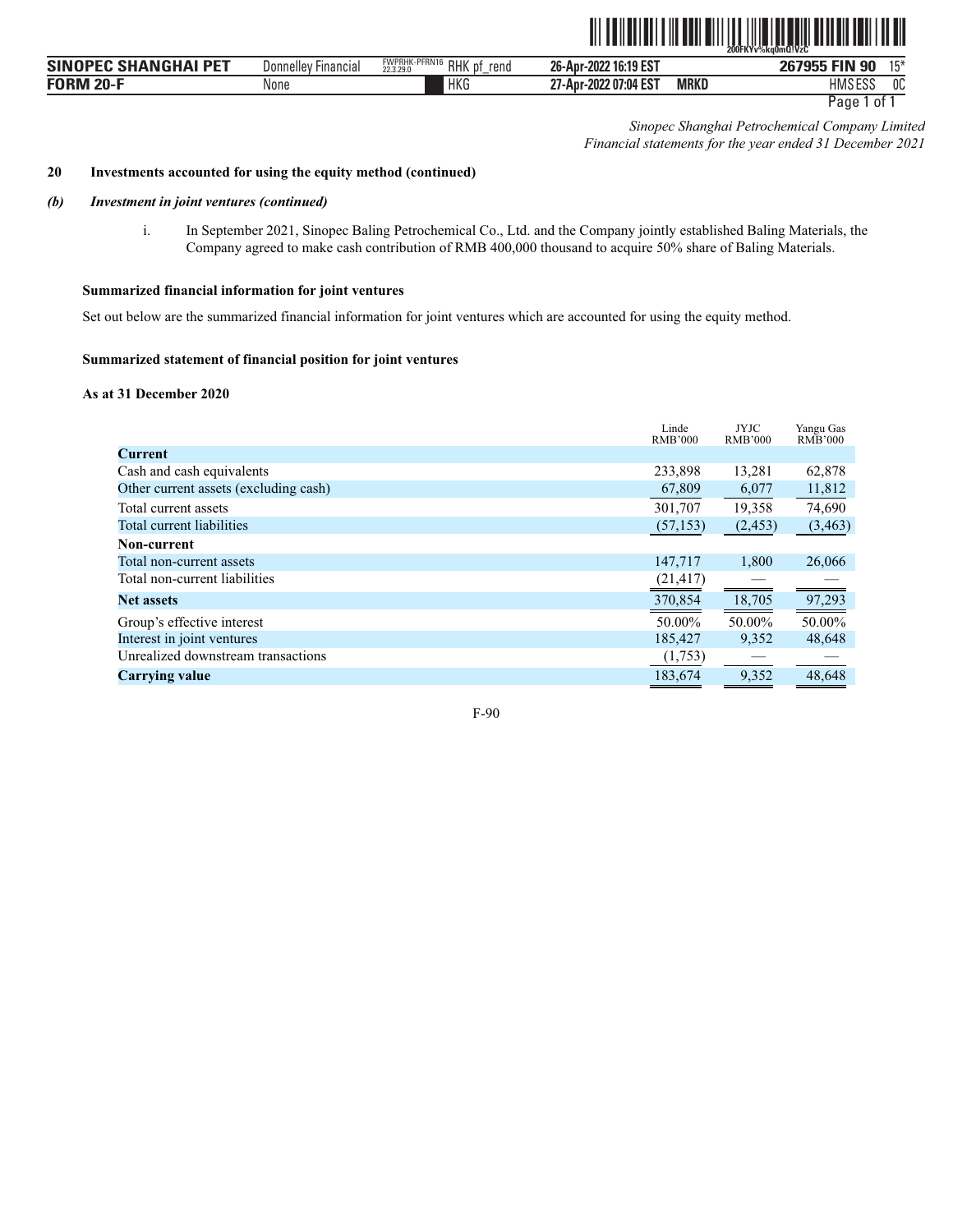| <b>SINOPEC SHANGHAI</b><br>DET | Financial<br>Donnel' | -PFRN16<br><b>FWPRHK</b><br>RHK<br>rend<br>n1<br>22.3.29.0 | <b>16:19 EST</b><br>26-Apr-2022              | ----<br>$\sim$<br>'IN | 10 <sup>4</sup><br>10 |
|--------------------------------|----------------------|------------------------------------------------------------|----------------------------------------------|-----------------------|-----------------------|
| <b>FORM 20-F</b>               | None                 | HKG                                                        | <b>MRKD</b><br>207:04 EST<br>-2027<br>:/-Apr | <b>HMSESS</b>         | $\sim$<br>υu          |
|                                |                      |                                                            |                                              |                       |                       |

*Sinopec Shanghai Petrochemical Company Limited Financial statements for the year ended 31 December 2021*

#### **20 Investments accounted for using the equity method (continued)**

#### *(b) Investment in joint ventures (continued)*

#### **As at 31 December 2021**

|                                       |                         |                               |                             | Baling                      |
|---------------------------------------|-------------------------|-------------------------------|-----------------------------|-----------------------------|
|                                       | Linde<br><b>RMB'000</b> | <b>JYJC</b><br><b>RMB'000</b> | Yangu Gas<br><b>RMB'000</b> | Materials<br><b>RMB'000</b> |
| Current                               |                         |                               |                             |                             |
| Cash and cash equivalents             | 226,860                 | 16,914                        | 72,916                      | 6,062                       |
| Other current assets (excluding cash) | 74,652                  | 5,065                         | 11,149                      | 28,418                      |
| Total current assets                  | 301,512                 | 21,979                        | 84,065                      | 34,480                      |
| Total current liabilities             | (62, 356)               | (3,356)                       | (3,262)                     |                             |
| Non-current                           |                         |                               |                             |                             |
| Total non-current assets              | 109,366                 | 1,577                         | 19.034                      | 65,520                      |
| Total non-current liabilities         | (16,303)                |                               |                             |                             |
| <b>Net assets</b>                     | 332,219                 | 20,200                        | 99,837                      | 100,000                     |
| Group's effective interest            | 50%                     | 50%                           | 50%                         | 50%                         |
| Interest in joint ventures            | 166,110                 | 10,100                        | 49,919                      | 50,000                      |
| Unrealized downstream transactions    | (86)                    |                               |                             |                             |
| <b>Carrying value</b>                 | 166,024                 | 10,100                        | 49,919                      | 50,000                      |

#### **Summarized statement of comprehensive income for joint ventures**

The information above reflects the amounts presented in the financial statements of the joint ventures (and not the Group's share of those amounts) adjusted for differences in accounting policies between the Group and the joint ventures.

#### **2019**

|                                            | Linde<br><b>RMB'000</b> | <b>JYJC</b><br><b>RMB'000</b> | Yangu Gas<br><b>RMB'000</b> |
|--------------------------------------------|-------------------------|-------------------------------|-----------------------------|
| Revenue                                    | 414,374                 | 29,290                        | 55,302                      |
| Depreciation and amortization              | (50, 199)               |                               | (11, 272)                   |
| Interest income                            | 636                     | 308                           | 1,119                       |
| Interest expense                           |                         |                               |                             |
| Profit from continuing operations          | 108,565                 | 3,107                         | 40                          |
| Income tax expenses                        | (28, 382)               | (777)                         |                             |
| Post-tax profit from continuing operations | 80,183                  | 2,330                         | 40                          |
| Other comprehensive income                 |                         |                               |                             |
| Total comprehensive income                 | 80,183                  | 2,330                         | 40                          |
| Dividend received from joint venture       | 38,900                  | 453                           |                             |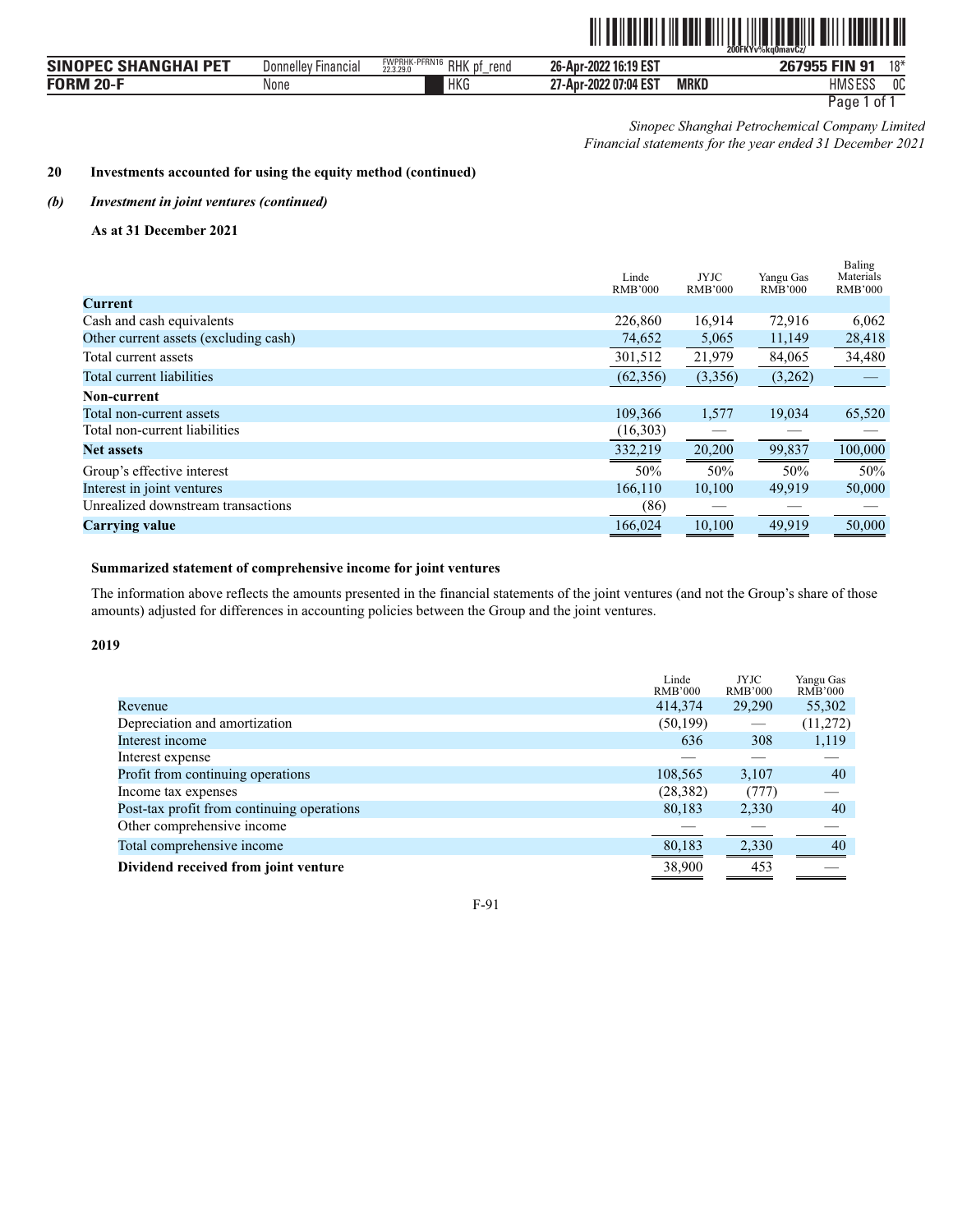| <b>SHANGHAI PFT</b>                     | <b>Inancial</b><br>Jor<br>ınellev | IK-PFRN1<br><b>EVA/DDL</b><br>RHK,<br>-vvrkHK-<br>rend<br>22.3.29.0 | 16:19 EST<br>--<br>26-Apr-2022                | <b>FIBLOS</b><br><b>DOJAFF</b><br>ΊN<br>ZU.<br>JZ | $16*$ |
|-----------------------------------------|-----------------------------------|---------------------------------------------------------------------|-----------------------------------------------|---------------------------------------------------|-------|
| <b>00 F</b><br><b>ENRM</b><br>/ I I – I | None                              | HKG                                                                 | MRKD<br>207:04 EST<br>-1-Apr-202°<br>7 E.S. 7 | <b>HMSESS</b>                                     | 0C    |
|                                         |                                   |                                                                     |                                               |                                                   |       |

*Sinopec Shanghai Petrochemical Company Limited Financial statements for the year ended 31 December 2021*

**20 Investments accounted for using the equity method (continued)**

#### *(b) Investment in joint ventures (continued)*

**Summarized statement of comprehensive income for joint ventures** *(continued)*

#### **2020**

|                                            | Linde<br><b>RMB'000</b> | JYJC<br>RMB'000 | Yangu Gas<br><b>RMB'000</b> |
|--------------------------------------------|-------------------------|-----------------|-----------------------------|
| Revenue                                    | 420,160                 | 21,674          | 58,463                      |
| Depreciation and amortization              | (45, 756)               | (350)           | (8,313)                     |
| Interest income                            | 2,246                   | 304             | 1,483                       |
| Interest expense                           |                         |                 |                             |
| Profit from continuing operations          | 108,677                 | 2,279           | 1,830                       |
| Income tax expenses                        | (26,290)                | (177)           |                             |
| Post-tax profit from continuing operations | 82,387                  | 2,102           | 1,830                       |
| Other comprehensive income                 |                         |                 |                             |
| Total comprehensive income                 | 82,387                  | 2,102           | 1,830                       |
| Dividend received from joint venture       | 38,234                  | 1,049           | 1,000                       |

#### **2021**

|                                            | Linde<br><b>RMB'000</b> | JYJC<br><b>RMB'000</b> | Yangu Gas<br><b>RMB'000</b> | Baling<br>Materials<br><b>RMB'000</b> |
|--------------------------------------------|-------------------------|------------------------|-----------------------------|---------------------------------------|
| Revenue                                    | 428,971                 | 27,190                 | 60,222                      |                                       |
| Depreciation and amortization              | (44,307)                | (386)                  | (5,162)                     |                                       |
| Interest income                            | 3.489                   | 304                    | 1,516                       |                                       |
| Profit from continuing operations          | 116,768                 | 2,250                  | 4,144                       |                                       |
| Income tax benefits/ (expenses)            | 29,316                  | (1,125)                |                             |                                       |
| Post-tax profit from continuing operations | 87,452                  | 3,375                  | 4,144                       |                                       |
| Other comprehensive income                 |                         |                        |                             |                                       |
| Total comprehensive income                 | 87,452                  | 3,375                  | 4,144                       |                                       |
| Dividend received from joint venture       | 63,044                  | 940                    | 800                         |                                       |
|                                            |                         |                        |                             |                                       |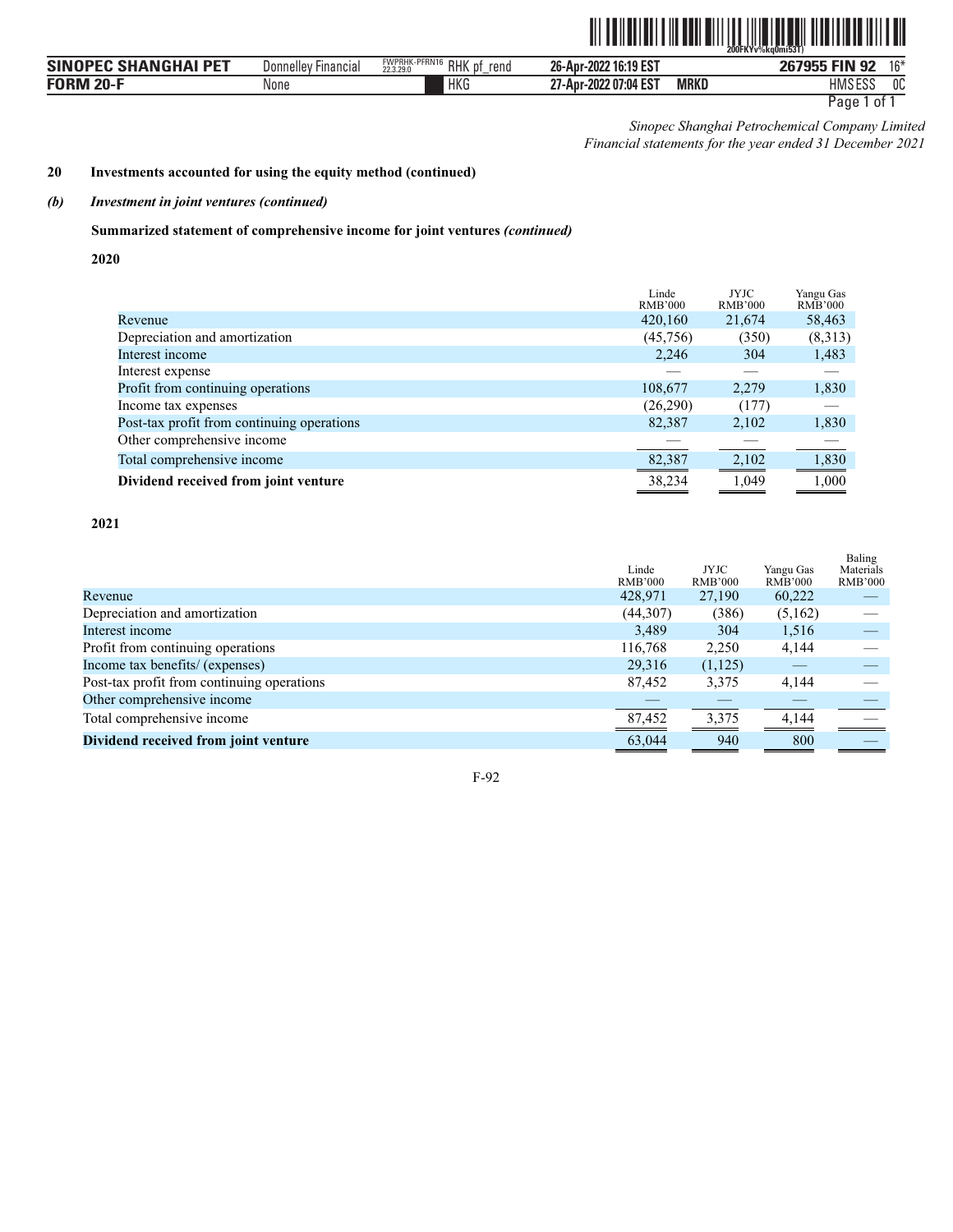| Financial statements for the year ended 31 December 2021 | Sinopec Shanghai Petrochemical Company Limited |
|----------------------------------------------------------|------------------------------------------------|
|                                                          |                                                |

# **21**Inventories  **Inventories**

# *(a)*Inventories in the consolidated statements of financial position comprise:  *Inventories in the consolidated statements of financial position comprise:*

|                             |                                      | As at 31 December 2020                                                          |                                                            |                                                          | As at 31 December 2021                                                            |                                            |
|-----------------------------|--------------------------------------|---------------------------------------------------------------------------------|------------------------------------------------------------|----------------------------------------------------------|-----------------------------------------------------------------------------------|--------------------------------------------|
|                             |                                      |                                                                                 |                                                            |                                                          |                                                                                   |                                            |
|                             |                                      | Provision for<br>diminution in<br>value of<br>inventories<br>RMB 000<br>RMB 000 | <b>Carryin</b><br>œ                                        |                                                          | Provision for<br>diminution in<br>walue of<br>inventories<br>RMB '000<br>(13,406) |                                            |
|                             | Gross carrying<br>amount<br>RMB '000 |                                                                                 | $000. \pm 0.00$<br>$\pm 0.00$                              | Gross carrying<br>amount<br>RMB'000<br>4,391,555         |                                                                                   | Carrying amount<br>RMB '000<br>A, 378, 149 |
| Raw materials               | 2,569,136                            |                                                                                 | 2,569,1                                                    |                                                          |                                                                                   |                                            |
| Work in progress            | 696,227                              | (122,081)                                                                       | 574,1<br>$\vec{4}$                                         | 795,791                                                  | (105,450)                                                                         | 690,34                                     |
| Finished goods              |                                      | (46,652)                                                                        |                                                            |                                                          |                                                                                   |                                            |
| Spare parts and consumables |                                      |                                                                                 |                                                            |                                                          |                                                                                   | $\frac{664,040}{190,99}$                   |
|                             | $\frac{591,485}{260,431}$            | $\frac{(59,800)}{(228,533)}$                                                    | $\frac{544,833}{2,888,746}$<br>$\frac{200,631}{3,888,746}$ | $\frac{709,990}{249,456}$<br>$\frac{249,456}{6,146,792}$ | (45,950)<br>(58,461)<br>(223,267)                                                 | 5,923,52                                   |

# *(b)*The analysis of the amount of inventories recognized as expenses and included in profit or loss is as follows: *The analysis of the amount of inventories recognized as expenses and included in profit or loss is as follows:*

RMB70,178 thousand, 2020: RMB220,888 thousand). RMB78,595,380 thousand, 2020: RMB53,622,798 thousand) which excluded an inventory provision of RMB 150,883 thousand (2019: The cost of inventories recognized in Cost of sales amounted to RMB 70,704,868 thousand for the year ended 31 December 2021 (2019) 100 RMB70,178 thousand, 2020: RMB220,888 thousand). RMB78,595,380 thousand, 2020: RMB53,622,798 thousand) which excluded an inventory provision of RMB 150,883 thousand (2019: The cost of inventories recognized in Cost of sales amounted to RMB 70,704,868 thousand for the year ended 31 December 2021 (2019:

of profit or loss (2019: RMB72,945 thousand, 2020: RMB147,817 thousand). previously provided for. The related provision of RMB156,149 thousand was reversed and included in cost of sales in the consolidated statement For the year ended 31 December 2021, the Group sold certain finished goods and utilized certain spare parts and consumables which were of profit or loss (2019: RMB72,945 thousand, 2020: RMB147,817 thousand). previously provided for. The related provision of RMB156,149 thousand was reversed and included in cost of sales in the consolidated statement For the year ended 31 December 2021, the Group sold certain finished goods and utilized certain spare parts and consumables whi

F-93

**SINOPEC SHANGHAI PET** Donnelley Financial **EXPRHK-PFRN16** RHK pf\_rend 26-Apr-2022 16:19 EST **267955 FIN 93**<br> **FORM 20-F** None None HMSESS **FORM 20-F 26-Apr-2022 16:19 EST** 27-Apr-2022 07:04 EST Donnelley Financial 22.3.29.0 RHK pf\_rend **None** 

ESS 0C Page 1 of 1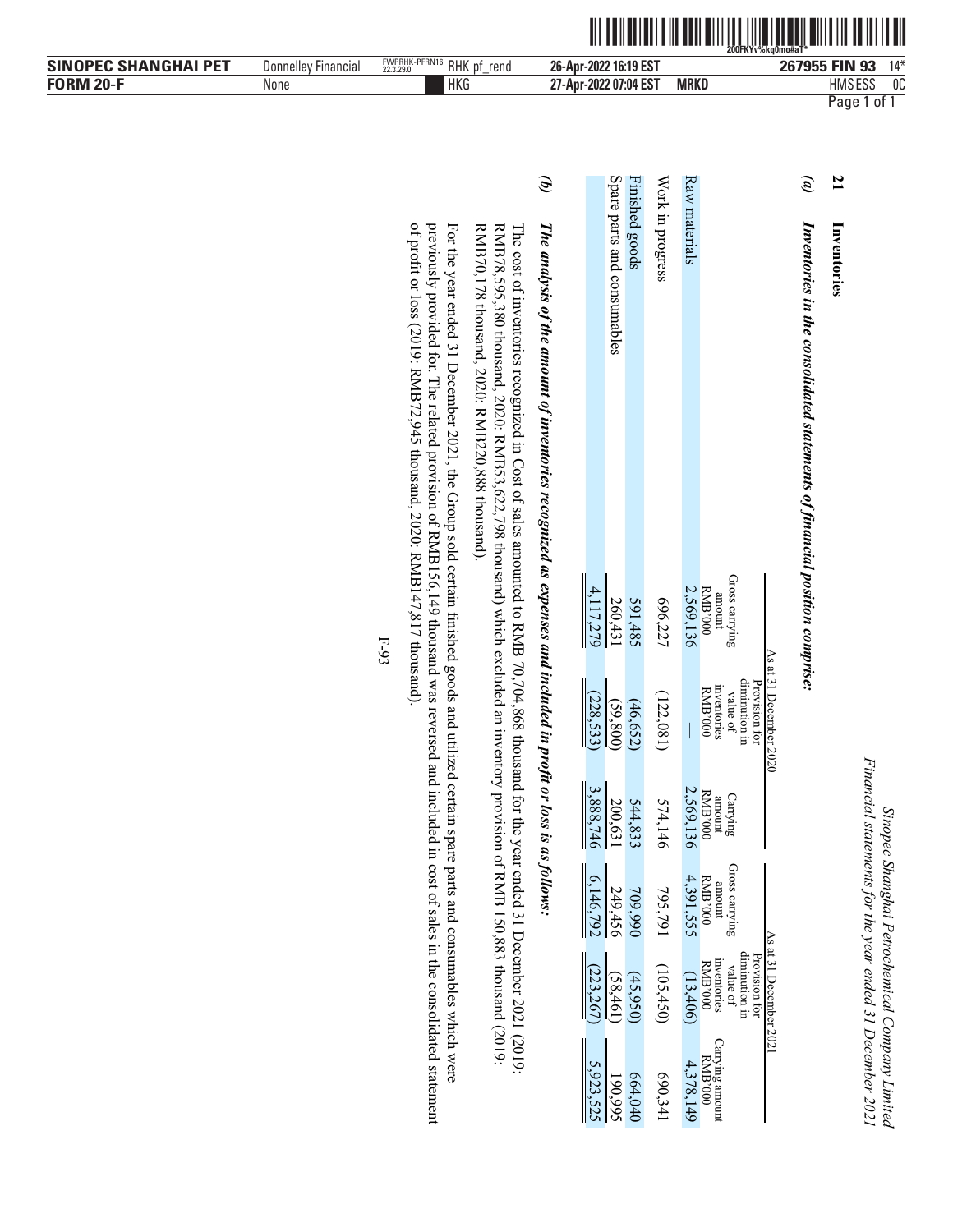

| <b>SINOPEC SHANGHAI PET</b> | : Financia,<br><b>Donnelley</b> | <b>FWPRHK-</b><br>-PFRN1<br><b>RHK</b><br>rena<br>.nt<br>22.3.29.0<br>$\overline{\phantom{a}}$ | .16:19 EST<br>nr<br>26-Apr-2022 |      | <b>FIN 94</b>                       | $11*$ |
|-----------------------------|---------------------------------|------------------------------------------------------------------------------------------------|---------------------------------|------|-------------------------------------|-------|
| FORM<br>$20-F$              | None                            | <b>HKG</b>                                                                                     | 207:04 EST<br>$-2022$<br>?7-Apr | MRKD | <b>IIMO FOO</b><br>1IVI D<br>ا∿ت∟ ہ | OC    |
|                             |                                 |                                                                                                |                                 |      | $\mathbf{12}\cdot\mathbf{2}$<br>--  |       |

*Sinopec Shanghai Petrochemical Company Limited Financial statements for the year ended 31 December 2021*

#### **22 Trade and other receivables**

|                                                                 | As at<br>31 December 2020<br><b>RMB'000</b> | As at<br>31 December 2021<br><b>RMB'000</b> |
|-----------------------------------------------------------------|---------------------------------------------|---------------------------------------------|
| Trade receivables                                               | 113,797                                     | 79,413                                      |
| Less: loss allowance                                            | (634)                                       | (1,988)                                     |
|                                                                 | 113,163                                     | 77,425                                      |
| Amounts due from related parties excluded prepayments and bills |                                             |                                             |
| receivable                                                      | 1,055,539                                   | 1,153,111                                   |
| Total trade receivables                                         | 1,168,702                                   | 1,230,536                                   |
| Other receivables                                               | 18,240                                      | 47,737                                      |
| Less: loss allowance                                            | (139)                                       | (140)                                       |
|                                                                 | 18,101                                      | 47,597                                      |
| Financial assets measured at amortized cost                     | 1,186,803                                   | 1,278,133                                   |
| Amounts due from related parties - prepayments                  | 26,777                                      | 34,220                                      |
| Amounts due from related parties - bills receivables (note 25)  | 10,000                                      | 25,000                                      |
|                                                                 | 1,223,580                                   | 1,337,353                                   |

All of the trade and other receivables are expected to be recovered or recognized as expense within one year.

Amounts due from related parties mainly represent trade-related balances, unsecured in nature and bear no interest.

The aging analysis based on invoice date of trade receivables and amounts due from related parties excluded prepayments and bills receivable (net of allowance for doubtful debts) is as follows:

|                                | As at<br>31 December 2020<br>RMB'000 | As at<br>31 December 2021<br>RMB'000 |
|--------------------------------|--------------------------------------|--------------------------------------|
| Within one year                | 1,167,222                            | 1,230,360                            |
| Over one year within two years | 1.480                                | 27                                   |
| Over two years                 |                                      | 149                                  |
|                                | 1,168,702                            | 1,230,536                            |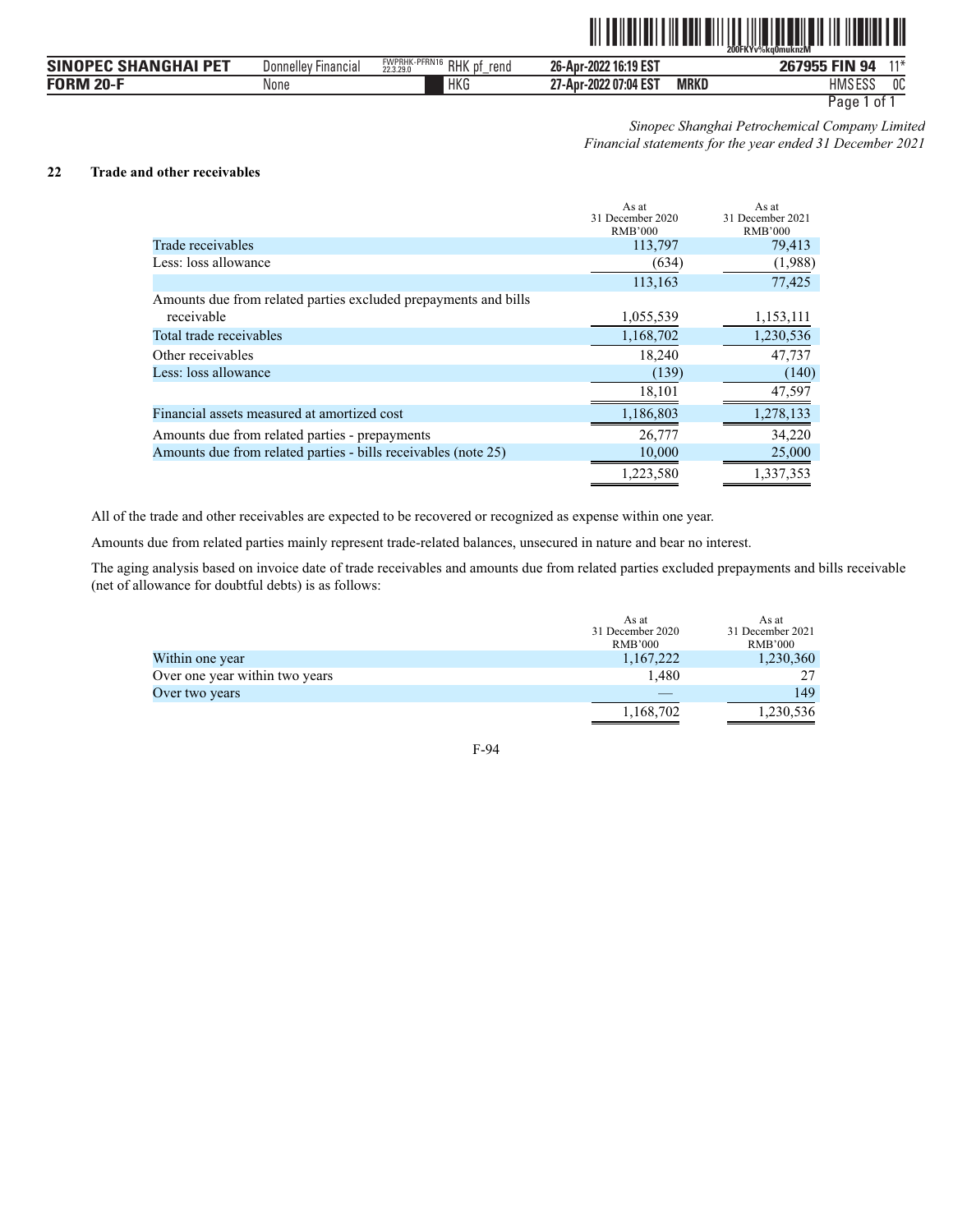

| <b>DET</b><br>ומוּ | Financial<br>Donnel' | -PFRN16<br><b>FWPRHK-</b><br>RHK<br>rend<br>nt<br>22.3.29.0<br>- | -2022 16:19 EST<br>ne.<br>26-Apr-<br>-202               | $\sim$ FIBI OF $\sim$<br>ACJAFF | $12*$<br>ט ו |
|--------------------|----------------------|------------------------------------------------------------------|---------------------------------------------------------|---------------------------------|--------------|
| $20-F$<br>FUBM     | None                 | <b>HKG</b>                                                       | <b>MRKL</b><br>nп<br>-2022 07:04 EST<br>'/-Apr-<br>- 개. | <b>IIMO FOO</b><br>MINI DI EDJ  | 0C           |
|                    |                      |                                                                  |                                                         |                                 |              |

*Sinopec Shanghai Petrochemical Company Limited Financial statements for the year ended 31 December 2021*

#### **22 Trade and other receivables (continued)**

Movements in the loss allowance account in respect of trade and other receivables during the period is as follows:

|                                              |         | Year ended 31 December |
|----------------------------------------------|---------|------------------------|
|                                              | 2020    | 2021                   |
|                                              | RMB'000 | <b>RMB'000</b>         |
| <b>Balance at 1 January</b>                  | 139     | 773                    |
| Impairment losses recognized during the year | 634     | 1.355                  |
| <b>Balance at 31 December</b>                | 773     | 2,128                  |
|                                              |         |                        |

As at 31 December 2020 and 31 December 2021, no trade receivable was pledged as collateral.

Sale to third parties is generally on cash basis or on letter of credit. Subject to negotiation, credit is generally only available for major customers with well-established trading records.

#### **23 Cash and cash equivalents**

#### *(a) Cash and cash equivalents comprise:*

|                                                            | As at<br>31 December 2020<br>RMB'000 | As at<br>31 December 2021<br>RMB'000 |
|------------------------------------------------------------|--------------------------------------|--------------------------------------|
| Cash deposits with a related party (note i)                | 5.667                                | 3.243                                |
| Cash at bank and on hand                                   | 6,910,741                            | 5,108,767                            |
| Cash and cash equivalents in the consolidated statement of |                                      |                                      |
| financial position                                         | 6,916,408                            | 5,112,010                            |

i. Cash deposits with a related party were cash deposits at Sinopec Finance Company Limited ("Sinopec Finance").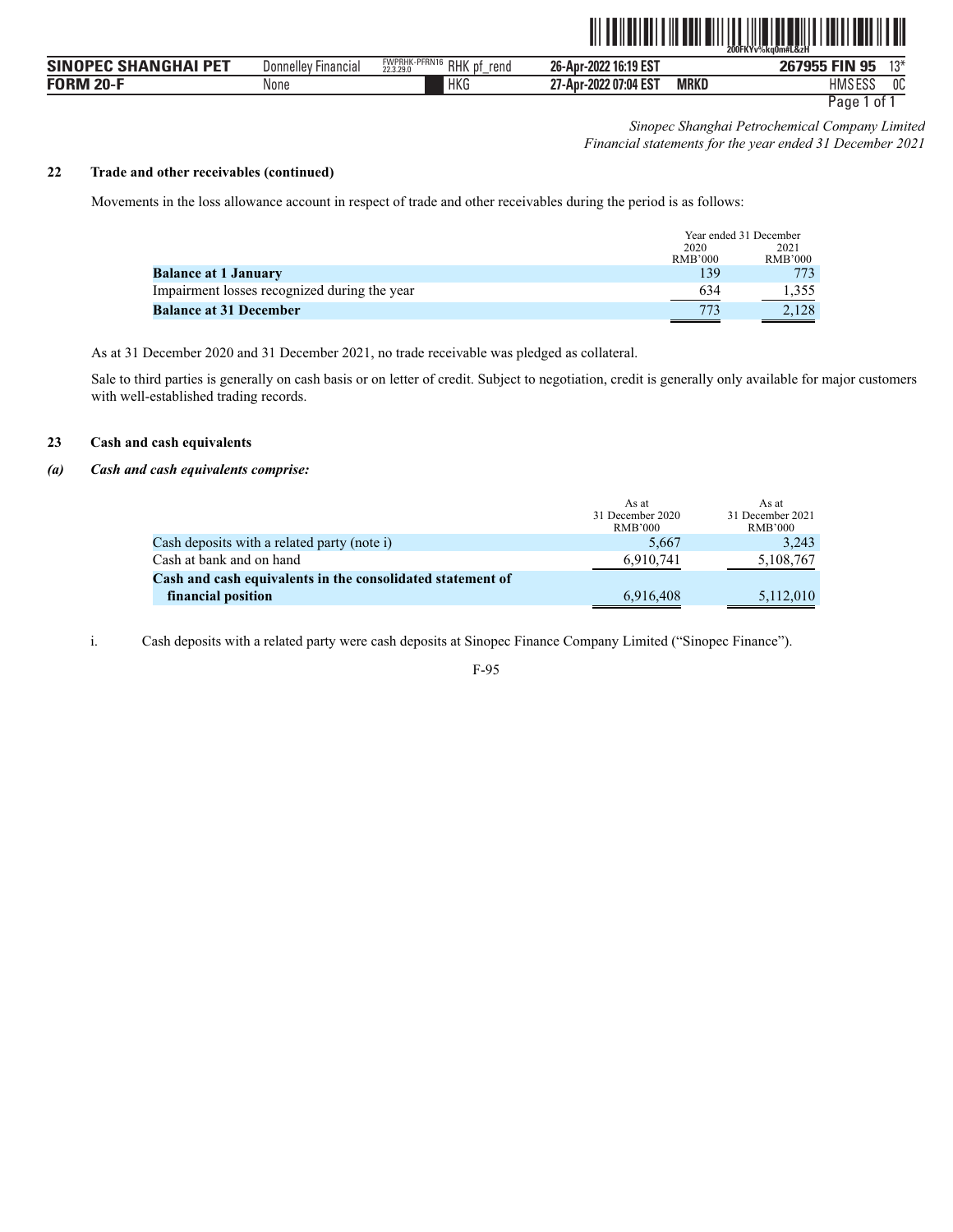| <b>SINOPFC SHANGHAI PFT</b> | -ınancıal<br>Donnellev | -PFRN16<br><b>FWPRHK-F</b><br><b>RHK</b><br>rend<br>DŤ<br>22.3.29.0 | <b>16.10 ECT</b><br>26-Apr-<br>$-2022$<br>'16.<br>. I J L J        | <b>FIN 96</b><br>n<br>JU | 11 <sup>2</sup> |
|-----------------------------|------------------------|---------------------------------------------------------------------|--------------------------------------------------------------------|--------------------------|-----------------|
| $20-F$<br>з п.              | None                   | HKG                                                                 | <b>MRKD</b><br>$\sim$<br><b>7.04 FOT</b><br>2 07:04 ES .<br>'/-Anr | <b>HMSESS</b><br>. د ∪ ب | 0C              |
|                             |                        |                                                                     |                                                                    |                          |                 |

*Sinopec Shanghai Petrochemical Company Limited Financial statements for the year ended 31 December 2021*

#### **23 Cash and cash equivalents (continued)**

#### *(b) Cash generated from operations*

Reconciliation of profit before taxation to cash generated from operations

|                                                                             | 2019<br><b>RMB'000</b> | 2020<br><b>RMB'000</b> | 2021<br><b>RMB'000</b> |
|-----------------------------------------------------------------------------|------------------------|------------------------|------------------------|
| Profit before taxation                                                      | 2,656,128              | 590,778                | 2,721,086              |
| Adjustments items:                                                          |                        |                        |                        |
| Interest income from time deposits with maturity more than 3 months         | (398, 176)             | (339,505)              | (424, 696)             |
| Share of profit of investments accounted for using the equity method        | (972, 593)             | (724, 740)             | (874, 285)             |
| Losses on disposal of subsidiary                                            | 60,951                 |                        |                        |
| Net losses/(gains) on foreign exchange option contracts and commodity swaps |                        |                        |                        |
| contracts not qualifying as hedges                                          | 12,315                 | 376                    | (18, 846)              |
| Gains from structured deposits                                              | (85, 444)              | (114, 283)             | (97, 921)              |
| Losses on sale of FVOCI                                                     | 19,513                 | 9,513                  | 4,685                  |
| Interest expense                                                            | 53,784                 | 64,169                 | 94,186                 |
| Foreign exchange (gains)/losses                                             | (18, 571)              | 5,514                  | 1,861                  |
| Depreciation of property, plant and equipment                               | 1,507,804              | 1,553,039              | 1,621,459              |
| Depreciation of investment property                                         | 14,694                 | 15,184                 | 15,325                 |
| Depreciation of right-of-use assets                                         | 101,998                | 32,653                 | 34,307                 |
| Amortization of other non-current assets                                    | 214,292                | 226,263                | 294,617                |
| Impairment loss on property, plant and equipment                            | 486                    | 87,570                 | 587,622                |
| Impairment loss on investment accounted for using the equity method         |                        |                        | 28,392                 |
| (Gains)/losses on disposal of property, plant and equipment and other long- |                        |                        |                        |
| term assets-net                                                             | (158, 551)             | 1,212                  | (48,671)               |
| Profit on operation before change of working capital                        | 3,008,630              | 1,407,743              | 3,939,121              |
| Decrease/(increase) in inventories                                          | 1,366,441              | 2,865,687              | (2,034,779)            |
| (Increase) / decrease in operation receivables                              | (92, 354)              | 308,333                | 49,586                 |
| Decrease in operation payables                                              | (487, 877)             | (1,008,800)            | (70, 235)              |
| Increase/(decrease) in balances to related parties - net                    | 1,860,836              | (1,577,876)            | 2,527,960              |
| Cash generated from operations                                              | 5,655,676              | 1,995,087              | 4,411,653              |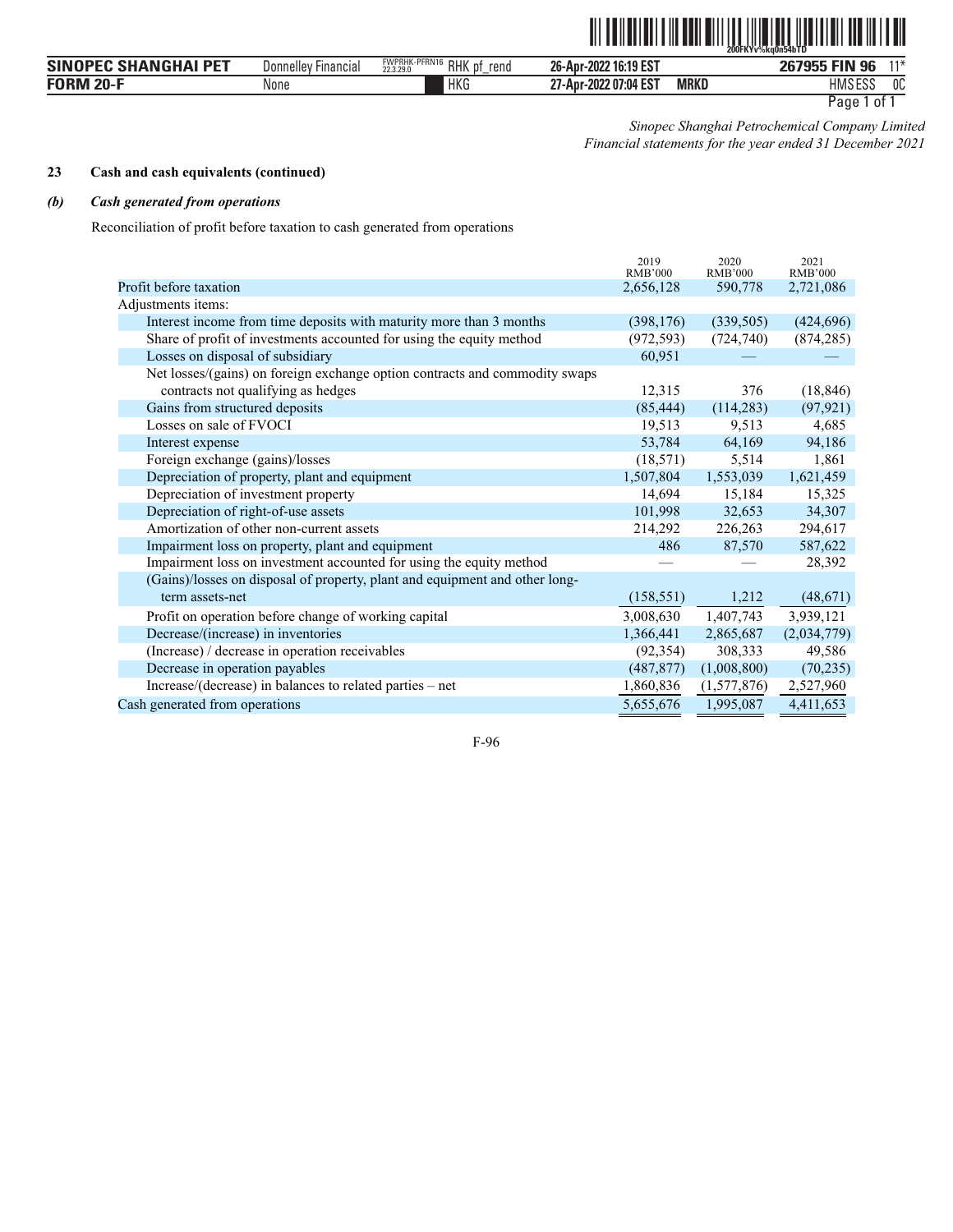# **▌▏▎▌▊▌▏▊▌▏▌▌▏▎▏▌▏▊▋▌▏█▎▏▏▏▁▒▒▛▙▚**▚<sub>▓</sub>▙▆▆</sub>▁▒▒▚▜<sub>▞</sub>

| <b>SINOPEC SHANGHAI PET</b> | <b>Linancial</b><br>Donnellev | -PFRN1<br><b>FWPRHK-</b><br><b>RHK</b><br>eno'<br>22.3.29.0 | ∠6-Apr-2022 16:19 F°™                         |      | $\sim$ FIRE $\sim$ $\sim$<br>יהמרמם | n* |
|-----------------------------|-------------------------------|-------------------------------------------------------------|-----------------------------------------------|------|-------------------------------------|----|
| FORM<br>, 20-L              | None                          | HKG                                                         | ∠07:04 ES <sup>-</sup><br>$\angle$ 1-Anr-2022 | MRKI | $\cdots$ $\cdots$<br>TIVIƏ EƏS      | 0C |
|                             |                               |                                                             |                                               |      |                                     |    |

Page 1 of 1

*Sinopec Shanghai Petrochemical Company Limited Financial statements for the year ended 31 December 2021*

#### **23 Cash and cash equivalents (continued)**

*(c) Reconciliation of liabilities arising from financing activities*

|                                           | <b>Borrowings</b><br>RMB'000 | Lease<br>liabilities<br><b>RMB'000</b> | Short-term<br>bonds<br><b>RMB'000</b> | Total<br><b>RMB'000</b> |
|-------------------------------------------|------------------------------|----------------------------------------|---------------------------------------|-------------------------|
| As at 31 December 2019 and 1 January 2020 | 1,547,600                    | 22,043                                 |                                       | 1,569,643               |
| <b>Changes from financing cash flows:</b> |                              |                                        |                                       |                         |
| Proceeds from borrowings                  | 3,458,100                    |                                        |                                       | 3,458,100               |
| Proceeds from short-term bonds            |                              |                                        | 2,998,469                             | 2,998,469               |
| Repayments of borrowings                  | (3,460,556)                  |                                        |                                       | (3,460,556)             |
| Principal elements of lease payments      |                              | (15,586)                               |                                       | (15,586)                |
| Total changes from financing cash flows   | (2, 456)                     | (15,586)                               | 2,998,469                             | 2,980,427               |
| Other changes:                            |                              |                                        |                                       |                         |
| Addition of lease liabilities             |                              | 6,014                                  |                                       | 6,014                   |
| Foreign exchange movements                | 2,856                        |                                        |                                       | 2,856                   |
| Issuance costs on short-term bonds        |                              |                                        | 1,531                                 | 1,531                   |
| Interest expense                          |                              |                                        | 17,811                                | 17,811                  |
| Total other changes                       | 2,856                        | 6,014                                  | 19,342                                | 28,212                  |
| As at 31 December 2020 and 1 January 2021 | 1,548,000                    | 12,471                                 | 3,017,811                             | 4,578,282               |
| <b>Changes from financing cash flows:</b> |                              |                                        |                                       |                         |
| Proceeds from new bank loans              | 14, 163, 132                 |                                        | $\qquad \qquad$                       | 14, 163, 132            |
| Repayment of bank loans                   | (13, 451, 332)               |                                        |                                       | (13, 451, 332)          |
| Proceeds from short-term bonds            |                              |                                        | 5,998,899                             | 5,998,899               |
| Repayments of short-term bonds            |                              | $\qquad \qquad$                        | (9,000,000)                           | (9,000,000)             |
| Principal elements of lease payments      |                              | (17, 544)                              |                                       | (17, 544)               |
| Total changes from financing cash flows   | 711,800                      | (17, 544)                              | (3,001,101)                           | (2,306,845)             |
| Other changes:                            |                              |                                        |                                       |                         |
| Addition of lease liabilities             |                              | 9,686                                  |                                       | 9,686                   |
| Issuance costs on short-term bonds        |                              |                                        | 1,101                                 | 1,101                   |
| Interest expense                          |                              |                                        | 28,340                                | 28,340                  |
| Others                                    |                              |                                        | (46, 151)                             | (46, 151)               |
| Total other changes                       |                              | 9,686                                  | (16,710)                              | (7,024)                 |
| As at 31 December 2021                    | 2,259,800                    | 4,613                                  |                                       | 2,264,413               |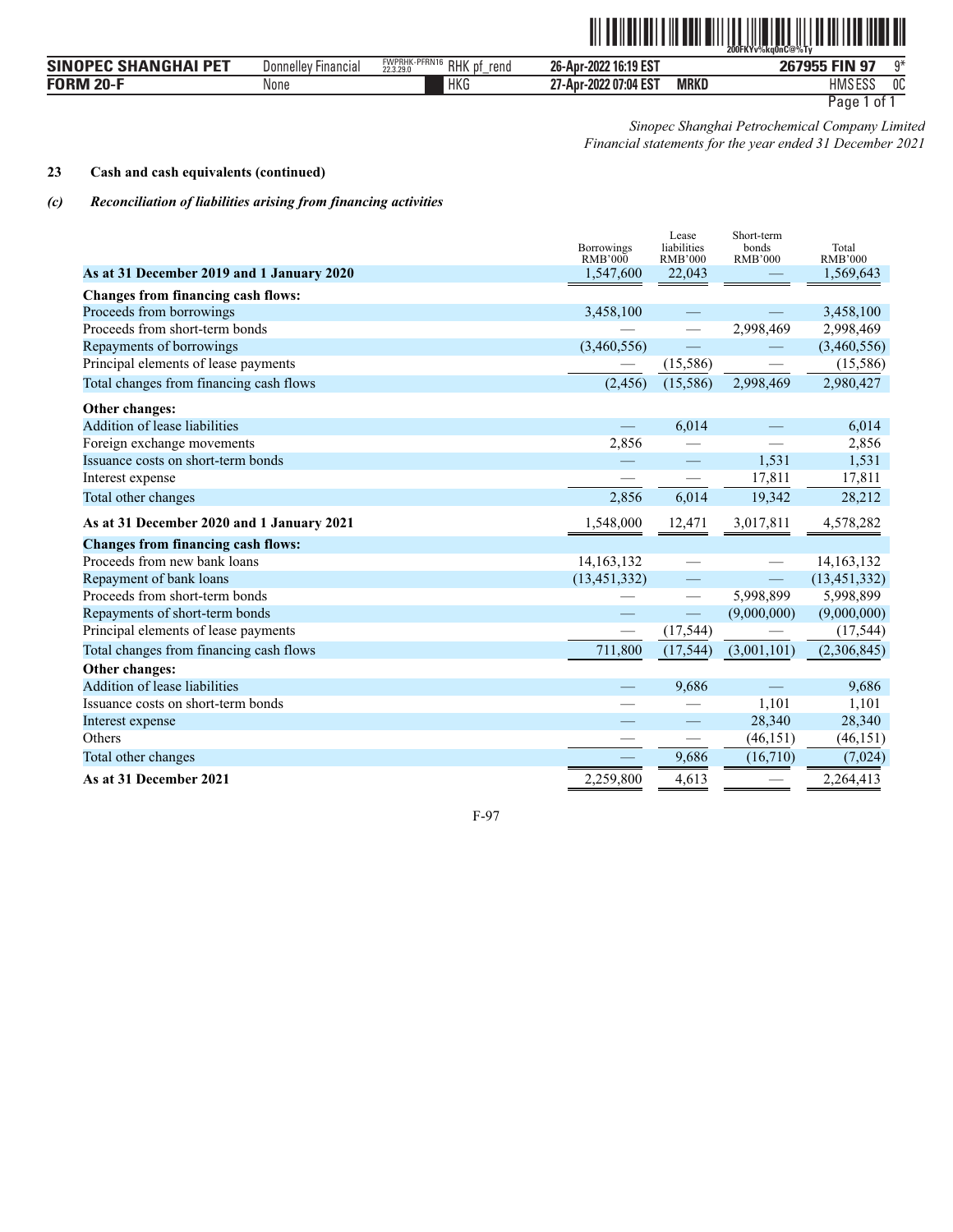# **▌▎▏▌▊▌▏▊▌▏▋▌▎▌▕▎▏▊▊▌▏█▎▏▏▏▁▒**▒╒ĸ╲<sub>Ÿ</sub><sub>╳</sub>ϗ<sub>ϥ</sub>ϭ<sub>Ϻ</sub>ͺϲϣϯϧ

| <b>SINOPEC SHANGHAI PET</b> | : Financia.<br><b>Donnelley</b> | <b>DEDAIA</b><br><b>FWPRHK-</b><br><b>RHK</b><br>PFRN <sub>D</sub><br>reno<br>nt<br>22.3.29.0 | 16:19 EST<br>26-Apr-2027       | <b>FIN 98</b><br>$11*$                          |
|-----------------------------|---------------------------------|-----------------------------------------------------------------------------------------------|--------------------------------|-------------------------------------------------|
| . 20-L<br>FORM              | None                            | IIVC<br><b>HNU</b>                                                                            | ∠07:04 EST<br>$-202$<br>!7-Apr | <b>IIMO FOO</b><br>MRKD<br>0C<br>טוור<br>. د ∪۰ |
|                             |                                 |                                                                                               |                                |                                                 |

Page 1 of 1

*Sinopec Shanghai Petrochemical Company Limited Financial statements for the year ended 31 December 2021*

#### **23 Cash and cash equivalents (continued)**

#### *(d) Total cash outflow for leases*

Amounts included in the cash flow statement for leases comprise the following:

|                             | 2019<br><b>RMB'000</b> | 2020<br>RMB'000 | 2021<br><b>RMB'000</b> |
|-----------------------------|------------------------|-----------------|------------------------|
| Within operating cash flows | (5,317)                | (4.618)         | (6,938)                |
| Within financing cash flows | (89, 124)              | (15,586)        | (17, 544)              |
|                             | (94, 441)              | (20, 204)       | (24, 482)              |

These amounts relate to the following:

|                    | 2019           | 2020     | 2021           |
|--------------------|----------------|----------|----------------|
|                    | <b>RMB'000</b> | RMB'000  | <b>RMB'000</b> |
| Lease rentals paid | (94.441)       | (20,204) | (24, 482)      |

#### **24 Time deposits with banks**

|                                                | As at 31 December |                 |
|------------------------------------------------|-------------------|-----------------|
|                                                | 2020<br>RMB'000   | 2021<br>RMB'000 |
| Time deposits with maturity less than one year | 4.049.443         | 7.386.607       |
| Time deposits with maturity more than one year | 7,042,840         | 5,581,435       |
|                                                | 11.092.283        | 12.968.042      |

As at 31 December 2021, interest rates of time deposits with maturity less than one year ranged from 3.40% to 3.50% per annum (31 December 2020: 3.15% to 4.10% per annum), which were presented as current assets. Time deposits with maturity of more than one year were time deposits of three or five years with the interest rates from 3.45% to 4.20% per annum, which were presented as non-current assets in the statement of financial position (31 December 2020: 3.85% to 4.20% per annum).

F-98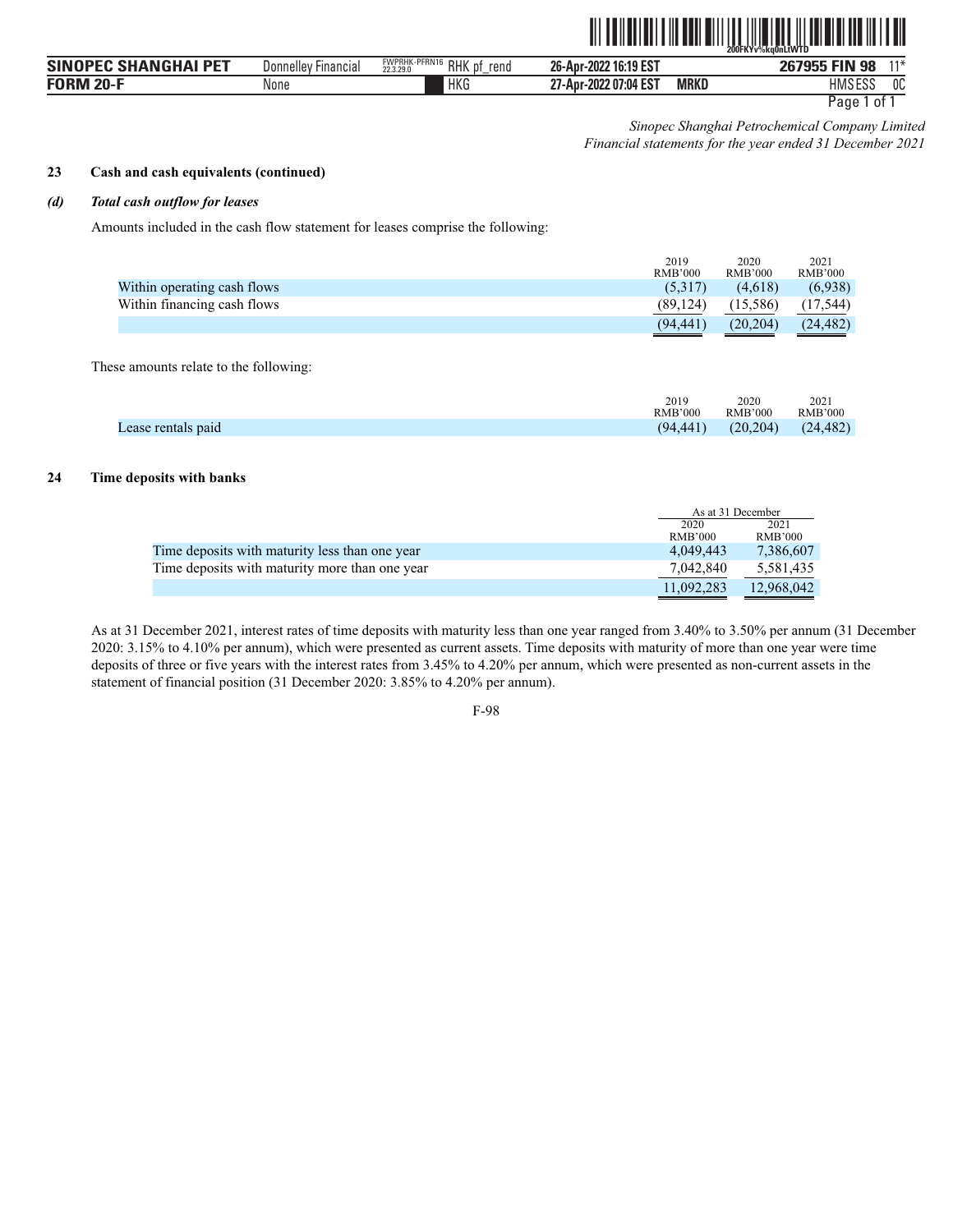

| <b>DET</b><br>74 A | <b>Financial</b><br>Donnellev | -PFRN16<br><b>FWPRHK</b><br><b>RHK</b><br>rena<br>22.3.29.0 | ∠6-Apr-2022 16:19 F° <sup>−</sup>                    | <b>FIN QQ</b><br>267955<br>'n<br>-- | $10*$ |
|--------------------|-------------------------------|-------------------------------------------------------------|------------------------------------------------------|-------------------------------------|-------|
| $20-F$<br>FUBM     | None                          | <b>HKG</b>                                                  | MRKD<br>-2022 07:04 EST<br>$\angle$ /-Anr- $\degree$ | <b>IIMO FOO</b><br>טור<br>'∗∪۔      | 0C    |
|                    |                               |                                                             |                                                      |                                     |       |

*Sinopec Shanghai Petrochemical Company Limited Financial statements for the year ended 31 December 2021*

#### **25 Financial assets at fair value through other comprehensive income**

| As at 31 December      |                        |
|------------------------|------------------------|
| 2020<br><b>RMB'000</b> | 2021<br><b>RMB'000</b> |
|                        |                        |
| 10,000                 | 25,000                 |
| 1,207,114              | 1,047,690              |
| 1,217,114              | 1,072,690              |
| 5,000                  | 5,000                  |
| 1,222,114              | 1,077,690              |
|                        |                        |

- (i) As at 31 December 2020 and 2021, certain trade receivables and bills receivable were classified as financial assets at FVOCI, as the Group's business model is achieved both by collecting contractual cash flows and selling of these assets.
- (ii) As at 31 December 2021, the Group discounted certain bank acceptance bills to banks for cash proceeds and endorsed certain bank acceptance bills to suppliers for settling trade payables of the same amount on a full recourse basis. The Group has derecognized these bills receivable and the payables to suppliers in their entirety. These derecognized bank acceptance bills had a maturity date less than twelve months from the end of the reporting period. In the opinion of the directors, the Group has transferred substantially all the risks and rewards of ownership of these bills to its suppliers, and the Group has limited exposure in respect of the settlement obligation of these bills receivable under the relevant PRC rules and regulations should the issuing banks fail to settle the bills on maturity date. The Group considered the issuing banks of the bills are of good credit rating and the non-settlement of these bills by the issuing banks on maturity is not probable.

As at 31 December 2021, the Group's maximum exposure to loss and undiscounted cash outflow, which is the same as the amounts payable by the Group to banks or suppliers in respect of the discounted bills and endorsed bills, should the issuing banks fail to settle the bills on maturity date, amounted to RMB 156,737 thousand and RMB 307,275 thousand respectively.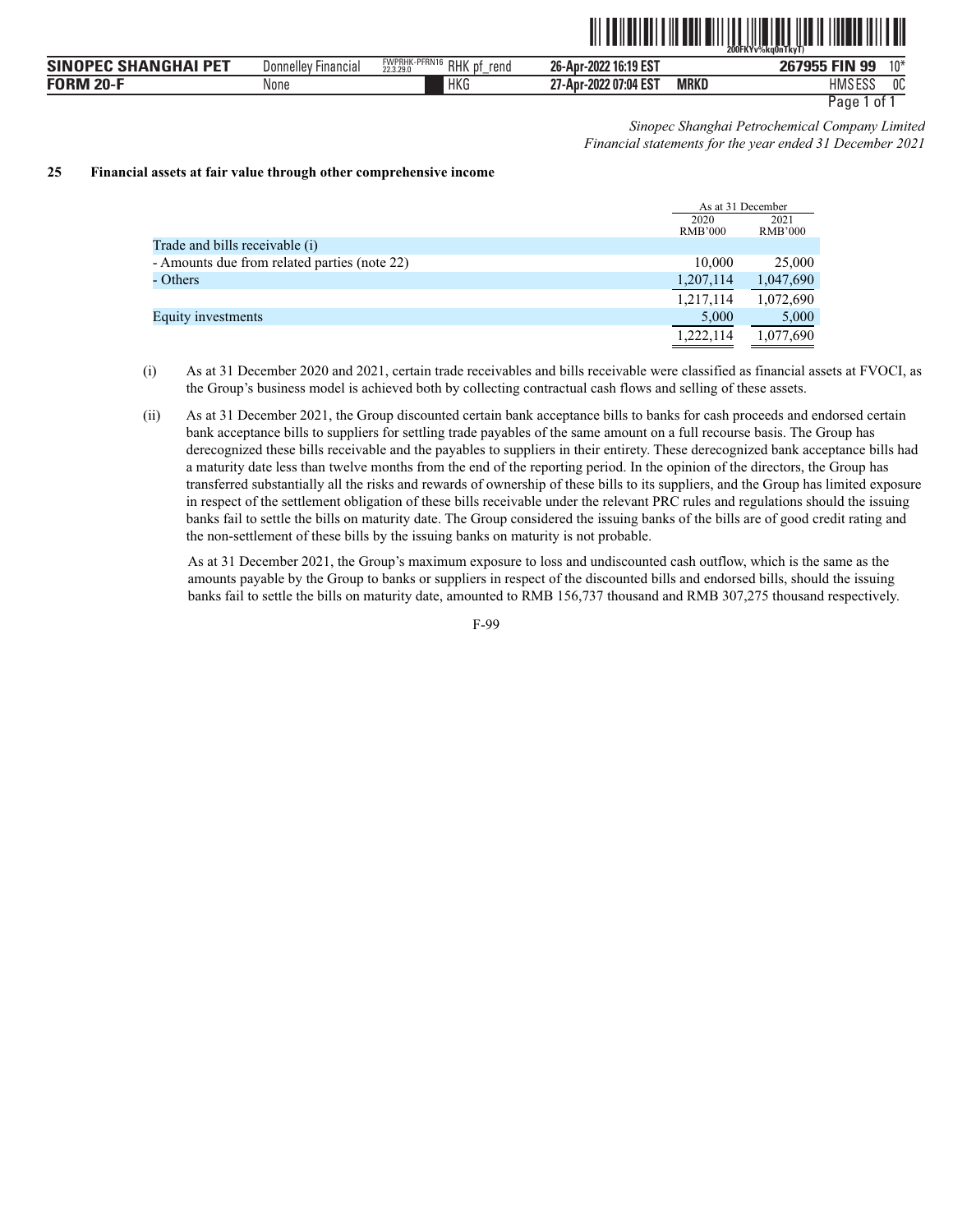

| <b>SINOPEC SHANGHAI</b><br><b>DET</b> | ' Financial<br>Donnelley <b>P</b> | -PFRN16<br><b>EWPRHK</b><br><b>RHK</b><br>rend<br>22.3.29.0 | -2022 16:19 EST<br>nr<br>Zh-Anr-  |      | <b>FIN</b><br>100<br>אמי<br>--- | $12*$<br>ט ו |
|---------------------------------------|-----------------------------------|-------------------------------------------------------------|-----------------------------------|------|---------------------------------|--------------|
| <b>FORM 20-F</b>                      | None                              | <b>HKG</b>                                                  | $1207:04 F$ °<br>-2022<br>'7-Anr- | MRKI | $\cdots$<br>ו כועוד<br>LDL      | 0C           |
|                                       |                                   |                                                             |                                   |      | --                              |              |

*Sinopec Shanghai Petrochemical Company Limited Financial statements for the year ended 31 December 2021*

#### **26 Borrowings**

|                                                            | As at 31<br>December 2020<br>RMB'000 | As at $31$<br>December 2021<br>RMB'000 |
|------------------------------------------------------------|--------------------------------------|----------------------------------------|
| Credit loans due within one year                           |                                      |                                        |
| - Short term bank loan                                     | 1.548.000                            | 1,559,800                              |
| Credit loans due over one year but within three years      |                                      |                                        |
| - Long-term borrowing from a related party (note $33(c)$ ) |                                      | 700,000                                |
|                                                            | 1.548.000                            | 2,259,800                              |

#### *(a) The analysis of the repayment schedule of borrowings are as follows:*

|                                       | 2020<br><b>RMB'000</b> | 2021<br><b>RMB'000</b> |
|---------------------------------------|------------------------|------------------------|
| Within 1 year or on demand            | 1,548,000              | 1,559,800              |
| Over one year but within two years    |                        |                        |
| Over two years but within three years |                        | 700,000                |
|                                       | 1,548,000              | 2,259,800              |

The weighted average interest rate for the Group's short-term bank loan was 2.74% as at 31 December 2021 (2019: 3.35%, 2020: 2.79%,). The interest rate of the Group's long-term borrowings was 1.08% as at 31 December 2021 ( 2019: Nil, 2020: Nil).

As at 31 December 2020 and 31 December 2021, no borrowings were secured by property, plant and equipment.

#### **27 Short-term bonds**

| 2020           | 2021              |
|----------------|-------------------|
| <b>RMB'000</b> | RMB'000           |
| 3,017,811      |                   |
|                | As at 31 December |

In August 2020, the Company issued 169-day short-term bonds of face value RMB3,000,000 thousand to institutional investors in inter-bank bond market. The effective yield of the short-term bonds is 1.70% per annum. The short-term bonds have been settled after their maturity in 2021.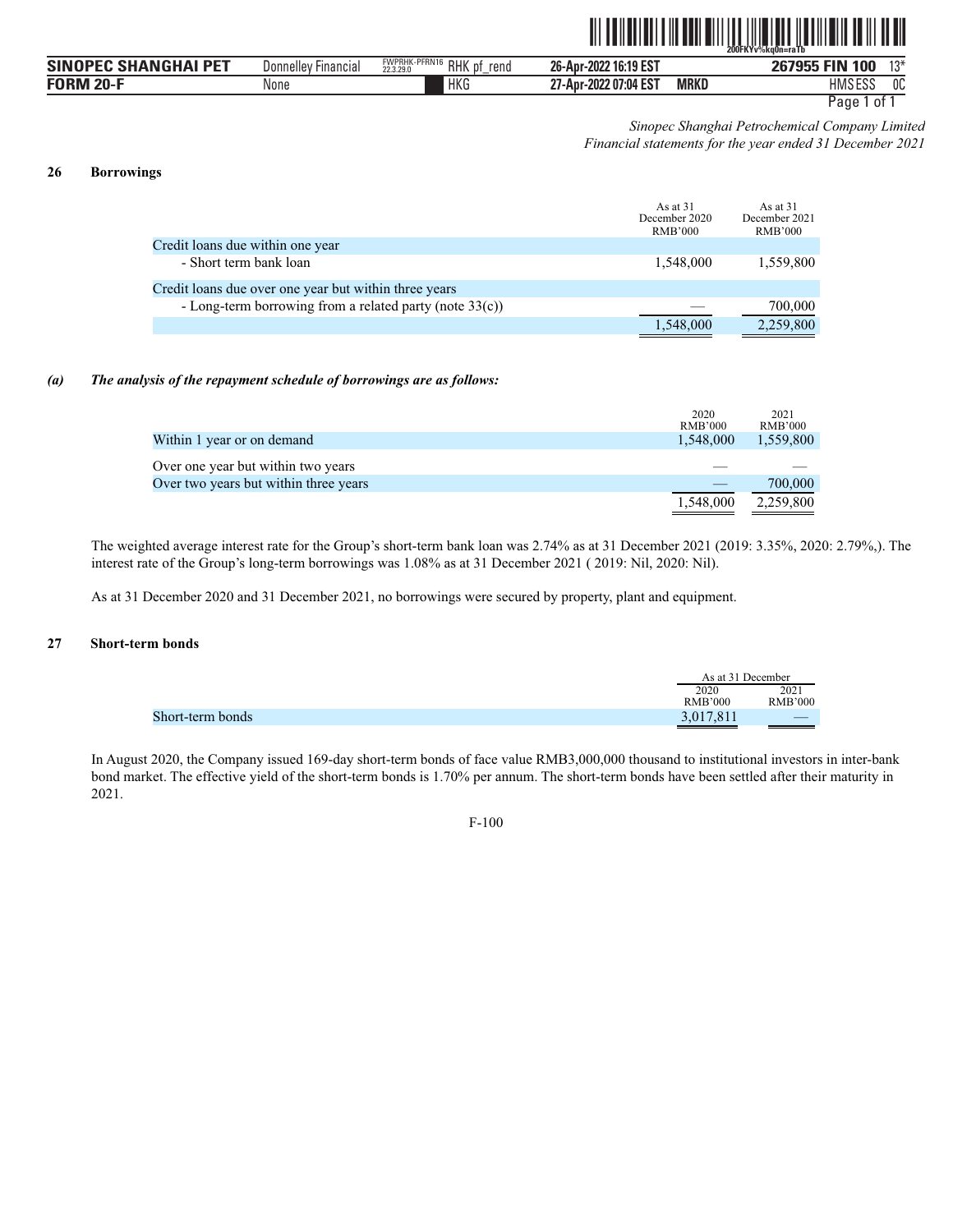

| <b>SINOPEC SHANGHAI PET</b> | <b>Financial</b><br>Donnellev | -PFRN1<br><b>FWPRHK-</b><br><b>RHK</b><br>eno.<br>22.3.29.0<br>– | $2216:19 Fo-$<br>ne<br>26-Apr-2022<br>. I J L J |      | <b>FIN</b><br>101<br>-^^<br>אמ | $12*$ |
|-----------------------------|-------------------------------|------------------------------------------------------------------|-------------------------------------------------|------|--------------------------------|-------|
| <b>FORM 20-F</b>            | None                          | <b>HKG</b>                                                       | 207:04 EST<br>$\angle$ 1-Anr-2022<br>EJ.        | MRKI | $\cdots$ $\cdots$<br>TIVIJ EJJ | 0C    |
|                             |                               |                                                                  |                                                 |      | $11 - 12$<br>-                 |       |

*Sinopec Shanghai Petrochemical Company Limited Financial statements for the year ended 31 December 2021*

#### **28 Trade and other payables**

|                                                                           | As at 31 December |                        |
|---------------------------------------------------------------------------|-------------------|------------------------|
|                                                                           | 2020<br>RMB'000   | 2021<br><b>RMB'000</b> |
| Trade payables                                                            | 1,294,138         | 1,527,706              |
| Bills payable                                                             | 26,196            | 562,593                |
| Amounts due to related parties exclude advances received                  | 3,655,724         | 4,910,255              |
|                                                                           | 4,976,058         | 7,000,554              |
| Dividends payable                                                         | 29,522            | 30,577                 |
| Construction payable                                                      | 299,205           | 487,283                |
| Oil price risk reserve                                                    | 546,055           |                        |
| Accrued expenses                                                          | 518,333           | 400,391                |
| Other liabilities                                                         | 106,634           | 87,144                 |
|                                                                           | 1,499,749         | 1,005,395              |
| Financial liabilities measured at                                         |                   |                        |
| amortized cost                                                            | 6,475,807         | 8,005,949              |
| Amounts due to related parties – advances received                        | 1,117             | 6,275                  |
| Amounts due to related parties – measured at fair value through profit or |                   |                        |
| $loss (FVPL)$ $(i)$                                                       |                   | 1,388,286              |
|                                                                           | 6,476,924         | 9,400,510              |
| Total amount due to related parties                                       | 3,656,841         | 6,304,816              |

All trade and other payables (including amounts due to related parties) are expected to be settled or recognized as income within one year or are repayable on demand.

(i) Amounts due to related parties – measured at FVPL represents the obligation that the Company needs to return the crude oil to its related party with maturity of less than 1 year, which is measured at fair value through profit or loss.

As at 31 December 2020 and 31 December 2021, all trade and other payables of the Group were non-interest bearing, and their fair value, approximated their carrying amounts due to their short maturities.

Majority of amount due to related parties were trade payable for purchasing crude oil from related parties.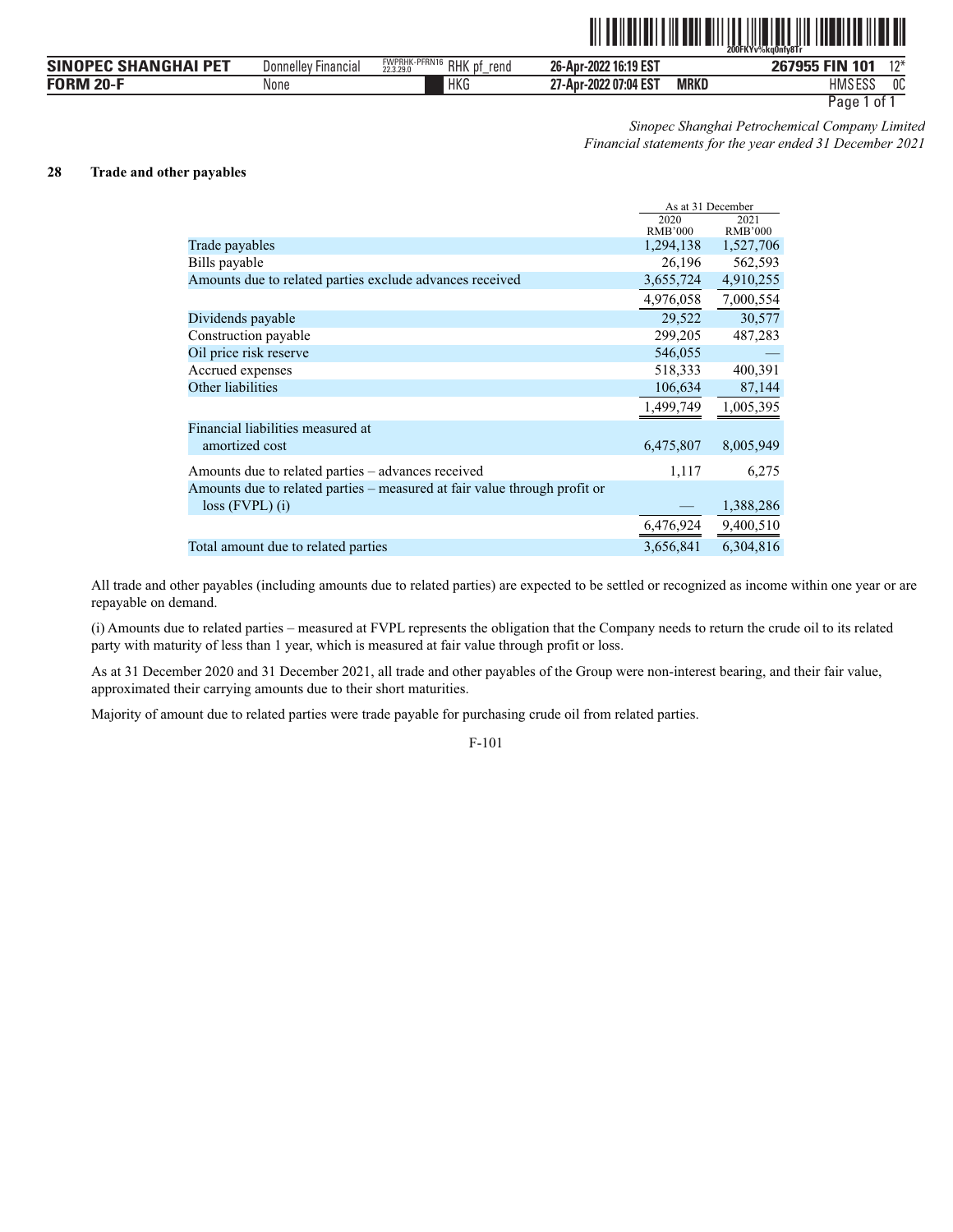

| <b>DET</b><br><b>CIRL</b><br>. . | Financia.<br>Donnelley | -PFRN16<br><b>FWPRHK</b><br>RHK<br>rend<br>n1<br>22.3.29.0<br>- 11 | 16:19 EST<br>-2022<br>Z6-Apr-                | $\sqrt{2}$<br><b>COLORIZE</b><br><b>267055</b><br>π<br>40<br>Шě | 4.4.2 |
|----------------------------------|------------------------|--------------------------------------------------------------------|----------------------------------------------|-----------------------------------------------------------------|-------|
| <b>FORM 20-F</b>                 | None                   | <b>HKG</b>                                                         | <b>MRKD</b><br>2 07:04 ES1<br>-2022<br>/-Apr | <b>HMSESS</b>                                                   | 0C    |
|                                  |                        |                                                                    |                                              | $-1$                                                            |       |

Page 1 of 1

#### **28 Trade and other payables (continued)**

As at 31 December 2020 and 31 December 2021, the ageing analysis of the trade payables (including amounts due to related parties of trading in nature) and bills payable based on invoice date were as follows:

|                                |                 | As at 31 December      |
|--------------------------------|-----------------|------------------------|
|                                | 2020<br>RMB'000 | 2021<br><b>RMB'000</b> |
| Within one year                | 4,973,711       | 6,990,653              |
| Over one year within two years | 1.973           | 9,527                  |
| Over two years                 | 374             | 374                    |
|                                | 4,976,058       | 7,000,554              |

#### **29 Contract liabilities**

|                      |         | As at 31 December |  |
|----------------------|---------|-------------------|--|
|                      | 2020    | 2021              |  |
|                      | RMB'000 | RMB'000           |  |
| Contract liabilities | 495,404 | 424,607           |  |
|                      |         |                   |  |

The contract liabilities of the Group are advance for goods from customers. Related performance obligations are expected to be satisfied and revenue is recognized within one year. Revenue amounted to RMB495,404 thousand has been recognized in the current year relates to carriedforward contract liabilities (2019: RMB446,702 thousand, 2020: RMB 579,750 thousand).

#### **30 Deferred income**

|                   | 2020    | 2021    |
|-------------------|---------|---------|
|                   | RMB'000 | RMB'000 |
| As at 1 January   | 10.005  | 13,433  |
| Additions         | 3,865   |         |
| Amortization      | (437)   | (713)   |
| As at 31 December | 13,433  | 12.720  |

#### **31 Share capital**

| of shares<br>$000^{\circ}$ | Amount<br>RMB'000 |
|----------------------------|-------------------|
|                            |                   |
|                            |                   |
|                            |                   |
| 7,328,814                  | 7,328,814         |
| 3,495,000                  | 3,495,000         |
| 10,823,814                 | 10,823,814        |
|                            | Number            |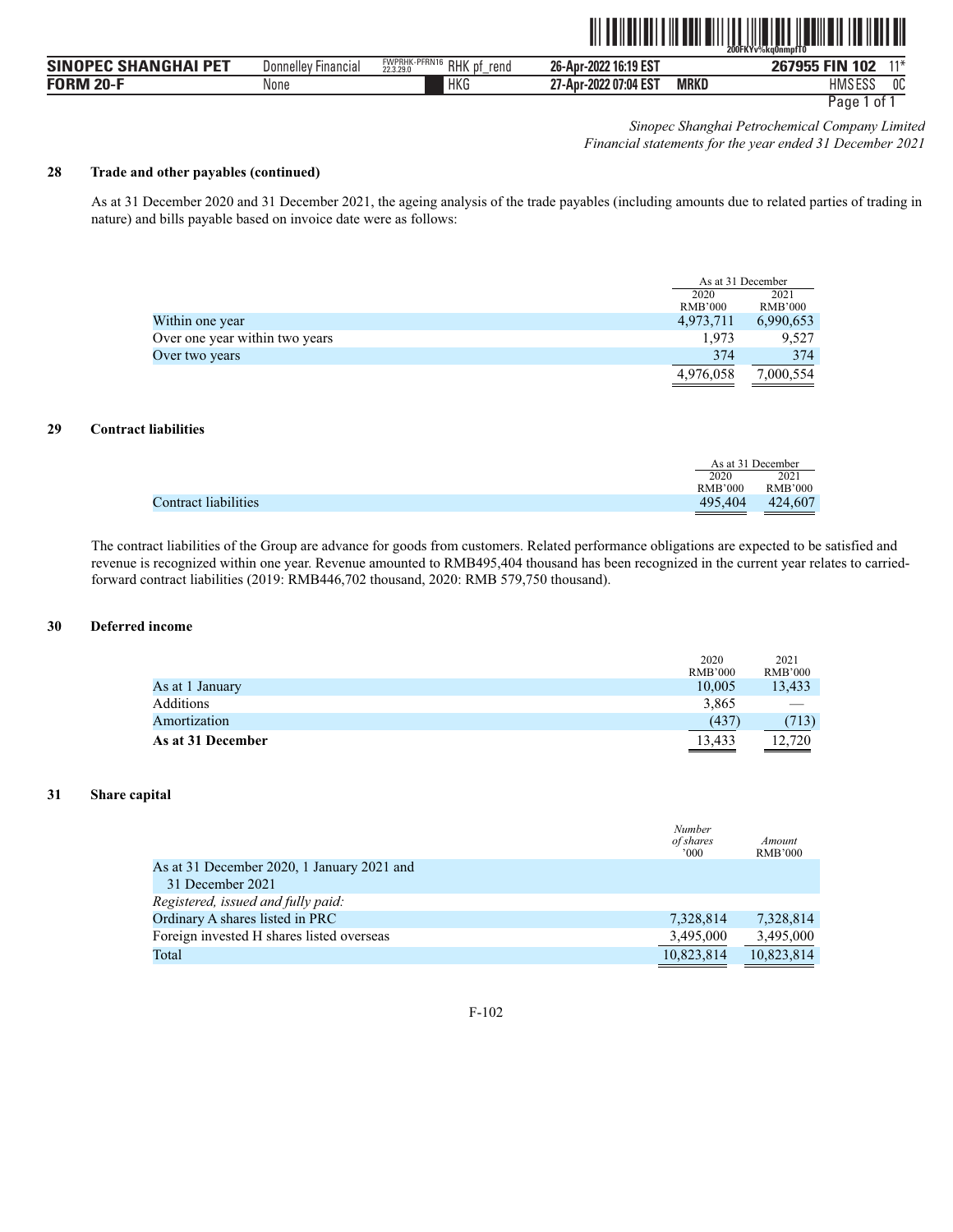

| <b>SINOPFC SHANGHAI PFT</b> | Financial<br>Donne | -PFRN16<br><b>FWPRHK-F</b><br><b>RHK</b><br>rend<br>DŤ<br>22.3.29.0 | <b>16.10 ECT</b><br>26-Apr-<br>$-2022$<br>1b.<br>. I J L J              | <b>CIAL</b><br>$\overline{a}$<br><b></b><br>-IN<br>IU. | $11*$ |
|-----------------------------|--------------------|---------------------------------------------------------------------|-------------------------------------------------------------------------|--------------------------------------------------------|-------|
| <b>FORM 20-F</b>            | None               | <b>HKG</b>                                                          | <b>MRKD</b><br>$\sim$<br>1 0 4 F 0 7<br>.202<br>$707.04$ est.<br>'/-Anr | <b>HMSESS</b><br>. പാറ                                 | 0C    |
|                             |                    |                                                                     |                                                                         |                                                        |       |

*Sinopec Shanghai Petrochemical Company Limited Financial statements for the year ended 31 December 2021*

#### **32 Reserves**

|                                                                                           | Legal<br>surplus<br>(note(a))<br><b>RMB'000</b> | Capital<br>surplus<br>(note(b))<br><b>RMB'000</b> | Surplus<br>reserve<br>(note(c))<br><b>RMB'000</b> | Other<br>reserve<br>(note(d))<br><b>RMB'000</b> | Hedging<br>(note 3.1(a))<br><b>RMB'000</b> | Share<br>premium<br>(note(e))<br><b>RMB'000</b> | Safety<br>production<br>fund<br>(note(f))<br><b>RMB'000</b> | Retained<br>earnings<br>(note(g))<br><b>RMB'000</b> | Total<br><b>RMB'000</b> |
|-------------------------------------------------------------------------------------------|-------------------------------------------------|---------------------------------------------------|---------------------------------------------------|-------------------------------------------------|--------------------------------------------|-------------------------------------------------|-------------------------------------------------------------|-----------------------------------------------------|-------------------------|
| <b>Balance at 1 January 2020</b>                                                          | 4,072,476                                       | 13,739                                            | 101,355                                           | 17,838                                          |                                            | 106,846                                         | 57,137                                                      | 14,670,083                                          | 19,039,474              |
| Total comprehensive income for the year<br>attributable to shareholders of the<br>Company |                                                 |                                                   |                                                   | (11,512)                                        |                                            |                                                 |                                                             | 645,072                                             | 633,560                 |
| Change in fair value of hedging<br>instruments                                            |                                                 |                                                   |                                                   |                                                 | (63, 840)                                  |                                                 |                                                             |                                                     | (63, 840)               |
| Reclassified to cost of inventory                                                         |                                                 |                                                   |                                                   |                                                 | 63,840                                     |                                                 |                                                             |                                                     | 63,840                  |
| Dividends declared and approved in<br>respect of previous year                            |                                                 |                                                   |                                                   |                                                 |                                            |                                                 |                                                             | (1,298,858)                                         | (1,298,858)             |
| Appropriation of safety production fund                                                   |                                                 |                                                   |                                                   |                                                 |                                            |                                                 | 88,460                                                      | (88, 460)                                           |                         |
| <b>Balance at 31 December 2020 and</b><br>1 January 2021                                  | 4,072,476                                       | 13,739                                            | 101,355                                           | 6,326                                           |                                            | 106,846                                         | 145,597                                                     | 13,927,837                                          | 18,374,176              |
| Total comprehensive income for the year<br>attributable to shareholders of the<br>Company |                                                 |                                                   |                                                   | 16,639                                          | 125,159                                    |                                                 |                                                             | 2,073,431                                           | 2,215,229               |
| Amounts transferred from hedging<br>reserve to initial carrying amount of<br>hedged items |                                                 |                                                   |                                                   |                                                 | (88, 699)                                  |                                                 |                                                             |                                                     | (88, 699)               |
| Dividends declared and approved in<br>respect of previous year                            |                                                 |                                                   |                                                   |                                                 |                                            |                                                 |                                                             | (1,082,381)                                         | (1,082,381)             |
| Transfer to legal surplus                                                                 | 2,498,808                                       |                                                   |                                                   |                                                 |                                            |                                                 |                                                             | (2,498,808)                                         |                         |
| Appropriation of safety production fund                                                   |                                                 |                                                   |                                                   |                                                 |                                            |                                                 | 40,729                                                      | (40, 729)                                           |                         |
| <b>Balance at 31 December 2021</b>                                                        | 6,571,284                                       | 13,739                                            | 101,355                                           | 22,965                                          | 36,460                                     | 106,846                                         | 186,326                                                     | 12,379,350                                          | 19,418,325              |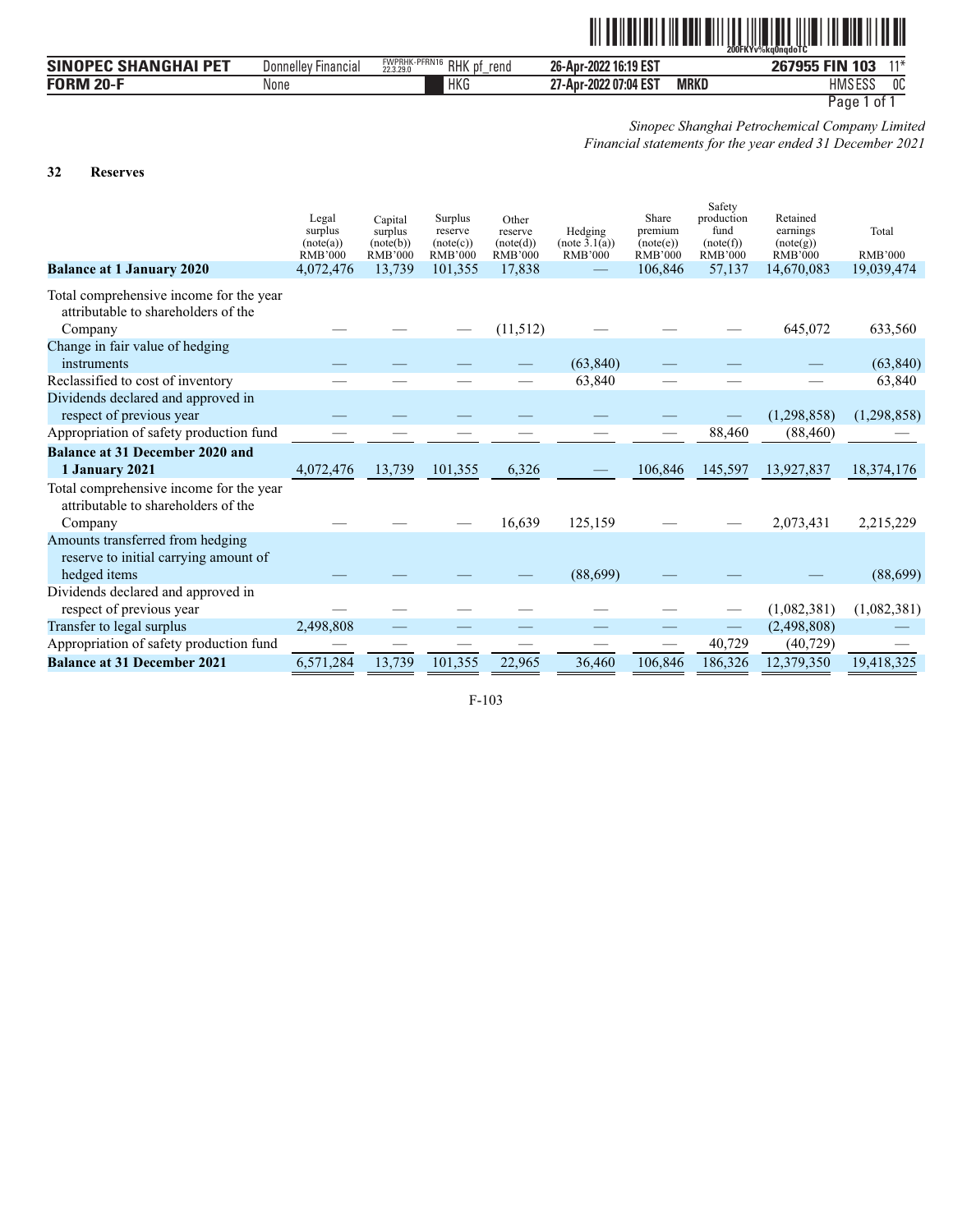

| <b>SINOPEC</b><br>IANGHAI<br><b>PFT</b> | <b>Financial</b><br>Donnelley | DEDN11<br><b>FWPRHK-</b><br><b>RHK</b><br>ווח<br>rend<br>22.3.29.0 | : 16:19 EST<br>26-Apr-2022                               | FIN 104<br>ne:               | ሰ*           |
|-----------------------------------------|-------------------------------|--------------------------------------------------------------------|----------------------------------------------------------|------------------------------|--------------|
| <b>FORM</b><br>. 22<br>∠u-              | None                          | HKG                                                                | , 04 FO'<br>$\angle$ 1-Anr-202 $^{\circ}$<br>$207.04$ ES | <b>HMSESS</b><br><b>MRKD</b> | $\sim$<br>υu |
|                                         |                               |                                                                    |                                                          | . 1<br>--                    |              |

Page 1 of 1

#### **32 Reserves (continued)**

Notes:

(a) Under PRC rules and regulations, the Company and its PRC subsidiaries are required to set aside 10% of the net income determined in accordance with the PRC accounting rules and regulations to a legal surplus reserve. The transfer to this reserve must be made before distribution of any dividend to shareholders.

The legal surplus reserve is non-distributable other than in liquidation and can be used to make good of previous years' losses, if any, and may be utilized for business expansion or converted into ordinary shares by the issuance of new shares to shareholders in proportion to their existing shareholdings or by increasing the par value of the shares currently held by the shareholders, provided that the balance after such issuance is not less than 25% of the registered capital.

In accordance with PRC rules and regulations, the Company has set aside RMB6,571,284 thousand of legal surplus as of 31 December 2021.

(b) This reserve represents gifts or grants received from China Petrochemical Corporation, the ultimate parent company and which are required to be included in this reserve fund by PRC regulations.

(c) The transfer to this reserve from the retained profits is subject to the approval by shareholders at general meetings. Its usage is similar to that of the legal surplus reserve.

(d) Other reserve comprises share of post-acquisition movements in other comprehensive income from associates and joint ventures using the equity methods of accounting with a corresponding adjustment to the carrying amount of the investment.

(e) The application of the share premium account is governed by Sections 167 and 168 of the PRC Company Law.

(f) According to the relevant PRC regulations, the Group is required to transfer an amount to specific reserve for the safety production fund based on the turnover of certain refining and chemicals products. This reserve represents unutilized safety production fund.

(g) According to the Company's Articles of Association, the reserve available for distribution is the lower of the amount determined under China Accounting Standards for Business Enterprises and the amount determined under IFRS.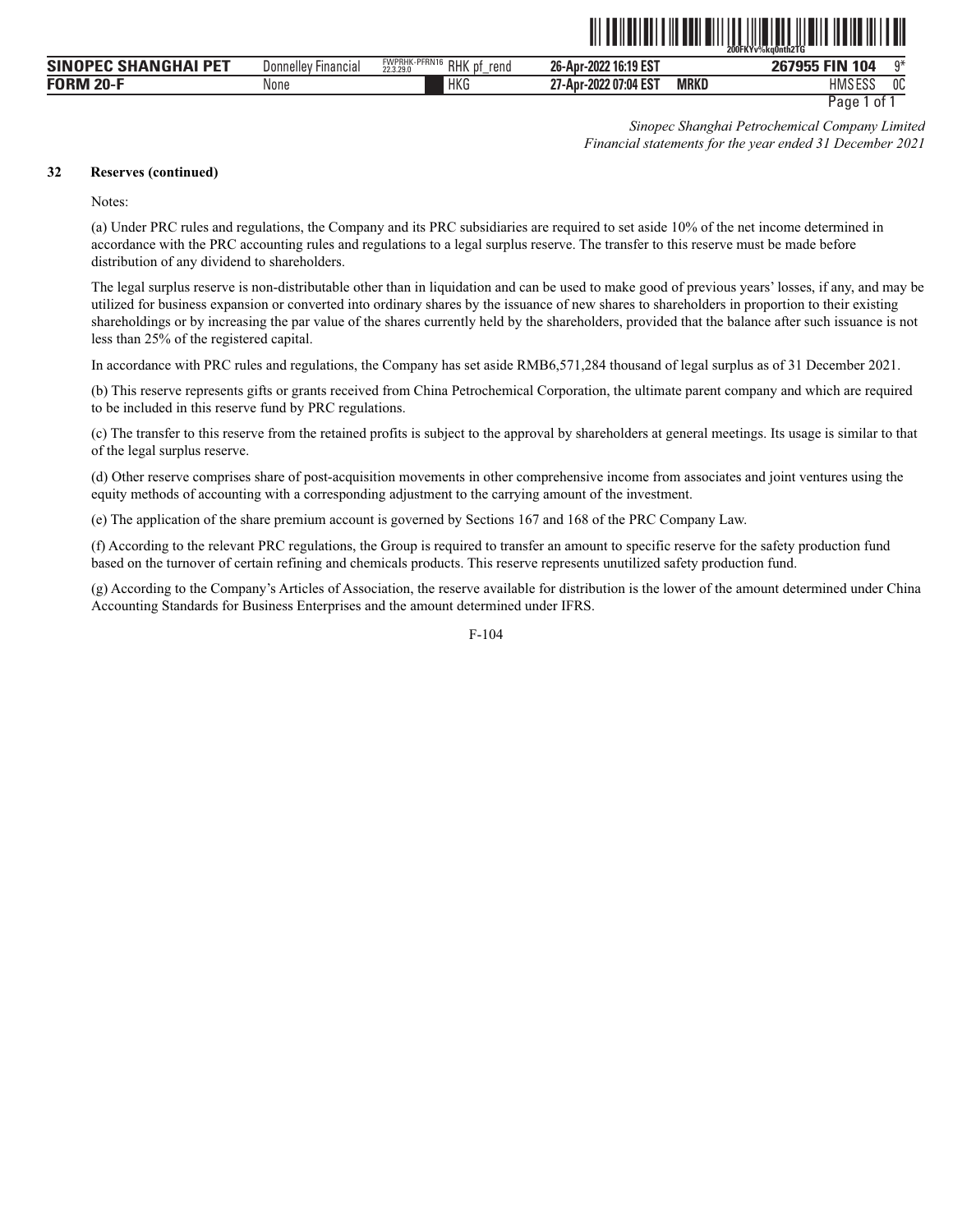|                             |                     |                                                 | ,,,,,,,,,,,,,,,,,,,,,,,, | <u>I IIIEILIJI ILIILIJI EILII ILI</u><br>200FKYv%ka0nv8mTh |       |  |
|-----------------------------|---------------------|-------------------------------------------------|--------------------------|------------------------------------------------------------|-------|--|
| <b>SINOPEC SHANGHAI PET</b> | Donnelley Financial | FWPRHK-PFRN16<br>RHK<br>Dt<br>rend<br>22.3.29.0 | 26-Apr-2022 16:19 EST    | 267955 FIN<br>105                                          | $10*$ |  |
| <b>FORM 20-F</b>            | None                | HKG                                             | 27-Apr-2022 07:04 EST    | <b>HMSESS</b><br><b>MRKD</b>                               | 0C    |  |

*Sinopec Shanghai Petrochemical Company Limited Financial statements for the year ended 31 December 2021*

ˆ200FKYv%kq0nv8mThŠ

#### **33 Related-party transactions**

The following is a list of the Group's major related parties:

China International United Petroleum & Chemicals Co., Ltd. Sinopec Chemical Sales Company Limited *Subsidiary of the ultimate parent company*<br>
Subsidiary of the ultimate parent company<br>
Subsidiary of the ultimate parent company Sinopec Chemical Commercial Holding Company Limited *Subsidiary of the ultimate parent company* Petro-cyberworks Information Technology Co., Ltd. *Subsidiary of the ultimate parent company* Lianhua (Ningbo) International Logistics Co., Ltd. *Subsidiary of the ultimate parent company* Zhongke (Guangdong) Refining & Chemical Co., Ltd. *Subsidiary of the ultimate parent company* Sinopec Marketing Co., Ltd. *Subsidiary of the ultimate parent company* Sinopec Fuel Oil Sales Co., Ltd. *Subsidiary of the ultimate parent company* Sinopec Lubricant Co., Ltd. *Subsidiary of the ultimate parent company* Sinopec Yangzi Petrochemical Co., Ltd. *Subsidiary of the ultimate parent company* China Petrochemical International (Beijing) Company Limited *Subsidiary of the ultimate parent company* Sinopec Catalysts Co., Ltd. *Subsidiary of the ultimate parent company* China Petrochemical International (Shanghai) Co., Ltd. *Subsidiary of the ultimate parent company* Sinopec Beijing Research Institute of Chemical Industry

Names of related parties<br>
China International United Petroleum & Chemicals Co., Ltd.<br>
Subsidiary of the ultimate parent company<br>
Subsidiary of the ultimate parent company

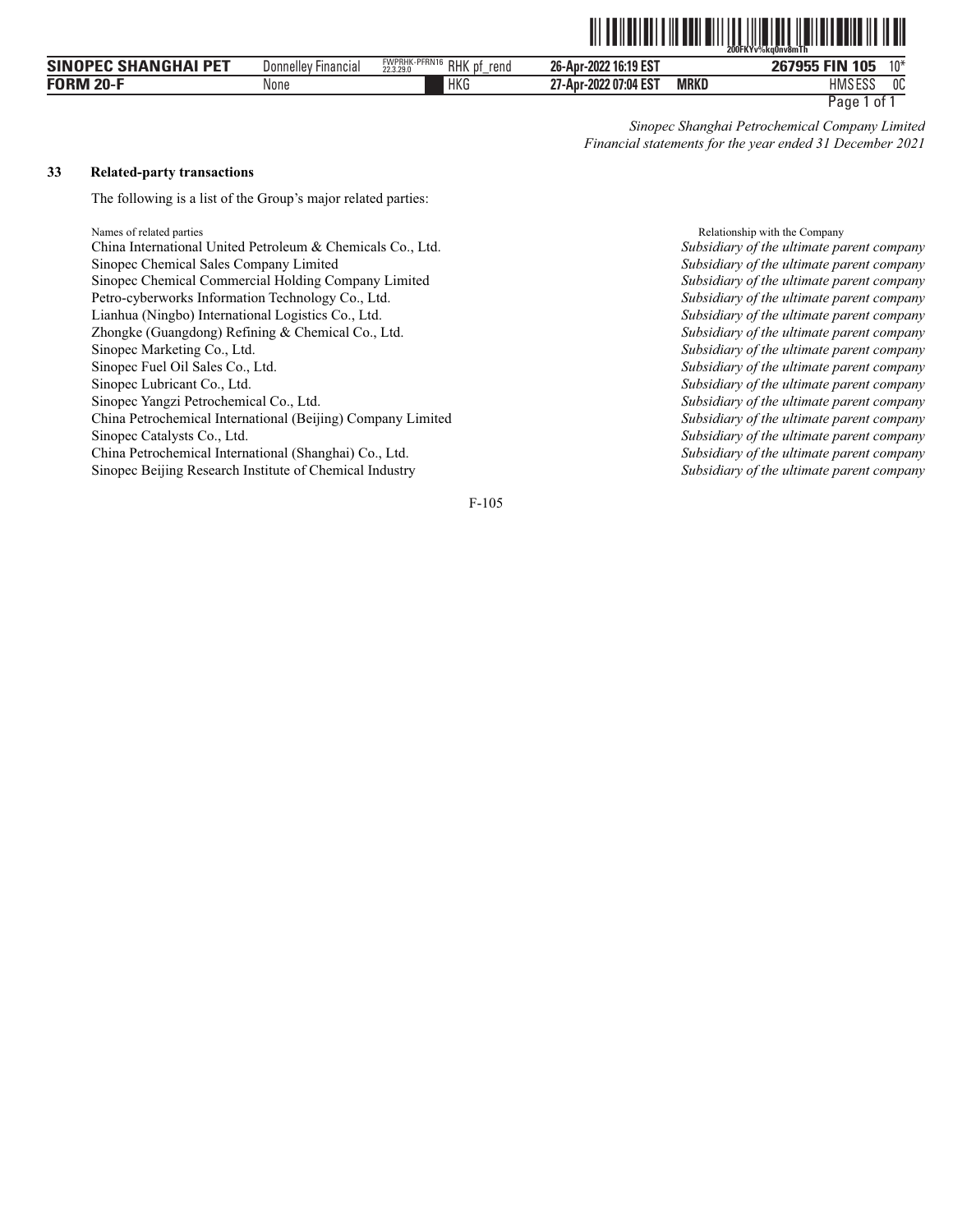|                                                    |                               |                                                |                            |      | 200FKYv%ka0low#TF           |    |
|----------------------------------------------------|-------------------------------|------------------------------------------------|----------------------------|------|-----------------------------|----|
| <b>SHANGH</b><br>$.1$ PF $7$<br><b>SINOPEC</b><br> | <b>Financial</b><br>Donnellev | FWPRHK-PFRN03<br>RHK<br>rend<br>22.3.29.0<br>– | -2022 16:19 EST<br>26-Apr- |      | 106<br><b>FIN</b><br>267955 | 12 |
| <b>FORM 20-1</b>                                   | None                          | <b>HKG</b>                                     | -2022 07:04 EST<br>./-Apr  | MRKD | HMS ESS                     | 0C |

*Sinopec Shanghai Petrochemical Company Limited Financial statements for the year ended 31 December 2021*

TIT TO IT OF THE THE OWNER HE IS NOT THE TELL TO A REAL PROPERTY.

#### **33 Related-party transactions (continued)**

Names of related parties<br>
China Petrochemical International (Ningbo) Co., Ltd.<br>
Subsidiary of the ultimate parent company<br>
Subsidiary of the ultimate parent company China Petrochemical International (Ningbo) Co., Ltd. Zhoushan Shihua Crude Oil Terminal Co., Ltd. *Subsidiary of the ultimate parent company* Dalian Sinopec Material Equip Company *Subsidiary of the ultimate parent company* Sinopec Material & Equipment (East China) Co., Ltd. *Subsidiary of the ultimate parent company* China Petrochemical International (Nanjing) Co., Ltd. *Subsidiary of the ultimate parent company* Sinopec Honeywell (Tianjin) Company Limited *Subsidiary of the ultimate parent company* China Petrochemical International (Wuhan) Co., Ltd. *Subsidiary of the ultimate parent company* China Petrochemical International Co., Ltd. *Subsidiary of the ultimate parent company* China Petrochemical Refinery Sales Co., Ltd. *Subsidiary of the ultimate parent company* Sinopec Shanghai Gaoqiao Petrochemical Co., Ltd. *Subsidiary of the ultimate parent company* China Petrochemical International (Tianjin) Co., Ltd. *Subsidiary of the ultimate parent company* Ningbo East sea Line fan Technology Company Limited *Subsidiary of the ultimate parent company* Sinopec Petroleum & Chemical Scientific Research Institute Dadi Company *Subsidiary of the ultimate parent company* Sinopec Shanghai Research Institute of Petrochemical Technology *Subsidiary of the ultimate parent company* Sinopec Lubricating Oil Shanghai Research Institute Company Limited *Subsidiary of the ultimate parent company* Dalian Furuipu Technology Co., Ltd. *Subsidiary of the ultimate parent company* Nantong Donghai Petrochemical Co., Ltd. *Subsidiary of the ultimate parent company* China Petroleum and Chemical Corporation Qingdao Security Engineering Research Institute that is a set of the set of the set of the set of the set of the set of the set of the set of the set of the set of the set of the set of the set of the set of the set of the set of the set of the set of the set Sinopec (Shanghai) Energy Trade Co., Ltd. *Subsidiary of the ultimate parent company* Storage and Transportation Installation Company of Ningbo Engineering Company Limited Sinopec Chemical Commercial Holding (Hong Kong) Company Limited *Subsidiary of the ultimate parent company* Sinopec Yizheng Chemical Fibre Limited Liability Company *Subsidiary of the ultimate parent company* Fujian Gulei Petrochemical Company Limited *Subsidiary of the ultimate parent company*

Sinopec China East Chemical Sales Co., Ltd. *Subsidiary of the ultimate parent company*

F-106

*Subsidiary of the ultimate parent company*

*Subsidiary of the ultimate parent company*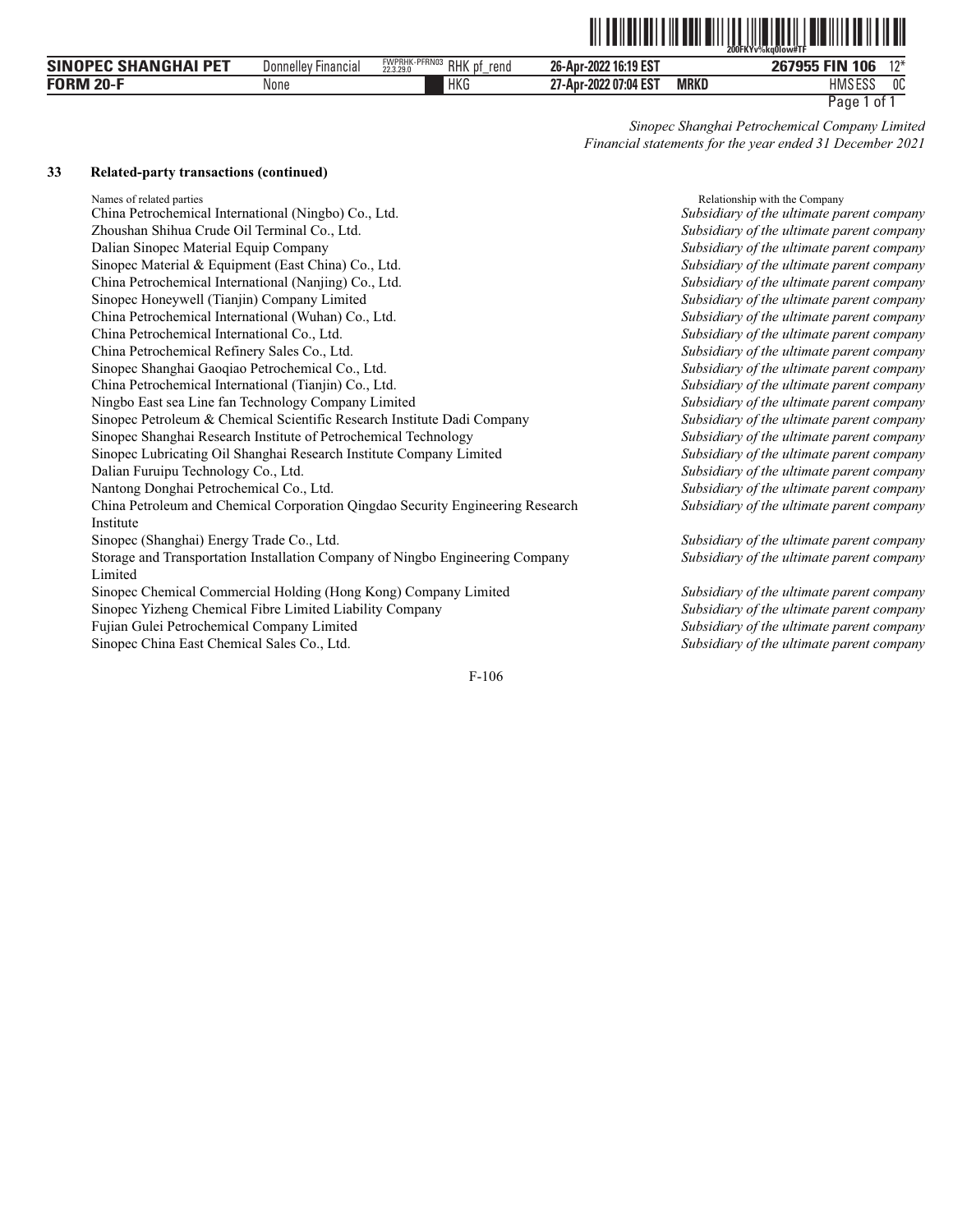|                             |                     |                                                   | .                                    | ,,,,,,,,,,,,,,,,,,,,,,,,,,,,,,,,,,,,<br>200FKYv%ka0luf9z |
|-----------------------------|---------------------|---------------------------------------------------|--------------------------------------|----------------------------------------------------------|
| <b>SINOPEC SHANGHAI PET</b> | Donnelley Financial | FWPRHK-PFRN03<br>RHK<br>rend<br>. DT<br>22.3.29.0 | 26-Apr-2022 16:19 EST                | 267955 FIN<br>1 $7*$<br>.107                             |
| <b>FORM 20-F</b>            | None                | <b>HKG</b>                                        | <b>MRKD</b><br>27-Apr-2022 07:04 EST | HMS ESS<br>0C                                            |

*Sinopec Shanghai Petrochemical Company Limited Financial statements for the year ended 31 December 2021*

<u>oli taliantari tili aali millint lilla taliki talik talikalari tali</u>

#### **33 Related-party transactions (continued)**

Names of related parties **Names** of related parties **Relationship with the Company** Unipec Singapore *Subsidiary of the ultimate parent company* China Yanshan United Foreign Trade Co., Ltd. *Subsidiary of the ultimate parent company* Sinopec Chemical Commercial Holding (Wuhan) Company Limited *Subsidiary of the ultimate parent company* Nanjing Yangzi Petrol-chemical Industry Co., Ltd. *Subsidiary of the ultimate parent company* Sinopec Baling Petrochemical Co., Ltd. *Subsidiary of the ultimate parent company* Shengli Oil Field Exploration and Development Research Institute *Subsidiary of the ultimate parent company* Shanghai Lide Catalyst Co., Ltd. *Subsidiary of the ultimate parent company* Ypc-gpro (Nanjing) Rubber Co., Ltd. *Subsidiary of the ultimate parent company* Fujian Refining & Petrochemical Company Limited *Subsidiary of the ultimate parent company* Sinopec Dalian (Fushun) Research Institute of Petroleum and Petrochemicals *Subsidiary of the ultimate parent company* Sinopec Jianghan Salt Chemical Hubei Co., Ltd. *Subsidiary of the ultimate parent company* Yipaike Business Factoring Co., Ltd. *Subsidiary of the ultimate parent company* Sinopec Great Wall Energy and Chemical Co., Ltd. *Subsidiary of the ultimate parent company* Sinopec (Shenzhen) E-Commerce Company Limited *Subsidiary of the ultimate parent company* Sinopec Research Institute of Safety Engineering *Subsidiary of the ultimate parent company* Ningbo Minggang Gas Company Limited *Subsidiary of the ultimate parent company* Sinopec Zhongyuan Petrol-Chemical Industry Co., Ltd. *Subsidiary of the ultimate parent company* Epec E-commerce Co., Ltd. *Subsidiary of the ultimate parent company* Sinopec Oil Refining and Marketing (Shanghai) Co., Ltd. *Subsidiary of the ultimate parent company* Sinopec Chemical Sales (Guangdong) Co., Ltd. *Subsidiary of the ultimate parent company* Sinopec Nanguang (Shanghai) Industrial Co., Ltd. *Subsidiary of the ultimate parent company* Unipec (Qingdao) International Logistics Company Limited *Subsidiary of the ultimate parent company*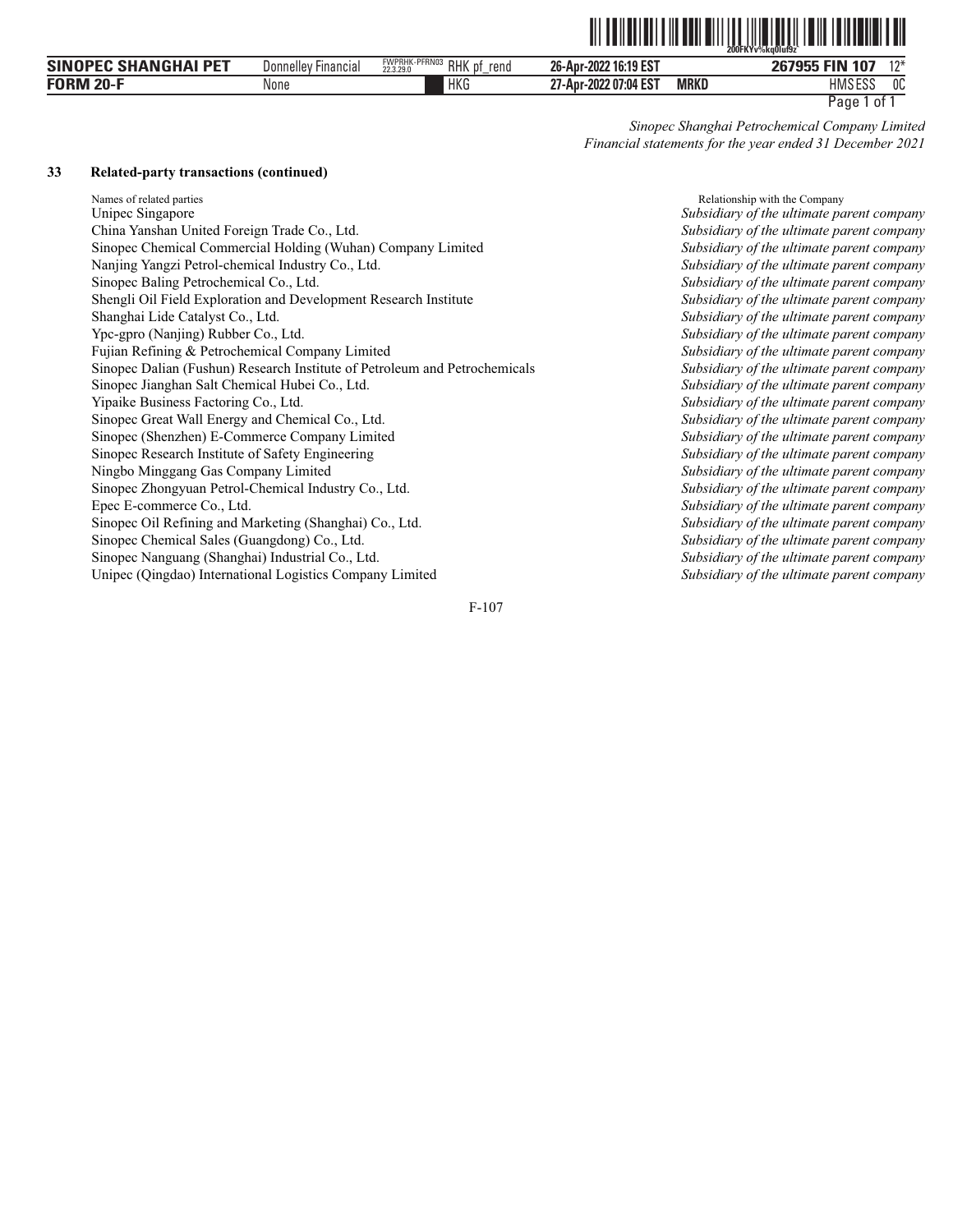|                           |                       | <u> 111   111   111   111   111   111   111   111   111   111   111   111   111   111   11</u><br>200FKYv%ko01zB7zF |
|---------------------------|-----------------------|---------------------------------------------------------------------------------------------------------------------|
| FWPRHK-PFRN03 DUV nf rond | 26 Apr 2022 16:10 ECT | <b>267055 CIN 100</b>                                                                                               |

| <b>SINOPEC SHANGHAI</b><br><b>PFT</b> | Donnelley'<br><b>Financia</b> | FWPRHK-PFRN03<br><b>RHK</b><br>rena<br>. nt<br>22.3.29.0<br>$-$ | 26-Apr-2022 16:19 EST     |      | <b>FIN</b><br>108<br>267951<br>,,,, | $12*$ |
|---------------------------------------|-------------------------------|-----------------------------------------------------------------|---------------------------|------|-------------------------------------|-------|
| <b>FORM</b><br>$20-F$                 | None                          | IIVC<br><b>HNU</b>                                              | 207:04 EST<br>27-Apr-2022 | MRKI | $\cdots$<br>TIVIƏ EƏS               | 0C    |
|                                       |                               |                                                                 |                           |      | Dono                                |       |

*Sinopec Shanghai Petrochemical Company Limited Financial statements for the year ended 31 December 2021*

oli salikariani sila mani militas tilimi meni santi salah mengelisi sa

#### **33 Related-party transactions (continued)**

Names of related parties<br>
Oingdao Zhonghua Sunshine Management System Certification Center<br>
Subsidiary of the ultimate parent company Qingdao Zhonghua Sunshine Management System Certification Center Zhejiang Baling Hengyi Caprolactam Limited Company *Joint venture of the ultimate parent company* Shanghai Sinopec Mitsui Chemicals, Co., Ltd. *Joint venture of the ultimate parent company* Basf-ypc Company Limited *Joint venture of the ultimate parent company* Shanghai Changshi Shipping Co., Ltd. *Associate of the ultimate parent company* Shanghai KSD Bulk Solids Engineering Co., Ltd. *Associate of the ultimate parent company* Basf Gao-Qiao Performance Chemicals (Shanghai) Company Limited *Associate of the ultimate parent company* Sinopec Chemical Commercial Holding (Singapore) Pte. Ltd. *Subsidiary of the immediate parent company* Sinopec Finance Co., Ltd. *Subsidiary of the immediate parent company* Sinopec Chemical Commercial Holding Company Limited *Subsidiary of the immediate parent company* Zhongshi Huananjing Chemical Research Institute Co., Ltd. *Subsidiary of the immediate parent company* China Economy Phulishing House Co., Ltd. *Subsidiary of the immediate parent company* Sinopec Publishing House Co., Ltd. *Subsidiary of the immediate parent company* Sinopec Group International Travel Agency Agricultural Bank of China *Subsidiary of the immediate parent company* Sinopec Assets Management Co., Ltd. *Subsidiary of the immediate parent company* Ningbo Engineering Company of Sinopec *Subsidiary of the immediate parent company* Sinopec Shared Service Co., Ltd. *Subsidiary of the immediate parent company* Sinopec Petroleum Engineering Geophysics Ltd. *Subsidiary of the immediate parent company* Sinopec Baichuan Economic and Trade Company *Subsidiary of the immediate parent company* Sinopec Group Jiangsu Petroleum Exploration Bureau Co., Ltd. *Subsidiary of the immediate parent company* Sinopec Newspaper Office *Subsidiary of the immediate parent company* Sinopec Energy Saving Technology Service Co., Ltd. *Subsidiary of the immediate parent company* Sinopec Group Economic and Technology Research Institute Co., Ltd. *Subsidiary of the immediate parent company*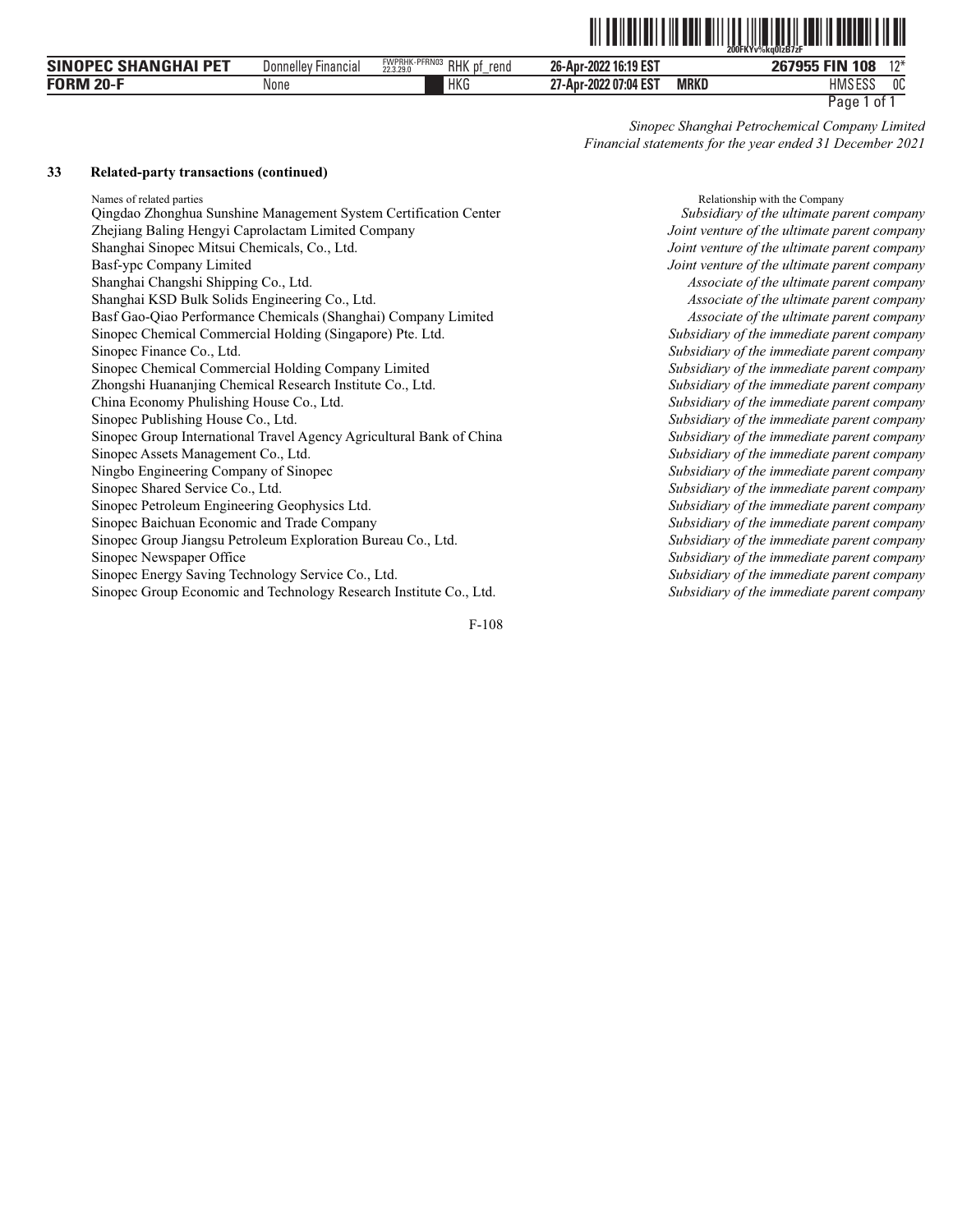|                      |                              |                                        |                   |                                      |      | 200FKYv%ka01%vPTx                      |       |
|----------------------|------------------------------|----------------------------------------|-------------------|--------------------------------------|------|----------------------------------------|-------|
| Sinopec Shanghai Pet | Donnellev<br><b>Hinancia</b> | <b>FWPRHK-</b><br>-PFRN03<br>22.3.29.0 | RHK<br>rend<br>рt | 26-Apr-2022 16:19 EST                |      | <b>FIN</b><br>109<br>יהה<br>7955<br>ΞU | $11*$ |
| FORM<br>$20 -$       | None                         |                                        | <b>HKG</b>        | -2022 07:04 EST<br>$27$ -Apr $\cdot$ | MRKD | <b>HMSESS</b>                          | 0C    |

*Sinopec Shanghai Petrochemical Company Limited Financial statements for the year ended 31 December 2021*

<u>oli tailarlari tila anli alli ta tillari till till tillar anli tall</u>

#### **33 Related-party transactions (continued)**

Names of related parties<br>
Relationship with the Company<br>
Relationship with the Company<br>
Subsidiary of the immediate parent company<br>
Subsidiary of the immediate parent company Beijing Petro-Chemical Construction Consulting Co., Ltd. China Economicbooks Co., Ltd. *Subsidiary of the immediate parent company* Petrol-Chemical Industry Management Cadre College *Subsidiary of the immediate parent company* Sinopec Engineering Quality Supervision Terminal *Subsidiary of the immediate parent company* Sinopec Group Shanghai Training Center Ltd. *Subsidiary of the immediate parent company* Sinopec Beijing Yanshan Petrochemical Co., Ltd. *Subsidiary of the immediate parent company* Sinopec Zhongyuan Petroleum Exploration Bureau Co., Ltd. *Subsidiary of the immediate parent company* Sinopec Shengli Petroleum Administration Co., Ltd. *Subsidiary of the immediate parent company* The Fourth Construction Company of Sinopec *Subsidiary of the immediate parent company* Sinopec Tending Co., Ltd. *Subsidiary of the immediate parent company* Sinopec Shanghai Engineering Co., Ltd. *Subsidiary of the immediate parent company* Sinopec Engineering Incorporation *Subsidiary of the immediate parent company* Sinopec Engineering Quality Monitoring Co., Ltd. *Subsidiary of the immediate parent company* National Petrochemical Project Risk Assessment Technology Center *Subsidiary of the immediate parent company* The Tenth Construction Company of Sinopec *Subsidiary of the immediate parent company* The Fifth Construction Company of Sinopec *Subsidiary of the immediate parent company* Shanghai Petrochemical Machinery Manufacturing Co., Ltd. *Subsidiary of the immediate parent company* Sinopec Nanjing Engineering Company Limited *Subsidiary of the immediate parent company* Sinopec Luoyang Engineering Company Limited *Subsidiary of the immediate parent company* Jiangsu Jinling Opta Polymer Company Limited *Subsidiary of the immediate parent company* Shanghai Petro-Chemical Haidi Administration Co., Ltd. *Subsidiary of the immediate parent company* Sinopec Sichuan Uinylon Works *Subsidiary of the immediate parent company* China Petrochemical Corp. Nanjing Chemistry Industrial Co., Ltd. *Subsidiary of the immediate parent company*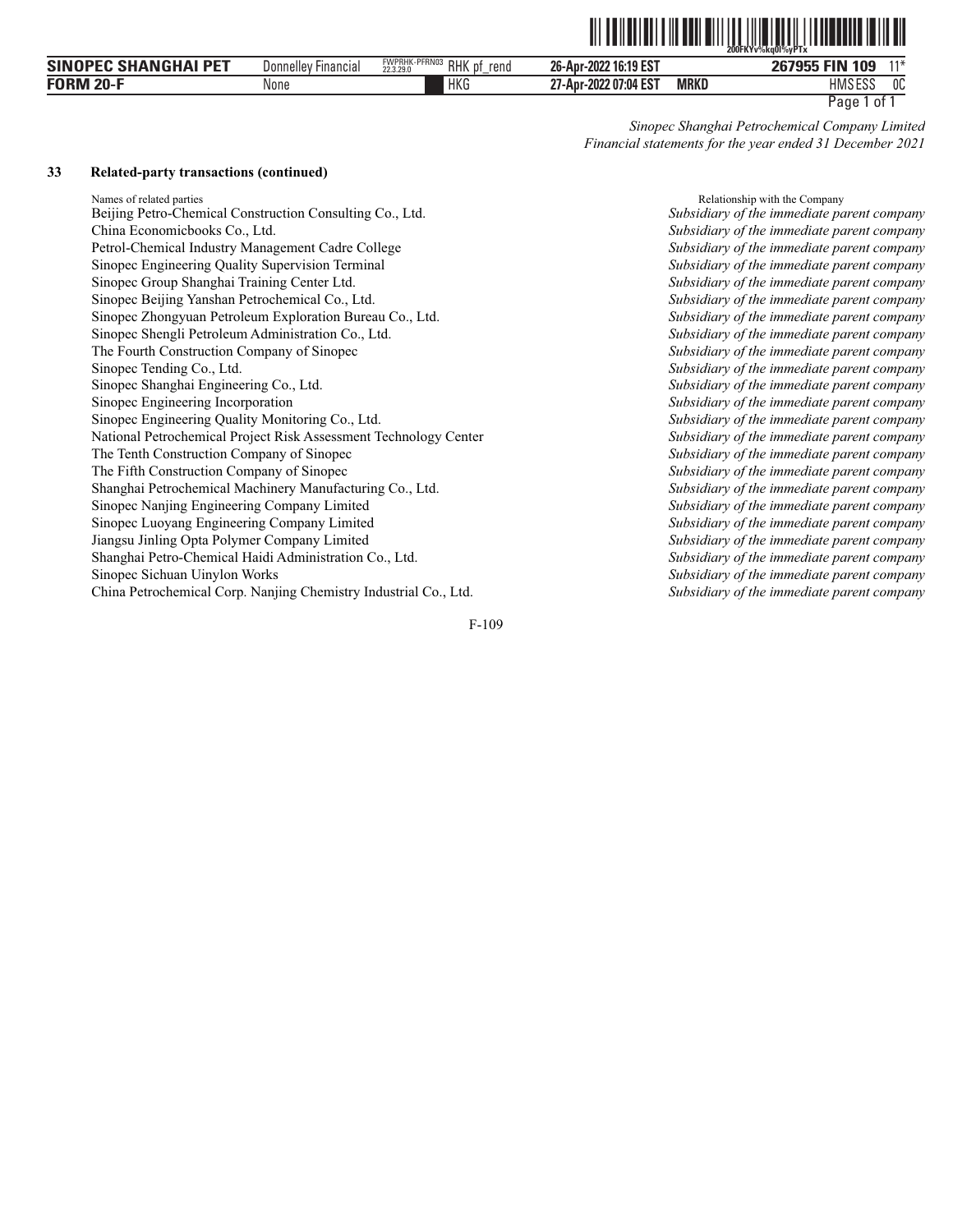

| <b>SINOPEC SHANGHAI PET</b> | Donnelley<br>: Financia. | FWPRHK-PFRN03<br><b>RHK</b><br>rend<br>nt<br>22.3.29.0<br>_ | 2 16:19 EST<br>26-Apr-202?                            |             | -IN         | $A$ $A$ $M$ |
|-----------------------------|--------------------------|-------------------------------------------------------------|-------------------------------------------------------|-------------|-------------|-------------|
| <b>FORM 20-F</b>            | None                     | IIVC<br>nnu                                                 | $1.04 F$ <sup>-</sup><br>-2027<br>/-Apr<br>. <u>.</u> | <b>MRKD</b> | HMS ESS     | OC          |
|                             |                          |                                                             |                                                       |             | 112222<br>- |             |

*Sinopec Shanghai Petrochemical Company Limited Financial statements for the year ended 31 December 2021*

#### **33 Related-party transactions (continued)**

Names of related parties<br>
Sinopec Group International Petroleum Exploration And Production Limited<br>
Subsidiary of the immediate parent company Sinopec Group International Petroleum Exploration And Production Limited Sinopec Consulting Company Limited *Subsidiary of the immediate parent company* Sinopec Guangzhou Engineering Co., Ltd. *Subsidiary of the immediate parent company* Beijing Yanshan Petrochemical Special Equipment Inspection Co., Ltd. *Subsidiary of the immediate parent company* China Petrochemical Corp. Engineering Ration Management Station *Subsidiary of the immediate parent company* Beijing Victory Hotel Company Limited *Subsidiary of the immediate parent company* Maoming Shihua Dongcheng Chemical Co., Ltd. *Subsidiary of the immediate parent company* Yihua Tory Polyester Film Company Limited *Joint venture of the immediate parent company* China Sinopec Pipeline Storage and Transportation Co., Ltd. *Associate of the immediate parent* Yihua Bonar Yarns and Fabrics Co., Ltd. *Associate of the immediate parent* Unipec Singapore *Subsidiary of the immediate parent company* Unipec America, Inc *Subsidiary of the immediate parent company* Sinopec Japan Company Limited *Subsidiary of the immediate parent company* Rizhao Shihua Crude Oil Terminal Co., Ltd. *Joint venture of the ultimate parent company* Sinopec Europe Company Limited *Subsidiary of the immediate parent company* Sinopec Chemical Commercial Holding (North America), Inc. *Subsidiary of the immediate parent company* Sinopec International (Australia) Pty. Ltd. *Subsidiary of the immediate parent company*

The following is a summary of significant balances and transactions between the Group and its related parties except for the dividends payable as disclosed in note 34.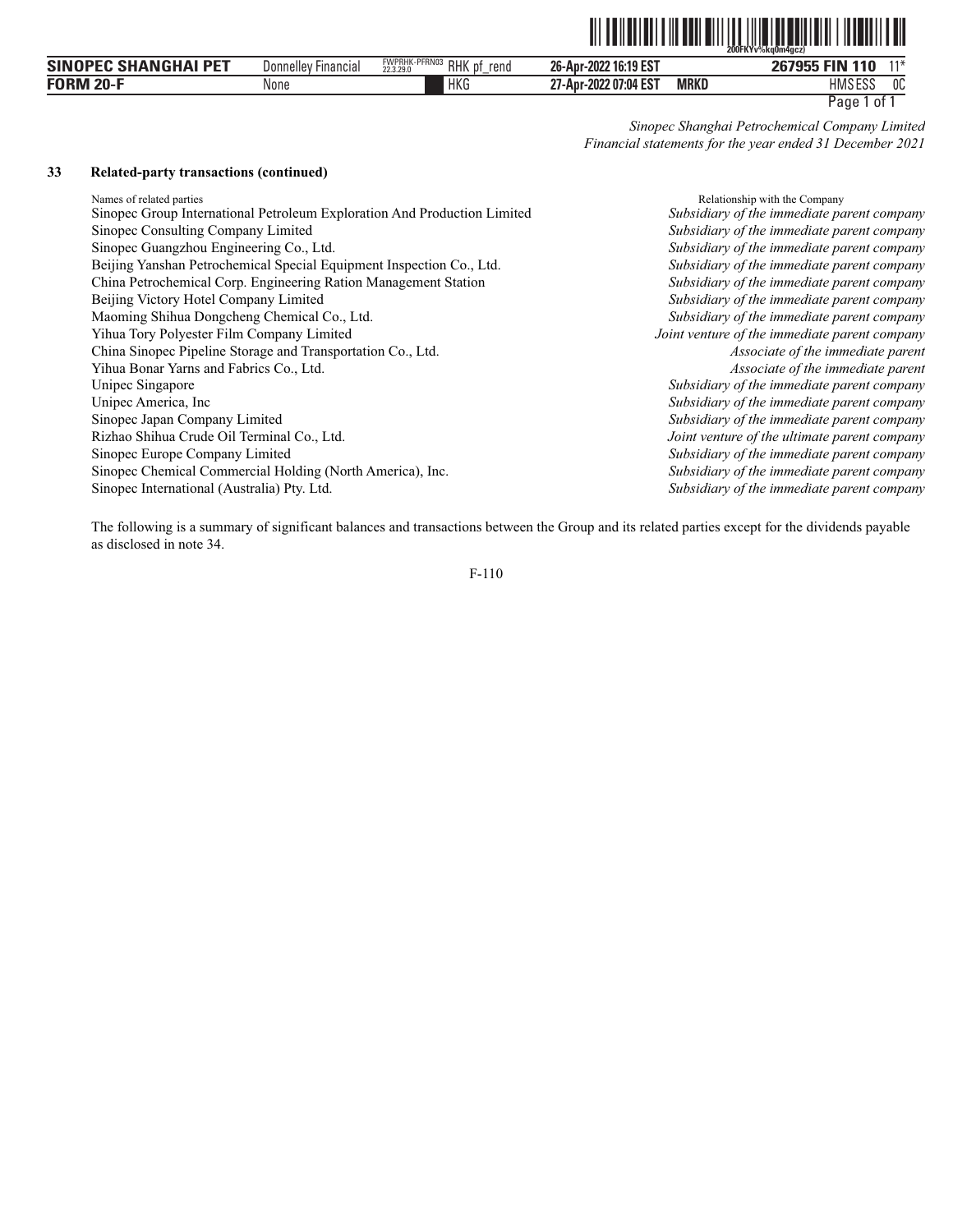| <b>SINOPEC SHANGHAI PET</b> | ' Financial<br>Donnelley F | -PFRN03<br><b>FWPRHK</b><br>RHK<br>rend<br>рt<br>22.3.29.0 | 16:19 EST<br>26-Apr-2<br>$-2022$                                          | an music<br>---<br>ה ה<br>70 F.F<br>FIIN<br>40 | $12*$ |
|-----------------------------|----------------------------|------------------------------------------------------------|---------------------------------------------------------------------------|------------------------------------------------|-------|
| <b>FORM 20-F</b>            | None                       | <b>HKG</b>                                                 | <b>MRKD</b><br>$\sim$<br>7.04 FOT<br>27-Apr-2021<br><sup>5</sup> 07:04 ES | <b>HMSESS</b>                                  | 0C    |
|                             |                            |                                                            |                                                                           |                                                |       |

*Sinopec Shanghai Petrochemical Company Limited Financial statements for the year ended 31 December 2021*

#### **33 Related-party transactions (continued)**

(a) Most of the transactions undertaken by the Group during the year ended 31 December 2021 have been affected on such terms as determined by Sinopec Corp. and relevant PRC authorities.

Sinopec Corp. negotiates and agrees with the terms of crude oil supply with suppliers on a group basis, which is then allocated among its subsidiaries, including the Group, on a discretionary basis. Sinopec Corp. also owns a widespread petroleum products sales network and possesses a fairly high market share in the domestic petroleum products market, which is subject to extensive regulation by the PRC government.

The Group has entered into a mutual product supply and sales services framework agreement with Sinopec Corp. Pursuant to the agreement, Sinopec Corp. provides the Company with crude oil, other petrochemical raw materials and agent services. On the other hand, the Group provides Sinopec Corp. with petroleum products, petrochemical products and property leasing services.

The pricing policy for these services and products provided under the agreement is as follows:

- if there are applicable State (central and local government) tariffs, the pricing shall follow the State tariffs;
- if there are no State tariffs, but there are applicable State guidance prices, the pricing shall follow the State's guidance prices; or
- if there are no State tariffs or State's guidance prices, the pricing shall be determined in accordance with the prevailing market prices (including any bidding prices).

Transactions between the Group and Sinopec Corp., its subsidiaries and joint ventures during the years ended 31 December 2019, 2020 and 2021 were as follows:

|                                     | 2019<br><b>RMB'000</b> | 2020<br>RMB'000 | 2021<br><b>RMB'000</b> |
|-------------------------------------|------------------------|-----------------|------------------------|
| Sales of petroleum products         | 50,354,162             | 39,879,549      | 47, 201, 755           |
| Sales other than petroleum products | 8,642,514              | 6,790,568       | 9,439,546              |
| Purchases of crude oil              | 43,886,966             | 27,934,926      | 35,371,820             |
| Purchases other than crude oil      | 9,579,239              | 9,937,862       | 9,008,147              |
| Commission expense                  | 125,619                | 104.598         | 110,552                |
| Rental income                       | 31,972                 | 32,829          | 34,475                 |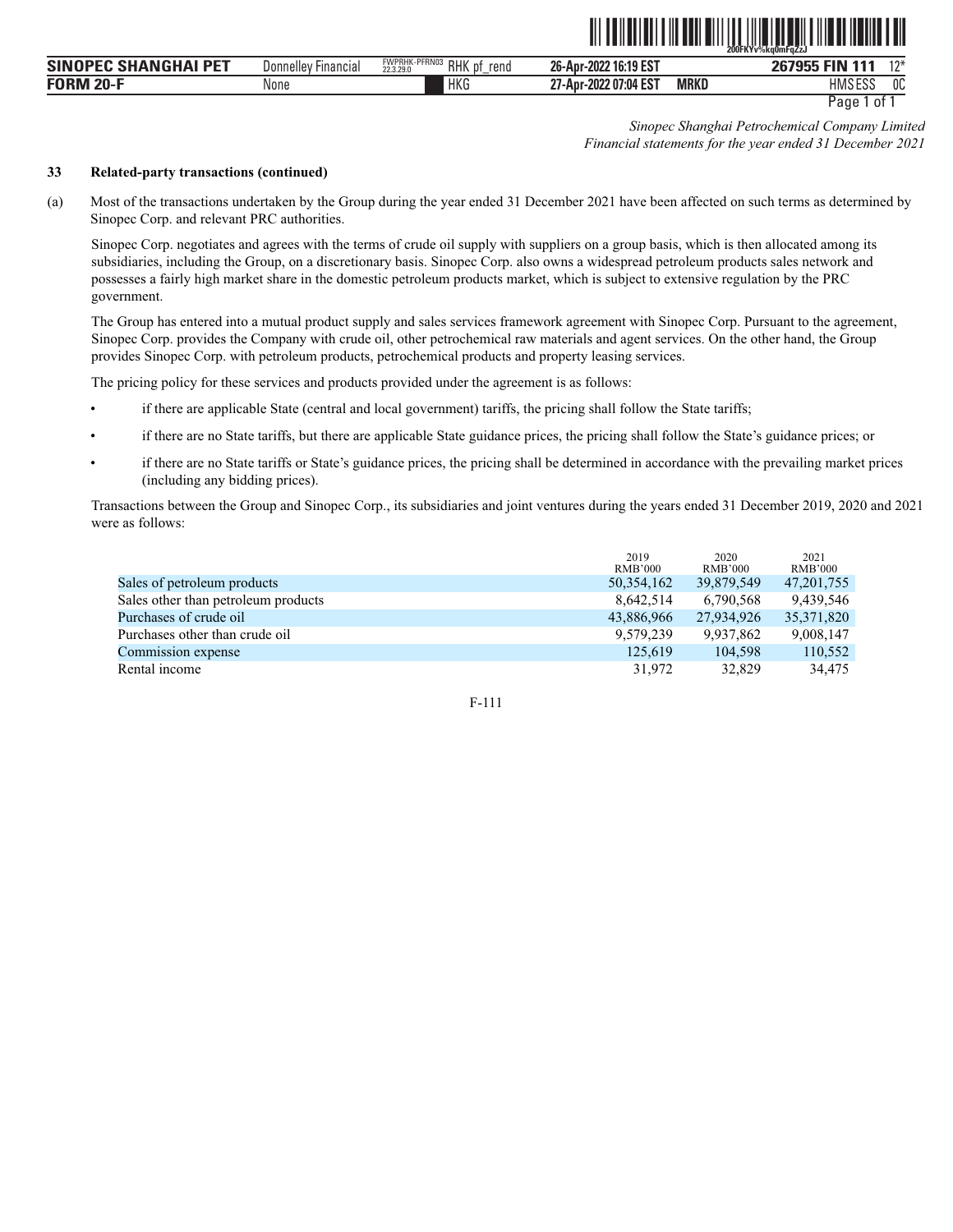

| <b>SINOPEC SHANGHAI PET</b> | <b>Linancial</b><br>Donnellev | -PERNIN<br><b>FWPRHK-</b><br><b>RHK</b><br>eno'<br><b>FILLVL</b><br>22.3.29.0 | ∠6-Apr-2022 16:19 F° <sup>−</sup>  |      | <b>CIAL</b><br>440<br>ur<br>-1 IV | $12*$ |
|-----------------------------|-------------------------------|-------------------------------------------------------------------------------|------------------------------------|------|-----------------------------------|-------|
| FORM<br>, 20-L              | None                          | HKG                                                                           | $-207:04Eo$<br>$\angle$ 1-Anr-2022 | MRKI | $\cdots$ $\cdots$<br>TIVIƏ EƏS    | 0C    |
|                             |                               |                                                                               |                                    |      |                                   |       |

Page 1 of 1

#### **33 Related-party transactions (continued)**

(b) Other transactions between the Group and Sinopec Group and its subsidiaries, associates and joint ventures of the Group during the years ended 31 December 2019, 2020 and 2021 were as follows:

|                                              | 2019<br><b>RMB'000</b> | 2020<br>RMB'000 | 2021<br><b>RMB'000</b> |
|----------------------------------------------|------------------------|-----------------|------------------------|
| Sales of goods and service fee income        |                        |                 |                        |
| - Sinopec Group and its subsidiaries         | 7,724                  | 14,870          | 36,683                 |
| - Associates and joint ventures of the Group | 2,843,909              | 2,019,997       | 4,248,658              |
|                                              | 2,851,633              | 2,034,867       | 4,285,341              |
| Purchases                                    |                        |                 |                        |
| - Sinopec Group and its subsidiaries         | 1,918,873              | 832,617         | 2,830,256              |
| - Associates and joint ventures of the Group | 4,579,969              | 3,648,664       | 4,425,698              |
|                                              | 6,498,842              | 4,481,281       | 7,255,954              |
| Insurance premium expenses                   |                        |                 |                        |
| - Sinopec Group and its subsidiaries         | 108,223                | 107,495         | 108,850                |
| Addition to right-of-use assets              |                        |                 |                        |
| - Sinopec Group and its subsidiaries         | 25,935                 | 2,267           | 1,388                  |
| - Joint ventures of the Group                | 702                    |                 |                        |
|                                              | 26,637                 | 2,267           | 1,388                  |
| Interest expense of lease liabilities        |                        |                 |                        |
| - Sinopec Group and its subsidiaries         | 2,285                  | 205             | 247                    |
| - Joint ventures of the Group                | 19                     | 8               | 24                     |
|                                              | 2,304                  | 213             | 271                    |
| Interest income                              |                        |                 |                        |
| - Sinopec Finance                            | 1,295                  | 2,088           | 824                    |
| Construction and installation cost           |                        |                 |                        |
| - Sinopec Group and its subsidiaries         | 143,560                | 233,591         | 785,216                |
| Rental income                                |                        |                 |                        |
| - Associates and joint ventures of the Group | 11,370                 | 15,577          | 14,930                 |
| - Sinopec Group and its subsidiaries         | 461                    | 464             | 464                    |
|                                              | 11,831                 | 16,041          | 15,394                 |
| Long-term borrowings                         |                        |                 |                        |
| - Sinopec Finance                            |                        |                 | 700,000                |

The directors of the Company are of the opinion that the transactions with Sinopec Corp., its subsidiaries and joint ventures, Sinopec Group and its subsidiaries, associates and joint ventures of the Group as disclosed in notes 33(a) and 33(b) were conducted in the ordinary course of business, on normal commercial terms and in accordance with the agreements governing such transactions.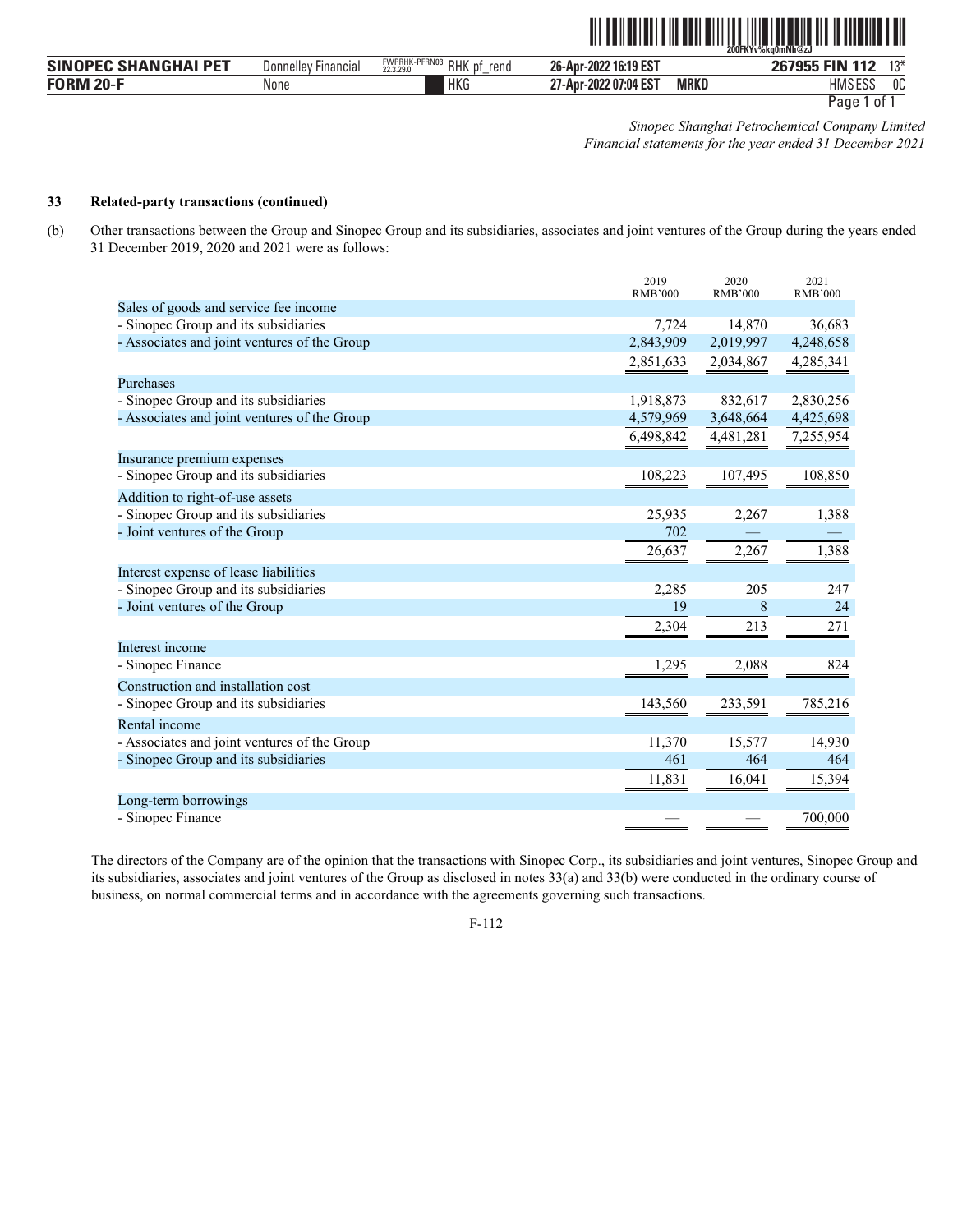

| <b>SINOPEC SHANGHAI PFT</b> | Financial<br>Donnellev | -PFRN0<br><b>FWPRHK-F</b><br><b>RHK</b><br>rend<br>nt<br>22.3.29.0 | ∠16:19 EST<br>26-Anr-2<br>$-2022$                                       | <b>FIN 113</b><br>. . | 12 |
|-----------------------------|------------------------|--------------------------------------------------------------------|-------------------------------------------------------------------------|-----------------------|----|
| $20-F$<br>FUBM              | None                   | <b>HKG</b>                                                         | <b>MRKD</b><br>$\sim$<br>$-200$ $-207$<br>-202<br>2 07:04 EST<br>'/-Anr | <b>HMSESS</b>         | 0C |
|                             |                        |                                                                    |                                                                         |                       |    |

Page 1 of 1

#### **33 Related-party transactions (continued)**

(c) The relevant amounts due from/to Sinopec Corp., its subsidiaries and joint ventures, Sinopec Group and its subsidiaries, associates and joint ventures of the Group, arising from purchases, sales and other transactions as disclosed in notes 33(a) and 33(b), are summarized as follows:

|                                                      | As at<br>31 December 2020<br><b>RMB'000</b> | As at<br>31 December 2021<br><b>RMB'000</b> |
|------------------------------------------------------|---------------------------------------------|---------------------------------------------|
| Amounts due from related parties                     |                                             |                                             |
| - Sinopec Corp., its subsidiaries and joint ventures | 1,054,127                                   | 1,184,117                                   |
| - Associates and joint ventures of the Group         | 38,189                                      | 28,214                                      |
|                                                      | 1,092,316                                   | 1,212,331                                   |
| Amounts due to related parties                       |                                             |                                             |
| - Sinopec Corp., its subsidiaries and joint ventures | 2,505,532                                   | 4,475,992                                   |
| - Sinopec Group and its subsidiaries                 | 889,035                                     | 1,672,439                                   |
| - Associates and joint ventures of the Group         | 262,274                                     | 156,385                                     |
|                                                      | 3,656,841                                   | 6,304,816                                   |
| Lease liabilities                                    |                                             |                                             |
| - Sinopec Group and its subsidiaries                 | 8,453                                       | 992                                         |
| - Joint ventures of the Group                        | 574                                         | 435                                         |
|                                                      | 9,027                                       | 1,427                                       |
| Cash deposits, maturing within three months          |                                             |                                             |
| - Sinopec Finance (note d)                           | 5,667                                       | 3,243                                       |
| Long-term borrowings                                 |                                             |                                             |
| - Sinopec Finance                                    |                                             | 700,000                                     |

(d) As at 31 December 2020 and 31 December 2021, cash deposits at Sinopec Finance were charged at an interest rate of 0.35% per annum.

Except for cash deposits at Sinopec Finance and long-term borrowings from Sinopec Finance, the balances with related parties as above are unsecured, interest-free and repayable on demand.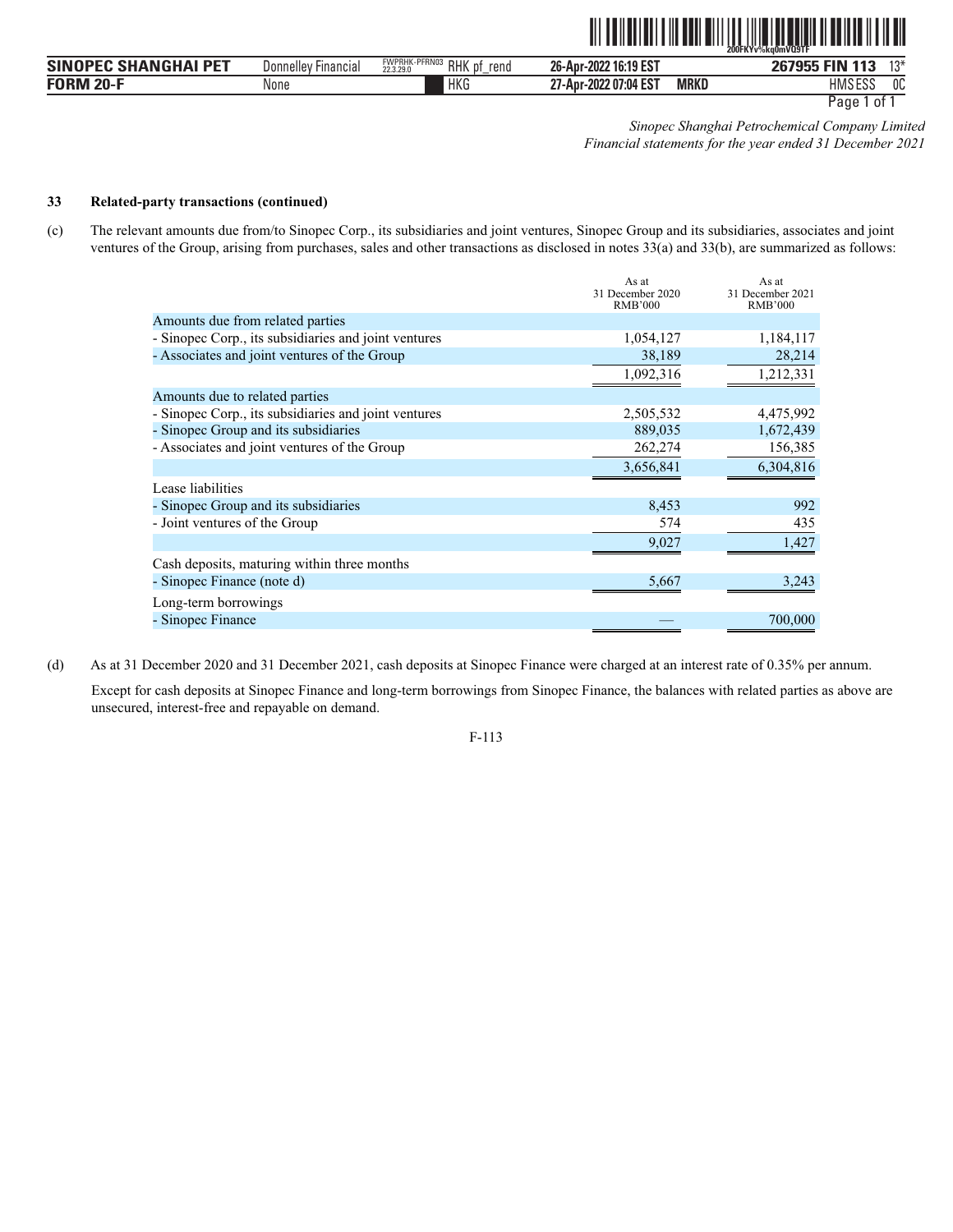

| <b>SINOPEC SHANGHAI PET</b> | <b>⊦</b> ınancıa.<br>Donnellev | -PERNIN<br><b>FWPRHK-</b><br>RHK<br>end'<br>.<br>22.3.29. | 26-Apr-2022 16:19 EST                              | ---<br>7ur<br>-11         | $10*$ |
|-----------------------------|--------------------------------|-----------------------------------------------------------|----------------------------------------------------|---------------------------|-------|
| FORM<br>$20-F$              | None                           | HKG                                                       | MRKI<br>2 07:04 EST<br>$\angle$ <i>l</i> -Anr-2022 | $\mathbf{R}$<br>טסם טועוד | 0C    |
|                             |                                |                                                           |                                                    |                           |       |

Page 1 of 1

#### **33 Related-party transactions (continued)**

#### *(e) Key management personnel compensation, post-employment benefit plans and share options*

Key management personnel are those persons having authority and responsibility for planning, directing and controlling the activities of the Group, directly or indirectly, including directors and supervisors of the Group. The key personnel compensations are as follows:

|                              |                | Year ended 31 December |         |  |
|------------------------------|----------------|------------------------|---------|--|
|                              | 2019           | 2020                   | 2021    |  |
|                              | <b>RMB'000</b> | <b>RMB'000</b>         | RMB'000 |  |
| Short-term employee benefits | 9.120          | 9.859                  | 11,866  |  |
| Post-employment benefits     | 225            | 441                    | 551     |  |
|                              | 9.345          | 10.300                 | 12.417  |  |

#### *(f) Transactions with other state-owned entities in the PRC*

The Group is a state-controlled enterprise and operates in an economic regime currently dominated by entities directly or indirectly controlled by the PRC government (collectively referred to as "state-controlled entities") through its government authorities, agencies, affiliations and other organizations.

Apart from transactions with related parties, the Group has transactions with other state-controlled entities which include, but are not limited to, the following:

- sales and purchases of goods and ancillary materials;
- rendering and receiving services;
- lease of assets, purchase of property, plant and equipment;
- placing deposits and obtaining finance; and
- use of public utilities

These transactions are conducted in the ordinary course of the Group's business on terms comparable to those with other entities that are not state controlled. The Group has established its procurement policies, pricing strategy and approval process for purchases and sales of products and services which do not depend on whether the counterparties are state-controlled entities or not.

#### *(g) Commitments with related parties*

#### (i) Construction and installation cost

|                                    | As at<br>31 December 2020<br>RMB'000 | As at<br>31 December 2021<br>RMB'000 |
|------------------------------------|--------------------------------------|--------------------------------------|
| Sinopec Group and its subsidiaries | 145.959                              | 775,007                              |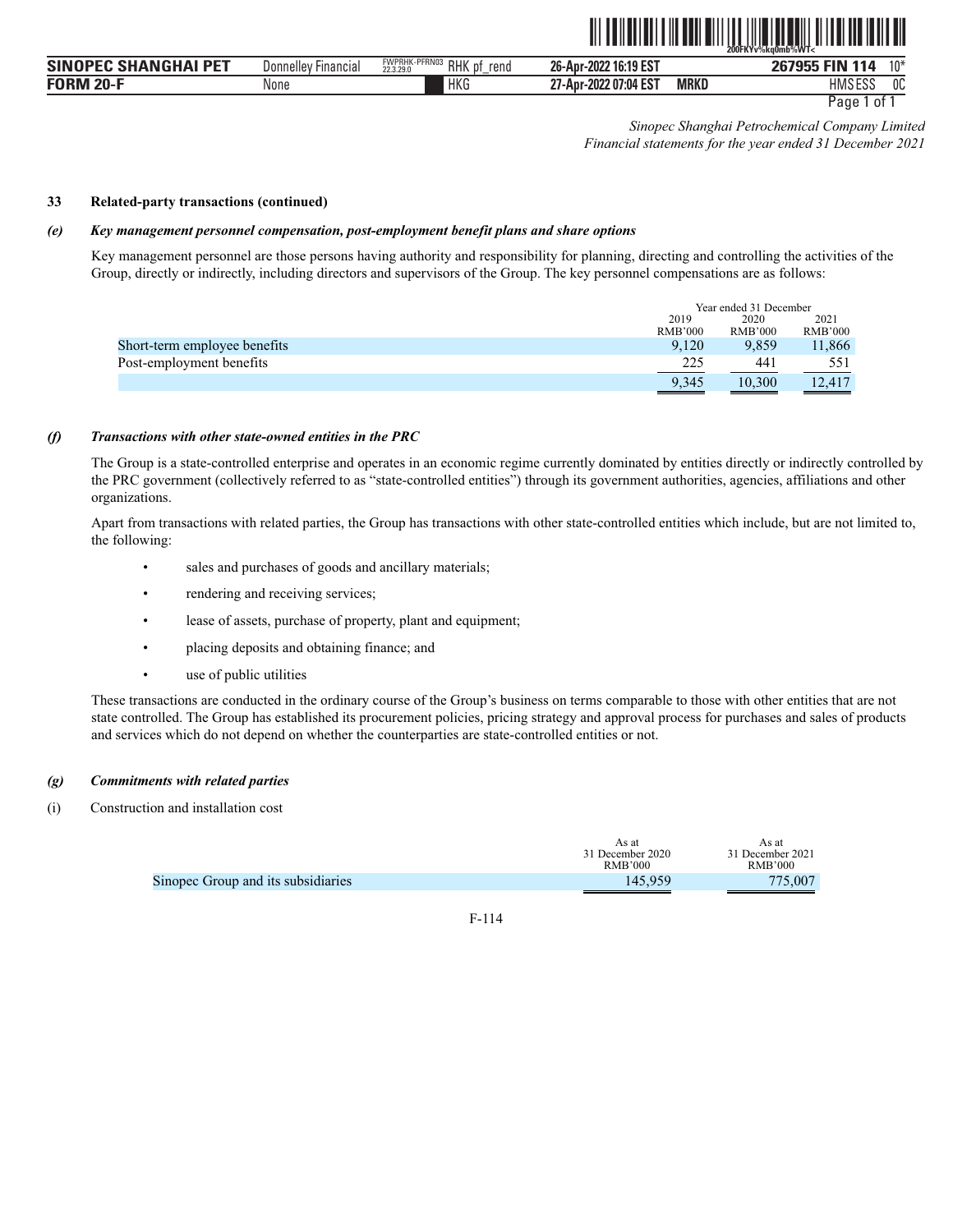| <b>CHANC</b><br><b>PF1</b><br>-НАГ  | · <b>Inancial</b><br>ınellev<br>Uon | FWPRHK-PFRN03<br><b>DIIV</b><br>rend<br><b>KHK</b><br>22.3.29.0 | 16:19 EST<br>ne<br>$-2022$<br>Zb-Apr-  | ---<br>-----<br>-0 | $A$ $A$ $N$<br>، ۱۱ |
|-------------------------------------|-------------------------------------|-----------------------------------------------------------------|----------------------------------------|--------------------|---------------------|
| <b>FORM</b><br><b>00 F</b><br>/II-I | None                                | <b>HKG</b>                                                      | MRKD<br><b>07:04 ES1</b><br>7-Apr-2022 | <b>HMSESS</b>      | 0C                  |
|                                     |                                     |                                                                 |                                        |                    |                     |

*Sinopec Shanghai Petrochemical Company Limited Financial statements for the year ended 31 December 2021*

#### **33 Related-party transactions (continued)**

#### *(h) Investment commitments with related parties*

|                                                         | As at<br>31 December 2020<br><b>RMB'000</b> | As at<br>31 December 2021<br>RMB'000 |
|---------------------------------------------------------|---------------------------------------------|--------------------------------------|
| Capital contribution to Shanghai Secco (i)              | 111.263                                     | 111,263                              |
| Capital contribution to Shanghai Shidian Energy Company |                                             |                                      |
| Limited ("Shidian Energy") (ii)                         | 80,000                                      | 80,000                               |
| Capital contribution to Baling Materials (iii)          |                                             | 350,000                              |
|                                                         | 191,263                                     | 541,263                              |

(i) Pursuant to the resolution of the 18th meeting of the 7th term of Board of Directors on 5 December 2013, the Group was approved to make a capital contribution of USD 30,017,000 (RMB 182,804 thousand equivalent) to Shanghai Secco, an associate of the Group. As at 31 December 2021, the Company has contributed RMB 71,541 thousand to Shanghai Secco.

According to the approval by Shanghai Municipal Commission of Commerce as issued on 19 October 2015, the rest of the capital contribution to Shanghai Secco should be within 50 years starting from its registration date.

- (ii) Pursuant to the articles of association of Shidian Energy in August 2019, Toufa agreed to make a capital contribution of RMB 400,000 thousand to acquire 40% share of Shidian Energy. As at 31 December 2021, Toufa has contributed RMB 320,000 thousand to Shidian Energy, and the rest of the capital contribution to Shidian Energy should be paid before January 2022 in accordance with the agreement.
- (iii) Sinopec Baling Petrochemical Co., Ltd. and the Company jointly established Baling Materials on 7 September 2021, each with a cash contribution of RMB 400,000 thousand. As at 31 December 2021, the Company has made a paid-up capital contribution of RMB50,000 thousand.

Except for the above disclosed in notes 33 (g) and 33 (h), the Group had no other material commitments with related parties as at 31 December 2021, which are contracted, but not included in the financial statements.

#### **34 Dividend**

#### *(a) Dividends payable to equity shareholders of the Company attributable to the year:*

|                                                                                        | 2020<br>RMB'000 | 2021<br>RMB'000 |
|----------------------------------------------------------------------------------------|-----------------|-----------------|
| Final dividend proposed after the end of the reporting period of RMB 0.10 per ordinary |                 |                 |
| share $(2020: RMB 0.10$ per ordinary share)                                            | 1.082.381       | 1.082.381       |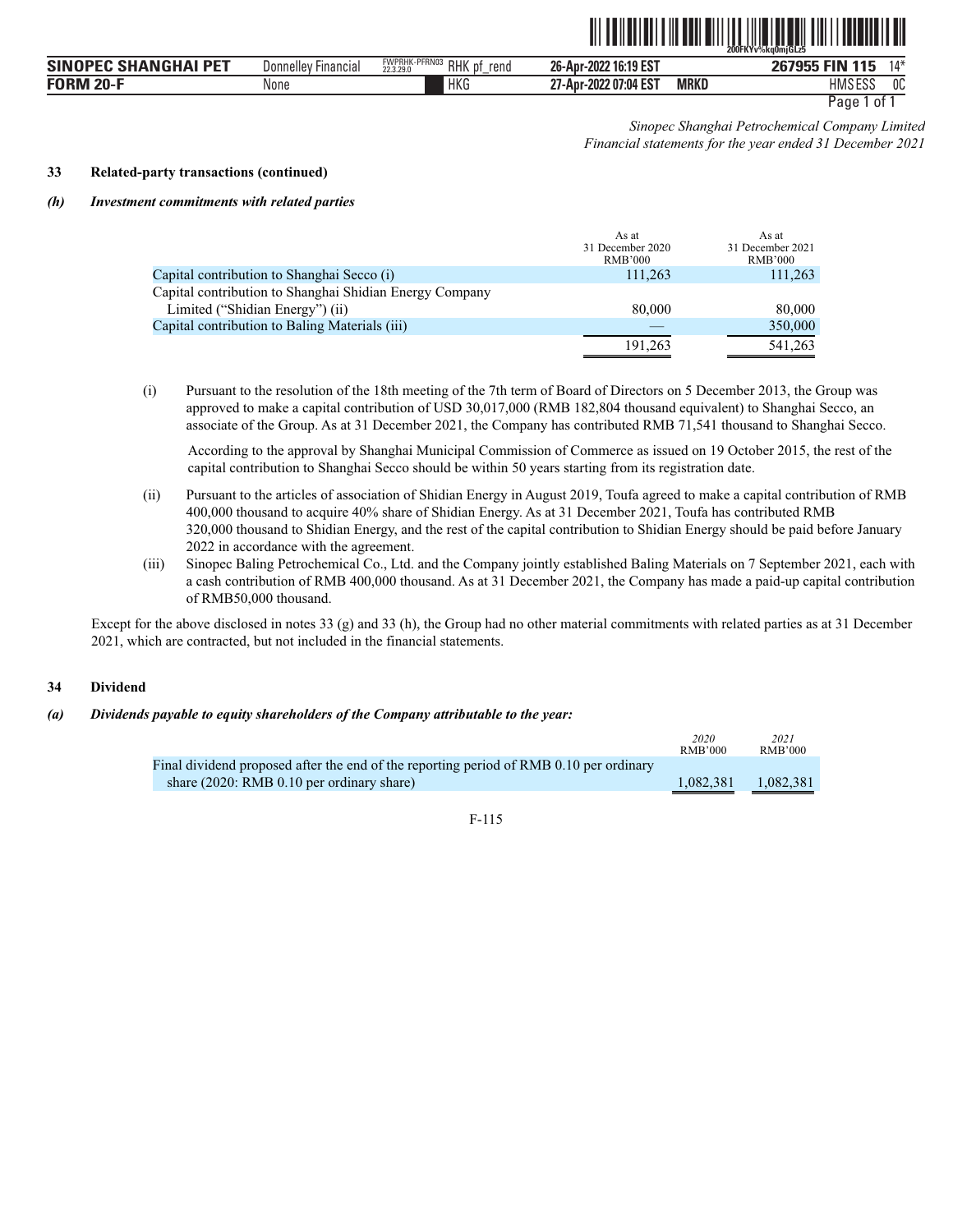

| <b>PFT</b><br>HAI<br>'ANI.<br>` | <b>'</b> -ınancıa.<br>Jonnellev | FWPRHK-PFRN03<br><b>DIIV</b><br>rend<br>KHN,<br>22.3.29.0 | -2022 16:19 EST<br>ne<br>26-Apr-           | <b>FIN 116</b> | 40x          |
|---------------------------------|---------------------------------|-----------------------------------------------------------|--------------------------------------------|----------------|--------------|
| $20-F$<br>FORM                  | None                            | <b>HKG</b>                                                | <b>MRKL</b><br>$-$ u/:04 F°<br>-1-Apr-202° | <b>HMSESS</b>  | $\sim$<br>υu |
|                                 |                                 |                                                           |                                            |                |              |

*Sinopec Shanghai Petrochemical Company Limited Financial statements for the year ended 31 December 2021*

#### **34 Dividend (continued)**

The final dividend proposed after the end of the reporting period has not been recognized as a liability at the end of the reporting period.

#### *(b) Dividends payable to equity shareholders of the Company attributable to the previous financial year, approved and paid during the year*

|                                                                                        | 2020<br>RMB'000 | 2021<br>RMB'000 |
|----------------------------------------------------------------------------------------|-----------------|-----------------|
| Final dividend in respect of the previous financial year, approved and paid during the |                 |                 |
| year, of RMB $0.10$ per share $(2020:$ RMB $0.12)$                                     | 1.298.858       | 1.082.381       |

#### **35 Commitments**

Capital commitments outstanding at 31 December 2021 not provided for in the financial statements were as follows:

|                                              | As at 31<br>December 2020<br>RMB'000 | As at 31<br>December 2021<br>RMB'000 |
|----------------------------------------------|--------------------------------------|--------------------------------------|
| Property, plant and equipment contracted for | 585,870                              | 1.176.168                            |

#### **36 Subsequent event**

- (a) A dividend in respect of the year ended 31 December 2021 of RMB 0.1 per share, amounting to a total dividend of RMB1,082,381 thousands, was proposed by the Board of Directors on 23 March 2022.
- (b) Pursuant to [2020] Scp471 approved by China interbank market dealers association, the Company issued a super short-term bonds of RMB1.50 billion to Chinese institutional investors with interest rate of 2.35% per year in January 2022, and will repay the principal and interest upon maturity on 18 May 2022.

Pursuant to [2020] Scp471 approved by China interbank market dealers association, the Company issued another super short-term bonds of RMB1.50 billion to Chinese institutional investors with interest rate of 2.01% per year in March 2022, and will repay the principal and interest upon maturity on 5 July 2022.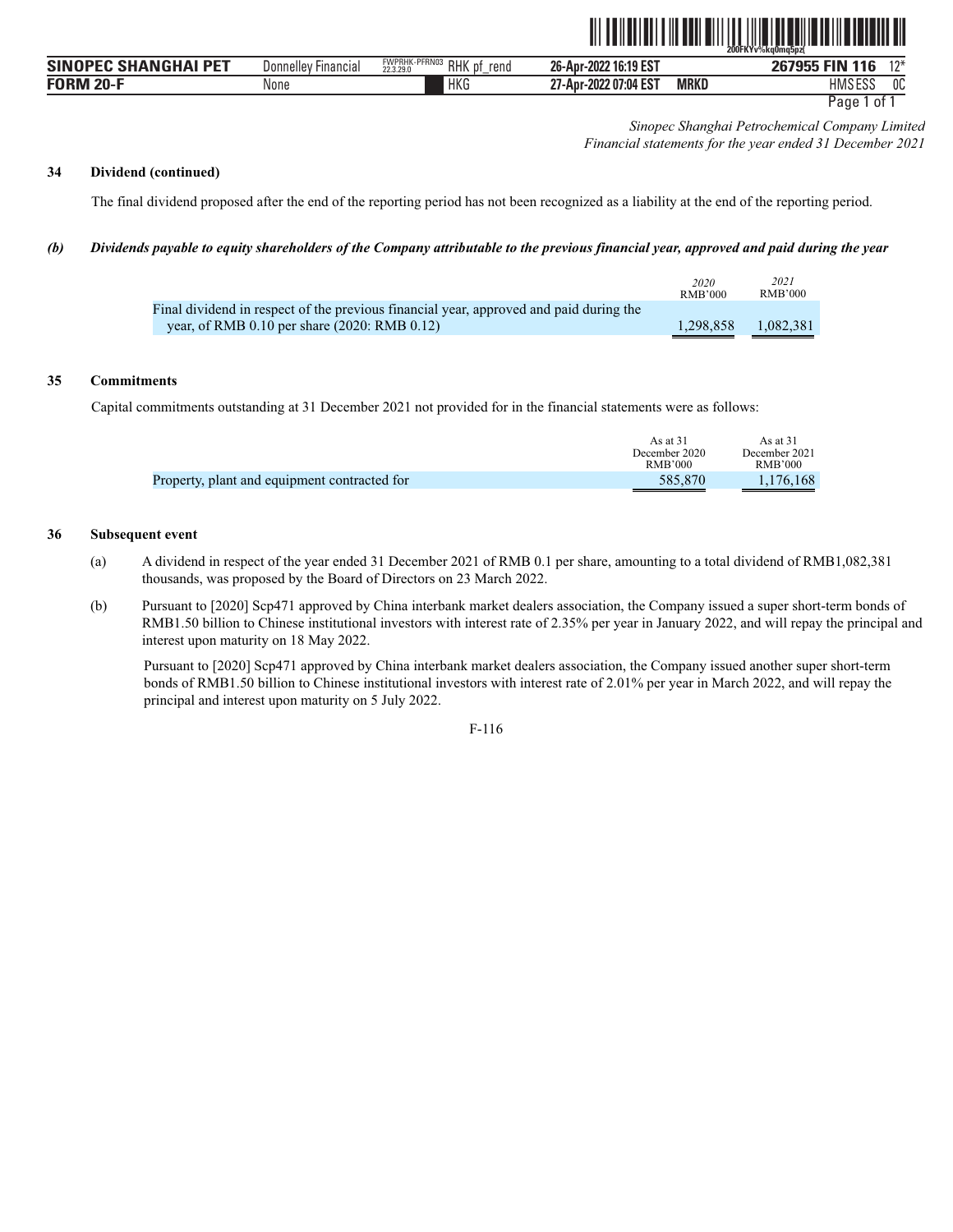

| <b>SINOPEC SHANGHAI PET</b> | Financial<br>Donnell | -PFRN0<br><b>FWPRHK-F</b><br><b>RHK</b><br>rend<br>DŤ<br>22.3.29.0 | 16:19 EST<br>26-Apr-<br>$-2022$                        | ن FIN 11 $^{\circ}$ | $10*$ |
|-----------------------------|----------------------|--------------------------------------------------------------------|--------------------------------------------------------|---------------------|-------|
| $20-F$<br>FUBM              | None                 | <b>HKG</b>                                                         | <b>MRKD</b><br>$\sim$<br>2 07:04 EST<br>.202<br>'/-Anr | <b>HMSESS</b>       | 0C    |
|                             |                      |                                                                    |                                                        |                     |       |

*Sinopec Shanghai Petrochemical Company Limited Financial statements for the year ended 31 December 2021*

#### **37 Statement of financial position and equity movement of the Company**

|                                                                   | As at 31 December<br>2020<br><b>RMB'000</b> | As at 31 December<br>2021<br><b>RMB'000</b> |
|-------------------------------------------------------------------|---------------------------------------------|---------------------------------------------|
| <b>Non-current assets</b>                                         |                                             |                                             |
| Property, plant and equipment                                     | 11,279,484                                  | 10,914,990                                  |
| Investment properties                                             | 396,676                                     | 381,540                                     |
| Right-of-use assets                                               | 296,371                                     | 275,924                                     |
| Construction in progress                                          | 1,694,937                                   | 3,201,111                                   |
| Investments in subsidiaries                                       | 2,048,328                                   | 2,048,328                                   |
| Investments accounted for using the equity method                 | 4,594,451                                   | 3,299,050                                   |
| Time deposits with banks                                          | 7,042,840                                   | 5,381,149                                   |
| Deferred tax assets                                               | 238,040                                     | 178,084                                     |
| Other non-current assets                                          | 402,304                                     | 769,492                                     |
|                                                                   | 27,993,431                                  | 26,449,668                                  |
| <b>Current assets</b>                                             |                                             |                                             |
| Derivative financial instruments                                  |                                             | 81,405                                      |
| <b>Inventories</b>                                                | 3,685,456                                   | 5,726,264                                   |
| Trade receivables                                                 | 1,484                                       | 149                                         |
| Other receivables                                                 | 6,447                                       | 8,276                                       |
| Amounts due from related parties                                  | 975,952                                     | 1,116,553                                   |
| Prepayments                                                       | 6,559                                       | 13,790                                      |
| Financial assets at fair value through other comprehensive income |                                             |                                             |
| (FVOCI)                                                           | 735,262                                     | 615,689                                     |
| Time deposits with banks                                          | 4,049,441                                   | 7,386,605                                   |
| Cash and cash equivalents                                         | 5,460,067                                   | 4,927,519                                   |
|                                                                   | 14,920,668                                  | 19,876,250                                  |
| <b>Current liabilities</b>                                        |                                             |                                             |
| Trade and other payables                                          | 2,287,762                                   | 2,389,508                                   |
| <b>Contract liabilities</b>                                       | 423,838                                     | 376,834                                     |
| Amounts due to related parties                                    | 3,507,497                                   | 7,423,883                                   |
| Staff salaries and welfares payable                               | 239,537                                     | 253,800                                     |
| Borrowings                                                        | 1,500,000                                   | 1,500,000                                   |
| Short-term bonds                                                  | 3,017,811                                   |                                             |
| Lease liabilities                                                 | 7,897                                       | 1,604                                       |
| Derivative financial instruments                                  |                                             | 23,804                                      |
| Income tax payable                                                |                                             | 249,332                                     |
| Current tax liabilities                                           | 3,392,922                                   | 3,843,541                                   |
|                                                                   | 14,377,264                                  | 16,062,306                                  |
| <b>Net current assets</b>                                         | 543,404                                     | 3,813,944                                   |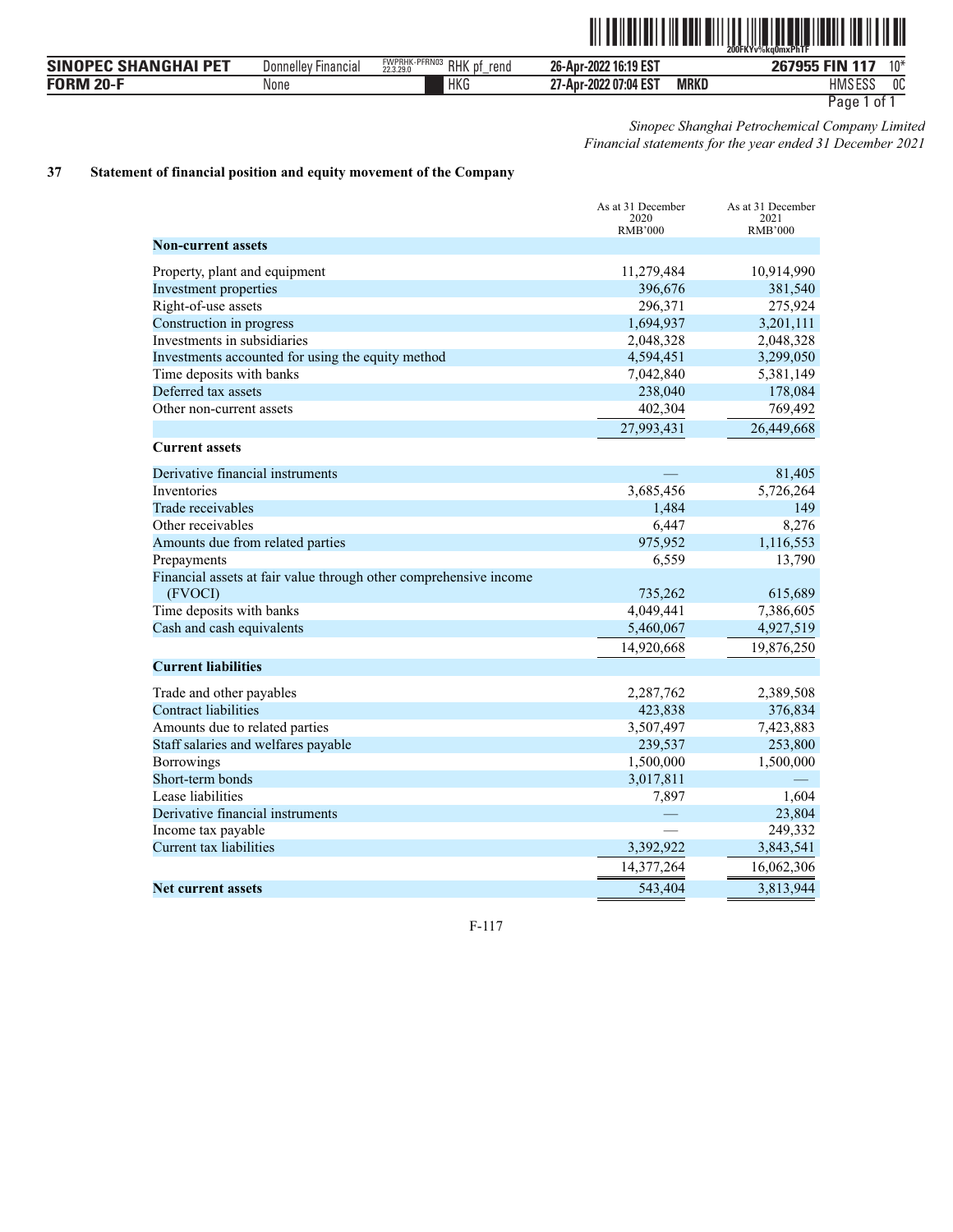

| <b>SINOPEC SHANGHAL</b><br><b>DET</b> | <b>Financial</b><br>Donnelley | :-PFRN0<br><b>FWPRHK-</b><br>RHK<br>rend<br>22.3.29.0 | 26-Apr-2022 16:19 EST                           | 1 $7*$<br><b>CIRE.</b><br>110<br>דמר<br>7QF.I<br>- 10 |
|---------------------------------------|-------------------------------|-------------------------------------------------------|-------------------------------------------------|-------------------------------------------------------|
| $20-F$<br>FUBM                        | None                          | <b>HKG</b>                                            | MRKD<br>207:04E<br>-2022<br>$2$ -Apr- $\degree$ | <b>IIMO FOO</b><br>0C<br>טור<br>– ∟u≀                 |
|                                       |                               |                                                       |                                                 |                                                       |

*Sinopec Shanghai Petrochemical Company Limited Financial statements for the year ended 31 December 2021*

#### **37 Statement of financial position and equity movement of the Company (continued)**

|                                              | As at 31 December<br>2020<br><b>RMB'000</b> | As at 31 December<br>2021<br><b>RMB'000</b> |
|----------------------------------------------|---------------------------------------------|---------------------------------------------|
| <b>Total assets less current liabilities</b> | 28,536,835                                  | 30,263,612                                  |
| <b>Non-current liabilities</b>               |                                             |                                             |
| Interest-bearing borrowings                  |                                             | 700,000                                     |
| Lease liabilities                            | 1,911                                       | 399                                         |
| Deferred income                              | 13,433                                      | 12,720                                      |
|                                              | 15,344                                      | 713,119                                     |
| <b>NET ASSETS</b>                            | 28,521,491                                  | 29,550,493                                  |
| <b>CAPITAL AND RESERVES</b>                  |                                             |                                             |
| Share capital                                | 10,823,814                                  | 10,823,814                                  |
| Reserves                                     | 17,697,677                                  | 18,726,679                                  |
| <b>TOTAL EQUITY</b>                          | 28,521,491                                  | 29,550,493                                  |

Approved and authorized for issue by the Board of Directors on 27 April 2022.

| Wu Haijun |           |
|-----------|-----------|
|           | Directors |
|           |           |
| Du Jun    |           |
|           |           |
|           |           |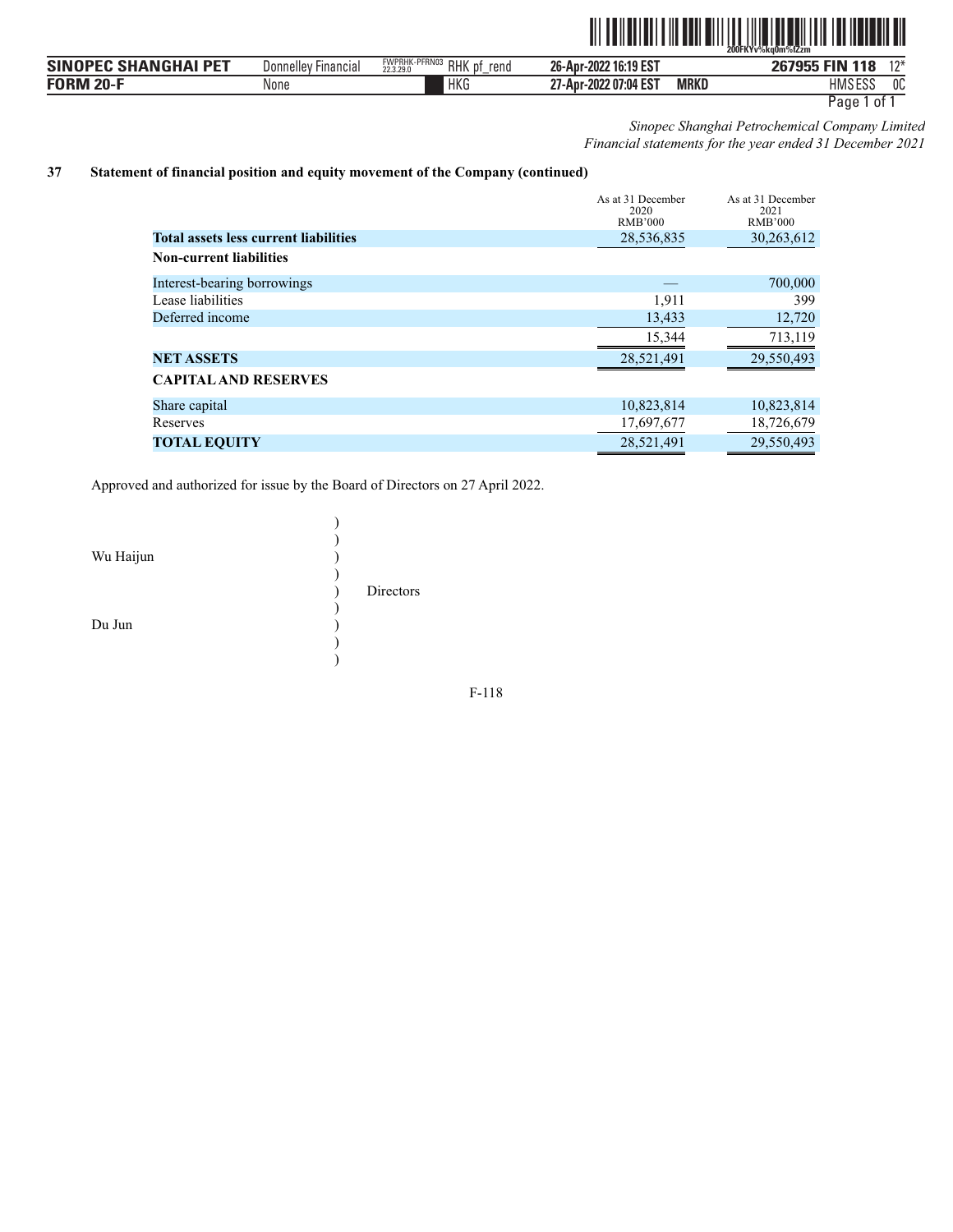| inancial statements for the year ended 31 December 2021<br>Sinopec Shanghai Petrochemical Company Limitea |
|-----------------------------------------------------------------------------------------------------------|
|-----------------------------------------------------------------------------------------------------------|

**37**Statement of financial position and equity movement of the Company (continued) **Statement of financial position and equity movement of the Company (continued)**

| Balance at 31 December<br>2021 | Appropriation of safety<br>production fund | Transfer to legal surplus | Dividends declared and<br>approved in respect of<br>previous year | Amounts transferred from<br>hedged items<br>carrying amount of<br>hedging reserve to initial | Total comprehensive<br>income for the year | <b>Balance at 31 December</b><br>2020 and 1 January<br>2021 | Share of other<br>method<br>comprehensive income of<br>for using the equity<br>investments accounted | Reclassified to cost of<br>mventory | Change in fair value of<br>hedging instruments | Appropriation of safety<br>production fund | Dividends proposed and<br>panorde | Net profit attributable to<br>shareholders of the<br>Company | Balance at 1 January 2020 | $\widehat{a}$<br>Movements in components of equity of the Company |
|--------------------------------|--------------------------------------------|---------------------------|-------------------------------------------------------------------|----------------------------------------------------------------------------------------------|--------------------------------------------|-------------------------------------------------------------|------------------------------------------------------------------------------------------------------|-------------------------------------|------------------------------------------------|--------------------------------------------|-----------------------------------|--------------------------------------------------------------|---------------------------|-------------------------------------------------------------------|
| 10,823,814                     |                                            |                           |                                                                   |                                                                                              |                                            | 10,823,814                                                  |                                                                                                      |                                     |                                                |                                            |                                   |                                                              | 10,823,814                | Share capital<br>000.BVB                                          |
| 6,571,284                      |                                            | 2,498,808                 |                                                                   |                                                                                              |                                            | 4,072,476                                                   |                                                                                                      |                                     |                                                |                                            |                                   |                                                              | 4,072,476                 | <b>RMB'000</b><br>sndms<br>Legal                                  |
| 4,180                          |                                            |                           |                                                                   |                                                                                              |                                            | 4,180                                                       |                                                                                                      |                                     |                                                |                                            |                                   |                                                              | 4,180                     | <b>RMB'000</b><br>sndans<br>Capital                               |
| 101,355                        |                                            |                           |                                                                   |                                                                                              |                                            | 101,355                                                     |                                                                                                      |                                     |                                                |                                            |                                   |                                                              | 101,355                   | <b>RMB'000</b><br>reserve<br>Surplus                              |
| 22,965                         |                                            |                           |                                                                   |                                                                                              | 16,639                                     | 6,326                                                       | (11, 512)                                                                                            |                                     |                                                |                                            |                                   |                                                              | 17,838                    | 000.BVN<br>reserve<br>Other                                       |
| 36,460                         |                                            |                           |                                                                   | (88,699)                                                                                     | 25,159                                     |                                                             |                                                                                                      | (63, 840)                           | 63,840                                         |                                            |                                   |                                                              |                           | Hedging<br>RMB'000                                                |
| 106,846                        |                                            |                           |                                                                   |                                                                                              |                                            | 106,846                                                     |                                                                                                      |                                     |                                                |                                            |                                   |                                                              | 106,846                   | $000. {\rm fM}$<br>RMB.000<br><b>Share</b>                        |
| 177,907                        | 32,310                                     |                           |                                                                   |                                                                                              |                                            | 145,597                                                     |                                                                                                      |                                     |                                                | 88,462                                     |                                   |                                                              | 57,135                    | production<br>$000,$ $B/NB$<br><b>Safety</b><br>hmi               |
| 11,705,682                     | (32,310)                                   | (2,498,808)               | (1,082,381)                                                       |                                                                                              | 2,058,284                                  | 13,260,897                                                  |                                                                                                      |                                     |                                                | (88,462)                                   | (1, 298, 858)                     | 387,895                                                      | 14,260,322                | earnings<br>RMB'000<br>Retained                                   |
| 29,550,493                     |                                            |                           | (1,082,381)                                                       | (88,699)                                                                                     | 2,200,082                                  | 28,521,491                                                  | 11,512                                                                                               | (63, 840)                           | 63,840                                         |                                            | (1,298,858)                       | 387,895                                                      | 29,443,966                | $_{\rm RMB}^{\rm Total}$                                          |

Donnelley Financial 22.3.29.0 RHK pf\_rend

None

**FORM 20-F**



ˆ200FKYv%kq0n6Fqz!Š **200FKYv%kq0n6Fqz!**

**26-Apr-2022 16:19 EST**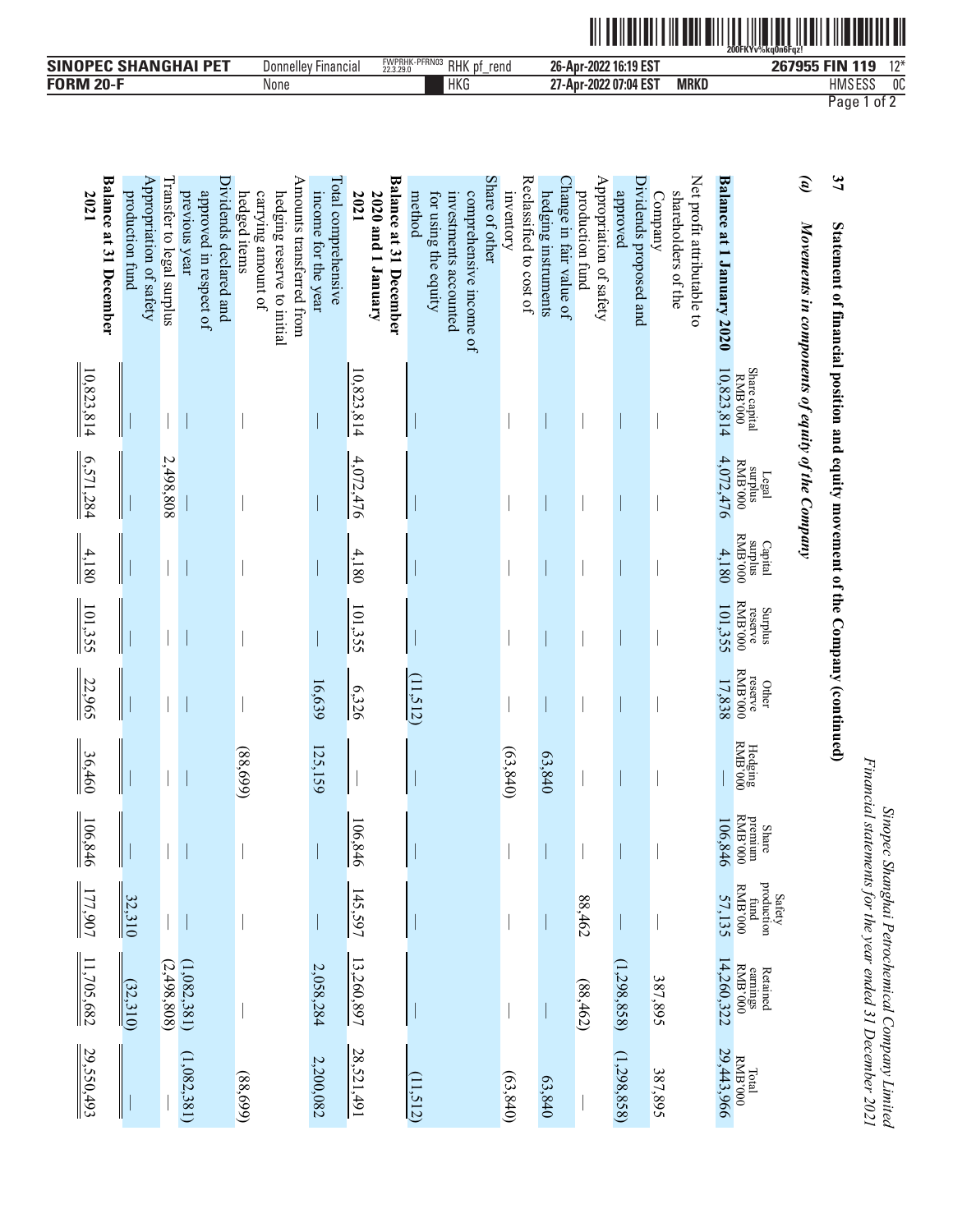

| <b>SINOPEC SHANGHAI PET</b> | <b>Financial</b><br>Jonnellev | rend<br>.nt<br>22.3.29.0 | -2022 16:19 EST<br>-Apr-<br>ZD-1    | <b>FIN 119</b>               | 12        |
|-----------------------------|-------------------------------|--------------------------|-------------------------------------|------------------------------|-----------|
| <b>FORM 20-F</b>            | None                          | <b>HKG</b>               | -2022 07:04 EST<br>65<br>7-Apr<br>" | <b>MRKD</b><br><b>HMSESS</b> | 0C<br>___ |

Page 2 of 2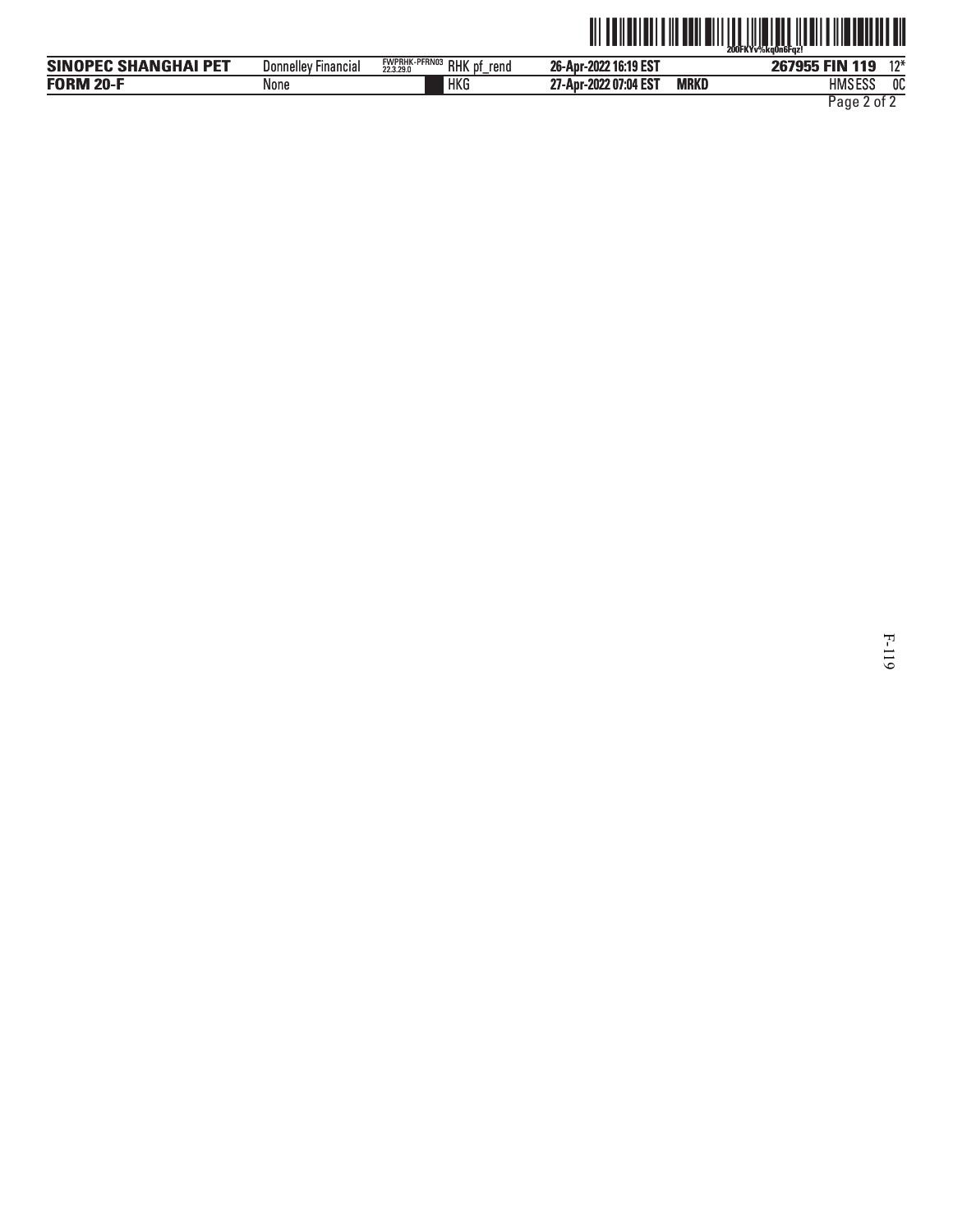| <b>SHANGHAI PFT</b>          | inancia<br>Jor<br>ınellev | <b>DAIDDI</b><br><b>K-PFRNO</b><br><b>DIIV</b><br>-WPRHK-<br>rend<br><b>KHK L</b><br>22.3.29.0 | <b>16:19 EST</b><br>26-Apr-2027                  | 120<br><b>CONTRACT</b><br><u>ACJAFF</u><br>IB<br>-0 | $12*$ |
|------------------------------|---------------------------|------------------------------------------------------------------------------------------------|--------------------------------------------------|-----------------------------------------------------|-------|
| FORM<br><b>00 F</b><br>/II-I | None                      | <b>HKG</b>                                                                                     | MRKD<br>$\sim$ 07:04 F° $^{-}$<br>2022<br>7-Anr- | <b>HMSESS</b>                                       | 0C    |
|                              |                           |                                                                                                |                                                  |                                                     |       |

*Sinopec Shanghai Petrochemical Company Limited Financial statements for the year ended 31 December 2021*

#### **38 Benefits and interests of directors and supervisors**

*(a) Directors' and supervisors' emoluments:*

|                                          | 2019                                             |                                                         |                                            |                                   |                         |
|------------------------------------------|--------------------------------------------------|---------------------------------------------------------|--------------------------------------------|-----------------------------------|-------------------------|
|                                          | Salaries and<br>other benefits<br><b>RMB'000</b> | Retirement<br>scheme<br>contributions<br><b>RMB'000</b> | Discretionary<br>bonuses<br><b>RMB'000</b> | Directors' fees<br><b>RMB'000</b> | Total<br><b>RMB'000</b> |
| <b>Executive directors</b>               |                                                  |                                                         |                                            |                                   |                         |
| Wu Haijun                                | 343                                              | 26                                                      | 557                                        |                                   | 926                     |
| Shi Wei (Resigned in December 2019)      | 329                                              | 26                                                      | 797                                        |                                   | 1,152                   |
| Jin Qiang                                | 289                                              | 26                                                      | 745                                        |                                   | 1,060                   |
| Guo Xiaojun (Resigned in December 2019)  | 283                                              | 26                                                      | 751                                        |                                   | 1,060                   |
| Zhou Meiyun                              | 248                                              | 26                                                      | 709                                        |                                   | 983                     |
| Jin Wenmin                               | 260                                              | 26                                                      | 721                                        |                                   | 1,007                   |
| Independent non-executive directors      |                                                  |                                                         |                                            |                                   |                         |
| <b>Zhang Yimin</b>                       |                                                  |                                                         |                                            | 150                               | 150                     |
| Liu Yunhong                              |                                                  |                                                         |                                            | 150                               | 150                     |
| Du Weifeng                               |                                                  |                                                         |                                            | 150                               | 150                     |
| Li Yuanqin                               |                                                  |                                                         |                                            | 150                               | 150                     |
| <b>Supervisors</b>                       |                                                  |                                                         |                                            |                                   |                         |
| Ma Yanhui                                | 267                                              | 22                                                      | 685                                        |                                   | 974                     |
| Zuo Qiang (Resigned in September 2019)   | 102                                              | 15                                                      | 324                                        |                                   | 441                     |
| Li Xiaoxia (Resigned in September 2019)  | 102                                              | 14                                                      | 529                                        |                                   | 645                     |
| Zhang Feng (Appointed in October 2019)   | 31                                               | 9                                                       | 107                                        |                                   | 147                     |
| Chen Hongjun (Appointed in October 2019) | 34                                               | 9                                                       | 110                                        |                                   | 153                     |
| Zheng Yunrui                             | 100                                              |                                                         |                                            |                                   | 100                     |
| Cai Tingji                               | 100                                              |                                                         |                                            |                                   | 100                     |
|                                          | 2,488                                            | 225                                                     | 6,035                                      | 600                               | 9,348                   |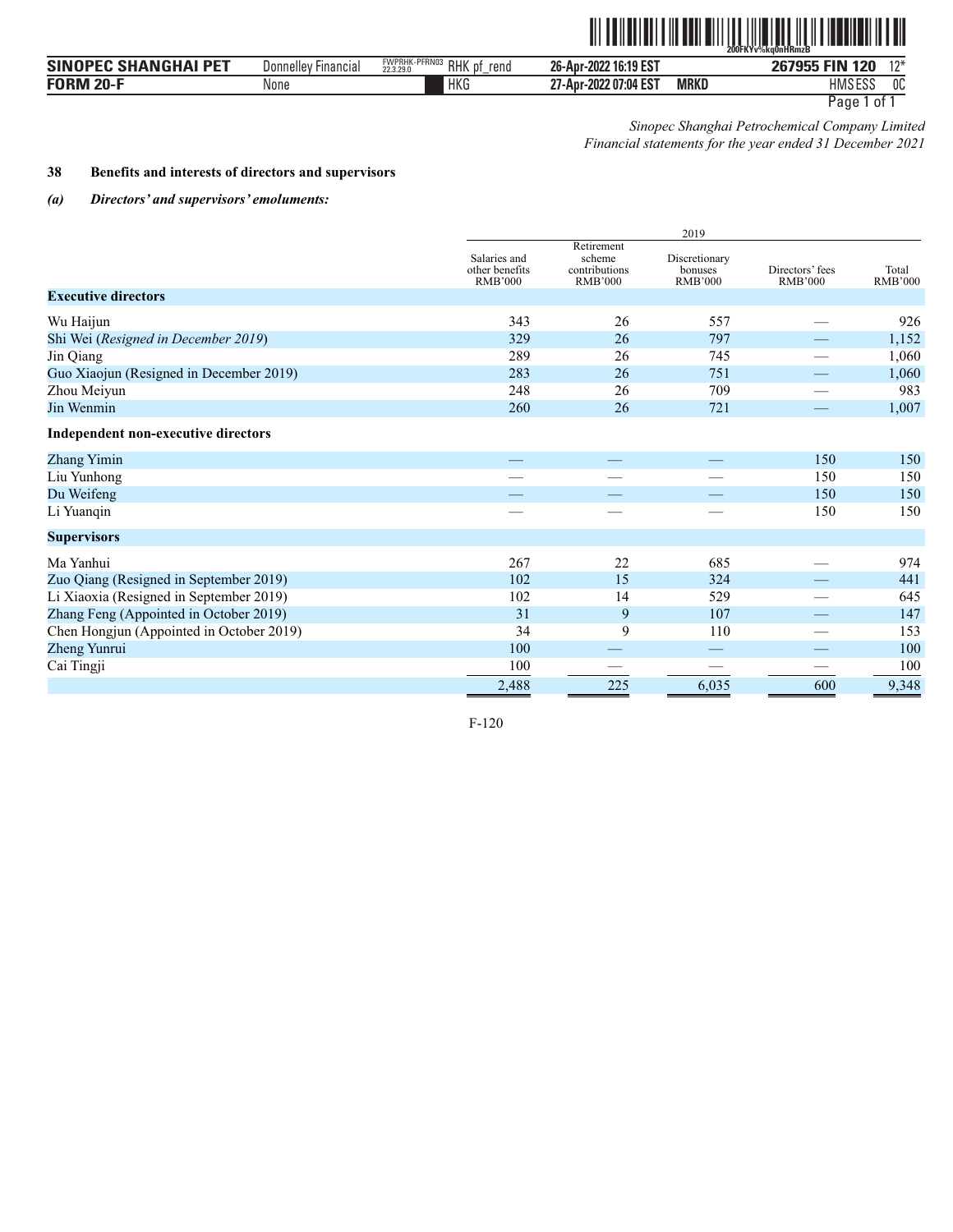# ˆ200FKYv%kq0nSbiz@Š **200FKYv%kq0nSbiz@**

| <b>CINOPEC CHANGHAI</b><br>DET | <b>Financial</b><br>Donnelley | -PFRN03<br>RHK<br><b>FVVPRHK</b><br>rena<br>22.3.29.0 | 26-Apr-2022 16:19 EST              | <b>CIRE</b><br>$A \cap A$<br>דהמ<br>7QF.I<br>40 | n* |
|--------------------------------|-------------------------------|-------------------------------------------------------|------------------------------------|-------------------------------------------------|----|
| $20-F$<br>FUBM                 | None                          | <b>HKG</b>                                            | MRKI<br>2 07:04 EST<br>/1-Anr-2022 | $I$ $I$ $I$ $O$ $I$ $O$ $O$<br>TIVIC<br>'۱۱۰۰.  | OC |
|                                |                               |                                                       |                                    |                                                 |    |

Page 1 of 1

*Sinopec Shanghai Petrochemical Company Limited Financial statements for the year ended 31 December 2021*

#### **38 Benefits and interests of directors and supervisors (continued)**

*(a) Directors' and supervisors' emoluments (continued):*

|                                          |                                                  |                                                         | 2020                                       |                                   |                         |
|------------------------------------------|--------------------------------------------------|---------------------------------------------------------|--------------------------------------------|-----------------------------------|-------------------------|
|                                          | Salaries and<br>other benefits<br><b>RMB'000</b> | Retirement<br>scheme<br>contributions<br><b>RMB'000</b> | Discretionary<br>bonuses<br><b>RMB'000</b> | Directors' fees<br><b>RMB'000</b> | Total<br><b>RMB'000</b> |
| <b>Executive directors</b>               |                                                  |                                                         |                                            |                                   |                         |
| Wu Haijun                                | 359                                              | 44                                                      | 799                                        |                                   | 1,202                   |
| Guan Zemin (appointed in February 2020)  | 367                                              | 41                                                      | 397                                        |                                   | 805                     |
| Jin Qiang                                | 354                                              | 44                                                      | 716                                        |                                   | 1,114                   |
| Jin Wenmin                               | 250                                              | 44                                                      | 721                                        |                                   | 1,015                   |
| Huang Xiangyu (appointed in June 2020)   | 275                                              | 39                                                      | 440                                        |                                   | 754                     |
| Huang Fei (appointed in June 2020)       | 217                                              | 39                                                      | 426                                        |                                   | 682                     |
| Zhou Meiyun (resigned in September 2020) | 181                                              | 33                                                      | 668                                        |                                   | 882                     |
| <b>Non-executive directors</b>           |                                                  |                                                         |                                            |                                   |                         |
| Xie Zhenglin (appointed in June 2020)    |                                                  |                                                         |                                            |                                   |                         |
| Peng Kun (appointed in June 2020)        | 96                                               | 25                                                      | 246                                        |                                   | 367                     |
| Independent non-executive directors      |                                                  |                                                         |                                            |                                   |                         |
| Li Yuanqin                               |                                                  | $\hspace{0.1mm}-\hspace{0.1mm}$                         | $\overline{\phantom{0}}$                   | 150                               | 150                     |
| Tang Song (appointed in June 2020)       |                                                  |                                                         |                                            | 75                                | 75                      |
| Chen Haifeng (appointed in June 2020)    |                                                  |                                                         |                                            | 75                                | 75                      |
| Yang Jun (appointed in June 2020)        |                                                  |                                                         |                                            | 75                                | 75                      |
| Gao Song (appointed in June 2020)        |                                                  |                                                         | —                                          | 75                                | 75                      |
| Zhang Yimin (resigned in June 2020)      |                                                  |                                                         |                                            | 75                                | 75                      |
| Liu Yunhong (resigned in June 2020)      |                                                  |                                                         |                                            | 75                                | 75                      |
| Du Weifeng (resigned in June 2020)       |                                                  |                                                         |                                            | 75                                | 75                      |
| <b>Supervisors</b>                       |                                                  |                                                         |                                            |                                   |                         |
| Ma Yanhui                                | 332                                              | 42                                                      | 720                                        |                                   | 1,094                   |
| <b>Zhang Feng</b>                        | 148                                              | 40                                                      | 485                                        |                                   | 673                     |
| Chen Hongjun                             | 159                                              | 38                                                      | 485                                        |                                   | 682                     |
| Zheng Yunrui                             | 100                                              | $\qquad \qquad -$                                       | $\overline{\phantom{0}}$                   | $\qquad \qquad \longleftarrow$    | 100                     |
| Cai Tingji                               | 100                                              |                                                         |                                            |                                   | 100                     |
|                                          | 2,938                                            | 429                                                     | 6,103                                      | 675                               | 10,145                  |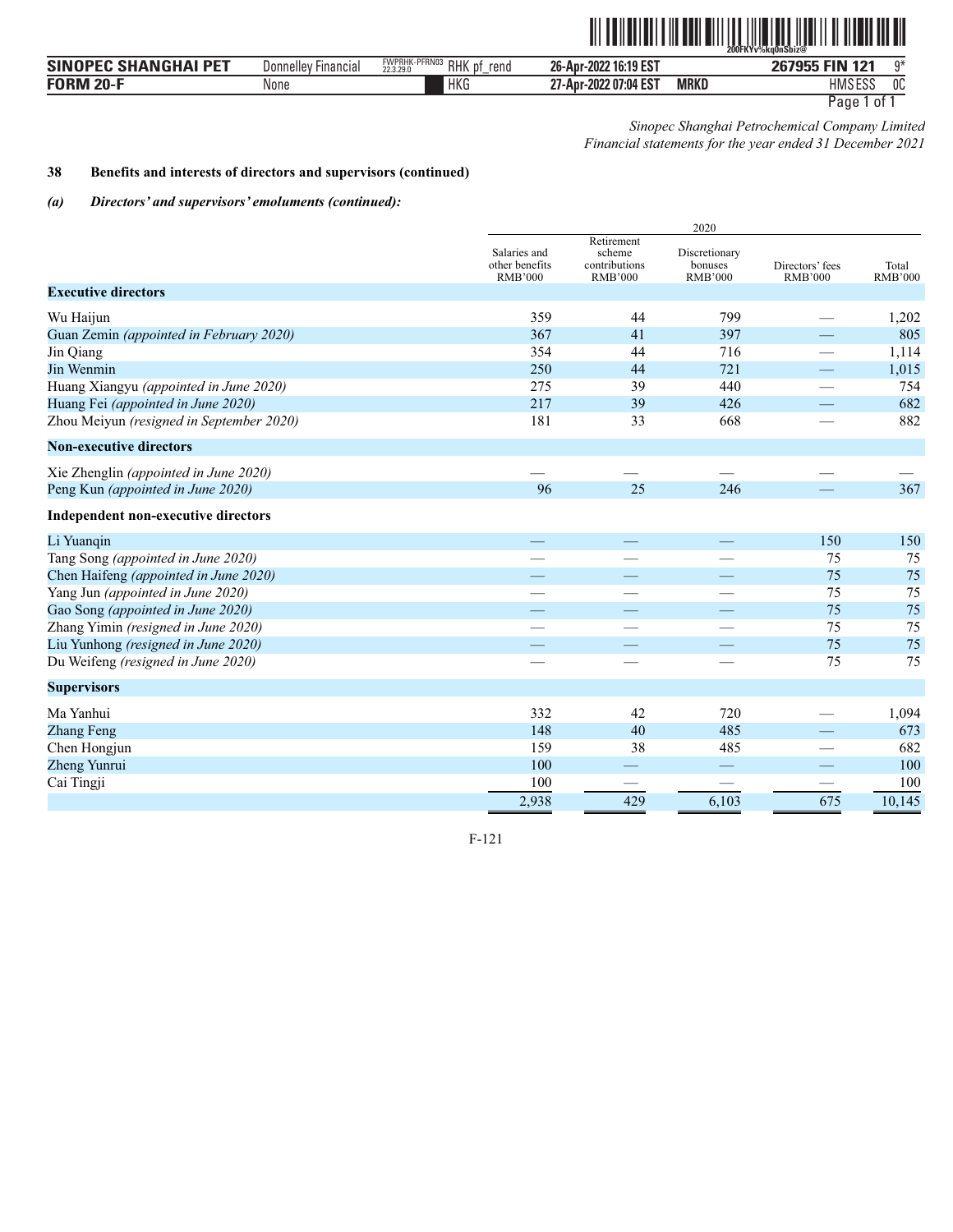# ▌▏▏▌▊▌▏▊▌▏▌▌▎▎▌▕▎▏▊▊▌▏█▎▏▏▏<sub>200FK</sub>vv‰kq0na!pz;<br><sub>«</sub>

| <b>SINOPEC SHANGHAI</b><br><b>DET</b> | Donnelley '<br><b>Financial</b> | :-PFRN0<br>RHK<br><b>FVVPRHK</b><br>rend<br>000000<br>∙zu<br>22.3.29.U | 26-Apr-2022 16:19 EST                      | <b>CIAL</b><br>$\sqrt{2}$<br>אמי<br>---<br>- I I | $10*$ |
|---------------------------------------|---------------------------------|------------------------------------------------------------------------|--------------------------------------------|--------------------------------------------------|-------|
| <b>FORM 20-F</b>                      | None                            | IUVC<br>nno                                                            | MRKI<br>-2022 07:04 FST<br>77-Anr-<br>. LJ | $\mathbf{R}$<br>טסם טועוד                        | 0C    |
|                                       |                                 |                                                                        |                                            |                                                  |       |

Page 1 of 1

*Sinopec Shanghai Petrochemical Company Limited Financial statements for the year ended 31 December 2021*

#### **38 Benefits and interests of directors and supervisors (continued)**

*(a) Directors' and supervisors' emoluments (continued):*

|                                            |                                                  |                                                         | 2021                                       |                                   |                         |
|--------------------------------------------|--------------------------------------------------|---------------------------------------------------------|--------------------------------------------|-----------------------------------|-------------------------|
|                                            | Salaries and<br>other benefits<br><b>RMB'000</b> | Retirement<br>scheme<br>contributions<br><b>RMB'000</b> | Discretionary<br>bonuses<br><b>RMB'000</b> | Directors' fees<br><b>RMB'000</b> | Total<br><b>RMB'000</b> |
| <b>Executive directors</b>                 |                                                  |                                                         |                                            |                                   |                         |
| Wu Haijun                                  | 324                                              | 49                                                      | 768                                        |                                   | 1,141                   |
| Guan Zemin                                 | 407                                              | 49                                                      | 767                                        |                                   | 1,223                   |
| Jin Qiang (resigned in February 2022)      | 378                                              | 49                                                      | 682                                        | $\overline{\phantom{0}}$          | 1,109                   |
| Du Jun (appointed in June 2021)            | 373                                              | 49                                                      | 617                                        |                                   | 1,039                   |
| Jin Wenmin (resigned in February 2022)     | 265                                              | 49                                                      | 684                                        | --                                | 998                     |
| Huang Xiangyu                              | 276                                              | 48                                                      | 684                                        |                                   | 1,008                   |
| Huang Fei (resigned in February 2022)      | 251                                              | 46                                                      | 683                                        |                                   | 980                     |
| <b>Non-executive directors</b>             |                                                  |                                                         |                                            |                                   |                         |
| Xie Zhenglin                               |                                                  |                                                         |                                            |                                   |                         |
| Peng Kun                                   | 186                                              | 46                                                      | 631                                        |                                   | 863                     |
| <b>Independent non-executive directors</b> |                                                  |                                                         |                                            |                                   |                         |
| Li Yuanqin                                 |                                                  |                                                         |                                            | 150                               | 150                     |
| Tang Song                                  |                                                  |                                                         |                                            | 150                               | 150                     |
| Chen Haifeng                               |                                                  |                                                         |                                            | 150                               | 150                     |
| Yang Jun                                   |                                                  |                                                         |                                            | 150                               | 150                     |
| Gao Song                                   |                                                  |                                                         |                                            | 150                               | 150                     |
| <b>Supervisors</b>                         |                                                  |                                                         |                                            |                                   |                         |
| Ma Yanhui                                  | 350                                              | 49                                                      | 682                                        | $\qquad \qquad$                   | 1,081                   |
| Zhang Feng                                 | 169                                              | 42                                                      | 584                                        |                                   | 795                     |
| Chen Hongjun                               | 178                                              | 41                                                      | 603                                        |                                   | 822                     |
| Zheng Yunrui                               | 100                                              |                                                         |                                            |                                   | 100                     |
| Cai Tingji                                 | 100                                              | $\hspace{0.1mm}-\hspace{0.1mm}$                         | $\overline{\phantom{m}}$                   | $\overline{\phantom{m}}$          | 100                     |
|                                            | 3,357                                            | 517                                                     | 7,385                                      | 750                               | 12,009                  |

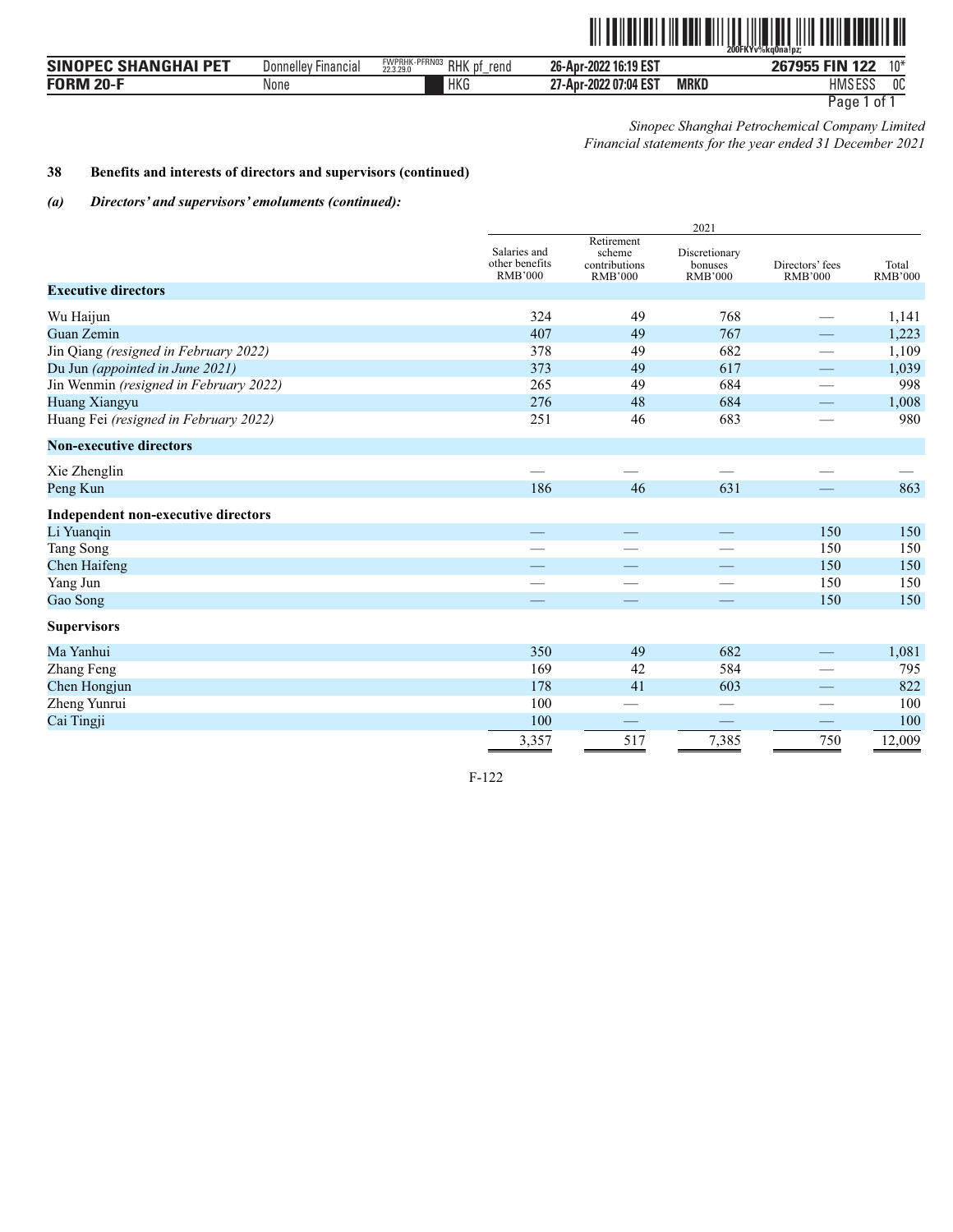

| <b>SINOPEC SHANGHAI</b><br>$\blacksquare$ DET | ⊦ınancıal<br><b>Donnel</b> | <b>FWPRHK-F</b><br>-PFRN03<br><b>RHK</b><br>rend<br>nt<br>22.3.29.0 | 26-Apr<br>16:19 EST<br>$-202$                                              | 100<br>יהה<br>40 | 4.4.2 |
|-----------------------------------------------|----------------------------|---------------------------------------------------------------------|----------------------------------------------------------------------------|------------------|-------|
| $20-F$<br><b>EORM</b>                         | None                       | <b>HKG</b>                                                          | <b>MRKD</b><br>nп<br><b>304 FO'</b><br>-202<br>/ 07:07<br>7-Anr<br>:U4 E.S | <b>HMSESS</b>    | 0C    |
|                                               |                            |                                                                     |                                                                            |                  |       |

Page 1 of 1

#### **38 Benefits and interests of directors and supervisors (continued)**

#### *(b) Directors' retirement benefits*

No specific retirement benefits were paid to directors in respect of services in connection with the management of the affairs of the company or its subsidiary undertaking (2019 and 2020:Nil).

#### **39 Possible impact of amendments, new standards and interpretations issued but not yet effective for the year ended 31 December 2021**

Up to the date of issue of these financial statements, the IASB has issued a number of a number of amendments, new standards and interpretations, which are not yet effective for the year ended 31 December 2021 and which have not been adopted in these financial statements. These developments include the following which may be relevant to the Group.

|                                                                                                        | Effective for<br>accounting<br>periods<br>beginning on or<br>after |
|--------------------------------------------------------------------------------------------------------|--------------------------------------------------------------------|
| Annual Improvements to IFRS Standards 2018-2020                                                        | 1 January 2022                                                     |
| Amendments to IFRS 3, Reference to the Conceptual Framework                                            | 1 January 2022                                                     |
| Amendments to IAS 16, Property, Plant and Equipment: Proceeds before Intended Use                      | 1 January 2022                                                     |
| Amendments to IAS 37, Onerous Contracts – Cost of Fulfilling a Contract                                | 1 January 2022                                                     |
| Amendments to IAS 1, Classification of Liabilities as Current or Non-current                           | 1 January 2023                                                     |
| IFRS 17, Insurance contracts                                                                           | 1 January 2023                                                     |
| Basis for conclusions on IFRS 17                                                                       | 1 January 2023                                                     |
| Illustrative examples on IFRS 17                                                                       | 1 January 2023                                                     |
| Amendments to IFRS 17                                                                                  | 1 January 2023                                                     |
| Amendments to IFRS 17, Initial Application of IFRS 17 and IFRS 9 - Comparative Information             | 1 January 2023                                                     |
| Amendments to IAS 1 and IFRS Practice Statement 2, Disclosure of Accounting Policies                   | 1 January 2023                                                     |
| Amendments to IAS 8, Definition of Accounting Estimates                                                | 1 January 2023                                                     |
| Amendments to IAS 12, Deferred Tax related to Assets and Liabilities arising from a Single Transaction | 1 January 2023                                                     |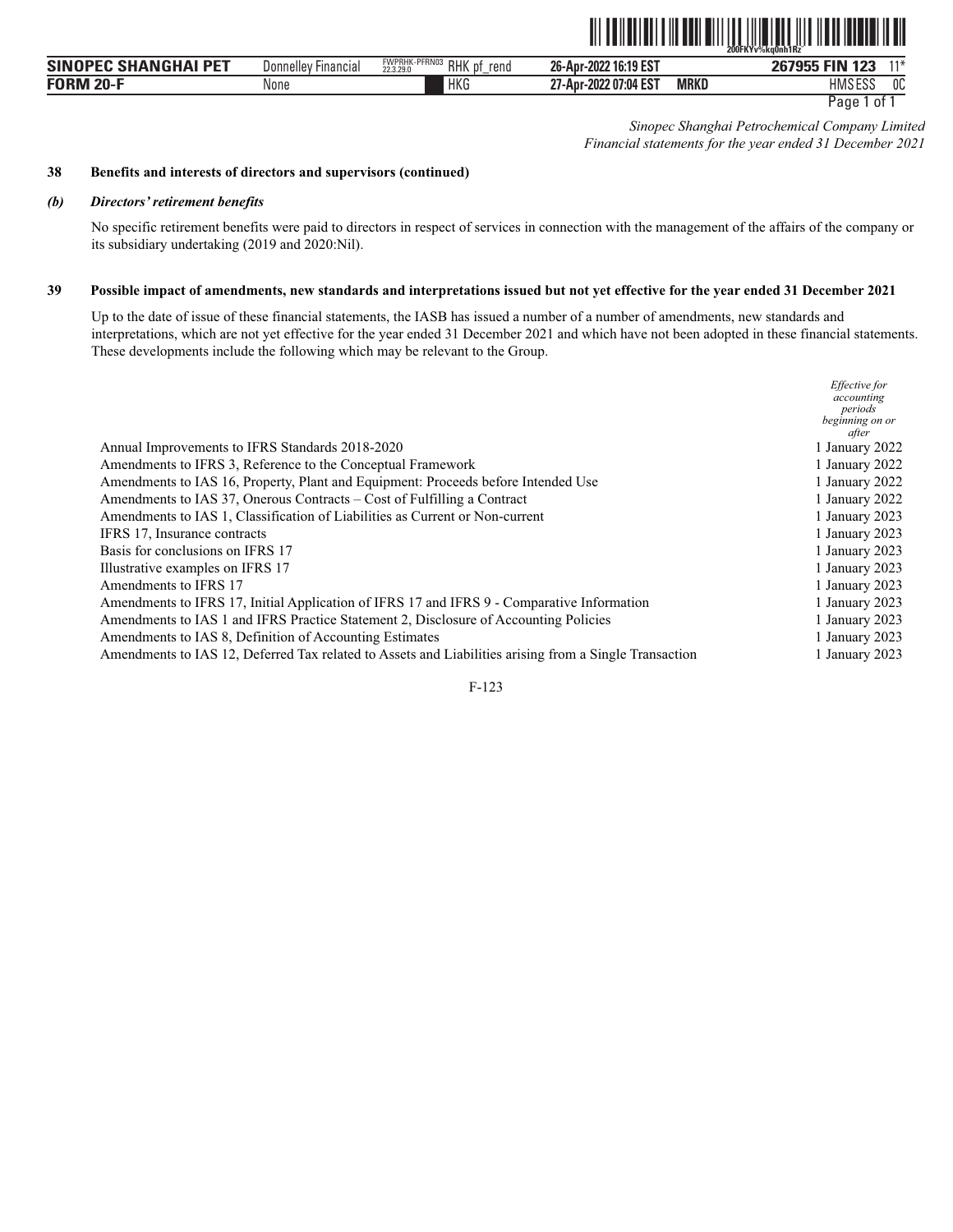

| IDEC CHANCHAI<br>DE1<br><b>SINOI</b><br>٦N. | Financial<br>Donnelley | <b>FWPRHK-F</b><br>-PFRN03<br><b>RHK</b><br>rend<br>DŤ<br>22.3.29.0 | 16:19 EST<br>26-Apr-<br>$-2027$        | , FIN<br>12 <sub>A</sub> | 一个半          |
|---------------------------------------------|------------------------|---------------------------------------------------------------------|----------------------------------------|--------------------------|--------------|
| $20-F$<br>FORM                              | None                   | <b>HKG</b>                                                          | MRKD<br>? 07:04 ES1<br>$-202$<br>/-Apr | <b>HMSESS</b>            | $\sim$<br>υu |
|                                             |                        |                                                                     |                                        |                          |              |

*Sinopec Shanghai Petrochemical Company Limited Financial statements for the year ended 31 December 2021*

#### **39 Possible impact of amendments, new standards and interpretations issued but not yet effective for the year ended 31 December 2021 (continued)**

The Group is in the process of making an assessment of what the impact of these amendments, new standards and interpretations are expected to be in the period of initial application. So far, the Group has concluded that the adoption of them is unlikely to have a significant impact on the consolidated financial statements.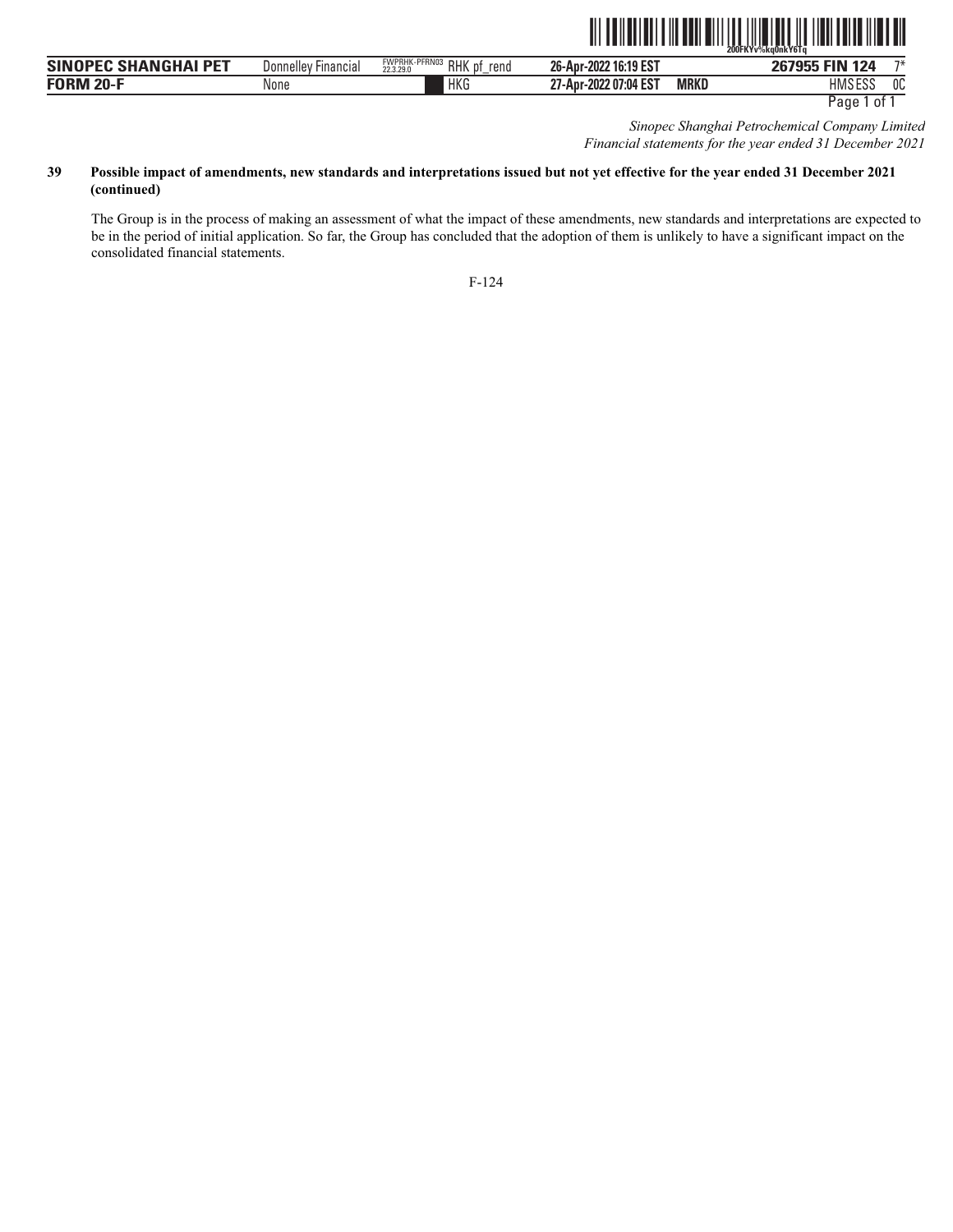### ▌▏▏▌▊▌▏▊▌▏▌▌▎▎▌▕▎▏▊▊▌▏█▎▏▏▏<sub>②</sub><sub>②◎FK</sub>v<sub>v%tpa=5981g</sub>

| <b>SINOPEC SHANGHAI PET</b> | <b>Donnelley</b><br><b>Financial</b> | rhkdoc<br>22.3.29.0 | RHK<br>. aawap0ap        | 18:45 EST<br>$\angle 2$ -Apr-202 $^{\circ}$ |             | F10<br>־ימ<br>-AU        | $\sim$ |
|-----------------------------|--------------------------------------|---------------------|--------------------------|---------------------------------------------|-------------|--------------------------|--------|
| <b>EORM 20-F</b>            | None                                 |                     | <b>HKC</b><br><b>HNU</b> | 7:04 ES1<br>∠ <i>I</i> -Apr-202^<br>07:0'   | <b>MRKD</b> | <b>FOO</b><br>HMS<br>∟ບບ | 0C     |
|                             |                                      |                     |                          |                                             |             |                          |        |

Page 1 of 1

**Exhibit 8**

**List of Principal Subsidiaries of Sinopec Shanghai Petrochemical Company Limited**

| <b>Subsidiary Name</b>                     | <b>Place of Incorporation</b> | Our ownership interest $(\% )$ |
|--------------------------------------------|-------------------------------|--------------------------------|
| Shanghai Petrochemical Investment          |                               |                                |
| Development                                |                               |                                |
| Company Limited                            | <b>PRC</b>                    | 100.00                         |
| China Jinshan Associated Trading           |                               |                                |
| Corporation                                | <b>PRC</b>                    | 67.33                          |
| Shanghai Jinchang Engineering Plastics     |                               |                                |
| Company                                    |                               |                                |
| Limited                                    | <b>PRC</b>                    | 74.25                          |
| Shanghai Golden Phillips Petrochemical     |                               |                                |
| Company Limited                            | <b>PRC</b>                    | 100.00                         |
| Shanghai Jinshan Trading Corporation       | <b>PRC</b>                    | 67.33                          |
| Zhejiang Jinlian Petrochemical Storage and |                               |                                |
| <b>Transportation Company Limited</b>      | <b>PRC</b>                    | 100.00                         |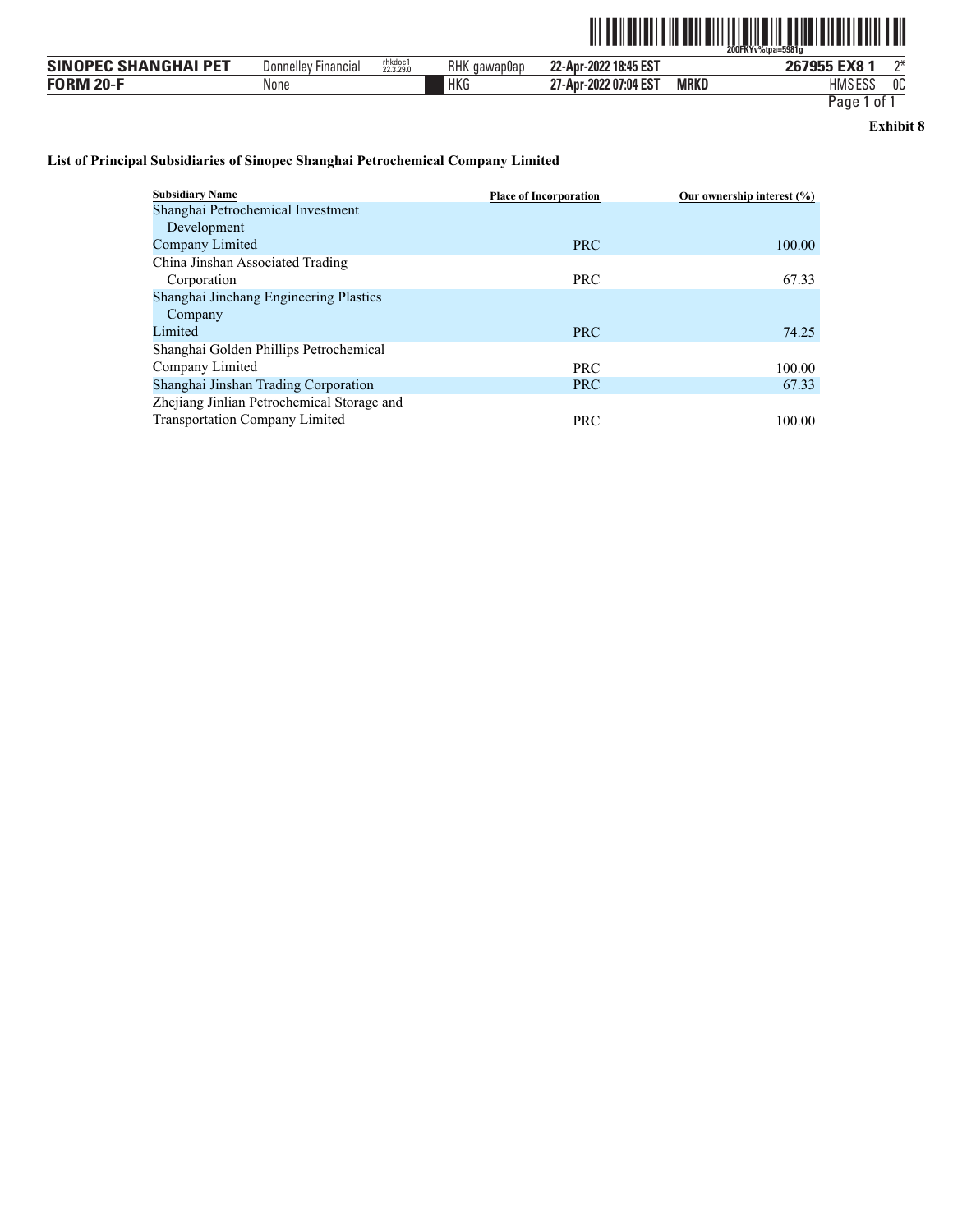|                                           |                               |                      |                  | .                                                             |             | 200FKYv%tpbGC8ibC<br>------------------- |          |
|-------------------------------------------|-------------------------------|----------------------|------------------|---------------------------------------------------------------|-------------|------------------------------------------|----------|
| <b>CURBICUL</b><br>, DET<br><b>SINOPI</b> | Donnellev<br><b>Financial</b> | rhkdoc'<br>22.3.29.0 | RHK<br>-ienac0ap | 10.12 FST<br>nn<br>$-2022$<br>/2-Anr-<br>13. IZ EJ I          |             | $T^{1/4}$<br>ne.                         | A M<br>⋯ |
| <b>FORM</b><br>•ш.                        | None                          |                      | <b>HKG</b>       | רה<br>∠ 07:04 ES <sup>-</sup><br>202.<br>∠/-Anr-⊺<br>.U4 ES ' | <b>MRKD</b> | HMS ESS                                  | 0C       |

<u>oli toimationi tiit oon mittitumin tii toiti toiti tiit oli toimat</u>

# **CERTIFICATION**

I, Guan Zemin, certify that:

1. I have reviewed this annual report on Form 20-F of Sinopec Shanghai Petrochemical Company Limited.

2. Based on my knowledge, this report does not contain any untrue statement of a material fact or omit to state a material fact necessary to make the statements made, in light of the circumstances under which such statements were made, not misleading with respect to the period covered by this report.

3. Based on my knowledge, the financial statements, and other financial information included in this report, fairly present in all material respects the financial condition, results of operations and cash flows of the company as of, and for, the periods presented in this report.

4. The company's other certifying officer and I are responsible for establishing and maintaining disclosure controls and procedures (as defined in Exchange Act Rules 13a-15(e) and 15d-15(e)) and internal control over financial reporting (as defined in Exchange Act Rules 13a-15(f) and 15d-15(f)) for the company and have:

- (a) Designed such disclosure controls and procedures, or caused such disclosure controls and procedures to be designed under our supervision, to ensure that material information relating to the company, including its consolidated subsidiaries, is made known to us by others within those entities, particularly during the period in which this report is being prepared;
- (b) Designed such internal control over financial reporting, or caused such internal control over financial reporting to be designed under our supervision, to provide reasonable assurance regarding the reliability of financial reporting and the preparation of financial statements for external purposes in accordance with generally accepted accounting principles;
- (c) Evaluated the effectiveness of the company's disclosure controls and procedures and presented in this report our conclusions about the effectiveness of the disclosure controls and procedures, as of the end of the period covered by this report based on such evaluation; and
- (d) Disclosed in this report any change in the company's internal control over financial reporting that occurred during the period covered by the report that has materially affected, or is reasonably likely to materially affect, the company's internal control over financial reporting.

5. The company's other certifying officer and I have disclosed, based on our most recent evaluation of internal control over financial reporting, to the company's auditors and the audit committee of the company's board of directors (or persons performing the equivalent functions):

- (a) All significant deficiencies and material weaknesses in the design or operation of internal control over financial reporting which are reasonably likely to adversely affect the company's ability to record, process, summarize and report financial information; and
- (b) Any fraud, whether or not material, that involves management or other employees who have a significant role in the company's internal control over financial reporting.

Date: April 27, 2022

By: /s/ Guan Zemin

 Guan Zemin President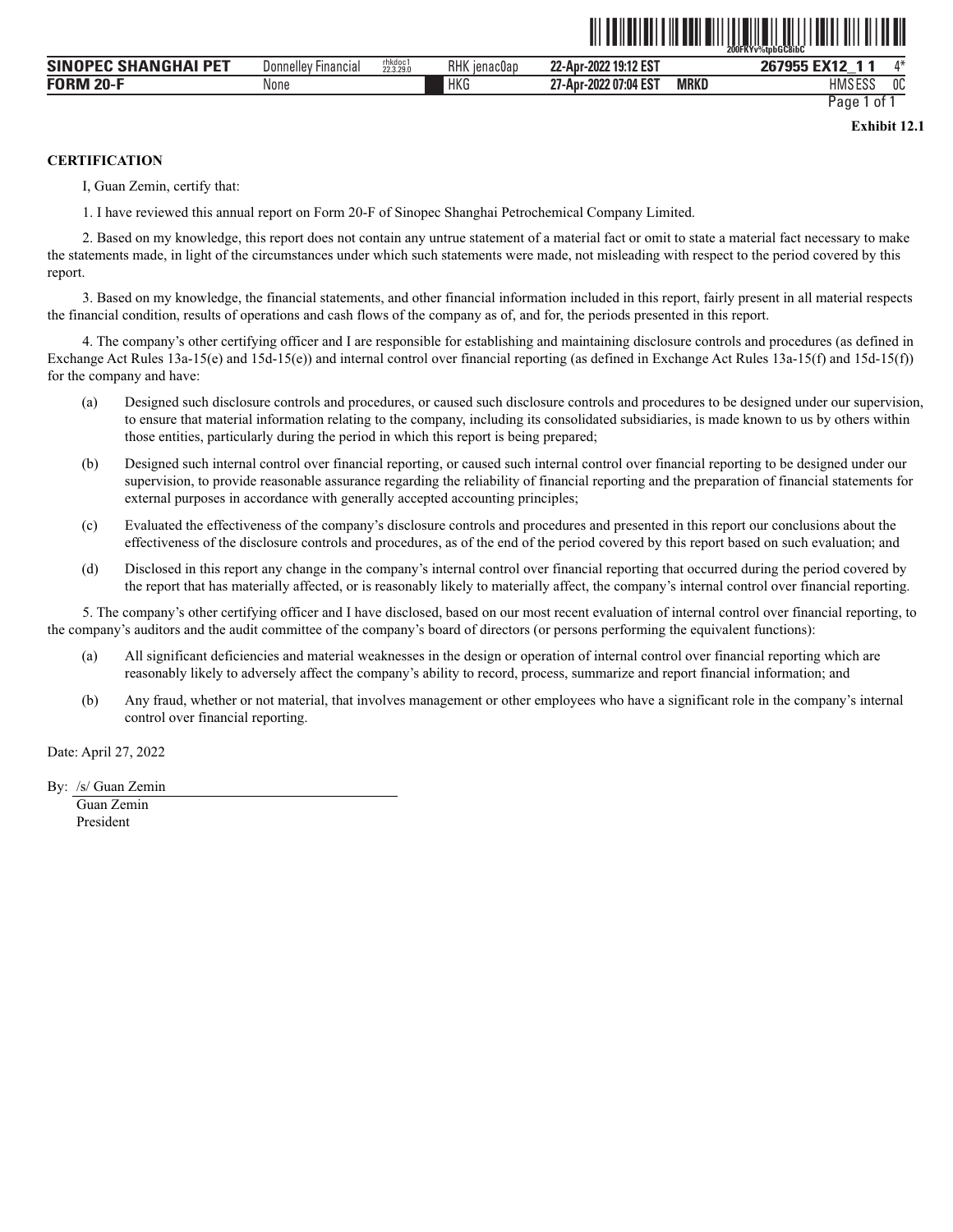|                              |                               |                                  |                    |                                                    |             | 200FKYv%toY\$Xu&bR |              |
|------------------------------|-------------------------------|----------------------------------|--------------------|----------------------------------------------------|-------------|--------------------|--------------|
| <b>PFT</b><br><b>SINOPEC</b> | Donnellev<br><b>Financial</b> | rhkdoc <sup>.</sup><br>22.3.29.0 | RHK<br>shairabh    | 17:35 EST<br>nn<br>$-2022$<br>$2$ -Apr- $\degree$  |             | <b>OCTOEE</b><br>_ | $n*$         |
| <b>FORM 20-</b>              | None                          |                                  | IIVC<br><b>HNU</b> | $-202207:04EST$<br>דה<br>$\angle$ /-Apr- $\degree$ | <b>MRKD</b> | <b>HMSESS</b>      | $\sim$<br>υυ |

Page 1 of 1 **Exhibit 12.2**

ˆ200FKYv%tpY\$Xu&bRŠ **200FKYv%tpY\$Xu&bR**

# **CERTIFICATION**

I, Du Jun, certify that:

1. I have reviewed this annual report on Form 20-F of Sinopec Shanghai Petrochemical Company Limited.

2. Based on my knowledge, this report does not contain any untrue statement of a material fact or omit to state a material fact necessary to make the statements made, in light of the circumstances under which such statements were made, not misleading with respect to the period covered by this report.

3. Based on my knowledge, the financial statements, and other financial information included in this report, fairly present in all material respects the financial condition, results of operations and cash flows of the company as of, and for, the periods presented in this report.

4. The company's other certifying officer and I are responsible for establishing and maintaining disclosure controls and procedures (as defined in Exchange Act Rules 13a-15(e) and 15d-15(e)) and internal control over financial reporting (as defined in Exchange Act Rules 13a-15(f) and 15d-15(f)) for the company and have:

- (a) Designed such disclosure controls and procedures, or caused such disclosure controls and procedures to be designed under our supervision, to ensure that material information relating to the company, including its consolidated subsidiaries, is made known to us by others within those entities, particularly during the period in which this report is being prepared;
- (b) Designed such internal control over financial reporting, or caused such internal control over financial reporting to be designed under our supervision, to provide reasonable assurance regarding the reliability of financial reporting and the preparation of financial statements for external purposes in accordance with generally accepted accounting principles;
- (c) Evaluated the effectiveness of the company's disclosure controls and procedures and presented in this report our conclusions about the effectiveness of the disclosure controls and procedures, as of the end of the period covered by this report based on such evaluation; and
- (d) Disclosed in this report any change in the company's internal control over financial reporting that occurred during the period covered by the report that has materially affected, or is reasonably likely to materially affect, the company's internal control over financial reporting.

5. The company's other certifying officer and I have disclosed, based on our most recent evaluation of internal control over financial reporting, to the company's auditors and the audit committee of the company's board of directors (or persons performing the equivalent functions):

- (a) All significant deficiencies and material weaknesses in the design or operation of internal control over financial reporting which are reasonably likely to adversely affect the company's ability to record, process, summarize and report financial information; and
- (b) Any fraud, whether or not material, that involves management or other employees who have a significant role in the company's internal control over financial reporting.

Date: April 27, 2022

By: /s/ Du Jun

 Du Jun Chief Financial Officer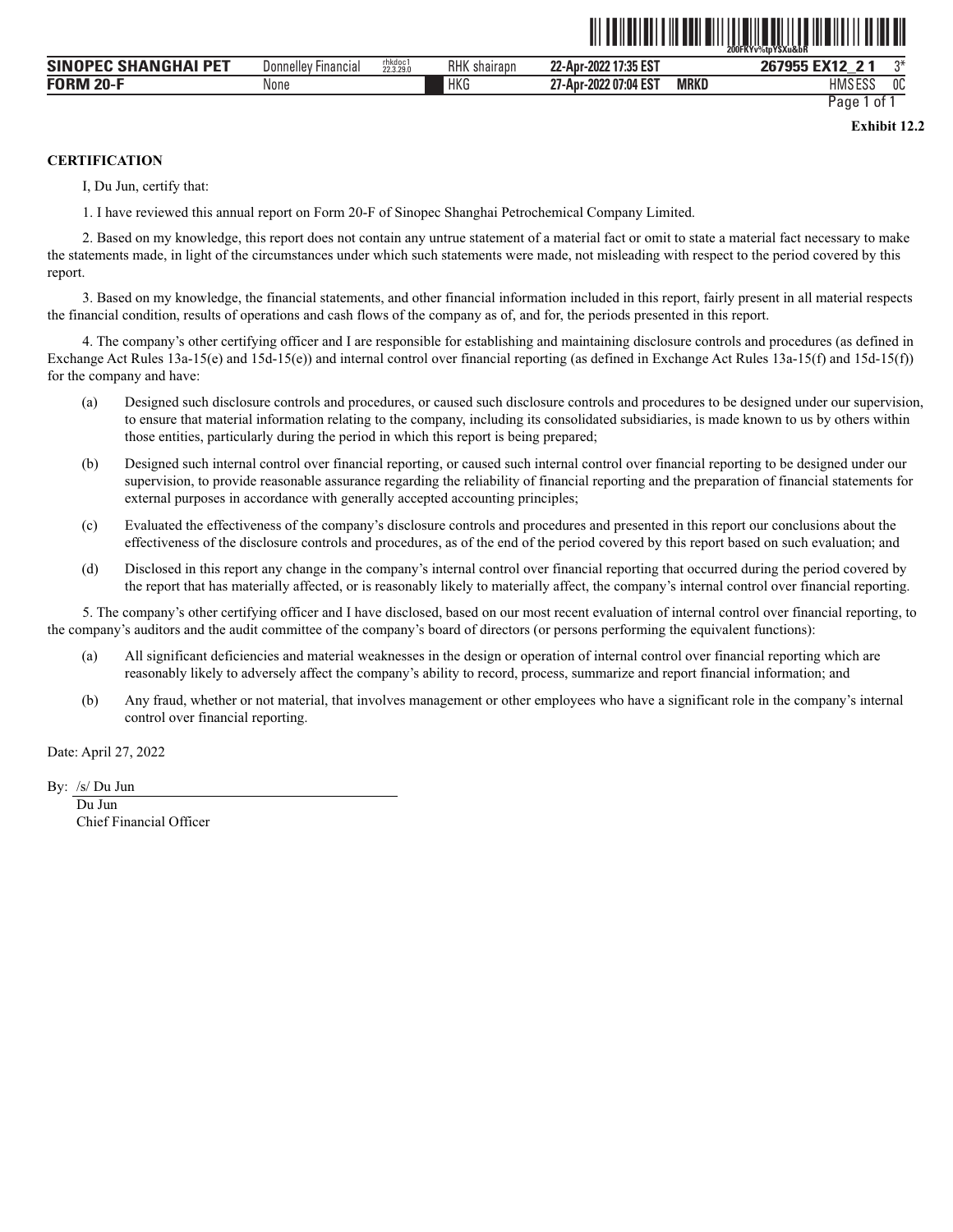|                             |                     |                                              | ,,,,,,,,,,,,,,,,,,,,,,,,,,,, | 200FKYv%ka02&auz:                  |
|-----------------------------|---------------------|----------------------------------------------|------------------------------|------------------------------------|
| <b>SINOPEC SHANGHAI PET</b> | Donnelley Financial | VDI-W10-DPF-297<br>RHK haris0dc<br>22.3.29.0 | 26-Apr-2022 14:39 EST        | 267955 EX13                        |
| <b>FORM 20-F</b>            | None                | HKG                                          | 27-Apr-2022 07:04 EST        | <b>MRKD</b><br><b>HMSESS</b><br>OC |
|                             |                     |                                              |                              | Page<br>0t                         |

**Exhibit 13.1**

<u>oli ta ilati ati tili anti millita tilim i neu nillilli i milmini i ta sli</u>

# **906 CERTIFICATION**

Securities and Exchange Commission 100 F Street, N.E. Washington, D.C. 20549

Ladies and Gentlemen:

In connection with the Annual Report of Sinopec Shanghai Petrochemical Company Limited (the "Company") on Form 20-F for the year ended December 31, 2021, as filed with the Securities and Exchange Commission (the "Report"), I, Guan Zemin, the President of the Company, hereby certify as of the date hereof, solely for purposes of Title 18, Chapter 63, Section 1350 of the United States Code, that to the best of my knowledge:

- 1. the Report fully complies with the requirements of Section 13(a) or 15(d), as applicable, of the Securities Exchange Act of 1934; and
- 2. the information contained in the Report fairly presents, in all material respects, the financial condition and results of operations of the Company at the dates and for the periods indicated.

This Certification has not been, and shall not be deemed "filed" with the Securities and Exchange Commission.

Date: April 27, 2022

By: /s/ Guan Zemin Name: Guan Zemin Title: President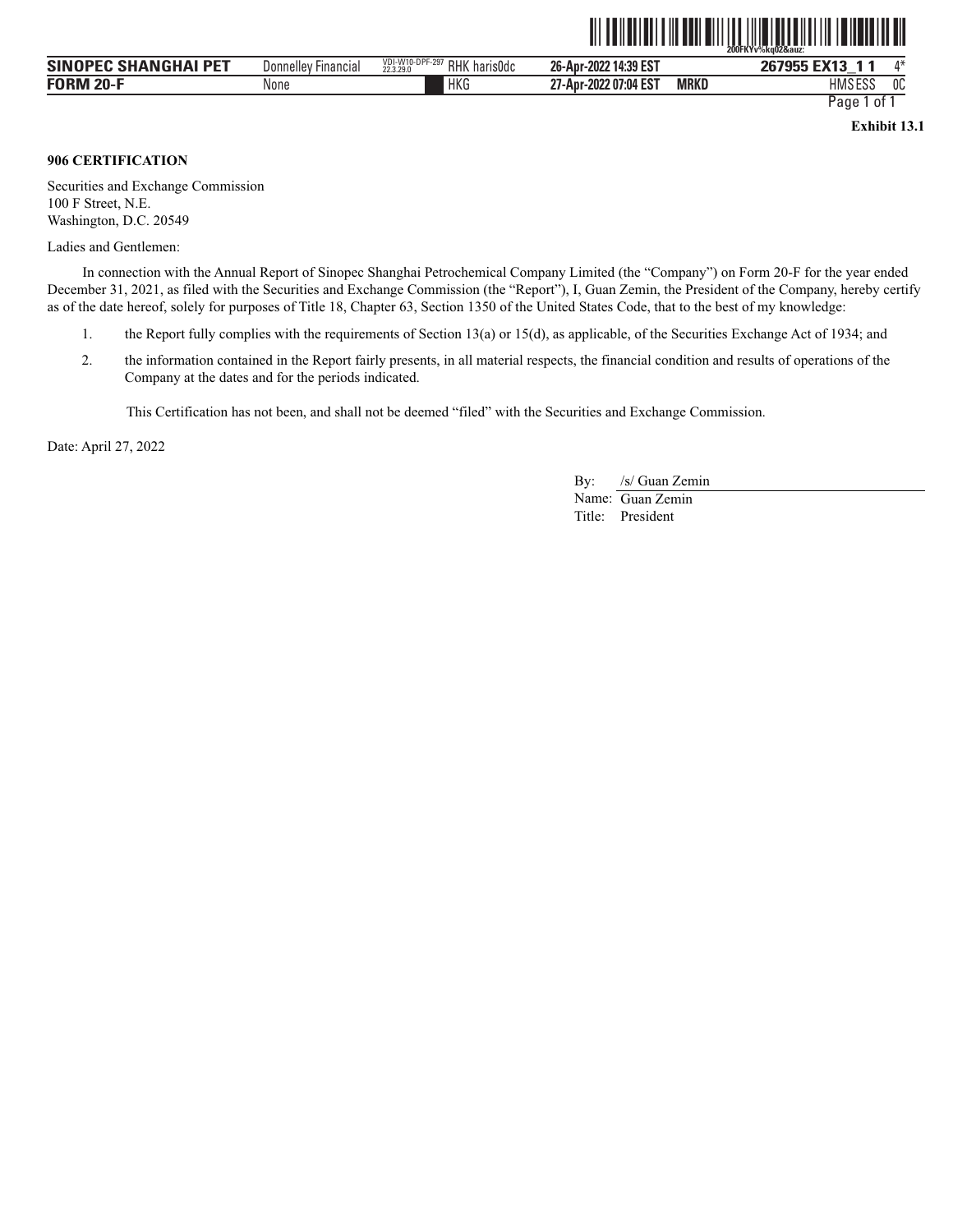|                             |                     |                                                            |                       |             | 200FKYv%ka06=uLzF |    |
|-----------------------------|---------------------|------------------------------------------------------------|-----------------------|-------------|-------------------|----|
| <b>SINOPEC SHANGHAI PET</b> | Donnelley Financial | $_{22.3.29.0}^{VD1-W10-DPF-297}$ RHK haris0dc<br>22.3.29.0 | 26-Apr-2022 14:42 EST |             | 267955 EX13       | ∩¥ |
| <b>FORM 20-F</b>            | None                | HKG                                                        | 27-Apr-2022 07:04 EST | <b>MRKD</b> | HMS ESS           | OC |
|                             |                     |                                                            |                       |             | Page<br>ot        |    |

**Exhibit 13.2**

ˆ200FKYv%kq06=uLzFŠ

# **906 CERTIFICATION**

Securities and Exchange Commission 100 F Street, N.E. Washington, D.C. 20549

Ladies and Gentlemen:

In connection with the Annual Report of Sinopec Shanghai Petrochemical Company Limited (the "Company") on Form 20-F for the year ended December 31, 2021, as filed with the Securities and Exchange Commission (the "Report"), I, Du Jun, the Chief Financial Officer of the Company, hereby certify as of the date hereof, solely for purposes of Title 18, Chapter 63, Section 1350 of the United States Code, that to the best of my knowledge:

- 1. the Report fully complies with the requirements of Section 13(a) or 15(d), as applicable, of the Securities Exchange Act of 1934; and
- 2. the information contained in the Report fairly presents, in all material respects, the financial condition and results of operations of the Company at the dates and for the periods indicated.

This Certification has not been, and shall not be deemed "filed" with the Securities and Exchange Commission.

Date: April 27, 2022

By: /s/ Du Jun Name: Du Jun Title: Chief Financial Officer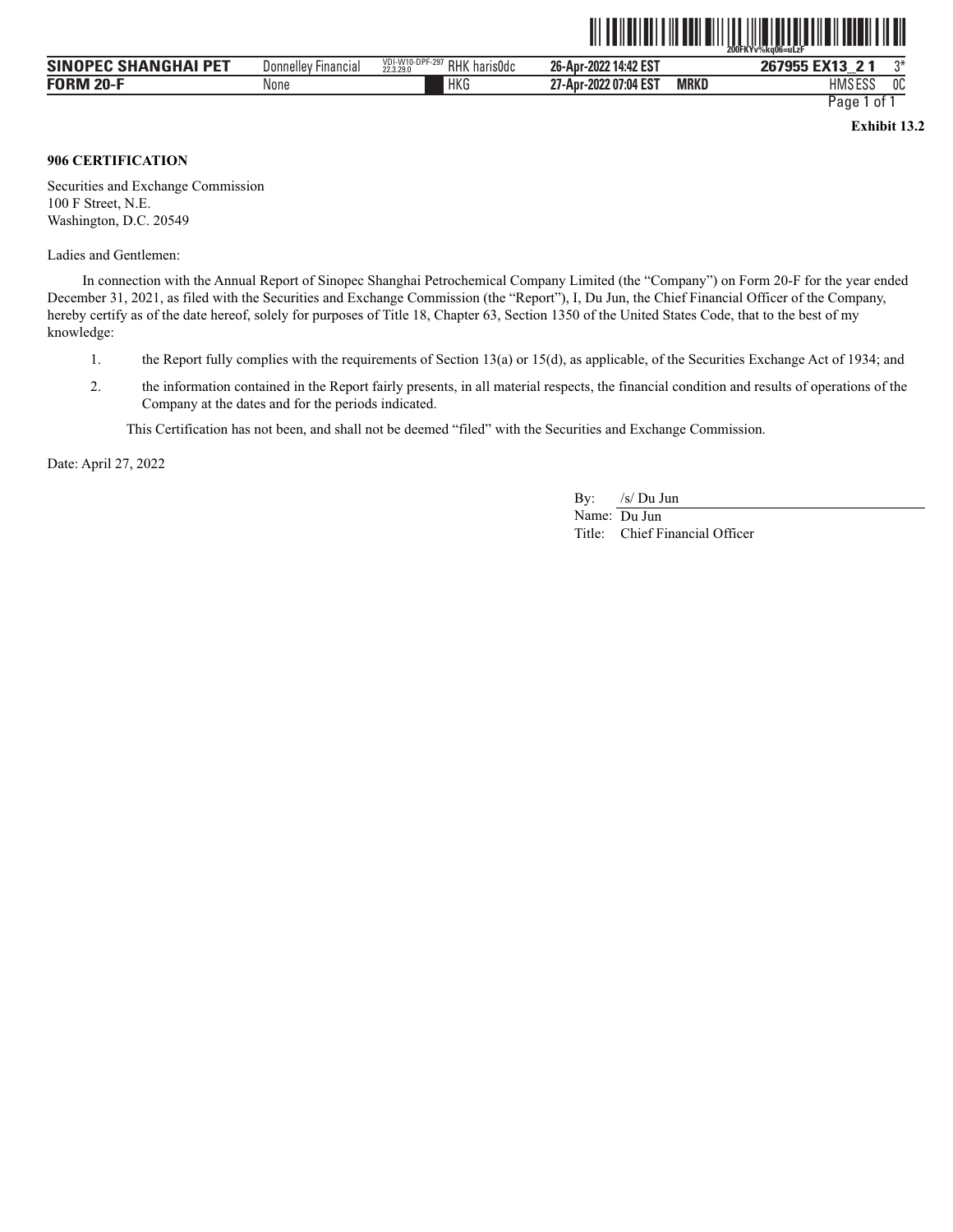| <b>SHANGHAI PFT</b><br>SINOPE <sub>C</sub> | inancia<br>Donnellev | $n - n$<br><b>VDI W/10 DDE</b><br><b>DUV</b><br>pokkrOdc<br>-252<br>VUI-VVIU-UP<br>nnn<br>22.3.29.0 | : 16:15 EST<br>26-Apr<br>$-202$               | $-$ rvoc $-$<br>־20<br>. .<br>40<br>_ |  |
|--------------------------------------------|----------------------|-----------------------------------------------------------------------------------------------------|-----------------------------------------------|---------------------------------------|--|
| FORM<br>$20-F$                             | None                 | <b>HKG</b>                                                                                          | <b>MRKD</b><br>207:04 EST<br>$-202$<br>'/-Apr | <b>IIMO FOO</b><br>MMY F99            |  |

**Exhibit 99.1**

Report of independent registered public accounting firm (PCAOB ID 1424) 2

Financial statements of SECCO 3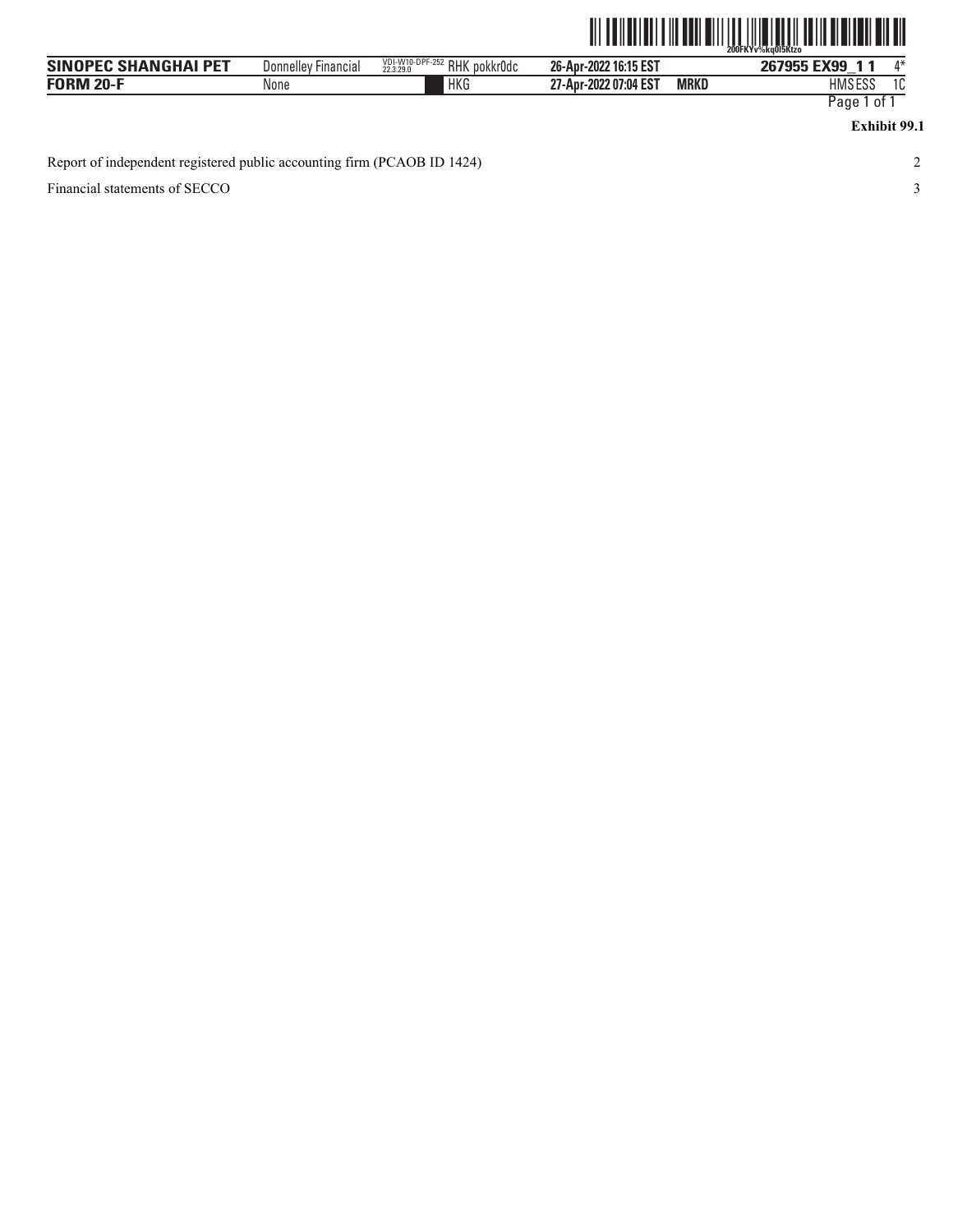

| <b>SINOPEC SHANGHAI PET</b> | \onnelle<br>: Financia. | <b>FWPRHK</b><br>rena<br>n.<br>nnn.<br>22.3.29.0 | 26-Apr-2022 16:09 EST                              | $1E*$<br>Ζu<br>- /\J~<br>. . |
|-----------------------------|-------------------------|--------------------------------------------------|----------------------------------------------------|------------------------------|
| $20-F$<br><b>FORM</b>       | None                    | <b>HKG</b>                                       | <b>MRKL</b><br>207:04 EST<br>$\sim$<br>27-Apr-2022 | <b>HMSESS</b><br>0C          |

# **Report of Independent Registered Public Accounting Firm**

To the Board of Directors of Shanghai Secco Petrochemical Company Limited

We have audited the accompanying financial statements of Shanghai Secco Petrochemical Company Limited (the "Company"), which comprise the balance sheet as of December 31, 2020, and the related income statements, statements of changes in owners' equity and cash flows for the each of the two years in the period ended December 31, 2020.

## *Management's Responsibility for the Financial Statements*

Management is responsible for the preparation and fair presentation of the financial statements in accordance with the requirements of Accounting Standards for Business Enterprises in the People's Republic of China; this includes the design, implementation, and maintenance of internal control relevant to the preparation and fair presentation of financial statements that are free from material misstatement, whether due to fraud or error.

#### *Auditors' Responsibility*

Our responsibility is to express an opinion on the financial statements based on our audits. We conducted our audits in accordance with auditing standards generally accepted in the United States of America. Those standards require that we plan and perform the audit to obtain reasonable assurance about whether the financial statements are free from material misstatement.

An audit involves performing procedures to obtain audit evidence about the amounts and disclosures in the financial statements. The procedures selected depend on our judgment, including the assessment of the risks of material misstatement of the financial statements, whether due to fraud or error. In making those risk assessments, we consider internal control relevant to the Company's preparation and fair presentation of the financial statements in order to design audit procedures that are appropriate in the circumstances, but not for the purpose of expressing an opinion on the effectiveness of the Company's internal control. Accordingly, we express no such opinion. An audit also includes evaluating the appropriateness of accounting policies used and the reasonableness of significant accounting estimates made by management, as well as evaluating the overall presentation of the financial statements. We believe that the audit evidence we have obtained is sufficient and appropriate to provide a basis for our audit opinion.

#### *Opinion*

In our opinion, the financial statements referred to above present fairly, in all material respects, the financial position of the Company as of December 31, 2020, and the results of its operations and its cash flows for each of the two years in the period ended December 31, 2020 in accordance with the requirements of Accounting Standards for Business Enterprises in the People's Republic of China.

#### *Other Matter*

The accompanying balance sheet of the Company as of December 31, 2021, and the related income statement, statements of changes in owners' equity and cash flows for the year then ended are presented for purposes of complying with Rule 3-09 of SEC Regulation S-X; however, Rule 3-09 does not require the 2021 financial statements to be audited and they are therefore not covered by this report.

/s/PricewaterhouseCoopers Zhong Tian LLP Shanghai, the People's Republic of China April 28, 2021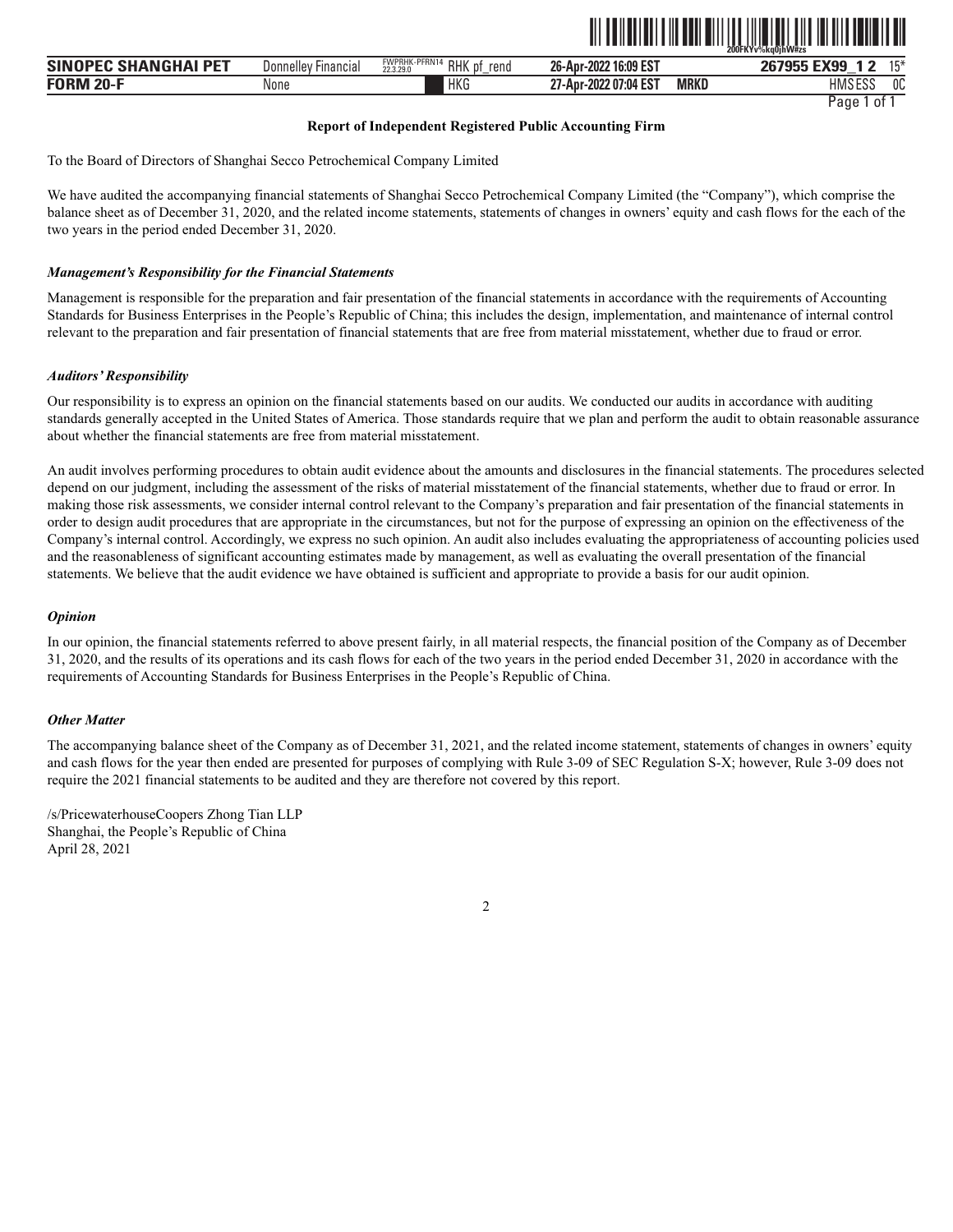| <b>SINOPEC SHANGHAI PET</b> | Donnelley<br><b>Financial</b> | FWPRHK-PFRN14<br>RHK<br>рt<br>rend<br>22.3.29.0 | 26-Apr-2022 16:09 EST |             | ⁄l*<br>. EYQQ<br>267955<br>Zb/ |
|-----------------------------|-------------------------------|-------------------------------------------------|-----------------------|-------------|--------------------------------|
| <b>FORM 20-F</b>            | START PAGE                    | <b>HKG</b>                                      | 27-Apr-2022 07:04 EST | <b>MRKD</b> | <b>HMSESS</b><br>0C            |
|                             |                               |                                                 |                       |             | Page<br>0t                     |

**Shanghai Secco Petrochemical Company Limited Balance sheets as at 31 December 2020 and 2021\*** *(Expressed in Renminbi Yuan)*

|                                                                   |         | Note 31 December 2020 | 31 December 2021* |
|-------------------------------------------------------------------|---------|-----------------------|-------------------|
| Assets                                                            |         |                       |                   |
| Current assets                                                    |         |                       |                   |
| Cash at bank and on hand                                          | 6       | 5,220,636,789         | 3,282,751,042     |
| Accounts receivable                                               | $\tau$  | 311,442,789           | 251,529,912       |
| Financial assets at fair value through other comprehensive income | $\,8\,$ | 501,351,308           | 260,065,209       |
| Advances to suppliers                                             | 9       | 14,331,782            | 22,771,842        |
| Other receivables                                                 | 10      | 2,159,178             | 41,376,432        |
| Inventories                                                       | 11      | 1,491,289,838         | 2,205,453,196     |
| Current portion of non-current assets                             | 12      | 100,000,000           |                   |
| Other current assets                                              | 13      | 2,789,514,813         | 2,171,547         |
| Total current assets                                              |         | 10,430,726,497        | 6,066,119,180     |
| Non-current assets                                                |         |                       |                   |
| <b>Fixed assets</b>                                               | 14      | 3,518,620,901         | 3,166,903,848     |
| Construction in progress                                          | 15      | 366,781,634           | 203, 497, 772     |
| Right-of-use assets                                               | 16      | 5,836,350             | 367,711           |
| Intangible assets                                                 | 17      | 636,781,767           | 627,505,136       |
| Long term prepaid expenses                                        | 18      | 171,104,899           | 135,014,349       |
| Deferred tax assets                                               | 19      |                       | 48,291,526        |
| Other non-current assets                                          | 20      | 1,400,000,000         | 1,553,779,369     |
| Total non-current assets                                          |         | 6,099,125,551         | 5,735,359,711     |
| <b>Total</b> assets                                               |         | 16,529,852,048        | 11,801,478,891    |
| Liabilities and owner's equity                                    |         |                       |                   |
| <b>Current liabilities</b>                                        |         |                       |                   |
| Accounts payable                                                  |         | 1,289,854,156         | 1,787,137,217     |
| Contract liabilities                                              | 21      | 499,509,916           | 415,450,821       |
| Employee benefits payable                                         | 22      | 112, 141, 221         | 105,573,340       |
| Taxes payable                                                     | 5(3)    | 801,649,672           | 316,126,213       |
| Other payables                                                    | 23      | 9,800,936             | 2,755,463,900     |
| Non-current liabilities maturing within one year                  | 24      | 5,324,226             | 111,639           |
| Other current liabilities                                         | 25      | 64,936,289            | 54,008,607        |
| Total current liabilities                                         |         | 2,783,216,416         | 5,433,871,737     |
| Non-current liabilities                                           |         |                       |                   |
| Lease liabilities                                                 | 26      | 177,384               | 65,747            |
| Deferred tax liabilities                                          | 19      | 32,303,370            |                   |
| Total non-current liabilities                                     |         | 32,480,754            | 65,747            |
| <b>Total liabilities</b>                                          |         | 2,815,697,170         | 5,433,937,484     |
| Owners' equity                                                    |         |                       |                   |
| Paid-in capital                                                   | 27      | 7,800,811,272         | 500,000,000       |
| Capital surplus                                                   | 28      | 1,454,646             | 1,454,646         |
| Specific reserve                                                  | 29      |                       |                   |
| Surplus reserve                                                   | 30      | 2,740,182,899         | 3,052,773,285     |
| Undistributed profits                                             |         | 3,171,706,061         | 2,813,313,476     |
| Total owners' equity                                              |         | 13,714,154,878        | 6,367,541,407     |
| Total liabilities and owners' equity                              |         | 16.529.852.048        | 11,801,478,891    |

\* Not covered by the independent auditor's report included herein

| Legal representative | General manager | Head of accounting department | (Company stamp) |
|----------------------|-----------------|-------------------------------|-----------------|
| Zhang Minglong       | Zhang Minglong  | Lu Daoging                    |                 |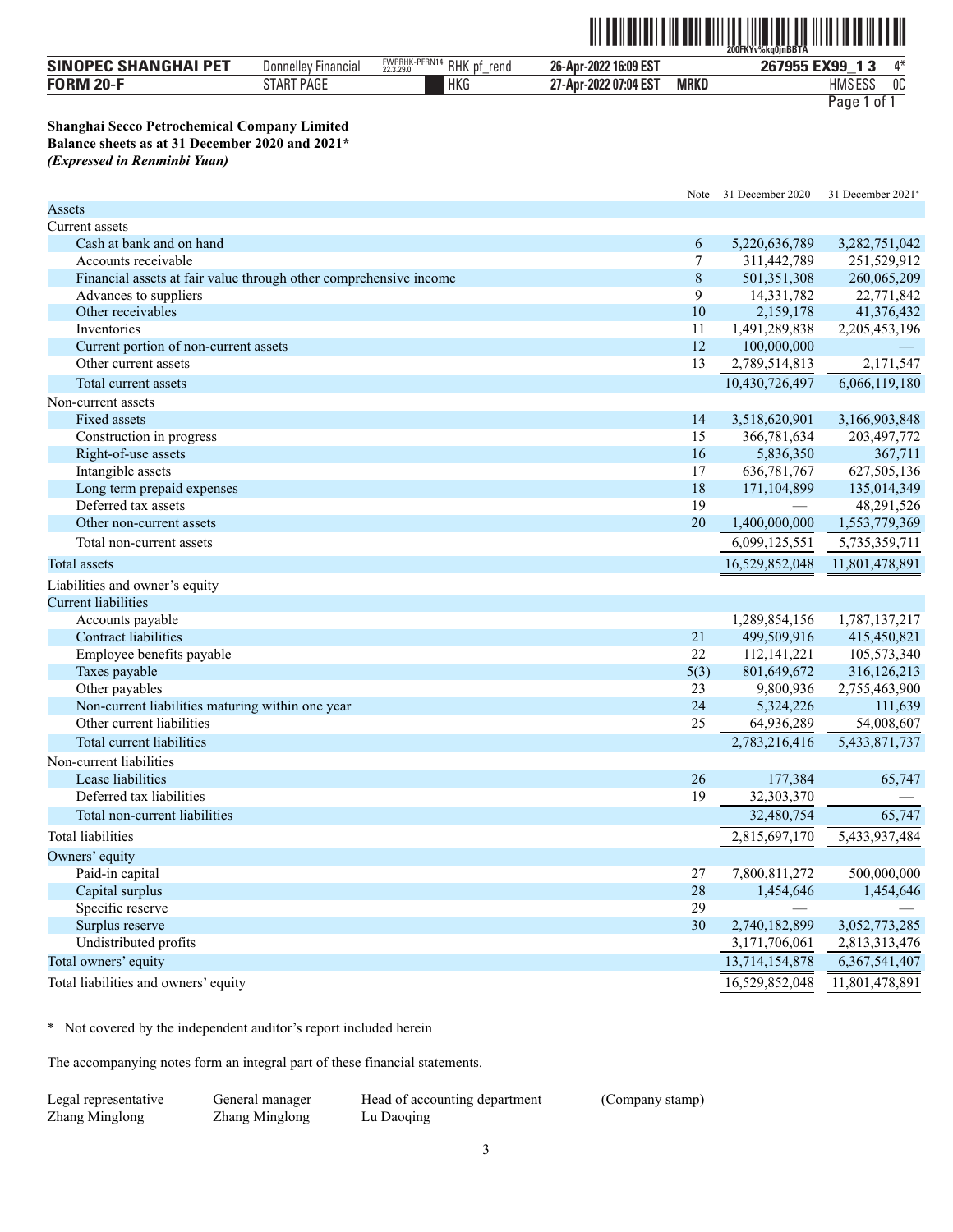# **▌▏▎▌▊▌▏▊▌▏▌▌▎▎▌▕▏▊▊▌▏█▎▏▏▏▁▁▒**▒▛▞▞<sub>Ÿ</sub><sub>▒</sub>▙<sub>▆</sub><sub>▒</sub>▖▞<sub>▘</sub><sub></sub>

| <b>SINOPEC SHANGHAI PET</b> | ·inancial<br>Donnellev | <b>FWPRHK</b><br>DEDN11A<br>F(1)<br>$\cdots$<br>rena<br>nt<br>ĸп<br>22.3.29.0 | 16:09 EST<br><b>OC</b><br>2022<br>26-Apr-"           | המער<br>11 <sup>4</sup><br><b>OCTOEF</b><br>Ð |
|-----------------------------|------------------------|-------------------------------------------------------------------------------|------------------------------------------------------|-----------------------------------------------|
| <b>FORM 20-F</b>            | TART PAGE              | IUVC<br><b>HNU</b>                                                            | <b>MRKD</b><br>-2022 07:04 EST<br>$\sim$<br>∠/-Apr-″ | <b>HMSESS</b><br>$\sim$<br>υu                 |

Page 1 of 1

**Shanghai Secco Petrochemical Company Limited**

# **Income statements for the year ended 31 December 2019, 2020 and 2021\***

# **(Expressed in Renminbi Yuan)**

|                                                       |                                                  | Note | 2019              | 2020            | $2021*$         |
|-------------------------------------------------------|--------------------------------------------------|------|-------------------|-----------------|-----------------|
| Revenue                                               |                                                  | 32   | 28, 341, 032, 354 | 21,626,059,244  | 29,723,223,208  |
| Less:                                                 | Cost of sales                                    |      | 22,754,564,625    | 17,269,274,588  | 25,170,369,009  |
|                                                       | Taxes and surcharges                             | 33   | 127,686,385       | 47, 163, 147    | 68,615,664      |
|                                                       | Selling and distribution expenses                |      | 579,571,851       | 545,058,651     | 171,618,022     |
|                                                       | General and administrative expenses              |      | 654, 455, 677     | 778, 238, 133   | 384,640,241     |
|                                                       | R&D expenses                                     |      | 4,254,778         | 10,829,389      | 15,954,174      |
|                                                       | Financial income - net                           | 34   | (292, 922, 019)   | (162, 465, 492) | (228, 367, 775) |
|                                                       | Including:<br>Interest expenses                  |      | 11,596,955        | 6,019,753       | 2,682,042       |
|                                                       | Interest income                                  |      | 304, 332, 698     | 172,009,089     | 232,479,017     |
| Add:                                                  | Other income                                     | 35   | 23,025,485        | 10,958,322      | 16,387,830      |
| Investment income                                     |                                                  | 36   |                   | 58,535,901      | 46,328,616      |
| Net reversal of impairment losses on financial assets |                                                  |      |                   | 1,040,393       |                 |
|                                                       | Asset impairment losses                          | 37   | (25, 475, 861)    | (6,787,522)     | (127, 513, 762) |
|                                                       | Losses on disposal of assets                     |      | (4,973,598)       |                 |                 |
| Operating profit                                      |                                                  |      | 4,505,997,083     | 3,201,707,922   | 4,075,596,557   |
| Add:                                                  | Non-operating income                             | 38   | 2,928,815         | 15,062,370      | 4,305,837       |
| Less:                                                 | Non-operating expenses                           | 38   | 1,880,328         | 8,546,265       | 13,581,464      |
| Total profit                                          |                                                  |      | 4,507,045,570     | 3,208,224,027   | 4,066,320,930   |
| Less:                                                 | Income tax expenses                              | 39   | 1,123,459,835     | 795,424,371     | 940,417,068     |
| Net profit                                            |                                                  |      | 3,383,585,735     | 2,412,799,656   | 3,125,903,862   |
|                                                       | Including: Net profit from continuing operations |      | 3, 383, 585, 735  | 2,412,799,656   | 3,125,903,862   |
|                                                       | Net profit from discontinued operations          |      |                   |                 |                 |
|                                                       | Other comprehensive income                       |      |                   |                 |                 |
|                                                       | Total comprehensive income                       |      | 3,383,585,735     | 2,412,799,656   | 3,125,903,862   |

\* Not covered by the independent auditor's report included herein

| Legal representative | General manager | Head of accounting department | (Company stamp) |
|----------------------|-----------------|-------------------------------|-----------------|
| Zhang Minglong       | Zhang Minglong  | Lu Daoging                    |                 |

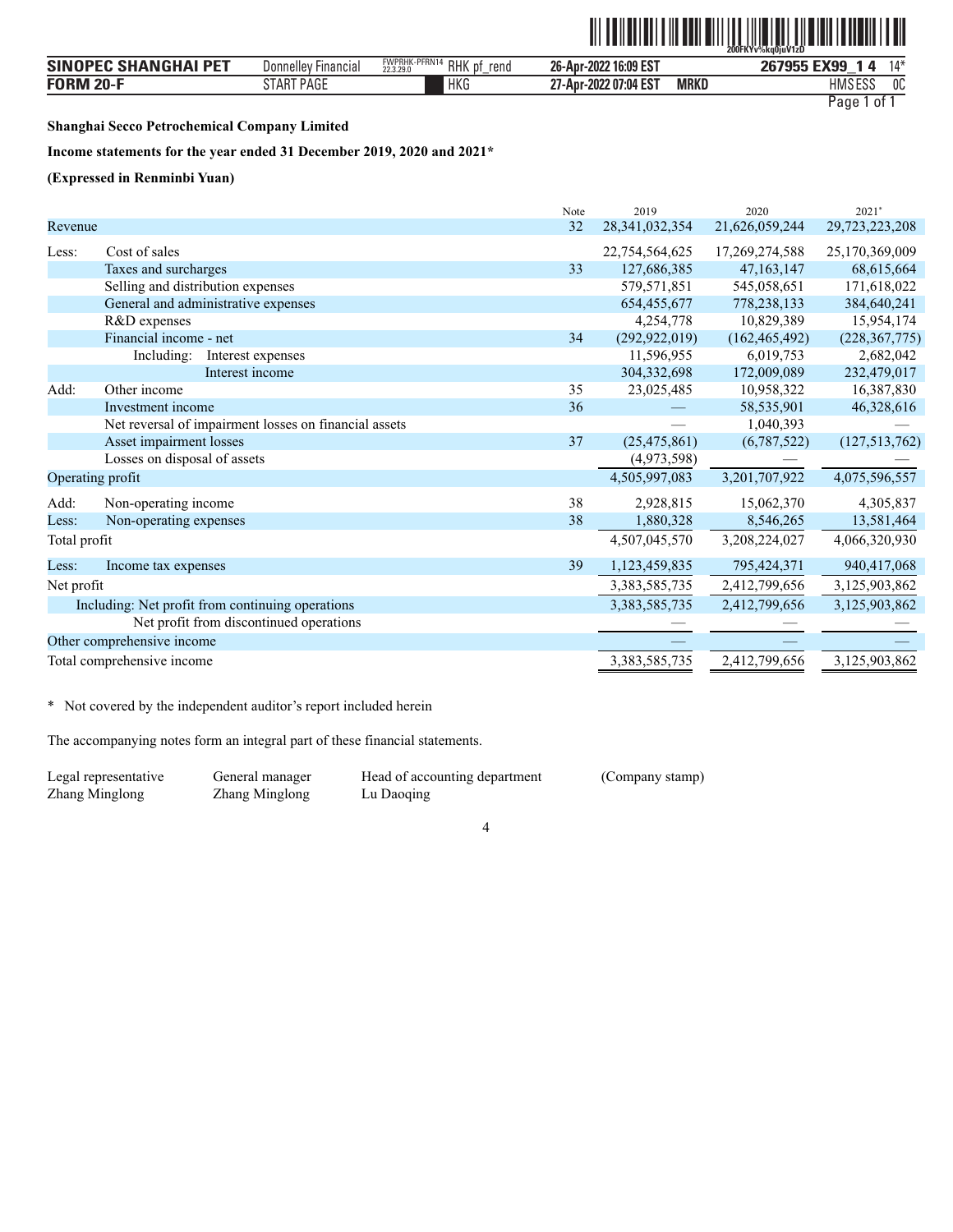# **▌▏▎▌▊▌▏▊▌▏▌▌▎▎▌▕▏▌▊▋▌▏█▎▏▏▏▁▒▒**▛▙▚<sub>ŸŸ</sub><sub>▒</sub>▙<sub>▆</sub><sub>ŎĬĿ≄Ŧ</sub>ŗ<sub>2</sub>

| <b>SINOPEC SHANGHAI PET</b> | Donnelley Financial | <b>FWPRHK-PFRN14</b><br><b>RHK</b><br>rend<br>22.3.29.0 | 26-Apr-2022 16:09 EST                | $17*$<br><b>EX99</b><br>267955<br>5   |
|-----------------------------|---------------------|---------------------------------------------------------|--------------------------------------|---------------------------------------|
| <b>FORM 20-F</b>            | <b>START PAGE</b>   | <b>HKG</b>                                              | <b>MRKD</b><br>27-Apr-2022 07:04 EST | <b>HMSESS</b><br>n <sub>n</sub><br>งเ |
|                             |                     |                                                         |                                      | Page<br>0t                            |

**Shanghai Secco Petrochemical Company Limited**

# **Cash flow statements for the year ended 31 December 2019, 2020 and 2021\***

**(Expressed in Renminbi Yuan)**

|                                                                                 | Note  | 2019                | 2020             | $2021*$          |
|---------------------------------------------------------------------------------|-------|---------------------|------------------|------------------|
| Cash flows generated from operating activities:                                 |       |                     |                  |                  |
| Cash received from sales of goods or rendering of services                      |       | 28,004,355,856      | 21,427,685,227   | 28,606,446,224   |
| Refund of taxes and surcharges                                                  |       |                     | 53,504           | 374,419          |
| Cash received from other operating activities                                   |       | 41,945,698          | 181,540,815      | 151,007,619      |
| Sub-total of cash inflows                                                       |       | 28,046,301,554      | 21,609,279,546   | 28,757,828,262   |
| Cash paid for goods and services                                                |       | (21, 227, 092, 727) | (16,695,409,936) | (22,606,453,710) |
| Cash paid to and on behalf of employees                                         |       | (483, 492, 318)     | (506, 833, 430)  | (577, 421, 410)  |
| Payments of taxes and surcharges                                                |       | (1,658,917,753)     | (1,209,305,980)  | (2,035,109,503)  |
| Cash paid to other operating activities                                         |       | (75, 470, 234)      | (78,693,377)     | (90, 970, 900)   |
| Sub-total of cash outflows                                                      |       | (23, 444, 973, 032) | (18,490,242,723) | (25,309,955,523) |
| Net cash flows generated from operating activities                              | 41(1) | 4,601,328,522       | 3,119,036,823    | 3,447,872,739    |
| Cash flows (used in) / generated from investing activities:                     |       |                     |                  |                  |
| Cash received from entrusted loans                                              |       |                     | 2,000,000,000    | 2,000,000,000    |
| Cash received from returns on investments                                       |       |                     | 62,048,056       | 49,108,333       |
| Cash received from disposal of fixed assets                                     |       | 1,265,183           | 1,314,386        |                  |
| Cash received from other investing activities                                   |       | 304,332,698         | 120,834,086      | 1,252,602,486    |
| Sub-total of cash inflows                                                       |       | 305,597,881         | 2,184,196,528    | 3,301,710,819    |
| Cash paid to acquire fixed assets, intangible assets and other long-term assets |       | (306, 686, 064)     | (378, 975, 254)  | (318, 538, 272)  |
| Cash paid for entrusted loans                                                   |       |                     | (4,000,000,000)  |                  |
| Cash paid to other investing activities                                         |       | (90,000,000)        | (2,140,000,000)  | (1,450,000,000)  |
| Sub-total of cash outflows                                                      |       | (396, 686, 064)     | (6,518,975,254)  | (1,768,538,272)  |
| Net cash flows (used in) / generated from investing activities                  |       | (91,088,183)        | (4,334,778,726)  | 1,533,172,547    |
| Cash flows used in financing activities:                                        |       |                     |                  |                  |
| Cash received from borrowings                                                   |       | 500,000,000         |                  |                  |
| Sub total of cash inflows                                                       |       | 500,000,000         |                  |                  |
| Cash repayments of borrowings                                                   |       |                     | (500,000,000)    |                  |
| Cash payments for distribution of profits                                       |       | (2,537,000,000)     | (2,368,000,000)  | (3,171,706,061)  |
| Payment for capital reduction                                                   |       |                     |                  | (4,650,645,401)  |
| Cash payments for interest expenses                                             |       | (6,550,592)         | (5,222,150)      |                  |
| Cash paid to other financing activities                                         |       | (6, 123, 689)       | (6,378,698)      | (5,746,724)      |
| Sub-total of cash outflows                                                      |       | (2,549,674,281)     | (2,879,600,848)  | (7,828,098,186)  |
| Net cash flows used in financing activities                                     |       | (2,049,674,281)     | (2,879,600,848)  | (7,828,098,186)  |
| Effect of foreign exchange rate changes on cash and cash equivalents            |       | 620,568             | (2,504,130)      | (832, 847)       |
| Net increase / (decrease) in cash and cash equivalents                          | 41(2) | 2,461,186,626       | (4,097,846,881)  | (2,847,885,747)  |
| Add: Cash and cash equivalents at beginning of year                             |       | 6,817,297,044       | 9,278,483,670    | 5,180,636,789    |
| Cash and cash equivalents at end of year                                        | 41(3) | 9,278,483,670       | 5,180,636,789    | 2,332,751,042    |

\* Not covered by the independent auditor's report included herein

| Legal representative | General manager | Head of accounting department | (Company stamp) |
|----------------------|-----------------|-------------------------------|-----------------|
| Zhang Minglong       | Zhang Minglong  | Lu Daoging                    |                 |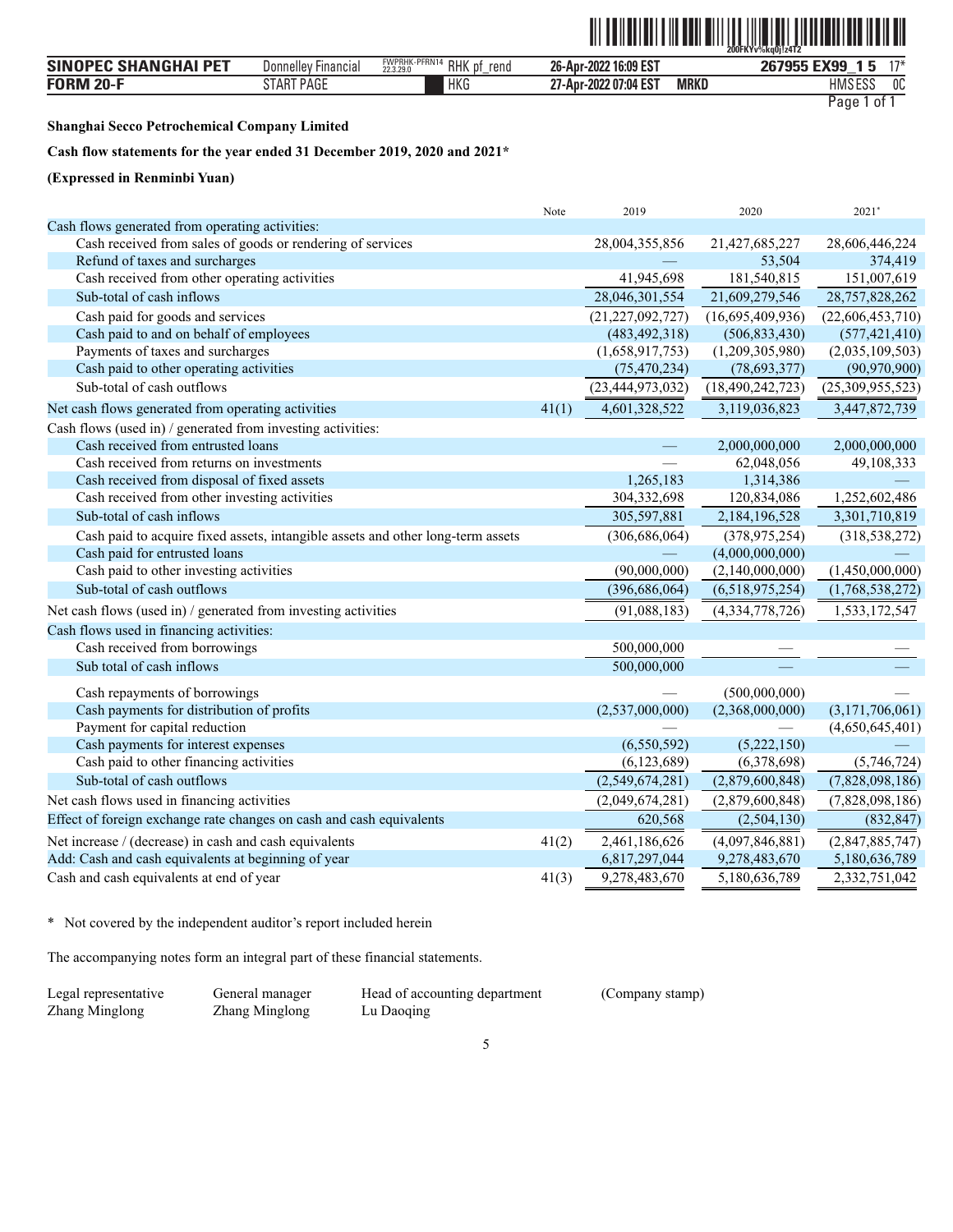

| <b>SINOPEC SHANGHAI</b><br><b>PFT</b> | <b>Financial</b><br><b>Donnellev</b> | -PFRN1<br><b>FWPRHK-</b><br><b>RHK</b><br>rend<br>DŤ<br>22.3.29.0 | 26-Apr-2022 16:09 EST                        | 4.4.2<br><b>EYQC</b><br>b<br>_ |
|---------------------------------------|--------------------------------------|-------------------------------------------------------------------|----------------------------------------------|--------------------------------|
| <b>FORM 20-F</b>                      | ART PAGE<br>SIAK                     | <b>HKG</b>                                                        | <b>MRKL</b><br>$1/207:04 F$ °<br>7-Apr-2022! | <b>HMSESS</b><br>0C            |
|                                       |                                      |                                                                   |                                              |                                |

# **Shanghai Secco Petrochemical Company Limited**

# **Statements of changes in owner's equity for the years ended 31 December 2019, 2020 and 2021\***

**(Expressed in Renminbi Yuan)**

|                                                   |                 |                                  |                              |                          |                                  | Undistributed            |                                        |
|---------------------------------------------------|-----------------|----------------------------------|------------------------------|--------------------------|----------------------------------|--------------------------|----------------------------------------|
| Balance at 1 January 2019                         | Note            | Paid-in capital<br>7,800,811,272 | Capital surplus<br>1,454,646 | Specific reserve         | Surplus reserve<br>2,160,544,360 | profits<br>2,859,959,209 | Total owners' equity<br>12,822,769,487 |
| Movements for the year ended                      |                 |                                  |                              |                          |                                  |                          |                                        |
| 31 December 2019                                  |                 |                                  |                              |                          |                                  |                          |                                        |
| Net profit                                        |                 |                                  |                              |                          |                                  | 3,383,585,735            | 3,383,585,735                          |
| Profit distribution                               |                 |                                  |                              |                          |                                  |                          |                                        |
| - Appropriation to surplus reserve                |                 |                                  |                              | $\overline{\phantom{0}}$ | 338, 358, 573                    | (338, 358, 573)          |                                        |
| - Distribution for owners                         |                 |                                  |                              |                          |                                  | (2,537,000,000)          | (2,537,000,000)                        |
| Specific reserve                                  |                 |                                  |                              |                          |                                  |                          |                                        |
| - Accrued                                         |                 |                                  |                              | 37,018,671               |                                  |                          | 37,018,671                             |
| - Utilized                                        |                 |                                  |                              | (37,018,671)             |                                  |                          | (37,018,671)                           |
| Balance at 31 December 2019                       |                 | 7,800,811,272                    | 1,454,646                    |                          | 2,498,902,933                    | 3,368,186,371            | 13,669,355,222                         |
| Balance at 1 January 2020                         |                 | 7,800,811,272                    | 1,454,646                    |                          | 2,498,902,933                    | 3,368,186,371            | 13,669,355,222                         |
| Movements for the year ended<br>31 December 2020  |                 |                                  |                              |                          |                                  |                          |                                        |
| Net profit                                        |                 |                                  |                              |                          |                                  | 2,412,799,656            | 2,412,799,656                          |
| Profit distribution                               | $\overline{31}$ |                                  |                              |                          |                                  |                          |                                        |
| - Appropriation to surplus reserve                |                 |                                  |                              | $\equiv$                 | 241,279,966                      | (241, 279, 966)          |                                        |
| - Distribution for owners                         |                 |                                  |                              |                          |                                  | (2,368,000,000)          | (2,368,000,000)                        |
| Specific reserve                                  | 29              |                                  |                              |                          |                                  |                          |                                        |
| - Accrued                                         |                 |                                  |                              | 39,036,294               |                                  |                          | 39,036,294                             |
| - Utilized                                        |                 |                                  |                              | (39,036,294)             |                                  |                          | (39,036,294)                           |
| Balance at 31 December 2020                       |                 | 7,800,811,272                    | 1,454,646                    |                          | 2,740,182,899                    | 3,171,706,061            | 13,714,154,878                         |
| Balance at 1 January 2021                         |                 | 7,800,811,272                    | 1,454,646                    |                          | 2,740,182,899                    | 3,171,706,061            | 13,714,154,878                         |
| Movements for the year ended<br>31 December 2021* |                 |                                  |                              |                          |                                  |                          |                                        |
| Net profit                                        |                 |                                  |                              |                          |                                  | 3,125,903,862            | 3,125,903,862                          |
| Owner's contributions                             |                 |                                  |                              |                          |                                  |                          |                                        |
| - Capital reduction                               |                 | (7,300,811,272)                  |                              |                          |                                  |                          | (7,300,811,272)                        |
| Profit distribution                               | 31              |                                  |                              |                          |                                  |                          |                                        |
| - Appropriation to surplus reserve                |                 |                                  |                              | $\qquad \qquad -$        | 312,590,386                      | (312, 590, 386)          |                                        |
| - Distribution for owners                         |                 |                                  |                              |                          |                                  | (3,171,706,061)          | (3,171,706,061)                        |
| Specific reserve                                  | 29              |                                  |                              |                          |                                  |                          |                                        |
| - Accrued                                         |                 |                                  |                              | 28,523,706               |                                  |                          | 28,523,706                             |
| - Utilized                                        |                 |                                  |                              | (28, 523, 706)           |                                  |                          | (28, 523, 706)                         |
| Balance at 31 December 2021 <sup>*</sup>          |                 | 500,000,000                      | 1,454,646                    |                          | 3,052,773,285                    | 2,813,313,476            | 6,367,541,407                          |

\* Not covered by the independent auditor's report included herein

| Legal representative | General manager | Head of accounting department | (Company stamp) |
|----------------------|-----------------|-------------------------------|-----------------|
| Zhang Minglong       | Zhang Minglong  | Lu Daoging                    |                 |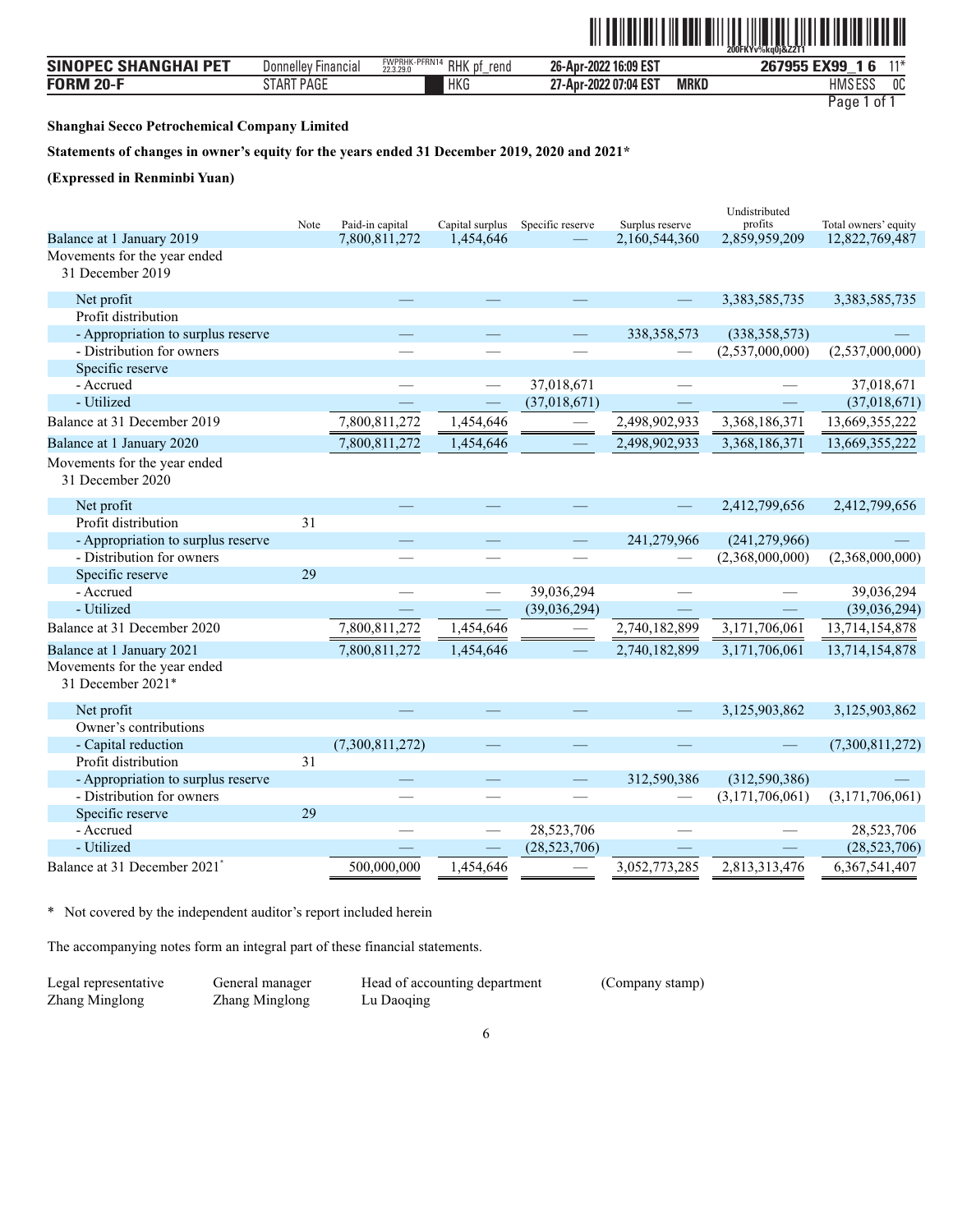

| <b>MRKD</b><br><b>HKG</b><br><b>HMSESS</b><br>. 57. 107<br>/7-Apr-2022 07:04 EST<br><b>FORM 20-F</b><br>יי<br>PAGL<br>ДΗ. | <b>SINOPEC SHANGHAI PET</b> | Donnelley<br><sup>,</sup> Financial | FWPRHK-PFRN14<br>22.3.29.0<br>RHK p<br>rend | 26-Apr-2022 16:09 EST | EYQQ<br><b>OCJOFF</b><br>Ζu<br>∟∧J⊾ | $7*$ |
|---------------------------------------------------------------------------------------------------------------------------|-----------------------------|-------------------------------------|---------------------------------------------|-----------------------|-------------------------------------|------|
|                                                                                                                           |                             |                                     |                                             |                       |                                     | 0C   |

# SHANGHAI SECCO PETROCHEMICAL COMPANY LIMITED NOTES TO THE FINANCIAL STATEMENTS FOR THE YEARS ENDED 31 DECEMBER 2019, 2020 AND 2021 (AMOUNTS FOR THE YEAR ENDED 31 DECEMBER 2021 ARE NOT COVERED BY THE INDEPENDENT AUDITOR'S REPORT INCLUDED HEREIN) *(EXPRESSED IN RENMINBI YUAN)*

# 1 Company status

Shanghai Secco Petrochemical Company Limited ("the Company") was a Sino-foreign equity joint venture established in Shanghai, the People's Republic of China ("the PRC") in 2001 by China Petroleum and Chemical Corporation ("Sinopec Corp."), Sinopec Shanghai Petrochemical Company Limited ("SPC") and BP Chemicals East China Investments Limited ("BPCECIL"). The original registered capital and paid-in capital of the Company both were USD 901,440,964. Sinopec Corp., SPC and BPCECIL held 30%, 20% and 50% equity interest in the Company, respectively. The Company commenced its active operation on 31 March 2005, and the approved period of operation is 50 years.

On 24 October 2013 and 25 November 2013, Sinopec Corp., SPC and BPCECIL amended the Equity Joint Venture Contract and Articles of Association to progressively increase the registered capital of the Company from USD 901,440,964 to USD 1,051,526,582. The total increased registered capital would be contributed by Sinopec Corp., SPC and BPCECIL in proportion to their respective shareholding in the Company by instalments. In 2013 and 2014, the Company received paid-in capital contributed by Sinopec Corp., SPC and BPCECIL in proportion to their respective shareholding in the Company by instalments, totalling to USD 58,430,374 (equivalent to RMB 357,226,095). The capital has been verified by PricewaterhouseCoopers Zhong Tian LLP and Shanghai Huayi Accountant Office Co., Ltd. with verification reports PricewaterhouseCoopers Zhongtian Yanzi (2013) No. 872 and Hua Yanzi (2014) No. 002 issued, respectively.

On 27 April 2017, Sinopec Corp. and Sinopec Shanghai Gaoqiao Petrochemical Company Limited ("Gaoqiao Petrochemical") (subsidiary of Sinopec Corp.) entered into an agreement with BPCECIL, according to which Gaoqiao Petrochemical purchased 50% equity in the Company from BPCECIL. On 26 October 2017, the Company was transformed from a "Sino-foreign joint venture" to an "other limited liability corporation".

According to the resolution of the Board of Directors on 9 July 2021, the Company's paid-in capital has reduced from RMB 7,800,811,272 to RMB 500,000,000, all owners of the Company has reduced their capital in proportion to their shareholding ratios.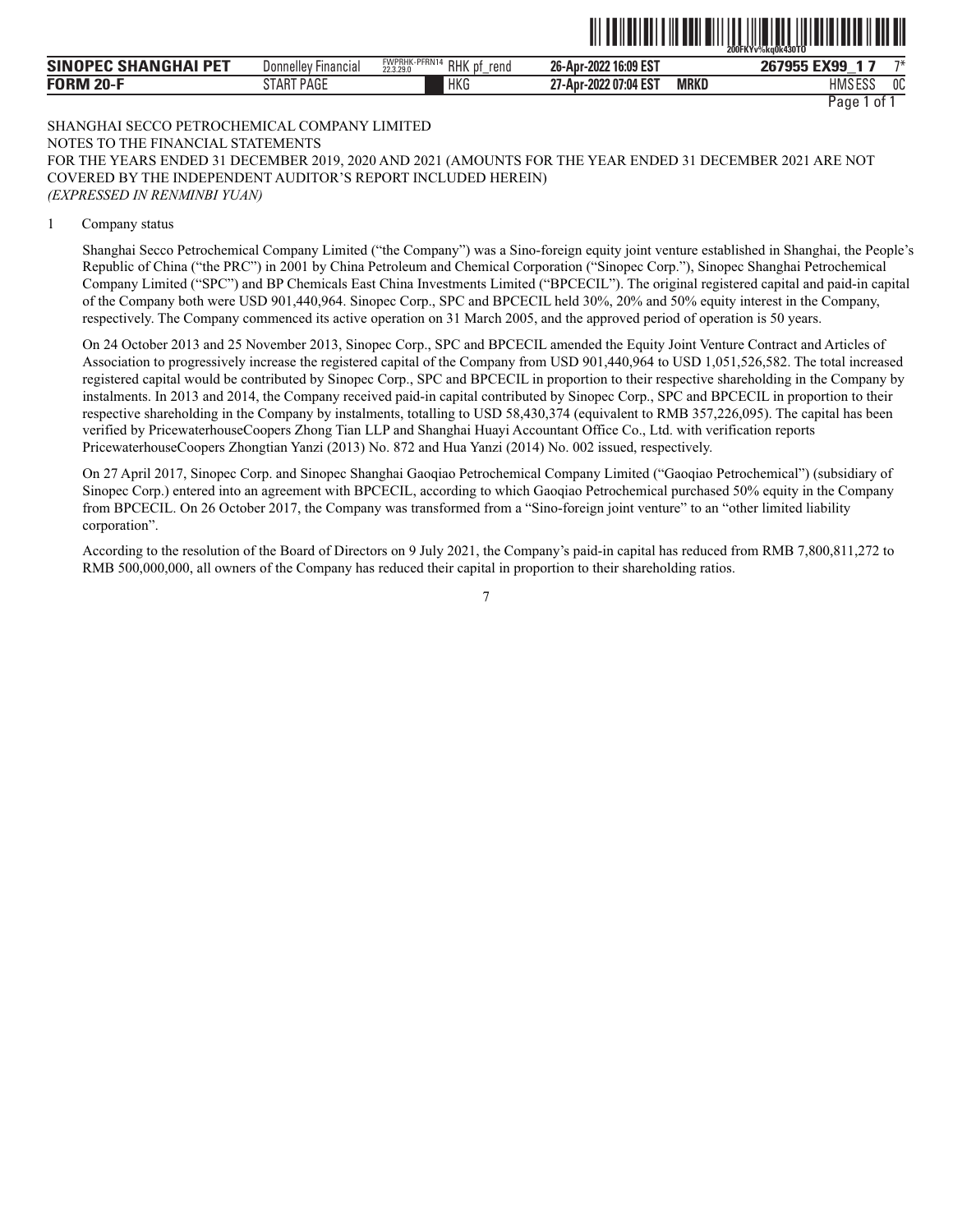

|                          | 22.3.29.0 |                    | 26-Apr-2022 16:09 EST                |             | Δu            |    |
|--------------------------|-----------|--------------------|--------------------------------------|-------------|---------------|----|
| <b>FORM 20-F</b><br>None |           | IUVC<br><b>HNU</b> | 2 07:04 EST<br>$\sim$<br>?7-Apr-2022 | <b>MRKD</b> | <b>HMSESS</b> | OC |

SHANGHAI SECCO PETROCHEMICAL COMPANY LIMITED NOTES TO THE FINANCIAL STATEMENTS FOR THE YEARS ENDED 31 DECEMBER 2019, 2020 AND 2021 (AMOUNTS FOR THE YEAR ENDED 31 DECEMBER 2021 ARE NOT COVERED BY THE INDEPENDENT AUDITOR'S REPORT INCLUDED HEREIN) *(EXPRESSED IN RENMINBI YUAN)*

The Company's approved scope of business operations mainly comprises the production of ethylene, polyethylene, styrene, polystyrene, propylene, acrylonitrile, polypropylene, butadiene, aromatic hydrocarbons and by-products; sales of these products and purchased raw materials; as well as provision of related after-sales services and technical consultation with respect to such main petrochemical products and by-products; it is also engaged in polymers application development and providing ancillary utilities engineering services to suppliers and processors.

These financial statements were approved for issue by the Company's responsible persons on 23 March 2022.

## 2 Basis of preparation

The financial statements are prepared in accordance with the Accounting Standards for Business Enterprises—Basic Standard, the specific accounting standards and other relevant regulations issued by the Ministry of Finance on 15 February 2006 and in subsequent periods (hereafter collectively referred to as "the Accounting Standards for Business Enterprises" or "CAS").

The financial statements have been prepared on the going concern basis.

### (1) Statement of compliance

The financial statements have been prepared in accordance with the requirements of Accounting Standards for Business Enterprises or referred to as China Accounting Standards ("CAS") issued by the Ministry of Finance ("MOF"). These financial statements present truly and completely the financial position of the Company as at 31 December 2021, 2020 and 2019, and the financial performance and the cash flows of the Company for the years then ended.

#### (2) Accounting year

The accounting year of the Company is from 1 January to 31 December.

# (3) Functional currency and presentation currency

The Company's functional currency is Renminbi and these financial statements are presented in Renminbi.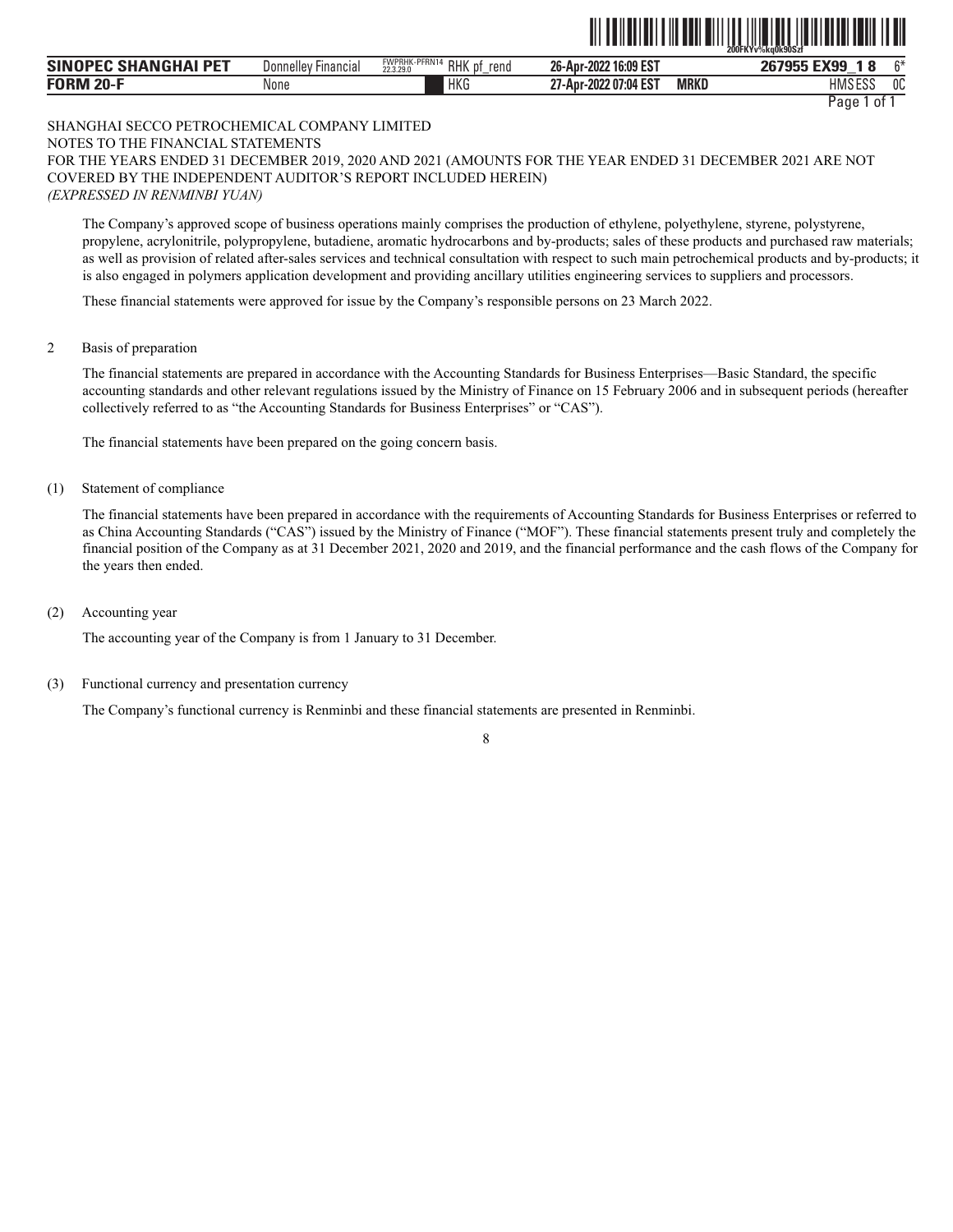|                   |                           |                         | 200FKYv%ka0kCLxz. |
|-------------------|---------------------------|-------------------------|-------------------|
| nnallav Financial | FWPRHK-PFRN14 RHK nf rand | 26. Apr. 2022 16:10 FST | 267955 FY99       |

<u>oli sailististi silessa valittes liitetaa liitosta valitsesti valitses</u>

| <b>SINOPEC SHANGHAI PET</b> | Financia,<br>Donnelley | FWPRHK-PFRN14<br>RHK<br>rend<br>рţ<br>22,3,29.0 | 26-Apr-2022 16:10 EST |             | TUM<br><b>OCJOFF</b><br>EX99<br>,,,,,<br>∠b′<br>- 11 | $6*$ |
|-----------------------------|------------------------|-------------------------------------------------|-----------------------|-------------|------------------------------------------------------|------|
| <b>FORM 20-F</b>            | None                   | IUVC<br>nnu                                     | 27-Apr-2022 07:04 EST | <b>MRKD</b> | <b>HMSESS</b>                                        | 0C   |
|                             |                        |                                                 |                       |             | 0t<br>Page                                           |      |

SHANGHAI SECCO PETROCHEMICAL COMPANY LIMITED NOTES TO THE FINANCIAL STATEMENTS FOR THE YEARS ENDED 31 DECEMBER 2019, 2020 AND 2021 (AMOUNTS FOR THE YEAR ENDED 31 DECEMBER 2021 ARE NOT COVERED BY THE INDEPENDENT AUDITOR'S REPORT INCLUDED HEREIN) *(EXPRESSED IN RENMINBI YUAN)*

#### 3 Significant accounting policies and accounting estimates

#### (1) Translation of foreign currencies

When the Company receives capital in foreign currencies from investors, the capital is translated to Renminbi at the spot exchange rate at the date of the receipt. Other foreign currency transactions are, on initial recognition, translated to Renminbi at the spot exchange rates on the dates of the transactions.

Monetary items denominated in foreign currencies are translated to Renminbi at the spot exchange rate at the balance sheet date. The resulting exchange differences are generally recognized in profit or loss, unless they arise from the re-translation of the principal and interest of specific borrowings for the acquisition, construction or production of qualifying assets. Non-monetary items that are measured at historical cost in foreign currencies are translated to Renminbi using the exchange rate at the transaction date.

#### (2) Cash and cash equivalents

Cash and cash equivalents comprise cash on hand, deposits that can be readily withdrawn on demand, and short-term, highly liquid investments that are readily convertible into known amounts of cash and are subject to an insignificant risk of change in value.

#### (3) Inventories

Inventories include raw materials, work in progress and finished goods, and are measured at the lower of cost and net realizable value.

Cost is determined using the weighted average method. The cost of finished goods and semi-finished products comprise raw materials, direct labor and systematically allocated production overhead based on the normal production capacity. Turnover materials include low value consumables and packaging materials, and are expensed when issued.

Provision for decline in the value of inventories is determined at the excess amount of the carrying amounts of the inventories over their net realizable value. Net realizable value is determined based on the estimated selling price in the ordinary course of business, less the estimated costs to completion and estimated costs necessary to make the sale and related taxes.

The Company adopts the perpetual inventory system.

# (4) Fixed assets

Fixed assets comprise buildings, specialized machinery and equipment, general machinery and equipment, office and other equipment. Fixed assets purchased or constructed by the Company are initially measured at cost at the time of acquisition.

Subsequent expenditures incurred for a fixed asset are included in the cost of the fixed asset when it is probable that the associated economic benefits will flow to the Company and the related cost can be reliably measured. The carrying amount of the replaced part is derecognized. All the other subsequent expenditures are recognized in profit or loss for the period in which they are incurred.

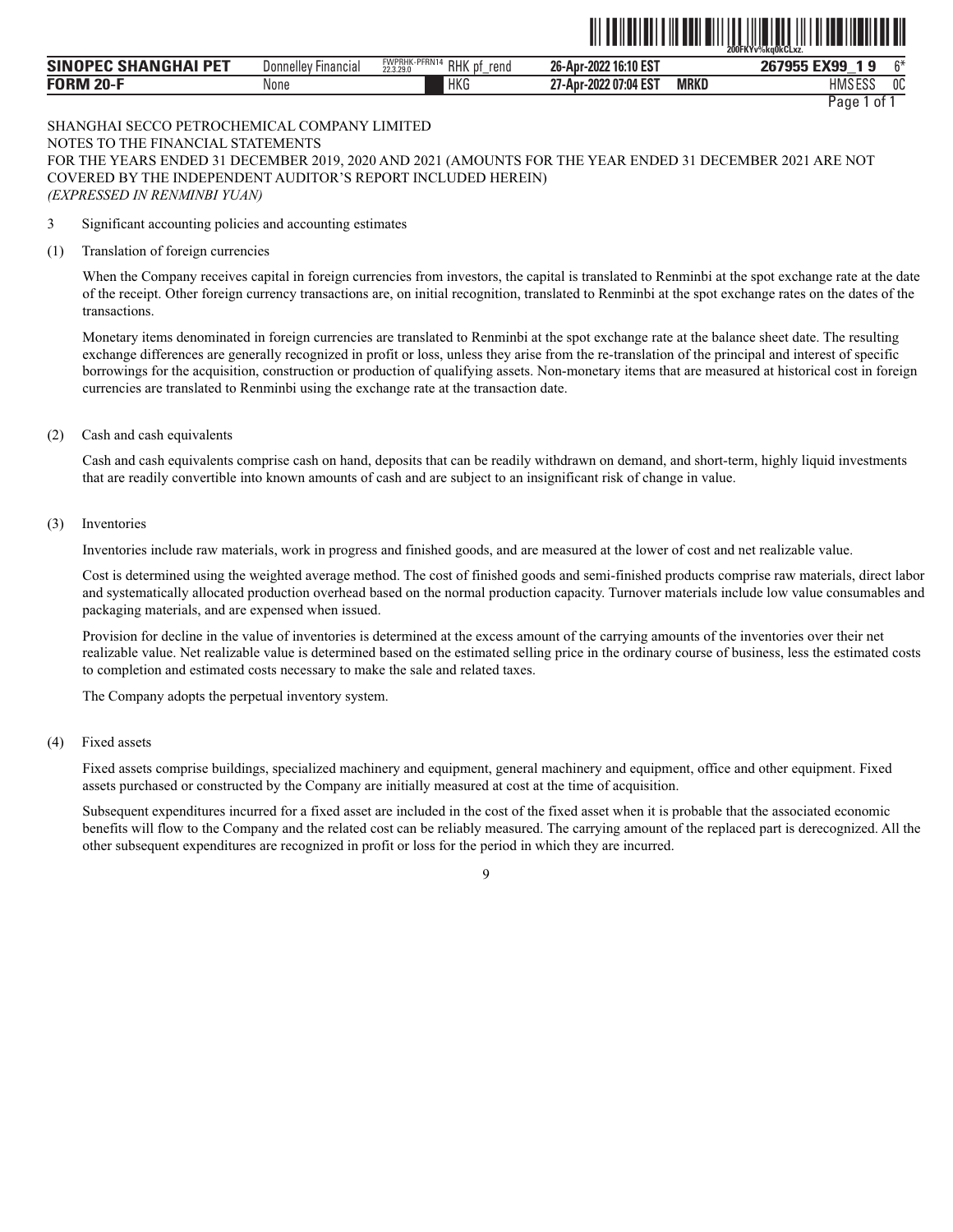|                      |                     |                                                  |                       |             | ,,,,,,<br>200FKYv%ka0kGoaT |    |
|----------------------|---------------------|--------------------------------------------------|-----------------------|-------------|----------------------------|----|
| Sinopec Shanghai Pet | Donnelley Financial | FWPRHK-PFRN14<br>RHK<br>rend<br>.nt<br>22,3,29,0 | 26-Apr-2022 16:10 EST |             | 267955 EX99<br>1 10        |    |
| <b>FORM 20-F</b>     | None                | HKG                                              | 27-Apr-2022 07:04 EST | <b>MRKD</b> | HMS ESS                    | OC |

HMS ESS Page 1 of 1

<u>oli ordinali oli ordinali oli oli oli ordinali oli oli ordinali ordinali ordinali ordinali ordinali or</u>

SHANGHAI SECCO PETROCHEMICAL COMPANY LIMITED NOTES TO THE FINANCIAL STATEMENTS FOR THE YEARS ENDED 31 DECEMBER 2019, 2020 AND 2021 (AMOUNTS FOR THE YEAR ENDED 31 DECEMBER 2021 ARE NOT COVERED BY THE INDEPENDENT AUDITOR'S REPORT INCLUDED HEREIN) *(EXPRESSED IN RENMINBI YUAN)*

Fixed assets are depreciated using the straight-line method to allocate the cost of the assets to their estimated residual values over their estimated useful lives. For the fixed assets that have been provided for asset impairment loss, the related depreciation charge is prospectively determined based upon the adjusted carrying amounts over their remaining useful lives.

The estimated useful lives, the estimated net residual values expressed as a percentage of cost and the annual depreciation rates of fixed assets are as follows:

|                                     | Estimated<br>useful life | Residual<br>value rate | Depreciation<br>rate |
|-------------------------------------|--------------------------|------------------------|----------------------|
| Plant and buildings                 | 12 to 40 years           | 3%                     | 2.43\% to 8.08\%     |
| Specialized machinery and equipment | 5 to 30 years            | $3\%$                  | 3.23% to 19.40%      |
| General machinery and equipment     | 4 to 20 years            | 3%                     | 4.85% to 24.25%      |
| Office and other equipment          | 5 years                  | $0\%$                  | $20.00\%$            |
| Motor vehicles                      | 8 to 10 years            | $3\%$                  | 9.70\% to 12.13\%    |
| Machinery and equipment             | 4 to 14 years            | $3\%$                  | 6.93% to 24.25%      |

The estimated useful life and the estimated net residual value of a fixed asset and the depreciation method applied to the asset are reviewed, and adjusted as appropriate at each year-end.

A fixed asset is derecognized on disposal or when no future economic benefits are expected from its use or disposal. The amount of proceeds from disposals on sale, transfer, retirement or damage of a fixed asset net of its carrying amount and related taxes and expenses is recognized in profit or loss for the current period.

(5) Construction in progress

Construction in progress is measured at actual cost. Actual cost comprises construction costs, installation costs, borrowing costs that are eligible for capitalization and other costs necessary to bring the fixed assets ready for their intended use. Construction in progress is transferred to fixed assets when the assets are ready for their intended use, and depreciation is charged starting from the following month.

(6) Leases

Lease is a kind of contract whereby, within a certain period of time, the lessor transfers the right-of-use of assets to lessee in order to obtain benefits.

(a) The Company as the lessee

The Company recognize the right-of-use assets at the beginning of the lease period and the lease liabilities at the present value of the outstanding lease payments. Lease payments include fixed payments and payments to be made if it is reasonably determined that the option to buy or to terminate the lease option will be exercized. The variable rent, which is determined by a certain percentage of sales, is not included in the lease payment and is recorded into the current profit and loss when it actually occurs. The Company will be paid from the balance sheet date within one year (including one year) of the lease liabilities, as a non-current liabilities maturing within one year.

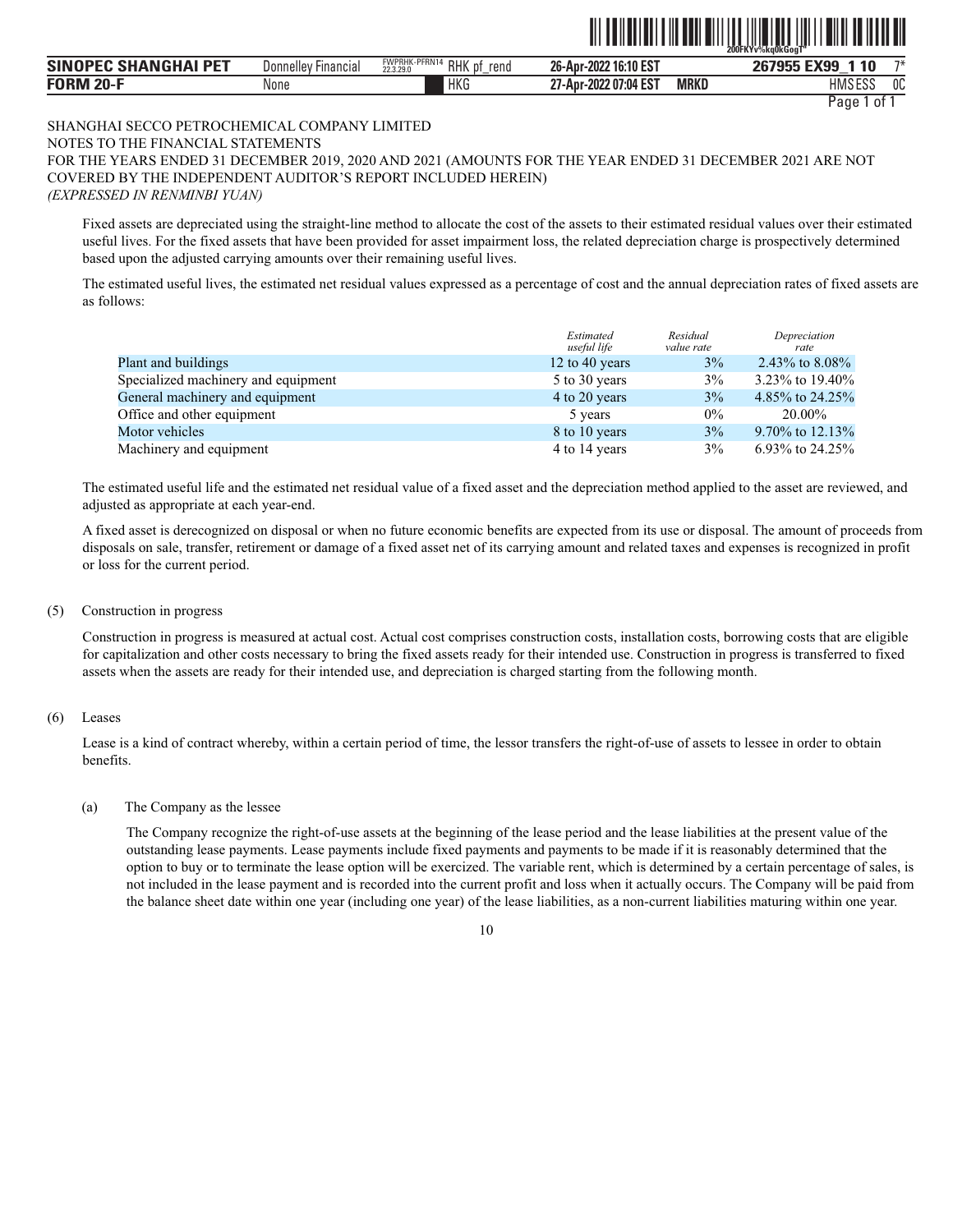|                      |                               |                                              |                       | I TOILOITTIIN TIILOITTIIN KUULIIN JA SEN KUULIIN KUULIIN KUULIIN KUULIIN K<br>200FKYv%ka0kLBNzr |  |
|----------------------|-------------------------------|----------------------------------------------|-----------------------|-------------------------------------------------------------------------------------------------|--|
| Sinopec Shanghai Pet | Jonnellev<br><b>Hinancial</b> | FWPRHK-PFRN14<br>RHK p.<br>rend<br>22.3.29.0 | 26-Apr-2022 16:10 EST | <b>EX99</b><br>267955                                                                           |  |

TIT A BILIBITI DI LITTORI MILITAR TITULITA TITTORI IL ISOTOPICA DI BIL

| <b>OINUFEU OFIANUFIAI FEI</b> | <b>DOILIELEV</b><br>Filidiiuidi | 22.3.29.0 | nпr<br>.<br><b>I</b> AIR | <b>LU-AUI-LULL IU.IU LOI</b>        |             | ZU7JJJ EAJJ   |    |
|-------------------------------|---------------------------------|-----------|--------------------------|-------------------------------------|-------------|---------------|----|
| <b>FORM 20-F</b>              | None                            |           | HKG                      | 2022 07:04 EST<br>∠7-Apr-`<br>-7117 | <b>MRKD</b> | <b>HMSESS</b> | 0C |
|                               |                                 |           |                          |                                     |             | 0Ť<br>Page    |    |

SHANGHAI SECCO PETROCHEMICAL COMPANY LIMITED NOTES TO THE FINANCIAL STATEMENTS FOR THE YEARS ENDED 31 DECEMBER 2019, 2020 AND 2021 (AMOUNTS FOR THE YEAR ENDED 31 DECEMBER 2021 ARE NOT COVERED BY THE INDEPENDENT AUDITOR'S REPORT INCLUDED HEREIN) *(EXPRESSED IN RENMINBI YUAN)*

The right-of-use assets of the Company including leased houses and buildings, plant and machinery equipment, means of transport and others. The right-of-use assets are initially measured at cost, which includes the initial measurement of the lease liability, the lease payment paid on or before the lease period, the initial direct expenses, etc., and deducts the lease incentive received. Where the Company is able to reasonably determine the ownership of the leased assets upon the expiration of the lease term, depreciation of the leased assets shall be calculated and withdrawn within the remaining service life of the leased assets; If it is not reasonable to determine whether the ownership of the leased asset can be acquired at the end of the lease term, the depreciation shall be calculated within the shorter period between the lease term and the remaining useful life of the leased asset. When the recoverable amount is lower than the book value of the asset, the Company writes down the book value to the recoverable amount.

For short-term leases with a lease term of no more than 12 months, the Company chooses not to recognize the right-of-use assets and lease liabilities, and records the relevant rental expenses into the current profits and losses or related asset costs according to the straight-line method during each period of the lease term.

#### (7) Intangible assets

Intangible assets are stated in the balance sheet at cost less accumulated amortization (where the estimated useful life is finite) and asset impairment losses (see Note 3(11)(b)).

For an intangible asset with finite useful life, its cost less estimated residual value and accumulated asset impairment losses is amortized using the straight-line method over its estimated useful life. The respective amortization periods for such intangible assets are as follows:

|                 | Amortization period |
|-----------------|---------------------|
| Land use rights | 47 years            |
| Patents         | 10 years            |
| Software        | 2 to 10 years       |

Useful lives and amortization methods of intangible asset with finite useful life are reviewed at least at each year-end.

If the acquisition costs of the land use rights and the buildings located thereon cannot be reasonably allocated between the land use rights and the buildings, all of the acquisition costs are recognized as fixed assets.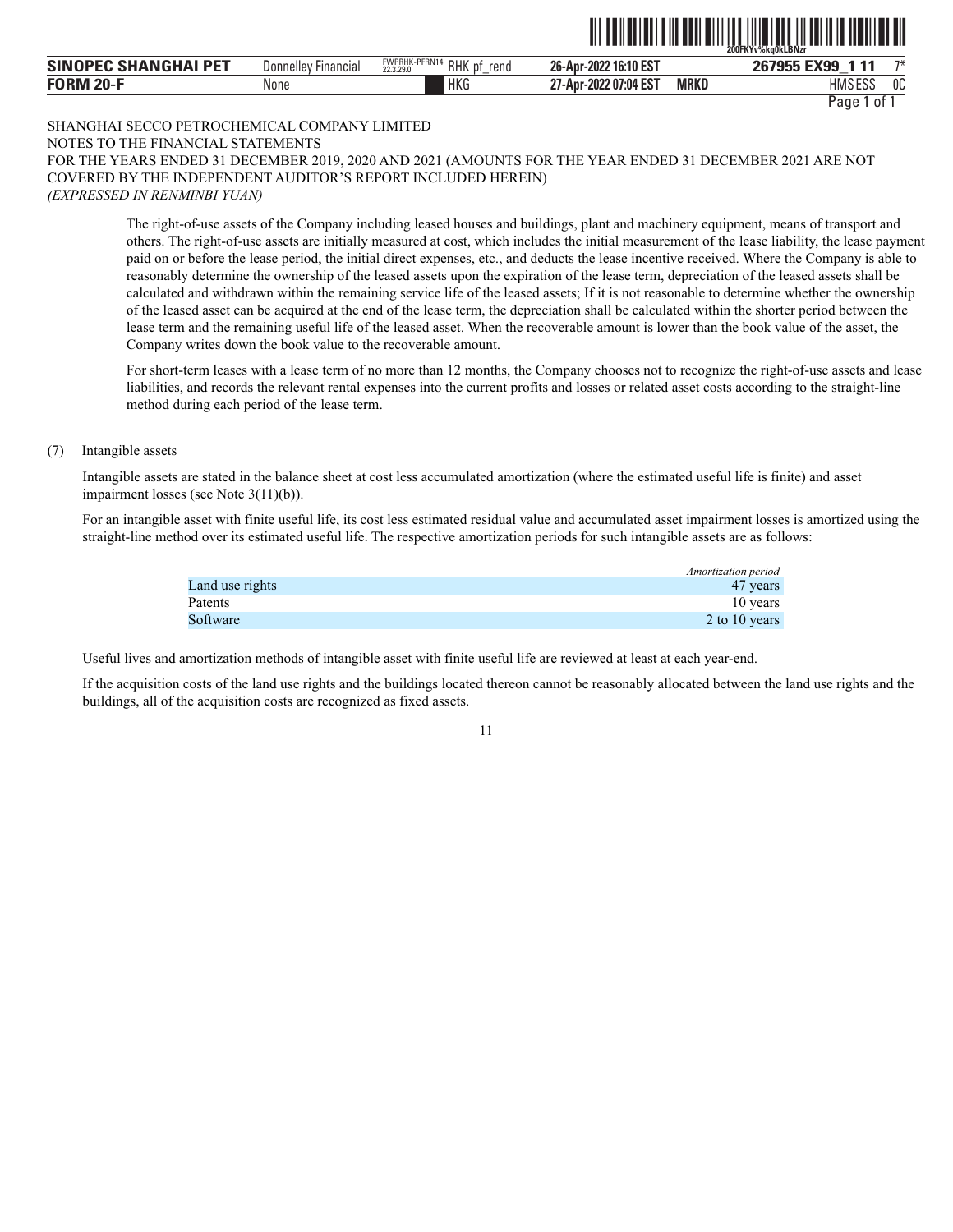|                             | ,,,,,,,,,,,,,,,,,,,,,,,,,,,,,,,,    |                                           | ,,,,,,,,,,,,,,,,,,,,,,,,,,,,,,,,,,,,,<br>200FKYv%ka0kNXtzl |      |                       |    |
|-----------------------------|-------------------------------------|-------------------------------------------|------------------------------------------------------------|------|-----------------------|----|
| <b>SINOPEC SHANGHAI PET</b> | <b>Donnelley</b><br><b>Inancial</b> | FWPRHK-PFRN14<br>RHK<br>rend<br>22.3.29.0 | 26-Apr-2022 16:10 EST                                      |      | <b>EX99</b><br>267955 |    |
| <b>FORM 20-F</b>            | None                                | HKG                                       | 27-Apr-2022 07:04 EST                                      | MRKD | HMS ESJ               | OC |

HMS ESS Page 1 of 1

ˆ200FKYv%kq0kNXtz[Š **200FKYv%kq0kNXtz[**

SHANGHAI SECCO PETROCHEMICAL COMPANY LIMITED NOTES TO THE FINANCIAL STATEMENTS FOR THE YEARS ENDED 31 DECEMBER 2019, 2020 AND 2021 (AMOUNTS FOR THE YEAR ENDED 31 DECEMBER 2021 ARE NOT COVERED BY THE INDEPENDENT AUDITOR'S REPORT INCLUDED HEREIN) *(EXPRESSED IN RENMINBI YUAN)*

### (8) Research and development

The expenditure on an internal research and development project is classified into expenditure on the research phase and expenditure on the development phase based on its nature and whether there is material uncertainty that the research and development activities can form an intangible asset at the end of the project.

Expenditure on the research phase is recognized in profit or loss in the period in which it is incurred. Expenditure on the development phase is capitalized only if all of the following conditions are satisfied:

- it is technically feasible to complete the intangible asset so that it will be available for use or sale;
- management intends to complete the intangible asset, and use or sell it;
- it can be demonstrated how the intangible asset will generate economic benefits;
- there are adequate technical, financial and other resources to complete the development and the ability to use or sell the intangible asset; and
- the expenditure attributable to the intangible asset

Other development expenditures that do not meet the conditions above are recognized in profit or loss in the period in which they are incurred. Development costs previously recognized as expenses are not recognized as an asset in a subsequent period. Capitalized expenditure on the development phase is presented as development costs in the balance sheet and transferred to intangible assets at the date that the asset is ready for its intended use.

(9) Long-term prepaid expenses

Long-term prepaid expenses mainly include the catalyst expenditures that have been incurred but should be recognized as expenses over more than one year in the current and subsequent periods. Long-term prepaid expenses are amortized on the straight-line basis over the expected beneficial period and are presented at actual expenditure net of accumulated amortization.

Catalysts are amortized on the straight-line basis over their useful lives of 1.5 to 10 years.

<sup>12</sup>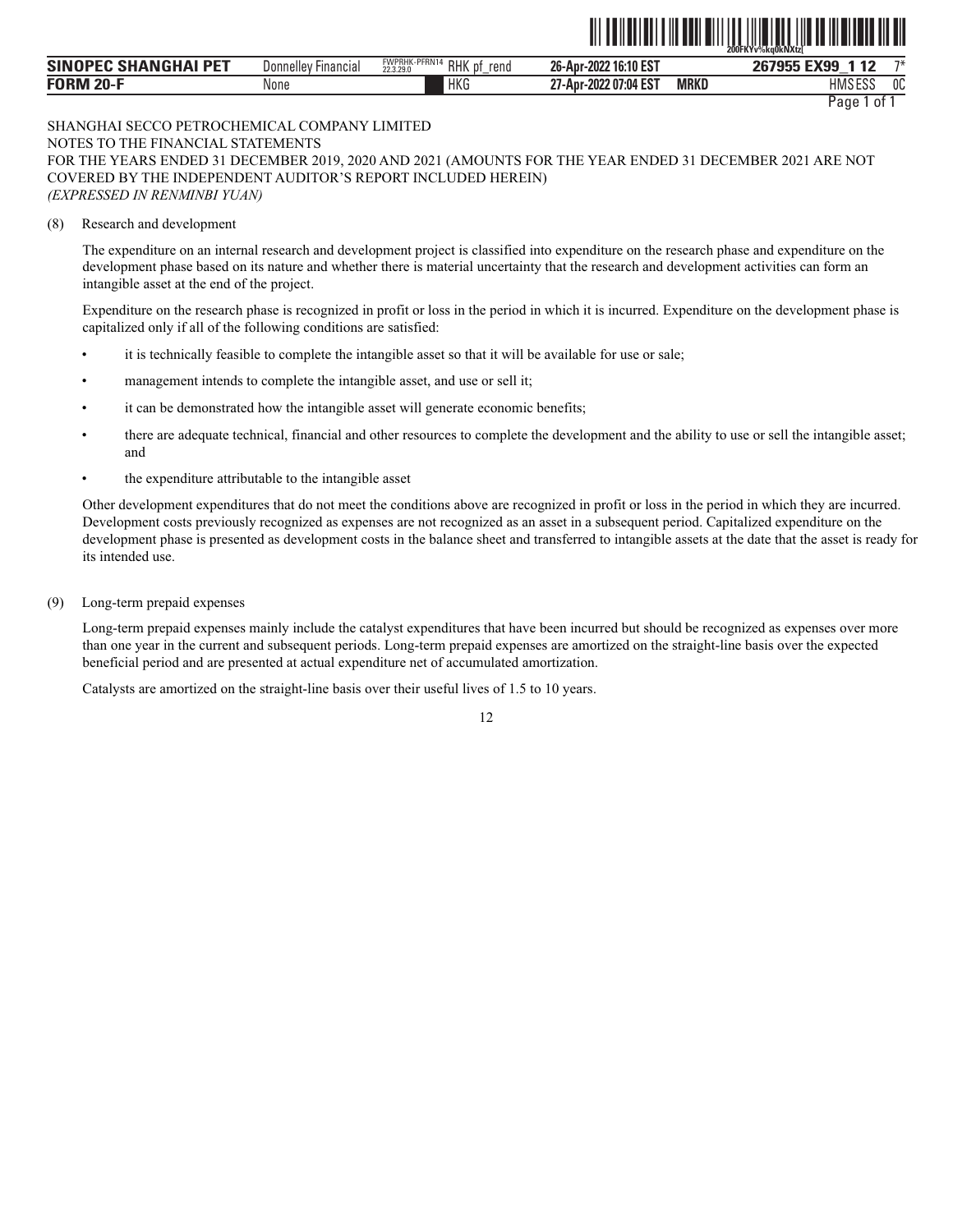|                             |                        |                                                  |                                |             | 200FKYv%ka0kRvcT3                 |     |
|-----------------------------|------------------------|--------------------------------------------------|--------------------------------|-------------|-----------------------------------|-----|
| <b>SINOPEC SHANGHAI PET</b> | Donnelley<br>-ınancıal | FWPRHK-PFRN14<br><b>RHK</b><br>rend<br>22.3.29.0 | 26-Apr-2022 16:10 EST          |             | <b>EX99</b><br>7955<br>∣ 13<br>ΖO | ∩-¥ |
| <b>FORM 20-F</b>            | None                   | HKG                                              | 1-2022 07:04 EST<br>$27$ -Apr- | <b>MRKD</b> | ЧMS<br>∟ບປ                        |     |

<u>oli taliariani tili aan milling lilla tali lingvard i tali lila tali an</u>

SHANGHAI SECCO PETROCHEMICAL COMPANY LIMITED NOTES TO THE FINANCIAL STATEMENTS FOR THE YEARS ENDED 31 DECEMBER 2019, 2020 AND 2021 (AMOUNTS FOR THE YEAR ENDED 31 DECEMBER 2021 ARE NOT COVERED BY THE INDEPENDENT AUDITOR'S REPORT INCLUDED HEREIN) *(EXPRESSED IN RENMINBI YUAN)*

#### (10) Financial instruments

Financial instruments include cash at bank and on hand, receivables, payables, paid-in capital and etc.

(a) Recognition and initial measurement of financial assets and financial liabilities

A financial asset or financial liability is recognized in the balance sheet when the Company becomes a party to the contractual provisions of a financial instrument.

A financial asset or financial liability is measured initially at fair value. For financial assets and financial liabilities at fair value through profit or loss, any related directly attributable transaction costs are charged to profit or loss; for other categories of financial assets and financial liabilities, any related directly attributable transaction costs are included in their initial costs. A trade receivable, without significant financing component or practical expedient applied for one year or less contracts, is initially measured at the transaction price in accordance with Note 3(16).

- (b) Classification and subsequent measurement of financial assets
	- (i) Classification of financial assets

The classification of financial assets is generally based on the business model in which a financial asset is managed and its contractual cash flow characteristics. On initial recognition, a financial asset is classified as measured at amortized cost, at fair value through other comprehensive income ("FVOCI"), or at fair value through profit or loss ("FVTPL").

Financial assets are not reclassified subsequent to their initial recognition unless the Company changes its business model for managing financial assets in which case all affected financial assets are reclassified on the first day of the first reporting period following the change in the business model.

A financial asset is measured at amortized cost if it meets both of the following conditions and is not designated as at FVTPL:

- it is held within a business model whose objective is to hold assets to collect contractual cash flows; and
- its contractual terms give rise on specified dates to cash flows that are solely payments of principal and interest on the principal amount outstanding.

A debt investment is measured at FVOCI if it meets both of the following conditions and is not designated as at FVTPL:

- it is held within a business model whose objective is achieved by both collecting contractual cash flows and selling financial assets; and
- its contractual terms give rise on specified dates to cash flows that are solely payments of principal and interest on the principal amount outstanding.

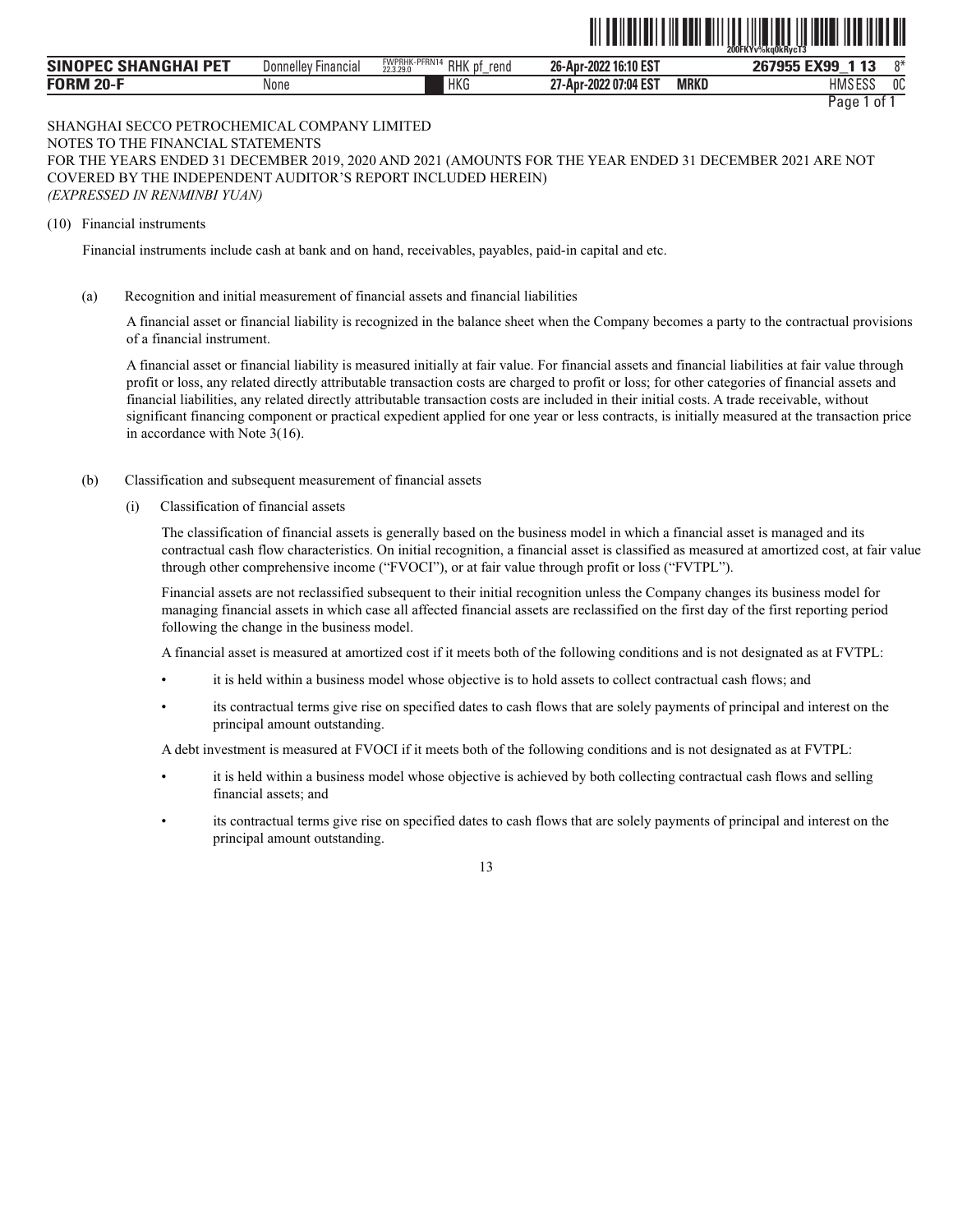|                             |                              |                                                         | ---------------------------- | 200FKYv%ka0kWmITS            |           |
|-----------------------------|------------------------------|---------------------------------------------------------|------------------------------|------------------------------|-----------|
| <b>SINOPEC SHANGHAI PET</b> | Donnellev<br><b>Financia</b> | <b>FWPRHK-PFRN14</b><br><b>RHK</b><br>rend<br>22.3.29.0 | 26-Apr-2022 16:10 EST        | <b>EX99</b><br>14<br>267955  | <b>TA</b> |
| <b>FORM 20-F</b>            | None                         | IUVC<br>nnu                                             | 27-Apr-2022 07:04 EST        | <b>HMSESS</b><br><b>MRKD</b> | OC        |

TITE TO IT OUT THE OWNER WHEN THE TITLE THE TIME IT ON A GIVE THE TIME IT OF T

SHANGHAI SECCO PETROCHEMICAL COMPANY LIMITED NOTES TO THE FINANCIAL STATEMENTS FOR THE YEARS ENDED 31 DECEMBER 2019, 2020 AND 2021 (AMOUNTS FOR THE YEAR ENDED 31 DECEMBER 2021 ARE NOT COVERED BY THE INDEPENDENT AUDITOR'S REPORT INCLUDED HEREIN) *(EXPRESSED IN RENMINBI YUAN)*

> On initial recognition of an equity investment that is not held for trading, the Company may irrevocably elect to present subsequent changes in the investment's fair value in other comprehensive income. This election is made on an investment-by-investment basis. The instrument meets the definition of equity from the perspective of the issuer.

All financial assets not classified as measured at amortized cost or FVOCI as described above are measured at FVTPL. On initial recognition, the Company may irrevocably designate a financial asset that otherwise meets the requirements to be measured at amortized cost or at FVOCI as at FVTPL if doing so eliminates or significantly reduces an accounting mismatch that would otherwise arise.

The business model refers to how the Company manages its financial assets in order to generate cash flows. That is, the Company's business model determines whether cash flows will result from collecting contractual cash flows, selling financial assets or both. The Company determines the business model for managing the financial assets according to the facts and based on the specific business objective for managing the financial assets determined by the Company's key management personnel.

In assessing whether the contractual cash flows are solely payments of principal and interest, the Company considers the contractual terms of the instrument. For the purposes of this assessment, 'principal' is defined as the fair value of the financial asset on initial recognition. 'Interest' is defined as consideration for the time value of money and for the credit risk associated with the principal amount outstanding during a particular period of time and for other basic lending risks and costs, as well as a profit margin. The Company also assesses whether the financial asset contains a contractual term that could change the timing or amount of contractual cash flows such that it would not meet this condition.

- (ii) Subsequent measurement of financial assets
	- Financial assets at FVTPL

These financial assets are subsequently measured at fair value. Net gains and losses, including any interest or dividend income, are recognized in profit or loss unless the financial assets are part of a hedging relationship.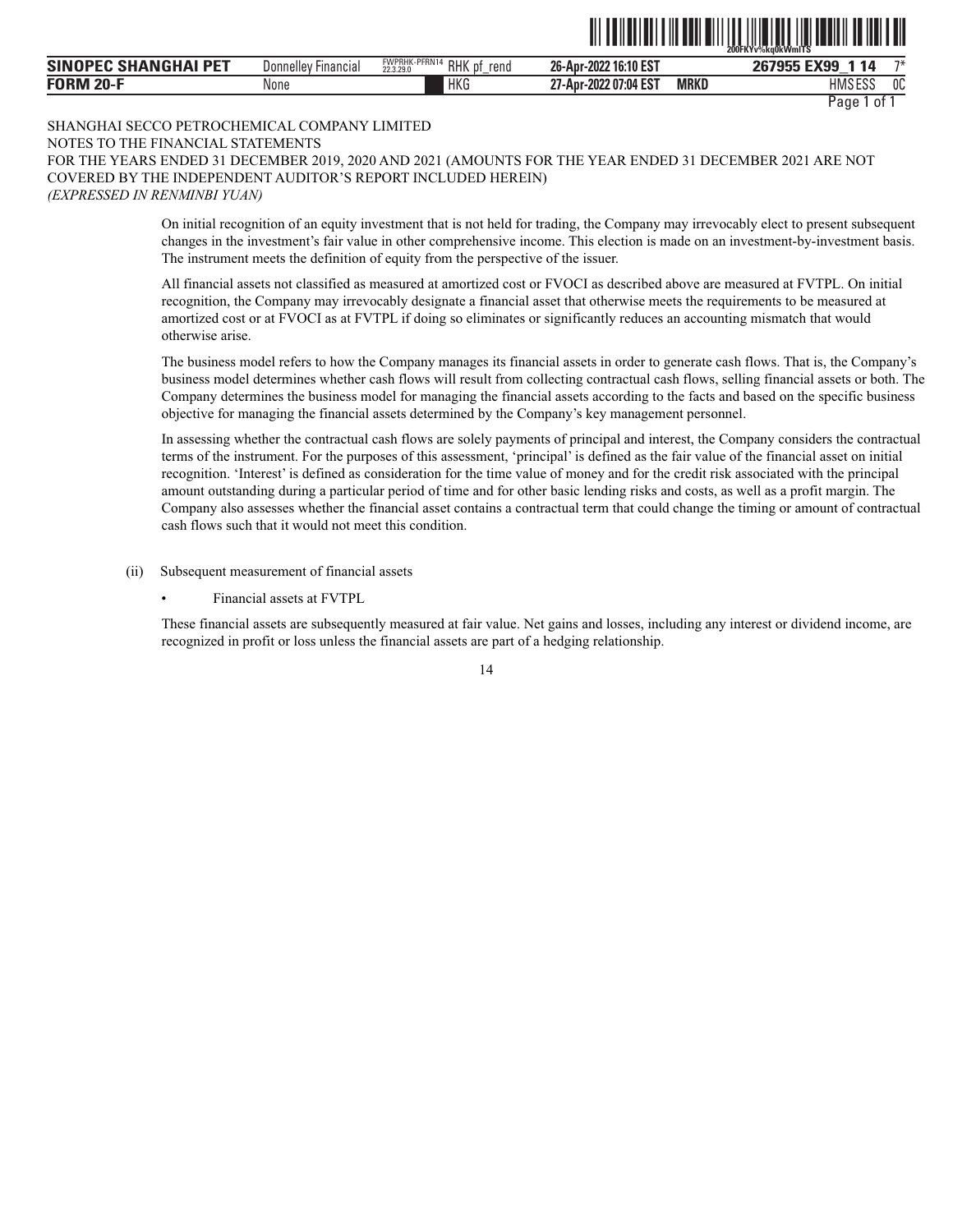|                      |                     |                                                |                       | 200FKYv%ka0k=8TzK         |
|----------------------|---------------------|------------------------------------------------|-----------------------|---------------------------|
| Sinopec Shanghai Pet | Donnelley Financial | FWPRHK-PFRN14<br>RHK pf rend<br>22.3.29.0<br>- | 26-Apr-2022 16:10 EST | $-1$<br>267955 EX99<br>15 |

TIT A BIT OF THE R OF BUILDING THE THE FULL OF A SERVE OF BUILDING OF BUILDING IN THE UNIT OF A BIT OF THE UNI

| <b>OINUFEU OFIANUFIAI FEI</b> | <b>DOILIELEV</b><br>' Filidiluldi | 22.3.29.0 | nпr<br>. UI<br><b>IGIIU</b> | ZU-ANI-ZUZZ 10.10 EJ 1 |             | LUIJJJ LAJJ<br>w |    |
|-------------------------------|-----------------------------------|-----------|-----------------------------|------------------------|-------------|------------------|----|
| <b>FORM 20-F</b>              | None                              |           | <b>HKG</b>                  | 27-Apr-2022 07:04 EST  | <b>MRKD</b> | <b>HMSESS</b>    | 0C |
|                               |                                   |           |                             |                        |             | 0t<br>Page       |    |

SHANGHAI SECCO PETROCHEMICAL COMPANY LIMITED NOTES TO THE FINANCIAL STATEMENTS FOR THE YEARS ENDED 31 DECEMBER 2019, 2020 AND 2021 (AMOUNTS FOR THE YEAR ENDED 31 DECEMBER 2021 ARE NOT COVERED BY THE INDEPENDENT AUDITOR'S REPORT INCLUDED HEREIN) *(EXPRESSED IN RENMINBI YUAN)*

• Financial assets at amortized cost

These assets are subsequently measured at amortized cost using the effective interest method. A gain or loss on a financial asset that is measured at amortized cost and is not part of a hedging relationship shall be recognized in profit or loss when the financial asset is derecognized, reclassified, through the amortization process or in order to recognize impairment gains or losses.

• Debt investments at FVOCI

These assets are subsequently measured at fair value. Interest income calculated using the effective interest method, impairment and foreign exchange gains and losses are recognized in profit or loss. Other net gains and losses are recognized in other comprehensive income. On derecognition, gains and losses accumulated in other comprehensive income are reclassified to profit or loss.

• Equity investments at FVOCI

These assets are subsequently measured at fair value. Dividends are recognized as income in profit or loss. Other net gains and losses are recognized in other comprehensive income. On derecognition, gains and losses accumulated in other comprehensive income are reclassified to undistributed profits.

(c) Classification and subsequent measurement of financial liabilities

Financial liabilities are classified as measured at FVTPL or amortized cost.

• Financial liabilities at FVTPL

A financial liability is classified as at FVTPL if it is classified as held-for-trading (including derivative financial liability) or it is designated as such on initial recognition.

Financial liabilities at FVTPL are subsequently measured at fair value and net gains and losses, including any interest expense, are recognized in profit or loss, unless the financial liabilities are part of a hedging relationship.

• Financial liabilities at amortized cost

These financial liabilities are subsequently measured at amortized cost using the effective interest method.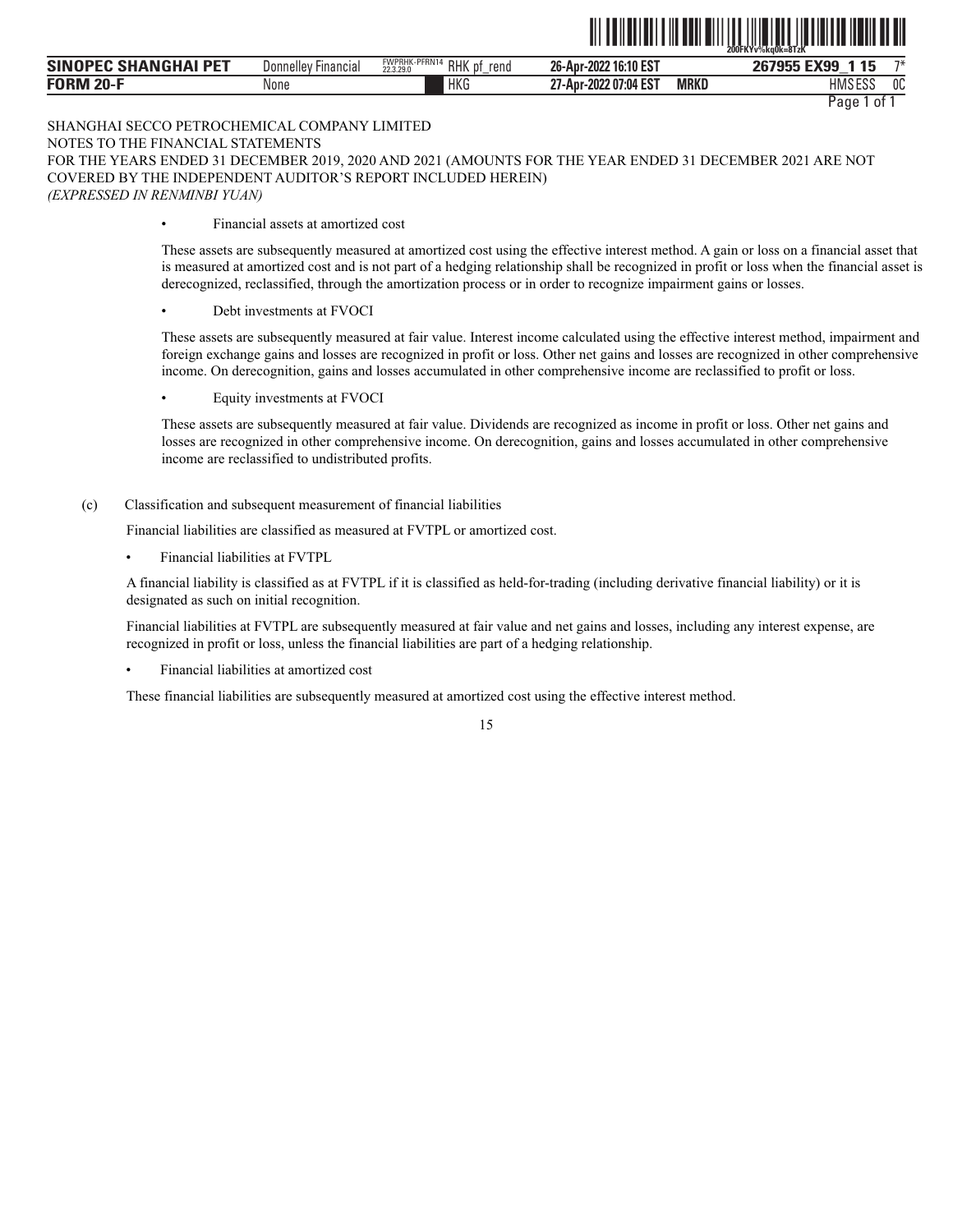|                                                 |                                      |                                                        |                                                | ` 200FKYv%ka0kdN\$TM       |    |
|-------------------------------------------------|--------------------------------------|--------------------------------------------------------|------------------------------------------------|----------------------------|----|
| . CHANCL.<br><b>PET</b><br><b>SINOPI</b><br>ми. | <b>Donnelley</b><br><b>Hinancial</b> | <b>FWPRHK-PFRN1</b><br><b>RHK</b><br>rend<br>22.3.29.0 | 26-Apr-2022 16:10 EST                          | $\overline{a}$<br>16<br>∠b |    |
| <b>FORM 20-1</b>                                | None                                 | <b>HKG</b>                                             | <b>MRKD</b><br>27-Apr-2022 07:04 EST<br>$\sim$ | <b>HMSESS</b>              | OC |

ˆ200FKYv%kq0kdN\$TMŠ **200FKYv%kq0kdN\$TM**

SHANGHAI SECCO PETROCHEMICAL COMPANY LIMITED NOTES TO THE FINANCIAL STATEMENTS FOR THE YEARS ENDED 31 DECEMBER 2019, 2020 AND 2021 (AMOUNTS FOR THE YEAR ENDED 31 DECEMBER 2021 ARE NOT COVERED BY THE INDEPENDENT AUDITOR'S REPORT INCLUDED HEREIN) *(EXPRESSED IN RENMINBI YUAN)*

### (d) Offsetting

Financial assets and financial liabilities are generally presented separately in the balance sheet, and are not offset. However, a financial asset and a financial liability are offset and the net amount is presented in the balance sheet when both of the following conditions are satisfied:

- the Company currently has a legally enforceable right to set off the recognized amounts;
- the Company intends either to settle on a net basis, or to realize the financial asset and settle the financial liability simultaneously.

## (e) Derecognition of financial assets and financial liabilities

Financial asset is derecognized when one of the following conditions is met:

- the Company's contractual rights to the cash flows from the financial asset expire;
- the financial asset has been transferred and the Company transfers substantially all of the risks and rewards of ownership of the financial asset; or
- the financial asset has been transferred, although the Company neither transfers nor retains substantially all of the risks and rewards of ownership of the financial asset, it does not retain control over the transferred asset.

Where a transfer of a financial asset in its entirety meets the criteria for derecognition, the difference between the two amounts below is recognized in profit or loss:

- the carrying amount of the financial asset transferred measured at the date of derecognition;
- the sum of the consideration received from the transfer and, when the transferred financial asset is a debt investment at FVOCI, any cumulative gain or loss that has been recognized directly in other comprehensive income for the part derecognized.

The Company derecognizes a financial liability (or part of it) only when its contractual obligation (or part of it) is extinguished.

(f) Equity instrument

The consideration received from the issuance of equity instruments net of transaction costs is recognized in shareholders' equity. Consideration and transaction costs paid by the Company for repurchasing self-issued equity instruments are deducted from shareholders' equity.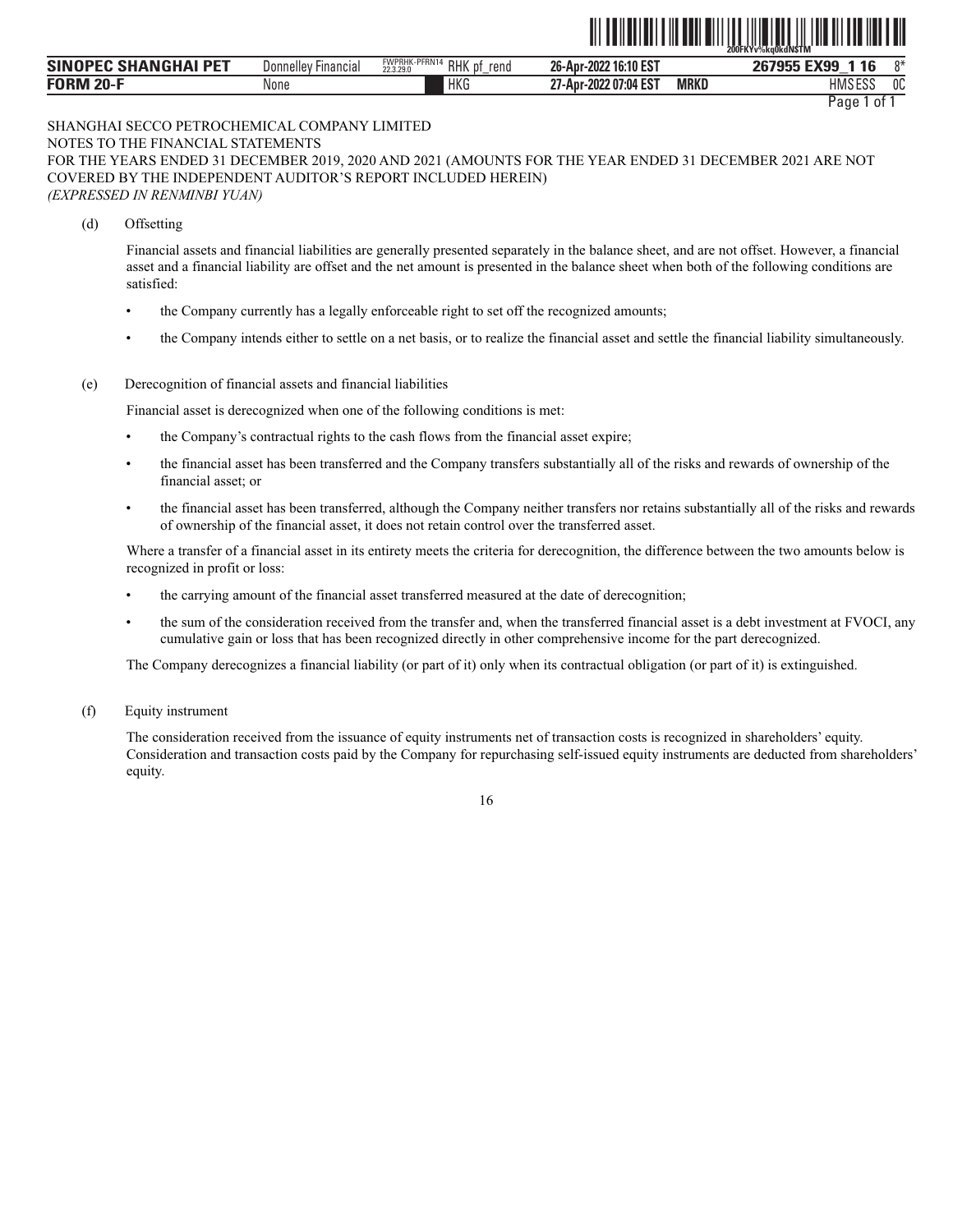|                      |                               |                                              |                       | <u>I IIII IIIII IIII III III III IIIII III III</u><br>200FKYv%kq0kgqlz |
|----------------------|-------------------------------|----------------------------------------------|-----------------------|------------------------------------------------------------------------|
| Sinopec Shanghai Pet | <b>Donnelley</b><br>Financial | FWPRHK-PFRN14<br>RHK pf<br>rend<br>22.3.29.0 | 26-Apr-2022 16:10 EST | 7 <sup>4</sup><br>267955 EX99                                          |

<u>oli od lidelali oli doli dililed illidi od oli lideli od lide dil</u>

|                  |      | 22.3.23.0  |                                     | -----------                  |    |
|------------------|------|------------|-------------------------------------|------------------------------|----|
| <b>FORM 20-F</b> | None | <b>HKG</b> | -2022 07:04 EST<br>nπ.<br>$2$ -Apr- | <b>MRKD</b><br><b>HMSESS</b> | 0C |
|                  |      |            |                                     | 0t<br>Page                   |    |

SHANGHAI SECCO PETROCHEMICAL COMPANY LIMITED NOTES TO THE FINANCIAL STATEMENTS FOR THE YEARS ENDED 31 DECEMBER 2019, 2020 AND 2021 (AMOUNTS FOR THE YEAR ENDED 31 DECEMBER 2021 ARE NOT COVERED BY THE INDEPENDENT AUDITOR'S REPORT INCLUDED HEREIN) *(EXPRESSED IN RENMINBI YUAN)*

### (11) Impairment of assets

Except for impairment of assets set out in Notes 3(3) and (15), impairment of assets is accounted for using the following principles:

## (a) Impairment of financial instruments

The Company recognizes loss allowances for expected credit loss (ECL) on:

- financial assets measured at amortized cost;
- debt investments measured at FVOCI.

#### *Measurement of ECLs*

ECLs are a probability-weighted estimate of credit losses. Credit losses are measured as the present value of all cash shortfalls (i.e. the difference between the cash flows due to the entity in accordance with the contract and the cash flows that the Company expects to receive).

The maximum period considered when estimating ECLs is the maximum contractual period (including extension options) over which the Company is exposed to credit risk.

Lifetime ECLs are the ECLs that result from all possible default events over the expected life of a financial instrument.

12-month ECLs are the portion of ECLs that result from default events that are possible within the 12 months after the balance sheet date (or a shorter period if the expected life of the instrument is less than 12 months).

Loss allowances for trade receivables are always measured at an amount equal to lifetime ECL. ECLs on these financial assets are estimated using a provision matrix based on the Company's historical credit loss experience, adjusted for factors that are specific to the debtors and an assessment of both the current and forecast general economic conditions at the balance sheet date.

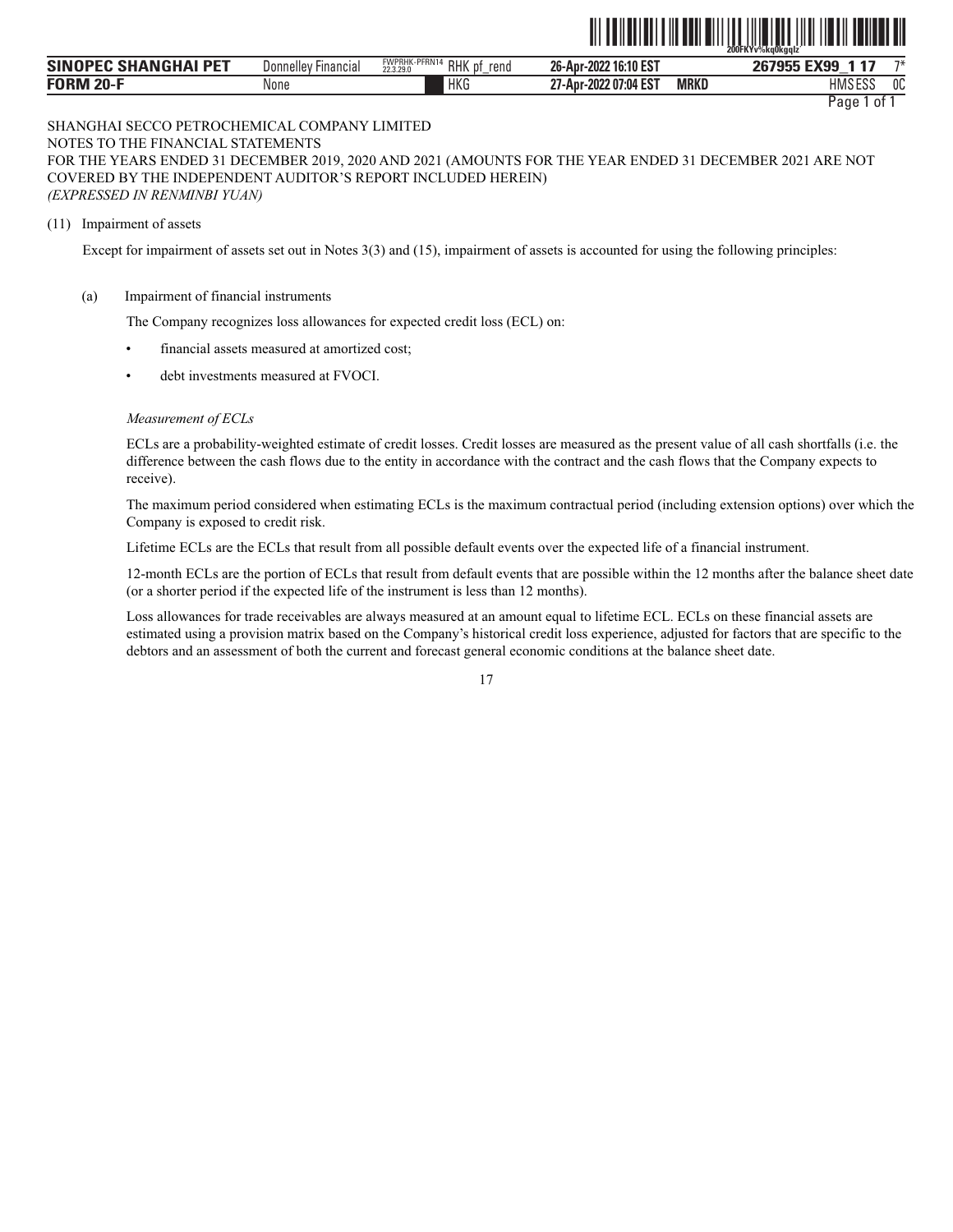|                            |                               |                                                        | ----------------------------            |             | <br>-----<br>.<br>200FKYv%ka0kkDVT9 |          |
|----------------------------|-------------------------------|--------------------------------------------------------|-----------------------------------------|-------------|-------------------------------------|----------|
| <b>IDET</b><br><b>SINO</b> | Donnelley<br><b>Hinancial</b> | <b>FWPRHK-PFRN14</b><br>RHK<br>rend<br>DT<br>22.3.29.0 | -2022 16:10 EST<br>26-Apr               |             | ⊏YQQ<br>- 10<br>$-$                 |          |
| <b>FORM</b><br>120-F       | None                          | <b>HKG</b>                                             | 207:04 EST<br>-2027<br>. . - Apr<br>- 1 | <b>MRKD</b> | <b>IIMO FOO</b><br>MMY F99          | n۵<br>บบ |

<u>oli od iloti oli oli oddi oli i lot ili oli oli ili ili i do lot i di oli oli </u>

# SHANGHAI SECCO PETROCHEMICAL COMPANY LIMITED NOTES TO THE FINANCIAL STATEMENTS FOR THE YEARS ENDED 31 DECEMBER 2019, 2020 AND 2021 (AMOUNTS FOR THE YEAR ENDED 31 DECEMBER 2021 ARE NOT COVERED BY THE INDEPENDENT AUDITOR'S REPORT INCLUDED HEREIN) *(EXPRESSED IN RENMINBI YUAN)*

Except for trade receivables, the Company measures loss allowance at an amount equal to 12-month ECL for the following financial instruments, and at an amount equal to lifetime ECL for all other financial instruments.

- If the financial instrument is determined to have low credit risk at the balance sheet date;
- If the credit risk on a financial instrument has not increased significantly since initial recognition.

# *Financial instruments that have low credit risk*

The credit risk on a financial instrument is considered low if the financial instrument has a low risk of default, the borrower has a strong capacity to meet its contractual cash flow obligations in the near term and adverse changes in economic and business conditions in the longer term may, but will not necessarily, reduce the ability of the borrower to fulfil its contractual cash flow obligations.

# *Significant increases in credit risk*

In assessing whether the credit risk of a financial instrument has increased significantly since initial recognition, the Company compares the risk of default occurring on the financial instrument assessed at the balance sheet date with that assessed at the date of initial recognition.

When determining whether the credit risk of a financial asset has increased significantly since initial recognition and when estimating ECL, the Company considers reasonable and supportable information that is relevant and available without undue cost or effort, including forward-looking information. In particular, the following information is taken into account:

- failure to make payments of principal or interest on their contractually due dates;
- an actual or expected significant deterioration in a financial instrument's external or internal credit rating (if available);
- an actual or expected significant deterioration in the operating results of the debtor; and;
- existing or forecast changes in the technological, market, economic or legal environment that have a significant adverse effect on the debtor's ability to meet its obligation to the Company.

Depending on the nature of the financial instruments, the assessment of a significant increase in credit risk is performed on either an individual basis or a collective basis. When the assessment is performed on a collective basis, the financial instruments are grouped based on shared credit risk characteristics, such as past due status and credit risk ratings.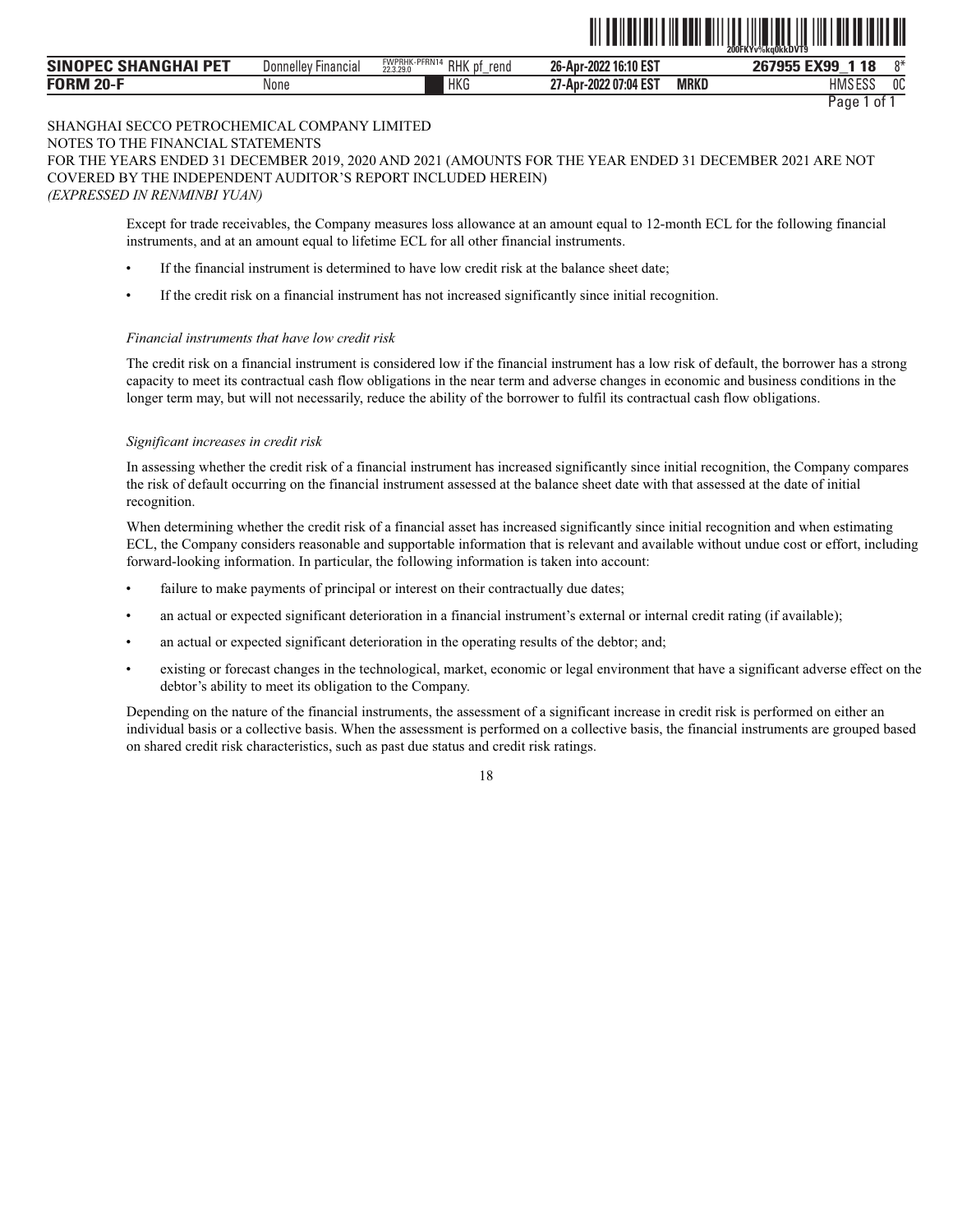|                     |                                                |                       | 200FKYv%ka0knHoTs       |
|---------------------|------------------------------------------------|-----------------------|-------------------------|
| Donnelley Financial | FWPRHK-PFRN14 RHK pf<br>rend<br>22.3.29.0<br>_ | 26-Apr-2022 16:10 EST | 267955 EX99 119<br>$0*$ |

TIT THILLIELLE III HEIL MILLIEL III HEIL III III HEIL HEIL HEIL

| <b>DINUELL ORANUM FEI</b> | <b>DOILIELEV</b><br><b>Filidii</b> uidi | 22.3.29.0 | TIFIN D.<br><b>I</b> Alla | LU-ANI-LULL IU.IU EJI                 |             | LUIJJJ LAJJ<br>- 15 |               |
|---------------------------|-----------------------------------------|-----------|---------------------------|---------------------------------------|-------------|---------------------|---------------|
| <b>FORM 20-F</b>          | None                                    |           | <b>HKG</b>                | -2022 07:04 EST<br>$\sim$<br>∠7-Apr-" | <b>MRKD</b> | <b>HMSESS</b>       | $\sim$<br>็บเ |
|                           |                                         |           |                           |                                       |             | 0t<br>Page          |               |

# SHANGHAI SECCO PETROCHEMICAL COMPANY LIMITED NOTES TO THE FINANCIAL STATEMENTS FOR THE YEARS ENDED 31 DECEMBER 2019, 2020 AND 2021 (AMOUNTS FOR THE YEAR ENDED 31 DECEMBER 2021 ARE NOT COVERED BY THE INDEPENDENT AUDITOR'S REPORT INCLUDED HEREIN) *(EXPRESSED IN RENMINBI YUAN)*

The Company assumes that the credit risk on a financial asset has increased significantly if it is more than 30 days past due.

The Company considers a financial asset to be in default when:

- the borrower is unlikely to pay its credit obligations to the Company in full, without recourse by the Company to actions such as realizing security (if any is held); or
- the financial asset is more than 90 days past due.

### *Credit-impaired financial assets*

**SINOPEC SHANGHAI P** 

At each balance sheet date, the Company assesses whether financial assets carried at amortized cost and debt investments at FVOCI are credit-impaired. A financial asset is 'credit-impaired' when one or more events that have a detrimental impact on the estimated future cash flows of the financial asset have occurred. Evidence that a financial asset is credit-impaired includes the following observable data:

- significant financial difficulty of the borrower or issuer;
- a breach of contract, such as a default in interest or principal payments;
- for economic or contractual reasons relating to the borrower's financial difficulty, the Company having granted to the borrower a concession that would not otherwise consider;
- it is probable that the borrower will enter bankruptcy or other financial reorganization; or
- the disappearance of an active market for that financial asset because of financial difficulties.

#### *Presentation of allowance for ECL*

ECLs are remeasured at each balance sheet date to reflect changes in the financial instrument's credit risk since initial recognition. Any change in the ECL amount is recognized as an impairment gain or loss in profit or loss. The Company recognizes an impairment gain or loss for all financial instruments with a corresponding adjustment to their carrying amount through a loss allowance account, except for debt investments that are measured at FVOCI, for which the loss allowance is recognized in other comprehensive income.

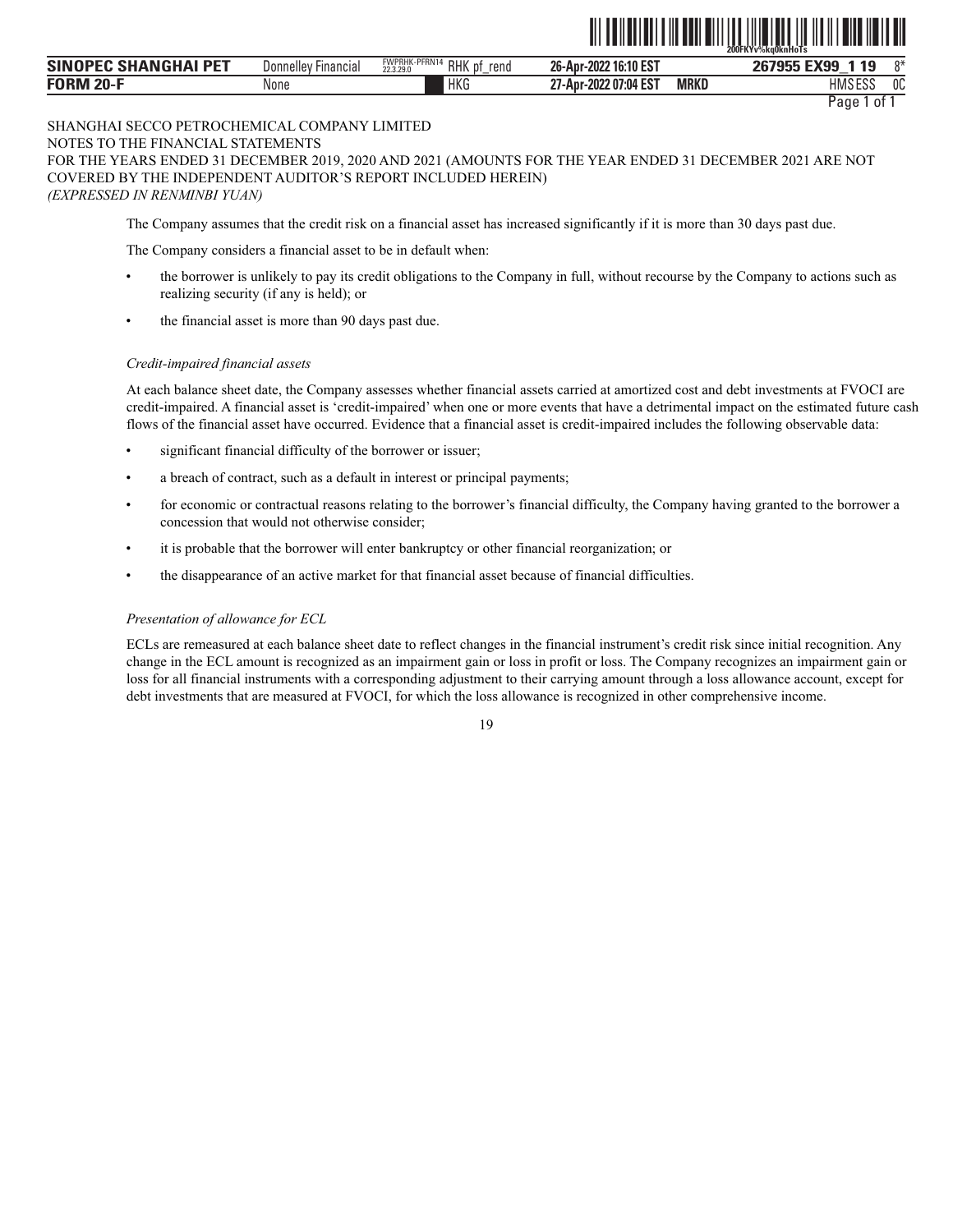|                               |                        |                                                  | - ------. - ---- ---     | 200FKYv%ka0kpcFTn            |      |
|-------------------------------|------------------------|--------------------------------------------------|--------------------------|------------------------------|------|
| <b>SHANGHAI PFT</b><br>SINOPE | Financial<br>Donnellev | FWPRHK-PFRN14<br><b>RHK</b><br>rend<br>22.3.29.0 | 26-Apr-2022 16:10 EST    | 20<br>-<br>--                | $0*$ |
| FORM<br>$20-$                 | None                   | <b>HKG</b>                                       | 207:04 EST<br>7-Apr-2022 | <b>HMSESS</b><br><b>MRKD</b> | 0C   |

ˆ200FKYv%kq0kpcFTnŠ

SHANGHAI SECCO PETROCHEMICAL COMPANY LIMITED NOTES TO THE FINANCIAL STATEMENTS FOR THE YEARS ENDED 31 DECEMBER 2019, 2020 AND 2021 (AMOUNTS FOR THE YEAR ENDED 31 DECEMBER 2021 ARE NOT COVERED BY THE INDEPENDENT AUDITOR'S REPORT INCLUDED HEREIN) *(EXPRESSED IN RENMINBI YUAN)*

#### *Write-off*

The gross carrying amount of a financial asset is written off (either partially or in full) to the extent that there is no realistic prospect of recovery. A write-off constitutes a derecognition event. This is generally the case when the Company determines that the debtor does not have assets or sources of income that could generate sufficient cash flows to repay the amounts subject to the write-off. However, financial assets that are written off could still be subject to enforcement activities in order to comply with the Company's procedures for recovery of amounts due.

Subsequent recoveries of an asset that was previously written off are recognized as a reversal of impairment in profit or loss in the period in which the recovery occurs.

(b) Impairment of other assets

The carrying amounts of the following assets are reviewed at each balance sheet date based on internal and external sources of information to determine whether there is any indication of impairment:

- fixed assets
- construction in progress
- right-of-use assets
- intangible assets
- long-term prepaid expenses.

If any indication exists, the recoverable amount of the asset is estimated.

An asset group is composed of assets directly related to cash generation and is the smallest identifiable group of assets that generates cash inflows that are largely independent of the cash inflows from other assets or asset groups.

The recoverable amount of an asset (or asset group, set of asset groups) is the higher of its fair value (see Note 3(12)) less costs to sell and its present value of expected future cash flows.

The present value of expected future cash flows of an asset is determined by discounting the future cash flows, estimated to be derived from continuing use of the asset and from its ultimate disposal, to their present value using an appropriate pre-tax discount rate.

An asset impairment loss is recognized in profit or loss when the recoverable amount of an asset is less than its carrying amount. A provision for impairment of the asset is recognized accordingly. Asset impairment losses related to an asset group or a set of asset groups are to reduce the carrying amount of the other assets in the asset group or set of asset groups on a pro rata basis. However, such allocation would not reduce the carrying amount of an asset below the highest of its fair value less costs to sell (if measurable), its present value of expected future cash flows (if determinable) and zero.

Once an asset impairment loss is recognized, it is not reversed in a subsequent period.

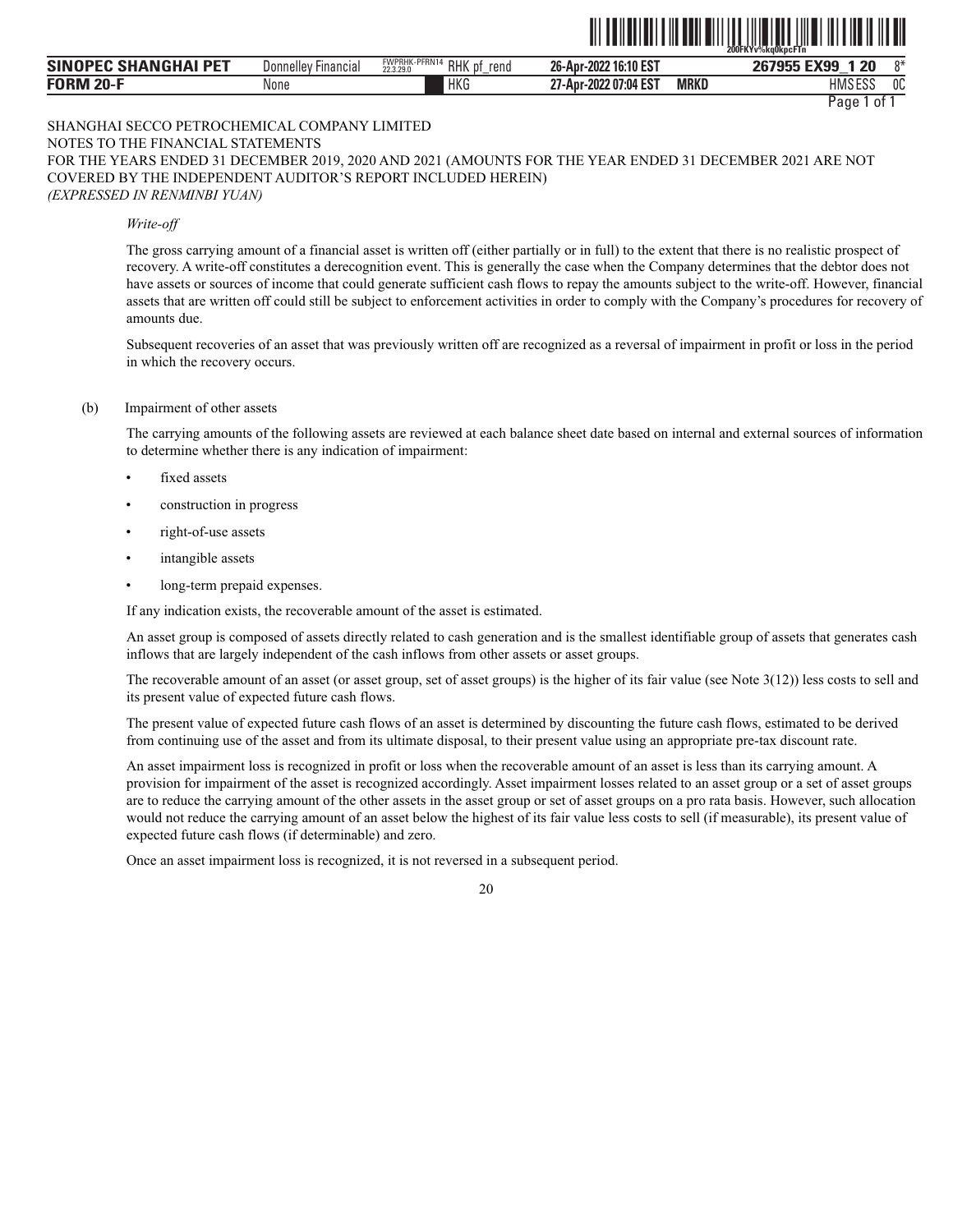|                      |                     |                                             |                       |             | ,,,,,,,,,,,,,,,,,,,,,,,<br>`200FKYv%ka0i=2vzM |    |
|----------------------|---------------------|---------------------------------------------|-----------------------|-------------|-----------------------------------------------|----|
| Sinopec Shanghai Pet | Donnelley Financial | FWPRHK-PFRN06<br>RHK p<br>rend<br>22.3.29.0 | 26-Apr-2022 16:09 EST |             | 267955 EX99                                   | Ω¥ |
| <b>FORM 20-F</b>     | None                | HKG                                         | 27-Apr-2022 07:04 EST | <b>MRKD</b> | HIVID EDL                                     | OC |

ˆ200FKYv%kq0j=2vzMŠ

# SHANGHAI SECCO PETROCHEMICAL COMPANY LIMITED NOTES TO THE FINANCIAL STATEMENTS FOR THE YEARS ENDED 31 DECEMBER 2019, 2020 AND 2021 (AMOUNTS FOR THE YEAR ENDED 31 DECEMBER 2021 ARE NOT COVERED BY THE INDEPENDENT AUDITOR'S REPORT INCLUDED HEREIN) *(EXPRESSED IN RENMINBI YUAN)*

#### (12) Fair value measurement

Unless otherwise specified, the Company measures fair value as follows:

Fair value is the price that would be received to sell an asset or paid to transfer a liability in an orderly transaction between market participants at the measurement date.

When measuring fair value, the Company takes into account the characteristics of the particular asset or liability (including the condition and location of the asset and restrictions, if any, on the sale or use of the asset) that market participants would consider when pricing the asset or liability at the measurement date, and uses valuation techniques that are appropriate in the circumstances and for which sufficient data and other information are available to measure fair value. Valuation techniques mainly include the market approach, the income approach and the cost approach.

## (13) Employee benefits

Employee benefits refer to all forms of consideration or compensation given by the Company in exchange for service rendered by employees or for termination of employment relationship, which include short-term employee benefits, post-employment benefits, termination benefits and other long-term employee benefits.

### (a) Short-term employee benefits

Short-term employee benefits include employee wages or salaries, bonus, allowances and subsidies, staff welfare, premiums or contributions on medical insurance, work injury insurance and maternity insurance, housing funds, union running costs and employee education costs. The short term employee benefits actually occurred are recognized as a liability in the accounting period in which the service is rendered by the employees, with a corresponding charge to the profit or loss for the current period or the cost of relevant assets. Non-monetary benefits are measured at fair value.

# (b) Post-employment benefits

The Company classifies post-employment benefit plans as either defined contribution plans or defined benefit plans. Defined contribution plans are post-employment benefit plans under which the Company pays fixed contributions into a separate fund and will have no obligation to pay further contributions; and defined benefit plans are post-employment benefit plans other than defined contribution plans. During the reporting period, the Company's post-employment benefits mainly include the premiums or contributions on basic pensions and unemployment insurance, both of which belong to defined contribution plans.

### Basic pensions

The Company's employees participate in the basic pension plan set up and administered by local authorities of Ministry of Human Resource and Social Security. Monthly payments of premiums on the basic pensions are calculated according to prescribed bases and percentages by relevant local authorities. When employees retire, the relevant local authorities are obliged to pay the basic pensions to them. The amounts based on the above calculations are recognized as liabilities in the accounting period in which the service has been rendered by the employees, with a corresponding charge to the profit or loss for the current period or the cost of relevant assets.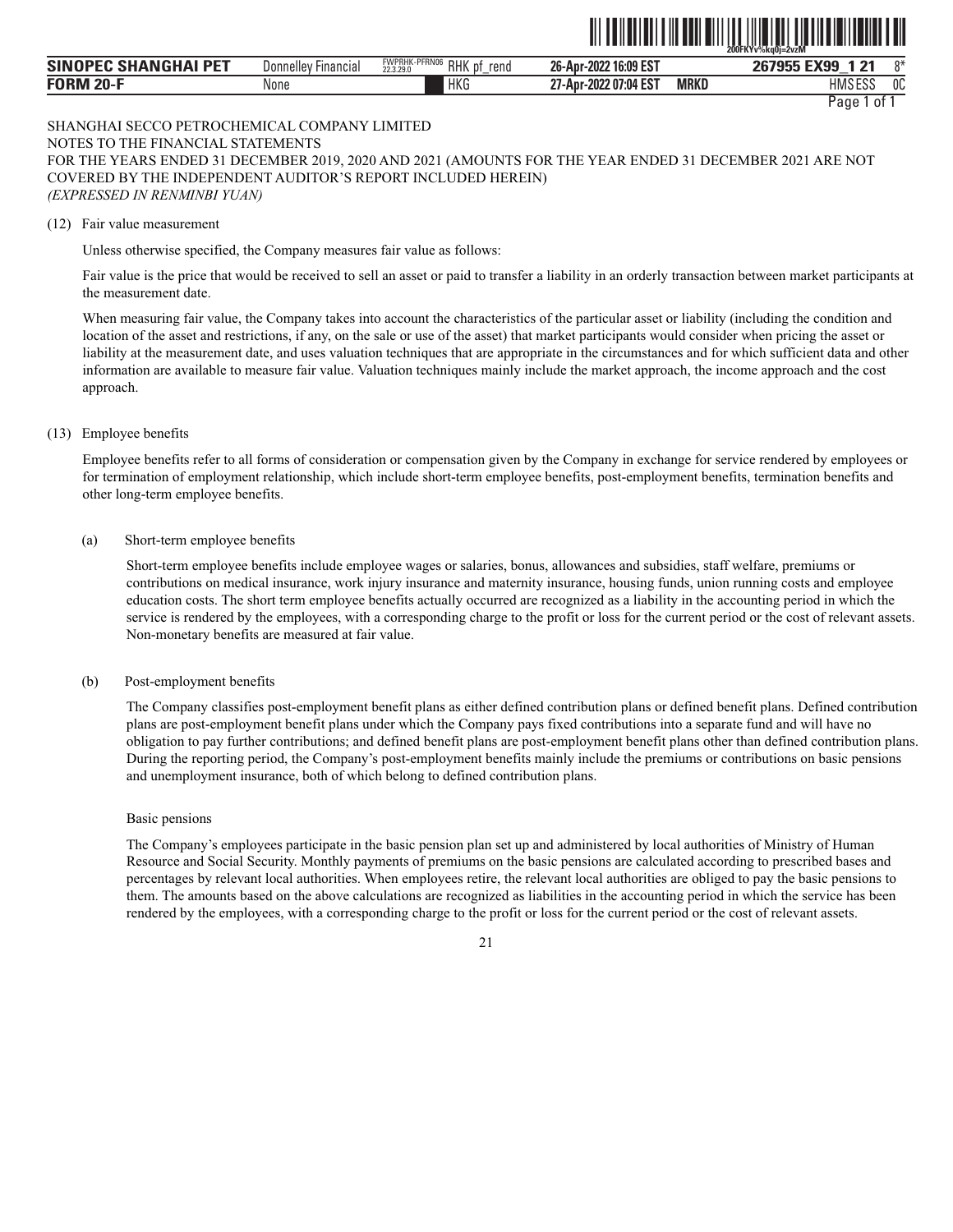|                     |                                              |                       | I TENTETI EDI ENE EDI ENTITLE <u>internet turi meter i per</u><br>200FKYv%ka0iaD5T& |
|---------------------|----------------------------------------------|-----------------------|-------------------------------------------------------------------------------------|
| Donnelley Financial | FWPRHK-PFRN06<br>RHK<br>rand<br>nt<br>000000 | 26-Anr-2022 16:09 FST | 267955 FX99                                                                         |

TA OF A MARIA POLITICA DIA MARIA POLITICA DIA ANGLE DIA ANGLE DIA ANGLE DIA ANGLE DIA ANGLE DIA ANGLE DIA ANG

| <b>JOPEC SHANGHAI PET</b><br><b>SIN</b> | <b>Financial</b><br><b>Jonnellev</b> | -PFRN06<br><b>FWPRHK</b><br><b>RHK</b><br>rend<br>DÎ<br>22.3.29.0 | 26-Apr-2022 16:09 EST |             | $7*$<br>267955 EX99<br>$\sim$ |
|-----------------------------------------|--------------------------------------|-------------------------------------------------------------------|-----------------------|-------------|-------------------------------|
| <b>FORM 20-F</b>                        | None                                 | <b>HKG</b>                                                        | 27-Apr-2022 07:04 EST | <b>MRKD</b> | <b>HMSESS</b><br>0C           |
|                                         |                                      |                                                                   |                       |             | -ot<br>Page                   |

SHANGHAI SECCO PETROCHEMICAL COMPANY LIMITED NOTES TO THE FINANCIAL STATEMENTS FOR THE YEARS ENDED 31 DECEMBER 2019, 2020 AND 2021 (AMOUNTS FOR THE YEAR ENDED 31 DECEMBER 2021 ARE NOT COVERED BY THE INDEPENDENT AUDITOR'S REPORT INCLUDED HEREIN) *(EXPRESSED IN RENMINBI YUAN)*

#### (c) Termination benefits

The Company provides compensation for terminating the employment relationship with employees before the end of the employment contracts or as an offer to encourage employees to accept voluntary redundancy before the end of the employment contracts. The Company recognizes a liability arising from compensation for termination of the employment relationship with employees, with a corresponding charge to profit or loss for the current period at the earlier of the following dates: 1) when the Company cannot unilaterally withdraw an employment termination plan or a curtailment proposal; 2) when the Company recognizes costs or expenses for a restructuring that involves the payment of termination benefits.

The termination benefits expected to be settled within one year since the balance sheet date are classified as current liabilities.

#### (14) Provisions

Provisions for product warranties and onerous contracts, are recognized when the Company has a present obligation, it is probable that an outflow of economic benefits will be required to settle the obligation, and the amount of the obligation can be measured reliably.

A provision is initially measured at the best estimate of the expenditure required to settle the related present obligation. Factors surrounding a contingency, such as the risks, uncertainties and the time value of money, are taken into account as a whole in reaching the best estimate of a provision. Where the effect of the time value of money is material, the best estimate is determined by discounting the related future cash outflows. The increase in the discounted amount of the provision arising from passage of time is recognized as interest expense.

The carrying amount of provisions is reviewed at each balance sheet date and adjusted to reflect the current best estimate.

The provisions expected to be settled within one year since the balance sheet date are classified as current liabilities.

(15) Income tax

Current tax and deferred tax are recognized in profit or loss.

Current tax is the expected tax payable calculated at the applicable tax rate on taxable income for the year, plus any adjustment to tax payable in respect of previous years.

At the balance sheet date, current tax assets and liabilities are offset only if the Company has a legally enforceable right to set them off and also intends either to settle on a net basis or to realise the asset and settle the liability simultaneously.

Deferred tax assets and liabilities arise from deductible and taxable temporary differences respectively, being the differences between the carrying amounts of assets and liabilities for financial reporting purposes and their tax bases, which include the deductible tax losses and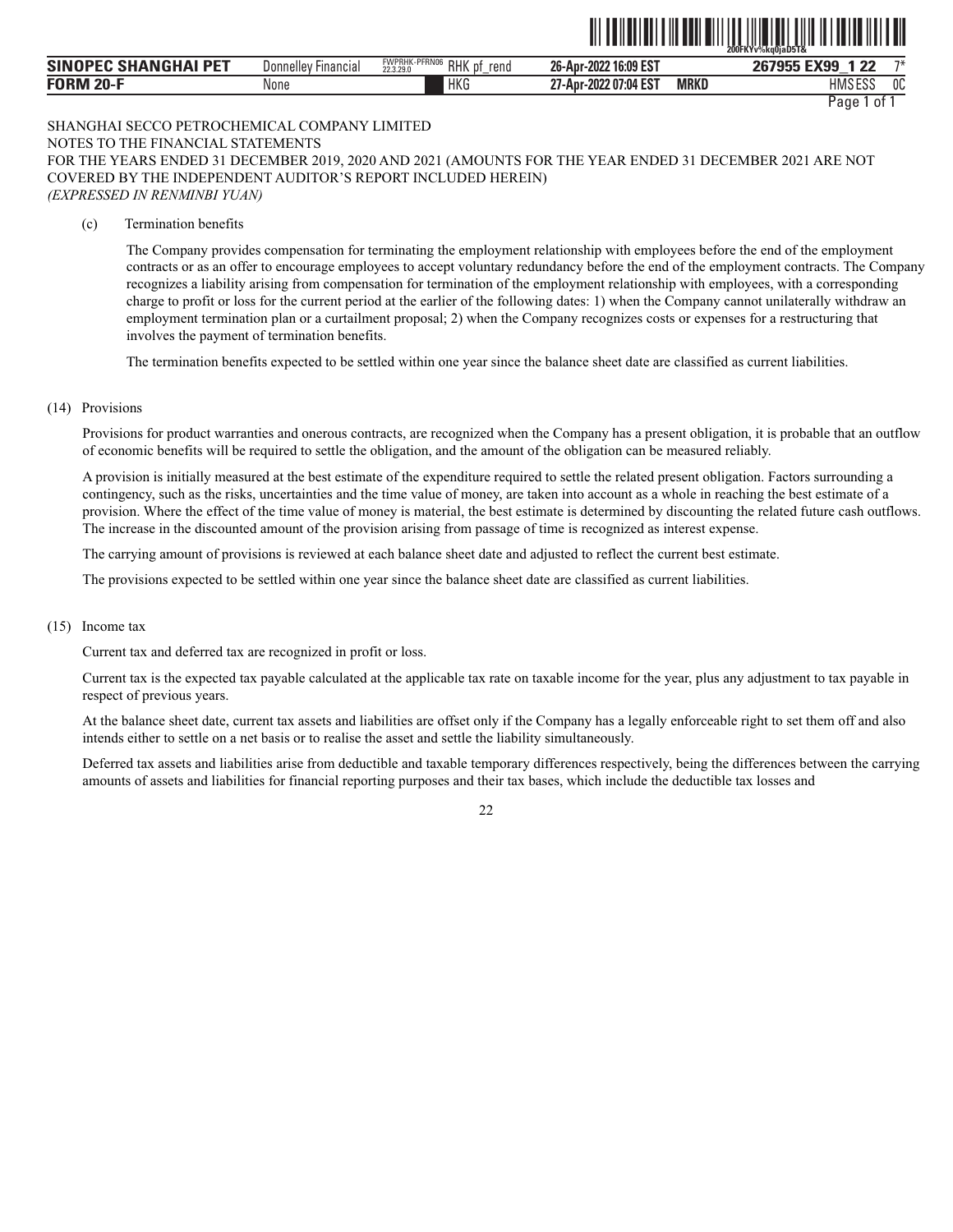|                      |                                 |                                              | Ш<br>,,,,,,,,,,,,,,,,,,, |             | 200FKYv%ka0ibPNzE                |    |  |
|----------------------|---------------------------------|----------------------------------------------|--------------------------|-------------|----------------------------------|----|--|
| Sinopec Shanghai Pet | ∵ Financia.<br><b>Donnelley</b> | FWPRHK-PFRN06<br>RHK p.<br>rend<br>22.3.29.0 | 26-Apr-2022 16:09 EST    |             | <b>EX99</b><br>267955<br>ີ<br>∠J | 一半 |  |
| <b>FORM 20-F</b>     | None                            | <b>HKG</b>                                   | 27-Apr-2022 07:04 EST    | <b>MRKD</b> | <b>HMSESS</b>                    | 0C |  |

| ! 07:04 EST | MKKD |  |
|-------------|------|--|
|             |      |  |
|             |      |  |

TIT TE ITELEFIZIT E ITE EEN EITT TE IT IT ITELEFIZIT EEN FREGI EN EEN

Page 1 of 1

SHANGHAI SECCO PETROCHEMICAL COMPANY LIMITED NOTES TO THE FINANCIAL STATEMENTS FOR THE YEARS ENDED 31 DECEMBER 2019, 2020 AND 2021 (AMOUNTS FOR THE YEAR ENDED 31 DECEMBER 2021 ARE NOT COVERED BY THE INDEPENDENT AUDITOR'S REPORT INCLUDED HEREIN) *(EXPRESSED IN RENMINBI YUAN)*

tax credits carried forward to subsequent periods. Deferred tax assets are recognized to the extent that it is probable that future taxable profits will be available against which deductible temporary differences can be utilized.

At the balance sheet date, deferred tax is measured based on the tax consequences that would follow from the expected manner of recovery or settlement of the carrying amount of the assets and liabilities, using tax rates enacted at the balance sheet date that are expected to be applied in the period when the asset is recovered or the liability is settled.

The carrying amount of a deferred tax asset is reviewed at each balance sheet date, and is reduced to the extent that it is no longer probable that the related tax benefits will be utilized. Such reduction is reversed to the extent that it becomes probable that sufficient taxable profits will be available.

At the balance sheet date, deferred tax assets and liabilities are offset if all of the following conditions are met:

- the taxable entity has a legally enforceable right to offset current tax liabilities and assets, and
- they relate to income taxes levied by the same tax authority on either:

- the same taxable entity; or
- different taxable entities which intend either to settle the current tax liabilities and assets on a net basis, or to realise the assets and settle the liabilities simultaneously, in each future period in which significant amounts of deferred tax liabilities or assets are expected to be settled or recovered.
- (16) Revenue recognition

The Company shall, when the customer acquires control over the relevant goods or services, recognize the income at the amount of consideration to which it is expected to be entitled.

The following is the description of accounting policies regarding revenue from the Company's principal activities:

(a) Sales of goods

The Company manufactures and sells ethylene, polyethylene, styrene, polystyrene, propylene, acrylonitrile, polypropylene, butadiene, aromatic hydrocarbons and other chemical products and plastic raw materials to distributors. Sales are recognized when control of the products has transferred, being when the products are delivered to and accepted by the customer. The Company delivers the products to the specific location in accordance with the sales contract, and recognized as revenues when the customer confirms receipt of the products. Revenue excludes value added tax and is after deduction of any estimated trade discounts.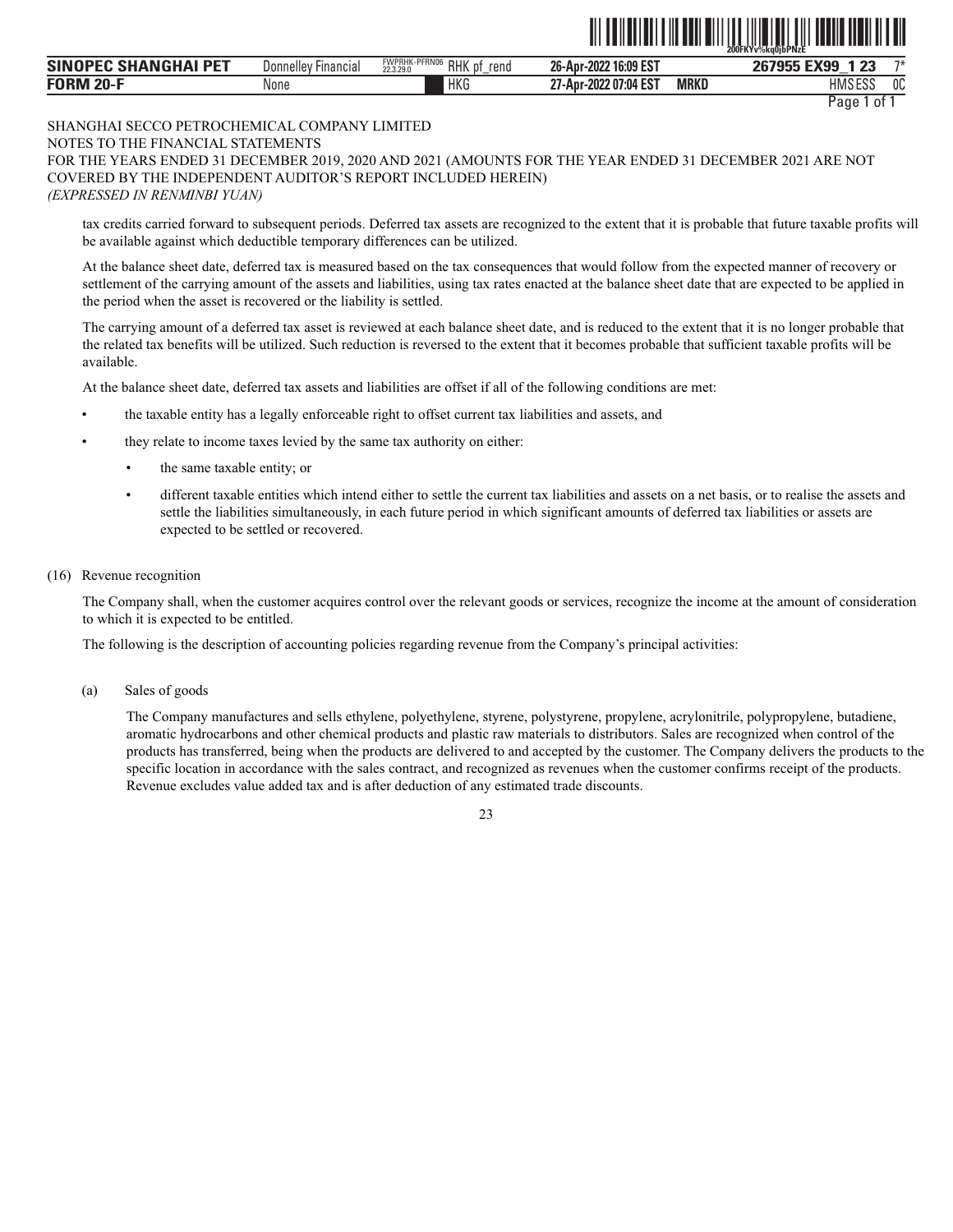|                      |                     |                                                  | ,,,,,,,,,,,,,,,,,,,,,,,,,,, |             | .<br>200FKYv%ka0ifbvTe |          |
|----------------------|---------------------|--------------------------------------------------|-----------------------------|-------------|------------------------|----------|
| Sinopec Shanghai Pet | Donnelley Financial | FWPRHK-PFRN06<br>RHK<br>rend<br>.nt<br>22,3,29.0 | 26-Apr-2022 16:09 EST       |             | 267955 EX99<br>124     |          |
| <b>FORM 20-F</b>     | None                | HKG                                              | 27-Apr-2022 07:04 EST       | <b>MRKD</b> | <b>HMSESS</b>          | nη<br>υu |

<u>oli taliariani tili aan milling lilla lait till lil domaa illi tal</u>

# SHANGHAI SECCO PETROCHEMICAL COMPANY LIMITED NOTES TO THE FINANCIAL STATEMENTS FOR THE YEARS ENDED 31 DECEMBER 2019, 2020 AND 2021 (AMOUNTS FOR THE YEAR ENDED 31 DECEMBER 2021 ARE NOT COVERED BY THE INDEPENDENT AUDITOR'S REPORT INCLUDED HEREIN) *(EXPRESSED IN RENMINBI YUAN)*

#### (17) Government grants

Government grants refer to the monetary or non-monetary assets obtained by the Company from the government, including tax return and financial subsidy.

Government grants are recognized when the grants can be received and the Company can comply with all attached conditions. If a government grant is a monetary asset, it will be measured at the amount received or receivable. If a government grant is a non-monetary asset, it will be measured at its fair value. If it is unable to obtain its fair value reliably, it will be measured at its nominal amount.

Government grants related to assets refer to government grants which are obtained by the Company for the purposes of purchase, construction or acquisition of the long-term assets. Government grants related to income refer to the government grants other than those related to assets.

Government grants related to assets are either deducted against the carrying amount of the assets, or recorded as deferred income and recognized in profit or loss on a systemic basis over the useful lives of the assets. Government grants related to income that compensate the future costs, expenses or losses are recorded as deferred income and recognized in profit or loss, or deducted against related costs, expenses or losses in reporting the related expenses; government grants related to income that compensate the incurred costs, expenses or losses are recognized in profit or loss, or deducted against related costs, expenses or losses directly in current period. The Company applies the presentation method consistently to the similar government grants in the financial statements.

Government grants that are related to ordinary activities are included in operating profit, otherwise, they are recorded in non-operating income or expenses.

#### (18) Safety production costs

According to the decision of the State Council on Further Strengthening the work of production safety (Guofa No.2 2004), Shanghai Municipal Government to implement the State Council on Further Strengthening corporate safety work notice (Hufufa No.35 2010) and Safe production costs extraction and use of management practices (Caiqi No.16 2012) issued by the Ministry of Finance and the national production safety supervision administration on 2 February 2012, The Company extracted safety production costs in a certain percentage of sales revenue from the dangerous goods in previous year, which is used for safety costs.

The safety production costs, accrued in accordance with the above regulations, shall be charged in relevant costs or profit and loss, and in the specific reserve. Safety production costs, which belong to expenses, directly offset the special reserves. If the costs formed into fixed assets, the special reserves shall be offset according to the cost forming into fixed assets, and recognize the same amount of accumulated depreciation. This fixed asset shall no longer accrue depreciation in the following period.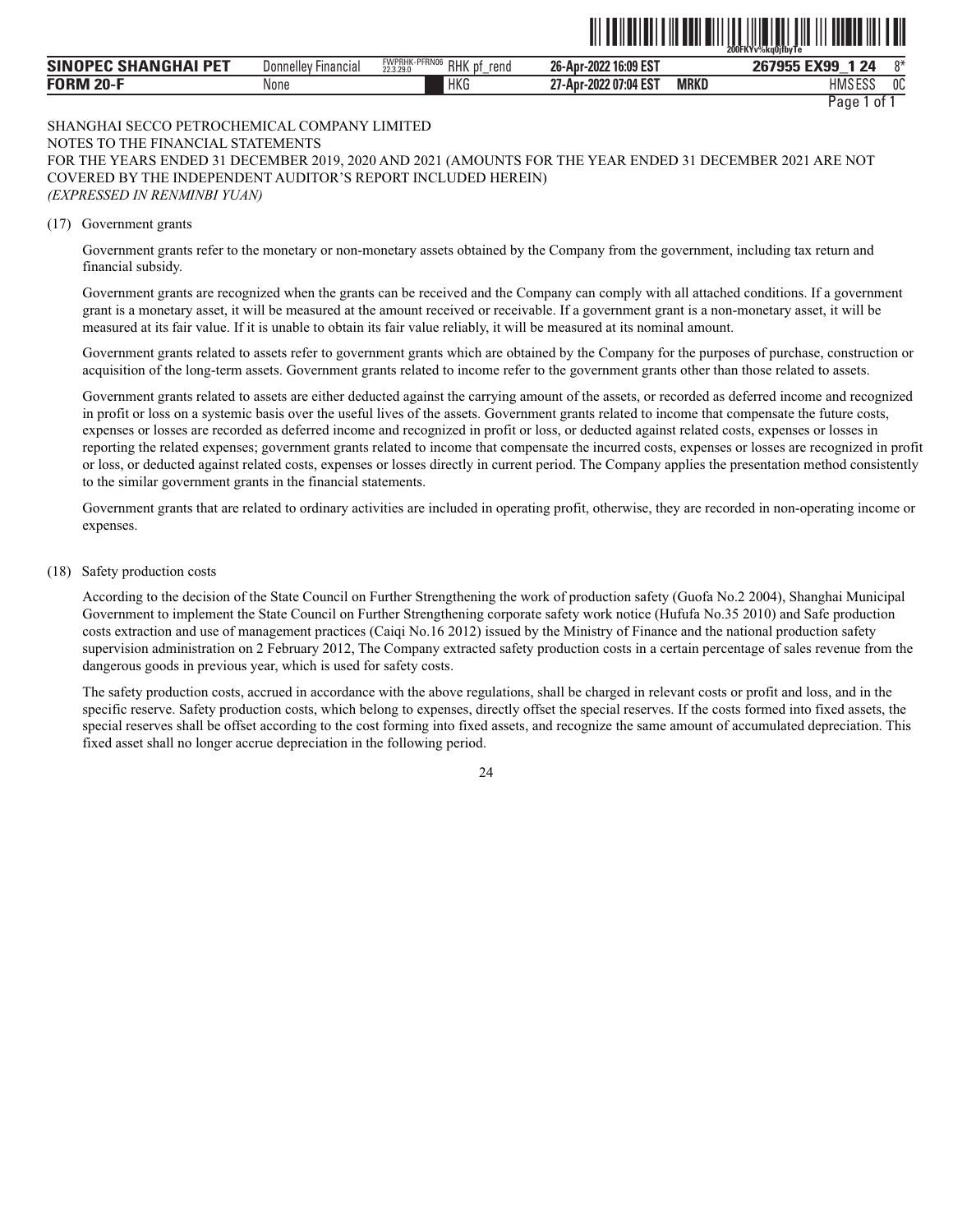|             |                           |                       | 200FKYv%ka0ikxIT   |  |
|-------------|---------------------------|-----------------------|--------------------|--|
| , Einonoiol | FWPRHK-PFRN06 DUK of rond | 26 Apr 2022 16:00 ECT | <b>267055 EVOO</b> |  |

TI I A NICHA DELLA ILIANE MILITARA LILIANE ALL'INDIANA DI LILIANE DI LILIANE DI

| <b>SINOPEC SHANGHAI PET</b> | Donnelley<br><b>Financia</b> | FWPRHK-PFRN06<br>22.3.29.0<br>RHK<br>rend<br>рţ | 26-Apr-2022 16:09 EST |             | <b>EXGQ</b><br>267955<br>っに<br>້<br>_ | $7*$ |
|-----------------------------|------------------------------|-------------------------------------------------|-----------------------|-------------|---------------------------------------|------|
| <b>FORM 20-F</b>            | None                         | <b>LIVC</b><br>nnu                              | 27-Apr-2022 07:04 EST | <b>MRKD</b> | <b>HMSESS</b>                         | 0C   |
|                             |                              |                                                 |                       |             | 0t<br>Page                            |      |

SHANGHAI SECCO PETROCHEMICAL COMPANY LIMITED NOTES TO THE FINANCIAL STATEMENTS FOR THE YEARS ENDED 31 DECEMBER 2019, 2020 AND 2021 (AMOUNTS FOR THE YEAR ENDED 31 DECEMBER 2021 ARE NOT COVERED BY THE INDEPENDENT AUDITOR'S REPORT INCLUDED HEREIN) *(EXPRESSED IN RENMINBI YUAN)*

#### (19) Profit distributions to owners

Distributions of profit proposed in the profit appropriation plan to be approved after the balance sheet date are not recognized as a liability at the balance sheet date but are disclosed in the notes separately.

#### (20) Related parties

If a party has the power to control, jointly control or exercize significant influence over another party, or vice versa, or where two or more parties are subject to common control or joint control from another party, they are considered to be related parties. Related parties may be individuals or enterprises. Enterprises with which the Company is under common control only from the State and that have no other related party relationships are not regarded as related parties.

#### (21) Significant accounting estimates and judgements

The Company continually evaluates the critical accounting estimates and key judgements applied based on historical experience and other factors, including expectations of future events that are believed to be reasonable under the circumstances.

(a) Critical judgments in applying the accounting policies

# Classification of financial assets

The Company in determining the classification of financial assets involved in the major judgments including business model and contract cash flow characteristics of the analysis.

The Company determines the business model of managing financial assets at the level of financial asset portfolio, taking into account such factors as the way of evaluating and reporting the performance of financial assets to key managers, the risk and management methods that affect the performance of financial assets, and the ways in which relevant business managers are paid, etc.

When the Company evaluates whether the contract cash flow of financial assets is consistent with the basic loan arrangement, there are the following main judgments: whether the time distribution or amount of principal may change within the duration due to prepayment or other reasons; whether interest include only the time value of money, credit risk, other basic lending risks, and consideration of costs and profits. For example, whether the prepayment amount reflect only the principal outstanding and the interest based on the principal outstanding, as well as the reasonable compensation paid for the early termination of the contract.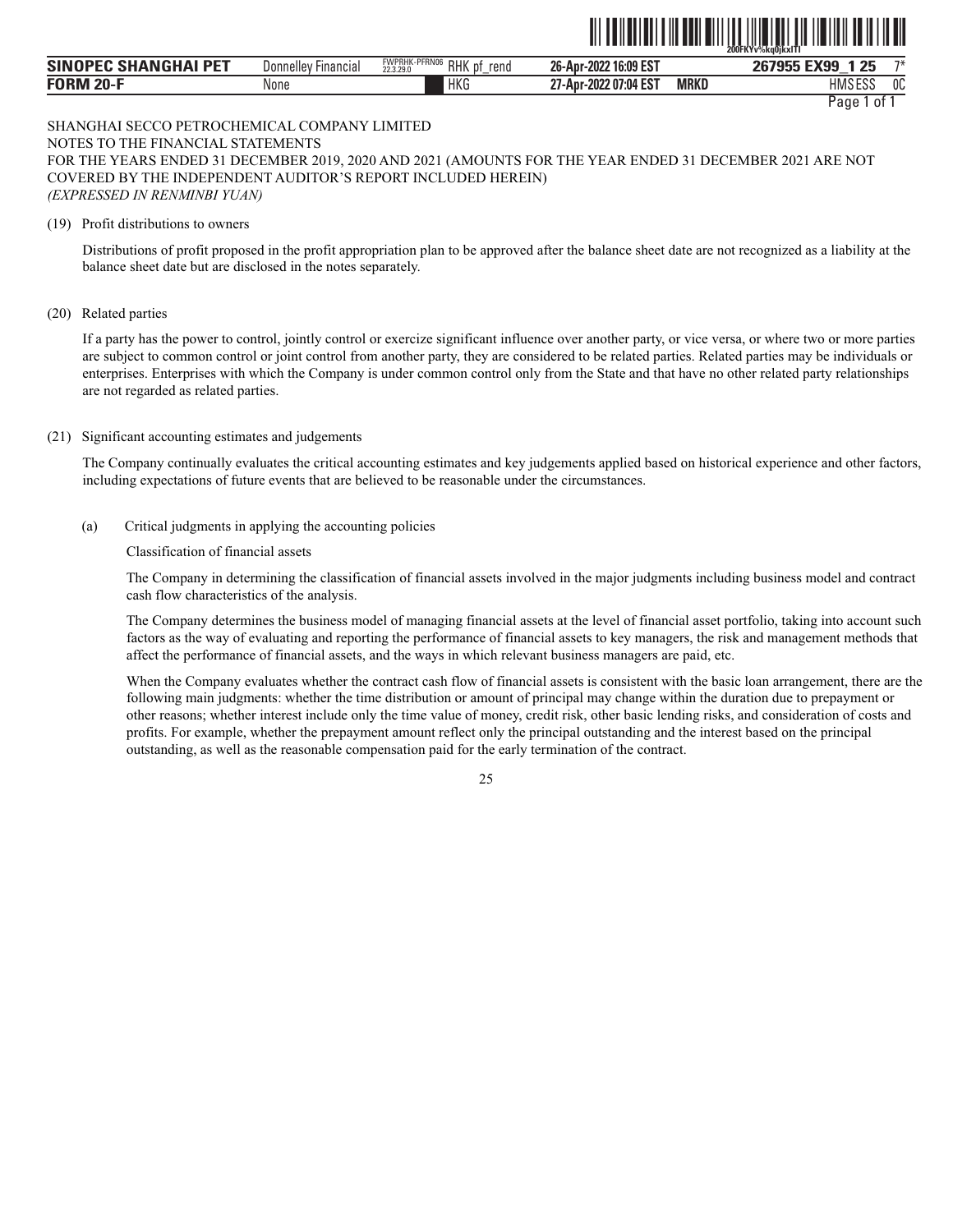|                           |                       | <u> III TOINTITUTTIIN ONNE OITTI JA HUUTTI TUTTI TOINTUU KUULUU KUULUU KUULUU KUULUU KUULUU KUULUU KUULUU KUULUU </u><br>200FKYv%ka0ioluT\ |  |
|---------------------------|-----------------------|--------------------------------------------------------------------------------------------------------------------------------------------|--|
| FWPRHK-PFRN06 RHK nf rond | 26 Apr 2022 16:00 ECT | <b>267055 EV00 1.26</b><br>ο×                                                                                                              |  |

| <b>IPEC SHANGHA'</b><br><b>DET</b><br><b>SIN</b><br>ıΝ | <b>Inancial</b><br>Donnelley | FWPRHK-PFRN06<br>DIII<br>rena<br>D.<br>חחח<br>22.3.29.0<br>$-$ | 16:09 EST<br>26-Apr-<br>פפחפ<br>707.               | <b>OCJOFF</b><br><b>26</b><br>-u<br>$-$        | $0*$ |
|--------------------------------------------------------|------------------------------|----------------------------------------------------------------|----------------------------------------------------|------------------------------------------------|------|
| <b>FORM</b><br>י הר                                    | None                         | HKG                                                            | 207:04 ES1<br>$\sim$<br>$-202^{\circ}$<br>∠/-Apr-∵ | <b>IIMO FOO</b><br><b>MRKD</b><br>טועור<br>∵ت∟ | 0C   |
|                                                        |                              |                                                                |                                                    |                                                |      |

SHANGHAI SECCO PETROCHEMICAL COMPANY LIMITED NOTES TO THE FINANCIAL STATEMENTS FOR THE YEARS ENDED 31 DECEMBER 2019, 2020 AND 2021 (AMOUNTS FOR THE YEAR ENDED 31 DECEMBER 2021 ARE NOT COVERED BY THE INDEPENDENT AUDITOR'S REPORT INCLUDED HEREIN) *(EXPRESSED IN RENMINBI YUAN)*

### (b) Critical accounting estimates and key assumptions

The critical accounting estimates and key assumptions that have a significant risk of causing a material adjustment to the carrying amounts of assets and liabilities within the next accounting year are outlined below:

(i) Estimated useful lives and net residual values of fixed assets and other long-term assets

The Company assessed the estimated useful lives of fixed assets and other long-term assets in line with historical experience based on the actual useful lives of assets with similar nature or function. If there are significant changes in estimated useful lives and net residual values, depreciation or amortization expenses for future periods are adjusted.

### (ii) Provision for decline in the value of inventories

Any excess of the cost over the net realizable value of each item of inventories is recognized as a provision for decline in the value of inventories. Net realizable value is determined based on the estimated selling price in the ordinary course of business, less the estimated costs to completion and estimated costs necessary to make the sale and related taxes. Management bases the estimates on all available information, including the current market prices of the finished goods and raw materials, costs to completion, costs necessary to make the sale and related taxes. If the actual selling prices are lower or the costs to completion are higher than estimated, the actual allowance for decline in the value of inventories would be higher than estimated.

### (iii) Income taxes

As there are some transactions and events for which the ultimate tax determination is uncertain during the ordinary course of business, significant judgement is required from the Company in determining the provision for income taxes. Where the final tax outcome of these matters is different from the amounts that were initially recorded, such differences will impact the income tax and deferred tax provisions in the period in which such determination is made.

#### (iv) Impairments for non-current assets

At the end of each reporting period, the Company tests for impairment for non-current assets for which certain events or changes in circumstances indicate that the carrying amount may not be recoverable. If circumstances indicate that the carrying amount of non-current assets may not be recoverable, an impairment loss may be recognized in profit or loss for the excess of the carrying amounts over the recoverable amounts.

The recoverable amount of assets or CGUs are the higher of the fair value less costs of disposal and value in use. As the fair value of certain assets or CGUs may not be The recoverable amount of an asset or a cash-generating unit ("CGU") (a portion of which related to certain production facilities) are the higher of the fair value less costs of disposal and value in use. In estimating the present value of future cash flows, significant judgments are required regarding the volume of production, selling price,

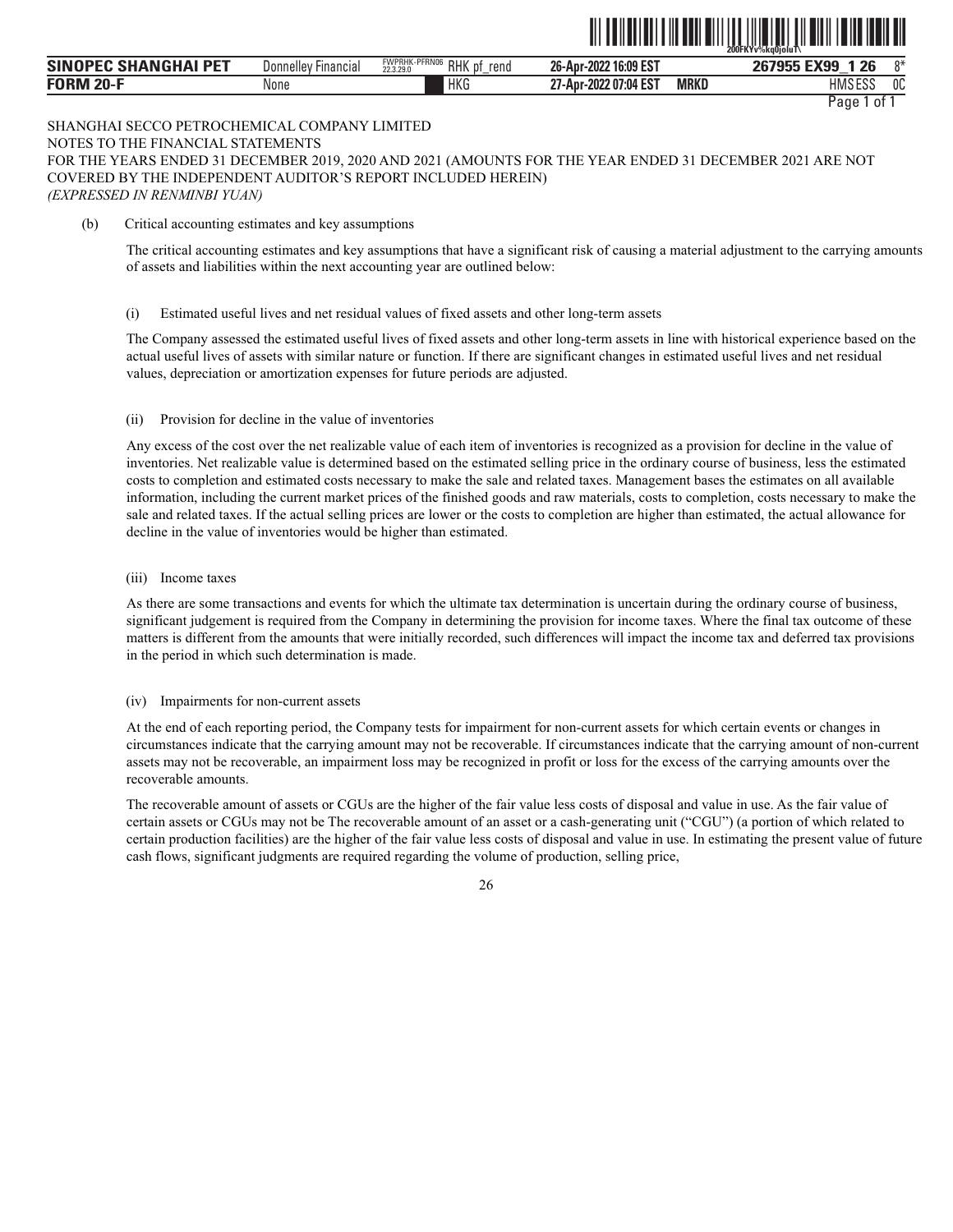|                             |                                      |                                                         |                       |      | ,,,,,,,,,,,,<br>.<br>` 200FKYv%ka0iu1hTL |       |
|-----------------------------|--------------------------------------|---------------------------------------------------------|-----------------------|------|------------------------------------------|-------|
| <b>SINOPEC SHANGHAI PET</b> | <b>Hinancial</b><br><b>Jonnellev</b> | <b>FWPRHK-PFRN06</b><br><b>RHK</b><br>rend<br>22.3.29.0 | 26-Apr-2022 16:09 EST |      | <b>EX99</b><br>$\sim$<br>267955          | $10*$ |
| <b>FORM 20-F</b>            | None                                 | <b>HKG</b>                                              | 27-Apr-2022 07:04 EST | MRKD | HMS ESS                                  | 0C    |

| <b>HMSESS</b> | TH. |
|---------------|-----|
| ne 1          |     |

TIT TUNIULIULI TII UUTI UNITEITTII INTUI TUNIULIULI TII UUTI UUT

SHANGHAI SECCO PETROCHEMICAL COMPANY LIMITED NOTES TO THE FINANCIAL STATEMENTS FOR THE YEARS ENDED 31 DECEMBER 2019, 2020 AND 2021 (AMOUNTS FOR THE YEAR ENDED 31 DECEMBER 2021 ARE NOT COVERED BY THE INDEPENDENT AUDITOR'S REPORT INCLUDED HEREIN) *(EXPRESSED IN RENMINBI YUAN)*

related operating costs and discount rate to be used in calculating the present value of the asset or CGUs. In estimating recoverable amounts, the Company uses all relevant information available, including projections of production volumes, selling prices and related operating costs based on reasonable and supportable assumptions.

# 4 Changes in accounting policies

In 2021, the Company has adopted the following newly revised accounting standards and implementation guidance and illustrative examples issued by the MOF, mainly include:

- The Accounting Treatment of COVID-19-Related Rent Concessions (Caikuai [2020] No.10) and Notice of Extending the Applicable Period of 'Accounting Treatment of COVID-19 Related Rent Concessions' (Caikuai [2021] No.9)
- CAS Bulletin No.14 (Caikuai [2021] No.1) ("Bulletin No.14")

# (1) Caikuai [2020] No.10 and Caikuai [2021] No.9

The Accounting Treatment of COVID-19 Related Rent Concessions (Caikuai [2020] No.10) provides practical expedient under certain conditions for rent concessions occurring as a direct consequence of the COVID-19 pandemic. If the company choose to adopt the practical expedient, then there is no need to assess whether there is a lease change or reassess the lease classification. In combination of the requirements of Caikuai [2021] No.9, such practical expedient is only applicable to any reduction in lease payments due before 30 June 2022. Cumulative effects of adopting the above regulations are adjusted to the opening undistributed profits or other comprehensive income for the year 2021. Comparative information is not restated.

The adoption of the above regulations does not have significant effect on the financial position and financial performance of the Company.

(2) Bulletin No.14

Bulletin No.14 takes effect on 26 January 2021 (implementation date).

### Benchmark interest rate reform

Bulletin No.14 introduces the accounting and disclosure requirements for the modification of financial instruments and lease liabilities resulting from the benchmark interest rate reform. Transactions related to the benchmark interest rate reform that occurred before 31 December 2020 and during 1 January 2021 to the implementation date are subject to retrospective adjustments. Cumulative effects are adjusted to the opening undistributed profits or other comprehensive income for the year 2021. Comparative information is not restated.

The adoption of Bulletin No.14 does not have significant effect on the financial position and financial performance of the Company.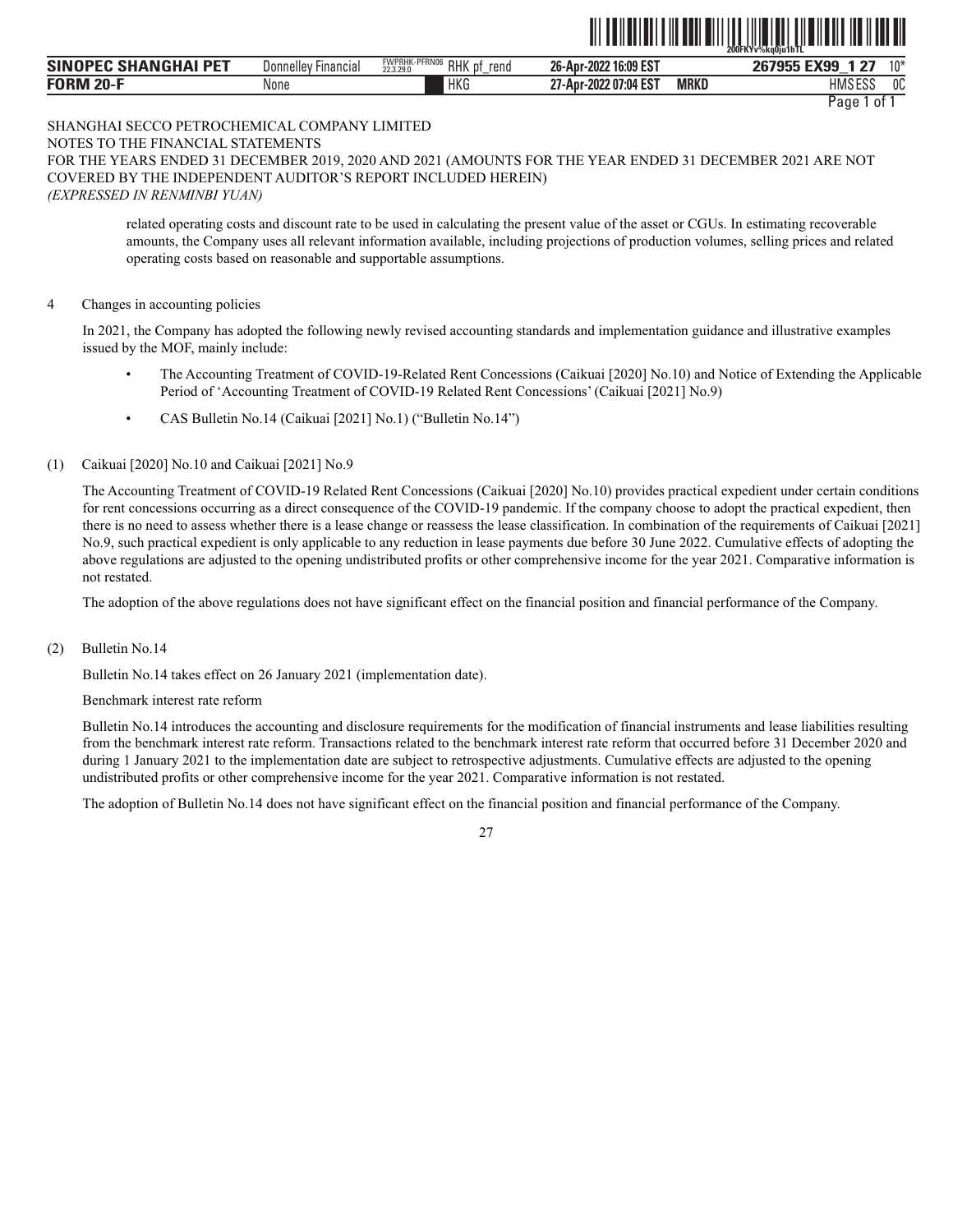|                           |                       | <u> III TOINTITUTTIIN ON ON LIITTYI MUUTTIIN ON L</u><br>200FKYv%ka0ivaf1 |
|---------------------------|-----------------------|---------------------------------------------------------------------------|
| FWPRHK-PFRN06 DUK nf rond | 26 Apr 2022 16:00 ECT | ۵×<br>267055 EVOO                                                         |

| <b>SINOPEC SHANGHAI PET</b> | ' Financial<br><b>Donnellev</b> | FWPRHK-PFRN06<br>RHK<br>rend<br>22.3.29.0<br>IJ<br>$-$ | -2022 16:09 EST<br>ne.<br>26-Apr      |             | <b>EX99</b><br>267955<br>ാ<br>ZO.<br>__ | ሰ* |
|-----------------------------|---------------------------------|--------------------------------------------------------|---------------------------------------|-------------|-----------------------------------------|----|
| <b>FORM 20-F</b>            | None                            | <b>HKG</b>                                             | <b>2022 07:04 EST</b><br>דה<br>27-Apr | <b>MRKD</b> | <b>HMSESS</b>                           | 0C |
|                             |                                 |                                                        |                                       |             | Page<br>- ot                            |    |

SHANGHAI SECCO PETROCHEMICAL COMPANY LIMITED NOTES TO THE FINANCIAL STATEMENTS FOR THE YEARS ENDED 31 DECEMBER 2019, 2020 AND 2021 (AMOUNTS FOR THE YEAR ENDED 31 DECEMBER 2021 ARE NOT COVERED BY THE INDEPENDENT AUDITOR'S REPORT INCLUDED HEREIN) *(EXPRESSED IN RENMINBI YUAN)*

# 5 Taxation

(1) The types of taxes applicable to the Company's include

| Tax Name                              | Tax basis and applicable rate                                       |
|---------------------------------------|---------------------------------------------------------------------|
| Value added tax ("VAT")               | Output VAT is 6% or 9% or 13% of product sales and taxable services |
|                                       | revenue, based on tax laws. The basis for VAT payable is to deduct  |
|                                       | input VAT from the output VAT for the period                        |
| City maintenance and construction tax | Before 1 September 2021, 1% of VAT paid; After 1 September 2021,    |
|                                       | 5% of VAT paid.                                                     |
| Educational surcharge                 | 3% of VAT paid                                                      |
| Local educational surcharge           | 2% of VAT paid                                                      |
|                                       |                                                                     |

#### (2) Income tax

The statutory income tax rate of the Company is 25%. The applicable income tax rate for the year is the statutory rate (2019 and 2020: 25%).

Pursuant to the "Circular on Enterprise Income Tax Policy concerning Deductions for Equipment and Appliances"(Cai Shui [2018] 54) issued by the State Administration of Taxation, during the period from 1 January 2018 to 31 December 2020, the cost of newly purchased equipment with the original cost less than RMB 5 million can be fully deducted against taxable profit in the next month after the asset is put into use, instead of being depreciated annually for tax filing.

# (3) Taxes payable

|                                               | 31 December<br>2020 | 31 December<br>2021 |
|-----------------------------------------------|---------------------|---------------------|
|                                               | <b>RMB</b>          | RMB                 |
| Unpaid VAT                                    | 189,015,795         | 63, 240, 335        |
| Enterprise income tax payable                 | 529,076,676         | 173,463,260         |
| Environmental tax payable                     | 65,488,100          | 65,275,459          |
| Educational surcharge payable                 | 9,196,156           | 3,162,017           |
| Individual income tax payable                 | 4,661,466           | 5,008,019           |
| City maintenance and construction tax payable | 1,839,231           | 3,162,016           |
| Unpaid stamp tax                              | 1,622,265           | 2,065,124           |
| Unpaid land use tax                           | 749,983             | 749,983             |
| Total                                         | 801,649,672         | 316,126,213         |

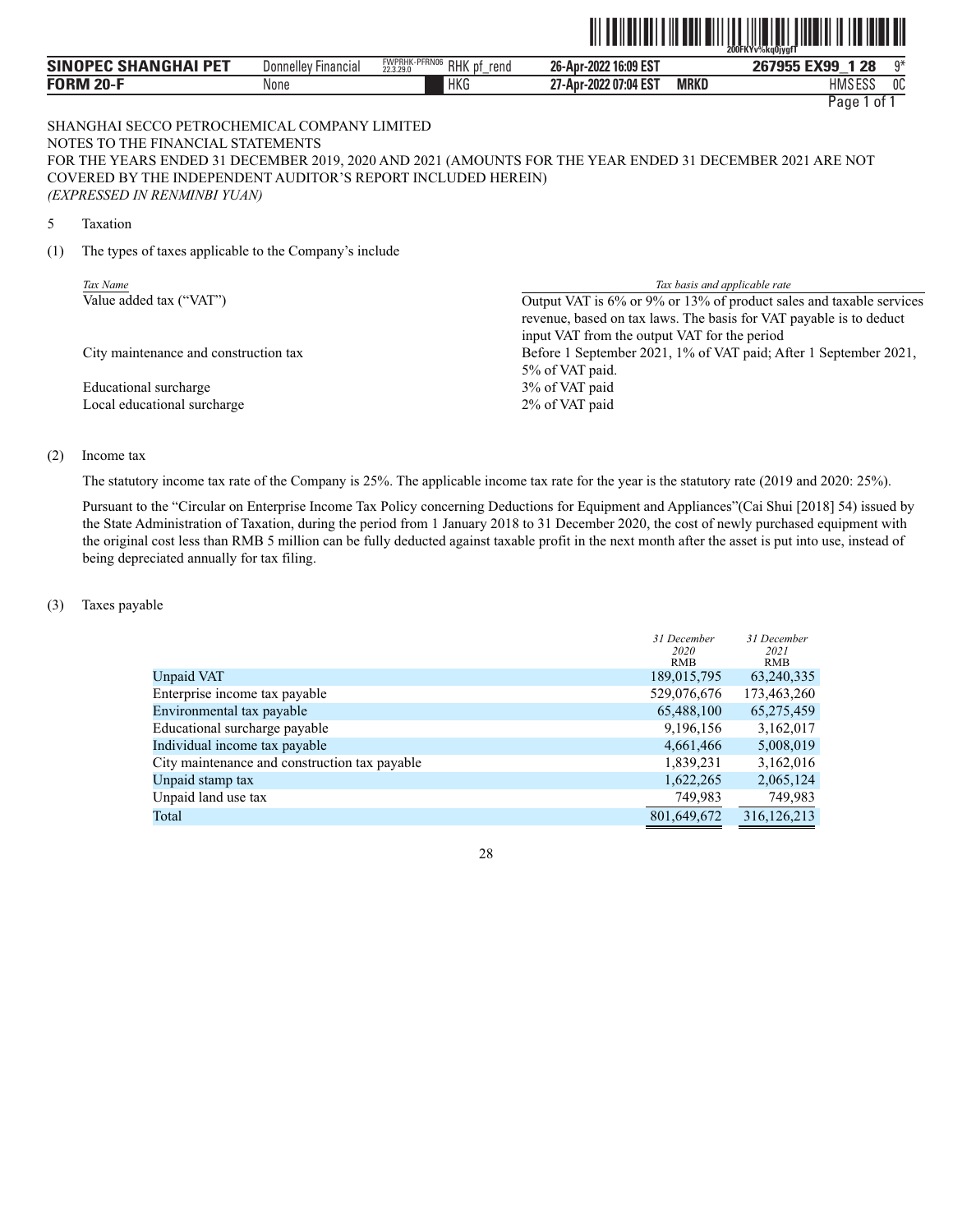

| <b>SINOPEC SHANGHAI PET</b> | <b>Financial</b><br>Donnelle <sup>,</sup> | FWPRHK-PFRN06<br>RHK<br>rena<br>22.3.29.0<br>- | 2022 16:09 EST<br>26-Apr-<br><b>ZUZZ</b>            |             | າດ<br>267955<br><b>FYQQ</b><br>n.<br>__ | ሰ*           |
|-----------------------------|-------------------------------------------|------------------------------------------------|-----------------------------------------------------|-------------|-----------------------------------------|--------------|
| <b>FORM 20-F</b>            | None                                      | <b>HKG</b>                                     | 2022 07:04 EST<br>$\sim$<br>∠/-Apr-∵<br><b>ZUZZ</b> | <b>MRKD</b> | <b>HMSESS</b>                           | $\sim$<br>UU |
|                             |                                           |                                                |                                                     |             |                                         |              |

SHANGHAI SECCO PETROCHEMICAL COMPANY LIMITED NOTES TO THE FINANCIAL STATEMENTS FOR THE YEARS ENDED 31 DECEMBER 2019, 2020 AND 2021 (AMOUNTS FOR THE YEAR ENDED 31 DECEMBER 2021 ARE NOT COVERED BY THE INDEPENDENT AUDITOR'S REPORT INCLUDED HEREIN) *(EXPRESSED IN RENMINBI YUAN)*

## 6 Cash at bank and on hand

|                             | 31 December   | 31 December      |
|-----------------------------|---------------|------------------|
|                             | 2020          | 2021             |
|                             | <b>RMB</b>    | RMB              |
| Deposits with banks         |               |                  |
| - RMB                       | 5,144,434,008 | 3,246,711,253    |
| - USD (translated into RMB) | 36, 202, 781  | 36,039,789       |
| Other cash balances (a)     | 40,000,000    |                  |
| Total                       | 5,220,636,789 | 3, 282, 751, 042 |

(a) As at 31 December 2020, other cash balances RMB 40,000,000 is deposit for unconditional irrevocable Letter of Guarantee of RMB 400,000,000. Cash and cash equivalents listed in the cash flow statement:

|                           | 31 December   | 31 December   |
|---------------------------|---------------|---------------|
|                           | 2020          | 2021          |
|                           | <b>RMB</b>    | <b>RMB</b>    |
| Cash at bank              | 5.180.636.789 | 3,282,751,042 |
| Less: Time deposit (b)    |               | 950,000,000   |
| Cash and cash equivalents | 5,180,636,789 | 2,332,751,042 |

(b) As at 31 December 2021, time deposits represent time deposit at bank of 18 months to three years of maturity which will expire within one year, and the annual interest rates are from 3.192% to 3.784% (31 December 2020: Nil).

# 7 Accounts receivable

(1) Accounts receivable by customer type:

|                                        | 31 December   |                  |
|----------------------------------------|---------------|------------------|
|                                        | 2020          | 31 December 2021 |
|                                        | <b>RMB</b>    | <b>RMB</b>       |
| Receivables due from related parties   | 154,044,971   | 33,850,641       |
| Accounts receivable from third parties | 165, 154, 703 | 225,436,156      |
| Sub-total                              | 319,199,674   | 259,286,797      |
| Less: Provision for bad debts          | 7,756,885     | 7,756,885        |
| Total                                  | 311,442,789   | 251,529,912      |
|                                        |               |                  |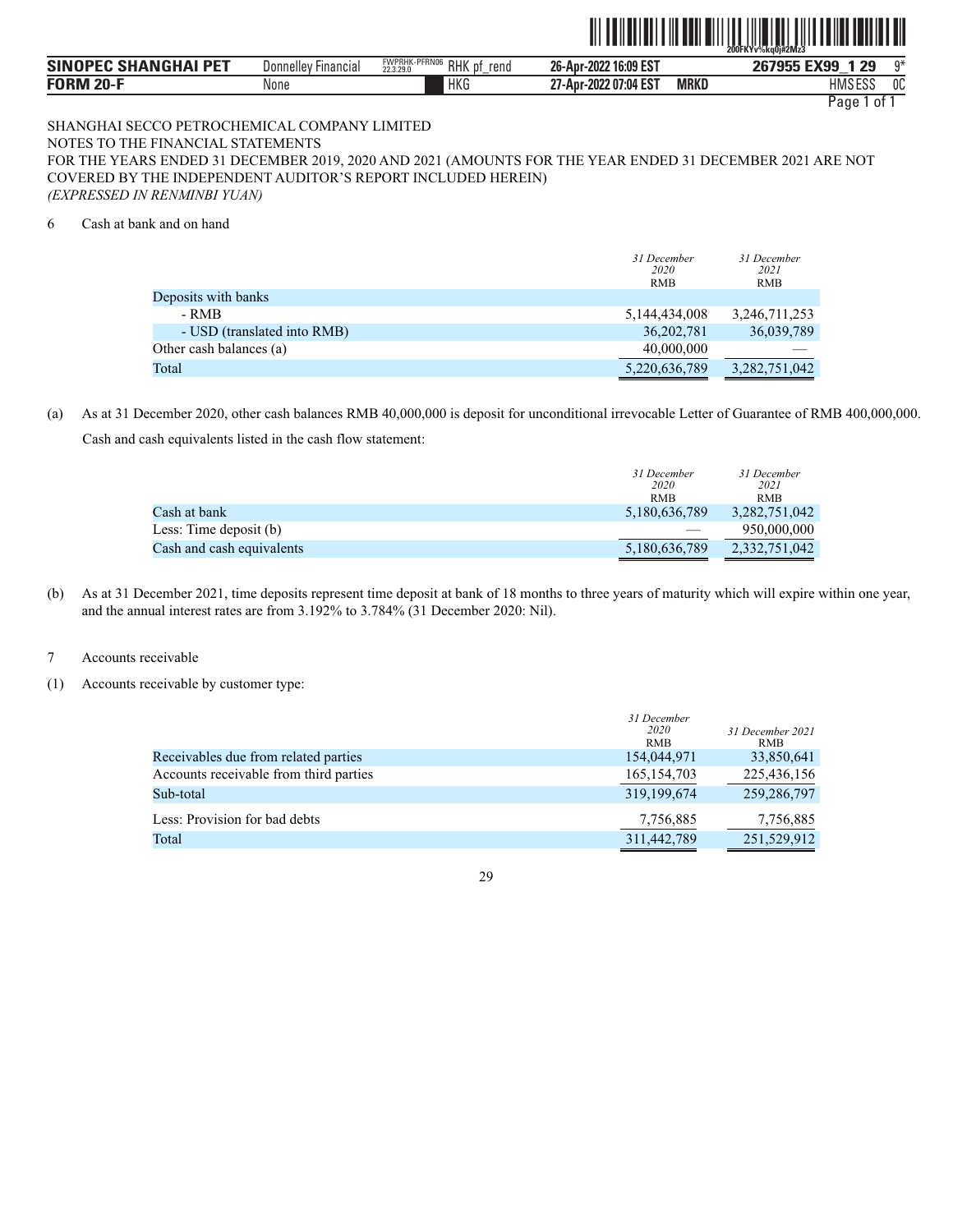

| <b>SINOPEC SHANGHAI PET</b> | <b>Financial</b><br>Donnelle <sup>,</sup> | FWPRHK-PFRN06<br>RHK<br>rena<br>22.3.29.0<br>- | 2022 16:09 EST<br>26-Apr-<br><b>ZUZZ</b>           |             | າດ<br><b>267954</b><br><b>FYQQ</b><br>m<br>JJ.<br>__ | ሰ*           |
|-----------------------------|-------------------------------------------|------------------------------------------------|----------------------------------------------------|-------------|------------------------------------------------------|--------------|
| <b>FORM 20-F</b>            | None                                      | <b>HKG</b>                                     | 2022 07:04 EST<br>$\sim$<br>∠/-Apr-∵<br><b>LUZ</b> | <b>MRKD</b> | <b>HMSESS</b>                                        | $\sim$<br>UU |
|                             |                                           |                                                |                                                    |             |                                                      |              |

SHANGHAI SECCO PETROCHEMICAL COMPANY LIMITED NOTES TO THE FINANCIAL STATEMENTS FOR THE YEARS ENDED 31 DECEMBER 2019, 2020 AND 2021 (AMOUNTS FOR THE YEAR ENDED 31 DECEMBER 2021 ARE NOT COVERED BY THE INDEPENDENT AUDITOR'S REPORT INCLUDED HEREIN) *(EXPRESSED IN RENMINBI YUAN)*

(2) The ageing analysis of accounts receivable is as follows:

|                                             | 31 December<br>2020<br><b>RMB</b> | 31 December<br>2021<br><b>RMB</b> |
|---------------------------------------------|-----------------------------------|-----------------------------------|
| Within 1 year (inclusive)                   | 311,442,789                       | 251,529,912                       |
| Over 1 year but within 2 years (inclusive)  |                                   |                                   |
| Over 2 years but within 3 years (inclusive) |                                   |                                   |
| Over 3 years                                | 7,756,885                         | 7,756,885                         |
| Sub-total                                   | 319,199,674                       | 259,286,797                       |
| Less: Provision for bad debts               | 7,756,885                         | 7,756,885                         |
| Total                                       | 311,442,789                       | 251,529,912                       |

The ageing is counted starting from the date when accounts receivable are recognized.

### (3) Assessment of ECLs on accounts receivable:

For accounts receivables, regardless of whether exists the significant financing component, the Company measures the loss provision according to the lifetime expected credit losses.

(4) Movements of provisions for bad debts:

|                                         | 2019       | 2020        | 2021       |
|-----------------------------------------|------------|-------------|------------|
|                                         | <b>RMB</b> | <b>RMB</b>  | <b>RMB</b> |
| Balance at the beginning of the year    | 8.797.278  | 8.797.278   | 7.756.885  |
| Additions during the year               |            |             |            |
| Recoveries or reversals during the year |            | (1,040,393) |            |
| Balance at the end of the year          | 8.797.278  | 7.756.885   | 7,756,885  |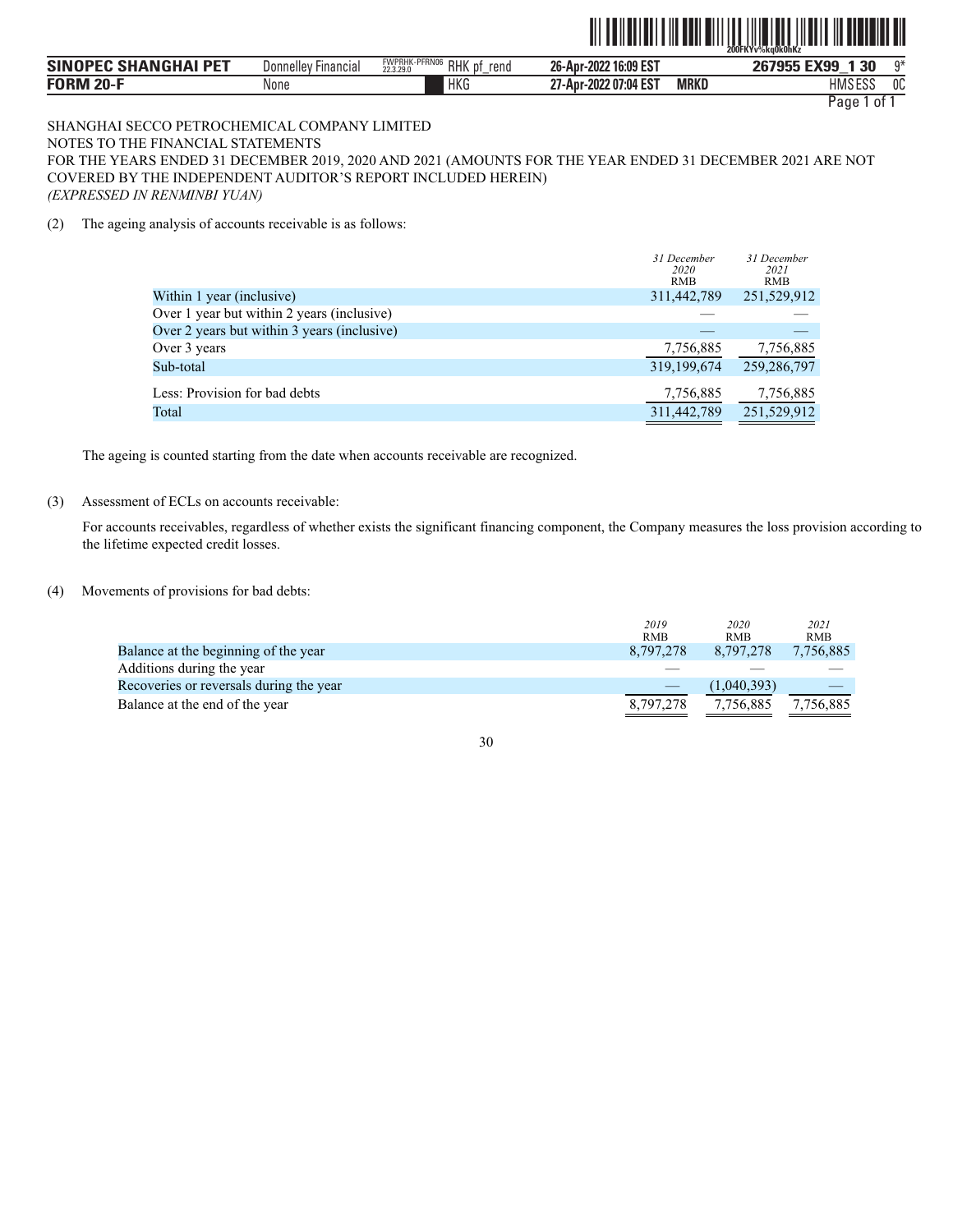

| <b>SINOPEC SHANGHAI PET</b> | ·inancial<br>Donnellev | FWPRHK-PFRN06<br>$\overline{D}$ $\overline{D}$<br>rend<br>nt<br>ĸп<br>22.3.29.0 | 16:09 ES1<br>ne.<br>2022<br>26-Apr-1  |             | -94<br><b>2670EI</b><br>ירי<br>/n/<br>- -<br>_ | 0*           |
|-----------------------------|------------------------|---------------------------------------------------------------------------------|---------------------------------------|-------------|------------------------------------------------|--------------|
| <b>FORM 20-F</b>            | None                   | IUVC<br>nnu                                                                     | -2022 07:04 EST<br>$\sim$<br>∠/-Apr-″ | <b>MRKD</b> | <b>HMSESS</b>                                  | $\sim$<br>υu |
|                             |                        |                                                                                 |                                       |             |                                                |              |

SHANGHAI SECCO PETROCHEMICAL COMPANY LIMITED NOTES TO THE FINANCIAL STATEMENTS FOR THE YEARS ENDED 31 DECEMBER 2019, 2020 AND 2021 (AMOUNTS FOR THE YEAR ENDED 31 DECEMBER 2021 ARE NOT COVERED BY THE INDEPENDENT AUDITOR'S REPORT INCLUDED HEREIN) *(EXPRESSED IN RENMINBI YUAN)*

8 Financial assets at fair value through other comprehensive income

|                                                                   | 31 December<br>2020<br><b>RMB</b> | 31 December<br>2021<br><b>RMB</b> |
|-------------------------------------------------------------------|-----------------------------------|-----------------------------------|
| Financial assets at fair value through other comprehensive income | 501.351.308                       | 260,065,209                       |

- (1) Due to the requirement of cash management, the Company discounted and endorsed part of the bank acceptance notes. The business model of bank acceptance notes management is for the purpose of collecting cash flow of contracts and sales. Therefore, the Company classified all notes receivable to financial assets measured at fair value and whose changes are included in other comprehensive income.
- (2) The Company has no single provision for impairment of the bank acceptance notes, with all provision was accrued by their expected credit loss. As at 31 December 2020 and 2021, the Company considers that no bank acceptance notes has significant credit risk, and will not suffer significant loss due to the violation of banks.
- (3) As at 31 December 2020 and 31 December 2021, the Company had no unmatured notes receivable that have been endorsed or discounted.
- 9 Advances to suppliers

|                       | 31 December<br>2020 | 31 December<br>2021   |
|-----------------------|---------------------|-----------------------|
|                       | <b>RMB</b>          | <b>RMB</b>            |
| Advances to suppliers |                     | 14.331.782 22.771.842 |

As at 31 December 2020 and 31 December 2021, the Company's prepayment mainly refers to the prepayment of goods purchase, the aging of which is within one year.

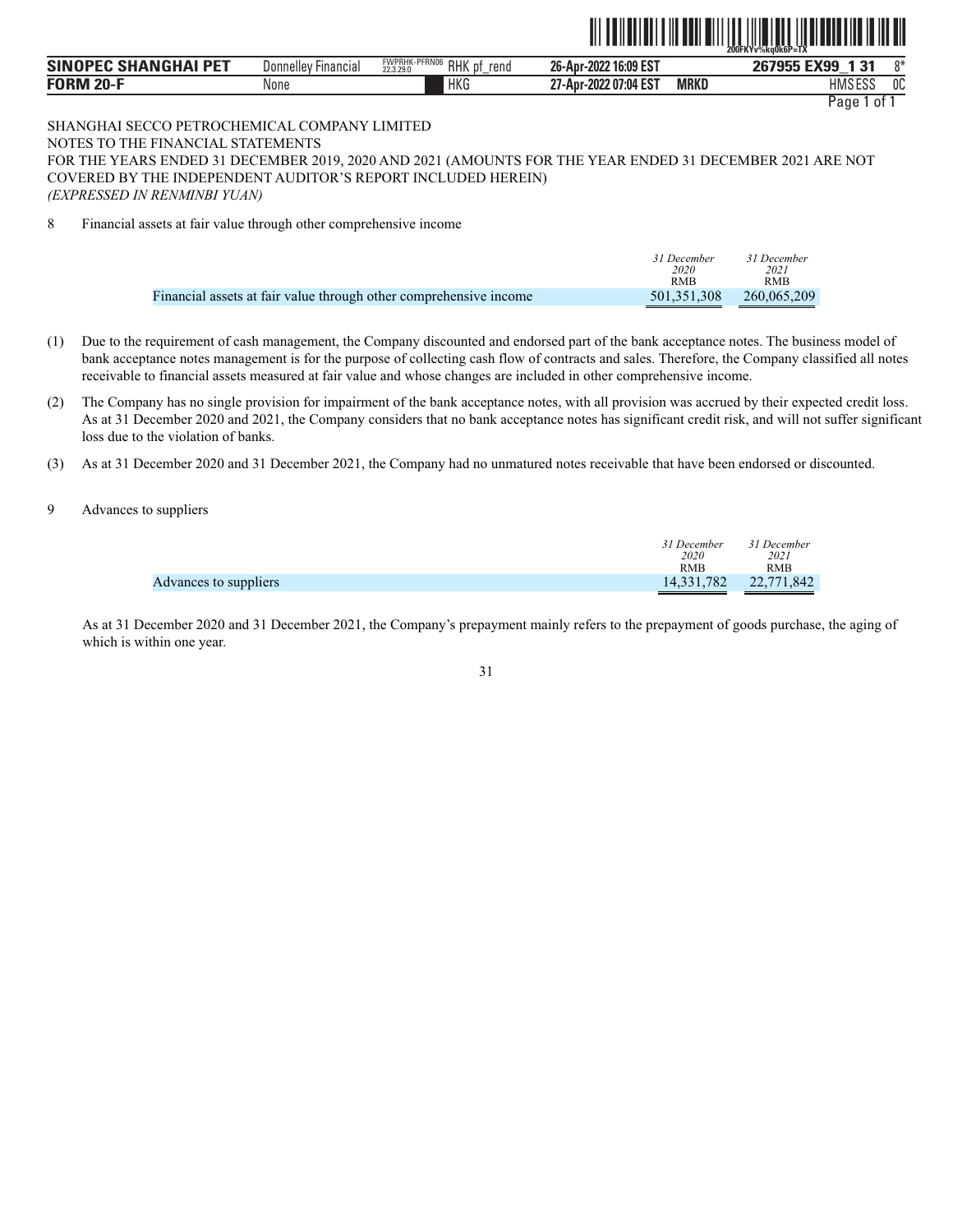

| <b>SINOPEC SHANGHAI PET</b> | Donnellev<br>Financial | FWPRHK-PFRN06<br><b>DIIV</b><br>rend<br>KHN.<br>22.3.29.0 | 216:10 EST<br>26-Apr-2022              |             | -32<br>$\sim$ ryanger<br>∕b /<br>:XY. | n* |
|-----------------------------|------------------------|-----------------------------------------------------------|----------------------------------------|-------------|---------------------------------------|----|
| <b>FORM</b><br>20-F         | None                   | <b>HKG</b>                                                | -2022 07:04 EST<br>$2$ -Apr- $\degree$ | <b>MRKD</b> | <b>HMSESS</b>                         | 0C |
|                             |                        |                                                           |                                        |             |                                       |    |

SHANGHAI SECCO PETROCHEMICAL COMPANY LIMITED NOTES TO THE FINANCIAL STATEMENTS FOR THE YEARS ENDED 31 DECEMBER 2019, 2020 AND 2021 (AMOUNTS FOR THE YEAR ENDED 31 DECEMBER 2021 ARE NOT COVERED BY THE INDEPENDENT AUDITOR'S REPORT INCLUDED HEREIN) *(EXPRESSED IN RENMINBI YUAN)*

## 10 Other receivables

|                                       | 31 December | 31 December |
|---------------------------------------|-------------|-------------|
|                                       | 2020        | 2021        |
|                                       | <b>RMB</b>  | <b>RMB</b>  |
| Refund of consumption tax payable (a) |             | 28,448,944  |
| Property rental deposits              | 1.472.346   | 12.911.288  |
| Others                                | 686,832     | 16,200      |
| Total                                 | 2,159,178   | 41,376,432  |
|                                       |             |             |

As at 31 December 2020 and 2021, all other receivables were aged within one year except for property rental deposits. No other receivables were past due but unimpaired. Provision for bad debts was not required as assessed by management of the Company.

(a) According to regulations of the Interim Measures for Consumption Tax Refunding (Exempting) on Naphtha and Fuel Used in Production of Ethylene and Arene Chemical Products issued by the State Administration of Taxation, eligible enterprises, which use naphtha and fuel to produce ethylene and arene chemical products, can enjoy tax rebate for consumption tax. As at 31 December 2021, the Company had made a tax refund application to the local tax bureau and confirmed that the consumption tax refund of RMB 28,448,944 would be received (31 December 2020: RMB 187,343,266). As at 31 December 2020, the balance was presented in the account of Other current assets.

#### 11 Inventories

(1) An analysis of inventories by category for the year is as follows:

|                                                         | 31 December<br>2020<br><b>RMB</b> | 31 December<br>2021<br><b>RMB</b> |
|---------------------------------------------------------|-----------------------------------|-----------------------------------|
| Raw materials                                           | 868, 768, 228                     | 1,321,363,602                     |
| Semi-finished products                                  | 272,934,389                       | 555,997,481                       |
| Finished goods                                          | 426, 167, 130                     | 333,877,632                       |
| Goods in transit                                        |                                   | 130,226,977                       |
| Sub-total                                               | 1,567,869,747                     | 2,341,465,692                     |
| Less: Provision for decline in the value of inventories | (76, 579, 909)                    | (136, 012, 496)                   |
| Total                                                   | 1,491,289,838                     | 2, 205, 453, 196                  |

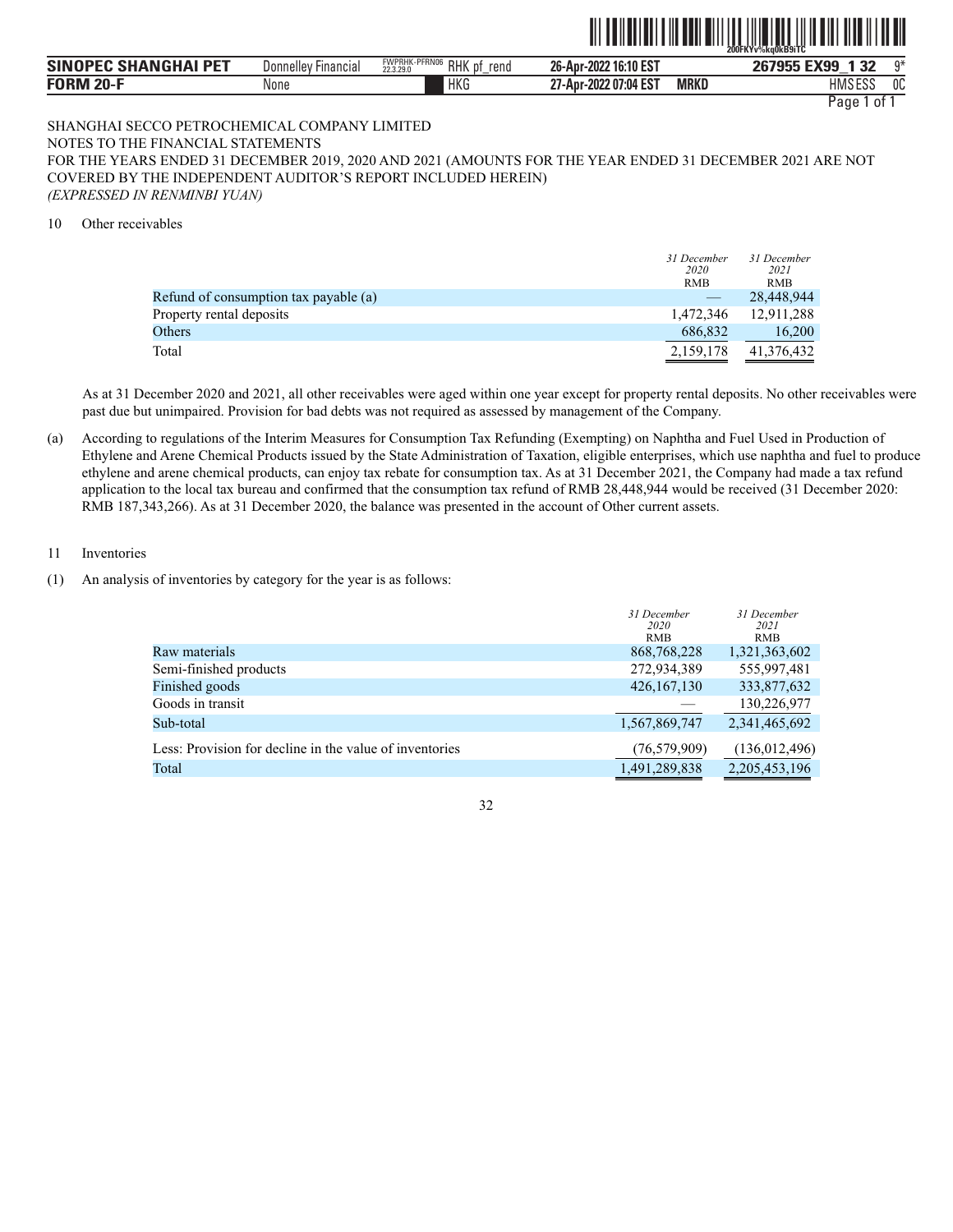|--|--|

| <b>SINOPEC SHANGHAI PET</b> | <b>Financial</b><br>Jonnellev | <b>IK-PFRN06</b><br><b>FWPRHK-</b><br>RHK<br>rend<br>nt<br>22.3.29.0 | 26-Apr-2022 16:10 EST | -3600<br>-00<br>r x ut<br>ZO.<br>ູ<br>. | $0*$ |
|-----------------------------|-------------------------------|----------------------------------------------------------------------|-----------------------|-----------------------------------------|------|
| <b>FORM 20-F</b>            | None                          | <b>HKG</b>                                                           | 27-Apr-2022 07:04 EST | <b>MRKD</b><br><b>HMSESS</b>            | 0C   |

SHANGHAI SECCO PETROCHEMICAL COMPANY LIMITED NOTES TO THE FINANCIAL STATEMENTS FOR THE YEARS ENDED 31 DECEMBER 2019, 2020 AND 2021 (AMOUNTS FOR THE YEAR ENDED 31 DECEMBER 2021 ARE NOT COVERED BY THE INDEPENDENT AUDITOR'S REPORT INCLUDED HEREIN) *(EXPRESSED IN RENMINBI YUAN)*

(2) An analysis of provision for decline in the value of inventories of the Company is as follows:

|                        | <b>Balance</b><br>at 1 January         | Provision made                 | Written back<br>during the year                    | <b>Balance</b><br>at 31 December         |
|------------------------|----------------------------------------|--------------------------------|----------------------------------------------------|------------------------------------------|
|                        | 2019<br><b>RMB</b>                     | for the year<br><b>RMB</b>     | Transferred out<br>RMB                             | 2019<br><b>RMB</b>                       |
| Raw materials          | 77,265,513                             | 2,042,798                      | (3,915,674)                                        | 75,392,637                               |
| Semi-finished products | 12,046,489                             | 4,834,980                      | (12,046,490)                                       | 4,834,979                                |
| Finished goods         | 19,375,177                             | 2,423,291                      | (19, 375, 176)                                     | 2,423,292                                |
| Total                  | 108,687,179                            | 9,301,069                      | (35, 337, 340)                                     | 82,650,908                               |
|                        |                                        |                                |                                                    |                                          |
|                        | <b>Balance</b>                         |                                | Written back                                       | <b>Balance</b>                           |
|                        | at 1 January<br>2020                   | Provision made                 | during the year                                    | at 31 December<br>2020                   |
|                        | <b>RMB</b>                             | for the year<br><b>RMB</b>     | Transferred out<br><b>RMB</b>                      | <b>RMB</b>                               |
| Raw materials          | 75,392,637                             | 2,508,089                      | (5,600,250)                                        | 72,300,476                               |
| Semi-finished products | 4,834,979                              | 2,752,574                      | (4,834,980)                                        | 2,752,573                                |
| Finished goods         | 2,423,292                              | 1,526,859                      | (2,423,291)                                        | 1,526,860                                |
| Total                  | 82,650,908                             | 6,787,522                      | (12, 858, 521)                                     | 76,579,909                               |
|                        |                                        |                                |                                                    |                                          |
|                        | <b>Balance</b><br>at 1 January<br>2021 | Provision made<br>for the year | Written back<br>during the year<br>Transferred out | <b>Balance</b><br>at 31 December<br>2021 |

|                        | ----       | $101$ $110$ $100$ |             | ----        |
|------------------------|------------|-------------------|-------------|-------------|
|                        | <b>RMB</b> | RMB               | <b>RMB</b>  | <b>RMB</b>  |
| Raw materials          | 72,300,476 | 26,762,508        | (1.996.635) | 97,066,349  |
| Semi-finished products | 2,752,573  | 26.554.107        | (2.752.574) | 26.554.106  |
| Finished goods         | 1,526,860  | 12,392,039        | (1.526.858) | 12,392,041  |
| Total                  | 76,579,909 | 65.708.654        | (6.276.067) | 136,012,496 |
|                        |            |                   |             |             |

#### 12 Current portion of non-current assets

|               | 31 December<br>2020<br><b>RMB</b> | 31 December<br>2021<br><b>RMB</b> |
|---------------|-----------------------------------|-----------------------------------|
| Bank deposits | 100,000,000                       | $\overline{\phantom{a}}$          |

As at 31 December 2020, the other non-current assets within one year of RMB 100,000,000 was 18-month bank deposits with the annual rate of 3.192% in Shanghai Rural Commercial Bank, Jinshan branch, which will be due in October 2021.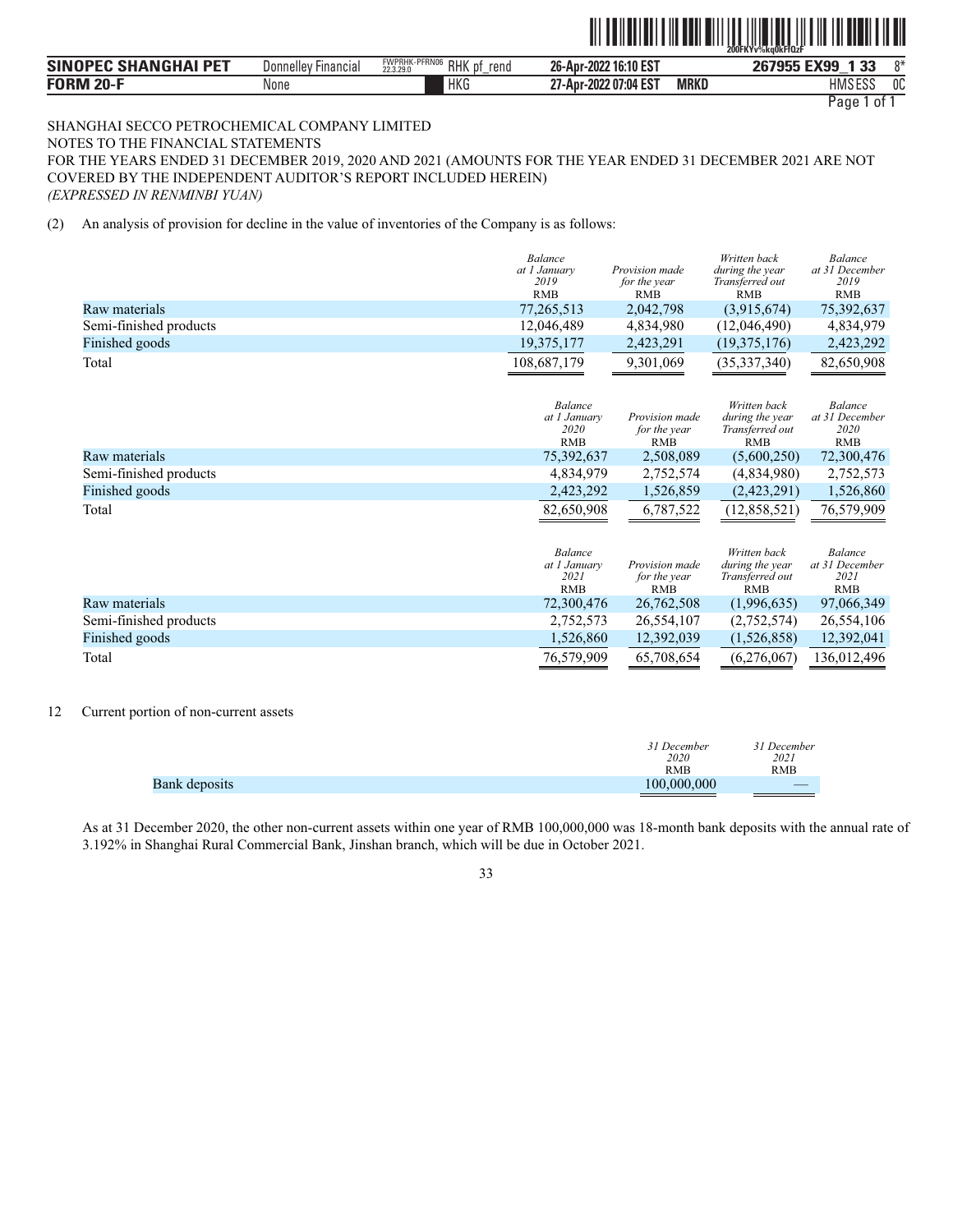

| <b>MRKD</b><br><b>HKG</b><br>-2022 07:04 EST<br>$\sim$<br><b>FORM 20-F</b><br>None<br>∠/-Apr-‴ | <b>SINOPEC SHANGHAI PET</b> | Financial<br>Donnellev | FWPRHM<br>22.3.29.0<br>UZ BEBRIAS<br><b>DIIV</b><br><b>ANUM</b><br>rend<br>'n<br>nnn. | -2022 16:10 EST<br><b>nn</b><br><b>26-Apr-</b> | -34<br><b>267055</b><br><b>EX99</b><br>'n | $10*$ |
|------------------------------------------------------------------------------------------------|-----------------------------|------------------------|---------------------------------------------------------------------------------------|------------------------------------------------|-------------------------------------------|-------|
|                                                                                                |                             |                        |                                                                                       |                                                | <b>HMSESS</b>                             | 0C    |

SHANGHAI SECCO PETROCHEMICAL COMPANY LIMITED NOTES TO THE FINANCIAL STATEMENTS FOR THE YEARS ENDED 31 DECEMBER 2019, 2020 AND 2021 (AMOUNTS FOR THE YEAR ENDED 31 DECEMBER 2021 ARE NOT COVERED BY THE INDEPENDENT AUDITOR'S REPORT INCLUDED HEREIN) *(EXPRESSED IN RENMINBI YUAN)*

## 13 Other current assets

| 31 December |
|-------------|
| 2021        |
| <b>RMB</b>  |
|             |
|             |
|             |
| 2,171,547   |
| 2,171,547   |
|             |

(1) As at 31 December 2020, the entrusted loan of RMB 2,000,000,000 was the entrusted loan lent to Sinopec Corp. through China Merchants Bank, Shanghai branch, with an annual interest rate of 3.55% from 28 August 2020 to 27 August 2021.

(2) As at 31 December 2020, time deposit of RMB 600,000,000 was one-year time deposit with an annual interest rate of 2.25% in Minsheng Bank of China, Jinshan branch, which will be due on 12 August 2021.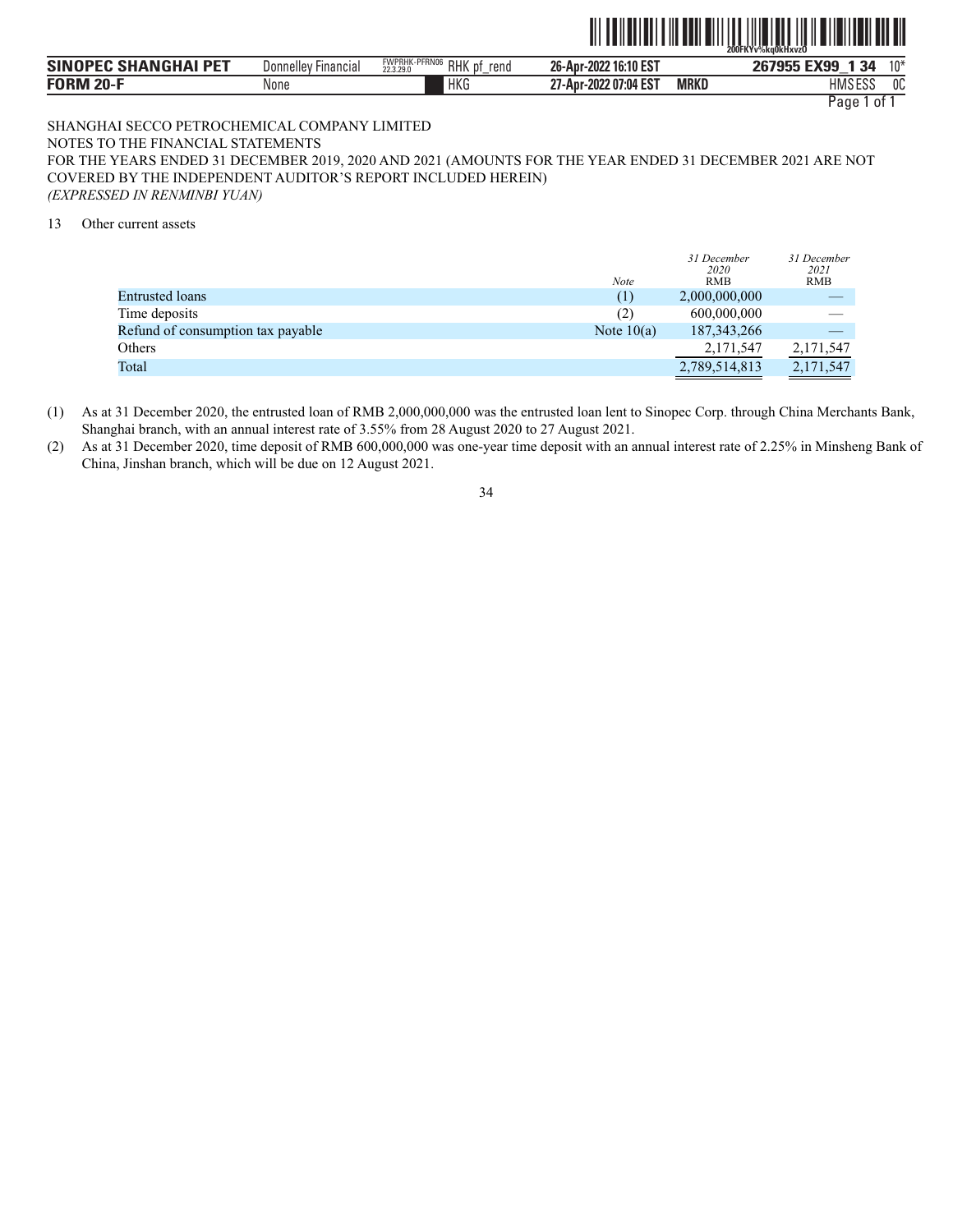| <b>SINOPEC SHANGHAI PET</b> | Financial<br>Donnellev | FWPRI<br>UZ BEBRICO<br><b>DIIV</b><br>d NUM) ،<br>rend<br>'n<br>חחח<br>22.3.29.0 | 2022 16:10 EST<br><b>nn</b><br>26-Apr-"              | $1E^*$<br>-21<br><b>EX99</b><br><b>267055</b><br>'n<br>J.<br>1 J |
|-----------------------------|------------------------|----------------------------------------------------------------------------------|------------------------------------------------------|------------------------------------------------------------------|
| <b>FORM 20-F</b>            | None                   | <b>HKG</b>                                                                       | <b>MRKD</b><br>-2022 07:04 EST<br>$\sim$<br>∠/-Apr-" | <b>HMSESS</b><br>0C                                              |

SHANGHAI SECCO PETROCHEMICAL COMPANY LIMITED NOTES TO THE FINANCIAL STATEMENTS FOR THE YEARS ENDED 31 DECEMBER 2019, 2020 AND 2021 (AMOUNTS FOR THE YEAR ENDED 31 DECEMBER 2021 ARE NOT COVERED BY THE INDEPENDENT AUDITOR'S REPORT INCLUDED HEREIN) *(EXPRESSED IN RENMINBI YUAN)*

14 Fixed assets

|                                                   | Plant and<br>buildings<br><b>RMB</b> | Machinery and<br>equipment<br><b>RMB</b> | Motor vehicles<br><b>RMB</b> | Office and other<br>equipment<br>RMB | Total<br><b>RMB</b> |
|---------------------------------------------------|--------------------------------------|------------------------------------------|------------------------------|--------------------------------------|---------------------|
| Cost                                              |                                      |                                          |                              |                                      |                     |
| Balance at 31 December 2019                       | 1,356,895,824                        | 19,888,882,481                           | 11,963,804                   | 215,862,397                          | 21,473,604,506      |
| Transfers from construction in progress (Note 15) | 3,020,477                            | 71,344,872                               | 953,321                      | 17,506,521                           | 92,825,191          |
| Other increases during the year                   | 2,484,547                            | 33,023,075                               | 1,038,226                    | 25,877,835                           | 62,423,683          |
| Disposals during the year                         |                                      | (64, 550, 631)                           | (2,357,084)                  | (8,488,360)                          | (75,396,075)        |
| Balance at 31 December 2020                       | 1,362,400,848                        | 19,928,699,797                           | 11,598,267                   | 250,758,393                          | 21,553,457,305      |
| Less: Accumulated depreciation                    |                                      |                                          |                              |                                      |                     |
| Balance at 31 December 2019                       | (919, 042, 418)                      | (16, 426, 310, 546)                      | (5,020,144)                  | (128, 305, 819)                      | (17, 478, 678, 927) |
| Charge for the year                               | (50, 592, 366)                       | (547, 935, 231)                          | (1,098,077)                  | (24, 523, 504)                       | (624, 149, 178)     |
| Decrease during the year                          |                                      | 57,886,029                               | 1,909,838                    | 8,195,834                            | 67,991,701          |
| Balance at 31 December 2020                       | (969, 634, 784)                      | (16,916,359,748)                         | (4,208,383)                  | (144, 633, 489)                      | (18,034,836,404)    |
| Carrying amounts                                  |                                      |                                          |                              |                                      |                     |
| At 31 December 2020                               | 392,766,064                          | 3,012,340,049                            | 7,389,884                    | 106,124,904                          | 3,518,620,901       |
| At 31 December 2019                               | 437,853,406                          | 3,462,571,935                            | 6,943,660                    | 87,556,578                           | 3,994,925,579       |

|                                  | Plant and<br>buildings<br><b>RMB</b> | Specialized<br>machinery and<br>equipment<br><b>RMB</b> | General<br>machinery and<br>equipment<br><b>RMB</b> | Office and other<br>equipment<br><b>RMB</b> | Motor vehicles<br><b>RMB</b> | Machinery and<br>equipment<br><b>RMB</b> | Total<br><b>RMB</b> |
|----------------------------------|--------------------------------------|---------------------------------------------------------|-----------------------------------------------------|---------------------------------------------|------------------------------|------------------------------------------|---------------------|
| Cost                             |                                      |                                                         |                                                     |                                             |                              |                                          |                     |
| Balance at 31 December 2020      | 1,362,400,848                        | 19,928,699,797                                          |                                                     |                                             | 11,598,267                   | 250,758,393                              | 21,553,457,305      |
| Transfers from construction in   |                                      |                                                         |                                                     |                                             |                              |                                          |                     |
| progress (Note 15)               | 7,354,242                            | 229,893,477                                             | 24,174,512                                          |                                             |                              |                                          | 261, 422, 231       |
| Other increases during the year  | 1,303,787                            | 29, 177, 331                                            | 10,941,680                                          | 3,924,580                                   |                              |                                          | 45, 347, 378        |
| Reclassification during the year | 104,437,291                          | (188, 982, 524)                                         | 325,549,776                                         | 21,352,117                                  | (11, 598, 267)               | (250, 758, 393)                          |                     |
| Disposals during the year        | (991, 050)                           | (50,030,703)                                            | (7,908,577)                                         | (119, 347)                                  |                              |                                          | (59,049,677)        |
| Balance at 31 December 2021      | 1,474,505,118                        | 19,948,757,378                                          | 352,757,391                                         | 25,157,350                                  |                              |                                          | 21,801,177,237      |
| Less: Accumulated depreciation   |                                      |                                                         |                                                     |                                             |                              |                                          |                     |
| Balance at 31 December 2020      | (969, 634, 784)                      | (16,916,359,748)                                        |                                                     |                                             | (4,208,383)                  | (144, 633, 489)                          | (18,034,836,404)    |
| Charge for the year              | (45,718,875)                         | (561, 948, 667)                                         | (33,774,586)                                        | (4,269,835)                                 |                              |                                          | (645,711,963)       |
| Decrease during the year         | 329,819                              | 38,258,737                                              | 7,569,715                                           | 116,707                                     |                              |                                          | 46,274,978          |
| Reclassification during the year | (77, 210, 951)                       | 127, 193, 874                                           | (183, 732, 050)                                     | (15,092,745)                                | 4,208,383                    | 144,633,489                              |                     |
| Balance at 31 December 2021      | (1,092,234,791)                      | (17,312,855,804)                                        | (209, 936, 921)                                     | (19, 245, 873)                              |                              |                                          | (18, 634, 273, 389) |
| Carrying amounts                 |                                      |                                                         |                                                     |                                             |                              |                                          |                     |
| At 31 December 2021              | 382,270,327                          | 2,635,901,574                                           | 142,820,470                                         | 5,911,477                                   |                              |                                          | 3,166,903,848       |
| At 31 December 2020              | 392,766,064                          | 3,012,340,049                                           |                                                     |                                             | 7,389,884                    | 106,124,904                              | 3,518,620,901       |

In 2021, the amounts of depreciation expenses charged cost of sales, selling and distribution expenses, general and administrative expenses and research and development expenses were RMB 624,184,556, RMB 235,451, RMB20,778,324 and RMB513,632 (2019: RMB 609,665,198, RMB 1,067,539, RMB 12,461,713 and RMB 25,511; 2020: RMB 610,002,606, RMB 1,120,980, RMB 12,881,160 and RMB 144,432), respectively.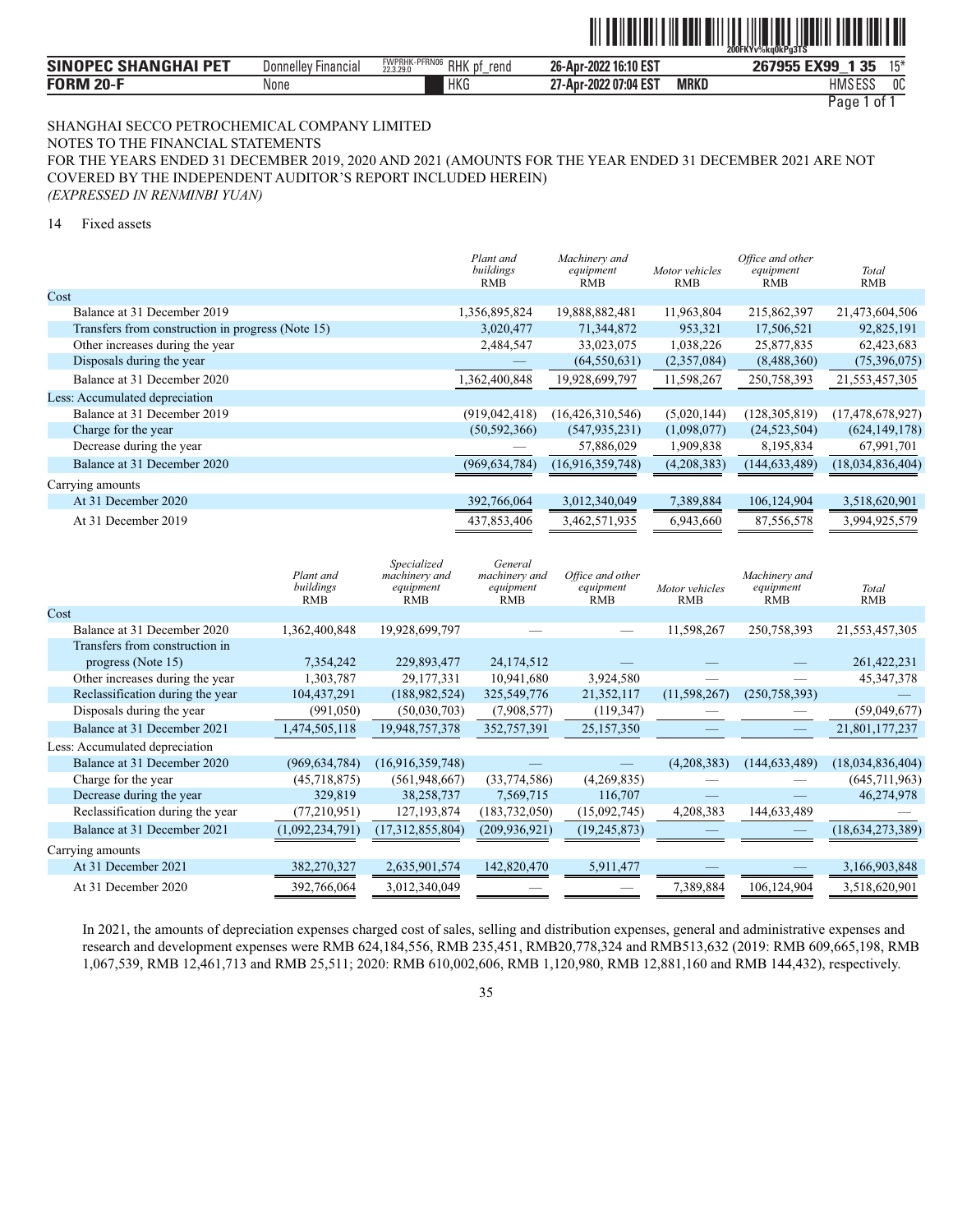|                             |                            |                                        |                       | <u> III TENETETTIIN EEN EIII (TENII) IJO III NEDI EERIN TEN</u><br>200FKYv%ka0kT1rzl |
|-----------------------------|----------------------------|----------------------------------------|-----------------------|--------------------------------------------------------------------------------------|
| <b>SINOPEC SHANGHAI PET</b> | <b>Donnelley Financial</b> | FWPRHK-PFRN06 RHK pf rend<br>22.3.29.0 | 26-Apr-2022 16:10 EST | 267955 EX99 1 36<br>*۵                                                               |

|                  | ----------<br>. <b>.</b> | 22.3.23.0<br>. <b>.</b> .<br>. |                                                     | ----------<br>---<br>__ |    |
|------------------|--------------------------|--------------------------------|-----------------------------------------------------|-------------------------|----|
| <b>FORM 20-F</b> | None                     | <b>HKG</b>                     | <b>MRKD</b><br>/7-Apr-2022 07:04 EST<br>$\sim$<br>" | <b>HMSESS</b>           | 0C |
|                  |                          |                                |                                                     | Page<br>∵o†             |    |

SHANGHAI SECCO PETROCHEMICAL COMPANY LIMITED NOTES TO THE FINANCIAL STATEMENTS FOR THE YEARS ENDED 31 DECEMBER 2019, 2020 AND 2021 (AMOUNTS FOR THE YEAR ENDED 31 DECEMBER 2021 ARE NOT COVERED BY THE INDEPENDENT AUDITOR'S REPORT INCLUDED HEREIN) *(EXPRESSED IN RENMINBI YUAN)*

# 15 Construction in progress

|                                                    | <b>RMB</b>      |
|----------------------------------------------------|-----------------|
| Cost                                               |                 |
| Balance at 1 January 2020                          | 264,025,605     |
| Additions during the year                          | 216,939,987     |
| Transferred to fixed assets (note 14)              | (92, 825, 191)  |
| Transferred to intangible assets (note 17)         | (21, 358, 767)  |
| Balance at 31 December 2020                        | 366,781,634     |
| Less: Provision for impairment                     |                 |
| Balance at 1 January 2020 and 31 December 2019     |                 |
| Charge for the year                                |                 |
| Balance at 31 December 2020                        |                 |
| Carrying amounts                                   |                 |
| At 31 December 2020                                | 366,781,634     |
| At 31 December 2019                                | 264,025,605     |
|                                                    |                 |
|                                                    |                 |
|                                                    | <b>RMB</b>      |
| Cost                                               |                 |
| Balance at 1 January 2021                          | 366,781,634     |
| Additions during the year                          | 220,463,538     |
| Transferred to fixed assets (note 14)              | (261, 422, 231) |
| Decrease due to other reasons                      | (19, 425, 759)  |
| Transferred to intangible assets (note 17)         | (41,094,302)    |
| Balance at 31 December 2021                        | 265,302,880     |
|                                                    |                 |
| Less: Provision for impairment                     |                 |
| Balance at 1 January and 31 December 2020          |                 |
| Charge for the year<br>Balance at 31 December 2021 | (61, 805, 108)  |
|                                                    | (61, 805, 108)  |
| Carrying amounts<br>At 31 December 2021            | 203,497,772     |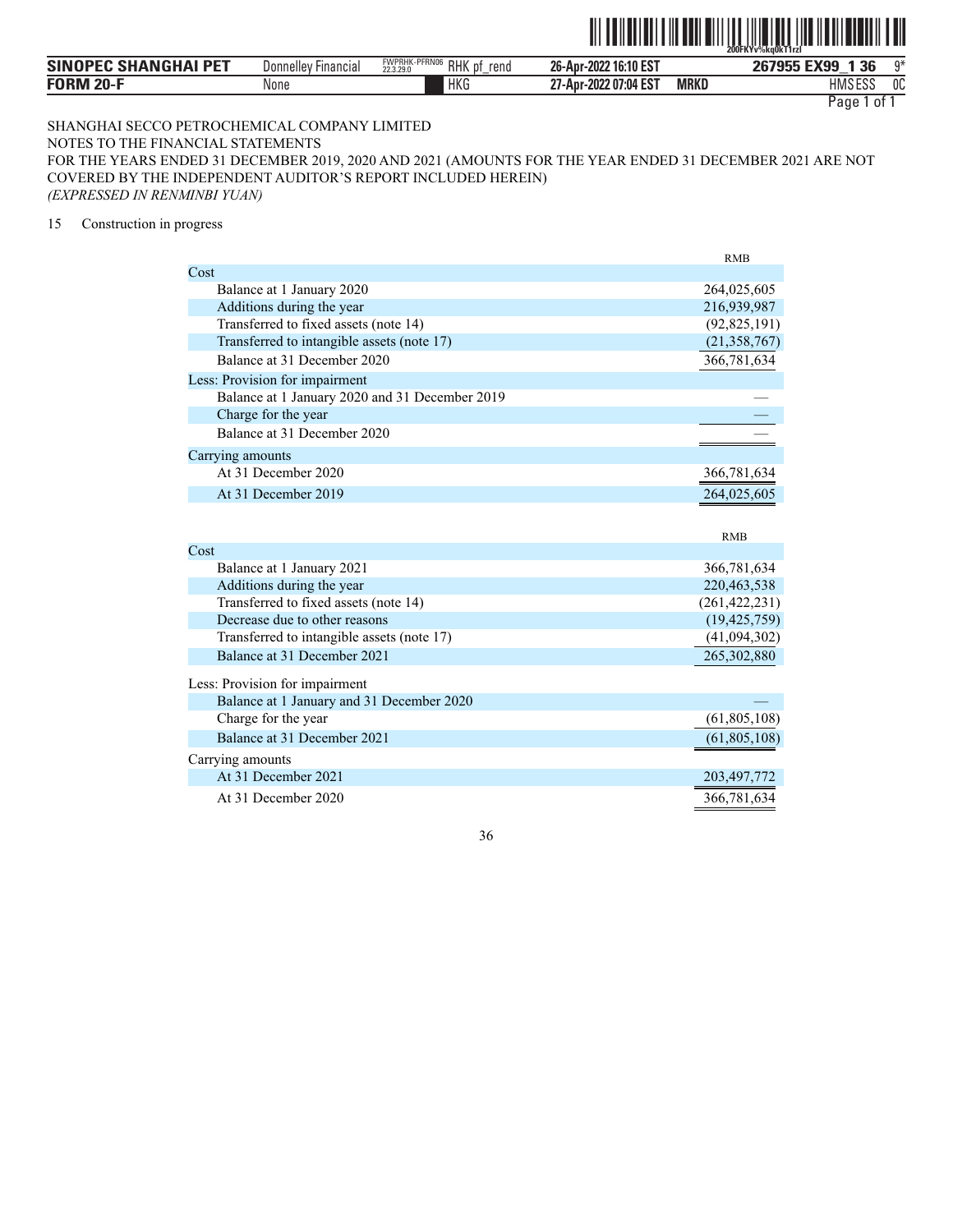|--|--|

| <b>HKG</b><br><b>HMSESS</b><br><b>MRKD</b><br>.7-Apr-2022 07:04 EST<br>$\sim$<br><b>FORM 20-F</b><br>None | <b>SINOPEC SHANGHAI PET</b> | Financial<br>Jonnellev | FWPRHK-PFRN06<br>RHK p<br>rend<br>22,3,29.0 | $.16:10$ $\mathsf{EST}$<br>26-Apr-<br>$-2027$ | - -<br>Zb<br>v.<br>--<br>$\overline{\phantom{a}}$ | 74 |
|-----------------------------------------------------------------------------------------------------------|-----------------------------|------------------------|---------------------------------------------|-----------------------------------------------|---------------------------------------------------|----|
|                                                                                                           |                             |                        |                                             |                                               |                                                   | 0C |

SHANGHAI SECCO PETROCHEMICAL COMPANY LIMITED NOTES TO THE FINANCIAL STATEMENTS FOR THE YEARS ENDED 31 DECEMBER 2019, 2020 AND 2021 (AMOUNTS FOR THE YEAR ENDED 31 DECEMBER 2021 ARE NOT COVERED BY THE INDEPENDENT AUDITOR'S REPORT INCLUDED HEREIN) *(EXPRESSED IN RENMINBI YUAN)*

The construction in progress balance of the Company is mainly production and environmental protection equipment installation programs.

#### 16 Right-of-use assets

(1) As a lessee

|                                | <b>Buildings</b><br>RMB. | Vehicles and other<br>equipments<br><b>RMB</b> | Total<br><b>RMB</b> |
|--------------------------------|--------------------------|------------------------------------------------|---------------------|
| Cost                           |                          |                                                |                     |
| Balance at 1 January 2020      | 4,750,391                | 341,021                                        | 5,091,412           |
| Increase during the year       | 10,704,710               | 323,880                                        | 11,028,590          |
| Decrease during the year       | (4,750,391)              | (341, 021)                                     | (5,091,412)         |
| Balance at 31 December 2020    | 10,704,710               | 323,880                                        | 11,028,590          |
| Less: Accumulated depreciation |                          |                                                |                     |
| Balance at 1 January 2020      | (4,344,038)              | (227, 347)                                     | (4,571,385)         |
| Amortization during the year   | (5,544,613)              | (167, 654)                                     | (5,712,267)         |
| Decrease during the year       | 4,750,391                | 341,021                                        | 5,091,412           |
| Balance at 31 December 2020    | (5, 138, 260)            | (53,980)                                       | (5,192,240)         |
| Carrying amounts               |                          |                                                |                     |
| At 31 December 2020            | 5,566,450                | 269,900                                        | 5,836,350           |
| At 31 December 2019            | 406,353                  | 113,674                                        | 520,027             |

|                                |                         | Vehicles and other       |               |
|--------------------------------|-------------------------|--------------------------|---------------|
|                                | <b>Buildings</b><br>RMB | equipments<br><b>RMB</b> | Total<br>RMB  |
| Cost                           |                         |                          |               |
| Balance at 1 January 2021      | 10,704,710              | 323,880                  | 11,028,590    |
| Decrease during the year       | (5,994,638)             | (71, 973)                | (6,066,611)   |
| Balance at 31 December 2021    | 4,710,072               | 251,907                  | 4,961,979     |
| Less: Accumulated depreciation |                         |                          |               |
| Balance at 1 January 2021      | (5,138,260)             | (53,980)                 | (5,192,240)   |
| Amortization during the year   | (5,360,384)             | (108, 255)               | (5,468,639)   |
| Decrease during the year       | 5,994,638               | 71,973                   | 6,066,611     |
| Balance at 31 December 2021    | (4,504,006)             | (90, 262)                | (4, 594, 268) |
| Carrying amounts               |                         |                          |               |
| At 31 December 2021            | 206,066                 | 161,645                  | 367,711       |
| At 31 December 2020            | 5,566,450               | 269,900                  | 5.836.350     |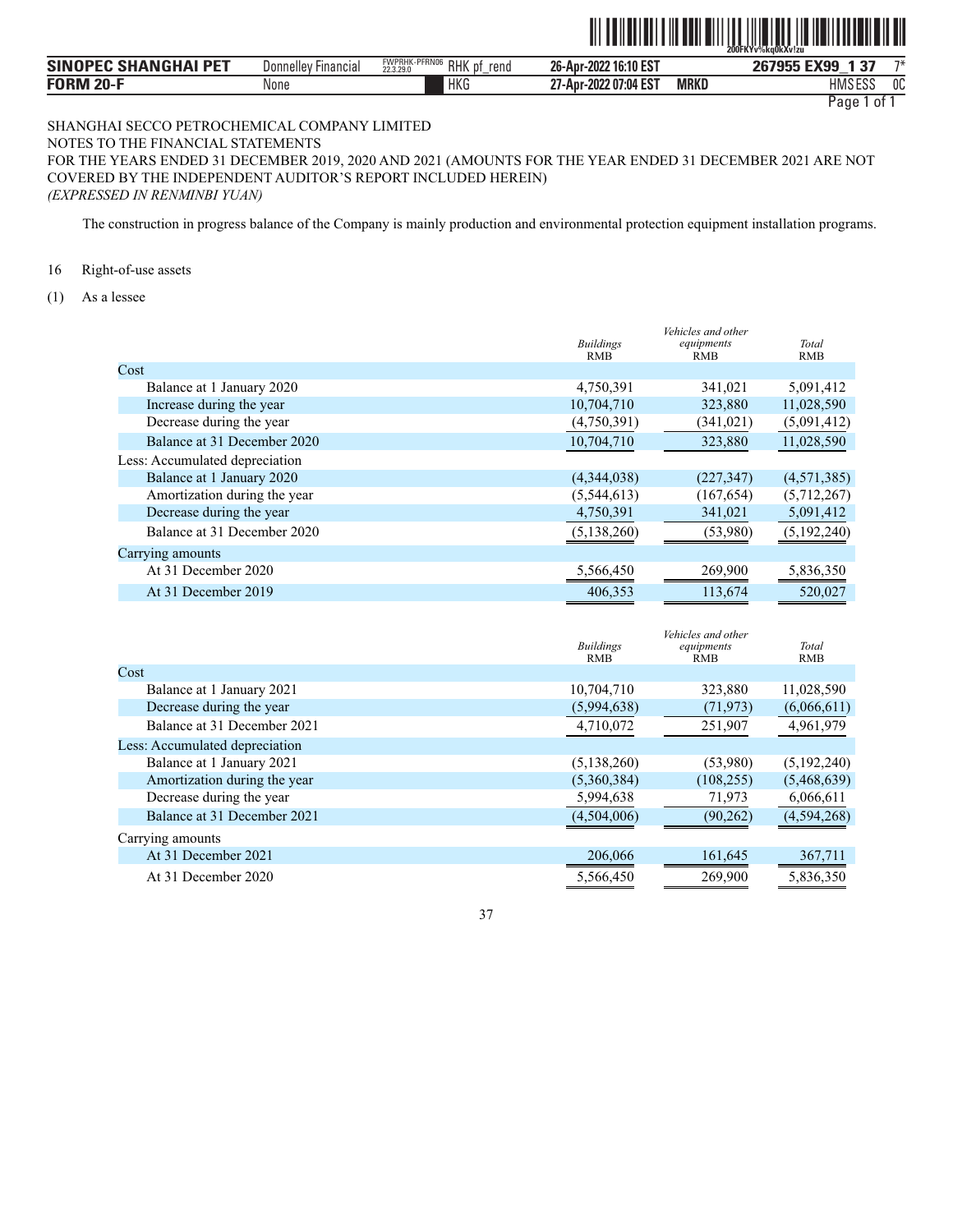|--|--|

| <b>SINOPEC SHANGHAI PET</b> | Financia.<br>Donnelle <sup>,</sup> | K-PFRN06<br><b>FWPRHK-</b><br>RHK<br>rend<br>nt<br>22.3.29.0 | 26-Apr-2022 16:10 EST                | <b>FX99</b><br>267955<br>38<br>__ |    |
|-----------------------------|------------------------------------|--------------------------------------------------------------|--------------------------------------|-----------------------------------|----|
| <b>FORM 20-F</b>            | None                               | IUVC<br>nnu                                                  | <b>MRKD</b><br>27-Apr-2022 07:04 EST | 11880 F00<br>HIVIƏ EƏƏ            | ОC |

SHANGHAI SECCO PETROCHEMICAL COMPANY LIMITED NOTES TO THE FINANCIAL STATEMENTS FOR THE YEARS ENDED 31 DECEMBER 2019, 2020 AND 2021 (AMOUNTS FOR THE YEAR ENDED 31 DECEMBER 2021 ARE NOT COVERED BY THE INDEPENDENT AUDITOR'S REPORT INCLUDED HEREIN) *(EXPRESSED IN RENMINBI YUAN)*

17 Intangible assets

|                                                       | Land use rights<br>RMB | Patents<br><b>RMB</b> | Software<br><b>RMB</b> | Total<br><b>RMB</b> |
|-------------------------------------------------------|------------------------|-----------------------|------------------------|---------------------|
| Cost                                                  |                        |                       |                        |                     |
| Balance at 31 December 2019                           | 770,966,668            | 1,023,538,065         | 185,704,494            | 1,980,209,227       |
| - Additions during the year                           |                        |                       | 2,404,471              | 2,404,471           |
| - Transferred from construction in progress (Note 15) |                        | 1,415,094             | 19,943,673             | 21,358,767          |
| Balance at 31 December 2020                           | 770,966,668            | 1,024,953,159         | 208,052,638            | 2,003,972,465       |
| Less: Accumulated amortization                        |                        |                       |                        |                     |
| Balance at 31 December 2019                           | (245, 211, 653)        | (962, 302, 623)       | (105, 984, 636)        | (1,313,498,912)     |
| Provision during the year                             | (16, 429, 844)         | (11, 550, 210)        | (25,711,732)           | (53,691,786)        |
| Balance at 31 December 2020                           | (261, 641, 497)        | (973, 852, 833)       | (131, 696, 368)        | (1,367,190,698)     |
| Carrying amounts                                      |                        |                       |                        |                     |
| At 31 December 2020                                   | 509, 325, 171          | 51,100,326            | 76,356,270             | 636,781,767         |
| At 31 December 2019                                   | 525,755,015            | 61,235,442            | 79,719,858             | 666,710,315         |
|                                                       |                        |                       |                        |                     |
|                                                       | Land use rights        | Patents               | Software               | Total               |
|                                                       | <b>RMB</b>             | <b>RMB</b>            | RMB                    | <b>RMB</b>          |
| Cost                                                  |                        |                       |                        |                     |
| Balance at 31 December 2020                           | 770,966,668            | 1,024,953,159         | 208,052,638            | 2,003,972,465       |
| - Additions during the year                           |                        |                       | 3,065,615              | 3,065,615           |
| - Transferred from construction in progress (Note 15) |                        |                       | 41,094,302             | 41,094,302          |
| Balance at 31 December 2021                           | 770,966,668            | 1,024,953,159         | 252, 212, 555          | 2,048,132,382       |
| Less: Accumulated amortization                        |                        |                       |                        |                     |
| Balance at 31 December 2020                           | (261, 641, 497)        | (973, 852, 833)       | (131, 696, 368)        | (1,367,190,698)     |
| Provision during the year                             | (16, 429, 844)         | (11,201,198)          | (25,805,506)           | (53, 436, 548)      |
| Balance at 31 December 2021                           | (278, 071, 341)        | (985, 054, 031)       | (157, 501, 874)        | (1,420,627,246)     |
| Carrying amounts                                      |                        |                       |                        |                     |
| At 31 December 2021                                   | 492,895,327            | 39,899,128            | 94,710,681             | 627, 505, 136       |
|                                                       |                        |                       |                        |                     |

In 2021, the amortization of intangible assets was RMB 53,436,548 (2019: RMB 48,746,949, 2020: RMB 53,691,786).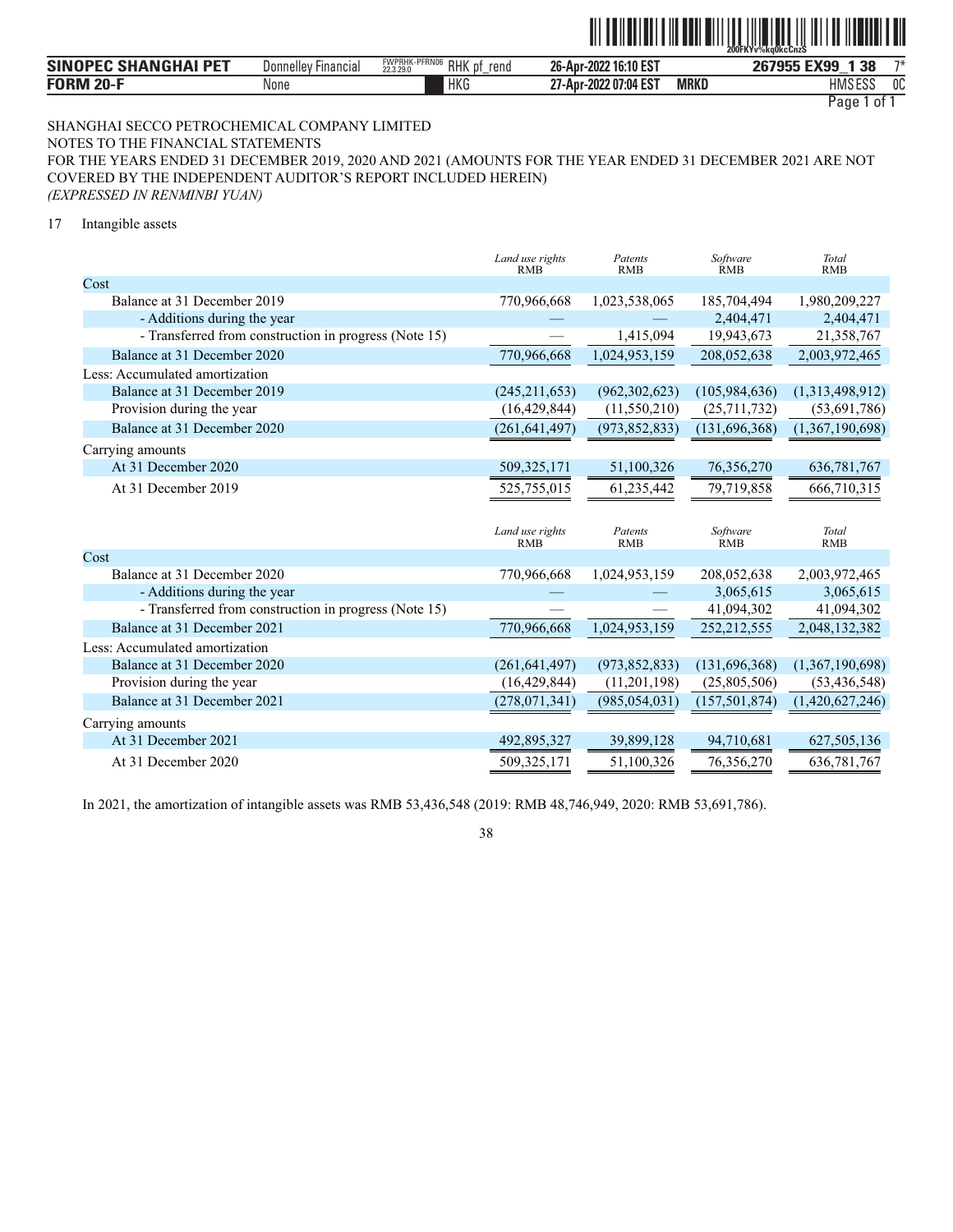

| <b>SINOPEC SHANGHAI PET</b><br>Donnellev | 22.3.29.0  |                                |             | JJ<br>$\overline{\phantom{a}}$ |    |
|------------------------------------------|------------|--------------------------------|-------------|--------------------------------|----|
| <b>FORM 20-F</b><br>None                 | <b>HKG</b> | -2022 07:04 EST<br>דה<br>/-Apr | <b>MRKD</b> | <b>HMSESS</b>                  | 0C |

SHANGHAI SECCO PETROCHEMICAL COMPANY LIMITED NOTES TO THE FINANCIAL STATEMENTS FOR THE YEARS ENDED 31 DECEMBER 2019, 2020 AND 2021 (AMOUNTS FOR THE YEAR ENDED 31 DECEMBER 2021 ARE NOT COVERED BY THE INDEPENDENT AUDITOR'S REPORT INCLUDED HEREIN) *(EXPRESSED IN RENMINBI YUAN)*

# 18 Long-term prepaid expenses

| Balance at 31<br>December 2019<br><b>RMB</b> | <b>Additions</b><br>during the year<br><b>RMB</b> | Amortization<br>during the year<br>RMB | Balance at 31<br>December 2020<br><b>RMB</b> |
|----------------------------------------------|---------------------------------------------------|----------------------------------------|----------------------------------------------|
| 92,032,651                                   | 120,303,190                                       | (42,269,451)                           | 170,066,390                                  |
| 2,077,018                                    |                                                   | (1,038,509)                            | 1,038,509                                    |
| 94,109,669                                   | 120,303,190                                       | (43,307,960)                           | 171,104,899                                  |
|                                              |                                                   |                                        |                                              |
| Balance at 31                                | <b>Additions</b>                                  | Amortization                           | Balance at 31                                |
| <b>RMB</b>                                   | <b>RMB</b>                                        | <b>RMB</b>                             | December 2021<br><b>RMB</b>                  |
| 170,066,390                                  | 18,596,307                                        | (53, 648, 348)                         | 135,014,349                                  |
| 1,038,509                                    |                                                   | (1,038,509)                            |                                              |
| 171,104,899                                  | 18,596,307                                        | (54,686,857)                           | 135,014,349                                  |
|                                              | December 2020                                     | during the year                        | during the year                              |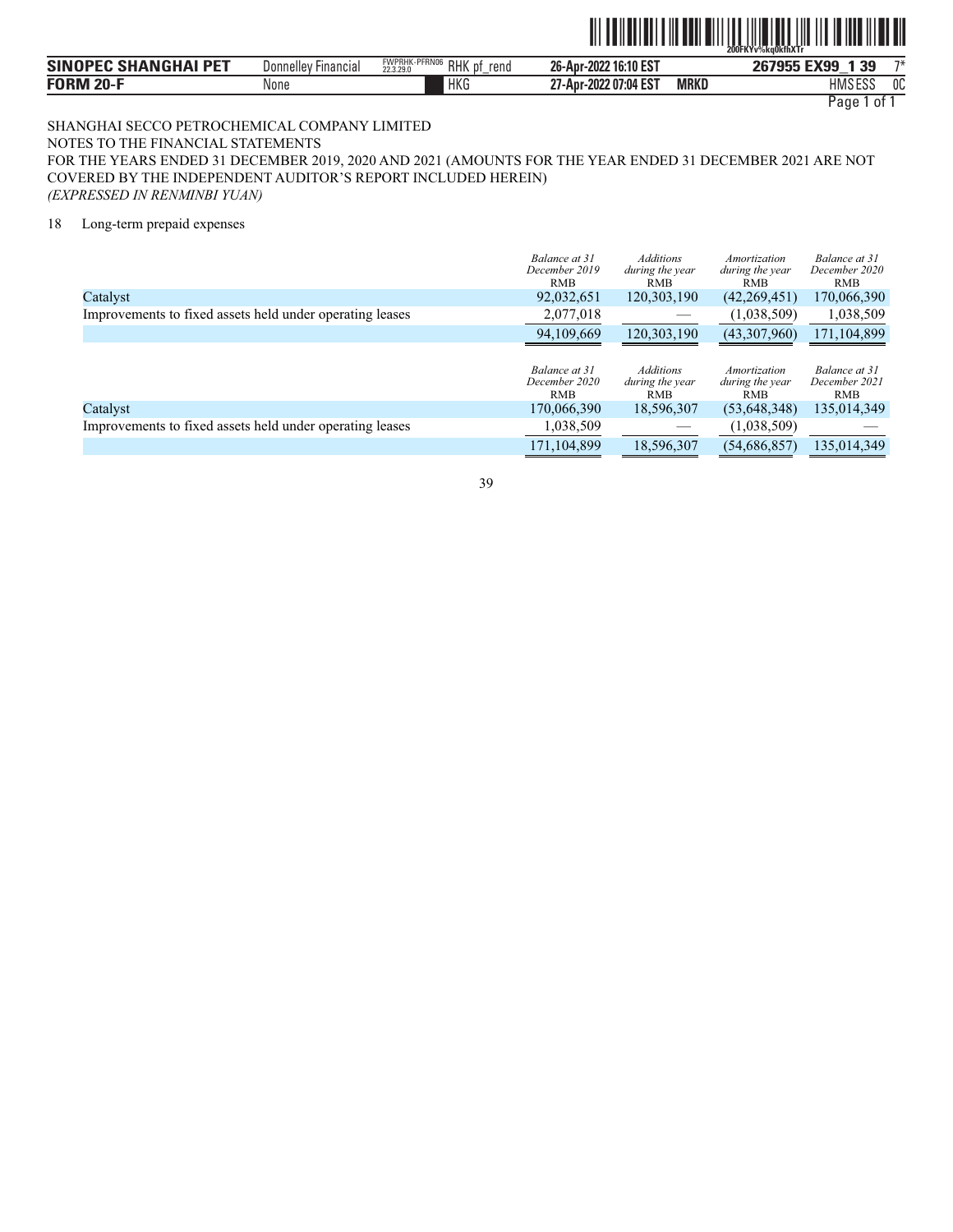|--|

| <b>SINOPEC SHANGHAI PET</b> | `ınancıaı<br>Jonnellev | FWPRHK<br>22.3.29.0<br><b>IK-PFRN06</b><br>RHK<br>rend<br>DŤ | 26-Apr-2022 16:10 EST                | EYQQ<br>40<br>267955<br> | n* |
|-----------------------------|------------------------|--------------------------------------------------------------|--------------------------------------|--------------------------|----|
| <b>FORM 20-F</b>            | None                   | <b>HKG</b>                                                   | <b>MRKD</b><br>27-Apr-2022 07:04 EST | <b>HMSESS</b>            | 0C |

SHANGHAI SECCO PETROCHEMICAL COMPANY LIMITED NOTES TO THE FINANCIAL STATEMENTS FOR THE YEARS ENDED 31 DECEMBER 2019, 2020 AND 2021 (AMOUNTS FOR THE YEAR ENDED 31 DECEMBER 2021 ARE NOT COVERED BY THE INDEPENDENT AUDITOR'S REPORT INCLUDED HEREIN) *(EXPRESSED IN RENMINBI YUAN)*

# 19 Deferred tax assets and liabilities

|                                                                       | Deferred tax assets/(liabilities)                       |                                                                              |                                                       |
|-----------------------------------------------------------------------|---------------------------------------------------------|------------------------------------------------------------------------------|-------------------------------------------------------|
|                                                                       | <b>Balance</b><br>at the<br>beginning<br>of 2020<br>RMB | Current year<br>increase/<br>decrease<br>charged to<br>profit or loss<br>RMB | <b>Balance</b><br>at the end<br>of 2020<br><b>RMB</b> |
| Provision for decline in the value of inventories                     | 20,662,727                                              | (1,517,749)                                                                  | 19,144,978                                            |
| Bad debt provision for accounts receivables                           | 2,199,320                                               | (260,099)                                                                    | 1,939,221                                             |
| Accrued environmental tax                                             | 15,909,685                                              |                                                                              | 15,909,685                                            |
| Sales cut-off adjustments                                             | 2,673,234                                               | 6,867,039                                                                    | 9,540,273                                             |
| Difference in depreciation of fixed assets (deferred tax assets)      | 3,212,605                                               | 76.992                                                                       | 3,289,597                                             |
| Undeclared assets disposals                                           | 1,572,249                                               | 1,669,511                                                                    | 3,241,760                                             |
| Differences in amortization of long - term prepaid expenses           | 1,075,218                                               | 473,879                                                                      | 1,549,097                                             |
| Differences in amortization of intangible assets                      | 45,857                                                  | (45, 857)                                                                    |                                                       |
| Difference in depreciation of fixed assets (deferred tax liabilities) | (60,076,596)                                            | (26, 841, 385)                                                               | (86,917,981)                                          |
| Total                                                                 | (12, 725, 701)                                          | (19, 577, 669)                                                               | (32, 303, 370)                                        |

|                                                                       | Deferred tax assets/(liabilities)                |                                                                       |                                         |
|-----------------------------------------------------------------------|--------------------------------------------------|-----------------------------------------------------------------------|-----------------------------------------|
|                                                                       | <b>Balance</b><br>at the<br>beginning<br>of 2021 | Current year<br>increase/<br>decrease<br>charged to<br>profit or loss | <b>Balance</b><br>at the end<br>of 2021 |
| Provision for decline in the value of inventories                     | <b>RMB</b><br>19,144,978                         | RMB<br>14,858,147                                                     | <b>RMB</b><br>34,003,125                |
| Provision for impairment of fixed assets and construction in progress |                                                  | 15,451,277                                                            | 15,451,277                              |
| Bad debt provision for accounts receivables                           | 1,939,221                                        |                                                                       | 1,939,221                               |
| Accrued environmental tax                                             | 15,909,685                                       |                                                                       | 15,909,685                              |
| Sales cut-off adjustments                                             | 9,540,273                                        | (9,540,273)                                                           |                                         |
| Difference in depreciation of fixed assets (deferred tax assets)      | 3,289,597                                        | 66,809,389                                                            | 70,098,986                              |
| Undeclared assets disposals                                           | 3,241,760                                        | 1,998,953                                                             | 5.240.713                               |
| Differences in amortization of long - term prepaid expenses           | 1,549,097                                        | (1,531,005)                                                           | 18,092                                  |
| Difference in depreciation of fixed assets (deferred tax liabilities) | (86,917,981)                                     | (7,451,592)                                                           | (94,369,573)                            |
| Total                                                                 | (32, 303, 370)                                   | 80,594,896                                                            | 48,291,526                              |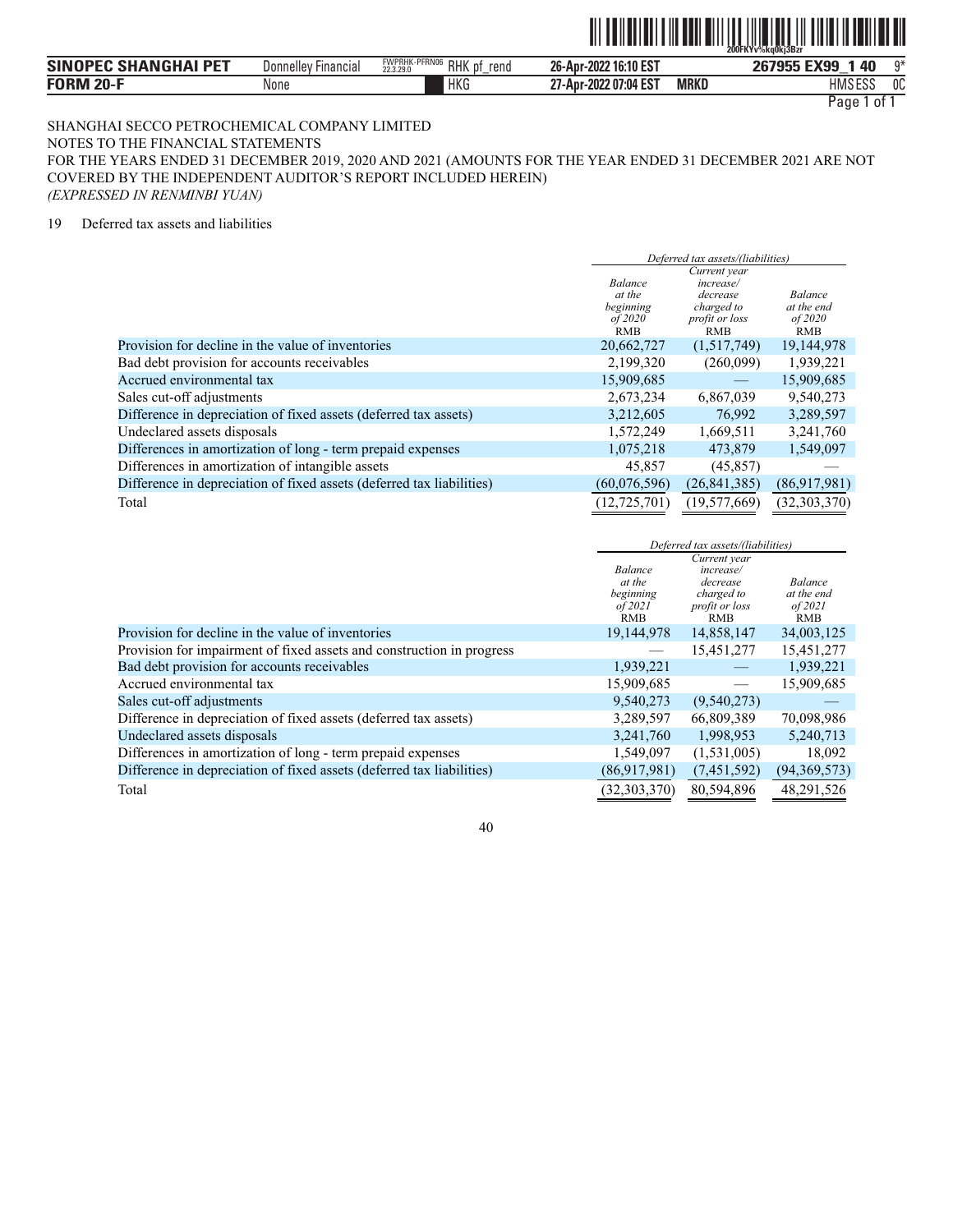|                             |                     |                                           | <u>                         </u> | 200FKYv%ka0ic2eT>  |
|-----------------------------|---------------------|-------------------------------------------|----------------------------------|--------------------|
| <b>SINOPEC SHANGHAI PET</b> | Donnelley Financial | FWPRHK-PFRN05 RHK pi<br>rend<br>22.3.29.0 | 26-Apr-2022 16:09 EST            | 267955 EX99<br>141 |

TIT A NATIONAL A TITULARIA ELITTAR TITULARIA TELEVISION YANG KALENDAR

| <b>OINUFEU OFIANUFIAI FEI</b> | <b>DOILIELEV</b><br><b>Filidii</b> uidi | 22.3.29.0 | nпn<br>-99<br>1611 U | ZU-MUI-ZUZZ<br>. 10.03 E. J |             | ZU7JJJ EAJJ              |    |
|-------------------------------|-----------------------------------------|-----------|----------------------|-----------------------------|-------------|--------------------------|----|
| <b>FORM 20-F</b>              | None                                    |           | <b>HKG</b>           | 27-Apr-2022 07:04 EST       | <b>MRKD</b> | $\mathbf{u}$<br>HIMY F22 | 0C |
|                               |                                         |           |                      |                             |             | Page<br>-01              |    |

SHANGHAI SECCO PETROCHEMICAL COMPANY LIMITED NOTES TO THE FINANCIAL STATEMENTS FOR THE YEARS ENDED 31 DECEMBER 2019, 2020 AND 2021 (AMOUNTS FOR THE YEAR ENDED 31 DECEMBER 2021 ARE NOT COVERED BY THE INDEPENDENT AUDITOR'S REPORT INCLUDED HEREIN) *(EXPRESSED IN RENMINBI YUAN)*

At the balance sheet date, the deferred tax assets and liabilities on the balance sheet, after offsetting each other, were as follows:

|                               | 31 December<br>2020<br>RMB | 31 December<br>2021<br><b>RMB</b> |
|-------------------------------|----------------------------|-----------------------------------|
| Deferred tax assets, net      |                            | 48, 291, 526                      |
| Deferred tax liabilities, net | (32,303,370)               |                                   |
| Total                         | (32,303,370)               | 48, 291, 526                      |

As at 31 December 2020 and 2021, the Company's deferred tax assets were recognized to the extent that it is probable that future taxable profit will be available against which the temporary differences can be utilized in the next year.

#### 20 Other non-current assets

|                                  | 31 December<br>2020<br><b>RMB</b> | 31 December<br>2021<br><b>RMB</b> |
|----------------------------------|-----------------------------------|-----------------------------------|
| Bank deposits                    |                                   |                                   |
| - Agricultural bank of China (1) | 500,000,000                       | 500,000,000                       |
| - China Merchants bank (2)       | 300,000,000                       |                                   |
| - Rural Commercial bank (3)      | 100,000,000                       |                                   |
| Time deposits                    |                                   |                                   |
| - Bank of Communication (4)      | 500,000,000                       |                                   |
| - China Everbright Bank (5)      |                                   | 500,000,000                       |
| - China Industrial Bank (6)      |                                   | 500,000,000                       |
| Construction materials           |                                   | 34,874,025                        |
| Prepayment for machineries       |                                   | 18,905,344                        |
| Total                            | 1.400,000,000                     | 1,553,779,369                     |

- (1) As at 31 December 2020, bank deposits included three-year deposit of RMB 500,000,000 in Agricultural Bank of China, Shanghai Jinshan branch, with an annual interest rate of 3.784%, which will be due on 28 December 2023.
- (2) As at 31 December 2020, bank deposits included three-year deposit of RMB 300,000,000 in China Merchants bank, Shanghai Jinshan branch, with an annual interest rate of 3.7%, which will be due on 27 December 2022. As at 31 December 2021, the balance was presented in the account of Cash at bank in current asset as it will be due within one year.
- (3) As at 31 December 2020, bank deposits included 18-month deposit of RMB 100,000,000 in Rural Commercial bank, Shanghai Jinshan branch, with an annual interest rate of 3.192%, which will be due on 7 February 2022. As at 31 December 2021, the balance was presented in the account of Cash at bank in current asset as it will be due within one year.

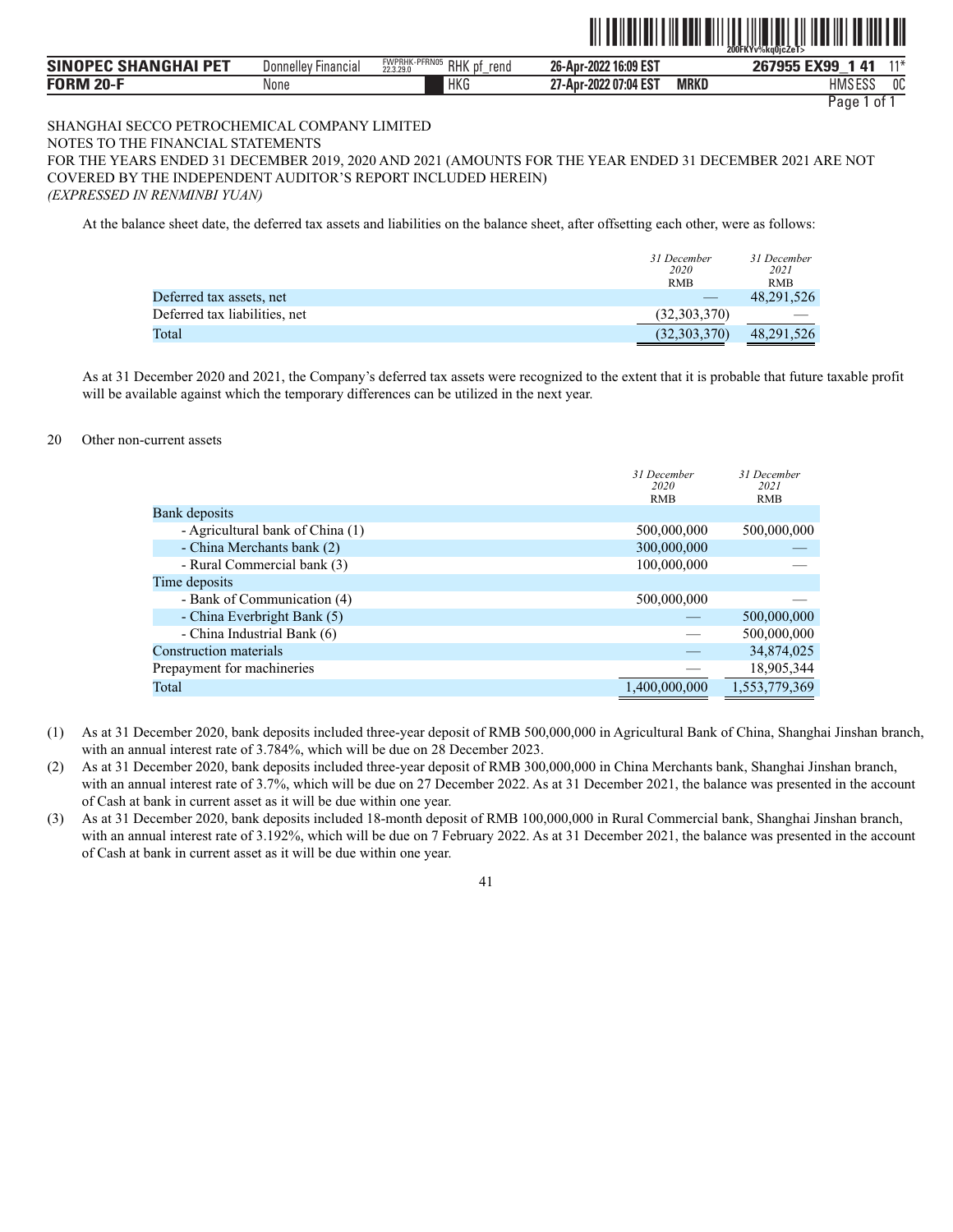|                  |                           |                         | 200FKYv%ka0iioWz        |
|------------------|---------------------------|-------------------------|-------------------------|
| aollov Financial | FWPRHK-PFRN05 RHK nf rond | 26. Apr. 2022 16:00 FCT | <b>267055 EY00 1 12</b> |

ˆ200FKYv%kq0jjoWz‹Š

| <b>SINOPEC SHANGHAI</b><br><b>PET</b> | Donnelley Financial | <b>FWPRHK-PFRN05</b><br><b>RHK</b><br>rend<br>22.3.29.0<br>_ | 26-Apr-2022 16:09 EST |             | <b>267055</b><br>42<br>2b /<br>:כפ | $10^*$ |
|---------------------------------------|---------------------|--------------------------------------------------------------|-----------------------|-------------|------------------------------------|--------|
| <b>FORM 20-F</b>                      | None                | <b>HKG</b>                                                   | 27-Apr-2022 07:04 EST | <b>MRKL</b> | <b>HMSESS</b>                      | 0C     |
|                                       |                     |                                                              |                       |             | 0t<br>Page                         |        |

SHANGHAI SECCO PETROCHEMICAL COMPANY LIMITED NOTES TO THE FINANCIAL STATEMENTS FOR THE YEARS ENDED 31 DECEMBER 2019, 2020 AND 2021 (AMOUNTS FOR THE YEAR ENDED 31 DECEMBER 2021 ARE NOT COVERED BY THE INDEPENDENT AUDITOR'S REPORT INCLUDED HEREIN) *(EXPRESSED IN RENMINBI YUAN)*

- (4) As at 31 December 2020, time deposits of RMB 500,000,000 was three-year deposit in Bank of Communications, Shanghai branch, with an annual interest rate of 3.3%, which will be due on 18 January 2022. As at 31 December 2021, the balance was presented in the account of Cash at bank in current asset as it will be due within one year.
- (5) As at 31 December 2021, time deposits of RMB 500,000,000 (31 December 2020:Nil) was three-year deposit in China Everbright Bank, Shanghai Nanshi branch, with an annual interest rate of 3.700%, which will be due on 1 February 2024.
- (6) As at 31 December 2021, time deposits of RMB 500,000,000 (31 December 2020:Nil) was three-year deposit in China Industrial Bank, Shanghai branch, with an annual interest rate of 3.650%, which will be due on 5 January 2024.

#### 21 Contract liabilities

|                         | 31 December | 31 December |
|-------------------------|-------------|-------------|
|                         | 2020        | 2021        |
|                         | RMB         | <b>RMB</b>  |
| Advances from customers | 499.509.916 | 415.450.821 |
|                         |             |             |

#### 22 Employee benefits payable

|                                    |             | 31 December<br>2020 | 31 December<br>2021 |
|------------------------------------|-------------|---------------------|---------------------|
|                                    | <b>Note</b> | <b>RMB</b>          | <b>RMB</b>          |
| Short-term employee benefits       |             | 101.769.050         | 99,965,532          |
| Defined contribution plans payable | (2)         | 10,372,171          | 5,607,808           |
| Total                              |             | 112.141.221         | 105,573,340         |

#### (1) Short-term employee benefits

|                                                     | <b>Balance</b> |                 |                 | <b>Balance</b> |
|-----------------------------------------------------|----------------|-----------------|-----------------|----------------|
|                                                     | at 31 December | Accrued         | Paid            | at 31 December |
|                                                     | 2019           | during the year | during the year | 2020           |
|                                                     | <b>RMB</b>     | RMB             | <b>RMB</b>      | RMB            |
| Wages and salaries, bonus, allowances and subsidies | 20,000,000     | 365,791,386     | (365,791,386)   | 20,000,000     |
| Staff welfare                                       |                | 15,851,789      | (15,851,789)    |                |
| Social security contributions                       | 3,248,212      | 25,912,421      | (24,507,531)    | 4,653,102      |
| - Medical insurance                                 | 2,329,992      | 23,961,308      | (22, 595, 827)  | 3,695,473      |
| - Work injury insurance                             | 417,008        | 219,128         | (214,702)       | 421,434        |
| - Maternity insurance                               | 501,212        | 1,731,985       | (1,697,002)     | 536,195        |
| Housing fund                                        |                | 30,918,864      | (30,918,864)    |                |
| Labour union fee                                    | 504,160        | 7,183,139       | (6,855,073)     | 832,226        |
| Employee education funds                            |                | 4,586,266       | (4,586,266)     |                |
| Employees' bonus and welfare fund                   | 76,431,821     |                 | (148,099)       | 76, 283, 722   |
| Termination benefits                                |                | 708,684         | (708, 684)      |                |
| Total                                               | 100,184,193    | 450,952,549     | (449, 367, 692) | 101,769,050    |
|                                                     |                |                 |                 |                |

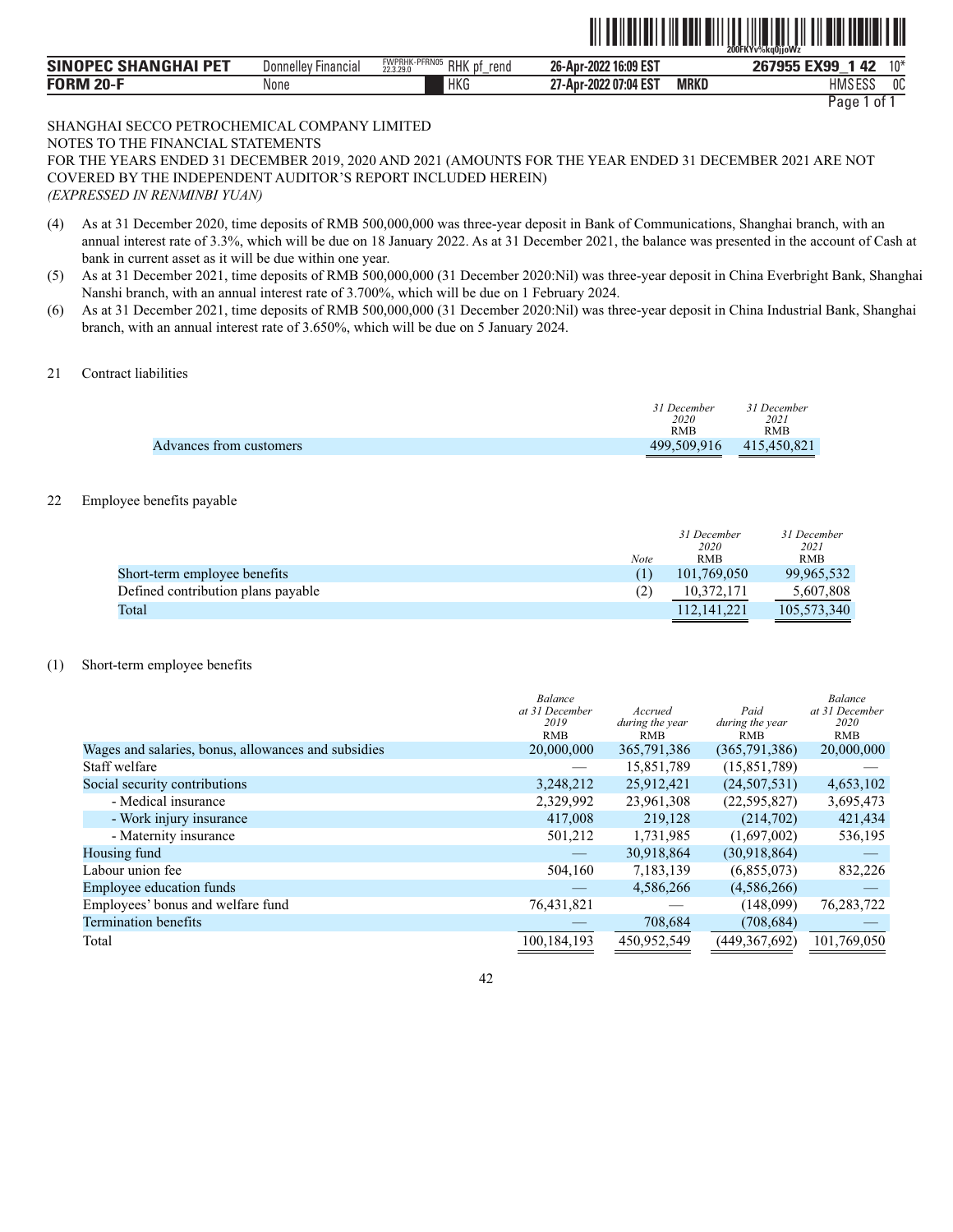| <b>SINOPEC SHANGHAI PET</b> | Jonnellev<br>Financial | FWPRHK-PFRN05<br>RHK<br>rend<br>22.3.29.0 | 16:09 EST<br>26-Apr-<br>-2022            | 267<br>43                    | ∩* |
|-----------------------------|------------------------|-------------------------------------------|------------------------------------------|------------------------------|----|
| <b>FORM 20-F</b>            | None                   | HKG                                       | 207:04 EST<br>$\sim$<br>$-2027$<br>/-Anr | <b>HMSESS</b><br><b>MRKD</b> | OC |

SHANGHAI SECCO PETROCHEMICAL COMPANY LIMITED NOTES TO THE FINANCIAL STATEMENTS

FOR THE YEARS ENDED 31 DECEMBER 2019, 2020 AND 2021 (AMOUNTS FOR THE YEAR ENDED 31 DECEMBER 2021 ARE NOT COVERED BY THE INDEPENDENT AUDITOR'S REPORT INCLUDED HEREIN)

*(EXPRESSED IN RENMINBI YUAN)*

|                                                     | <b>Balance</b><br>at 1 January<br>2021<br><b>RMB</b> | Accrued<br>during the year<br><b>RMB</b> | Paid<br>during the year<br>RMB | <b>Balance</b><br>at 31 December<br>2021<br><b>RMB</b> |
|-----------------------------------------------------|------------------------------------------------------|------------------------------------------|--------------------------------|--------------------------------------------------------|
| Wages and salaries, bonus, allowances and subsidies | 20,000,000                                           | 404,673,606                              | (404, 673, 606)                | 20,000,000                                             |
| Staff welfare                                       |                                                      | 17,329,504                               | (17,329,504)                   |                                                        |
| Social security contributions                       | 4,653,102                                            | 33,831,726                               | (35,632,799)                   | 2,852,029                                              |
| - Medical insurance                                 | 3,695,473                                            | 29, 375, 245                             | (30,679,767)                   | 2,390,951                                              |
| - Work injury insurance                             | 421,434                                              | 2,027,544                                | (2,239,580)                    | 209,398                                                |
| - Maternity insurance                               | 536,195                                              | 2,428,937                                | (2,713,452)                    | 251,680                                                |
| Housing fund                                        |                                                      | 34,551,223                               | (34, 551, 223)                 |                                                        |
| Labour union fee                                    | 832.226                                              | 7,924,676                                | (7,927,121)                    | 829,781                                                |
| <b>Employee education funds</b>                     |                                                      | 5,467,918                                | (5,467,918)                    |                                                        |
| Employees' bonus and welfare fund                   | 76,283,722                                           |                                          |                                | 76,283,722                                             |
| Termination benefits                                |                                                      | 501,130                                  | (501, 130)                     |                                                        |
| Total                                               | 101,769,050                                          | 504,279,783                              | (506, 083, 301)                | 99,965,532                                             |

# (2) Defined contribution plans payable

| <b>Balance</b> |                 |                 | <b>Balance</b> |
|----------------|-----------------|-----------------|----------------|
| at 1 January   | Accrued         | Paid            | at 31 December |
| 2020           | during the year | during the year | 2020           |
| <b>RMB</b>     | RMB             | RMB             | <b>RMB</b>     |
| 8,019,397      | 33, 307, 409    | (32,634,662)    | 8,692,144      |
| 199.431        | 1.042.063       | (1,016,570)     | 224,924        |
| 1,455,103      | 24,584,068      | (24, 584, 068)  | 1,455,103      |
| 9,673,931      | 58,933,540      | (58, 235, 300)  | 10,372,171     |
|                |                 |                 |                |

|                        | <b>Balance</b><br>at 1 January<br>2021<br><b>RMB</b> | Accrued<br>during the year<br>RMB | Paid<br>during the year<br>RMB | <b>Balance</b><br>at 31 December<br>2021<br><b>RMB</b> |
|------------------------|------------------------------------------------------|-----------------------------------|--------------------------------|--------------------------------------------------------|
| Basic pensions         | 8,692,144                                            | 48,071,927                        | (52, 737, 206)                 | 4,026,865                                              |
| Unemployment insurance | 224,924                                              | 714.459                           | (813, 543)                     | 125,840                                                |
| Supplementary pensions | 1.455.103                                            | 27,589,451                        | (27, 589, 451)                 | 1,455,103                                              |
| Total                  | 10,372,171                                           | 76.375.837                        | (81,140,200)                   | 5,607,808                                              |

# 23 Other payables

|                           | 31 December<br>2020<br><b>RMB</b> | 31 December<br>2021<br><b>RMB</b> |
|---------------------------|-----------------------------------|-----------------------------------|
| Deposits                  | 9,700,000                         | 9,500,000                         |
| Capital reduction payable |                                   | 2,650,165,871                     |
| Construction payable      |                                   | 92,861,068                        |
| Others                    | 100.936                           | 2,936,961                         |
| Total                     | 9,800,936                         | 2,755,463,900                     |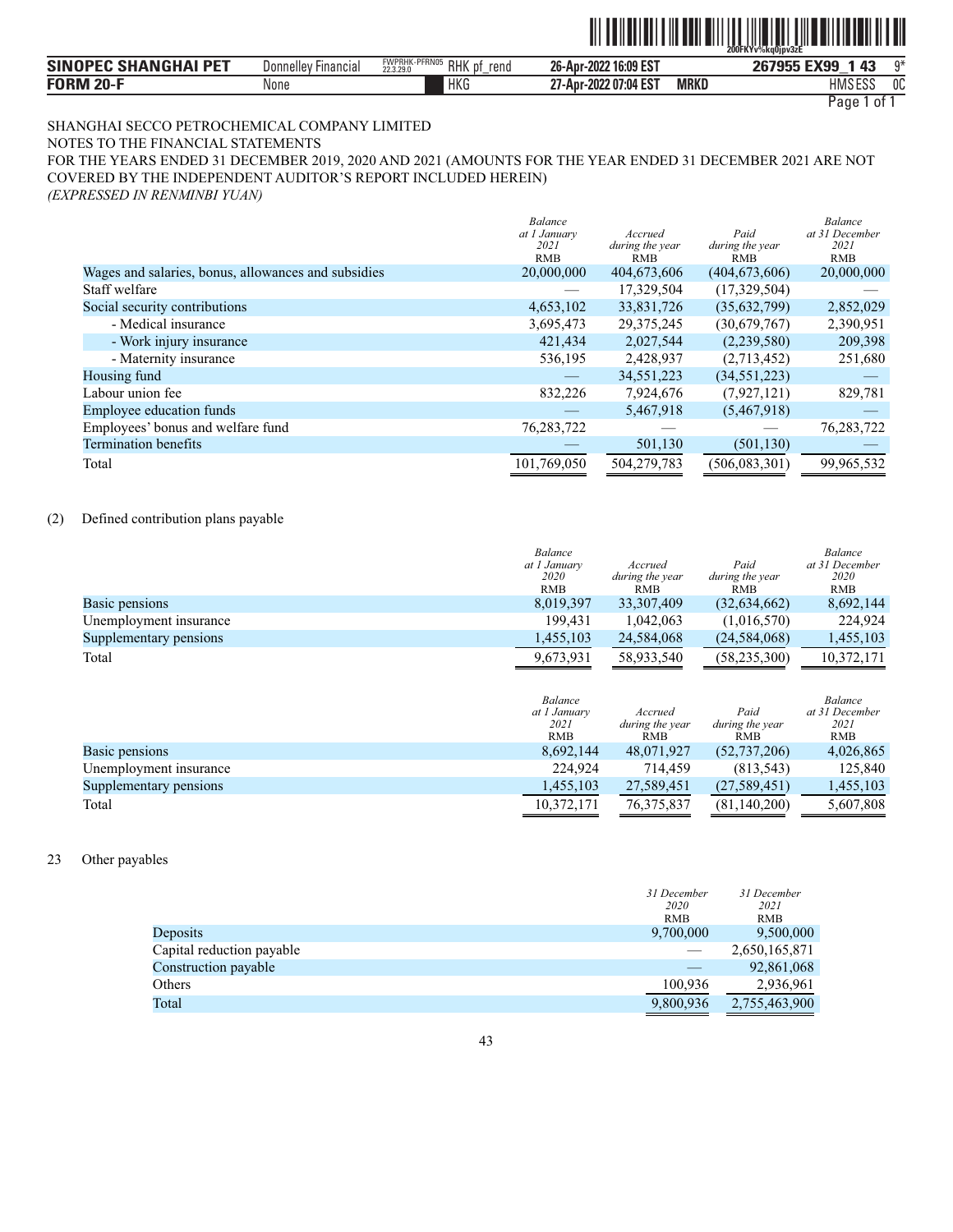

| <b>HKG</b><br><b>HMSESS</b><br><b>MRKD</b><br>.7-Apr-2022 07:04 EST<br>$\sim$<br><b>FORM 20-F</b><br>None | <b>SINOPEC SHANGHAI PET</b> | Financial<br>Jonnellev | FWPRHK-PFRN05<br>RHK p<br>rend<br>22,3,29.0 | 16:09 EST<br>26-Apr-<br>$-2022$ | ΔД<br>Zb.<br>$\overline{\phantom{a}}$ | ∩* |
|-----------------------------------------------------------------------------------------------------------|-----------------------------|------------------------|---------------------------------------------|---------------------------------|---------------------------------------|----|
|                                                                                                           |                             |                        |                                             |                                 |                                       | 0C |

SHANGHAI SECCO PETROCHEMICAL COMPANY LIMITED NOTES TO THE FINANCIAL STATEMENTS FOR THE YEARS ENDED 31 DECEMBER 2019, 2020 AND 2021 (AMOUNTS FOR THE YEAR ENDED 31 DECEMBER 2021 ARE NOT COVERED BY THE INDEPENDENT AUDITOR'S REPORT INCLUDED HEREIN) *(EXPRESSED IN RENMINBI YUAN)*

# 24 Non-current liabilities maturing within one year

|                                            |      | 31 December | 31 December |
|--------------------------------------------|------|-------------|-------------|
|                                            |      | 2020        | 2021        |
|                                            | Note | <b>RMB</b>  | <b>RMB</b>  |
| Lease liabilities maturing within one year |      | 5.324.226   | 111.639     |

# 25 Other current liabilities

|                             | 31 December<br>2020 | 31 December<br>2021 |
|-----------------------------|---------------------|---------------------|
|                             | <b>RMB</b>          | <b>RMB</b>          |
| Output VAT to be recognized | 64.936.289          | 54,008,607          |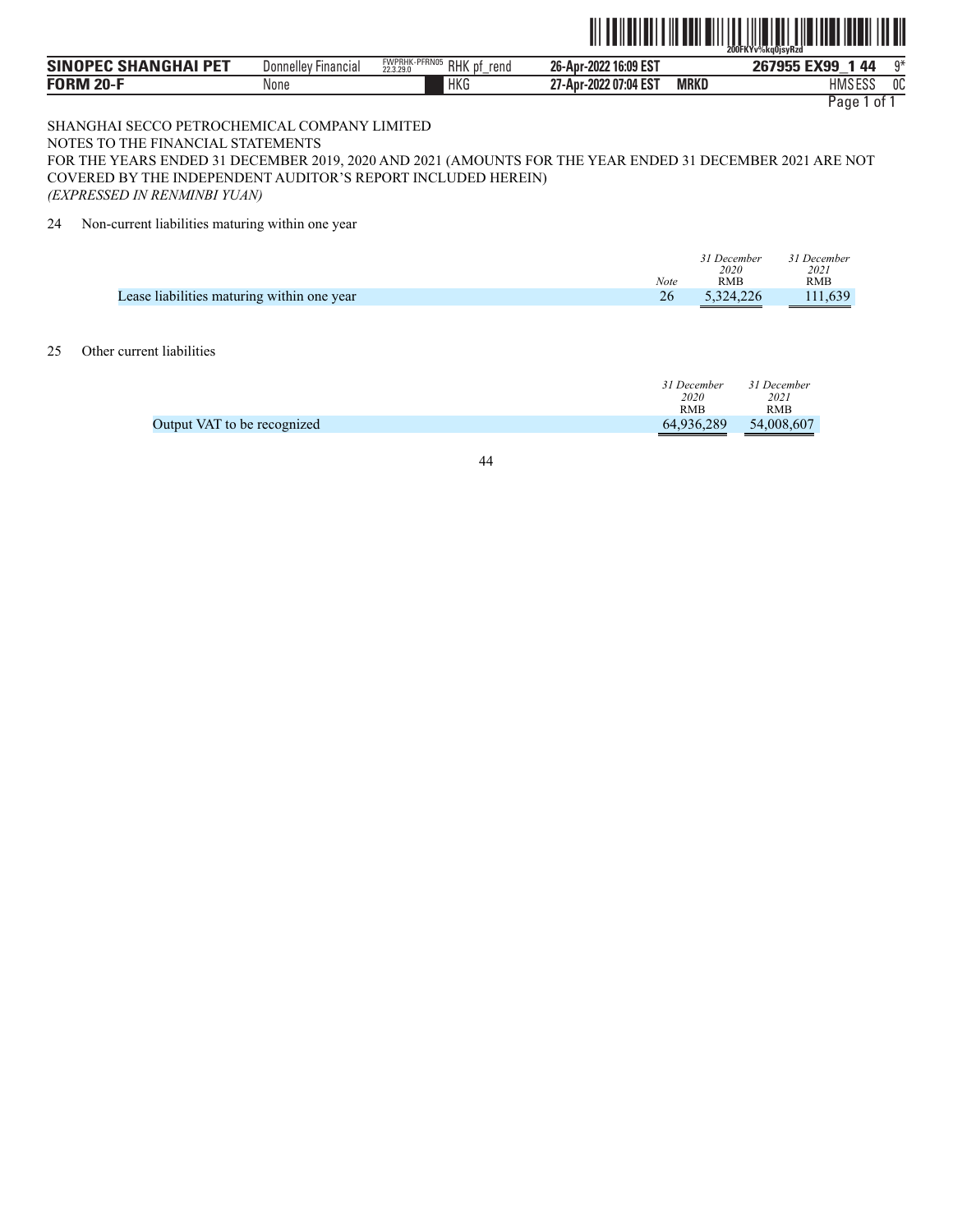|--|

| <b>SINOPFC SHANGHAI PFT</b> | <b>Financial</b><br>Jonnelle <sup>,</sup> | FWPRHK-PFRN05<br>RHK<br>rend<br>22.3.29.0 | 16:09 EST<br>26-Apr-<br>$-2022$ |             | $\mathbf{A}$<br>ZЬ.<br>TV<br>$\overline{\phantom{a}}$ | $0*$ |
|-----------------------------|-------------------------------------------|-------------------------------------------|---------------------------------|-------------|-------------------------------------------------------|------|
| <b>FORM</b><br>. 20-F       | None                                      | <b>HKG</b>                                | .7-Apr-2022 07:04 EST<br>nп     | <b>MRKD</b> | <b>HMSESS</b>                                         | 0C   |
|                             |                                           |                                           |                                 |             |                                                       |      |

SHANGHAI SECCO PETROCHEMICAL COMPANY LIMITED NOTES TO THE FINANCIAL STATEMENTS FOR THE YEARS ENDED 31 DECEMBER 2019, 2020 AND 2021 (AMOUNTS FOR THE YEAR ENDED 31 DECEMBER 2021 ARE NOT COVERED BY THE INDEPENDENT AUDITOR'S REPORT INCLUDED HEREIN) *(EXPRESSED IN RENMINBI YUAN)*

# 26 Lease liabilities

|                                                            | 31 December | 31 December |
|------------------------------------------------------------|-------------|-------------|
|                                                            | 2020        | 2021        |
|                                                            | <b>RMB</b>  | <b>RMB</b>  |
| Lease liabilities                                          | 5,501,610   | 177,386     |
| Less: current portion of non-current liabilities (Note 24) | (5,324,226) | (111.639)   |
| Total                                                      | 177.384     | 65.747      |

As at 31 December 2021, the Company had no lease payments related to lease contracts which had been signed but not been executed (31 December 2020: Nil).

#### 27 Paid-in capital

The Company's paid-in capital and registered capital structure at 31 December is as follows:

|               | 2020                 |      |                      |     |
|---------------|----------------------|------|----------------------|-----|
|               | Amount<br><b>RMB</b> | $\%$ | Amount<br><b>RMB</b> | %   |
| Sinopec Corp  | 2,340,387,239        | 30   | 150,000,000          | 30  |
| <b>BPCECI</b> | 3.900.165.871        | 50   | 250,000,000          | 50  |
| <b>SPC</b>    | 1,560,258,162        | 20   | 100,000,000          | 20  |
| Total         | 7,800,811,272        | 100  | 500,000,000          | 100 |

According to the resolution of board of directors held on 12 July 2021, the Company's shareholders Sinopec Corp, BPCECI and SPC reduced the capital of the Company by RMB 7,300,811,272 according to their shareholding ratio of 30%,50% and 20%, respectively. As of 31 December 2021, Sinopec Corp, BPCECI and SPC held the Company's registered capital and paid-in capital of RMB 150,000,000, RMB 250,000,000 and RMB 100,000,000 respectively, with a shareholding ratio of 30%, 50% and 20% respectively.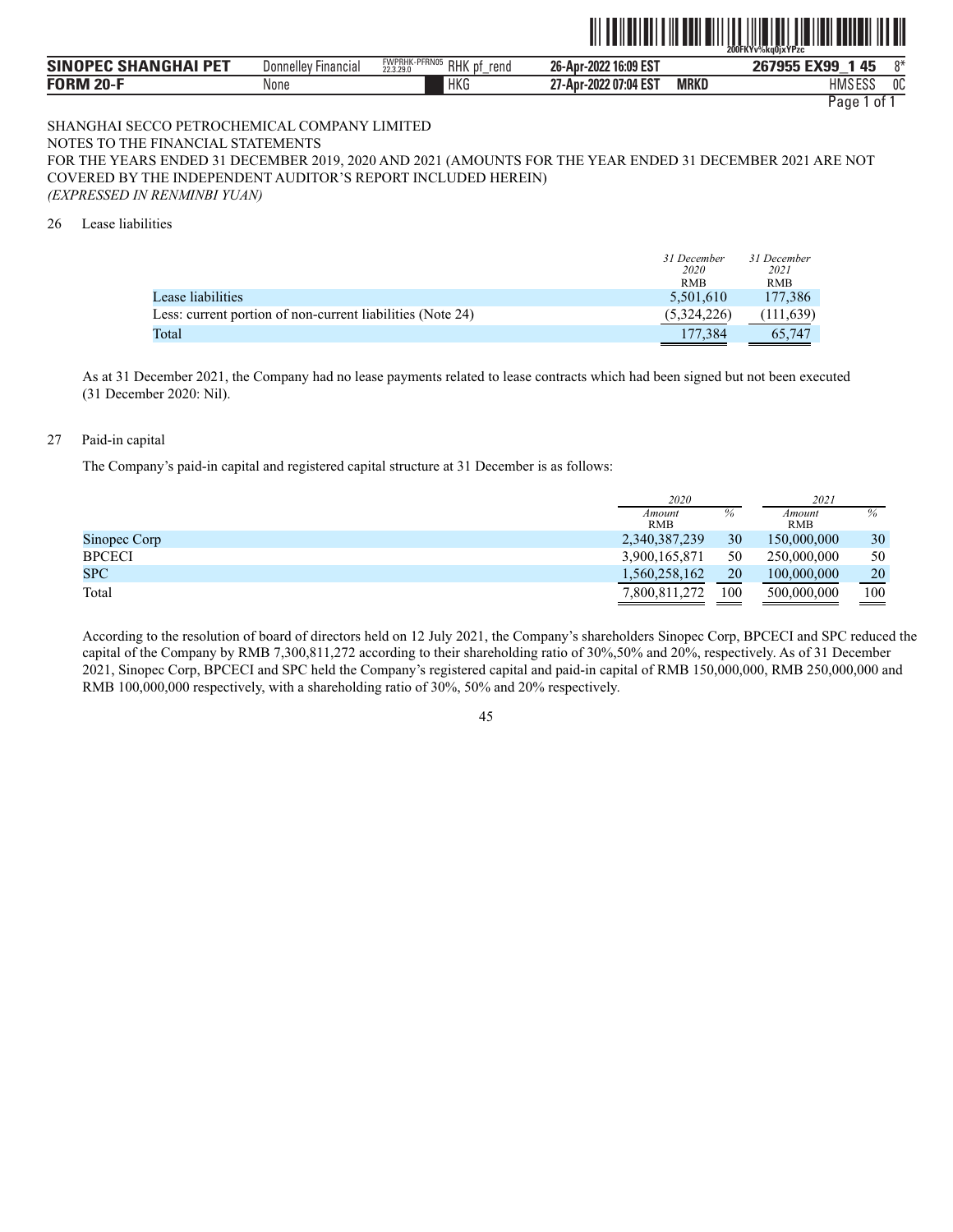|--|

| $\sim$<br><b>FORM 20-F</b> | FWPRHK-PFRN05<br>16:09 EST<br>RHK p<br>$10*$<br>26-Apr-<br>$-2022$<br>267<br>46<br>rend<br>22,3,29.0<br>$\overline{\phantom{a}}$ |  | Financial<br>Jonnellev | <b>SINOPEC SHANGHAI PET</b> |
|----------------------------|----------------------------------------------------------------------------------------------------------------------------------|--|------------------------|-----------------------------|
|                            | <b>HKG</b><br><b>HMSESS</b><br><b>MRKD</b><br>0C<br>.7-Apr-2022 07:04 EST                                                        |  | None                   |                             |

SHANGHAI SECCO PETROCHEMICAL COMPANY LIMITED NOTES TO THE FINANCIAL STATEMENTS FOR THE YEARS ENDED 31 DECEMBER 2019, 2020 AND 2021 (AMOUNTS FOR THE YEAR ENDED 31 DECEMBER 2021 ARE NOT COVERED BY THE INDEPENDENT AUDITOR'S REPORT INCLUDED HEREIN) *(EXPRESSED IN RENMINBI YUAN)*

## 28 Capital surplus

|                                                 | 31 December<br>2020 and 2021<br><b>RMB</b> |
|-------------------------------------------------|--------------------------------------------|
| Other capital surplus                           |                                            |
| - Transferred from special payable              | 1,964,000                                  |
| Foreign currency capital translation difference | (509, 354)                                 |
| Total                                           | 1,454,646                                  |

#### 29 Specific reserve

|                                      | 2020<br><b>RMB</b> | 2021<br><b>RMB</b> |
|--------------------------------------|--------------------|--------------------|
| Balance at the beginning of the year |                    |                    |
| Increase during the year             | 39,036,294         | 28,523,706         |
| Decrease during the year             | (39,036,294)       | (28, 523, 706)     |
| Balance at the end of the year       |                    |                    |

#### 30 Surplus reserve

|                               | 31 December<br>2019<br><b>RMB</b> | Increase during<br>the year<br>RMB | Decrease during<br>the year<br>RMB | 31 December<br>2020<br><b>RMB</b> |
|-------------------------------|-----------------------------------|------------------------------------|------------------------------------|-----------------------------------|
| Reserve fund                  | 133,718,997                       |                                    |                                    | 133,718,997                       |
| Enterprise expansion fund     | 133,718,996                       |                                    |                                    | 133,718,996                       |
| Statutory surplus reserve     | 1,181,242,859                     | 241,279,966                        |                                    | 1,422,522,825                     |
| Discretionary surplus reserve | 1,050,222,081                     |                                    |                                    | 1,050,222,081                     |
|                               | 2,498,902,933                     | 241,279,966                        |                                    | 2,740,182,899                     |
|                               |                                   |                                    |                                    |                                   |
|                               |                                   |                                    |                                    |                                   |
|                               | 31 December<br>2020<br><b>RMB</b> | Increase during<br>the year<br>RMB | Decrease during<br>the year<br>RMB | 31 December<br>2021<br><b>RMB</b> |
| Reserve fund                  | 133,718,997                       |                                    |                                    | 133,718,997                       |
| Enterprise expansion fund     | 133,718,996                       |                                    |                                    | 133,718,996                       |
| Statutory surplus reserve     | 1,422,522,825                     | 312,590,386                        |                                    | 1,735,113,211                     |
| Discretionary surplus reserve | 1,050,222,081                     |                                    |                                    | 1,050,222,081                     |

In accordance with the Company Law and the Company's Articles of Association, the Company should appropriate 10% of net profit for the year to the statutory surplus reserve, and the Company can cease appropriation when the statutory surplus reserve accumulated to more than 50% of the registered capital. The statutory surplus reserve can be used to make up for the loss or increase the share capital after approval from the appropriate authorities. The Company appropriate RMB 312,590,386 according to 10% of the net profit of 2021 (2019: RMB 338,358,573 to the statutory surplus reserve, 2020: RMB 241,279,966 to the statutory surplus reserve).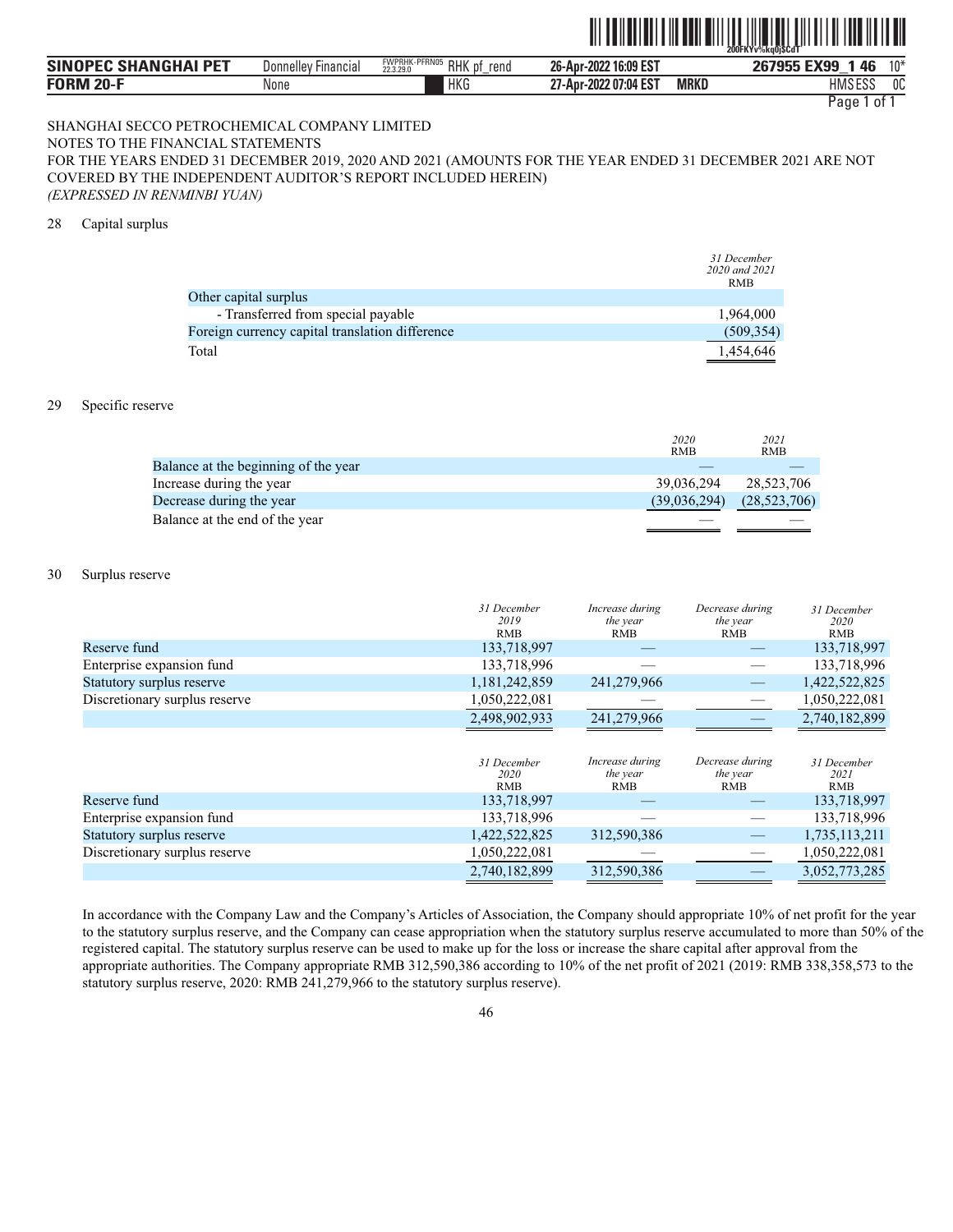|--|

| <b>SINOPEC SHANGHAI PET</b> | Financial<br>Donnellev | FWPRHM<br>22.3.29.0<br>rena<br>nnn. | 2022 16:09 EST<br>26-Apr-"                           | $10*$<br><b>EX99</b><br>47<br>'n |
|-----------------------------|------------------------|-------------------------------------|------------------------------------------------------|----------------------------------|
| <b>FORM 20-F</b>            | None                   | <b>HKG</b>                          | <b>MRKD</b><br>-2022 07:04 EST<br>$\sim$<br>∠/-Apr-‴ | <b>HMSESS</b><br>0C              |

SHANGHAI SECCO PETROCHEMICAL COMPANY LIMITED NOTES TO THE FINANCIAL STATEMENTS FOR THE YEARS ENDED 31 DECEMBER 2019, 2020 AND 2021 (AMOUNTS FOR THE YEAR ENDED 31 DECEMBER 2021 ARE NOT COVERED BY THE INDEPENDENT AUDITOR'S REPORT INCLUDED HEREIN) *(EXPRESSED IN RENMINBI YUAN)*

## 31 Undistributed profits

|                                            | 2020<br><b>RMB</b> | 2021<br><b>RMB</b> |
|--------------------------------------------|--------------------|--------------------|
| Undistributed profits at beginning of year | 3,368,186,371      | 3,171,706,061      |
| Add: Net profit for the current year       | 2,412,799,656      | 3,125,903,862      |
| Less: Profit distribution                  |                    |                    |
| Profit distribution to equity owners       | (2,368,000,000)    | (3,171,706,061)    |
| Appropriation to free surplus reserves     | (241, 279, 966)    | (312,590,386)      |
| Undistributed profits at end of year       | 3,171,706,061      | 2,813,313,476      |

Pursuant to the resolution at the first meeting of the 24th Meeting of the Board of Directors dated 28 June 2021, the Company made profit distribution to shareholders amounting to RMB 3,171,706,061 for the current year (2019: RMB 2,537,000,000, 2020: RMB 2,368,000,000).

# 32 Revenue and cost of sales

|                          | 2019              |                     | 2020           |                     | 2021             |                  |
|--------------------------|-------------------|---------------------|----------------|---------------------|------------------|------------------|
|                          | Revenue           | Cost of sales       | Revenue        | Cost of sales       | Revenue          | Cost of sales    |
| Main operations          |                   |                     |                |                     |                  |                  |
| - Sales of olefin        | 6,841,570,930     | (5,681,433,226)     | 5,098,976,996  | (4,246,257,694)     | 7, 113, 735, 587 | (6,326,093,477)  |
| - Sales of polyethylene  | 5,573,911,137     | (4,915,433,797)     | 4,994,277,463  | (3,803,906,817)     | 5,741,835,673    | (5,429,556,673)  |
| - Sales of acrylonitrile | 6,655,183,631     | (4,884,698,483)     | 4,418,734,626  | (3,676,021,011)     | 7,476,126,532    | (5,536,514,979)  |
| - Sales of styrene       | 3,671,395,008     | (2,935,667,971)     | 2,394,141,160  | (2,178,378,109)     | 3,407,790,936    | (2,933,607,175)  |
| - Sales of polystyrene   | 3,058,814,520     | (2,229,600,357)     | 2,382,513,536  | (1,699,238,708)     | 3,520,810,677    | (2,740,722,490)  |
| - Sales of               |                   |                     |                |                     |                  |                  |
| polypropylene            | 2,360,998,975     | (1,956,936,950)     | 2,186,126,691  | (1,531,787,415)     | 2,273,269,124    | (2,067,997,433)  |
| Other operations         | 179,158,153       | (150, 793, 841)     | 151,288,772    | (133, 684, 834)     | 189,654,679      | (135, 876, 782)  |
|                          | 28, 341, 032, 354 | (22, 754, 564, 625) | 21,626,059,244 | (17, 269, 274, 588) | 29,723,223,208   | (25,170,369,009) |

The Company's revenue is recognized at a certain point of time.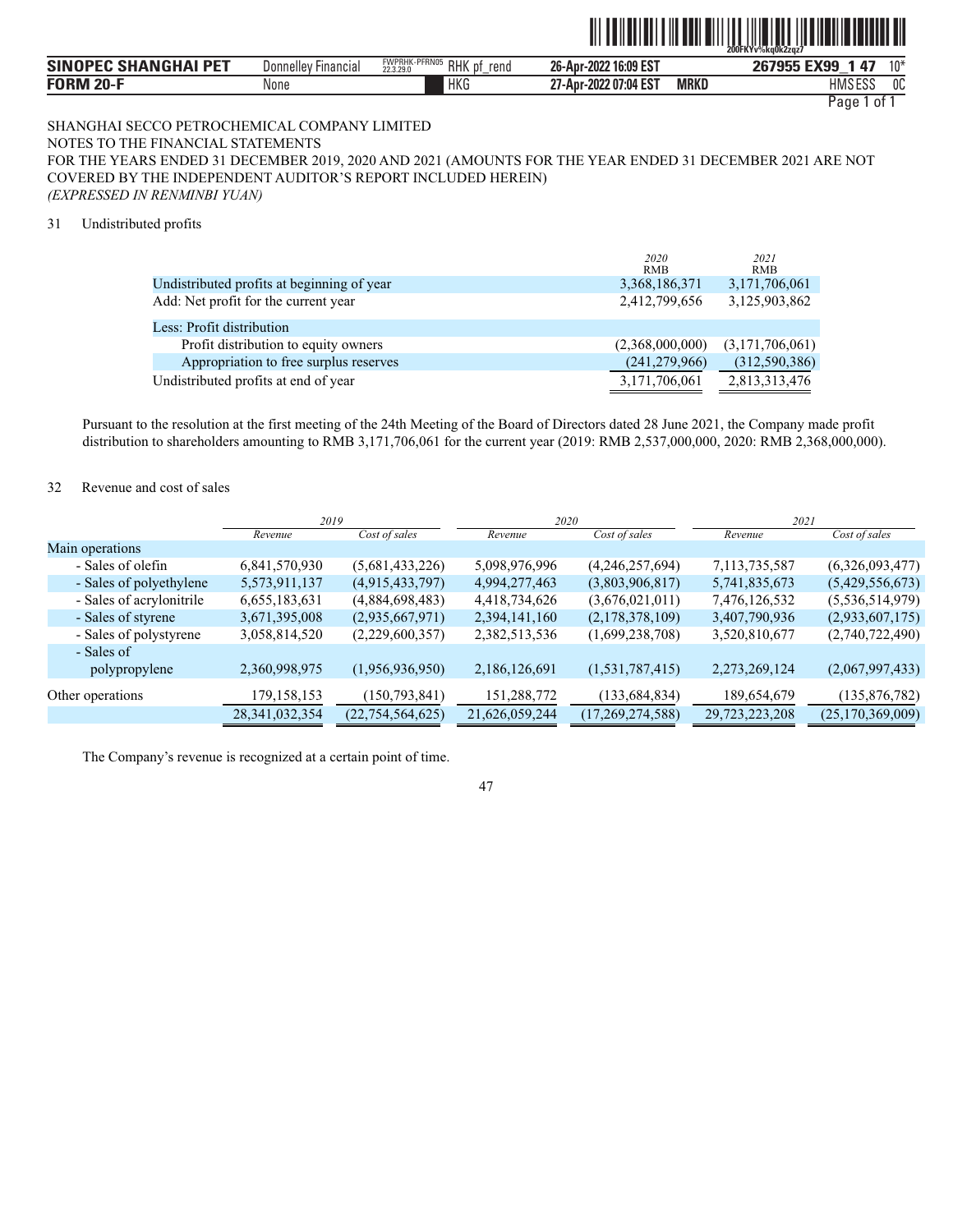|--|--|--|

| <b>HKG</b><br><b>HMSESS</b><br><b>MRKD</b><br>.7-Apr-2022 07:04 EST<br>$\sim$<br><b>FORM 20-F</b><br>None | <b>SINOPEC SHANGHAI PET</b> | Financial<br>Jonnellev | FWPRHK-PFRN05<br>RHK p<br>rend<br>22,3,29.0 | 16:09 EST<br>26-Apr-<br>$-2022$ | 267<br>48<br>$\overline{\phantom{a}}$ | $15*$ |
|-----------------------------------------------------------------------------------------------------------|-----------------------------|------------------------|---------------------------------------------|---------------------------------|---------------------------------------|-------|
|                                                                                                           |                             |                        |                                             |                                 |                                       | 0C    |

SHANGHAI SECCO PETROCHEMICAL COMPANY LIMITED NOTES TO THE FINANCIAL STATEMENTS FOR THE YEARS ENDED 31 DECEMBER 2019, 2020 AND 2021 (AMOUNTS FOR THE YEAR ENDED 31 DECEMBER 2021 ARE NOT COVERED BY THE INDEPENDENT AUDITOR'S REPORT INCLUDED HEREIN) *(EXPRESSED IN RENMINBI YUAN)*

# 33 Taxes and surcharges

|                                       | 2019<br>RMB | 2020<br><b>RMB</b> | 2021<br><b>RMB</b> |
|---------------------------------------|-------------|--------------------|--------------------|
| Educational surcharge                 | 31,297,279  | 20,293,244         | 30,855,712         |
| Stamp tax                             | 11,977,922  | 9,931,997          | 11,779,005         |
| Environmental protection tax          | 74,468,532  | 9,877,785          | 9,253,559          |
| City maintenance and construction tax | 6,941,519   | 4,058,649          | 13,725,651         |
| Urban land utilization tax            | 2,999,933   | 2,999,933          | 2,999,933          |
| Others                                | 1,200       | 1,539              | 1,804              |
| Total                                 | 127,686,385 | 47, 163, 147       | 68,615,664         |

## 34 Financial income - net

|                               | 2019<br><b>RMB</b> | 2020<br><b>RMB</b> | 2021<br><b>RMB</b> |
|-------------------------------|--------------------|--------------------|--------------------|
| Interest expenses             | 11,596,955         | 6,019,753          | 2,682,042          |
| Less: interest income         | (304, 332, 698)    | (172,009,089)      | (232, 479, 017)    |
| Exchange (gains) / losses net | (616, 344)         | 3,049,923          | 1,030,046          |
| Others                        | 430.068            | 473.921            | 399,154            |
| Total                         | (292.922.019)      | (162, 465, 492)    | (228, 367, 775)    |

# 35 Other income

|                                                 |                    |                    |                                | Asset-<br>related/ |
|-------------------------------------------------|--------------------|--------------------|--------------------------------|--------------------|
|                                                 | 2019<br><b>RMB</b> | 2020<br><b>RMB</b> | 2021<br><b>RMB</b>             | Income-<br>related |
| Refund for unemployment insurance               |                    |                    | 3,195,900                      | Income-related     |
| Government subsidies for port construction      |                    | 1,769,194          | 118,083                        | Income-related     |
| Government subsidies for chemical industry zone | 9.959.000          | 6,142,800          | 12,600,000                     | Income-related     |
| Government subsidies for R&D project            | 12,294,000         | 2,623,000          | $\overbrace{\hspace{25mm}}^{}$ | Income-related     |
| Others                                          | 772,485            | 423,328            | 473,847                        | Income-related     |
| Total                                           | 23,025,485         | 10.958.322         | 16,387,830                     |                    |

#### 36 Investment income

|                             | 2019       | 2020       | 2021       |
|-----------------------------|------------|------------|------------|
|                             | <b>RMB</b> | <b>RMB</b> | <b>RMB</b> |
| Income from entrusted loans |            | 58.535.901 | 46.328.616 |

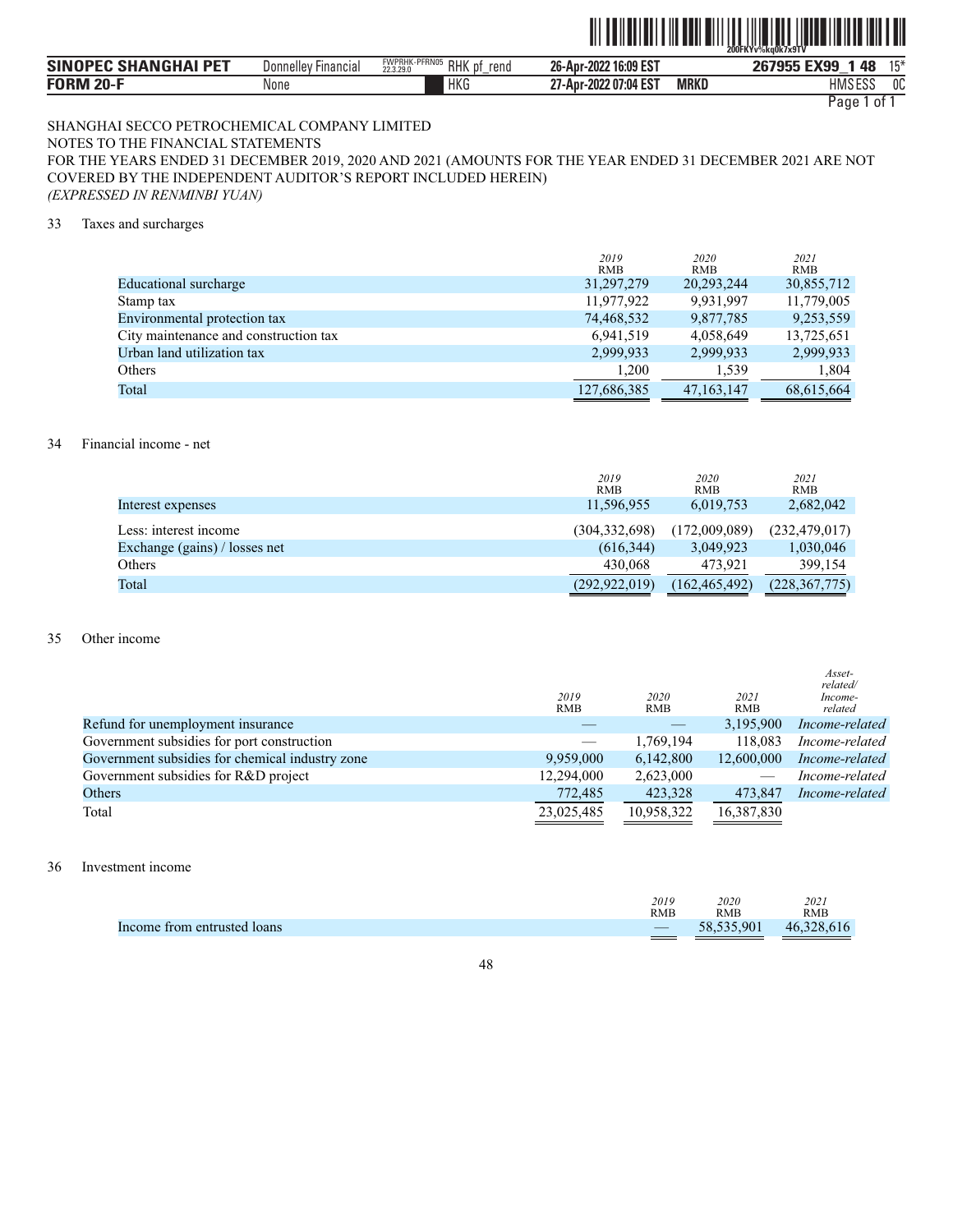

| <b>SINOPEC SHANGHAI PET</b> | Financial<br>Jonnellev | FWPRHK-PFRN05<br>22.3.29.0<br>RHK p.<br>rend | 16:10 EST<br>26-Apr-<br>$-2022$           |             | ДC<br>Zb.<br>_            | $0*$ |
|-----------------------------|------------------------|----------------------------------------------|-------------------------------------------|-------------|---------------------------|------|
| <b>FORM 20-F</b>            | None                   | <b>HKG</b>                                   | 207:04 EST<br>$\sim$<br>$-2022$<br>/-Apr- | <b>MRKD</b> | <b>HMSESS</b>             | 0C   |
|                             |                        |                                              |                                           |             | <b>STATES OF THE REAL</b> |      |

SHANGHAI SECCO PETROCHEMICAL COMPANY LIMITED NOTES TO THE FINANCIAL STATEMENTS FOR THE YEARS ENDED 31 DECEMBER 2019, 2020 AND 2021 (AMOUNTS FOR THE YEAR ENDED 31 DECEMBER 2021 ARE NOT COVERED BY THE INDEPENDENT AUDITOR'S REPORT INCLUDED HEREIN) *(EXPRESSED IN RENMINBI YUAN)*

## 37 Asset impairment losses

|                                               | 2019           | 2020        | 2021                             |
|-----------------------------------------------|----------------|-------------|----------------------------------|
|                                               | <b>RMB</b>     | <b>RMB</b>  | <b>RMB</b>                       |
| Losses on decline in the value of inventories | (9.301.069)    | (6.787.522) | (65,708,654)                     |
| Impairment loss of construction in progress   | (16, 174, 792) | $\sim$ $-$  | (61,805,108)                     |
| Total                                         | (25.475.861)   |             | $(6.787, 522)$ $(127, 513, 762)$ |

# 38 Non-operating income and expenses

## (1) Non-operating income

|                                           | 2019<br><b>RMB</b> | 2020<br><b>RMB</b> | 2021<br><b>RMB</b> |
|-------------------------------------------|--------------------|--------------------|--------------------|
| Long aging payables not to be paid        |                    | 2,509,172          | 2,461,634          |
| Suppliers penalty for breach of contracts | 1,815,136          | 11.098.500         |                    |
| Gains on retirement of assets             |                    |                    | 281,442            |
| Others                                    | 1,113,679          | 1.454.698          | 1,562,761          |
| Total                                     | 2.928.815          | 15,062,370         | 4.305.837          |

# (2) Non-operating expenses

| 2021       |
|------------|
| <b>RMB</b> |
| 11,930,452 |
| 200,000    |
|            |
| 1.451.012  |
| 13,581,464 |
|            |

#### 39 Income tax expenses

# (1) Income tax expenses for the year represents

|                                            | 2019<br>RMB   | 2020<br><b>RMB</b> | 2021<br><b>RMB</b> |
|--------------------------------------------|---------------|--------------------|--------------------|
| Current tax expenses for the year          | 1.078.923.279 | 775,846,702        | 1.021.011.964      |
| Changes in deferred tax assets/liabilities | 44.536.556    | 19.577.669         | (80, 594, 896)     |
| Total                                      | 1.123.459.835 | 795.424.371        | 940.417.068        |

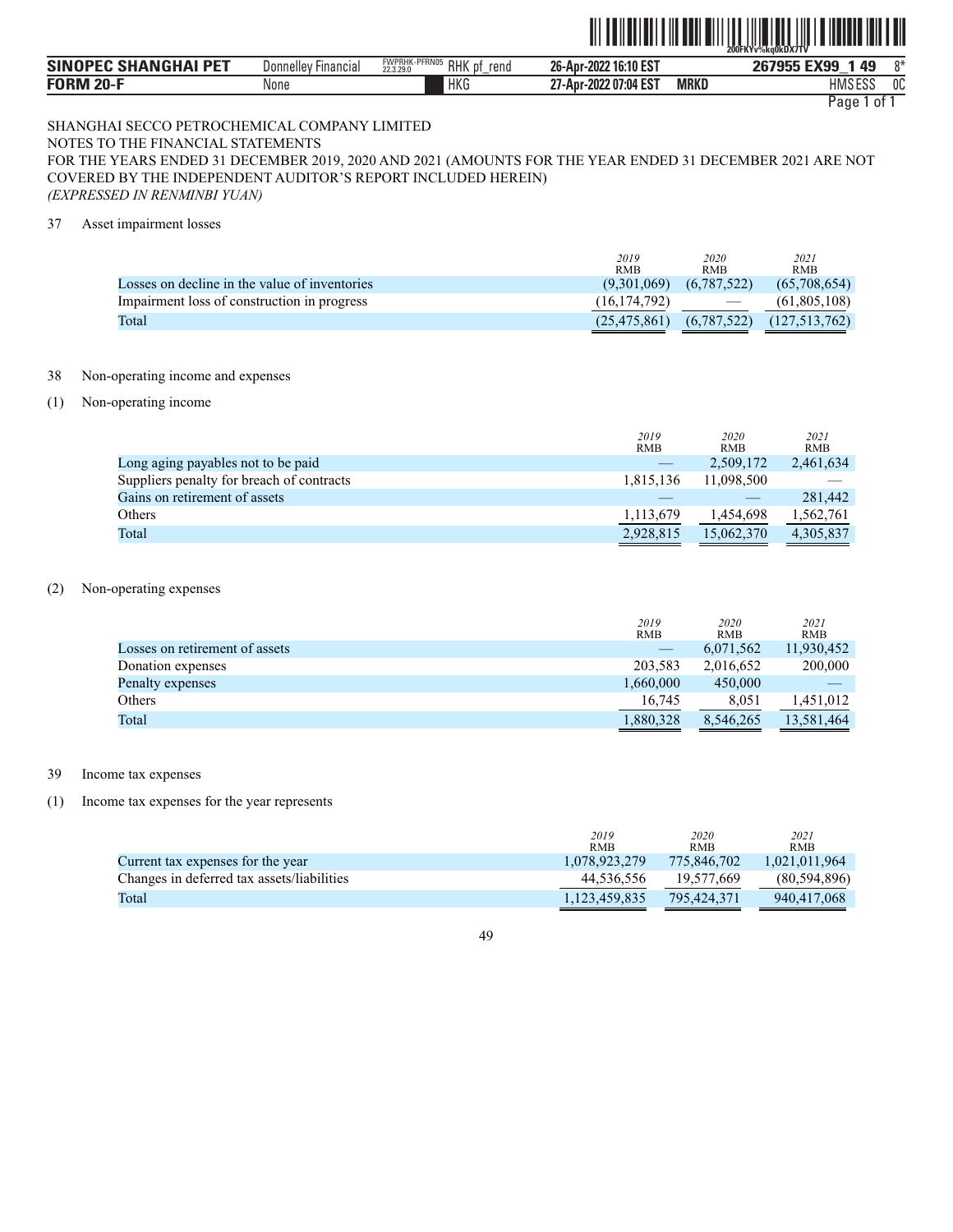|--|--|

| <b>HKG</b><br><b>MRKD</b><br><b>IIMO FOC</b><br>27-Apr-2022 07:04 EST<br><b>FORM 20-F</b><br>None<br>טווח<br>'∙⊔ ∟ | <b>SINOPEC SHANGHAI PET</b> | Financia.<br>Donnelley | FWPRHK-PFRN05<br>22.3.29.0<br><b>RHK</b><br>rend | 26-Apr-2022 16:10 EST | 50<br>EYQQ<br>267955 | n* |
|--------------------------------------------------------------------------------------------------------------------|-----------------------------|------------------------|--------------------------------------------------|-----------------------|----------------------|----|
| <b>STATES OF ALL AND STATES</b>                                                                                    |                             |                        |                                                  |                       |                      | 0C |

SHANGHAI SECCO PETROCHEMICAL COMPANY LIMITED NOTES TO THE FINANCIAL STATEMENTS FOR THE YEARS ENDED 31 DECEMBER 2019, 2020 AND 2021 (AMOUNTS FOR THE YEAR ENDED 31 DECEMBER 2021 ARE NOT COVERED BY THE INDEPENDENT AUDITOR'S REPORT INCLUDED HEREIN) *(EXPRESSED IN RENMINBI YUAN)*

(2) Reconciliation between income tax expense and accounting profit:

|                                                                      | 2019          | 2020             | 2021           |
|----------------------------------------------------------------------|---------------|------------------|----------------|
|                                                                      | <b>RMB</b>    | <b>RMB</b>       | <b>RMB</b>     |
| Total profit                                                         | 4,507,045,570 | 3, 208, 224, 027 | 4,066,320,930  |
| Income tax expenses calculated at applicable tax rates               | 1,126,761,393 | 802,056,007      | 1,016,580,232  |
| Costs, expenses and losses not deductible for tax purposes           | 1,581,459     | 143,450          | 2,114,316      |
| Super deduction of R&D expenses                                      |               |                  | (3,890,000)    |
| Identify discrepancies arising from unregulated deferred income tax  |               |                  |                |
| assets in previous years                                             | (2,375,101)   |                  | (74, 148, 775) |
| Deductible temporary differences for which no deferred tax asset was |               |                  |                |
| recognized                                                           | (2,896,147)   | (3,300,003)      |                |
| True up for final settlement of enterprise income tax in respect of  |               |                  |                |
| previous year                                                        | 388,231       | (3,475,083)      | (238, 705)     |
| Income tax expenses                                                  | 1,123,459,835 | 795,424,371      | 940,417,068    |
|                                                                      |               |                  |                |

# 40 Supplement to income statement

The cost of sales, selling and administrative expenses, general and administrative expenses and R&D expenses in the income statements are listed as follows by nature:

|                                                            | 2019<br><b>RMB</b> | 2020<br><b>RMB</b> | 2021<br><b>RMB</b> |
|------------------------------------------------------------|--------------------|--------------------|--------------------|
| Changes in inventories of finished goods and semi-finished |                    |                    |                    |
| products                                                   | 63,787,119         | 19, 142, 488       | (195,053,026)      |
| Consumed raw materials and low value consumables, etc.     | 21,582,322,285     | 16, 117, 811, 082  | 23, 345, 177, 320  |
| <b>Employee benefits</b>                                   | 484,452,626        | 509,886,089        | 580,655,620        |
| Depreciation and amortization expenses                     | 740,171,099        | 726,861,191        | 759,304,007        |
| Transportation costs                                       | 434,826,733        | 410,720,367        | 453,194,590        |
| Repairs and maintenance expenses                           | 257,022,582        | 385,416,604        | 405,370,162        |
| Environment related cost                                   | 85,668,630         | 83.888.263         | 73,927,998         |
| Commodity storage fees                                     | 24,999,282         | 33,037,958         | 34, 245, 243       |
| Insurance expense                                          | 29,031,272         | 22,588,996         | 22,048,801         |
| Vehicle usage fees                                         | 16,022,232         | 16, 144, 814       | 16, 172, 557       |
| Others                                                     | 274,543,071        | 277,902,909        | 247,538,174        |
|                                                            | 23.992.846.931     | 18,603,400,761     | 25,742,581,446     |

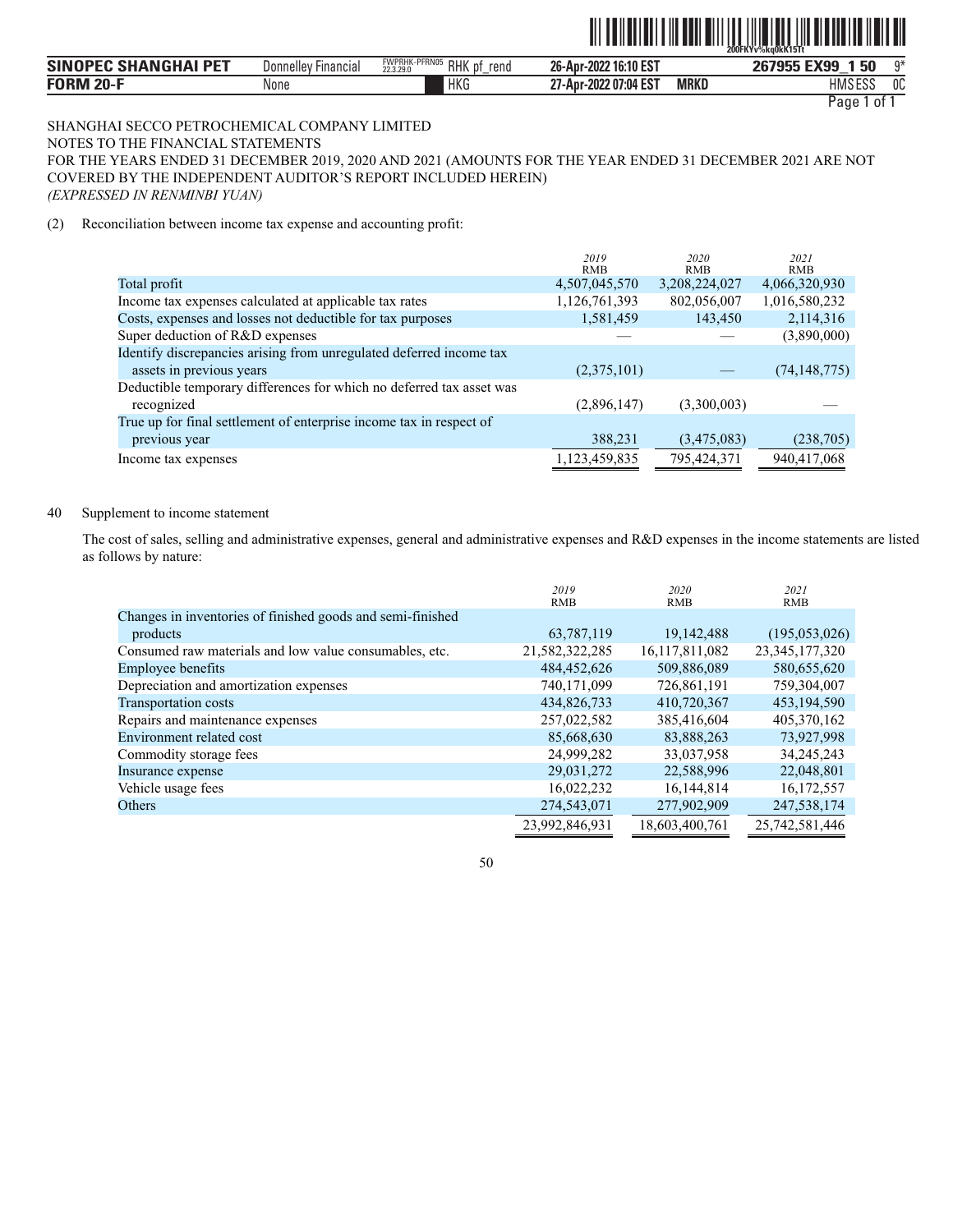|--|

| <b>SINOPEC SHANGHAI PET</b> | <b>Donnelley</b><br><b>Financial</b> | FWPRHK-PFRN05<br>RHK<br>rend<br>рt<br>22.3.29.0 | 26-Apr-2022 16:10 EST |             | 267955 EX99<br>. E d<br>__ | $12*$<br>1 J |
|-----------------------------|--------------------------------------|-------------------------------------------------|-----------------------|-------------|----------------------------|--------------|
| <b>FORM 20-F</b>            | None                                 | <b>HKG</b>                                      | 27-Apr-2022 07:04 EST | <b>MRKD</b> | <b>HMSESS</b>              | 0C           |
|                             |                                      |                                                 |                       |             | Page<br>-ot                |              |

SHANGHAI SECCO PETROCHEMICAL COMPANY LIMITED NOTES TO THE FINANCIAL STATEMENTS FOR THE YEARS ENDED 31 DECEMBER 2019, 2020 AND 2021 (AMOUNTS FOR THE YEAR ENDED 31 DECEMBER 2021 ARE NOT COVERED BY THE INDEPENDENT AUDITOR'S REPORT INCLUDED HEREIN) *(EXPRESSED IN RENMINBI YUAN)*

41 Supplement to cash flow statement

(1) Reconciliation of net profit to cash flows from operating activities:

|                                                                  | 2019<br><b>RMB</b> | 2020<br><b>RMB</b> | 2021<br><b>RMB</b> |
|------------------------------------------------------------------|--------------------|--------------------|--------------------|
| Net profit                                                       | 3, 383, 585, 735   | 2,412,799,656      | 3,125,903,862      |
| Add: Losses on provision for decline in the value of inventories | 9,301,069          | 6,787,522          | 65,708,654         |
| Impairment loss of construction in progress                      | 16,174,792         |                    | 61,805108          |
| Net reversal of impairment losses on financial assets            |                    | (1,040,393)        |                    |
| Depreciation of fixed assets                                     | 623,219,961        | 624, 149, 178      | 645,711,963        |
| Amortization of intangible assets                                | 48,746,949         | 53,691,786         | 53,436,548         |
| Amortization of long-term prepaid expenses                       | 62,912,839         | 43,307,960         | 54,686,857         |
| Depreciation of right-of-use assets                              | 5,291,350          | 5,712,267          | 5,468,639          |
| Losses on disposal of fixed assets                               | 4,973,598          | 6,071,562          | 11,649,010         |
| Financial income                                                 | (297,898,782)      | (23,611,698)       | (111, 432, 469)    |
| Investment income                                                |                    | (58, 535, 901)     | (46,328,616)       |
| Decrease / (increase) in deferred tax assets                     | 32,744,412         |                    | (48, 291, 526)     |
| Increase / (decrease) in deferred tax liabilities                | 11,792,144         | 19,577,669         | (32, 303, 370)     |
| Decrease / (increase) in inventories                             | 285, 221, 405      | 91,046,499         | (779, 872, 012)    |
| (Increase) / decrease in operating receivables                   | (65,067,135)       | (117,243,028)      | 440,884,928        |
| Increase in operating payables                                   | 480, 330, 185      | 56, 323, 744       | 845,163            |
| Net cash flows generated from operating activities               | 4,601,328,522      | 3,119,036,823      | 3,447,872,739      |

# (2) Change in cash and cash equivalents:

|                                                              | 2019<br><b>RMB</b> | 2020<br><b>RMB</b> | 2021<br><b>RMB</b> |
|--------------------------------------------------------------|--------------------|--------------------|--------------------|
| Cash and cash equivalents at the end of the year             | 9.278.483.670      | 5.180.636.789      | 2.332.751.042      |
| Less: Cash and cash equivalents at the beginning of the year | (6.817.297.044)    | (9,278,483,670)    | (5,180,636,789)    |
| Net increase/ (decrease) in cash and cash equivalents        | 2.461.186.626      | (4.097.846.881)    | (2,847,885,747)    |

## (3) Cash and cash equivalents held by the Company are as follows:

|                                                                      | 2019<br><b>RMB</b> | 2020<br><b>RMB</b> | 2021<br><b>RMB</b> |
|----------------------------------------------------------------------|--------------------|--------------------|--------------------|
| (a) Cash at bank and on hand                                         |                    |                    |                    |
| - Bank deposits available on demand                                  | 9.278.483.670      | 5.180.636.789      | 2,332,751,042      |
| (b) Closing balance of cash and cash equivalents available on demand | 9.278.483.670      | 5.180.636.789      | 2.332.751.042      |

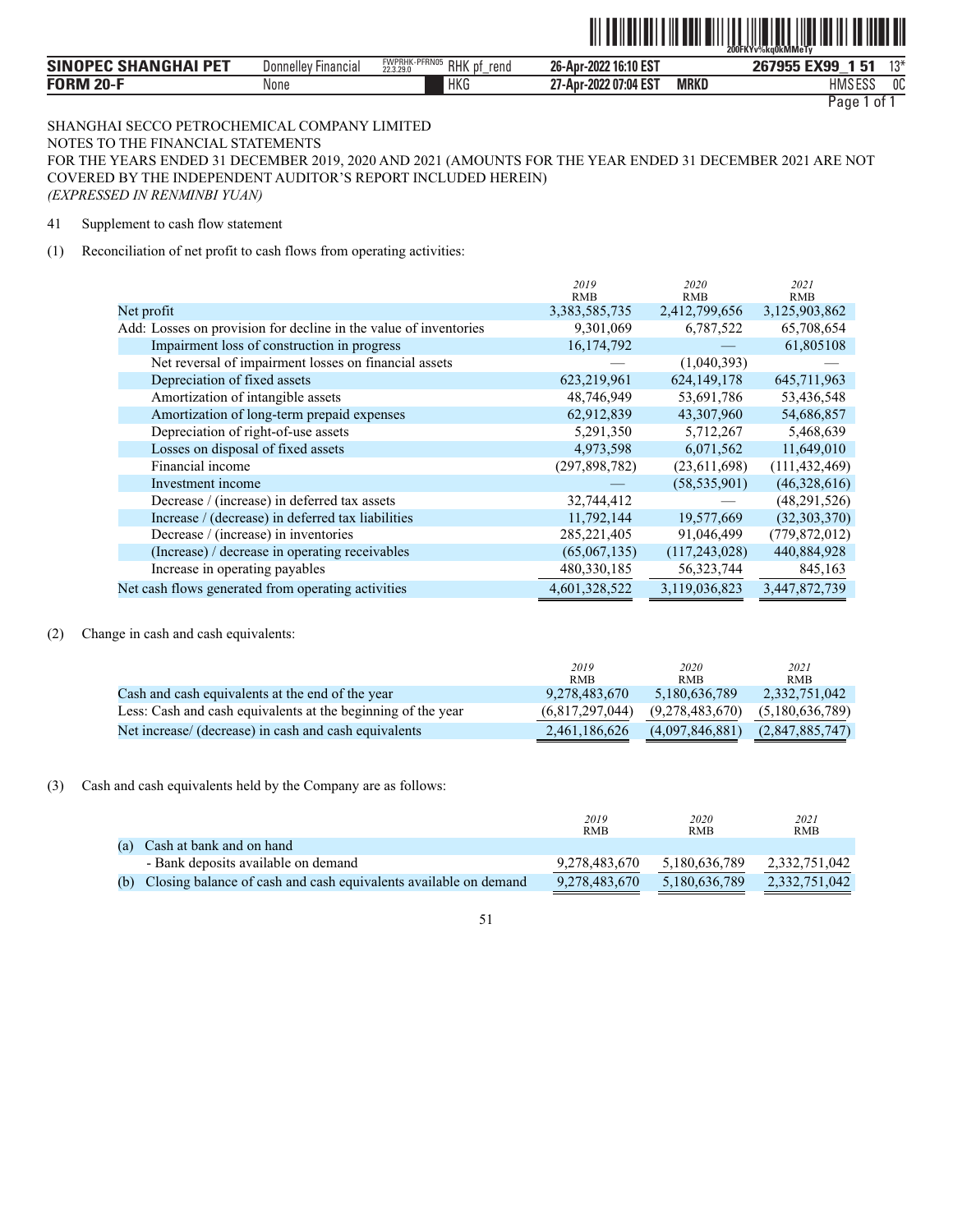|                      |                     |                                                   | <u>HILLITI</u><br>11       11<br>200FKYv%ka0kOnLzH |                              |    |  |
|----------------------|---------------------|---------------------------------------------------|----------------------------------------------------|------------------------------|----|--|
| Sinopec Shanghai Pet | Donnelley Financial | FWPRHK-PFRN05<br>RHK<br>. pt<br>rend<br>22.3.29.0 | 26-Apr-2022 16:10 EST                              | 267955 EX99<br>-52           |    |  |
| <b>FORM 20-F</b>     | None                | <b>HKG</b>                                        | 27-Apr-2022 07:04 EST                              | <b>HMSESS</b><br><b>MRKD</b> | OC |  |

| HMS ESS | III. |
|---------|------|
| Page 1  |      |

<u>ot to the the the self street filled the the street the self of the street  $\mu$ </u>

SHANGHAI SECCO PETROCHEMICAL COMPANY LIMITED NOTES TO THE FINANCIAL STATEMENTS FOR THE YEARS ENDED 31 DECEMBER 2019, 2020 AND 2021 (AMOUNTS FOR THE YEAR ENDED 31 DECEMBER 2021 ARE NOT COVERED BY THE INDEPENDENT AUDITOR'S REPORT INCLUDED HEREIN) *(EXPRESSED IN RENMINBI YUAN)*

## 42 Risk analysis for financial instruments

## Financial instruments and risks

The Company's activities expose it to a variety of financial risks: market risk (primarily foreign exchange risk and interest rate risk), credit risk and liquidity risk. The Company's overall risk management programme focuses on the unpredictability of financial markets and seeks to minimize potential adverse effects on the Company's financial performance.

## (1) Market risk

## (a) Foreign exchange risk

The Company's major operational activities are carried out in Mainland China. Sales transactions are mainly denominated in RMB while purchase transactions are mainly denominated in USD and RMB. The Company is exposed to foreign exchange risk arising from the recognized assets and liabilities, and future transactions denominated in foreign currencies, primarily with respect to US dollars. The Company's finance department is responsible for monitoring the amount of assets and liabilities, and transactions denominated in foreign currencies to minimize the foreign exchange risk. Therefore, the Company may consider entering into forward exchange contracts or currency swap contracts to mitigate the foreign exchange risk. During 2020 and 2021, the Company did not enter into any forward exchange contracts or currency swap contracts.

The financial assets and the financial liabilities denominated in foreign currencies, which are held by the Company, whose recording currencies are RMB, are expressed in RMB as at 31 December 2020 and 2021 as follows:

|                                                                             | 31 December 2020 |                          |                 |
|-----------------------------------------------------------------------------|------------------|--------------------------|-----------------|
|                                                                             | USD              | <i>EUR</i>               | Total           |
| Financial assets denominated in foreign currency - Cash at bank and on hand | 36,202,781       | $\overline{\phantom{m}}$ | 36,202,781      |
| Financial liabilities denominated in foreign currency - Payables            | (159, 470, 892)  | (2,789,010)              | (162, 259, 902) |
| Net balance sheet exposure                                                  | (123, 268, 111)  | (2,789,010)              | (126, 057, 121) |

|                                                                             | 31 December 2021 |                                 |               |
|-----------------------------------------------------------------------------|------------------|---------------------------------|---------------|
|                                                                             | USD <sub></sub>  | <i>EUR</i>                      | Total         |
| Financial assets denominated in foreign currency - Cash at bank and on hand | 36,039,789       | $\hspace{0.1mm}-\hspace{0.1mm}$ | 36,039,789    |
| Financial liabilities denominated in foreign currency - Payables            | (214, 584, 414)  | (724, 528)                      | (215,308,942) |
| Net balance sheet exposure                                                  | (178.544.625)    | (724.528)                       | (179.269.153) |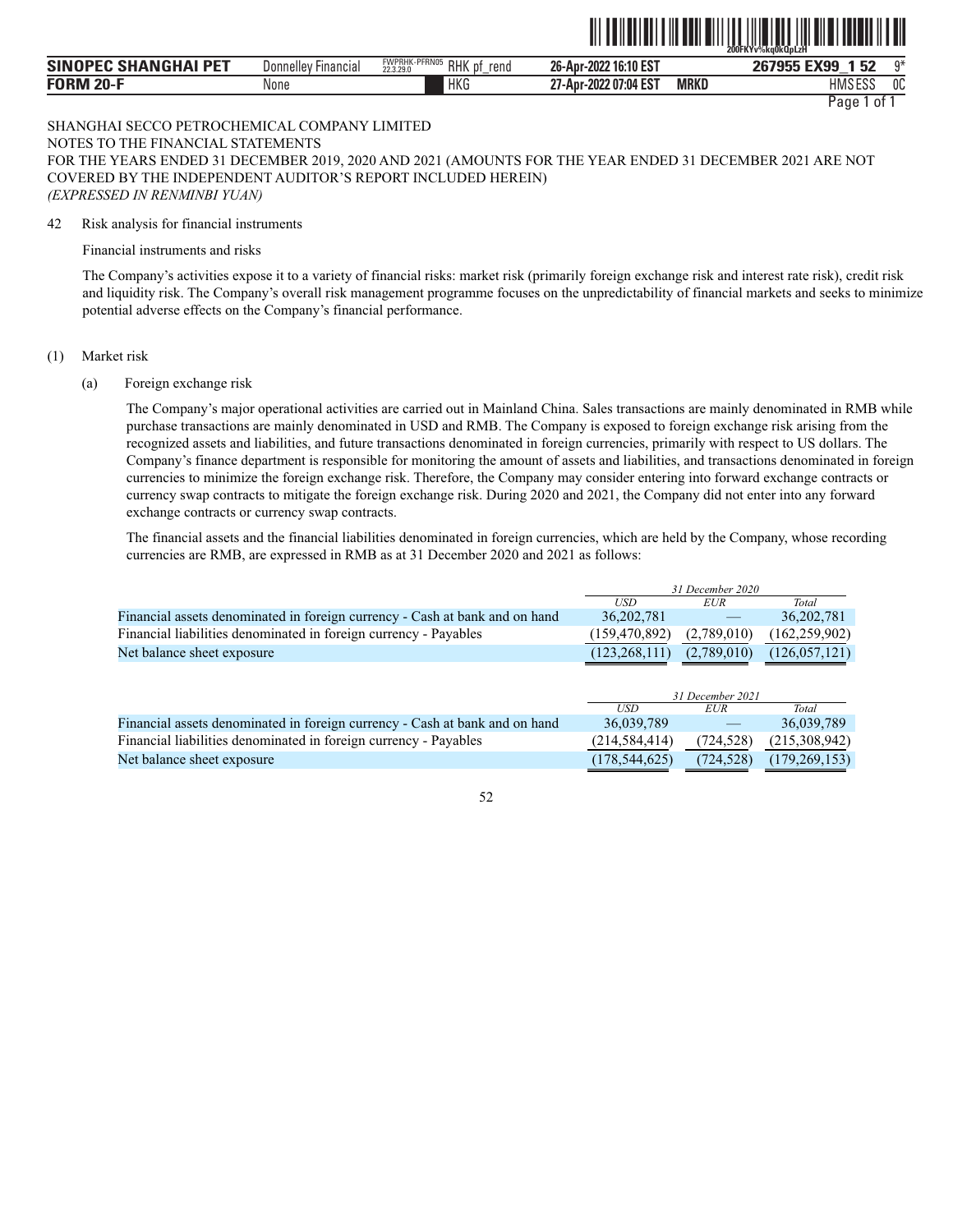|                      |                               |                                                          |                       | <u> 1                    </u><br>200FKYv%ka0kVdWz |
|----------------------|-------------------------------|----------------------------------------------------------|-----------------------|---------------------------------------------------|
| Sinopec Shanghai Pet | Donnelley<br><b>Financial</b> | FWPRHK-PFRN05<br><b>RHK</b><br>rend<br>. pt<br>22.3.29.0 | 26-Apr-2022 16:10 EST | 1 53<br><b>TA</b><br><b>EX99</b><br>267955        |

| <b>OINUFEU OFIANUFIAI FEI</b> | DOIIIIEIIEV<br>Tiidiiuidi | 22.3.29.0 | лпв.<br>- 111<br><b>I BIIL</b> | ZU-ANI-ZUZZ 10.10 EJ 1          |             | LUIJJJ LAJJ<br>JJ                       |    |
|-------------------------------|---------------------------|-----------|--------------------------------|---------------------------------|-------------|-----------------------------------------|----|
| <b>FORM 20-F</b>              | None                      |           | HKG                            | 2022 07:04 EST<br>n-<br>∠/-Apr∹ | <b>MRKD</b> | <b>HMSESS</b>                           | 0C |
|                               |                           |           |                                |                                 |             | $\mathbf{11} \cdot \mathbf{12}$<br>$-1$ |    |

ˆ200FKYv%kq0kVdWz†Š

SHANGHAI SECCO PETROCHEMICAL COMPANY LIMITED NOTES TO THE FINANCIAL STATEMENTS FOR THE YEARS ENDED 31 DECEMBER 2019, 2020 AND 2021 (AMOUNTS FOR THE YEAR ENDED 31 DECEMBER 2021 ARE NOT COVERED BY THE INDEPENDENT AUDITOR'S REPORT INCLUDED HEREIN) *(EXPRESSED IN RENMINBI YUAN)*

As at 31 December 2021, if the RMB had strengthened/weakened by 10% against the USD while all other variables had been held constant, the Company's net profit for the year would have been approximately RMB 13,390,847 (31 December 2020: approximately RMB 9,245,108 lower/higher) lower/higher for various financial assets and liabilities denominated in USD.

## (b) Interest rate risk

The interest rate risk of the Company is mainly generated by short-term loan. Financial liabilities with floating interest rate make the Company face interest rate risk of cash flow, while financial liabilities with fixed interest rate make the Company face interest rate risk of fair value. The Company determines the relative proportions of fixed and floating rate contracts in accordance with prevailing market conditions. As at 31 December 2021, the Company had no interest bearing borrowing (31 December 2020: Nil).

The financial department of the Company headquarters continuously monitors the interest rate level of the Company. Higher interest rates would increase the cost of the new interest-bearing debt and the Company has not yet been paid to the floating interest at a pre-determined rate of interest-bearing debt payments, and our Company's financial performance have a significant adverse impact, management is on the basis of the latest market situation to adjust in time, the adjustment of interest rate swap arrangements may be carried out to reduce the interest rate risk. There is no interest rate swap arrangement for the Company in 2019, 2020 and 2021.

## (2) Credit risk

Credit risk is managed on the grouping basis. Credit risk mainly arises from cash at bank, accounts receivable, other receivables and notes receivable.

The Company expects that there is no significant credit risk associated with cash at bank since they are deposited at state-owned banks and other medium or large size listed banks. Management does not expect that there will be any significant losses from non-performance by these counterparties.

In addition, the Company has policies to limit the credit exposure on accounts receivable, other receivables and notes receivable. The Company assesses the credit quality of and sets credit limits on its customers by taking into account their financial position, the availability of guarantee from third parties, their credit history and other factors such as current market conditions. The credit history of the customers is regularly monitored by the Company. In respect of customers with a poor credit history, the Company will use written payment reminders, or shorten or cancel credit periods, to ensure the overall credit risk of the Company is limited to a controllable extent.

As at 31 December 2020 and 2021, the Company has no collateral or other credit enhancement held as a result of a material debtor's mortgage.

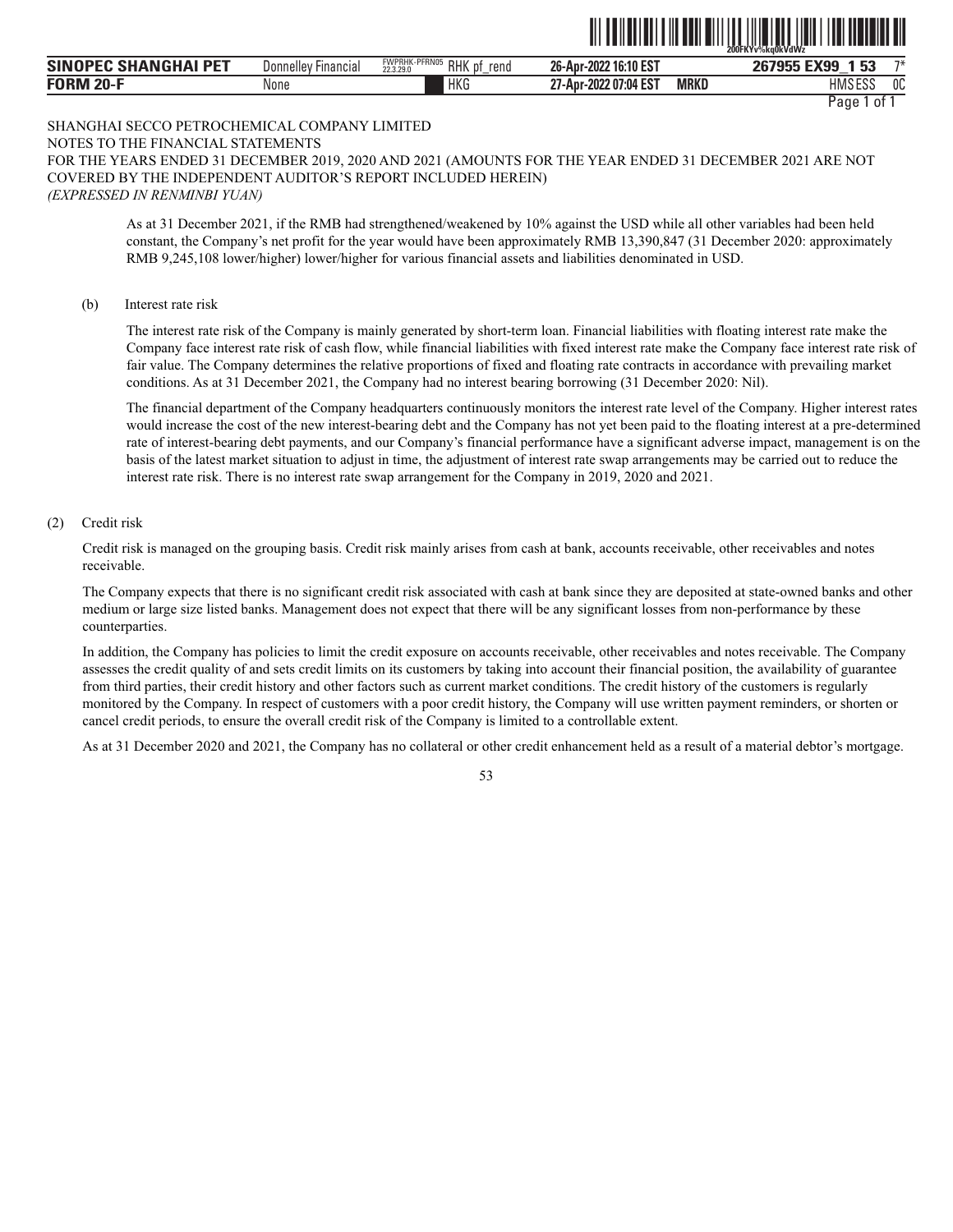|                      |                     |                                                  |                       | . <sup>o</sup> %ka0kb2ZT9<br>200FKYv  |
|----------------------|---------------------|--------------------------------------------------|-----------------------|---------------------------------------|
| Sinopec Shanghai Pet | Donnelley Financial | FWPRHK-PFRN05<br>RHK<br>rend<br>.nt<br>22.3.29.0 | 26-Apr-2022 16:10 EST | -54<br>10 <sup>3</sup><br>267955 EX99 |

| HKG | 27-Apr-2022 07:04 EST | <b>MRKD</b> | <b>HMSESS</b> | 0C |
|-----|-----------------------|-------------|---------------|----|
|     |                       |             | of 1<br>Page  |    |

TIT TU II DITULI TITULU U U DITENTI TITLE TITULU I DITENTI TU II DITENTI U U DITENTI U U DITENTI U U DITENTI U

SHANGHAI SECCO PETROCHEMICAL COMPANY LIMITED NOTES TO THE FINANCIAL STATEMENTS FOR THE YEARS ENDED 31 DECEMBER 2019, 2020 AND 2021 (AMOUNTS FOR THE YEAR ENDED 31 DECEMBER 2021 ARE NOT COVERED BY THE INDEPENDENT AUDITOR'S REPORT INCLUDED HEREIN) *(EXPRESSED IN RENMINBI YUAN)*

## (3) Liquidity risk

**FORM 20-F**

None

Cash flow forecasting is performed by the Company. The Company monitors the Company's short-term and long-term liquidity requirements to ensure it has sufficient cash and securities that are readily convertible to cash to meet operational needs, while maintaining sufficient headroom on its undrawn committed borrowing facilities from major financial institutions so that the Company does not breach borrowing limits or covenants on any of its borrowing facilities to meet the short-term and long-term liquidity requirements.

The financial liabilities of the Company at the balance sheet date are analyzed by their maturity dates below at their undiscounted contractual cash flows:

|                   |                      |                     | 31 December 2020        |                     |                            |
|-------------------|----------------------|---------------------|-------------------------|---------------------|----------------------------|
|                   | Within 1 year<br>RMB | 1 to 2 years<br>RMB | $1$ to $2$ years<br>RMB | Over 5 years<br>RMB | <b>Total</b><br><b>RMB</b> |
| Accounts payable  | 1,289,854,156        |                     |                         |                     | 1,289,854,156              |
| Other payables    | 9,800,936            |                     |                         |                     | 9,800,936                  |
| Lease liabilities | 5.464.195            | 116.496             | 67,956                  |                     | 5,648,647                  |
|                   | 1,305,119,287        | 116.496             | 67.956                  |                     | 1,305,303,739              |

|                         |                             |                     | 31 December 2021        |                          |                            |
|-------------------------|-----------------------------|---------------------|-------------------------|--------------------------|----------------------------|
|                         | Within 1 year<br><b>RMB</b> | 1 to 2 years<br>RMB | $1$ to $2$ years<br>RMB | Over 5 years<br>RMB      | <b>Total</b><br><b>RMB</b> |
| <b>Accounts payable</b> | 1,787,137,217               |                     |                         | $\overline{\phantom{a}}$ | 1,787,137,217              |
| Other payables          | 2,755,463,900               |                     |                         |                          | 2,755,463,900              |
| Lease liabilities       | 116.496                     | 67.956              |                         |                          | 184.452                    |
|                         | 4,542,717,613               | 67.956              |                         |                          | 4,542,785,569              |

As at 31 December 2021, the Company had no lease payments related to lease contracts which had been signed but not been executed (as at 31 December 2020: Nil).

## 43 Fair value estimation

## (1) Assets and liabilities measured at fair value

The following table presents the fair value information and the fair value hierarchy, at the end of the current reporting period, of the Company's assets and liabilities which are measured at fair value at each balance sheet date on a recurring or non-recurring basis. The level in which fair value measurement is categorized is determined by the level of the fair value hierarchy of the lowest level input that is significant to the entire fair value measurement. The levels of inputs are defined as follows:

Level 1 inputs: unadjusted quoted prices in active markets that are observable at the measurement date for identical assets or liabilities;

Level 2 inputs: inputs other than Level 1 inputs that are either directly or indirectly observable for underlying assets or liabilities;

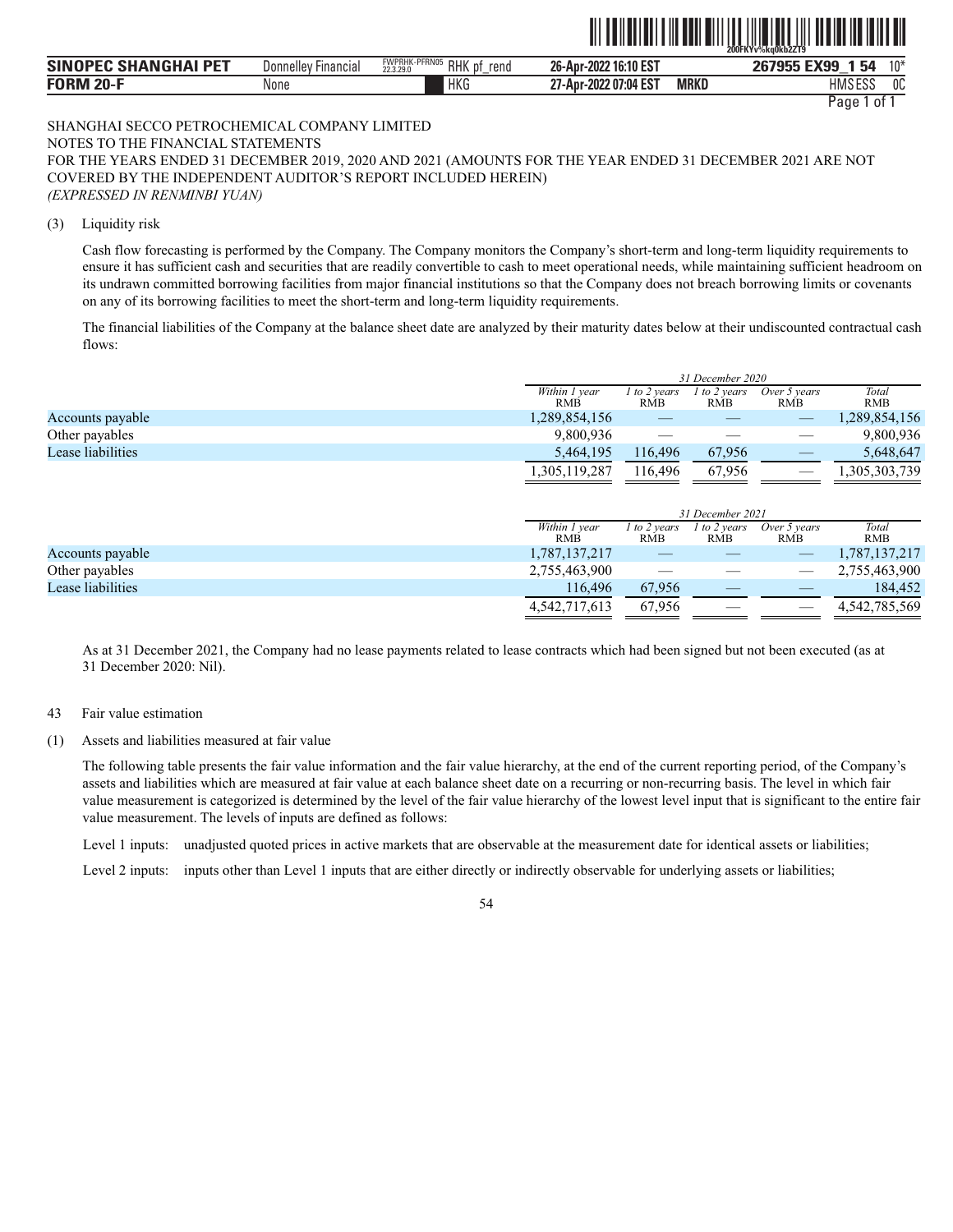|                 |                              |                         | <u>TIT TENEDI BIT BIR BEREBITI ILIŞIN BIT TENEDI BI IN FEBRU ILI BIR.</u><br>200FKYv%ka0keZDzn |
|-----------------|------------------------------|-------------------------|------------------------------------------------------------------------------------------------|
| allay Financial | EWPRHK-PFRN05 RHK nf<br>rand | 26. Apr. 2022 16:10 FST | <b>267955 EY99</b><br>155                                                                      |

| <b>SINOPEC SHANGHAI PET</b> | $\cdots$<br><b>Financial</b><br>Donnellev | <b>K-PERNOR</b><br><b>FWPRHK</b><br>RHK<br>rend<br>DT<br>22.3.29.0 | -2022 16:10 EST<br><b>nn</b><br>-26-Apr |             | -<br>267<br>55 | $11*$ |
|-----------------------------|-------------------------------------------|--------------------------------------------------------------------|-----------------------------------------|-------------|----------------|-------|
| <b>FORM</b><br>. 20-L       | None                                      | IUVC<br>nnu                                                        | -2022 07:04 EST<br>67.<br>/-Apr-<br>"   | <b>MRKL</b> | <b>HMSESS</b>  | 0C    |
|                             |                                           |                                                                    |                                         |             |                |       |

The annual contract of the second contract in the contract of the contract of the second contract of the second

SHANGHAI SECCO PETROCHEMICAL COMPANY LIMITED NOTES TO THE FINANCIAL STATEMENTS FOR THE YEARS ENDED 31 DECEMBER 2019, 2020 AND 2021 (AMOUNTS FOR THE YEAR ENDED 31 DECEMBER 2021 ARE NOT COVERED BY THE INDEPENDENT AUDITOR'S REPORT INCLUDED HEREIN) *(EXPRESSED IN RENMINBI YUAN)*

Level 3 inputs: inputs that are unobservable for underlying assets or liabilities.

|                                                                                       |             |                                                     | 31 December 2020                                    |                                                     |                     |
|---------------------------------------------------------------------------------------|-------------|-----------------------------------------------------|-----------------------------------------------------|-----------------------------------------------------|---------------------|
|                                                                                       | <b>Note</b> | Level 1<br>fair value<br>measurements<br><b>RMB</b> | Level 2<br>fair value<br>measurements<br><b>RMB</b> | Level 3<br>fair value<br>measurements<br><b>RMB</b> | Total<br><b>RMB</b> |
| <b>Financial assets</b>                                                               |             |                                                     |                                                     |                                                     |                     |
| Financial assets at fair value through other                                          |             |                                                     |                                                     |                                                     |                     |
| comprehensive income-Notes receivable                                                 | 8           |                                                     | 501, 351, 308                                       |                                                     | 501, 351, 308       |
|                                                                                       |             |                                                     | 31 December 2021                                    |                                                     |                     |
|                                                                                       | <b>Note</b> | Level i<br>fair value<br>measurements<br><b>RMB</b> | Level 2<br>fair value<br>measurements<br><b>RMB</b> | Level 3<br>fair value<br>measurements<br><b>RMB</b> | Total<br><b>RMB</b> |
| <b>Financial assets</b>                                                               |             |                                                     |                                                     |                                                     |                     |
| Financial assets at fair value through other<br>comprehensive income-Notes receivable | 8           |                                                     | 260,065,209                                         |                                                     | 260,065,209         |

(2) Fair value of other financial instruments (items not measured at fair value at the end of the year)

The Company's financial assets and liabilities measured at amortized cost mainly include notes receivable, receivables, other current assets and payables.

As at 31 December 2020 and 2021, the carrying amount of the financial assets and liabilities not measured at fair value is a reasonable approximation of their fair value.

#### 44 Capital management

The Company's capital management policies aim to safeguard the Company's ability to continue as a going concern in order to provide returns for shareholders and benefits for other stakeholders, and to maintain an optimal capital structure to reduce the cost of capital.

In order to maintain or adjust the capital structure, the Company may adjust the amount of dividends paid to shareholders, return capital to shareholders, or sell assets to reduce debts.

The Company's total capital is calculated as 'owners' equity' as shown in the balance sheet. The Company is not subject to external mandatory capital requirements, and monitors capital on the basis of gearing ratio.

As at 31 December 2020 and 2021, the gearing ratios of the Company were as follows:

|               | 31 December<br>2020 | 31 December<br>2021 |
|---------------|---------------------|---------------------|
| Gearing ratio | 17.03%              | $46.04\%$           |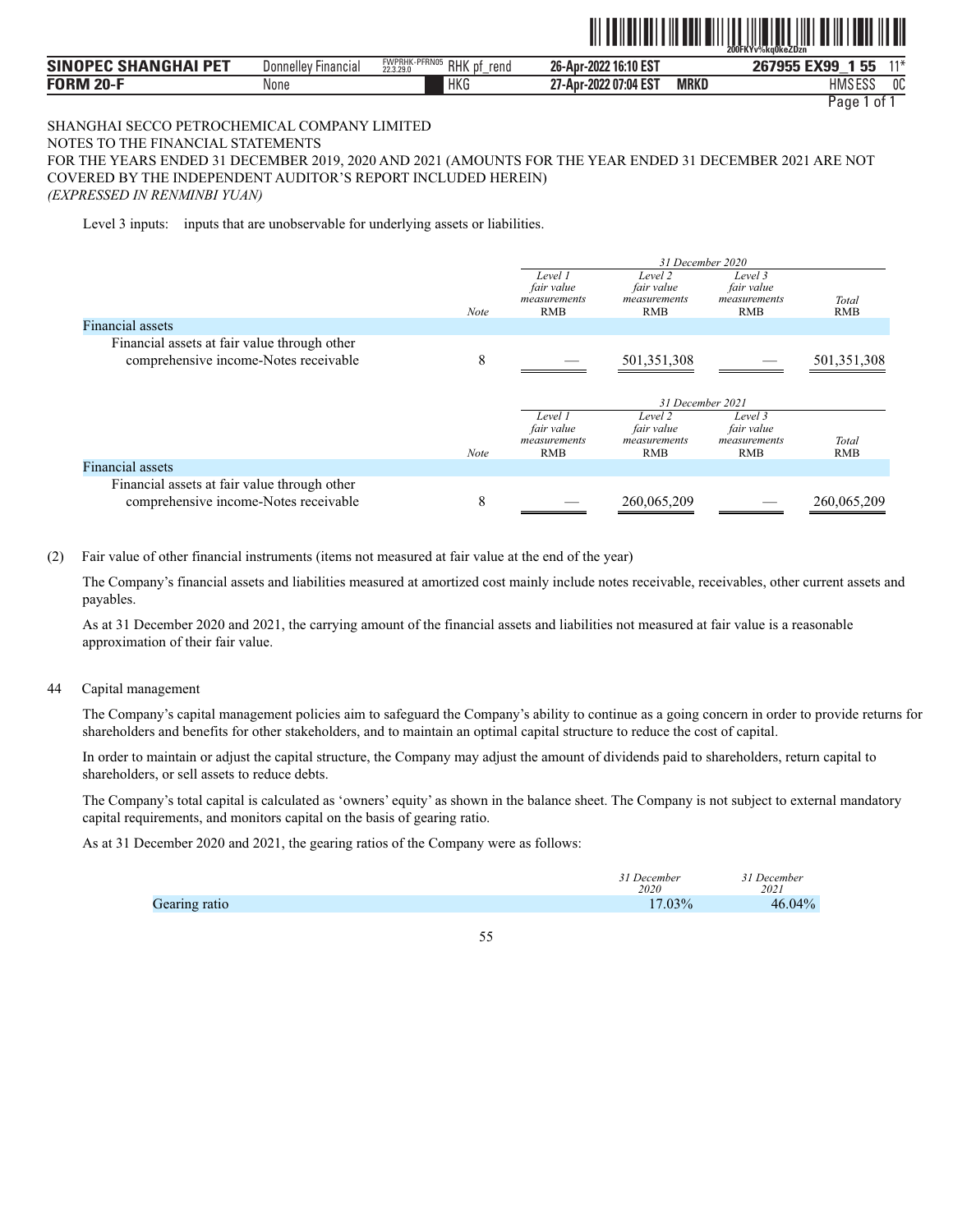|                                                  |                                      |                                                                                 |                                           | 200FKYv%ka0khz@T                         |       |
|--------------------------------------------------|--------------------------------------|---------------------------------------------------------------------------------|-------------------------------------------|------------------------------------------|-------|
| $\cdot$ PFT<br><b>CURBICU</b><br>SIN <sup></sup> | <b>Financial</b><br><b>Donnelley</b> | '-PFRN05<br><b>FWPRHK</b><br><b>DIIV</b><br>rend<br>рţ<br>nni<br>22.3.29.0<br>- | 16:10 EST<br>ne.<br>$-2022$<br>26-Apr-    | 56<br>207<br>_                           | $10*$ |
| <b>FORM</b><br>חר.<br>∠∪-′                       | None                                 | <b>HKG</b>                                                                      | 2 07:04 EST<br>$\sim$<br>2022<br>∠/-Apr-‴ | <b>MRKD</b><br>$\cdots$<br><b>HMSESS</b> | 0C    |

<u>TA OFFICIAL AND THE TALENT AND THE TALENT AND THE T</u>

SHANGHAI SECCO PETROCHEMICAL COMPANY LIMITED NOTES TO THE FINANCIAL STATEMENTS FOR THE YEARS ENDED 31 DECEMBER 2019, 2020 AND 2021 (AMOUNTS FOR THE YEAR ENDED 31 DECEMBER 2021 ARE NOT COVERED BY THE INDEPENDENT AUDITOR'S REPORT INCLUDED HEREIN) *(EXPRESSED IN RENMINBI YUAN)*

#### 45 Commitments

As at 31 December, the capital commitments of the Company are summarized as follows:

| Item                                                              | 2020<br><b>RMB</b>    | 2021<br><b>RMB</b> |
|-------------------------------------------------------------------|-----------------------|--------------------|
| Contracts for acquisition of fixed assets being or to be executed | 90.326.308 47.874.261 |                    |

#### 46 Subsequent event

(1) Distributions of profit in cash approved after the balance sheet date

The Board of Directors approved on 28 February 2022 a distribution of profit in cash totalling RMB 2,772,190,652, including distribution of profit in cash to Sinopec Corp. of RMB 831,657,196, distribution of profit in cash to Sinopec Shanghai Petrochemical Company Limited of RMB 554,438,130, and distribution of profit in cash to Sinopec Shanghai Gaoqiao Petrochemical Company Limited of RMB 1,386,095,326. This distribution of profit in cash has not been recognised as a liability at the balance sheet date. The above profit distributions to owners are in accordance with their actual ratios of contribution to the registered capital.

#### 47 Related parties and related party transactions

(1) Information about the investor of the Company is listed as follows:

| Registered        | <b>Business</b>                  | 31 December 2020<br>and<br>2021<br>Shareholding |
|-------------------|----------------------------------|-------------------------------------------------|
|                   |                                  | percentage                                      |
|                   |                                  |                                                 |
|                   | development, production and      |                                                 |
|                   | marketing, crude oil processing. |                                                 |
|                   | oil products production, trading |                                                 |
| Beijing, the PRC  | and distribution                 | 30%                                             |
|                   | Crude oil processing, petroleum  |                                                 |
|                   | products, chemical products and  |                                                 |
| Shanghai, the PRC | synthetic fibres, etc.           | 20%                                             |
|                   | Crude oil processing, petroleum  |                                                 |
|                   | products, chemical products and  |                                                 |
| Shanghai, the PRC | storage, etc.                    | 50%                                             |
|                   | place                            | nature<br>Oil and gas exploration,              |

(2) Nature of related parties that do not control or are not controlled by the Company

| Name of entity                                                    | Relationship with the Company |
|-------------------------------------------------------------------|-------------------------------|
| China Petroleum and Chemical Corporation Zhenhai Refining Branch  | Branch of Sinopec Corp.       |
| China International United Petroleum and Chemical Company Limited | Subsidiary of Sinopec Corp.   |
| China Petroleum and Chemical Corporation Jinling Branch           | Branch of Sinopec Corp.       |
| Sinopec Qingdao Refining&Chemical Company Limited                 | Subsidiary of Sinopec Corp.   |
| China Petroleum and Chemical Corporation Guangzhou Branch         | Branch of Sinopec Corp.       |
| China Jinshan Associated Trading Corporation                      | Subsidiary of SPC             |
| Shanghai Jinshan Hotel Co., Ltd.                                  | Subsidiary of SPCL            |
| Sinopec Chemical Commercial Holding Company Limited Huadong       | Subsidiary of Sinopec Corp.   |
| Branch                                                            |                               |
|                                                                   |                               |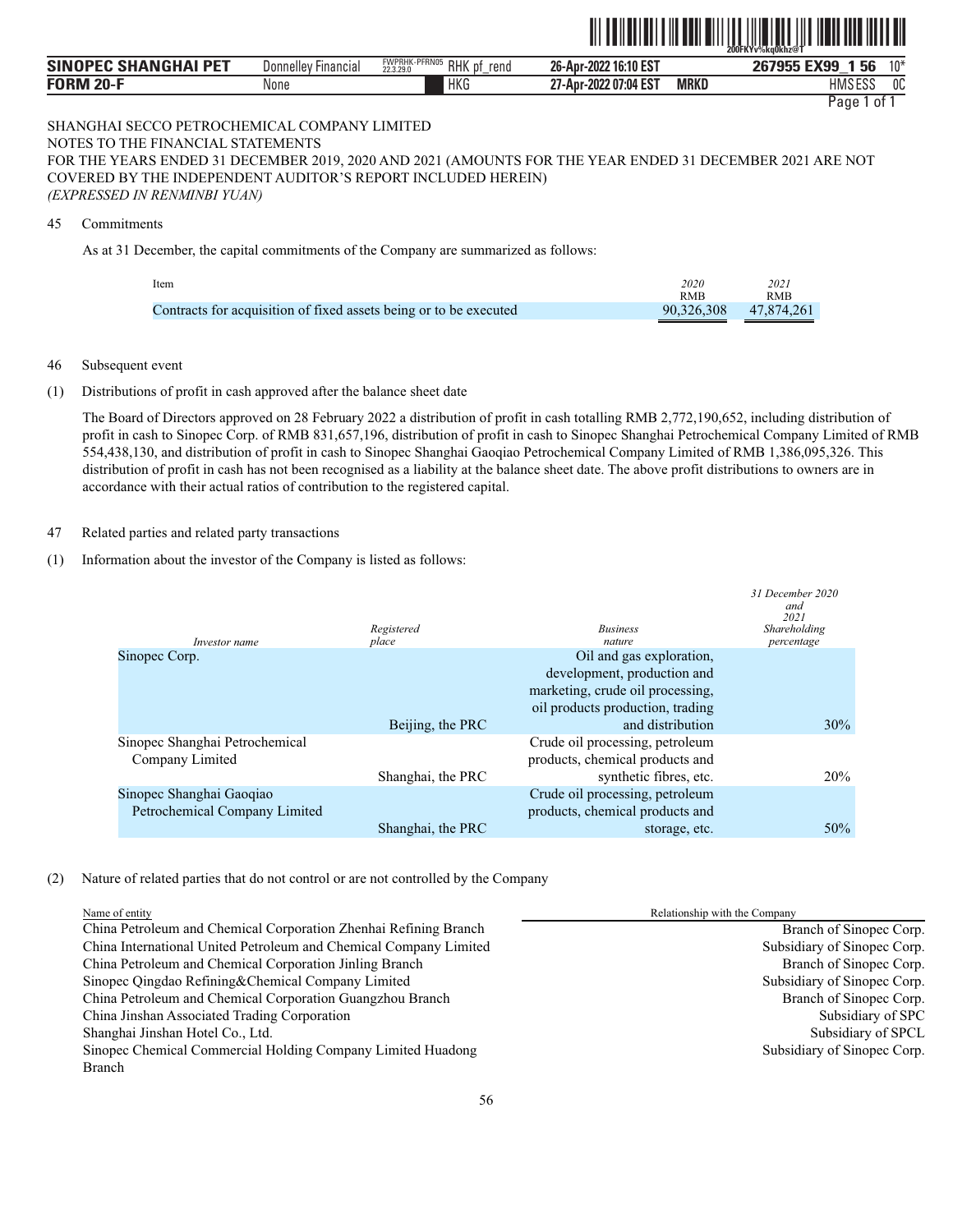|                             |                            |                                              |                                      | $\  \ $<br>$\parallel$<br>200FKYv%ka0km62z |    |
|-----------------------------|----------------------------|----------------------------------------------|--------------------------------------|--------------------------------------------|----|
| <b>SINOPEC SHANGHAI PET</b> | <b>Donnelley Financial</b> | FWPRHK-PFRN05<br>RHK pf<br>rend<br>22.3.29.0 | 26-Apr-2022 16:10 EST                | 267955 EX99<br>157                         | Q* |
| <b>FORM 20-F</b>            | None                       | HKG                                          | <b>MRKD</b><br>27-Apr-2022 07:04 EST | <b>HMSESS</b>                              | 0C |

SHANGHAI SECCO PETROCHEMICAL COMPANY LIMITED NOTES TO THE FINANCIAL STATEMENTS FOR THE YEARS ENDED 31 DECEMBER 2019, 2020 AND 2021 (AMOUNTS FOR THE YEAR ENDED 31 DECEMBER 2021 ARE NOT COVERED BY THE INDEPENDENT AUDITOR'S REPORT INCLUDED HEREIN) *(EXPRESSED IN RENMINBI YUAN)*

| Name of entity                                                    | Relationship with the Company               |
|-------------------------------------------------------------------|---------------------------------------------|
| Shanghai Leader Catalyst Company Limited                          | Subsidiary of Sinopec Corp.                 |
| Sinopec Catalyst Company Limited Shanghai Branch                  | Subsidiary of Sinopec Corp.                 |
| China Petroleum and Chemical Corporation Beijing Yanshan Branch   | Branch of Sinopec Corp.                     |
| Nanjing Yangzi Petrochemical Refining Company Limited             | Subsidiary of Sinopec Corp.                 |
| Sinopec Catalyst Company Limited Beijing AUDA Branch              | Subsidiary of Sinopec Corp.                 |
| China Petroleum and Chemical Corporation Shanghai Petrol-Chemical | Subsidiary of Sinopec Corp.                 |
| Industry Institute                                                |                                             |
| BASF-YPC. Shanghai Company Limited                                | Joint venture of Gaogiao Petrochemical      |
| Petro-Cyber Works Information Technology Company Limited          | Subsidiary of Sinopec Corp.                 |
| Sinopec Hainan Petrochemical Co., Ltd.                            | Subsidiary of Sinopec Corp.                 |
| Sinopec Catalyst Company Limited Nanjing Branch                   | Subsidiary of Sinopec Corp.                 |
| Sinopec Beijing Catalyst Company Limited                          | Subsidiary of Sinopec Corp.                 |
| BASF Gaoqiao Specialty Chemicals (Shanghai) Company Limited       | Associated Company of Gaoqiao Petrochemical |
| Shanghai Sinopec Mitsui Elastomers Company Limited                | Associated Company of Gaogiao Petrochemical |
|                                                                   |                                             |

(2) Nature of related parties that do not control or are not controlled by the Company (continued)

| Name of entity                                                         | Relationship with the Company  |
|------------------------------------------------------------------------|--------------------------------|
| Sinopec Shanghai Sales Company Limited                                 | Subsidiary of Sinopec Corp.    |
| Shanghai Jinchang Engineering Plastics Company Limited                 | Subsidiary of SPC              |
| China Petrochemical International Tianjin Company Limited              | Subsidiary of Sinopec Corp.    |
| Yihua Bona Fabric Company Limited                                      | Joint venture of Sinopec Corp. |
| Petrochemical Engineering Quality Supervision Station                  | Subsidiary of Sinopec Corp.    |
| Sinopec Ningbo Engineering Company Limited Shanghai Branch             | Subsidiary of Sinopec Corp.    |
| China Petroleum and Chemical Co., Ltd., QILU Branch                    | Subsidiary of Sinopec Corp.    |
| China Sinopec Corporation Qingdao Institute of Safety Engineering      | Subsidiary of Sinopec Corp.    |
| China Petroleum and Chemical Corporation Beijing Research Institute of | Subsidiary of Sinopec Corp.    |
| Chemical Industries                                                    |                                |
| Information Technology Branch of Sinopec Refining and Chemical         | Subsidiary of Sinopec Corp.    |
| Engineering (Group) Co., Ltd.                                          |                                |
| Sinopec Tendering Company Limited                                      | Subsidiary of Sinopec Corp.    |
| Sinopec Consulting Company Limited                                     | Subsidiary of Sinopec Corp.    |
| Shanghai Petrochemical                                                 | Subsidiary of Sinopec Corp.    |
| Machinery Manufacturing Company Limited                                |                                |
| Sinopec Publishing House Co., Ltd.                                     | Subsidiary of Sinopec Corp.    |
| Sinopec Europa Gmbh                                                    | Subsidiary of Sinopec Corp.    |
| China petrochemical International Enterprise Company Limited Ningbo    | Subsidiary of Sinopec Corp.    |
| <b>Bidding Center</b>                                                  |                                |
| Shanghai Chemical Industry Park Logistics Company Limited              | Joint venture of SPC           |
| Sinopec Nanjing Engineering Company Limited                            | Subsidiary of Sinopec Corp.    |
| Shanghai Dongfang Engineering Consultants Co., Ltd.                    | Subsidiary of Sinopec Corp.    |
| Shanghai Huayi Information Technology Company Limited                  | Joint venture of Sinopec Corp. |
|                                                                        |                                |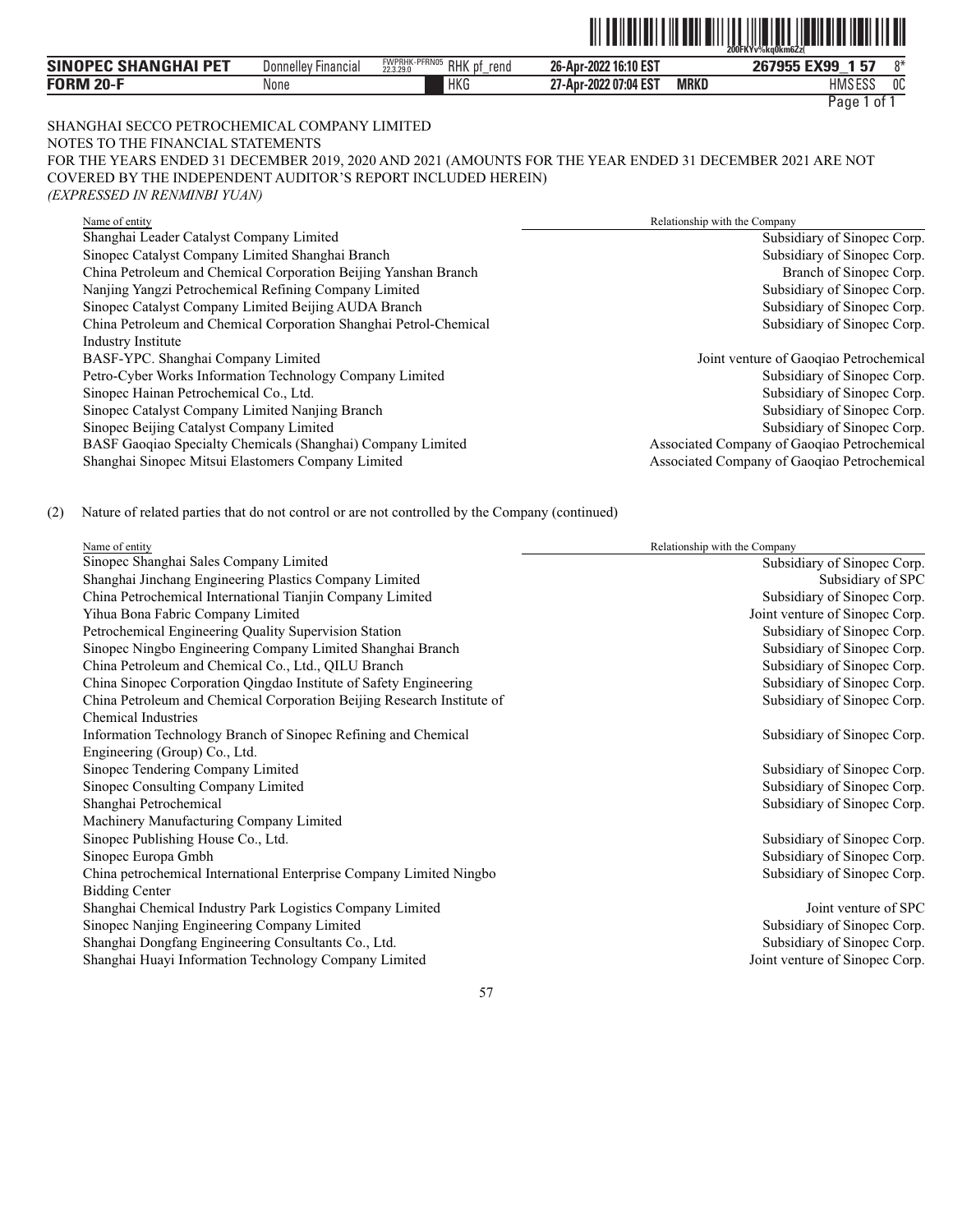| <b>SINOPEC SHANGHAI PET</b> | Financial<br>Jonnellev | FWPRHK-PFRN05<br>22.3.29.0<br>RHK p<br>rend | $.16:10$ $\mathsf{EST}$<br>26-Apr-<br>$-2027$ |             | 58<br>∠b<br>_ | $11*$ |
|-----------------------------|------------------------|---------------------------------------------|-----------------------------------------------|-------------|---------------|-------|
| <b>FORM</b><br>$20-F$       | None                   | <b>HKG</b>                                  | 207:04 EST<br>$\sim$<br>2022<br>/-Anr         | <b>MRKD</b> | <b>HMSESS</b> | 0C    |
|                             |                        |                                             |                                               |             |               |       |

SHANGHAI SECCO PETROCHEMICAL COMPANY LIMITED NOTES TO THE FINANCIAL STATEMENTS FOR THE YEARS ENDED 31 DECEMBER 2019, 2020 AND 2021 (AMOUNTS FOR THE YEAR ENDED 31 DECEMBER 2021 ARE NOT COVERED BY THE INDEPENDENT AUDITOR'S REPORT INCLUDED HEREIN) *(EXPRESSED IN RENMINBI YUAN)*

# (3) Significant related party transactions

The Company's pricing on products sold to related parties and raw materials purchased from related parties is negotiated by both parties.

# (a) Significant related party transactions

Sales of goods

|                                                             | 2019          | 2020          | 2021          |
|-------------------------------------------------------------|---------------|---------------|---------------|
|                                                             | <b>RMB</b>    | <b>RMB</b>    | <b>RMB</b>    |
| Sinopec Shanghai Petrochemical Company Limited              | 3,264,999,401 | 2,469,008,549 | 3,096,709,578 |
| Sinopec Shanghai Gaoqiao Petrochemical Company Limited      | 2,092,647,270 | 1,609,838,063 | 2,344,682,615 |
| Shanghai Sinopec Mitsui Elastomers Company Limited          | 424,750,545   | 313,324,007   | 542,433,412   |
| China Jinshan Associated Trading Corporation                | 369,403,703   | 300.543.910   | 395,108,984   |
| Sinopec Chemical Commercial Holding Company Limited Huadong |               |               |               |
| <b>Branch</b>                                               | 187, 725, 566 | 137,036,739   | 104,461,770   |
| Sinopec Shanghai Sales Company Limited                      |               |               | 9,369,061     |
| Shanghai Jinchang Engineering Plastics Company Limited      |               | 2,274,336     | 1,606,018     |
| China Petrochemical International Tianjin Company Limited   | 68,242,405    | 11,467,671    |               |
| Yihua Bona Fabric Company Limited                           | 19,537,977    | 1,428,761     |               |
| Total                                                       | 6,427,306,867 | 4,844,922,036 | 6,494,371,438 |
|                                                             |               |               |               |

Purchase of goods

|                                                                   | 2019<br><b>RMB</b> | 2020<br><b>RMB</b> | 2021<br><b>RMB</b> |
|-------------------------------------------------------------------|--------------------|--------------------|--------------------|
| China Petroleum and Chemical Corporation Zhenhai Refining Branch  | 3,304,883,614      | 1,886,994,055      | 5,055,451,144      |
| Sinopec Shanghai Gaoqiao Petrochemical Company Limited            | 2,910,396,011      | 2,416,640,786      | 3,500,853,274      |
| Sinopec Shanghai Petrochemical Company Limited                    | 1,907,624,450      | 1,214,059,295      | 2,806,216,204      |
| Shanghai Jinshan Hotel Co., Ltd.                                  |                    |                    | 143.386            |
| China International United Petroleum and Chemical Company Limited | 1,172,266,702      | 1,789,430,831      | 1,774,208,796      |

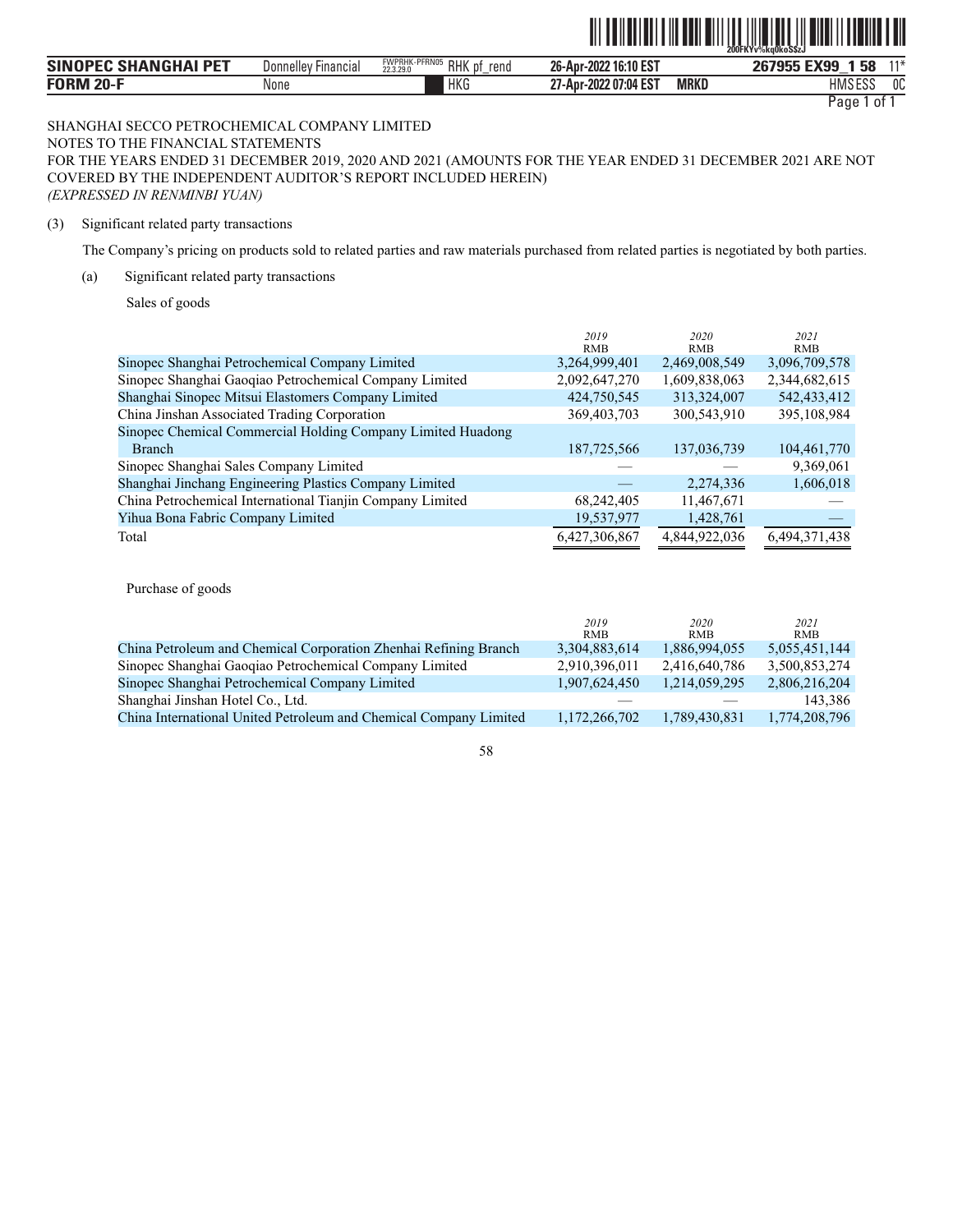|--|--|

| <b>SINOPEC SHANGHAI PET</b> | <b>Financial</b><br>Jonnellev | -PFRN05<br><b>FWPRHK</b><br><b>RHK</b><br>rend<br>Dt<br>22.3.29.0 | 26-Apr-2022 16:10 EST        | 267955 EX99<br>59                 | n* |
|-----------------------------|-------------------------------|-------------------------------------------------------------------|------------------------------|-----------------------------------|----|
| <b>FORM 20-F</b>            | None                          | <b>HKG</b>                                                        | .1-Apr-2022 07:04 EST<br>67. | <b>MRKD</b><br>1100000<br>MMY F22 | ОC |

SHANGHAI SECCO PETROCHEMICAL COMPANY LIMITED NOTES TO THE FINANCIAL STATEMENTS FOR THE YEARS ENDED 31 DECEMBER 2019, 2020 AND 2021 (AMOUNTS FOR THE YEAR ENDED 31 DECEMBER 2021 ARE NOT COVERED BY THE INDEPENDENT AUDITOR'S REPORT INCLUDED HEREIN)

*(EXPRESSED IN RENMINBI YUAN)*

| China Petroleum and Chemical Corporation Jinling Branch   | 1,506,898,808  | 1,350,625,256  | 1,605,310,945  |
|-----------------------------------------------------------|----------------|----------------|----------------|
| Sinopec Qingdao Refining&Chemical Company Limited         | 234,080,117    | 576, 192, 296  | 1,133,704,017  |
| China Petroleum and Chemical Corporation Guangzhou Branch | 1,025,342,177  | 431,135,789    | 992,405,630    |
| China Jinshan Associated Trading Corporation              | 760,261,652    | 511,087,351    | 745,813,800    |
| Sinopec Chemical Commercial Holding Company Limited       |                |                |                |
| Huadong Branch                                            | 1,458,417,305  | 1,285,275,149  | 611,974,256    |
| Shanghai Leader Catalyst Company Limited                  | 36,235,654     | 33,549,209     | 32,657,746     |
| Sinopec Catalyst Company Limited Shanghai Branch          | 33,933,647     | 21,991,150     | 23,561,947     |
| China Petroleum and Chemical Corporation Beijing Yanshan  |                |                |                |
| <b>Branch</b>                                             | 16,357,331     | 12,927,351     | 19,934,903     |
| Nanjing Yangzi Petrochemical Refining Company Limited     | 13,018,804     | 13, 123, 737   | 13,593,346     |
| Sinopec Catalyst Company Limited Beijing AUDA Branch      | 12,932,621     | 14,549,120     | 13,243,628     |
| China Petroleum and Chemical Corporation Shanghai Petrol- |                |                |                |
| Chemical Industry Institute                               |                |                | 1,979,555      |
| BASF-YPC. Shanghai Company Limited                        |                |                | 1,506,970      |
| Petro-Cyber Works Information Technology Company Limited  |                | 83,894         | 197,124        |
| Sinopec Hainan Petrochemical Co., Ltd.                    |                | 160,937,378    |                |
| Sinopec Catalyst Company Limited Nanjing Branch           |                | 2,653,805      |                |
| Sinopec Beijing Catalyst Company Limited                  | 5,898,896      | 1,235,865      |                |
| BASF Gaoqiao Specialty Chemicals (Shanghai) Company       |                |                |                |
| Limited                                                   | 7,814,924      | 157,678        |                |
| Shanghai Jinshan Trading Corporation                      | 32,366,400     |                |                |
| Total                                                     | 14,438,729,113 | 11,722,649,995 | 18,332,756,671 |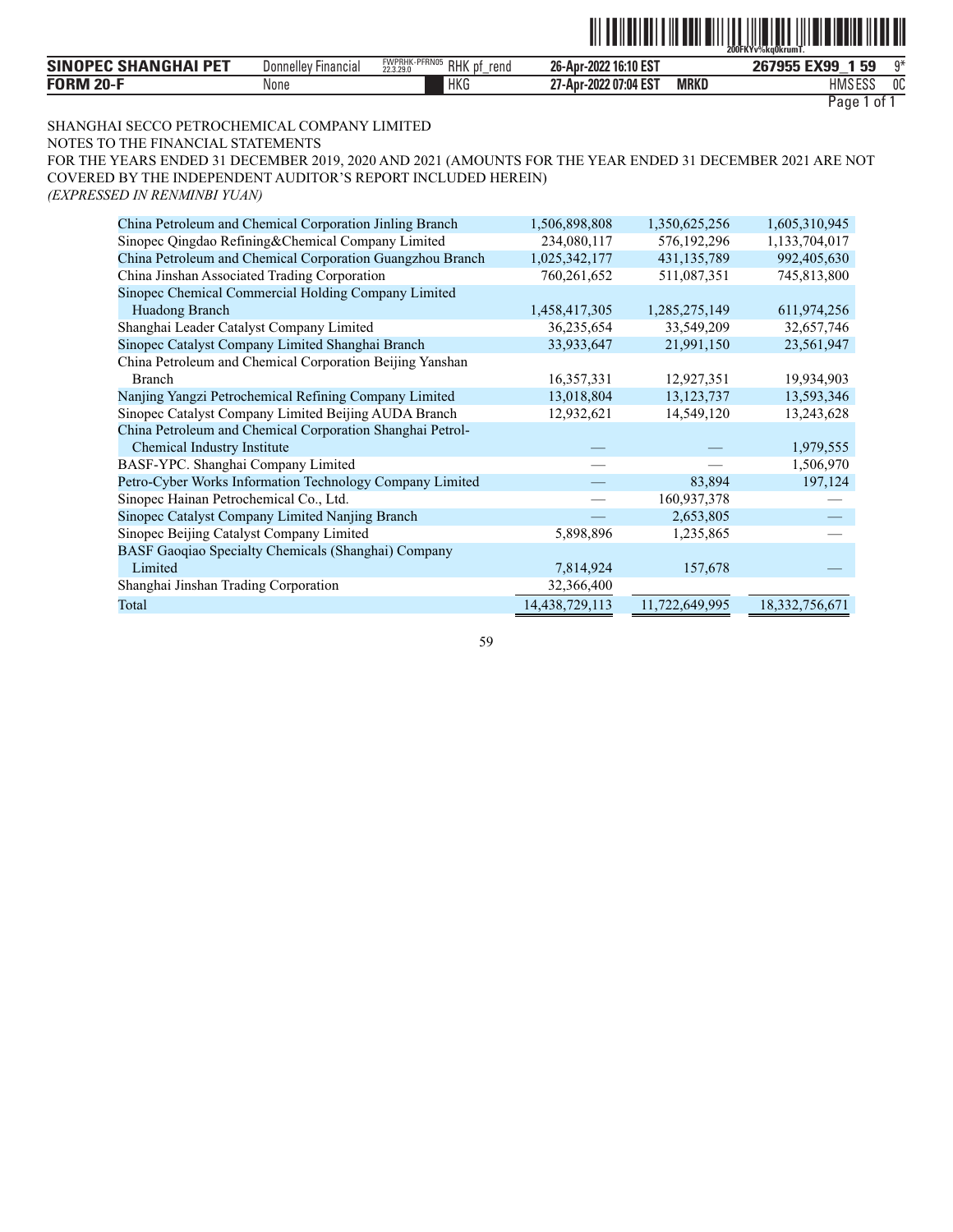| <b>SINOPEC SHANGHAI PET</b> | <b>Financial</b><br>Donnellev | FWPRHK-PFRN05<br>RHK<br>reno<br>22.3.29.0<br>- | 2022 16:10 EST<br>26-Apr-<br><b>ZUZZ</b>      | 60<br><b>EX99</b><br>267955  | በ*           |
|-----------------------------|-------------------------------|------------------------------------------------|-----------------------------------------------|------------------------------|--------------|
| <b>FORM 20-F</b>            | None                          | <b>HKG</b>                                     | 2022 07:04 EST<br>$\sim$<br>$2$ -Apr- $\cdot$ | <b>HMSESS</b><br><b>MRKD</b> | $\sim$<br>UU |

SHANGHAI SECCO PETROCHEMICAL COMPANY LIMITED NOTES TO THE FINANCIAL STATEMENTS FOR THE YEARS ENDED 31 DECEMBER 2019, 2020 AND 2021 (AMOUNTS FOR THE YEAR ENDED 31 DECEMBER 2021 ARE NOT COVERED BY THE INDEPENDENT AUDITOR'S REPORT INCLUDED HEREIN) *(EXPRESSED IN RENMINBI YUAN)*

Purchasing engineering construction and maintenance services

|                                                                    | 2019          | 2020       | 2021         |
|--------------------------------------------------------------------|---------------|------------|--------------|
|                                                                    | <b>RMB</b>    | <b>RMB</b> | <b>RMB</b>   |
| Sinopec Engineering Incorporation                                  | 9,435,934     | 3,481,030  | 30,735,660   |
| Sinopec Shanghai Engineering Company Limited                       | 70,204,357    | 3,614,528  | 8,913,236    |
| Sinopec Ningbo Engineering Company Limited                         | 329,079       | 6,531,069  | 3,570,813    |
| Sinopec Ningbo Engineering Company Limited Shanghai Jinshan Branch | 18,939,059    | 5,231,665  | 3,150,482    |
| Petrochemical Engineering Quality Supervision Station              | 72,075        | 499,900    | 280,300      |
| Sinopec Ningbo Engineering Company Limited Shanghai Branch         |               |            | 244,268      |
| China Petroleum and Chemical Co., Ltd., QILU Branch                |               |            | 216,981      |
| Shanghai Chemical Industry Park Logistics Company Limited          |               | 2,293,009  |              |
| Sinopec Nanjing Engineering Company Limited                        | 1,220,197     | 441,742    |              |
| Shanghai Dongfang Engineering Consultants Co., Ltd.                |               | 299,444    |              |
| Sinopec Consulting Company Limited                                 | 754,717       |            |              |
| Shanghai Petrochemical Machinery Manufacturing Company Limited     | 150,094       |            |              |
| Total                                                              | 101, 105, 512 | 22,392,387 | 47, 111, 740 |
|                                                                    |               |            |              |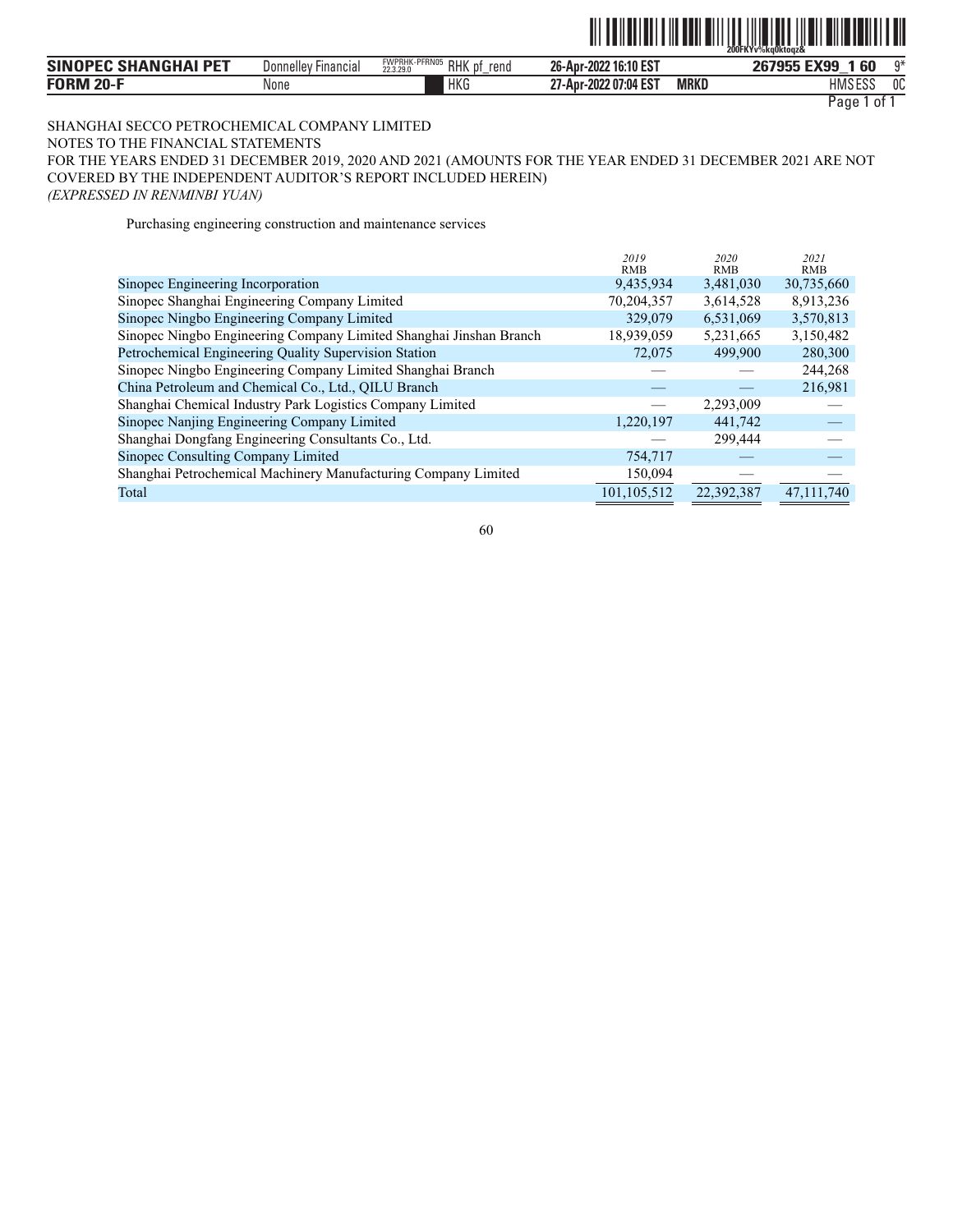

| <b>SINOPEC SHANGHAI PET</b> | <b>Financial</b><br>Jonnelley | FWPRHK-PFRN07<br>22.3.29.0<br>RHK p.<br>rend | 26-Apr-2022 16:09 EST                                    | <b>EX99</b><br><b>C1</b><br><b>D</b> : | $0*$ |
|-----------------------------|-------------------------------|----------------------------------------------|----------------------------------------------------------|----------------------------------------|------|
| <b>FORM</b><br>$20-F$       | None                          | <b>HKG</b>                                   | <b>MRKD</b><br>2022 07:04 EST<br>n <sub>7</sub><br>/-Apr | HMS ESS                                | ОC   |

SHANGHAI SECCO PETROCHEMICAL COMPANY LIMITED NOTES TO THE FINANCIAL STATEMENTS FOR THE YEARS ENDED 31 DECEMBER 2019, 2020 AND 2021 (AMOUNTS FOR THE YEAR ENDED 31 DECEMBER 2021 ARE NOT COVERED BY THE INDEPENDENT AUDITOR'S REPORT INCLUDED HEREIN) *(EXPRESSED IN RENMINBI YUAN)*

Rental expenses

|                                                | 2019<br><b>RMB</b> | 2020<br><b>RMB</b> | 2021<br><b>RMB</b> |
|------------------------------------------------|--------------------|--------------------|--------------------|
| Sinopec Shanghai Petrochemical Company Limited | 2,050,914          | 2,050,914          | 2,038,814          |
|                                                |                    |                    |                    |
| Issuing entrusted loan                         |                    |                    |                    |
|                                                | 2019<br>RMB        | 2020<br><b>RMB</b> | 2021<br><b>RMB</b> |
| Sinopec Corp.                                  |                    | 4,000,000,000      |                    |
|                                                |                    |                    |                    |
| Recovering entrusted loan                      |                    |                    |                    |
|                                                | 2019<br><b>RMB</b> | 2020<br>RMB        | 2021<br><b>RMB</b> |
| Sinopec Corp.                                  |                    | 2,000,000,000      | 2,000,000,000      |
|                                                |                    |                    |                    |
| Interest income from entrusted loans           |                    |                    |                    |
|                                                | 2019<br><b>RMB</b> | 2020<br><b>RMB</b> | 2021<br><b>RMB</b> |
| Sinopec Corp.                                  |                    | 58, 535, 901       | 46,328,616         |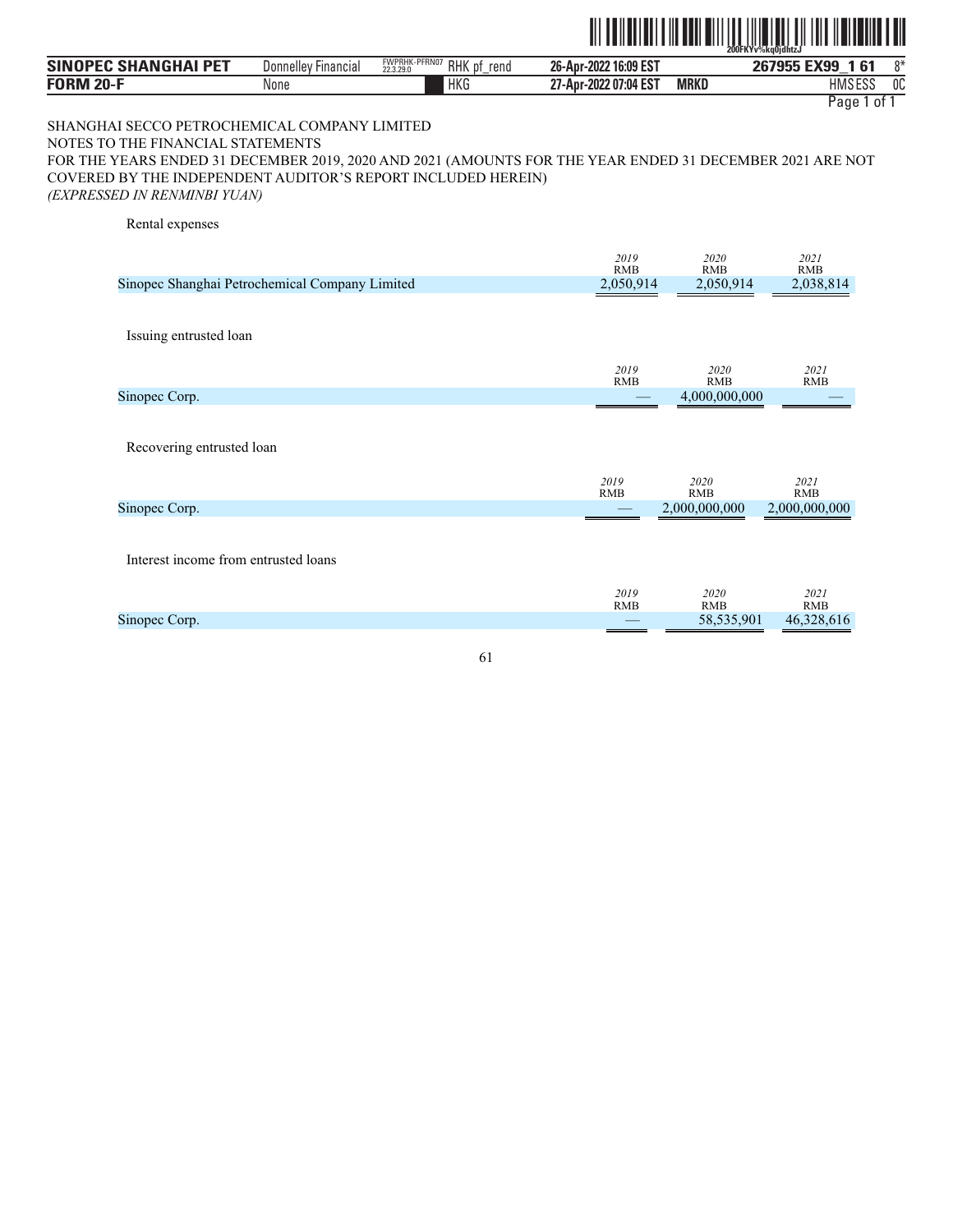| <b>HKG</b><br><b>FORM 20-F</b> |                                                     |             |                                      |    |
|--------------------------------|-----------------------------------------------------|-------------|--------------------------------------|----|
| None                           | 2 07:04 EST<br>$\sim$<br>$-202^{\circ}$<br>∠/-Apr-‴ | <b>MRKD</b> | HMS ESS<br><b>STATES OF THE REAL</b> | 0C |

SHANGHAI SECCO PETROCHEMICAL COMPANY LIMITED NOTES TO THE FINANCIAL STATEMENTS FOR THE YEARS ENDED 31 DECEMBER 2019, 2020 AND 2021 (AMOUNTS FOR THE YEAR ENDED 31 DECEMBER 2021 ARE NOT COVERED BY THE INDEPENDENT AUDITOR'S REPORT INCLUDED HEREIN) *(EXPRESSED IN RENMINBI YUAN)*

Consulting service fee

|                                                                             | 2019<br><b>RMB</b> | 2020<br><b>RMB</b> | 2021<br><b>RMB</b> |
|-----------------------------------------------------------------------------|--------------------|--------------------|--------------------|
| Petro-Cyber Works Information Technology Company Limited                    | 3,101,213          | 23,148,656         | 14,597,690         |
| China Sinopec Corporation Qingdao Institute of Safety Engineering           | 2,800,853          | 3,468,491          | 2,076,967          |
| China Petroleum and Chemical Corporation Beijing Research Institute of      |                    |                    |                    |
| Chemical Industries                                                         | 1,603,774          | 1,186,151          | 558,019            |
| Information Technology Branch of Sinopec Refining and Chemical Engineering  |                    |                    |                    |
| (Group) Co., Ltd.                                                           |                    |                    | 138,867            |
| Sinopec Tendering Company Limited                                           |                    | 189,761            | 94,340             |
| Sinopec Consulting Company Limited                                          |                    |                    | 87,264             |
| Shanghai Petrochemical Machinery Manufacturing Company Limited              |                    |                    | 84,528             |
| Sinopec Publishing House Co., Ltd.                                          |                    |                    | 45,871             |
| Sinopec Europa Gmbh                                                         |                    | 576,088            | 17,369             |
| Shanghai Chemical Industry Park Logistics Company Limited                   | 939,881            | 1,309,586          |                    |
| Sinopec Ningbo Engineering Company Limited                                  |                    | 188,679            |                    |
| China petrochemical International Enterprise Company Limited Ningbo Bidding |                    |                    |                    |
| Center                                                                      |                    | 39,057             |                    |
| Shanghai Huayi Information Technology Company Limited                       | 7,390,272          |                    |                    |
| Total                                                                       | 15,835,993         | 30,106,469         | 17.700.915         |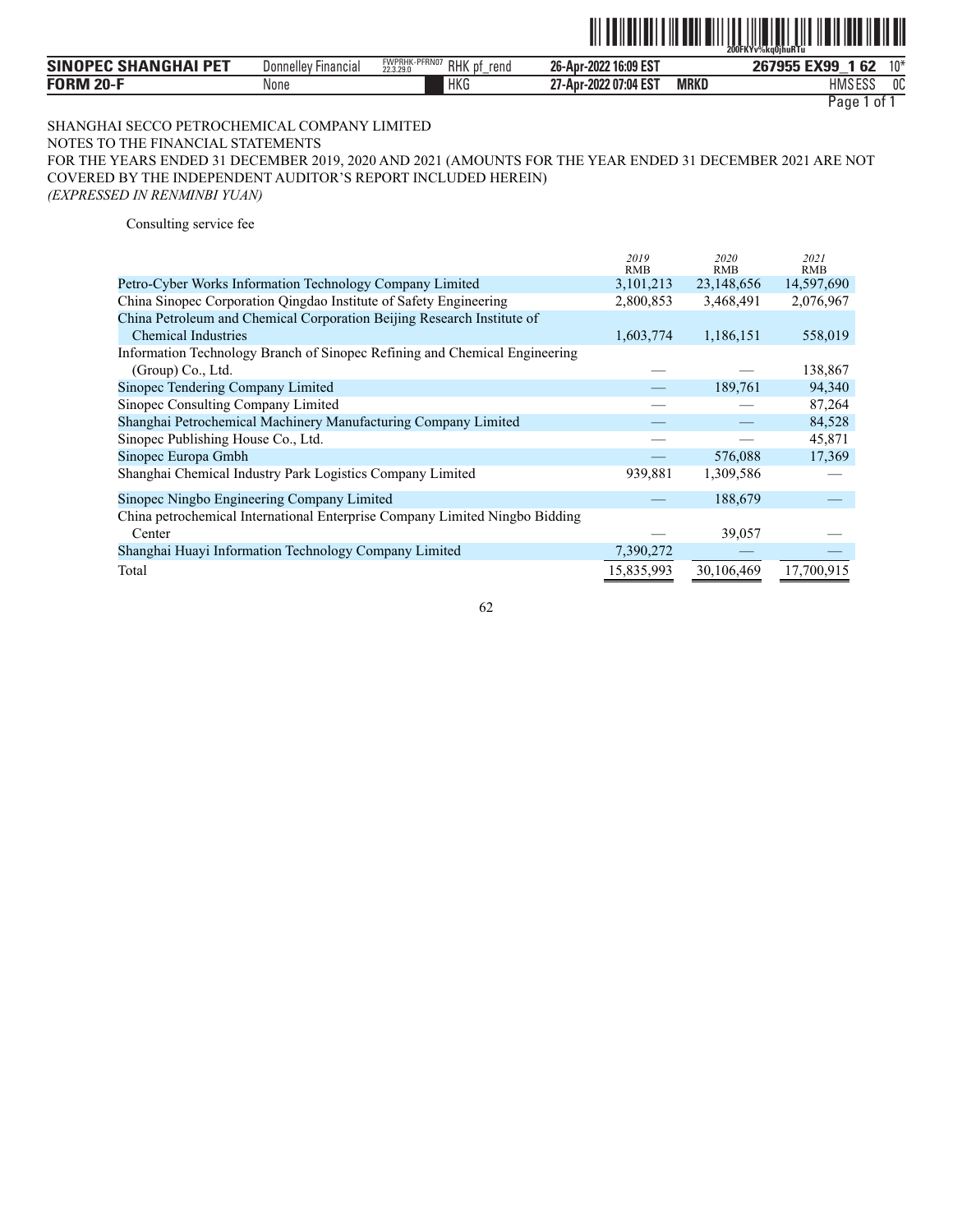| <b>HKG</b><br><b>MRKD</b><br>HMS ESS<br>2 07:04 EST<br>$\sim$<br><b>FORM 20-F</b><br>$-202^{\circ}$<br>None<br>∠/-Apr-‴ | <b>SINOPEC SHANGHAI PET</b> | Financia.<br>Jonnelle <sup>,</sup> | HK-PERNOT<br>FWPRHK<br><b>RHK</b><br>rend | 26-Apr-2022 16:09 EST | <b>EX99</b><br>$\sim$<br>63<br>ZO. | 0* |
|-------------------------------------------------------------------------------------------------------------------------|-----------------------------|------------------------------------|-------------------------------------------|-----------------------|------------------------------------|----|
| <b>STATES OF THE REAL</b>                                                                                               |                             |                                    |                                           |                       |                                    | 0C |

SHANGHAI SECCO PETROCHEMICAL COMPANY LIMITED NOTES TO THE FINANCIAL STATEMENTS FOR THE YEARS ENDED 31 DECEMBER 2019, 2020 AND 2021 (AMOUNTS FOR THE YEAR ENDED 31 DECEMBER 2021 ARE NOT COVERED BY THE INDEPENDENT AUDITOR'S REPORT INCLUDED HEREIN) *(EXPRESSED IN RENMINBI YUAN)*

Transportation service fee

|                                                           | 2019       | 2020                    | 2021        |
|-----------------------------------------------------------|------------|-------------------------|-------------|
|                                                           | <b>RMB</b> | <b>RMB</b>              | <b>RMB</b>  |
| Shanghai Chemical Industry Park Logistics Company Limited |            | 109,660,856 114,227,900 | 115.224.861 |

The above transactions with related parties were conducted under normal commercial terms or relevant agreements.

(b) The balances of transactions with related parties as at 31 December are set out as follows:

Accounts receivable

|                                                                    | 2020<br><b>RMB</b> | 2021<br><b>RMB</b> |
|--------------------------------------------------------------------|--------------------|--------------------|
| Shanghai Sinopec Mitsui Elastomers Company Limited                 | 23,901,121         | 24,609,303         |
| China Jinshan Associated Trading Corporation                       | 15,489,177         | 5,663,355          |
| Sinopec Chemical Commercial Holding Company Limited Huadong Branch | 25,082,111         | 2,232,207          |
| Sinopec Shanghai Sales Company Limited                             |                    | 1,345,776          |
| Sinopec Shanghai Petrochemical Company Limited                     | 89,572,562         |                    |
| Total                                                              | 154,044,971        | 33,850,641         |

Financial assets at fair value through other comprehensive income

|                                                                    | 2020<br><b>RMB</b> | 2021<br><b>RMB</b> |
|--------------------------------------------------------------------|--------------------|--------------------|
| China Jinshan Associated Trading Corporation                       |                    | 24,480,000         |
| Sinopec Chemical Commercial Holding Company Limited Huadong Branch | 33,000,000         |                    |
| Total                                                              | 33,000,000         | 24,480,000         |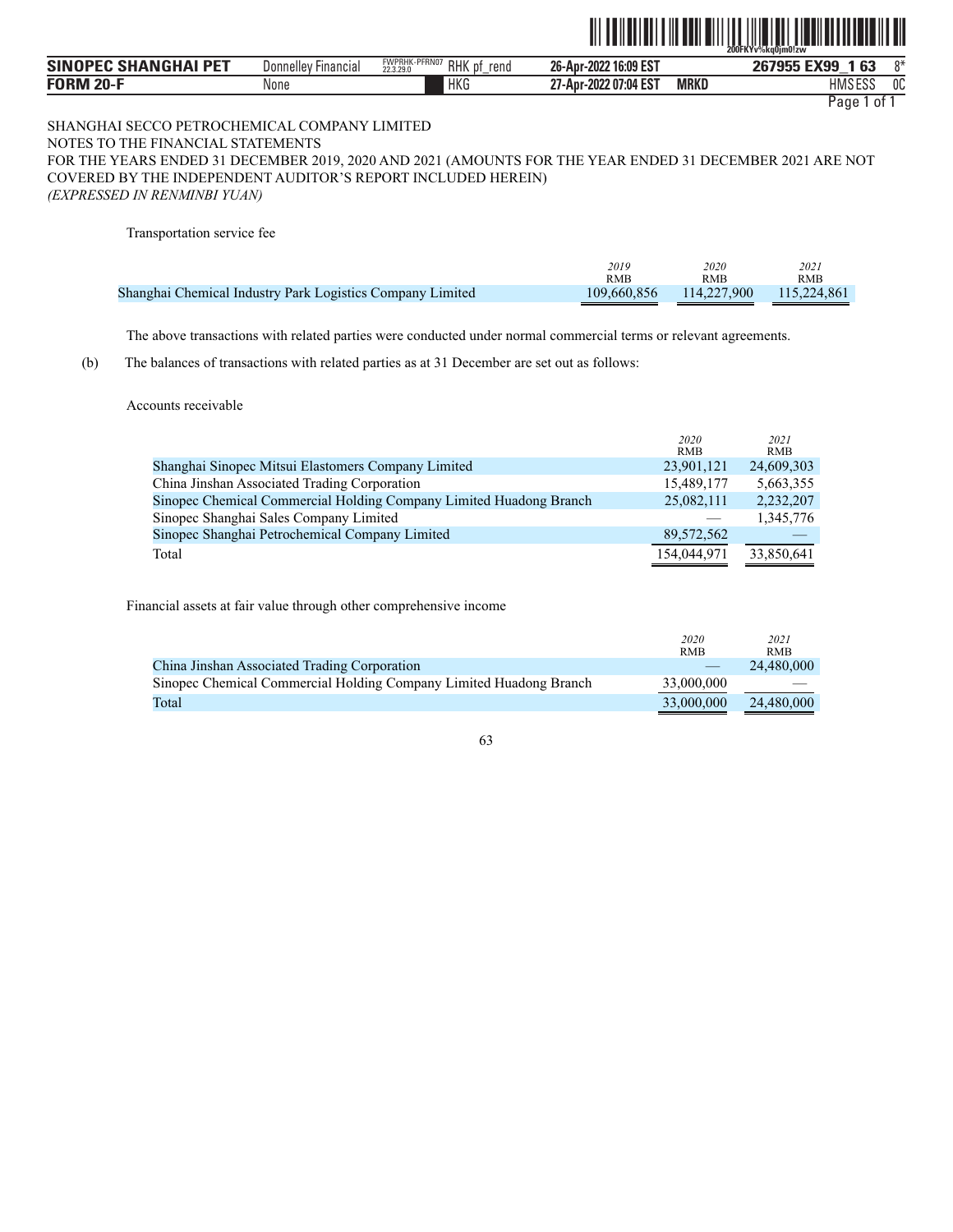

| <b>SINOPEC SHANGHAI PET</b> | <b>Financial</b><br>Donnelle | FWPRHK-PFRN07<br><b>DIIV</b><br>rend<br>рt<br>22.3.29.0<br>וחר | 16:09 EST<br>26-Apr-2022    | 64<br>267Q5F<br>ZD.          | $0*$ |
|-----------------------------|------------------------------|----------------------------------------------------------------|-----------------------------|------------------------------|------|
| $20-I$<br>FORM              | None                         | HKG                                                            | /7-Apr-2022 07:04 EST<br>~- | <b>HMSESS</b><br><b>MRKD</b> | 0C   |

SHANGHAI SECCO PETROCHEMICAL COMPANY LIMITED NOTES TO THE FINANCIAL STATEMENTS FOR THE YEARS ENDED 31 DECEMBER 2019, 2020 AND 2021 (AMOUNTS FOR THE YEAR ENDED 31 DECEMBER 2021 ARE NOT COVERED BY THE INDEPENDENT AUDITOR'S REPORT INCLUDED HEREIN) *(EXPRESSED IN RENMINBI YUAN)*

Advances to suppliers

|                                          | 2020<br><b>RMB</b> | 2021<br><b>RMB</b> |
|------------------------------------------|--------------------|--------------------|
| Sinopec Beijing Catalyst Company Limited |                    | 18,280,685         |
|                                          |                    |                    |
|                                          |                    |                    |

Other current assets-entrusted loans

|               | 2020          | 2021       |
|---------------|---------------|------------|
|               | <b>RMB</b>    | <b>RMB</b> |
| Sinopec Corp. | 2,000,000,000 |            |
|               |               |            |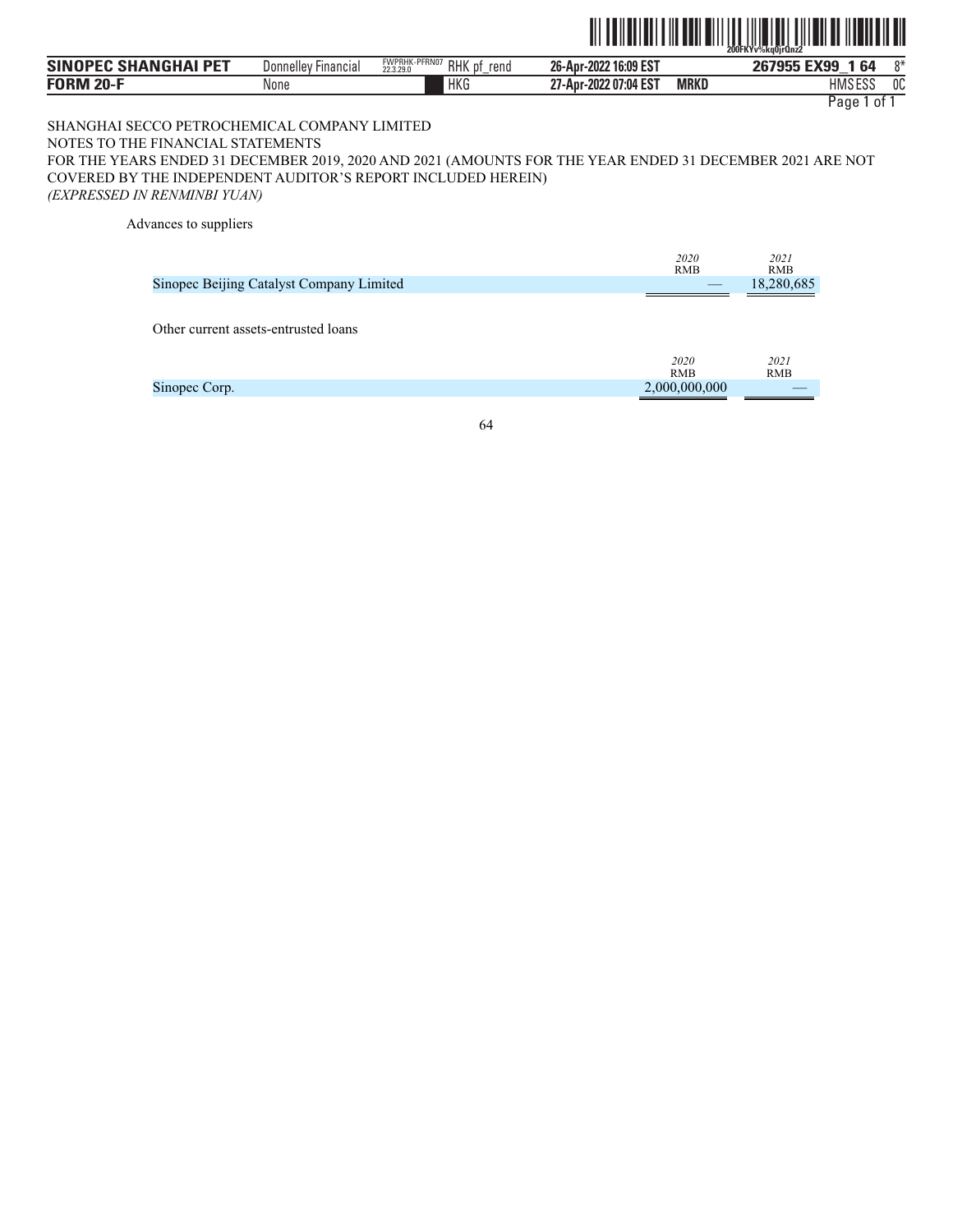|--|--|

| <b>SINOPEC SHANGHAI PET</b> | <b>Financial</b><br>Jonnellev | -PFRN07<br><b>FWPRHK-</b><br>RHK<br>rend<br>Dt<br>22.3.29.0 | 26-Apr-2022 16:09 EST                | $F^{A}$<br>267955<br>65<br>- x ut<br> | 0* |
|-----------------------------|-------------------------------|-------------------------------------------------------------|--------------------------------------|---------------------------------------|----|
| $20-I$<br><b>FORM</b>       | None                          | <b>HKG</b>                                                  | <b>MRKD</b><br>27-Apr-2022 07:04 EST | <b>HMSESS</b>                         | 0C |

SHANGHAI SECCO PETROCHEMICAL COMPANY LIMITED NOTES TO THE FINANCIAL STATEMENTS FOR THE YEARS ENDED 31 DECEMBER 2019, 2020 AND 2021 (AMOUNTS FOR THE YEAR ENDED 31 DECEMBER 2021 ARE NOT COVERED BY THE INDEPENDENT AUDITOR'S REPORT INCLUDED HEREIN) *(EXPRESSED IN RENMINBI YUAN)*

Contract Liabilities

|                                                        | 2020       | 2021       |
|--------------------------------------------------------|------------|------------|
|                                                        | <b>RMB</b> | <b>RMB</b> |
| China Jinshan Associated Trading Corporation           |            | 1,374,802  |
| Yihua Bona Fabric Company Limited                      | 80.387     |            |
| Shanghai Jinchang Engineering Plastics Company Limited | 6.240      |            |
| Total                                                  | 86.627     | 1.374.802  |

Accounts payable

|                                                                    | 2020<br><b>RMB</b> | 2021<br><b>RMB</b> |
|--------------------------------------------------------------------|--------------------|--------------------|
| China Petroleum and Chemical Corporation Zhenhai Refining Branch   | 121,567,901        | 410,286,919        |
| China International United Petroleum and Chemical Company Limited  | 124,320,184        | 164,575,394        |
| Sinopec Shanghai Gaoqiao Petrochemical Company Limited             | 41,432,579         | 130,646,973        |
| Sinopec Qingdao Refining&Chemical Company Limited                  | 42,359,460         | 74,953,420         |
| Sinopec Shanghai Petrochemical Company Limited                     | 12,675,237         | 22,363,326         |
| Sinopec Catalyst Company Limited Shanghai Branch                   | 12,341,998         | 17,258,591         |
| Sinopec Chemical Commercial Holding Company Limited Huadong Branch | 63,990,530         | 17,203,042         |
| Shanghai Chemical Industry Park Logistics Company Limited          | 17,033,990         | 16,564,103         |
| China Petroleum and Chemical Corporation Jinling Branch            | 77,117,560         | 8,361,978          |
| Sinopec Catalyst Company Limited Beijing AUDA Branch               | 4,849,699          | 5,160,796          |
| Shanghai Leader Catalyst Company Limited                           | 9,028,567          | 3,515,961          |
| Sinopec Engineering Incorporation                                  | 3,481,030          | 3,481,030          |
| Sinopec Ningbo Engineering Company Limited                         | 4,254,440          | 2,335,709          |
| Sinopec Shanghai Engineering Company Limited                       | 2,483,579          | 1,874,373          |
| China Jinshan Associated Trading Corporation                       | 23,089,682         | 1,585,234          |
|                                                                    |                    |                    |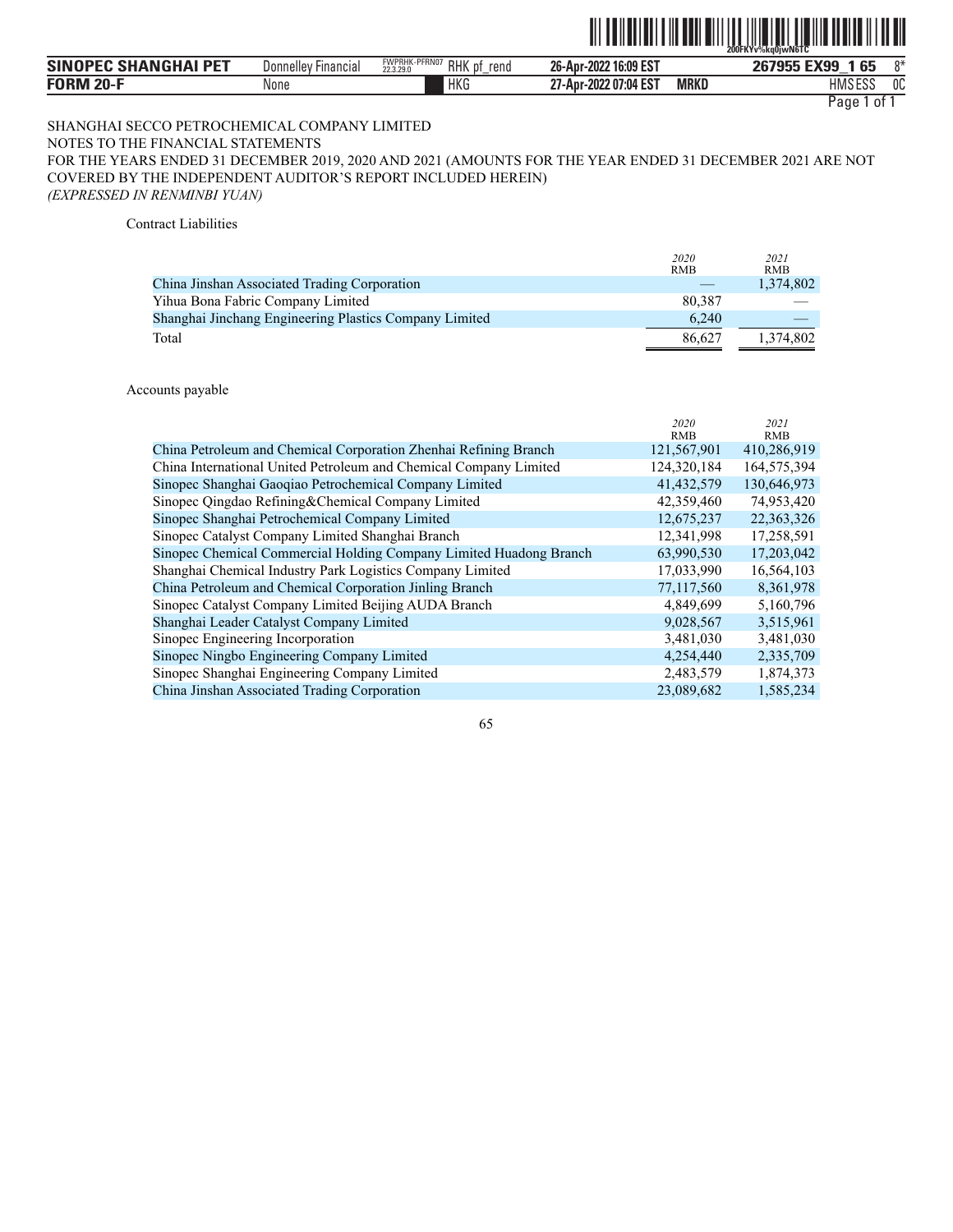|                             |                     |                                           |                                      | 200FKYv%kq0jzpuzK           |    |
|-----------------------------|---------------------|-------------------------------------------|--------------------------------------|-----------------------------|----|
| <b>SINOPEC SHANGHAI PET</b> | Donnelley Financial | FWPRHK-PFRN07<br>RHK<br>rend<br>22.3.29.0 | 26-Apr-2022 16:09 EST                | <b>EX99</b><br>66<br>267955 | Ω¥ |
| <b>FORM 20-F</b>            | None                | HKG                                       | <b>MRKD</b><br>27-Apr-2022 07:04 EST | <b>HMSESJ</b>               | OC |

HMSESS OC Page 1 of 1

<u>od ta da aliyo da da aliyo da da aliyo da aliyo da aliyo da ali</u>

SHANGHAI SECCO PETROCHEMICAL COMPANY LIMITED NOTES TO THE FINANCIAL STATEMENTS FOR THE YEARS ENDED 31 DECEMBER 2019, 2020 AND 2021 (AMOUNTS FOR THE YEAR ENDED 31 DECEMBER 2021 ARE NOT COVERED BY THE INDEPENDENT AUDITOR'S REPORT INCLUDED HEREIN) *(EXPRESSED IN RENMINBI YUAN)*

| Petro-Cyber Works Information Technology Company Limited                        | 18,593,553  | 1,518,474                |
|---------------------------------------------------------------------------------|-------------|--------------------------|
| Nanjing Yangzi Petrochemical Refining Company Limited                           | 1,257,138   | 1,456,195                |
| Sinopec Beijing Catalyst Company Limited                                        | 1,235,865   | 1,235,865                |
| China Petroleum and Chemical Corporation Beijing Research Institute of Chemical |             |                          |
| Industries                                                                      | 591,000     | 591,000                  |
| BASF-YPC. Shanghai Company Limited                                              |             | 355,500                  |
| China Petroleum and Chemical Corporation Shanghai Petrol-Chemical Industry      |             |                          |
| Insti Tute                                                                      |             | 349,904                  |
| Sinopec Ningbo Engineering Company Limited Shanghai Jinshan Branch              | 5,431,441   | 158,500                  |
| Sinopec Nanjing Engineering Company Limited                                     | 751,454     | 77,403                   |
| Sinopec Publishing House Co., Ltd.                                              |             | 45,871                   |
| China Petroleum and Chemical Corporation Guangzhou Branch                       | 11,479,100  |                          |
| Sinopec Catalyst Company Limited Nanjing Branch                                 | 2,653,805   |                          |
| Shanghai Dongfang Engineering Consultants Co., Ltd.                             | 299,444     |                          |
| China Sinopec Corporation Qingdao Institute of Safety Engineering               | 271,321     | $\overline{\phantom{0}}$ |
| Shanghai Huayi Information Technology Company Limited                           | 241,662     |                          |
| Basf Gaoqiao Specialty Chemicals (Shanghai) Company Limited                     | 157,678     |                          |
| Petrochemical Engineering Quality Supervision Station                           | 156,000     |                          |
| Sinopec Hainan Petrochemical Co., Ltd.                                          | 76,838      |                          |
| China Petroleum and Chemical Corporation Beijing Yanshan Branch                 | 3,790       |                          |
| Total                                                                           | 603,226,525 | 885,955,561              |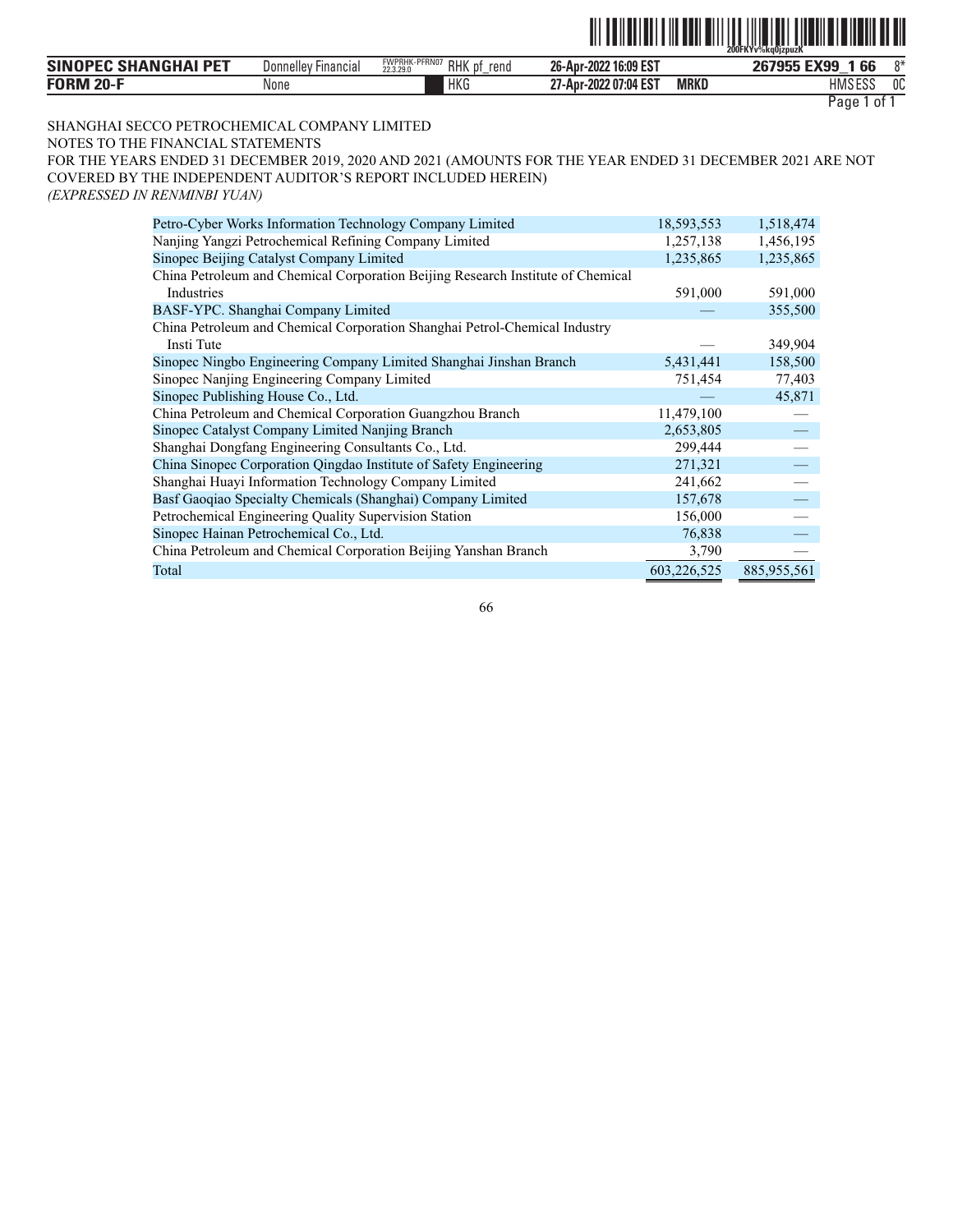

| SINOPEC SHANGHAI PET | Financial<br>Donnellev | FWPRHK-PFRN07<br>RHK ,<br>rend<br>22.3.29.0 | 2 16:09 EST<br>ባድ<br>2022<br>26-Apr- |             | $\sim$<br>-----<br>E. GAL<br>__ | n* |
|----------------------|------------------------|---------------------------------------------|--------------------------------------|-------------|---------------------------------|----|
| <b>FORM 20-F</b>     | None                   | <b>HKG</b>                                  | J∠2 07:04 F°T<br>2022<br>Apr.        | <b>MRKL</b> | <b>HMSESS</b><br>∟∪∪            | 0C |
|                      |                        |                                             |                                      |             |                                 |    |

SHANGHAI SECCO PETROCHEMICAL COMPANY LIMITED NOTES TO THE FINANCIAL STATEMENTS FOR THE YEARS ENDED 31 DECEMBER 2019, 2020 AND 2021 (AMOUNTS FOR THE YEAR ENDED 31 DECEMBER 2021 ARE NOT COVERED BY THE INDEPENDENT AUDITOR'S REPORT INCLUDED HEREIN) *(EXPRESSED IN RENMINBI YUAN)*

48 Reconciliation to United States generally accepted accounting principles

The financial statements have been prepared in accordance with Accounting Standards for Business Enterprises in the People's Republic of China ("CAS"), which differ in certain respects from accounting principles generally accepted in the United States of America ("U.S. GAAP"). The significant differences are described in the reconciliation tables below. Other differences do not have a significant effect on either net profit or owners' equity. The effects of the significant adjustments to net profit for the years ended 31 December 2019, 2020 and 2021 which would be required if U.S. GAAP were to be applied instead of CAS are summarized as follows:

|                                       | 2019<br><b>RMB</b> | 2020<br><b>RMB</b> | 2021<br><b>RMB</b> |
|---------------------------------------|--------------------|--------------------|--------------------|
| Net profit under CAS                  | 3,383,585,735      | 2,412,799,656      | 3,125,903,862      |
| Adjustments:                          |                    |                    |                    |
| Employees' bonus and welfare fund (a) | (500.000)          | (148.099)          |                    |
| Net profit under U.S. GAAP            | 3,383,085,735      | 2,412,651,557      | 3,125,903,862      |

The effects of the significant adjustments to owners' equity as at 31 December 2020 and 2021 which would be required if U.S. GAAP were to be applied instead of CAS are summarized as follows:

|                                       | 2020           | 2021             |
|---------------------------------------|----------------|------------------|
|                                       | <b>RMB</b>     | <b>RMB</b>       |
| Owners' equity under CAS              | 13,714,154,878 | 6, 367, 541, 407 |
| Adjustments:                          |                |                  |
| Employees' bonus and welfare fund (a) | 76.283.722     | 76, 283, 722     |
| Owners' equity under U.S. GAAP        | 13,790,438,600 | 6,443,825,129    |

## (a) Employees' bonus and welfare fund

In accordance with the Law of the PRC on Chinese-Foreign Equity Joint Ventures and the Company's Articles of Association, the Company appropriated the employees' bonus and welfare fund of net profit after setting off accumulated losses of previous years and before profit distributions to the investors.